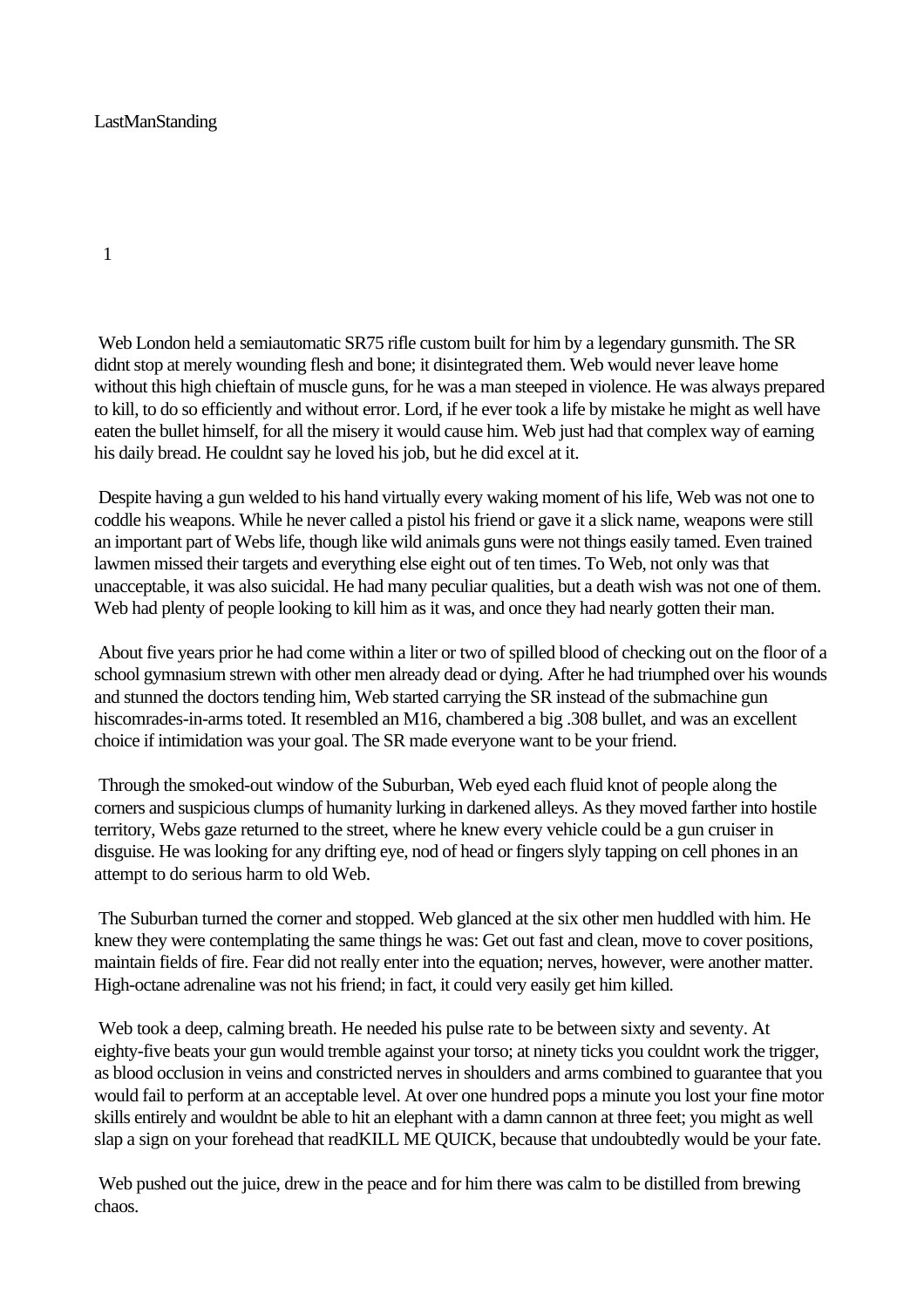The Suburban started moving, turned one more corner and stopped. For the last time, Web knew. Radio squelch was broken when Teddy Riner spoke into his bone microphone or mic. Riner said, Charlie to TOC, request compromise authority and permission to move to yellow.

 Through Webs mic he heard TOCs, or Tactical Operations Centers, terse response, Copy, Charlie One, stand by. In Webs Crayola world, yellow was the last position of concealment and cover. Green was the crisis site, the moment of truth: the breach.Navigating the hallowed piece of earth that stretched between the relative safety and comfort of yellow and the moment of truth green could be quite eventful. Compromise authority Web said the words to himself. It was just a way of asking for the okay to gun down people if necessary and making it sound like you were merely getting permission from your boss to cut a few bucks off the price of a used car. Radio squelch was broken again as TOC said, TOC to all units: You have compromise authority and permission to move to yellow.

 Thank you so very much, TOC.Web edged closer to the cargo doors of the Suburban. He was point and Roger McCallam had the rear. Tim Davies was the breecher and Riner was the team leader. Big Cal Plummer and the other two assaulters, Lou Patterson and Danny Garcia, stood ready with MP-5 machine guns and flash bangs and .45-caliber pistols, and their calm demeanors. As soon as the doors opened, they would fan out into a rolling mass looking for threats from all directions. They would move toes first, then heels, knees bent to absorb recoil in case they had to fire. Webs face mask shrunk his field of vision to a modest viewing area: his miniature Broadway for the coming real-life mayhem, no expensive ticket or fancy suit required. Hand signals would suffice from now on. When bullets were flying at you, you tended to get a bit of cotton mouth anyway. Web never talked much at work.

 He watched as Danny Garcia crossed himself, just like he did every time. And Web said what he always said when Garcia crossed himself before the Chevy doors popped open. Gods too smart to come round here, Danny boy. Were on our own. Web always said this in a jesting way, but he was not joking.

 Five seconds later the cargo doors burst open and the team piled out too far away from ground zero. Normally they liked to drive right up to their final destination and go knock-knock-boom with their two-by-four explosive, yet the logistics here were a little tricky. Abandoned cars, tossed refrigerators and other bulky objects conveniently blocked the road to the target.

 Radio squelch broke again as snipers from X-Ray Team called in. There were men in the alley up ahead, X-Ray reported, but not part of the group Web was hunting. At least the snipers didnt think so.As one, Web and his Charlie Team rose and hurtled down the alley. The seven members of their Hotel Team counterparts had been dropped off by another Suburban on the far side of the block to attack the target from the left rear side. The grand plan had Charlie and Hotel meeting somewhere in the middle of this combat zone masquerading as a neighborhood.

 Web and company were heading east now, an approaching storm right on their butts. Lightning, thunder, wind and horizontal rain tended to screw up ground communications, tactical positioning and mens nerves, usually at the critical time when all of them needed to operate perfectly. With all their technological wizardry, the only available response to Mother Natures temper and the poor ground logistics was simply to run faster. They chugged down the alley, a narrow strip of potholed, trash-littered asphalt. There were buildings close on either side of them, the brick veneer blistered by decades of gun battles. Some had been between good and bad, but most involved young men taking out their brethren over drug turf, women or just because. Here, a gun made you a man, though you might really only be a child, running outside after watching your Saturday morning cartoons, convinced that if you blew a large hole in someone, he might actually get back up and keep playing with you.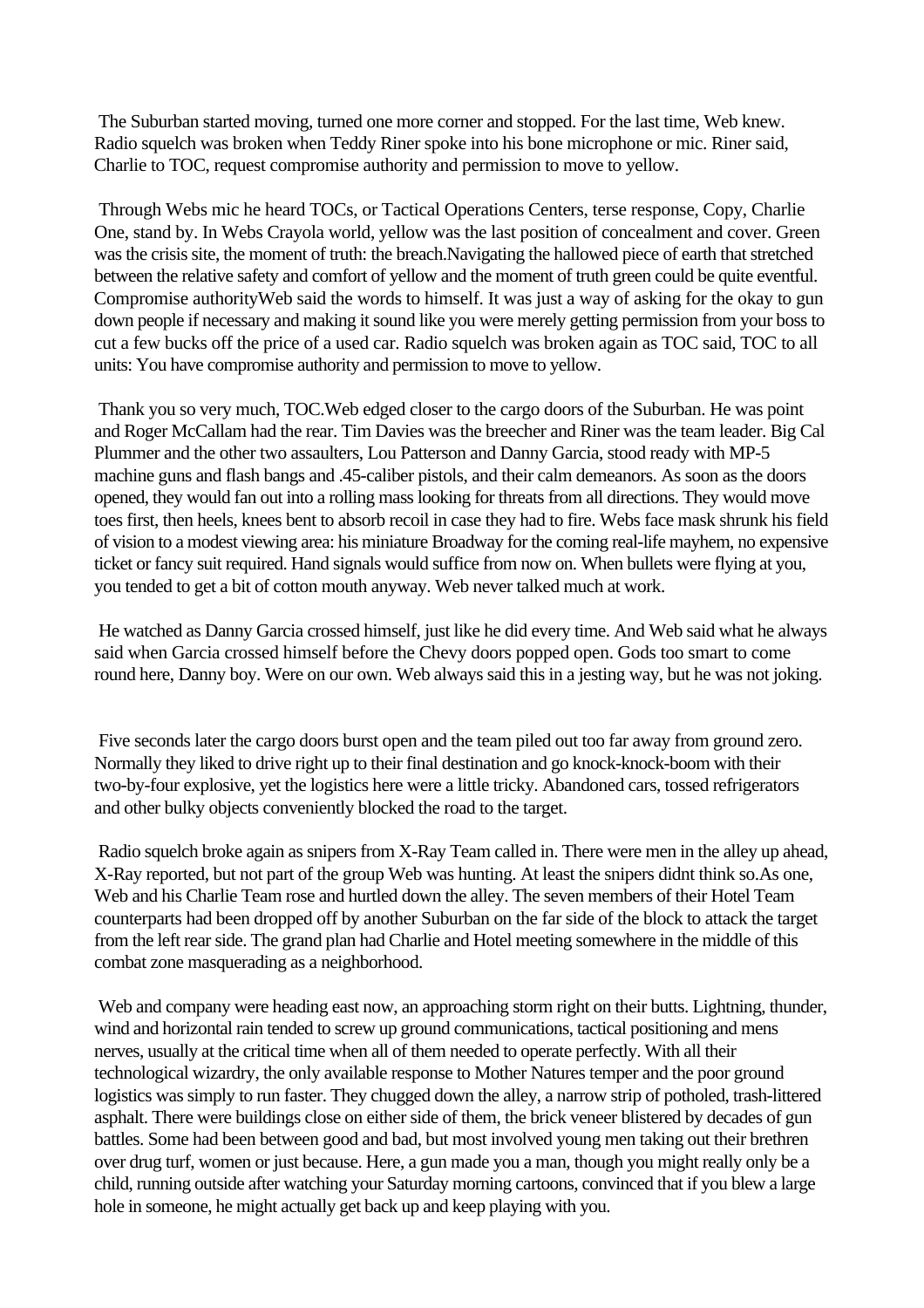They came upon the group the snipers had identified: clusters of blacks, Latinos and Asians wheeling and dealing drugs. Apparently, potent highs and the promise of an uncomplicated cash-and-carry business cut through all troublesome issues of race, creed, color or political affiliation. To Web most of these folks looked a single snort, needle nick or popped pill from the grave. He marveled that this pathetic assemblage of veteran paint hackers even had the energy or clarity of thought to consummate the simple transaction of cash for little bags of brain inferno barely disguised as feel-good potion, and only then the first time you drove the poison into your body.

 In the face of Charlies intimidating wall of guns and Kevlar, all but one of the druggies dropped to their knees and begged not to be killed or indicted. Web focused on the one young man who remained standing. His head was swathed in a red do-ragsymbolizing some gang allegiance. The kid had a toothpick waist and barbell shoulders; ratty gym shorts hung down past his butt crack and a tank shirt rode lopsided across his muscular torso. He also had an attitude several miles long riding on his features, the kind that said,Im smarter, tougher and will outlive you.Web had to admit, though, the guy carried the rag-look well.

 It took all of thirty seconds to determine that all but Bandanna Boy were looped out of their minds and that none of the druggies were carrying guns or cell phones that could be used to call up the target and warn them. Bandanna Boy did have a knife, yet knives had no chance against Kevlar and submachine guns. The team let him keep it. But as Charlie Team moved on, Cal Plummer ran with them backward, his MP-5 trained on the young back-alley entrepreneur, just in case.

 Bandanna Boy did call after Web, something about admiring Webs rifle and wanting to buy it. Hed give him a sweet deal, he yelled after Web, and then said hed shoot Web and everyone else dead with it. HA-HA! Web glanced to the rooftops, where he knew members of Whiskey Team and X-Ray were in their forward firing positions with rounds seated and lethal beads drawn on the brain stems of this gaggle of losers. The snipers were Webs best friends. He understood exactly how they approached their work, because for years he had been one of them.

 For months at a time Web had lain in steamy swamps with pissed-off water moccasins crawling over him. Or else been wedged into wind-gusted clefts of frigid mountains with the custom-built rifle stocks leather cheek pad next to his own as he sighted through his scope and provided cover and intelligence for the assault teams. As a sniper he had developed many important skills, such as learning how to very quietly pee into a jug. Other lessons included packing his food in precise clusters so he could carbo-load by touch in pitch-darkness, and arranging his bullets for optimal reloading, working off a strict military model that had proved its worth time and time again. Not that he could easily transfer any of these unique talents to the private sector, but Web didnt see that happening anyway.

 The life of a sniper lurched from one numbing extreme toanother. Your job was to achieve the best firing position with the least amount of personal exposure and oftentimes those twin goals were simply incompatible. You just did the best you could. Hours, days, weeks, even months of nothing except tedium that tended to erode morale and core skills would be sliced wide open by moments of gut-wrenching fury that usually came at you in a rush of gunfire and mass confusion. And your decision to shoot meant someone would die, and you were never clear whether your own death would be included in the equation or not.

 Web could always conjure up these images in a flash, so vivid were they in his memory. A quintuplet of match-grade hollow points would be lined up in a spring-loaded magazine waiting to rip into an adversary at twice the speed of sound once Webs finger pulled the jeweled trigger, which would break ever so sweetly at precisely two-point-five pounds of pressure. As soon as someone stepped into his kill zone,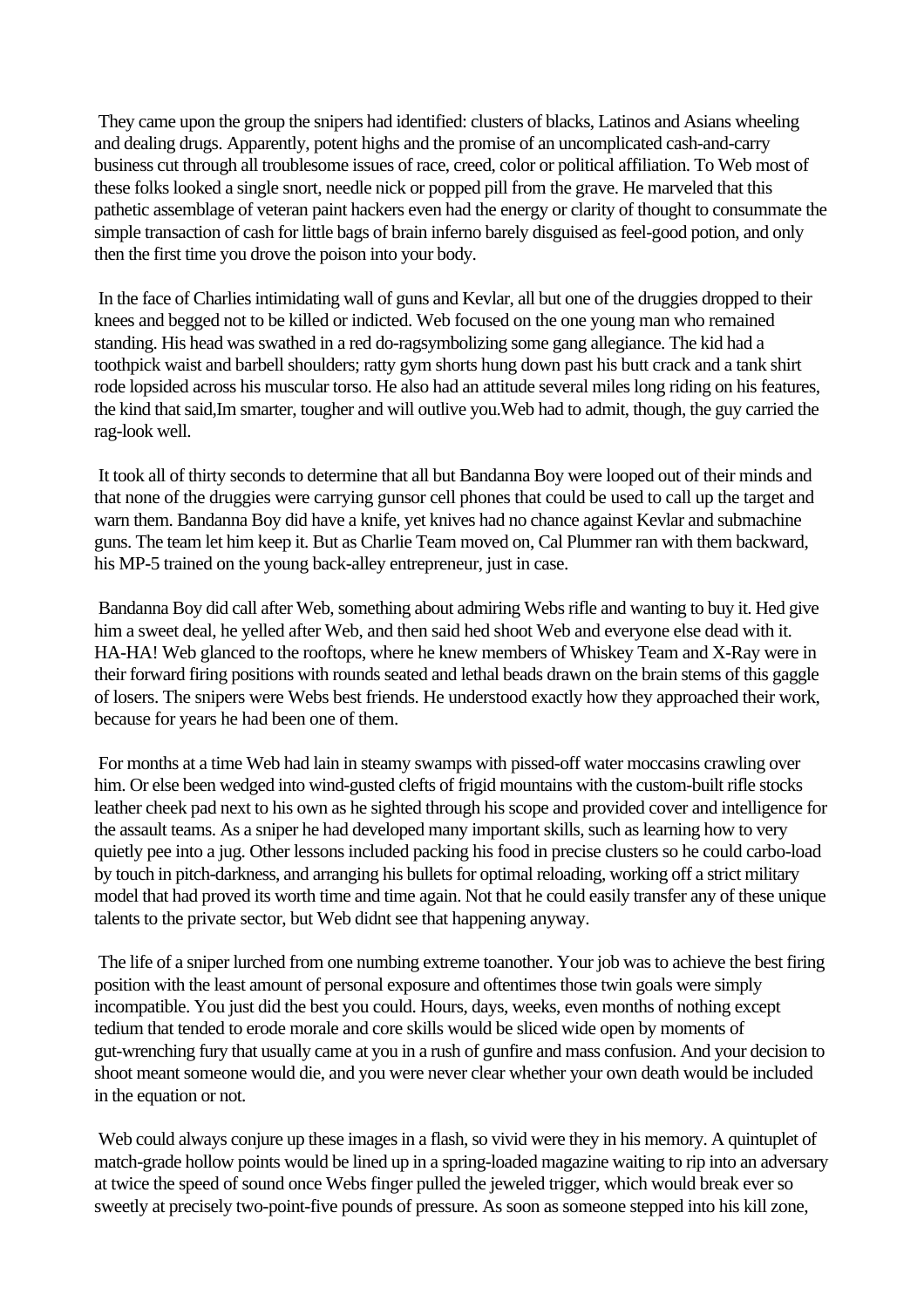Web would fire and a human being would suddenly become a corpse crumbling to the earth. Yet the most important shots Web handled as a sniper were the ones hehadnttaken. It was just that kind of a gig. It was not for the fainthearted, the stupid or even those of average intelligence.

Web said a silent thank-you to the snipers overhead and raced on down the alley.

 They next came upon a child, maybe all of nine, sitting shirtless on a hunk of concrete, and not an adult in sight. The approaching storm had knocked at least twenty degrees off the thermometer and the mercury was still falling. And still the boy had no shirt on. Had he ever had a shirt on? Web wondered. He had seen many examples of impoverished children. While Web didnt consider himself a cynic, he was a realist. He felt sorry for these kids, but there wasnt much he could do to help them. And yet threats could come from anywhere these days, so his gaze automatically went from the boys head to his feet, looking for weapons. Fortunately, he saw none; Web had no desire to fire upon a child.

 The boy looked directly at him. Under the illuminated arc of the one flickering alley lamp that somehow had not been shot out, the childs features were outlined vividly. Web noted the too-lean body and the muscles in shoulders and arms already hard and clusteringaround the protrusion of ribs, as a tree grows bark cords over a wound. A knife slash ran across the boys forehead. A puckered, blistered hole on the childs left cheek was the unmistakable tag of a bullet, Web knew.

 Damn to hell, said the child in a weary voice, and then he laughed or, more accurately, cackled. The boys words and that laugh rang like cymbals in Webs head, and he had no idea why; his skin was actually tingling. He had seen hopeless kids like this before, they were everywhere around here, and yet something was going on in Webs head that he couldnt quite figure. Maybe hed been doing this too long, and wasnt it a hell of a time to start thinking that?

 Webs finger hovered near his rifles trigger, and he moved farther in front with graceful strides even as he tried to rid himself of the boys image. Though very lean himself and lacking showy muscles, Web had enormous leverage in his long arms, and strong fingers, and there was deceptive power in his naturally broad shoulders. And he was by far the fastest man on the team and also possessed great endurance. Web could run six-mile relays all day. He would take speed, quickness and stamina over bulging muscles any day. Bullets tore through muscle as easily as they did fat. Yet the lead couldnt hurt you if it couldnt hit you.

 Most people would describe Web London, with his broad shoulders and standing six-foot-two, as a big man. Usually, though, people focused on the condition of the left side of his face, or what remained of it. Web had to grudgingly admit that it was amazing, the reconstruction they could do these days with destroyed flesh and bone. In just the right light, meaning hardly any at all, one almost wouldnt notice the old crater, the new rise of cheek and the delicate grafting of transplanted bone and skin. Truly remarkable, all had said. All except Web, that is.

 At the end of the alley they stopped once more, all crouching low. At Webs elbow was Teddy Riner. Through his wireless Motorola bone mic, Riner communicated with TOC, telling them that Charlie was at yellow and asking permission to move to green the crisis site of the target, which here was simply a fancy term for the front door. Web held the SR75 with one hand and felt for hiscustom-built .45-caliber pistol in the low-slung tactical holster riding on his right leg. He had an identical pistol hanging on the ceramic trauma plate that covered his chest, and he touched that one too in his pre-attack ritual of sorts.

Web closed his eyes and envisioned how the next minute would play out. They would race to the door. Davies would be front and center laying his charge. Assaulters would hold their flash bang grenades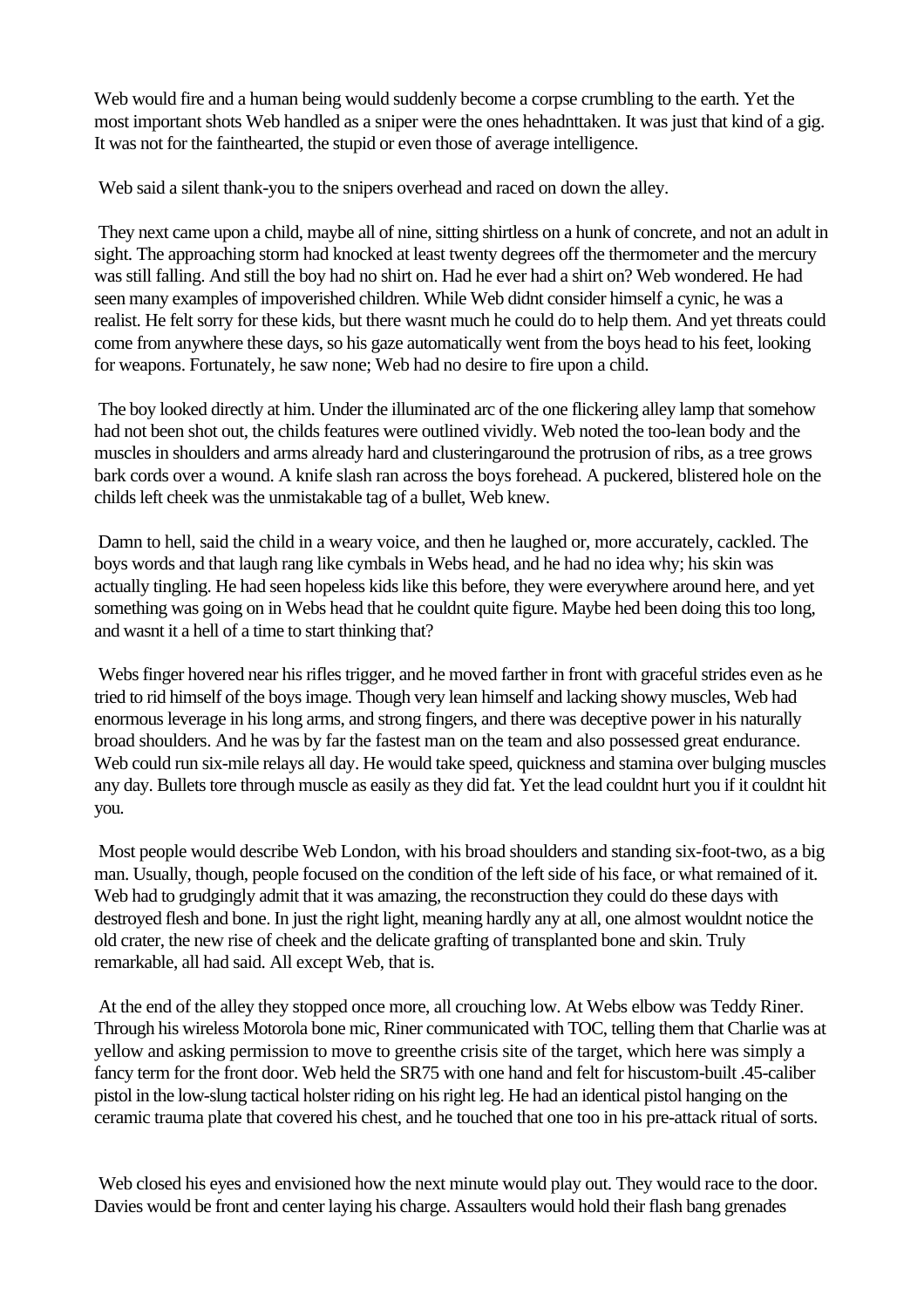loosely in their weak hand. Subgun safeties would be off, and steady fingers would stay off triggers until it was time to kill. Davies would remove the mechanical safeties on the control box and check the detonator cord attached to the breaching charge, looking for problems and hoping to find none. Riner would communicate to TOC the immortal words, Charlie at green. TOC would answer, as it always did, with, Stand by, I have control. That line always rankled Web, because who the hell really had control doing what they did?

 During his entire career Web had never heard TOC reach the end of the countdown. After the count of two, the snipers would engage targets and fire, and a bevy of .308s firing simultaneously was a tad noisy. Then the breach charge would blow before TOC said one and that high-decibel hurricane would drown out even your own thoughts. In fact, if you ever heard TOC finish the countdown you were in deep trouble, because that meant the breach charge had failed to go off. And that was truly a lousy way to start the workday.

 When the explosive blew the door, Web and his team would invade the target and throw their flash bangs. The device was aptly named, since the flash would blind anyone watching, and the bang would rupture the unprotected eardrum. If they ran into any more locked doors, these would yield quickly either to the impolite knock-knock of Daviess shotgun or to a slap charge that looked like a strip of tire rubber but carried a C4 explosive kicker that virtually no door could withstand. Theyd follow their rote patterns, keying on hands and weapons, shooting with precision, thinking in chess maneuvers. Communication would be via touch commands. Hit the hot spots, locate any hostages, and take them out fast and alive. What you never really thought about was dying.That took too much time and energy away from the details of the mission, and away from the bedrock instincts and disciplines honed from doing this sort of thing over and over until it became a part of what made you,you.

 According to reliable sources, the building they were going to hit contained the entire financial guts of a major drug operation headquartered in the capital city. Included in the potential haul tonight were accountants and bean counters, valuable witnesses for the government if Web and his men could get them out alive. That way the Feds could go after top guys criminally and civilly from a number of fronts. Even drug lords feared an IRS full frontal assault, because seldom did kingpins pay taxes to Uncle Sam. That was why Webs team had been called up. They specialized in killing folks who needed it, but they also were damn good at keeping people alive. At least until these folks put their hands on the Bible, testified and sent some greater evil away for a very long time.

When TOC came back on, the countdown would begin: Five, four, three, two ...

 Web opened his eyes, collected himself. He was ready. Pulse at sixty-four; Web just knew.Okay, boys, pay dirts dead ahead. Lets go take it.TOC came through his headset once more and gave the okay to move to the front door.

 And thats precisely when Web London froze. His team burst out from the cover heading for green, the crisis site, and Web didnt. It was as though his arms and legs were no longer part of his body, the sensation of when youve fallen asleep with a limb under your body and wake up to find all the circulation has vacated that extremity. It didnt seem to be fear or runaway nerves; Web had been doing this too long. And yet he could only watch as Charlie Team raced on. The courtyard had been identified as the last major danger zone prior to the crisis site, and the team picked up its pace even more, looking everywhere for the slightest hint of coming resistance. Not a single one of the men seemed to notice that Web was not with them. With sweat pouring off him, every muscle straining against whatever was holding him down, Web managed slowly to rise and take a few faltering steps forward. His feet and arms seemingly encased in lead, his body on fire and his head bursting, he staggered onward abit more, reached the courtyard, and then he dropped flat on his face as his team pulled away from him.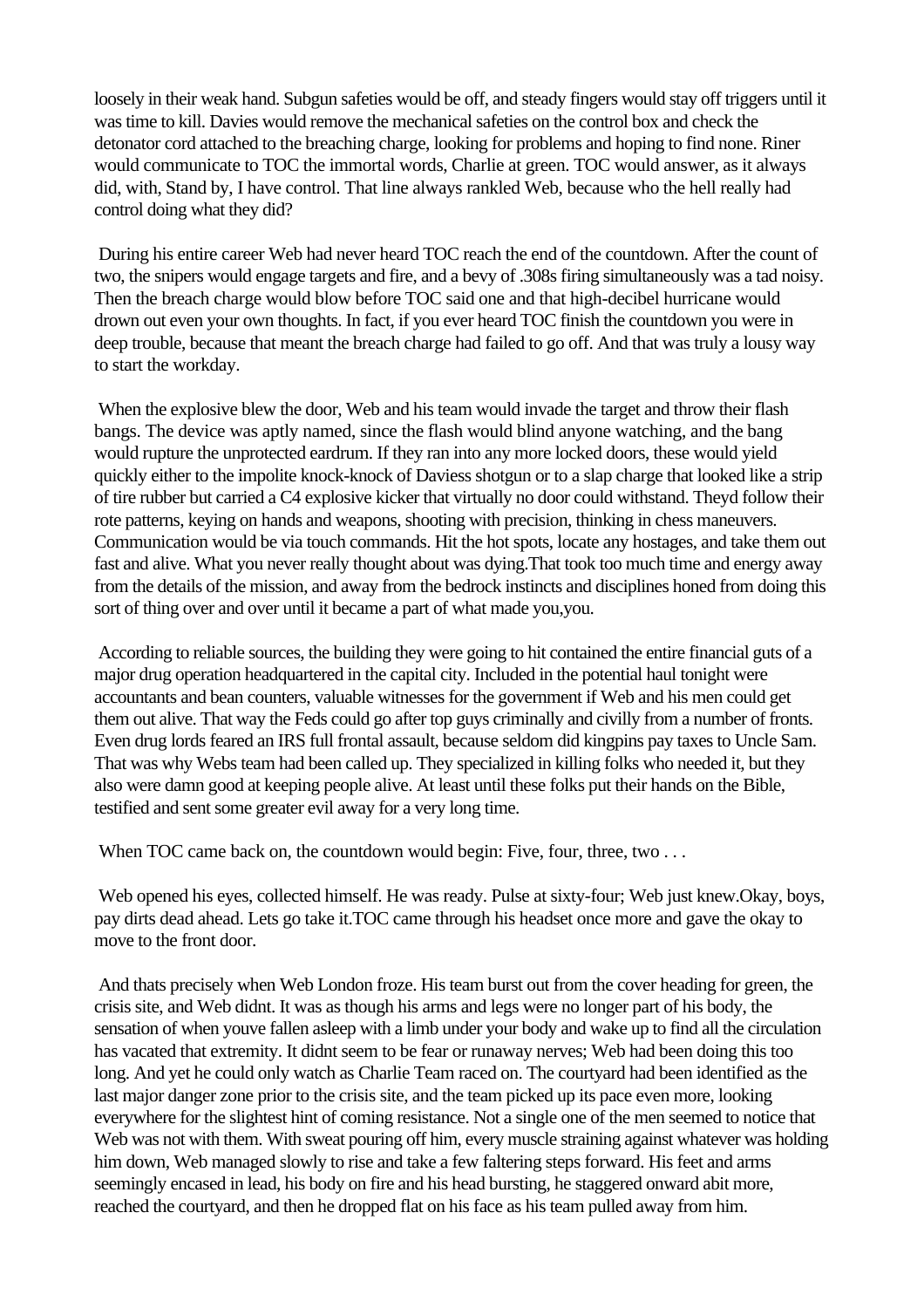He glanced up in time to see Charlie Team running hard, the target in their sights, seemingly just begging them to come take a piece of it. The team was five seconds from impact. Those next few seconds would change Web Londons life forever.

["LastManStanding-toc.html#TOC-2"]2

 Teddy Riner went down first. Of the two seconds it took him to fall, the man had been dead for one of them. On the other side Cal Plummer fell to the ground like hed been pole-axed by a giant. As Web watched helplessly, up and down the compact lines heavy ordnance impacted with Kevlar and then flesh, and then there was nothing else. It didnt seem right for good men to die so quietly.

 Before the guns started firing, Web had fallen on his rifle and it was wedged under him. He could barely breathe; his Kevlar and weapons seemed crushed against his diaphragm. There was stuff on his mask. He couldnt know, but it was part of Teddy Riner, throw-off from the monster round that had blown a hole the size of a mans palm through his body armor and sent part of Riner flying back to where Web lay, dead last of Charlie Team and, ironically enough, the only one still living.

 Web still felt paralyzed, none of his limbs responding to pleas from his brain to move. Had he suffered a stroke at age thirty-seven? Then suddenly the sounds of gunfire seemed to clear his head, the feeling finally returned to his arms and legs and he managed to rip off his mask and roll on his back. He exhaled a gush of foul air and screamed in relief. Now Web was staring straight up at the sky. He saw spears of lightning, though he couldnt hear even the belly rumbles of the thunder over the gunfire.

 He had a powerful if insane urge to lift up his hand into the maelstrom above him, perhaps to confirm the presence of thebullets racing past, as though he were a youngster told not to touch a hot stove and who would then, of course, think of nothing else. Instead he reached down to his belt, undid the latch on a side pouch and pulled out his thermal imager. On the blackest night the TI would pick up an entire world invisible to the unaided eye, zeroing in on the core heat signature that burned in just about everything.

 Though he was unable to see them even with the TI, Web could easily sense the vapor trails thrown off by the net of bullets zipping across above him. Web also observed that the dense gunfire was coming from two separate directions: the tenement building dead ahead and a dilapidated structure to the immediate right. He looked through his TI at the latter building and saw nothing but jagged glass. And then Web observed something that made his body tense even more. The muzzle flashes were erupting at the same time at each of the shattered windows. They moved across the apertures, stopped for a few seconds, and then moved back across, as the gun barrels he could not see yet knew were there completed their controlled firing arc.

 As the gunfire began anew, Web rolled over on his belly and stared at the original target building through his imager. Here too there was a line of windows in the lower level of the target. And the same muzzle flashes were occurring with the exact same synchronized arc of movement. Web could now make out the long barrels of the machine guns. Through the TI the silhouettes of the guns were brick-red, the metal molten hot from the amount of ammo they were spraying. No human outline, though, came up on his thermal, and if any man had been in the vicinity, Webs imager would have nailed him. He was for sure looking at some kind of remote-controlled firing post. He now knew that his team had been set up, ambushed, without the enemy putting a single man at risk.

The slugs ricocheted off the brick walls behind and to the right of him, and Web felt bits of shrapnel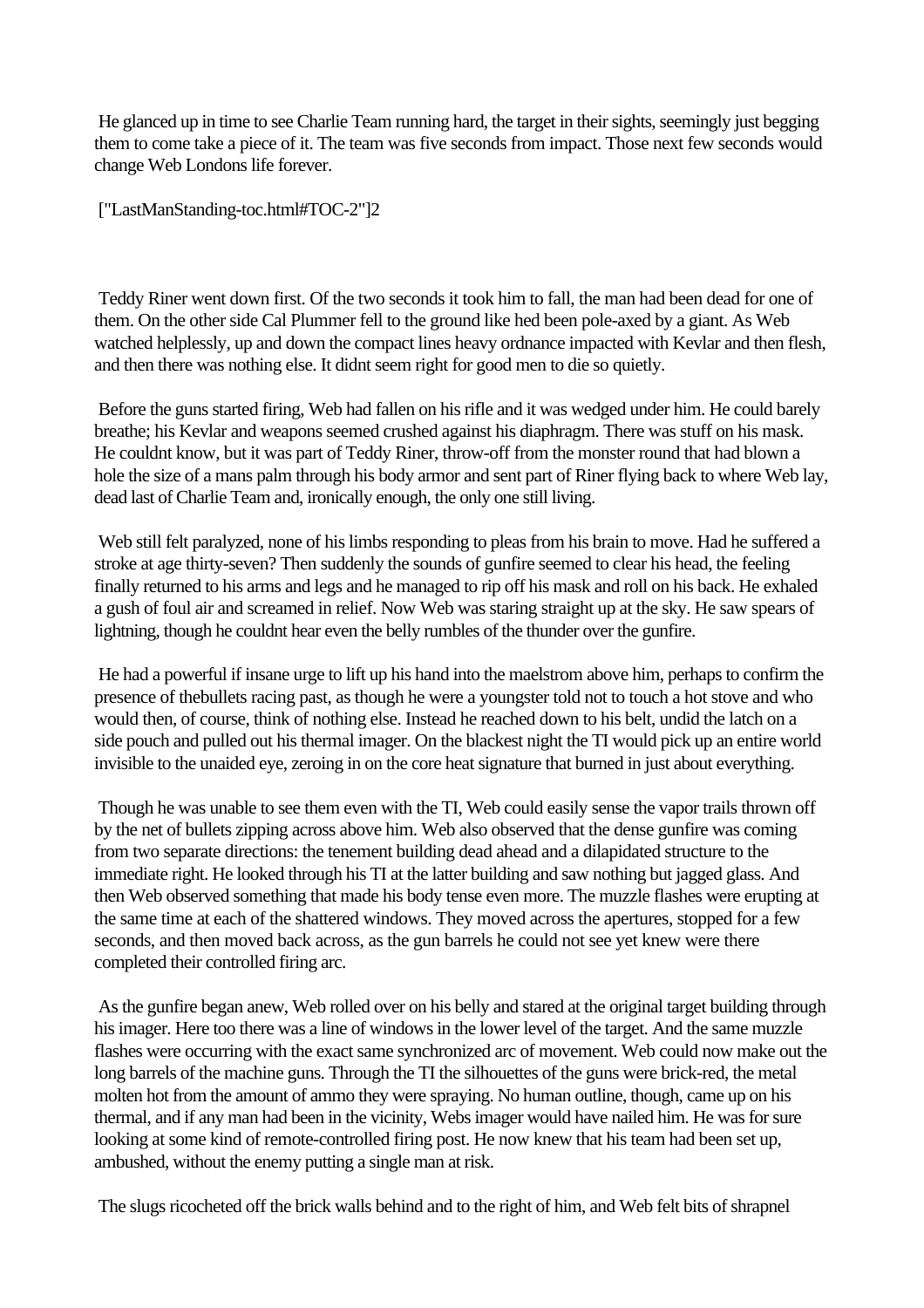hitting all around, like hardened raindrops. At least a dozen times the deflections had skimmed his Kevlar, but most of their speed and lethality had already been depleted. He kept his unarmored legs and arms tight to the asphalt. However, not even his Kevlar could withstand adirect hit, for the machine guns were almost certainly doling out .50-caliber ordnance, with each round as long as a butter knife and probably armor-piercing too. Web could gauge all this from the supersonic cracking sound made by the guns and the signature muzzle flash. And the vapor trail of a .50-caliber was also something pretty damn unforgettable. In fact youfeltthe snap before you even heard the round. It raised every hair on your body, as lightning did right before its fatal blow.

Web screamed out the names of his teammates one by one. No answer. No movement. No moans, no body twitches to show that life was still out there somewhere. And still Web yelled out their names again and again, like some insane roll call. Everywhere around him garbage cans exploded, glass burst, walls of brick were being eroded as if bludgeoning rivers were carving canyons. This was Normandy Beach, or more aptly Picketts Charge, and Web had just lost his entire army. Alley vermin fled the slaughter. That courtyard was as clean of such rodents as it ever had been. No city inspector had ever done as good a job as rhythmic .50-caliber ordnance did that night.

 Web didnt want to die, but every time he looked at what was left of his team, a part of him wanted to join them. The family fought and died together. It held some appeal for Web. He actually felt his legs tense for such a leap to eternity, yet something stronger took hold and he stayed hunkered down. To die was to lose. To give up was to let everyone perish in vain.

 Where the hell were X-Ray and Whiskey? Why werent they fast-roping to the rescue? The snipers on the buildings overlooking the courtyard couldnt come down without getting ripped apart, though, yet there were other snipers on the roofs of the buildings along the alley Charlie had come through. They could rope down. But would TOC give them the green light? Maybe not, if TOC didnt know what was going on, and how could they? Web didnt even know what the hell was going on, and he was right in the middle of it. Yet he couldnt exactly hang around waiting for TOC to make up their mind until a stray round made it a clean sweep of Webs team.

 He felt a thin layer of panic settle over him despite years of training designed specifically to banish that weakness from his psyche. Action, he needed to be doing something. His bone mic lost, Web snared his portable Motorola from its shoulder Velcro patch. He pushed the button, yelled into it. HR fourteen to TOC, HR fourteen to TOC. No response. He changed to the backup frequency and then to a general purpose one. Still nothing. He looked at the radio and his spirits sank. The front was smashed from where he had fallen on it. Web slithered forward until he reached Cal Plummers body. When he tried to grab Plummers two-way radio, something hit Webs hand and he pulled it back. A ricochet only; a direct hit wouldve taken his hand off. Web counted five fingers still there, and the intense pain made him want to fight, to live. If for no other reason than to destroy whoever had done this, although Webs bag of tricks was almost empty. And for the first time in his career Web wondered if the opposition he now faced was actually better than he was.

Web knew that if he stopped thinking he still might leap up, firing at nothing that could be killed. So he focused on the tactical scenario. He was in a carefully confined death zone, automatic firing arcs on two sides, forming a ninety-degree angle of destruction and providing no human agent that could be stopped. Okay, that was the field situation. Now what the hell was he supposed to do about it? What chapter was that in the manual? The one that read, Youre screwed? God, the sounds were deafening. He couldnt even hear his heart pounding. His breath came in short gasps. Where the hell were Whiskey and X-Ray? And Hotel? They couldnt run any faster? And yet what really could they do? They were trained to gun down human targets at both long and close range. He screamed out, Theres nothing for you to shoot!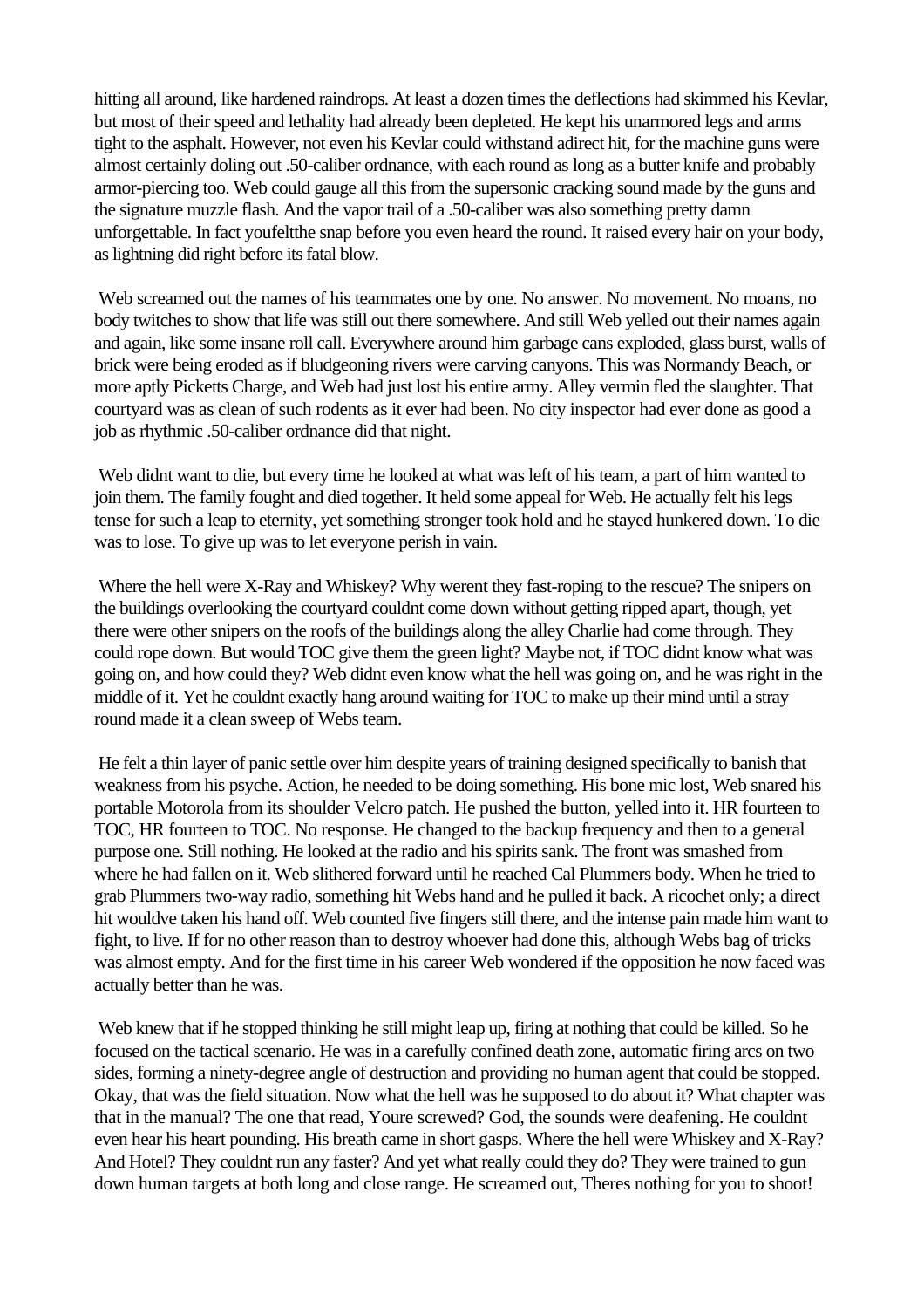Chin tucked hard to his chest, Web started in surprise as he saw the little boy, the shirtless one from the chunk of concrete. Hands over his ears, the kid was crouched at the edge of the corner, along the alleyway Web and company had come from. If he moved out into the courtyard, Web knew the boys body would be going into a morgue bag probably two morgue bags, because the .50 rounds could actually cut the kids skinny body in half.

 The boy took a step forward, nearing the end of the brick walland almost at the courtyard. Maybe he was intending to come help. Maybe he was waiting for the gunfire to stop so he could strip the bodies of any valuables, snagging their weapons for later resale on the streets. Maybe he was just flat-out curious. Web didnt know or really care.

 The guns stopped firing, and just like that there was quiet. The boy took another step forward. Web screamed at him. He froze, obviously not expecting the dead to yell at the living. Web inched up his hand, called to him to keep back, but the gunfire started again and drowned out the end of his warning. Web slithered on his belly under the hail of fire, shouting at the boy with every twist and thrust of his pelvis. Stay back! Get back!

 The kid didnt flinch. Web kept his gaze on him, which was difficult when you were double-timing on your gut, afraid that if you raised your head another centimeter you would no longer have a head. The boy finally did what Web thought he would do: He started to fall back. Web crawled faster. The kid turned to run and Web yelled at him to stop. Shockingly, he did.

Web was almost to the edge of the alley. He was going to try and time this just right, for there was now a new element of danger for the child. During the last pause in the firing Web had heard synchronized footsteps and shouts in the distance. They were coming. Web thought it must be everybody: Hotel and the snipers, and the reserve unit that TOC always kept back for emergencies. Well, if this didnt qualify as an emergency, nothing ever would. Yes, they were hustling to the rescue, or so they thought. What they were really doing though was running blind with no reliable intelligence.

 The problem was the kid heard them coming too. Web could tell the boy knew exactly what and who they were, like a scout sniffing the earth and deducing from that the location of great buffalo herds. The boy was feeling trapped, and for good reason. Web knew that for the alley kid to be seen around people like Web was a death sentence here. The powers that be would just assume he was a traitor and deposit his body in the woods as his reward.

 The child twitched, looked behind him even as Web picked up his pace. Web lost half his equipment whipping along the rough asphalt like that, a two-hundred-pound serpent on speed. Web couldfeel the blood coming from a dozen scratches on his legs, hands and face. His left hand stung like a couple thousand wasps were partying there. The body armor was so damn heavy now, his body ached with each thrust of his arms and legs. Web could have dropped his rifle, but he still had use for it. No, he would never let go of the damn SR75.

Web knew what the kid was going to do. Retreat cut off, he was going to go for it, race across the courtyard and then disappear into one of the buildings on the far side. The boy could hear the bullets as well as Web could. Yet he could notseethe lines of fire. He could not dodge them. And yet Web knew the boy was about to try.

 The child jumped out of the blocks, and Web leapt off his belly at the last possible second so that the two met right at the fringe of safety in a collision Web would win ten times out of ten. The child kicked at Web; his knotty fists struck him about the face and chest as Webs long arms wrapped around him. Web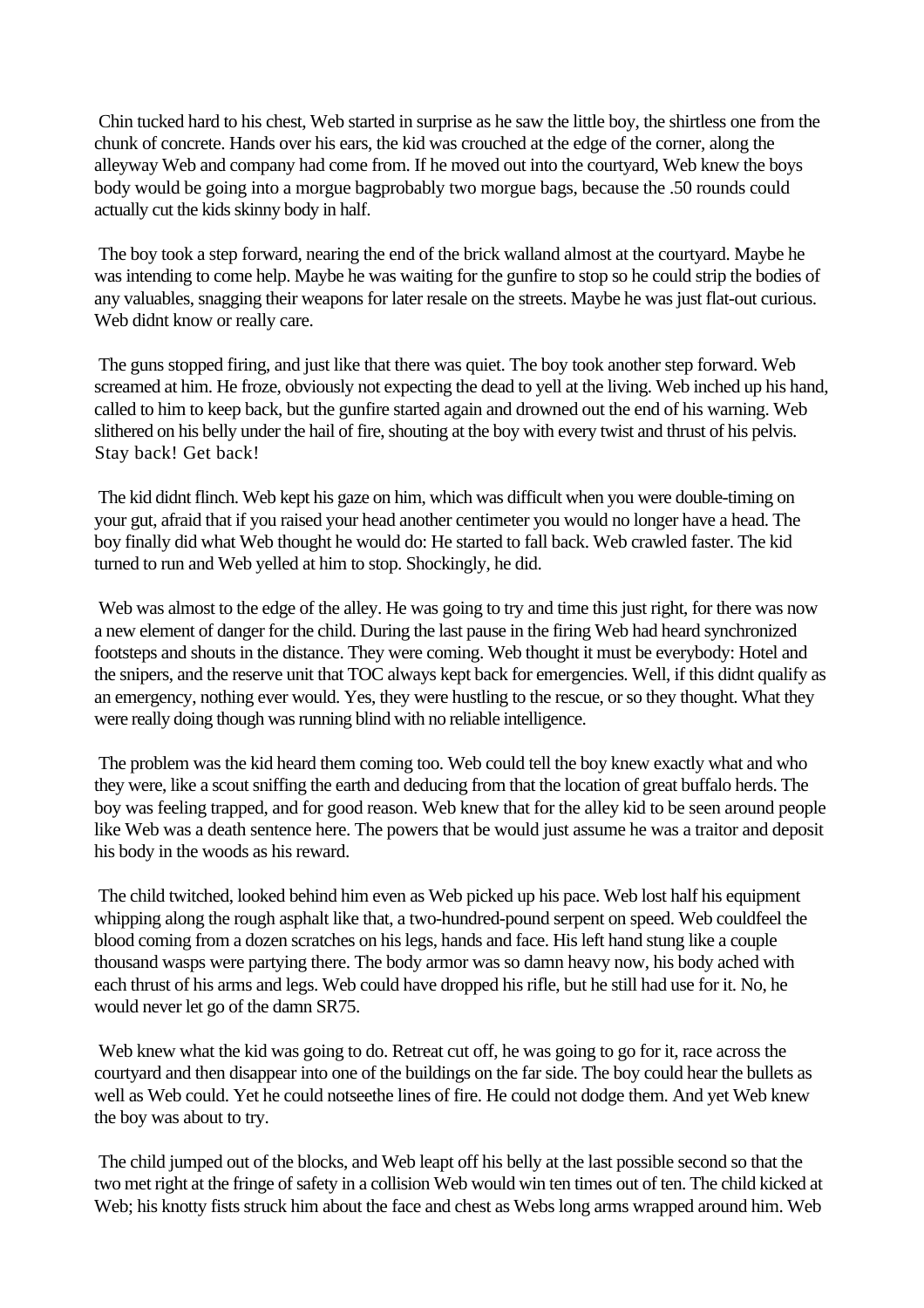went back farther into the alley, carrying the kid. Kevlar was not easy on the hands, and the boy finally stopped punching and looked at Web. I aint do nothing. Let me go!

 You run out there, you die! Web yelled over the gunfire. He held up his bloody hand. Im wearing body armor and I cant survive out there. Those bullets will cut you in half.

 The boy calmed as he studied Webs injury. Web carried the kid farther away from the courtyard and the guns. Now they could at least talk without shouting. From some odd impulse, Web touched the bullet wound on the boys cheek. Youve been lucky before, Web said. The boy snarled and jerked away from him, breaking free of Webs grip. He was up, ferretlike, before Web could blink and had turned to run back down the alley. If you go at them in the dark, Web said, your luck runs out. Theyll blow you away.

 The kid stopped and turned back. For the first time his eyes truly seemed to focus on Web. Then he peered beyond to the courtyard.

They dead? he asked.

 In answer Web slipped the big rifle from his shoulder. The boy took a step back at the sight of the intimidating weapon.

Damn, mister, whatcha gonna do with that?

 Stay here and keep down, Web said. He turned back to thecourtyard. Sirens were everywhere now. The cavalry was coming, too late, as the cavalry always did. The smartest thing to do would be nothing. Yet that just wasnt going to cut it. Web had a job to finish. He ripped a piece of paper from the notebook he carried on his belt and scribbled a quick note. He then pulled off the cap he wore under his helmet Here, he said to the kid. Walk, dont run, back down the alley. Hold up this cap and give this note to the men coming this way. The boy took the items, his long fingers curled around the cloth of the cap and the folded paper. Web pulled his flare gun from its pouch and loaded in a flare. When I fire, you go. Walk! Web said again. Dont run.

 The boy looked down at the note. Web had no idea if he could even read. Around here you didnt assume that children received the fundamentals of education that other kids took for granted. Whats your name? Web asked. The boy needed to be calm now. Nervous people made mistakes. And Web knew the charging men would cremate anyone who came rushing at them.

 Kevin, the boy answered. As he said his own name, he suddenly looked like the frightened little kid that he was, and Web felt even guiltier about what he was asking the boy to do.

 Okay, Kevin, Im Web. You do what I say and youll be okay. You can trust me, he said, and then felt guiltier still. Web pointed the flare gun to the sky, looked at Kevin, nodded reassuringly and then fired. The flare would be their first warning. The note carried by Kevin would be their second. The boy moved off, walking, but walking fast. Dont run, Web yelled. He turned back to the courtyard and slid his thermal imager onto the rifles Picatinny rail and locked it into place.

 The red-colored flare bloodied the sky and in his mind Web saw the assaulters and snipers stop and consider this development. That would give the boy time to reach them. Kevin would not die, not tonight anyway. When the next pause in the wave of fire came, Web burst out from the alley, rolled and brought the rifle up as he assumed a prone firing position and flipped down the rifles bipod, pressing the weapons butt flush against his shoulder. The three windows dead ahead were his first targets. He could see the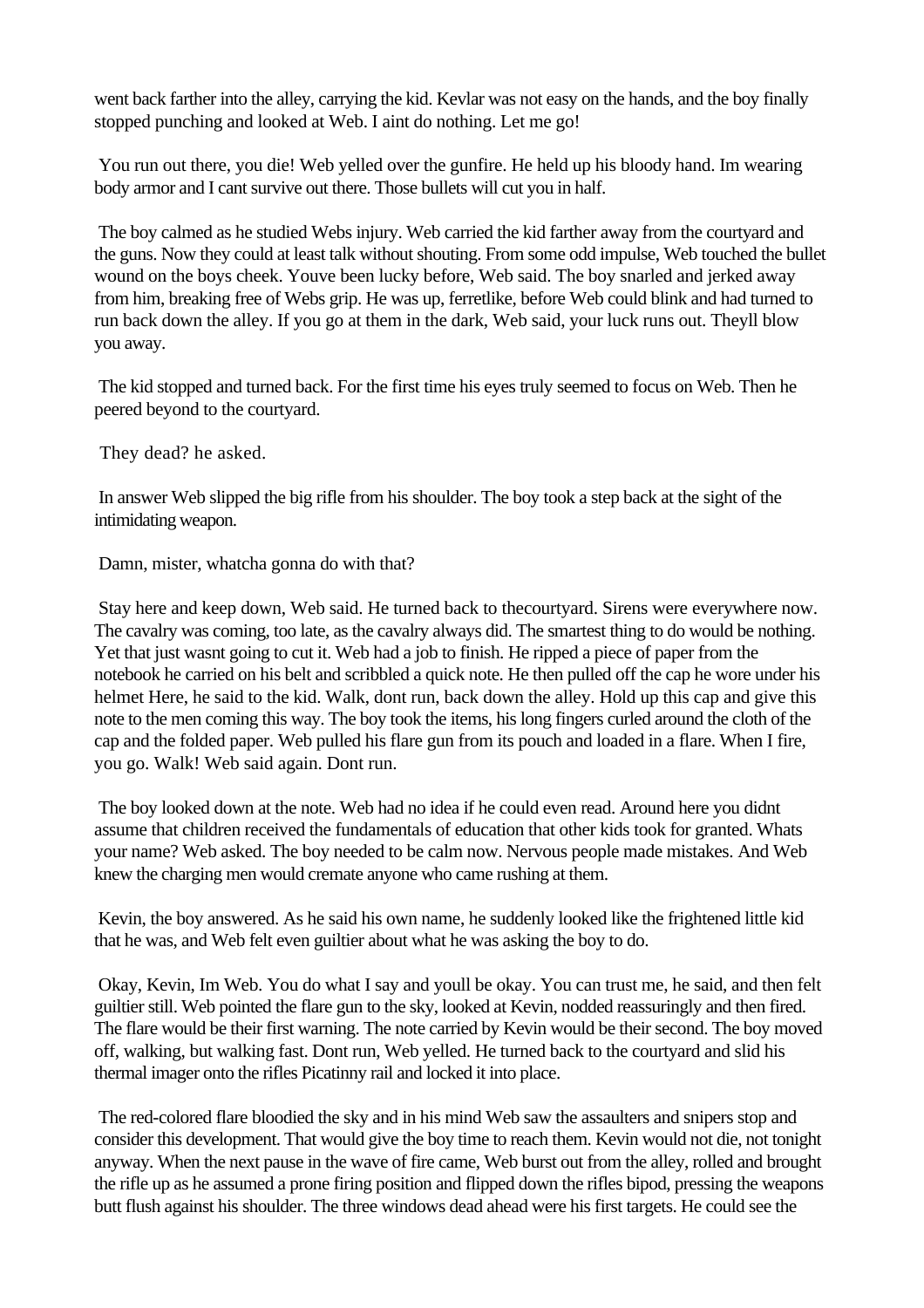muzzle flashes with his own eyes easily enough, but the thermalallowed him to draw a bead on the heated outlines of the machine guns. Thats what he wanted to hit. The SR75 roared and one machine gun nest after another exploded. Web rammed in another twenty-round mag, aimed the rifle and pulled the trigger, and four more machine guns were finally silenced. The last gun nest was still firing when Web crawled forward and lobbed a concussion grenade into its throat. And then there was silence until Web emptied both of his .45s at the now-silent window openings, ejected cartridges tumbling out of the weapons like parachutists from a planes belly. When the last shot was fired, Web doubled over, sucking in precious air. He was so hot he thought he might spontaneously combust. Then the clouds opened and the rain came down hard. He looked over and saw an armor-coated assaulter cautiously edge into the courtyard. Web tried to wave to him, but his arm wouldnt follow through; it just hung limply by his side.

 Web surveyed the shattered bodies of his team, his friends spread over the slick pavement. Then he sank to his knees. He was alive and he didnt really want to be. The last thing Web London remembered from that night was watching drops of his sweat fall into the blood-tinted pools of rain.

["LastManStanding-toc.html#TOC-3"]3

 Randall Cove was a very big man endowed with great physical strength and also remarkable street instincts that he had further honed over many years of working them. He was an FBI undercover agent and had been one for nearly seventeen years. He had infiltrated Latino drug gangs in LA, Hispanic crews on the Tex-Mex border and heavyweight Europeans in south Florida. Most of his missions had been startling and, at times, nail-biting successes. He was currently armed with a .40 semiautomatic chambering hollow points that would collapse to small pancakes when they entered a body, wreaking internal havoc and probably death. He also had a sheathed knife with a serrated edge that he could use to slash vital arteries in a blur. He always prided himself on being professional and reliable in his work. Right now some ignorant people would condemn him as a vicious criminal who should be locked up for life or, better yet, executed for his terrible sins. Cove knew he was in serious trouble and he also realized he was the only one who could get himself out of it.

 Cove crouched low in the car and watched as the group of men climbed in their vehicles and headed out. As soon as they passed, Cove rose, waited a bit and then followed them. He pulled his ski cap tighter over his newly shorn head, the dreadlocks all gone, and about time too, he had decided. The cars stopped up ahead and Cove did too. When he saw the group of men emerge from the vehicles, Cove pulled a camera from his backpack and clicked away. He put away the Nikon, pulled out a pair of night binoculars andadjusted the distance magnifier. Cove nodded to himself as he tallied the men one by one.

 He inhaled and let go of one last deep breath and took a fast-forward reel on his life thus far as the group disappeared into a building. In college Cove had been a bigger, faster version of Walter Payton; a consensus All-American from Oklahoma, every NFL team was throwing bales of cash and other perks at him. They were, that is, until a ruptured ACL in both knees during a freakish spill at the scouting combine had reduced him from a supernatural guaranteed number-one pick to a man with merely normal abilities who no longer excited NFL coaches. Millions of potential dollars had disappeared instantly and the only way of life he had ever known had vanished along with them. He had moped for a couple of years, looking for excuses and pity, and his life had spiraled downward until it had nowhere else to go, and then he had found her. His wife had been a divine intervention, he had always believed, saving his miserable, self-pitying carcass from oblivion. With her help, he had straightened himself out and fulfilled a secret dream of his to be a real-life G-man.

He had bounced here and there in the Bureau. It was a time when opportunities for black men were still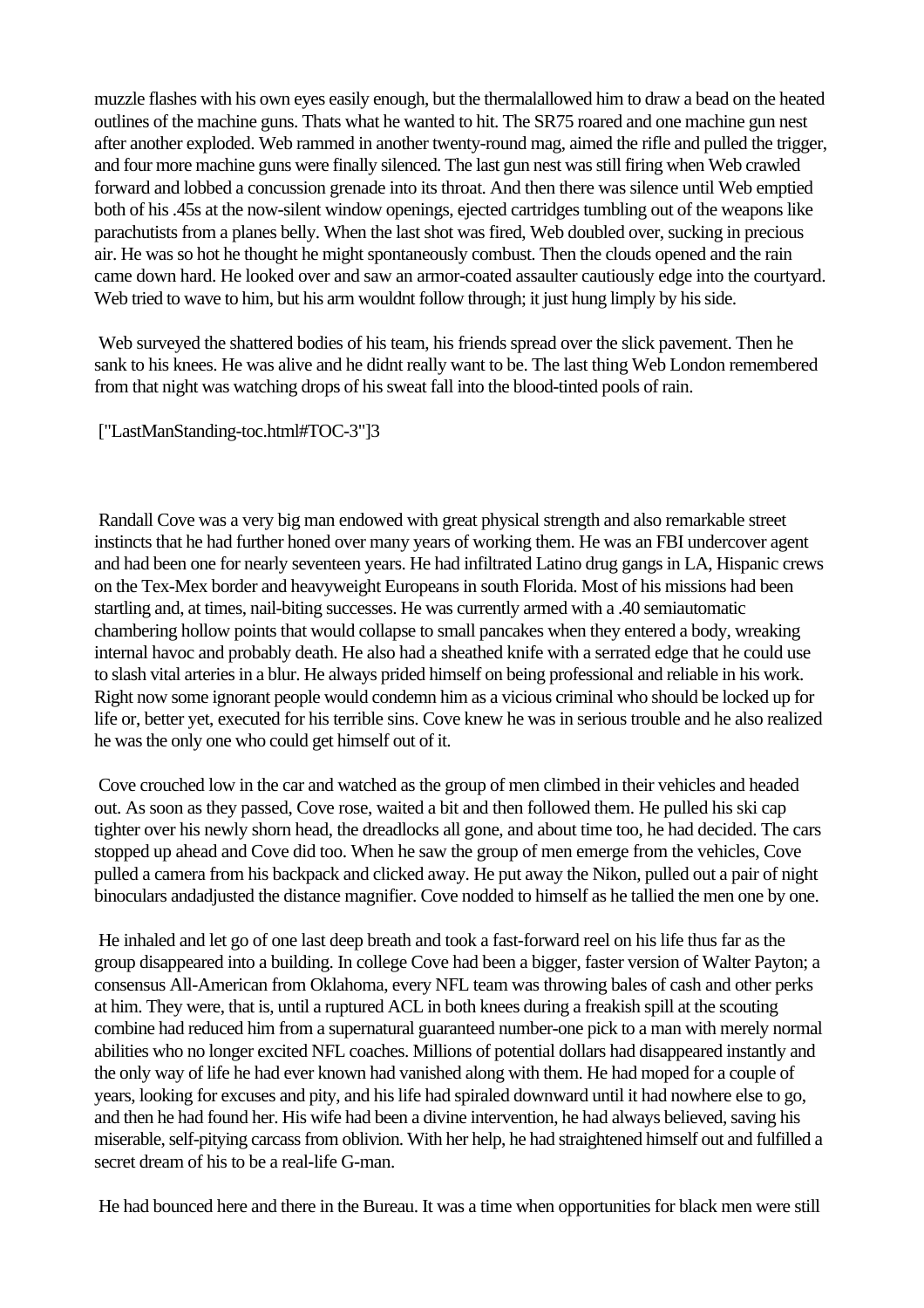severely limited. Cove had found himself pushed toward drug undercover work, because his superiors had bluntly informed him that most of the bad dudes were people of his color. You can walk the walk and talk the talk and you look the part too, they had said. And he couldnt argue with that, really. The work was dangerous enough to never be boring. Randall Cove had never easily tolerated being bored. And he put away more crooks in a month than most agents put away in their entire careers, and these were big fish, the planners, the true moneymakers, not the nickel-and-dime streetwalkers one bad snort from a paupers grave. He and his wife had had two beautiful children and he was thinking seriously of calling it a career when the bottom had dropped out of his world and he no longer had a wife or kids.

 He snapped back as the men came out, climbed in the cars, drove off and Cove once more followed. Cove had lost something else that he could never get back. Six men had died because he hadmessed up badly, been snookered like the most green agent there was. His pride was hurt and his anger was molten. And the seventh member of the shattered team deeply intrigued Cove. The man had survived when he should have been dead too and apparently nobody knew why, though it was early in the game yet. Cove wanted to look the man in the eye and say,How come youre still breathing?He didnt have Web Londons file and he didnt see himself getting it anytime soon. Yeah, Cove was FBI, but yeah, everyone was no doubt thinking he had turned traitor. Undercover agents were supposed to live right next to the edge, werent they? They were supposedly all head cases, right? What a thankless job hed been doing all these years, but that was okay because he had done it for himself, nobody else.

 The cars pulled into the long drive and Cove stopped, took some more pictures and then turned around. That was apparently it for tonight. He headed back to the only place he could be safe right now, and it wasnt home. As he rounded a curve and sped up, a pair of headlights seemed to appear out of nowhere and settled in behind him. That wasnt good, not on a road like this. Attention from his fellow man was not something Cove ever sought or encouraged. He turned; so did the car. Okay, this was serious. He sped up again. So did the tail. Cove reached down to his belt holster, pulled out his pistol and made sure the safety was off.

 He glanced in the rearview mirror to see if he could tell how many folks he was dealing with. It was too dark for that, no streetlights out this way. The first bullet blew out his right rear tire, the second bullet his left rear. As he fought to keep control of the car, a truck pulled out from a side road and hit him broadside. If his window had been up, Coves head would have gone right through it. The truck had a snowplow on its front end, though it was not wintertime. The truck accelerated and Coves car was pushed in front of it. He felt his car about to roll and then the truck pushed his sedan over a guardrail that had been placed there principally to protect vehicles from plummeting down the steep slope that the curve of road was built around. The cars side smashed into the dirt and then rolled, both doors popping open as the sedan continuedits cartwheeling, finally landing in a heap at the rocky bottom of the slope and bursting into flames.

 The car that had tailed Cove stopped and one man got out, ran to the twisted guardrail and looked down. He saw the fire, witnessed the explosion as fuel vapor met flames and then ran back to his car. The two vehicles kicked up gravel leaving the scene.

 As they did, Randall Cove slowly rose from the spot where hed been thrown when the drivers door had been ripped open by the first impact with the ground. He had lost his gun and it felt like a couple of ribs were cracked, but he was alive. He looked down at what was left of his car and then back up at where the men who had tried to kill him had raced off. Cove stood on shaky legs and started slowly making his way back up.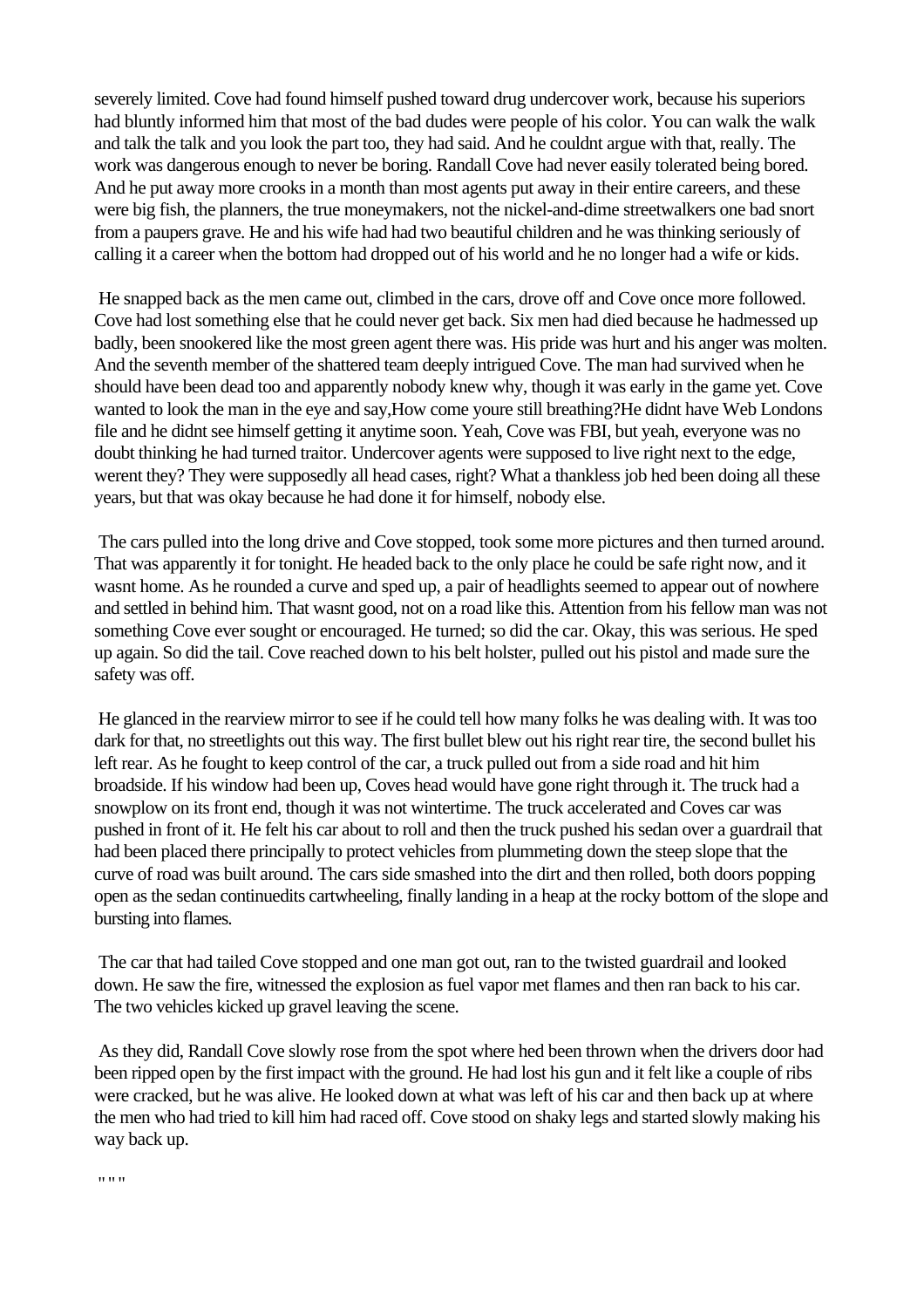Web clutched his wounded hand even as his head seemed primed to explode. It was like he had taken three quick slugs of straight tequila and was about to reflux them. The hospital room was empty. There was an armed man outside, to make sure nothing happened to Web nothingelseanyway.

Web had been lying here all day and into the night thinking about what had happened, and he was no closer to any answers than when they first brought him here. Webs commander had already been in, along with several members of Hotel and some of the snipers from Whiskey and X-Ray. They had said little, all of them reeling in their personal agony, their disbelief that something like this could have happened to them. And in their eyes Web could sense their suspicions, the issue of what had happened to him out there.

 Im sorry, Debbie, Web said to the image of Teddy Riners widow. He said the same to Cynde Plummer, Cals wife and also now a widow. He went down the list: six women in all, all friends of his. Their men were his partners, his comrades; Web felt as bereaved as any of the ladies.

 He let go of his injured hand and touched the metal side of the bed with it. What a sorry wound to bring back with him. He hadnt taken one round directly. Not one damn shot did I get off in time, he said to the wall. Not one! Do you realize howunbelievable that is? he called out to the IV stand, before falling silent again.

Were going to get them, Web.

 The voice startled Web, for he had heard no one enter the room. But of course a voice came with a body. Web inched up on his bed until he saw the outline of the man there. Percy Bates sat down in a chair next to Web. The man studied the linoleum floor as though it were a map that would guide him to a place that held all the answers.

 It was said that Percy Bates had not changed a jot in twenty-five years. The man hadnt gained or lost a pound on his trim five-ten frame. His hair was charcoal-black without a creep of white and was combed the same way as when he first walked into the FBI fresh from the Academy. It was as though he had been flash-frozen, and this was remarkable in a line of work that tended to age people well ahead of their time. He had become a legend of sorts at the Bureau. He had wreaked havoc on drug operations at the Tex-Mex border and then gone on to raise hell on the West Coast in the LA Field Office. He had risen through the ranks quickly and was currently one of the top people at the Washington Field Office, or WFO, as it was called. He had experience in all the major Bureau divisions and the man knew how all the pieces fit together.

 Bates, who went by Perce, was usually soft-spoken. Yet the man could crumple a subordinate with a look that made one feel unworthy to be occupying a square foot of space. He could either be your best ally or your worst enemy. Maybe thats how a man turned out after growing up with a name like Percy.

Web had been on the end of some of the classic Bates tirades before, when he had been under the mans direct command in his previous professional life at the Bureau. A good deal of the abuse had been deserved, as Web had made mistakes as he learned to be a good agent. Yet Bates did play favorites from time to time and, like everyone else, sometimes went searching for scapegoats to pin blame upon when things went to hell. Thus, Web did not accept the mans statements right now at face value. Nor did he accept the subdued tone as a token of peace and goodwill. Yet the night Web had lost half his face in the fury of combat, Bates had been one of the first people by his bedside, andWeb had never forgotten that. No, Percy Bates was not a simple equation, not that any of them were. He and Bates would never be drinking buddies, yet Web had never believed one had to do shooters with a guy to respect him.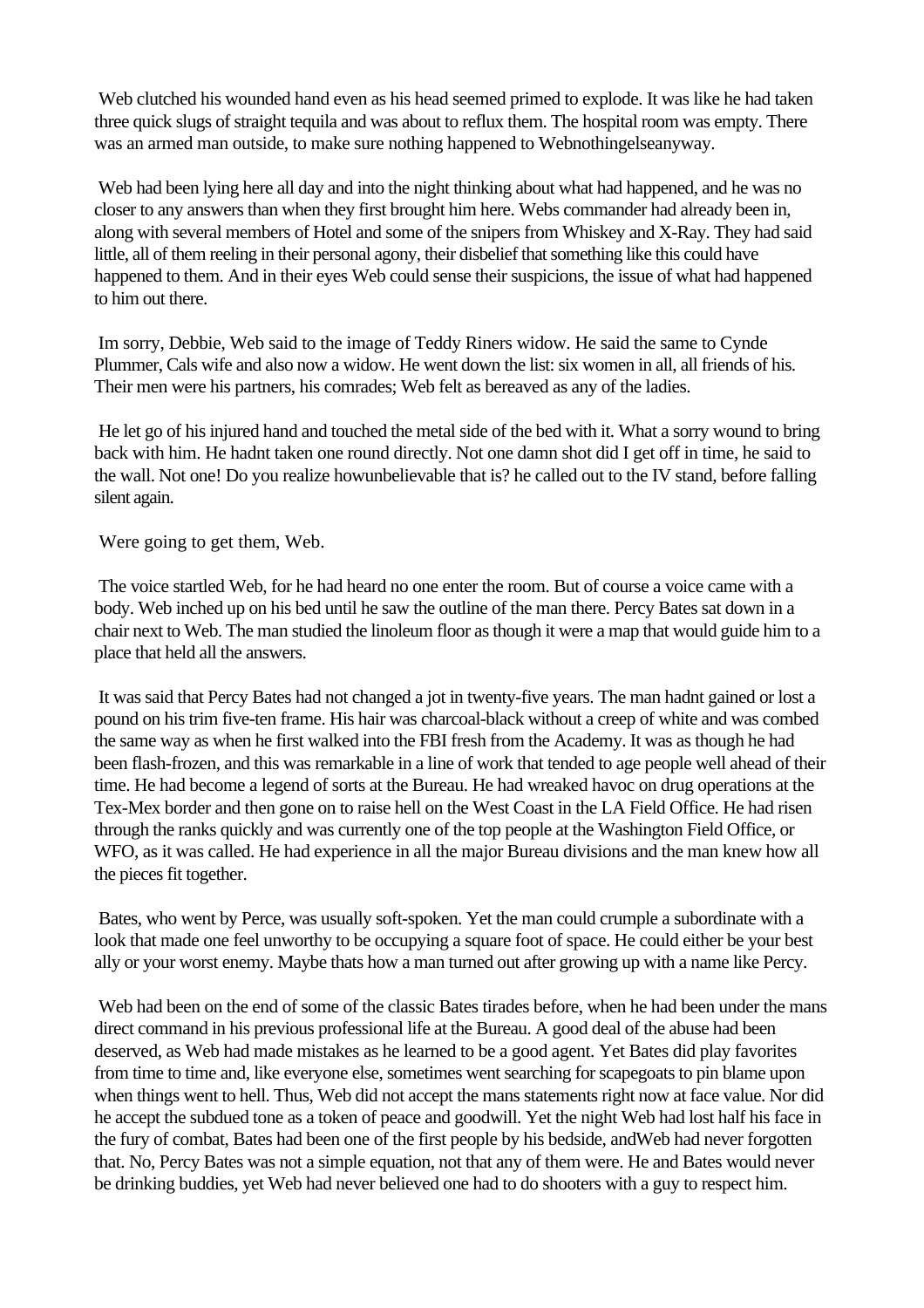I know youve given us the prelims, but well need your full statement as soon as youre able, said Bates. But dont rush it. Take your time, get your strength back.

 The message was clear. What had happened had crushed them all. There would be no outbursts from Bates. At least not right now.

More scratches than anything, Web mumbled in response.

 They said a gunshot wound to your hand. Cuts and bruises all over your body. The docs said it looked like somebody had taken a baseball bat to you.

Nothing, Web replied, and then felt exhausted by saying the word.

 You still need to rest. And then well get your statement. Bates rose. And if youre up to it, and I know itll be hard, it would help if you could go back down there and run us through exactly what happened.

And how I managed to survive?Web nodded. Ill be ready sooner than later.

 Dont rush it, Bates said again. This one aint gonna be easy. But well get it done. He patted Web on the shoulder and turned to the door.

Web stirred, trying to sit up. Perce? In the darkness the whites of Batess eyes were really the only things visible of him. To Web they were like a pair of dice hanging, showing deuces somehow. Theyre all dead, arent they?

All of them, Bates confirmed. Youre the only one left, Web.

I did all I could.

The door opened and then closed, and Web was alone.

" " "

 Outside in the hallway, Bates conferred with a group of men dressed exactly as he was: nondescript blue suit, button-down shirt, muted tie, rubber-soled black shoes and big pistols in small clip holsters.

This will be a media nightmare, you know that, said one of them. It already is, in fact.

 Bates stuck a piece of gum in his mouth, substitute for the Winstons he had given up for the fifth time now and counting. The needs of suck-wad journalists are not high on my priority list, he said.

 You have to keep them informed, Perce. If you dont, theyll assume the worst and start making it up. Theres already been stuff on the Internet you wouldnt believe, that this massacre is tied to either the apocalyptic return of Jesus or something to do with a Chinese trade conspiracy. I mean, where do they get this crap? Its driving the media relations people nuts.

 I cant believe anybody would have the guts to do this tous, said another man, who had grown gray and plump in the service of his country. Bates knew this particular agent had not seen anything other than the top of his government desk in more than a decade but liked to act as though he had. Not the Colombians, the Chinese or even the Russians could have the guts to attackuslike that.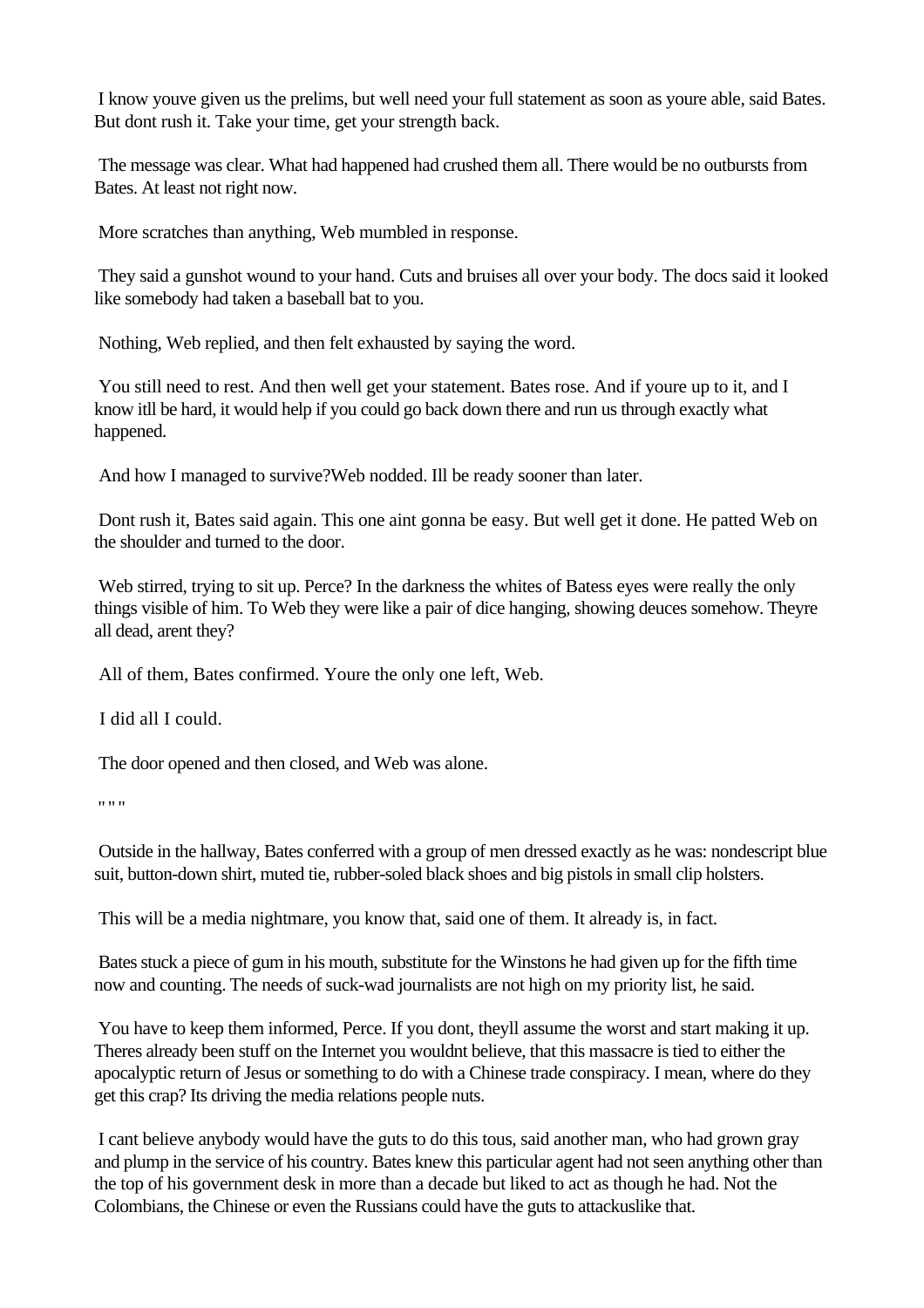Bates glanced at the man. Its us against them. Remember? We try to cram it down their throats all the time. You think they dont want to return the favor?

 But my God, Perce, think about it. They just slaughtered a squad of our men. On our home turf, the old fellow blustered indignantly.

 Perce looked at him and saw an elephant without tusks, just about ready to drop and die and become dinner for the jungle carnivores. I didnt realize we had laid claim to that part of D.C., said Bates. He had last slept the day before yesterday and was now really starting to feel it. In fact, I was under the impression that that wastheirhome turf and we were the visiting team.

You know what I mean. What could have prompted this sort of attack?

 Shit, I dont know, maybe because we try so damn hard to pull the plug on their billion-dollars-a-day drug pipeline and its starting to really piss them off, you idiot! As he said this, Bates backed the man into a corner and then decided the guy was far too harmless to be worth a suspension.

Hows he doing? asked another man, with blond hair and a nose red from the flu.

 Bates leaned against the wall, chewed his gum and then shrugged. I think its messed more with his mind than anything else. But thats to be expected.

One lucky guy is all I can say, commented Red Nose. How he survived it is anyones guess.

 It took barely a second for Bates to get in this mans face. He was obviously taking no prisoners tonight. You call it luck to watch six of your team get ripped right in front of you? Is that what the hell youre saying, you dumb son of a bitch?

 Geez, I didnt mean it like that, Perce. You know I didnt. Red Nose coughed a good one, as though to let Bates know he was sick and in no shape to fight.

 Bates moved away from Red Nose, thoroughly disgusted with them all. Right now I dont know anything. No, I take that back. I know that Web single-handedly took out eight machine gun nests and saved another squad and some ghetto kid in the process. That I do know.

 The preliminary report says Web froze. This came from another man who had joined their ranks, yet he was one who clearly stood above them all. Two stone-faced gents were in lockstep behind the intruder. And actually, Perce, what we know is only what Web has told us, said the man. Though this person was obviously Percy Batess superior in official rank, it was equally apparent that Bates wanted to bite his head off yet didnt dare.

 The man continued. Londons got a hell of a lot of explaining to do. And were going into this investigation with our eyeswideopen, a lot more wide open than last night. Last night was a disgrace. Last night will never, ever happen again. Not on my watch. He stared hard at Bates and then said with sarcasm driven home with a sledgehammer, Give London my best. With that, Buck Winters, head of the FBIs Washington Field Office, stalked off, followed by his two robotic escorts.

 Bates gazed with loathing at the mans back. Buck Winters had been one of the principal frontline supervisors at Waco and had, in Batess opinion, contributed to the eventual carnage with hisineptness. Then, in the funny way of big organizations, Winters had received promotion after promotion for his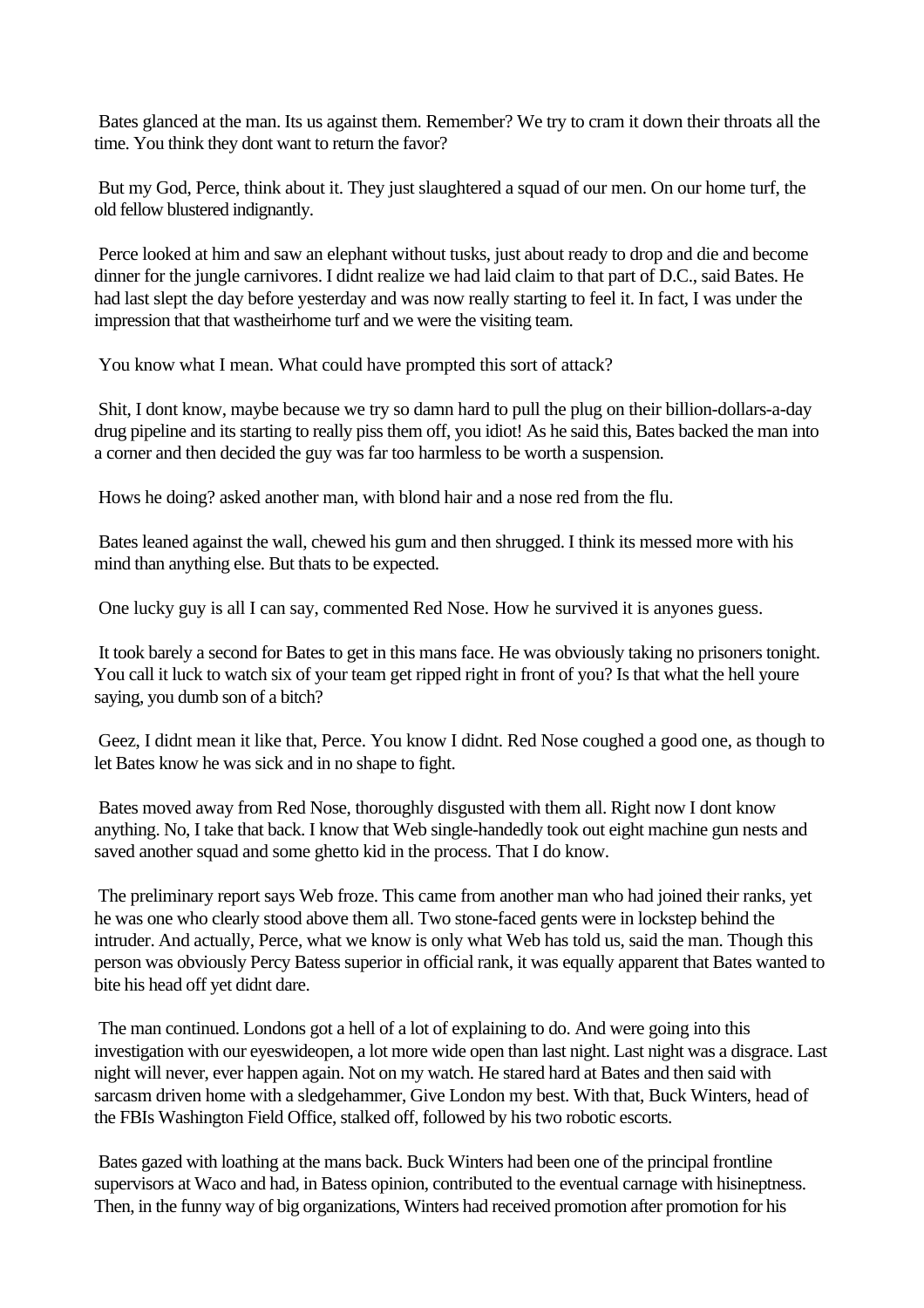incompetence until he had reached the top of WFO. Maybe the Bureau was just unwilling to admit it had messed up and believed that promoting from the ranks of the leadership of the Waco fiasco was a strong message to the world that the Bureau considered itself blameless. Eventually, many heads had rolled because of the flameout of David Koresh in Texas, but Buck Winterss head was still firmly attached to his shoulders. For Percy Bates, Buck Winters represented much that was wrong with the FBI.

 Bates leaned against the wall, crossed his arms and chewed his Wrigleys so hard his teeth hurt. He was certain that old Buck would be running off to confer with the FBI director, the attorney general, probably even the President. Well, let him, so long as they all kept out of Percy Batess way.

 The group of men slithered away singly and in pairs until just Bates and the uniformed guard remained. Finally Bates moved off too, hands in his pockets, gaze fixed on nothing. On the way out he spit his gum into the trash can. Assholes and idiots, he said. Assholes and idiots.

["LastManStanding-toc.html#TOC-4"]4

 Web, dressed in a set of blue surgery scrubs, carried a bag with his personal belongings and stared at the sunlit sky that filled the window of his hospital room. The layers of gauze around his wounded hand were irritating; he felt like he was wearing a boxing glove.

 He was about to open the door to leave when it opened all by itself. At least thats what Web thought until the man appeared there.

What are you doing here, Romano? said Web in surprise.

 The man didnt acknowledge Web right away. He was just under six feet tall, about one-eighty, very powerful-looking in a wiry way. He had dark wavy hair and wore an old leather jacket, a Yankees baseball cap and jeans. His FBI shield was pinned to his belt; the grip of a pistol poked out from its clip holster.

 Romano looked Web up and down until his gaze came to rest on the mans bandaged hand. He pointed at it. Is that it? Is that your damnwound?

 Web looked at his hand and then back at Romano. Would it make you happier if the hole was in my head?

 Paul Romano was an assaulter assigned to Hotel Team. He was one very intimidating guy among many such folks and you always knew where you stood with the man, which was usually nowhere good. He and Web had never been close principally, Web thought, because Web had been shot up more than he had, and Romano strongly resented the perception that Web was more heroic or tougher.

 Im only going to ask you this once, Web, and I want it straight, man. You bullshit me and Ill pop you myself.

Web looked down at the guy and stepped a bit closer so that his height advantage was even more evident. He knew this ticked off Romano too. Gee, Paulie, did you bring me some candy and flowers too?

Just give it to me straight, Web. He paused and then asked, Did you wimp out?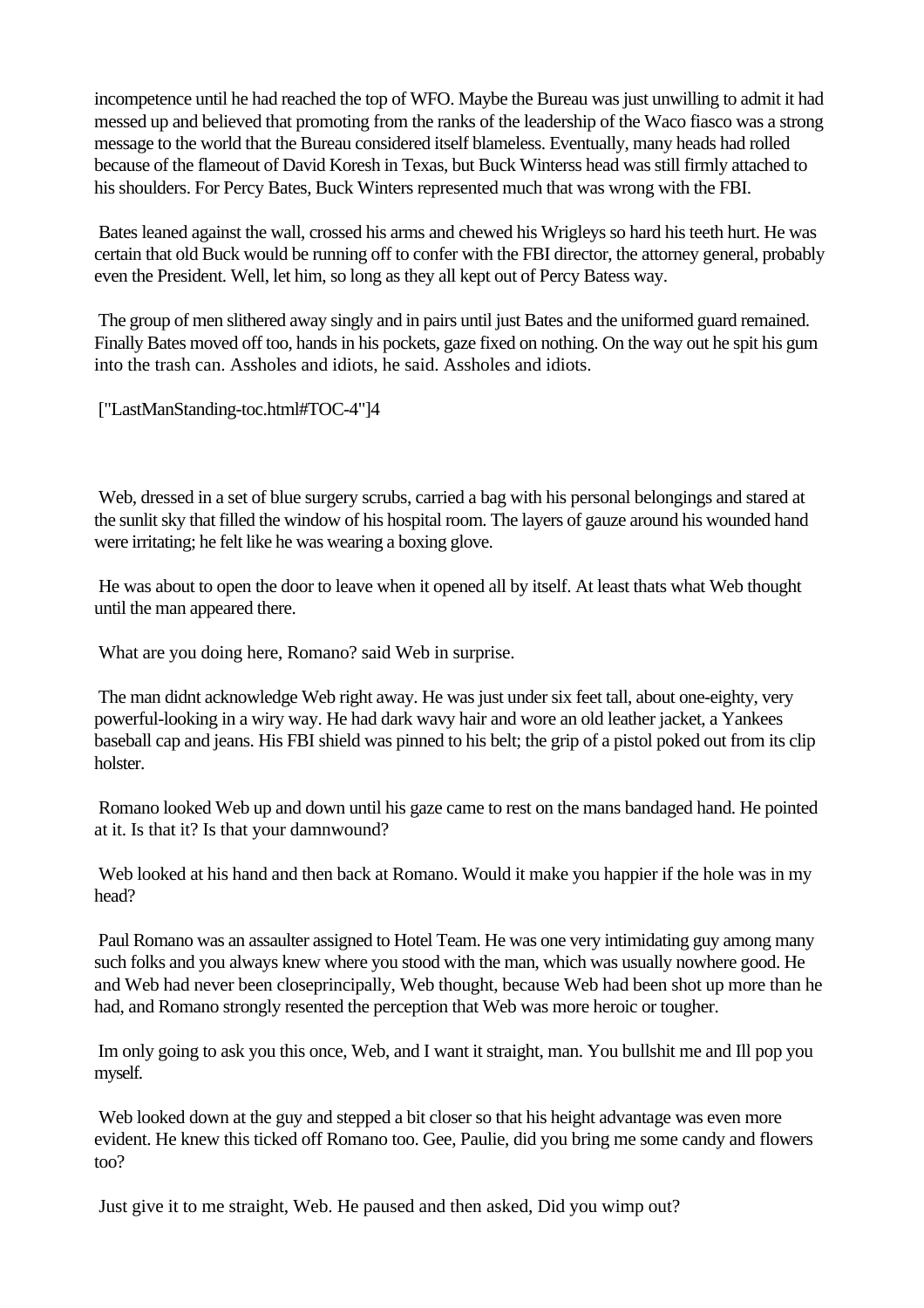Yeah, Paulie, those guns somehow shot themselves all up.

I know about that. I meant before that. When Charlie Team went down. You werent with them. Why?

 Web felt his face growing warm and he hated himself for it. Romano usually couldnt get to him. Yet the truth was, Web didnt know what to tell the man.

 Something happened, Paulie, in my head. I dont know exactly what. But I didnt have anything to do with the ambush, in case you suddenly lost your mind and were thinking that.

Romano shook his head. I wasnt thinking you turned traitor, Web, just that you turned chickenshit.

If thats all you came to tell me, then you can go on and get the hell out now.

 Romano looked him up and down again and Web felt like less and less of a man with each pronounced glare. Without a word, Romano turned and left. Web would have preferred the man had exited on the heel of another insult rather than silence.

Web waited another few minutes and then opened the door.

What are you doing up? asked the surprised guard.

Docs discharged me, didnt they tell you?

Nobody told me anything like that.

 Web held up his bandaged hand. Government isnt paying for another night on account of a scratched hand. And damn if Im paying the difference on my paycheck. Web didnt know the guard, but he seemed like the type to be sympathetic to such a commonsense plea. Web didnt wait to get an answer but just walked off. He knew the guard had no grounds to stop him. All he would do was communicate this development to his superiors, which he was assuredly doing right now.

 Web ducked out a side exit, found a phone, called a buddy and an hour later he was inside his split-level thirty-year-old rancher in a quiet Woodbridge, Virginia, suburb. He changed into jeans, loafers and a navy blue sweatshirt, ripped off the gauze and replaced it with a single Band-Aid of blazing symbolism. He wanted no pity from anyone, not with six of his closest friends right now lying in the morgue.

 He checked his messages. There werent any of importance, yet he knew that would change. He unlocked a firebox, pulled out his spare nine-millimeter and thrust it into his belt holster. Although he had not technically shot anyone, this was still an SRB or Shooting Review Board matter now, since Web had most definitely fired his weapons. They had confiscated his guns, which was akin to taking his hands. Next, they had advised him of his rights and he had given them a statement. It was all standard, by-the-books practice and yet it still made him feel like a criminal. Well, he wasnt about to walk around without hardware. He was paranoid by nature, and the massacre of his team had made him a walking schizoid, capable of seeing real threats in babies and bunnies.

He went out to the garage, cranked up his 1978 coal-black Ford Mach One and headed out.

 Web had two vehicles: the Mach, and an ancient and iron-gutted Suburban that had carried him and his Charlie Team to many Redskin football games, to the beaches in Virginia and Maryland, to beer-drinking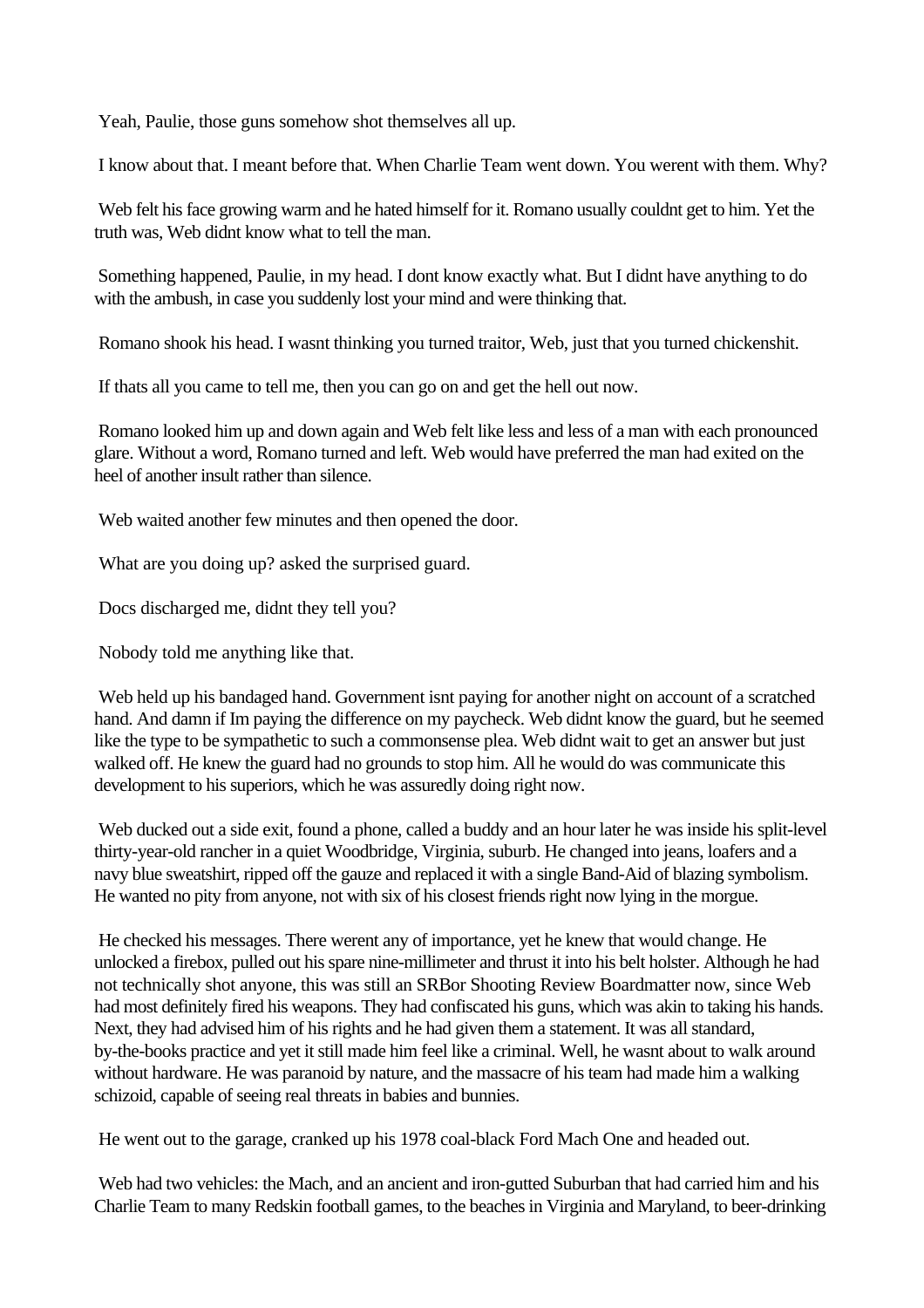outings and on assorted other manly campaigns up and down the East Coast. Each guy had had his own assigned seat in the Suburban, based on seniority and ability, which was the way everything was divvied up where Web worked. What outstanding times they had had in the big machine. Now Web wondered how much cash he could get for the Suburban, because he didnt see himself driving the beast anymore.

 He jumped on Interstate 95, headed north and fought through the obstacle course that was the Springfield Interchange, which apparently had been designed by a highway engineer strung out on cocaine. Now that it was undergoing a major overhaul scheduled to last at least ten years, the driver navigating it each day had the option of laughing or crying as years of his life slipped by whilethe traffics progress was measured in inches. Web sailed over the Fourteenth Street Bridge, cleared the Northwest quadrant where all the major monuments and tourist dollars were kept and was quickly in a not-so-nice part of town.

 Web was an FBI special agent, but he did not see himself as such. First and foremost he was a Hostage Rescue Team (HRT) operator, the Bureaus elite crisis response group. He didnt dress in suits. He didnt spend much time with fellow agents outside HRT. He didnt arrive on the crime scene after all the bullets had stopped flying. He was usually there from the get-go, running, dodging, firing, wounding and occasionally killing. There were only fifty HRT operators, because the selection process was so grueling. The average time at HRT was five years. Web had bucked that trend and was going on his eighth year of duty. It seemed that HRT was being called upon a lot more often these days and to hot spots all over the world, with HRTs unwritten policy of being wheels up in four hours from Andrews Air Force Base. Well, the curtain had fallen on his part of that show. Web was teamless now.

 It had never occurred to Web that he would be the sole survivor of anything. It just didnt seem in his nature. They all had joked about it, even had morbid betting pools on who would die one moonless night. Web had almost always been first on the list, because he always seemed to be first in the line of fire. Now it was torturing Web, though, not knowing what had gotten between him and the seventh coffin. And the only thing worse than the guilt was the shame.

 He pulled the Mach to the curb and got out at the barricade. He showed his ID to the men posted there, who were all stunned to see him. Web ducked down the alley before the army of reporters could glom on to him. They had been reporting live here since the massacre from their tall-mast satellite broadcast trucks. Web had caught some of the news from the hospital. They were feeding the public the same facts over and over, using their little charts and pictures, and sporting their little dour expressions, and saying things like, Thats all we know right now. But stay with us, Im certain well have more later, even if we have to make the shit up. Back to you, Sue. Web jogged down the alley.

 Last nights storm had long since blown itself into the Atlantic. The air pushing behind it was cooler than the city had had in a while. Built on a swamp, Washington, D.C., handled heat and humidity better than cold and snow. When the snow fell, the only street likely to be cleared was the one in your dreams.

He ran into Bates halfway down the alley.

What in the hell are you doing here? Bates said.

 You said you wanted my take on things, so Im here to give it to you. Bates glanced at Webs hand. Lets get going, Perce. Every minute counts.

 From the exact spot where the Chevy had dropped them off, Web retraced the steps of his squad. With every stride Web took toward the target, he could feel both his anger and his fear swell. The bodies were gone; the blood was not. Even the hard rain apparently was incapable of clearing it all away. In his mind,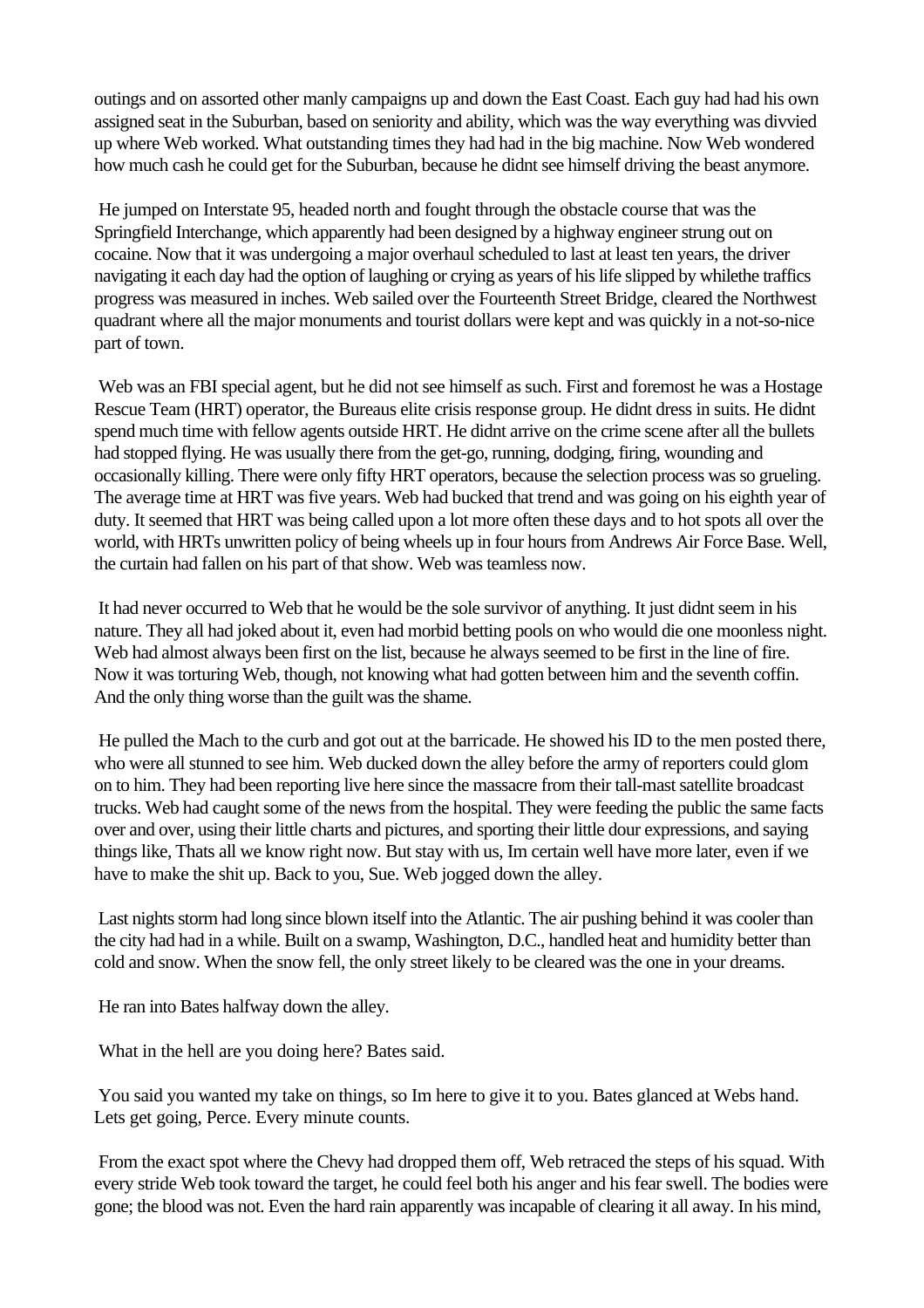Web blitzed through every move he had made, every emotion he had felt.

 The ruined machine gun nests were being dismantled and examined by a team of people who consistently pulled legal convictions out of microscopic scraps. Others walked the square courtyard kneeling, stooping, tagging things, probing and basically looking for answers from objects that did not appear willing to give any. Watching them, Web was not confident. It was highly unlikely that crystal-clear tented arches and plain whorls were just waiting around on the guns to be plucked by the fingerprint techs. Whoever had planned this intricate ambush wouldnt be that careless. He stepped between the bloodstains like he was tiptoeing around a graveyard, and wasnt he really?

 Windows were painted black so the guns couldnt be spotted until they started firing. No light reflections off barrels, no nothing, said Bates.

Nice to know we were done in by professionals, replied Web bitterly.

You did a number on the fifties. Bates pointed to one of the ruined weapons.

An SR75 will do that for you.

 Theyre mini-guns, military design. Six-barrel Gatling style,tripod-mounted with the pods bolted to the floor so the firing position wouldnt deviate. There were feeder box and conveyor belt attachments and four thousand linked rounds per gun. Firing rates were set at four hundred a minute, though its maximum setting is eight thousand.

 Four hundred was plenty. And there were eight guns. Thats thirty-two hundred slugs flying at you every sixty seconds. I know because all except one ricochet missed me by a few inches.

With that low firing rate those guns could shoot a long time.

They did.

Power drive was electric, and they were chambering armor-piercing rounds.

Web just shook his head. Did you find what tripped them?

 Bates led him over to a brick wall on the side farthest from the alley Web had come down. It was part of the building perpendicularly placed to the targeted abandoned tenement house and the source of one-half of the firing arc that had wiped out Charlie, save Web. What was invisible in the dark was only a bit more apparent in the daylight.

 Web knelt down and looked at what he recognized as a laser device. A small hole had been punched in the brick and the laser point and power pack inserted into it. The hole was deeper than the power pack so that once inside the hole, it was pretty much invisible. The snipers wouldnt have been able to ID it from where they had their posts set up, even if they had been looking for such a thing, and their intelligence had given them no indication of it, as far as Web knew. The path of the laser was knee height and the invisible light stream no doubt had run across the courtyard when activated.

 Beam breaks, firing starts and doesnt stop except for a few seconds pause after each cycle until the ammos gone. He looked around in bewilderment. What if a dog or cat or somebody just strolling by here tripped the laser before we got there?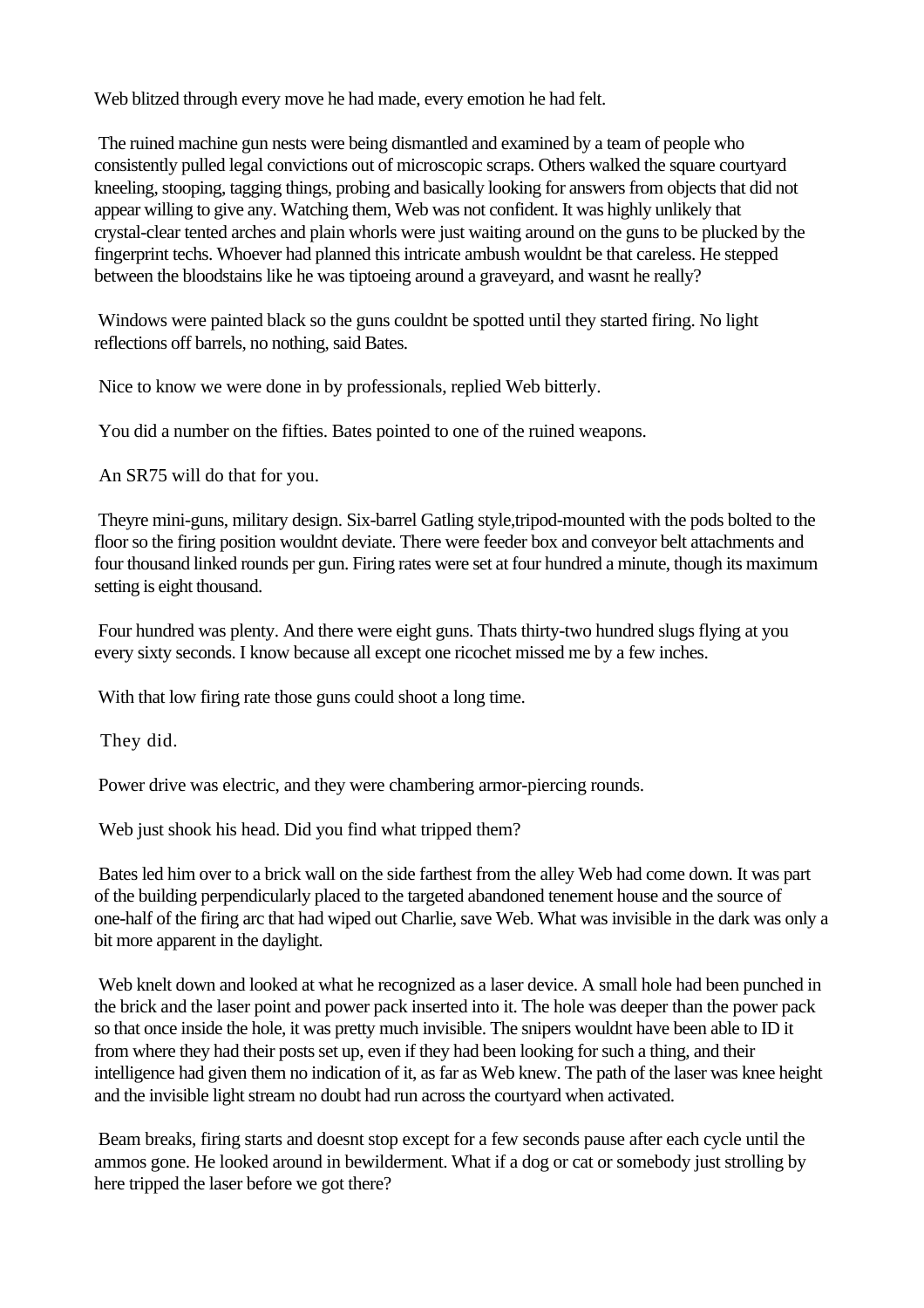From Batess expression, it was clear he had already considered this possibility. Im thinking people were discreetly warned to stay away. Animals are another issue. So Im thinking the laser was armed via remote.

 Web rose. So they waited until we were just about there beforeactivating the laser. That means the person would have to be reasonably close by.

 Well, he hears you guys coming, or he gets intelligence to that effect. He waits until youve maybe turned the corner and he hits the remote and runs.

We didnt see a damn soul in the courtyard, and my thermal didnt pick up a ninety-eight-point-six temp anywhere.

They couldve been in the building hell, any one of these buildings. They point the device out one of the windows, hit the button and theyre long gone.

And the snipers and Hotel saw nothing?

Bates shook his head. Hotels story is they saw zip until the kid brought them your note.

 At the mention of Hotel, Web thought of Paul Romano and his spirits sank even more. Romano was probably at Quantico right now telling everyone that Web had turned coward and let his team die and was trying to blame it on a mental lapse. Whiskey? X-Ray? They had to see something, Web said, referring to the snipers on the rooftops.

They saw some things, but Im not prepared to discuss it quite yet.

 Webs instincts told him to let that one alone. What would the snipers say? That they saw Web freeze, let his team charge on without him and then drop to the ground while his comrades-in-arms got obliterated? How about the DEA? They were with Hotel, and there was a crew of them in reserve too.

Bates and Web looked at each other and Bates shook his head.

 The FBI and DEA werent the best of friends. The DEA, Web had always thought, was like a little brother kicking at his older siblings shins until big brother hit back, and then the little punk ran off and tattled.

Well, I guess we have to accept that until something makes us not, commented Web.

Guess so. Were any of you wearing night-vision equipment?

Web immediately understood the logic of the question. NV goggles would have picked up on the laser, transforming it into a long, unmistakable band of light.

 No. I pulled my thermal after the shooting started, but assaulters dont wear NVs. You get any source of ambient light while youre wearing them, then you are basically blind if you have to take them off and start shooting. And the snipers probably wouldnt have been using them during the assault; they screw up depth perception too much.

 Bates nodded toward the gutted buildings where the guns had been set up. The techs examined the guns. Each had a signal link box. Theyre thinking that there was a delay of a few seconds between when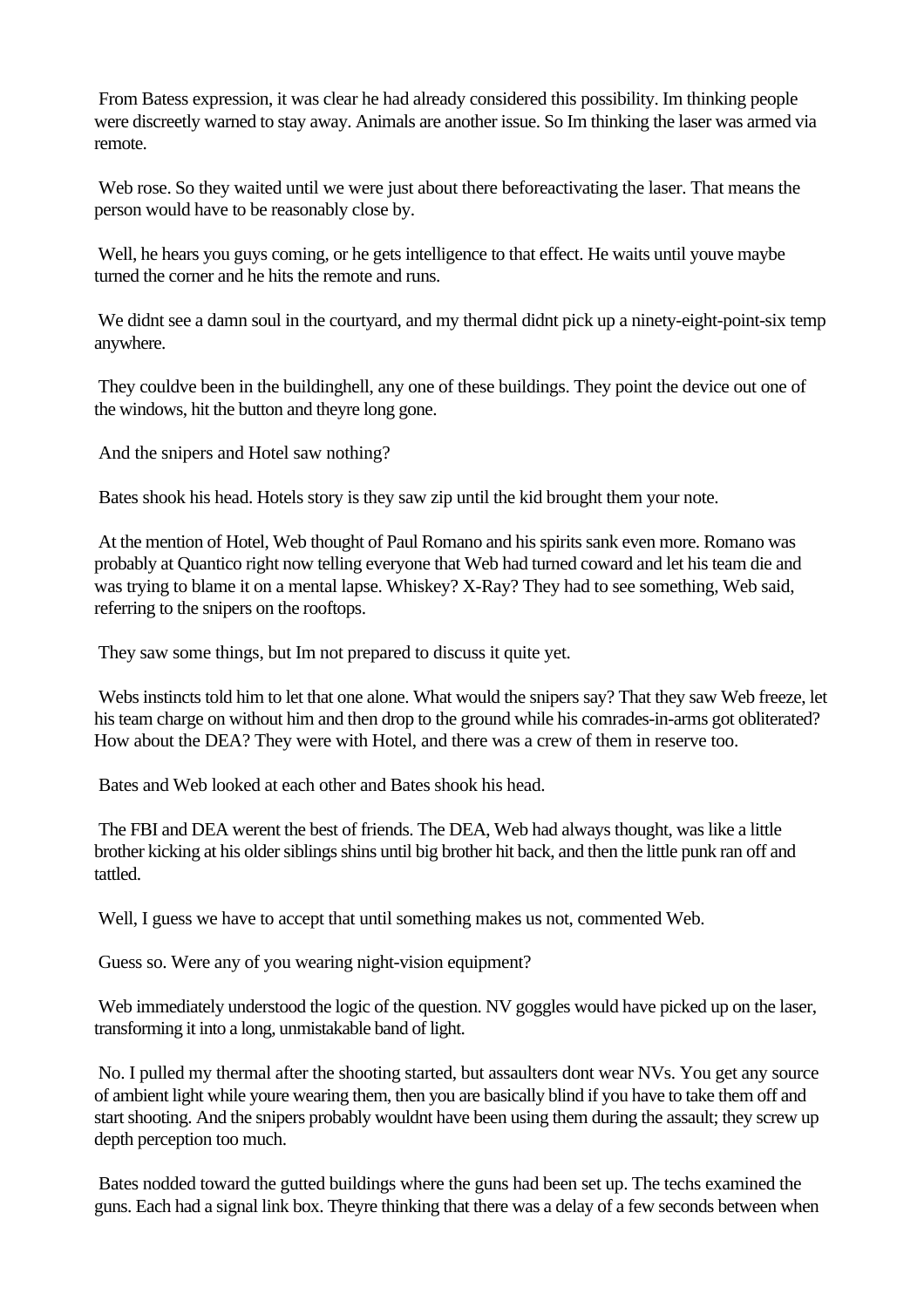Charlie Team tripped the laser and when the guns were activated in order to make sure the team was squarely in the kill zone. The courtyard and firing lanes were large enough to allow for that.

Web suddenly felt dizzy and put his hand against the wall. It was as though he were reexperiencing the paralysis he had suffered during the doomed attack.

 You shouldve given yourself some more time to recover, said Bates as he slid an arm under Webs to help support him.

Ive had paper cuts worse than this.

Im not talking about your hand.

 My heads fine too, thanks for your concern, Web snapped, and then relaxed. Right now I just want to do, not think.

 For the next half hour Web pointed out the locations and descriptions of all the persons they had passed that night, and everything else he could recall from the time Charlie left the final staging area to the moment the last bullet was fired in the courtyard.

 You think any one of them could have been working with the target? said Bates, referring to the people Web and company had passed in the alley.

 Down here anythings possible, replied Web. There was obviously a leak. And it could have come anywhere along the line.

Theres a lot of possibilities there, Bates said. Lets go over some.

Web shrugged. This wasnt a triple-eight-beep scenario, he said, a reference to the three number eights that appeared on his pager representing a command for all HRT operators to haul butt to Quantico. Last night was selected as the target date inadvance, so everybody met at HRT to get our gear and team configurations ready and then we moved out in the Suburbans. We did the prelim staging at Buzzard Point and then drove to the last staging area. We had a U.S. attorney available in case we needed some additional warrants issued. The snipers were already in place. They went in early posing as HVAC rehab workers doing a job on roof units on two of the buildings along the strike path. Assaulters did our down-and-dirty with the local police just like always. After we left the last point of concealment, Teddy Riner requested and received compromise authority because of the unfriendly logistics. We wanted to be able to shoot on the fly if we had to. We knew that hitting the place from the front and exposing ourselves to fire in the courtyard was risky, but we also thought they wouldnt expect it. Plus the way the building was situated and configured, there werent a lot of options. We got the green light to move to crisis site and then we were going to execute on TOCs countdown. We had one primary exterior breach point. The assault plan was to split once we were inside and hit from two points while Hotel and DEA blew in from the rear, with a unit in reserve and the snipers as backup firepower and cover. Hard and fast, just like always.

 The two men sat on a pair of trash cans. Bates tossed his pack of gum in the trash, pulled out his cigarettes and offered one to Web, who declined.

The local police knew the target, didnt they? Bates asked.

Web nodded. The approximate physical location. So they can keep a presence, help quadrant off the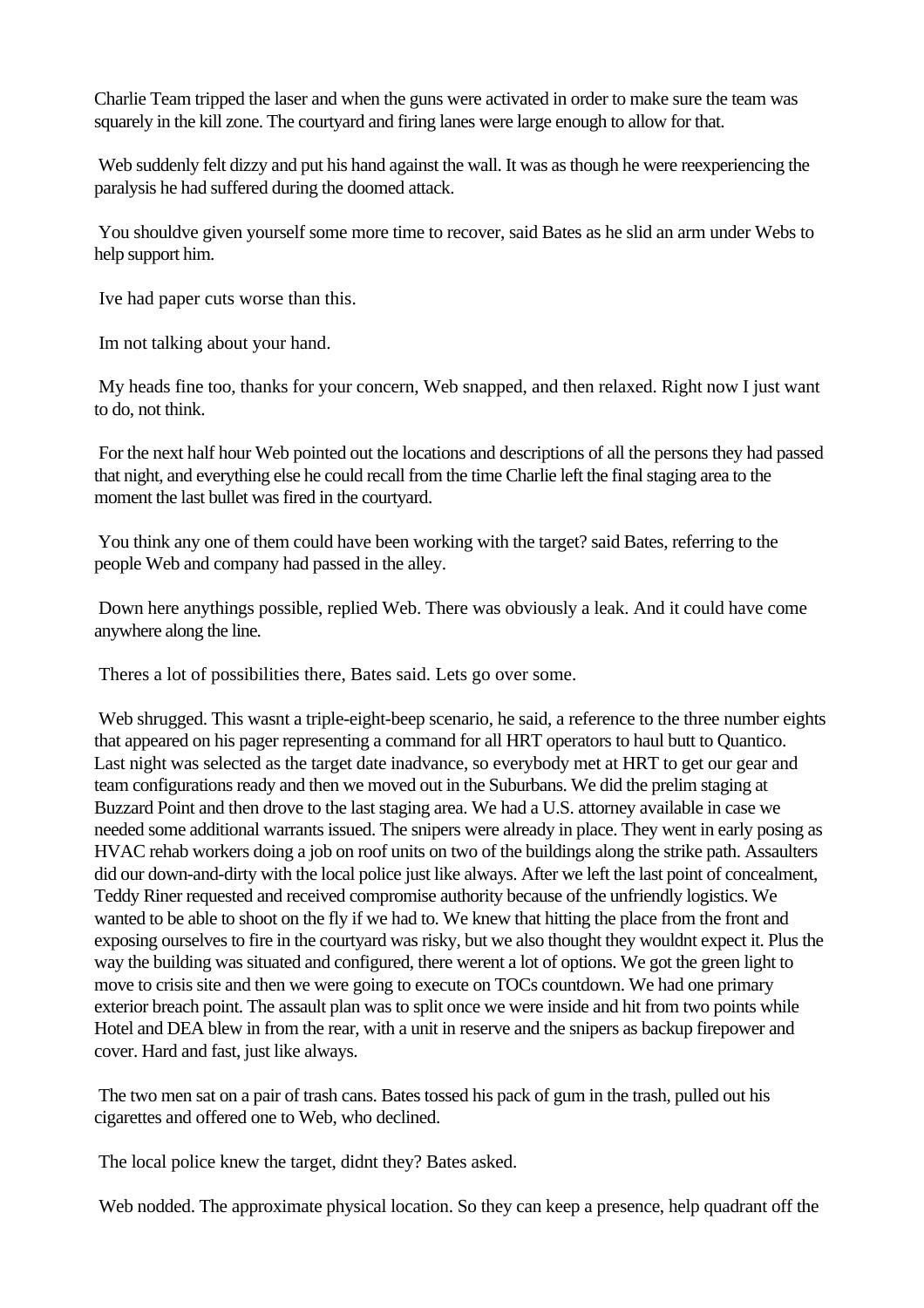area and keep people on the outside of the perimeter out of the way, look for associates of the target tipping them off, that sort of thing.

How much advance time you figure the locals had in case there was a leak from there?

Hour.

Well, nobody set up that death trap in an hour.

Who was the undercover on this one?

 Goes without saying that you take this name to the grave with you. Bates paused, presumably for emphasis, and then said, His name is Randall Cove. A real vet. Working the target fromdeep inside. I mean deep, like down-in-the-sewer deep. African-American, built like a truck and could do the street stuff with the best of them. Hes done a million of these gigs.

So whats his story?

I havent asked him.

Why not?

 I cant find him. Bates paused and then added, Do you know for certain if Cove was aware when the hit was happening?

Web was surprised by this question. Your end would know that better than mine. I can tell you for a fact that we were not briefed that the undercover or any snitches would be at the target. If they were supposed to be there, theyd tell us in the pre-op. That way wed know who they were, what they looked like and wed cuff em and get em out just like everybody else, so the real target wouldnt get a heads-up and kill them.

How much did you know about the target?

 Druggies financial ops, with bean counters present. Heavy security. They wanted the money guys as potential witnesses that we were to treat as hostages. Bag em fast and get them out before anyone figured out what we were doing and popped them so they couldnt rat. Our strike plan was approved, ops orders written; we got blueprints of the target and built a copy of it at Quantico. Practiced our butts off until we knew every inch. Got our rules of engagement, nothing out of the ordinary, suited up and climbed in the Suburban. End of story.

 You guys do your own surveillance, snipers on glass, Bates said, referring to snipers observing the target through binoculars and spotting scopes. Anything pop on that?

 Nothing special or else we wouldve been told in our briefing. Except for the possible witness angle, to me it was just a glorified dope house raid. Hell, we cut our teeth on those.

 If it was just a dope house, they wouldnt have needed you guys to crack it, Web. WFO couldve used its SWAT team.

 Well, we were told the logistics were really tricky, and they were. And we knew the targets were supposed to be real nasty and were packing some ordnance SWAT didnt think they could handle. And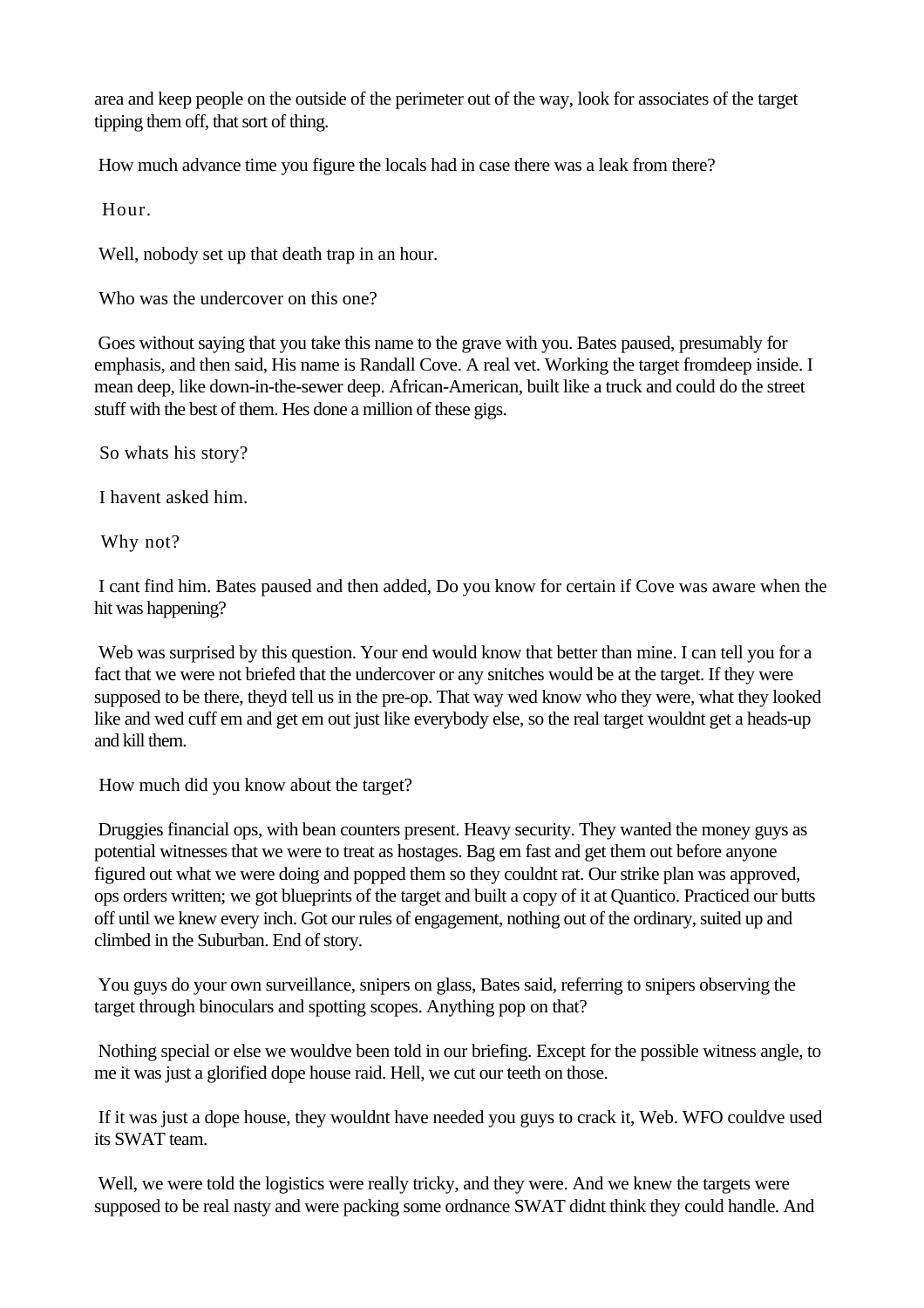then you had the issue of the potential witnesses. Thatwas enough to make it our gig. But none of us were expecting eight remote-controlled mini-guns.

 Obviously it was all bullshit. Fed to us like mothers milk. Except for the guns, the place was empty. Ambush all the way. There were no bean counters, no records, no nothing.

Web rubbed his hand against the bullet gouges on the brick. Many were so deep Web could see the concrete block underneath armor-piercing, for sure. The only good thing was death for his team would have been instantaneous. The snipers had to see something. He was hoping they had seen whatever had made Web freeze. Yet how could they?

 I havent finished talking to them, was all Bates would offer on that point, and again Web chose not to press it.

Wheres the kid? Web hesitated, trying to remember. Kevin.

Bates also hesitated for a second. Disappeared.

Web stiffened. How? Hes a kid.

Im not saying he did it on his own.

We know who he is?

 Kevin Westbrook. Age ten. Got some family around, but most are guests of the state. Has an older brother, street name of Big F, theFstanding for what you think it does. Head street ganger as big as a tree, and smart as a Harvard MBA. Deals in meth, Jamaican sinsemilla, the really cool stuff, though weve never been able to build a case against him. This area is sort of his turf.

 Web stretched the fingers of his injured hand. The Band-Aid wasnt doing the trick right now, and he felt guilty for even thinking about it. Thats a pretty big coincidence that the little brother of the guy who runs this area was sitting out in the alley when we came by. Even as he talked about the boy, Web could feel a change come over his body, as though his very soul were sliding out and moving on. He actually thought he might pass out. Web was starting to wonder if he needed a doctor or an exorcist.

 Well, he does live around here. And from what we found out, his home life isnt all that great. He probably avoided it if he could.

This big brother missing too? Web asked as his balance began to return.

 Not that he actually lives at a normal address. When youre inthe kind of business he is, you keep moving. We dont have any direct evidence tying him to even a misdemeanor, but were looking for him real hard right now. He stared at Web. You sure youre okay?

Web waved off this comment. How exactly did you lose the kid?

 Thats not real clear right now. Well know more after we finish going through the neighborhood. Somebody had to see those weapons coming in and that machine gun nest being put up. Even around here that qualifies as a little unusual.

You really think anybody heres going to talk to you?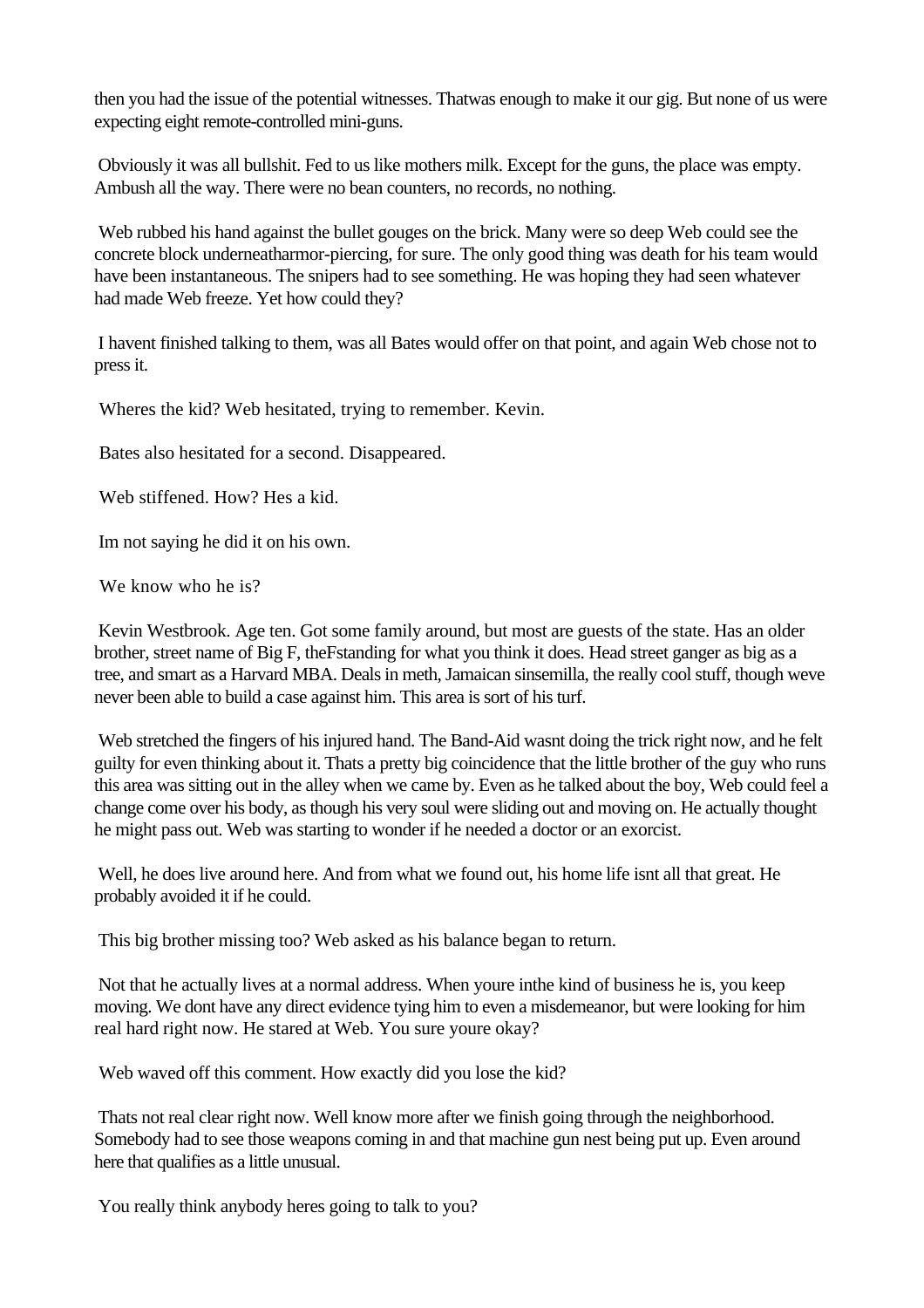We have to try, Web. We only need one pair of eyes.

The men fell silent for a while. Bates finally looked up, his expression uncomfortable.

Web, what really happened?

Say what you really mean. How come it wasnt a perfect seven-for-seven?

Iamsaying it.

Web gazed across the courtyard at the exact spot where he had hit the asphalt. I came out of the alley late. It was like I couldnt move. I thought Id had a stroke. Then I went down right before the shooting started. I dont know why. Webs mind suddenly went blank and then came back, like he was a television and there had been a lightning strike nearby. It was over in a second, Perce. A second was all it took. The worst timing in the history of the world. He looked at Bates to gauge his reaction to this. The narrowed eyes of the man told Web all he needed to know.

 Hell, dont feel bad. I dont believe it either, said Web. Bates remained silent, and Web decided to get to the other reason he had come here. Wheres the flag? he asked. Bates looked surprised. The HRT flag. I have to bring it back to Quantico.

 On every mission HRT undertook, the senior member was given the HRT flag to carry with him in his gear. When the mission was completed, the flag was to be returned to the HRT commander by the senior member of the team. Well, now that happened to be Web.

Follow me, said Bates.

 An FBI van was parked at the curb. Bates popped open one ofthe back doors, reached in and pulled out a flag folded military style. He handed it to Web.

 Web held the flag in both hands, staring down at the colors for a moment, every detail of the slaughter once more working through his head.

Its got a few holes in it, Bates observed.

Dont we all, said Web.

["LastManStanding-toc.html#TOC-5"]5

 The following day Web headed down to Quantico to the HRT facility. He drove along Marine Corps Route 4 past the campus-style FBI Academy that was home to both FBI and DEA grunts. Web had spent thirteen very intense and stressful weeks of his life at the Academy learning how to be an FBI agent. In return Web was paid peanuts and lived in a dorm room with a shared bath and he even had to bring his own towels! And Web had loved it and had devoted every waking moment to becoming the best FBI agent he could because he felt he had been born for the job.

Web had walked out of the Academy as a newly minted and sworn agent of the FBI with his Smith  $\&$ Wesson .357 wheel gun, which required a staggering nine pounds of pull to fire. Rarely did one shoot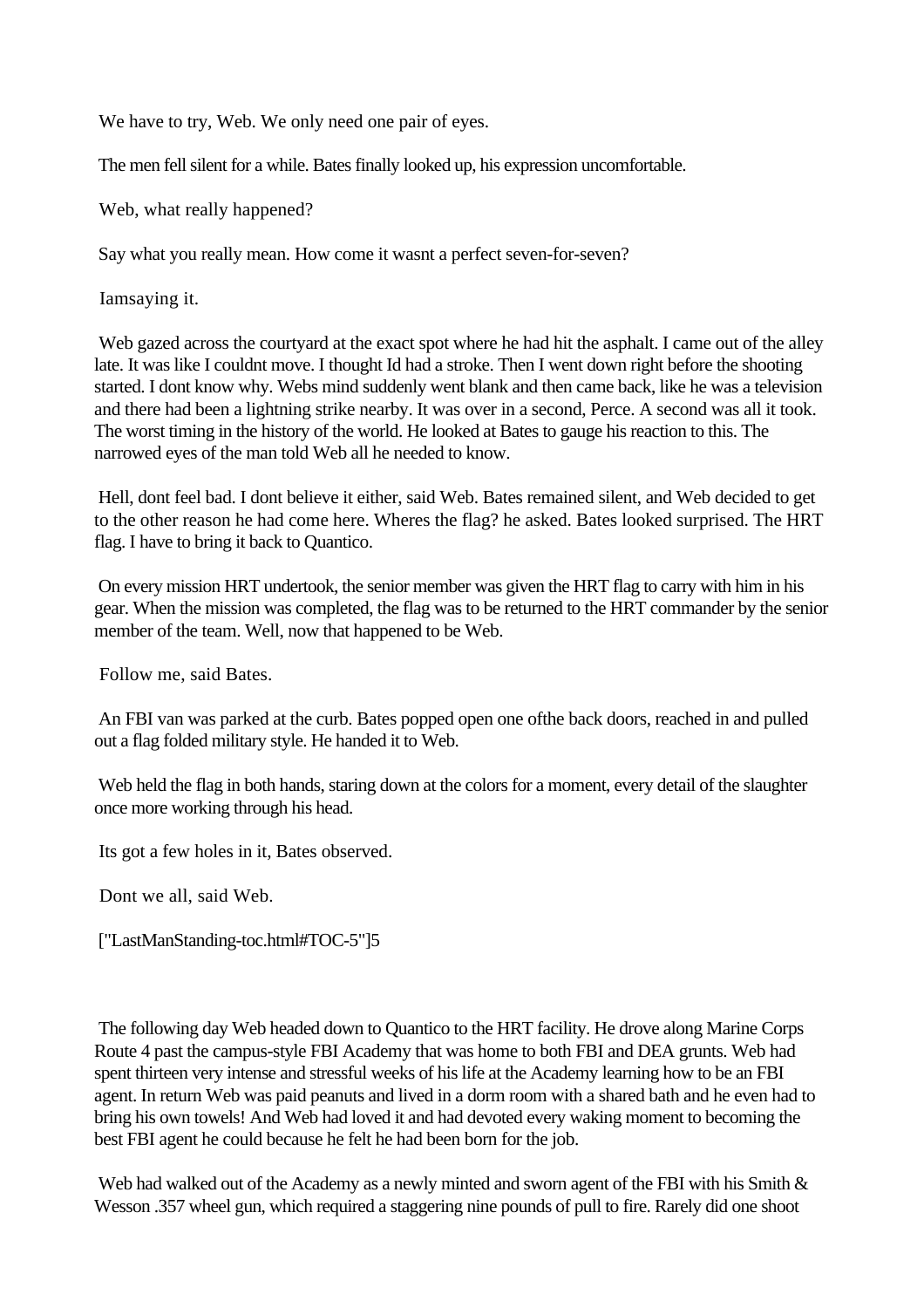oneself in the foot with the weapon. Recruits now carried .40 Glock semiautomatics with fourteen-round magazines with a much easier trigger pull, but Web still had fond memories of his Smith & Wesson with the three-inch bull barrel. Fancier didnt necessarily mean better. He had spent the next six years learning how to be an FBI agent in the field. He had sweated through the infamous FBI paperwork mountain, ferreted out leads, drummed up informants, answered criminal complaints, kept his butt on wiretaps, undertaken all-night surveillances, built up cases and arrested people who badly needed to be. Web had gotten to the point where he could concoct a battle plan in five minutes while he was driving a Bureau caror Bucar, as it was always calleda hundredand ten miles an hour down the highway steering with his knees and shoving shells into his shotgun. He had learned how to interrogate suspects, establishing baselines and then asking them tough questions designed to knock them for a loop, to later gauge when they were lying. He had also learned how to testify without being cracked by slick defense lawyers whose only goal was to not discover the truth and instead to bury it.

 His superiors, including Percy Bates (when Web had been transferred to the Washington Field Office after several years in the Midwest), had filled his personnel file with commendation after commendation, impressed with his dedication, his physical and mental skills and his ability to think on his feet. He had worked outside the rules at certain points, yet most of the really good agents did, he thought, because some of the Bureau rules were just plain stupid. That was also something Percy Bates had taught him.

Web parked, got out of the car and headed into HRTs building, which would never be termed beautiful by anyone who could actually see. He was welcomed with open arms, and tough, hardened men, who had seen more death and danger than the average citizen could possibly imagine, broke down with him in private rooms. HRT was not a place where anyone rushed to show his vulnerabilities and emotions. No man wanted to be firing guns and risking his life next to the shy, sensitive type. You left your warm fuzzy aura at the door and just brought your alpha male kick-ass side to work. Everything here was based on seniority and ability; those two attributes usually, though not always, paralleled each other.

 Web returned the flag to his commander. Webs chief, a lean, muscular man with salt-and-pepper hair and a former HRT operator who could still outwork most of his men, accepted the flag with dignity and a handshake that dissolved into an embrace in the privacy of the mans office. Well, thought Web, at least they didnt hate his guts.

 The HRTs admin building had been built to hold fifty personnel, yet now a hundred people called it their home away from home. There was a two-holer for all those folks, so the pee lines were long even for elite crime-busting Feds. There were small offices behind the reception area for the commander, who was at the rank of anASAC, or assistant special agent-in-charge, and his down-the-line chain of command that consisted of one supervisor for assaulters, and one for snipers. The HRT operators had honeycomb cubicle areas across the hallway from each other, split between snipers and assaulters. There was only one classroom in the building, which also doubled as a conference and briefing room in the space-challenged complex. There was a line of coffee mugs on a shelf on the rear wall of the room. Whenever the choppers landed here, the force of the blades would make the mugs vibrate. Somehow that sound had always been very soothing to Web. Team members coming home safe, he supposed.

 He stopped by to see Ann Lyle, who worked in the office. Ann was sixty, much older than the other women who worked in administration, and could be truly termed the matriarch and unofficial mother hen of the hardcore lads who called HRT home. The unwritten rule was that you did not curse around Ann or use any other sort of uncouth language or gestures. Both rookie and veteran operators who ran afoul of this policy quickly found themselves the target of retribution ranging from glue in their helmets to taking a particularly hard shot during a training drill, the kind that left you wondering if one of your lungs had fallen out. Ann had been with HRT almost since its inception after working at the WFO for many years and had become a widow during that time. Childless, she let her entire life revolve around her work, and she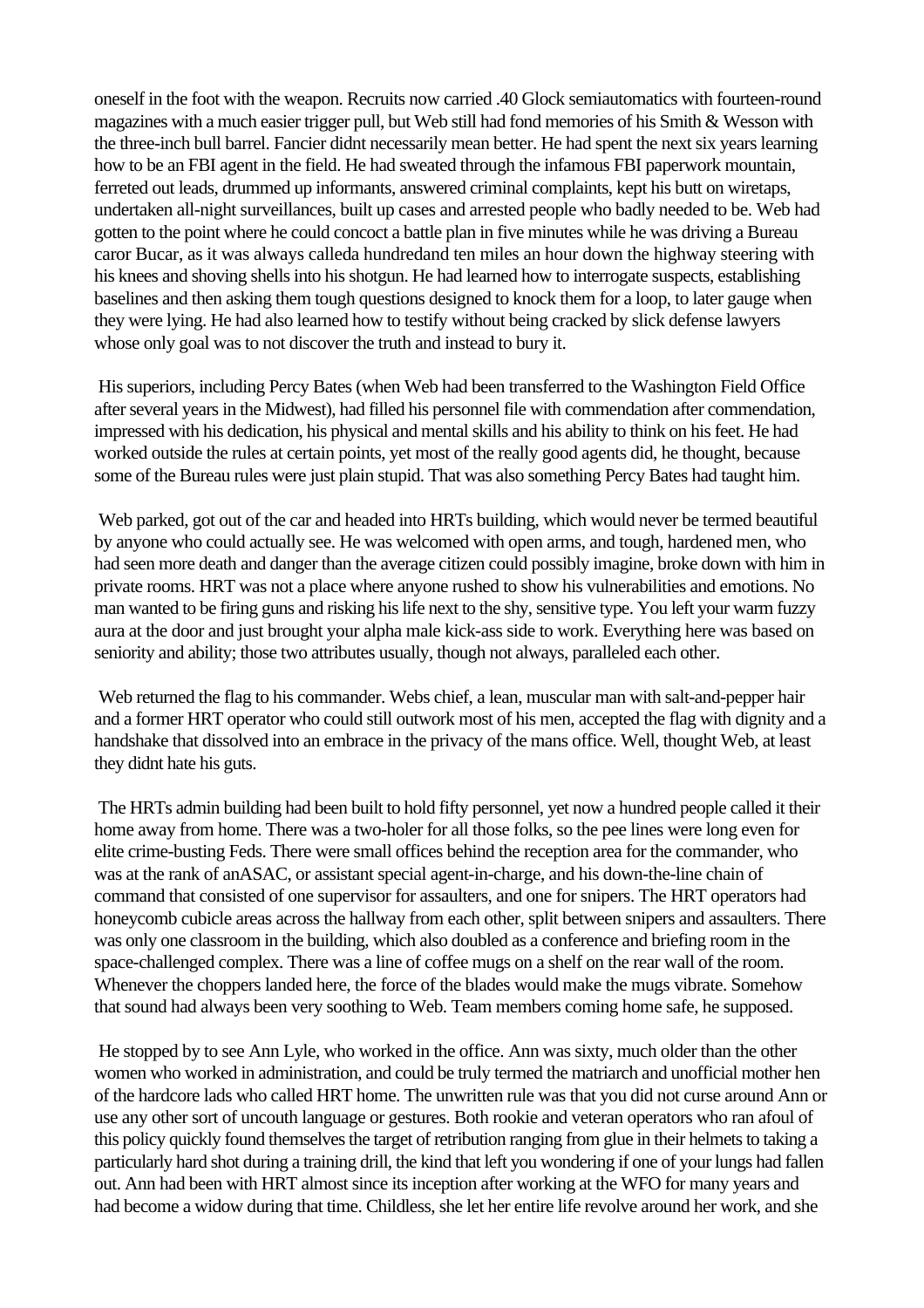listened to the young, single agents and their problems and doled out sensible advice. She also served as HRTs unofficial marriage counselor and had on more than one occasion prevented a divorce. She had come to Webs hospital room every day while he was waiting to get his face back, far more often than his own mother had bothered to. Ann regularly brought home-baked goodies to the office. And she was known as the primary information source for all things having to do with the Bureau and HRT. She was also a whiz at navigating the Bureaus requisition morass, and if HRT needed something, no matter how big or small, Ann Lyle made sure they got it.

He found Ann in her office, closed the door and sat across from her.

 Anns hair had been white for several years now, and her bodyhad lost its shape, but her eyes were still youthful-looking and her smile was truly beautiful.

 Ann rose from her desk and gave Web a much-needed hug. Her cheeks were wet from tears. She had been especially close to the members of Charlie Team, who took great pains to show her their affection for all she did for them.

You dont look good, Web.

Ive had better days.

 I wouldnt wish this on anybody, not even my worst enemy, she said, but youre the last person in the world this should have happened to, Web. Right now, all I want to do is scream and never stop.

 I appreciate that, Ann, said Web. I still dont know what happened, really. Ive never frozen like that before.

Web, honey, youve spent the last eight years of your life getting shot at. Dont you think that adds up? Youre only human.

Thats just it, Ann, Im supposed to be more than that. Thats why Im at HRT.

What you need is a good long rest. Whens the last time you took a vacation? Do you even remember?

What I need is some information and I need you to help me get it.

Ann accepted this change in subject without comment. Ill do what I can, you know that.

An undercover named Randall Cove. Hes MIA.

 That name sounds familiar. I think I knew a Cove when I worked at WFO. You say hes gone missing?

 He was the inside guy on the HRT hit. Guess he was either in on it or else got his cover blown. I need whatever you can find on him. Addresses, aliases, known contacts, the works.

 If he was working in D.C., his home wont be around there, said Ann. Theres an unofficial twenty-five-mile rule for UCs. You dont want to run into one of your neighbors while youre working your shift. For big-time assignments they might even bring the agent in from another part of the country.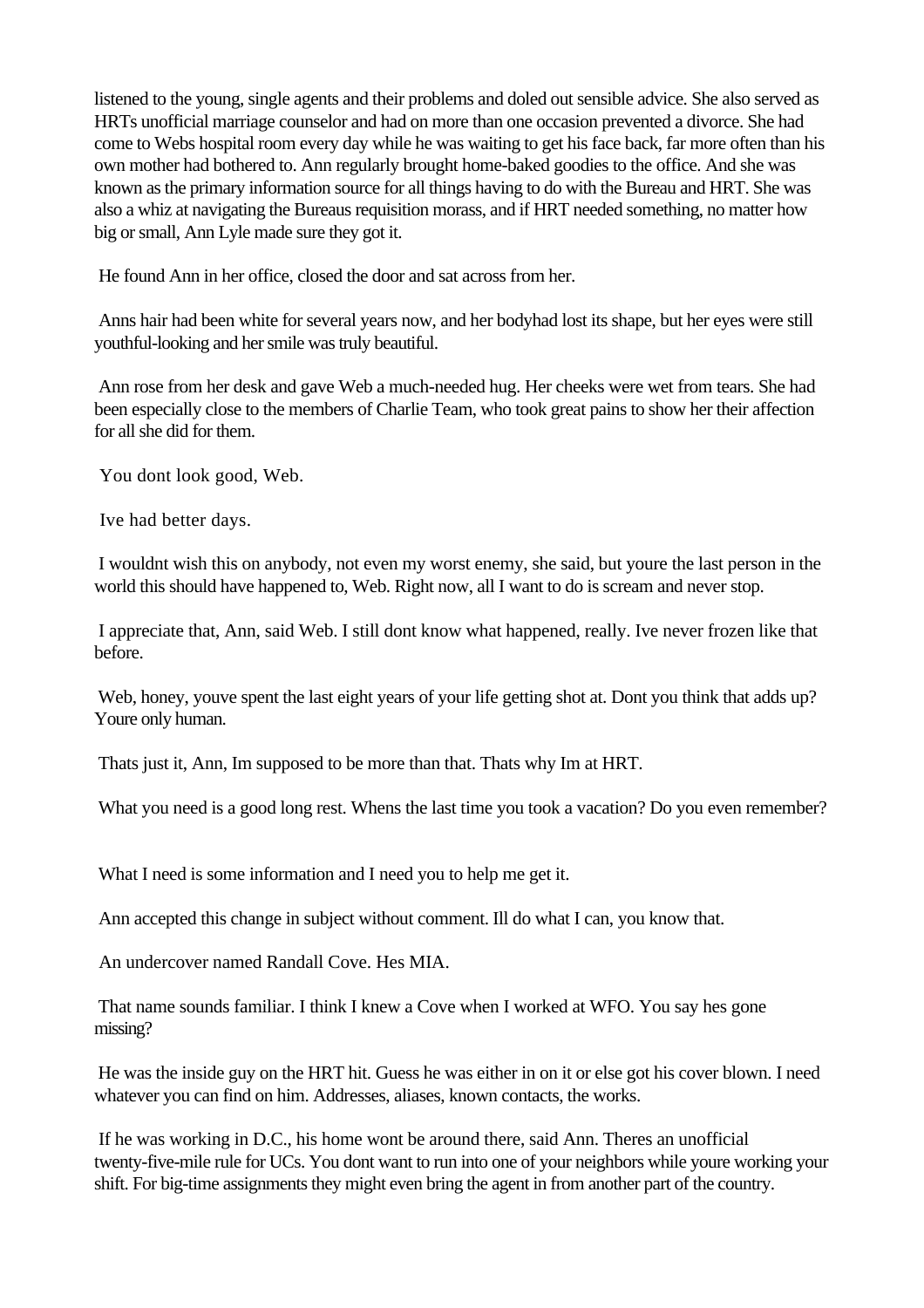Understood. But twenty-five miles out still leaves a lot of possibilities. Maybe we can get a record of phone logs, communicationswith WFO, that sort of thing. I dont know how you manage it, but I really need whatever you can get.

 UCs mostly use disposable phone cards with low amounts on them to call in with. Buy them at convenience stores, use them up, chuck them and buy another. No record of anything that way.

 Webs hopes dimmed. So theres no way to trace? He had never had to track down an undercover agent before.

Ann smiled her beautiful smile. Oh, Web, theres always a way. You just let me dig around a little.

He looked at his hands. Im feeling kind of like a guy at the Alamo that the Mexicans somehow missed.

 Ann nodded in understanding. Theres some fresh coffee in the kitchen and a chocolate walnut cake I brought in. Go help yourself, Web, youve always been too skinny. Her next words made Web look up into that wonderfully reassuring face. And Im watching your back here, honey, dont think that Im not. I know whats what, Web. I hear everything, uptown or down. And nobody, and I mean nobody, is going to pull anything on you while Im sitting here.

As he walked out, Web wondered if Ann Lyle would ever consider adopting him.

 Web found an empty computer terminal and logged on to HRTs database. It had occurred to him, as he was sure it had to others, that his teams annihilation might have been a simple case of revenge. He spent considerable time going through past cases where HRT had been called up. Memories came flooding back to him of chest-thudding victories and heart-wrenching failures. The problem was that if you added up all the people who had been affected by an HRT mission and factored in family and friends, along with fringe crazies chasing any cause they could get their demented hands around, the numbers ran into the thousands. Web would have to leave that to somebody else to run down. He was certain the Bureau computers were crunching that data right now.

Web passed down the main hallway and lingered in front of the photo displays of past HRT operations. Here there were visualimages of many stunning successes. The credo of hostage rescue was, Speed, surprise and violence of action, and HRT put big-time action to those words. Web looked at a photo of a terrorist on the most-wanted list who had been plucked from international waters (grabs, they called them) like an unsuspecting crab taken from a sand hole and whisked away to stand trial with a lifelong prison term to follow. There were photos of a joint international task force operation on a drug farm in a Latin American country. And finally there was a picture of a very tense hostage situation in a high-rise government building in Chicago. The result was all hostages were saved, with three of the five hostage-takers dead. Unfortunately, it didnt always work that way.

 He walked outside the admin building and observed the lone tree there. It was a species of the state tree of Kansas, planted there in memory of the HRT operator who had been killed in a training accident and who had hailed from there. Each time Web had passed that tree he had said a silent prayer that it would be the only one they would ever have to plant. So much for answered prayers. Soon theyd have a damn forest here.

 Web really needed to be doing something, anything that would make him not feel like a total failure. He went to the equipment cage, snagged a .308 snipe rifle and some ammo and headed back out. He needed to calm down and, ironically, firing guns did that for him, as it required a precision and focus that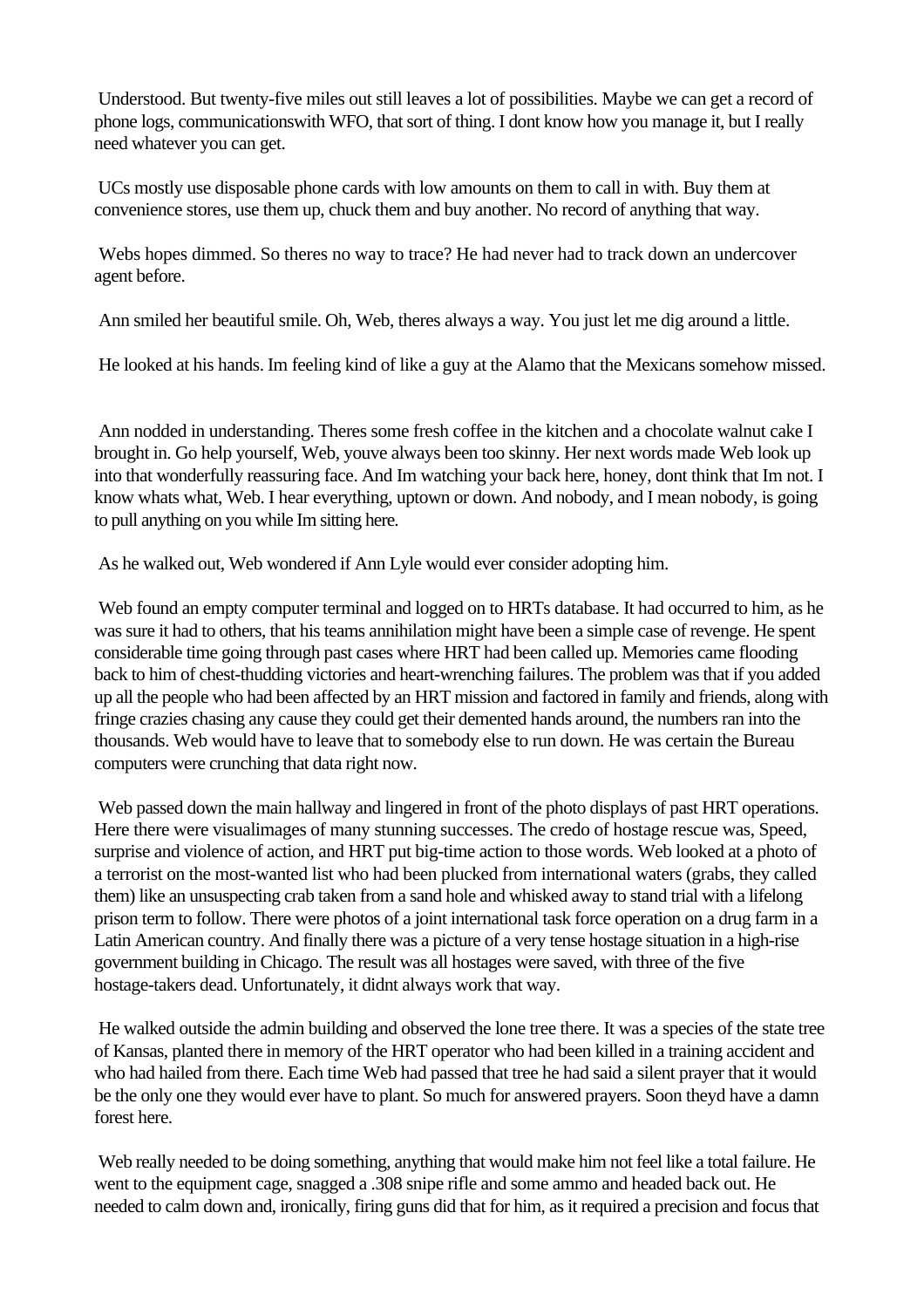would block out all other thoughts, however troubling.

 He passed the HRTs original headquarters building, which was narrow and tall and looked like a glorified grain silo instead of home for an elite law enforcement unit. Then he stood and looked out at the sheered-off hillside where one of the shooting ranges was situated. There was a new thousand-yard rifle range, and work crews were in the process of leveling an adjacent forest in order to add to the HRTs ever-growing complex, which also included a new indoor shooting range facility. Behind the outdoor shooting range, the trees were leafy green. It had always seemed an odd juxtaposition to Web: natures beautiful colors serving as a backdrop to where he had stood for so many years learning better ways to kill. Yet he was the good guy, and that made it all right. At leastthats what the bill of goods that came with the badge had very strongly implied.

 He set up his targets. Web was going to play a game of snipers poker. The cards were slightly fanned out across the target holder such that only the tiniest portion of each card, other than the front card, was visible. The goal was to build a winning hand. The trick was you could only count a card that you hit cleanly. If your round even nicked another card, you couldnt claim the card you were shooting at. And you only got five shots. The margin of error was impossibly tiny. It was just the sort of nerve-wracking task to relax a person, if that person happened to be an HRT grunt.

Web set himself up a hundred yards away from the targets. Lying flat on the ground, he placed a small beanbag under the .308s stock to support his upper body weight as he settled in. He aligned his body with the recoil path to minimize muzzle jump; his hips were flat against the ground, his knees spread shoulder-width and ankles flat to the ground to shrink his target profile in case someone was aiming at him. Web dialed the proper settings on the scopes calibration wheel and figured in wind too. The humidity was high, so he added an extra half-minute click. As a sniper, every shot he had ever fired during a mission had been recorded in his log. It was a very valuable record of environmental effects on bullets fired and also might explain why a sniper had missed a target, which was the only time anybody gave a damn. When you hit your target you were just doing your job, you didnt get a key to the city. There was no detail too small when it concerned killing at long range. A hint of a shadow across your objective lens could easily make the less-than-vigilant shooter wipe out a hostage rather than the person holding him.

Web lightly squeezed the pebbled pistol grip. He pulled the stock to his shoulder, pressed his cheek to the stock, set the proper eye relief and gripped the butt pad with his weak hand to steady the .308s bipod. He sucked in a breath, eased it out. No muscle could come between Web and his sniping. Muscle was erratic; he needed bone on bone because bone didnt flinch. Web had always used the ambush technique when sniping. This entailed the shooter waiting until the target entered a predetermined kill zone. The sniperwould plant his crosshairs just ahead of the target and then count the mil-dots in the reticle to calculate distance to target, angle of incidence and speed. You also had to judge elevation, wind and humidity and then you waited to kill, like the proverbial spider in the web. You always shot into the skull for a very simple reason. Targets shot in the head never fired back.

 Bone on bone. Pulse at sixty-four. Web let out one last breath; his finger slid to the trigger and he fired five shots with the precise motion of a man who had done this very thing well over fifty thousand times. He repeated the process four more times, three times at a hundred yards, and the last hand of poker was played out at two hundred yards, which was the outer reaches of distance for snipers poker.

 When he checked the targets Web had to smile. He had a royal flush in spades on two hands, aces with king high on two others and a full house on the hand at two hundred yards; and not one mark on any other card. And not one round thrown either, which in Bureau parlance meant not a shot missed. This allowed him to feel good about himself for about ten seconds and then the depression came roaring back.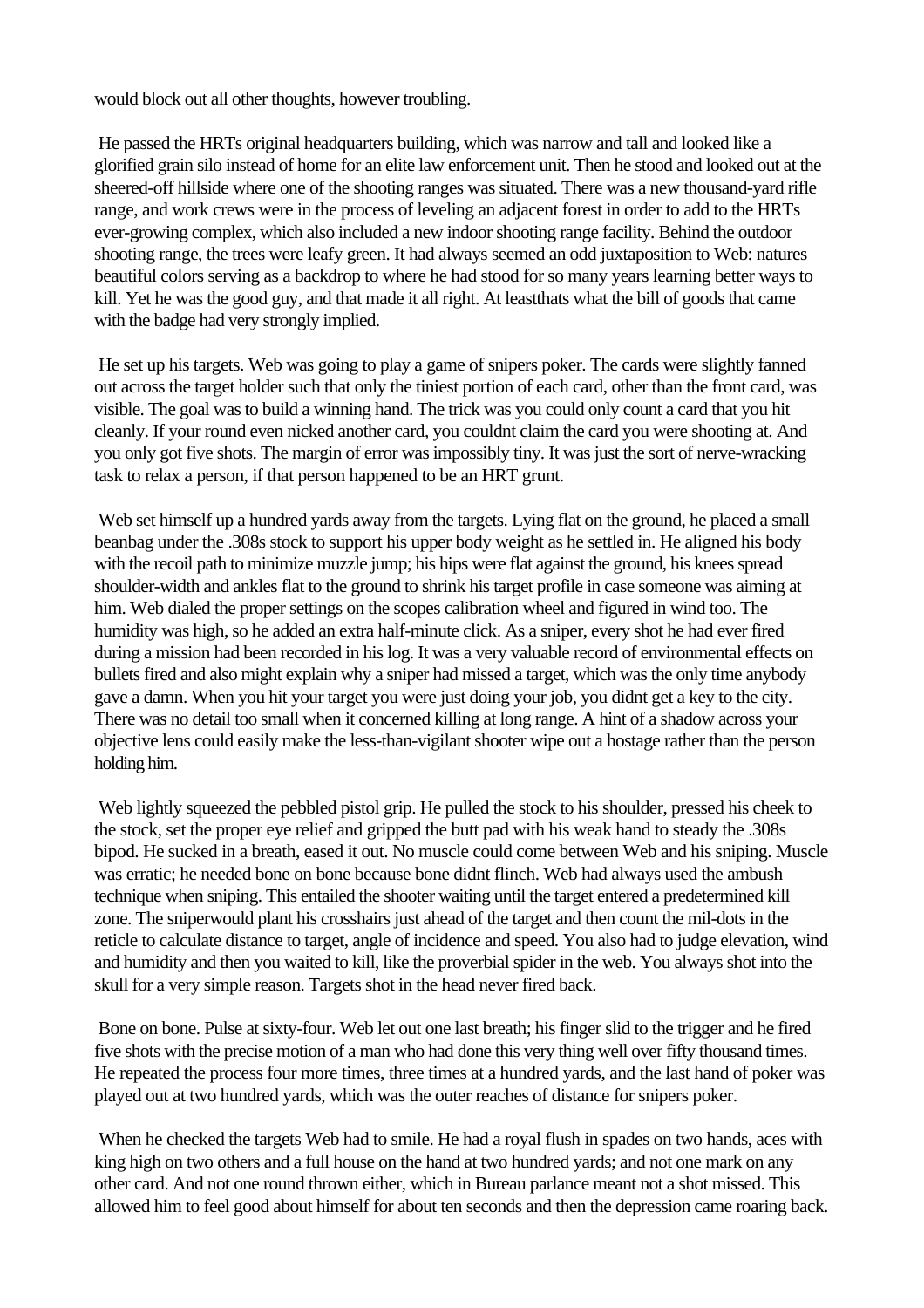He returned the weapon to the equipment cage and continued his stroll. Over at the adjacent Marine Corps facility was the Yellow Brick Road, which was a hellish seven-and-one-half-mile obstacle course with fifteen-foot rope drops, bear pits with barbed wire just waiting for a slip and fall and also sheer rock cliffs. During his HRT qualification days, Web had run that course so many times he had memorized every single disgusting inch of it. Team events had involved fifteen-mile runs, loaded with upward of fifty pounds of gear and precious objects carried, such as bricks that must not touch the ground lest your team lose. There were also swims through icy, filthy water, and fifty-foot long ladders pointed straight to God. That had been followed by a trek up heartbreak hotel, a mere four-story jaunt, and the optional (yeah!) leap off the gunwale of an old ship into the James River. Since Webs joining HRT, heartbreak hotel had been tamed somewhat, with guide wires, railings and nets. It was undoubtedly safer but, in his opinion, a lot less fun. Still, those with a fear ofheights most definitely need not apply. Rappelling from choppers into thick forest really separated the men from the boys, where if you missed your brake point a hundred-foot oak got to know your insides far too well.

 And along the way to graduation each recruit had to navigate the hothouse, which was a three-story concrete tower with steel shutters over the windows, welded shut. The interior configuration, with its mesh floors, allowed a fire at the bottom to shoot smoke all the way to the top in seconds. The luckless recruit got thrown into the third floor and had to use his sense of touch, guts and instincts to find his way to the bottom and out to safety. Your reward for surviving that was a bucket of water in the eyes to clear out the smoke there, and the chance to do it again a few minutes later with a hundred-and-fifty-pound dummy on your back.

 Crammed in between all that was tens of thousands of rounds fired, classroom drills that would have perplexed and confounded Einstein, fitness grinders that would have left many an Olympian heaving from exhaustion, plus enough paralyzing split-second decision-making scenarios to make a man give up booze and women, crawl in a padded room and start talking to himself. And every step of the way were the real HRT operators grading your sorry butt on every mistake and every triumph, and you just hoped you ended up with far more of the latter, but you never really could tell, because the HRTs never talked to you. To them you were scum, busting-your-ass scum, but still scum. And you knew they wouldnt even acknowledge your presence until and if you graduated. Hell, they probably wouldnt even attend your funeral if the tryout managed to kill you.

 Web had somehow survived it all, and upon graduation from the New Operators Training School, or NOTS, as it was known, he had been drafted as a sniper and spent two more months at the Scout Sniper School of the Marine Corps, where he had learned from the very best the skills of field craft, observation, camouflage and killing with rifle and scope. After that Web had spent over seven years as first a sniper and later an assaulter either being bored to death at long standoffs, often in miserable conditions, or else shooting or being shot at all over the world by some of its mostderanged inhabitants. In return he got all the guns and ammo he wanted and a pay scale equivalent to what a sixteen-year-old could earn programming computers during his lunch hour. All in all it had been really cool.

Web walked by the hangar facility, which housed the teams big Bell 412 helicopters, and the much smaller MD530s, which they all referred to as the Little Birds, because they were fast and agile and could carry four men on the inside and four more on the skids at a speed of 120 knots. Web had ridden the Little Birds into some hellish situations and the 530s had always brought him back out, a couple of times dangling upside down from a rope hooked to the choppers swing arm, yet Web had never been picky about exactly how he survived a mission.

 The motor pool was behind a chain-link fence. Web stopped and zipped up his jacket against a chilly wind. The sky was quickly becoming overcast as a storm system swept into the area, something it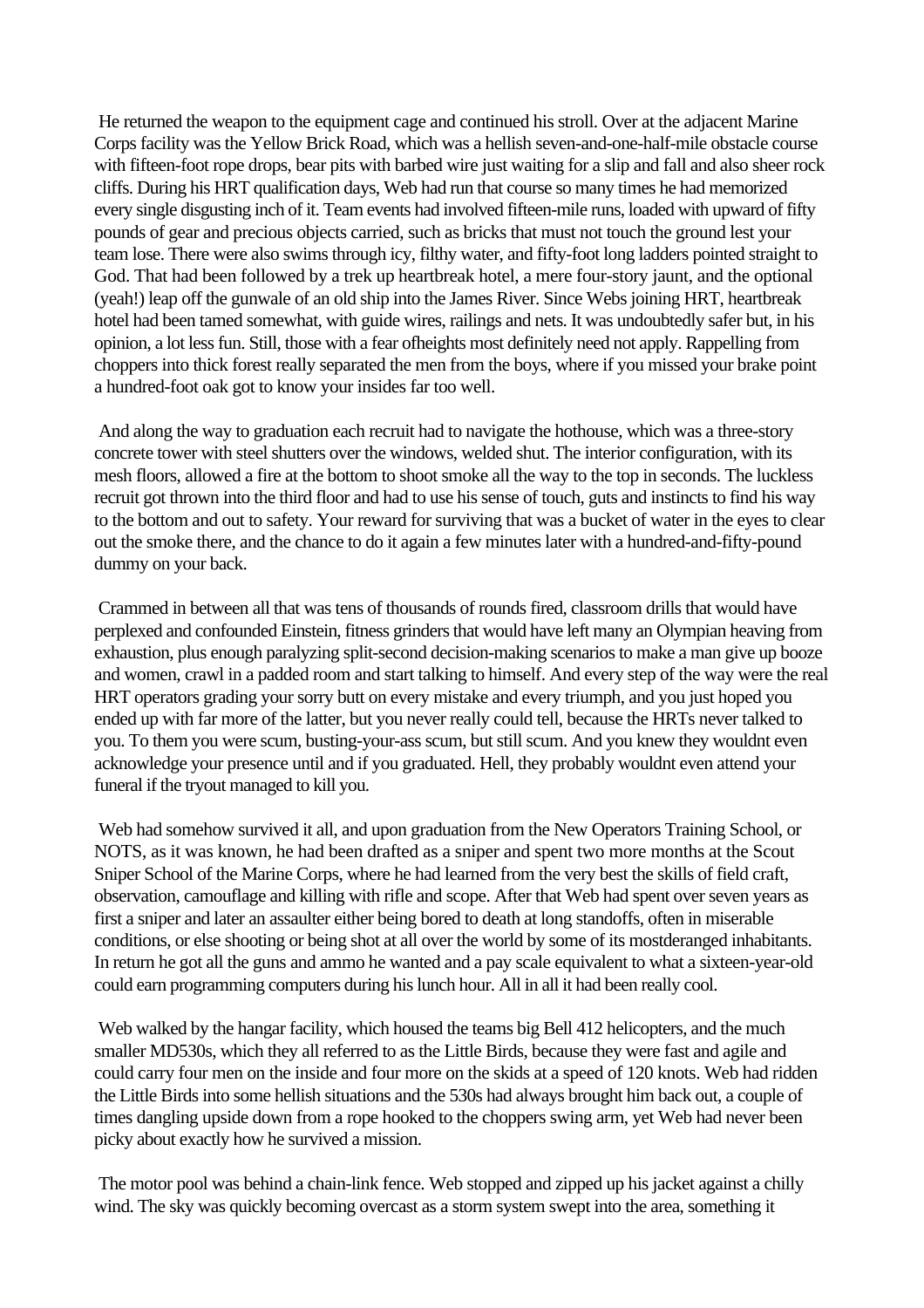routinely did this time of day at this time of year. He went inside the fence and sat atop the teams sole armored personnel carrier, a hand-me-down gift from the Army. His gaze swept across the row of parked Suburbans. The vehicles had been reconfigured with ladder packages such that they could drive right up to a building and extend the ladder and go knock-knock-surprise! on the fifth floor of some criminals lair. There were mount-out trucks that carried their gear, Jet Skis, food service trucks and a rigid-hull boat with inflatable gunnels that had been designed by Navy SEALs. The thing had twin Chrysler V-8s whose effect Web could only equate to being inside a building while it was being demolished via wrecking ball. He had ridden in it on numerous occasions or more aptly had survived it.

 They had it all here, from equipment for jungle assaults to arctic expeditions. They trained for every contingency, put everything they had into the work. And yet they could still be beaten by coincidence, by the blundering luck of inferior opponents or by the skillful planning and insider knowledge of a traitor.

 It started to rain, so Web ducked inside the training facility, which was a large warehouse-style building with long corridors to simulate hallways in hotels and moveable, rubber-coated walls. Itwas very much like a Hollywood studio back lot. If they were lucky enough to get the blueprints of a target, HRT would reconstruct it on-site here and train within exact parameters. The last set they had built here was for the operation where Charlie had ceased to be. As Web studied this configuration, it hadnt occurred to him that he would never see the insides of the actual target for real. They had never even gotten to the front door. He hoped they would tear out the guts of this place soon, get it ready for the next operation. The result couldnt be any worse, could it?

 The rubber-coated walls here absorbed the slugs, for HRT often practiced with live fire. Stairways were made of wood that would not allow ricochets; however, the team had discovered, fortunately without serious injury, that the nails in the wood could catch a bullet and send it on to unintended places. He passed by the aircraft fuselage mockup that had been constructed so they could practice on skyjacking scenarios. It hung from the rafters and could be raised or lowered for training purposes.

 How many imaginary terrorists had he shot down in here? The training had paid off, for he had done it for real when an American airliner had been stormed in Rome. The terrorists had ordered the plane flown to Turkey and then on to Manila. Web and crew had gone wheels up at Andrews Air Force base within two hours of learning of the skyjacking. They had followed the hijacked planes movements from their airborne perch in an USAF C141. On the ground at Manila where the jetliner was being refueled, the terrorists had tossed out two dead hostages, both Americans, one of them a four-year-old girl. A political statement, they proudly announced. It was the last one they would ever make.

 The hijacked planes takeoff had been delayed first by weather and then by mechanical failure. At around midnight local time, Web and his Charlie Team had boarded the plane disguised as mechanics. Three minutes after they got on the plane, there were five dead terrorists and no more slain hostages. Web had shot one of them with his .45 directly through the diet Coke can the guy had been holding up to his mouth. To this day he still couldnt drink the stuff. Yet he never regretted pulling the trigger. The image of an innocent little girls body on the tarmac American, Iranian, Japanese, it didnt matter to Web was all the motivation he would ever need to keep pulling the trigger at rank evil. These guys could claim all the geopolitical oppression in the world, call upon all the grand and omniscient deities in their religious warehouses, make every half-assed justification they wanted to, so they could detonate their bombs and fire their weapons, and none of it meant a damn thing to Web when they started killing innocent people, and in particular kids. And he would fight them for as long as they wanted to perform their perverted little dance of sin and mayhem across the globe, for wherever they could go, so could he.

Web moved through small rubber-walled rooms where posters of bad guys pointing guns at him hung on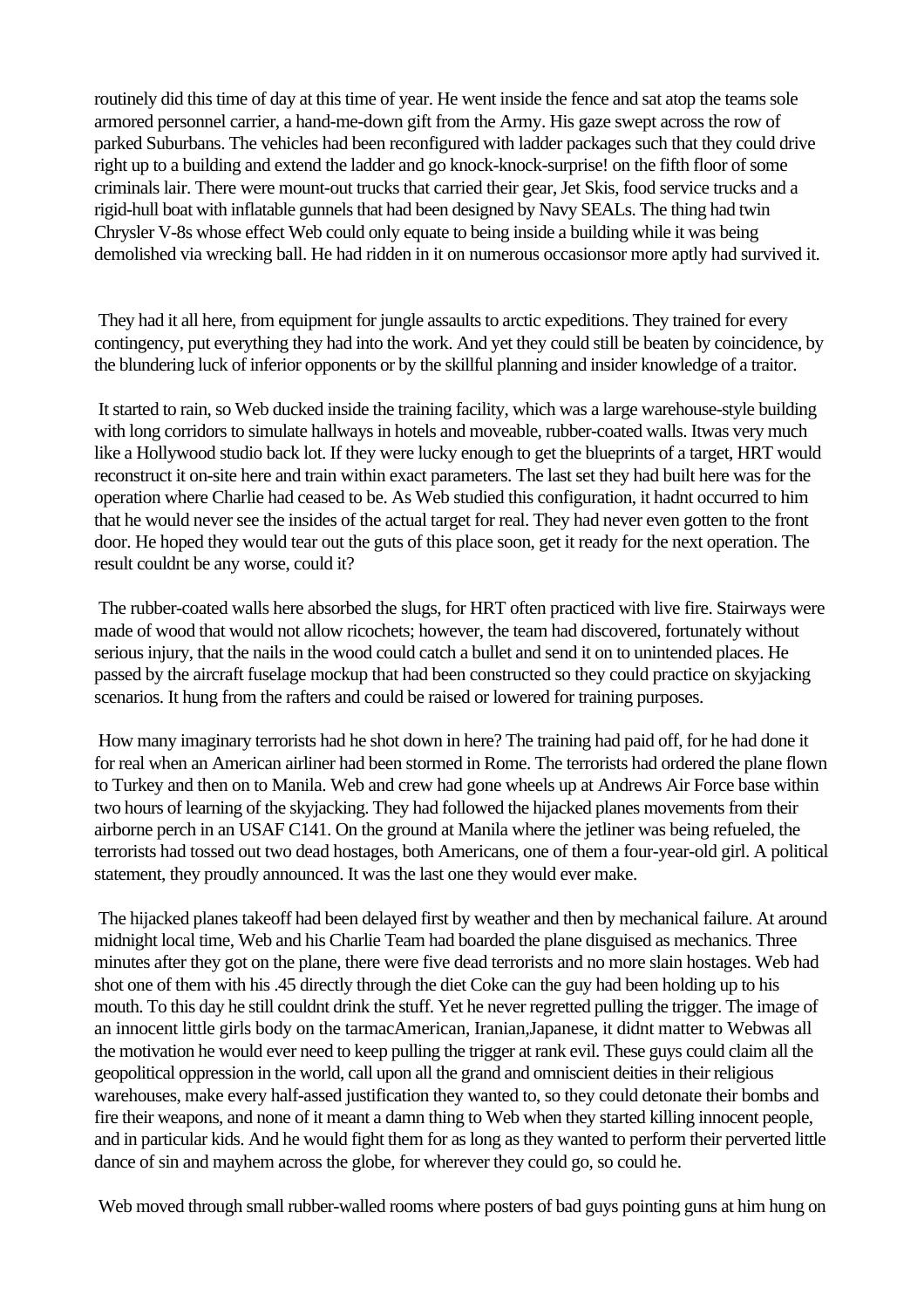support poles. He instinctively drew a bead with his finger and blew them away. With an armed person you always keyed on hands, not the eyes, because no one in history had ever been killed by a pair of eyes. As he lowered his gun, Web had to smile. It was all so easy when no one was actually firing at you. In other rooms were the heads and upper torsos of dummies on poles, their skin and bulk replicating that of a real human. Web threw side kicks to their heads followed by a series of paralyzing kidney punches and then moved on.

 From inside one room he heard some movement and looked in. The man there had on a tank shirt and cammie pants and was wiping the sweat from his muscular neck, shoulders and arms. Long ropes dangled from the ceiling. This was one of the rooms where the men practiced their fast-roping skills. Web watched as the man went up and down three times with graceful, fluid motions, cords of muscles in his arms and shoulders tensing and then relaxing.

When the man finished, Web stepped inside and said, Hey, Ken, dont you ever take a day off?

Ken McCarthy looked over at Web and his gaze was not exactly what Web would have called friendly. McCarthy was one of the snipers who had been overhead along the alley the night Charlie Team had disappeared under the wave of .50s. McCarthy was black, thirty-four years of age, a Texan by birth as well as an Army brat who had seen the world on Uncle Sams dime. He was a former SEAL yet did not exude the flagrant cockiness that most SEALs tended to. Only five-ten, he could bench-press a truck and held advanced multidegree black belts in three different martial arts. Hewas the most skilled water operator HRT had, and he could also place a bullet between a persons eyes at a thousand yards in the dead of night while straddling a tree limb. A three-year veteran of HRT, he was quiet, kept mostly to himself and lacked the ghoulish sense of humor that most operators had. Web had taught him things McCarthy hadnt known or was having trouble picking up, and in return McCarthy had shared some of his remarkable skills with Web. To Webs knowledge McCarthy had never had a problem with him, yet the mans look right now possibly heralded an end to that streak. Maybe Romano had turned everyone against him.

Whatre you doing here, Web? Figured youd still be in the hospital nursing your injuries.

 Web took another step toward the man. He didnt like McCarthys tone or words, yet he could understand where they were coming from. Web could also understand where Romano was coming from too; it was just that sort of a place. You were expected to do your job, perfectly. Perfection was all they asked for here. Web hadnt come close. Sure he had knocked out the guns, after the fact. That counted for zip with these men.

I take it you saw it all.

 McCarthy slipped off a pair of workout gloves and rubbed his thick, heavily callused fingers. Wouldve fast-roped down to the alley, but TOC told us to sit tight.

There was nothing you could do, Ken.

 McCarthy was still looking at his feet. Finally got the go-ahead. Took too long. Hooked up with Hotel. Took damn way too long, he said again. We kept stopping, trying to raise you guys on the mic. TOC didnt know what the hell was going on. Our chain of command sort of broke down. Guess you knew that.

We were prepared for everything except what went down.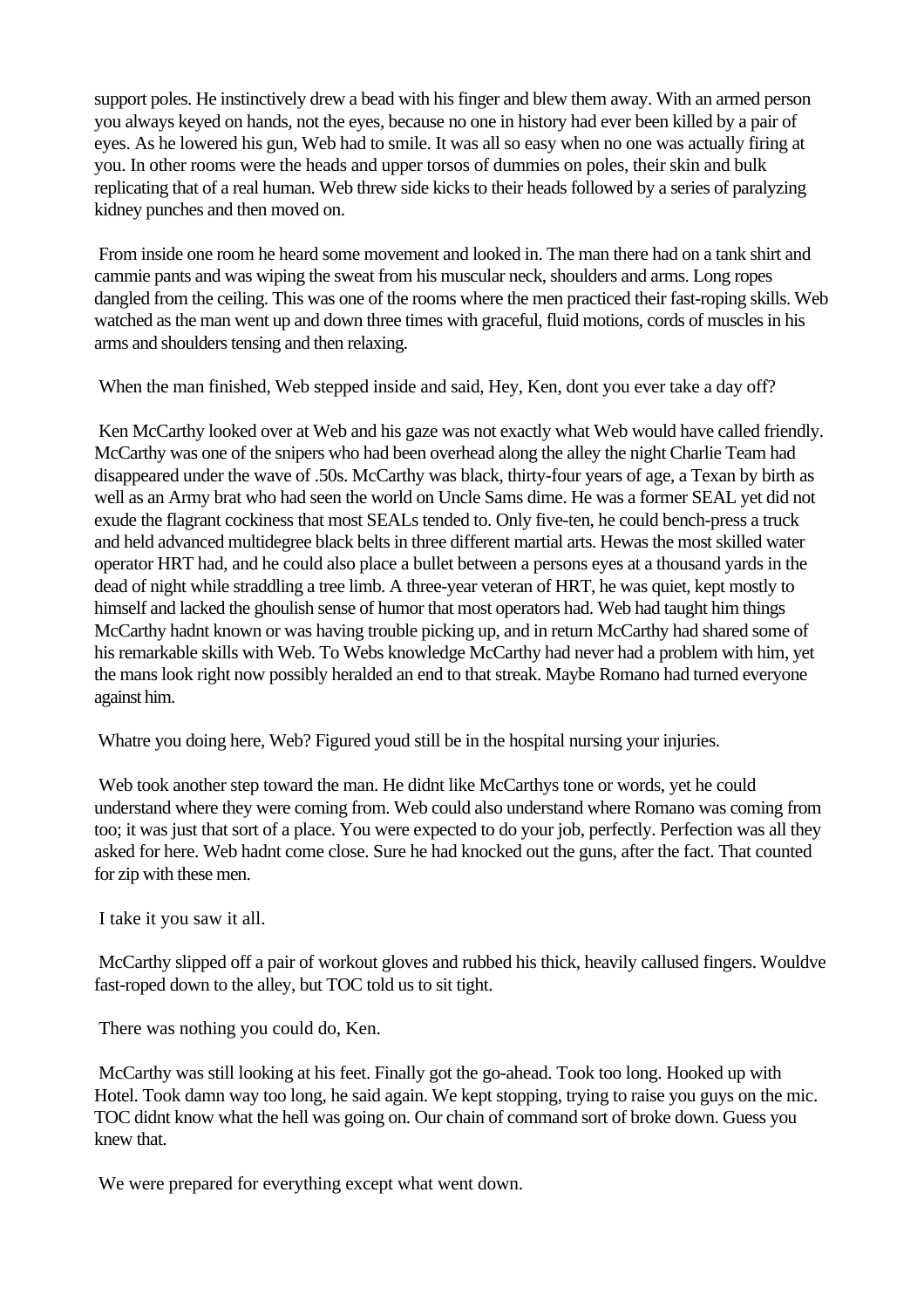McCarthy sat on the rubber mat floor and drew his knees up. He glanced up at Web. Heard you were a little late coming out of the alley and that you kind of fell down or something.

 Or something.He sat down next to McCarthy. The guns were triggered by a laser, but the laser was probably activated by a remote so the fifties wouldnt kick on prematurely and hit the wrong target. Somebody had to be around there to do that. Web let that last statement hang as his gaze remained on McCarthy.

Ive already talked to WFO.

Im sure.

 Its an ongoing AFO, Web, he said. An AFO was an investigation of an assault on a federal officer, actually lots of them in this case.

 I know all that too, Ken. Look, Im not sure what happened to me. I didnt plan it that way. I did all I could. Web drew a long breath. And if I could take it all back right now, I would. And Ive got to live with that every day of my life, Ken. I hope you can understand that.

McCarthy lifted his head and his hostile look faded.

 There was nothing to shoot, Web. There wasnt a damn thing for the snipers to blow away; all that training and no party to show it off at. We had three guys on the buildings overlooking the courtyard and not one of them could get even a decent bead on the mini-guns. Hell, they were afraid to fire because they thought one of their ricochets might nail you.

How about the kid? Did you see the kid?

The little black kid? Yeah, when he came down the alley, with your cap and the note.

We passed him going in too.

 You guys must have blocked our view. And the light in that alley really reflected weird up where we were.

Okay, how about the other guys? The dudes doing the drugs?

We had a sniper on them the whole time. They never left where they were until the firing started, then they took off running. Jeffries said they seemed as surprised as anybody. When TOC gave us the green light, we took off.

What happened then?

 Hooked up with Hotel, like I said. We saw the flare, stopped, fanned out. Then the kid came to us. We got the note, your warning. Everett and Palmer went forward as scouts. Too damn late. McCarthy paused here, and Web saw a single tear slide down the mans youthful, handsome features; normal features like what Web had once possessed.

I never heard gunfire like that in my life, Web. Ive never felt helpless like that in my whole life.

You did your job, Ken, and thats all you can do. Web pausedand then said, They cant seem to find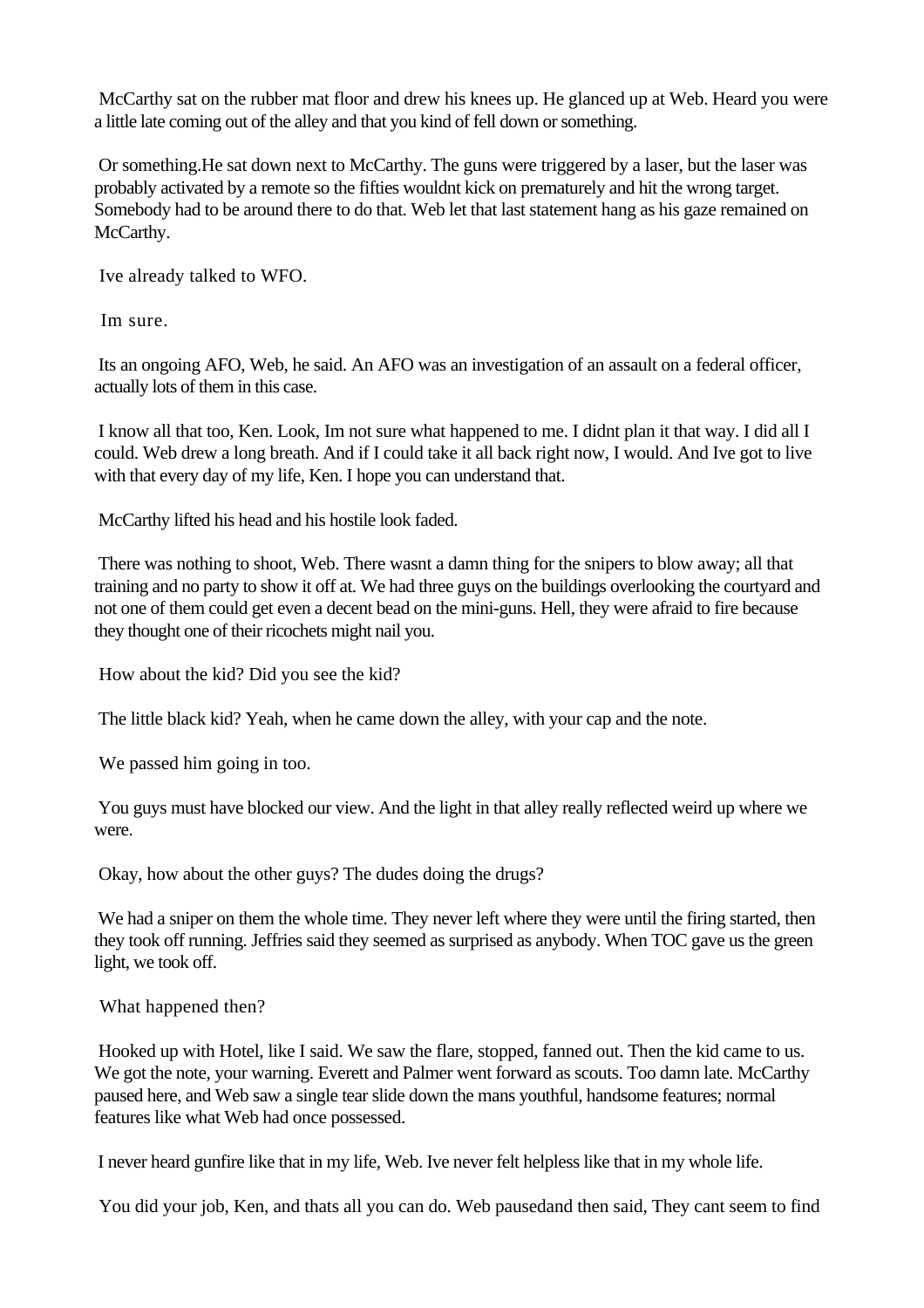the kid. Know anything about that?

McCarthy shook his head. Couple guys from Hotel took charge of him. Romano and Cortez, I think.

Romano again. Shit, that meant Web had to go talk to the man. Whatd you do?

 I went into the courtyard with some of the others. We saw you, but you were out of it. He looked down again. And we saw the rest of Charlie. He glanced at Web. A couple of the snipers told me how you went back out there, Web. They saw what you did and still cant believe you did it. Said you must have the luck of the Irish somewhere in your back pocket to have gone back out there. I dont think I could have.

Yes you would, Ken. And you wouldve done it better than me.

McCarthy seemed startled at this praise.

After you came back out of the courtyard, did you see the kid?

 McCarthy thought about this. I remember him sitting on a trash can. By that time, everybody was showing up.

Did you see any suits take custody of the kid?

McCarthy thought again. No, I sort of recall Romano talking to somebody, but thats all.

Did you recognize any of them?

You know we dont interface with the regulars that much.

How about DEA?

Thats all I can tell you, Web.

You been talking to Romano?

A little.

Dont believe everything you hear, Ken. Its not healthy.

Including from you? McCarthy asked pointedly.

Including from me.

 As Web drove away from Quantico, he realized he had a lot of ground to cover. This was officially not his investigation, yet in some ways it was more his than anyone elses. But he had to take care of something else first, something even more important than finding out who had set up his team. And finding out what had happened to a little boy with a bullet hole on his cheek and no shirt to his name.

["LastManStanding-toc.html#TOC-6"]6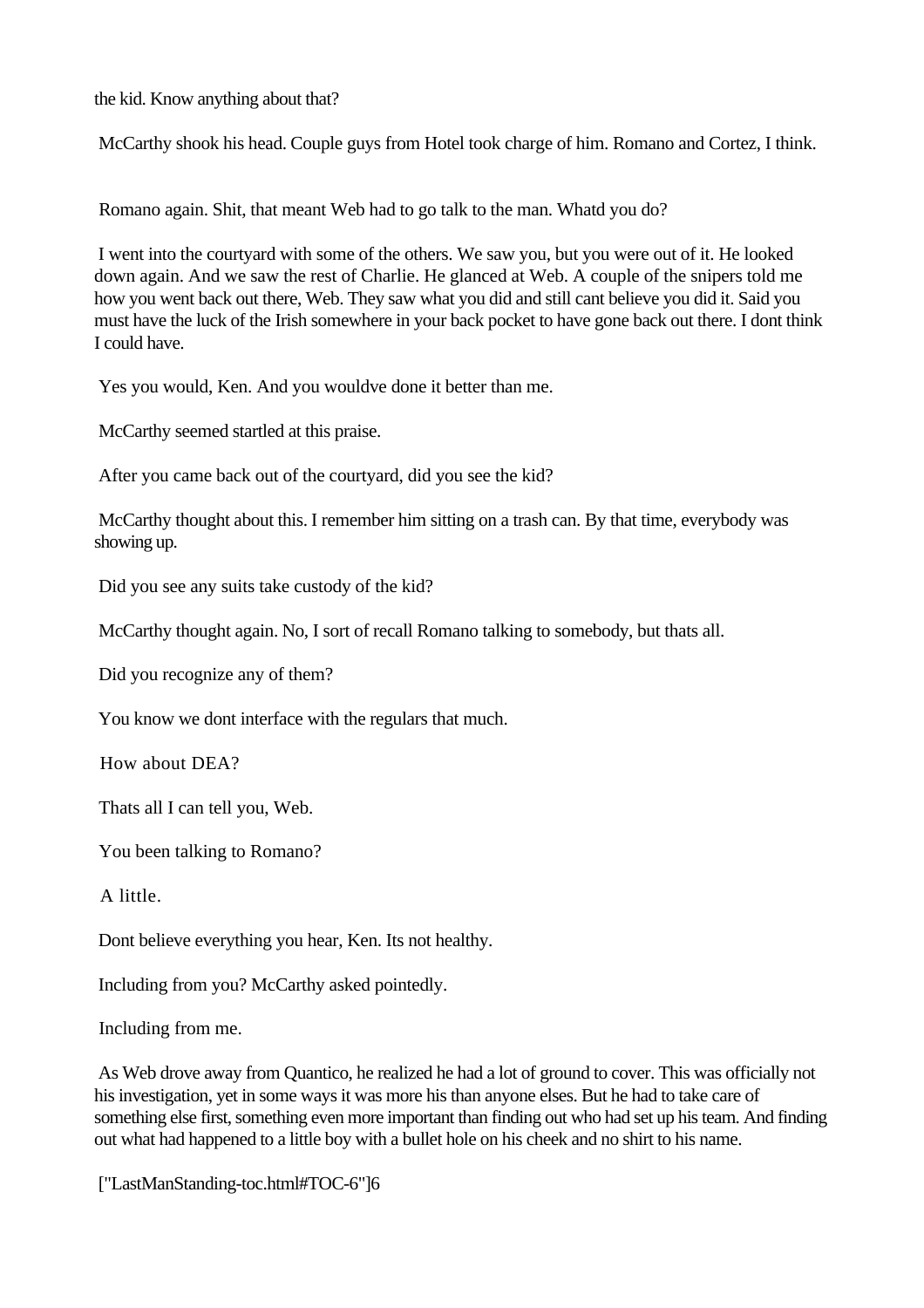Six funerals. Web attended six funerals over three days. By the fourth one, he couldnt muster a single tear. He walked into the church or the funeral home and listened to people he mostly didnt know talk about fallen men he knew better than he understood himself in some ways. It was as though all of his nerves had been boiled away, along with part of his soul. In a way he felt incapable of reacting as he was supposed to. He was terrified he would start laughing when he should be mourning.

 At the services half the caskets were open, the rest not. Some of the dead men had fared better with the size and placement of the wounds that had killed them and thus had open caskets. However, staring at pale, collapsed faces and rigid, shrunken bodies in metal boxes, inhaling flower fragrance and hearing the sobs of all those around him made Web wish he could just lie down in a box too and be put away in the ground to hide forever. The funeral of a hero; there were far worse ways to be remembered.

 He had wrapped his hand back up in the layers of gauze because he felt guilty walking among the bereaved without a trace of a wound. It was a pathetic thing to be concerned with, he knew, yet he felt like a walking slap in the face to the survivors. All they really knew was that Web London had somehow gotten off with barely a scratch. Had he run? Had he left his comrades to die? He could see those questions in some of the peoples faces. Was that always the fate of the sole survivor?

 The funeral processions had passed between endless lines ofmen and women in uniform and hundreds of others dressed in the neat suits and sensible shoes of the FBI. Motorcycles led the way, citizens lined the streets and flags everywhere flew at half mast. The President and most of his Cabinet came, along with many other VIPs. For a few days, the entire world talked of nothing else except the slaughter of six good men in an alley. Not much was said about the seventh man, and for that Web was mostly grateful. Still, he wondered how long that moratorium could possibly last for him.

 The city of Washington was deeply stricken. And it was not entirely over the fate of the slain men, for the broader implications were troubling. Had criminals really become so brazen? Was society coming apart at the seams? Were the police not keeping pace? Was American law enforcements crown jewel, the FBI, losing its luster? The Middle Eastern and Chinese news services were having a particularly delicious time reporting yet another example of Western mayhem that would one day bring arrogant America to its soft knees. Cheers were no doubt racing up and down the streets of Baghdad, Teheran, Pyongyang and Beijing at the thought of the old USA falling apart one miserable media-fueled crisis at a time. The pundits on American soil were spouting so many absurd scenarios that Web no longer even opened a newspaper or turned on a TV or radio. If anyone had asked him, though, he would have said that the whole world, and not just the United States, had been screwed up for a long time.

 There had been some relief from this crossfire, though its catalyst was another appalling tragedy. A Japanese commercial jetliner had crashed off the Pacific Coast, so the newsmongers had chased after that story and left the alley and its dead behind for now. A single news truck was still there, but scraps of three hundred bodies floating in the ocean was a far bigger draw than a days-old story about a team of dead FBI agents. And for that Web was also grateful.Leave us alone to grieve in peace.

 He had been debriefed uptown at the Hoover Building and at the WFO on three different occasions, by several teams of investigators. They had their pads and pencils, their recorders and some of the younger agents even had laptops. They had asked Web many morequestions than he had answers for. However, when he told each group that he didnt know why he had frozen and then fallen, the pencils had stopped scribbling on paper, fingers had stopped clacking on keyboards.

When you say you froze, did you see something? Hear something to make you do that? The man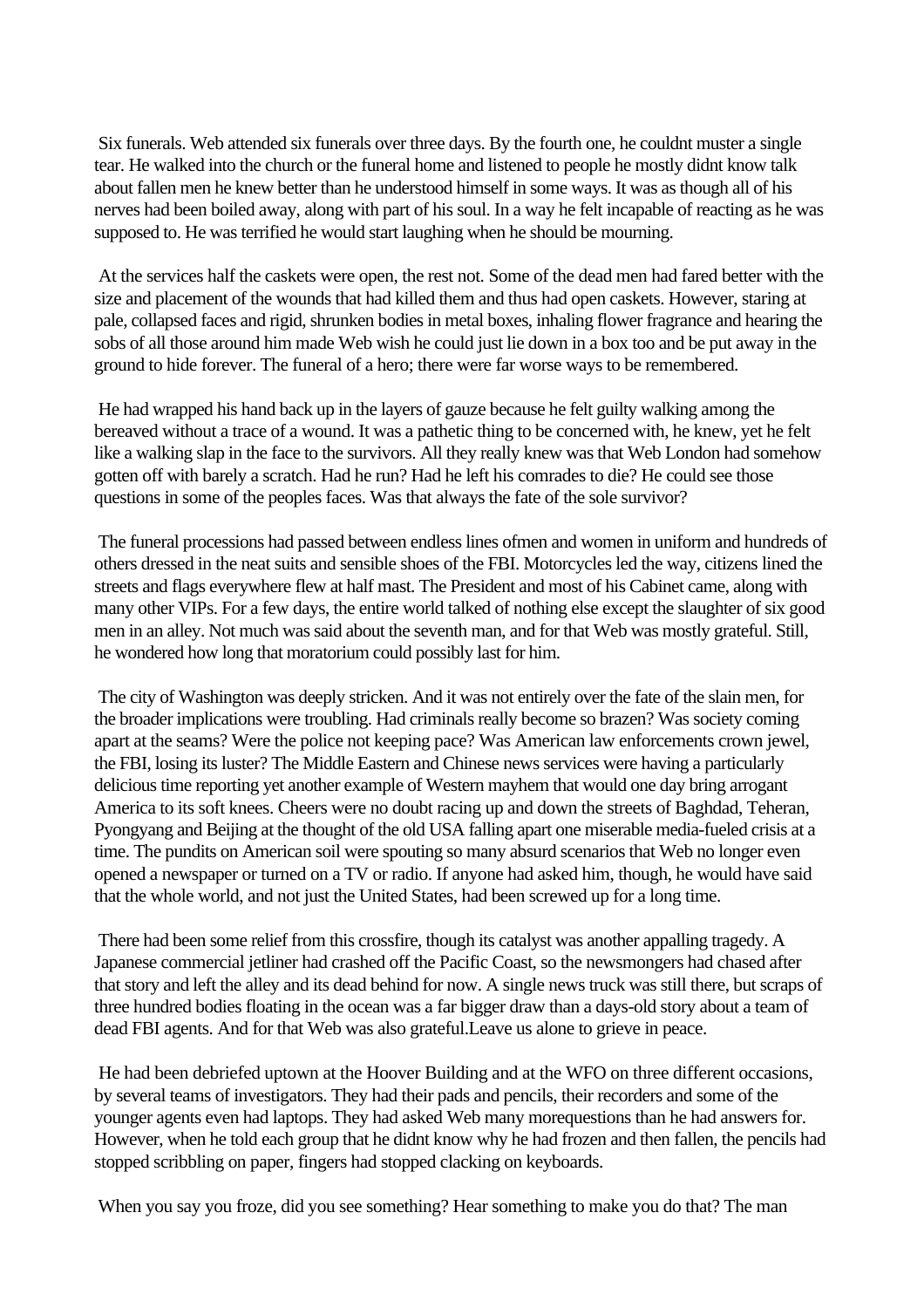spoke in a monotone, which, to Web, was one imperceptible inflection short of incredulity or, worse, outright disbelief.

I dont really know.

You really dont know? Youre not sure if you froze?

Im not sure. I mean, I did. I couldnt move. It was like I was paralyzed.

But you moved after your team was killed?

Yes, Web conceded.

What had changed to allow you to do that?

I dont know.

And when you got to the courtyard, you fell?

Thats right.

Right before the guns opened fire, said another investigator.

Web could barely hear his own answer. Yes.

 The silence that followed these meager responses came close to dissolving Webs already bludgeoned insides.

 During each debriefing, Web had kept his hands on top of the table, his gaze steady on each questioners face, his posture in a slight forward lean. These men were all professional, seasoned inquisitors. Web knew that if he looked away, sat back, rubbed his head the wrong way or, worse yet, crossed his arms, they would instantly conclude he was a lying sack of shit. Web wasnt being untruthful, but he wasnt telling all of the truth either. Yet if Web started talking about how the vision of a little boy had had a weird effect on him, perhaps inexplicably caused him to freeze, thus saving his lifeor about then feeling weighed down as though encased in concrete and then seconds later being able to freely move he would be finished at the Bureau. The higher-ups tended to frown on field agents making insane comments. Yet he had one thing going for him. Those machine gun nests didnt disintegrate by themselves. And his rifle rounds were embedded inall of them. And the snipers had seen everything, and he had warned Hotel Team and saved the boy on top of it. Web made sure he said that. He made sure all of them knew that.You can kick me while Im down, friends, just not too hard. Im a damn hero after all.

 Ill be all right, Web had told them. I just need a little time. Ill be all right. And for one awful moment Web thought that might be the first actual lie he had told all day.

 They would call him back in as needed, they told him. For now, they just wanted him to do nothing. He was to take plenty of time to get himself together. The Bureau had offered the assistance of a counselor, a mental health professional, in fact they had insisted on it, and Web said he would go, although there was still a stigma at the Bureau for those seeking such help. When things looked okay, Web was told, he would be assigned to another assaulter or sniper team, if he so desired, until Charlie could be rebuilt. If not, he could take another position within the Bureau. There was even talk of allowing him to burn an office of preference transfer that would allow him to proceed directly to Go in the form of an office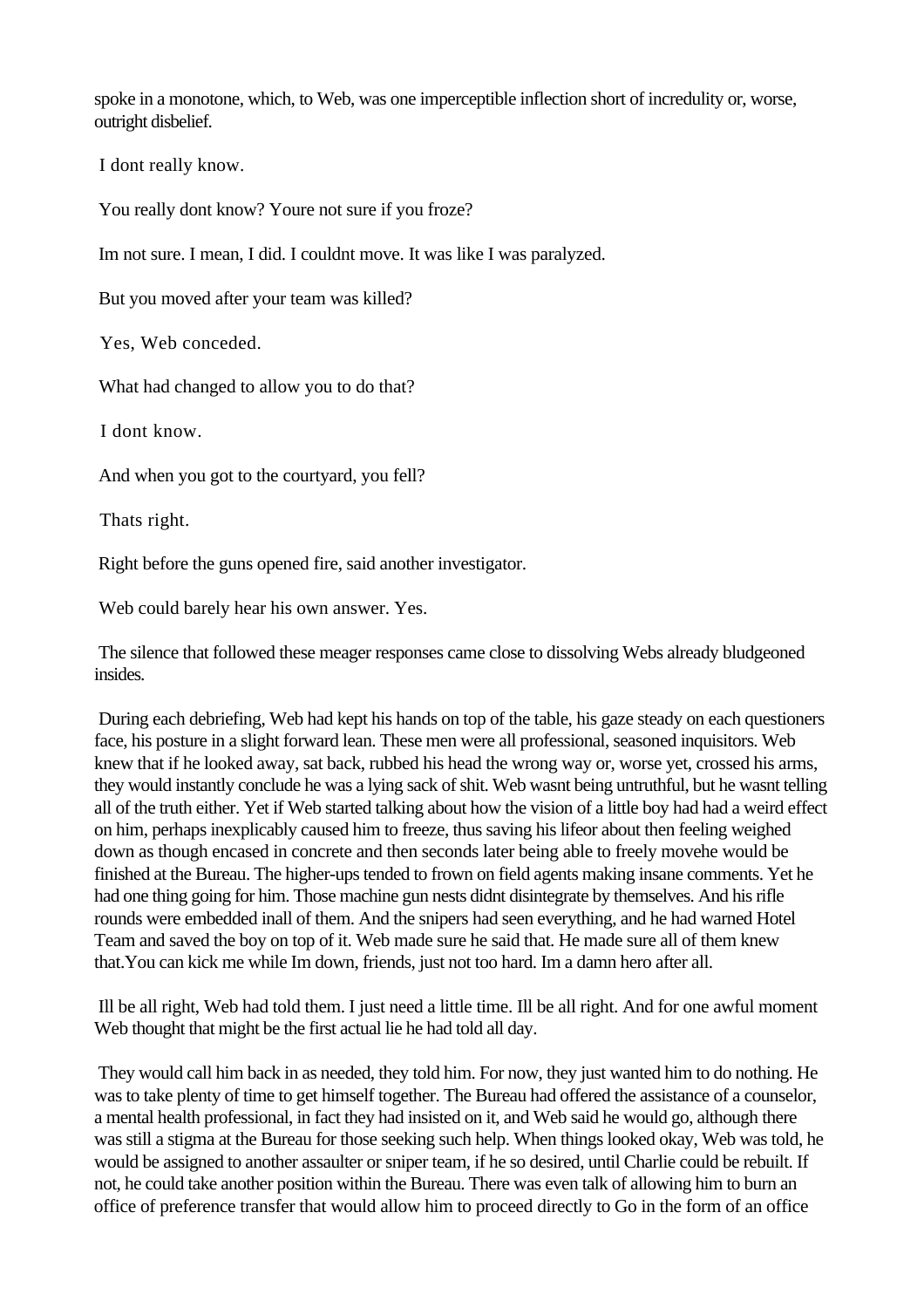he would retire from. That sort of treatment was usually reserved for senior-level agents and symbolized that the Bureau was really unsure of what to do with him. Officially, Web was in the middle of an administrative inquiry that might well blossom into a full investigation, depending on how things shook out. Well, no one had given Web his Miranda rights, which was both good and bad. Good because Web getting his Miranda warning would mean he was under arrest, bad in that anything he said during the inquiry could be used against him in civil or criminal proceedings. The only thing he had done wrong, apparently, was having survived. And yet that was a source of guilt far stronger than anything the Bureau could charge him with.

 No, really, whatever he wanted, Web was told, he could have. They were all his friends. He had their full support.

Web asked how the investigation was going and didnt get an answer in return. So much for their full support, Web thought.

Get better, another man had told him. Thatsallyou need to focus on.

 As he was leaving from his last debriefing, he got one final question. Hows the hand? the man asked. Web didnt know the guy, and although the question seemed innocent enough, there was something in the fellows eyes that made Web want to deck him. Instead, Web said it was just fine, thanked them all and left.

 On the way out from the last session he had passed the FBIs Wall of Honor, where hung plaques for each of the FBI personnel killed in the line of duty. There would be a major addition coming to the wall, the largest single one in the history of the Bureau, in fact. Web had sometimes wondered if he would ever end up on there, with his professional life compacted into a chunk of wood and brass hanging on a wall. He left Hoover and drove home, besieged by many more questions than he wanted to confront.

 FBI also officially stood for Fidelity, Bravery and Integrity, and right now Web didnt feel he possessed any of these qualities.

["LastManStanding-toc.html#TOC-7"]7

 Francis Westbrook was a giant of a man, with the height and girth of a NFL starting left tackle. Regardless of the weather or season, his clothes of choice were silk tropical short-sleeved shirts, matching slacks and suede loafers with no socks. His head was bald, his large ears were covered with diamond studs and his enormous fingers were festooned with gold rings. He wasnt a dandy of any sort, but there simply werent that many things he could spend his drug earnings on without the law or, even worse, the IRS sniffing around. And he also liked to look good. Right now Westbrook was riding in the backseat of a large Mercedes sedan with black-tinted windows. To the left of him was his first lieutenant, Antoine Peebles. Driving was a tall, well-built young man named Toona, and in the passenger seat was his chief of security, Clyde Macy, the only white guy in Westbrooks entire crew, and it was easy to see that the man carried that distinction with great pride. Peebles had a neatly trimmed beard and Afro, was short and heavyset, but he wore his Armani and his designer shades well. He looked more like a Hollywood exec than a high-level drug entrepreneur. Macy looked like a breathing skeleton, preferred his clothes black and professional-looking and with his shaved head could easily have been mistaken for a neo-Nazi.

This represented the inner circle of Westbrooks small empire and the leader of that empire held a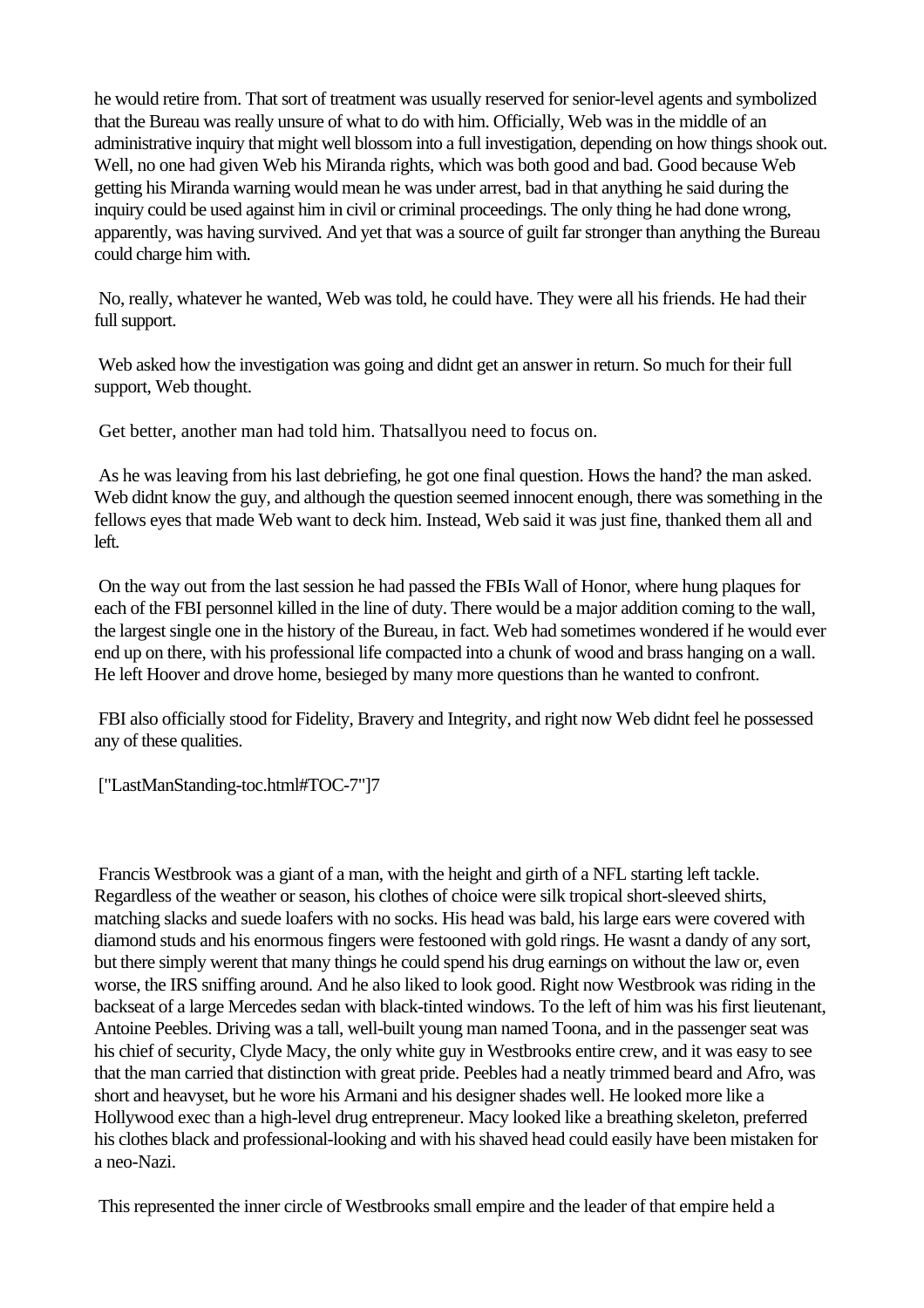nine-millimeter pistol in his right hand and seemed to be looking for someone to use it on. You want to tell me one more time how you lost Kevin? He looked atPeebles and clutched the pistol even tighter. Its safety was in the grip and Westbrook had just released it. Peebles seemed to recognize this and yet didnt hesitate in responding. If you let us keep somebody on him twenty-four and seven, then wed never lose him. He goes out sometimes at night. He went out that night and didnt come back.

 Westbrook slapped his enormous thigh. He was in that alley. The Feds had him and now they dont. Hes mixed up with this shit somehow and it happened in my damn backyard. He smacked the gun against the door and roared, I want Kevin back!

Peebles looked at him nervously, while Macy showed no reaction.

 Westbrook put a hand on the drivers shoulder. Toona, you get some of the boys together and you gonna hit every part of this damn town, you hear me? I know you already done it once, but you do it again. I want that boy back nice and safe, you hear me? Nice and safe and dont come back till you done it. Damn it, you hear me, Toona?

Toona glanced in the rearview mirror. I hear you, I hear you.

Set up, said Peebles. All around. To put the blame on you.

 You think I aint know that? You think cause you went to college that you smart and Im stupid? I know the Feds coming after my ass on this. I know the word on the street. Somebodys trying to get all the crews together, almost like a damn union, but they know I aint joining shit and its messing up their plan. Westbrooks eyes were red. He hadnt slept much in the last forty-eight hours. That was just his life; surviving the night was usually the big project of the day. And all he could think about was a little boy out there somewhere. He was getting close to the edge; he could feel it. He had known this day might come, and still, he was not prepared for it.

 Whoever got Kevin, they gonna let me know it. They want something. They want me to jump my crew in, thats what they want.

And youll give it to them?

 Anything I got they can have. So long as I get Kevin back. He paused and looked out the window, at the corners and alleys and cheap bars they were passing, where his drug tentacles slithered.He did a brisk business in the suburbs too, where the real money was. Yeah, thats right. I get Kevin back and then I kill every one of the mothers. I do it myself. He pointed the pistol at an imaginary foe. Start with the knees and work my way up.

 Peebles looked warily at Macy, who still showed no sign of any reaction; it was as though he were made of stone. Well, nobodys contacted us so far, said Peebles.

 They will. They didnt take Kevin cause they want to shoot hoops with him. They want me. Well, Im right here, they just got to come to the party. Im ready to party, bring it the fuck on. Westbrook spoke more calmly. Word is one of them dudes didnt eat it in that courtyard. That right?

Peebles nodded. Web London.

 They say machine guns, fifty-caliber shit. Hows a dude slip that? Peebles shrugged his shoulders and Westbrook looked at Macy. What you hear on that, Mace?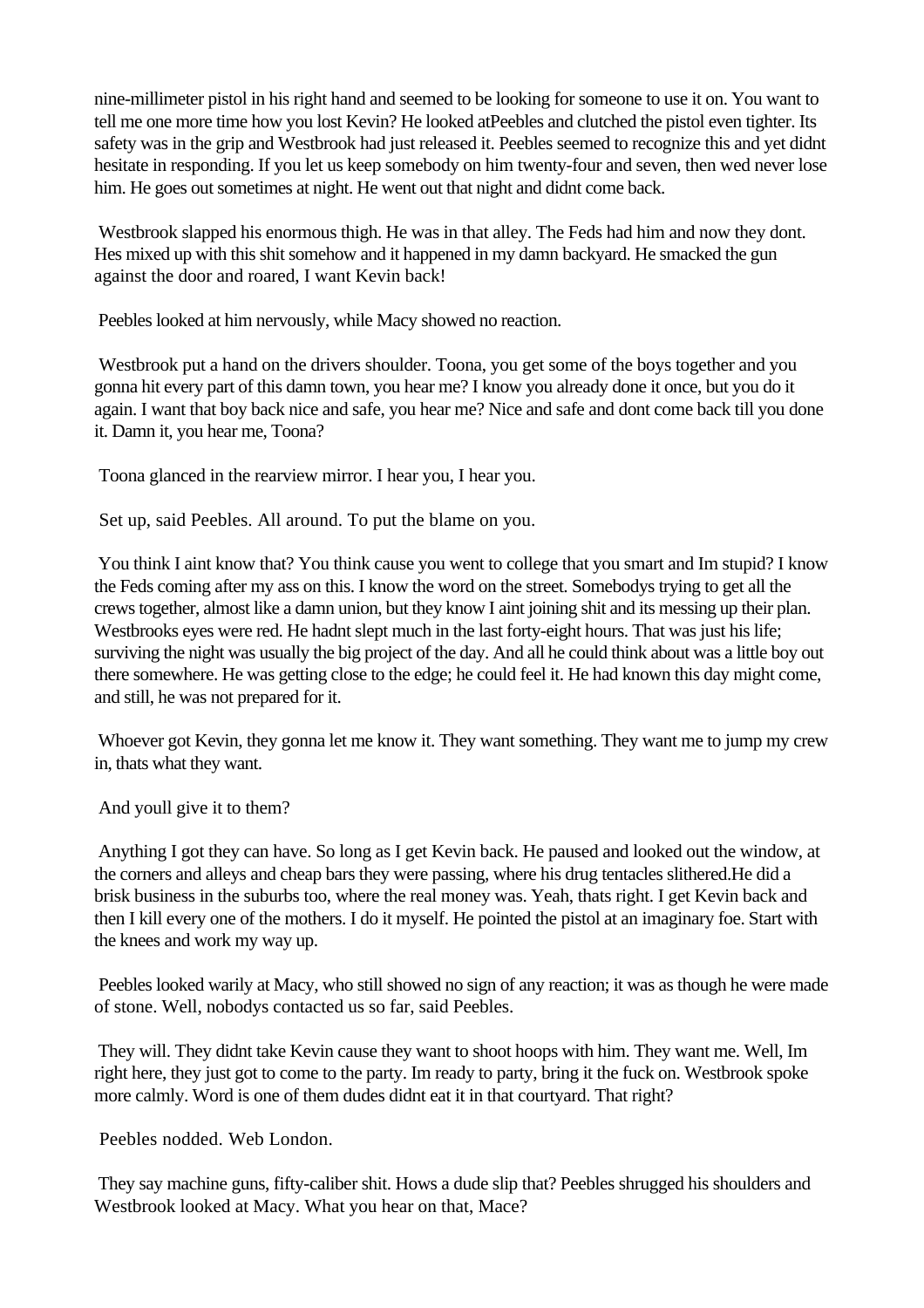Nobodys saying for sure right now, but what I hear is the man didnt go in that courtyard. He got scared, freaked or something.

 Freaked or something, said Westbrook. Okay, you get some shit on this man and you let me see it. Man walk away from something like that, man got something to tell me. Like maybe where Kevin is. He looked at his men. Whoever shot them Feds up got Kevin. You can count on that.

Well, like I said, we couldve had him on round-the-clock, commented Peebles.

 What the hell kind of life is that? said Westbrook. He aint got to live that way, not because of me. But the Feds come after my ass, then Ill just point them boys in another direction. But we got to know which way that is. With six damn Feds dead, they aint gonna be looking to cut no deals. Theyll want some serious ass to fry and it aint gonna be mine.

 Whoever took Kevin, theres no guarantee theyll let him go, said Peebles. I know you dont want to hear this, but we have no way of knowing if Kevins even alive.

 Westbrook lay back against the seat. Oh, hes alive, all right. Aint nothing wrong with Kevin. Not right now anyway.

How can you be sure?

I just know and thats all you need to know. You just get me something on this Fed mother.

Web London.

 Web London. And if he aint got what I need, then hell wish he died with his crew. Hit it, Toona. We got bizness.

The car sped on into the night.

["LastManStanding-toc.html#TOC-8"]8

 It took Web a couple of days to make an appointment with a psychiatrist whom the Bureau used on an independent contractor basis. The FBI had trained people on staff, but Web had opted for someone on the outside. He wasnt sure why, yet spilling his guts to anyone on the inside right now didnt seem like a good idea. Rightly or not, tell the Feds shrink, youre telling the Feds, was Webs thinking, to hell with patient confidentiality.

 The Bureau was still pretty much in the Dark Ages when it came to the mental health of their people, and that probably was as much the fault of the individual agents as the organization. Until several years ago, if you worked at the FBI and were feeling stressed or were having problems with alcohol or substance abuse, you pretty much kept it to yourself and dealt with it in your own way. The old school agents would have given no more thought to seeking counseling than they would about leaving home without their gun. If an agent was seeking professional help, no one knew about it, and certainly no one talked about it. You were, in a sense, tainted goods if you did, and the indoctrination process of being a member of the Bureau seemed to instill both a stoicism and stubborn independence that were difficult to overcome.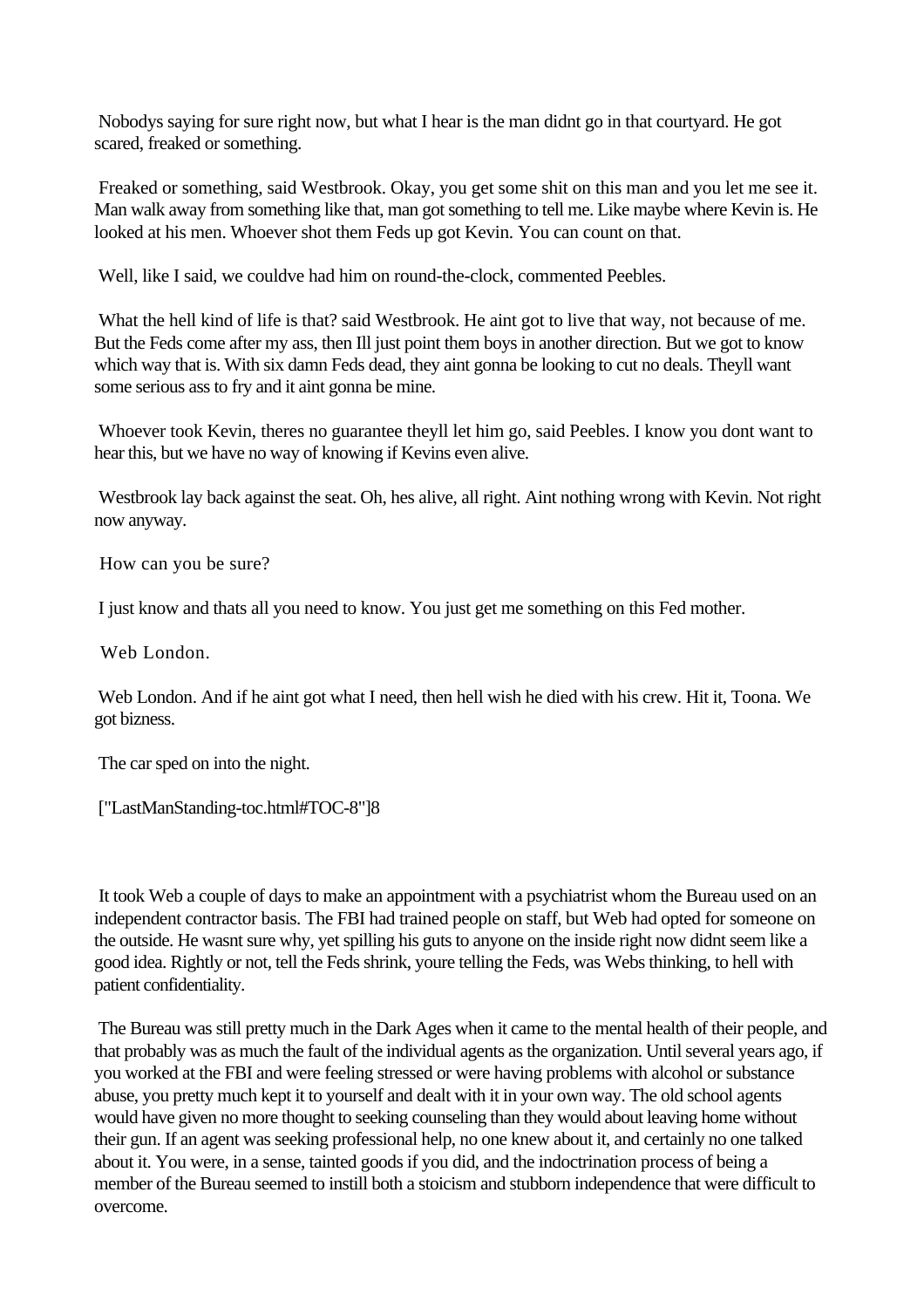Then the powers that be had finally decided that the stress of working for the FBI, reflected in rising rates of alcohol and drug abuse and the high incidence of divorce, needed to be addressed. An Employee Assistance Program, or EAP, was instituted. Each FBIdivision was assigned an EAP coordinator and counselor. If the in-house counselor couldnt handle the situation, he or she would refer the patient to an approved outside source, as Web had opted to have done. The EAP wasnt widely known at the Bureau and Web had never gotten any written materials on its existence. It was just sort of whispered ear to ear. The old stigma, despite the Bureaus efforts, was still there.

 The psychiatric offices were in a high-rise building in Fairfax County near Tysons Corner. Web had seen Dr. OBannon, one of the psychiatrists who worked here, before. The first time was years ago when HRT had been called up to rescue some students at a private school in Richmond, Virginia. A bunch of paramilitary types belonging to a group calling themselves the Free Society, who apparently were seeking to create an Aryan culture by means of their own version of ethnic cleansing, had burst into the school and immediately killed two teachers. The standoff had lasted almost twenty-four hours. HRT had finally gone in when it appeared imminent that the men were going to start killing again. Things were going perfectly until something had alerted the Frees right before HRT was ready to pounce. The resulting shootout had left five of the Frees dead and two HRT personnel injured, Web critically so. The only other hostage to die was a ten-year-old boy named David Canfield.

 Web had been almost close enough to the child to pull him to safety when things went to hell. The dead boys face had intruded into his dreams so often that Web had voluntarily sought counseling. At that time there was no EAP, so after he had recovered from his injuries Web had discreetly gotten OBannons name from another agent whom OBannon was seeing. It had been one of the hardest things Web had ever done, because, in effect, he was admitting that he couldnt handle his problems. He never talked about it with other HRT members and he would have cut out his tongue before he would reveal that he was seeing a shrink. His colleagues would have only seen that as a weakness, and at HRT there was no room for that.

 The operators at HRT had had a previous encounter with mental health counseling, and it had not gone well: After Waco, theBureau had brought in some counselors who had met directly with the stricken men as a group instead of individually. The result would have been comical if it hadnt been so pathetically sad. That was the last time the Bureau had tried that sort of thing with HRT.

 The most recent time Web had seen OBannon was right after Webs mother had died. After quite a few sessions with OBannon, Web concluded that things were never going to be right on that score and he had lied and told OBannon that he was just fine. He didnt blame OBannon, for no doc could make that mess right, he knew. It would have taken a miracle.

 OBannon was short and heavyset and often wore a black turtleneck that made his multiple chins even more pronounced. Web remembered that OBannons handshake was limp, his manner pleasant enough, and yet Web had felt like running for the door the first time the two had met. Instead, he had followed OBannon back to his office and plunged into some dangerous waters.

 Well be able to help you, Web. Itll just take time. Im sorry we have to meet under such difficult circumstances, but people dont come to me because things are wonderful; its my lot in life, I suppose.

 Web said that was good and yet his spirits sank. OBannon clearly had no magic that would make Webs world normal again.

They had sat in OBannons office. There was no couch but rather a small love seat not nearly long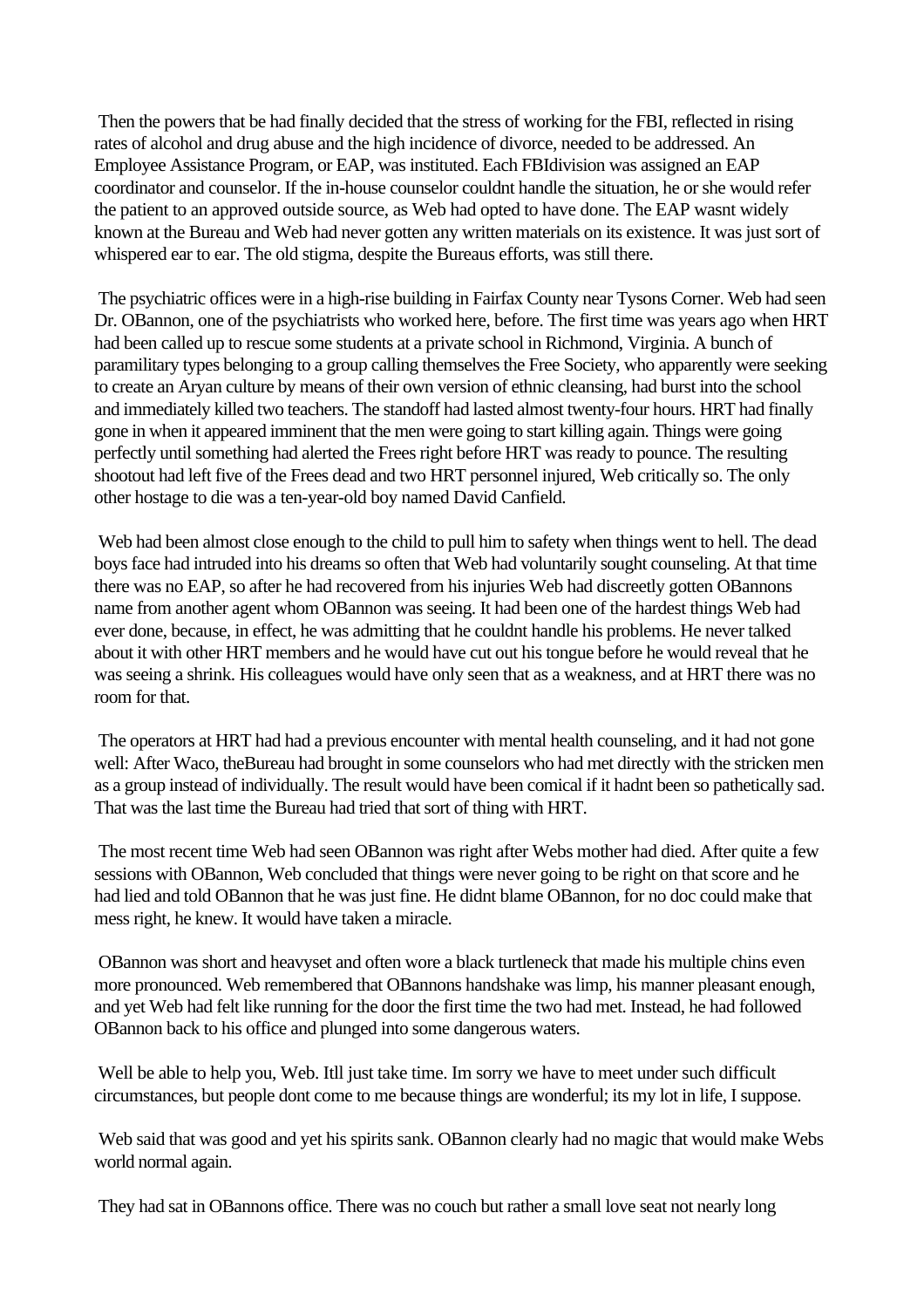enough to lie down upon. OBannon had explained it as, The greatest of all misperceptions in our field. Not every psychiatrist has a couch.

 OBannons office was sterile, with white walls, industrial furnishings and very few items of a personal nature. It all made Web feel about as comfortable as sitting on death row waiting to do a last dance with Mr. Sparky. They made small talk, presumably to ease Web into opening up. There was a pad and pen next to OBannon, but he never picked them up.

 Ill do that later, OBannon had said when Web asked him about his lack of note-taking. For now, lets just talk. He had a darting gaze that had been unsettling to Web, though the psychiatrists voice was soft and relatively soothing. After an hour the session wasup, and Web could see nothing much that had been accomplished. He knew more about OBannon than the man knew about Web. He had not gotten around to any of the issues disturbing him.

 These things take time, Web, OBannon had said as he led Web out. Itll come, dont you worry. It just takes time. Rome wasnt built in a day.

Web wanted to ask him exactly how long it would take to build Rome in this case, but he said nothing except good-bye. At first Web had believed that he would never go back to see the short, pudgy man with the blank office. And yet he had. And OBannon had worked through the issues with him session after session, getting him to deal with things. But Web had never forgotten the little boy who had been gunned down in cold blood with Web mere feet away and unable to save him. That would have been unhealthy, to ever forget something like that.

 OBannon had told Web that he and others at his psychiatric practice had catered to the needs of Bureau personnel for many years and had helped agents and administrative staff through lots of crises. Web had been surprised at that because he assumed he was one of the few who had ever sought professional counseling. OBannon had looked at him in a very knowing way and said, Just because people dont talk about it doesnt mean they dont want to address their issues or dont want to get better. I can, of course, reveal no names, but trust me, you are definitely not alone in coming to me from the FBI. Agents who hide their heads in the sand are just ticking bombs waiting to explode.

 Now Web wondered if he was a ticking bomb. He went inside and over to the elevators, each step heavier than the previous one.

 With his mind clearly elsewhere, Web nearly collided with a woman coming from the other direction. He apologized and pushed the elevator button. The car came and they both got on. Web punched the button for his floor and stepped back. As they headed up, Web glanced over at the woman. She was average height, slender and very attractive. He put her age at late thirties. She wore a gray pantsuit, the collar of a white blouse topping it. Her hair was a wavy black and cut short, and she had on small clip earrings. She carried a briefcase. Her long fingers curled aroundthe handle, pressing tightly, noted Web, whose whole professional life was spent obsessing over the small details, because the little things almost always determined his future, or lack of one.

 The car stopped at Webs floor and he was a little surprised when the woman got off too. But then he recalled she had not pushed another floor button. Well, so much for always observing the little details. He followed her to the office he was going to. She glanced back at him.

## Can I help you?

Her voice was low, precise and somehow inviting, comforting to him. The unusually deep blue of her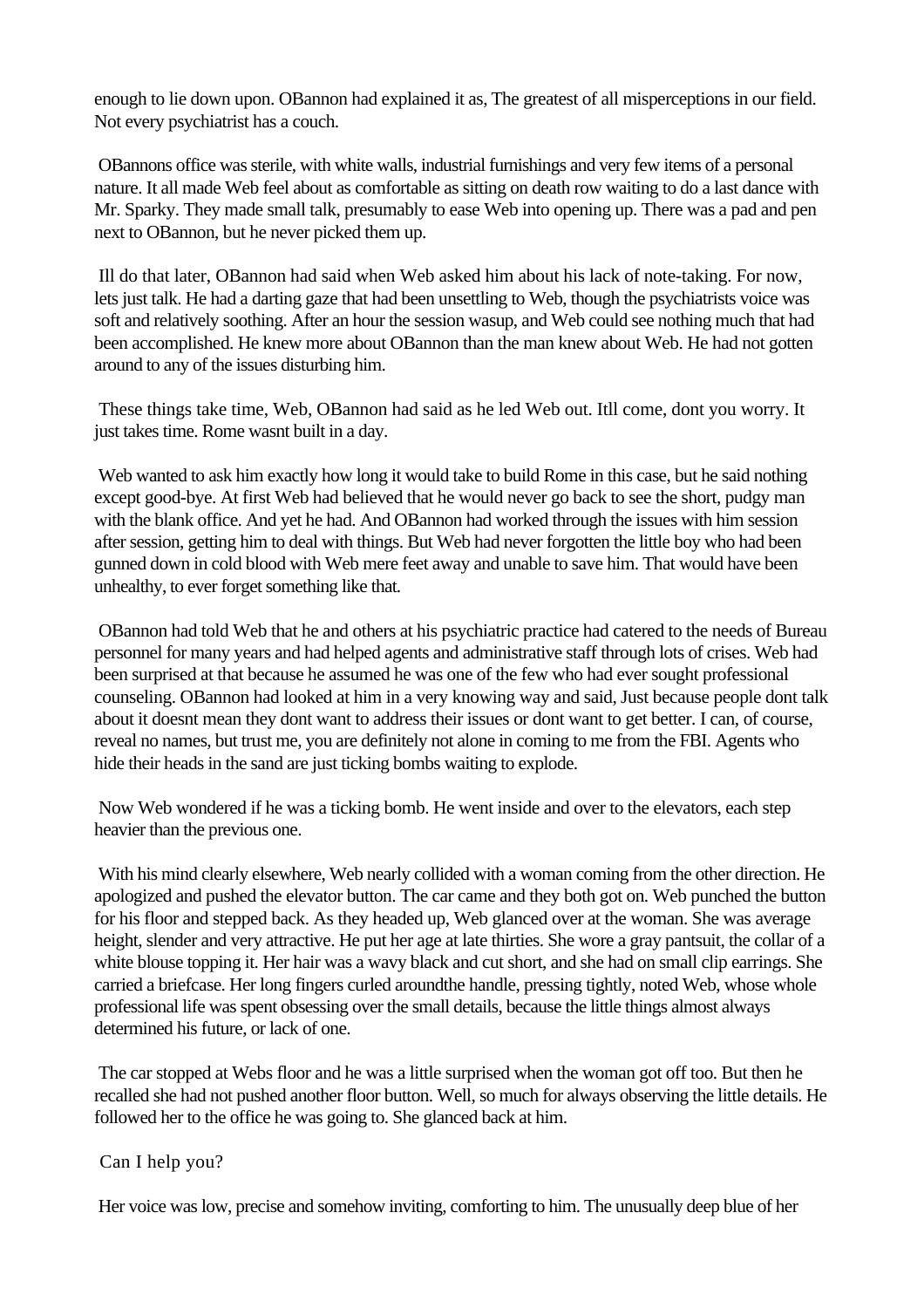eyes caught Webs attention. The eyes were also big, sad and peering. They held you, those eyes did.

Im here to see Dr. OBannon.

Did you have an appointment?

 She seemed wary, Web thought. Yet he also knew women had every right to be suspicious when confronted with strange men. He had seen the ugly results of many such encounters and those images never left you.

Yes, for nine oclock, Wednesday morning. Im a little early.

She gave him a sympathetic look. Actually, today is Tuesday.

 Web muttered, Shit, and shook his head wearily. Guess Im getting my days sort of mixed up. Sorry to bother you. He turned to leave and he was reasonably sure he would never come back.

 Im sorry, but you look very familiar to me, the woman said. Web turned slowly back. I apologize, she added. Im not usually that forward, but I know Ive seen you before.

Well, if you work here, you probably did. Ive been to see OBannon before.

 No, it wasnt here. I believe it was on TV. Realization finally swept across her features. Youre Web London, the FBI agent, arent you?

 He couldnt decide what to say for a few moments and she simply looked at him, apparently awaiting confirmation of her observation. Yes. Web glanced past her. Do you work here?

I have an office here.

So youre a shrink too?

She put out her hand. We prefer psychiatrist. Im Claire Daniels.

Web shook her hand and then they stood there awkwardly.

Im going to put some coffee on if youd like a cup, she finally said.

Dont go to any trouble.

She turned and unlocked the door. Web followed her inside.

They sat in the small reception room and drank the coffee. Web glanced around the empty space.

Office closed today?

No, most people dont get in before nine.

It always surprised me that you dont have a receptionist here.

Well, we want to make it as comfortable for people as possible. And announcing yourself to a stranger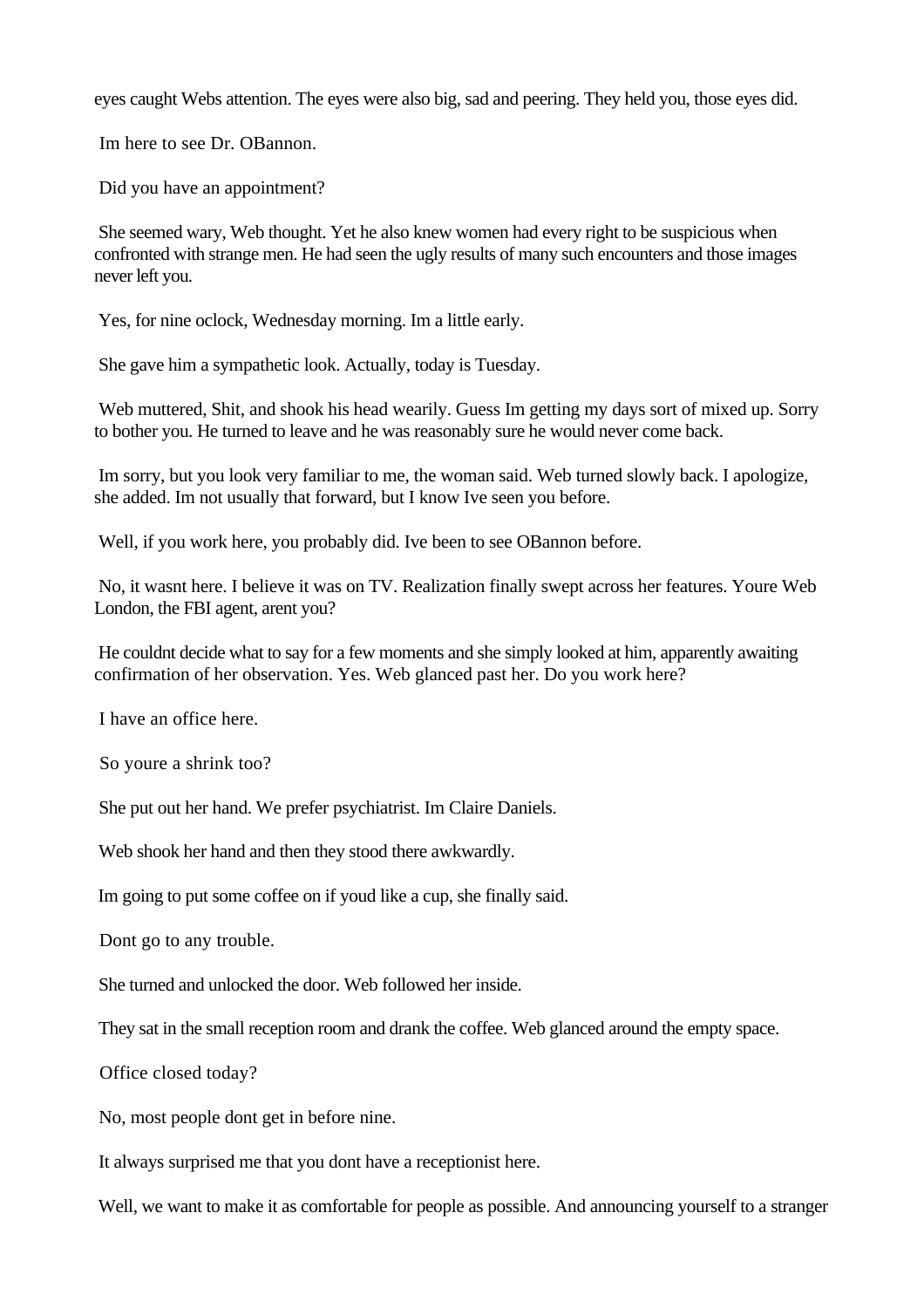because youre here to receive treatment can be very intimidating. We know when we have appointments and the doorbell lets us know when someone has arrived, and we come right out. We have this common waiting area because thats unavoidable, but, as a rule, we dont like to make patients sit out here with one another. That can be awkward too.

Sort of like people sitting around playing Guess My Psychosis?

 She smiled. Something like that. Dr. OBannon started this practice many years ago and he cares quite deeply about the comfort zone of the people who come here for help. The last thing you want to do is to increase the anxiety level of already anxious people.

So you know OBannon well?

 Yes. I actually used to work for him. Then he simplified his life a while back and were all on our own now, but we still share this office space. Weve come to prefer it that way. Hes very good. Hell be able to help you.

You think so? Web said without a trace of hope.

 I guess like the rest of the country Ive been following what happened. Im very sorry about your colleagues.

Web drank his coffee in silence.

 Claire said, If you were thinking of waiting, Dr. OBannon is teaching at George Washington University. He wont be in at all today.

No big deal. My mistake. Thanks for the coffee. He rose.

Mr. London, would you like me to tell him you were here?

Its Web. And no, I dont think Ill be back on Wednesday.

Claire stood too. Is there something I can do to help you?

 He held up his cup. You already made the java. Web took a breath. It was time to get out of here. What are you doing for the next hour? he asked instead, and then was stunned to hear his own words.

 Just paperwork, she said quickly, her gaze downcast, her face slightly red as though he had just asked her out to the prom and instead of saying no to his advance she was deciding, for some unknown reason, to encourage it.

How would you like to talk to me instead?

Professionally? Thats not possible. Youre Dr. OBannons patient.

 How about human to human? Web had absolutely no idea where any of these words were coming from.

She hesitated for a moment and then told him to wait. She went into an office and then came back out a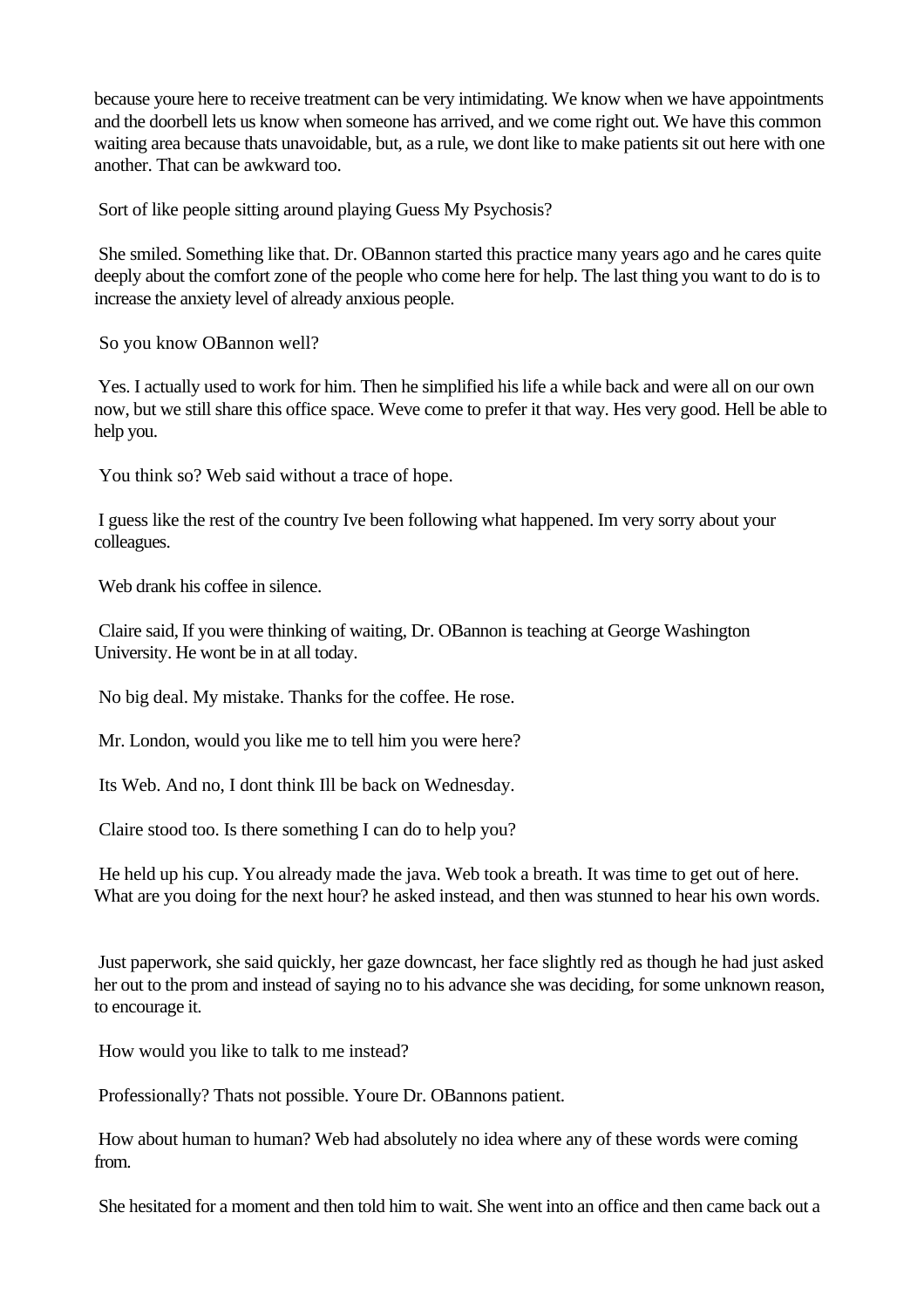few minutes later. I tried reaching Dr. OBannon at the university, but they couldnt track him down. Without talking to him, I really cant counsel you. You have to understand, its a touchy thing ethically, Web. Im not into poaching patients.

Web abruptly sat down. Wouldnt it ever be justified?

 She mulled this over for a few moments. I suppose if your regular doctor wasnt available and you were in crisis, it would be.

 Hes not available and Im in an honest-to-God crisis. Web was being absolutely truthful, for it was like he was back in that courtyard, unable to move, unable to do a damn thing to help, useless. If she still refused him, Web wasnt sure he could even manage to get up and leave.

 Instead she led him down the hallway to her office and closed the door behind them. Web looked around. There could not have been a greater difference between Claire Danielss digs and those of OBannon. The walls were a muted gray instead of stark white, and cozy with femininely floral curtains instead of industrial shades. There were pictures hung everywhere, mostly of people, presumably family. The degrees on the wall evidenced Claire Danielss impressive academic accomplishments: degrees from Brown andColumbia Universities and her medical sheepskin from Stanford. On one table was a glass container that had a label reading, Therapy in a Jar. There were unlit candles on tables and cactus lamps in two corners. On shelves and on the floor were dozens of stuffed animals. There was a leather chair against one wall. And by God, Claire Daniels had a couch!

 You want me to sit there? He pointed to it, trying desperately to keep his nerves in check. He suddenly wished he wasnt armed, because he was starting to feel a little out of control.

Actually, if you dont mind, I prefer the couch.

 He collapsed in the chair and then watched as she switched her flats for slippers that were lying next to the couch. The momentary sight of her bare feet had prompted an unexpected reaction from Web. There was nothing sexual about it; it made Web think of the bloodied skin in the courtyard, the remains of Charlie Team. Claire sat down on the couch, pulled a pad and pen off the side table and uncapped the pen. Web took a series of small breaths to arrest his nerves.

OBannon doesnt take notes during the session, he commented.

I know, she said with a wry smile. I dont think my memory is as good as his. Sorry.

I didnt even ask if youre on the Bureaus approved list of outside contractors. I know OBannon is.

I am too. And this session will have to be revealed to your supervisor. Bureau policy.

But not the content of the session.

 No, of course not. Just that we met. The samebasicrules of confidentiality apply here as they would in a normal psychiatrist and patient relationship.

Basic rules?

There are modifications, Web, because of the unique job you have.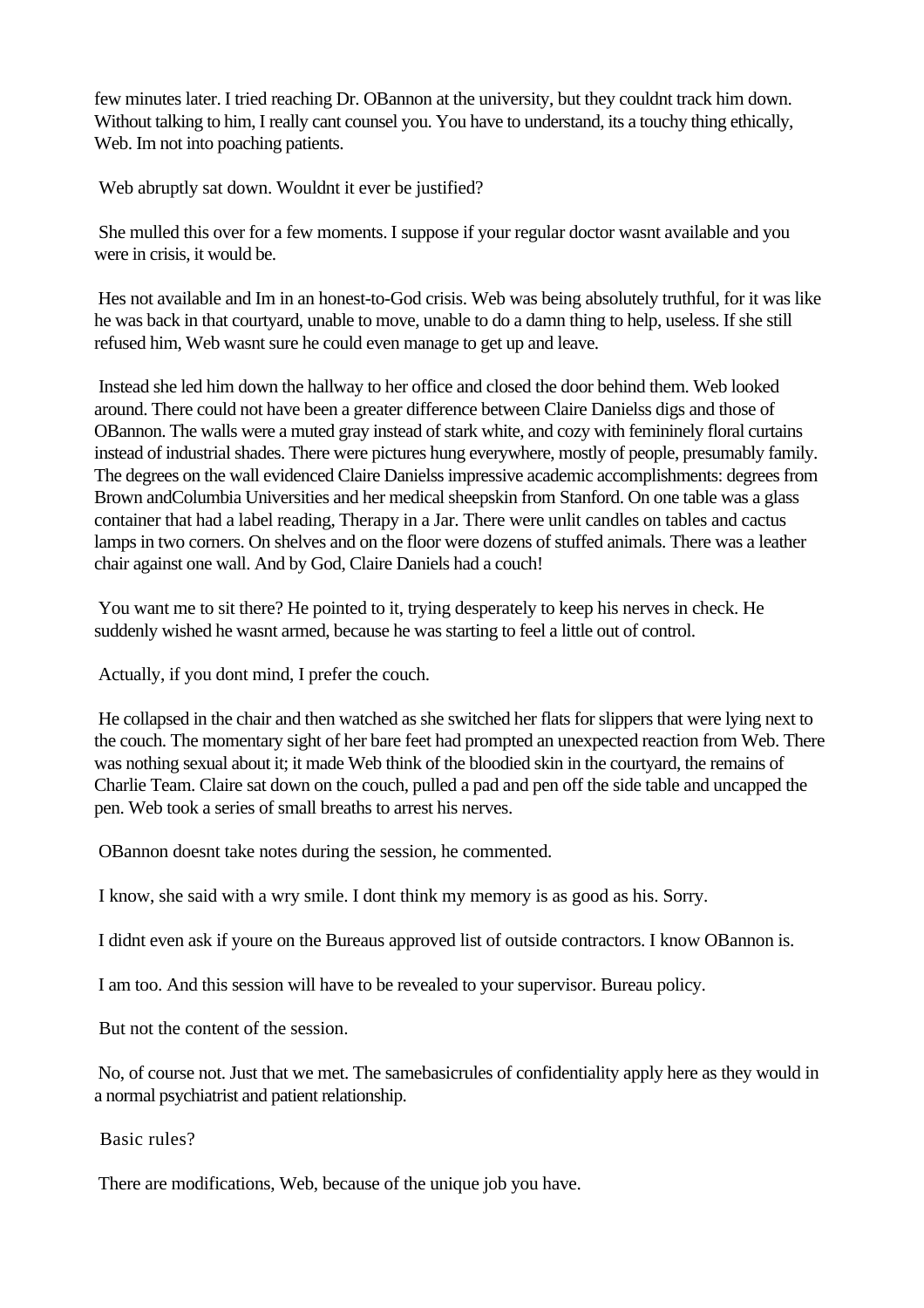OBannon explained that to me when I was seeing him, but I guess I was never really clear on it.

 Well, Im under an obligation to inform your supervisor if during a session anything is revealed that poses a threat to yourself or others.

I guess thats fair.

 You think so? Well, from my point of view, it gives me a great deal of discretion, because where one hears something benign, another hears genuine threats. So Im not so sure that policy is very fair to you. But just so you know, I have never had occasion to use that discretion and Ive been working with people from the FBI, DEA and other law enforcement agencies for a long time.

What else has to be revealed?

The other major one is drug use or specific therapies.

 Right. The Bureau is a stickler for that, I know, said Web. Even over-the-counter stuff you have to report that youre taking. It can actually get to be quite a pain in the ass. He looked around. Your place is a lot more comfortable. OBannons office reminds me of an operating room.

Everybody approaches their work differently. She stopped and stared at his waist.

 Web glanced down and saw that his windbreaker had fallen open there, and the grip of his pistol was visible. He zipped up the jacket, as Claire looked down at her pad.

 Sorry, Web, its not like its the first time Ive seen an agent with a gun. Though I suppose when you dont see them every day

They can be scary as hell, he finished her thought.

He eyed the array of furry toys.

Whats with all the stuffed animals?

 I have a lot of children as patients, she said, adding, unfortunately. The animals make them feel more at ease. To tell the truth, they make me feel more at ease too.

Its hard to believe kids would need a psychiatrist.

 Most of them have eating disorders, bulimia, anorexia. Usually centered on issues of control between them and their parents. So you have to treat the childandthe parent. Its not an easy world for children.

Its not all that great for adults either.

She gave him a look that Web interpreted as a quick appraisal. Youve been through a lot in your life.

 More than some, less than others. Youre not going to make me take an inkblot test, are you? He said this as a joke, but he was actually serious.

Psychologists perform Rorschach, MMPI, MMCI and neuro-testing, Im just a humble psychiatrist.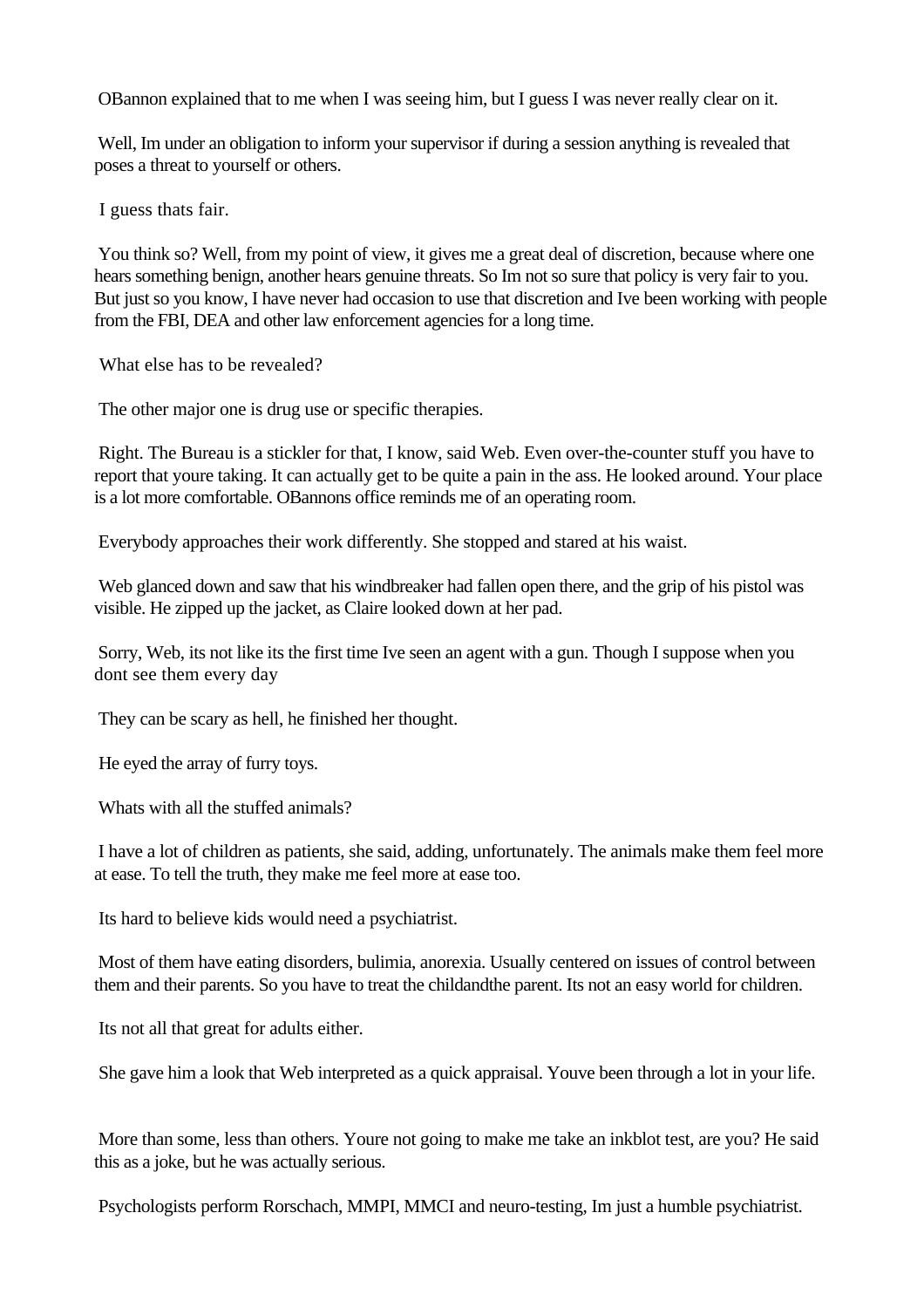I had to take the MMPI when I joined Hostage Rescue.

The Minnesota Multiphasic Personality Inventory, Im familiar with it.

Its designed to ferret out the crazies.

In a manner of speaking, yes. Did it?

Some of the guys failed it. Me, I figured out what the test was for, and just lied my way through it.

 Claire Danielss eyebrows lifted slightly and her gaze once more went to where his gun was. Thats comforting.

I guess Im not real clear on the difference. Between psychologists and psychiatrists, that is.

 A psychiatrist has to take the MCATs, then do four years of medical school. After that you have to serve three years of residency in psychiatry at a hospital. I also did a fourth-year residency in forensic psychiatry. Ive been in private practice ever since. As medical doctors, psychiatrists can also prescribe medication, whereas psychologists generally cant.

Web clasped and unclasped his hands nervously.

 Claire, who was studying him closely, said, Why dont I tell you how I go about my work? Then, if youre comfortable with that, we can continue. Fair enough? Web nodded in agreement and she settled back into the cushions. As a psychiatrist, I rely on understanding patterns of normal human behavior, so that I can recognize when certain behavior falls outside the norm. An obvious example is one youre no doubt familiar with: serial killers. In the vast majority of cases such people have suffered consistent, terrible abuse as children. They, in turn, exhibit clear patterns of rage when young, like torturing small animals and birds as they single-mindedly transfer the pain and cruelty foisted upon them onto living things less powerful than themselves. They move on to larger animals and other targets as they grow older, stronger and bolder, and eventually progress to human beings when they reach adulthood. Its actually a fairly predictable evolution of events.

 You also have to listen with a third ear of sorts. I take what someone tells me at face value, but Im also looking for cuesunderlying those statements. Humans are always layering their statements with other messages. A psychiatrist wears many hats, often at the same time. The key is to listen, I mean really listen to what youre being told, in words, body language, that sort of thing.

Okay, how would you like to start with me?

 I usually have a patient fill out a background questionnaire, but I think Ill skip that with you. Human to human, she added with a very warm smile.

Web finally felt the heat in his belly start to ease.

 But lets talk a little about your background, all the typical information. Then we can move on from there.

Web let out a deep breath. Ill be thirty-eight next March. I did the college route and then somehow got into the University of Virginia law school and actually managed to graduate. After that I worked in the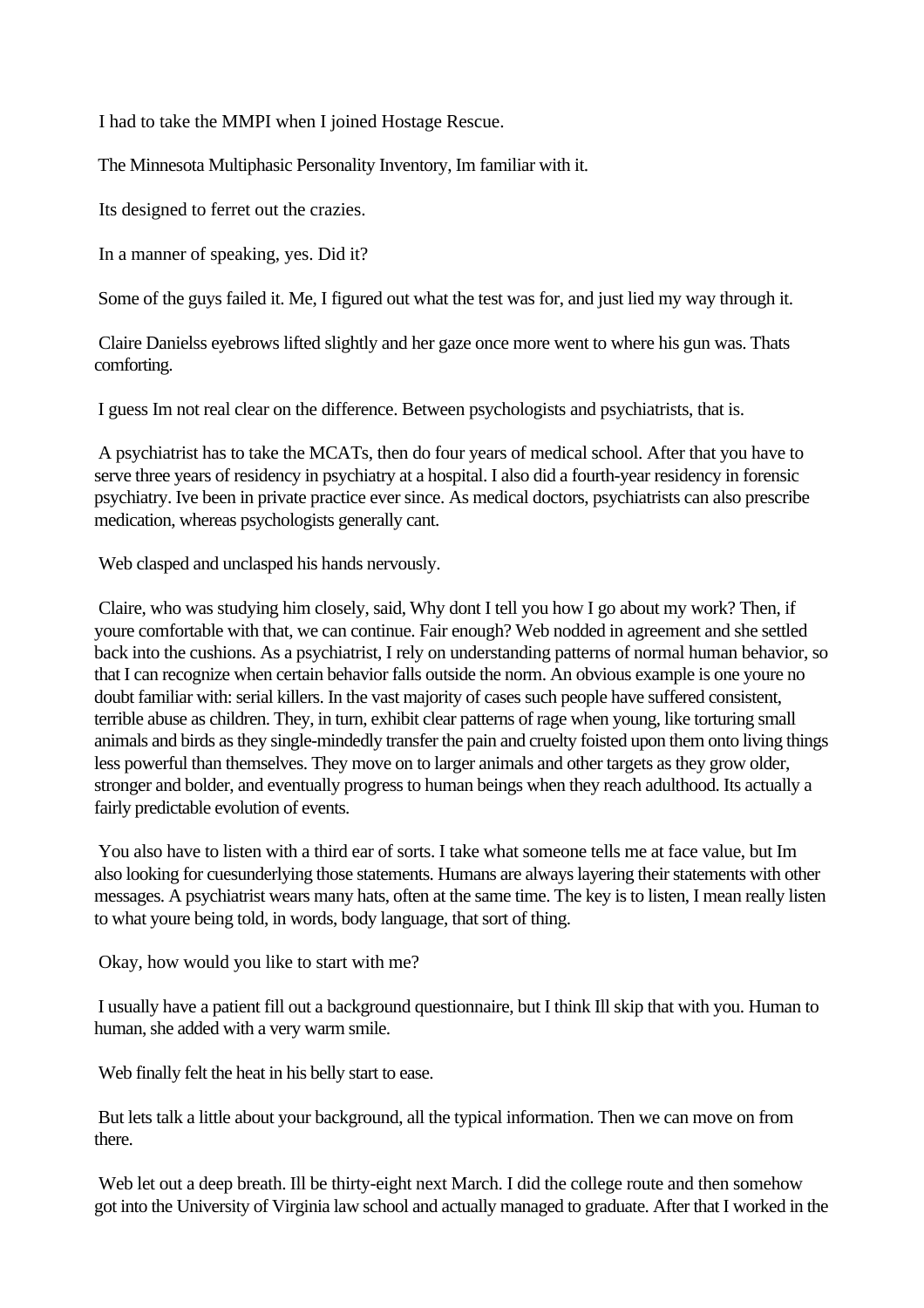commonwealth attorneys office for about six months in Alexandria until I realized that life wasnt for me. I decided to apply to the Bureau along with a buddy of mine. It was really on a whim, to see if we could do it. I made the cut, he didnt. I survived the Academy and Ive been with the FBI for a lucky thirteen years. I started out as a special agent, cutting my teeth on this and that in a string of field offices across the country. A little over eight years ago, I applied to HRT. That stands for Hostage Rescue Team. Its part of CIRG, Critical Incident Response Group, now, though thats a fairly recent development. They kill your ass in the selection process and ninety percent of the applicants dont make the cut. They sleep-deprive you first, break you physically and then force you to make snap decisions of life and death. They make you work and sacrifice as a team but still compete against one another, because there arent many slots available. It was a real walk in the park. I saw former Navy SEALs, Special Forces guys, Deltas even, break down, cry, pass out, hallucinate, threaten suicide, mass murders, anything to make their tormentors stop. By a miracle, I somehow got through and then spent another five months at the New Operators Training School, or NOTS. In case you couldnt tell, the Bureau is big on acronyms. Were based at Quantico. Im an assaulter right now. Claire looked confused. HRT has Blue and Gold Units,with four teams in each. They mirror each other, so we can handle two crises in two different places simultaneously. Half the teams are made up of assaulters or the main attack force, the other half are snipers. Snipers train at the Marine Corps Scout Sniper School. We switch off periodically, cross-train. I started out as a sniper. They used to really get the short end of the stick, though after HRT was reorganized in 1995 its gotten a lot better. Still, you lie in the mud and rain and snow for weeks, spying on the target, learning the weaknesses of your opponents that will help you kill them later. Or maybe even save their lives, because watching them, you may spot something that will tell you that they wont shoot back in certain situations. You wait to take your shots of opportunity, never knowing if the shot you take will trigger some damn firestorm.

You sound like youve experienced something like that.

One of my very first assignments was Waco.

I see.

 Right now Im assigned to Charlie Team in the Blue Unit.Was,Web mentally corrected himself. There was no more Charlie Team.

So youre not an FBI agent per se?

 No, we all are. You have to have at least three years at the Bureau and a superior performance rating to even apply to HRT. We carry the same shields, the same credentials. But we HRT guys keep to ourselves. Separate facilities, no other duties outside HRT. We train together. Core skills, knots, CQB.

What are those things?

 Knots covers combat and firearm training. CQB stands for close-quarters battle training. Firearms and CQB are the most perishable skills, so youre constantly working them.

Sounds very military.

 It is. And we are very military. Were split into active duty and training. If youre on duty and a mission comes up, you go. Any downtime for active duty operators is spent on special projects and special skills like rope climbing, chopper rappelling, SEAL training, first aid. And also field craft, what we call snooping and pooping in the woods. The days go quickly, believe me.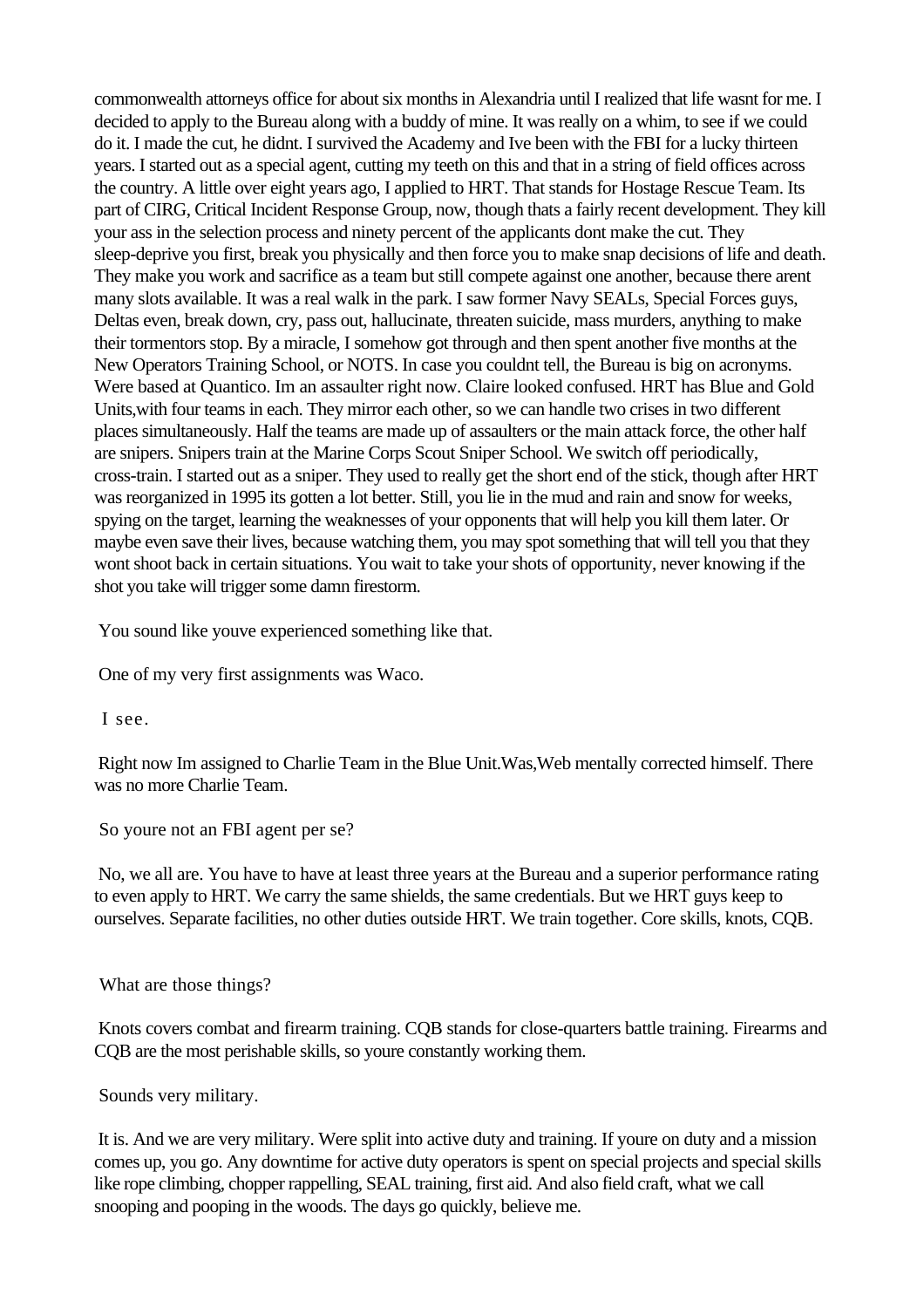Im sure, said Claire.

Web studied his shoes and they sat there quietly for a while. Fifty alpha males together is sometimes not a good thing. He smiled. Were always trying to one-up each other. You know those Taser guns that shoot out electrified darts and paralyze people?

Yes, Ive seen them.

Well, we had a contest one time to see who could recover the fastest after getting hit by one of those.

Good God, exclaimed Claire.

 I know, crazy. He added, I didnt win. I went down like Id been hit by an NFL lineman. But thats sort of the mentality. Ultracompetitive. He became more serious. But were good at our jobs. And our jobs arent easy. What nobody else wants to do, we do. Our official motto is, To save lives. And we mostly succeed. We try to think of every contingency, but theres not a lot of room for error. And whether we succeed or not could come down to a chain on a door you werent expecting when youre doing a dynamic entry, or turning left instead of right, or not firing instead of firing your weapon. And these days if the target gets a little nick while hes trying to blow our heads off, everybody starts screaming and suing and FBI agents start falling like flies. Maybe if Id checked out after Waco, my life would really be different.

Why didnt you?

 Because I have a lot of special skills that I can use to protect honest citizens. To protect the interests of this country from people who would do it and them harm.

Sounds very patriotic. Some cynics might take you to task over that philosophy, though.

 Web stared at her for several seconds before answering. How many TV pundits have ever had a sawed-off shotgun stuffed up their noses while some deranged lowlife freaked on meth has his finger on the trigger deciding whether to end their lives? Or waited out in the middle of nowhere USA, while some pseudo-Jesus psycho, who finds it in his holy book somewhere that its all right to screw his disciples kids, messes with the psyche of the whole country and then ends his fifteen minutes of fame in a fireball that takes every abused child with him? If the cynics have a problem with my motivation or methods, then they can get out there anddo it. Theyd last all of two seconds. They expect perfection from the good guys in a world where that just is never going to happen. And the bad guys couldve ripped the heads off a thousand babies, and youre still going to get their lawyers screaming holy hell if you give them a hangnail while youre trying to arrest them. Now, the higher-ups at the Bureau do make mistakes when issuing orders and some of them shouldnt be holding the jobs they have because theyre incompetent. I wasnt at Ruby Ridge, but that was a disaster from minute one and the Feds were more to blame than anybody else for innocent people dying. But its ultimately guys like me, following those orders, who get their nuts cut off because they had theaudacityto risk their lives to do what they believe is the right thing and get paid jack-shit for the privilege. Thats my world, Dr. Daniels. Welcome the hell to it.

 Web took a deep breath, started trembling and looked over at Claire, who looked as stunned as he felt. Sorry, he finally said, Im kind of apatrioticjerk when it comes to all of that.

When Claire spoke, she sounded contrite. I think I should apologize. Im sure you find your job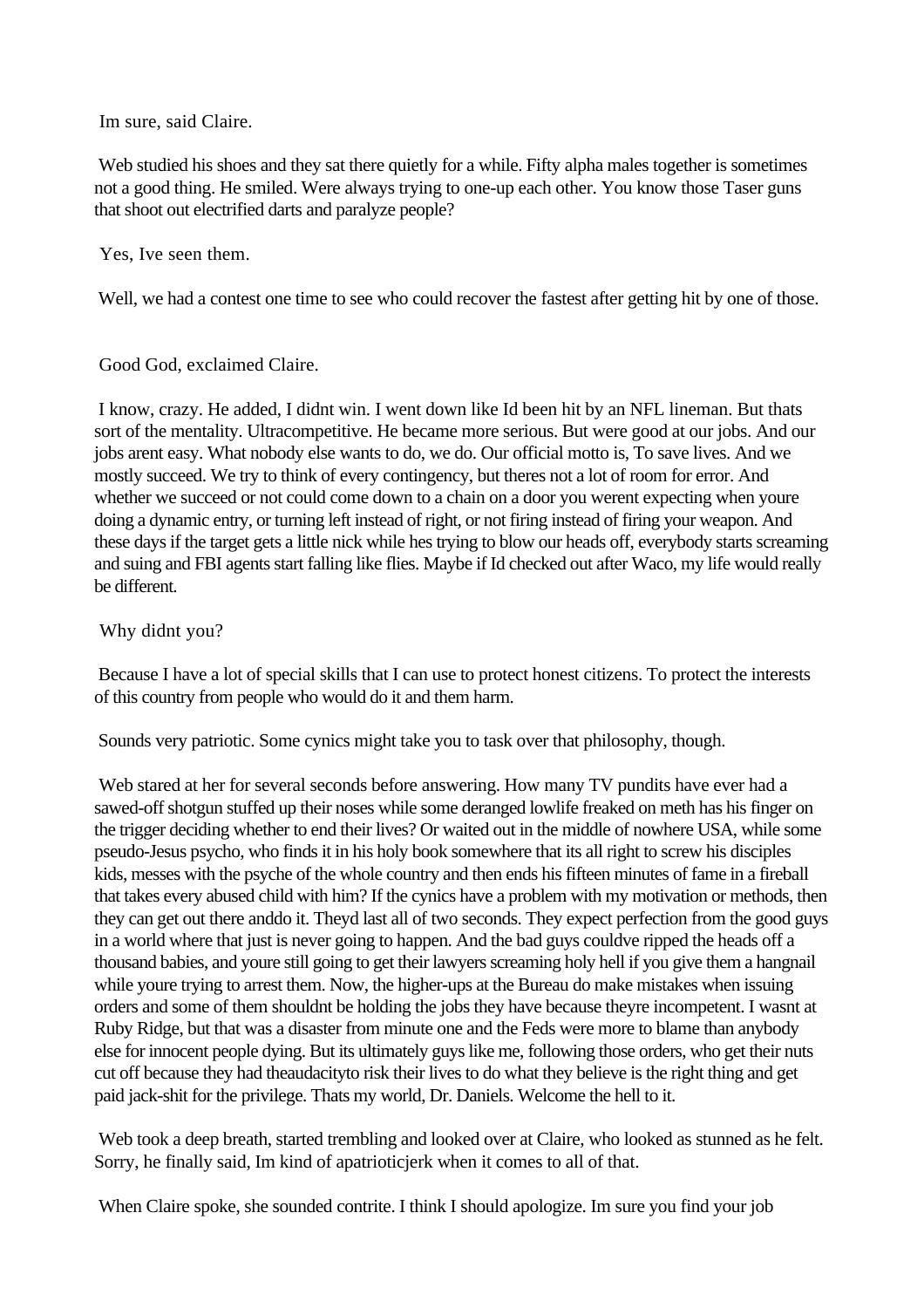thankless at times.

Im kind of finding it that way right now.

Tell me about your family, she said after a few more moments of awkward silence.

Web sat back and put his hands behind his head, as he once more took several small breaths. Sixty-four beats a minute, Web, thats all you need, man. Sixty-four smacks a minute. How hard can it be?He leaned forward. Sure. No problem. Im an only child. I was born in Georgia. We moved to Virginia when I was around six.

So who is thewehere? Your mother and father?

Web shook his head. No, just me and my mother.

And your father?

He didnt come. The state wanted to keep him awhile longer.

Was he employed with the government?

You could say that. He was in prison.

What happened to him?

Dont know.

Werent you curious?

If I had been, I would have satisfied that curiosity.

All right. And so you came to Virginia. What then?

My mother remarried.

And your relationship with your stepfather?

Fine.

 Claire said nothing, apparently waiting for him to continue. When he didnt, she said, Tell me about your relationship with your mother.

Shes been dead nine months now, so we dont have a relationship.

What was her cause of death? She added, If you dont mind my asking.

The Big B.

Claire looked confused. You mean the Big C? Cancer?

No, I mean the Big B, booze.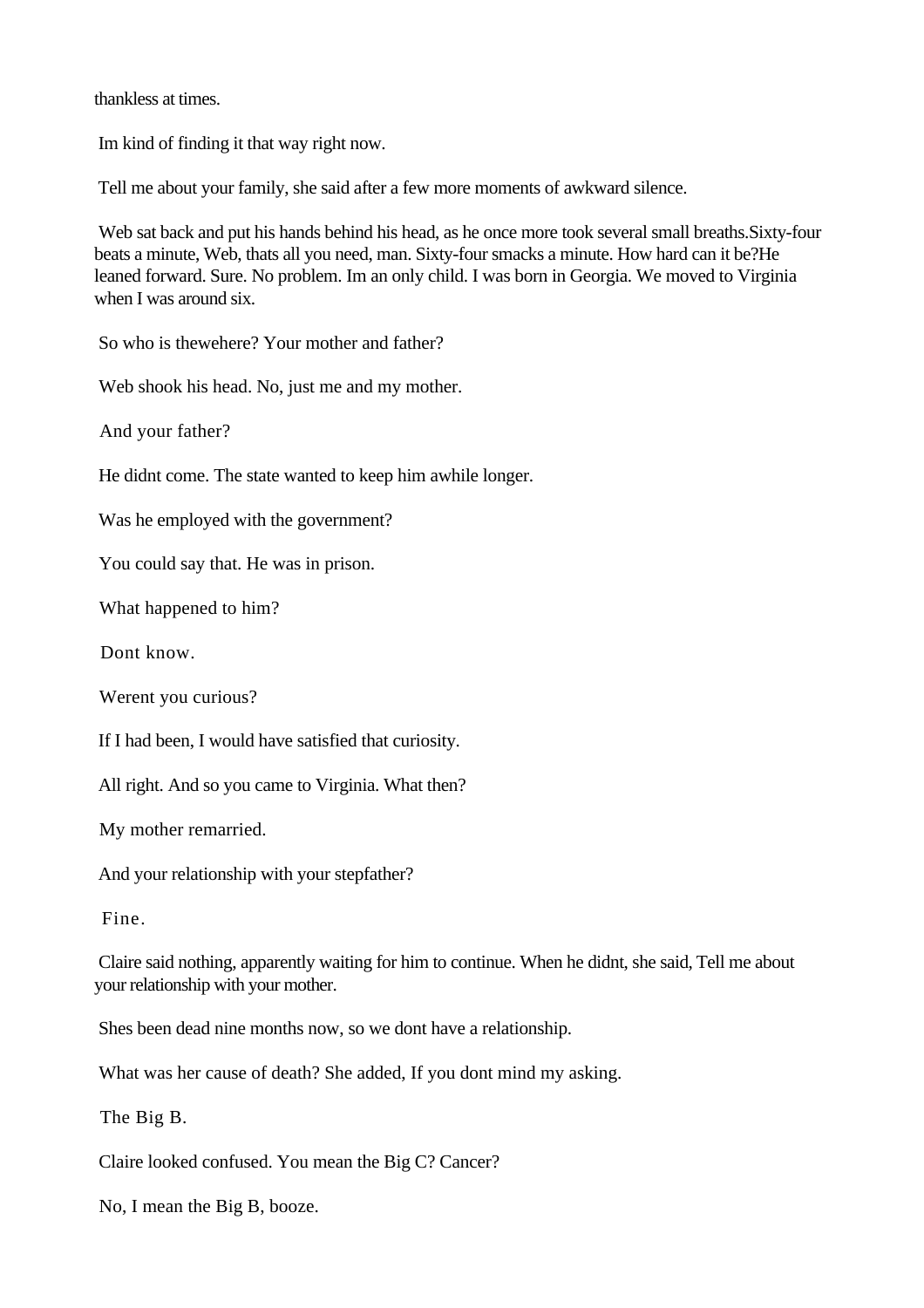You said you joined the FBI on a whim. Do you think it could have been more than that?

Web shot her a quick glance. You mean, did I become a cop because my real father was a crook?

Claire smiled. Youre good at this.

 I dont know why Im still alive, Claire, Web said quietly. By all rights I should be dead along with my team. Its driving me crazy. I didnt want to be the sole survivor.

Claires smile quickly faded. That sounds important. Lets talk about that.

 Webs hands ground against each other. Then he stood and looked out the window. This is all confidential, right?

Yes, Claire said. Absolutely.

 He sat back down. I went into the alley. Im hauling butt with my team, were almost at the breach point and then . . . and then He stopped.

 And then I, shit, I froze. I couldnt move. I dont know what the hell happened. My team went out into that courtyard and I couldnt. Then I finally get going and it feels like I weigh a thousand pounds, like my feet were in concrete blocks. And I dropped, because I couldnt keep myself up. I just went down. And then He stopped, a hand went to his face, not the damaged side, and hepushed hard there, as though keeping things that wanted to come out from doing so. And then the guns started. And I lived. I lived, and none of my team did.

The pen sat idle in Claires hand as she looked at him.

Its okay, Web, you need to get this out.

Thats it! What in the hell can I add to that? I freaked out. Im a damn coward!

 She spoke very calmly and precisely. Web, I understand that this is extremely difficult to discuss, but Id like you to go over the exact events leading up to you freezing, as you referred to it. As accurately as you can remember. That might be very important.

Web went through the details with her, starting from the moment the Chevy doors popped open to the point where he couldnt do his job, where he had watched his friends die. When he had finished he felt totally numb, as though he had given away his soul as well as his pitiful story.

 It must have felt paralyzing, she said. Im wondering whether you felt any earlier symptoms before it hit you so completely. Something like a drastic pulse change, rapid breathing, a feeling of dread, cold sweats, dry mouth?

Web thought about this for a bit as he again went over in his mind every step he had taken. He started to shake his head in answering no, but then he said, There was a kid in the alley. He wasnt about to reveal to Claire Daniels the importance that Kevin Westbrook was taking in the investigation; however, there was something that he could tell her. When we passed him he said something. Something really odd. I remembered his voice sounded like an old mans in some ways. You could tell from his appearance that life had not been exactly kind to him.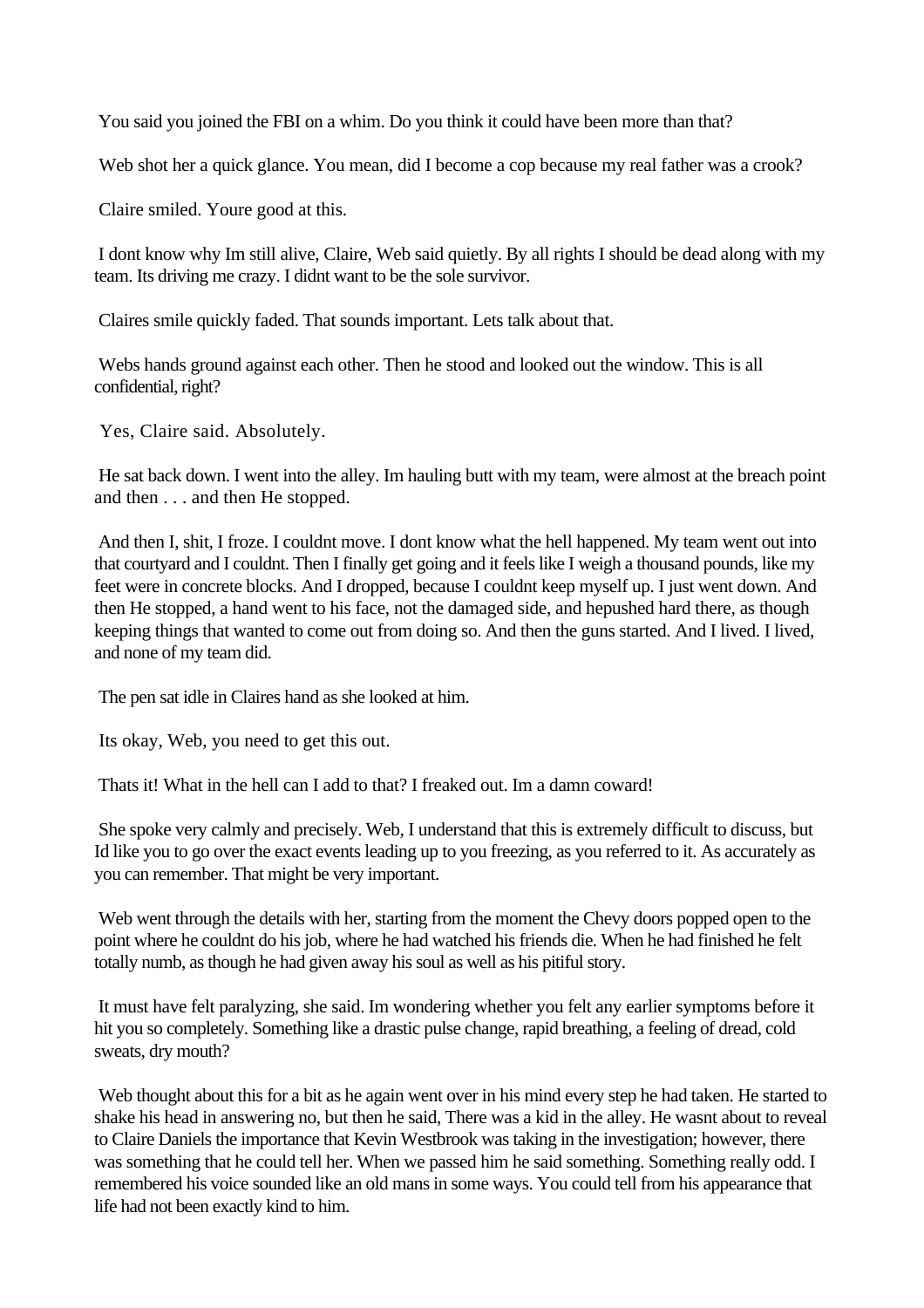You dont remember what he said?

Web shook his head. Im drawing a blank on that, but it was something weird.

Butwhathe said made you feel something, something beyond the usual pity or sympathy?

Look, Dr. Daniels

Please, call me Claire.

 Okay, Claire, Im not looking to make myself out to be a saint. With my job I go into some real hellholes. I try not to think about all the other things, like the kids.

It sounds as though if you thought that way you wouldnt be able to do your work.

 Web shot a glance at her. Is that what you think might have happened to me? I see the kid and it snapped something in my brain?

 Its possible, Web. Shell shock, post-traumatic stress syndrome that induces physical paralysis along with a whole host of other physical debilitations. It happens more often than people think. The stress of combat is unique.

But nothing had happened yet. Not one shot fired.

 Youve been doing this for many years, Web; it can all accumulate inside you and theeffectof that accumulation can manifest itself at the most inopportune moments and in the most unfortunate ways. You arent the first person to go into battle of sorts and have that kind of reaction.

 Well, its the first time its happened to me, Web said with an edge to his voice. And my team had been through just as much as me, and none of them locked up.

 Even though this was the first time its happened to you, Web, you have to understand that were all different. You cant compare yourself to anyone else. Its not fair to you.

 He pointed a finger at her. Let me tell you whats fair. Whats fair is me maybe making a difference that night. Maybe I could have done something, seen something that would have warned my guys, and maybe theyd still be living and I wouldnt be sitting here talking to you about why theyre not.

 I understand that youre angry and that life is often not fair. Youve doubtless seen hundreds of examples of that. The point is how best for you to deal with what happened.

How exactly do you deal with something like this? It doesnt get any worse than this.

 I know it may seem hopeless, but it would be worse if you cant work through your issues and move on with your life.

 Life? Oh, yeah, thats right, I guess I have something of a life left. You want to switch with me? Ill give you a real deal.

Do you want to go back to HRT? she asked flatly.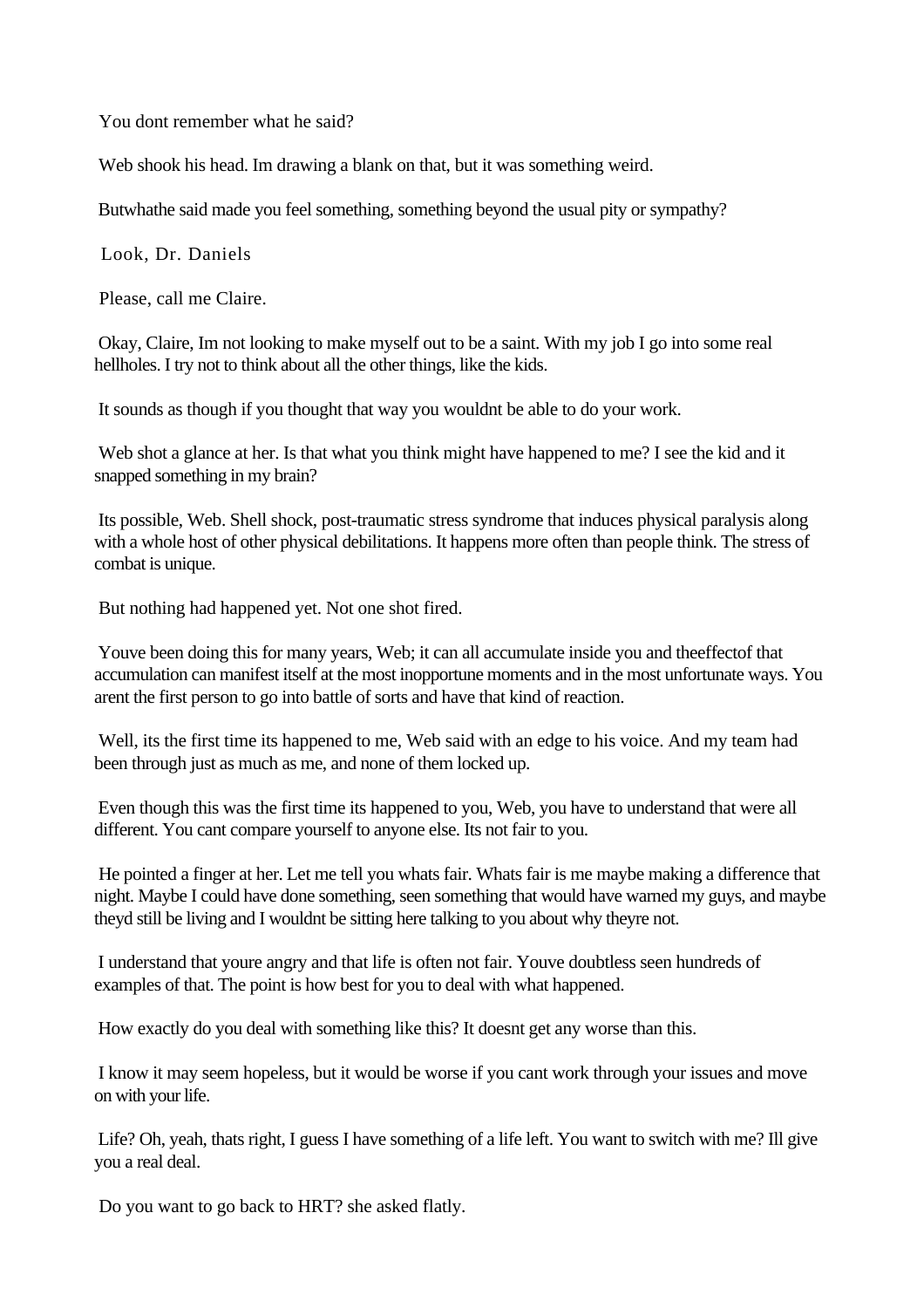Yes, he said immediately.

Youre sure?

Im absolutely sure.

Then thats a goal that we both can work toward.

Web ran a hand up his thigh and stopped at the bulge of his pistol. Do you really think thats possible? I mean, at HRT if you cant cut it mentally or physically, well, then youre gone. Gone, he thought, from really the only place he had ever fit in.

We can try, Web, thats all we can do. But Im pretty good at my job too. And I promise that Ill do all I can to help you. I just need your cooperation.

He looked squarely at her. Okay, youve got it.

 Is there anything particularly troubling in your life right now? Any especially stressful issues out of the usual?

Not really.

You mentioned that your mother had died recently.

Yes.

Tell me about your relationship with her.

I wouldve done anything for her.

 So I take that as you were very close to her? Web hesitated for so long that Claire finally said, Web, right now the absolute truth is important.

She had her problems. Her drinking, for one. And she hated what I do for a living.

 Claires gaze drifted again to where Webs gun rested under his jacket. Not so unusual for a mother. What you do is very dangerous. She glanced at his face and then quickly looked down. Web, though, had noted it.

 It can be, he said evenly, and turned the damaged side away from her; it was a movement he had grown so adept at he usually didnt notice he was even doing it.

 Im curious about something. What did you inherit from her? Did she leave you anything that means something to you?

 She left me the house. I mean, she didnt leave it to me, she didnt have a will. Under the law it went to me.

Do you plan to live there?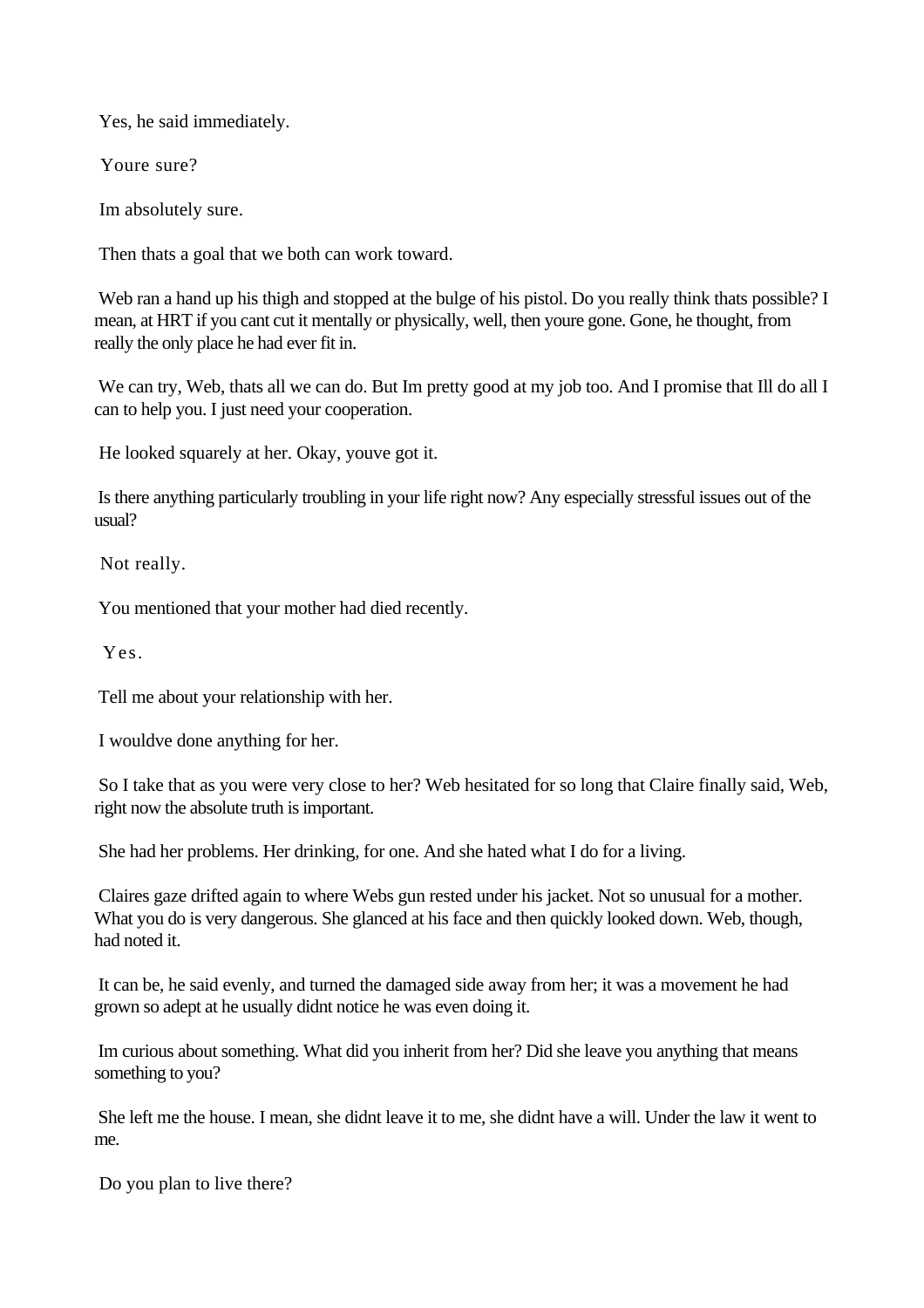## Never!

Claire jumped at his tone.

He said quickly but in a calmer tone, I mean, Ive got my own house. I dont need hers.

 I see. Claire made a note and then seemed to consciously shift gears. By the way, have you ever been married?

Web shook his head. Well, at least not in the conventional way.

What do you mean?

The other guys on my team all had families. I felt like I had a bunch of wives and kids through them.

So you were very close to your colleagues?

 In our line of work, you tended to hang together. The better you knew each other, the better you worked together, and down the road that could save your life. Plus, they were just great guys. I liked being with them. As soon as he finished saying this, the fire in his belly returned. Web jumped up and headed to the door.

 Where are you going? an astonished Claire called after him. Weve just started. We have a lot more to talk about.

Web paused at the door. Ive talked enough for now.

 He closed the door behind him, and Claire made no move to follow. She put her pad and pen down and stared after him.

["LastManStanding-toc.html#TOC-9"]9

 At Arlington National Cemetery, Percy Bates walked from the visitors center up the paved road that led to the Custis-Lee House. After Robert E. Lee had chosen his native state of Virginia and leadership of the Confederate forces over a similar offer from the Stars and Stripes at the outset of the Civil War, the federal government had responded to this rebuff by confiscating Lees home. Anecdotal history stated that the Lincoln Administration had offered the property back to the Confederate general during the war. All he had to do was come and pay the back taxes. In person. Lee, of course, had not taken Lincoln up on the offer and his estate had been turned into what was now the countrys most prestigious national cemetery. That bit of history had always made the Michigan-born Bates smile, although the mansion was now a memorial of sorts to Lee and was popularly known as Arlington House.

 Bates reached the front of Arlington House and looked out over what many considered the finest view in all of Washington and perhaps the country. From here, the entire capital city lay at your feet. Bates wondered if old Bobby Lee ever thought this as he got up each morning and looked out.

 The cemetery covered over six hundred acres of grounds and was dominated by simple, uniform white headstones. There were also some very elaborate memorials to the dead, erected by survivors or other grateful parties; however, the sea of white headstones, which at the right angle created the illusion of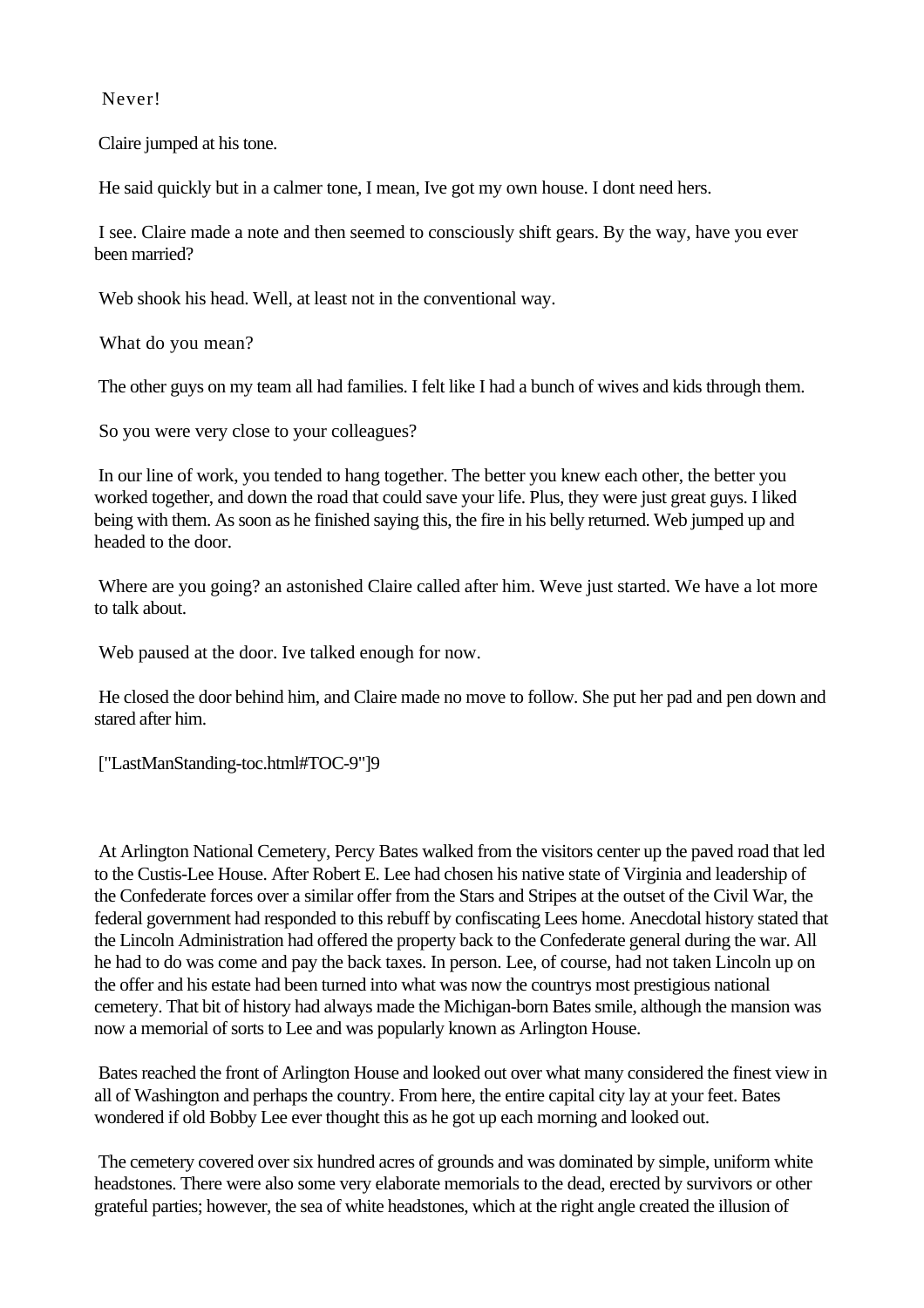snow-covered ground evenin summer, was what most people remembered from their visit here. Arlington National was the final resting place for American soldiers killed while fighting for their country, five-star generals, an assassinated President, seven Supreme Court justices, explorers, famed minorities and many others who qualified to be interred at this national shrine. There were well over 200,000 dead buried here and that number increased at the rate of eighteen bodies every weekday.

 Bates had come here numerous times. On several occasions he had attended funerals of friends and colleagues. Other times he had come as a tour guide of sorts when his family had company in town. A favorite thing to do was watch the changing of the guard by members of the U.S. Third Infantry, who maintained around-the-clock vigil over the Tombs of the Unknowns. Bates checked his watch. He would be just in time if he hurried.

 As he arrived at the tombs area, Bates could see that the crowd was already gathering, mostly out-of-towners with their cameras and kids. The guard on duty was performing his excruciatingly precise routine of marching twenty-one steps, pausing for twenty-one seconds, switching his rifle to his other shoulder and then marching back along the same narrow path.

 Bates had often wondered if the rifle the guards carried was even loaded. However, Bates believed that if anyone ever tried to pillage or defile one of the tombs, he would be met with a swift and painful response. If there was sacred ground for the military in this country, this was it. Arlington Cemetery ranked right up there with Pearl Harbor.

 As the changing of the guard started and the crowd grew and moved in for their photo opportunities, Bates glanced across to his left and then started working his way through the rows of tourists and down the steps. The changing of the guard was an elaborate ceremony and would take some time to fully complete. The spectacle drew just about everyone in the cemetery, but not Percy Bates.

 He walked around the large Memorial Amphitheater that was situated adjacent to the tombs area. Bates continued strolling, crossed over Memorial Drive and walked around theChallengerSpace Shuttle Memorial. Then he turned back and entered the amphitheater. He walked down to the stage area with its large columns, pediments and balustrades; moved over to a wall there and pulled out a map of the cemetery, held it up and studied it.

 The man was hidden from Batess or anyone elses view. He had a pistol in a belt holster and one hand rested on its grip even as he drew nearer to where Bates was standing. He had shadowed Bates around most of the cemetery, making certain that the FBI agent was alone. He moved closer.

 Didnt think you were going to show until you gave me the high sign back there, said Bates. The map completely hid his face from whoever might be watching.

 Had to make sure conditions were right, said Randall Cove. He remained in hiding behind a section of wall.

I made sure I wasnt followed.

Whatever any of us can do, somebody out there can do better.

Cant exactly argue with that. How come you always like to meet in a cemetery?

I like the peace and quiet. I rarely get it anywhere else. Cove paused and then said, I got set up.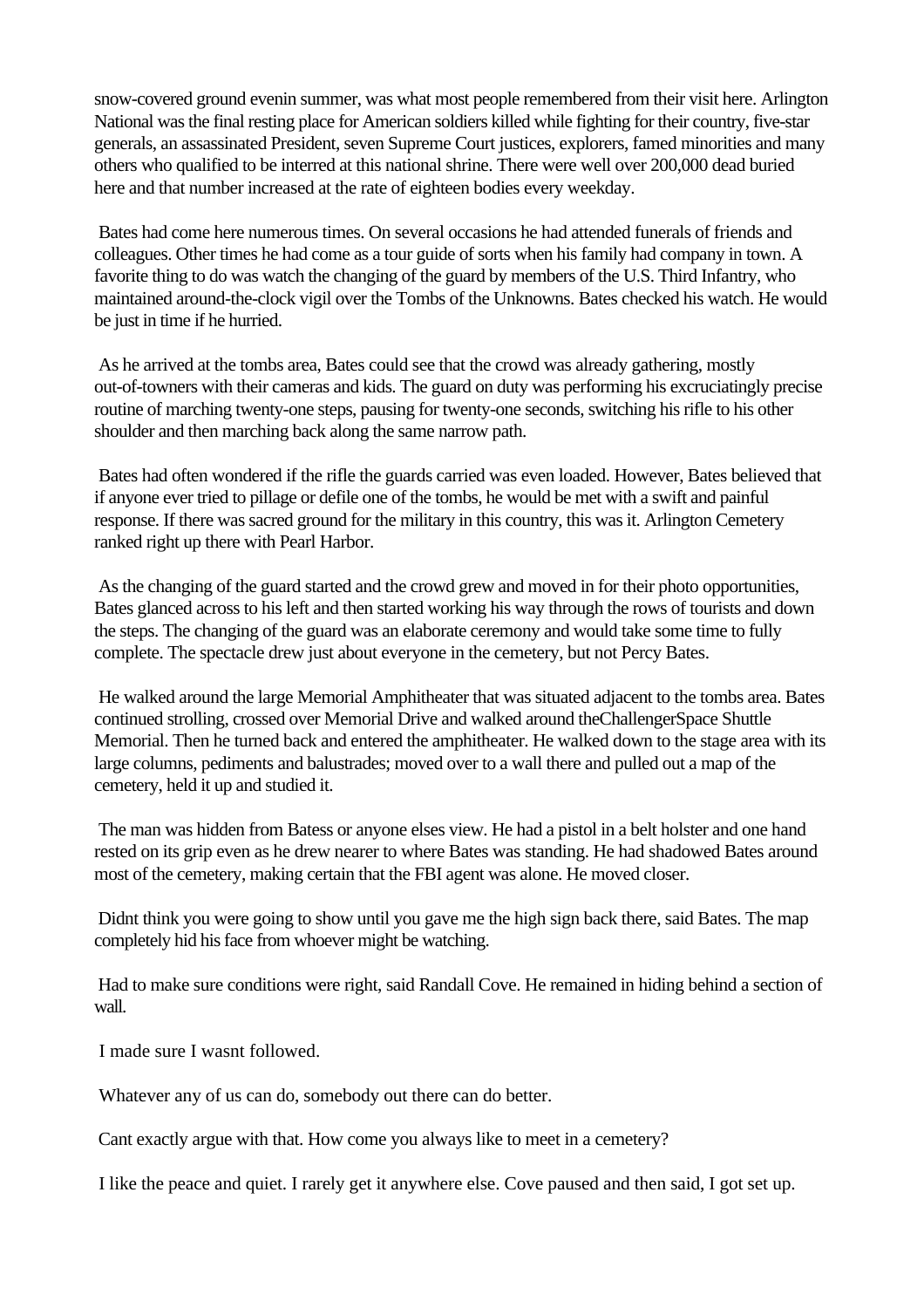I figured as much. But Ive got six men dead and the seventh one is a question mark right now. Did your cover get blown from the inside? Instead of killing you, did they feed you bad stuff to set up HRT? I need details here, Randy.

 I was in that damn building myself. Went in as a potential player with those folks and wanted to check out their operation. I saw desks, files, computers, geeks running around spouting numbers, cash, product, the whole nine yards. With my own eyes I saw it. I dont call up you guys on something like that unless Ive seen it for myself. Im no rookie.

I know that. But that building had zip in it when we got there. Other than eight trashed machine guns.

Right. Trashed. Talk to me about London. You trust him?

As much as I trust anybody.

Whats his story? Why is he still kicking?

I dont think he knows. He says he froze.

Damn good timing on that.

He shot those guns up. Saved a little kid in the process.

Thats a real special little kid. Kevin Westbrook.

So I know.

 Look, we went into this thing hunting the elder Westbrook cause the higher-ups thought it was about time to bring him down so they could toot their own horn. But the more I got into it, the more I realized hes small fish, Perce. He makes a good living but not a great one. He doesnt shoot up neighborhoods, keeps a low profile.

But if not him, who?

 Therere about eight main street sellers in this town and Westbrook is just one of them. Collectively they sell a ton of the shit. Now, you multiply that action by every major metropolitan area from here to New York and south to Atlanta, and you got yourself a real heavyweight.

What, are you saying one group controls all that flow? Thats impossible.

 No, what Im saying is that I think one group is controlling the flow of Oxycontin from rural areas to metropolitan areas up and down the East Coast.

Oxycontin, the prescription drug?

 Right. Theyre calling it hillbilly heroin, because the illegal trafficking started in rural areas. But now its moving to the cities. See, thats where the real money is. The hicks in the mountains dont have the kind of cash the city folks do. Its synthetic morphine, for chronic pain or for the terminally ill. Abusers crush it, snort it, smoke it or inject it, and they get popped like something close to heroin.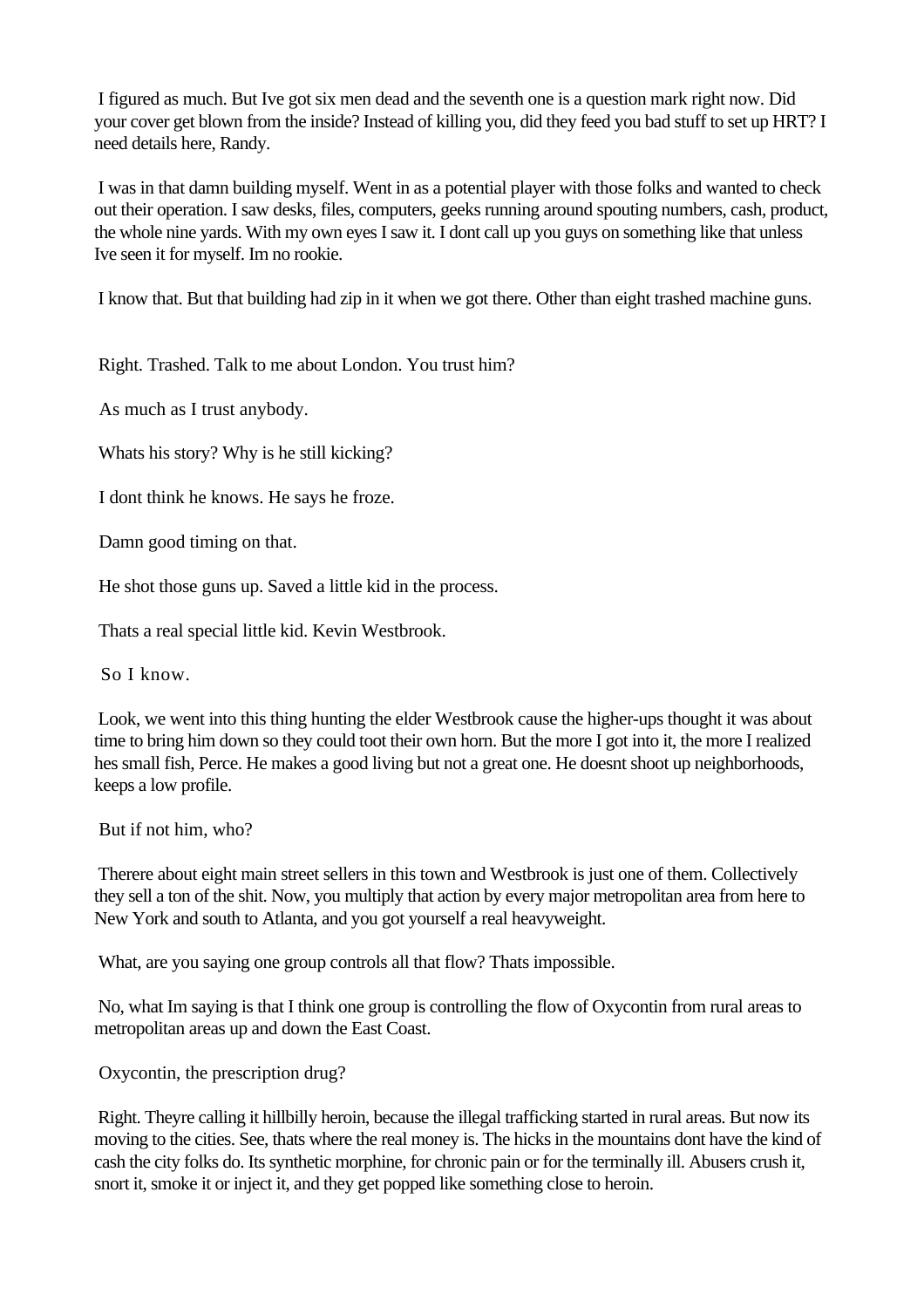Yeah, except its time-released, so you do a whole pill like that, bypassing the time release, you could kill yourself.

 A hundred deaths and counting so far. Its not as potent as heroin, but its got double the kick of morphine and its a legal drug, and that makes some people believe its safe even if abused. You even got old people selling one pill on the street to cover the cost of the rest of their prescription because their insurance doesnt. Or else you get docs to write up bogus prescriptions or you burglarize pharmacies or homes of patients using it.

Its bad, agreed Bates.

 Thats why the Bureau and DEA ran their joint task force. And its not just Oxy, you got the older stuff like Percocet and Percodan too. Now you can get Perks on the street for ten to fifteen bucks a pop. But they dont pack the wallop of Oxy. Youd have to take sixteen tablets of Percocet to get the same high as one eighty-milligram Oxy pill.

 During this discussion Bates had looked around casually several times, to see if anyone was observing him, yet there was no one. Cove had picked a good place to meet, actually, Bates concluded, since no one could see him, and the way Bates was facing the wall and holding the map up, he appeared simply to be a tourist in need of directions.

 Bates said, Well, the government watches dispensation of controlled narcotics, of course, and you get a doc and a pharmacy dispensing tens of thousands of the same pills, it raises red flags, but you also dont have to worry about getting it over the border.

Right.

How come I didnt know this Oxy angle, Randy?

 Cause I just figured that part of it out. I didnt know I was dealing with an Oxy pipeline when I first stumbled into this. I just thought it was your run-of-the-mill coke and heroin. But then I started seeing and hearing stuff. Most of the drug seems to be coming in from little pockets up and down Appalachia. For the longest time it just used to be little mom-and-pop operations, mostly by people hooked on the drugs themselves. But Im sensing a single force out there thats putting all this together and shipping it to the big cities. See, thats the next step. This could be the mother of all gravy trains and somebodys figured it out, at least around here. Bringing it up to the standards of a real drug operation but with profit margins triple what the cartels or anybody else is doing and with a lot lower risk. Thats the people we want. Thats actually who I thought was operating out of the building HRT hit. I thought we could crack this thing wide open if we got to the bean counters. And itd make sense to hide your money clearinghouse in a big city.

Because in the rural areas that sort of thing would stick out, Bates completed his thought.

 You got it. And they have plenty of incentive. Say you work upto moving a million pills a week with a street value of a hundred mil; well, you get my point.

 But whoevers driving the product, theyd have no incentive to waste an HRT unit. Thatll bring them grief they just dont need. Why would they do that?

 All I can tell you is the operation I saw in that building wasnotWestbrooks. It was huge. Lots of activity, way more than his business could generate. If I thought it was just Westbrook, I would have said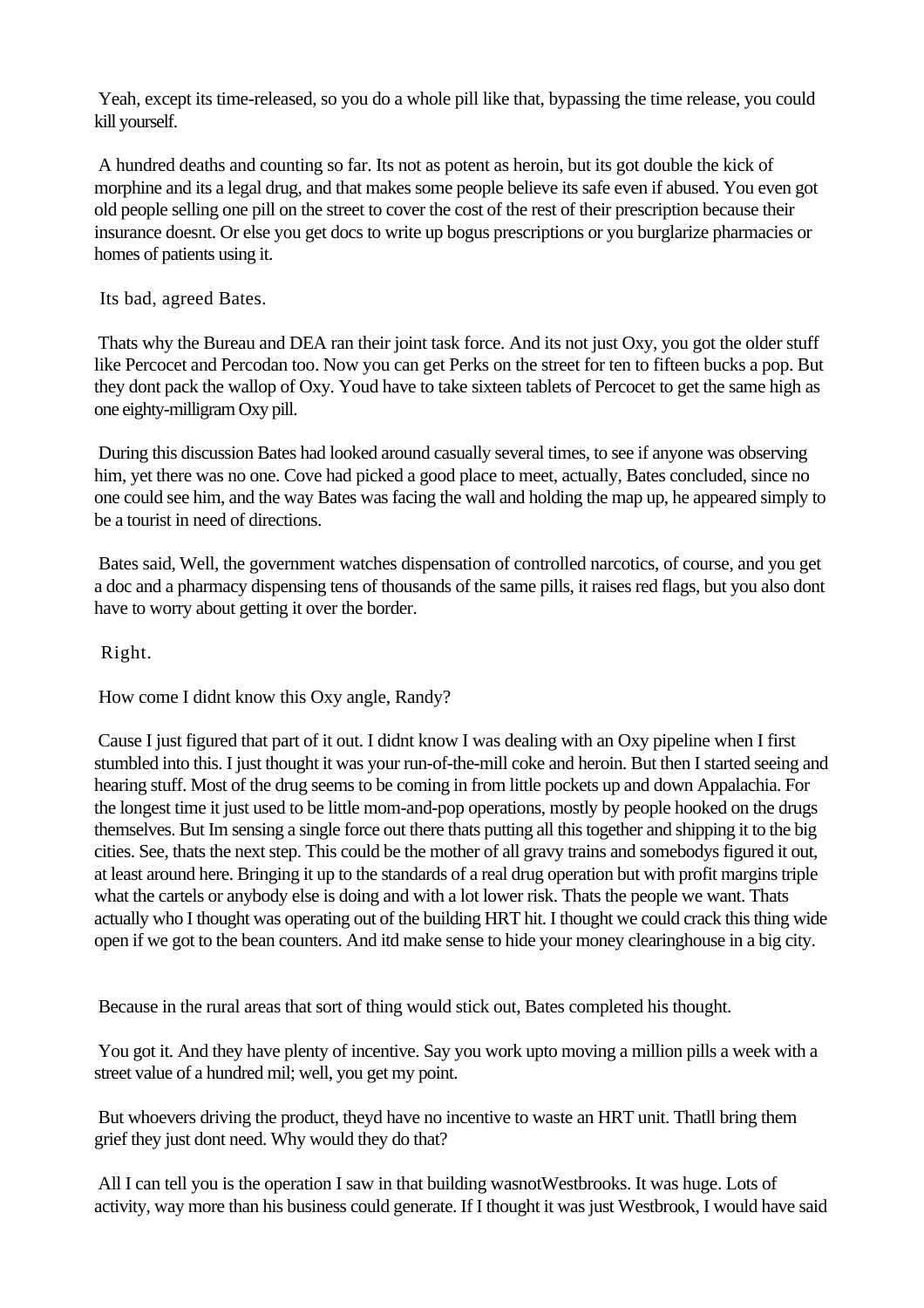no-go on the HRT hit. We wouldve gotten a little fish, but the big one wouldve just floated away. With that said, I think Westbrook is distributing the product in D.C. and so are the other crews. But hard proof of that I dont have. The guys real smart and hes seen it all.

Yeah, but you got to someone in his crew. Thats valuable.

Right, but snitch today, dead tomorrow in my line of work.

 So somebody really put on a damned Broadway production for us by loading up that warehouse to make it look like a big-time drug operation. Any thoughts on that?

 Nope. After I passed along the intel to you guys and the hit was set, whoever snookered me didnt need old Randall Cove anymore. Im figuring Im lucky to be alive, Perce. In fact, Im wondering why I am alive.

So is Web London. I guess after a massacre theres always a lot of that going around.

 No, I mean somebody tried to waste me after the HRT hit. Cost me my Bucar and a couple of cracked ribs.

 Jesus, why didnt you let us know? You have to come in, Randy. Get fully debriefed, so we can figure this out.

 Bates looked around once more. This was taking too long. He would have to move on soon. He could only look at the cemetery map for so long without arousing suspicion. But he didnt want to leave without Randall Cove.

 No way in hell am I doing that, Perce, replied Cove in a tone that made Bates lower his map. Im not doing that because this shit hits way too close to the bone.

Meaning exactly what? said Bates with an edge to his voice.

 Meaning that this shit stinks from theinsideand Im notputting my life in somebodys hands unless I know theyre going to play fair with me.

This is the FBI, Randy, not the KGB.

 Maybe to you it is. Youve always been an insider, Perce. Me, Im about as outside as somebody can get. I come in now, without knowing what happened, then all of a sudden they might not ever find me again. I know a lot of folks uptown think I was behind what happened to HRT.

Thats crazy.

Crazy as six dudes getting wiped? Howd they manage that without inside info?

That crap happens in our line of work.

 Okay, you telling me you havent noticed stuff falling down everywhere? Blown assignments, two undercover agents getting killed in the last year, Bureau strike teams showing up to do their thing and finding nobody home to play, major drug busts going down the tubes because folks got tipped off. I think theres some big, stinking rat right in the Bureau selling a lot of folks down the river, including me!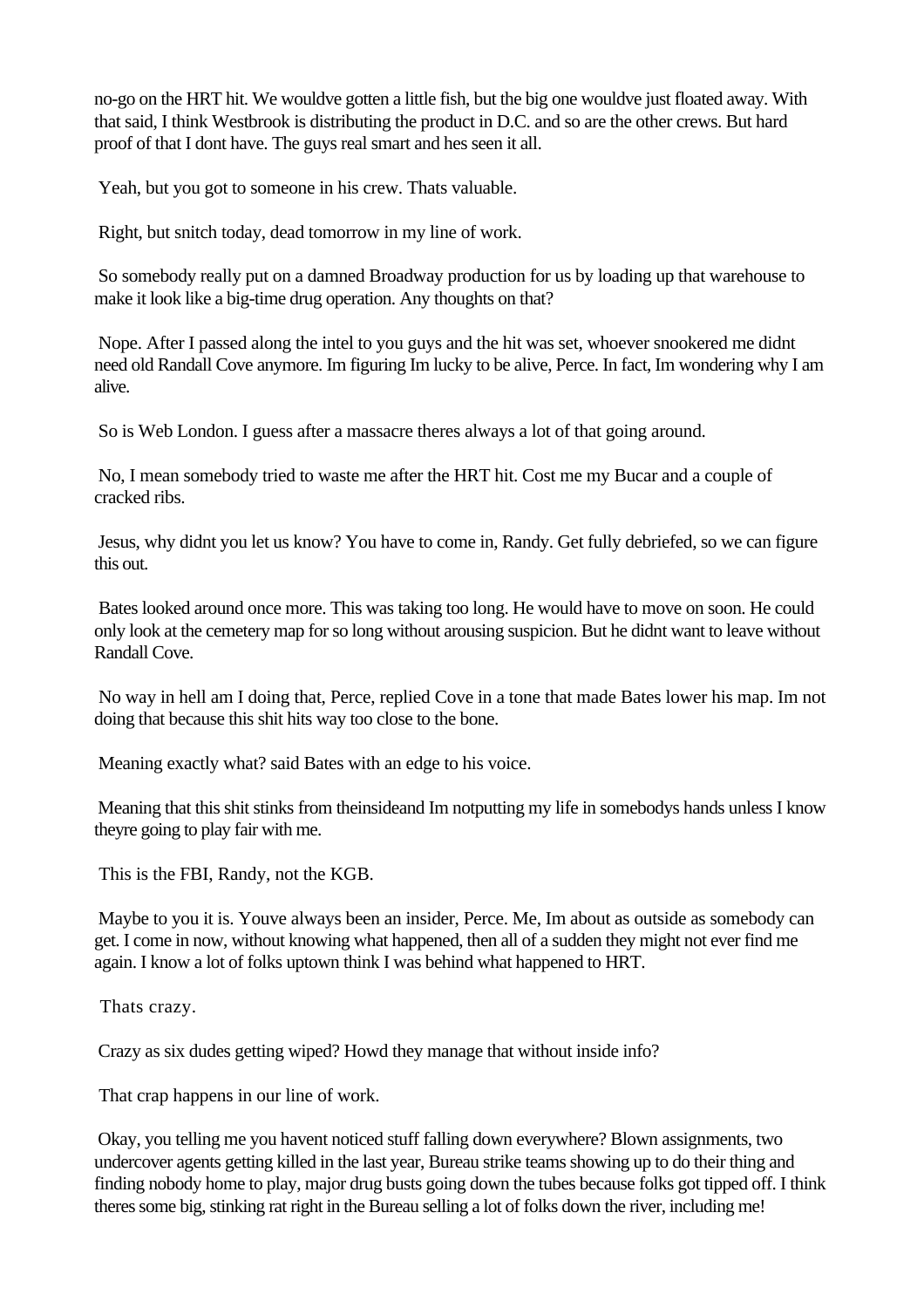Dont go conspiracy theorist on me, Randy.

 Coves voice grew calmer. I wanted to let you know I wasnt in on it. You got my word because thats all I got to give right now. I hope to have more later.

 So youre on to something? said Bates quickly. Look, Randy, I believe you, okay, but Ive got people Ive got to answer to. I understand your concerns, a lot of bad things have been happening, and were trying to find the source, but youve got to understand my concerns too. He paused. Damn it, come on, Ill give you every assurance that if you come in now, I will watch over you like its my father on his deathbed, okay? I hope you feel that you can trust me, after all weve been through together. Ive gone to bat for you before. There was no answer from Cove. Look, Randy, tell me what you need to come in and Ill see what I can do. There was still no answer. Bates swore under his breath and darted behind the wall. Across the space he saw the door leading out from the other side. He went to it, but it was locked. He ran back around the amphitheater and out into the open. The guardceremony was breaking up and large crowds had spilled out onto paved walkways and cemetery ground. As Bates looked everywhere, he knew he had already lost him. Despite his large physical size, Cove had spent many years learning how to blend in with any surroundings. For all Bates knew, he was dressed as a groundskeeper or possibly a tourist. Bates threw his map in the trash and trudged off.

["LastManStanding-toc.html#TOC-10"]10

 The neighborhood Web was driving in was identical to most others in the area. Modest postwar homes with boxy shapes, gravel driveways and metal awnings. The front yards were tiny, but there were big back spaces where detached garages lurked and grills sat in protected areas and split-trunk apple trees gave comforting shade. This was the land of working-class families who still took pride in their homes and never took it for granted that their children would go to college. Today men fussed with old cars in the coolness of their garages, women gathered on front porch stoops to drink coffee, smoke cigarettes and exchange gossip under a sun that was very hot for this time of year and skies that were finally clear of the last storm. Kids in shorts and tennis shoes raced up and down the street on scooters that actually required one to use his legs to make it go.

 As he pulled up in front of Paul Romanos house, Web could see Paulie, as everyone called him, laboring under the hood of a vintage Corvette Stingray that was his absolute pride and joy, his wife and kids rating a little farther down on the love and gush meter. Originally from Brooklyn, Paul Romano was a get your fingers dirty kind of guy and fit in a neighborhood like this, with its mechanics, power linemen, truck drivers and the like. The only difference was Romano could kill you in a hundred different ways if he wanted to and damn if there was anything you could do about it. Paul Romano was one of the ones who talked to his guns, gave them names like you would a pet. His MP-5 was Freddy, as in Freddy fromNightmare on Elm Street,and his twin .45s were Cuff and Link, named after the turtles in themovieRocky.Yes, as hard as it was to believe, Paul Romano from Brooklyn was a big Sly Stallone fan although he was forever complaining that that damn Rambo character was one wimpy ass.

 Romano looked up in surprise as Web walked over and peered into the guts of the Nassau-blue Vette with a white convertible soft top. Web knew the car was a model year 1966, which was the first production year of the famous 427-cubic-inch block engine that carried 450 horses inside, because Romano had told him and all the other HRT guys this about a thousand times. Four-speed manual close ratio. Top speed of about one sixty-five. Blow anything off the street, he had said until Web was sick of hearing it. Police cruisers, morphed street shit-cans, hell, half the damn stock cars racing at the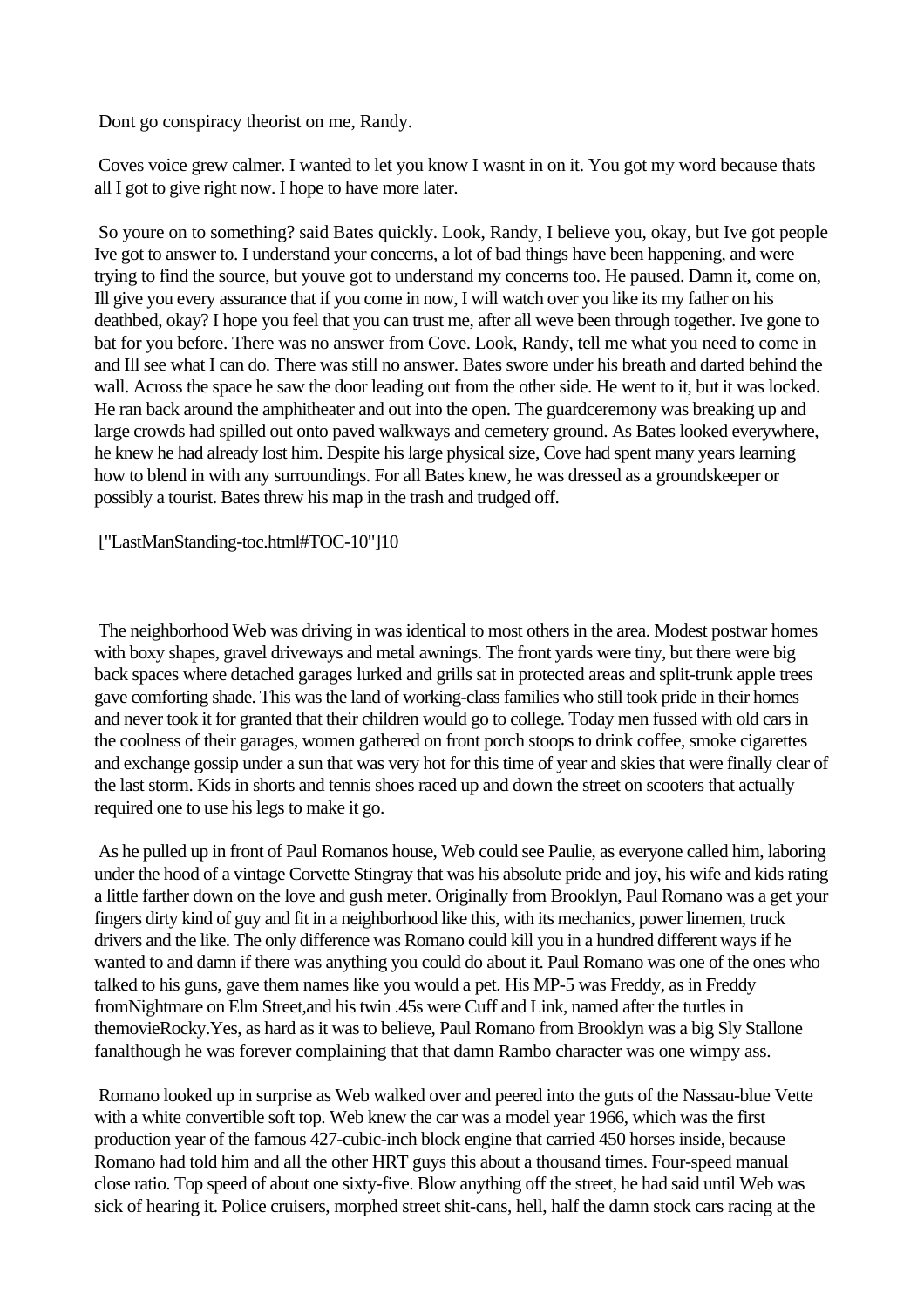smaller tracks.

Web had often wondered what it would have felt like to be a kid pulling wrenches and tearing apart cars in the driveway with your old man. Learning stuff about carburetors, sports, women, all the things that made life worth living.Like, hey, Pop, you know how shes next to you and youre wondering, should I slip my arm around her, and maybe take a chance placing my handthere? Yeah, there, Pop, help me out, you were young once, werent you? Dont tell me you never thought about stuff like that, because Im standing here, arent I? And when should I go in for the kiss? What signs should I be looking for? Pop, you wont believe this, but I cant figure these crazy women out. Does it get easier when they get older?And the old man would wink, smile knowingly, take a swig of beer, a long drag on a Marlboro and sit down, wipe off his greasy hands on a rag and say,Okay, listen up, Junior, this is how you work it. Let me lay it out for you here, and you better write this down cause this is the gospel, son.Staring into the Corvettes chest cavity, Web wondered what that exchange would feel like.

 Romano eyed Web and didnt mention the 450 HP Big Block that could blow away morphed street shit-cans. All he said was, Beers in the cooler. Buck a can. Anddontmake yourself comfortable.

 Web reached inside the small Coleman at his feet and popped open a Budweiser without, however, leaving a dollar bill in payment. You know, Paulie, Buds not all there is. Got some wicked South American brews you should try.

Right, on my salary?

We make the same money.

I got a wife and kids, you got shit.

 Romano gave the socket wrench a few more pulls and then stepped past Web and fired up the engine. It sounded powerful enough to burst through the thin metal keeping it all together.

Purring like a kitten, said Web as he sipped his beer.

Hell, like a tiger.

Can we talk? Got some questions.

 You and everybody else. Sure, come on. Got all the time in the world. What the hell am I supposed to do on my day off, enjoy myself? So what do you need? Some ballet tights? Ill check with my wife.

You know Id appreciate you not ragging my ass to everybody at Quantico.

 And Id appreciate you not ordering me around. And while were at it, get the hell off my property. I got standards on people I hang with.

Lets just talk, Paulie. You owe me that.

Romano pointed the wrench at him. I owe you nothing, London.

After eight years doing this crap, I think webothowe each other more than well ever be able to cover.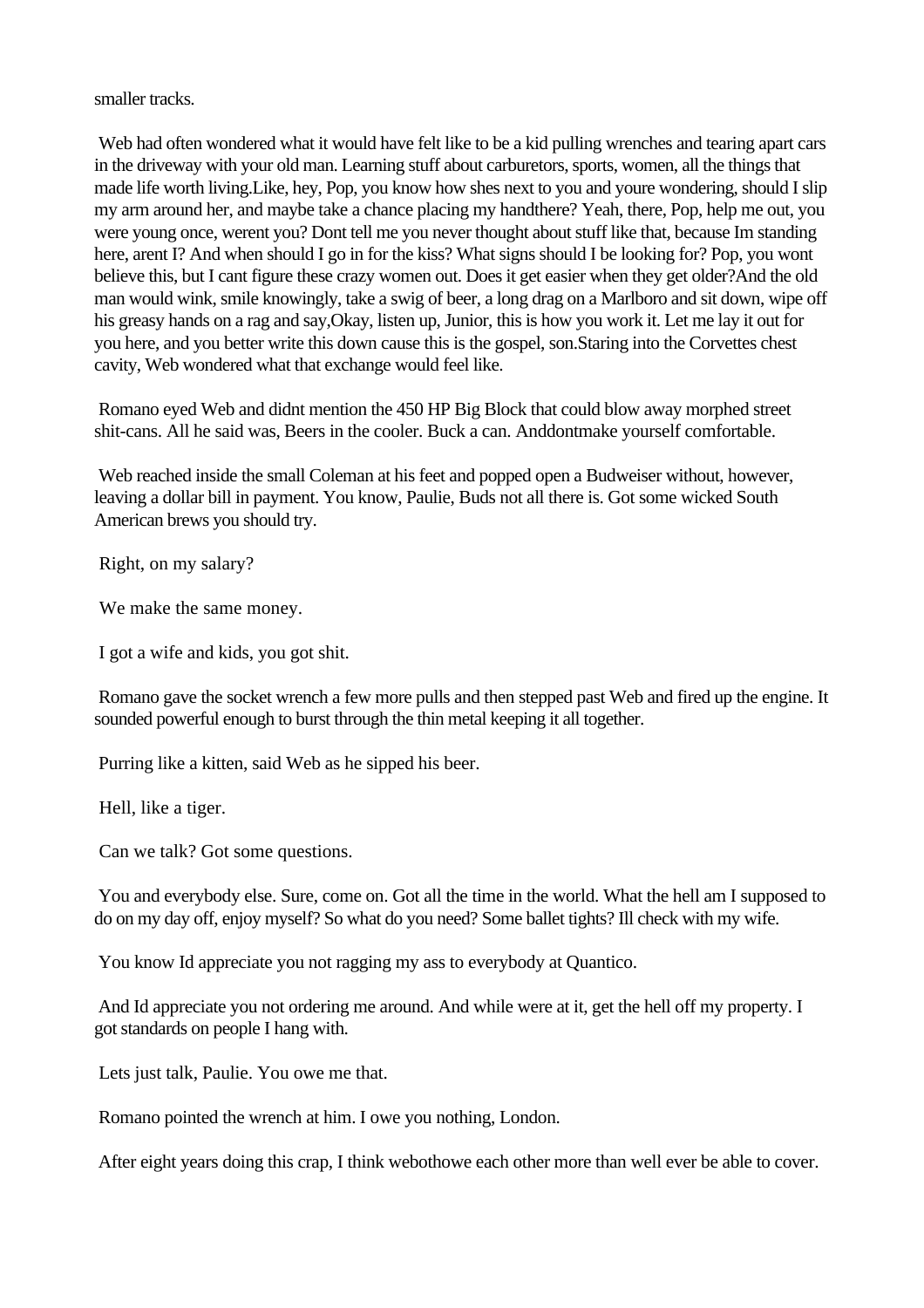The two men stared at each other until Romano finally put down the wrench, wiped off his hands, turned the tiger off and headed toward the backyard. Web took this as an invitation to follow. Yet, part of Web was thinking that maybe Romano simply was going to the garage to get a bigger wrench to hit him with.

 In the backyard the grass was cut short, the trees pruned, a fat rosebush billowed out from one side of the garage. The temperature must have been near eighty in the sun, and it felt good after all the rain. They pulled up a couple of lawn chairs and settled down. Web watched as Romanos wife, Angie, hung clothes on the line to dry. She was from Mississippi originally. The Romanos had two kids, both boys. Angie was petite and still curvy with big blond hair, bewitching green eyes and a let me eat you up, darlin look. She was always flirting, always touching your arm or grazing your leg with her foot, saying that you were cute, but it was all innocent stuff. It drove Romano nuts sometimes, yet Web could tell he really loved that other guys were attracted to his wife. That was just part of what made Romano tick. And yetwhen Angie Romano got pissed off, you had better look out. Web had seen that side of her too at some HRT get-togethers; the little woman could be a hellcat on speed she had made intensely confident guys who shot big guns for a living dive for cover when she was on the warpath.

 Paul Romano was a Hotel Team assaulter now, but he and Web had come to HRT in the same class and been paired as snipers for about three years. Romano had been with the Deltas before joining the FBI. Though Romano was built like Web, lacking big muscles, the muscle he did have was like cable. You couldnt break it, and the guys motor never quit. No matter what you threw at him, he never stopped. Once, during a night raid on a drug bosss Caribbean stronghold, the assault boat had dropped Romano off too far from shore, and the guy, carrying sixty pounds of gear, had plunged into fifteen feet of water. Instead of drowning like everybody else would have, he hit the bottom, stood, somehow got his bearings, held his breath for a mere four minutes, walked to shore and participated in the attack. Because there had been a snafu in communications and the target wasnt exactly where he was supposed to be, Romano had actually ended up nailing the drug lord himself after killing two of his bodyguards. And the only thing Romano had bitched about afterward was getting his hair wet and losing the pistol named Cuff.

 Romano had tattoos over most of his body, dragons, knives and snakes, and a cute littleANGIEin a heart on his left biceps. Web had run into Romano on the very first day of the HRT selection class for that year, when most of the applicants had stood naked and scared, awaiting the terror they all knew was ahead of them. Web had been checking out all the other guys, looking for scars on knees or shoulders that evidenced physical weakness or expressions on faces that demonstrated mental paralysis. This was both free enterprise and Darwinism at their full, feverish pitch, and Web had been looking for anything to get an edge over the competition. Web knew that only half of them would survive the first cut that would take place in two weeks, and only one in ten of those would get an offer to come back and really kill himself.

 Romano had come from the FBIs New York City SWAT team, where he had the reputation of being extremely intimidating among a group of intimidating folks. He hadnt looked scaredstanding in a room with seventy stripped males that first day of HRT qualifying. To Web, he had looked like a guy who loved pain, who was just itching for HRT to start clobbering his butt with it. And the guy could dole out the hurt too. Back then Web hadnt known himself if he would make the cut for the HRT slots, yet he had known from day one that Paul Romano would. The two had always been supercompetitive and the guy regularly made Web mad, but Web had to admire the mans ability and courage.

You wanted to talk, talk, said Romano.

Kevin Westbrook. The kid from the alley.

Romano nodded at his beer. Okay.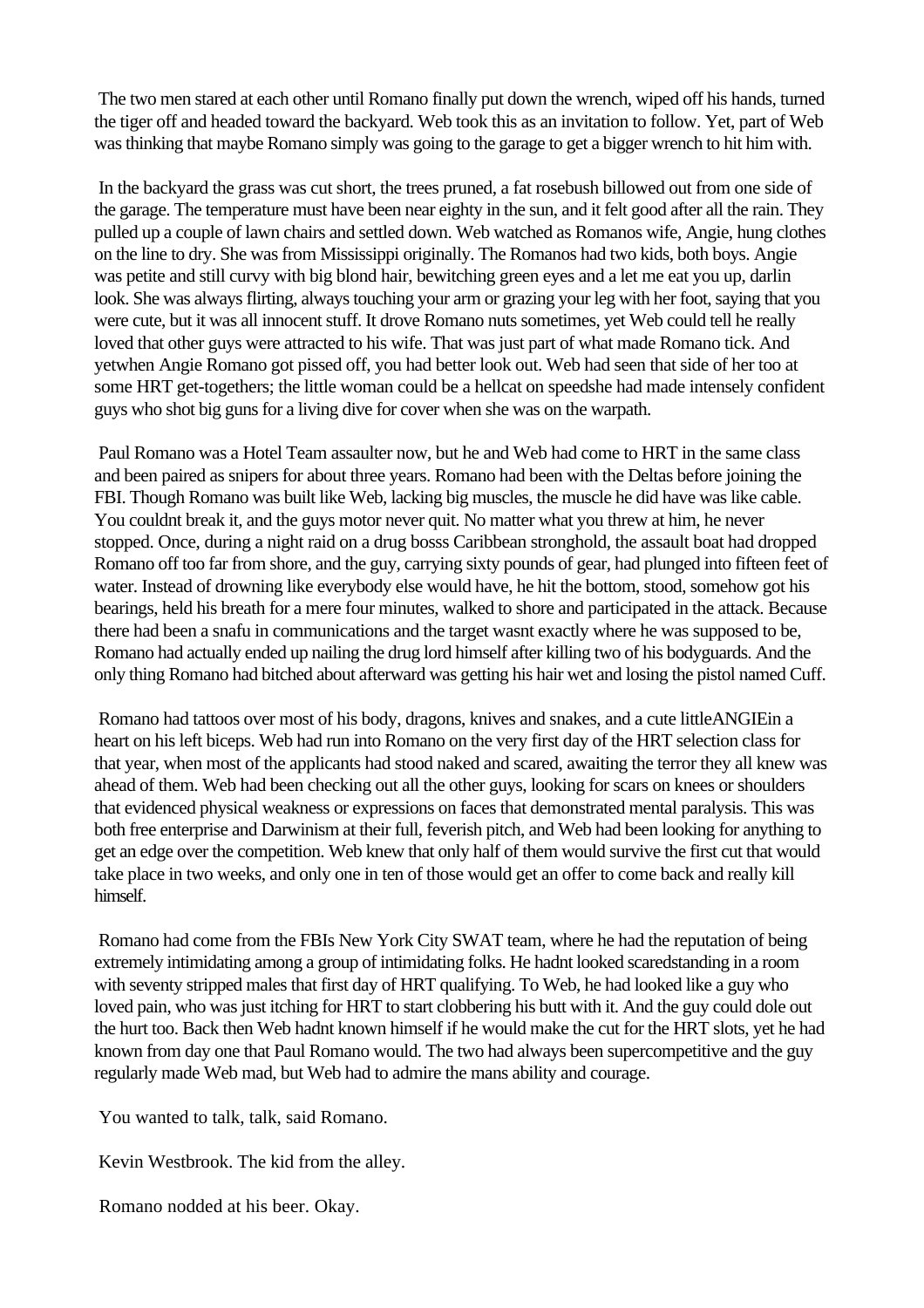Hes missing.

The hell you say!

You know Bates? Percy Bates?

No. Should I?

 Hes heading up WFOs investigation. Ken McCarthy said you and Mickey Cortez were with Kevin. What can you tell me?

Not much.

Whatd the kid say?

Nothing.

So whod you pass him off to?

Couple of suits.

Get their names?

Shake of the head.

Hey, Paulie, you know the difference between talking to you and talking to a wall?

What?

Not a damn thing.

What do you want me to say, Web? I saw the kid, I watched the kid and then the kid was gone.

Are you telling me he didnt say one thing to you?

 He was pretty tight-lipped. He told us his name and gave us his address. We noted that down. Mickey tried to talk to him some more but got nothing. Hell, Cortez doesnt even talk to his own kids. See, we werent all that sure what the boys role in all this was. I mean, were hauling ass to the courtyard, see your flare and stop. Then this kid comes out of the dark with your cap and a note. I wasnt sure ifhe was on our side or not. I didnt want to screw up legally by asking him stuff I shouldnt.

 Okay, that was actually smart of you. But you passed him off to the suits without a word? How the hell does that compute?

 They flashed their creds, said they were there for the kid and that was that. Its not like we had the authority to say no. HRT doesnt do investigations, Web, we just bang em and hang em. The suits do the snooping. And I had other things on my mind. You know me and Teddy Riner were in Delta together.

I know, Paulie, I know. So about what time was that, when the suits showed up?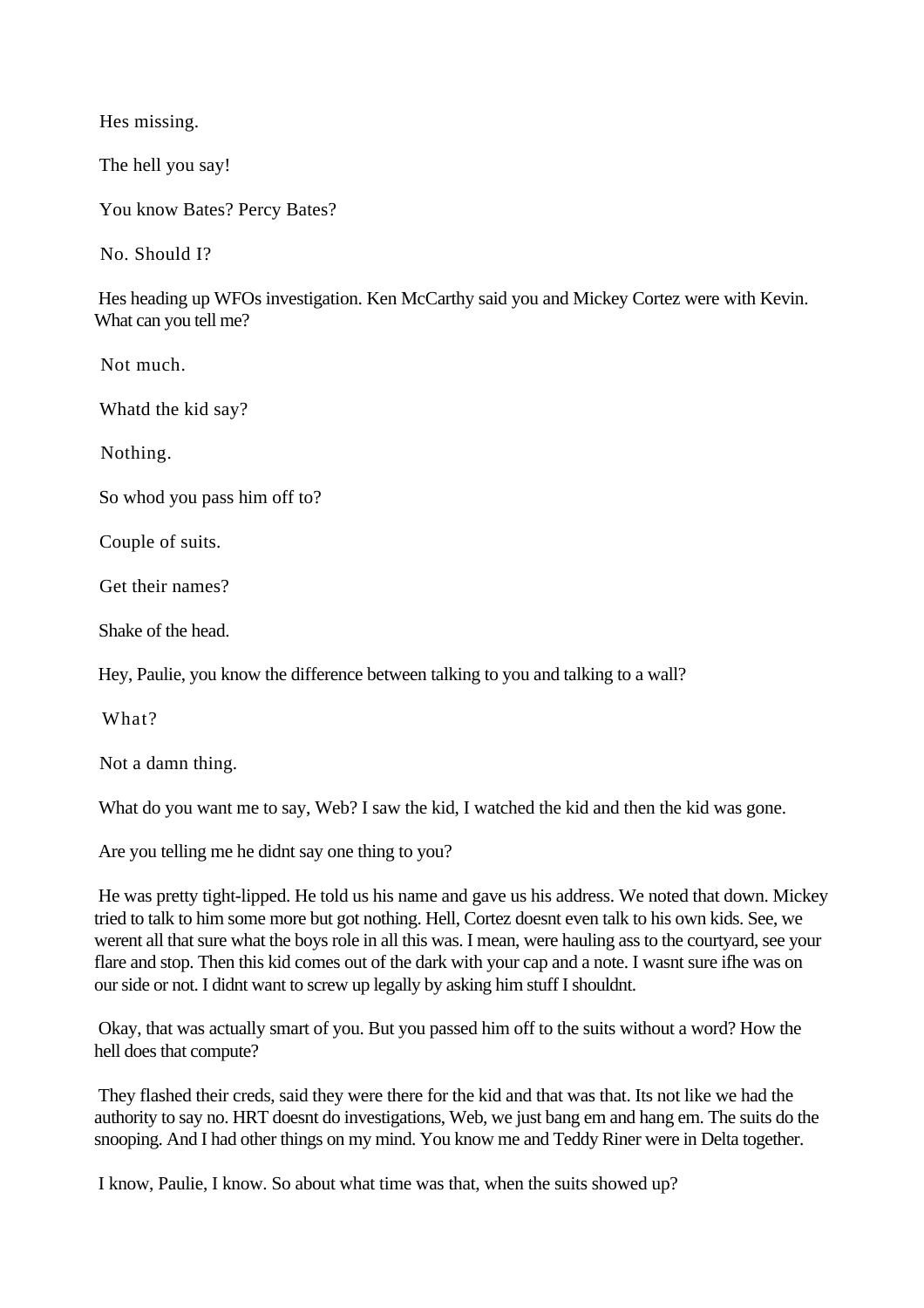Romano thought about this. We werent there that long. It was still dark. Say, two-thirty or so.

Pretty efficient for WFO to get its act in order and send guys for the kid that quickly.

 So whatd you want me to say to them? Hey, guys, you cant have the kid, youre way too efficient, and the FBI just doesnt work that way? Boy, thatd do wonders for my career. I could kiss my GS fourteen salad days good-bye with that one.

The suits, can you give me a description?

Romano thought this over. I already told the agents.

A bunch of other suits. So tell me. It wont kill you. Trust me.

 Right. If I was that stupid you wouldnt have to stop at the bridge because you could sell me Brooklyn too.

Come on, Paulie, assaulter to assaulter. Hotel Team to whats left of Charlie.

 Romano thought about this for a bit and then cleared his throat. One of them was a white guy. A little shorter than me, thin but wiry. Satisfied?

No. Hair?

Short and blond hes a Fed, what else is it going to be? You think J. Edgar walked around with a ponytail?

Some folks claim he did. That and a dress. Young, old, in between?

 Thirties. Had on your standard-issue Fed suit, maybe a little nicer than that, actually. A lot nicer than anything you have in your closet, London.

Eyes?

He had on shades.

At two-thirty in the morning?

 Well, they might have been tinted prescription glasses. I wasnt exactly gonna interrogate the guy on his choice of eyewear.

You remember all that and you cant remember the guys name?

 He flashed his creds and I zoned out. Im in the middle of a crime scene with people running everywhere and six of our guys with their heads blown off. He came for the kid and he took the kid. He walked the walk and talked the talk. Hell, he probably outranked my ass.

What about his partner?

What?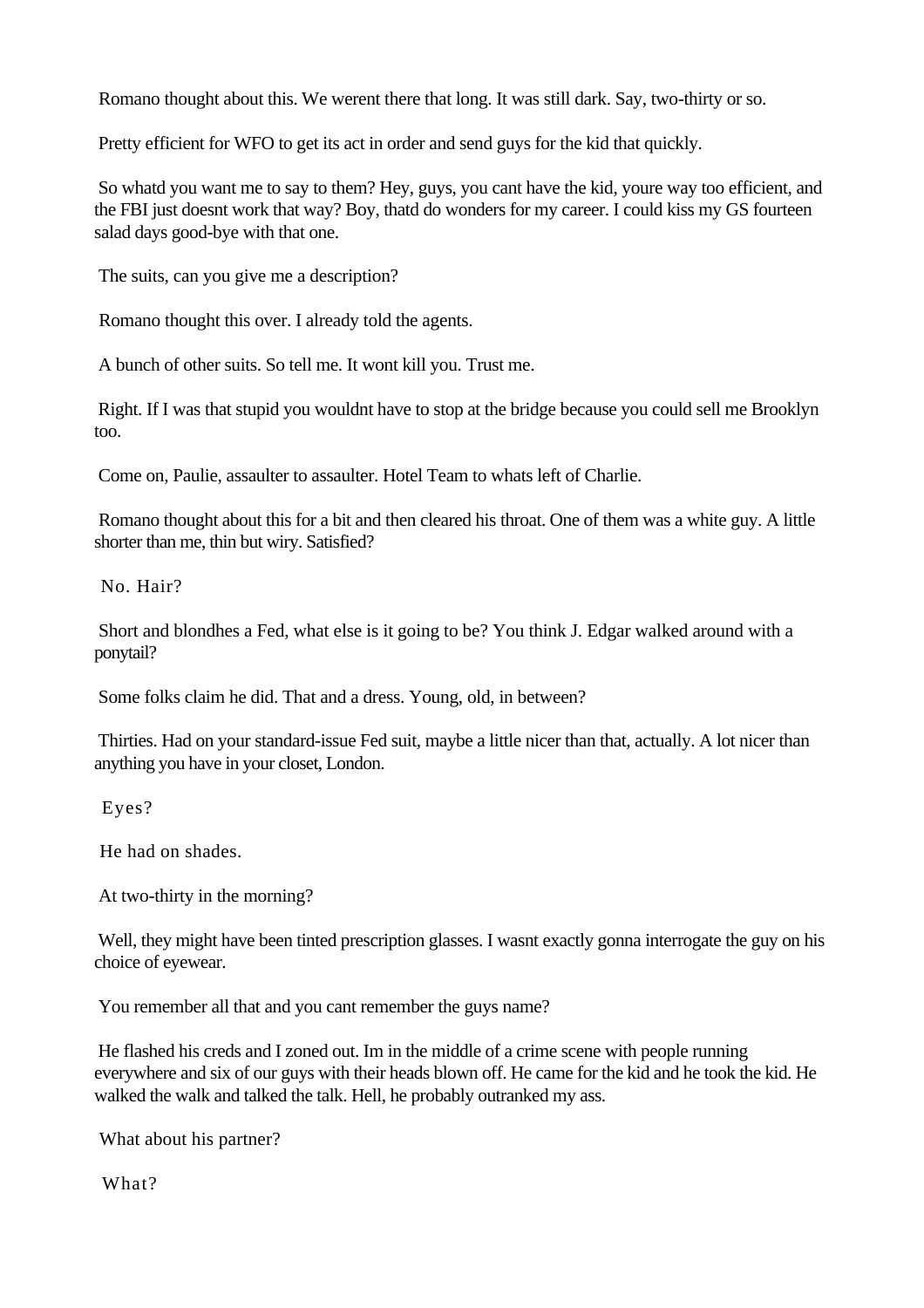His partner, the other suit, you said there were two of them.

 Right. Romano didnt look so certain now. He rubbed at his eyes and sipped his beer. Well, see, that guy didnt actually come over. The one suit pointed at him, said it was his partner and that was that. That other guy was talking to some cops, so he never actually came over.

Web looked at him skeptically. Paulie, that means you dont know for sure if the guy you talked to was even with that other guy. He couldve been working all alone and just been blowing smoke up your butt. Did you tell therealhonest-to-God FBI all this?

 Look, Web, you were an honest-to-God Fibbie. Youre used to investigating this kind of crap. I was a Delta. I only joined the FBI so I could jump to SWAT and then onto HRT. Its been a long time and Ive forgotten how to play detective. I just bang em and hang em. Just bang em and hang em, man.

Well, you might just have hung a little boy.

 Romano stared at him angrily for a few seconds and then slouched down and looked off. Web figured Romano was thinking about his own two sons. Web wanted the guy to feel guilty, so this blunder would never happen again. That kids probably in some landfill right now. He has a brother. Some badass named Big F.

Dont they all, growled Romano.

Kid hasnt had much of a life. You saw the bullet hole on his cheek. At all of ten years old.

 Romano took a slug of beer and wiped his mouth. Yeah, well, sixof our guys are dead and they shouldnt be and Im still wondering why it wasnt seven. He shot Web a nasty look as he said this.

 If it makes you feel any better, Im getting some professional help now trying to figure that out. This was a huge admission for Web to make, particularly to Romano, and he immediately regretted it.

 Oh, yeah, that makes me feel so good Im gonna run through the streets yelling Webs seeing a shrink, the world is safe.

 Give me a break here, Paulie, you think I wanted to freeze out there? Do you think I wanted to see my team get shot up?Doyou?

I guess youre the only one who can answer that, Romano fired back.

Look, I know this all looks bad, but why are you giving me such a hard time?

You want to know why? You really want to know why?

Yeah.

 Okay, I did talk to that kid, or let me put it better. The kid talked to me. You wanta know what that kid said?

Im sitting here, Paulie.

He said you were so scared you were bawling like a baby. He said you begged him to please dont tell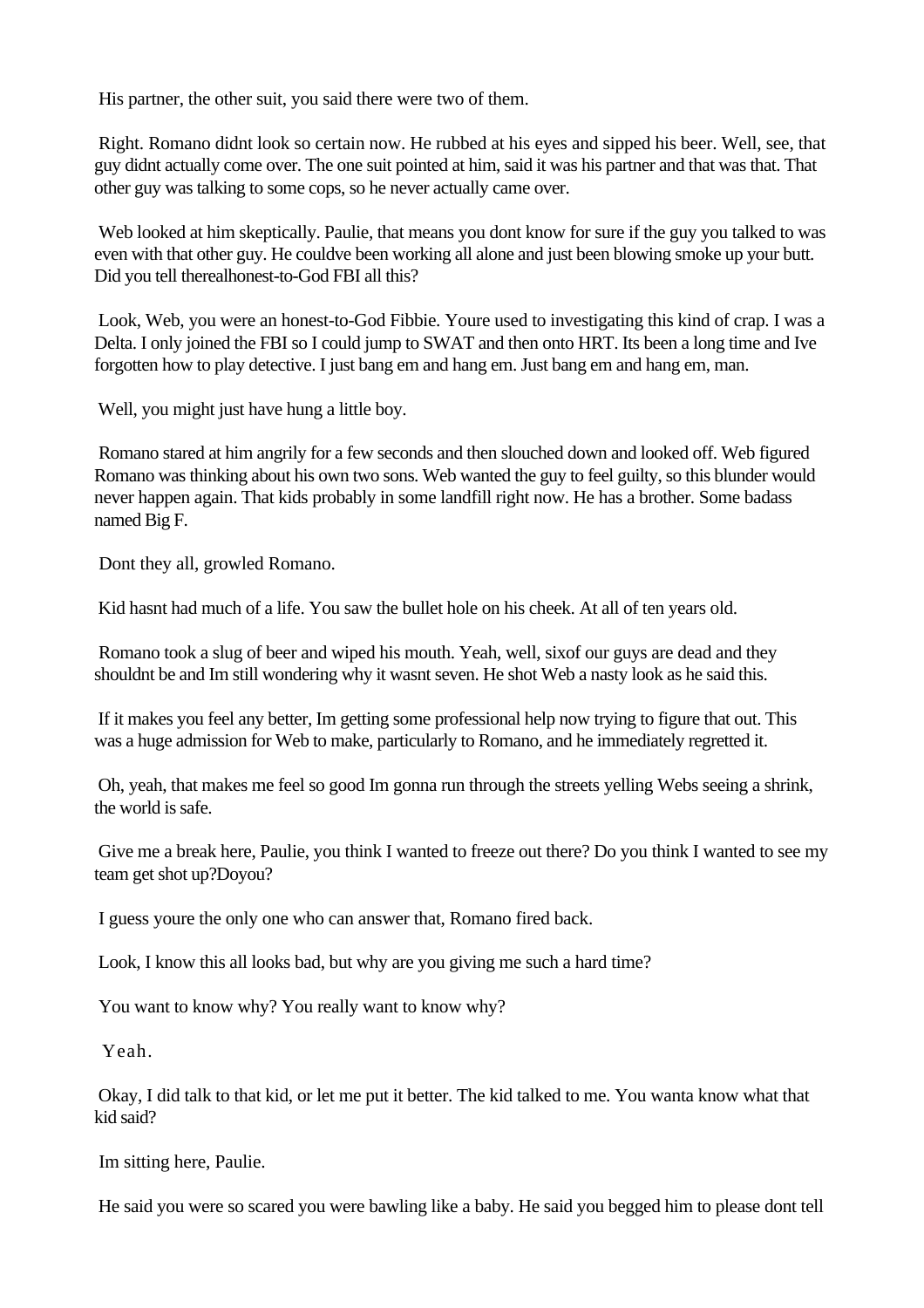anybody. You were the biggest piece of chickenshit hed ever seen. He said you even tried to give him your gun because you were scared to use it.

Talk about your ungrateful kid. And you believed that crap?

 Romano took a swig of his beer. Well, not the part about the gun. You aint giving that damn SR75 to nobody.

Thanks a lot, Romano.

 But the kid must have seen something to make him say stuff like that. I mean, why would he lie about everything?

 Oh, I dont know, Paulie, maybe because Im a cop and hes just not big into law enforcement types. Why dont you go ask some of the snipers about it? They can tell you if I was crying or shooting. Or maybe you wouldnt believe them either.

 Romano ignored this. I guess people turn chickenshit all the time, course I wouldnt really know about that.

You know, youre a real bastard.

 Romano put down his beer and half rose out of his chair. You want to find out how much of a bastard I really am?

 The two looked to be working up to blows when Angie came overand said hello to Web and gave him a comforting hug along with some soothing words.

Paulie, she said, maybe Web would like to stay for dinner. Im making pork chops.

Maybe I dont want Web to stay for damn pork chops, okay? growled Romano.

Angie bent down and grabbed Romanos shirt, jerking him up. Excuse us for a sec, Web, she said.

 Web watched as Angie dragged her husband over to the side of the garage and gave him what Web could only describe as a dressing down of intimidating proportion. She tapped her bare foot and waggled her hand in his face and did a very fine impersonation of a drill sergeant taking a serious bite out of an enlisted mans ass. And Paul Romano, who could kill just about anything that lived, just stood there, head down, and quietly took it from his little woman. Angie finally led him back over to Web.

Go ahead, Paulie, ask him.

Angie, said Web, dont make him

 Shut up, Web, snapped Angie, and Web shut up. Angie smacked the still-silent Romano on the back of the head. Either ask him or else youll be sleeping in the garage with that stupid car of yours.

 Do you want to stay for dinner, Web? asked Romano as he stared at his lawn, arms folded across his chest.

A pork chop dinner, prompted Angie, and why dont you try saying it like you actually mean it,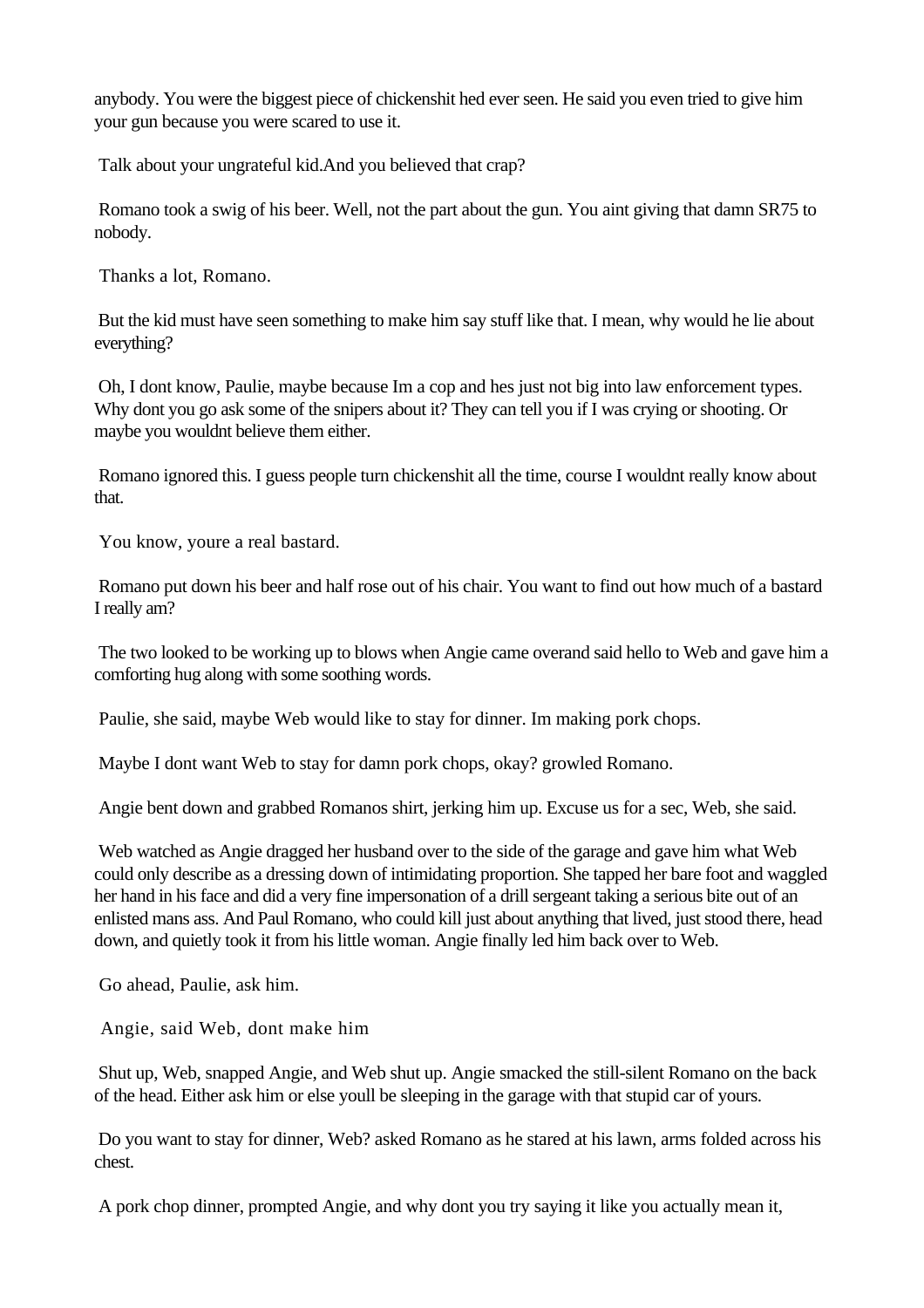## Paulie?

 Would you like to stay for a pork chop dinner, Web? asked Romano in the meekest little voice Web had ever heard, and damn if he didnt even look Web in the eye when he said it. That Angie was a miracle worker. With all Romanos suffering, how could Web say no, although the truth was, he was really tempted to decline the invitation just to tick the guy off.

Sure, Paulie, Ill stay, thanks for thinking of me.

As Angie went in to start dinner, the men worked on their beers and stared at the sky.

If it makes you feel any better, Angie scares the crap out of me too, Paulie.

Romano looked over and for the first time, at least in Webs recent memory, he actually smiled.

Web looked down at his beer. I guess you told uptown what the kid said.

Nope.

Web glanced up, surprised. Romano just stared straight ahead.

Why not?

Because it wasnt true.

I appreciate that.

 I know when kids are lying their asses off, my own boys do it enough. I guess I was just pulling your chain. Guess thats gotten to be a habit.

 But I really cant believe the kid said all that, Paulie. I saved his butt. Hell, he got lucky twice. Its only thanks to me he didnt have another bullet hole in his head.

Romano looked at him, puzzled. That kid didnt have a bullet wound.

Sure he did, on his left cheek. And he had a knife slash on his forehead too, long as my pinky.

 Romano shook his head. Look, Web, I was with the kid and maybe I wasnt paying all that much attention to him, but I wouldnt have missed something like that. I know what a bullet wound looks like because I got one of my own. And I sure as hell have popped enough guys to know what they look like.

Web sat up very straight. What was his skin color?

What the hell are you talking about, what was his skin color? He was black!

Damn it, I know that, Paulie! I mean light-skinned? Dark?

Light-skinned. Smooth as a babys ass, and not a mark on him. From my lips to the Pope, I swear.

Web smacked the arm of the chair. Damn! Kevin Westbrook, at least the one Web had run into, had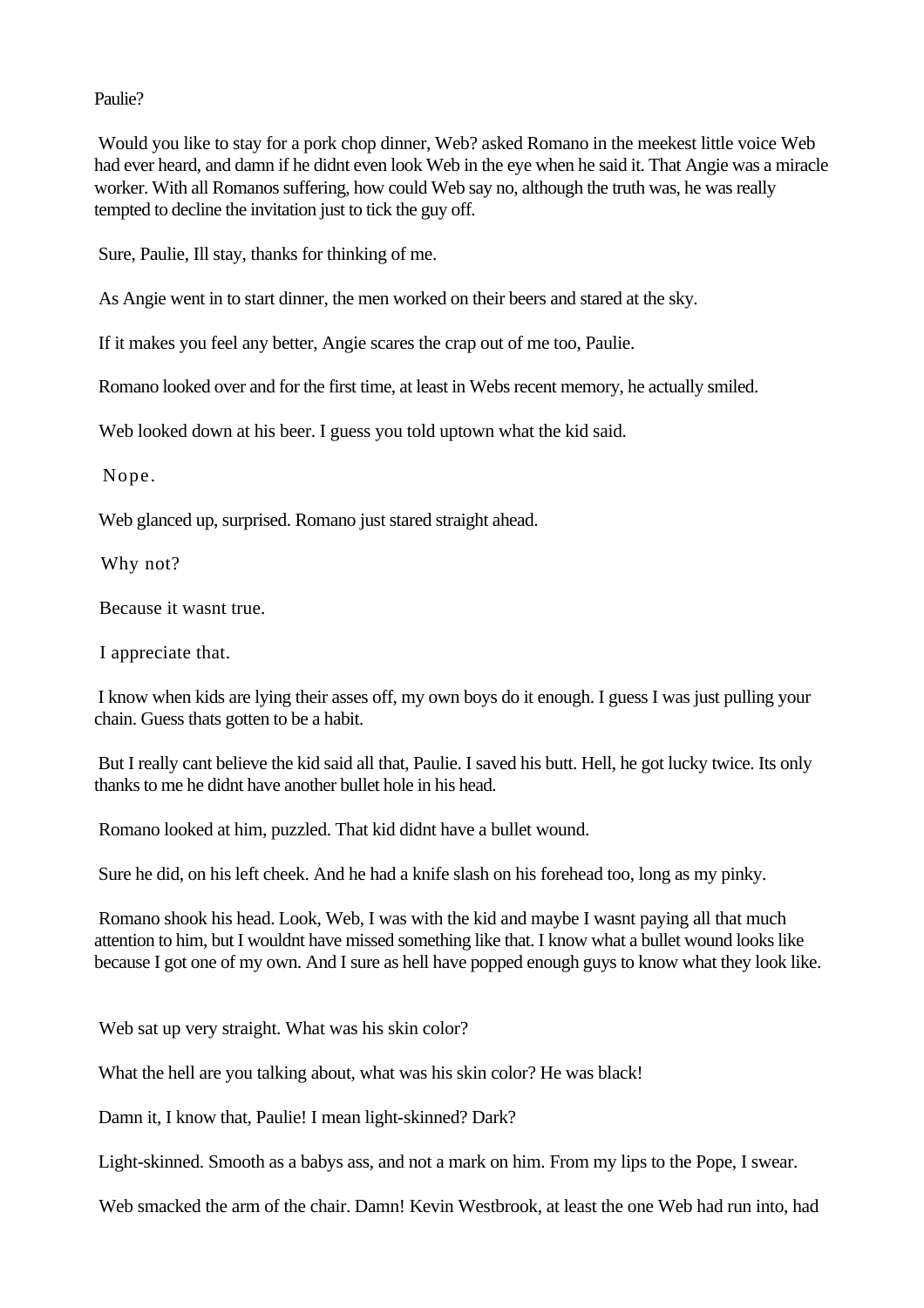chocolate brown skin.

 After dinner with the Romanos, Web visited Mickey Cortez and got the same story. Hed heard no other statements from the kid. No ID on the suit who had taken him away, but corroboration on the time. And no bullet wound on the boys cheek.

So who had made the kid-switch? And why?

["LastManStanding-toc.html#TOC-11"]11

 Fred Watkins climbed out of his car after another long day for the U.S. attorney. It took him an hour and a half to drive into Washington each day from his northern Virginia suburb and about the same coming home. Ninety minutes to drive barely ten miles he shook his head at the thought of it. His work wasnt over either. Despite having risen at fourA.M. and having labored ten hours already today, he had at least another three hours awaiting him in the small study he used as an office in his house. A little dinner and some brief quality time with his wife and teenage kids and he would burn the midnight oil. Watkins specialized in high-profile racketeering cases at the Department of Justice in Washington after a long stint as a humble commonwealths attorney in Richmond prosecuting whatever miscreants came his way. He enjoyed the work and felt he was doing a real service for his country. He was reasonably well compensated for doing so, and though the hours were sometimes long, his life had turned out all right, he believed. His oldest would be going off to college in the fall, and in another two years so would his youngest child. He and his wife had plans for traveling then, seeing parts of the world they had only viewed in travel magazines. Watkins also had visions of taking an early retirement and teaching as an adjunct professor of law at the University of Virginia, where he had received his degree. He and his wife were thinking of maybe even moving to Charlottesville someday permanently and escaping forever the traffic dungeon that northern Virginia had become.

 He rubbed his neck and breathed in the fresh air of a nice, cool evening. A good plan overall; at least he and his wife had a plan. Some of his colleagues patently refused to think beyond tomorrow, much less years from now. But Watkins had always been a practical, commonsensical man. Thats how he had always approached his law practice and thats how he dealt with life.

 He closed the car door and headed up the sidewalk to his house. On the way he waved to a neighbor pulling out of her driveway. Another neighbor was grilling next door, and the smell of cooking meat filled his nostrils. He might just fire up the barbecue tonight too.

 Like most people in the Washington area, Watkins had read about the ambush of the Hostage Rescue Team unit with great interest and sinking despair. He had worked with some of those folks on a case once and had nothing but good things to say about their bravery and professionalism. Those guys were the best, at least in his book, and they did a job that virtually no one else would be willing to do. Watkins had thought he had had it tough until he saw what those fellows went through. He felt especially sorry for their families and was even thinking about inquiring if a fund had been established to help them. If there wasnt such a fund, Watkins was thinking about starting one. Just another item to add to the old to-do list, but thats just how life worked, he guessed.

 He never saw it until it rose from the bushes and charged right at him. Watkins yelled out and then ducked. The bird missed him by inches; it was the same damn blue jay. The thing seemed to lie in wait for him most nights, as though trying its best to scare him into a premature coronary. Not this time, said Watkins to the fleeing creature. Not ever. Ill get you before you get me. He chuckled and walked up to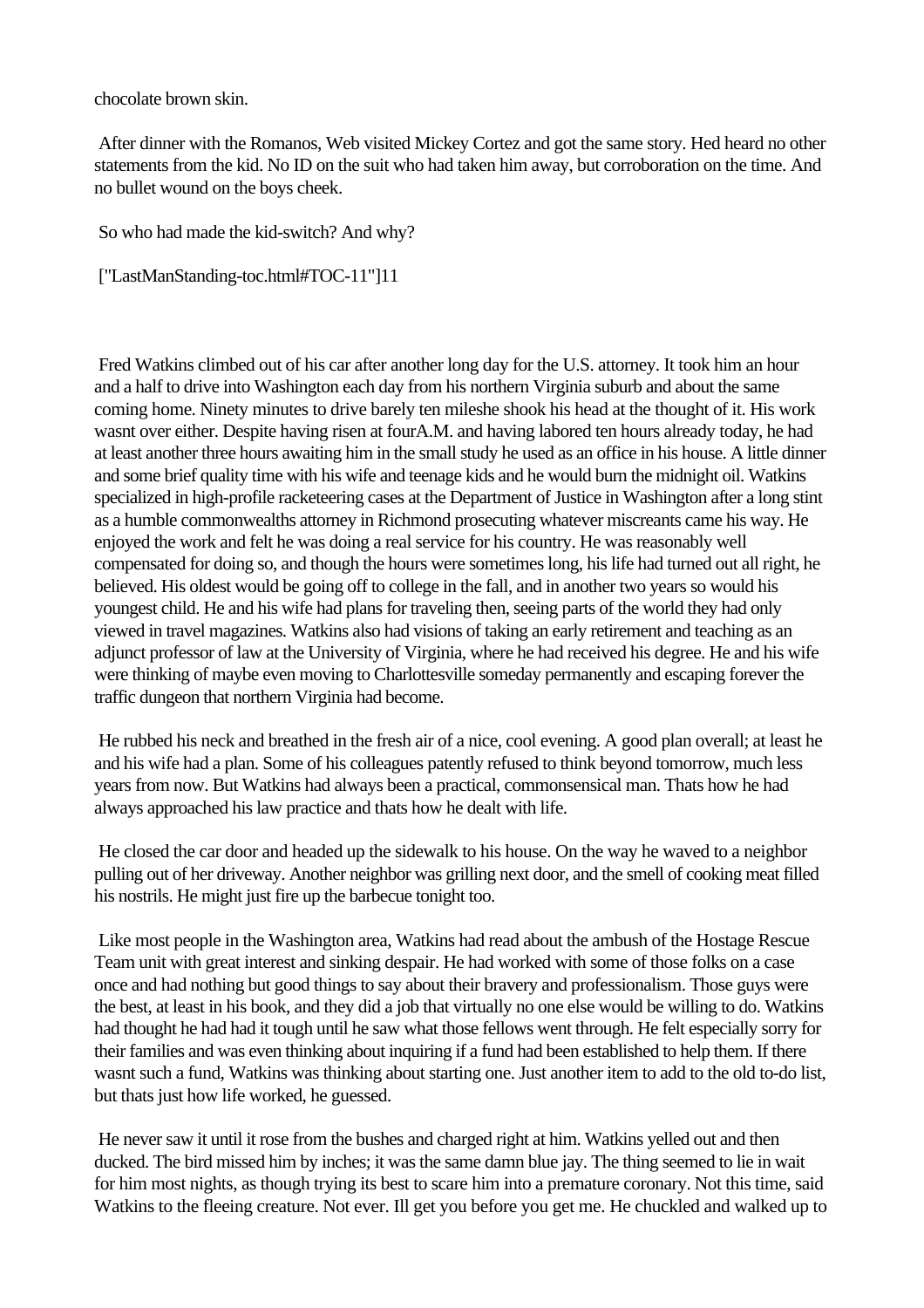the front porch. As he opened the front door, his cell phone rang.Now what?he thought. Few people had this number. His wife, but she wouldnt be calling him because she had no doubt seen him pull in the driveway. It had to be the office. And if it was the office, that meant something had happened that would probably take up the remainder of his evening and perhaps even require him to turn around and drive back into town.

 He pulled out his phone, saw that caller ID was unavailable and thought about not answering it. But that just wasnt how FredWatkins did things. It might be important, yet maybe it was just a wrong number. No, no barbecuing tonight, he thought as he punched the talk button, ready to confront whatever it was.

 They found what remained of Fred Watkins in the neighbors bushes across the street where the blast that disintegrated his house had delivered him. The instant hed hit the talk button a tiny spark from his phone ignited the gas that had filled his house, gas that Watkins had little chance of detecting when he opened the door because of the smells of grilling meat next door. Somehow his briefcase had survived, still clamped in a hand that was now virtually all bone. The precious papers were intact and ready for another attorney to take over from the deceased lawyer. The bodies of his wife and children were found in the wreckage. Autopsies would show that all of them had already died from asphyxiation. It took four hours to extinguish the fire, and two other homes were engulfed before the conflagration was put out. Thankfully no other people were seriously injured. Only the Watkins family had ceased to exist. The question of how he and his wife would spend their retirement years after a lifetime of hard work was laid to rest with them. They had no problem finding Watkinss phone, because it had melted to his hand.

" " "

 At about the time Fred Watkinss life was ending, ninety miles south in Richmond, Judge Louis Leadbetter was climbing into the back of a government car under the watchful eye of a United States marshal. Leadbetter was a federal trial judge, a position he had held for two years after being elevated from being chief judge of the Richmond Circuit Court. Because of his relative youth he was only forty-sixand his exceptional legal ability, many folks in powerful places had their eye on Leadbetter as eventually a candidate for the Fourth Circuit Court of Appeals, and perhaps even one day taking his seat on the Supreme Court of the United States. As a judge in the legal trenches Leadbetter had overseen many trials of varying complexity, emotion and potential volcanic eruption. Several men that he had sentenced to prison had threatened his life. Once he had almost fallen prey to a letter bomb sent by a whitesupremacist organization that hadnt cared for Leadbetters steadfast belief that all persons, regardless of creed, color or ethnicity, were equal under the eyes of God and the law. These circumstances dictated that Leadbetter receive additional security, and there had been a recent development that had further increased concerns for his safety.

 There had been a daring prison escape by a man who had sworn revenge on Leadbetter. The prison where the man had been held was very far away and the threats were from several years ago, yet the authorities were wisely taking no chances with the good judge. For his part Leadbetter simply wanted to live his life as he always had and the beefed-up security was not particularly appealing to him. However, having barely escaped death once, he was practical enough to realize that the concern was probably legitimate. And he didnt want to die violently at the hands of some piece of filth who should be rotting away in prison; Judge Leadbetter wouldnt want to give the man the satisfaction.

Any news on Free? he asked the U.S. marshal.

 That the man who had escaped from prison was named Free had always rankled Leadbetter. Ernest B. Free. The middle initial and surname werent his real ones, of course. He had had his name legally changed when he had joined a paramilitary neo-conservative group whose members all had taken that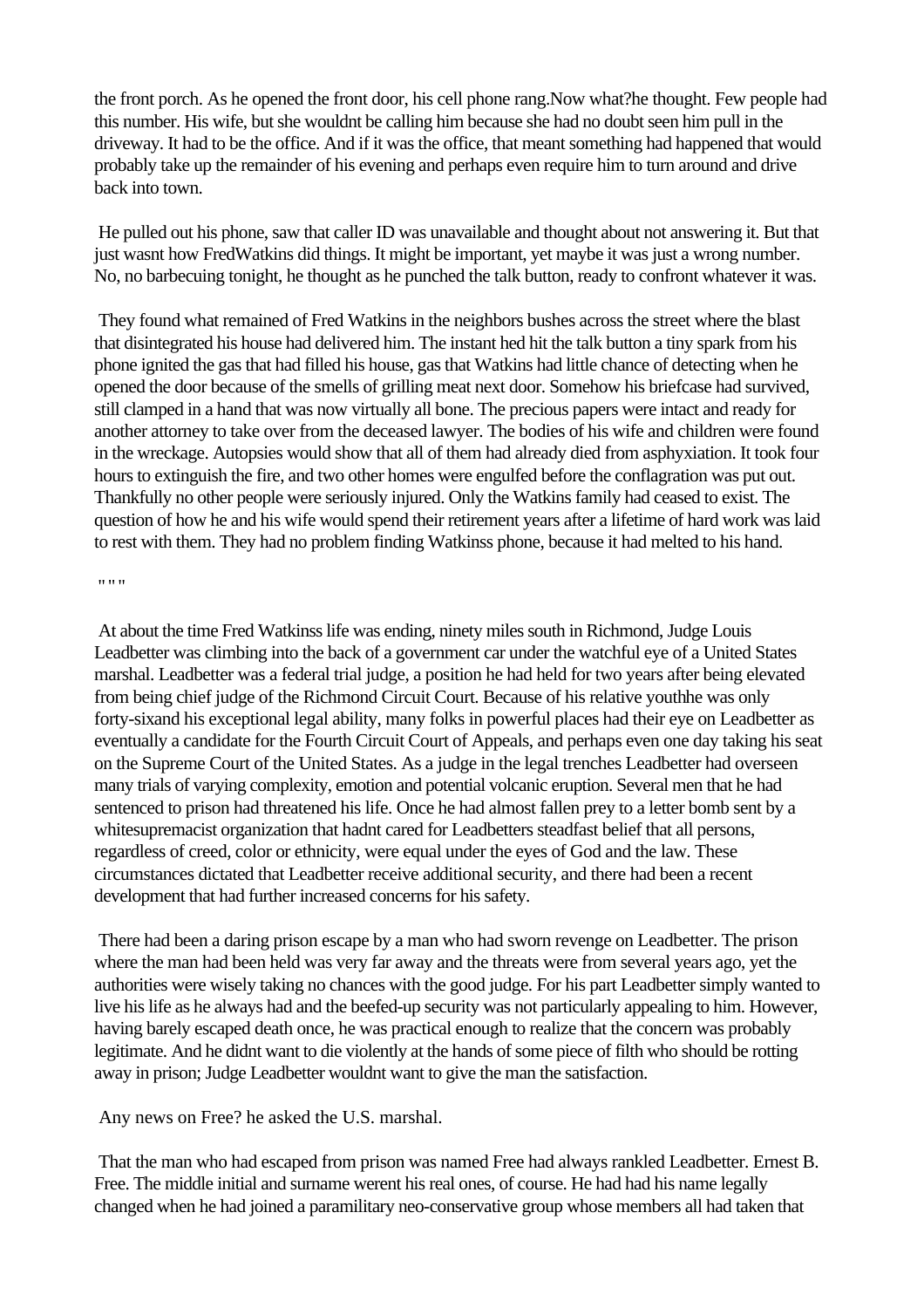name as symbolism of the perceived threats to their liberty. In fact, the group called themselves the Free Society, ironic since they were violent and intolerant of anyone who didnt look like them or who disagreed with their hate-filled beliefs. They were the type of organization that America could certainly do without and yet they were also an example of the vastly unpopular types of groups that the First Amendment to the United States Constitution was constructed to afford protection to. But not when such groups killed. No, not when they killed. No bit of paper, no matter how cherished, could protect you from the consequences of that.

 Free and other members of his group had broken into a school, shot two teachers to death and taken numerous children and teachers hostage. Local authorities had surrounded the school, anda SWAT team had been called up, but Free and his men were heavily armed with automatic weapons and body armor. Thus, federal lawmen specializing in hostage rescue had been called up from Quantico. At first things looked like they would end peacefully, but shooting had erupted from inside the school and eventually the Hostage Rescue Team had gone in. A horrific gun battle had ensued. Leadbetter could still vividly recall the heartbreaking sight of a young boy lying dead on the pavement, along with two teachers. A wounded Ernest B. Free had finally given up when his accomplices had been gunned down.

 There had been some question as to whether Free would be tried in federal or state courts. While it was believed that the school was targeted because it was a cutting-edge magnet school for integration and enhancement of race relations, and Frees racist views were well known, it still would have been hard to prove, Leadbetter recognized. To start with, the three people killed the two teachers and the young boywere white, and thus prosecuting Free under a federal hate crime statute looked relatively weak. And while technically Free could have been charged with assaults on federal officers, it seemed the best shot was to make things simple and try him in state court and seek the death penalty for the multiple murders. The result was not one any of them had intended.

 No, Judge, replied the marshal, snapping Leadbetter out of his reminiscing. The marshal had been looking out for Leadbetter for a while now and they had quickly established a good rapport. If you ask me, that mans plan is to head to Mexico and then on to South America. Hook up with some Nazis, people of his own kind.

Well, I hope they get him and put him right back where he belongs, said Leadbetter.

Oh, they probably will. Feds are on it and they sure got the resources.

 I wanted that bastard to get the death penalty. Thats what he deserved. It was one of the few regrets that Leadbetter had as a circuit court judge. But Frees defense counsel had, of course, raised the issue of insanity and even tiptoed along the fringe of alleging a claim of brainwashing by the cult, as he had described the organization Free belonged to. The attorney was justdoing his job, and in the minds of the prosecution, it apparently had raised just enough doubt about the odds of a solid conviction that they had struck a deal with Frees counsel before the jury had come back in. Instead of a potential death penalty, Free had gotten twenty to life with the possibility, however slight, that he might someday be paroled. Leadbetter hadnt agreed with the deal, yet he really had no choice but to sign off on it. The media had taken an informal poll of the jury later. Free had the real last laugh then. All jury members would have voted for conviction and all would have recommended the death penalty. The press had had a field day with that one. Everyone had ended up with egg on his face. Free had been transferred, for a variety of reasons, to a maximum security prison in the Midwest. That was the place he had escaped from.

 Leadbetter looked over at his briefcase. Folded neatly inside was a copy of his belovedNew York Times.Leadbetter had been born and attended school in New York City before heading south and settling in Richmond. The transplanted Yankee loved his new home, but each evening when he got home,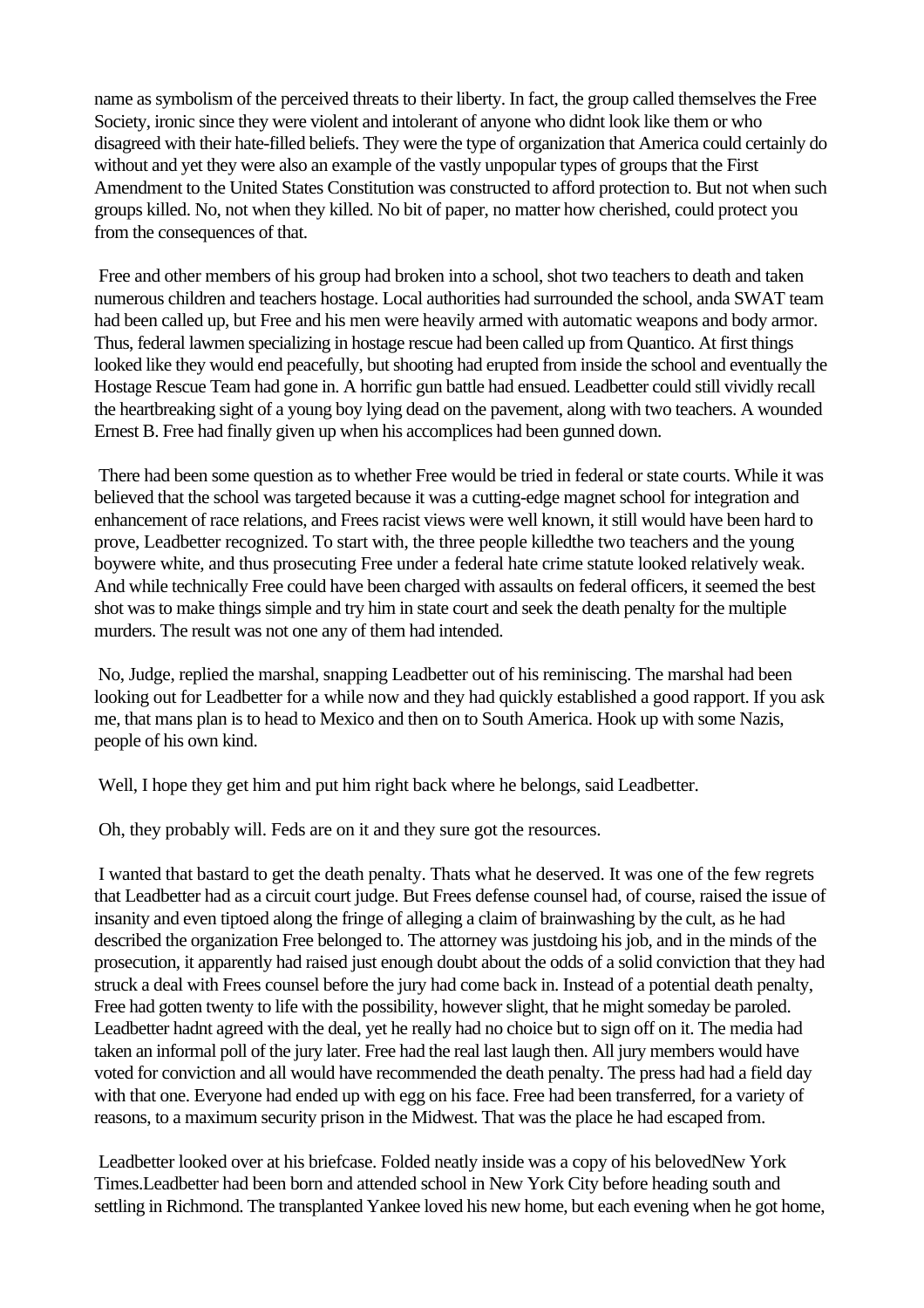exactly one hour was spent reading theTimes.It had been his habit for all his years on the bench and his copy was specially delivered to the courthouse before he left each day. It was one of the few acts of relaxation the man was able to enjoy anymore.

 As the marshal drove out of the courts garage, his phone rang and the answered it. Whats that? Yes, sir, Judge. Yes, sir, Ill tell him. He put the phone down and said, That was Judge Mackey. He said to tell you to look at the last inside page of the front section of theTimesif you want to see something really amazing.

Did he say what it was?

No, sir, just that you were to look and then to call him right back.

 Leadbetter glanced at the paper, his curiosity running high. Mackey was a good friend and his intellectual interests ran similar to Leadbetters. If Mackey thought something fascinating, probably so would he. They were stopped at a light now. That was good because Leadbetter couldnt read in a moving car without getting violently ill. He pulled the paper out, but it was too dark to see inthe car. He reached over and turned on the reading light switch and opened the paper.

 The annoyed marshal looked back and said, Judge, I told you not to be turning that light on. It makes you a durn sitting duck

 The tinkle of glass stopped the marshal cold, that and the sight of Judge Louis Leadbetter toppling facedown onto his preciousNew York Times,its pages now soiled with his blood.

["LastManStanding-toc.html#TOC-12"]12

 Kevin Westbrooks mother, Web learned, was probably dead, though no one could tell him for sure. She had disappeared years before. A meth and crack addict, she had most likely ended her life with the prick of a dirty needle or snort of impure powder. The identity of Kevins father was unknown. Apparently these were not unusual gaps in personal history in the world where Kevin Westbrook dwelled. Web drove down to a section of Anacostia even the cops avoided, to a crummy, falling-down duplex amid others just like it where Kevin reportedly lived with a hodgepodge of second cousins, great-aunts, distant, kind of, sort of uncles or step brother-in-laws. Web wasnt really clear on the boys living situation and, apparently, neither was anyone else. It was the new and improved American nuclear family. The area looked like a reactor had been hemorrhaging nearby for a few decades. Apparently, no flowers or trees could grow here; the grass in the small yards was a sickly yellow; even the dogs and cats in the street looked ready to keel over. Every person, place and thing looked totally used up.

 Inside, the duplex was a dump. From outdoors the stench of rotting garbage was overpowering, and indoors there were offensive odors heightened even more by the close quarters. This lethal combination hit Web so hard when he walked through the doorway, he thought he might end up kissing the floor. Lord, hed take tear gas over this homemade toxin any day.

 The people who sat across from him didnt look unduly worriedthat Kevin was not among them. Maybe the child routinely disappeared after a shootout of staggering proportions. A sulky young man sat on the couch. We already talked to the cops, he said, more spitting the words at Web than saying them.

Just following up, said Web, who didnt want to think about what Bates would do to him if he found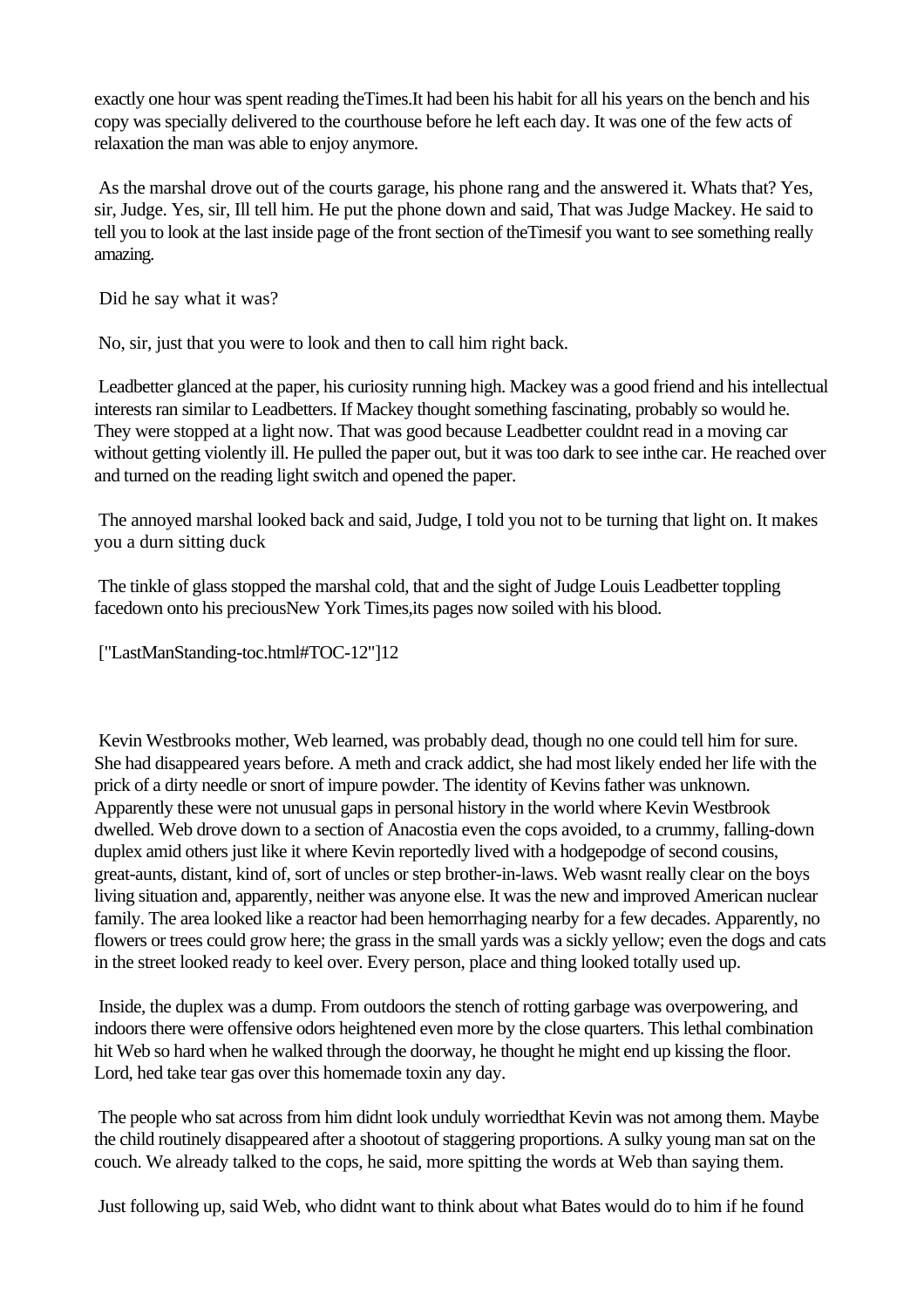out Web was nosing around on his own. Well, he owed it to Riner and the other guys, to hell with official Bureau policy. Still, the butterflies were numerous and reproducing freely in his belly.

 Shut your mouth, Jerome, said the grandma-type who sat next to Jerome. She had silver hair, big glasses, an enormous bosom and a no-bullshit attitude. She had not given Web her name and he had not pushed it; it was in the FBI file no doubt, but he had tracked it down from other sources. She was as large as a small car and looked like she could take Jerome, no problem. Hell, it looked like she could takeWeb,no problem. She had asked to see Webs badge and credentials twice before unchaining the door. I dont like letting people I dont know into my house, she explained. Police or otherwise. This area aint been safe for as long as I can remember. And thats frombothsides of the table. She said this with raised eyebrows and a knowing look that penetrated right to Webs federal law enforcement soul.

 I really dont want to be here,Web wanted to tell her,particularly since Im holding my breath so I wont puke.When Web sat down he could see between the wide cracks in the floorboards all the way down to the hard clay the house was built on. This place must be toasty warm in the winter, he thought. It was about sixty-five outside right now and it felt like thirty inside. There was no comforting sound of a furnace going and no smells of good food simmering in Grandmas nice kitchen. In one corner of the room was a pile of diet Pepsi cans. Somebody was watching her weight. Yet next to that was a mound of McDonalds trash. Probably Jeromes, thought Web. He looked like a Big Mac and fries kind of guy. I can understand that, said Web. Have you lived here long?

 Jerome simply snorted while Granny looked down at her clasped hands. She said, Three months. Other place we were in, wed been there a long time. Had it fixed up nice.

 But then they decided we made too much money to be living in such a nice place, and they kicked us out, added Jerome angrily. Just kicked us out.

 Nobody said life was fair, Jerome, she told him. She looked around the filthy place and drew in a heavy breath that seemed to drain all of Webs hope away. We gonna fix this place up too. Itll be fine. She didnt sound too sure, Web noted.

Have the police made any progress on Kevins disappearance?

Why dont you go ask them? asked Grandma. Because they aint telling us nothing bout poor Kevin.

 Theylost his ass, said Jerome as he slid farther down into the mound of sagging, heavily stained cushions that passed for a couch. Web couldnt even tell if there was a frame left. The ceiling was split open in three different spots that Web could see and it sagged down so far you almost didnt need stairs to get to the second floor, you could just reach and pull yourself up. The walls had black mold growing over them, and there was probably lead paint in there as well. And no doubt asbestos clung around the pipes. There was rodent excrement everywhere, and Web would have bet a thousand bucks that termites had eaten most of the wood in the place, which was probably why it had that little lean to the left he had observed as he had come up the front sidewalk. The building inspectors must have just written off this whole area, or else they were drinking coffee somewhere and laughing their butts off.

Do you have a picture of Kevin?

Course we do, gave one to the police, said Grandma.

Got another?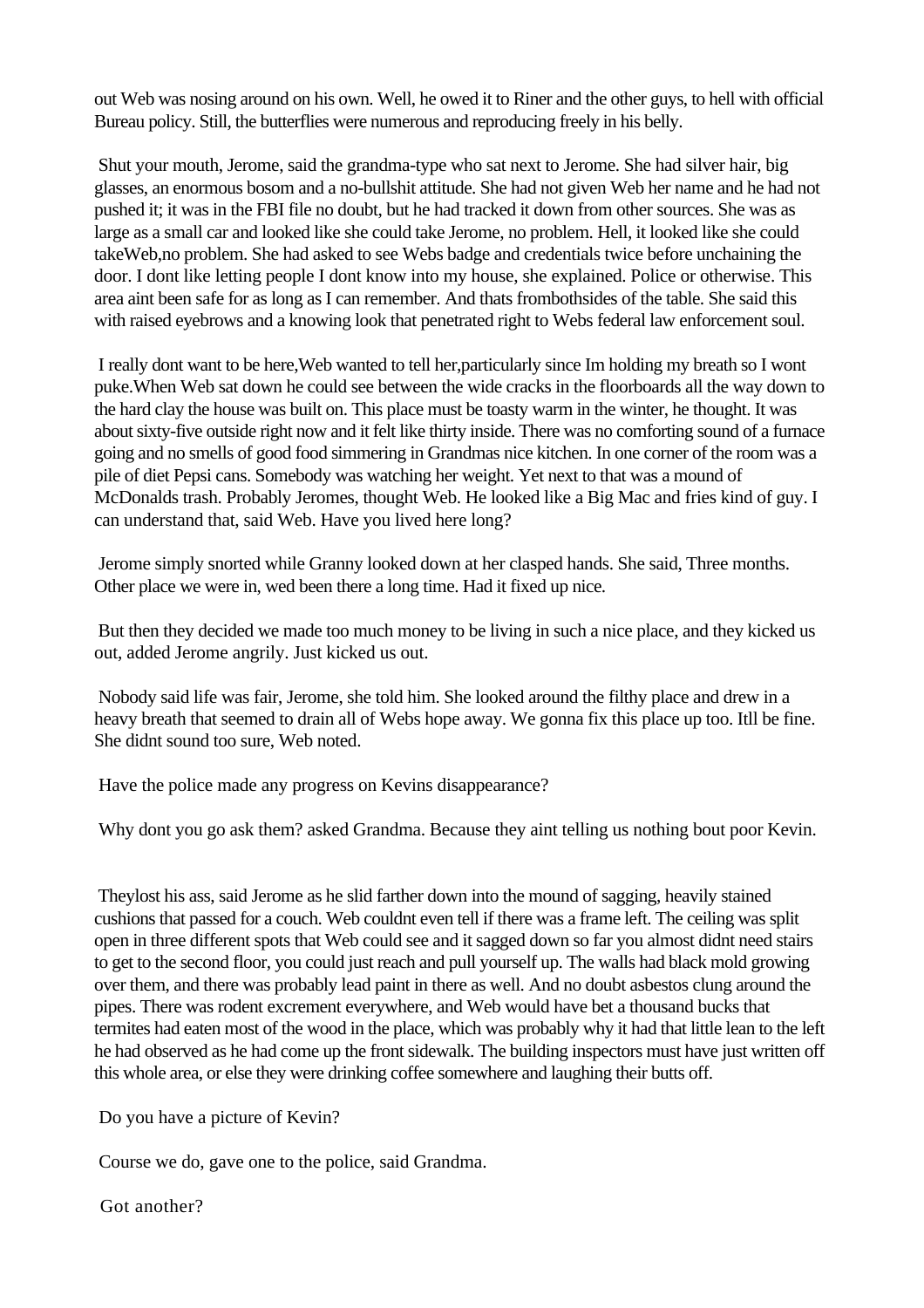Hey, we aint got to keep giving you stuff, snarled Jerome.

Web leaned forward and let the grip of his pistol show very prominently. Yes, Jerome, you do. And if you dont lose the attitude, Ill just haul your ass downtown and we can go over your record for any outstanding warrants thatll put your little butt away for a while, unless you want to try and bullshit me and claim youve never been arrested, slick.

Jerome looked away and muttered, Shit.

Shut up, Jerome, said Grandma. You just shut your damn mouth.

There you go, Granny,Web thought.

 She pulled out a little wallet and lifted out a photo. She handed it across to Web, and when she did, her fingers started to tremble a little and her voice caught in her throat, but then she straightened everything out. Thats my last picture of Kevin. Please dont lose it.

Ill take good care of it. Youll get it back.

 Web glanced down at the photo. It was Kevin. At least the Kevin Web had saved in the alley. So the kid Cortez and Romano had babysat was somebody else who had lied and said he was Kevin Westbrook. That took some planning, but it also would have to have been on the fly. And yet for what purpose?

You said you gave the police a photo of Kevin?

 Grandma nodded. Hes a good boy. He goes to school, you know, most every day he does. A special school because hes a real special little boy, she added proudly.

 Down here, Web knew, going to school was an accomplishment to tout, perhaps second only to surviving the night.

 Im sure he is a good boy. He looked over at wild-eyed, felony-in-waiting Jerome.You were a good boy too once, werent you, Jerome? Were they uniformed police?

Jerome stood. What, you think that were stupid? They was FBI, man, just like you.

Sit down, Jerome, said Web.

Sit down, Jerome, said Grandma, and Jerome sat.

 Web thought rapidly. So if the Bureau had a photo of Kevin, then they had to know that theyd had the wrong boy, however briefly, in custody. Or did they? Romano had been clueless about there being two boys. He had just described him as a black kid. What if that was the entire official report? If the fake Kevin Westbrook had disappeared before Bates and the others got on the scene, then all theyd know was a black kid around ten years old named Kevin Westbrook who lived at such-and-such address near the alley was missing. Theyd come here and talk to the family, get a picture, like they had done, and go about their investigation. Its not like theyd for sure go ask Romano and Cortez for a positive ID, especially if they had no reason to suspect a switch. And Ken McCarthy had said the snipers hadnt gotten a look at the realKevin when Charlie Team had passed him on the way in. Perhaps only Web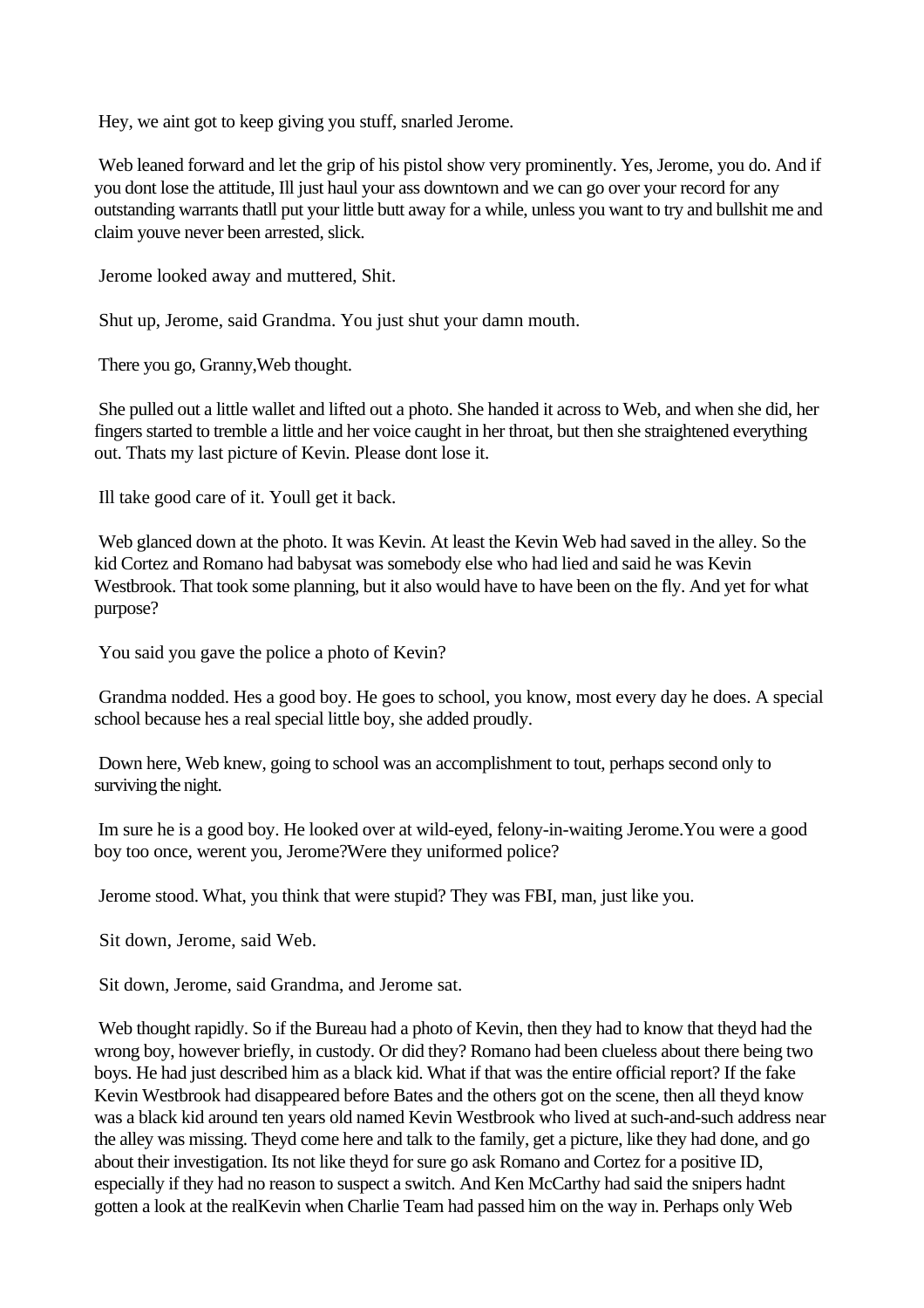knew about the deception.

 Web looked around, and for the sake of the grandmother, or whatever her relation to Kevin was, he tried hard not to show his disgust. Did Kevin actually live here? Bates had said Kevins home life was miserable and that he probably avoided it when he could, which would explain why hed been out alone in the middle of the night instead of here in bed. The physical surroundings truly were awful, but probably no worse than many of the other homes down here. Poverty and crime were everywhere and the marks they left were in no way pretty. Yet Granny seemed solid as a rock. A good person, and it seemed like she genuinely cared for Kevin. Why would he avoid her?

Granny and Jerome exchanged a glance. Most of the time, said Granny.

Where would he live other times?

 Neither of them said a word. He watched as Granny looked at her very substantial lap and Jerome closed his eyes and swayed his head, apparently to some bitchin music in his head.

I understand Kevin has a brother. Does Kevin live with himsometimes?

 Jeromes eyes popped open and Granny stopped looking at her lap. In fact, from the expressions on their faces it was as though Web were pointing a gun at them and had just told the pair to kiss their respective butts good-bye.

 Dont know him, never seen him, said Grandma quickly as she sat there rocking back and forth like something suddenly was hurting her. She didnt look like she could take anybody right now. She looked like an old woman scared out of her wits.

 When Web looked over at Jerome he jumped up and was gone before Web could even rise. Web heard the front door open and then slam shut and then came the sound of feet running away.

Web looked back at Granny.

Jerome dont know him neither, said Grandma.

["LastManStanding-toc.html#TOC-13"]13

 The morning came for the official memorial service, and Web rose early, showered, shaved and dressed in his nicest suit. The time to formally honor and mourn all of his friends had come, and all Web wanted to do was run like hell.

 Web had not spoken with Bates about what hed learned from Romano and Cortez, nor about his visit to Kevins home. Web wasnt exactly sure why he hadnt, only that he wasnt feeling in a real trusting mood, and because Bates would no doubt chew him out for interfering in the investigation. To Web, Bates had identified the kid as Kevin Westbrook, which meant either the boy had told him that was his name or Bates had gotten it from Romano and Cortez if the boy had disappeared before Bates had arrived on the scene. Web would have to confirm which it was. If Bates had seen the other kid, then when he had taken Kevins photo from the grandmother, hed have known there were two different kids involved.

So Web had given a kid with a bullet wound on his cheek a note to take to his HRT guys. That kid had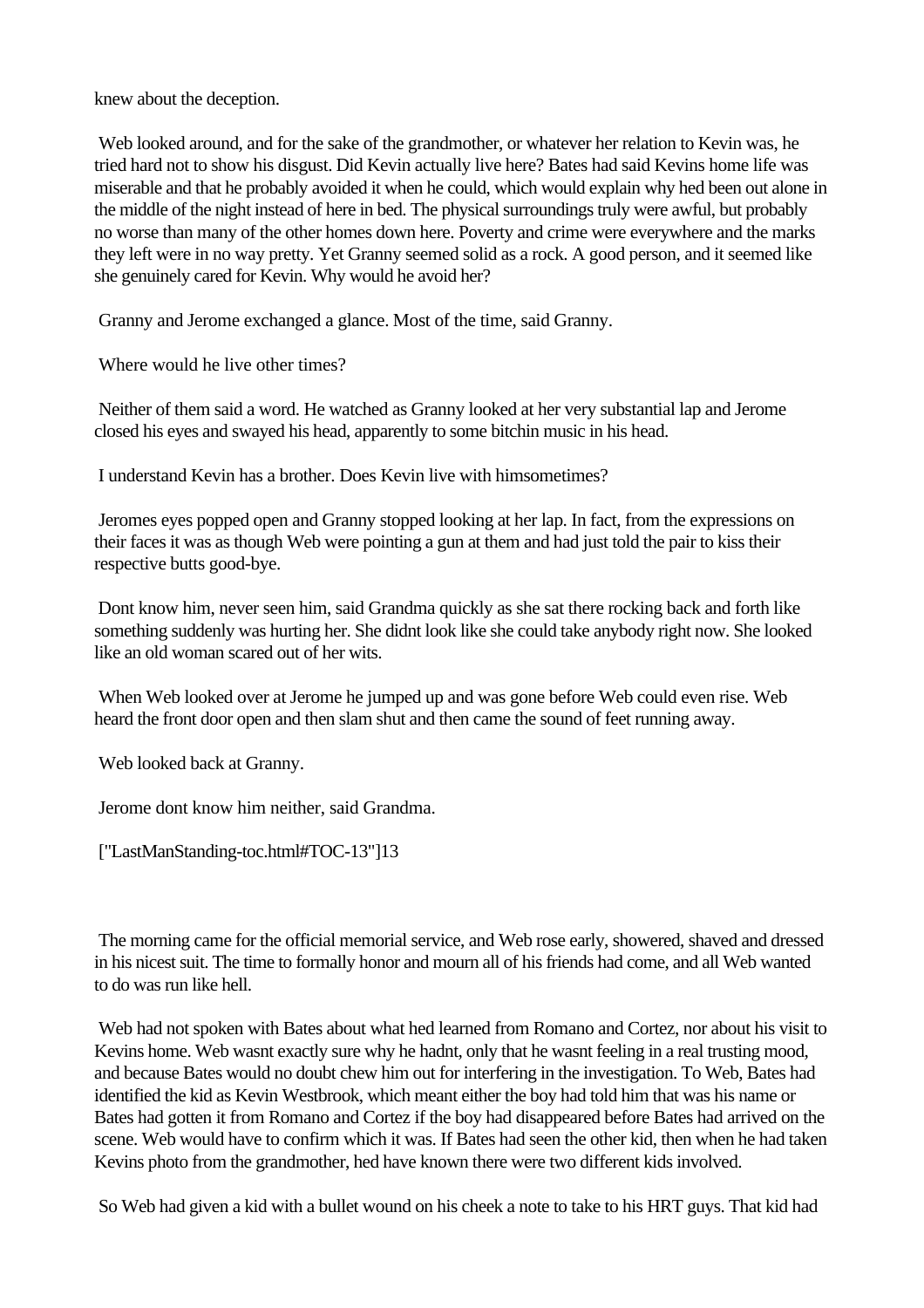told Web his name was Kevin. The note had been delivered, but apparently not by the same kid Web had given the note to. That meant that between him giving the kid calling himself Kevin the note and the note being delivered, the boy had been switched with another kid. That could only have taken place in the alley between where Web was and the charging HRT unit. That wasnt a whole bunch of space, yet it had been enough to pull the switch, which meant other people hadbeen lurking somewhere in that alley, waiting for this to happen, maybe waiting for a lot to happen.

 Was Kevins coming down that alley planned? Was he working for his brother, Big F? Was he supposed to check for survivors, and had he not expected to find any? And when he did find Web alive, had that thrown a monkey wrench in somebodys plan? And what the hell could that plan have been? And why pull one kid out and put another one in? And why did the fake Kevin lie and say Web was a coward? And who was the suit who had taken the replacement kid? Bates had been pretty tight-lipped about losing the kid. Was the suit Romano had talked to even an FBI agent? If not, how could one imposter have walked right in with creds and bravado impressive enough to fool Romano and Cortez and waltz off withanotherimposter? It was bewildering, and Web was so full of doubt that turning to Bates for answers and information sharing was not real high on his list of action items.

 He parked the Mach One as close to the church as he could. There were many cars already there, and the parking spaces relatively few. The church was a somber-faced stone monolith built in the latter part of the nineteenth century when the architectural commandment had been, Thou house of worship shalt have more turrets, balustrades, Ionic columns, broken pediments, arches, gables, doors, windows and cool masonry curlicues than thy neighbor.

 It was at this holy temple that Presidents, Supreme Court justices, members of Congress, ambassadors and other, lesser dignitaries of varying degrees did their praying, singing and, very occasionally, confessing. Political leaders were often photographed or filmed going up or down its broad steps, Bible in hand and God-fearing looks on their features. Despite the separation of church and state in America, Web had always believed that voters liked to see a little piety in their elected officials. No HRT members had attended this church, yet the politicos had to have a grand stage to say their words of consolation. And the little backwoods house of religion near Quantico, where some of the members of Charlie Team had actually done their worshiping, apparently didnt cut it.

 The sky was clear, the sun warming and the slight breeze refreshing. It was too fine an afternoon for such a depressing thing as amemorial service, it seemed to Web. Yet he went up the church steps, each click of his polished shoes on the stone simulating the ding of a wheel guns cylinder being turned, one chamber, one bullet, one potentially spent life at a time. Such violent analogies were Webs lot in life, he supposed. Where others saw hope, he only witnessed the raw sores of a festering, degenerating humanity. God, with that attitude, it was no wonder he was never invited to parties.

 Secret Service agents were everywhere, with their shoulder holsters, poker expressions and curly ear cords. Web had to go through a metal detector before entering the church. He showed his gun and his FBI creds, which told the Secret Service the only way Web and his gun would be parted was if he was dead.

 As soon as he opened the door, Web almost bumped into the rear of the mass of people that had somehow squeezed itself into the space. He took the rather uncouth tactic of flashing his FBI shield, and the seas parted and he was allowed to move through. Over in one corner a camera crew had set up and was broadcasting the entire spectacle. What idiot had authorized that? Web wondered. And exactly whose idea was it to invite the whole frigging world to what should have been a private ceremony? This was how the survivors were to remember their dead, at a circus?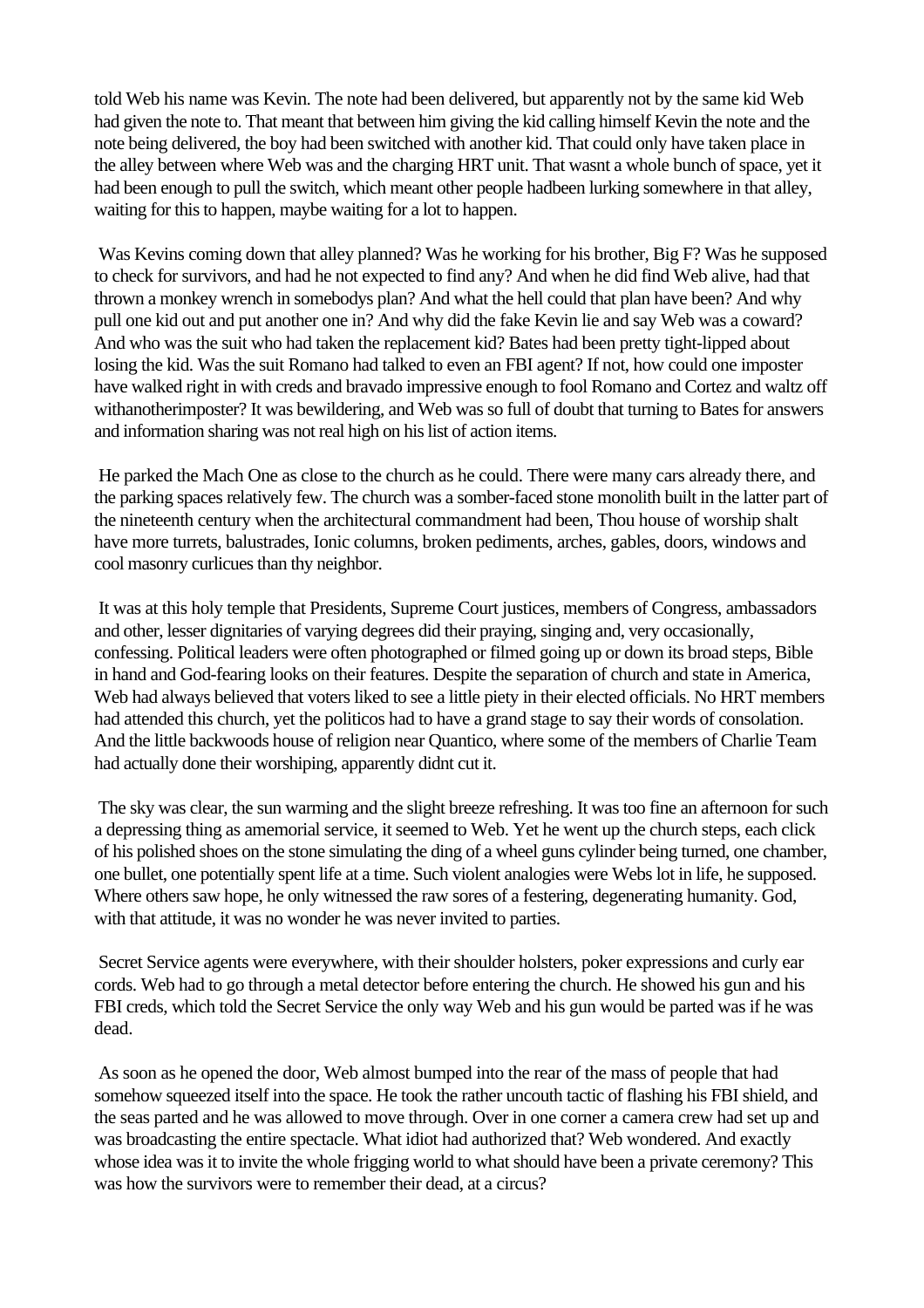With the help of some fellow agents Web managed to wedge himself into one of the pews and then looked around. The families were in the front two rows, which had been roped off. Web bowed his head in prayer, saying one for each of the men, lingering the longest on Teddy Riner, who had been a mentor to Web, a crackerjack agent, a wonderful father, a good man all around. Web dropped a couple of tears as he realized how much he had really lost in those few seconds of hell. Yet when he looked up front to where the families sat, he knew he had not lost as much as those folks had.

 The truth was beginning to set in with the younger kids, for Web could hear their wails at Daddy being gone forever. And the sobbing and screaming continued through all the tired speeches, from the get-tough-on-crime bullcrap from the politicians to the preachers who had never met any of the men they were eulogizing.

 They fought the good fight,Web wanted to stand up and quietly say.They died protecting all of us. Never forget them, for they were all unforgettable in their own way. End of eulogy. Amen. Lets hit the bars.

 The memorial service finally was over, and the congregation heaved a collective sigh of relief. On his way out, Web spoke with Debbie Riner and offered some words of comfort to Cynde Plummer and Carol Garcia and exchanged hugs and snatches of more words with some of the others. He squatted down and talked to the little kids, held small trembling bodies in his arms and Web just didnt want to let go. This simple physical giving threatened to make Web start bawling. Tears had never come easily to him, and yet he had shed more of them in the last week or so than he had in his entire life. But the kids were just killing him.

 Someone tapped him on the shoulder. As he rose and turned, Web thought he would be comforting one more bereaved person. However, the woman staring back at him did not appear to need or want his sympathy.

 Julie Patterson was the widow of Lou Patterson. She had four kids and had been expecting a fifth but had miscarried it three hours after learning she had become a widow and single mother. A look at her glassy eyes told Web that the woman was heavily drugged with what he hoped were doctor-ordered prescriptions. And Web could smell the liquor. Pills and booze was not a good combo to serve oneself on a day like today. Of all the wives, Julie had been least close to Web, because Lou Patterson loved Web like a brother and Web had easily sensed that Julie was jealous of that relationship.

 You really think you should be here, Web? said Julie. She tottered in her black heels, her eyes not entirely able to focus on him. Her words were slurry, her tongue moving on to form others before they had completed the last. She was puffy, her skin pale yet blotched red in spots. She had not carried the baby long enough for her belly to swell, and this lost opportunity seemed to have deepened the womans hurt. She should be home in bed and Web wondered why she wasnt. Julie, lets go outside and you can get some air. Come on, let me help you.

 Get the hell away from me! Julie shouted in a voice loud enough to make those within twenty feet of them stop and stare.The TV crew saw this exchange too, and both the cameraman and reporter apparently simultaneously saw potential gold. The camera swung in Webs direction and the reporter headed over.

Julie, lets go outside, Web said again quietly. He put his hand lightly on her shoulder.

 Im not going anywhere with you, you bastard! She ripped Webs hand off and he grunted in pain, cupping his wounded hand near his body. Her fingernails had bitten right into the hole there, ripping out the stitches; it started to bleed.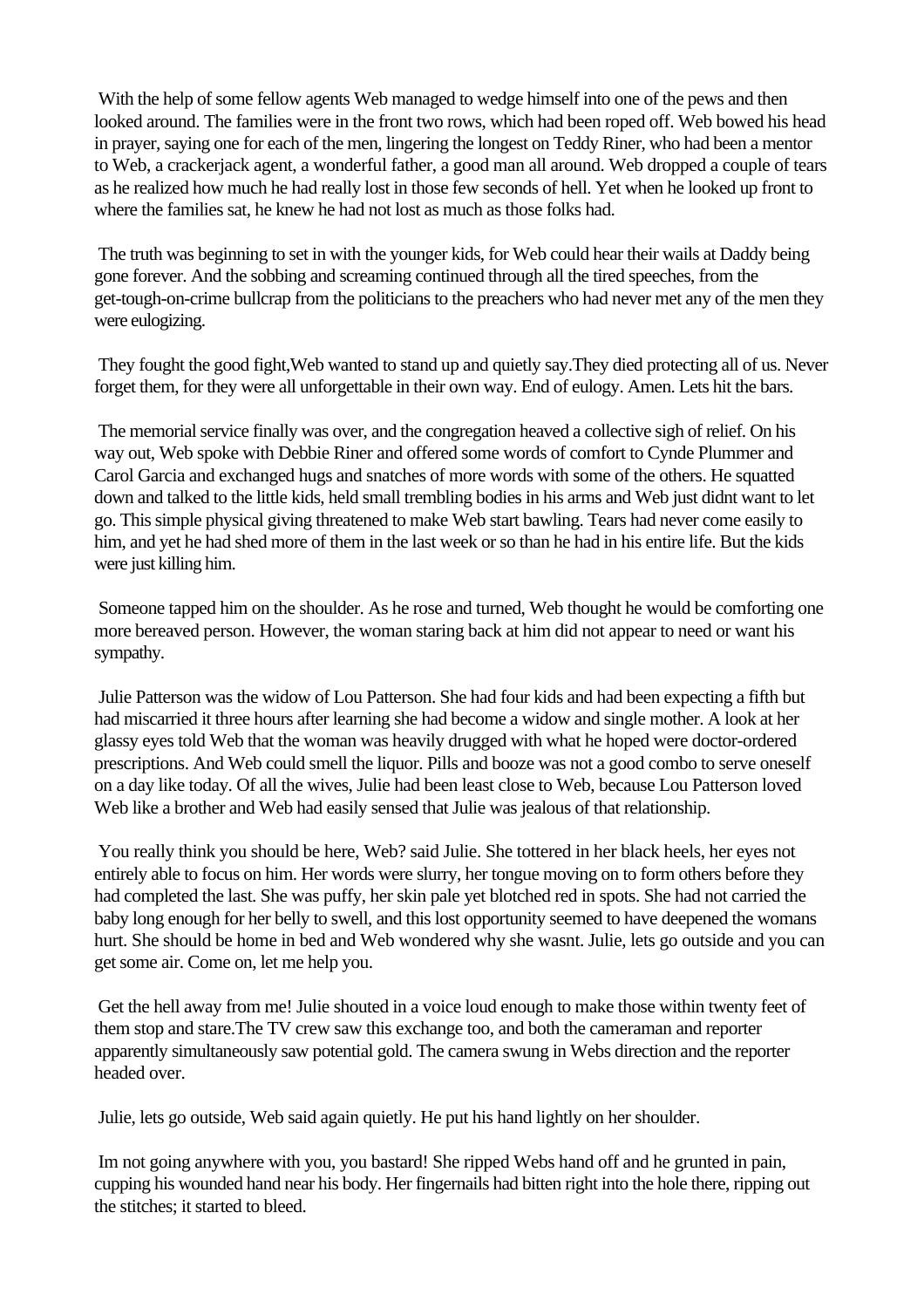Wasamatter, your little hand hurting, you gutless sonovabitch? You with the Frankenstein face! Howd your mother stand looking at you? You freak, you!

 Cynde and Debbie tried to talk to her, console her, but Julie pushed them away and got close to Web again. You froze up before the shooting started, only you dont know why? And then you fell down? You spect us to buy that bullshit! Her liquor breath was so intense Web had to close his eyes for a moment, and that only magnified his sense of faltering balance.

 You coward. You let them die! How much did you get? How much did Lous blood get you, you asshole?

 Ms. Patterson. This came from Percy Bates, who had swept up next to them. Julie, he said very calmly, lets get you to your car before the traffic gets really bad. Ive got your kids right over here.

 Julies lips trembled at the mention of her children. How many are there? Bates looked confused. How many kids? Julie asked again. One hand slid to her empty belly and stayed there, and wet spots from tears marked the front of her black dress. Julie focused once more on Web, her lips curling back in a snarl. I was supposed to have five of them. I had five kids and a husband. Now I got four kids and no Lou. My Lous gone. And my babys gone, damn you! Damn you! Her voice edged upward again, her hand was making crazy circles on her belly, as though she were rubbing a magic lamp, perhaps making a wish for the baby and husband to come back. The camera was eating up all of this. The reporter was scribbling furiously.

Im sorry, Julie. I did all I could, said Web.

 Julie stopped rubbing her belly and spit in his face. Thats forLou. She spit again. Thats for my baby. Go to hell. You go to hell, Web London. She slapped his face, hitting him right on his ruined cheek, and she almost fell over with the effort. And thats for me, you bastard! You . . . you freak!

 Julies energy was spent and Bates had to grab the woman before she collapsed to the floor. They got her outside and the nervous crowd started to drift away into small pockets of discussion; many of them cast angry backward glances at Web.

 Web did not move. He had not even wiped away Julies spit. His face was red from where she had hit him. He had just been proclaimed a freakish monster and a coward and a traitor. Julie Patterson might as well have cut off his head and took that with her too. Web wouldve beaten to death any man who had said those things to him. But coming from a bereaved widow and mother, her insults had to be accepted; he felt like taking his own life instead. None of what she said was true, yet how could Web deny her any of it?

 Sir, its Web, right? Web London? said the reporter at his shoulder. Look, I know this is probably a really awkward time, but the news sometimes cant wait. Would you be willing to talk to us? Web didnt answer. Come on, said the reporter. Itll only take a minute. Just a few questions.

No, said Web, and started to leave. He wasnt sure until right then that he actually could even walk.

 Look, were going to talk to the lady too. And you dont want the public to have only her side of things. Im giving you a shot to tell your story here. Fair is fair.

Web turned back and grabbed the man by the arm. There are no sides. And you let that woman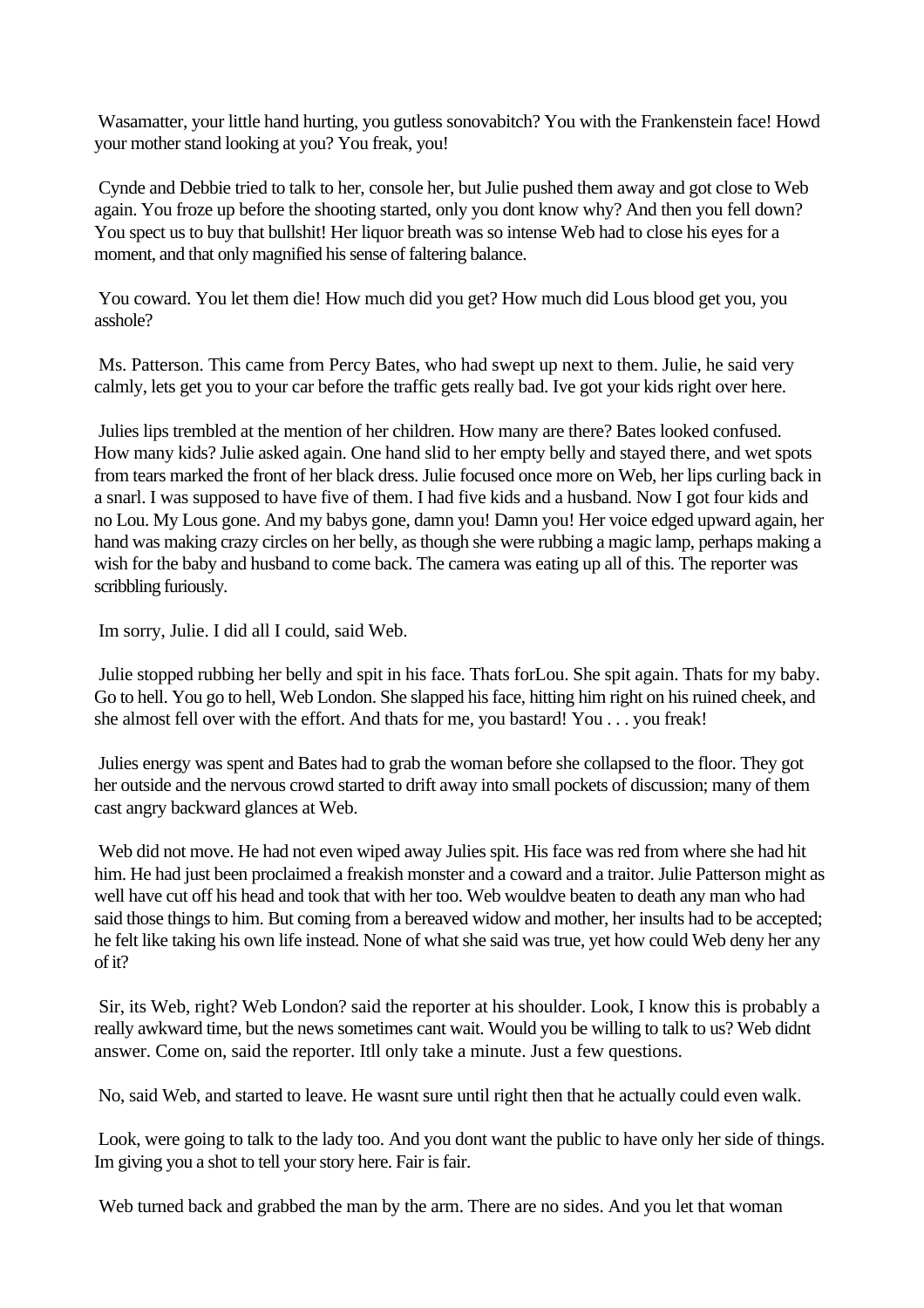alone. Shes had enough for the rest of her life. You let her alone. Stay away from her! You understand me?

 Just doing my job. The man carefully edged Webs hand off his arm. He looked at the cameraman.Excellent,was the unspoken thought that seemed to travel between the two men.

Web walked out the door and quickly left behind the church of the famous and well heeled. He climbed in the Mach, fired it up and headed off. He stripped off his tie, checked his wallet to make surehe had some cash, stopped at a liquor store in the District and bought two bottles of cheap Chianti and a six-pack of Negra Modelo.

 He drove home, locked all the doors and pulled the shades on all the windows. He went into the bathroom, turned on the light and looked at himself in the mirror. The skin on the right side of his face was slightly tanned, relatively smooth, a few odd whiskers in spots he had missed with his razor. A nice side of skin, not bad at all. Side of skin. That was how he had to analyze it now. The days were long gone when anyone could remark on his handsome face. Julie Patterson had had no trouble commenting on his mug, though.But Frankenstein? That was a new one, Julie.Given time to think about it, he wasnt feeling quite so understanding towards the woman right now.You wouldve lost Lou a long time ago if Frankenstein hadnt done what hed done that cost him half his damn face. Did you forget that? I havent, Julie. I see it every day.

 He turned slightly to fully reveal the left side of his face. No whiskers sprouted there. And the skin never really did tan. The doctors had said that this might happen. And there didnt seem to be enough of it, the skin was stretched so tight. Sometimes, when he wanted to laugh or smile really wide, he couldnt because that side of his face just wouldnt cooperate, as though it were telling him to kiss off, buddy, look what you did to me! And the damage had reached to the edge of his eye such that the socket was pulled more to the temple than normal. Before the operations, it had given him quite an unbalanced appearance. Now the look was better, but the two sides of his face would forever be misaligned.

 Under the transplanted skin were lumps of plastic and metal that had replaced destroyed bone. The titanium in his face set off the airport detectors just about every damn time.Dont worry, guys, its just the AK-47 Ive got stashed up my butt.

 Web had endured numerous operations to bring his face back to this point. The docs had done a good job, though he would always be considered disfigured. At last the surgeons had told him they had reached the end of their professional skills and even their medical miracles, and theyd wished him well. It had been a more difficult adjustment than he had thought, and to this day he couldnt say he was actually through it. It wasnt the sort of thing you everreally got over, he supposed, since it stared back at you in the mirror every day.

 He cocked his head a little more, inched down his shirt collar and the old bullet wound on the base of his neck was fully revealed. It had come in above his armor line, and how it missed all vital arteries and his spine was nothing short of miraculous. The wound resembled a cigar burn, a big-ass cigar burn on his skin, he had joked when lying in the hospital bed with one side of his face missing and two large holes in him. And all the guys had laughed with him, though he had sensed the nervousness amid all the chuckling. They were reasonably sure he was going to make it, and so was he. Yet none of them knew what physical and emotional nightmare lay under those bandages. The plastic surgeons had offered to cover up the bullet wounds. But Web had said no. He had had enough with doctors stealing skin from places on his body and gluing it to others. This was as good as old Web was going to get.

He touched his chest where the other cigar burn was in full, blooming glory. It had entered his body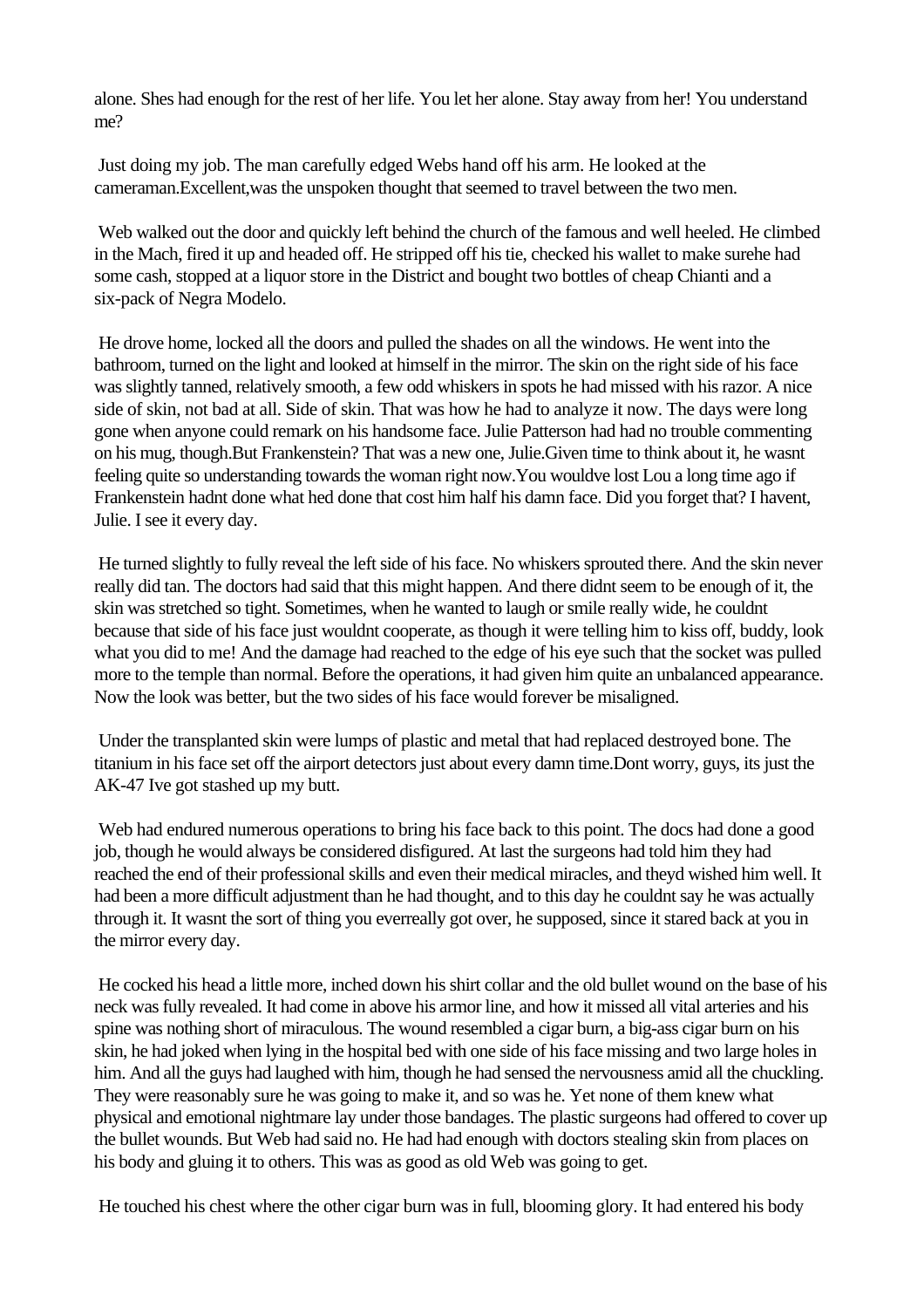and exited at the back of his shoulder, somehow skirting his Kevlar on both ends, and still had enough kick left to erase the head of a guy behind him who was about to cleave Webs skull with a machete. And who said he wasnt lucky? Web smiled at himself in the mirror. Lucky is as lucky does, he said to his reflection.

 HRT had always held Web in the highest possible regard for the heroism he had shown that night. It had been the school hostage situation in Richmond, Virginia, executed by the Free Society. Web had recently switched from sniper to assaulter and was still feeling his way a bit, eager to show his mettle in the front lines. The explosion had occurred from a homemade concoction thrown by one of the Frees. It would have hit Lou Patterson if Web hadnt leapt and knocked him out of the way. The fireball caught Web dead on the left side of his face, knocking him down and melting his shield against his skin. He had ripped the shield off along with a good part of his face and kept fighting, the adrenaline that always came with battle the only thing blocking out the horrible pain.

 The Frees had opened fire and Web had taken a bullet through his torso, and the second round had tagged his neck. Manyinnocent men would have died but for what Web had doneafterreceiving these injuries. Instead of weakening him, the shots seemed to have energized him, for how he had fought, how he had killed men trying to kill him and his team! He had dragged injured comrades to safety, including the late Louis Patterson, who had taken a round through the arm a minute after Web had saved him from the flames. The acts Web performed that night had far surpassed what he had done in that courtyard; for he had been so badly wounded at the time, no mere hand scratch that time, no simple Band-Aid that day. To both veteran and new operators at HRT, Web was a legend. And at the highly competitive alpha male agency, there was no better way to elevate oneself on the pecking order than bravery and skill shown in the heat of battle. And all it had cost him were a few vanity points and most of the blood in his body.

Web didnt even remember the pain. But when the last bullet had been fired and the last man had fallen, he too had slumped to the ground. He had touched the open wound on his face and felt the blood pouring out of him from the two wounds, and Web knew it was finally his time to die. He had gone into shock in the ambulance and by the time the doctors at the Medical College of Virginia got to him he was almost flat-line. How he had come back that night was anyones guess, Web certainly didnt have an answer. Never a religious man, he had started to wonder about things like God.

 The recovery had been the most painful thing Web had ever done. Though he was a hero, it was no guarantee that Web would be able to rejoin HRT. If he couldnt carry his full weight, they wouldnt want him, hero or not it was just the way things were. And Web would never have wanted the terms to be anything else. How many weights lifted, how many miles run, walls climbed, choppers rappelled from, rounds fired? Fortunately, the wounds to his face had not affected his eyesight or aim. Without perfection there, you were gone from HRT. The psychological battering of his recovery, however, had been even worse than the physical cramming. Could he fire when called up? Would he freeze in a crisis and place his team in jeopardy? Well, no, he never had, at least not until that damn courtyard came along. He had come back, all the way back. It had taken almost a year, but no one could say he didntdeserve to return on his own, with no corners cut. Now what would people say? Would he make it back this time? The trouble wasnt physical this time; it was all in his head and thus was a hundred times more terrifying.

Web made a fist and put it right through the mirror, cracking the drywall behind it. I didnt let them die, Julie, he said to the shattered glass. He looked at his hand. It wasnt even bleeding. His luck was holding, wasnt it?

 He opened the smashed medicine cabinet and took out the bottle of mismatched pills. He had collected them over time from a variety of sources, some official, some unofficial. He used them to help him sleep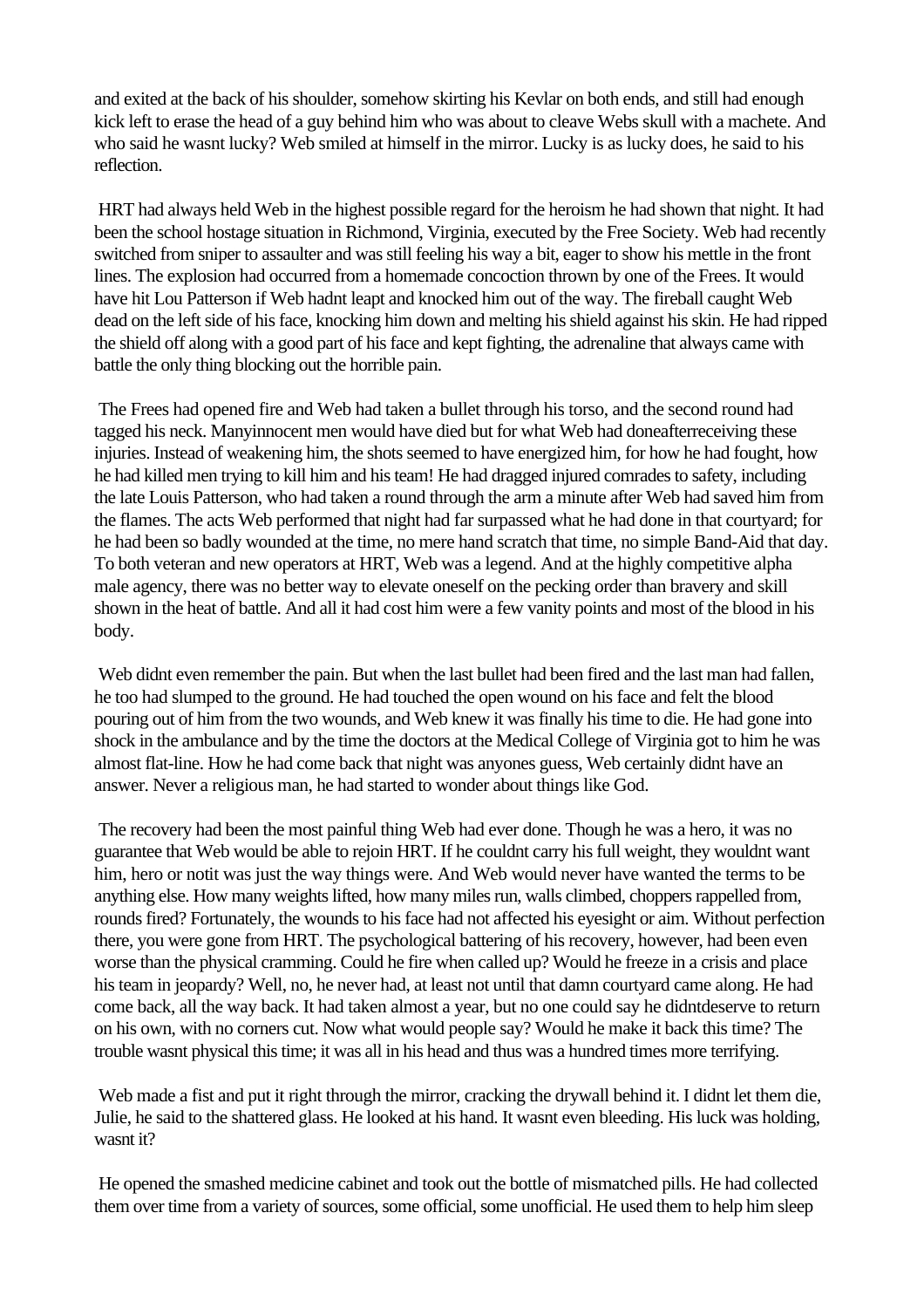occasionally. He was careful, though, because hed almost become addicted to the painkillers while they were rebuilding his face.

Web flicked off the light and Frankenstein was gone. Hell, everybody knew monsters were more comfortable in the dark.

 He went downstairs and carefully laid out all his bottles of booze and sat in the middle of them, like a general with his aides going over a battle plan. Yet he didnt open a single bottle. The phone rang every few minutes, but Web never answered it. There were knocks on the door; he let them go. Web sat there and stared at a wall until it grew quite late. He rummaged through the mismatched pills and took out a capsule, looked at it and then put it back. He leaned back against a chair and closed his eyes. At fourA.M. he fell asleep on the floor of the basement. Web still had not bothered to wash his face.

["LastManStanding-toc.html#TOC-14"]14

 Seven in the morning. Web knew this because the mantel clock was chiming when he lifted himself groggily off the basement floor. He rubbed at his back and neck; as he sat up, his foot hit one of the bottles of wine and it fell over and cracked slightly and Chianti leaked across the floor. Web threw the bottle away, grabbed some paper towels and cleaned up the spill. The wine stained his hands red, and for a dazed moment his sluggish mind told him hed been shot in his sleep.

 The noise outside the rear lower window made him race up the stairs and grab his pistol. Web went to the front door with the intent of circling around back and getting the drop on whoever was out there. Maybe it was just a stray dog or squirrel, but Web didnt think so. Human feet trying their best to keep quiet just had a certain sound to them if you knew how to listen, and Web knew how to.

 When he opened the door, the surge of people toward him almost caused Web to pull his gun and fire. The reporters were waving microphones and pens and sheets of paper and calling out questions so fast, they cumulatively appeared to be speaking Mandarin. They were screaming for him to look this way or that way so they could take his picture, film his video, as though he were some celebrity or, perhaps more apt, an animal in the zoo. Web looked past them to the street, where the media ships with their tall electronic masts now were docked outside his modest rancher. The two FBI agents assigned to watch over his house seemed to be attempting to hold back the masses but were clearly losing the battle.

What the hell do you people want? Web cried out.

 One woman wearing a beige linen suit, her blond hair sculpted, pushed forward and planted her high-heeled feet on the brick stoop bare inches from Web. Her heavy perfume made Webs empty stomach turn queasy. She said, Is it true youre claiming that you fell down right before the rest of your squad was killed but cant explain why? Andthatswhy you survived? The hike of her eyebrows signaled exactly what the woman thought of that preposterous story.

I

 Another reporter, a man, shoved his microphone near Webs mouth. There have been reports that you didnt actually fire your weapon, that the gunfire stopped on its own somehow and that you were actually never in any danger. How do you respond to that?

The questions kept coming as the bodies pressed closer. Is it true that when you were at the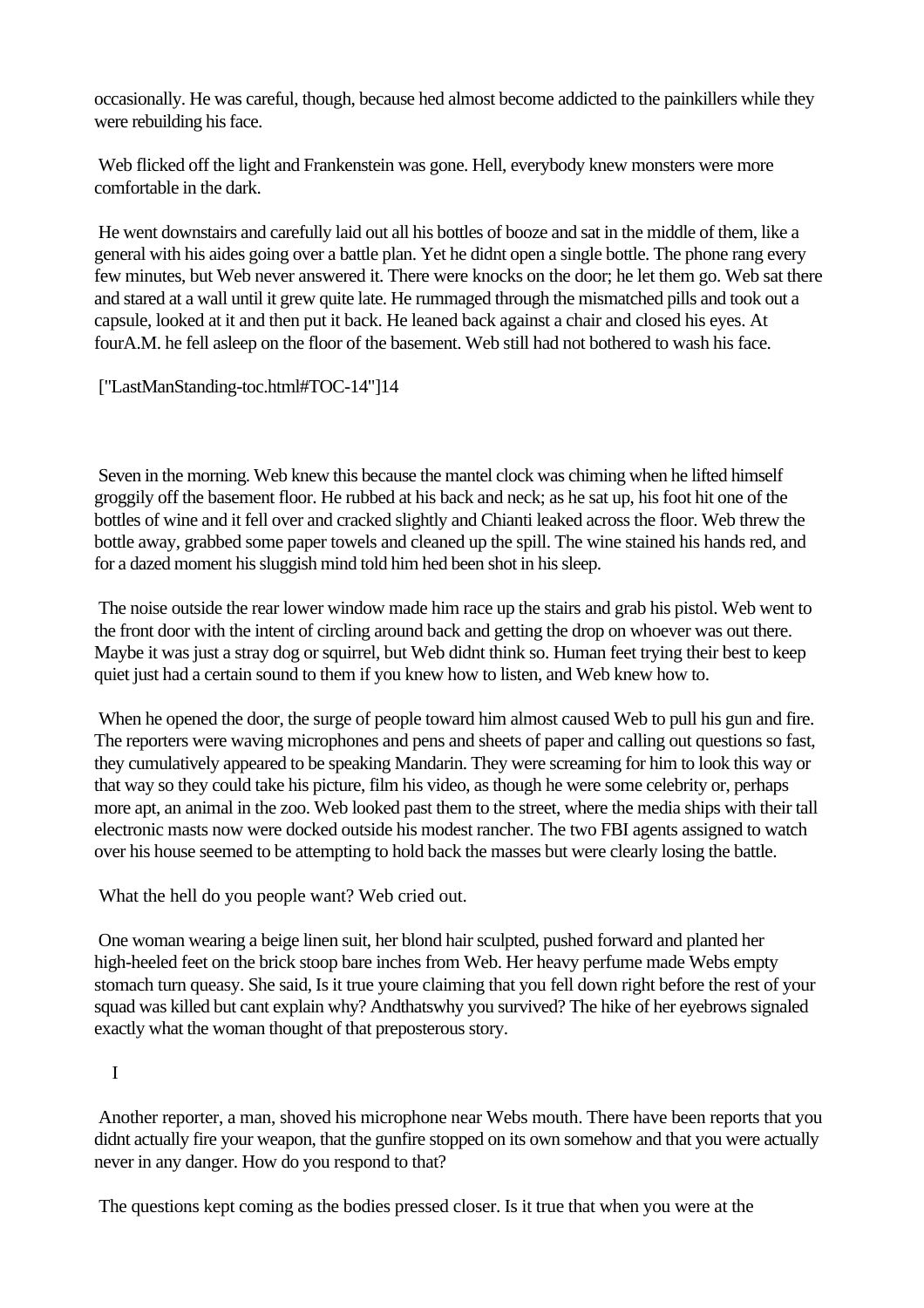Washington Field Office you were put on probation for a shooting infraction that resulted in the wounding of a suspect?

Web said, What the hell does that

 Another woman elbowed him from the side. I have it on good authority that the boy you allegedly saved was actually an accomplice to this whole thing.

Web stared at her. An accomplice to what? To who?

The woman gave him a penetrating look. I was hoping you could answer that.

 Web slammed the door, raced to the kitchen, grabbed the keys for the Suburban and headed back out. He pushed through the crowd and looked at his fellow agents for help. They came forward, yanked and pulled on a few people, yet to Web it seemed their hearts clearly were not in it, and they refused to meet his gaze.So thats how its going to be,Web thought.

The crowd suddenly surged closer, sealing off the path to his truck.

 Get out of my way, Web yelled. He looked around. The entire neighborhood was out watching this. Men, women and children who were his friends or at least his acquaintances were staring at this spectacle with wide eyes, open mouths.

Are you going to respond to Mrs. Pattersons charges?

Web stopped and looked at this questioner. It was the same reporter from the memorial service.

Are you? the man said grimly.

I didnt know Julie Patterson had the authority to bring charges, said Web.

 She made it abundantly clear that you either acted with cowardice or were somehow involved. Paid off.

She didnt know what she was saying. Shes just lost her husband and unborn child.

 So youre saying the charges are false? the man persisted and pushed the microphone closer. Somebody jostled him from behind and his arm jerked forward and the microphone hit Web in the mouth, drawing blood. Before he knew it, Webs fist had shot out and the man was lying on the ground holding his nose. He didnt appear to be all that upset. In fact, he was screaming to his camera unit, Did you get that? Did you get that?

 They all pressed forward more, and Web, being in the middle of this circle, was pushed around by the sheer weight of the crowd. Cameras were snapping in his face, blinding him. Fat video machines were feeding away, dozens of voices were jabbering at once. As the knot of people and machines jostled him around, Webs feet got tangled in a cable and he went down. The crowd moved in, but he pushed his way back up. This was far past being out of control. Web felt a bony fist hit him in the back. When he turned, he recognized the attacker as a man who lived down the street and who had never cared much for Web as a neighbor or human being. Before Web could defend himself, the man ran off. As Web looked around, it was clear that the crowd was not filled just with reporters ravenous for a Pulitzer. This was a mob.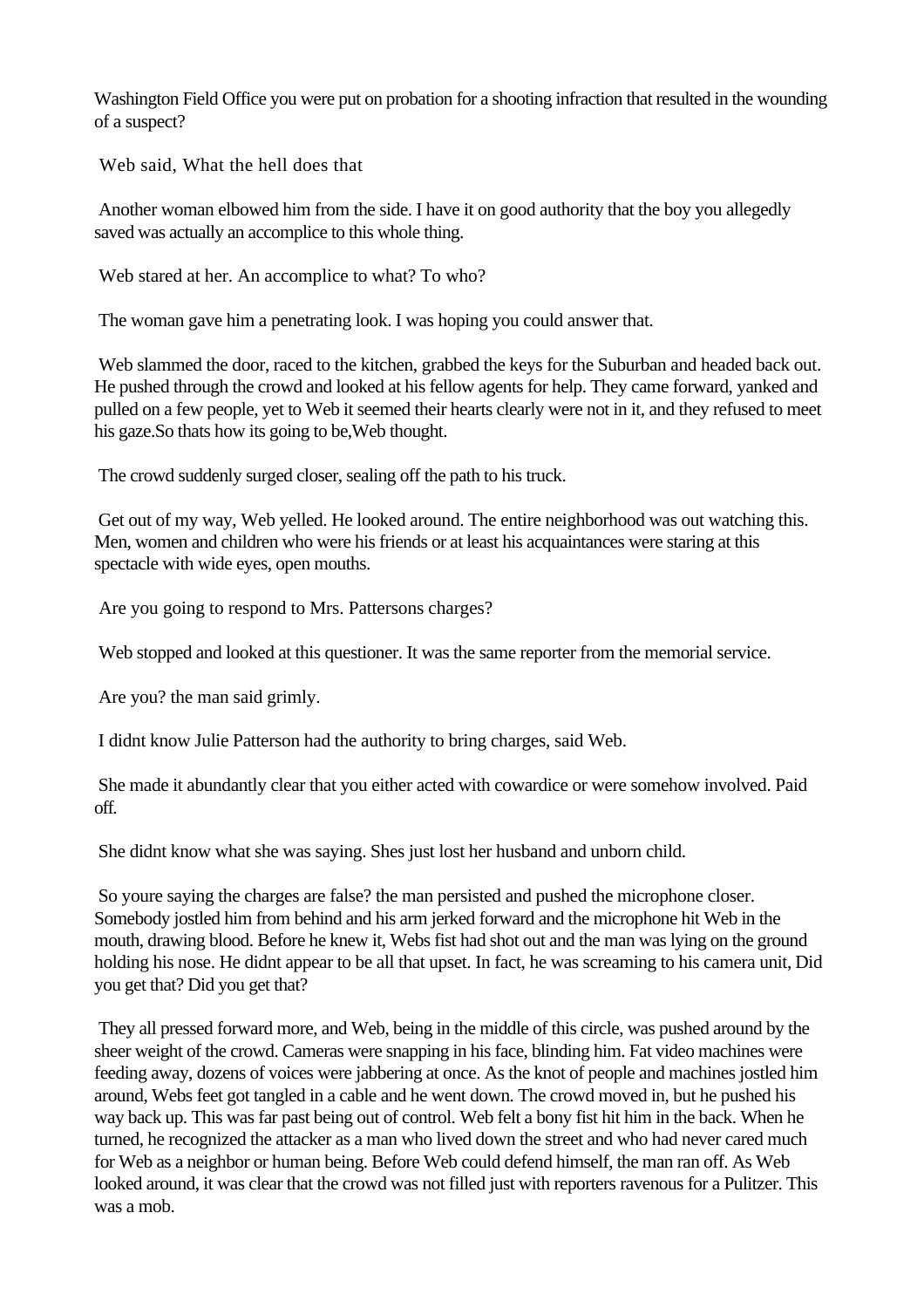Get the hell away from me, Web screamed. He yelled at the two agents, Are you guys going to help or not?

 Somebody call the cops, said the perfumed blonde, pointing at Web. He just assaulted that poor man, we all saw it. She bent down to help up her fellow reporter while a slew of cell phones appeared from out of pockets.

 Web looked around at a level of chaos he had never before experienced, and he had seen more than most. But he had had enoughof this. Web pulled his pistol. The FBI agents saw this and were suddenly interested once more. Web pointed the pistol straight up and fired four shots into the air. On all sides of him the mob now was in full retreat. Some dropped to the ground, crying out, pleading for him not to shoot them, that they were just doing their job, miserable though it might be. The perfumed blonde let her dear reporter friend drop back to the muddy earth and turned and ran for her life. Her heels sank in the soft grass and she ran right out of them. Her fleshy bottom made a nice target if Web had been so inclined. The reporter with the bloody nose was crawling on his belly shouting, Are you getting this? Damn it, Seymour, are you getting this? Neighbors swooped up their kids and fled to their homes. Web put his pistol away and walked to his Suburban. When the federal agents moved toward him, all he said was, Dont even think about it. He climbed in the truck and started it up. He rolled down the window. Thanks for the assist, he told the two men, and then drove off.

["LastManStanding-toc.html#TOC-15"]15

 Are you out of your mind? Buck Winters stared over at Web, who stood by the door of the small conference room at the Washington Field Office. Percy Bates was next to Web. Pulling and firing your gun, in front of a bunch of reporters, no less, and them taping the whole damned thing. Have you lost your mind? he said again.

 Maybe! Web shot back. I want to know who leaked information to Julie Patterson. I thought the Charlie Team inquiry was supposed to be confidential. How the hell did she know what I said to the investigators?

 Winters looked at Bates in disgust. Bates, you were this guys mentor. How the hell did you foul it up so bad? He looked back at Web. There are a bunch of different guys looking into this thing. Dont act like a virgin and be surprised when something slips, particularly to a wife who wants to know what the hell happened to her husband. You lost your head, Web, and you screwed up, and its not like its the first time.

 Look, I walk out my door and get mobbed, and my own guys not lifting a hand to help me. People were punching me, screaming accusations in my face. I did what anybody wouldve done.

 Show him what hes done, Bates. Bates quietly went over to a TV sitting in the corner. He picked up the remote and punched some buttons. Compliments of the media department, Winters added. The tape started to run and Web was looking at the inside of the church during the memorial service. Specifically, he waswatching Julie Patterson rubbing her childless belly, screaming at him, spitting in his face, slapping him with all her strength. And him just standing there silently taking it. His statement about having done all he could was mysteriously absent, or at least couldnt be heard. On the tape all he said to Julie was, Im sorry. It made Web look like he had pulled the trigger on Lou Patterson himself.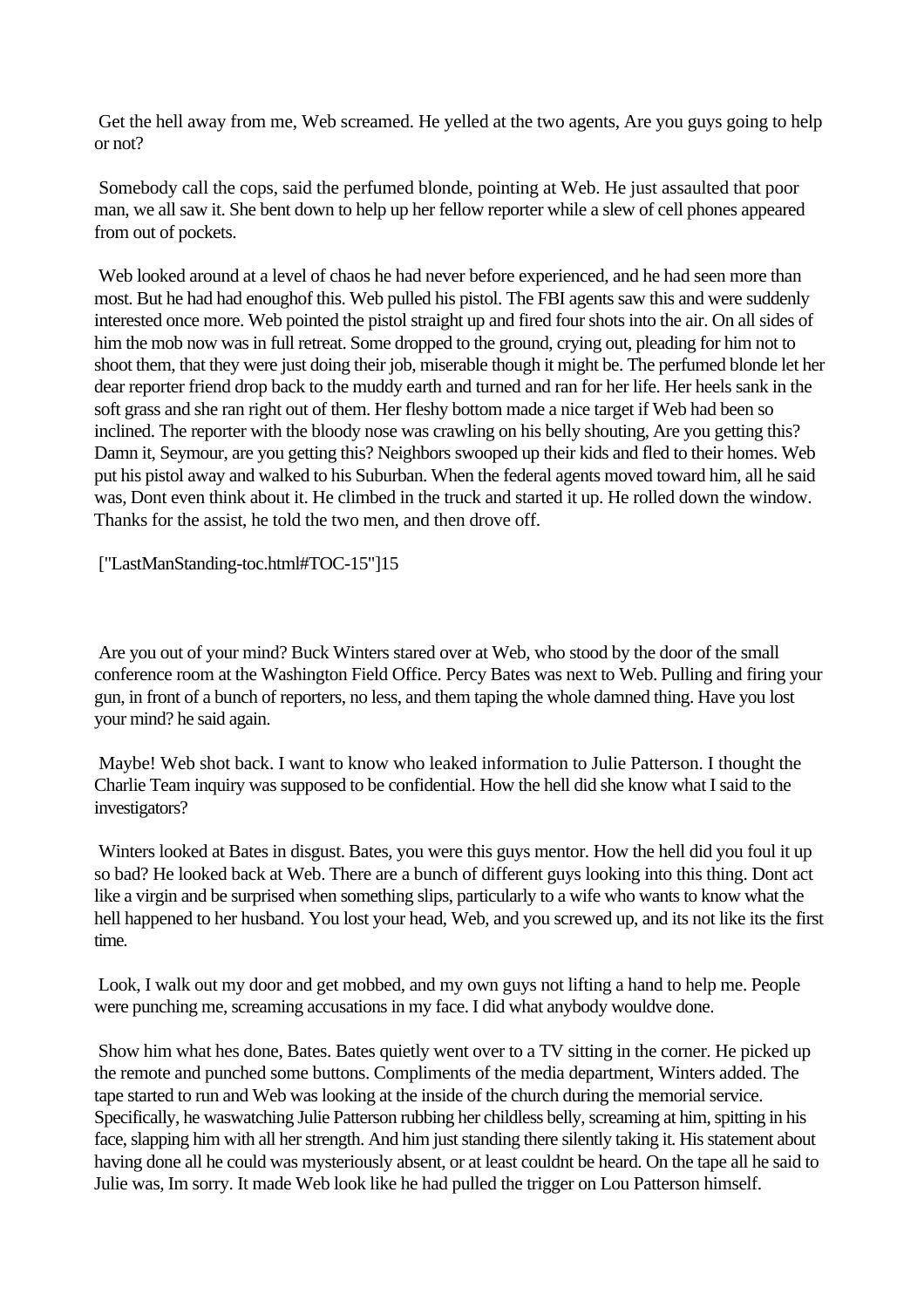And thats not the best part, said Winters, who rose and snatched the remote from Bates. He hit the device and Web watched as the scene outside his house ran across the TV. It had been craftily edited such that the atmosphere of the mob scene was gone, the edges of the camera shots crisp and narrow. The individual reporters were depicted as being tough pushy, even but polite, professional in every way. The one fellow Web had slugged looked particularly heroic, not even bothering to hide his bloodied nose but going on about his business of introducing the madness the viewer was about to see. And then there was Web looking like a rabid animal. He was screaming, cursing and then he raised his gun. The film speed made him almost appear to pull the gun in slow motion so that it seemed deliberate, controlled and not a man fighting for his life. There were some chilling cinematographic moments too of neighbors running with their children, escaping from this mad fiend. And then there was Web standing alone. Cold, hard, as he put the gun away and walked calmly from the chaoshehad caused.

 Web had never seen anything so slick outside a Hollywood movie. He looked sadistic, evil, the man with the Frankenstein face. The camera had gotten several close-ups of the damaged skin, yet with no mention of how he had come by such injuries.

 Web shook his head and looked at Winters and said, Damn it, thats not how it happened. Im not Charlie Manson.

 Winters bristled. Who cares if its the truth or not! Perception is everything. Now thats running on every TV station in town. And its hit the national pipe too. Congratulations, youre a breaking news story. The director flew back from a high-level meeting in Denver when he was briefed on this. Your ass is in the fire, London, in the fire.

Web slumped in a chair and said nothing. Bates sat across from him and tapped a pen against the table.

 Winters stood in front of him, his hands clasped behind his back. To Web, it seemed the guy was really enjoying this.

 Now, you know that the Bureaus SOP in responding to something like this is to do nothing. Weve followed the ostrich-head-in-the-sand before. Sometimes it works and sometimes it doesnt, but the higher-ups like the passive tactic. The less said, the better.

Bully for them. Im not asking the Bureau to do jack-shit on my behalf, Buck.

 Bates picked up the conversation. No, Web, were not taking this lying down. Not this time. Bates ticked the points off on his fingers. First, the media relations guys are putting together a highlight film of our own. The world right now thinks youre some sort of psycho. Theyre going to find out youre one of the most decorated agents we have. Were issuing press releases detailing all of that. Second, although he wants to strangle you right now, Buck here is holding a televised press conference at noon tomorrow to clearly state what an outstanding agent you are, and were going to run our highlight film in all its glory. And were going to release some details of what happened in that alley that will damn sure demonstrate that you didnt turn and run but managed single-handedly to take out enough firepower to wipe out an Army battalion.

Web said, You cant do that while the investigation is still going on. You could blow some leads.

Were willing to take the risk.

Web looked over at Winters. I dont give a damn what these people say about me! I know what I did.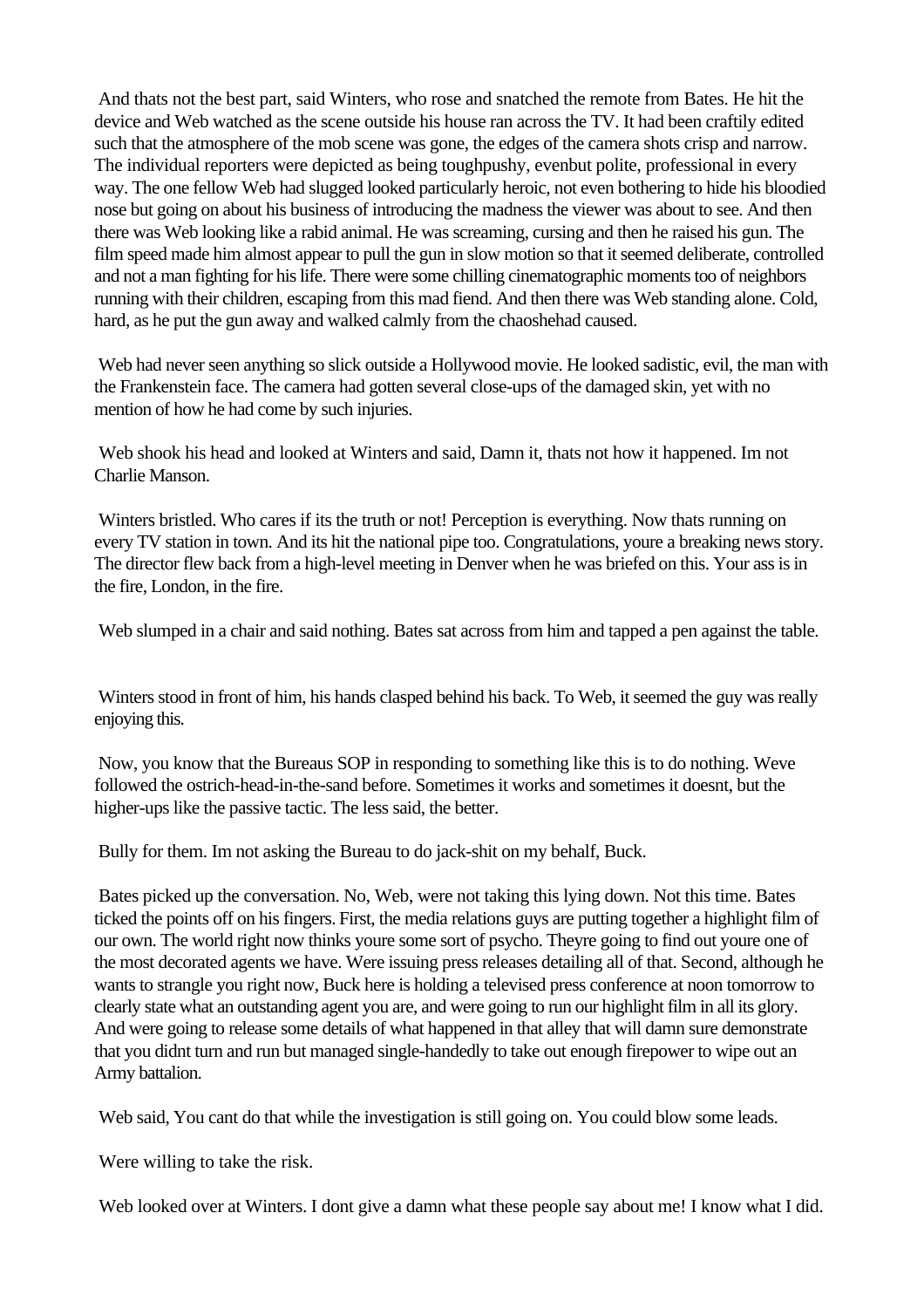And what I dont want is to do anything to jeopardize finding who wiped out my team!

 Winters placed his face a couple of inches from Webs. If I had my way, your ass would already be gone. But to some in the Bureau youre kind of a hero, and the decision has been made that were going to bat for you. Believe me, I argued against it, because from a PR point of view it doesnt really help the Bureau, its just to make you look good. He glanced at Bates. But your friend here won that battle.

Web looked in surprise at Bates.

 Winters continued, But not the war. And Im not looking tomake you some damn martyr. Winters glanced at Webs damaged face. A disfigured martyr. Now Perce is going to take you through the Bureaus little dog-and-pony show that were doing to clean up your mess. Im not going to stay for that, because it would make me nauseous. But listen up, London, and you listen really good. Youre hanging by a thread right now, and Id love nothing better than to cut that string. Ill be watching you so close Ill be able to count every one of your breaths. And when you screw up, and you will, then the hammer comes down and you are gone for good, and Ill smoke me the biggest damn cigar I can find. Is that clear?

Yeah, a lot clearer than your orders at Waco were.

Winters straightened up and the two men stared intently at each other.

 Web said, I always wondered, Buck, how come you were the only one in the chain of command excuse me, the chain of chaos that didnt get his career path cut off for that mess. You know, while I was sitting out there on sniper duty a couple of times I actually thought you were working for the Branch Davidians because of all the dumb-shit decisions you made.

 Bates said sharply, Web, shut your damn mouth. He looked anxiously at Winters. Ive got it from here, Buck.

 Winters stared at Web for several more seconds and then headed to the door, but he looked back. If I had my way, there wouldnt be an HRT, and Im going to have my way yet. And guess wholl be the first son of a bitch to go? Hows that for chain of command!

 Winters shut the door and Web let out a big breath he wasnt even aware hed been holding. And then Bates got right in his face. I put my neck out for you, called in every chit Ive ever earned at the Bureau and you almost screwed it up, taking on Winters like that. Are you really that big a damn idiot?

 I guess I must be, Web answered defiantly. But I didnt ask for any of this. The press can strip me clean, but nothing, nothing is going to mess up the investigation.

 Youre going to give me a coronary, you really are. Bates finally calmed down. Okay, here are your marching orders. Youre going to lay low for a while. Dont go home. Well get you a car from the motor pool. Head out somewhere and stay there awhile. TheBureau will foot the bills. Well communicate via your secure cell phone. Check in regularly. As bad as you looked on the tube right now, youll look just as good when we tell our side. And if I find you anywhere near Buck Winters during the next thirty years, I will personally shoot you myself. Now get out of here! Bates went to the door, but Web remained sitting.

Perce, why are you doing all this? Youre taking a big risk standing up for me.

Bates studied the floor for a few moments. This is gonna sound sappy, and maybe it should, but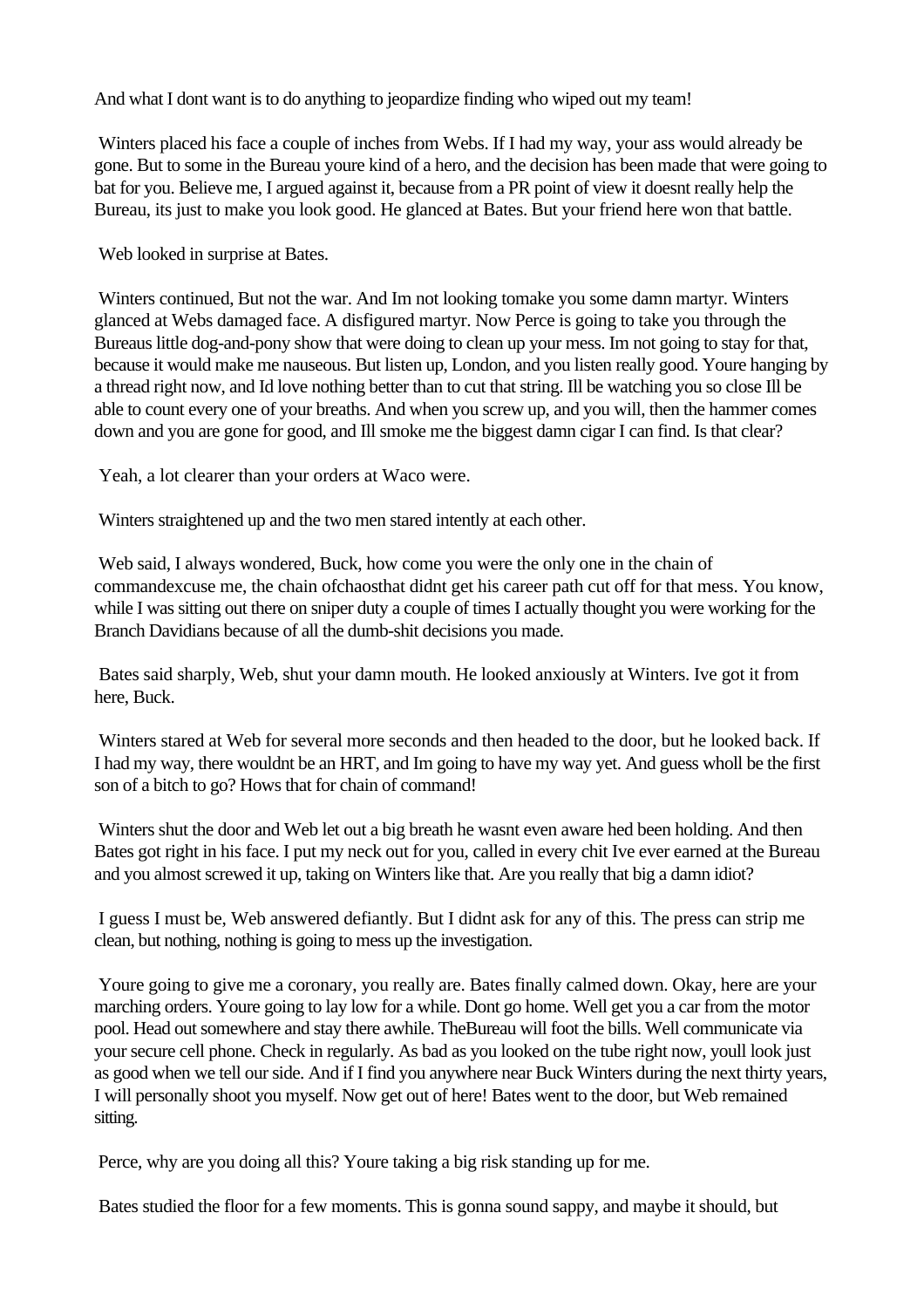anyway its the truth. Im doing this because the Web London I know has risked his life for this agency more times than I can remember. Because Ive watched you lying in a hospital room for three months not sure if you were going to make it. You couldve retired then with full pay, gone out on top. Gone fishing or whatever the hell it is retired FBI do. But you came back and got in the line of fire again. I dont know many guys that have ever done that. He drew a long breath. And because I know what you did in that alley even if the rest of the world doesnt. But theyre going to damn sure know it, Web. There arent many heroes left anymore. But youre one of them. Thats all Im going to say about it. And dont you ever, ever ask me again.

The man walked out and left Web to contemplate another side of Percy Bates.

" " "

 It was almost midnight and Web was on the move. He was climbing over fences and sneaking through neighbors yards. The goal tonight was a simple if absurd one. He had to break into hisownhome through a rear window because the media were still moored out front waiting to board him. And then sink him. Two uniformed Bureau security officers were there too, backed up by a Virginia state police cruiser, its blue waggle lights slicing through the darkness. Web hoped there would be no more mobs, no more riots. So long as no one spotted him climbing in his own bathroom window, that is. Then all bets were off.

 Web quietly packed a duffel in the dark, threw in some extra rounds of ammo, some other pieces of equipment that he thoughtmight come in handy, then crawled back out. He cleared the fence and slipped back into his neighbors yard and then stopped. He opened the duffel, pulled out a battery-operated ambient light monocular that made the dark look as clear as day, albeit with a greenish tint, and looked through it. He surveyed the army camped outside his house and focused the magnifier for a better look. All those people whose sole purpose in life right now was to get any possible dirt and damn the truth made Web decide that paybacks, however small, should be taken when the opportunity arose. And right now he could use a generous fix. Web pulled out a flare gun, loaded in a cartridge, aimed the weapon to the sky at a spot right over the top of this fine group of people and fired. The flare sailed upward, exploded and lit the heavens a brilliant yellow. Web watched through his monocular as the pack of fine, exemplary people looked up with fearful eyes and then ran screaming for their lives. It truly was the little things that made life so sweet: long walks, rain showers, puppies, scaring the crap out of a bunch of sanctimonious reporters.

 He jogged back to the Crown Vic that Bates had arranged for him and drove off. Web stayed that night at a dump motel off Route One in south Alexandria where he could pay in cash, no one bothered him and the only room service was the McDonalds bag you brought with you or the soda and snack machine chained to a graffiti-stained support column outside his room. He watched TV and ate his cheeseburger and fries. The he pulled out from his duffel his bottle of pills and swallowed two of them. He fell into a deep sleep and for once nightmares didnt rouse him from it.

["LastManStanding-toc.html#TOC-16"]16

 Early on a Saturday morning, Scott Wingo navigated his wheelchair up the ramp and unlocked the door to a four-story nineteenth-century brick building that housed his law office. Divorced, with grown children, Wingo had a thriving criminal defense practice in Richmond, the city of his birth, where he had remained his whole life. Saturdays were a time for him to go into the office and not be bothered by pealing phones, clacking keyboards, harassed associates and demanding clients. Those pleasantries were left for during the week. He went inside, made a pot of coffee, spiked it with his favorite Gentleman Jim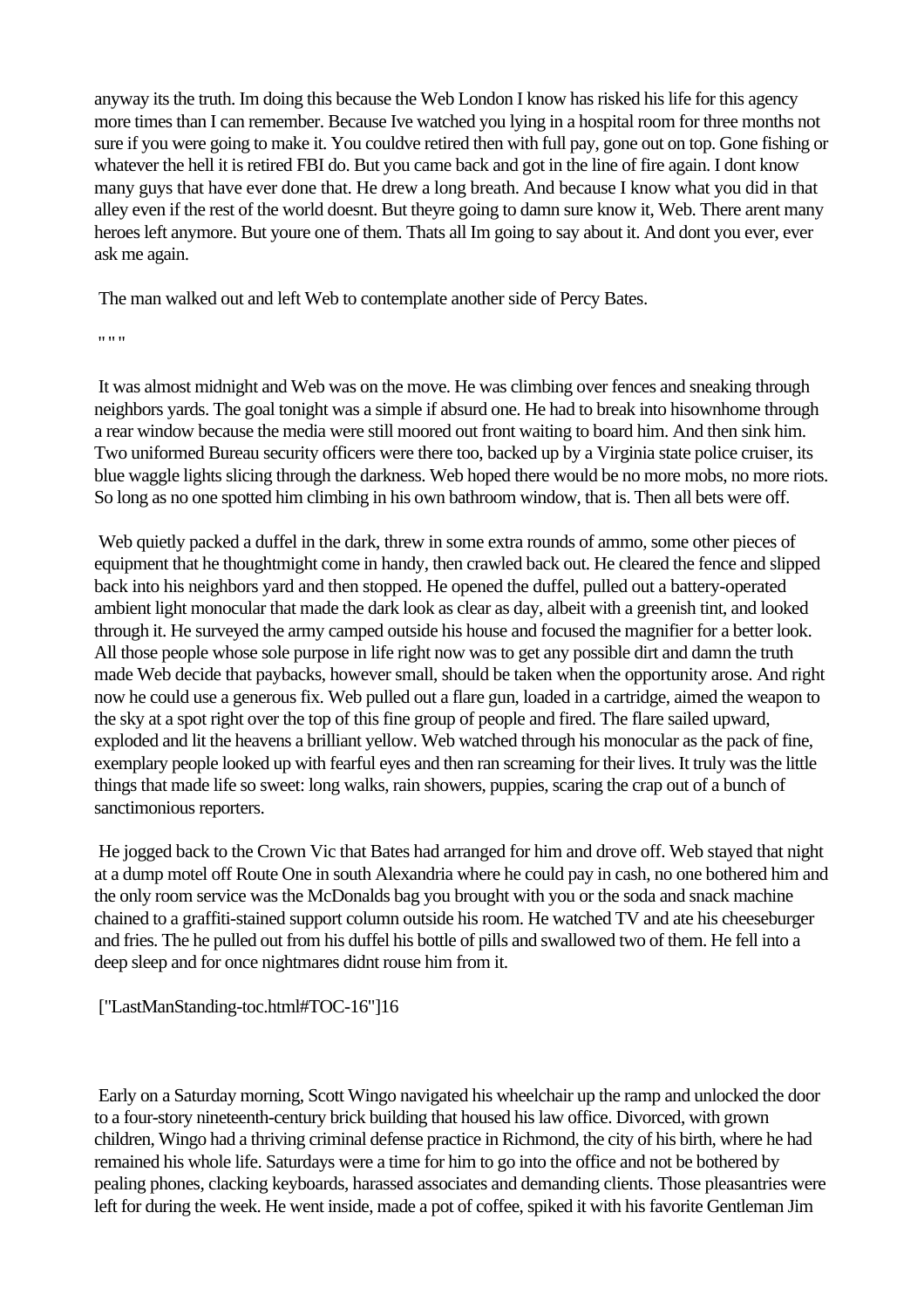bourbon and rolled his way to his office. Scott Wingo and Associates, Counselors at Law, had been a Richmond institution for almost thirty years. During that time Wingo had gone from being a sole practitioner working out of an office the size of a closet, basically defending anyone with enough cash to pay him, to head of a firm with six associates, a full-time PI and a support staff of eight. As the sole shareholder of the firm Wingo pulled down seven figures in a good year, and even mid-six money in bad times. His clients had also grown more substantial. For years he had resisted taking on the drug people, but the cash flow was undeniable and Wingo had wearied of seeing far inferior attorneys drawing down those dollars. He comforted himself with the knowledge that anyone, regardless of what heinous thing he had done, deserved a competent even inspired defense.

 Wingo had considerable skills as a courtroom lawyer, and hispresence before a jury had not been diminished one iota by his confinement two years ago to a wheelchair because of ongoing diabetes and kidney and liver ailments. In some ways, he felt his ability to reach out to a jury had been enhanced by his physical predicament. And many a member of the state bar envied Wingos string of victories. He was also loathed by those who felt he was simply a means for rich criminals to avoid the rightful consequences of their terrible misdeeds. Wingo naturally didnt see it that way, but he had long ago stopped trying to win that argument because it was one of the very few issues he had ever come upon that didnt seem worth arguing about.

 He lived in a substantial home in Windsor Farms, a very affluent and coveted area of Richmond; drove a specially configured Jag sedan to accommodate his disability; took luxurious trips overseas when he wanted to; was good to his children and generous and on good terms with his ex-wife, who still lived in their old home. But mostly he worked. At age fifty-nine Wingo had outlived many predictions of his premature death. Those had come either because of his various medical conditions or because of threats from disgruntled clients or folks on the other side of a crime who felt justice had not been served largely through Wingo doing what he did best, which was finding reasonable doubt in twelve peers of the defendant. Yet he knew that his time was running out. He could feel it in his tired organs, in his poor circulation, his general fatigue. He figured he would work until he died; it wouldnt be such a bad way to go.

 He took a sip of coffee and Gentleman Jim and picked up the phone. He liked to work the phones, even on the weekends, particularly in calling back people he didnt want to talk with. Rarely would they be in on Saturday morning and hed leave a polite message telling them he was sorry to have missed them. He did ten of these and felt like he was being very productive. His mouth was growing very dry, probably from all the talking, and he took another shot of the whiskey coffee. He turned to a brief he was working on that would, if granted, suppress evidence in a burglary ring matter he was involved in. Most people didnt realize that trials were often won before anyone stepped foot inside a courtroom. Inthis case if the motion were granted there would be no trial because the prosecution would have no case.

 After several hours of work and more phone calls, he took off his glasses and rubbed his eyes. The damn diabetes was wreaking havoc with just about every part of him and he had found out last week that he had glaucoma. Maybe the Lord was getting him back for the work he was doing here on earth.

 He thought he heard a door open somewhere and figured one of his overpaid associates might have wandered in to actually perform some weekend labor. The young folks these days, they just didnt have the same work ethic of Wingos generation, even though they made outrageous sums. When had henotworked a weekend for the first fifteen years of his practice? The kids today grumbled about working past six. Damn if his eyes werent killing him. He finished the cup of coffee, but his thirst returned just as bad. He popped open a desk drawer and drank from the bottle of water he kept there. Now his head was throbbing. And his back was aching. He put a finger on his wrist and counted. Well, hell, his pulse was out of whack too; yet that happened just about every day. He had already taken his insulin and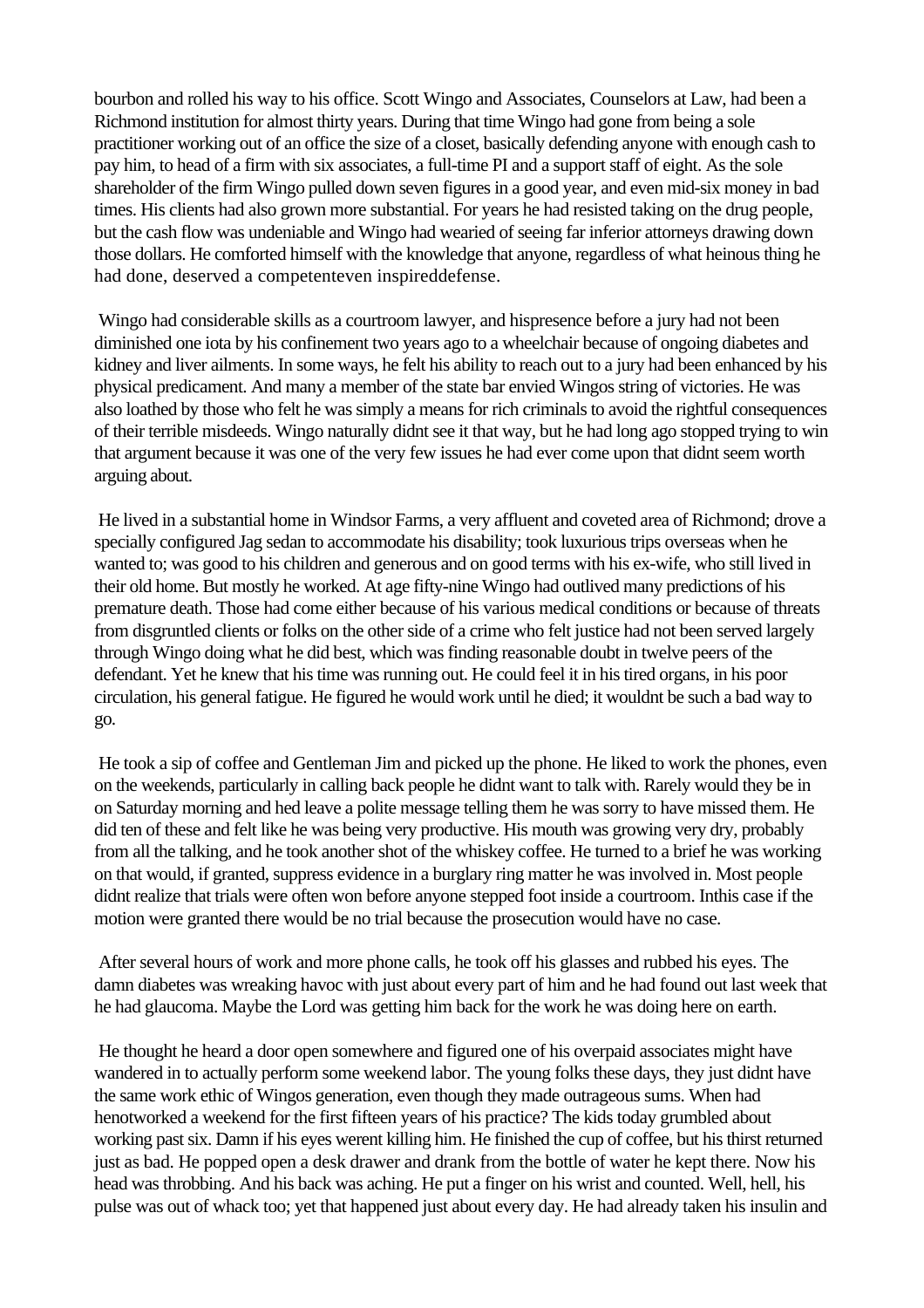wouldnt need another shot for a while; still, he wondered about speeding up the schedule. Maybe his blood sugar had plummeted somehow. He was always adjusting his insulin, because he could never get the damn right dosage. His doctor had told him to stop drinking, but that was just not going to happen, Wingo knew. For him, bourbon was a necessity, not a luxury.

 He was sure he heard the door that time. Hello, he called out. Is that you, Missy? Missy, he thought, Missy was his damn dog that had died ten years ago. Where the hell had that come from? He tried to focus on the brief, but his vision was now so badly blurred and his body was doing such funny things that Wingo finally started to get scared. Hell, maybe he was having a coronary, though he felt no pain in his chest, no dull throb in his left shoulder and arm.

 He looked at the clock but couldnt make out the time. Okay, he needed to do something here. Hello, he called out again. I need some help here. He thought he heard approaching footsteps, butthen no one ever came.Okay, damn it,he thought. Sons of bitches, he yelled. He picked up the phone and managed to guide his hand to the nine and then twice on the one. He waited, but no one came on the line. That was our tax dollars at work. You dial 911 and get jack. I need some help here, he called into the phone. And then he noted there was no dial tone. He hung up and lifted the receiver again. No dial tone. Well, shit. He slammed the phone down and missed the cradle and the receiver fell to the floor. He pulled at his shirt collar because it was getting hard to breathe. Hed been meaning to get one of those cell phones but never had gotten around to it. Is anybody out there, damn it? Now he could hear the footsteps. His breathing was becoming impossible, like something was wedged down his gullet. Sweat was pouring off him. He looked up at the doorway. Through his clouded vision he could see the door opening. The person came in.

 Mother? Damn if it wasnt his mother, and she would be dead twenty years this November. Mother, I need some help, Im not feeling too good.

There was no one there, of course. Wingo was just hallucinating.

 Wingo slid to the floor now, because he couldnt keep himself up in the chair any longer. He crawled along the floor to her, gasping and wheezing as he did so. Mother, he said hoarsely to the vision he was experiencing. You got to help your boy, he aint doing too good. He got to her and then she just disappeared on him, just like that, right when he needed her. Wingo put his head on the floor and slowly closed his eyes.

Anybody out there? I need help, he said one last time.

["LastManStanding-toc.html#TOC-17"]17

 Francis Westbrook was feeling seriously hampered. His usual haunts, his normal places of conducting business were not available to him. The Feds, he knew, were looking for him, and whoever had set him up was no doubt trying to get the jump on him too. Westbrook couldnt assume anything else. In his line of work extreme paranoia was really the only thing keeping him alive. Thus he was hanging out, at least for the next hour, in the back of a meat warehouse in Southeast D.C. Ten minutes drive from where he was sitting and freezing his ass off was the Capitol and other great national buildings. Westbrook had lived his whole life in Washington and had never been to a single monument. These grand edifices to a great nation meant absolutely nothing to him. He didnt consider himself an American, a Washingtonian or a citizen of anything. He was just another brother looking to get by. His goal when he was ten was to live to fifteen. Then his objective was to make it to twenty before he was killed. Then twenty-five. When he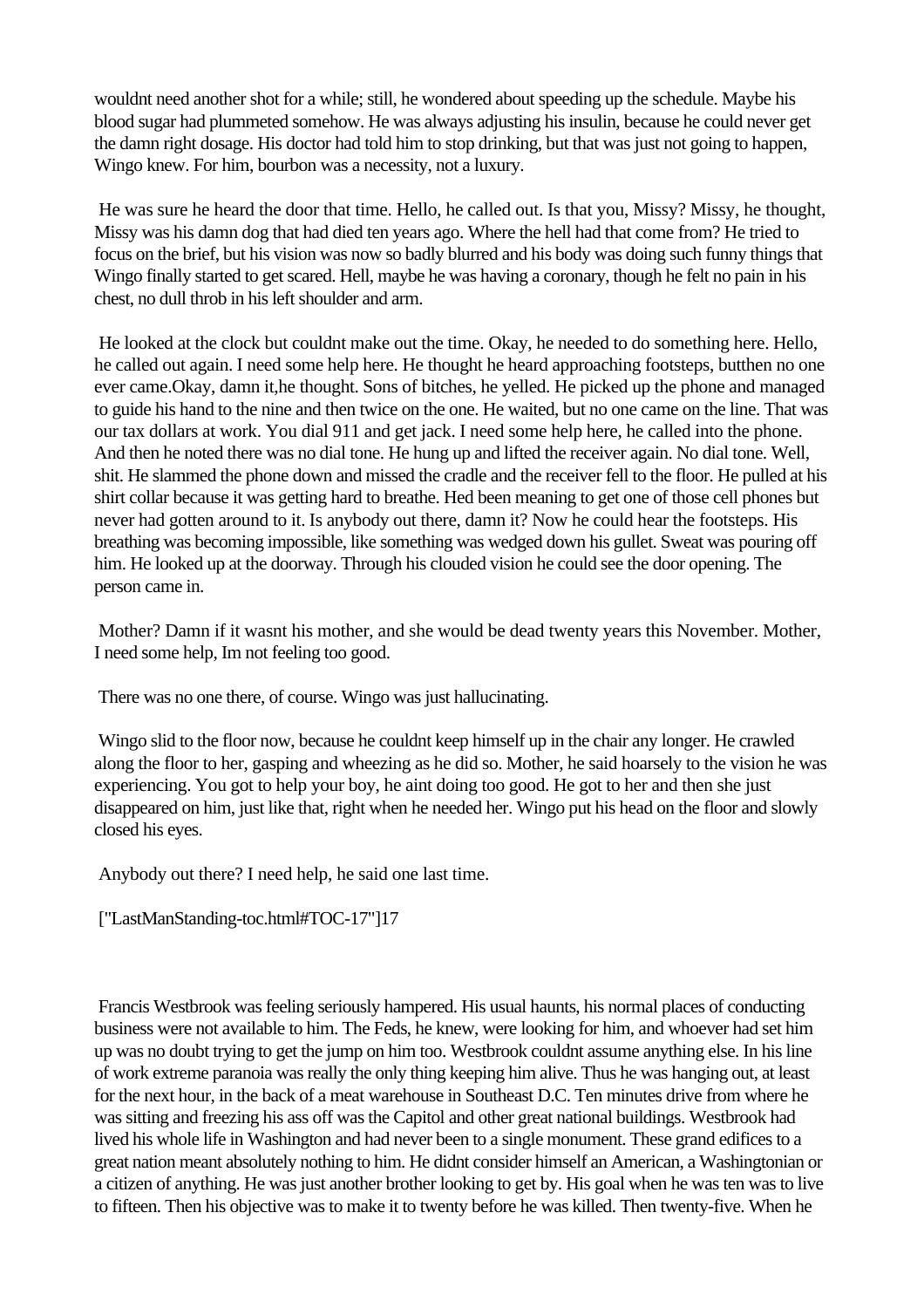hit thirty a couple of years ago he had given himself a party worthy of a person achieving octogenarian status, because in his world, he had. Everything was relative, maybe more so in the eyes of Francis Westbrook than other people.

 What was occupying most of his thinking now was how he had screwed up with Kevin. His desire to let the boy have a somewhat normal life had led him to be careless about Kevins safety. He had once had Kevin with him all the time, but then a crew dispute had erupted into a full-fledged battle and Kevin had been shot in theface and almost died. Francis hadnt even been able to take him to the hospital because he probably wouldve been arrested. After that, he let Kevin live with some quasi-family, an old lady and her grandson. He kept close watch on Kevin and visited him as often as he could; however, he let the boy have his freedom because every child needed that.

 And the fact was Kevin was not going to grow up like Francis. He was going to have a real life, away from guns and drugs and the quick drive to the medical examiners office with a tag on your toe. Being around Francis too much, being witness to such a life, any young man might be tempted to stick his toes in the water. And once you did, you were caught for life, because that sweet-looking pond was pure quicksand and filled with water moccasins all claiming to be your friend until you werent looking and one of them sunk his fangs in your neck. That was not going to happen to Kevin, Francis had pledged when Kevin had been born, and yet maybe it already had. It would be truly ironic if Kevin did not outlive him.

 While Westbrook headed up one of the more lucrative drug operations in the D.C. metro area, he had never been arrested for anything, not even a misdemeanor, though he was going on his twenty-third year in the bizness, having started very young and never looked back, because there was nothing to look back to. He was proud of that clean record, despite his felonious ways. It was not all luck; in fact, most of it was due to his carefully crafted survival plans, the way he gave information when it was needed to the right people, who in return then let him carry on his thing peacefully. That was key, dont rock the boat, dont be causing trouble on the street, dont be shooting nobody or nothing if you can help it. Dont give the Feds a hard time, because they got the manpower and money to make your life hell and who needed that shit. His life was complicated enough as it was. And yet without Kevin his life was nothing.

 He looked over at Macy and Peebles, his twin shadows. He trusted them as much as he trusted anyone, which was not all that much. He always carried a gun and had needed it on more than one occasion to save his life. You only had to learn that lesson once. He glanced toward the door where big Toona had just come in.

Toona, you got me some news, aint you? Some good news bout Kevin.

Nothing yet, boss.

Then get your sorry ass back out there till you do.

A sour-looking Toona immediately left and Westbrook looked at Peebles.

Talk to me, Twan.

 Antoine Twan Peebles looked chagrined and carefully adjusted his expensive reading glasses. The mans eyesight was excellent, Westbrook knew, he just thought wearing spectacles helped him to look the part of an executive, trying to be something he never would be, legitimate. Westbrook had made his peace with that issue a long time ago. Really the choice had been made for him the moment he had been born in the backseat of a Cadillac up on cinder blocks, his mother snorting coke even as Francis had slipped out between her legs into the arms of her man of the moment, who had promptly set the child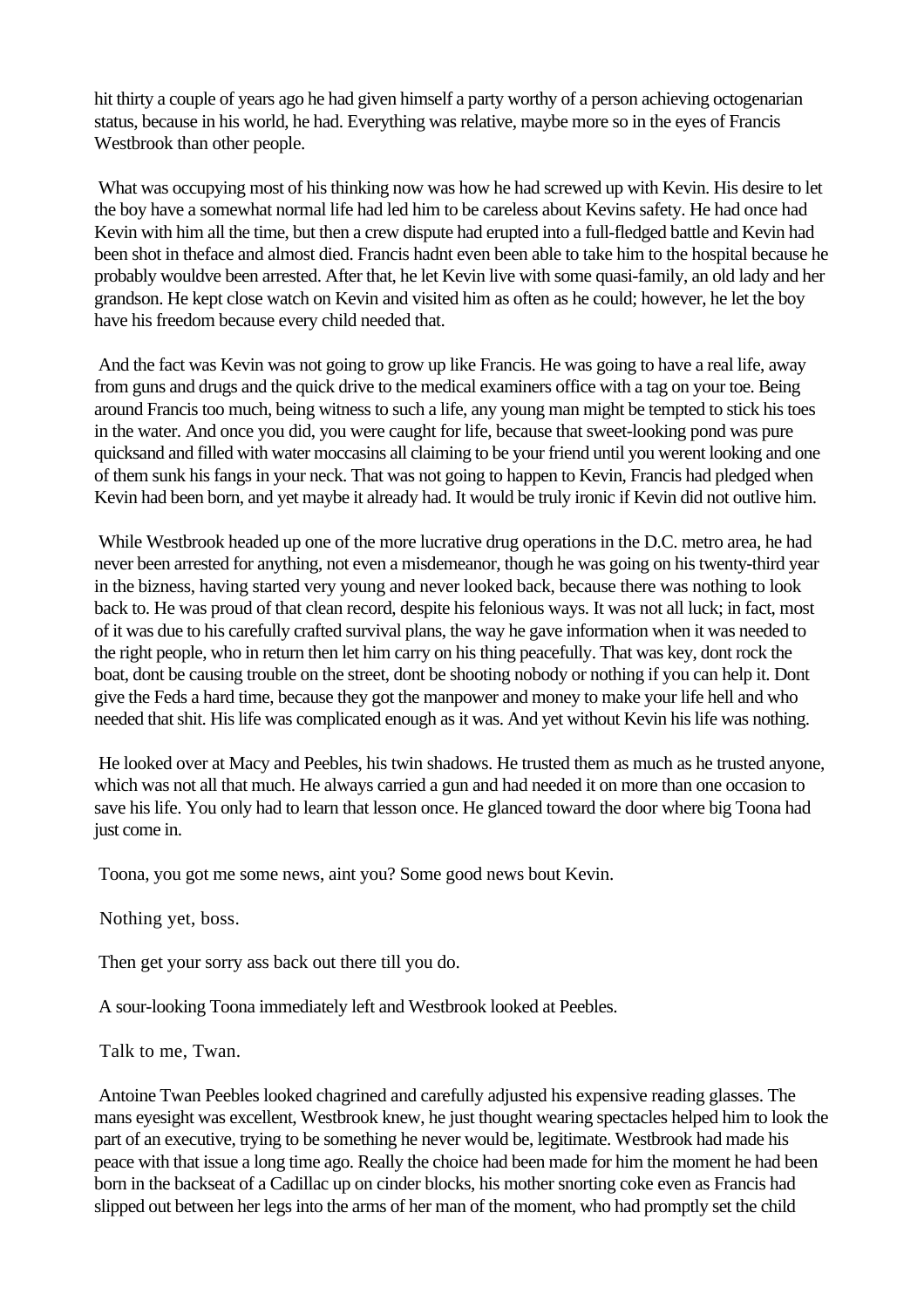aside, cut the cord with a dirty knife and forced the new mother to perform oral sex on him. His mother had told him about this later, in graphic detail, as though it were the funniest story she had ever heard.

 Its not good news, said Peebles. Our main distributor said until the heat died down on you, he wasnt sure he could provide us with any more product. And our inventory levels are pretty low as it is.

 Damn, now aintthata shock, said Westbrook. He sat back. Westbrook had to put on a strong front before Peebles and Macy and his people, yet the fact was he had a real problem. Like any reseller of sorts, Westbrook had obligations to folks down the line. And if they couldnt get what they needed from him, they would get it from somebody else. His survival time would not be long. And once you disappointed folks, they almost never did business with you again. Okay, Ill deal with that later. This Web London dude, what you got?

 Peebles opened a file he had pulled from a leather briefcase and adjusted his reading glasses once more. Using his monogrammed handkerchief, Peebles had carefully wiped off the seat he was sitting on and had made it clear that holding a meeting inside a meatwarehouse was far beneath his dignity. Peebles liked rolls of cash in his pockets and nice clothes and nice restaurants and the nice ladies doing whatever he wanted for him or to him. He didnt carry a gun, and for all Westbrook knew, Peebles didnt even know how to shoot one. He had come up at a time when drug operations had been far less violent and run in a more orderly way, with accountants and computers and business files, and taking dirty money and making it clean, and having stock portfolios and even vacation homes that one traveled to in ones private jet.

 Ten years older than Peebles, Westbrook had come up purely on the streets. He had run crack for pennies a bag, slept in rat holes, gone hungry more often than not, dodged bullets and fired them into others when he had to. Peebles was good at what he did; he made sure that Westbrooks operation ran smoothly and that product came in when it was supposed to and went out to the people that it was intended for. And he also ensured that accounts receivable Westbrook had belly laughed when Peebles had first used that term with him that accounts receivable were promptly paid. Money was efficiently laundered, excess cash flow prudently invested, innovations in the industry kept abreast of, the latest technology utilized, all under the watchful eyes of Antoine Peebles. And still Westbrook couldnt bring himself to respect the man.

 When personnel issues arose, though, which basically meant that somebody was trying screw them, Antoine Peebles quickly stepped aside. He had no stomach for that part of the business. Thats when Westbrook took over and handled things. And thats where Clyde Macy really earned all the dollars that he was paid.

 Westbrook looked over at his little white boy. He had thought it a joke when Macy had come to him for work. You on the wrong side of town, boy, he had told Macy. Whitey-towns up Northwest way. You go get your ass to where it belongs. He had figured that would be the end of that until Macy had popped two gents trying to mess with Westbrook and, as Macy had explained at the time, hed done it on apro bonobasis, just to prove his value. And the little skinhead had never failed his boss. Who would have thought it, big black Francis Westbrook being an equal opportunity employer?

 Web London, said Peebles, who stopped and coughed and then blew his nose, has been with the FBI for over thirteen years and with Hostage Rescue for about eight. Hes highly thought of. Got lots of commendations and things like that in his file. He was badly injured and almost died during one mission. Militiamen thing.

Militiamen, said Westbrook. Right, thats white people with guns think the governments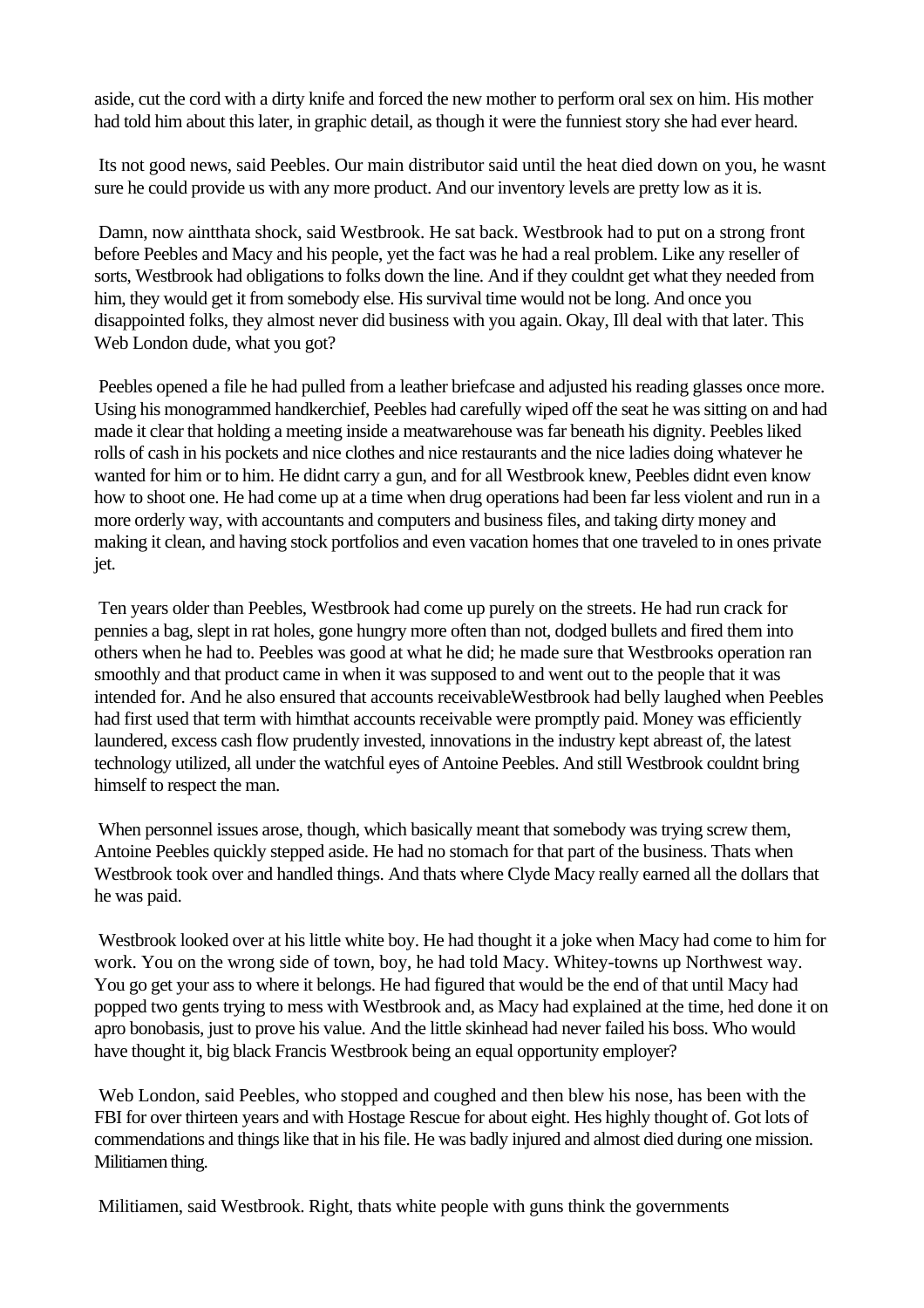fuckedthemover. They ought come see us black folk, see how good they really got it.

Peebles continued, Theres an investigation currently going on into the shooting in the courtyard.

Twan, tell me something I dont know, cause Im freezing my ass off and I see you are too.

Londons going to a psychiatrist. Not one at the Bureau, an outside firm.

We know who?

Its a group at Tysons Corner. Not sure yet of the psychiatrist seeing him.

 Well, lets get that nailed down. Hell talk to the shrink about things he aint talk to anybody else about. And then maybe we have a talk with the shrink.

Right, said Peebles as he made a note.

 And Twan, can you tell me what the hell they were going after that night? Dont you think that might be important shit?

 Peebles bristled at this. I was just about to get to that. He rustled through some more papers while Macy meticulously cleaned his pistol, wiping away from the barrel dust motes that apparently only he could see.

Peebles found what he was looking for and glanced up at his boss. Youre really not going to like this.

Theres a lot of shit I really dont like. Tell me.

 Word is that they were going after you. That building was supposed to house our entire financial operations. Bean counters, computers, files, the whole deal. Peebles shook his head and looked offended, as though his personal honor had been impugned. Like wed be stupid enough to have that centralized. They sent HRT in because they wanted to bring the money guys out alive, to testify against you.

 Westbrook was so stunned by this that he didnt even take Peebles to task for saying our financial operations. They were Westbrooks, clear and simple. And why the hell they think that? We aint never even used that building. I aint never even been in the damn place. A thought suddenly seized Westbrook, but he decided to keep it to himself. When you wanted to deal, you needed to bring something to the party, and maybe he had something, something to do with that building. When Westbrook was just starting out on the streets, he had actually known that place real well. It was part of government-funded tenement housing built in the 1950s and designed to give poor families the subsidies they needed to get back on their feet. What it ended up being twenty years or so later was one of the worst drug areas in the city, with killings nightly. White kids in the suburbs watched TV at night while Westbrook had watched homicides in his own backyard. But there was something about that building and others like it that maybe the Feds didnt know. Yeah, that one went in his deal-making file. He started feeling a little better, but just a little.

 Peebles perched his glasses on the end of his nose as he eyed Westbrook. Well, Im assuming the Bureau had some undercover working this thing and that agent must have told them otherwise.

Whos the damn agent? asked Westbrook.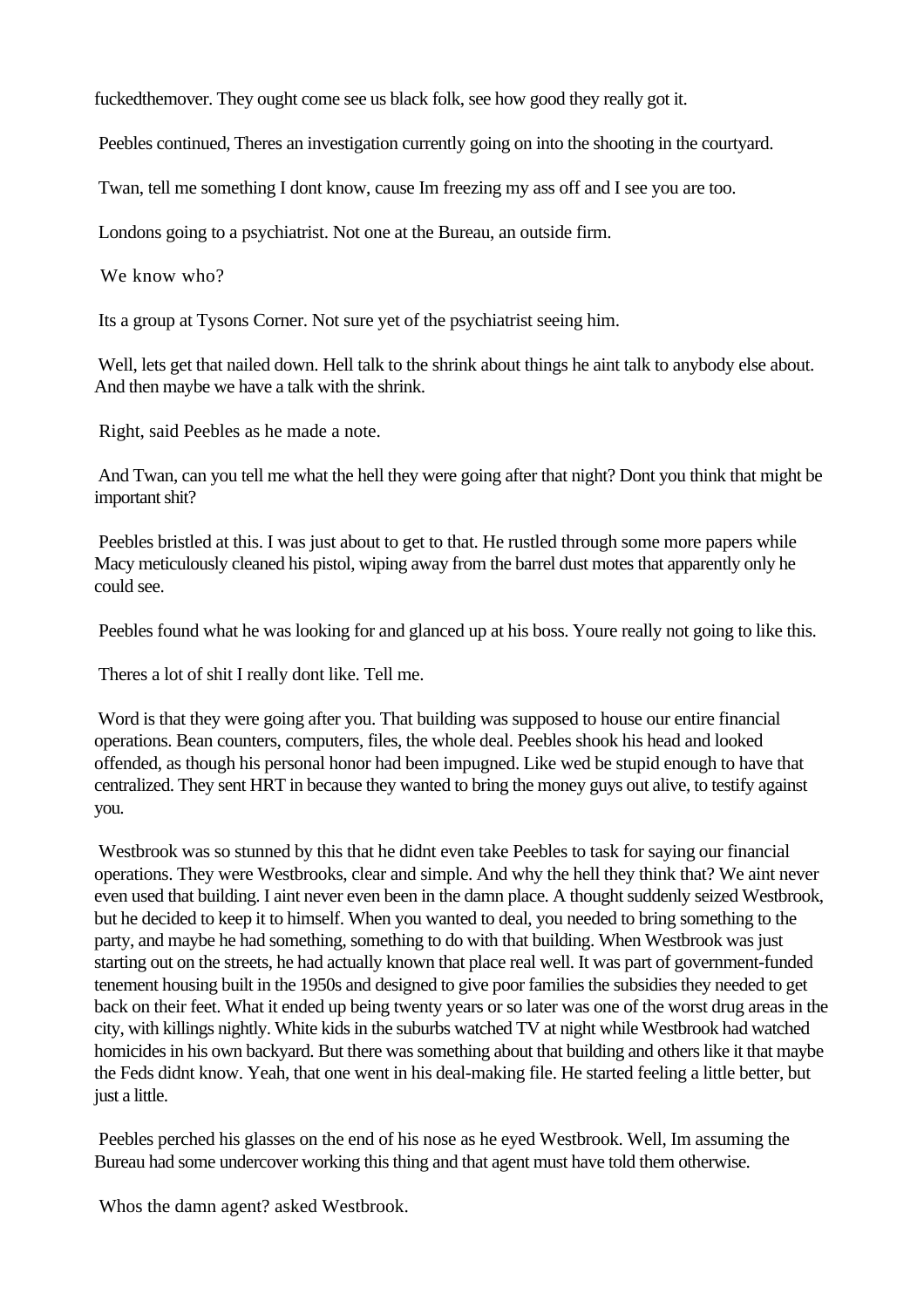That we dont know.

Well, thats shit Igotto know. People going around lying about me. I want to know who it is. Something very cold had suddenly seized in Westbrooks chest even as he tried to put on a strong front. Now he was not feeling so good. If a Bureau agent had targeted what he thought was Westbrooks operations center, then this meant the FBI had turned its attention to him. Why the hell had they done that? He wasnt that big an operation and he sure wasnt the only game in town. A bunch of crews did things a lot worse than he did. Now, nobody walked over him and nobody touched his turf, but he had played it low and cool for years, causing nobody trouble.

 Peebles said, Well, whoever tipped the Bureau off knew what strings to pull. They dont call up HRT unless they got something very serious to go on. They hit that building because it wassupposed to be filled with evidence to be used against you. At least thats what our sources say.

And whatd they find there, except the guns?

Nothing, place was empty.

So the undercover was full of shit?

Or elsehissources were.

 Or else they set him up, to set me up, said Westbrook. See, Twan, the cops aint going to care whatsnotthere. They still gonna think my ass was behind it cause its on my turf. So whoever did this was taking no risk. They stacked the deck against me right from the go. Aint no way I could win that. Am I right, Twan, or you see it different?

 Westbrook studied Peebles closely. The mans body language had very subtly shifted. Westbrook, who had made the noticing of such things an instinct, an instinct that had saved his life numerous times, definitely picked up on it. And he knew its source. Despite his college education and his skill at managing the business, Peebles was just not as quick as Westbrook was at sizing up a situation and coming to the right conclusion. His street instincts paled in comparison to his bosss. And there was a simple reason for that: Westbrook had spent years surviving on those instincts and all the while honing them to an even sharper precision. Peebles had never had to do that.

Youre probably right.

 Yeah, probably, said Westbrook. He stared grimly at Peebles until the man finally looked down at his papers.

 So the thing is, as Iprobablysee it, is we know jack-shit about London, only that hes seeing a shrink cause he froze up. He could be in on it and just faking everybody out and saying its all in his head.

Im certain he is in on it, commented Peebles.

 Westbrook sat back and smiled. No, he aint in on it, Twan, I was just seeing if you could finally show me some street mind. You aint there yet, bro. Not by a long shot.

Peebles looked up in surprise. But you said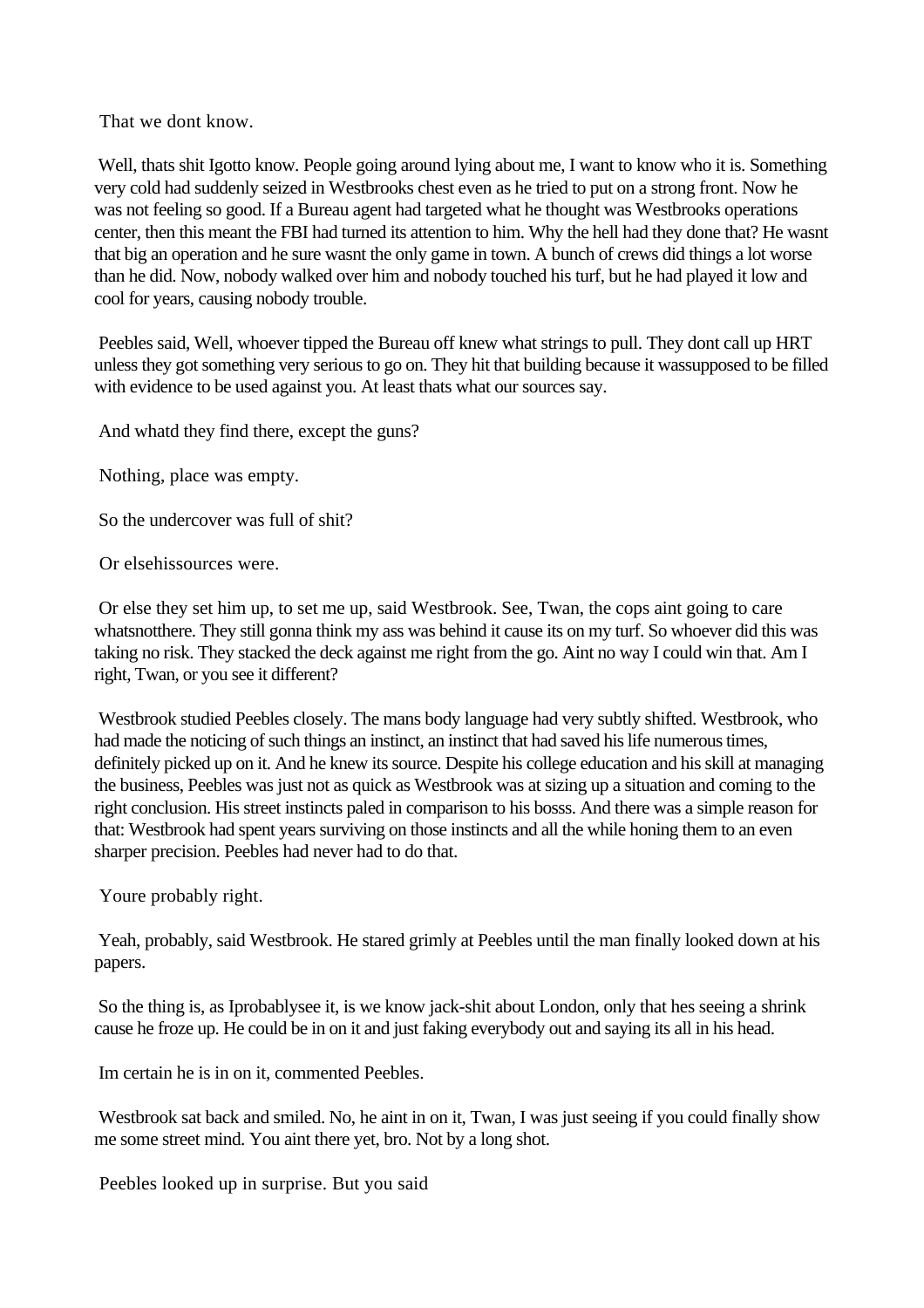Yeah, yeah, I know what I said, Twan, I can hear myself talk, okay? He hunched forward. I been seeing the TV and newspapers, catching up on this dude Web London, Twan. Like you say, mans a damn hero, got his ass shot up and all.

 Ive been following it too, said Peebles. And I didnt see anything that convinced me Londons not in on the setup. In fact, the widow of one of his own men thinks he was in on it. And did you see what happened outside his house? The guy pulled his gun and fired on a bunch of reporters. Hes crazy.

 No, he fired in the air. Man like that, if he had wanted to kill anybody, theyd be dead. That man, he knows guns, thats easy to see.

 Peebles wasnt backing down. I think the reason he didnt go out in that courtyard was because heknewthe guns were there. He went down right before the guns started shooting. Hehadto know.

Is that right, Twan? He had to know?

Peebles nodded. You wanted my informed opinion, thats it.

Well, let me inform your damn opinion some more. You ever been shot at?

Peebles looked over at Macy and then back at Westbrook. No. Thankfully.

Yeah, thats a hell of a lot to be thankful for. Well, see, I have. You too, right, Mace?

Macy nodded and put his pistol away as he followed this discussion.

 See, folks dont like to get shot at, Twan. It just aint natural to like something like getting your head blown off. Now, if London was in on it he coulda done lots of shit to stay away from that hit. He coulda shot himself in the foot during training, ate some bad food and put himself in the hospital, run into a wall and broke his arm, all sorts of shit so his ass not even been anywhere near that place. But he was, he hauling butt with all the rest of his crew. Then he cant haul no more and his team gets shot up. Now, a man on the take, whats he gonna do if he is stupid enough to go on the gig? He gonna sit back, maybe fire a few rounds in there and then go see the shrink saying his minds messed up. But what a guilty man aint gonna do is go out in that courtyard and mess with those machine guns. He gonna stay nice and safe and collect his money for setting everybody up. Now, this man, he went out there and did something even I aint got the balls to do. He paused. And he done something else just as crazy.

Whats that?

 Westbrook shook his head and decided it was really fortunate forPeebles that he was so good at the business end because he was surely lacking everywhere else. Unless the whole worlds lying their asses off, that man saved Kevin. Aint no way a guilty man gonna bother with that shit.

 Peebles sat back, looking thoroughly whipped. But if you are right and hes not involved, then he wont know where Kevin is.

 Thats right. He aint. In fact, I aint know nothing, do I, except shit that dont matter? He said the last with a hard stare right at Peebles. And I aint no closer to getting Kevin back than I was a week ago, am I? You happy about that, Twan? Cause I aint.

So what do we do? asked Peebles.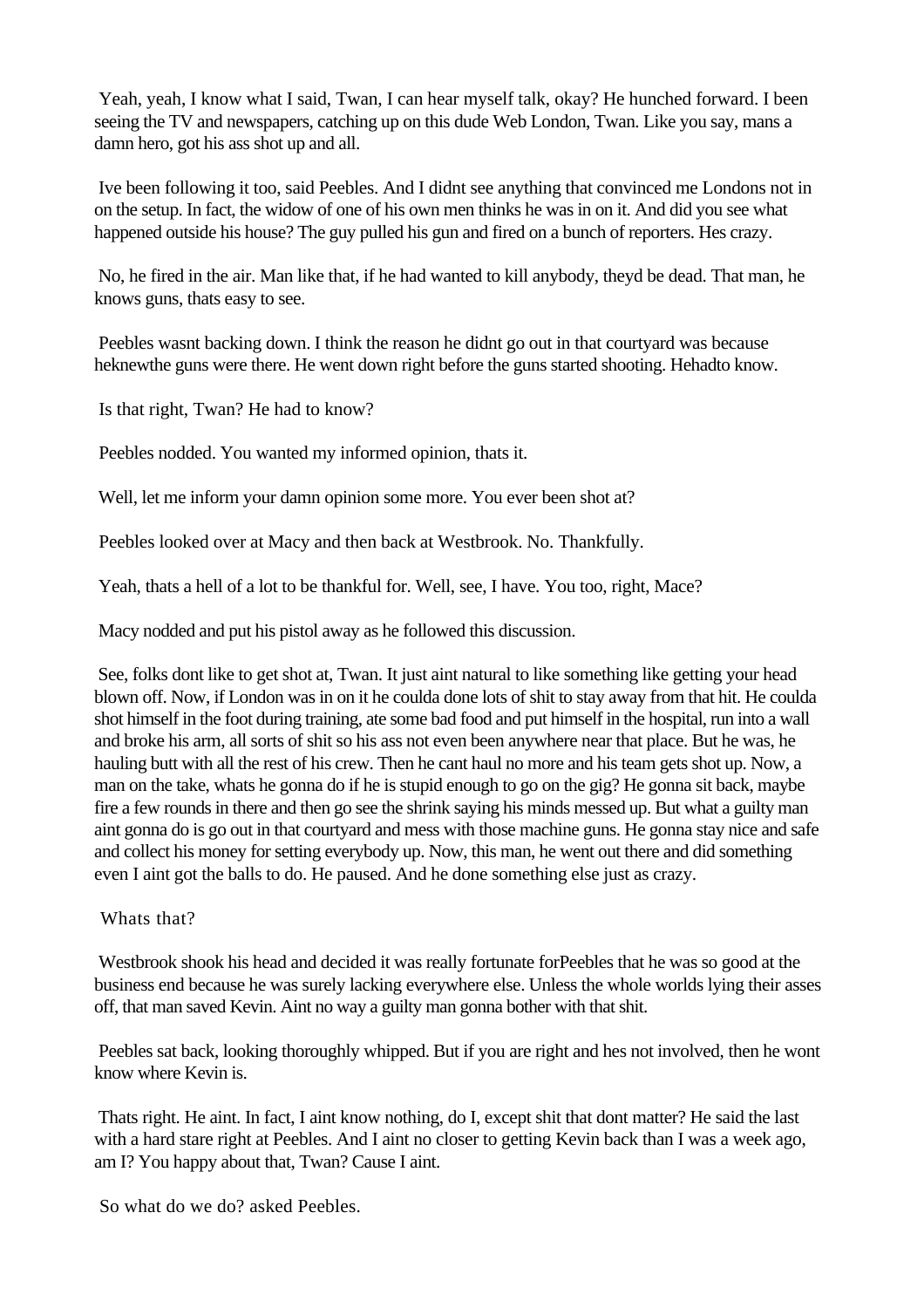We keep a line on London and find out what shrink hes seeing. And we wait. Them folks took Kevin didnt do it for nothing. Theyll come to us, and then we see what happens. But let me tell you this: I find out somebody sold me and Kevin out, baby, they could run to the South Pole and Id find em and feed em to the polar bears limb by limb, and folks think Im shitting, they better hope they never find out.

 Despite the severe chill in the room, a bead of sweat crept down Peebless brow as Westbrook adjourned the meeting.

["LastManStanding-toc.html#TOC-18"]18

 The air here was not fresh, the smells noxious at times, yet at least it was warm. They fed him all the food he wanted and it was good. And he had books to read, though the light was fairly poor, but they had apologized for that. And they had even given him sketchpads and some charcoal pencils when he had asked for them. That had made his imprisonment easier. When things were going badly in his life, he could always turn to his drawings for a measure of solace. And yet despite everyones kindness, every time someone came to the room he was convinced that it would be the moment of his death, because why else would they have brought him here but to kill him?

 Kevin Westbrook looked around at a room that was far bigger than the one he had at home, yet it seemed close all around him, as though it were shrinking or he was growing larger. He had no idea how long he had been here. Without the rise and fall of the sun, telling time was not possible, he had found. He never thought about calling out anymore. He had tried that once and the man had come and told Kevin not to do that. He said it very politely and in a nonthreatening way, as though Kevin had merely walked across a prized flower bed. Yet Kevin could sense that this man would kill him if he yelled out again. It was always the soft-talking ones who were the most dangerous.

 The clanking sound was always there, that and the hissing and the sound of running water nearby. Collectively it would probably cover any noises he could make, but it was very irritating, andinterrupted his sleep. They apologized for that too. They were much more polite than captors probably should be, thought Kevin.

 He had looked for ways to escape, yet there was only one door to the room, and it was locked. So he read his books and drew his pictures. He ate and he drank and he waited for the time when somebody would come and kill him.

 While he was sketching another drawing decipherable only to him, Kevin flinched when he heard the footsteps. As he listened to the door being unlocked, he wondered if that time had come.

 The man was the same one who had told him not to yell. Kevin had seen him before but didnt know his name.

He wanted to know if Kevin was comfortable, if he needed anything else.

 Nope. You treating me real good. But my grandma be worried about me. Maybe I ought be getting on home now.

 Not right now, was all the man said. He perched on the large table in the middle of the room and eyed the small bed in the corner. You sleeping well?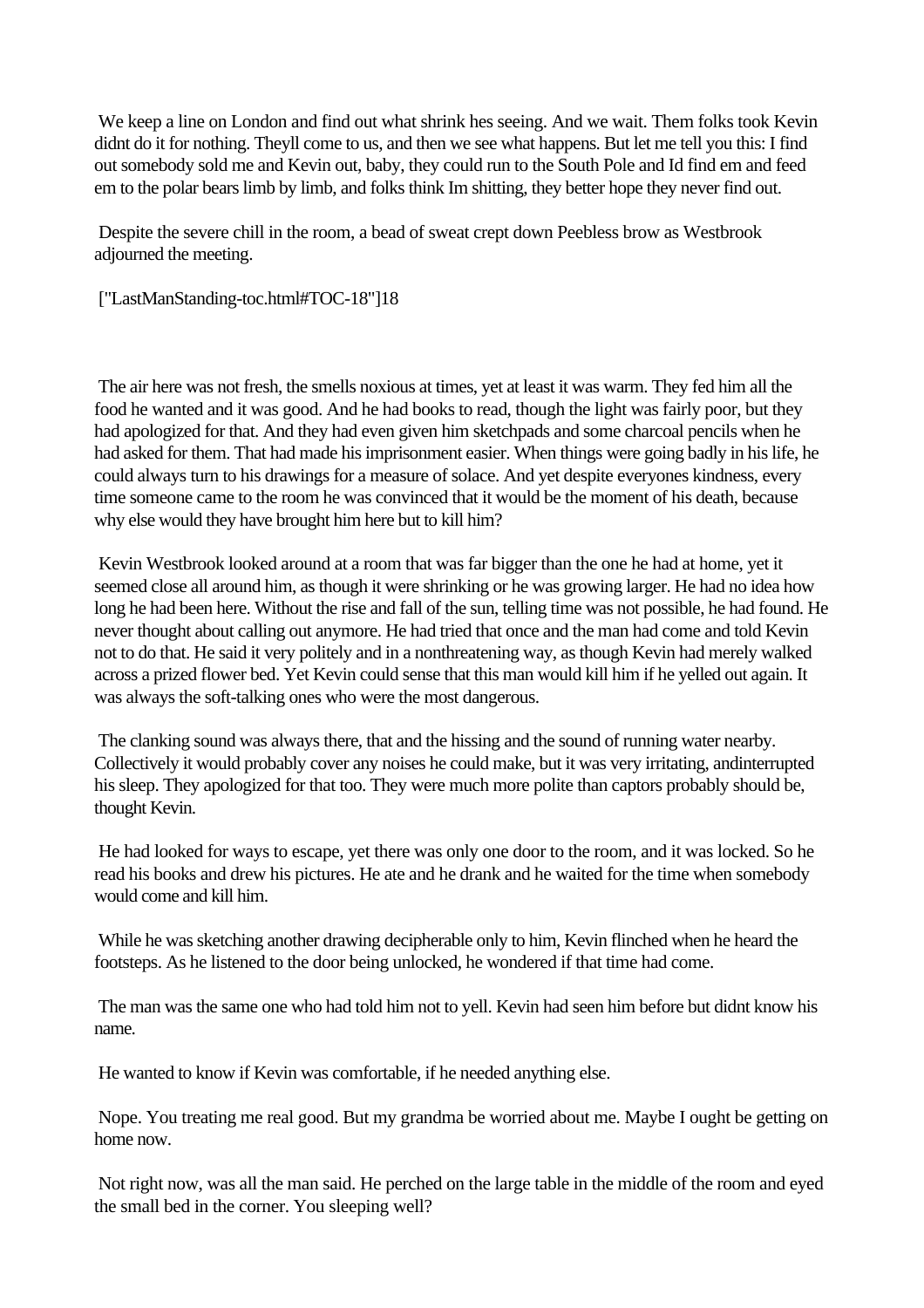## Okay.

 Then the man wanted to know, one more time, exactly what happened between Kevin and the man in the alley, the one that had grabbed Kevin, given him the note, sent him on his way.

 I didnt tell him nothing, because I aint had nothing to tell him. Kevins tone was more defiant than he would have liked, but the man had asked him these questions before and he had told him the same answers and he was growing weary of it.

 Think, said the man calmly. Hes a trained investigator, he may have picked up on something you said, though it didnt seem important when you said it. Youre a smart boy, youll be able to remember.

 Kevin held the piece of charcoal pencil in his hand, squeezing it until his joints cracked. I went down the alley like you told me to. I done what you told me to, and thats all. And you say he aint gonna be moving or nothing. All messed up and stuff. Well, that aint happen. He scared the crap out of me. See, you were wrong about that.

 The man put out a hand and Kevin flinched, but the man merelyrubbed him gently on the shoulder. We didnt tell you to go near that courtyard, did we? We said to just sit tight and wed come get you. See, we had everything timed out perfectly. The man laughed. You really made us jump through some hoops, son.

 Kevin felt the hand tighten on his shoulder and despite the mans laughing he could tell the fellow was upset so he decided to change the subject. Why you have that other boy with you?

 Just something for him to do, just like you did. He made some nice money, just like you did. In fact, you werent supposed to see him, but we had to change things, see, because you werent where you were supposed to be. Cut it pretty darn tight. The hand tightened some more.

So you already let him go?

Go ahead with your story, Kevin, that boys no concern of yours. Tell me why you did what you did.

 How did Kevin explain this? He had had no idea what would happen when he had done what they told him to. Then the guns started firing and he was scared, terrified, but it had been a terror rife with curiosity. It had been a curious dread, actually, to see what he had wrought; as though, say, youd dropped a rock from a bridge onto a highway with no purpose other than to scare some motorists, only to see your handiwork result in a fifty-car pile-up and numerous deaths. And so when he should have run like hell, Kevin had gone farther down the alley to see what he had done. And the guns, instead of making him flee, had somehow drawn him closer, like both the horror and allure of a dead body. And then that man yelled at me, he now told his captor. Lord, how that had scared him. Rising up from all those bodies, that voice telling him to get back, stay back, warning him!

 Kevin looked at the man after describing all this. He had done what they had told him for one of the oldest reasons in the world, money, enough to help his grandma and Jerome get into a nicer place. Money enough to allow Kevin to believe he was helping out, taking care of others, rather than always being taken care of. His grandma and Jerome had warned him about accepting offers of fast money from people who trolled his neighborhood looking for folks to do things they shouldnt. Many of Kevins friends hadbeen so taken in, now dead, crippled, imprisoned or disillusioned for life. And now he had been added to that miserable pile, at all of ten years old.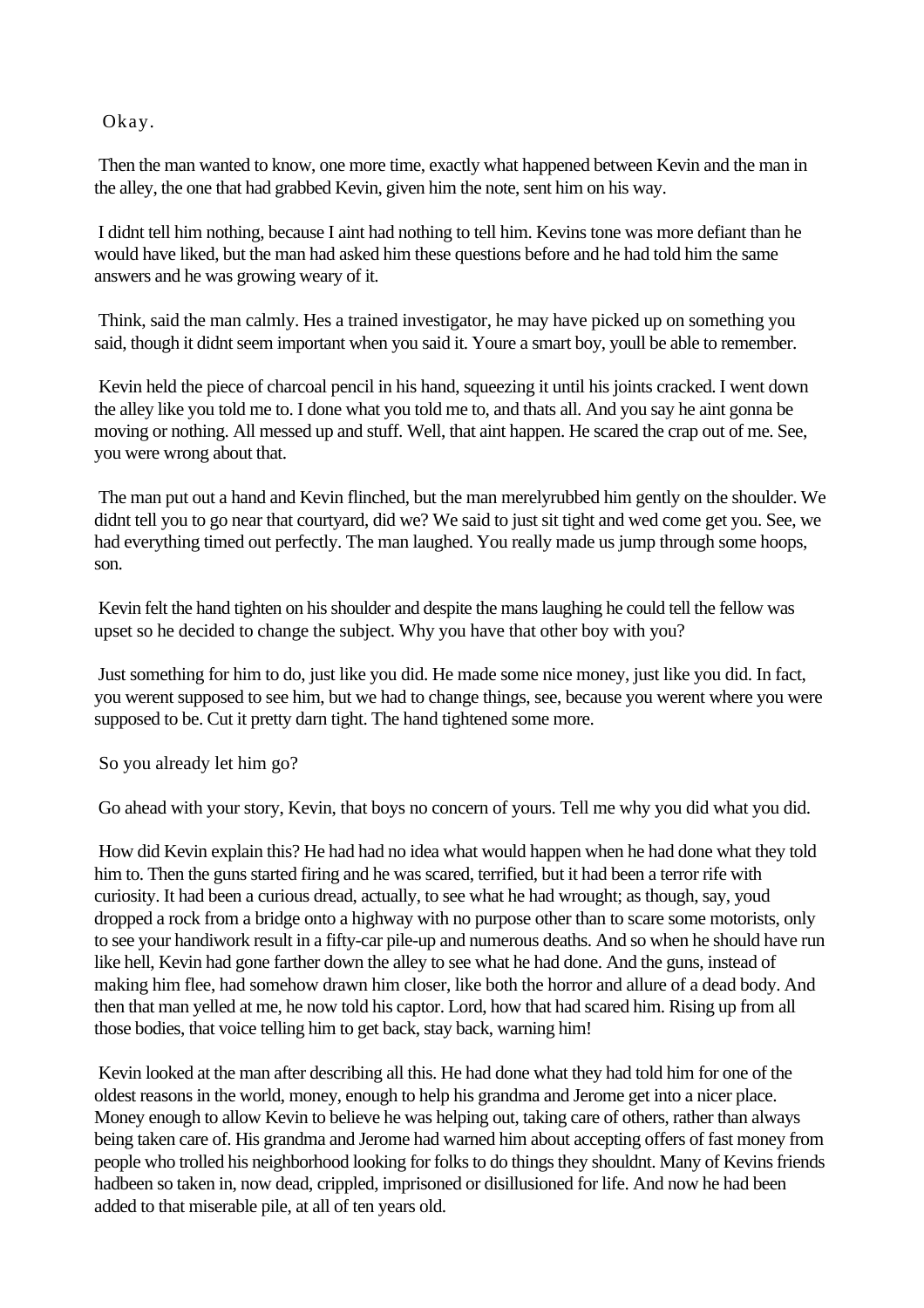And then you heard the others coming from down the alley, prompted the man smoothly.

 Kevin nodded as he thought back to that moment. He had been so scared. Guns in front of him, men with more guns cutting off his only avenue of escape. Except across that courtyard. At least he had thought so. That man had stopped him from doing that; had saved his life. Didnt even know him and he had helped him. That was a new experience for Kevin. What was the mans name again? he asked.

Web London, the man said. Hes the guy you talked to. Hes the one Im really interested in.

 I told him I aint done nothing, Kevin said again, hoping that the same answer once more would make this man leave and let him get back to his drawing. He told me if I went out there Id get killed too. He showed me his hand, where he been shot. I started to run the other way and he say if I do that, they kill me too. Thats when he give me the hat and the note. He shot that flare off and told me to go on. And thats what I did.

Good thing we had another boy lined up to take your place. Youd been through a lot.

Somehow Kevin didnt think it was such a good thing for the other kid.

And London actually went back into the courtyard?

 Kevin nodded. I looked back once. He had that big-ass gun. He went back in there and I heard that gun go off. I was walking fast. Yes, he had walked fast. Walked fast until some men had appeared out of a doorway and snatched him clean. Kevin had caught a glimpse of the other boy, roughly his age and size, yet who was a stranger to Kevin. He looked just as scared as Kevin. One of the men had quickly read the note, asked Kevin what had happened. And then the other boy had been given the cap and note and sent off to deliver it in Kevins stead.

 Why you bring that other boy? Kevin asked again, but theman didnt answer. How come you sent him with the note and not me?

The man ignored the question. Did London seem at all out of it to you? Like he wasnt thinking clearly?

He tell me what to do. He thinking pretty good from where I be standing.

 The man took a deep breath and shook his head, obviously pondering this. Then he smiled at Kevin. Youll never realize how extraordinary that is, Kevin. Web London must be truly special to have done that.

You aint tell me all what was gonna happen.

The man continued to smile. Thats because you didnt need to know, Kevin.

Wheres the other boy? Why you bring him? he asked again.

You think of every contingency, then most times things turn out okay.

Is that other boy dead?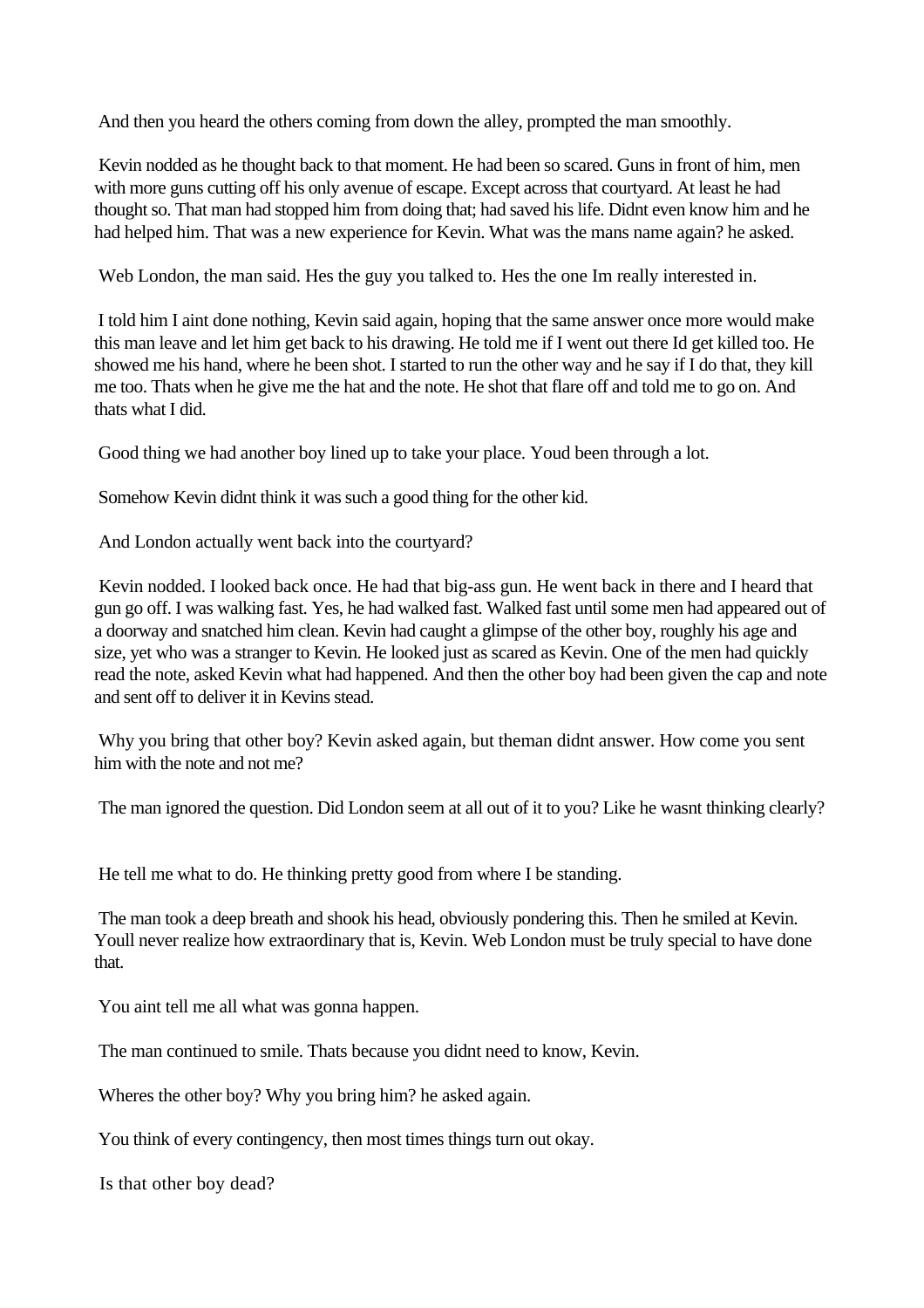The man rose. Let us know if you need anything else. Well try and take care of you.

 Kevin decided to toss out a threat of his own. My brother be looking for me. He hadnt said this before, but he had been thinking it, every minute he had. Everybody knew Kevins brother. Just about everybody he knew feared his brother. Kevin prayed that this man feared him too. Kevins spirits sank when he could clearly tell from the mans face that he didnt. Maybe this man wasnt afraid of anything.

 You just rest up, Kevin. The man looked at some of his drawings. You know, youve got a lot of talent. Who knows, maybe you couldve ended upnotlike your brother. The man closed and locked the door behind him.

 Kevin tried to stop them, but the tears just came in a rush down his cheeks, dripped onto his blanket. He rubbed them away, but more took their place. Kevin sank into a corner and wept so hard he kept losing his breath. Then he pulled a blanket over his head and sat there in the darkness.

["LastManStanding-toc.html#TOC-19"]19

Web drove the Crown Vic down the street his mother used to live on. It was a neighborhood on its last legs, its potential never realized and its vitality long since exhausted. Yet the location, thirty years ago considered rural, was now smack in the middle of prime suburbia, what with the continued sprawl of the metropolitan area, where commuters rose from their beds at four to get to the office by eight. In five years time, a developer would probably buy up all the dilapidated properties, bulldoze them under and new homes costing too much would arise from the dust of old ones sacrificed for too little.

 Web got out of the Crown Vic and looked around. Charlotte London had been one of the older people living here, and her house, despite Webs efforts, was about as run-down as the rest. The chain-link fence was a few rusting strands from collapse. The houses metal awnings sagged with water and carried grime that could no longer be cleaned away. The lone maple in front was dead, with brown leaves on it from the year before scraping a sad tune in the breeze. The grass had not been cut for a while because Web had not been around to push the mower. He had fought a valiant effort over the years to keep it as it had once been but had finally given up because his mother had taken little interest in maintaining her home and yard. Now that she was dead, Web figured he would be selling the place at some point; he just didnt want to deal with it right now, maybe never.

 Web went inside and looked around. Right after her death hehad come here. The place had been a mess, exactly as his mother had left it. He had spent an entire day cleaning the house and ended up carrying ten thirty-gallon bags of trash to the curb. Then Web had kept the electricity, water and sewer going after his mothers death. It wasnt that he ever envisioned himself living here, but something just wouldnt let him go. Now he surveyed the rooms, clean except for dust and the occasional cobweb. He settled down, checked his watch and flipped on the TV just as a soap opera was interrupted for a special news event. This was the promised FBI news conference. Web scooted forward and adjusted the picture and sound.

 Web gaped as Percy Bates appeared at the podium. Where the hell was Buck Winters? Web thought. He listened as Bates ran through Webs distinguished career at the FBI and some feel-good film was shown of Web accepting various awards, medals and citations from the Bureau heads and one from the President himself. Bates spoke of the horror in the courtyard and Webs bravery and grit in doing what he had done when confronted with such an overwhelming foe.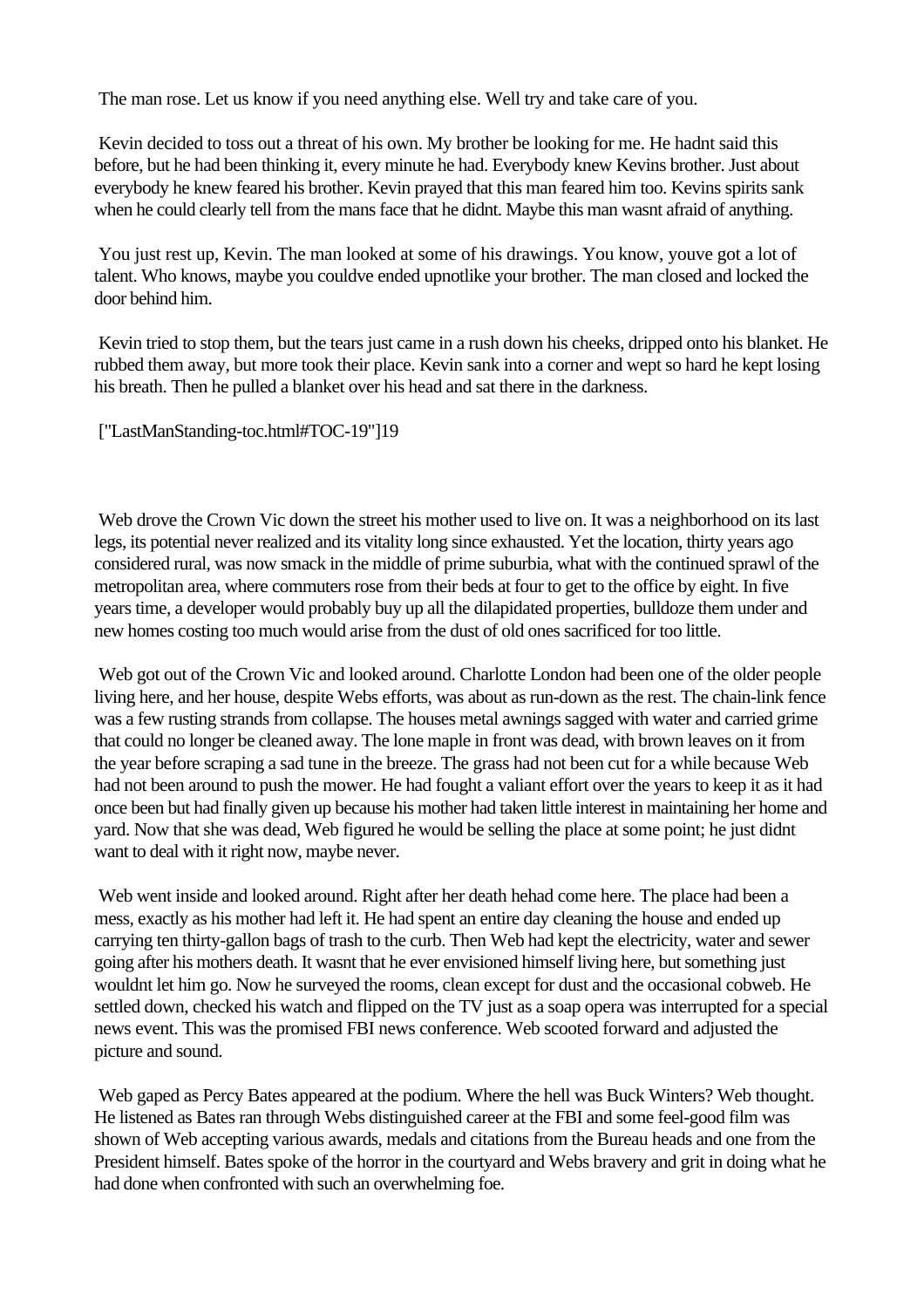One shot was of Web in the hospital with half his face bandaged. This made Web reach up and touch the old wound. He felt proud and cheap at the same time. He suddenly wished Bates had not done this. This promo wasnt going to change anyones mind. It just made him seem defensive. The journalists would crucify him, probably accuse the Bureau of covering their ass by shielding one of their own. And maybe, in a way, they were. He let out a low moan. He didnt think it could get any worse, yet it just had. He turned off the TV, sat there and closed his eyes. In his mind he felt a hand on his shoulder, but there was no one there. This seemed to always happen to him when he came here; his mothers presence was everywhere.

 Charlotte London had kept until her death the shoulder-length hair that had over the years turned from glorious, sexy blond to elegant, luxurious silver. Her skin had been unwrinkled because she was allergic to the sun and had covered herself from it all her life. And her neck had been long and smooth with tight muscles set at the base. Web wondered how many men had been seduced by thatdelicate but overpowering curve. When he was a teenager Web had had dreams about his young, sexy mother that to this day he still felt shame for.

 Despite the drinking and less-than-healthy eating habits, his mother had not gained an ounce in forty years and the weight had remained pretty much in its original locations. When she really put herself together, she had been a knockout at age fifty-nine. It was too bad that her liver had given out. The rest of her could have kept going for a while longer.

 As beautiful as she had been, it was her intellect that attracted most people. Yet the conversations between mother and son had been downright bizarre. His mother did not watch TV. They call it an idiot box for good reason, she had often said. Id rather read Camus. Or Goethe. Or Jean Genet. Genet makes me laugh and cry at the same time, and I dont really know why, for there is arguably nothing humorous about Genet. His subject matter was vile. Depraved. So much suffering. Mostly autobiographical.

 Right. Sure, Genet, Goethe, Web had told her several years before. G-men, like me, sort of. His mother had never gotten the joke.

But they can be wonderfully compelling erotic, even, she had said.

What can? he had asked.

Vileness and depravity.

 Web had taken a deep breath. He had wanted to tell her that hed seen some vileness and depravity in his time that would have made old Jean Genet barf up his lunch. He had wanted to unequivocally inform his mother that these evils were nothing to joke about, because one day somebody filled to the brim with vileness and depravity might appear on her doorstep and violently end her life. Instead he had remained silent. His mother had often had that effect on him.

 Charlotte London had been a child prodigy, astounding folks with her broad-ranging intellect. She had entered college at age fourteen and earned a degree in American literature from Amherst, graduating near the top of her class. She had spoken four foreign languages fluently. After college Charlotte hadtraveled the world alone for almost a year, Web knew, because he had seen the photos and read her journals. And that was back in the days when young women didnt do that sort of thing. She had even written a book chronicling her adventures, and the book was still selling to this day. Its title wasLondon Times; London had been her maiden name, and she had changed it back after her second husband had died. She had had Webs surname legally changed from Sullivan after she had divorced her first husband. Web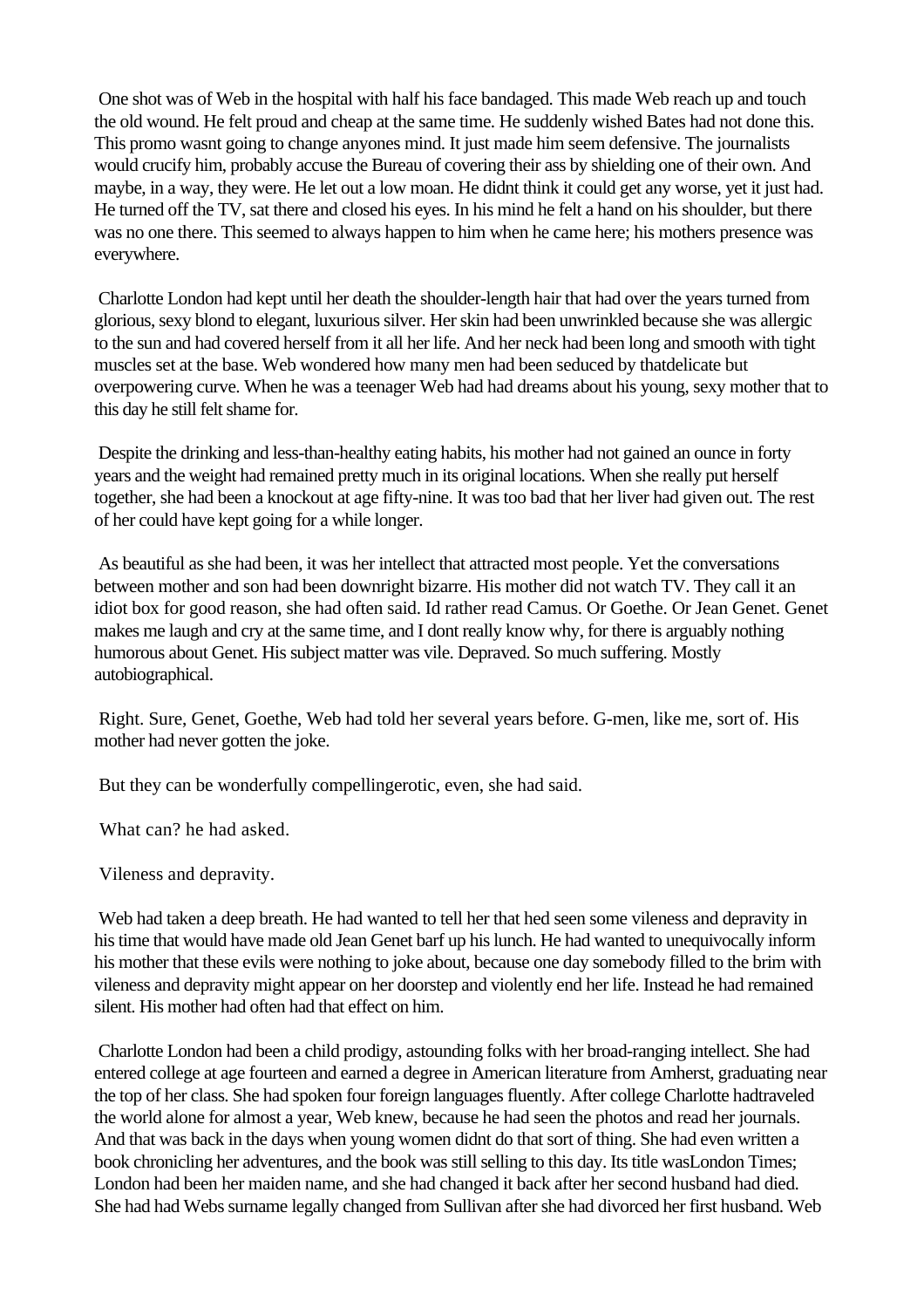had never carried his stepfathers name. His mother would not allow it. It was just how she was. And to this day he never knew why he had been given such an odd name as Web with only the oneb.He had gone up and down his maternal family tree and the answer wasnt there. His mother had steadfastly refused even to tell Web who had named him.

 When he had been little, his mother had shared with Web much of what she had seen and done on her teenage travels, and he had thought hers the most wonderful stories he had ever heard. And he had wanted to go on trips with her just like that and write in his journal and take photos of his beautiful, adventurous mother against the backdrop of pristine water in Italy or on a snowcapped mountain in Switzerland or at an outdoor café in Paris. The beautiful mother and the dashing son taking the world by storm had dominated his boyhood thoughts. But then she had married Webs stepfather and those dreams went away.

 Web opened his eyes and rose. He went to the basement first. Thick dust covered every surface, and Web found nothing remotely close to what he was looking for. He went back upstairs and into the rear of the house where the kitchen was. He opened the back door and looked outside at the small garage that housed, among other things, his mothers ancient Plymouth Duster. Web could hear the cries of children at play nearby. He closed his eyes and rested his face against the mesh as those sounds sank in. In his mind Web could almost see the football being thrown, the coltish legs hustling after it, a very young Web thinking that if he didnt catch that ball, his life would end. He sniffed the air, the smell of wood smoke mingling with the sweet aroma of freshly cut fall grass. There was nothing better, it seemed, and yet it wasonly a scent, never lasting for very long. And then you were pretty much right back in the shit of life. The shit, he had discovered, was never temporary.

 In his vision, the young Web ran harder and harder. It was growing dark and he knew his mother would be calling him in soon. Not to eat, but to run over to the neighbors to bum cigarettes for his stepfather. Or to hustle down to the neighborhood Foodway with a couple dollars and a sad tale for Old Man Stein, who ran the place with a bigger heart than he should have. Always hustling down to the Foodway was young Web. Always singing the sad Irish song, his mother coaching him on the lyrics. Where had she learned it, the sad song? Web had asked her. As with the origin of his given name, she had never answered him.

Web could vividly remember Mr. Stein squatting down with his big glasses, old cardigan and neat white apron and graciously accepting the crumpled dollar bills from Webbie London, as he liked to call Web. Then he would help Web pick out food for supper and maybe even breakfast. These groceries, of course, always cost far more than two dollars, and yet Stein had never said a word about the cost. Yet he had not been so reserved about other things.

 You tell your mother not to drink so much, he had called after Web as he had run off home carrying two bulging bags of groceries. And you tell that devil of a husband of hers that God will strike him down for what he has done, if a mans hand does not do so sooner. And if only God would allow me that honor. I pray for it every night, Webbie. You tell her that. Andhimtoo! Old Man Stein was in love with Webs mother, as were just about all the men in the neighborhood, married or not. In fact, the only man who didnt seem to be in love with Charlotte London was the man she was married to.

 He went upstairs and stared at the attic pull-down stairs in the middle of the hallway. This was where he should have started his search, of course, but he did not want to go up there. He finally grabbed the rope pull, hauled down the stairs and climbed up. He clicked on the light, his gaze darting to every darkened corner as soon as he did so. Web took another deep breath and told himself that simpering cowards rarely accomplished anything with theirlives, that he was a big, brave HRT assaulter with a loaded nine-millimeter in his holster. He moved into the attic and spent an hour compulsively going through more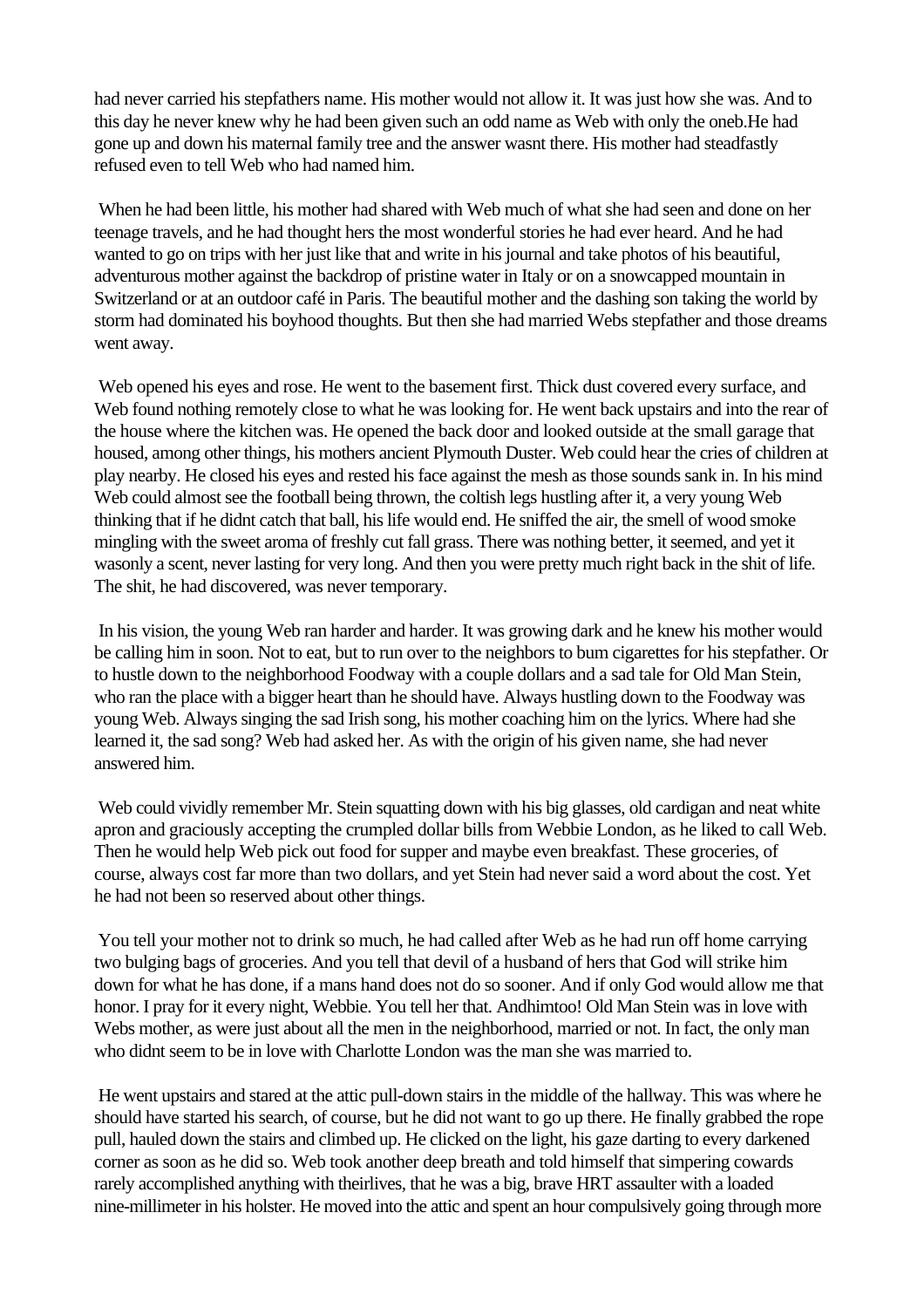elements of his history than he really cared to.

 The school yearbooks were here with the awkward pictures of boys and girls trying to look older than they were, when only a few short years would pass before they would desperately be trying to do the opposite. He also spent time deciphering the yearbook scribbles from classmates outlining lavish plans for their futures, which had not come true for any of them that Web knew of, including himself. His old varsity jacket and his football helmet were there in a box. There was a time when he could remember where every scratch on the helmet came from. Now he couldnt even remember the jersey number he had worn. There were old and useless schoolbooks, journals that had nothing in them but stupid pictures drawn by bored hands. Hisbored hands.

 In one corner was a clothes rack with garments from the last four decades gathering dust, mold and moth holes. There were also old records warped in the heat and cold. There were boxes of baseball and football trading cards that might now be worth a tidy fortune if Web hadnt used them as targets for dart games and BB shooting. There were pieces of a bicycle Web vaguely remembered owning, along with a half dozen burned-out flashlights. There was also a clay figurine his mother had sculpted, and quite well; but it had been bashed around so much by his stepfather that the figure was now not only blind but also lacking ears and a nose.

 It was all a sad memorial to a quite ordinary family that actually had been anything but ordinary in certain ways.

Web was thinking of giving up when he found it.

 The box was under a collection of his mothers college books, the works of long-dead philosophers and writers and thinkers. Web quickly looked through the boxs contents. It was enough to start with. He would be one poor investigator if he couldnt follow it up to something. He was surprised he had never noticed it before while growing up in this house. But he had never been looking for it back then.

 He jerked around and stared at the farthest corner from him. Itwas dark, shadowy and he could almost swear something had moved there. His hand eased to his gun. He hated this attic. Hated it! And yet he didnt really know why. It was just a damn attic.

 He carried the box to his car and on the way back to his motel Web used his cell phone to call Percy Bates. Nice job, Perce. What a difference a day makes. But what happened to old Bucky?

Winters backed out at the last minute.

Right. In case I go crashing down. And so he left you to do it for him.

I actually volunteered when he waffled on it.

Youre a good guy, Perce, but youll never rise higher in the Bureau if you keep doing the right thing.

Like I give a crap about that.

Any breaks?

 We traced the guns. Stolen from a military facility in Virginia. Two years ago. Big help. But well chase it down every path until it dies on us.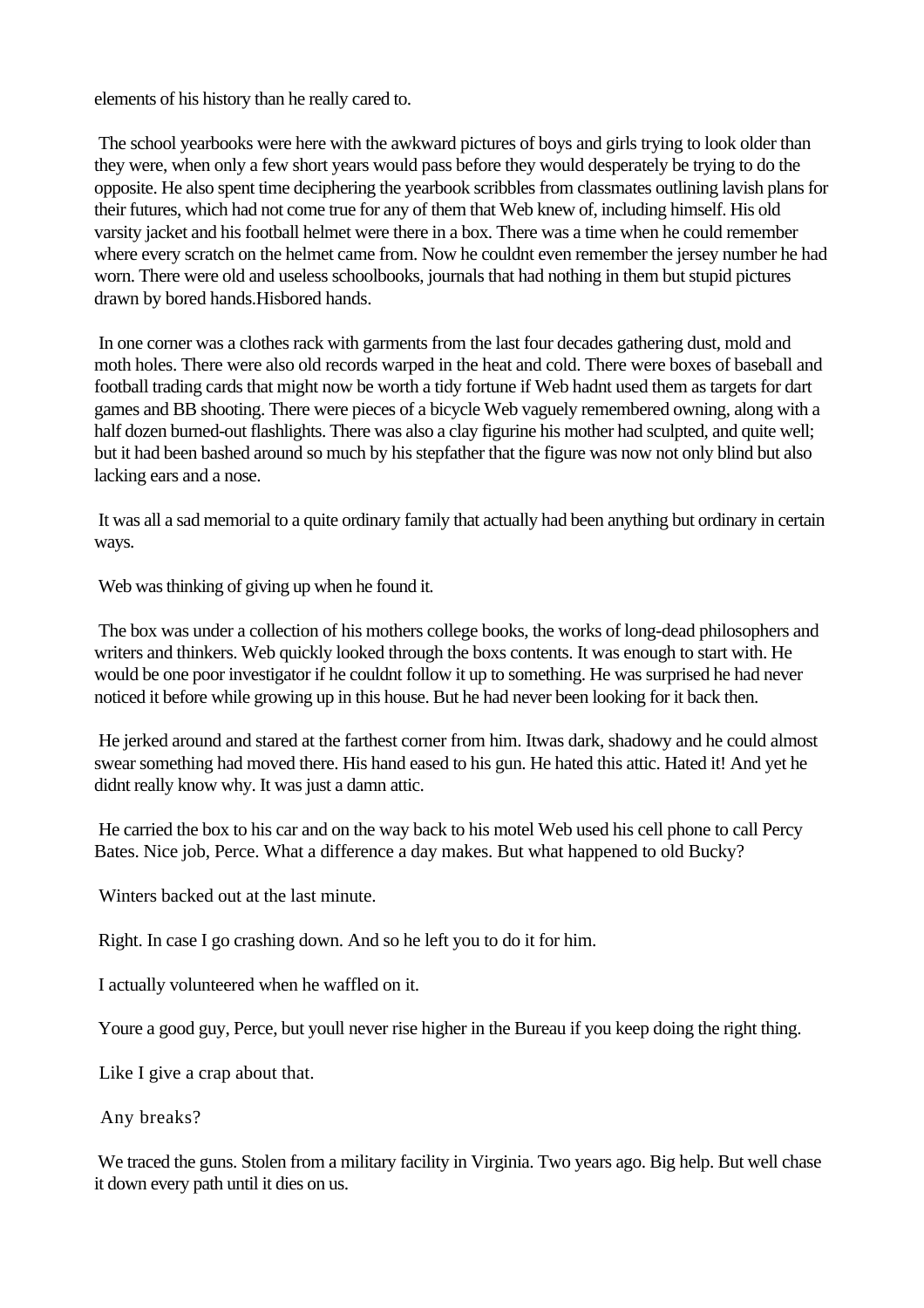Any sign of Kevin Westbrook?

 None. And no other witnesses have come forward. Apparently everyone down that way was struck deaf and dumb.

I guess youve talked to the people Kevin lived with. Anything come out of that?

Not much. They havent seen him. Like I said, he avoided that place anyway.

Web chose his next words carefully. So nobody to love the kid? No old lady or grandmother lying around?

 There is an old woman. And we think shes Kevins mothers stepmother or something like that. She wasnt real clear on the relation either. Youd think itd be pretty simple to say one way or another, but talk about your extended families. Dads in prisons, moms gone, brothers dead, sisters hookers, you got babies dropped off everywhere with anybody who looks halfway respectable, and thats usually the older folks. She seemed genuinely worried about the boy, but shes scared too. Theyre all scared down there.

Perce, did you ever actually see Kevin before he went missing?

Why?

Im trying to put together a time line between when I last saw him and when he disappeared.

A time line. Damn, wish Id thought of that, Bates said sarcastically.

 Come on, Perce, Im not trying to step on anybodys toes, but I saved that boys life and Id kind of like him to keep it.

 Web, you know the likelihood of the kid turning up alive is pretty damn slim. Whoever took him wasnt planning a surprise party at Chuck E. Cheeses for the boy. Weve searched every place we can think of. Got APBs out in all the surrounding states, and even on the Canadian and Mexican borders. Its not like theyd hang around the city with the kid.

But if he was working for his brother, he might be safe. I mean, I understand this Big F is one mean bastard, but popping your little brother? Come on.

Ive seen worse and so have you.

But did you see Kevin?

No, no, I didnt personally see the kid. He was gone before I got there. There, you satisfied?

 I spoke with the HRT guys who were babysitting him. They said they turned him over to a couple of FBI suits. Web had decided not to mention Romanos statement that actually onlyoneman had been definitively involved, because he wanted to hear Batess take on it.

Youll be no doubt stunned that I talked to them too and found out the same thing.

They couldnt tell me the names of the agents. Any luck there?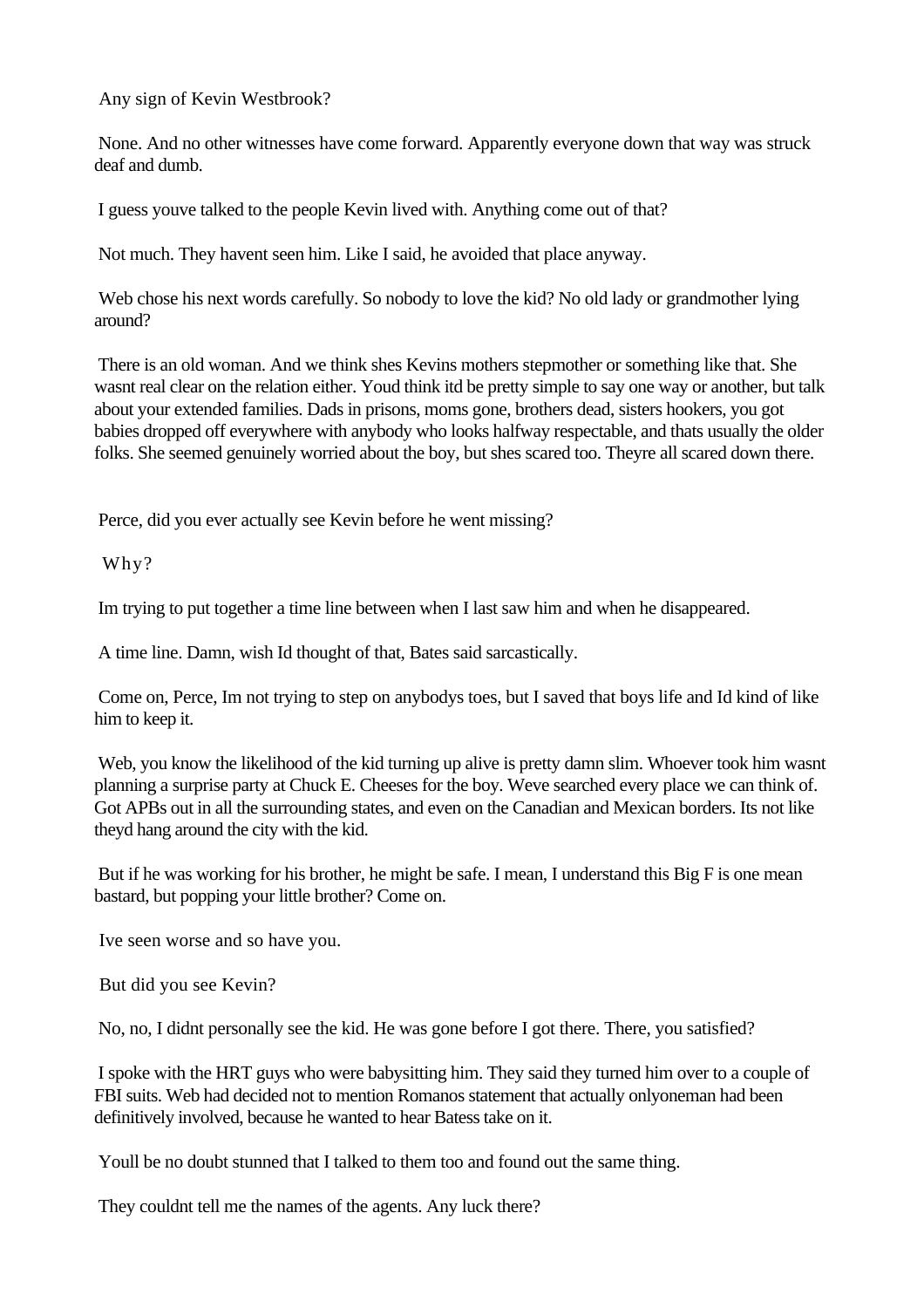Its a little early in the game.

Web now gave up any pretense of congeniality. No, its really not, Perce. I spent a lot of years doing what you do. I know how these cases go down. If you cant tell me by now who the suits were, that means they werent FBI. That means a couple of impostors got inside an FBI crime scene,yourcrime scene, and made off with a key witness. Maybe I can help.

Thats your theory. And I dont want or need your help.

Are you telling me Im wrong?

What Im going to tell you is to keep the hell out of my investigation. And I mean what I say.

It was my damn team!

 I understand that, but if I find out youre doing anything,asking one question, following up one lead on your own, then your ass is mine. I hope Im making myself clear.

Ill call you when I crack the case.

 Web clicked off and quietly berated himself for blowing his last asset at the Bureau. He had been as subtle as a dump truck, but Bates just seemed to bring out the bulldog in folks. And to think he had originally called merely to thank the guy for the press conference!

["LastManStanding-toc.html#TOC-20"]20

 Claire stretched her arms and stifled a yawn. She had been up too early and had worked too late the night before; such had become her lifes routine. Married at nineteen to her high-school sweetheart, she had been a mother at twenty and divorced at twenty-two. The sacrifices she had made over the next ten years while she pursued her medical and psychiatric degrees were too numerous for her to recall. Yet she had no regrets about her daughter, now a freshman in college. Maggie Daniels was healthy, bright and well adjusted. Her father had wanted no part in his daughters upbringing and he would be given no role in her adulthood either. Actually, that was up to Maggie, Claire knew, but she had never asked much about her dad and had taken single parenting in stride. Claire had never really gotten back into the social circles and she had finally come to the conclusion that her career would be her life.

 She opened her file and studied the notes she had made there. Web London was a fascinating subject for any student of human psychology. From the little Claire had gathered before his very abrupt departure from her office, the man was a walking billboard of personal problems. From the obvious issues in his childhood to his disfigurement as an adult to the sort of dangerous work that he did and seemed to derive so much from, a person could devote her professional life to such a patient. The knock on her door interrupted her thoughts.

## Yes?

The door opened and one of Claires colleagues stood there. You might want to come and see this.

What is it, Wayne? Im kind of busy.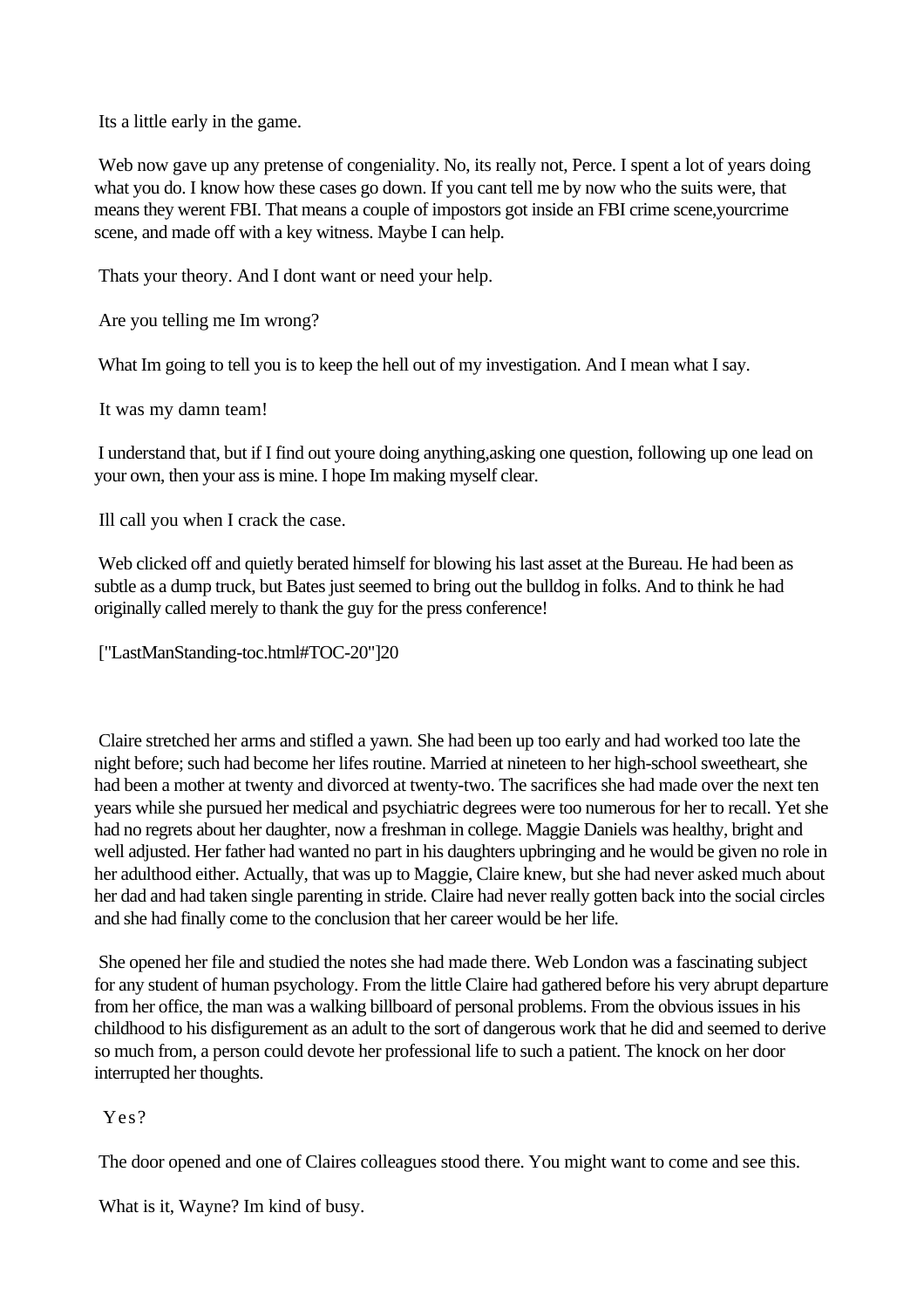FBI press conference. Web London. I saw him leaving here the other day. You counseled him, right?

 She frowned at his question and didnt answer it. But she got up and followed him out to the reception area, where there was a little TV set up. Several other of the psychiatrists and psychologists who had offices here, including Ed OBannon, were already assembled and watching the screen. It was lunchtime and none of them appeared to have patients. Several of them held parts of their meals in their hands.

 For the next ten minutes or so, Claire Daniels got a much more in-depth look at the life and career of Web London. She found herself putting her hand up to her mouth when she saw Web in the hospital, most of his face and torso bandaged. The man had been through a lot, more than someone should have to go through. And Claire was feeling an incredibly strong urge to help him, despite how dramatically he had ended their session. When the press conference was over and people started to filter back to their offices, Claire stopped OBannon.

Ed, you remember I told you about seeing Web London when you werent available?

 Sure, Claire. I appreciate you doing that, actually. He lowered his voice. Unlike some of the others around here, I know I can trust you not to pilfer my patients.

 Well, I appreciate that, Ed. But the truth is Ive taken a particular interest in Web. And he and I really hit it off at our session. She added very firmly: And I want to take over his counseling.

 OBannon looked stunned and shook his head. No, Claire. Ive seen London before, and hes a bit of a tough nut. He and I never really finished exploring it, but he seems to have serious mother-son issues.

I understand all that, but I really want to work on his case.

 And I appreciate that, but hes my patient and there is something to be said for continuity of treatment, starting with keeping the same doctor.

Claire took a deep breath and said, Can we let Web decide?

Excuse me?

Can you call him and let Web decide on which of us hed prefer?

OBannon looked very annoyed. I hardly think thats necessary.

 We really seemed to click, Ed, and I think that perhaps another pair of eyes on his case might be beneficial.

 Im not liking what youre insinuating, Claire. My credentials are impeccable. In case you didnt know, I served in Vietnam, where I dealt with combat syndrome cases, shell shock, prisoners of war whod been brainwashed, and I was very successful.

Web is not in the military.

 HRT is about as military as you can get for a civilian agency. I know the breed and I speak their language. I think my experience is uniquely suited to his case.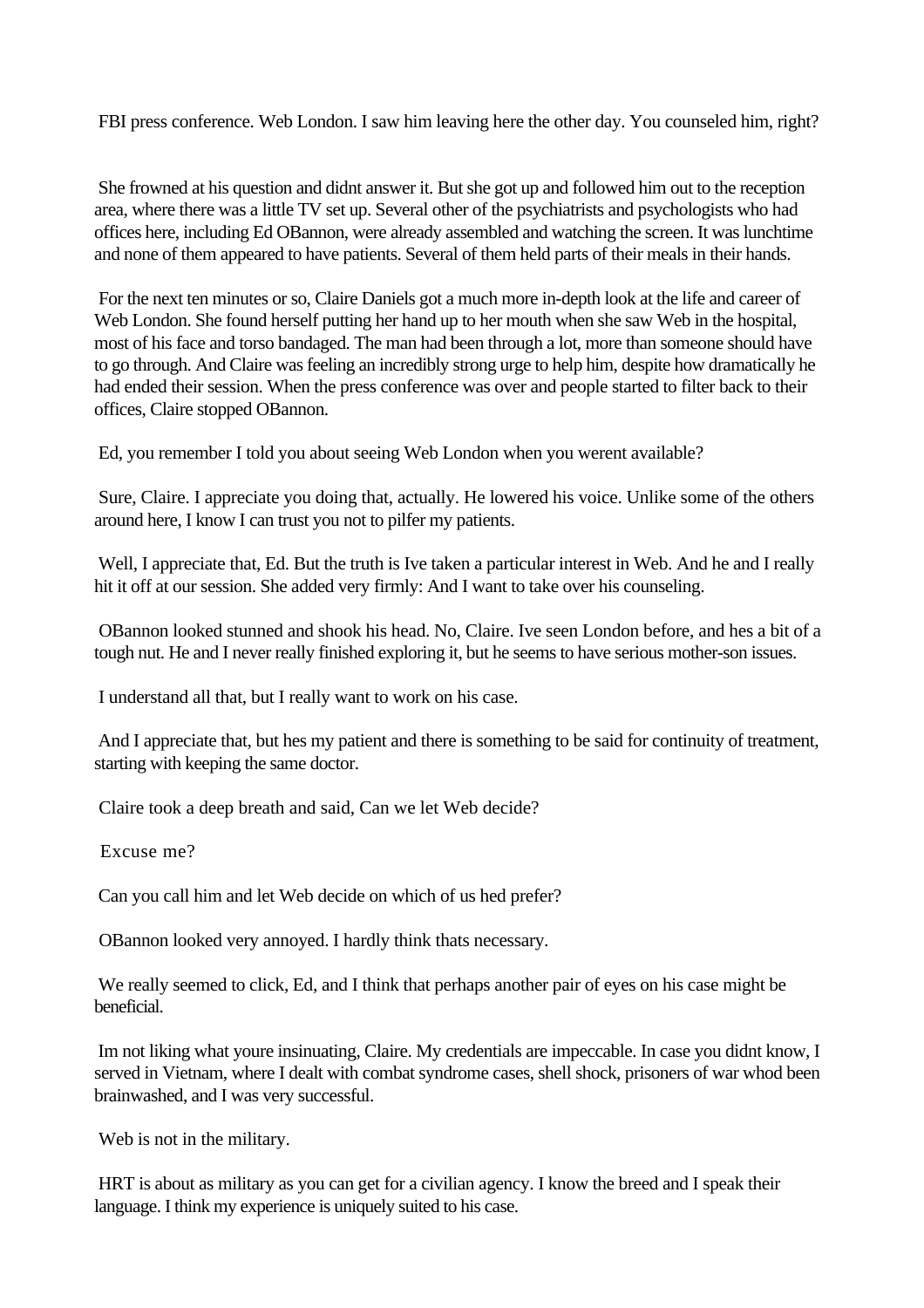Im not implying anything to the contrary. But Web did tell me that he wasnt completely comfortable with you. And I know you would agree that the best interests of the patient are paramount.

I dont need you to lecture me on professional ethics. He paused for a moment. But he said that that he wasnt completely comfortable with me?

 Yes, but I think thats more a reflection on the fact that youre right, he is a tough nut. For all I know, he may not like me once we get going in treatment. She touched OBannon on the shoulder. So youll call him? Today?

OBannon grudgingly said, Ill call him.

" " "

Web was driving when his phone rang. He checked the readout on the screen. It was a number in Virginia he didnt recognize.

Hello? he answered cautiously.

Web?

The voice seemed very familiar, but nothing clicked.

Its Dr. OBannon.

Web blinked. How did you get this number?

You gave it to me. During our most recent session.

Look, Ive been thinking that

Web, I talked to Claire Daniels.

Web felt his face growing warm. Did she tell you we talked?

 She did. But she didnt tell me what you had talked about, of course. I understand that you were in a bit of crisis and Claire tried to get hold of me before talking to you. Thats really why Im calling.

Im not exactly following this.

 Well, Claire said that you two really seemed to hit it off. She seemed to think that maybe you would be more comfortable with her. Since youre my patient, you and I need to consent to such an arrangement.

Look, Dr. OBannon

Web, I want you to know that we were successful in the past in dealing with your issues and I think we can be again. Claire probably was just embellishing somewhat on your uncertainty about me. But just so you know, Claire does not have the experience I do. Ive been seeing FBI agents for longer than she has. I dont like to say this, but between you and me, Claire would be out of her league with you. He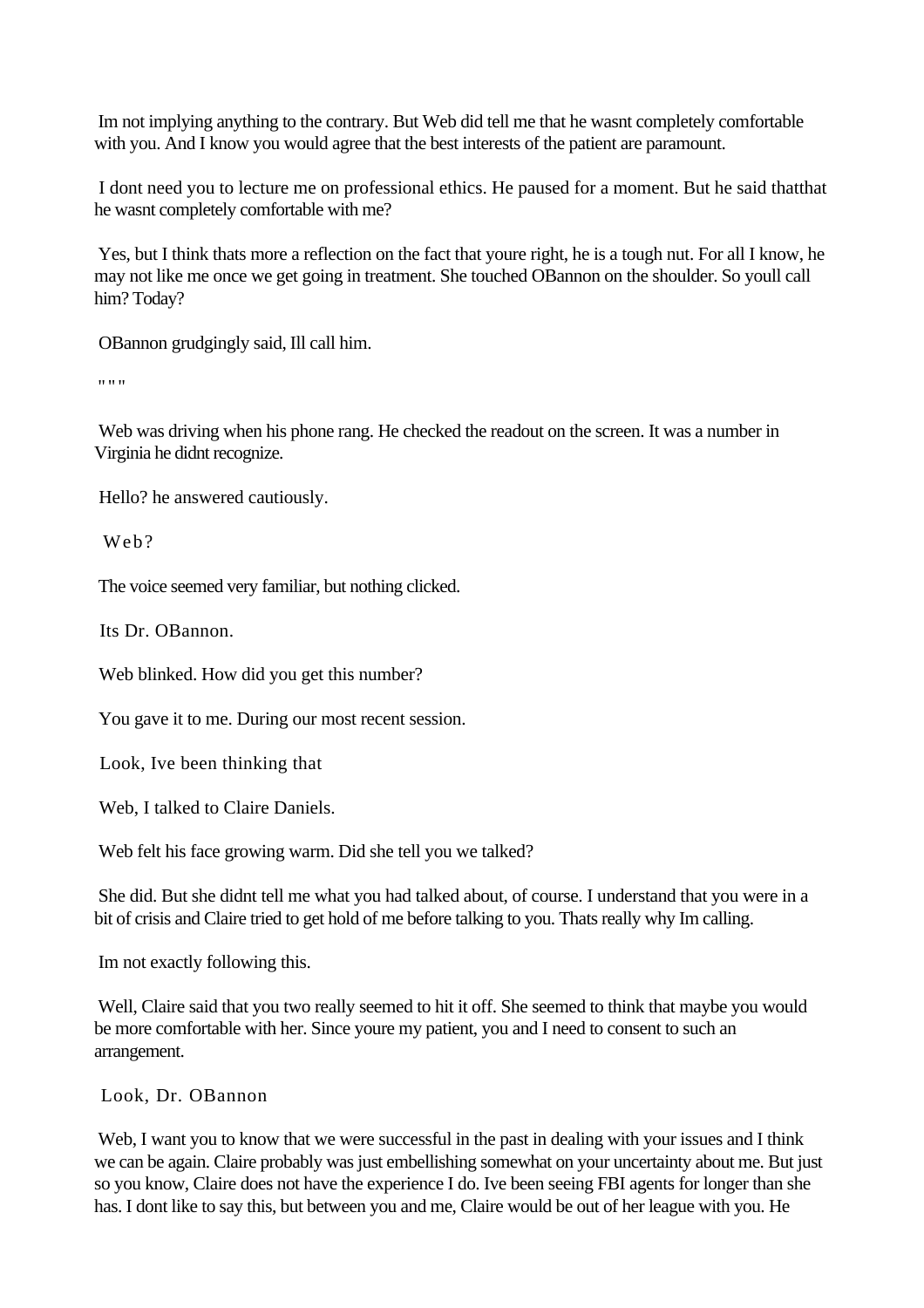paused, apparently awaiting Webs answer. So, were good, youll continue to see me?

Ill go with Claire.

Web, come on!

I want Claire.

OBannon was silent for a bit. Are you sure? he finally said curtly.

Im sure.

Then Ill have Claire get in contact with you. I hope you two click, he added brusquely.

 The line went dead and Web continued driving. Two minutes passed and the phone rang again. It was Claire Daniels.

I guess you feel like quite the pursued man, she said in a disarming tone.

Its nice to be popular.

I like to finish what I start, Web, even if it means upsetting a colleague.

Claire, I appreciate everything, and I know I told OBannon it was okay, but

Please, Web, I think I can help you. At least Id like to try.

 He thought about this for a bit as he stared over at the cardboard box. What treasures did it hold? Can I reach you at this number?

Ill be here until five.

After that?

 He pulled into a gas station and wrote down Claires cell and home phone. He said hed call her back later and clicked off. Web punched the numbers into his phones memory, pulled back onto the road and tried to think all this through. What he didnt like was that she was trying really hard, maybe too hard.

 Web drove back to the motel room. He checked his messages at home. A few people who had seen the press conference had called to wish him well. And an equal number of voices he didnt recognize were basically telling him that they wanted to punch him in his cowardly, messed-up face. Once Web thought he heard Julie Pattersons voice and kids bawling in the background, but he couldnt be sure. He wouldnt exactly be at the top of the womans phone list.

 He sat on the floor with his back to the wall and suddenly felt so sorry for Julie he started to shake. Sure, things were going rough for him right now, but that would blow over. She had the rest of her life to work through, with the weight of a lost husband and child forever around her neck and four young kids to raise on her own. She was a survivor, like Web. And survivors hurt the most of all, for they had to pick up the pieces somehow and go right on living.

He dialed the number and a child answered. It was the oldest, Lou, Jr., all of eleven years old and the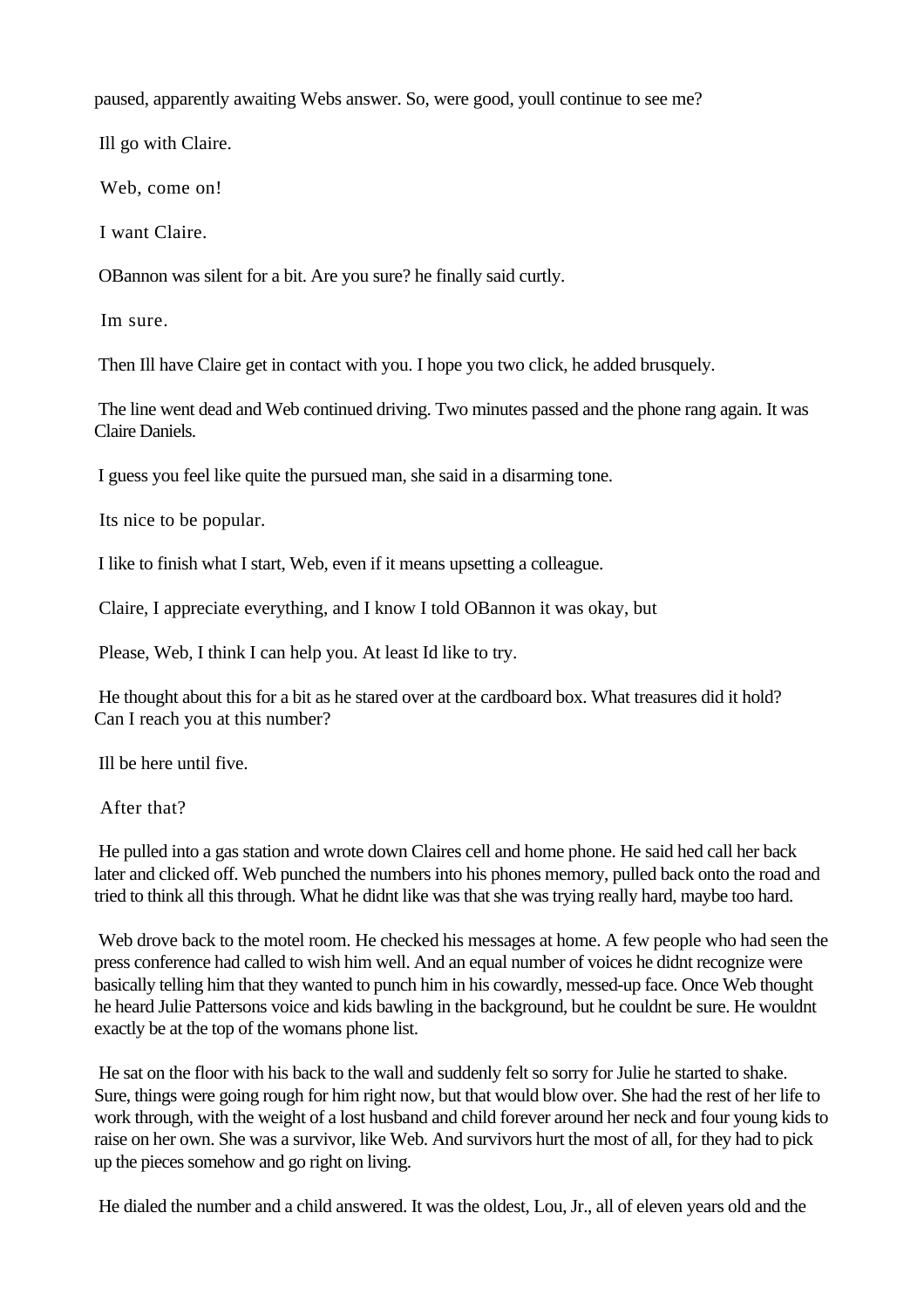man of the house now.

Louie, is your mom in? Its Web.

There was a long pause. Did you get our dad killed, Web?

 No, I didnt, Louie. You know better than that. But were going to find out who did it. Go get your mom, son, he added firmly.

 Web heard the boy plunk down the phone and walk off. While he waited, Web felt himself start trembling once more, for he had absolutely no idea what he would say to the woman. His nervousness grew as he heard footsteps approaching the phone and then it was picked up, but the person said nothing.

Julie? he finally said.

 What do you want, Web? Her voice was tired. Ironically, the weary tone was more painful to Web than her angry screams at the church.

I wanted to see if there was anything I could do to help.

Theres nothing you or anybody else can do.

You should have somebody with you. Its not good to be alone right now.

My sister and mother came down from Newark.

 Web took a breath. Well, that was good. Julie at least sounded calm, rational. Were going to find who did this, Julie. If it takes the rest of my life. I just want you to know that. Lou and the others meant everything to me.

You do what you need to do, but that wont bring them back, Web.

Did you see the press conference on TV today?

No. And please dont call again. She hung up.

Web sat there while he absorbed this. It wasnt that he had actually expected her to say she was sorry about trashing him the other day. That was far too much to expect. What bothered Web was that he felt dismissed by her.Please dont call again?Maybe the other wives felt the same way. Neither Debbie nor Cynde nor any of the others had contacted him to see how he was doing. Then again, he reminded himself, their loss was much greater than his. They had lost their husbands. He had just lost his friends. He supposed there was an enormous difference. It was just in his case there didnt seem to be.

 He ran across the street to a 7-Eleven and bought a cup of coffee. It had started to drizzle and the temperature had dropped. What had started as a beautiful warm day now was gray and wet, so common for this area, and so reinforcing for his suicidal spirits.

Web returned to his room, sat on the floor and opened the cardboard box. The documents were musty, some mildewed, the few photos yellowed and torn. And yet he was enthralled by it all, for he had never seen these things before. Partly it was because he had never known his mother had kept these items from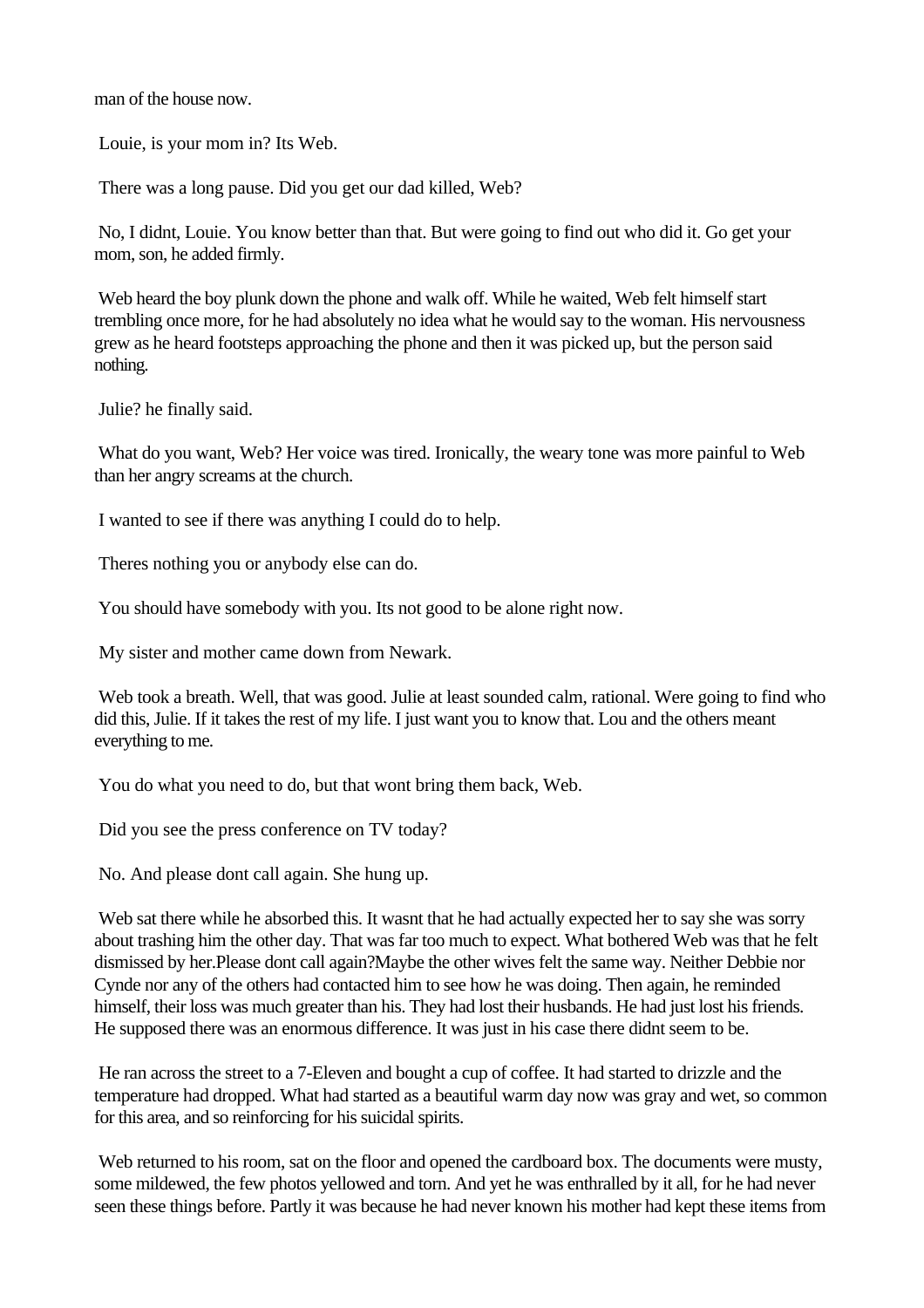her first marriage. And he had also never searched the house for them before either. Why not, he wasnt sure. Perhaps his relationship with his stepfather had smothered all interest Web had in dads.

 He arranged the photos fanlike on the floor and then examined them. His father, Harry Sullivan, had been a handsome man. Verytall and broad-shouldered, he had wavy dark hair worn in a greased pompadour and possessed a confident look as he stared out from the photo. He looked like a 1940s-era film star, young and commanding, with a mischievous gleam in his blue eyes. Web could see how Harry Sullivan could be attractive to a young woman who was naive perhaps despite her intelligence and her world travels. Web wondered what his father would look like now, after years in prison, after decades of what he assumed was a fast life to nowhere.

 In another photo, Sullivan had his arm around Charlottes tiny waist. The mans arm was so long it curled around her torso and his fingers were placed just under her breasts, maybe even touching them. They looked very happy. Indeed, Charlotte London in her pleated skirt and flip hairstyle looked more beautiful, more enchanting and more excited to be alive than Web had ever seen her. Yet that was part of youth, he supposed. They hadnt experienced the hard times yet. Web touched his cheek. No, the hard times werent great, and they didnt necessarily always make you stronger. Looking at her so full of life, Web had a hard time believing that the woman was actually dead.

 As the rain started to pour harder outside, Web sat in his motel room and sipped his coffee and looked at some of the other items. He fingered the Sullivans marriage certificate. Web was surprised his mom had kept that. Then again, itwasher first marriage, however awry it might have gone. His fathers signature was surprisingly small for such a big, confident-looking man. And the letters were badly formed, as though old Harry were embarrassed by the exercise of signing his name, unsure of how to make out the letters. An uneducated man, Web concluded.

 He laid down the certificate and picked up another slip of paper. A letter. At the top was the heading of a correctional facility in Georgia. The date of the letter was a year after mother and son had fled the convict that the husband and father had become. The letter was typewritten, but Harry Sullivans signature appeared at the bottom. And this signature was written bolder, the letters larger and more exactly formed, as though the man had been really working at it. But then, he had had a lot of free time in prison.

 The contents of the letter were brief. It took the form of an apology to Charlotte and Web. When he got out, he would be a changed man, he claimed. He would do right by them. Well, actually, the letter said that Harry Sullivan wouldtryhard to fulfill all these promises. Web had to concede that it was perhaps brutal honesty on Sullivans part, not an easy thing for a man rotting slowly in prison. Web had conducted enough interrogations to know that steel bars and big locks and no future as a free person tended to make people lie shamelessly if they thought it would help their cause. He wondered if the divorce papers had reached his father soon after he had sent the letter. What did that do to a man in prison? His freedom taken and then his wife and son gone too? It certainly didnt leave a person with much. Web had never faulted his mother for doing what she did, and he didnt fault her now. Yet these little snippets of his family history made him feel a little sorry for Harry Sullivan, wherever he might be, dead or alive.

Web put the letter aside and spent the next couple of hours going through the other contents. Most were items completely useless to him in tracking down his father, yet Web spent time over them all, if just to get a better feel for the man. His hand closed around two objects that promised a lead. One was an expired drivers license that had his fathers photo on it, and the other, more importantly, was his Social Security card. These opened up all sorts of possibilities. Web also had another angle to work.

He swallowed his pride, called Percy Bates and apologized to an almost embarrassing degree. Then he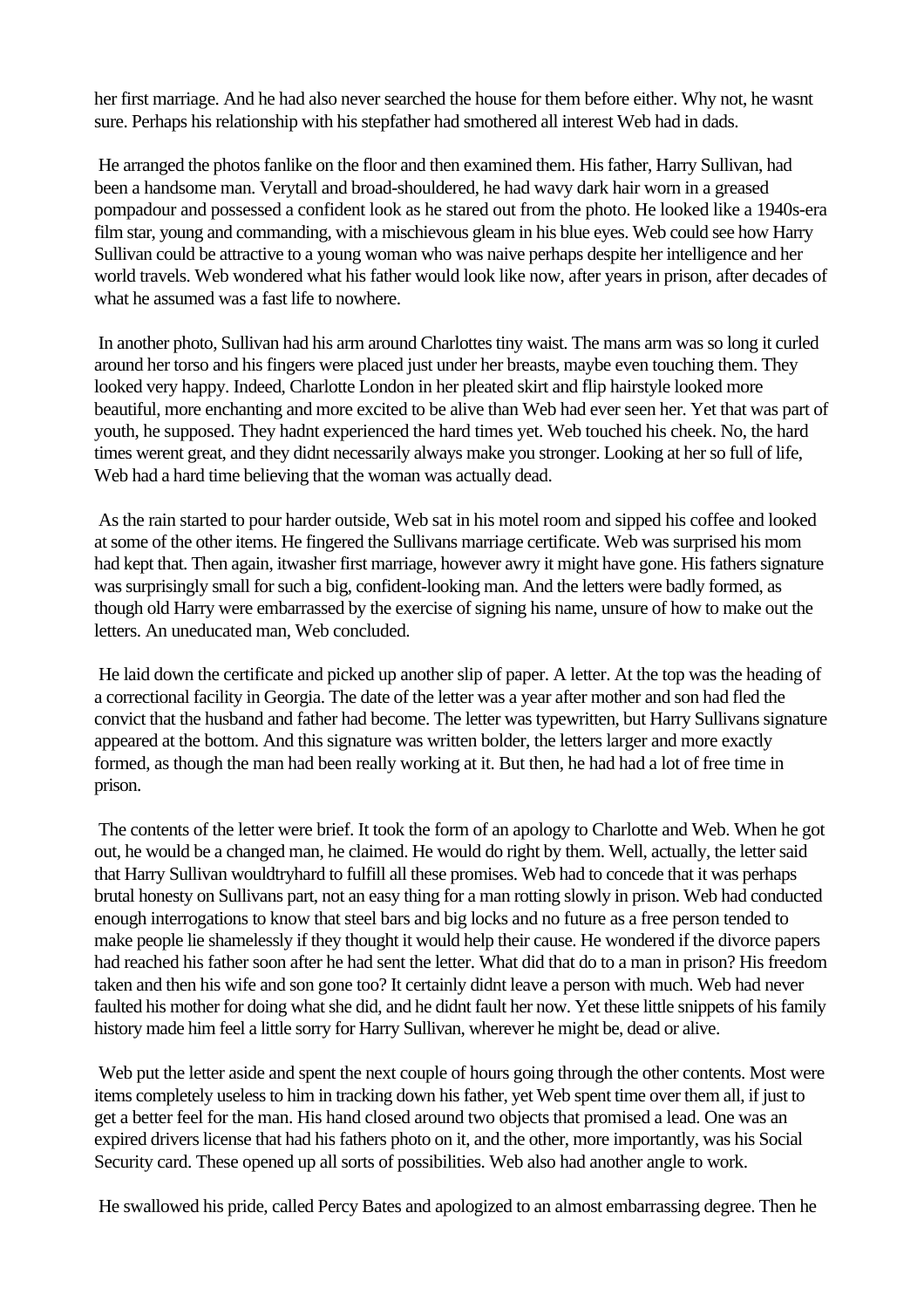told him Harry Sullivans name, Social Security number and a guesstimate of the dates of Sullivans incarceration in the Georgia prison. Web had thought about calling Ann Lyle with this request but he didnt want to go to that well too often. Ann had enough to do, and HRT really needed her full attention right now. Besides, she hadnt gotten back to Web yet on Cove, and he didnt want her to feel pressured.

Who is this guy? Bates wanted to know.

 When Web had applied to join the Bureau, he had had to put down his real fathers name, and the investigators had wanted further particulars. He had asked his mother back then to supply more information on the man, but she had absolutely refused to discussit. Web had told the investigators he didnt know the whereabouts of his father and had no information to help them track him down. As far as he knew, that had been the end of it. He had passed the background check and was off and running in his FBI career. His last contact with his father had been at age six, and the Bureau couldnt exactly hold it against Web that his father was a con.

 Just some guy I need to find, Web told Bates. Web knew that the Bureau was very thorough in its background checks and could very well have information about Webs father. Web had just never felt inclined to check the file over the years. And yet Bates might know that Harry Sullivan was Webs father. If so, he was lying very well.

Any connection to the investigation?

No, like you said, thats off-limits, but Id really appreciate the favor.

Bates said hed see what he could do and then hung up.

Web packed the box away and slid it into a corner. He pulled out his cell phone and dialed his voice mail again. He had been obsessive about it since the courtyard and not really sure why. When he heard the voice, he was glad he was so diligent. Debbie Riner wanted to know if Web could come to dinner tonight. He immediately called her back and said he would. She had seen the piece on TV. I never had any doubts, Web, she said. He let out a long breath. Life seemed a lot better right now.

 He brought up the number he wanted on the phone screen. It was after five, so Claire Daniels wouldnt be at her office. His finger hesitated over the button. And then he called her. She was in her car heading home, she told him. I can see you first thing in the morning. NineA.M., she said.

So, youve got all my problems solved?

 Im efficient, but Im not that quick. He found himself smiling at this remark. I appreciate you letting me counsel you. I know change is hard.

Change I can handle, Claire. Its the going crazy part thats bothering me. Ill see you at nine.

["LastManStanding-toc.html#TOC-21"]21

 The dinner with Debbie Riner and her children did not go nearly as well as Web had hoped. Carol Garcia was there too, with one of her kids. They sat around the dining room table, made small talk and mostly avoided matters having to do with the total destruction of their lives. When the Garcias made the sign of the cross on their chests, Web thought about what he told Danny Garcia before every mission.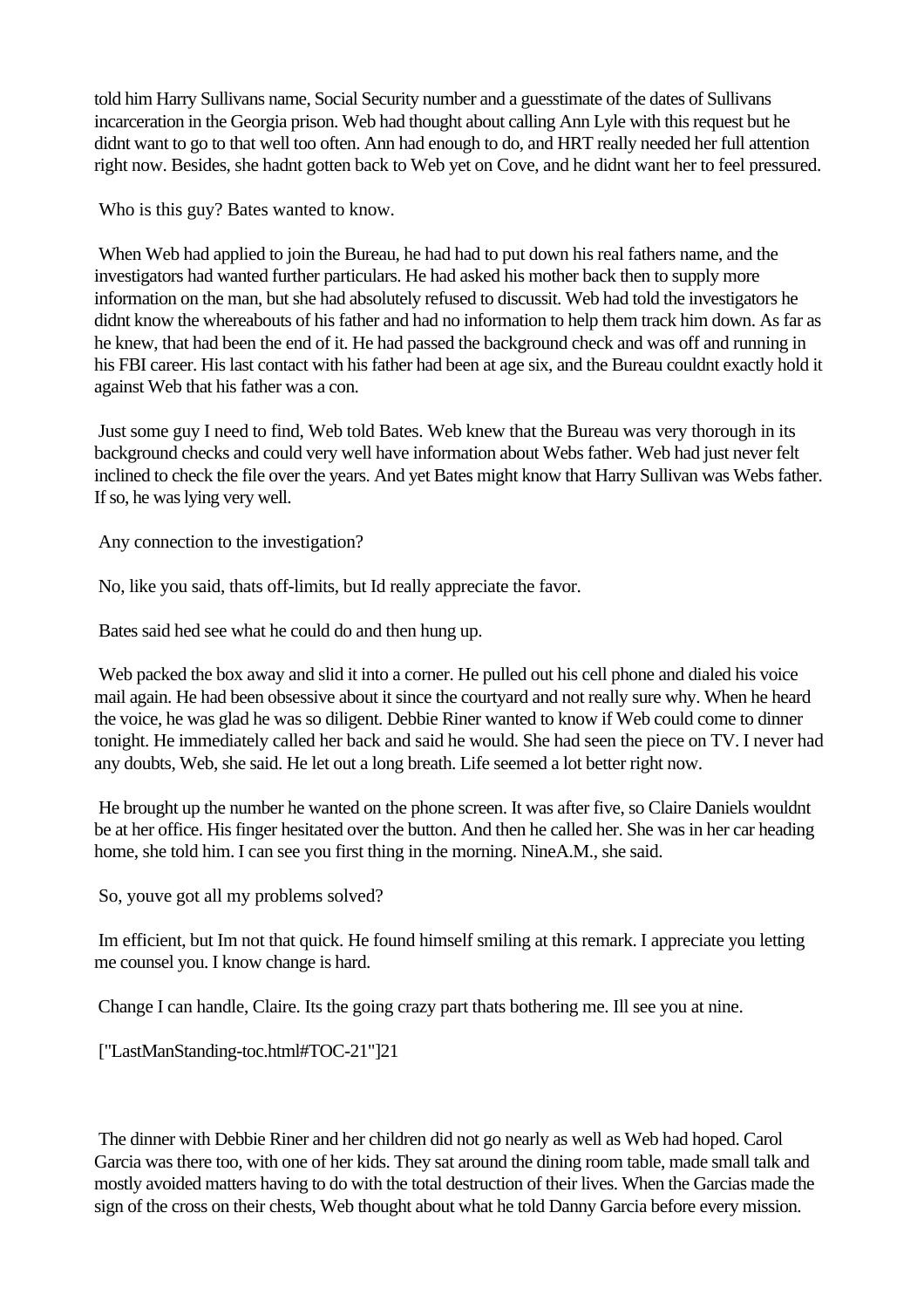Web had been right, for God had not been with them that night. Yet all Web said was. Would you pass the potatoes, please?

 HRT operators didnt really encourage support groups among their wives. In some cases it was because they didnt want their spouses to gossip among themselves about their husbands. Operators showed many sides of themselves at training and during missions, and not all good ones. An inadvertent slip by one of them to his wife could spread like wildfire among the women if they seriously networked. In other cases it was to discourage the wives from collectively worrying themselves to death, swapping incorrect information, speculation and outright falsehoods generated by fear of where their husbands were, how long they would be gone, whether they were dead.

 The kids poked at their food, slouched in their seats and clearly did not want to be there. They treated Web, who had been their bosom friend, playing and joking and watching them grow up, like they had no idea who he even was. Everyone, even Debbie Riners seven-year-old daughter, who had loved Web fromalmost the day she was born, looked relieved when he said his good-byes.

 Keep in touch, Debbie said, pecking him on the cheek. Carol merely waved to him from a safe distance, while she clutched her glassy-eyed son to her wide hips.

 You bet, sure thing, Web said. Take care. Thanks for dinner. You need anything, just let me know. He drove off in the Vic, knowing he would most likely never see them again. Time to move on, that was clearly the message of the dinner.

" " "

 At nine sharp the next morning Web stepped into Claire Danielss world. Ironically, the first person he saw was Dr. OBannon.

Web, good to see you. Would you like some coffee?

I know where it is. Ill get it, thanks.

 You know, Web, I was in Vietnam. Never under fire, I was a psychiatrist back then too. But I saw a lot of guys who were. Things happen in combat, things you never think will. But you know what, youll probably be stronger for it. And I worked with POWs whod been tortured by the damn Viet Cong. Its terrible what they were put through, classic physical and mental manipulation, ostracizing troublemakers, robbing them of every scrap of moral and physical support. Controlling their lives down to the position of their sleep, turning each individual against the other in the name of the group, as it was defined by their captors. Now, of course its not ethical for one psychiatrist to poach patients off the other, although, frankly, I was a little surprised about what happened with Claire. But I think Claire would agree that the paramount issue here is your best interest, Web. So if you ever change your mind about working with Claire, Im here for you. He slapped Web on the back, gave what Web assumed was intended to be an encouraging look and walked off.

 Claire came out of her office a few moments later, saw him and they made their coffees together. They watched as a uniformed repairman with a box of tools came out of the closet housing the offices electrical and phone lines and left.

Problems? asked Web.

I dont know, I just came in, answered Claire.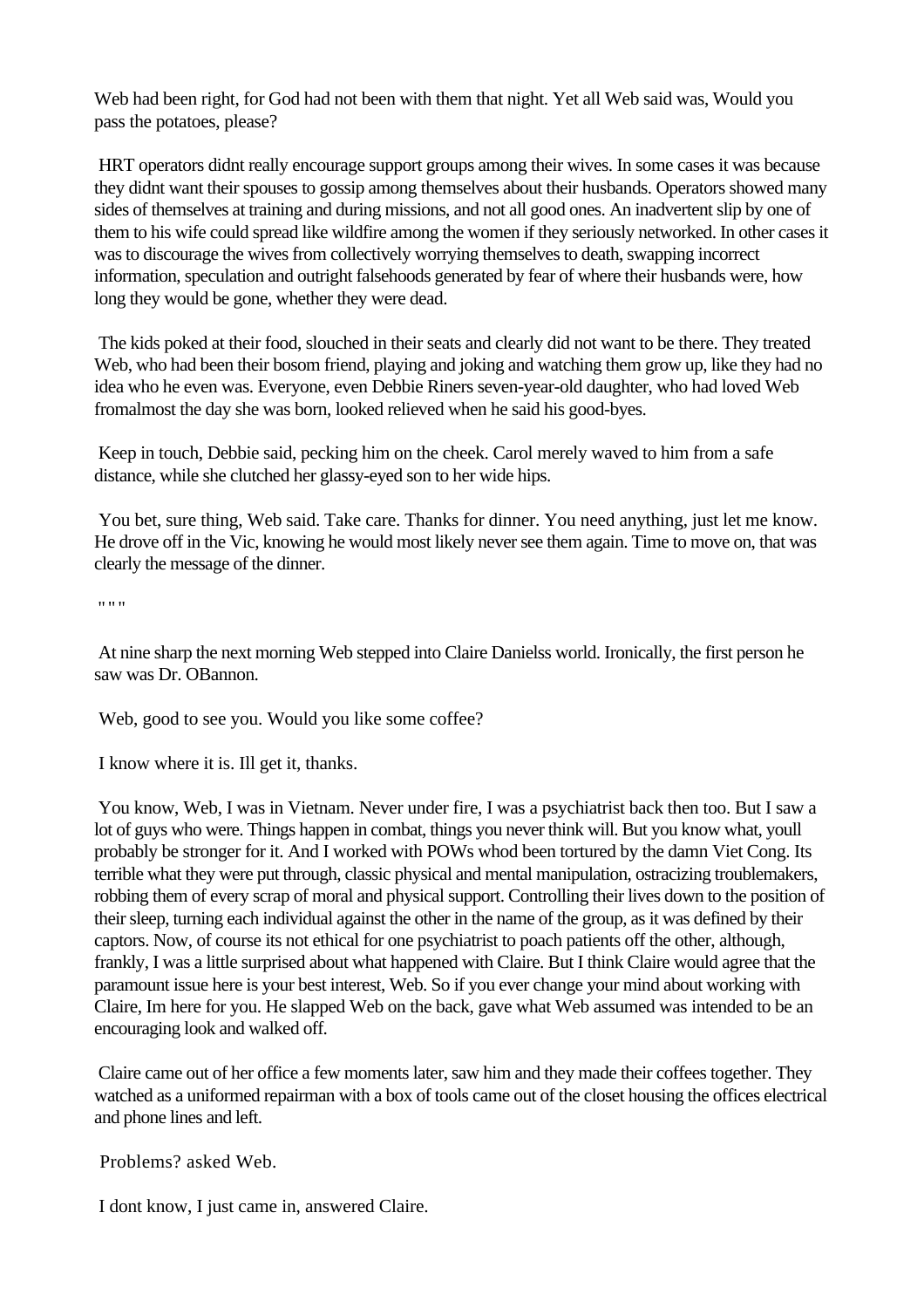As they were making their coffees Web checked the woman out. Claire was wearing a blouse and knee-length skirt that showed off nice tanned calves and ankles, but her hair, though short, was in a bit of disarray. She seemed to note Webs observation and swiped at the errant strands.

 Ive been fast-walking around the building in the mornings to get a little exercise. Wind and humidity arent really good for hair. She took a sip of her coffee and added some more sugar. You ready?

As ready as Ill ever be.

 Once in her office Claire perused two files for a bit while Web stared over at a pair of sneakers in the corner. Probably what she fast-walked in. He looked over at her nervously.

 First of all, Web, I want to thank you for having enough confidence in me to let me take over your treatment.

Im not really sure why I did, he said candidly.

 Well, whatever the reason, Im going to work hard to make sure your decision was a good one. Dr. OBannon wasnt very happy about it, but the primary concern is you. She held up a small file. This is the file Dr. OBannon gave me when I took over your case.

Web attempted a weak smile. I wouldve thought it would have been thicker.

 Actually, I was thinking the same thing, was Claires surprising reply. It shows the notes from a number of standard sessions; he prescribed various medications, antidepressants, again nothing out of the ordinary.

So? Is that good or bad?

Good, if it helped you, and Im assuming it did, since you returned to a productive life.

But?

 But maybe your case deserves a little more digging. I have to tell you that I am surprised that he didnt hypnotize you. Hes very skilled at that, and that is usually part of his course of treatment. In fact, OBannon teaches a course at GW, where every third or fourth year he hypnotizes a student and does things like making them block out a letter from the alphabet so theyll lookat the word cat on the blackboard and pronounce it at. Or make them believe a gnat is flying around their ear, things like that. We do that as part of a routine to demonstrate visual- and auditory-induced hallucinations.

 I remember we talked about it the first time I saw him years ago. I didnt want to do it, so we didnt, he said flatly.

 I see. She held up a much thicker folder. Your official Bureau file, or at least part of it, she said in response to his inquisitive look.

So I gathered. I thought they kept that confidential.

 You signed a release when you agreed to counseling. The file is routinely given to the therapist for help in treatment minus any top-secret or other sensitive information, of course. Dr. OBannon transferred the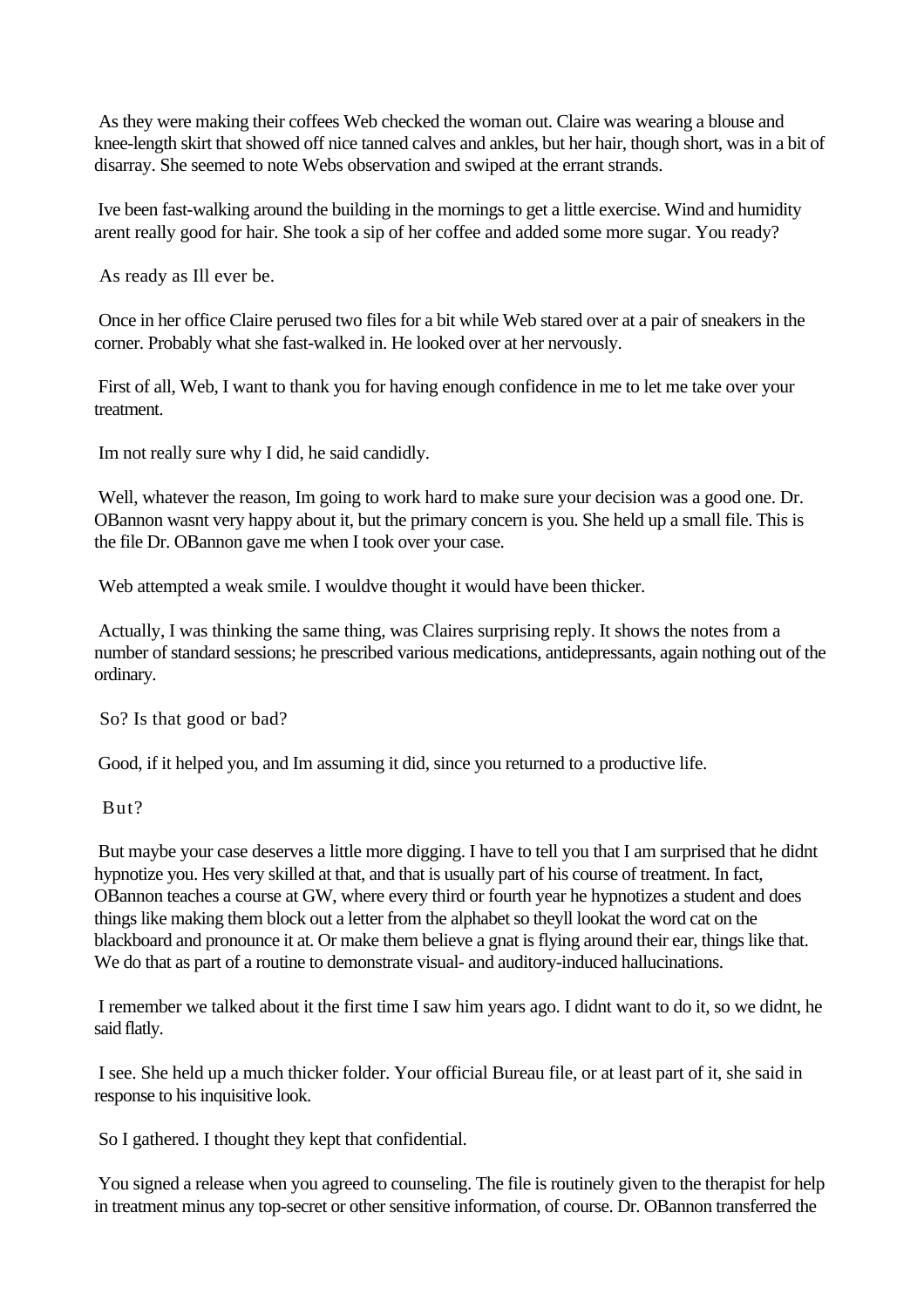file to me when you became my patient. Ive been going over it thoroughly.

Good for you. Web cracked his knuckles and looked at her expectantly.

 You didnt mention in our initial interview that your stepfather, Raymond Stockton, died from a fall in the house when you were fifteen.

Didnt I? Huh, I thought I did. But you didnt take notes, so you have no way of checking, do you?

 Trust me, Web, I wouldve remembered that. You also told me you got along with your stepfather, didnt you? She looked down at the papers.

 Web felt his heart rate accelerate and his ears burn. Her interrogation technique was classic. She had baselined him and had just now jerked his chain using a five-hundred-pound gorilla for added leverage. We had some differences, who doesnt?

 There are page after page of assault claims in here. Some filed by neighbors, some by you. All against Raymond Stockton. Is that what you refer to as some differences? He flushed angrily and she quickly added, Im not being sarcastic, I just want to try and understand your relationship with the man.

Theres nothing to understand because we didnt have a relationship.

 Claire consulted her notes again, flipping back and forth, and Web watched every movement with growing anxiety.

 Is the house that your mother left you the same one where Stockton died? Web didnt say anything. Web? Is it the same

I heard you! he snapped. Yeah, its the same one, so what?

I was just asking. So, do you think youre going to sell it?

Why do you care? Do you do real estate on the side?

Im just getting a sense that you seem to have issues about the house.

It wasnt a real nice place to have a childhood.

 I understand that completely, but often to get better and move on you must confront your fears head-on.

Theres nothing in that house I need to confront.

Why dont we talk about it some more?

 Look, Claire, this is getting pretty far afield, isnt it? I came to you because my team got blown away and its messed me up. Lets stick to that! Forget the past. Forget the house and lets just forget fathers. Theyve got nothing to do with me or who I am.

 On the contrary, they have a great deal to do with who you are. Without understanding your past I cant help with your present or your future. Its that simple.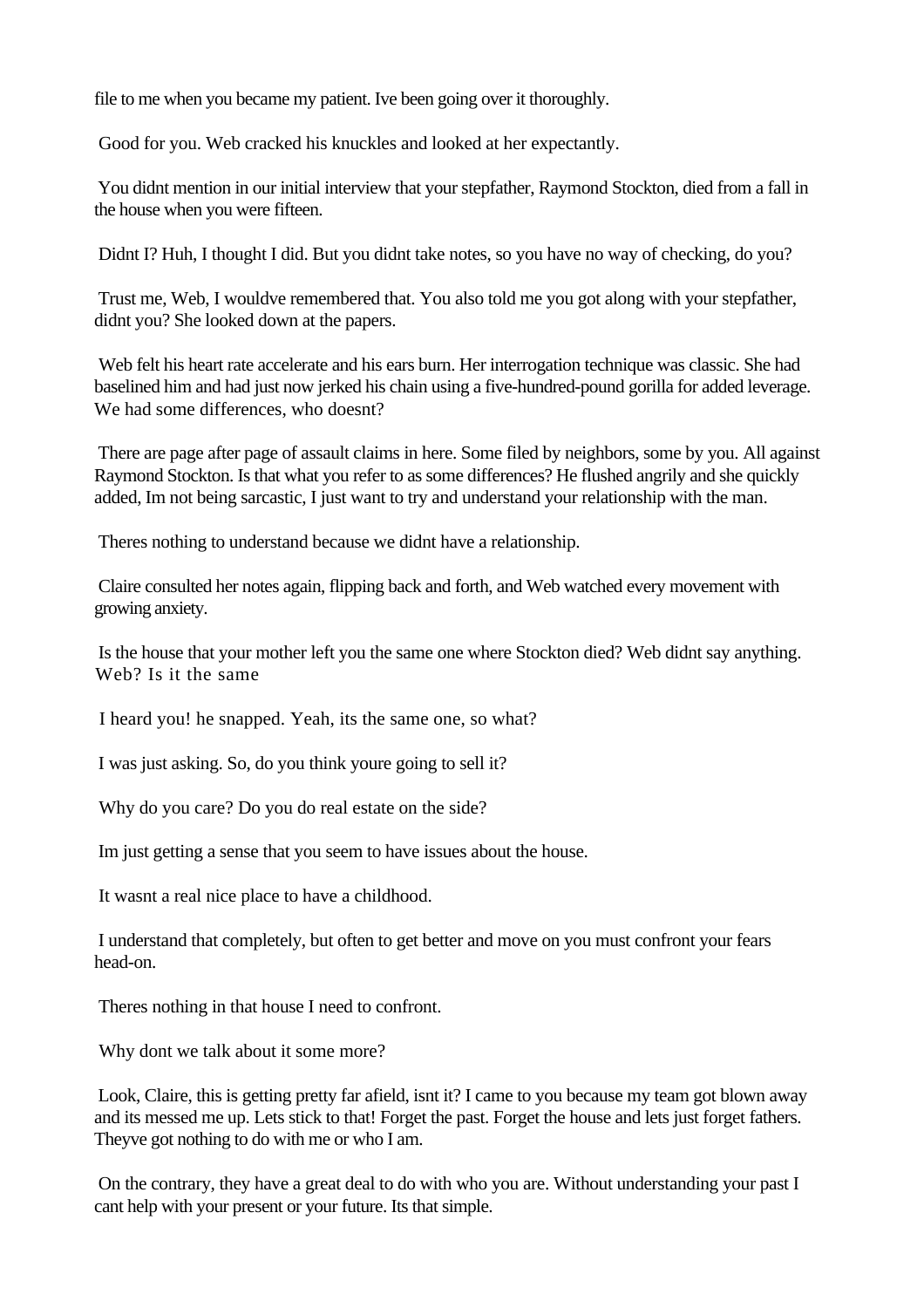Why dont you give me some damn pills and well call it a day, okay? That way the Bureaus satisfied that I did my little mind massage and you did your job.

 Claire shook her head. I dont work that way, Web. I want to help you. I think I can help you. But you have to work with me. I cant compromise on that.

 I thought you said I had combat syndrome or something. What does that have to do with my stepfather?

We merely talked about that being one possibility for what happened to you in that alley. I didnt say that it was the only possibility. We need to thoroughly explore all angles if were to really address your issues.

Issuesyou make it sound so simple. Like Im moping about having acne.

We can use another term if you prefer, but it really wont affect how we approach the problems.

 Web covered his face with his hands and then spoke through this shield. What the hell exactly do you want from me?

 Honesty, to the extent you can give it. And I think you can, if you really try. You have to trust me, Web.

 Web removed his hands. Okay, heres the truth. Stockton was a creep. Pills and a boozer. He never got past the sixties, apparently. He held some low-level office job where he got to wear a suit to work and fancied himself another Dylan Thomas on his off-hours.

So what youre telling me is he was some sort of frustrated dreamer, perhaps even a phony?

 He wanted to be more of an intellectual and more talented than my mother, and he wasnt, not by miles. His poetry was for shit; he never got anything published. The only thing he had in common with old Dylan was the fact that he drank too much. I guess he thought the bottle would inspire him.

So he beat your mother? She tapped the file.

Is that what it says in the file?

 Actually, what it doesnt say in the file is even more interesting. Your mother never filed charges against Stockton.

Well, I guess we have to believe the record, then.

 Did he beat your mother? she asked again, and once more Web didnt answer. Or did he just beat you? Web slowly lifted his gaze to her, yet still said nothing. So just you? And your mother let this occur?

 Charlotte wasnt around a lot. Shed made a mistake in marrying this guy. She knew it, so she avoided it.

I see. I guess divorce wasnt an option.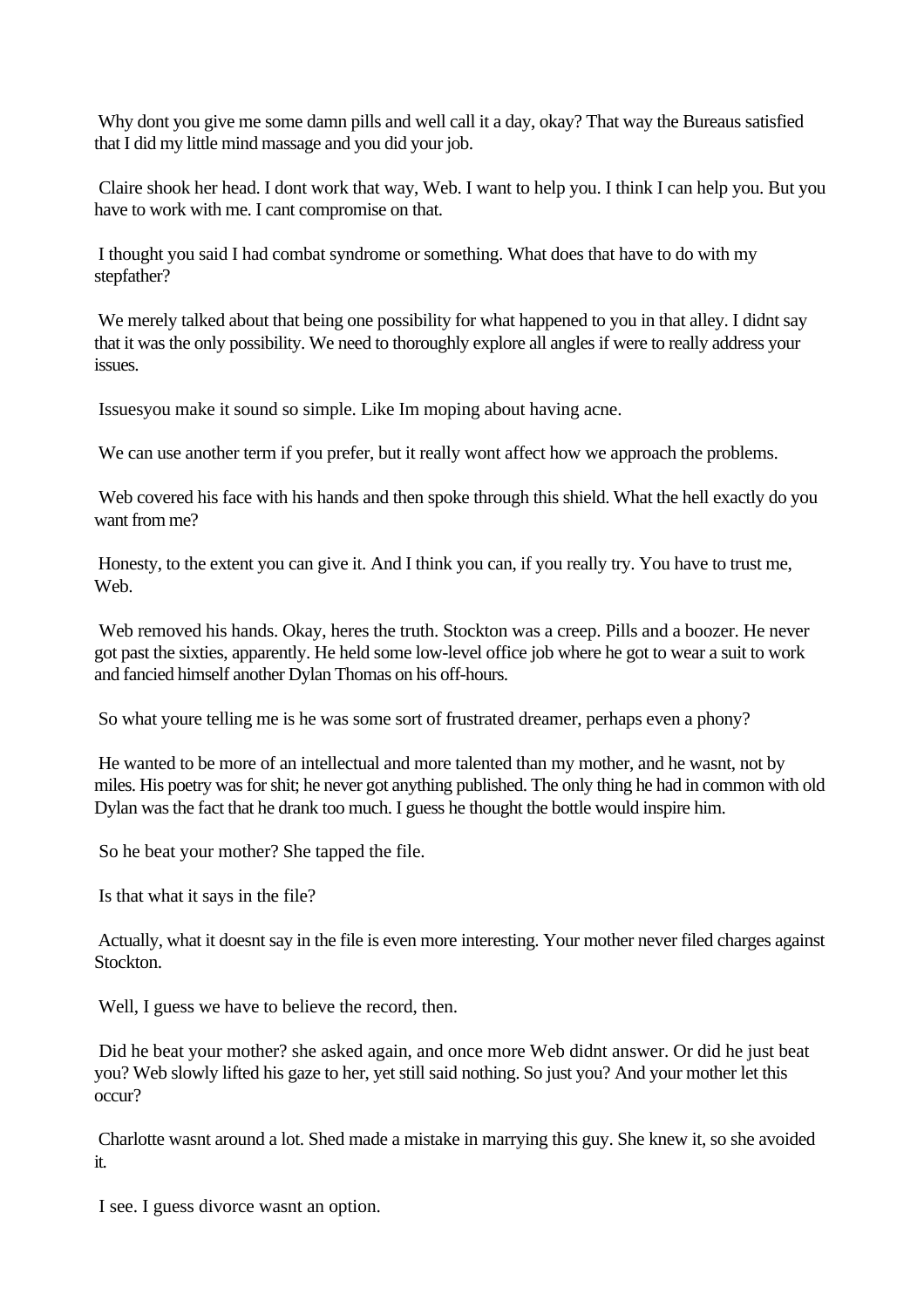Shed done that once. I dont think she felt like bothering with it again. It was easier just to drive off into the night.

And she left you with a man who she knew abused you? And how did that make you feel?

Web said nothing.

Did you ever talk to her about it? To let her know how it made you feel?

Wouldnt have done any good. To her, the guy never existed.

Meaning she repressed the memory?

Meaning whatever the hell you want it to mean. We never talked about it.

Were you home when your stepfather died?

Maybe, I dont really remember. Ive sort of repressed it too.

The file just said your stepfather fell. How did he fall?

 From the top of the attic stairs. He kept his secret stash of mind goodies up in the attic. He was wigged out, missed a step, cracked his head on the edge of the opening going down and broke his neck when he hit the floor. The police investigated and it was ruled an accidental death.

Was your mother home when it happened, or had she gone out on one of herdrives?

What, are you pretending youre an FBI agent now?

Just trying to understand the situation.

Charlotte was home. She was the one who called the ambulance. But like I said, he was already dead.

Have you always called your mother by her first name?

Seems appropriate.

I imagine you had to feel relief at Stocktons death.

Lets put it this way, I didnt cry at the funeral.

 Claire leaned forward and spoke in a very low voice. Web, this next question is going to be very difficult, and if you dont want to answer it now, fine. But in instances of parental abuse, I have to address it.

Web held up both hands. He never touched my private parts, and he never made me touch his private parts, okay? Nothing like that. They asked back then and I told the truth back then. The guy wasnt a molester. He was just a cruel, sadistic asshole who made up for a lifetime of insecurities and disappointments by beating the shit out of a boy. If he had messed with me like that, I wouldve found a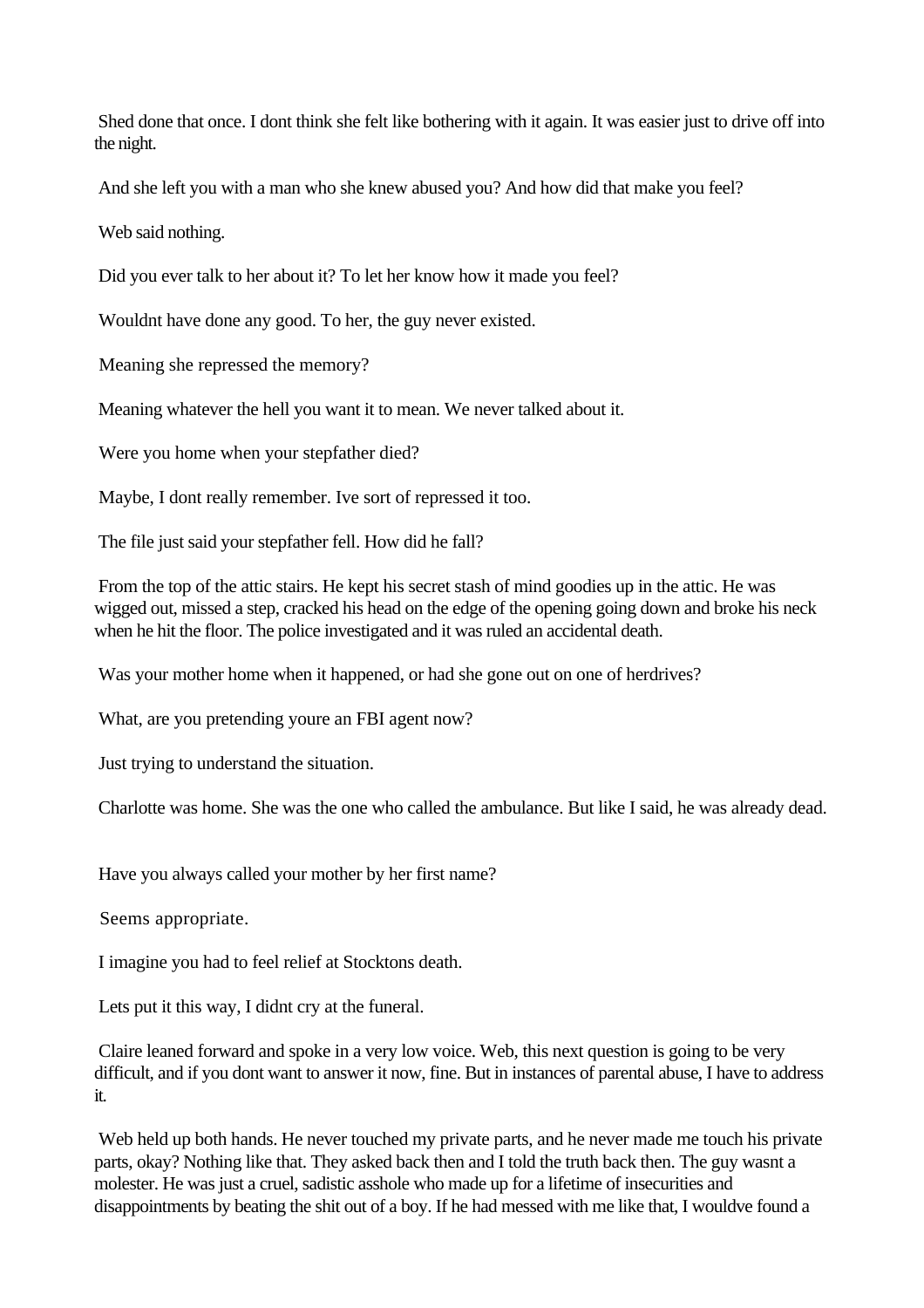way to kill him myself. Web realized what he had just said and hastily added, But the guy saved everybody the trouble by taking his tumble.

 Claire sat back and put aside the file. This small measure relieved Webs anxiety somewhat and he sat up. She said, You obviously remember your time with your stepfather and loathed it for good reason. Have you thought more about any memories with your natural father?

Fathers are fathers.

Meaning what, you lump your real father and Raymond Stockton together?

Saves the trouble of thinking about it too much, doesnt it?

The easy way out usually solves nothing.

I wouldnt know where to begin, Claire, I really wouldnt.

All right, lets go back to the courtyard for a bit. I know itll be painful, but lets go through it again.

Web did so and it was painful.

All right, the first group of people you met, you dont remember that having any sort of effect on you?

 Nothing other than wondering if one of them would try to kill us or tip somebody off, but I knew the snipers had them covered. So other than the potential of instant death, everything was cool.

If she was put off by his sarcasm, the woman didnt show it. That actually impressed Web.

All right, in your minds eye, picture the little boy. Do you remember any better exactly what he said?

Is that really important?

At this stage we really dont know whats important and whats not.

Web sighed heavily and said, Okay. I saw the kid. He looked at us. He said . . . Web stopped here because he could see Kevin clearly in his mind. The bullet hole in his cheek, the slash across his forehead, he was a little wreck of a kid who had obviously already lived a long, crappy life. He said . . . he said, Damn to hell, thats what he said. He looked at her excitedly. Thats it. Oh, and then he laughed. I mean, this really weird laugh, like a cackle, really.

At which part did you feel affected?

Web thought about this. Id have to say when he first spoke. I mean, it was like this fog pushed into my brain. Web added, Damn to hell, thats exactly what he said. Its happening again, I can feel my fingers tingling. This is nuts.

 Claire wrote some notes down and then looked at him. Thats pretty unusual for a young boy to use that phraseology, especially from the inner city. Certainly damn and hell would be used, but damn to hell? I mean, it sounds sort of archaic, like from anotherera. Maybe Puritanical, fire and brimstone. What do you think about that?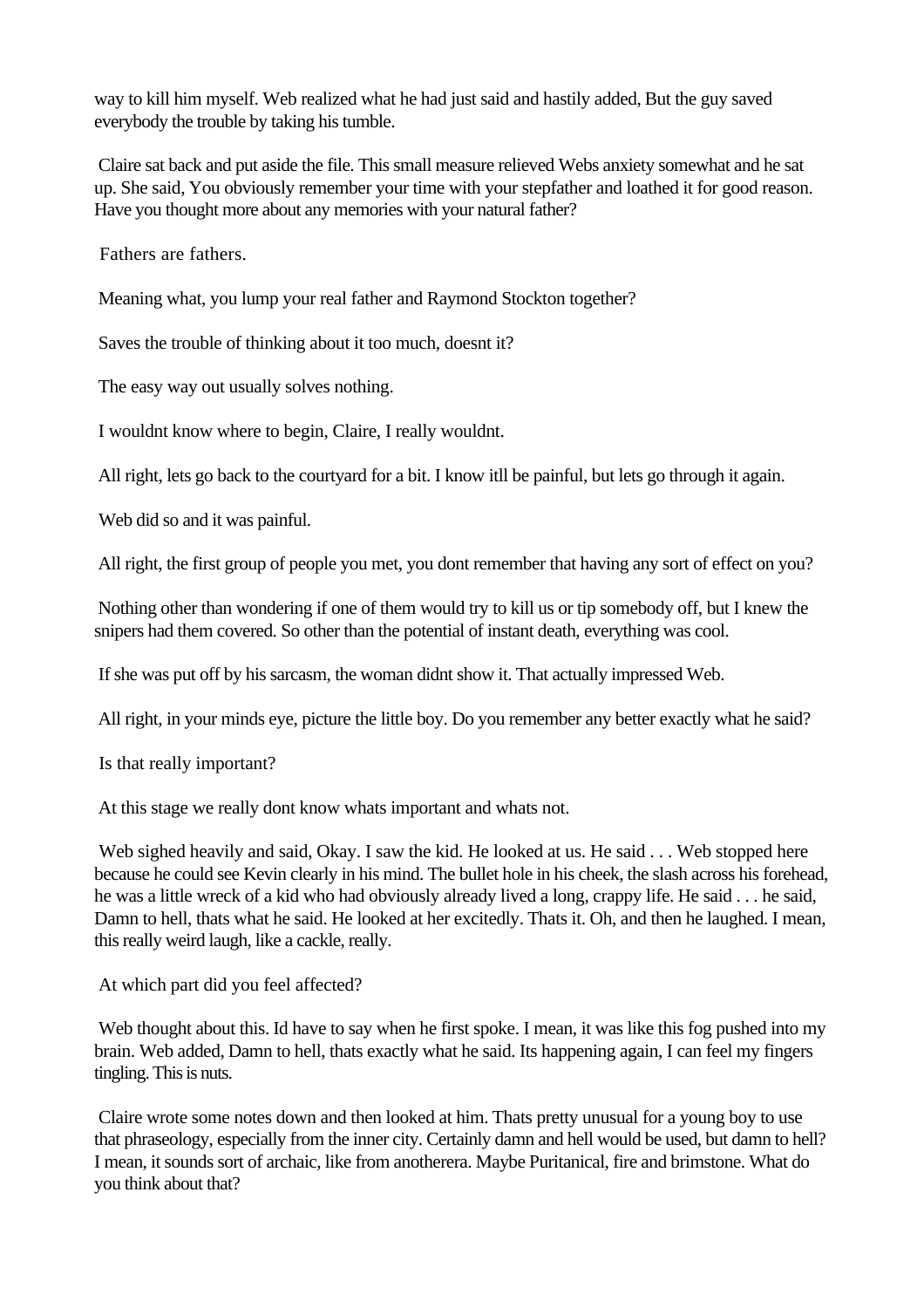To me it sounds like from the Civil War or around that time, actually, said Web.

Its all very strange.

Trust me, Claire, the whole night was strange.

Did you feel anything else?

Web thought hard. We were waiting for final orders to hit the target. Then we got them. He shook his head. As soon as I heard the orders in my earpiece, I froze. It was immediate. You remember I was telling you about the Taser guns we messed around with at HRT? She nodded. Well, it was like Id been hit with one of those electrified darts. I couldnt move.

Could someone have actually shot you with a Taser gun in the alley? Could that be why you froze?

 Impossible. No one was that close, and the dart wouldnt have penetrated my Kevlar. And last but not least, the thing wouldve still been sticking in me, right?

 Right. Claire made more notes and said, Now, you stated before that even though you froze, you were able to actually get up and move into the courtyard.

 It was the hardest thing Ive ever done in my life, Claire. It was like I weighed two thousand pounds, nothing on me was working right. And it finally won and I just fell and stayed there. And then the guns started up.

When did you start to recover?

Web thought about this. It felt like years where I couldnt move. But it wasnt all that long. Right when the guns started firing, I felt everything start to come back. I could move my arms and legs, and they were burning like hell, like when your arm or leg falls asleep and the circulation starts going again? Thats what my limbs felt like. And it wasnt like I needed them at that point, I pretty much had nowhere to go.

 So it just came back on its own? You dont remember doing something that might have paralyzed you? Maybe a back problem suffered in training? Have you ever had any nerve damage? That could immobilize you too.

Nothing like that. If youre not in top-notch condition, you dont go on an operation.

So you heard the guns firing and the feeling started to come back to your body?

Yes.

Anything else?

 The kid, Id seen a million just like him. And yet he seemed different. I couldnt get him out of my head. It wasnt just that hed been shot, Ive seen kids like that too. I dont know. While the guns were firing I saw him again. He was crouched down next to the alley. Another step and hed have been cut in half. I screamed for him to get back. I belly-crawled over to him. I could tell he was scared to death. He heard Hotel Team coming from one end, me from the other, these damn guns firing. And I could tell he was going to run for it, across the courtyard, and thatd be it. I just couldnt let that happen, Claire. So many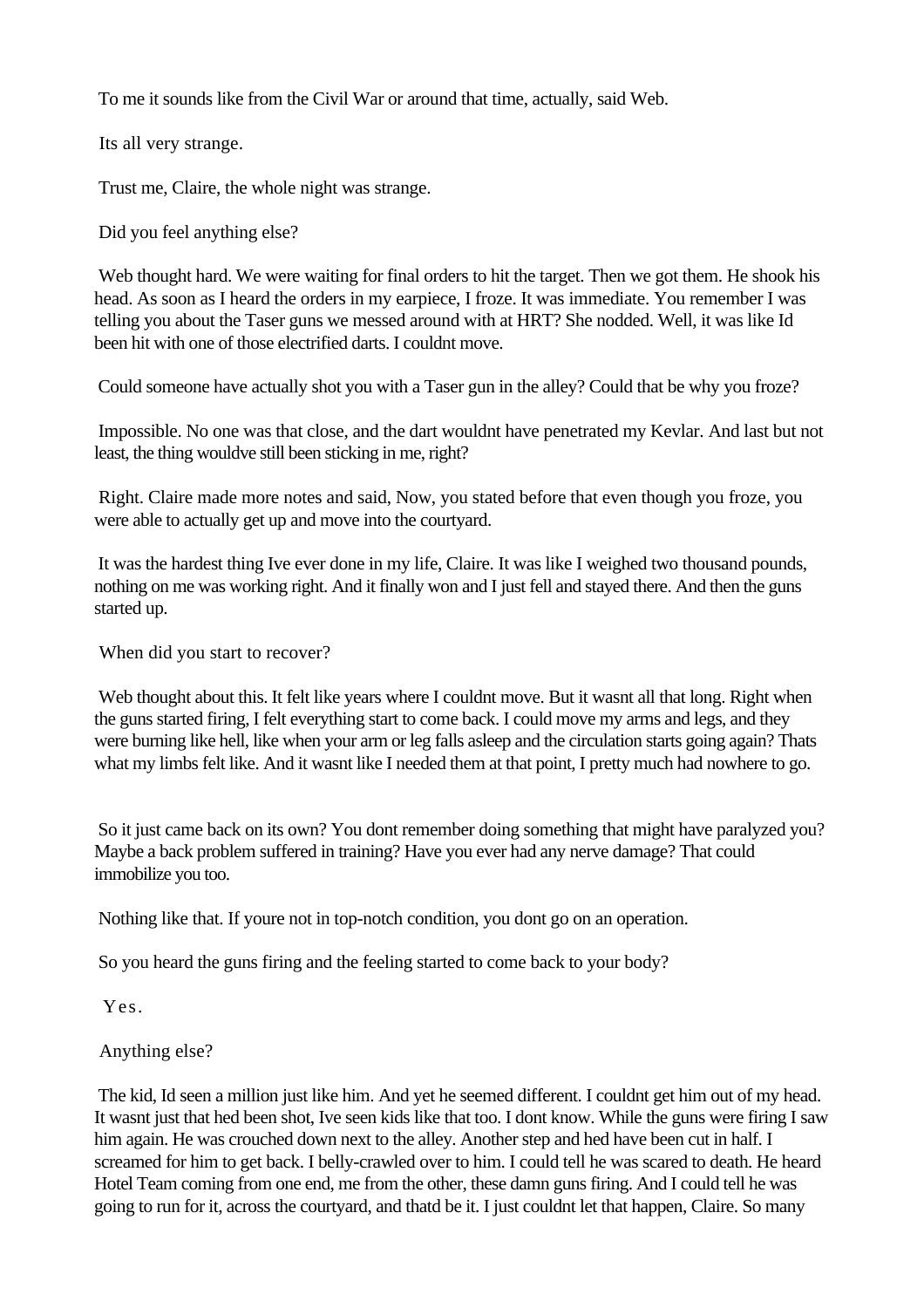people had already died that night. He jumped and I jumped and I caught him, got him calmed down because he was yelling that he hadnt done anything, and of course when a kid says that you know hes hiding something.

 Like I said, I got him calmed down. He asked if my team was dead and I told him yes. I gave him the note and my cap and shot the flare. I knew that was the only way Hotel wouldnt kill him coming at them in the dark. I just didnt want him to die, Claire.

It must have been an awful night for you, but, Web, you should feel good about saving him.

 Should I? What did I save him for? To go back to the streets? See, this is a special little kid. Hes got a brother named Big F who runs one of the local drug ops. Hes bad news.

So maybe all this could involve some of this Big F persons enemies?

Maybe. He paused and decided whether to reveal this or not. Somebody switched kids. In the alley.

Switched kids? What do you mean?

 I mean the Kevin Westbrook that I saved in that alley was not the boy that delivered the note to Hotel Team. And the little boy that disappeared from the crime scene was not the Kevin Westbrook I saved.

Why would somebody do that?

 Thats the sixty-four-thousand-dollar question, and its driving me nuts. What I do know is I saved Kevin Westbrooks butt in that courtyard and the kid he was switched for told Hotel Team that I was this big coward. Why would he do that?

Sounds like he was almost trying to intentionally discredit you.

 A kid I didnt even know? Web shook his head. Somebodywastrying to make me look bad, thats for sure, and must have told the kid just what to say. And then they waltzed right in and waltzed out with the fake kid. Hes probably dead. Hell, Kevins probably dead.

Sounds like somebody put a lot of planning into this, said Claire.

And Id love to know why.

We can only try, Web. I can help you with some of it, but the investigation part is way out of my bailiwick.

 It actually may be out of my league too. I havent really been doing much detecting over the last eight years. He played with a ring on his finger. OBannon gave me a little pep talk on combat syndrome when I came into the office this morning.

Claire hiked her eyebrows. Oh, did he? His Vietnam angle? She seemed to be trying hard not to smile.

I didnt think it was the first time hed used that line. But is that what you think it isI mean, despite this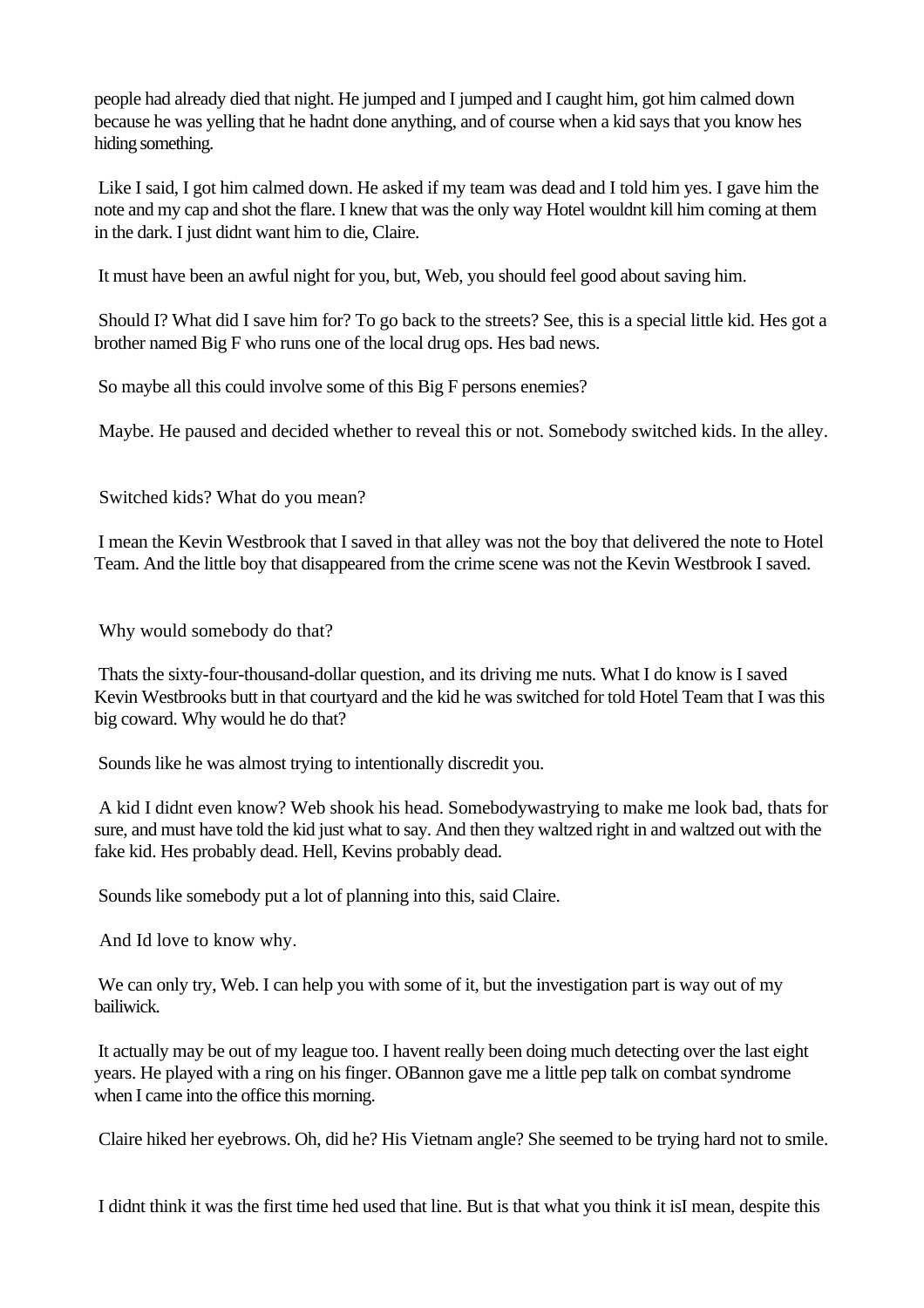other stuff with the kid?

I cant tell you that, Web, not yet.

 See, I know soldiers get that way. Folks shooting at them and they freak. Everybody can understand that.

She eyed him closely. But?

 He started talking very quickly. But most soldiers get a little boot camp and then theyre thrown into the firestorm. They knownothingabout killing somebody. They know nothing about what its like to be in the line of fire for real. Me, Ive trained most of my adult life to do this job. Ive had stuff coming at me that you wouldnt believe, Claire. From machine gun fire to frigging mortar rounds that if they hit me thered be nothing left of me. Ive managed to kill men with most of the blood in my body pooling on thefloor. And never once, not one damn time, did I ever lose it like I did that night. And there hadnt even been one damn shot fired at that point. Tell me, how the hell is that possible?

Web, I know that youre looking for answers. We have to keep plugging. But I can tell you that when were dealing with the mind, anything is possible.

 He stared at her, shaking his head and wondering where the hell he could get off whatever road he was on. Well, Doc, thats not a whole lot of help, is it? How much is the Bureau paying you to tell me nothing? He abruptly got up and left.

 Once again Claire didnt try and stop him, not that she could have. She had had patients walk out on her before, although never during their first two sessions. Claire settled back in her chair and started going over notes and then picked up a recorder and started dictating.

 Unknown to Claire, hidden in the smoke detector attached to the ceiling was a sophisticated listening device that ran off the buildings electrical current and also had a battery backup. Every psychiatrist and psychologist who worked here had a similar listening device secretly housed in his office. The phone closet in the office housed additional electronic taps, one of which had broken down, prompting the repairmans visit that morning.

 These prying ears had swept up enormous amounts of intelligence on every patient who had come through the doors. Over the last year over one hundred FBI agents from all divisions, including undercover, Public Corruption, WFO, uptown and HRT, and over twenty spouses of those personnel, had come here expecting the utmost confidentiality as they revealed their secrets and problems. They had received anything but that.

 As soon as Web stormed out of the office, Ed OBannon slipped out as well, rode the elevator down to the garage, climbed in his brand-new Audi coupe and drove off. He picked up his cell phone and punched in a number. It took a few rings, but the phone was finally answered.

Is this a good time? he asked anxiously.

 The party on the other end answered that it was as good as any if the conversation was short and to the point.

London came here today.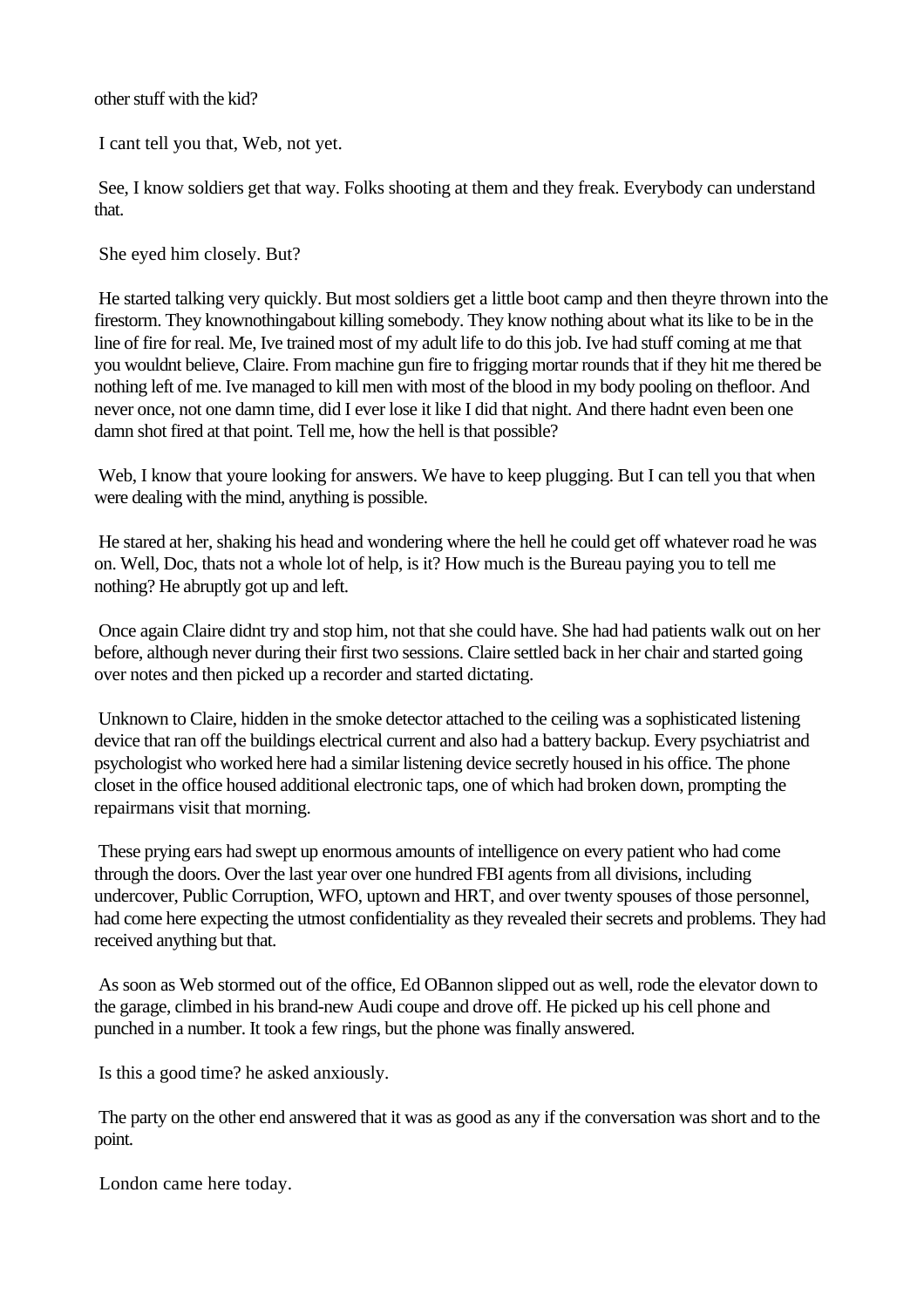So I heard, said the voice. My guy was there to repair a glitch. So hows it going with old Web?

 OBannon swallowed nervously. Hes seeing another psychiatrist. He quickly added, I tried my best to stop it, but no go.

 OBannon had to hold the phone away from his ear, so loud and angry was the response from the other person.

 Listen, its not what I intended, said OBannon. I couldnt believe he would actually see another psychiatrist. It came out of the blue. . . . What? Her name is Claire Daniels. She used to work for me. Shes been here for years, very competent. Under other circumstances there wouldnt be a problem. I couldnt make too much of a stink without them getting suspicious.

 The other person made a suggestion that caused OBannon to tremble. He pulled the car off the road. No, killing her would only arouse suspicion. I know London. Too well, maybe. Hes smart. If anything happens to Claire, hell latch on to that and never let it go. Thats just how he is. Trust me, Ive worked with the man a long time. Remember, thats why you hired me.

 But thats not the only reason why, said the other person. And we pay you well, Ed. Real well. And I dont like it one bit that hes seeing this Daniels chick.

 Ive got it under control. If I know London, hell come a few times and then blow the rest of it off. But if anything else comes of it, well know it. Ill keep on top of it.

 You better, said the other. And the second you no longer have it under control is the time we step in. The line went dead and OBannon, looking very distraught, pulled back on the road and drove off.

["LastManStanding-toc.html#TOC-22"]22

 Web had spent considerable time in the Vic cruising the streets near where the slaughter had taken place. He was on unpaid leave and not part of the official investigation. Thus he could request no backup, should he need it, nor did he have a clear idea of what he was looking for. The darkness of the streets was broken by the uniform glare of traffic lights. There were cameras at many of these intersections ostensibly to photograph drivers who ran red lights. However, Web thought they actually might be serving the dual purpose of surveillance devices in these high crime areas. He had to appreciate the ingenuity of the local criminals, though, because many of the cameras had been knocked out of their viewing lanes. Some pointed to the sky, others to the earth, a few at buildings, still others had been smashed. Well, so much for Big Brother.

 Web kept checking messages at home. No more wives had called. Cynde and Debbie had probably worked the grapevine, informed the others that they had done the dirty work of getting him clear of all their lives. Web could almost hear the ladies collective sigh.

 Web had finally made another appointment to see Claire. She did not mention his parting insult and second abrupt exit from her office. She merely noted the time and said that she would see him then. The woman must have a really thick skin, he thought.

 There were several other people in the waiting room when Web got there. None of them made eye contact and Web attempted none. He supposed thats the way it was in a shrinks waiting room. Who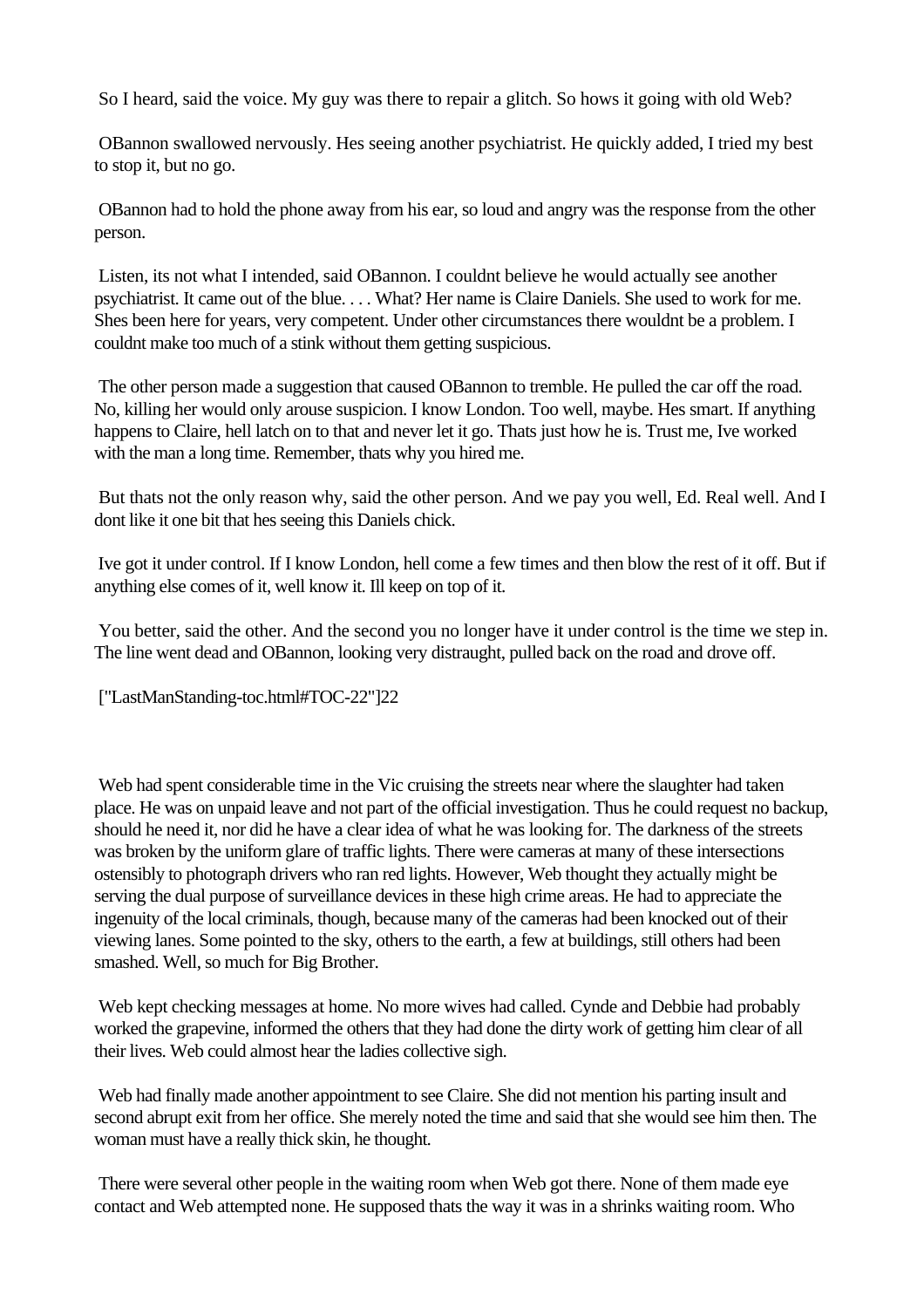wanted strangers to see you attending to your insanity?

 Claire came out and got him with a reassuring smile and handed him a fresh cup of coffee, the cream and sugar already in it, just like he liked it. They settled in her office.

Web slid a hand through his hair. Look, Claire, Im sorry about last time. Im not usually that big a jerk. I know youre just trying to help and I know none of this is easy to figure out.

 Dont apologize for doing exactly what you should be doing, Web, which is getting all these thoughts and feelings out in the open so that you can deal with them.

He gave her a weak smile and said, So where to today, Doc? Mars or Venus?

To start off with lets explore post-traumatic stress disorder and really see if it applies to your case.

Web inwardly smiled. Now, this he could handle. Like shell shock?

 That term is very often misused, and I want to get a little more precise. Now, clinically speaking, you have probably suffered traumatic stress with the events that transpired in that courtyard.

Id probably agree with that.

 Well, lets test that conclusion. If that is the diagnosis, then there are several proven methods of coping with it, including stress management techniques, proper nutrition and sleep patterns, relaxation drills, cognitive reframing and prescription anxiolytic medications.

Damn, sounds simple, he said sarcastically.

She looked at him in what Web thought was a strange way.

 Sometimes it is simple. She looked down at her papers. All right, have you noticed any changes in yourself physically? Chills, dizziness, chest pain, elevated blood pressure, difficulty breathing, fatigue, nausea, anything like that?

The first time I went back to the courtyard and went over what happened, I felt a little dizzy.

Anything since then?

No.

All right, have you been excessively excitable since then?

Web didnt have to think long. No, not really.

Any type of substance abuse to help you cope?

Nothing! Ive been drinking less, actually.

Flashbacks of the event?

Web shook his head.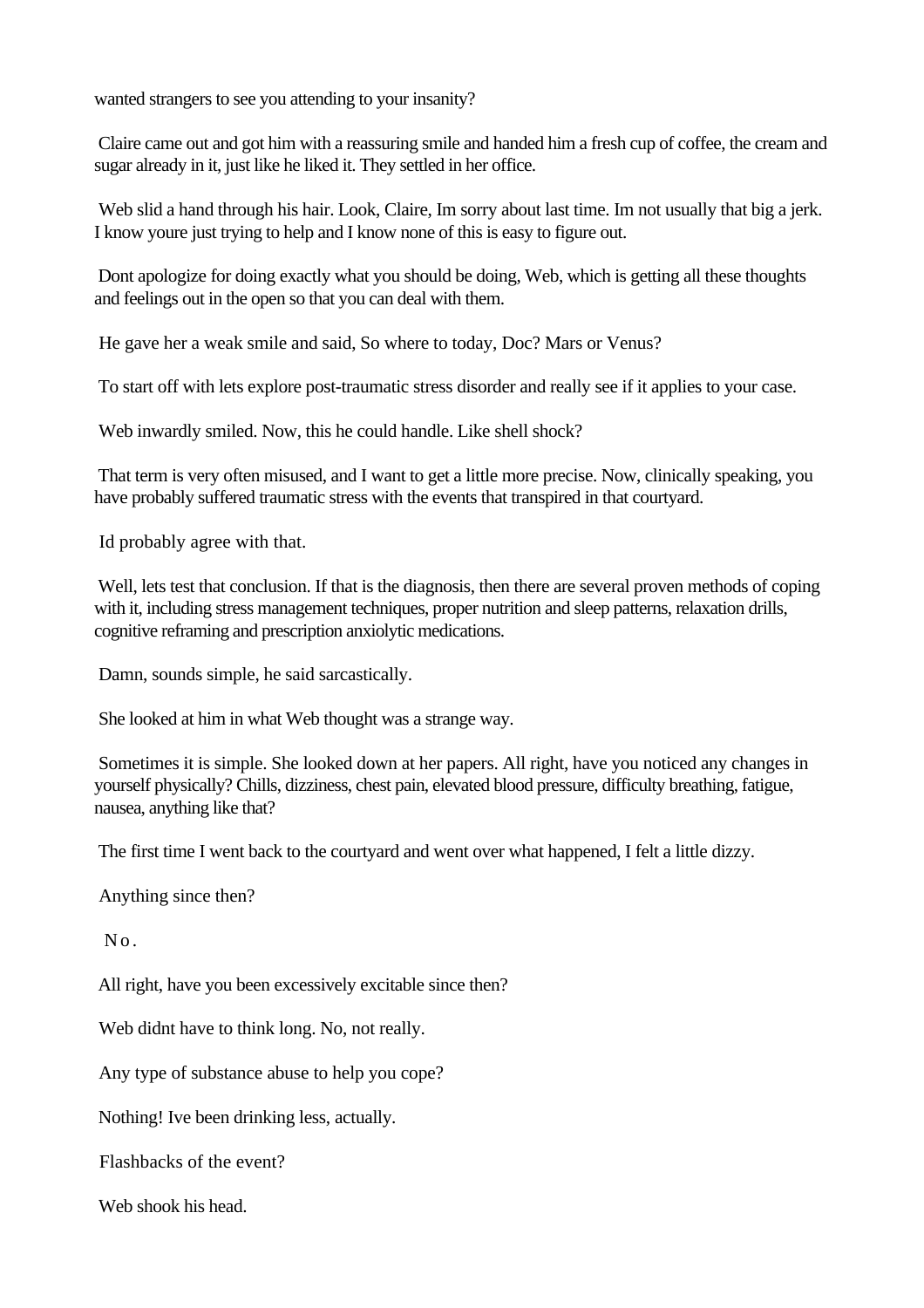Do you feel numb, wanting to avoid life, people?

No, I want to find out what happened. I want to be proactive.

 Are you more angry, irritable or hostile than normal with people? She looked at him and smiled. Present company excluded.

Web returned the smile briefly. Not really, Claire. I think Ive been relatively calm, actually.

Persistent depression, panic attacks, heightened anxiety or phobia formations?

Nothing like that.

 Okay, do you have repetitive memories of the event that intrude suddenly on your thoughts? Traumatic dreams or nightmares, in other words?

 Web spoke slowly as he picked his way through this mental minefield. The night in the hospital, after it happened, I had some bad dreams. They had me drugged up, but I remember I kept apologizing over and over to all the guys wives.

Perfectly natural under the circumstances. Anything since then along those lines?

Web shook his head. Ive been really busy with the investigation, he said by way of defense. But I think about it all the time. I mean, what happened in that courtyard, it crushed me. Like a pile driver. Ive never experienced anything like it.

But in your line of work you have experienced death before?

Yes, but never to any of my team.

 Do you find youve blocked part of what happened out of your mind, something we refer to as memory dysfunction or amnesiac syndrome?

No, I pretty much remember every damn detail, Web replied wearily.

 While Claire looked down at her notes, Web blurted out, I didnt want them to die, Claire. Im sorry that they did. I would do anything to have them back.

 She looked up at him and put aside her notes. Web, listen to me very carefully. Just because you dont have the symptoms ofpost-traumatic stress disorder does not mean you dont care what happened to your friends. It doesnt mean youre not suffering. You have to understand that. What I see in you is a man who is suffering all the normal symptoms of having gone through an ordeal that would have left most people unable to function, at least for quite a long time.

But not me.

 You have unique skills, years of training and a psychological makeup that aided you considerably in being selected for HRT in the first place. Ive learned a lot more about HRT since you came to me. I know that the physical pounding and stress they put you through is extraordinary, but the ordeal they put you through mentally is even more daunting. Because ofbothyour physical and psychological makeup,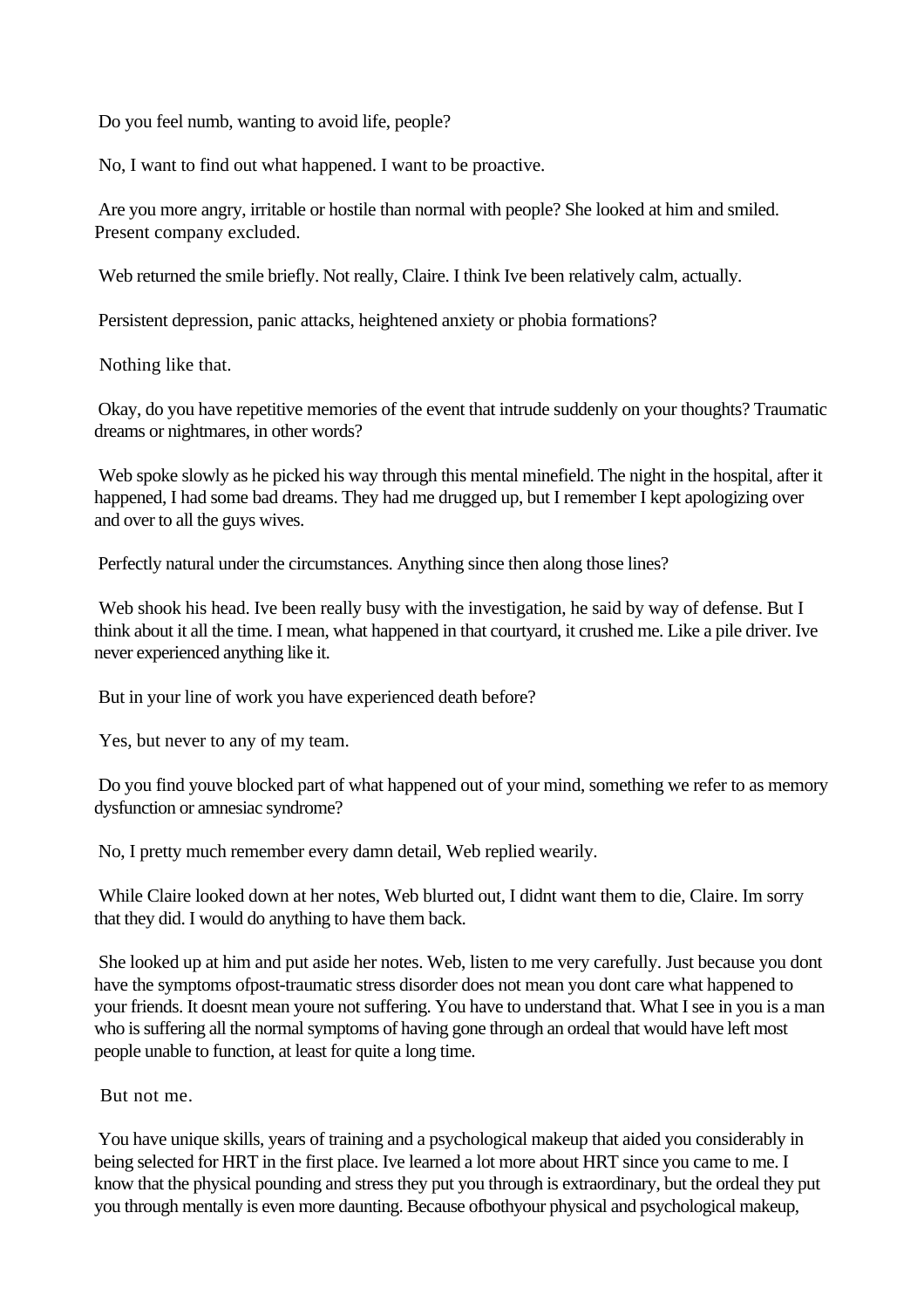you can deal with more than just about anyone, Web. You survived that courtyard, obviously not just with your life but also with your mind intact.

So I dont have post-traumatic stress disorder?

No, I dont think that you do.

He looked down at his hands. Does this mean were done?

 No. Just because youre not traumatized over what happened in that courtyard doesnt mean you dont have some issues that need working through. Perhaps some issues that have been with you since long before you joined HRT.

He sat back, instantly suspicious; he couldnt seem to help himself. Like what?

 Thats what were here to talk about. You mentioned that you felt a part of your colleagues families. Im wondering if you ever wanted a family of your own.

Web thought about this for a while before answering. I always thought Id have a big family, you know, lots of sons to play ball with and lots of daughters to spoil, let them wrap old dad around their pretty little fingers, and me smiling all the way.

Claire picked up her pad and pen. And why didnt you?

Years got away from me.

Is that all?

Isnt that enough?

She looked at his face, both the good and the bad. Web turned away just like he had last time.

Do you always do that?

Do what?

Turn the injured side of your face away when someone looks at it.

I dont know, I dont really think about it.

It seems to me, Web, that you think very carefully about everything you do.

Maybe youd be surprised.

We havent talked about personal relationships. Are you dating anyone?

My job doesnt leave a lot of time for that.

Yet the other men on your team were all married.

Maybe they were just better at it than me, he said curtly.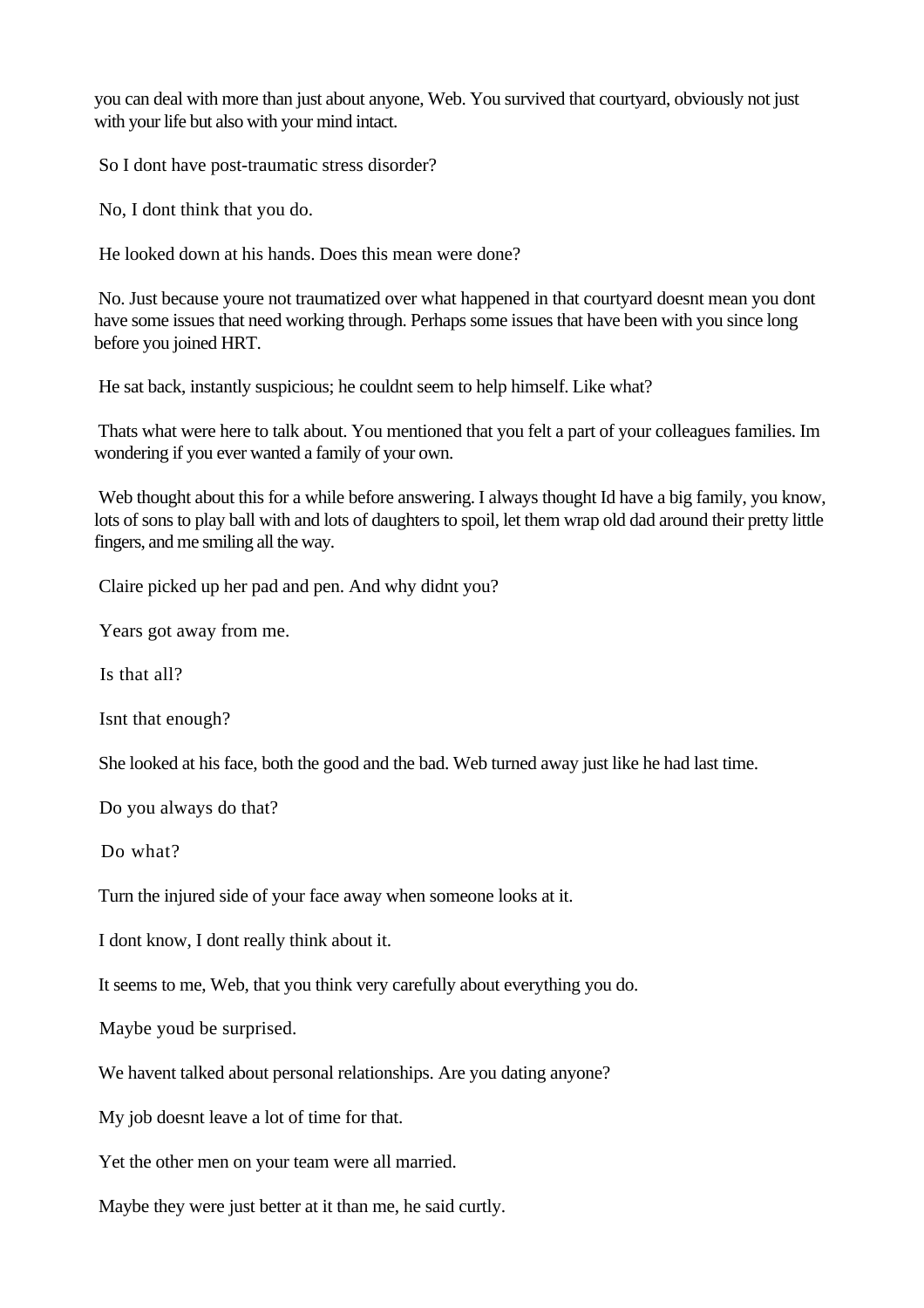Tell me, when did you receive the injuries to your face?

Do we really have to go there?

It seems as though youre uncomfortable with this. We can go on to something else.

 No, what the hell, Im not uncomfortable about it. He stood, took off his jacket, and while Claire watched in growing amazement, Web undid the top button on his shirt to reveal the bullet wound on his neck. I got theinjuriesto my face right before I got thisinjury. He pointed to the wound on the base of his neck. Some white supremacists called the Free Society took over a school in Richmond. While my face was on fire, one of them got me with a .357 Magnum round. Nice clean wound, went right through me. Another millimeter to the left, Im either dead or a quad. Now, I got another one, but I wont show you the hole. Its right here. He touched the wound near his armpit. That bullet was what we in the business call a Chunneler round. You know, like the tunnel under the English Channel and those monster drills that dug it? It is damn wicked ordnance, Claire, steel-jacketed. It spirals into you at about Mach Three. And if anything gets in its way, its pulverized. It went right through me and then killed the guy behind me who was looking to pop my head open with a machete. If it had been a dum-dum round instead of steel-jacketed, the bullet would still be in me and Id be dead from a machete sticking in my skull. He smiled. I mean, can you believe the timing on that one?

Claire looked down, remaining silent.

 Hey, Doc, dont look away, you havent seen the best yet. She glanced up as he cupped his chin with his hand and angled the damaged side of his face so it was fully on display for her. Now, this beauty came from a flame gusher that almost took out my good buddy Lou Patterson you know, the late husband of the woman who dissed me to the whole world? Im sure you saw that on TV, right? Damn shield melted right to my face. They tell me a doctor and a nurse fainted when they saw me at the hospital in Richmond. The whole side was a raw, open wound. Somebody said I looked like I had already decomposed. Five operations, Claire, and the pain, well, let me tell you the pain just doesnt come any better. They had to strap me down more than a few times. And when I saw what was left of my face, all I wanted to do was put a gun in my mouth and chew on a round, and in fact I almost did. And after finally getting past all of that and checking out of the hospital, it was really fun to see how the women ran screaming when they saw old Web coming their way. My little black book just went right down the old toilet. So, no, I really dont date that often, and marriage just seemed to take a backseat to important things like taking out the garbage and cutting the grass. He sat back down and buttoned his shirt. Anything else you want to know? he asked amiably.

 I actually saw the Bureau press conference where they revealed a lot about how you received your injuries. What you did was incredibly heroic. Yet it seems like your view of yourself is someone who is unattractive and unacceptable to women. Then she added, And Im also wondering if you think you would have made a good father.

 Damn the woman, she just didnt quit. Id like to think so, he said evenly, trying very, very hard to keep his temper in check.

No, Im asking you if youdothink so.

What the hell kind of question is that? he said angrily.

Do you think if you had children, you would have ever abused them?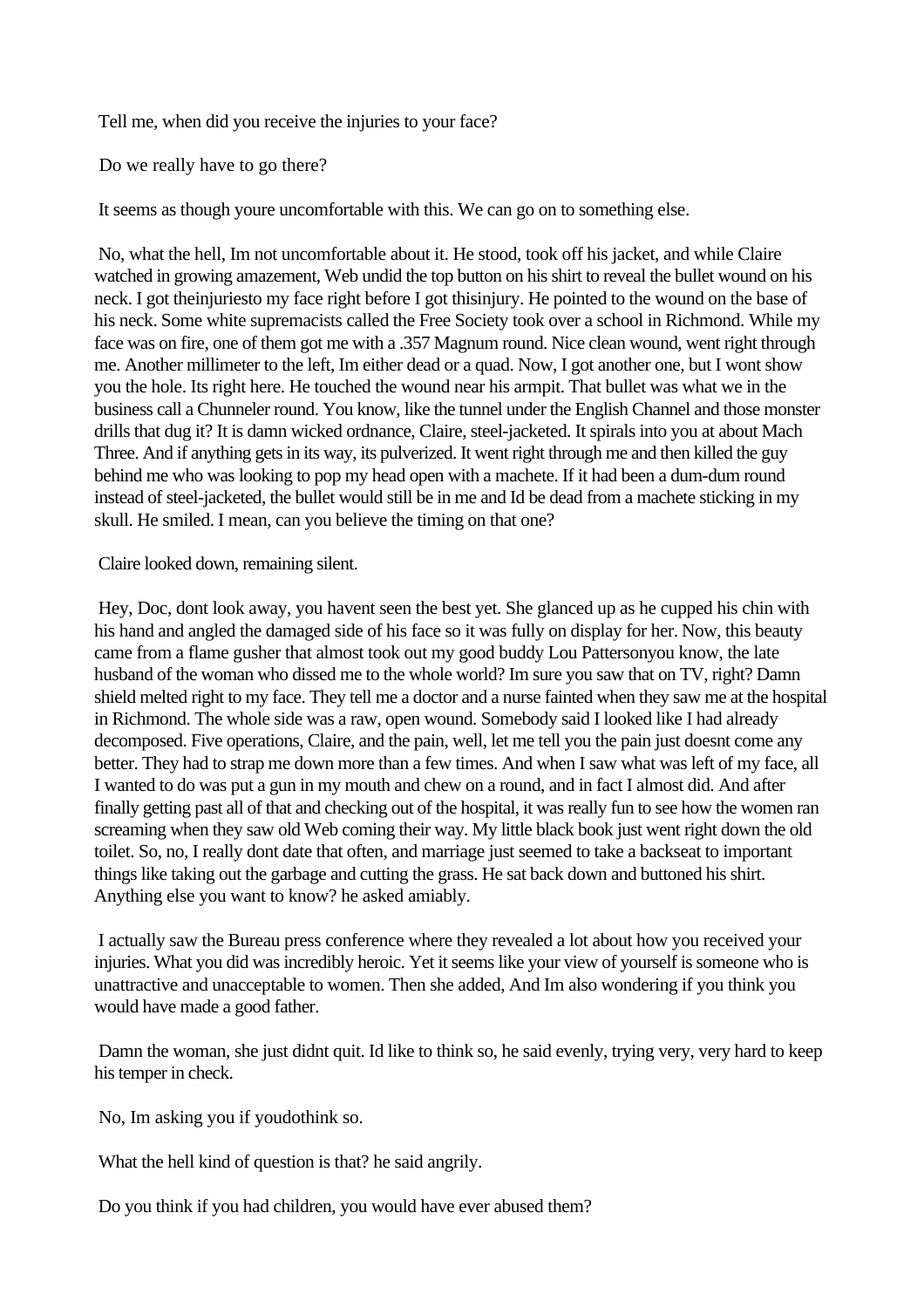Web came halfway out of his chair. Claire, Im about two seconds from walking out of here! And not coming back.

 She stared him down. Remember, when we first startedtherapy, I said you had to trust me. Now, therapy is not easy, Web, particularly if you have issues you dont want to address. All Im trying to do is help, but you need to deal straight with me. If you want to waste time with histrionics, thats your call. Id prefer to be more productive.

 Psychiatrist and lawman stared at each other for a very long moment. Web finally was the one to blink and he sat back down. He had just achieved a much better appreciation for Romanos plight with Angie. I wouldnt have beaten my kids. Why would I, after what Stockton did to me?

 What you say seems perfectly logical. However, the reality is that most parents who abuse their children were also abused as children. Its not as easy as learning from our parents mistakes because our emotional psyche doesnt work that efficiently. And children arent equipped to think that way. They are powerless to resist the abuse and thus they repress the hatred and anger and feelings of helplessness often over many years. It doesnt just go away by itself, this boiling pot of confusion, feelings of betrayal or the low self-esteem that accompanies the abused child Daddy or Mommy cant love me because they hit me and it must be my fault, because Daddy and Mommy can do no wrong. Abused children grow up and have children, and sometimes they work through their problems and become outstanding parents. Other times, the anger and hatred that has lain dormant for so long comes out and is directed at their own children, just as it was done to them.

 I would never raise my hand to a child, Claire. I know what I do for a living might make me seem that way, but Im not like that.

I believe you, Web. I really do. But more to the point, doyoubelieve you?

His face flushed again. You are really throwing me here, lady.

 Let me phrase it more directly, then. Do you think it just possible that your decision not to marry and have children may have come from the fact that you were abused and you feared you may abuse your own children? Its not unheard of, Web; its really not. Some might claim its the ultimate sacrifice, in fact.

Or the ultimate running away from your problems.

Some might claim that too.

What do you think?

 It could very well be youre both. But if that is the reason youve held back from marriage and a family, we can work through it, Web. And while I can understand how the injuries to your face might make it difficult forsomewomen to be attracted to you, dont think all women are like that, because theyre not.

 He shook his head and then stopped, glanced up at her, held her gaze. When I was sitting out in the middle of Montana during yet another standoff with yet another group pissed off at the government, Id spend my morning watch drawing beads on the guys with my sniper rifle as they passed by the window. I spent several hours every day just waiting for the moment when Id have to kill one of them. That sort of thing just wears you down, Claire, the waiting-to-kill part. So when I was off watch, sitting under the stars in the evenings out there in the middle of nowhere Montana, I used to write letters home.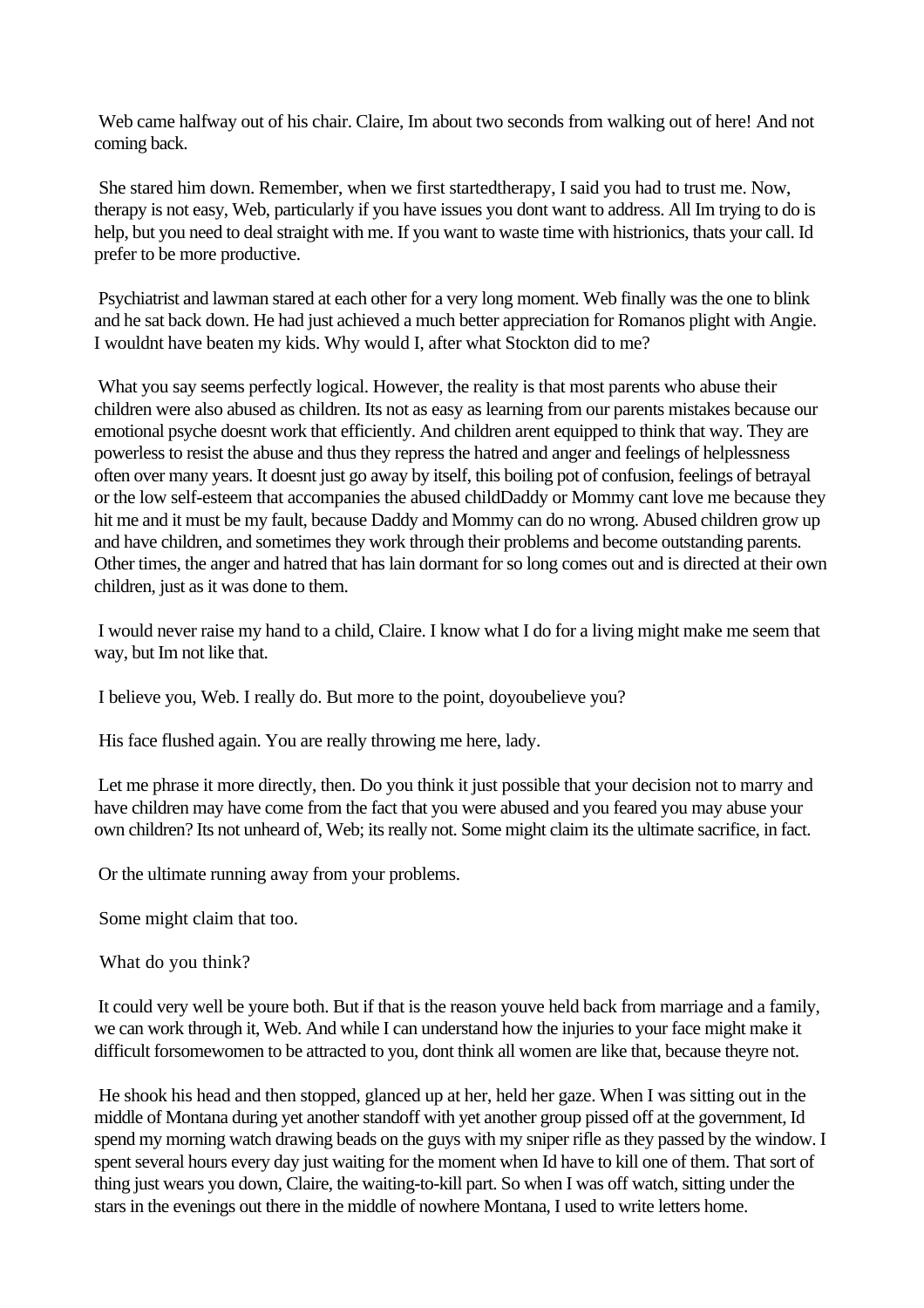# To whom?

Web looked a little embarrassed and took a few moments to get going, for he had never revealed this before to anyone. I pretended I had kids. He shook his head and couldnt even look at her now. I even made up names like Web Junior, Lacey. My youngest was Brooke, with red hair and teeth missing. And Id write them all letters. I actually sent them to my house, so theyd be waiting there when I got home. In the middle of waiting to kill a bunch of losers in Montana who were so outgunned it wasnt even funny, Im writing to Brooke Louise and telling her Daddy will be home soon. I actually started believing I had a family back home. Its really the only thing that got me through, because I finally did have to pull that trigger and the population of Montana dropped by a couple. He stopped and wiped his mouth, swallowed what seemed to Web like a mountain of belly bile and stared at the carpet. When I got home, there were all those letters waiting for me. But I didnt even read them. I already knew what they said. The house was empty. No Brooke Louise.

He finally looked up. Thats pretty crazy, isnt it? he said. Writing letters to kids you dont even have?

Without trying to, Web could see that he had finally gotten to Claire Daniels.

" " "

 When Web left Claires office and saw the two people conversing in low voices in the waiting area, he blanked for a second, because the context was wrong. OBannon was standing there, and that fit, for the man worked here, after all. The woman he was there with, though, she shouldnt be here. When she glanced over and saw Web standing there, Debbie Riner actually gasped.

OBannon saw Web too and came over to him, his hand extended.

Web, I didnt know you were going to be in today. I guess there was no way I would know, Claire and I dont exactly share calendars, bit of an ethical nightmare if we did.

 Web didnt take the doctors hand; he kept staring at Debbie, who seemed frozen, like she had just been caught in a tryst with OBannon.

 OBannon looked between them. Do you two know each other? Then he smacked his forehead and answered his own question. HRT.

Web moved over to Debbie, who was pulling a tissue out of her purse.

Deb? Youre seeing OBannon?

Web, OBannon said, thats really confidential.

Web waved the little man off. Yeah, I know, top secret.

I never liked this common waiting area its not good for patient privacy, but theres no other configuration possible, OBannon said, though the two were clearly not listening to his complaint. Finally, he said, See you, Debbie. To Web he said, Take it easy, Web. Im sure Claires doing wonders for you. He looked at Web inquiringly.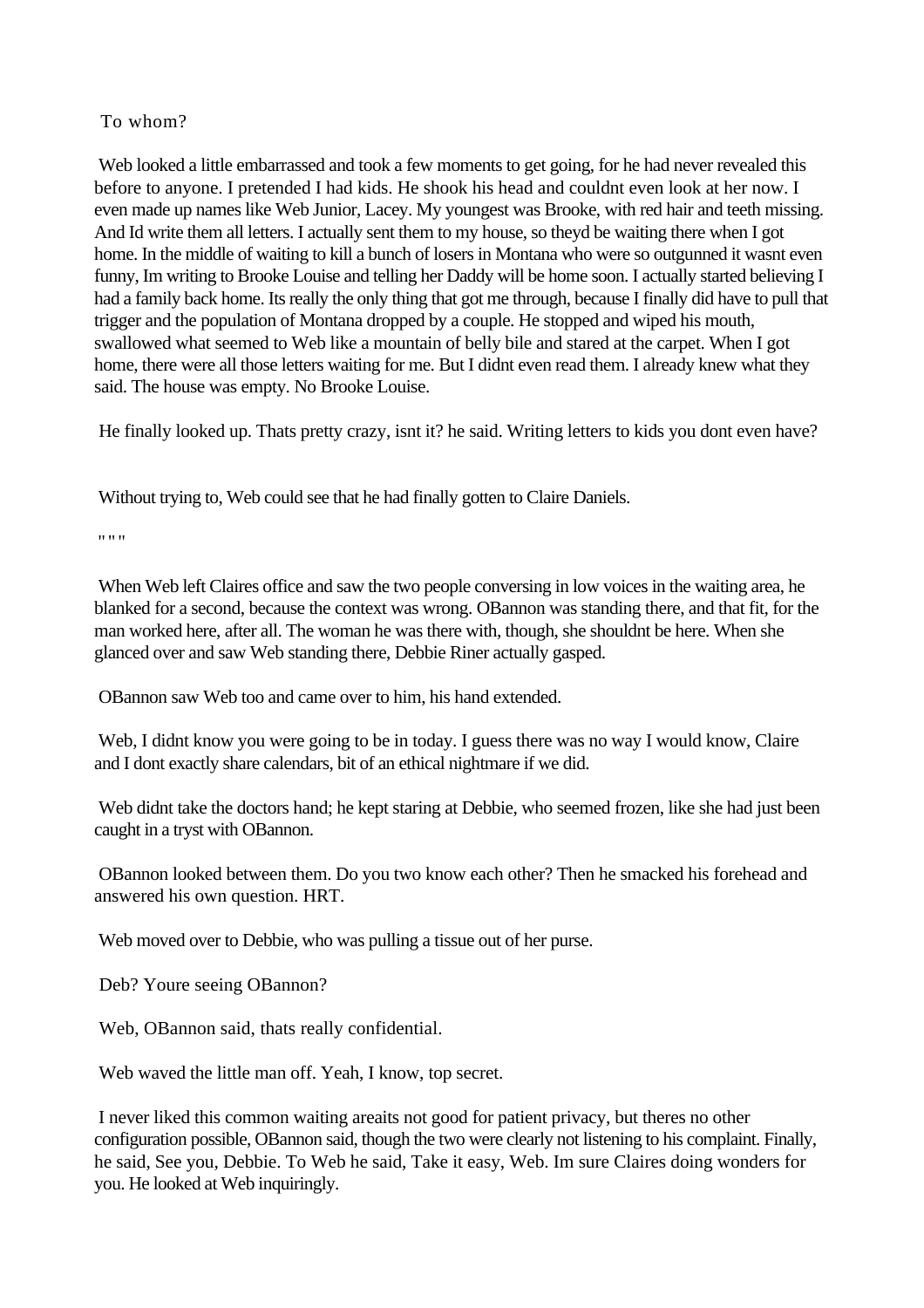She is, Doc,Web wanted to say.The womans doing such wonders for me, shes driving me nuts.

 Web held the door for Debbie and they walked to the elevators. She wouldnt look at him and Web felt himself growing red in the face, with anger, embarrassment, he wasnt quite sure what.

He finally said, Im seeing a shrink to help me through what happened. I guess you are too.

She blew her nose and finally looked at him. Ive been seeing Dr. OBannon for well over a year, Web.

Again he stared blankly at her, and didnt even hear the elevator doors open.

Are you going down? Debbie wanted to know.

 They got out on the street and were about to go off in different directions when Web swallowed his confusion and said, You got time for a cup of coffee, Deb? He was absolutely certain that she wouldnt have any time at all for the likes of him.

Theres a Starbucks around the corner. I know the lay of the land quite well around here.

 They sat with their Grande cups in a lonely corner while shiny machines whirred, slurped and sputtered for their thirsty customers.

Over a year, you say? Youve been seeing a shrink all that time?

 Debbie stirred sprinkles of cinnamon deep into her cup. Some people are in therapy their whole lives, Web.

Yeah, other people. Not people like you.

 She looked at him in a way she never had before. Let me tell you about people like me, Web. When Teddy and me were first married he was regular military. I knew what I was in store for, assignments overseas where no one spoke your language, or else in swampy backwater USA where you had to drive a hundred miles to go to the movies. But I loved Teddy and I went, eyes wide open. Then he went Delta. And the kids started coming, and while we mostly stayed in one place, Teddy never was in that place. Half the time I didnt know where he was. Dead or alive. Id read about it in the newspaper or see it on CNN like everybody else. But we got through that. Then he joins HRT, and I thought it might actually be better. My God, nobody told me HRT was even crazier than Delta, Web, or that my husband would be gone more than he ever was before. I could take it when I was twenty with no kids. Im not twenty anymore, Web. And Ive got three kids that I raised pretty much on my own, on Teddys paycheck, which, after all those years of serving his damn country, was about what a cashier at Kmart earns. I was there every day for my children and all my youngest wants to know is, why did Daddy have to go away? Why cant Daddy come home? And I have absolutely no answer to give her.

He died fighting the good fight, Deb. He died for his country.

 Her fist came down so hard on the table, the slurping customers all turned and stared. Thats a bunch of bullshit and you know it. With a monumental effort, she gathered herself.

To Web, the woman seemed like an erupting volcano desperately trying to recall its lava.

She said, He made his choice. He wanted to be with his buddies and his guns and his adventures. Her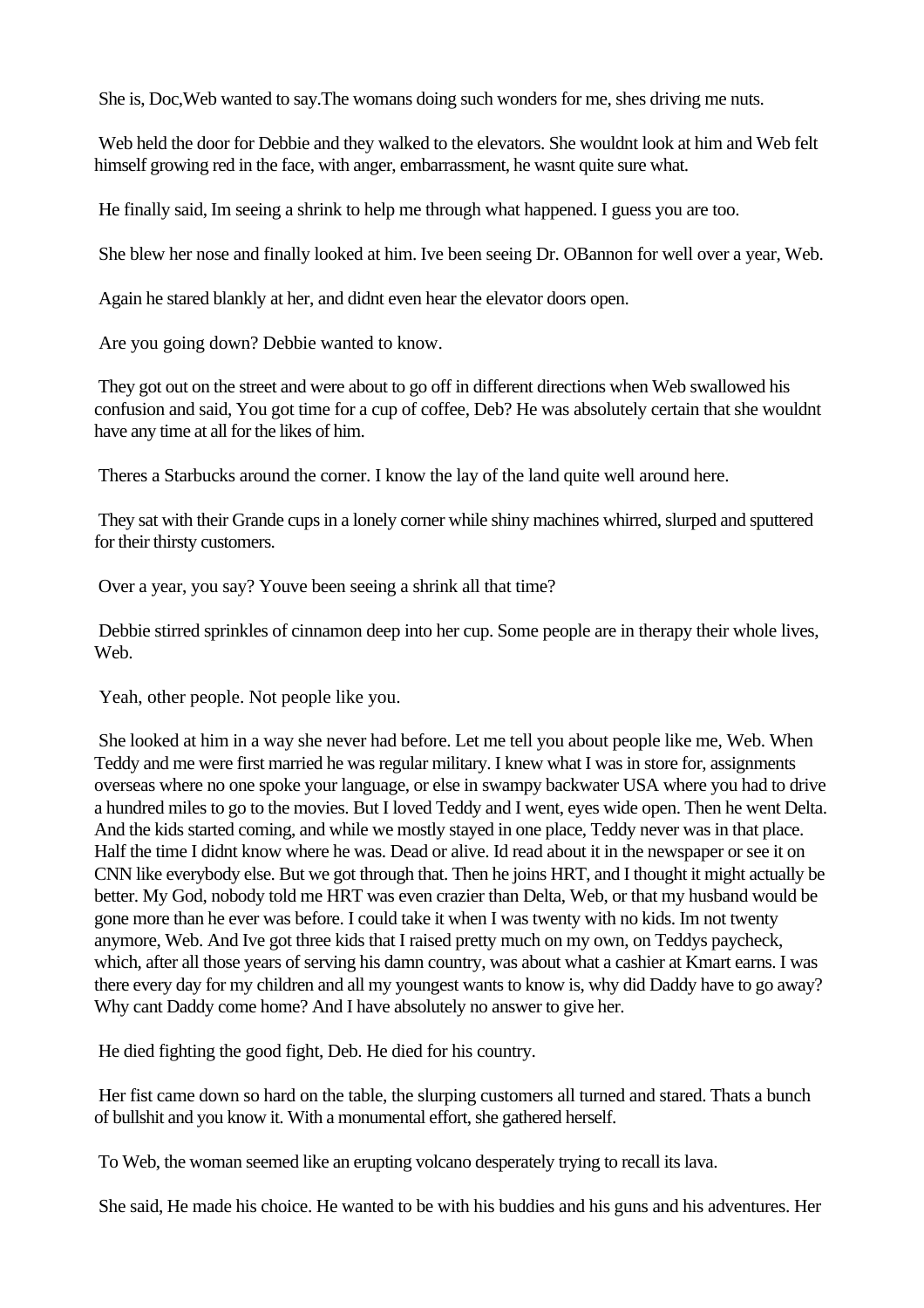voice grew calmer, sadder. He loved you guys. He lovedyou,Web. God, you have no idea how much he did. Far more than he cared about me, or even his own kids, because he didnt know them half as well as he knew you. You guys fought together, you saved each others lives, each day you walked in harms way and were good enough and trained hard enough to make it through. As a team. The greatest damn team there ever was. He talked to you about things he never would with me. He had this whole other life I could never be a part of. And it was more exciting, more of a rush than anything else he had. She spread her arms wide. How can a mere wife and family compete with all that? Teddy would only tell me things here and there about what he was doing, just little tidbits to keep peace in the family. She shook her head. There were so many days I hated all of you for taking him away from us. She put a tissue to her eyes to catch the tears.

 Web wanted to put his hand out and touch her, but he didnt know if that would be welcome. He felt guilty of grand and awful crimes, and he never realized hed even been indicted.

Did Teddy go to therapy too? he asked quietly.

 Debbie wiped her eyes clear and took a sip of her coffee. No. He said if anyone at HRT found out he was seeing a shrink theyd throw him off the team, that there was no room for guys with weaknesses on HRT. And, besides, he said, he had no reason to go to a shrink. There wasnt anything wrong withhim,even if I had some crazy problem. He didnt want me to go, but I put my foot down for once in my life. I had to, Web, I had to talk to somebody. And Im not the only HRT wife whos seeing a psychiatrist. There are others, like Angie Romano.

 Angie Romano! Web wondered if she came to talk about Paulie. Maybe he beat her. No, more likelyshebeat Paulie. Im sorry you werent happy, Deb. You deserve to be. At his house Web had a hundred pictures of himself and his Charlie buddies doing funthings together. And not one wife appeared in any of those photos because they had never been invited to come. Web had judged others without walking in their shoes. It was not a mistake he cared ever to repeat, for the exposure of ones ignorance could be so devastating and complete.

 She looked at him, reached out and touched his hand, even attempted a smile. So, now that Ive unloaded on you like a ton of bricks, hows your therapy going?

Web shrugged. Its going. Im not sure where. I know it doesnt come close to what you lost, but it suddenly occurred to me that those guys were all I had in my life. And theyre gone and Im still here and Im not sure why. I dont think Ill ever be sure why.

 Im sorry what Julie Patterson did to you. Shes totally screwed up. She was never that stable to begin with. She resented you guys, I think, most of all.

Julie could do it to me again and Id take it again, he said flatly.

 You should get out now, Web. Youve paid your dues. Youve damn well served your country. Youve given enough. They cant ask for any more of you.

I figure after about thirty years of psychobabble, Ill be as good as new.

 It does work, Web. OBannons even hypnotized me; got me to think about things I never thought I could. I guess they were hidden really deep inside. Debbie gripped his hand more tightly. I know the dinner at my house was awful. We didnt know what to say to you. We wanted to make you feel comfortable, but I know we didnt. Im surprised you didnt run out screaming before dessert.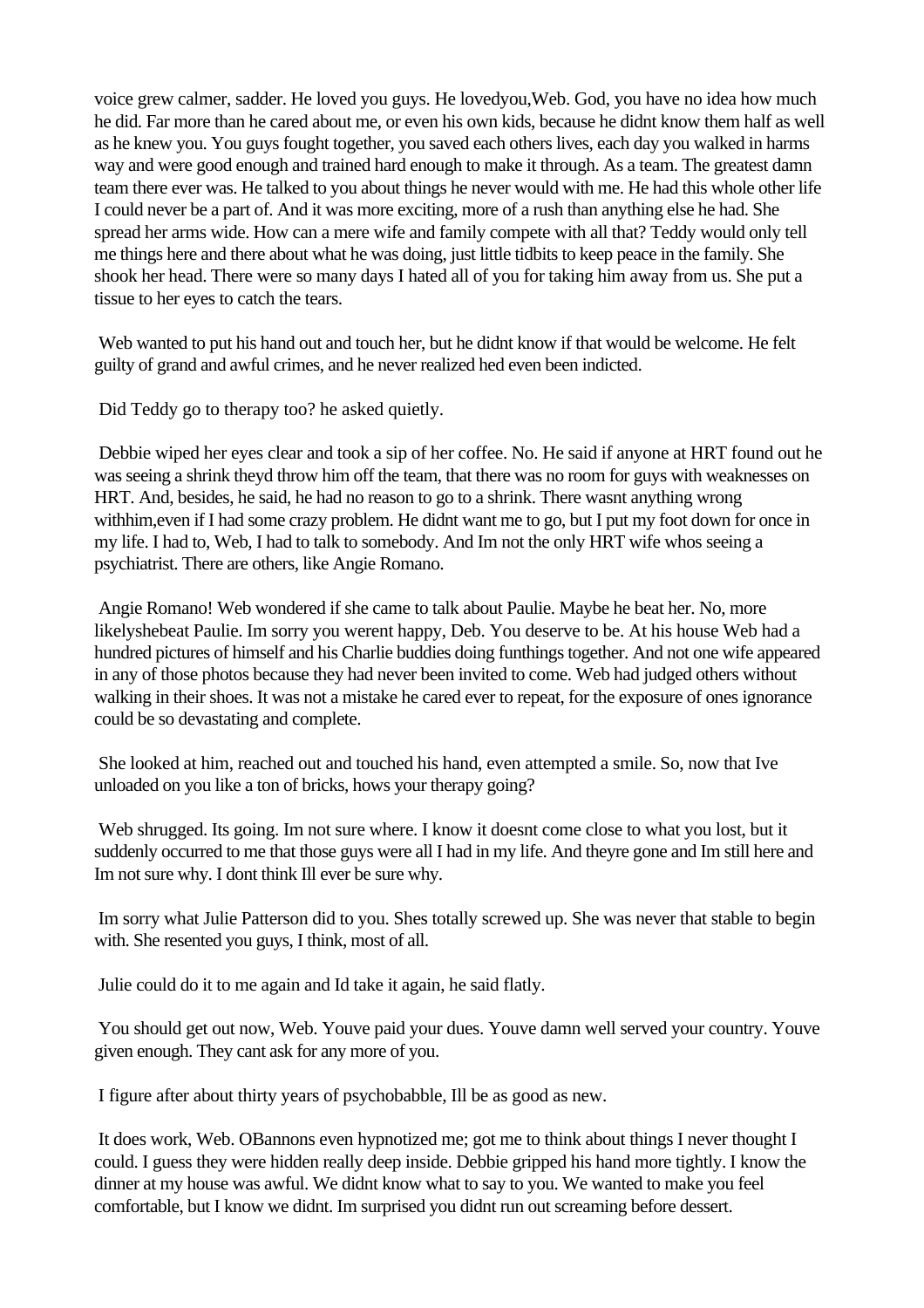It wasnt your job to make me feel comfortable.

 Youve been so good with everybodys kids over the years. I want you to know how much we all appreciated that. And theres not one of us who isnt glad you survived. We all know how youve risked your life over the years to keep our husbands alive. She reached across and touched the damaged side of his face, sliding her soft fingers up and down the rough, jerry-rigged surface and Web did not pull away.

We all know the price youve paid, Web.

Right now it seems worth it.

["LastManStanding-toc.html#TOC-23"]23

 Toona popped back into the drivers seat and closed and locked the door. He stretched out a long arm and handed the envelope back to Francis, who was sitting in the rear section of seats in the jet-black Lincoln Navigator. Macy sat in the middle section, a pair of sunglasses on, though the vehicles glass was tinted. He wore an ear radio and a holstered gun. Peebles was not with them.

 Francis looked at the envelope but didnt take it. Whered you get this, Toona? Dont be handing me shit you aint know where it comes from. I taught you bettern that.

 Its clean. They already checked it out, boss. Dont know where it come from, but it aint no letter bomb or nuthin.

 Francis snatched the letter away and told Toona to drive on. As soon as his hand touched the object in the envelope, Francis knew what the letter was. He opened it and took out the ring. It was small and gold and wouldnt have even fit over his pinky, but it had fit Kevins middle finger just fine when Francis had bought it for him. On the inside of the ring was engraved the names Kevin and Francis. Actually, it read,FRANCIS AND KEVIN.FOR LIFE.

 Francis felt his hands begin to shake and he quickly glanced up and saw Toona staring at him the rearview mirror. Drive the damn car, Toona, or youre gonna find your sorry ass in a Dumpster with my whole pistol mag in your damn head.

The Navigator pulled away from the curb and sped up.

 Francis looked down at the envelope and carefully slipped the letter out. It was all block print, something you might see in some mystery show. Whoever had Kevin was asking no, telling Francis to dosomething if he wanted to see the boy alive again. What they were telling him to do was odd. Francis would have expected a demand for money or for him to give up all or part of his territory and he would have done it, gotten Kevin back and then tracked down his abductors and killed all of them, probably with his bare hands. But there was no such demands, and thus Francis was confused and suddenly more afraid for Kevin than he already had been, because he had no clue as to what these people were up to. He had seen firsthand the motivations that made people do everything from taking someones money to taking someones life. He thought hed seen it all. And from the contents of the letter these people were obviously aware of something that Francis was too, something special about the location of the building where all the Feds had gotten shot up.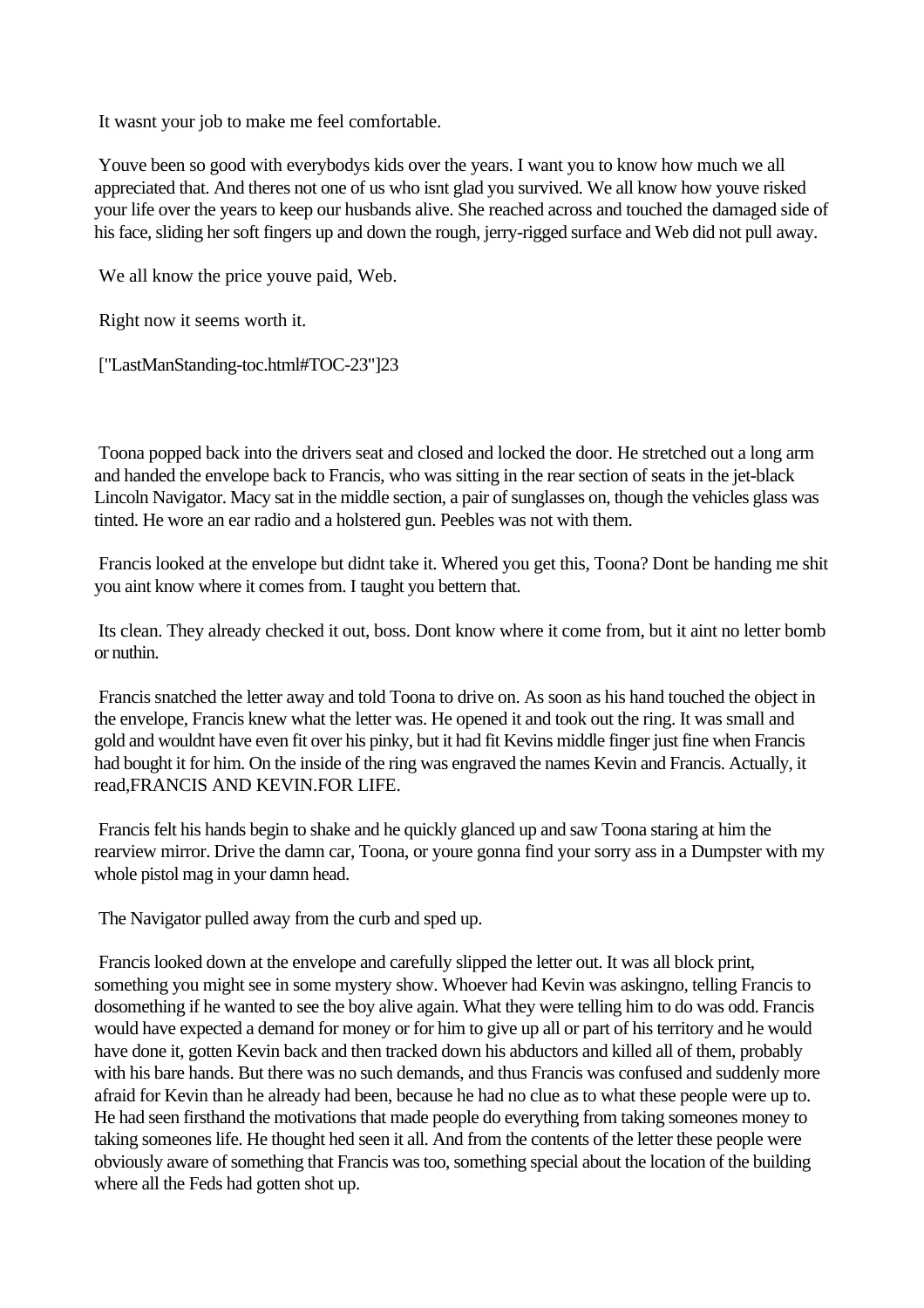Whered this letter come from, Toona?

 Toonas gaze in the rearview mirror caught his. Twan said it was at the downtown place. Somebody slipped it under the door.

 The downtown place was a condo that was one of the few places that Francis used more than a couple times. It was held in the name of a corporation whose sole purpose was to allow Francis the drug lord to actually own something legally without the police knocking his door down. He had fixed it up nicely, with original artwork of some ghetto brothers he admired and who were trying to do almost the impossible and live life straight. Thats right, Francis Westbrook was a patron of the arts of sorts. And the condo was also filled with custom-made furniture that was big enough and sturdy enough to allow him to lounge on it without breaking it. The address of the condo had been one of his most jealously guarded secrets and it was the one place where he could actually relax. Now someone had discovered the location, had violated the place, and Francis knew he could never go back there.

 He folded up the letter and put it away in his pocket, but he held the tiny ring in his big hand and looked at it. Then he slipped the photo out of his shirt pocket and looked at it. It had been taken on Kevins ninth birthday. Francis had the boy on his shoulders. They had gone to a Redskins game and had on matching jerseys. Francis was so big that most people at the stadium thought he was a Redskin. Thats right, big and black, must be good for nothing except playing ball for outrageous bucks. He remembered, though,that Kevin had thought that very cool. Better than your old man being a drug dealer, he supposed.

 And what did his son really think of him, the man he believed was his big brother yet who was really his daddy? What did he think when he got caught in a cross-fire intended to kill Francis? Francis remembered holding Kevin with one arm, shielding him from more harm, while his other hand held a gun and he was firing at the sons of bitches who had turned a birthday party into a kill zone. Couldnt even take him to the damn hospital, had to give him to Jerome. And Kevin screaming that he wanted his brother and Francis not being able to do anything about that, because the cops were all over D.C. General after the shootout. They were just waiting for men with bullets in them to show up, and on would go the cuffs. The cops had been looking for a long time for some excuse to put his butt away. And Francis wouldve left on a nice lengthy visit to some super-max prison for the benign act of dropping his wounded son off so doctors could save his life.

 He felt tears welling up in his eyes and he tried hard to push them away. He could only recall crying twice in his life. When Kevin was born, and when Kevin had been shot and almost killed. His plan had always been to make enough money to last him two lifetimes, his and Kevins. Because when Francis retired from the bizness and left for his little island somewhere, his son was coming with him, away from the drugs and the guns and the premature deaths happening all around them. Maybe he would even summon the courage to tell Kevin the truth: that he was his father. He wasnt really sure why he had created this lie about being his big brother. Was he afraid of fatherhood? Or were lies just an essential part of Francis Westbrooks life?

 His cell phone rang, just like the letter said it would. They must be watching him. He slowly held it up to his ear.

# Kevin?

Toona turned his head around when he heard the name. Macy sat impassively.

You all right, little man? They treating you okay? Francis said into the phone. He nodded at the answer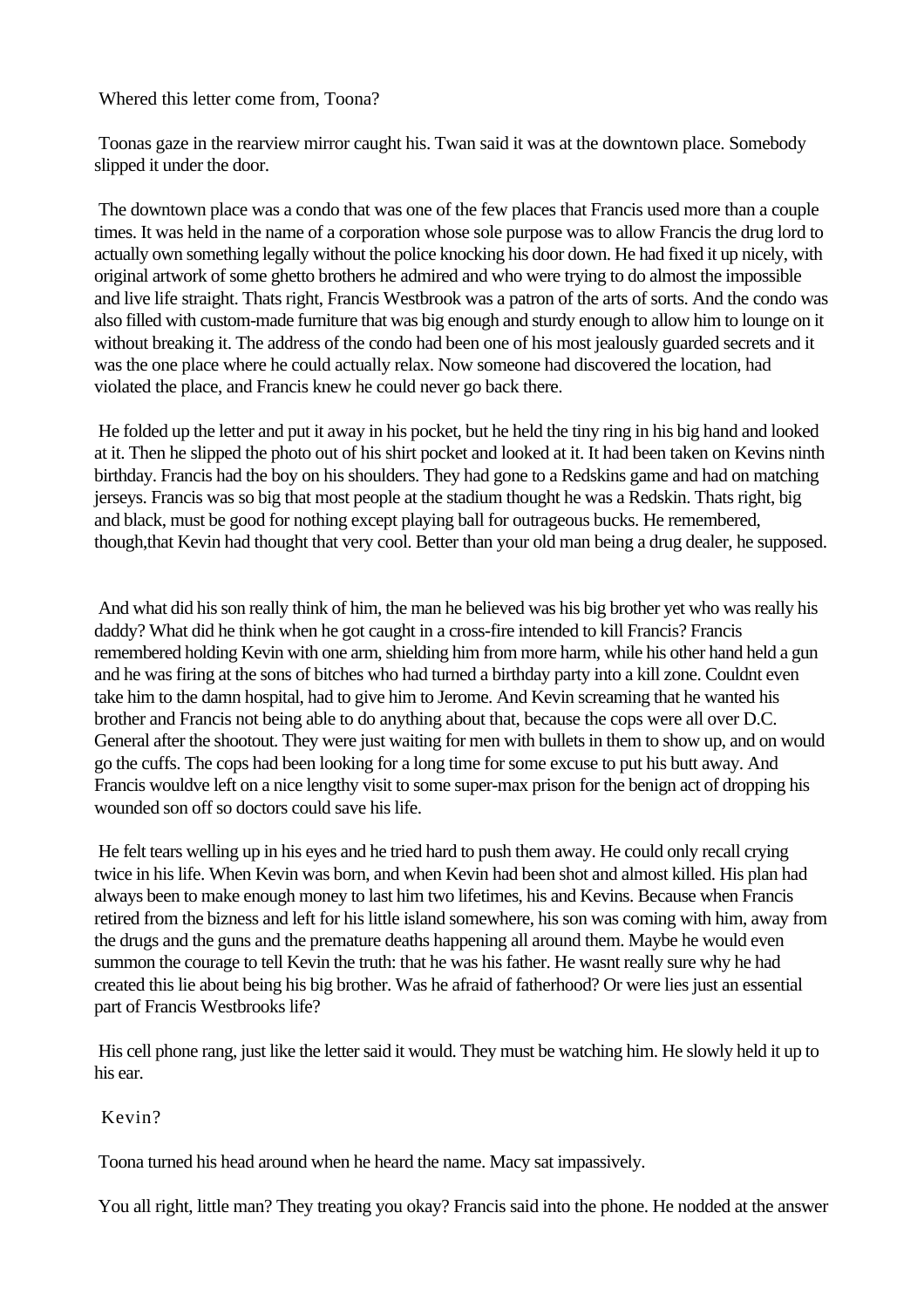he heard. They spoke for about a minute and then the line went dead. Francis put down the phone.

Mace? he said.

Macy instantly turned and looked at him.

Mace, we got to get to this Web London dude. Things have changed.

 You talking killing or information exchange? You want him to come to us, or us go to him? Be better if he found us, if youre talking info. You want him dead, though, Ill go to him and its done.

 Macy was always logical like that. He read your mind, thought for himself, reviewed the possibilities and took the pressure off his boss from having to do all the analysis, making all the tough decisions. Francis knew that Toona would never be like that, and even Peebles was limited in that capacity. Damn ironic that a little white boy with a vicious streak would become his number one kind of guy, his soul mate of sorts as much as black and white could be.

Info, for now. So he comes to us. How long you reckon?

 Hes been seen nosing around in that Bucar of his probably looking for clues. Id say it wouldnt take all that long. He comes our way, we got a nice carrot to dangle in front of him.

Lets do it. Oh, and Mace, nice call on that other thing. Francis glanced at Toona.

Just doing my job, replied Macy.

" " "

Kevin looked up at the man as he put the phone away.

You did real good, Kevin.

I want to see my brother.

 One step at a time. You just talked to him. See, were not bad people. Hell, were into family stuff, see. He laughed in a way that made Kevin think he wasnt into family at all. He rubbed his finger where his ring had been.

Why you let me talk to him?

Well, its important that he knows youre okay.

So he do what you tell him to do.

 Damn, you really are one smart kid. You want a job? He laughed again, turned and left, locking the door behind him.

What I want, Kevin called after him, is out of here.

["LastManStanding-toc.html#TOC-24"]24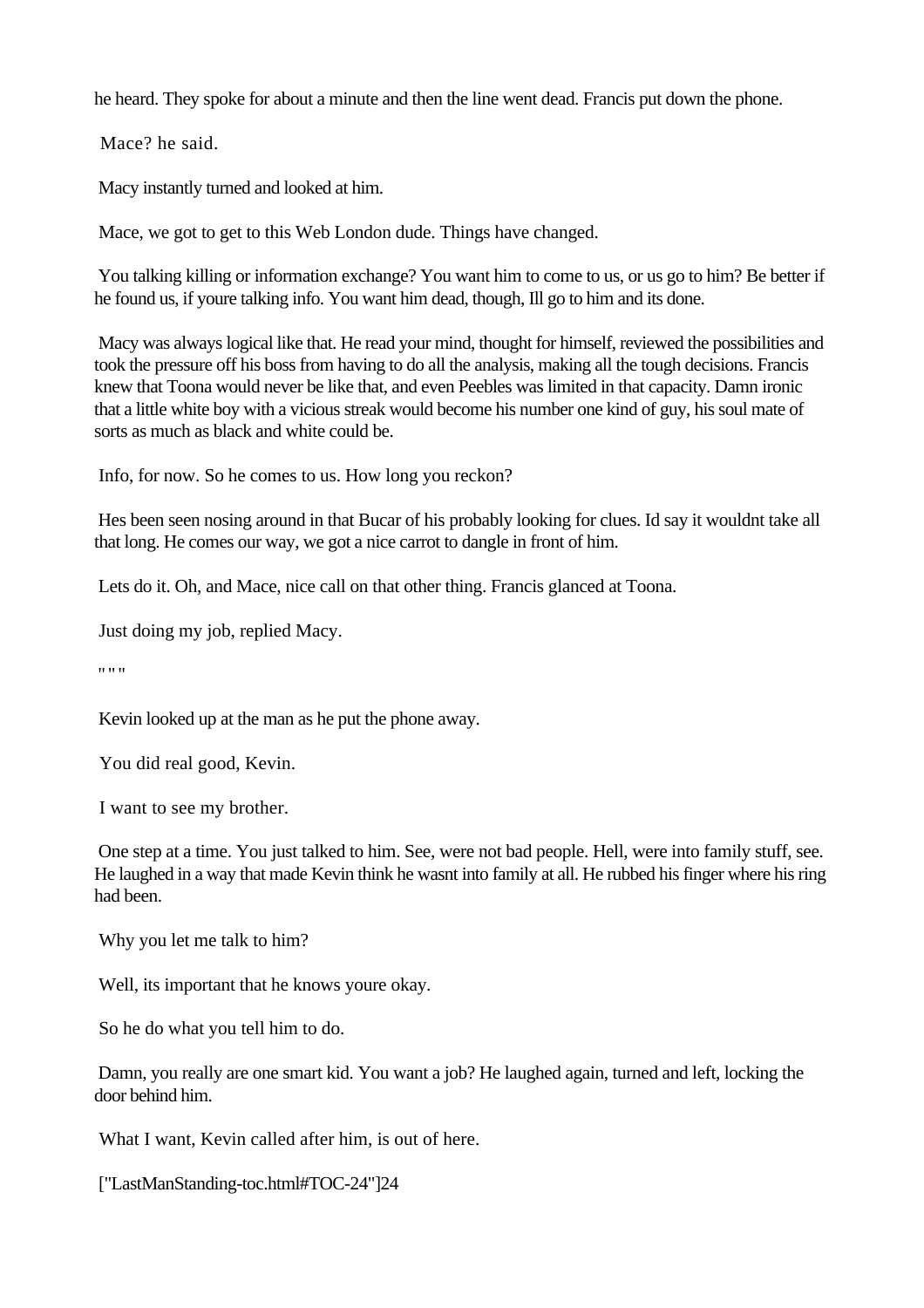Web had not read a paper in several days. He finally bought a copy of theWashington Postand went through it over coffee at a table near the large fountain at the Reston Town Center. He had been making slow circles of the Washington metropolitan area and racking up some serious motel bills for the Bureau. Web occasionally looked up and smiled at the kids climbing up on the ledge and throwing pennies into the fountains while their mothers held on to their shirttails so they wouldnt go plunging into the water.

 He had gone through Sports, Metro, Style, working his way backward to the front section. On page A6 his nonchalant attitude disappeared. He reread the article three times and looked closely at the accompanying photos. When he sat back and digested it all, he found himself coming to conclusions that didnt seem possible, so far-fetched were they. He touched the damaged side of his face and then pressed a finger against the spot of each bullet hole. After all this time was he going to have to confront it again?

 He punched his speed dial. Bates wasnt in. Web had him paged. The guy called back a few minutes later. Web told him about the article.

 Louis Leadbetter. He was the judge down in Richmond who tried the Free Society case. Gunned down. Watkins was the prosecuting attorney in the case. He goes in his house and it implodes. All on the same day. And then you got Charlie Team. We were the team that responded to the Richmond Field Offices request. I killed two of the Freebies myself before I got my face toasted andtwo holes in me. And then you have Ernest B. Free himself. Busted out of prison, what, three months ago? One of the guards was paid off, got him out in a transfer van and ended up with his throat slit for his trouble.

 Batess reply was surprising. We know all that, Web. Weve had our computers crunching that stuff, and then those two deaths, murders, happened. And theres something else.

What?

You better come on down.

" " "

 When Web arrived at the WFO, he was escorted to the strategic operations room that had all the bells and whistles one would expect at the deep-pocketed crime-busting federal behemoth, including the standard-issue copper-coated walls, sophisticated interior security system, white noise at all vulnerable portals, retinal and palm scanners, stacks of high-powered computers, video equipment and, most important, fresh coffee in high quantities and a mound of hot Krispy Kreme doughnuts.

 Web poured himself a cup and said hello to some of the folks scurrying around the large room. He looked at computer-generated diagrams of the courtyard and its environs that had been tacked to large boards and mounted on the walls. There were pins at various places on the diagrams that represented, Web knew, significant points of evidence or clues. The bustle of feet, the nonstop clack of computer keys, the ringing of phones, the rustle of paper and the ballooning body-heat index told Web that something was up. He had been part of these war room operations before.

 Oklahoma City set the standard way too high, said Bates with an ironic smile as Web sat down across from him. Now everybody expects us to examine a few hunks of metal, check a few videotapes, run a few plates, hit some computer keys and bingo, we have our man hours later. He dropped his legal pad on the table. But it almost never works that way. Like everything else, you need some breaks. Well,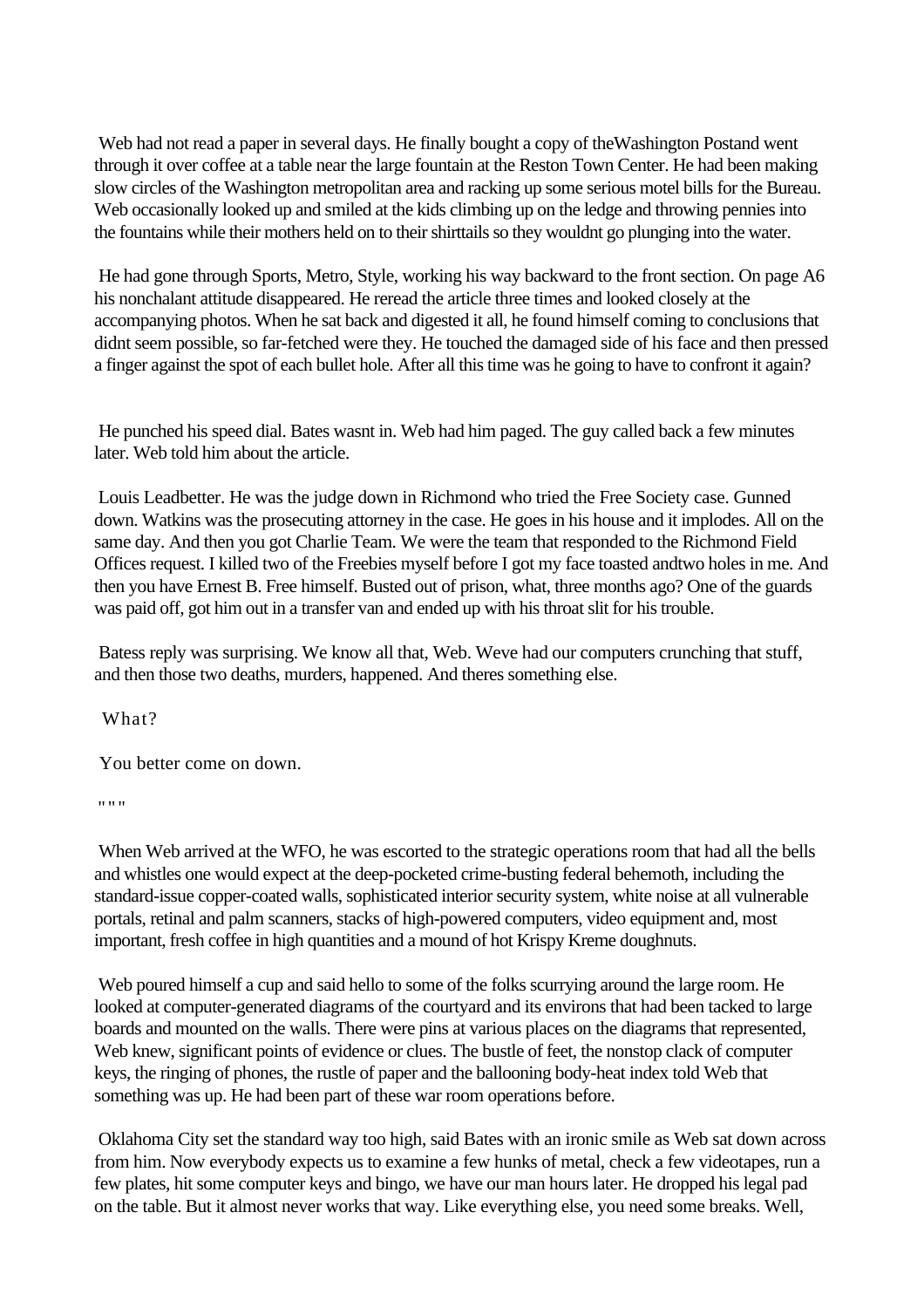we just got a bunch telegraphed to us. Somebody definitely wants us to know hes out there.

Ill take a lead however it comes in, Perce. Whoever it is cant control how its followed up.

 You know I really hated it when you left WFO to go climb ropes and shoot big guns. If youd stuck with me, you might have made a decent FBI agent one day.

You make your bed, you lie and die in it. You said there was something else?

Bates nodded and slid a news clipping over to Web, who looked down at it.

Scott Wingo . . . that name rings a bell.

Yeah, he defended our friend Ernest B. Free. I wasnt at the trial, of course. I was still recuperating. But the guys who were there talked about Wingo.

Slick and smart. He cut his guy a sweetheart deal. And now hes dead.

Murdered?

 Atropine was applied to his telephone receiver. You pick up the phone, you naturally press it against your skin, near your nostrils and such. Atropine is absorbed through the membranes much faster than via the bloodstream. Causes your pulse to go into overdrive, breathing constricted, can make you hallucinatory, all within an hour or so. If you have bad kidneys or other circulatory problems so the body cant quickly rid itself of the stuff, that would speed up the poisons effect. Wingo was diabetic, had heart problems and was confined to a wheelchair, so atropine was the perfect choice. He went in alone on Saturdays, so nobody would be around to help when he started feeling the atropine hit him. And on weekends he was known to return a lot of calls, or so the folks in Richmond tell us.

So whoever killed him knew both his medical history and his work routine?

 Bates nodded. Leadbetter got shot when he turned on the light to read an article another judge supposedly told him about. The marshal who took the call said it was a Judge Mackey. Of course, it wasnt.

#### The phone again.

 Thats not all. Watkinss neighbor was pulling out of his driveway at the time Watkins was walking up to his house. He told police that he saw Watkins reach into his pocket and pull out his phone. The guy couldnt hear the phone ringing, but he said itlooked like Watkins was answering a call. Gas in the house, he hits the talk button. Boom.

Web said, Wait a minute. A cell phone isnt like a light switch. It doesnt have the right type and amount of electrical spark to ignite gas.

 We examined the phone, or what was left of it. The forensic folks actually had to scrape it off Watkinss hand. Someone had planted a solenoid inside the phone that would cause the exact type of spark necessary to ignite that gas.

 So somebody had to snatch his phone, probably while he was asleep or away from it for any length of time, plant the solenoid and then they had to be watching him when it happened to get the timing that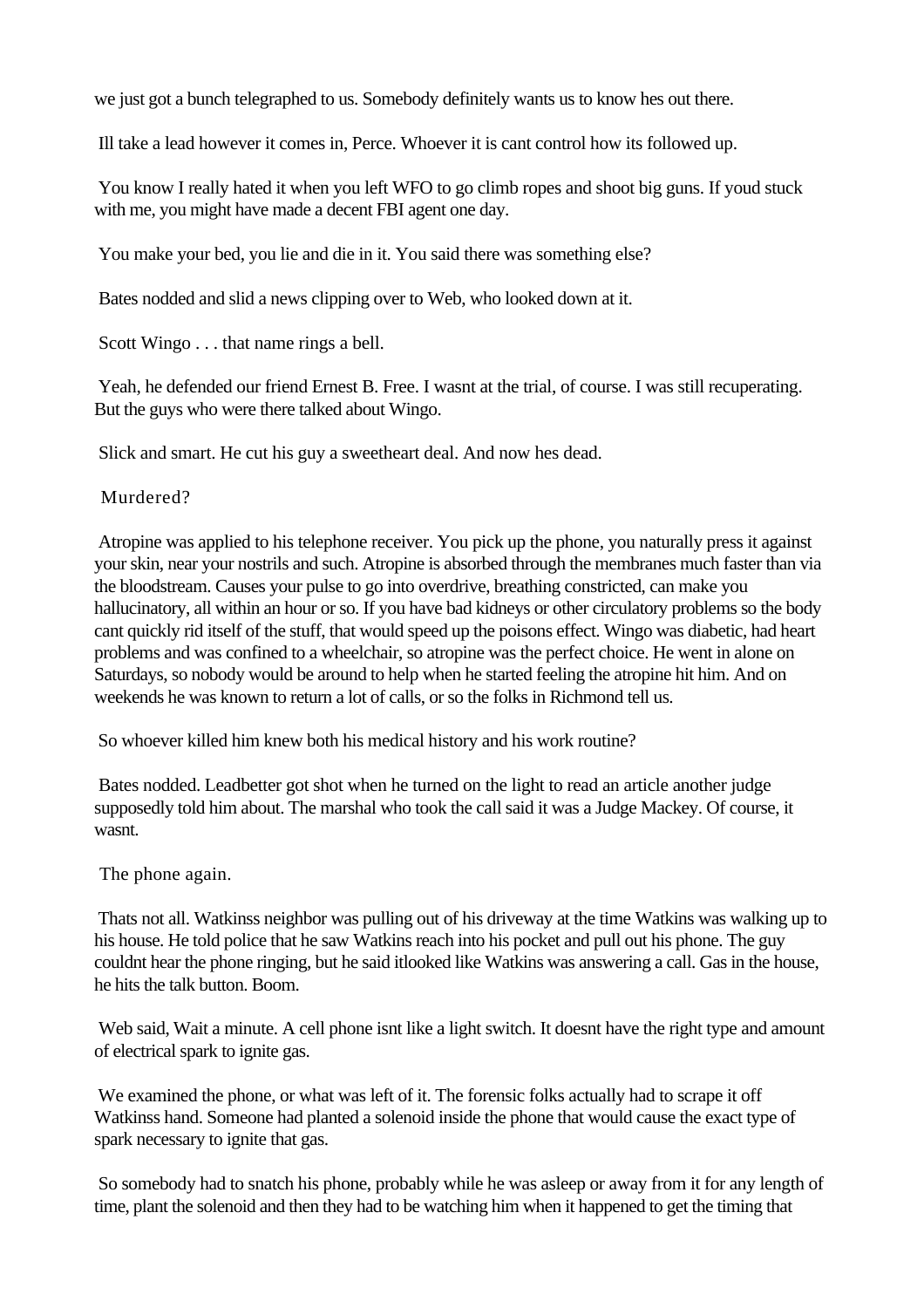exact.

 Yep. We checked the logs for Watkinss and the marshals phones. Both calls were made with disposable calling cards you buy with cash and then discard. No record.

Like undercover agents use. I take it yours hasnt surfaced yet?

Forget our undercover.

No, Ill just come back to him later. So whats the latest on Free?

Nothing. Its like the guys gone to another planet.

Is the organization still active?

 Unfortunately, yes. You probably remember they disavowed being part of the hit on the school in Richmond and Ernie wouldnt rat on his soul mates, said hed planned the job himself without their knowledge, so there went that case. The other gunmen were dead, two of them thanks to you. We couldnt crack any of the other members and get them to testify, so the Free Society was never even charged with anything. They laid low for a while because of all the negative publicity, but word is theyre coming back with fresh blood.

Where are they now?

 Southern Virginia, near Danville. You better believe weve got that place covered. We figured old Ernie would head there after his escape. But so far, nothing.

After all this, cant we get a search warrant for their headquarters?

 What, we go to the magistrate and say weve got three murders, six if you count Watkinss family, and we think this Free Society might be behind them, but weve got absolutely no evidence linking them to the hit on HRT or anybody else? Wouldnt the ACLU just love to hit that one out of the park? Bates paused. It all makes sense though. Prosecutor, judge, perfect motive for revenge.

But why the defense lawyer? He saved Ernie from lethal injection. Why take him out?

 Thats true, but youre not talking about rational people, Web. For all we know, theyre pissed because their fellow madman served one day in prison. Or maybe Ernie had a falling out with the guy and when he got out he decided to take them all out.

Well, at least that should end the killings. Theres nobody left.

 Bates reached in a file and pulled out another slip of paper and a photograph. Not quite. You remember there were two teachers gunned down at the school too.

Web took a deep breath as the painful memories came flooding back. And the boy, David Canfield.

 Right. Well, one of the slain teachers was married. And guess what? Her husband was killed three days ago in western Maryland while driving home late one night from work.

Homicide?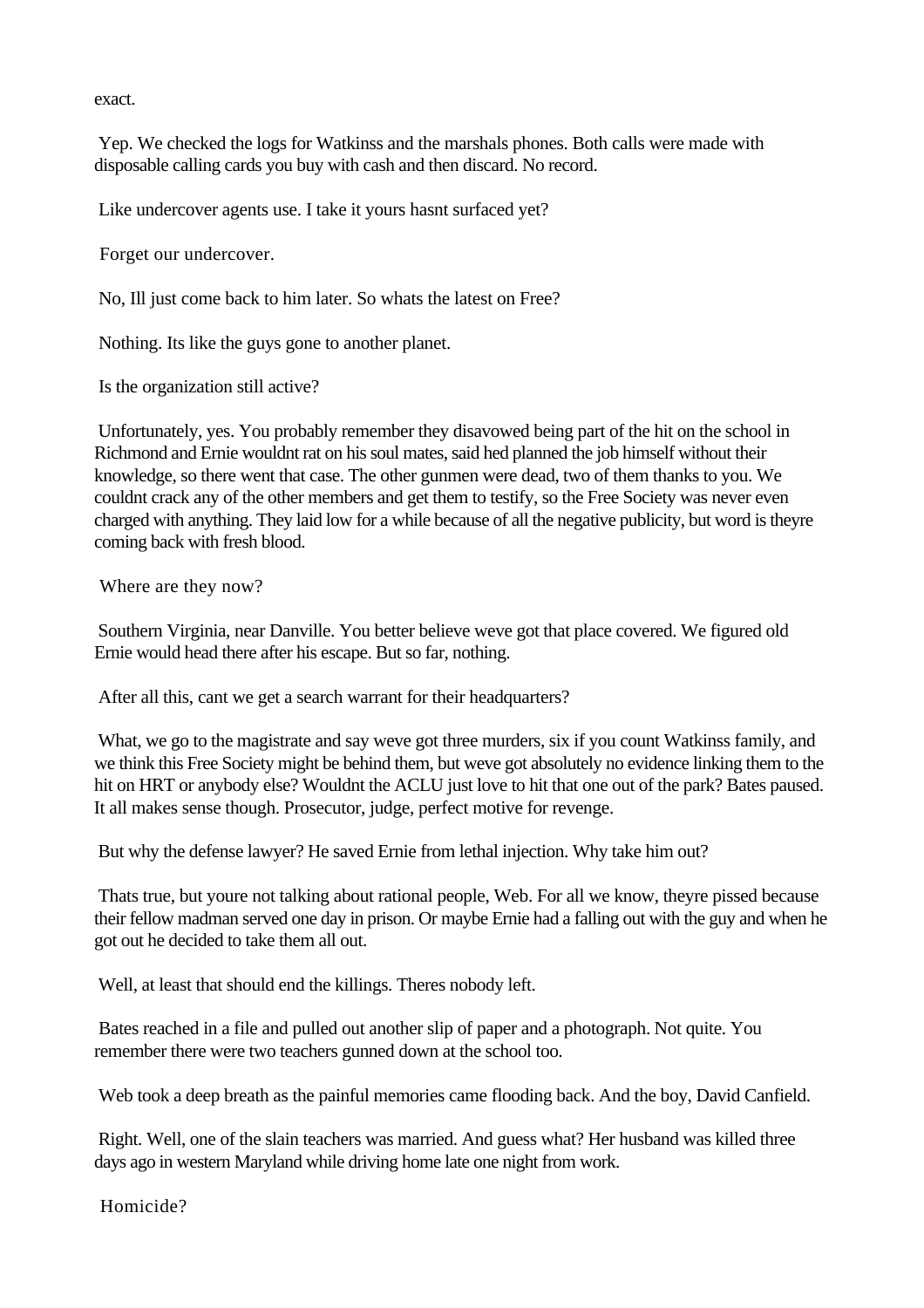Not sure. It was a car crash. Police are still investigating. Looks like a hit and run.

Telephone involved?

 There was one in the car. After we contacted them, the police said they would check the phone logs to see if he received a call right before the crash.

How about the other teachers family?

 The husband and kids moved to Oregon. Weve contacted them and theyre under twenty-four-hour surveillance right now. And were not stopping there. You remember David Canfields parents? Bill and Gwen?

 Web nodded. I was in the hospital at MCV for a while. Billy Canfield came to visit me a couple of times. Hes a good guy. He took the loss of his son really hard, who wouldnt? I never met his wife, and I havent seen Billy since.

They moved. Live up in Fauquier County now, run a horse farm.

Anything strange happen to them?

 We contacted them as soon as we made the connection. They said nothing out of the ordinary had occurred. They knew about Frees escape. And to quote Bill Canfield, he said he doesnt want our help and he hoped the bastard came after him because hed just love to blow his head off with a shotgun.

 Billy Canfield is no shrinking violet. I could tell that when he came to the hospital to see me; rough, tough and opinionated. Some of my team who testified at the trial told me he was a pretty loud presence there too. Came close to contempt citations a couple of times.

He ran his own trucking firm and then sold it after his kid died.

 If the Frees are behind the killings in Richmond, Fauquier County is a lot closer than Oregon. The Canfields really could be in danger.

I know. Ive been thinking of taking a ride out there and trying to talk some sense into him.

Ill go with you.

 You sure about that? I know that what happened at that school in Richmond is something youd be better off not revisiting.

 Web shook his head. Thats not something you ever put behind you, Perce, I dont care how much time goes by. The two teachers died before we got there. I couldnt do anything about that, but David Canfield was killed on my watch.

 You did more than anybody could have, including almost getting killed. And you got a permanent badge from it right there on your face. You have nothing to feel guilty about.

Then you really dont know me.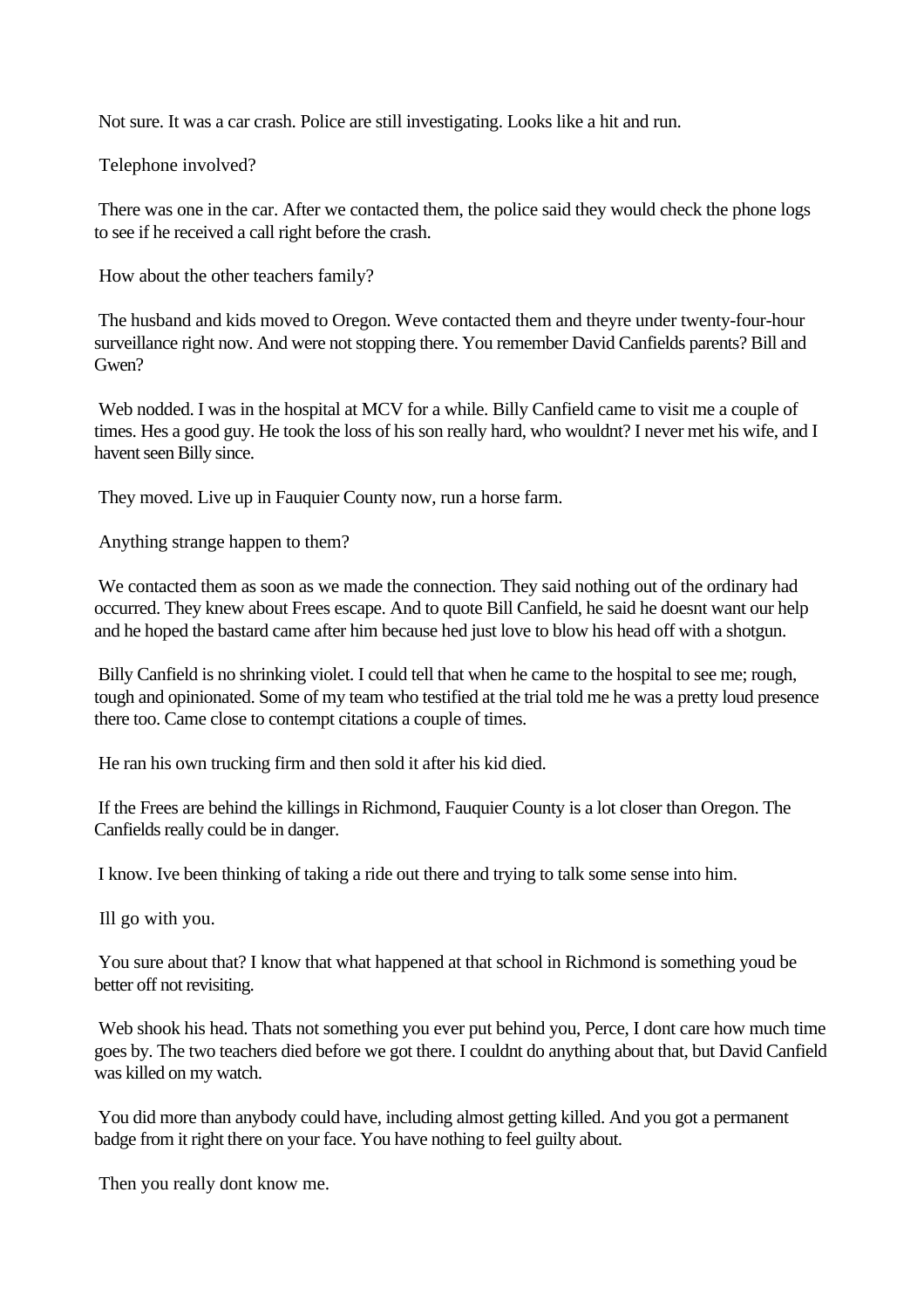Bates studied Web closely. Okay, but lets not forget about you, Web. If wiping out Charlie Team was the Frees goal, they havent accomplished it yet. Youre the last man standing.

Barely, thought Web. Dont worry, I look both ways before crossing the street.

Im serious, Web. If they tried once, theyll try again. These people are fanatics.

Yeah, I know. Remember, I got the permanent badge.

 And another thing. At the trial Wingo filed that countersuit against HRT and the Bureau for wrongful death.

That was bullshit all the way.

 Right. But it allowed them to make some discovery on HRT. The Free Society probably learned some things about your methods, procedures and such. It could have helped them in setting up the ambush.

Web hadnt considered this yet. It actually made a lot of sense.

 I promise if I get any weird-ass phone calls, youll be the first to know. And Ill check my receiver for atropine. Now tell me about this undercover. Maybe the Frees are involved, but they had to have some inside help. Now, I know hes black and its hard for me to believe the Frees would work with a man of color, but we cant afford to discount anything right now. You told me Cove was a loner. What else do you know about him? Web hadnt heard back from Ann Lyle on his inquiries into Cove, so he had decided to go right to the source.

 Oh, lots of stuff. Its right in that file over there, marked FBI Undercover Agents, All You Ever Wanted to Know.

Perce, this guy could be the key.

Hes not! Take my word for it.

 All Im saying is I worked these kind of cases. And contrary to what you think, I didnt forget how to be an FBI agent when I joined HRT. I had a great teacher, and dont let that swell your head. And another pair of eyes is another pair of eyes. Isnt that what you always beat into me?

Thats not how it works, Web, sorry. Rules are rules.

I seem to remember you telling me differently way back when.

Times change, people change.

Web sat back and pondered whether he should play his trump card. Okay, what would you say if I told you something you dont know but that could be important?

Id say why the hell didnt you tell me before?

I just figured it out.

Yeah, right.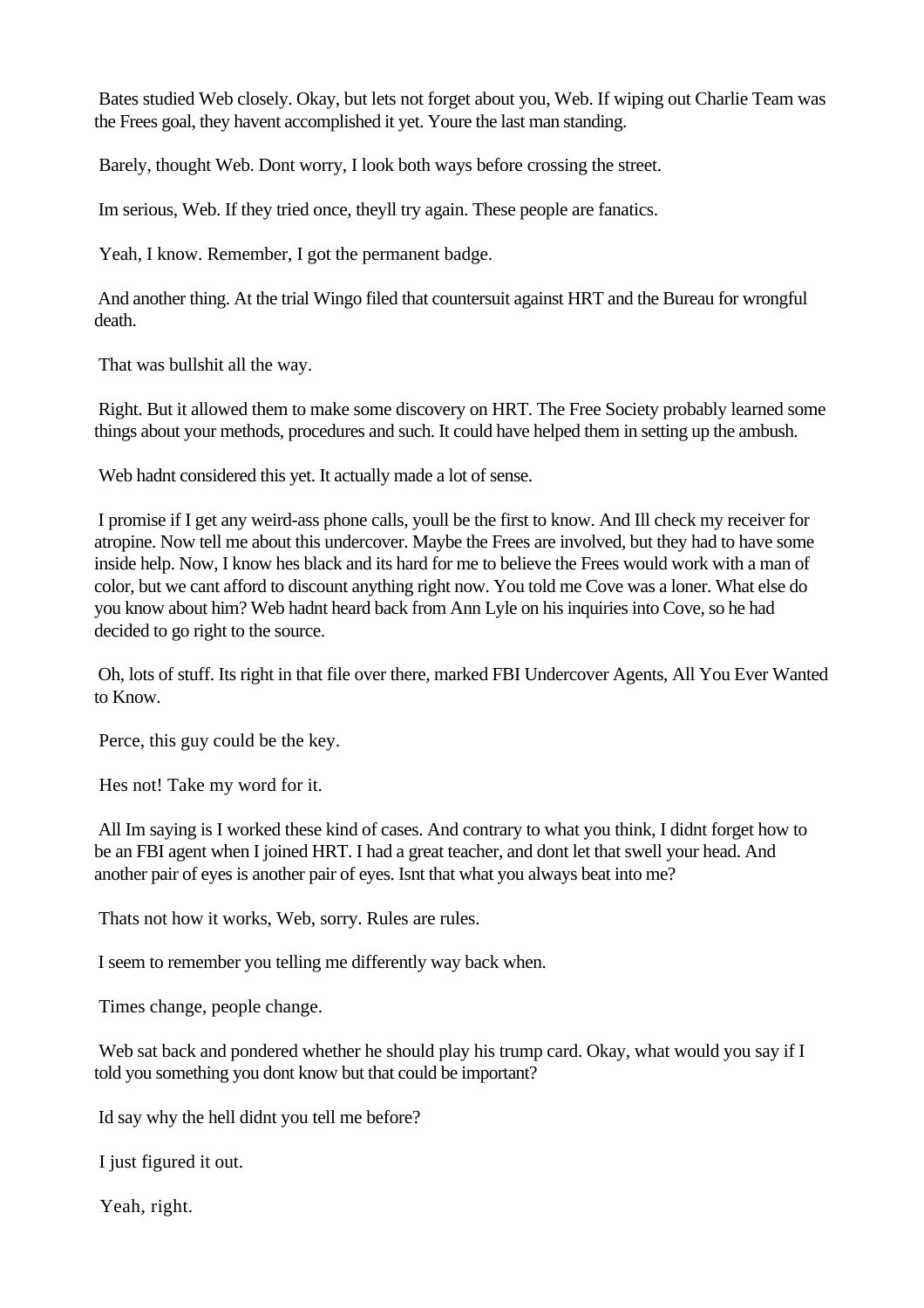Do you want to hear it or not?

And whats in it for you?

I give you info on the case, you do the same for me.

How about I make you tell me for nothing?

Come on, for old times sake.

Bates tapped the file in front of him. How do I know its really something I can use?

If its not, then you owe me nothing. Ill trust your judgment.

Bates eyed him for a few more moments. Go.

 Web told him about the switch with Kevin Westbrook. As he went on, Batess face grew more florid and Web could tell the mans pulse was nowhere near sixty-four and had probably left double digits far behind.

Whenexactlydid you figure this out? And I want it to the minute.

When I was having a beer with Romano and I mentioned that the Kevin Westbrook I saw had a hole in his cheek from a bullet wound. The kid he had, he said, didnt. Cortez corroborated that. And dont go after those guys. I told them Id fill you in ASAP.

Sure you did. Who would switch the kids and why?

 Not even a good guess. But Im telling you the kid I saved in the alley and the kid Romano turned over to the alleged FBI agent were two different boys. He tapped the table. So whats your judgment? Worth it or not?

 In answer Bates opened a file, although he recited the facts from memory. Randall Cove. Age forty-four. Been with the Bureau his whole career. He was an All-American tailback from Oklahoma but blew out his knees before the NFL draft. Heres a recent photo. Bates slid it across and Web looked at the face. The guy had a short beard, dreadlocks and eyes that could only be described as piercing. The vitals said he was a big man, about six-three, two-forty. He looked powerful enough to take on a grizzly and maybe win. Web hunched forward and while he pretended to study the picture in greater depth he was actually reading as much as he could from the file Bates had open. His years as an FBI agent had left him with many tricks to help his short-term memory retention until he could write things down. And he had also become very proficient at reading upside down.

 Bates said, He could take care of himself, knew the street better than most kingpins. And cool under pressure.

 Yeah, Princeton white-breads named William and Jeffrey just never seem to fit in with Drug Town, USA, I wonder why, saidWeb. You mentioned before that he didnt have a wife or kids. So he never married?

No, his wifes dead.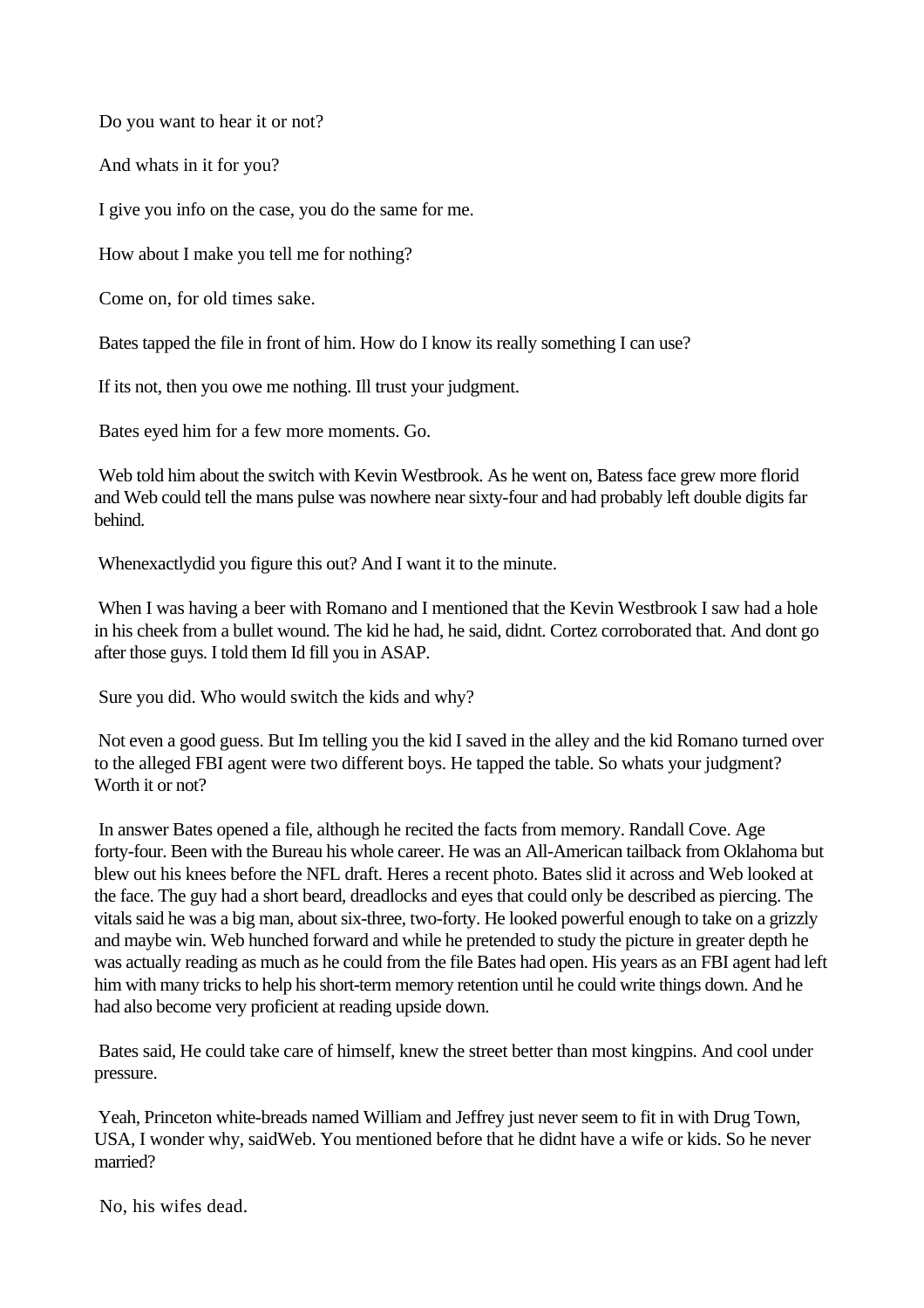And they didnt have kids?

He did.

What happened to them?

Bates shifted uncomfortably in his seat. It happened a while back.

Im all attention.

Bates let out a long breath and didnt seem like he was going to start talking.

I lost my whole team, Perce, Id kind of appreciate full disclosure here.

 Bates sat forward and clasped his hands in front of him. He was working an assignment in California. Heavy cover because it involved the Russian mob, and those guys will fire a missile up your ass for coughing around them. They make the Mafia look like preschoolers. Bates stopped there.

And?

And his cover got blown. They traced his family.

And killed them?

Slaughtered would be more like it. Bates cleared his throat. I saw the photos.

Where was Cove?

They had intentionally diverted him away so theyd have a free hand.

And they didnt go after him too?

 They tried, later. They waited until he buried his family, nice guys that they were. And Cove was waiting for them when they came.

And he killedthem?

Bates started blinking rapidly and Web noted a sudden tic over the mans left eye.

Slaughtered. I saw those photos too.

 And the Bureau just let this guy keep working? What, they dont believe in early retirement for agents with butchered families?

 Bates spread his hands in resignation. The Bureau tried, but he wouldnt go. He wanted to work. And to tell you the truth, after what happened to his family, the guy worked longer and harderthan any UC we ever had. They transferred him to WFO to get him out of California. Let me tell you, he got into places we were never able to get into before. We got convictions on serious large-scale operators all across the board because of Randall Cove.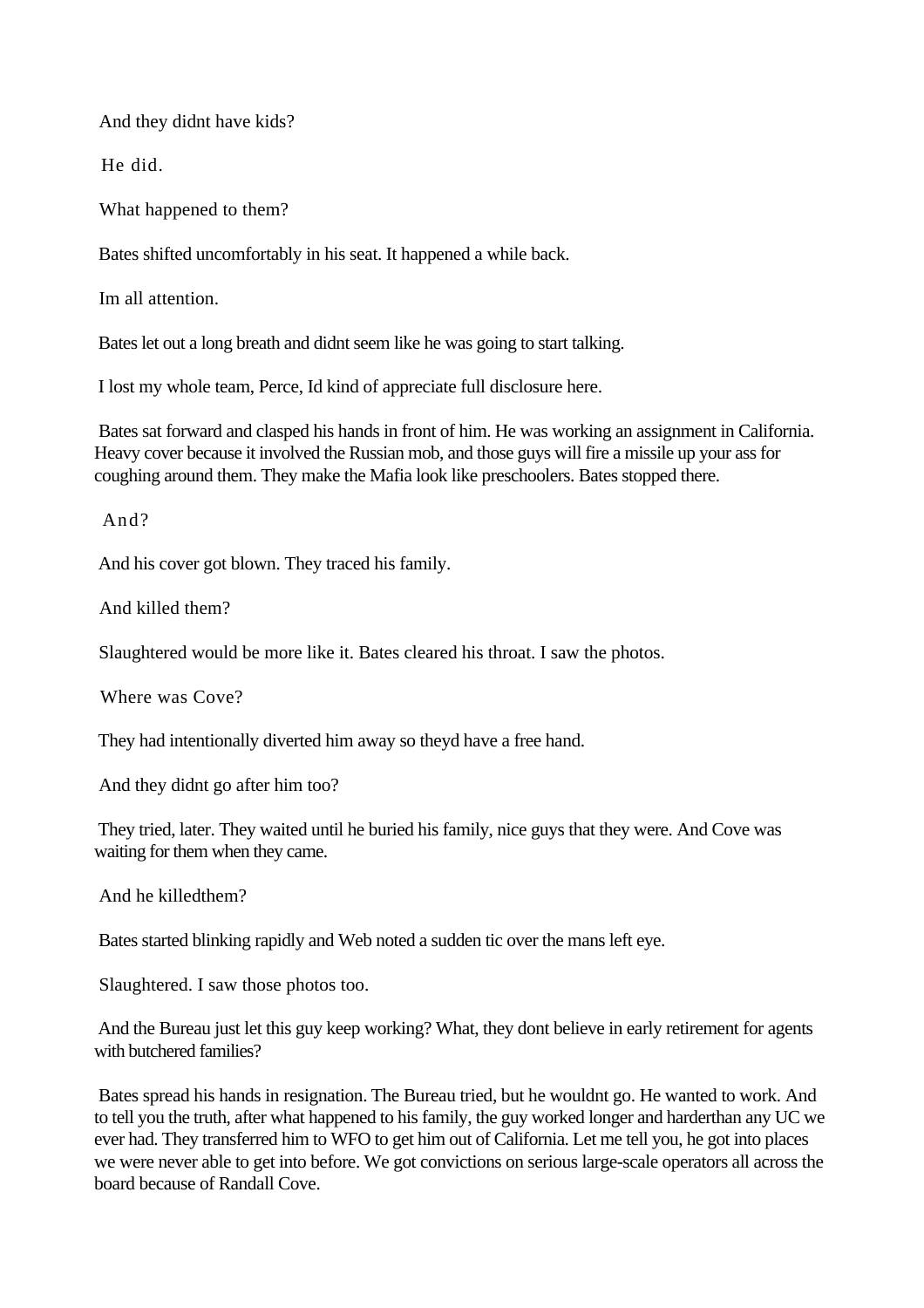Sounds like a hero.

 Bates finally smoothed out his tic. Hes unorthodox, goes his own way a lot, and the higher-ups can only take so much of that, even from the undercover dudes, slaughtered family or not. But none of it really stuck to Cove. I cant say it hasnt hurt his career, I mean, its not like the Bureau has a place for a guy like this outside of undercover, and Im sure he knew that too. But he plays the Bureau games. Always covered his back. You take the dirt with the good and the guy always delivered. Until now.

And the trace on his family by the Russians would that have been in any way the Bureaus screw-up?

Bates shrugged. Cove didnt seem to think so. Hes been plugging away ever since.

You know what they say about revenge, Perce, its the only dish best eaten really cold.

Bates shrugged again. Possibly.

Web was just starting to get worked up. You know, it just gives me the warm fuzzies that a guy like that was able to stay in the Bureau and maybe lead my team down the primrose path to Armageddon to avenge his wife and kids. Dont you guys have some kind of quality control over this shit?

 Earth to Web, undercover agents are a different breed. They live a lie all the time and sometimes they get in too deep and get turned or just go nuts all on their own. Thats why the Bureau switches people in and out, changes assignments and lets them recharge their batteries.

 And they did all that with Cove? Switched him out, let him recharge his dreadlocks? Gave him crisis counseling after he buried his family? Bates was silent on this. Or was he so good at his job that they just let him keep rocking along until he finally erupted all overmyteam?

Im not going to discuss that with you. Icantdiscuss that with you.

What if I told you that was unacceptable bullshit?

What if I told you, you were getting way too close to the line?

The men glared at one another until the fires died down.

And his snitches? Were they all-pro too? asked Web.

 Cove always played it close. He had access to them only, not anybody else. Thats not exactly Bureau procedure, but like I said, you couldnt argue with the guys results. Those were his rules.

So we know any more about this target? You said it was the financial guts of some drug op. Whose?

Well, theres some difference of opinion about that.

Oh, swell, Perce. I love a puzzle at both ends.

 This stuff is not an exact science, Web. The area where your mission went down is controlled pretty much by one crew, Big Fs I told you that.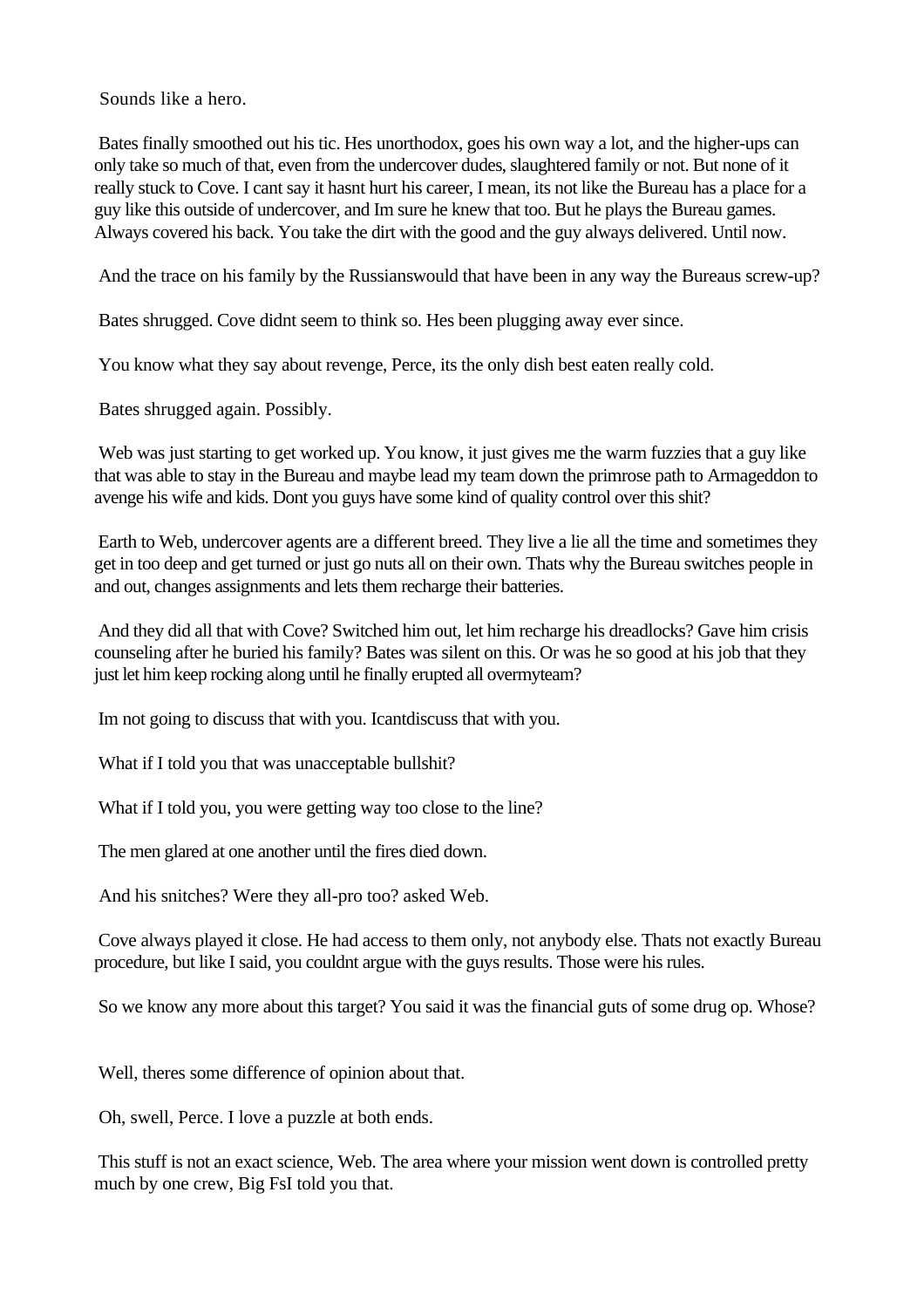So it was his operation we were hitting in that building.

Cove didnt think so.

He didnt know for sure

What, you think the bad guys carry union cards or ID reading. Im a member of X crew?

So what was Coves opinion?

 That the money operation was that of a much bigger player. Maybe the ring supplying a drug called Oxycontin to the D.C. area. You heard of it?

 Web nodded. DEA guys talk about it all the time down at Quantico. You dont have to drug-lab the stuff or worry about sneaking it past customs. All you have to do is get your hands on it, which you can a dozen different ways, and then start printing money.

 A criminals Nirvana, added Bates dryly. Its one of the most potent and frequently prescribed painkillers on the market right now. It blocks pain signals from the nerves to the brain and gives you a feeling of euphoria. Normally, it works on a twelve-hour time release, but if you crush it or smoke it you get a brain rush that some say is almost equal to heroin. It also can throw the abuser into respiratory arrest, which it has frequently.

Nice little side effect. Are you telling me you have no idea who his inside guy might have been?

Bates tapped the file in front of him. We have some ideas. Now, this is totally unofficial.

At this point, Ill take rumors and lies.

 For Cove to get in as deep as he was, we figure the snitch has to be in the inner circle, pretty tight. He was working the Westbrook angle when he stumbled into the Oxy piece. But I have to presume that whomever he was using to infiltrate Westbrooks operation is the person who helped him get on to this new development. Antoine Peebles is Westbrooks COO, for want of a better term. He runs a damn tight ship and its largely because of him that we havent been able to lay a finger on Westbrook. Heres Westbrook, and the other one is Peebles. He slid across two photos.

 Web looked at them. Westbrook was a monster, far bigger even than Cove. He looked like hed been through a war, his eyes, even staring out from the paper two-dimensionally, had the keenness that you always saw in survivors. Peebles was an altogether different picture.

Westbrook is a warhorse. Peebles looks like he should be graduating from Stanford.

 Right. Hes young and we figure Peebles is the new breed of drug entrepreneurs, not as violent, more businesslike and ambitious as hell. Word on the street is that someones looking to band all the local distributors together, to make them more efficient, enhanced bargaining power up the line, economies of scale, a real business approach to it.

Sounds like old Antoine may want to be CEO instead of just COO.

 Maybe. Now, Westbrook came up through the streets. Hes seen and done it all, but weve heard that he may be looking for an exit from the drug business.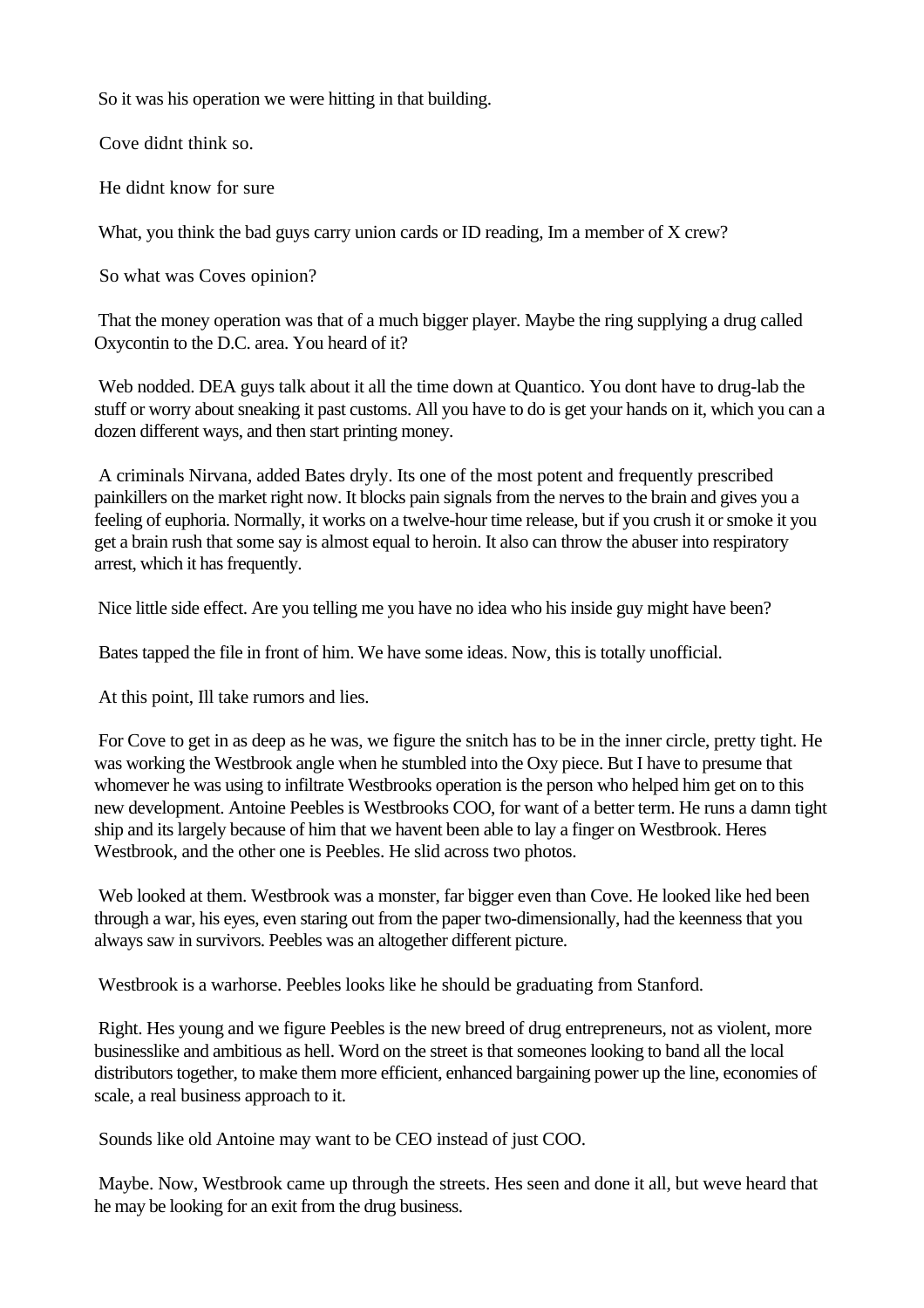Well, Peebles may have a different agenda if hes the one behind the organization of the local crews. But giving away valuable stuff to Cove doesnt exactly figure with being the heir apparent. If you bust the operation, what does Peebles have left to run?

Thats a problem, conceded Bates.

Who else is in the picture?

Westbrooks main muscle. Clyde Macy.

 Bates handed him the photo of Macy, who, to put it kindly, looked like he should be taking up space on death row somewhere. Macy was so white he looked anemic; a skinhead with the sort ofcalm yet merciless eyes that Web associated with the worst serial killers of his experience.

If Jesus saw this guy coming at him, hed scream for a cop.

Apparently Westbrook only works with the best, commented Bates.

How did Macy fit in with all the brothers? He looks like a white supremacist.

 Nope. Apparently just doesnt like hair. We dont know much about him before he came to D.C. Though we could never prove it, he was believed to be a foot soldier for a couple kingpins who got sent to federal Shangri-La in Joliet. After that he came to D.C. and joined Westbrook. He has a well-deserved rep on the street for loyalty and extreme violence. A real crazy-ass, but professional in his own way.

Just as any good criminal should be.

 His first big act of malice was putting a meat cleaver in his grandmas head because, he claimed, she was shortchanging him at dinnertime.

How come hes walking around free after a murder rap like that?

 He was only eleven, so he did time at a juvie detention center. Since then, the only crime the guys committed is three speeding tickets.

Nice guy. Mind if I keep these photos?

 Help yourself. But if you run into Macy in a dark alley or a well-lit street, my advice to you would be to run.

Im HRT, Perce. I eat guys like him for breakfast.

Right. Keep telling yourself that.

If Coves really as good as you say, then he didnt just walk into an ambush. Something else is going on.

Maybe, but everybody makes mistakes.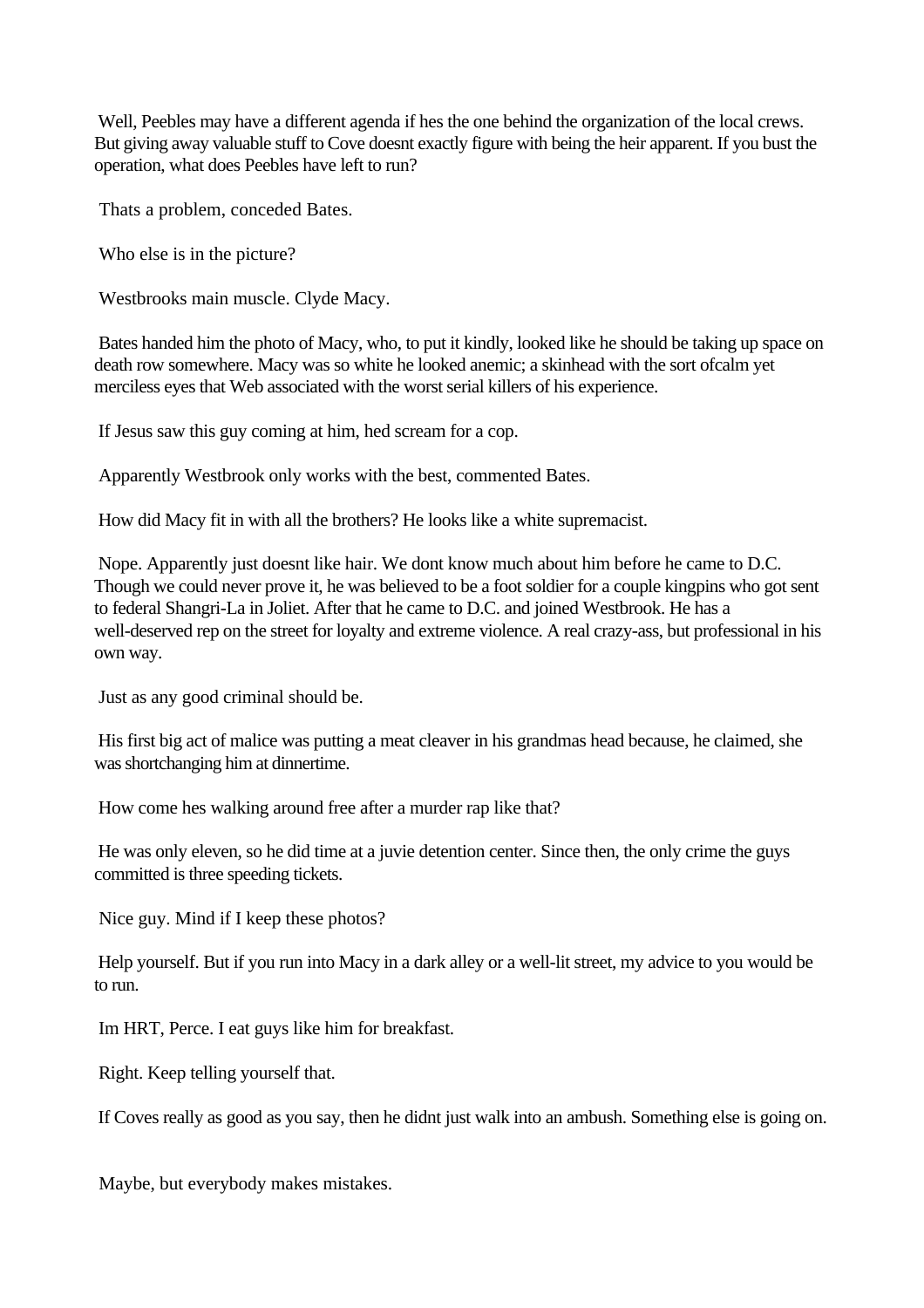Did you confirm that Cove didnt know when we were coming?

I did. Cove was not told the date of the hit.

How come he didnt know?

 They didnt want any leaks, and he wasnt going to be there anyway, so he didnt qualify as a need-to-know.

 Thats great, you didnt trust your own undercover. That doesnt mean he couldnt have gotten the information from another source. Like WFO?

Or like HRT? Bates shot back.

 And the potential witnesses being there, was that intel from Cove? Bates nodded. You know, Perce, it would have been nice to know all this up front.

Need-to-know, Web. And you didnt need to know that to do your job.

How the hell can you say that when you dont have a damn clue how I do my job?

Youre getting close to that line again, my friend. Dont push it!

Does anybody give a damn that six men were killed in the process?

In the grand scheme of things, Web, no. Only people like you and me care.

So, anything else Idontneed to know?

 From his large stack of documents Bates pulled out a very thick expandable file, slid out one of the manila folders and opened it. Why didnt you tell me Harry Sullivan was your old man?

 Web immediately rose and poured himself another cup of coffee. He didnt really need the extra caffeine, but it gave him time to think of a response or a lie. When he sat back down Bates was still looking over the file. When he glanced at Web, it was clear Bates wanted an answer to that question before he would give up the material.

 I never really thought of him as my father. We parted company when I was barely six. To me, hes just a guy. After a moment, he asked, When did you find out he was my father?

 Bates ran his finger down one of the pages. Not until I pulled your entire background-check file. Frankly, looking at this arrest and conviction record, Im surprised he had time to get your mother pregnant. Lotta stuff in here, he added enticingly.

 Web wanted to snatch the file out of Batess hands and run from the room. However, he just sat there, staring at the upside-down pages, waiting. The bustle of the room had receded for him now. It was just him, Bates and, on those pages, his father.

So why are you suddenly so interested in, as you say, just a guy? asked Bates.

I guess you get to a certain age, things like that start to matter.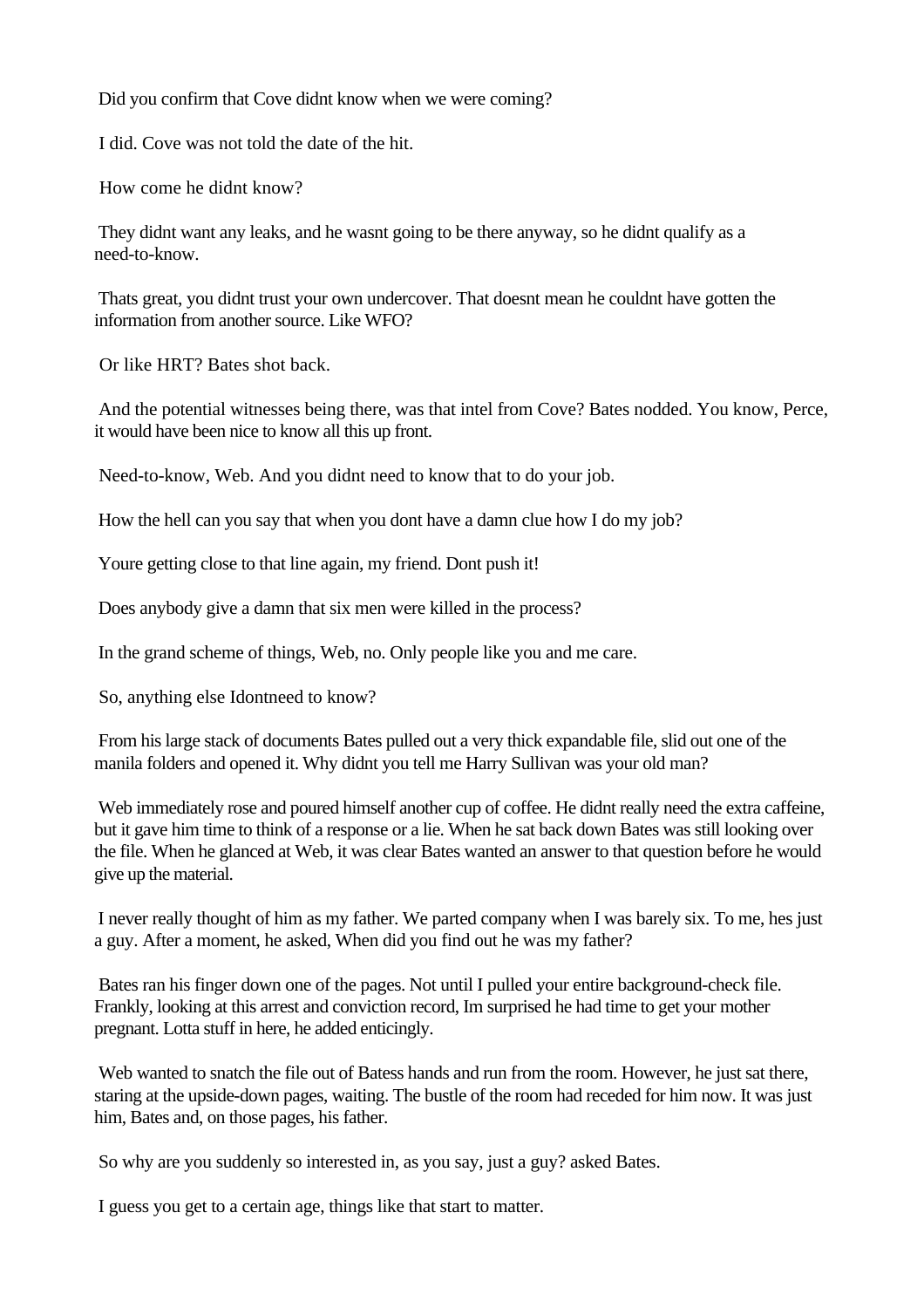Bates put the folder back and slid the entire file across to Web. Happy reading.

["LastManStanding-toc.html#TOC-25"]25

 The first thing Web noticed when he got back to the motel was that there was a fresh oil patch in the parking space he had been using. Nothing unusual, really, for another guest could have used that spot, though it was directly in front of Webs unit. Before he unlocked the door, he checked out the doorknob while pretending to fumble for his room key. Unfortunately, even Web could not tell if the lock had been picked or not. It hadnt been forced, but somebody who knew what he was doing could pop the simple lock in the time it took to sneeze and leave not a trace.

Web opened the door, his other hand on the butt of his gun. It took him about ten seconds to discover that no one was in the tiny room. Nothing was out of place, and even the box he had taken from his mothers attic was there, each piece of paper exactly where he had left it. However, Web had five different types of tiny booby traps set up throughout his room and three of them had been tripped. Over the years, Web had developed this system whenever he was on the road. Well, whoever had searched his room was good but not perfect. That was comforting, like knowing the four-hundred-pound brute you were about to rumble with had a glass chin and occasionally wet his bed.

 Ironic, that while hed been meeting with Bates, someone had searched his room. Web had never been naive about life, because he had seen the worst of it, as both a child and an adult. Yet the one thing he had always thought he could count on was the Bureau and all the people who gave it life beyond the technical forms and guns. For the first time in his career, that faith had been shaken.

 He packed his few belongings and was on the road within five minutes. He went to a restaurant near Old Town Alexandria, parked where he could see his car through the restaurants window, ate his lunch and made his way through Harry Sullivans life.

 Bates had not been joking. Webs old man had been a guest of some of the finest correctional facilities the country had to offer, most of them in the South, where Web knew they grew some exceptionally fine human cages. His fathers offenses were myriad yet had a common theme: They were typically low-level financial crimes, business scams, embezzlement and fraud. From some of the old court transcripts and arrest records in the file, Web could see his old mans main weapon had been a smooth tongue and more chutzpah than any one human being should be toting around.

 There were various photos of his father in the file, from the front, right and left sides, with the little line of prisoner identification numbers running underneath. Web had seen many mug shots of arrested people, and they all looked remarkably the same: stricken, terrified, ready to slice wrist or blow out temple. Yet in all his mug shots Harry Sullivan was smiling. The bastard was grinning, like he had put one over on the cops, even though he was the one busted. But his father had not aged well. He was no longer the handsome man he had been in the photos in the attic box. The last series of shots showed a very old man, though he was still smiling, albeit with fewer teeth. Web had no reason to care about him, yet it was difficult for him to witness the mans decline in all its impersonal Kodak glory.

 As Web read some of the trial testimony of his father, he couldnt help but laugh in places. One slick operator emerged from the lines of dialogue as the cagey con battled with prosecutors determined to put him away.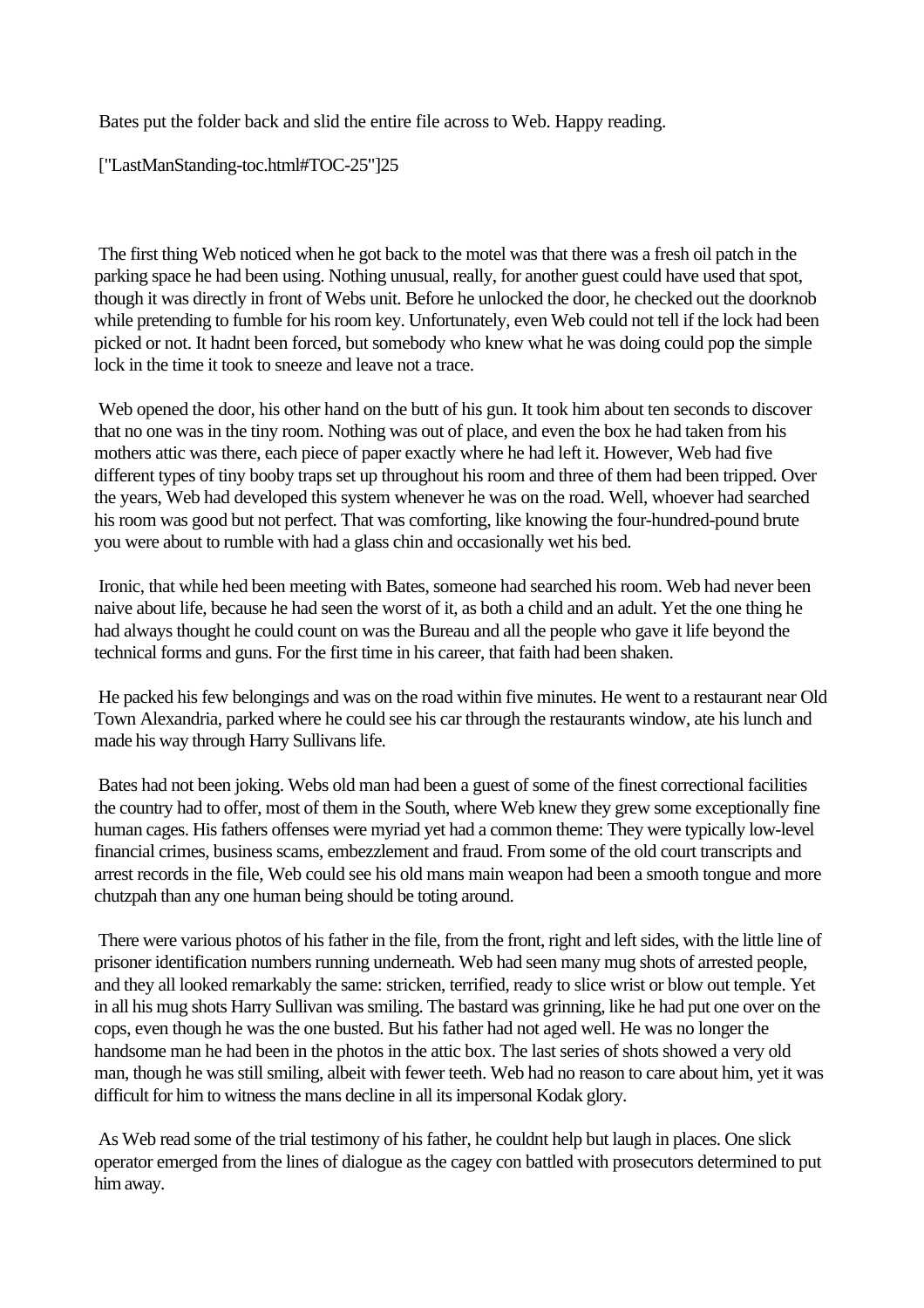Mr. Sullivan, asked one D.A., is it not true that on the night in question you were

Begging your pardon, lad, but what night would that be again? Me memorys not what it was.

Web could almost see the lawyer rolling his eyes as he answered. The twenty-sixth of June, sir.

Ah, thats right. Go on, now, lad, youre doing fine. Im sure ye mums proud of yer.

In the transcript the court reporter had typed parenthetically, Laughter in courtroom.

Mr. Sullivan, I amnotyour lad, replied the lawyer.

Well, forgive me, son, for Im not quite experienced in such matters, and I surely meant nothing by it. Truth is, I dont know what to be calling you. Though in the ride over from the jail to this fine courthouse I heard others call you names I wouldnt be saying to me dearest enemy in the world. Words that woulda made me poor God-fearing mum roll over in her good Catholic grave. Attacking your honesty and integrity, and what man can be standing for mucha that?

I could care less what criminals say about me, sir.

Begging your pardon, son, but the worst of it be coming from the guards.

 Laughter again, the stenographer had typed. Huge thunders of laughter, Web concluded, judging from the regiment of exclamation points tacked on the end.

Can we continue, Mr. Sullivan? said the lawyer.

Ah, now, you be calling me Harry. Its been me name since me Irish arse came into this world.

 Mr. Sullivan! This came from the judge, Web read, and in those two words he seemed to sense a long laugh, though Web was probably wrong. But the judges last namewasOMalley, and perhaps he and Harry Sullivan shared a hatred of the English, if nothing else.

 I certainly wont be calling you Harry, said the lawyer, and Web could almost see the righteous indignation on the mans features for having to carry on such a conversation with a common criminal and getting the worst of it.

 Well, now, lad, I know its your job to put me old, withered self into a cold, dark cell where men treat other men with no dignity atall. And all over a wee misunderstanding that might amount to nothing more than bad judgment, or perhaps a pint or two more than I should have had. But even so, you call me Harry, for though youve got to see this terrible deed through, theres no reason we cant be friends.

 As Web finished the file on that particular chapter in his fathers life, he had to note, with some satisfaction, that the jury had acquitted Harry Sullivan on all counts.

 The last crime his father had been sent to prison for had gotten him twenty years, by far his longest sentence. So far he had punched fourteen years of the time in a prison in South Carolina that Web knew to be a sweat-hole one short step from hell, and he had six more years to go unless he got paroled or, more likely, died behind bars.

Web took the final bite of his pastrami and the last swallow of his Dominion Ale. There was one more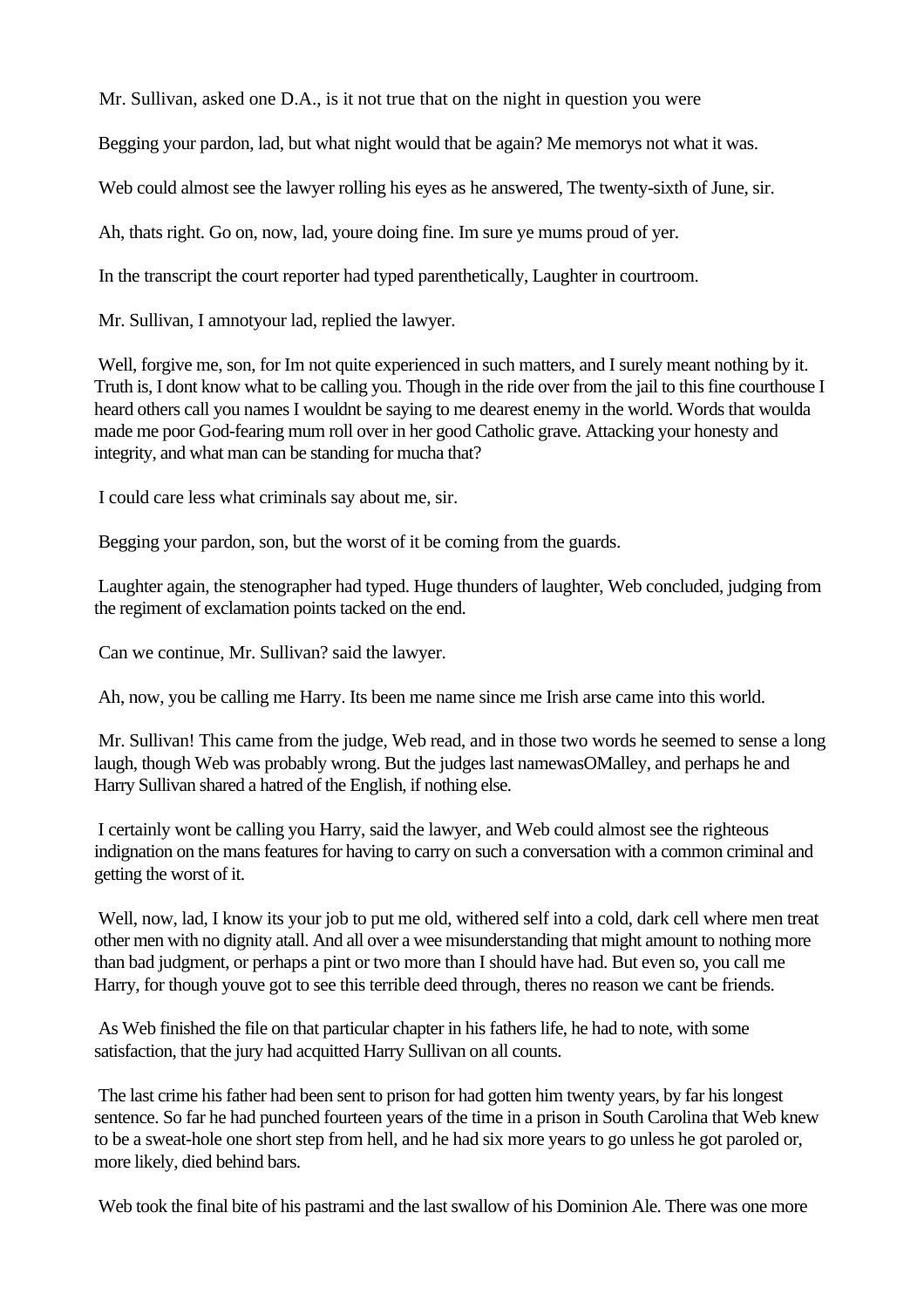file to check. It did not take long to read and left Web stunned and even more confused.

 The Bureau was good; they left no stone unturned. When they checked somebodys background out, damn it, man, you were checked out. If you were applying to work at the Bureau in any capacity, they talked to everybody you had any contact with in your entire life. Your first-grade schoolteacher, your paper route manager, even the pretty girl you had taken to the prom and subsequently slept with. And they had no doubt also spoken with her father, to whom you had to explain your miserable conduct afterward when the secret got out, even though it was his innocent little girl who had ripped off your pants and brought the extra-lubricated condoms. Your Boy Scout troop leader, your in-laws, the bank manager who had turned down your first car loan, the woman who cut your hair nothing, absolutely nothing was sacred when the FBI was on the case. And damn if they hadnt managed to track down old Harry Sullivan.

 He had been newly ensconced in his little South Carolina retirement cell, and he had given the background-checking agents his two cents on Web London, his son. My son. It was a phrase Harry Sullivan had used thirty-four times during the meeting because Web took the time to count them.

 Harry Sullivan gave my son the best damn recommendation anyone could give another person, though he had only known my son for the first six years of his life. But according to Harry Sullivan, a proper Irishman could tell if my son had what it took from nearly the day the diapers came off. And his son had what it took to be the finest FBI agent there ever was or ever would be and they could quote him on that. And if they wanted him to come up to Washington to tell the powers-that-be that very thing, he gladlywould, though it would be with leg and arm shackles hed be trooping in, yet his heart would still be bursting with pride. There was nothing on earth that was too good for my son.

 Web continued reading and his head dropped lower and lower as he did so, and then finally it almost hit the table with Harry Sullivans last written statement: And would the good agents, the fine agents, hed begun, mind telling my son that his father has thought about him every day over all these years, never once letting him out of his heart, and though it was not likely that they would ever hook up again, that Harry Sullivan wanted my son to know that he loved him and wanted the best for him? And to not think too badly of the old man for how things had turned out? Would the good agents mind telling my son that, for hed be much in their debt if they did. And he would be proud to buy them each a pint or two if the opportunity ever arose, though the prospects did not look at all promising for that, given his current living arrangements, though one just never knew.

 Well, they never had told Web anything. Web had never seen this report until right this minute. Damn the Bureau! Was there never any room to bend the rules? Did everything have to be lockstep, their way or the highway? And yet Web could have discovered this information years before if he had really wanted to. He just hadnt wanted to.

 The next thought that hit Web made his features turn grim. If the Bureau had sent Claire Daniels Webs file, was she already privy to some or all of this information regarding Harry Sullivan? If so, why hadnt she bothered to tell him that?

 Web packed the file up, paid his bill and walked back to the Vic. He drove to one of the Bureaus motor pools, switched vehicles and drove a late-model Grand Marquis out another gate not visible from the street he had come in on. The Bureau wasnt exactly rolling in available Bucars, but the Grand had come in for a ten-thousand-miler, and Web had persuaded the supervisor that he deserved a nicer set of wheels than the twenty-year vet uptown at HQ the car was assigned to. If anyone had a problem with that, Web had added, go talk to Buck Winters, hes my best friend.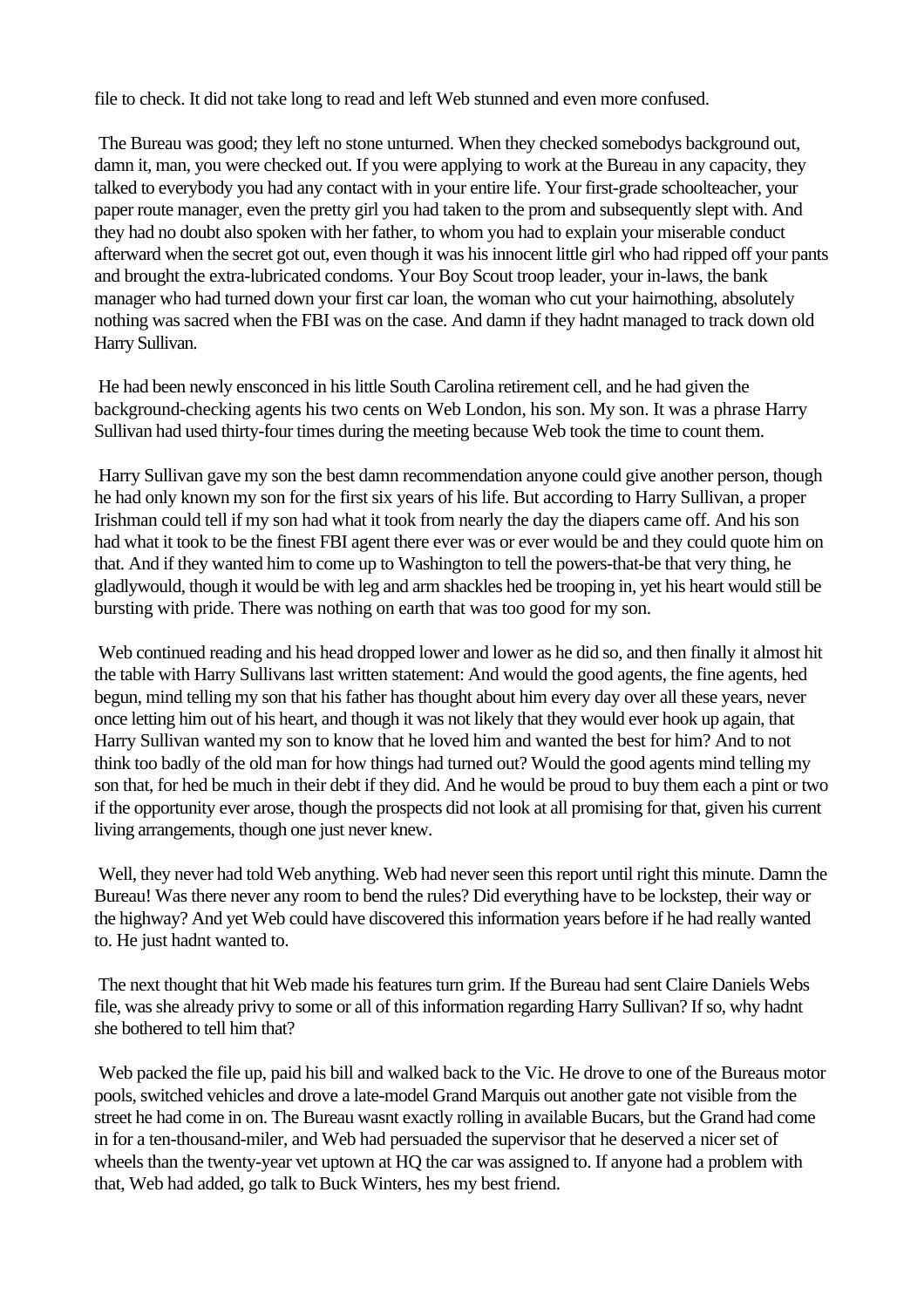### ["LastManStanding-toc.html#TOC-26"]26

 Bates was still in the strategic ops room when the man entered. Bates looked up and did his best to keep the dismay off his face.

 Buck Winters sat down across from him. The crease on his suit was Bureau letter-perfect, the shine on his wing tips equally regulation. The insertion of his pocket handkerchief looked like it had been done with a ruler. The man was tall, broad-shouldered, with confident, intelligent features, a walking poster boy for the FBI. Maybe thats how he had risen so far.

I saw London leaving the building earlier.

Just checking in per his orders.

 Oh, Im sure he is. Winters laid his palms flat on the table and seemed to study every feature on Batess face. Why the hell do you care so much about that guy?

Hes a good agent. And like you said, I was sort of his mentor.

Thats not something Id lay claim to, frankly.

Hes almost gotten himself killed for this place a lot more than you or me.

 Hes a hothead. All those HRT guys are. Theyre not part of us. They go their own way and thumb their noses at the rest of us, like theyre somehow better. What they really are is a bunch of alphas with big guns just itching to use them.

 Were all on the same team, Buck. Theyre a specialized unit that takes care of stuff nobody else can. Yeah, sure, theyre cocky, who wouldnt be? But were all FBI agents; were all working toward the same goal.

Winters shook his head. You really believe that?

Yeah, I really do. If I didnt, I wouldnt be here.

Theyve also been the cause of some of the Bureaus worst moments.

 Bates dropped his file. Thats where youre dead wrong. The Bureau throws them into the fire on a moments notice and when something pops, usually because of knuckleheaded orders from the top that any guy on the front lines expected to execute said orders could tell you in a heartbeat wont work, they take all the heat. Im actually surprised they havent ask to be split off fromus.

 Youve never played the games you need to, to move up here, Perce. Youre at the glass ceiling or, in your case, the steel ceiling. Theres no getting through it.

Well, I like right where I am.

Piece of advice: When you stop rising here, you eventually start falling.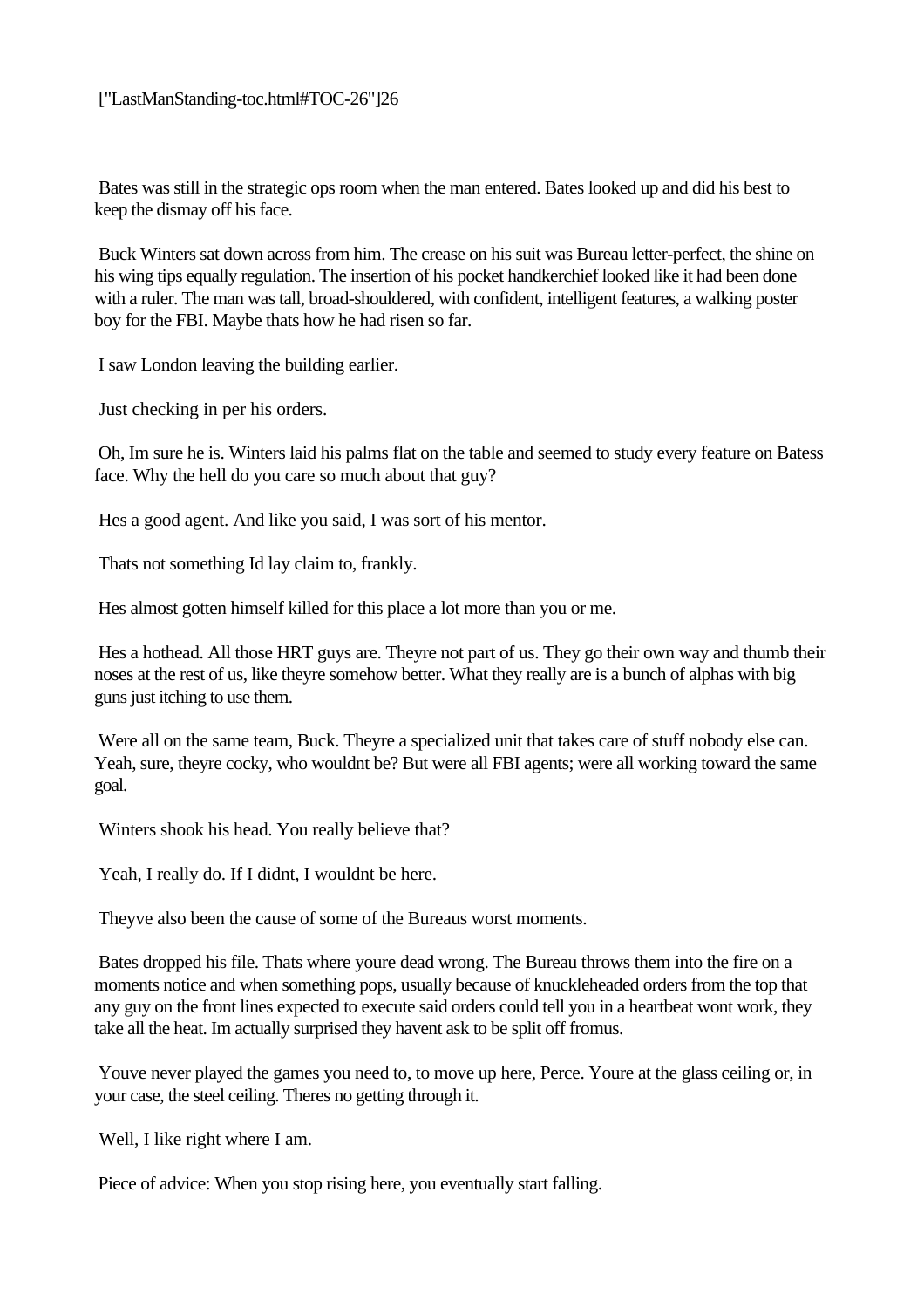Thanks for the career advice, Bates said curtly.

Ive been getting your memos on the investigation. Frankly, theyre pretty sparse.

So are the results of the investigation.

Cove, whats the status? You were sort of vague on that.

Not much to report.

 I trust youre working under the assumption that any Bureau undercover who hasnt shown after all this time is either dead, or if he isnt dead, hes been turned and the way we should be looking for him is through an APB.

Cove hasnt turned.

So youve talked to him? Funny, I didnt see that in any of your reports.

Im still feeling my way. But I did receive information from Cove.

And what did our illustrious undercover say about this mess?

That he thinks he was set up.

Gee, thats stunning, said Winters sarcastically.

 That he doesnt want to come in because he thinks the rat is somewhere in the Bureau. Bates stared hard at Winters when he said this, though he wasnt really sure why. It wasnt like Winterswould be leaking secrets, would he? He knows all about the leaks happening and the blown missions. He thinks what happened to HRT was another one of those.

Interesting theory, but Im assuming he has no proof of that.

 That question struck Bates as odd. None that he cared to share with me, he answered. Ive got it under control, Buck. I know how busy you are, and I dont want to clutter your legendary vision with small details. You have my word that if anything big is going down, youll know beforehand. That way you can do the media circus. Youre really good at that.

 Winters could hardly have missed the sarcasm yet apparently chose to ignore it. If I remember correctly, you and Cove were really tight at one time. California, right?

We worked together.

About the time his family got hit.

Thats right.

A disaster for the Bureau.

Actually, I always thought it was a disaster for the Cove family.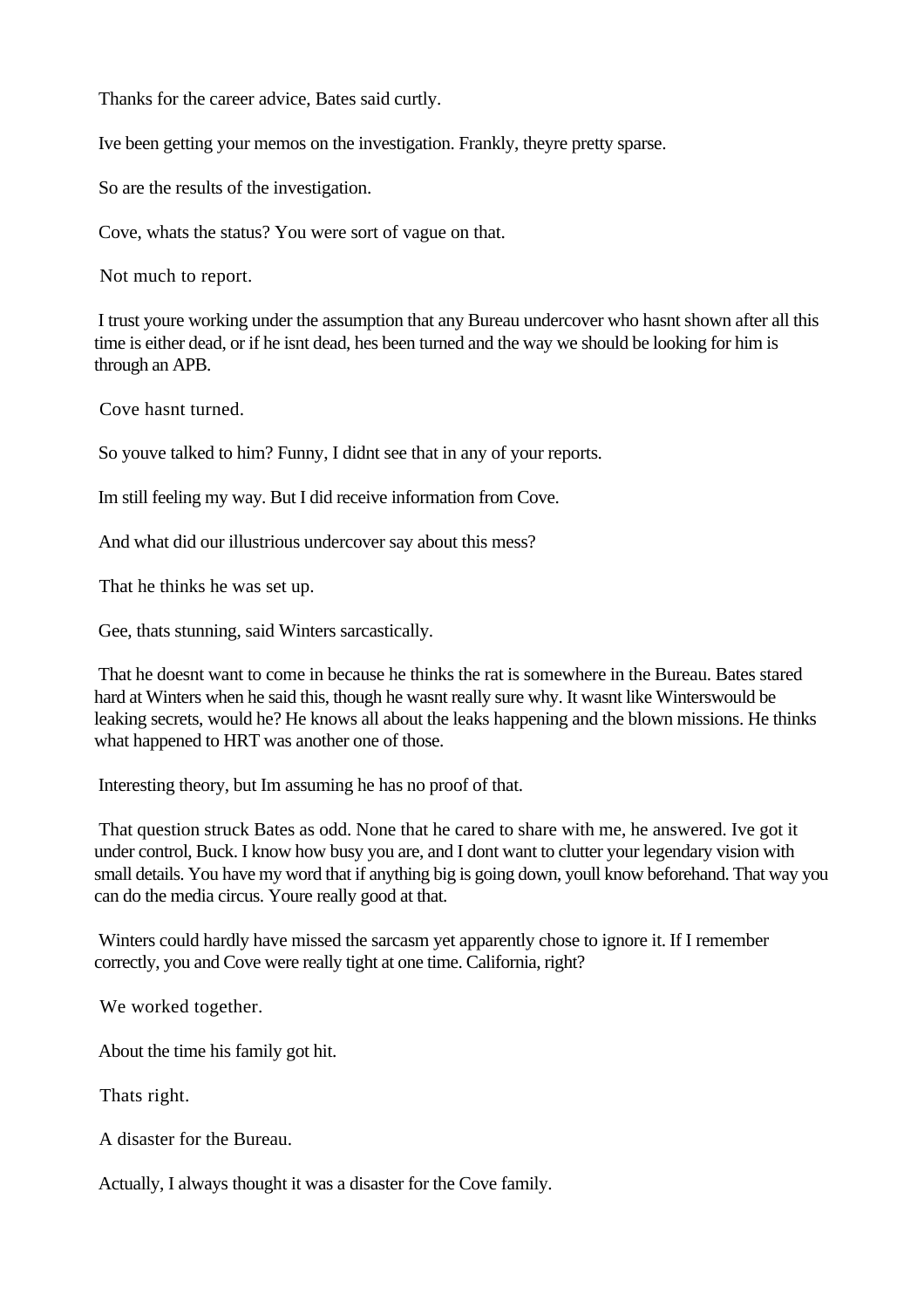Whats got me puzzled is how all this went down. As I understand it, Cove had discovered a drug crews financial operations in that building.

 And HRT was called up to hit it, said Bates. There were potential witnesses in there. HRT specializes in getting those kind of folks out alive.

Boy, they really did a bang-up job of that. They couldnt keep themselves alive.

They were set up.

Agreed. But how? If not Cove, how?

 Bates thought back to his meeting with Randall Cove at the cemetery. Cove believed there was a leak inside the Bureau that accounted for all the things going wrong. Bates studied Winters for a moment. Well, in order to accomplish something like that I would suppose that somebody would have to have inside information of the highest order.

Winters sat back. Of the highest order. From inside the Bureau, youre saying?

Inside is inside.

Thats a very serious allegation, Bates.

Im not alleging anything. Im just pointing out one possibility.

It would be a hell of a lot easier to turn one undercover agent.

You dont know Randall Cove.

And maybe you know him too well. So well, you cant see the forest for the trees.

 Winters rose. No surprises, Bates. Nothing substantial goes down unless I know about it ahead of time. Clear?

As Winters left, Bates muttered under his breath, Waco clear, Buck.

" " "

Web was in his car when Ann Lyle called.

Sorry it took me so long, but I wanted to get something solid for you.

Thats okay. I just got some stuff on Cove from the Bureau; understandably it was like pulling teeth.

Well, I got you someone.

Who? Cove?

 Im good, but Im not that good, Web. Ive drummed up a D.C. police sergeant who was a regular contact of Coves when he worked the WFO beat years ago.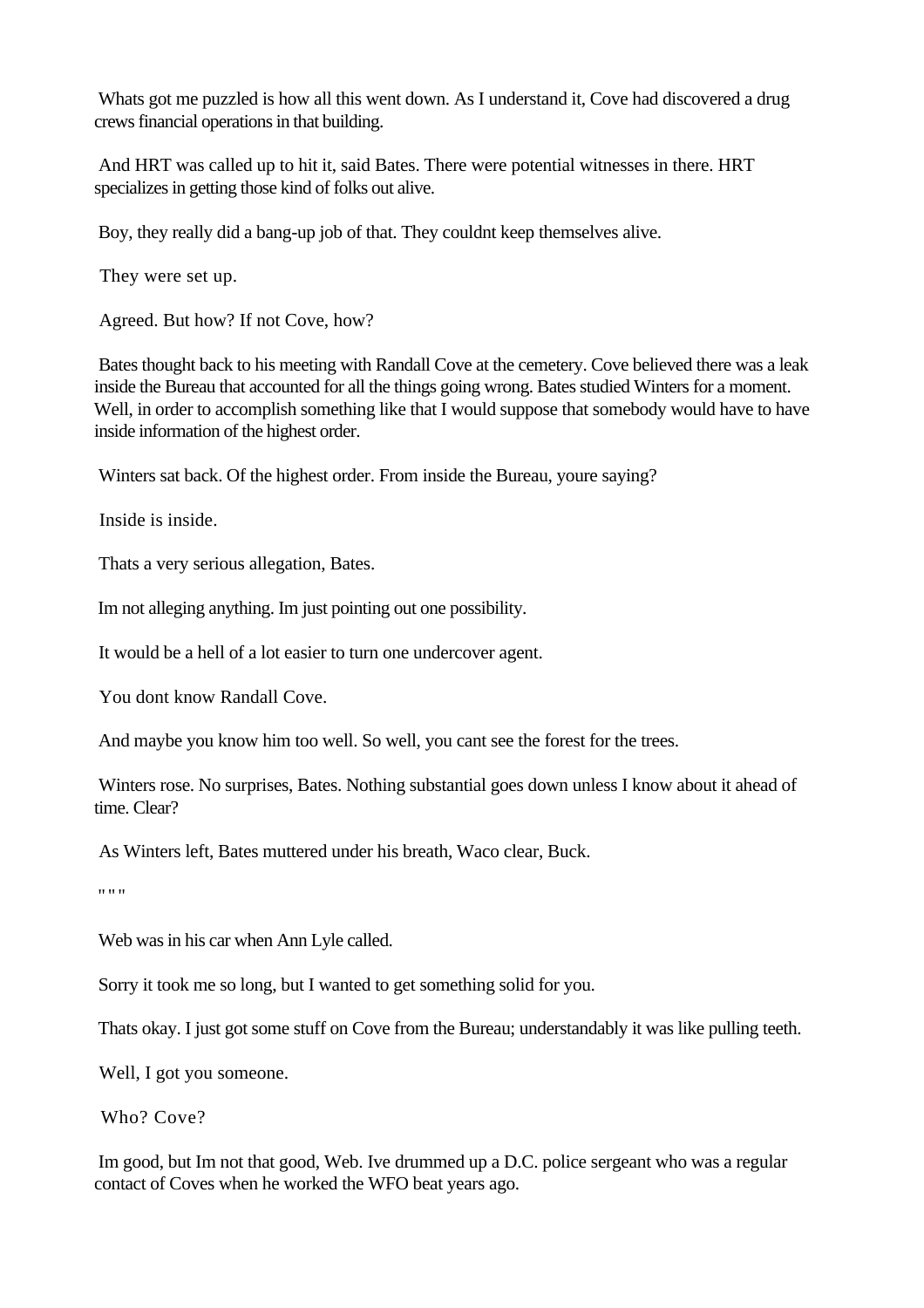A local cop as a contact for an FBI undercover? Hows that?

 Its not unusual for UCs to use a cop they trust to act as a go-between, Web. Cove had one of those during his first stint here, and the guys willing to talk to you.

 He pulled the car over, grabbed pen and paper and wrote down the name Sonny Venables, who was still a uniform in D.C.s First District. Ann also gave him the mans number.

Ann, anybody else got hold of the Venables angle?

 Not that Sonny said, and I think he wouldve mentioned it. He was Coves informal contact on his first tour through D.C., and that was a long time ago. Some folks might not make the connection. Though Sonny Venables tends to stand out, she added.

You sound like you know him.

 Web, honey, when youve been around as long as I have, you tend to know everybody. I worked a lot with the D.C. cops.

And Venables willing to talk to me? Why?

The only thing he said was he had heard of you. And I threw my two cents in, for what it was worth.

But we still dont know his take on things?

I guess thats up to you to find out. Ann clicked off.

 Web called the number. Venables wasnt in, and Web left his name and cell number. Venables called him back twenty minutes later and the two arranged to meet later that afternoon. Web also asked him another question and Venables said he would see what he could do. If the guy could give Web a handle on Cove, then Web might be able to follow it up. However, something was bothering Web about Bates, namely that he had never told Web that Cove had worked at WFO before his stint in California. Not that it really mattered. He had given Web a look at the guys file, and Web would have picked it up on his own, he supposed. He just hadnt had enough time to go through the mans entire history. But why not tell Web?

 Venables had asked Web to meet him in the early afternoon at a bar around the area of his beat, nothing unusual about that. Web knew that that way you could quench your thirst and maybe overhear some info that might help you crack a case later. Cops were nothing if not efficient with their time.

 Sonny Venables was white, mid-forties and a veteran of almost twenty years on the force, he told Web as they were buying their beers. He was over six feet tall and beefy, the kind of body mass one got from pumping lots of weights; the man looked like he could military-press a semi. He wore a baseball cap that readALL FISHERMEN GO TO HEAVENand wore a leather jacket with the NASCAR logo on the back. His neck was almost as thick as his very wide head. His voice had a twangy commonsense southern charm to it, and Web noted the circular outline of a can of tobacco chew in the back pocket of his jeans as they walked to a booth in the bar. They found a quiet corner and settled down with their beers.

 Venables worked the night shift, he told Web. He liked it, more excitement. Be hanging it up soon, though, right at twenty years. Go off and fish, drink beer and watch fast cars go around a little track the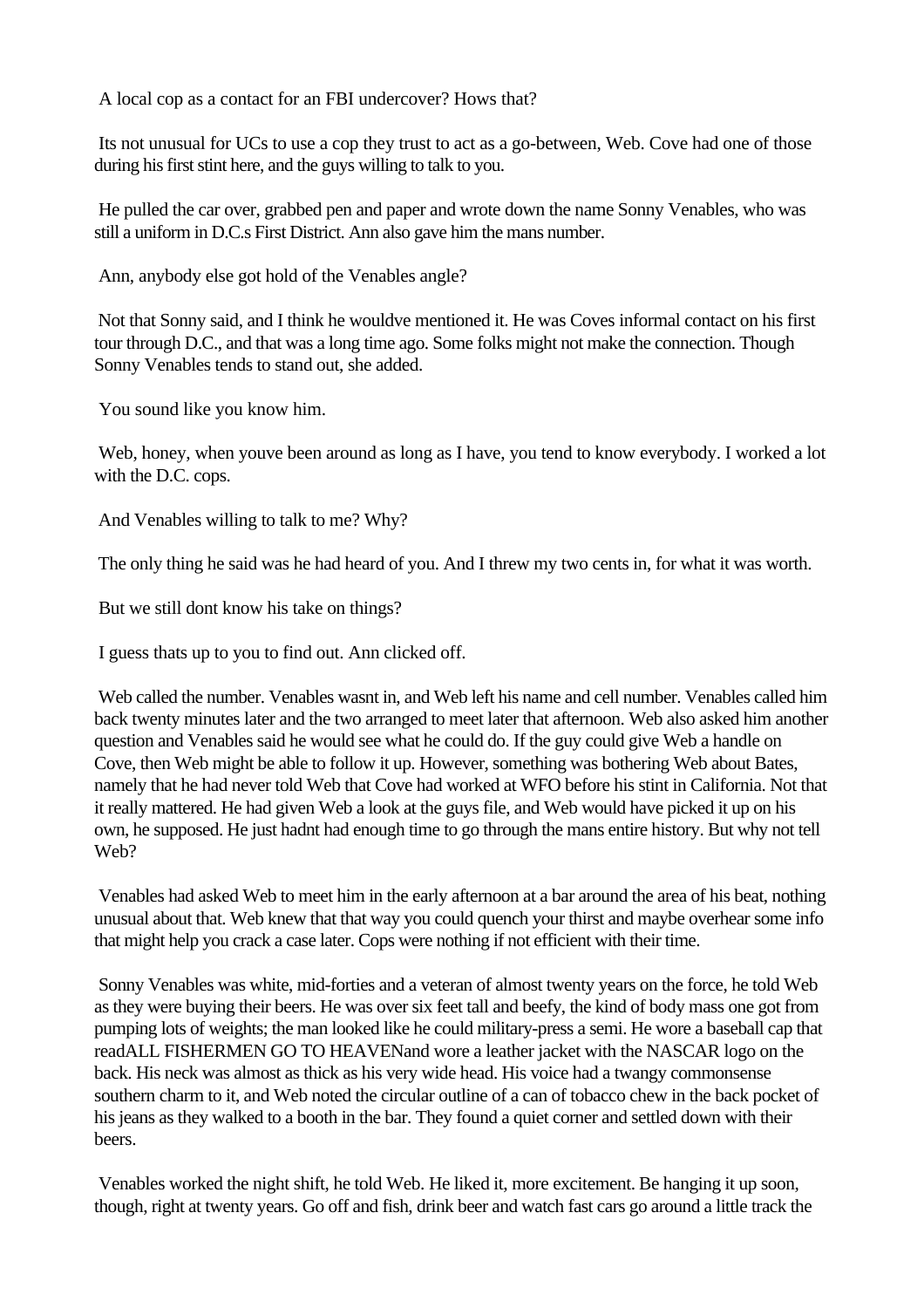rest of my time, like most good cops do. He smiled at his own words and took a long pull of his Red Dog beer. From thejukebox Eric Clapton was going on and on about Layla. Web looked around. Two guys were playing pool in the back room, a stack of twenty-dollar bills and a couple of Bud Lights siting on the edge of the table. They occasionally glanced over at the booth, but if they recognized either Venables or Web, they made no sign of it.

 Venables eyed Web over the rim of his beer mug. The mans face held enough wrinkles to be considered experienced and craggy. A man who had seen a lot in life, mostly bad, Web judged, just like him.

Always wondered about you HRT guys.

Whats to wonder? Were just cops with a few more toys at our disposal.

 Venables laughed. Hey, give yourself some credit. I got a few FBI buddies who tried out for HRT and came back with their tails between their legs. Said theyd rather deliver a damn baby with just a stick between their teeth for the pain than go through that again.

From the picture I saw of Randall Cove, he looked like he couldve cut it at HRT.

 Venables studied the head on his beer for a bit. Youre probably wondering what Randy Cove had in common with the likes of a redneck-looking gent like myself?

It crossed my mind.

 We grew up together in a backwater of Mississippi so small it never really did have a name. We played sports together all the way through because there wasnt much else to do around there. And our little backwater was state football champs two years in a row. We also played together at Oklahoma. Venables shook his head. Randy was the greatest running back I ever saw, and the Sooners have turned out more than their share of those. I was fullback. First string, three years running, just like him. Blocked for Randy on every play. Threw my body in there like a damn runaway train and loved every minute of it, though Im really starting to feel the effects of it now. See, you just needed to get Cove a little bit of daylight and that boy was gone. Id look up from a pile of bodies and hed already be in the end zone, usually with a couple of guys hanging on him. We were national champs our senior year and he was the reason. Oklahoma didnt believe in the forward pass backthen. We just handed the damn ball off to Randy Cove and let him do his thing.

Sounds like a friendship that would endure.

 It did. I never had the talent to play pro ball, but Randy sure as hell did. Everybody, and I mean everybody, wanted him. Venables stopped there and ran his fingers along the top of the table. Web decided to just wait the man out.

 I was with him at the combine when he blew out his knees. We both knew it, as soon as it happened. It wasnt like it is today. Just go in and clean it up and then youre back on the field the next year pretty much good as new. His career was over. Just like that. And football, man, football was all he had. We sat on that damn field and cried together for nearly an hour. I never even did that at my own mamas funeral. But I loved Randy. He was a good man.

# Was?

Venables played with the pepper shaker and then sat back, tilted his cap farther up on his head and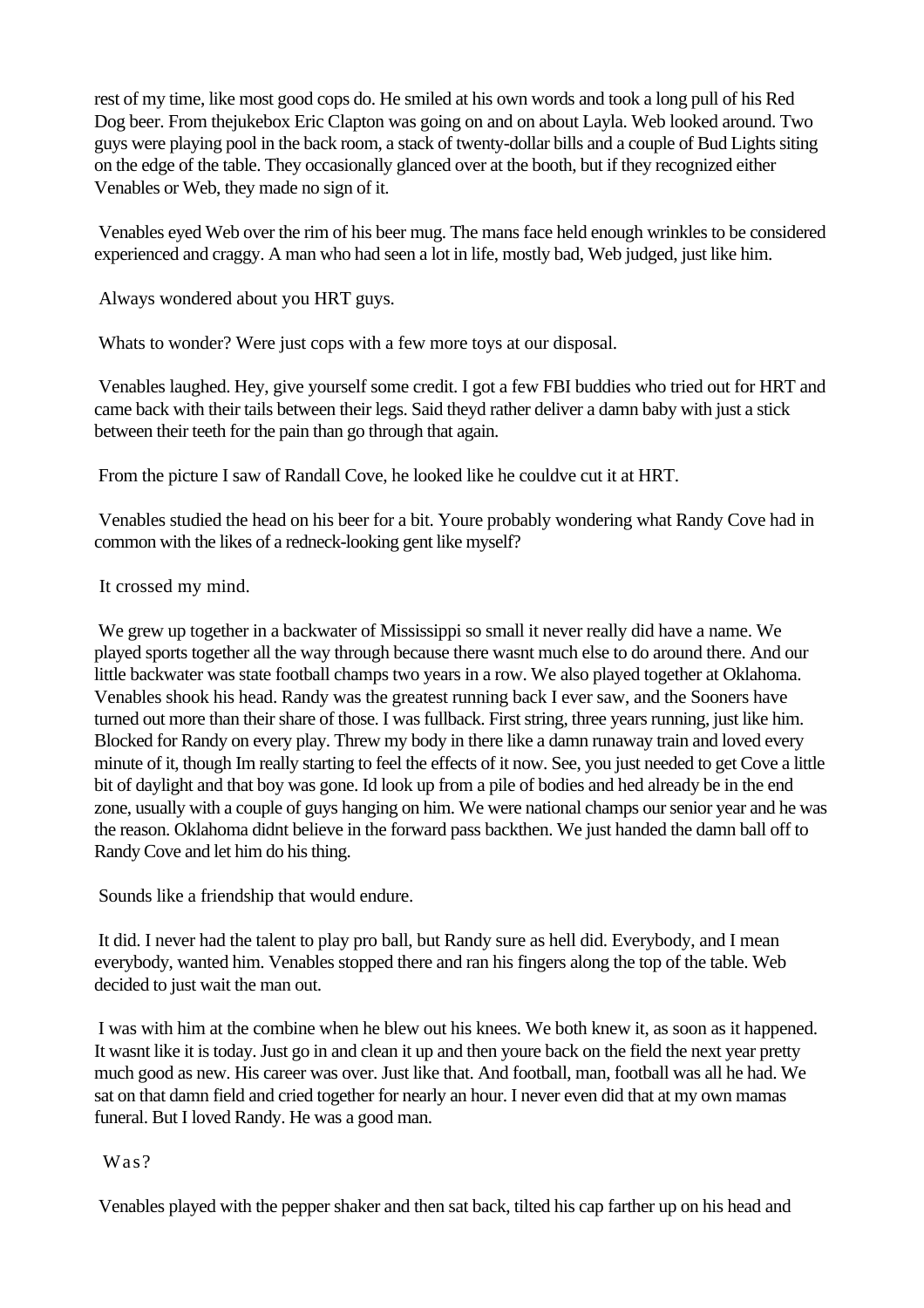Web saw a lock of curly gray hair spring out.

I take it you know what happened to his family, said Venables.

I heard about some of it. Why dont you tell me what you know.

Whats to tell? Bureau screwed up and it cost Randy his wife and kids.

You saw him back then?

 Venables looked like he wanted to throw his beer in Webs face. I was a damn pallbearer at the funerals. You ever carry a four-year-olds casket? Web shook his head. Well, let me tell you, thats something you dont ever forget.

Is that what Cove told you, that it was the Bureaus fault?

 Didnt really have to tell me. I was a cop. I know how those things shake down. Ended up in D.C. because my wifes from here. Randy started out with the Feds here too. I guess you know that. Used me as a go-between because he knew he could trust me, and thats a rare thing in his line of work.

It seems to be a rare thing in a lot of lines of work.

 The two men shared a knowing look that seemed to come at a good time, perhaps strengthening a fledgling bond.

Then Randy got transferred out to California and thats where his family got hit.

I understand he took out his revenge.

 Venables laid a cold gaze on Web, a look that clearly said the man had far more secrets than he would ever care to part with. Wouldnt you have?

I guess maybe I would. Cove must really be something. The Russians are no lightweights.

 Try growing up the wrong color in shit-poor Mississippi. Venables leaned forward, putting his elbows on the table. I heard about you. From the papers, some from Ann Lyle. He stopped and seemed to be checking Web out. Then Web realized Venables was staring at the messed-up side of Webs face.

 In almost twenty years on the force, Ive pulled my gun maybe a dozen times, and fired it on six occasions. Four times I missed what I was shooting at, and twice I didnt. Ive never been hurt on the job, not even a hangnail, and thats something to brag about in this town, especially these days. Now Im in the First District, which isnt lily white and rich Northwest, but its not exactly the Sixth and Seventh Districts in Anacostia, where your team got shot up. And I have great respect for guys on the thin blue line whove taken it and gotten back up. You seem like a damn walking ad for that.

I never asked to be.

 Point is I respect you or else I wouldnt be sitting talking to you. But the thing is youll never get me to believe that Randy has done anything wrong. I know undercover work screws with your mind and Randys got no reason to feel good about the Bureau, but what happened to your team is not something hed ever be a party to, I want you to understand that.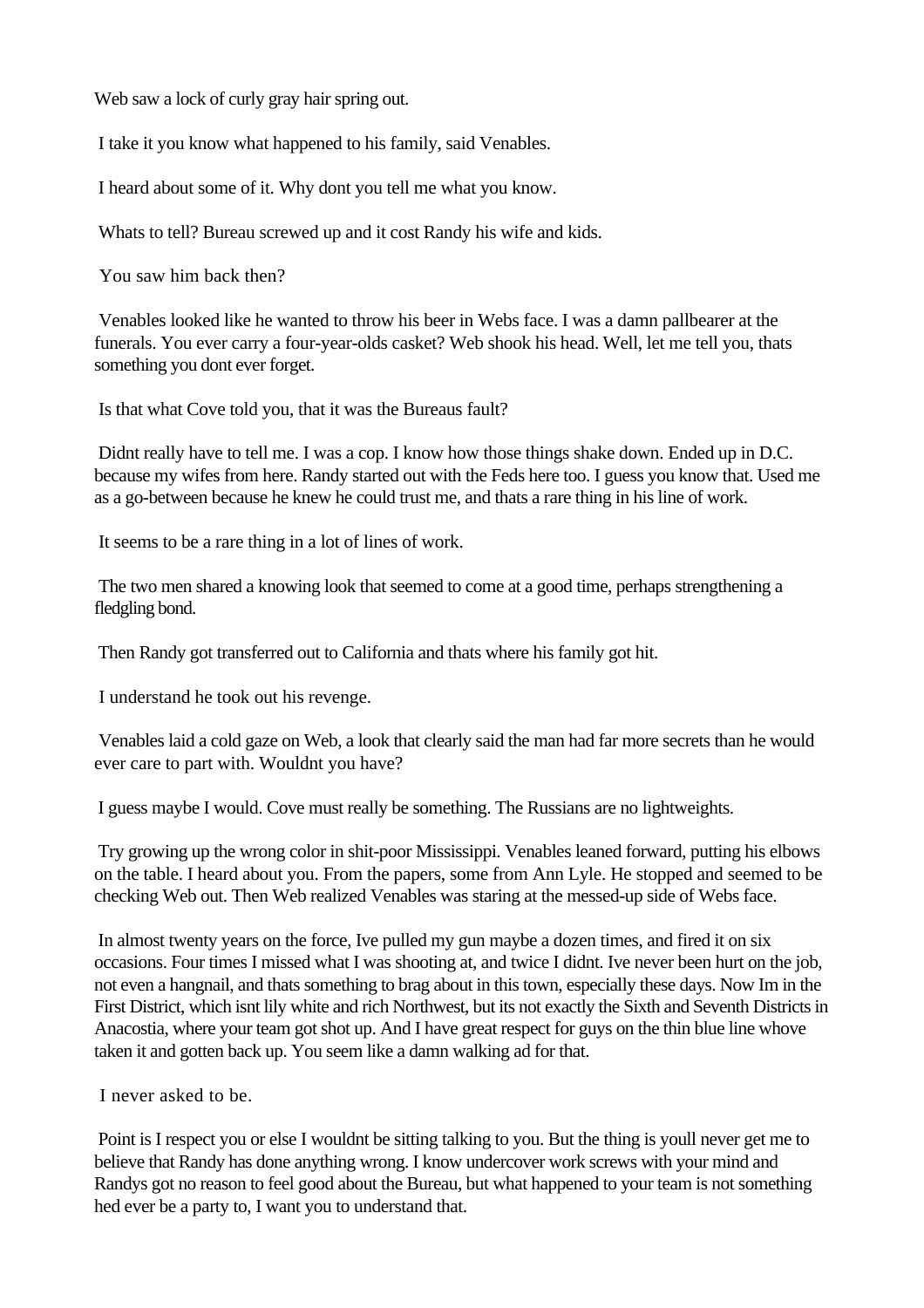And I want you to understand that while you seem sincere as hell and I wouldnt mind sharing another beer with you some other time, I cant accept a statement like that at face value.

Venables nodded in understanding. Well, youd be a real dumbshit, I guess, if you did.

 He couldve walked away. I checked on that. Bureau offered him a new life, full pension. Why do you think he didnt take it?

 And, what, spend the next forty years mowing his grass in a cookie-cutter suburb in the Midwest? Thats not Randy. What else was he going to do except keep on plugging? It may sound funny, but he took pride in his work. He thought he was doing good.

 So do I. Thats why Im here. Im going to find out the truth. If Cove was part of it, I may take out my revenge just like he did. I cant promise you I wont, friend of his or not. But if he had nothing to do with it, Ill be his best buddy. And believe me, Sonny, most folks would rather have me as a friend than an enemy.

 Venables sat back and seemed to be considering this. Then he apparently made up his mind and hunched forward, eyed the pool players chalking their cues, smoking their cigs and sipping their beers, and started talking in a very low voice. I have no idea where Randy is. Havent heard from him since before this all went down. Way before, in fact.

So he never talked to you about what he was working on?

 You got to understand, I was his contact on his first gig through D.C. Now, Ive seen him on his latest tour through here, but not for business, so to speak. I knew he was working on something pretty big, but he never told me what.

So you two werent that close anymore?

 As close as you can be to somebody like Randy. After what happened to his family, well, I dont think he could really be close to anybody again. Not even to old Sonny Venables from Mississippi and all those damn blocks I threw for him.

He ever mention another contact he might have been using on the force?

No, if he was using anybody, it wouldve been me.

Whens the last time you saw him?

Little over two months ago.

Howd he seem?

Tight-lipped, mind somewhere else. Not looking too good, actually.

He hasnt been back to his place in a while. The Bureau checked that out.

 I never knew where that was; we always met on neutral ground because of his work. Wed just talk about old times, really. Justsomebody to talk to is what he wanted, I think. If he needed me to pass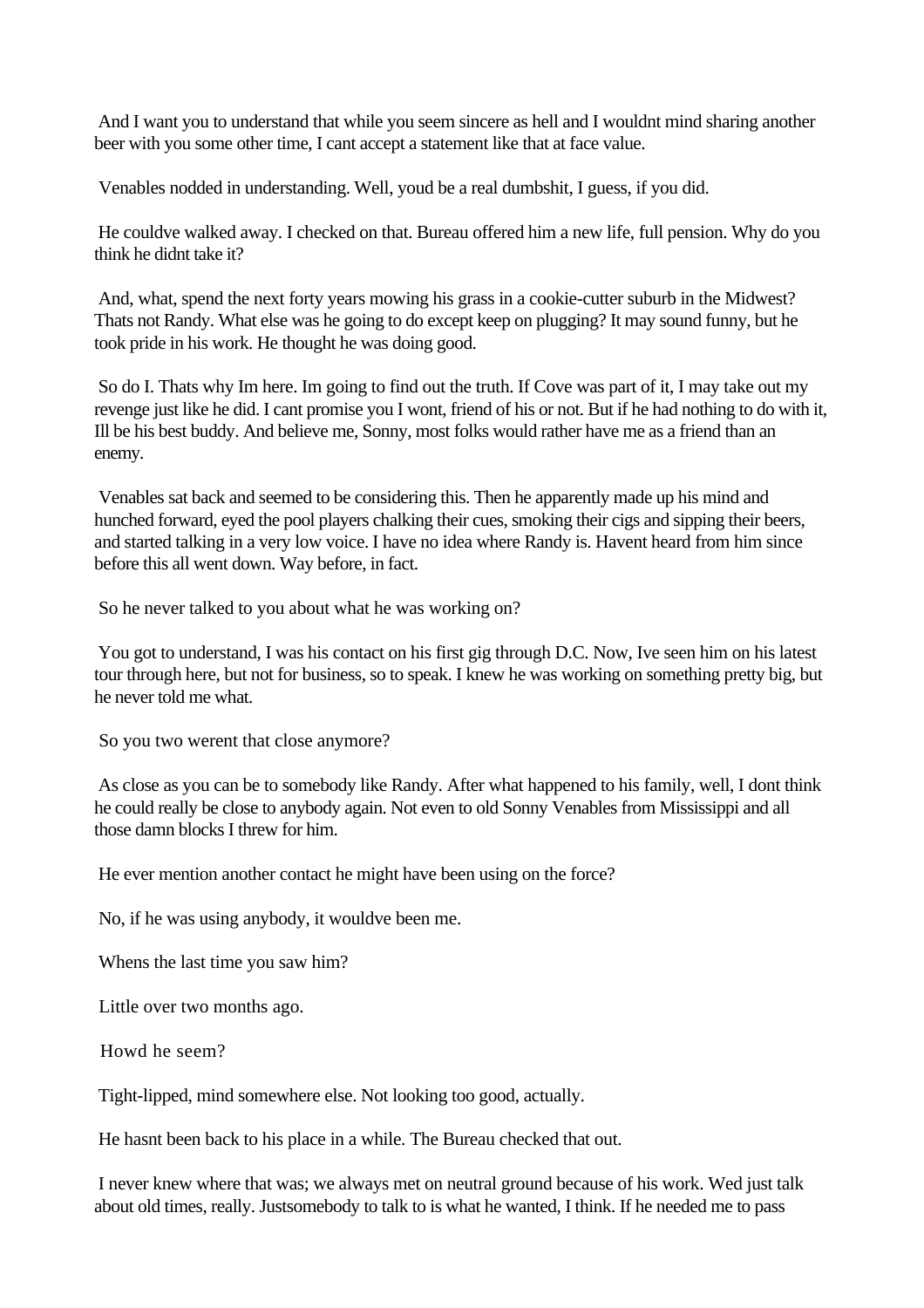something on, I did.

Howd he get in touch with you when he wanted to meet?

 Hed never call me at home. Called at the precinct. Used a different name every time. And each time we met hed tell me the new name hed be using next when he called, so Id know it was him.

 And he hasnt called? Web eyed him closely. Venables appeared to be dealing straight with him, but one never really could be sure.

 No. Not one word. I started to worry something happened to him. In his occupation, thats a legitimate concern.

Web sat back. So I guess you cant really help me track him down.

Venables finished his beer. Lets take a walk.

 They went outside and strolled down a street that was pretty empty. The workday wasnt over yet and most folks were probably still in their offices, counting the minutes until they could bolt, Web figured.

 On his first tour through WFO there was a place that Randy would use as a drop spot if he wanted to leave me a message. He told me hed also use it to change clothes, as a safe house of sorts.

The Bureau know about it?

 No. Even back then I dont think he trusted the higher-ups at the Bureau all that much. Thats why he used me, I guess.

Probably a smart move. Have you been there lately?

 Venables shook his head. Guess Im a little afraid of what I might find, not really sure why. Dont even know if Randy uses it anymore. It could have been demolished, for all I know.

Care to give me that address?

You smoke, dont you?

No, I dont.

 You do now. Venables pulled a pack of Winstons out of his coat pocket and handed it to Web, who took it. Better light up, in case anybodys watching. Venables handed him a book of matches.

Web lit up and tried not to gag and then slipped the pack into his pocket. I appreciate the help. But if Cove was involved . . . He let his voice trail off.

If Randy did something like that, I dont think hed want to go on living.

 As Sonny Venables walked off, Web went back to his car, ripped open the Winstons and clutched the rolled-up piece of paper inside. He looked at the address written on it. Also inside the pack of cigarettes were three small photos folded over. Web had asked Venables about any light-skinned black kids about Kevin Westbrooks age who had been reported missing in the city in the last month, and this obviously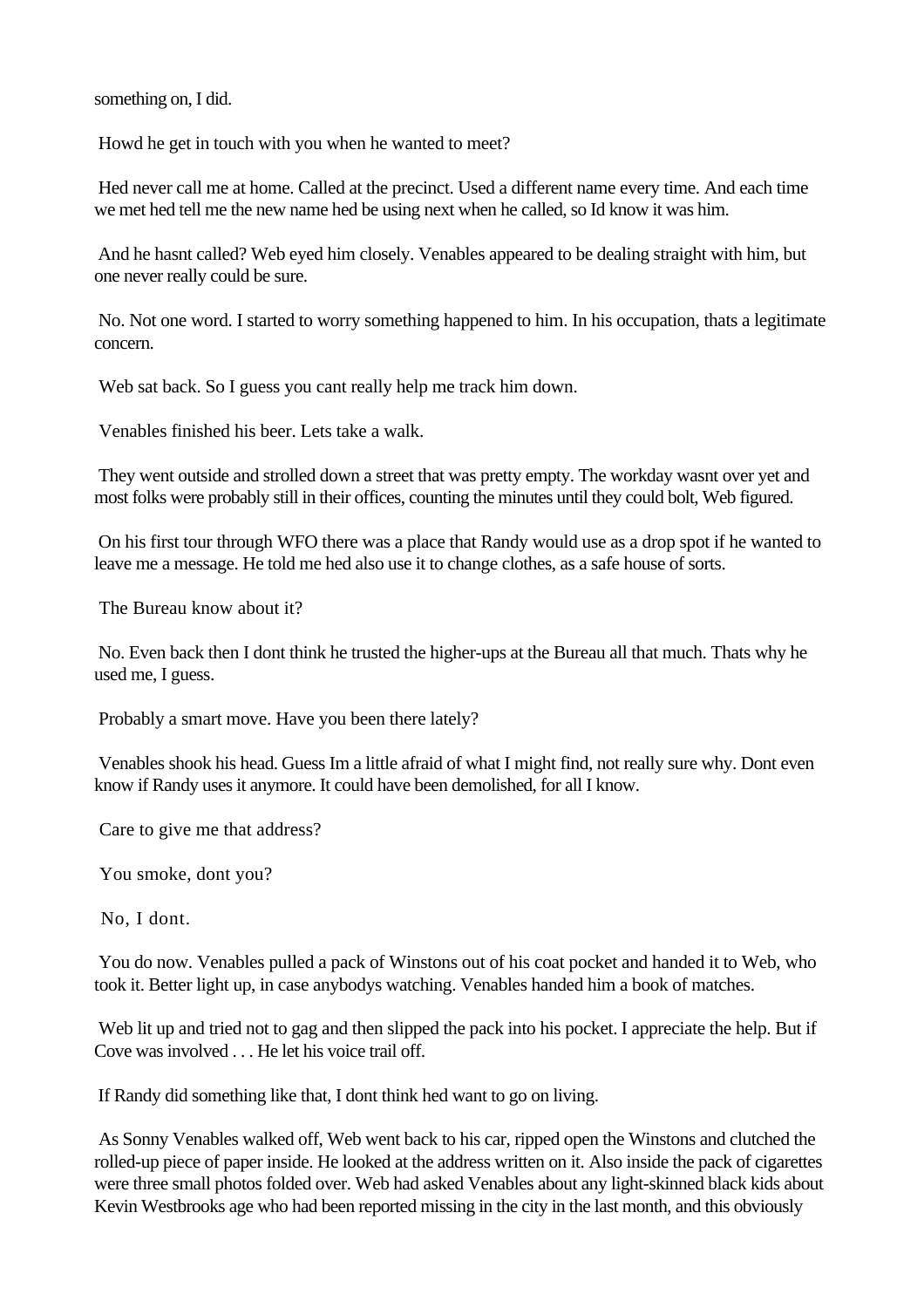was what he had found. Web looked at the three photos; they were all slightly different versions of Kevin, he decided. All hopes of a decent life, their expressions told him, had already been torn from them. He drove off.

" " "

 Twenty minutes later Web stared out the car window, his spirits hovering near an all-time low. Venables offhand remark had proved to be right on target. Where once stood Randall Coves old safe house there was an open construction pit; a tall crane rose in the middle of this hole, and a group of construction workers were just now walking off the job after what looked to Web to be a hard days work. Judging from the degree of work already performed there, Web had to assume that Cove had not been using his old digs in the recent past. It was a total dead end. Web crumpled up the piece of paper with the address written on it and threw it on the floorboard. But he still had one more angle to take on Randall Cove.

He called Romano from the car. You up for a little snooping around?

He picked up Romano and they headed south toward Fredericksburg.

Romano looked around the cars interior. What a piece-of-shit car.

Its a Grand Marquis, the director is probably driven around in one of these.

Still a piece of shit.

 Ill try to do better for you next time. He glanced at Romano and wondered what Angie told her shrink about him. With Romano as a significant other, she probably had a lot to talk about to a mental health professional.

Howre things at HRT?

 Same old, same old. We havent been called up for anything. Just training. Im getting bored with that, man.

Hang in there, Paulie, youll be getting to fire your guns pretty soon.

Maybe I should go join the French Foreign Legion or something like that.

You just wont admit when you have it good.

The guys been talking about you some, Web.

 He should have been expecting this change in the conversation, but it still surprised Web. So, whats the word?

Pretty even split for and against.

Gee, I thought I was more popular than that.

 Its not that. Nobody thinks youre a coward, Web. Youve done too much crazy stuff over the years. Almost as crazy as me.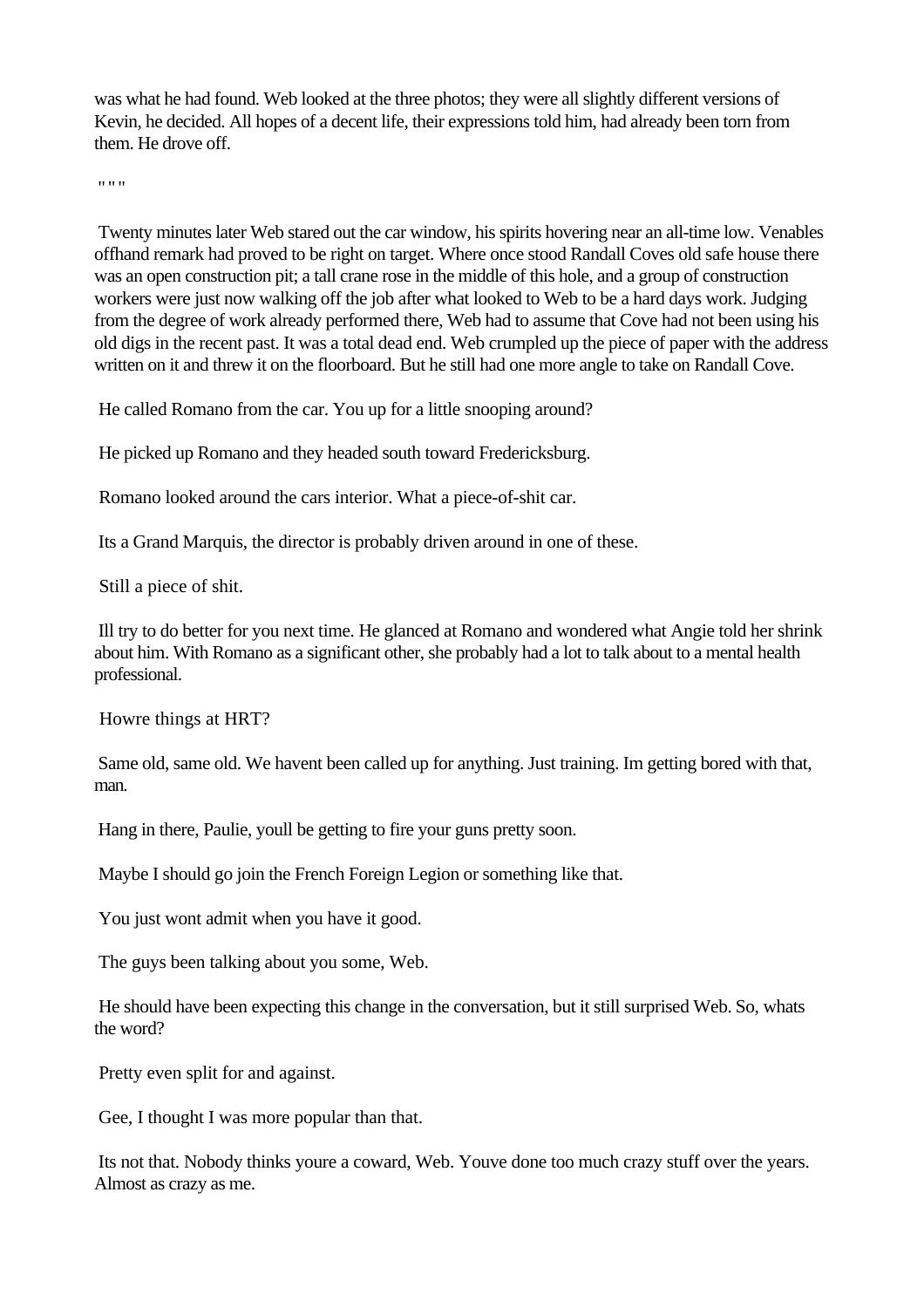But . . .

 But some of the guys think if you freeze once, youll freeze again. What happened to you wouldnt have made a difference in what happened to Charlie Team, but next time it might.

Web stared straight ahead. I guess I cant argue with that logic. MaybeIshould go join the French. You armed?

Do politicians lie?

" " "

 Randall Cove lived on the outskirts of Fredericksburg, Virginia, roughly fifty miles south from Washington, D.C., and Coves work arena, which roughly doubled Ann Lyles twenty-five-mile rule of thumb on the minimum distance undercover agents should keep between their abode and their beat. Coves home address was one of the pieces of information Web had surreptitiously read from Batess file.

 Just missing the brunt of rush-hour traffic, forty minutes later they pulled down the quiet suburban street where Randall Cove lived. It was a line of carbon-copy townhouses, many with rental signs out front. There were no moms or kids outside, though the weather was pleasant, and there were very few cars parked on the street. The community actually looked abandoned, and Web knew it would be until the commuters started arriving from D.C. andnorthern Virginia. This place had bedroom community written all over it, no doubt with mostly single people or childless couples living here until their salaries or expanded family demands prompted them to move. He could understand why Cove would pick such a place to live. No curious neighbors, people keeping to themselves and no one around during the day when he was probably at home. Most undercover agents in the drug arena did their hunting at night, he knew.

 There was a government-plated Bucar parked in front of the house. Fed babysitter, commented Romano. Web nodded and pondered how best to handle it. He drove up to the Bucar and he and Romano got out.

The agent rolled down his window, glanced at Webs and Romanos FBI identifications and then at Web.

 Youre famous now, dont even need to show your creds, said the agent, whom Web didnt know. He was a young guy, full of vigor and promise, and Web figured he was probably hating life right now, watching a house no one expected Randall Cove to ever come near again. He got out of the car and extended his hand to the pair.

 Chris Miller, out of the Richmond Field Office. He flashed his own credentials, which he pulled from his right breast pocket so that he could shake with his strong hand, which was how the FBI trained you to do it. If the Bureau did nothing else, it enforced upon its agents a stark commonality of how they performed the smallest details. Without looking, Web knew that Miller had an extra layer of lining in his jacket so the gun he carried there wouldnt wear a hole in it. He also knew that when he had pulled in behind Miller and approached the car, Millers gaze had been on the rearview mirror and then locked on Webs eyes, for eyes always told a persons intent.

 The men shook hands and Web glanced at the quiet and dark townhouse. You guys pulling round-the-clocks here?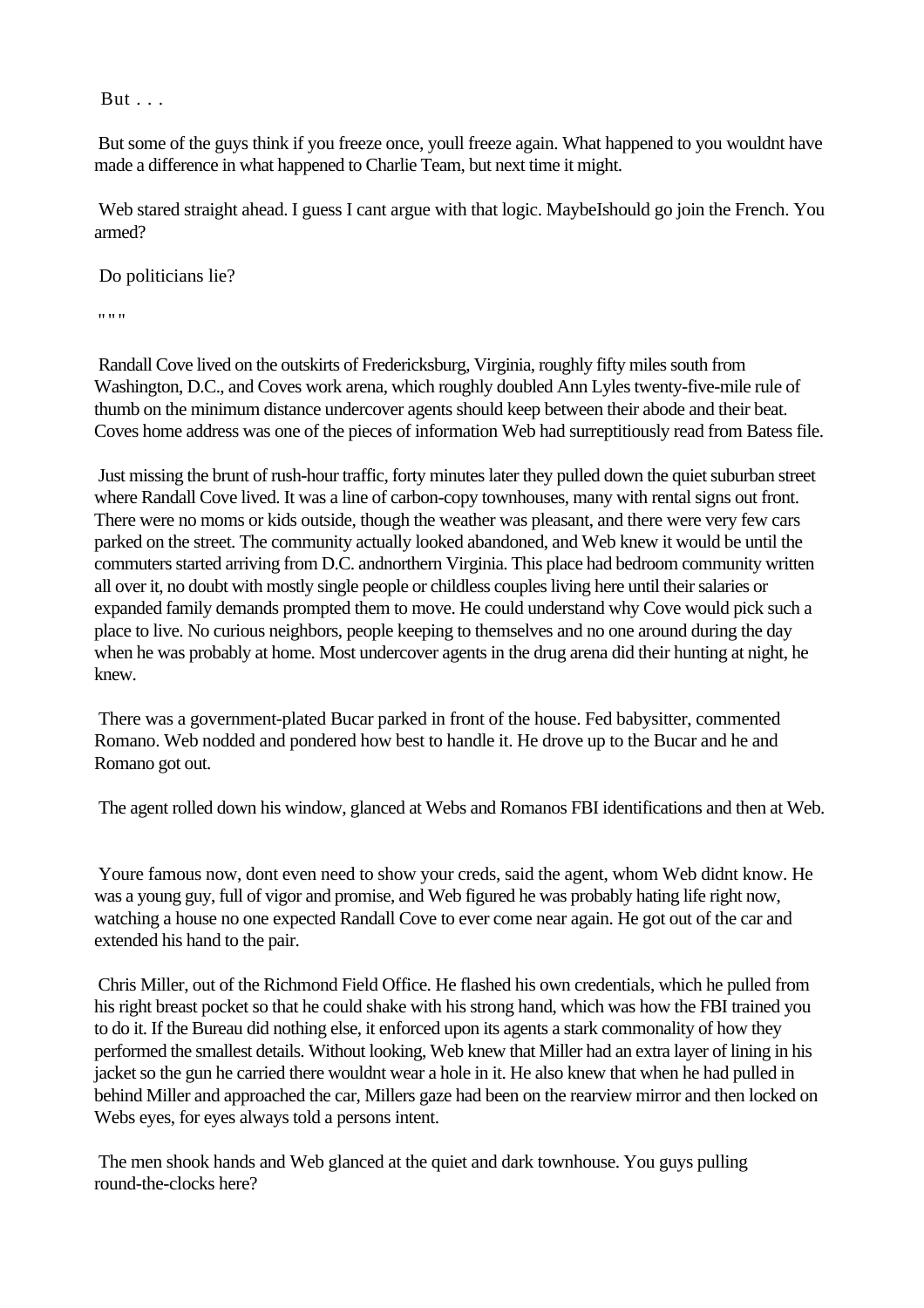Eight, eight and eight, said Miller wearily. He checked his watch. And Ive got three more hours on my shift.

Web leaned against the sedan. So I take it not very exciting.

 Not unless you count a cat fight I watched about two hours ago. He paused, eyed Web closely and then blurted out, You know, Ive been thinking about trying out for HRT.

Well, we can always use a few good men.Six of them, in fact,Web thought,to rebuild Charlie Team.

I hear the tryouts are hellacious.

 Romano almost snorted. Take everything youve heard and raise it by a factor of ten, and then youre getting close to the truth.

 From his skeptical look Miller obviously didnt buy that, Web could tell. Yet he was young and overconfident in his abilities, as the young always were.

Were you at Waco? Miller asked. Web and Romano nodded. You get any shots off?

Ive actually tried to banish it from my subconscious, said Web.Wouldnt Claire Daniels be proud?

 I could see that, said Miller in a doubtful manner that made Web feel sure the young agent actually did not get the point.

How long you been with the Bureau? asked Romano.

Almost two years.

 Well, when you get the big three under your belt you can try out for HRT. Give me a buzz sometime. If youre serious about HRT, I can show you around. Romano handed him his card.

As Miller tucked the card away in his pocket, Romano and Web exchanged amused glances.

Man, that would be great, said Miller. I hear you guys have some awesome firepower.

 The initial draw for many, Web knew, was the guns. Several men he knew had joined the Bureau solely for the opportunity to carry and fire fancy weapons. That we do. And well show you exactly why its always best if youdonthave to use them.

 Right. Miller looked disappointed, but he would get over it, Web knew. There was an awkward silence, and then Miller asked, Uh, can I help you guys with anything?

We just drove out here because I wanted to see the place. You know anything about the guy?

 Not all that much. I know hes involved in what happened to you guys. Makes you wonder how somebody can turn like that, on their own kind, I mean.

 Yeah, it sure does. Web looked around the row oftownhouses. They backed up to woods. Hope you got somebody covering the rear.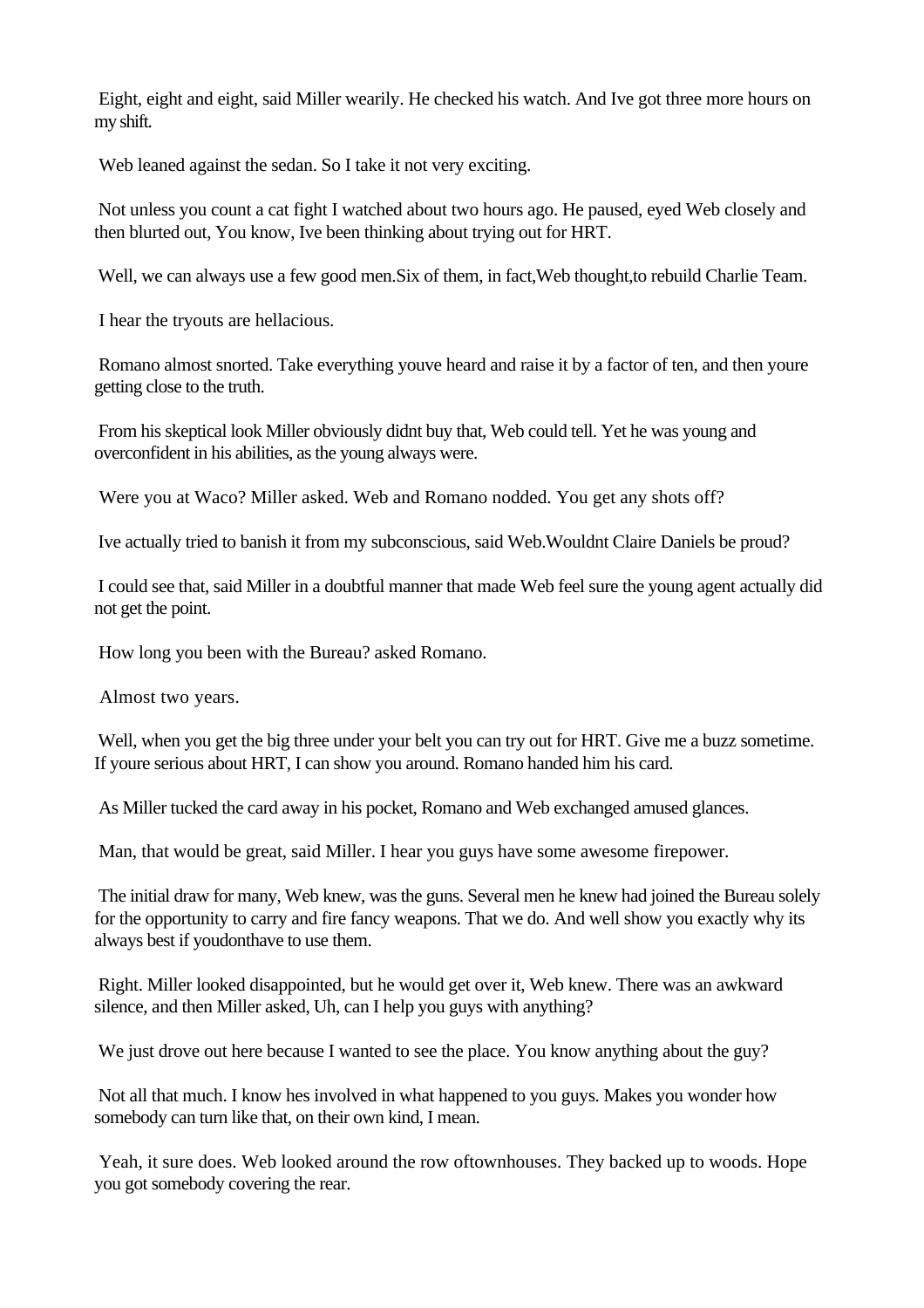Miller grinned. Something,anyway. K-9s in the backyard. Its fenced in. Somebody tries to go in that way, they got a surprise. Cheaper than posting two agents out here, I guess.

I guess. Web checked his watch. Getting close to dinnertime. You eaten?

 Miller shook his head. I brought some crackers and stuff along. And a bottle of water. Went through that. And like I said, I got three more hours before my relief shows up. Worst part is having no place to use the john.

 Tell me about it. Worked a bunch of surveillance details in the Midwest. Covered thousand-acre farms that were suspected drug distribution facilities and some trailer parks looking for good old boys that thought decent work included robbing banks and shooting people with sawed-off shotguns. Had to either hold it, pee in a bottle or just stand out in the fields and let it go.

 Yeah, said Romano. And when I was a Delta we used to squat together in rows in whatever piece-of-shit place we were in and take our dumps. You get to know guys real well when youre crapping next to them. I had to shoot a guy once right when I was taking a shit. Man, let me tell you that was awkward.

 Miller didnt look like any of those avenues of relief held sway with him. He was dressed very sharply, Web noted, and no doubt peeing in a bottle or taking the chance of exposing himself wasnt part of the young agents image.

Theres a Dennys up the road. You want to take a dinner, well stay put until you get back.

Miller looked uncertain about abandoning his post.

 Offers like that dont come along every day, Chris. Web partially opened his jacket so Miller could see he was armed. And yeah, I got some shots off at Waco. Go have yourself a good meal.

You sure itll be okay?

 Romano answered in his most intimidating voice. If anybody comes along who shouldnt, theyll wish they got the dog over us.

At that, Agent Miller quickly got in his car and drove off.

Web waited until he was out of sight before he went to his trunk, pulled out a small device along with a flashlight, looked around and then walked with Romano up to the front door of Coves house.

Damn, that dude would last all of two minutes at HRT, said Romano.

You never know, Paulie. You made it, didnt you?

You really gonna pop this place?

Yeah, Im really gonna. You have a problem with that, go sit in the car.

Theres not much in life I have a problem with.

The pick gun made fast work of the simple front door lock and Web and Romano were inside in a few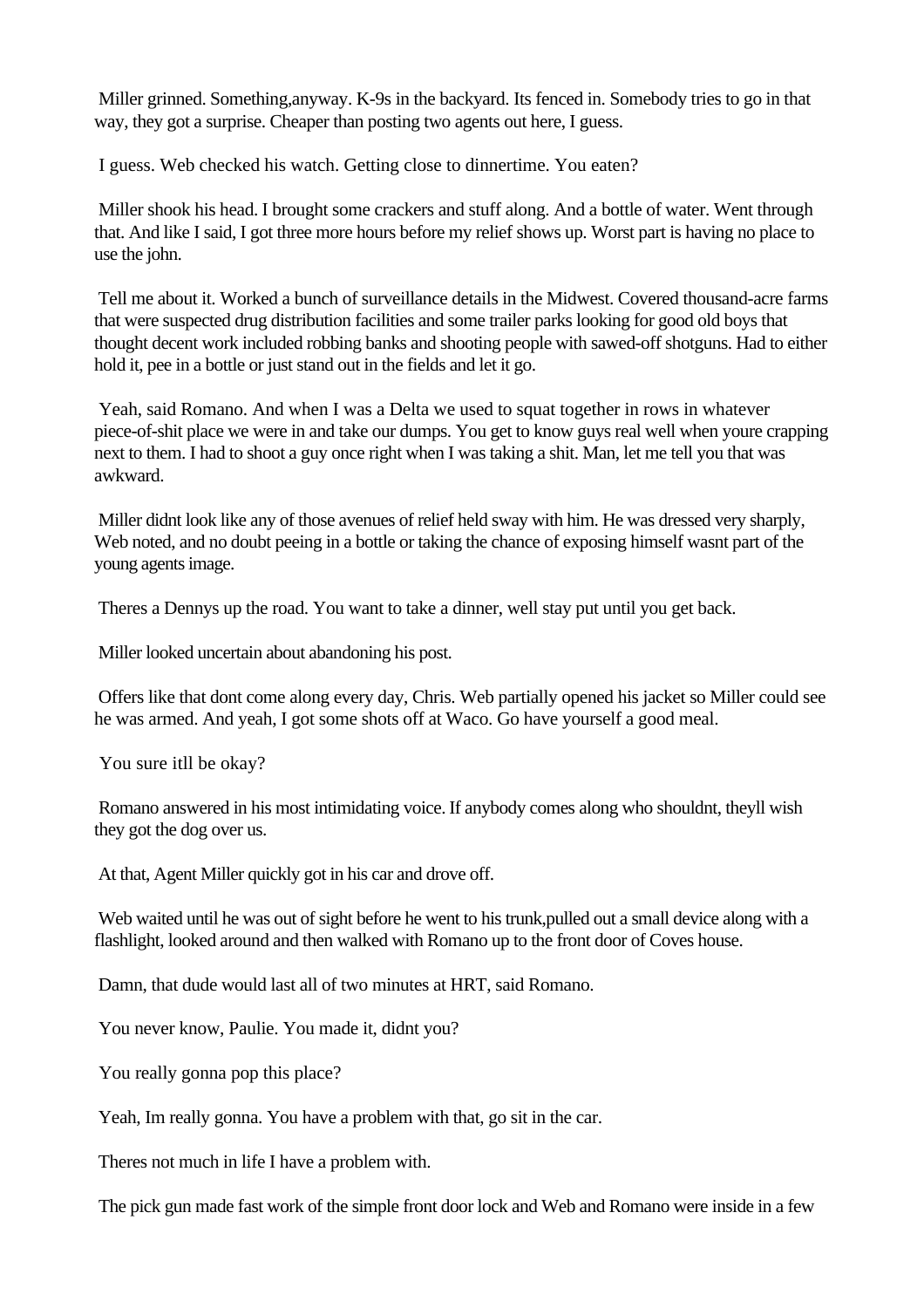seconds. Web closed the door and turned on his flashlight. He saw the alarm panel next to the front door, but it was not armed. Presumably only Cove would have known the pass code. They walked down the short hallway and entered the living room. Web hit all corners with the light. Both mens hands were on their pistol grips. The place was very sparsely furnished. Cove probably didnt spend much time in here anyway, Web assumed. They did a quick search of the main floor and found nothing of interest, which didnt surprise Web. Cove was a veteran, and vets didnt exactly leave detailed records of what they were doing lying around for folks to find.

 The basement was unfinished. There were a few boxes down there. Romano and Web quickly went through them. The only item Web lingered over was a framed photograph of Cove, his wife and their children. Web shone the light at an angle so it wouldnt reflect off the glass. Cove was in a suit, no dreadlocks in sight, his features handsome and confident. His smile was contagious. From simply looking at the photo, Web felt the corners of his mouth curl. One big arm was around his wife and the other enveloped both his children. His wife was remarkably beautiful, with shoulder-length hair, a big smile of her own and eyes that could have reduced any man to the quivers. The boy and girl favored their mother. They would have grown up into beautiful people, no doubt, at the same time their mother and father grew old together. That was how life was supposed to work out anyway, and rarely did, at least for people who did what Cove and Web did for a living. The photograph captured the other side ofRandall Cove, focusing on the man as husband and father. Web envisioned the former All-American tailback tossing a football to his son in the backyard; maybe the boy had inherited his old mans athletic skills. Perhaps he couldve had the professional career that had been denied his father. In a Hollywood movie that might happen, but it rarely did in the unfairness of real life.

Nice family, commented Romano.

Not anymore. Web didnt bother to explain.

 He put the photo back in the box and they headed upstairs. As his light glanced off the rear sliding door, something flung itself against the glass. In unison Web and Romano pulled their guns until they heard the barking and realized it was the K-9 doing its job.

 Well, at least a dog would never rat on you; maybe that was the real reason they were mans best friends, thought Web. They kept your secrets to the grave.

 They hustled to the upstairs level, wanting to be done long before Miller got back. Web didnt like conning a fellow agent, but he definitely didnt want to be caught conducting an unauthorized search of a major suspects home. Bates would throw away the key on that one and Web probably couldnt blame him. There were two rooms up here connected by a bathroom. The front room that overlooked the street was Coves bedroom. The bed was made and the closet held few clothes. Web lifted a shirt out and held it up to himself. Web could have almost fit his leg into one of the arms of the shirt. Web wouldnt have wanted to play defense against the man; one might as well try and tackle a van.

 The room that was on the rear side of the house was empty. It was set up as a bedroom but apparently had never been used as one. The inside of the small closet had no hanger scratches on the walls, and the carpet held no imprints of furniture having been there. Web and Romano were about to leave when Web noticed something. He looked at the windows in this back room and then went through the connecting bath and into the front bedroom and looked at the windows there. They had miniblinds for privacy; logical, since this room overlooked the street. Web went back through the bathroom and into the other room. There were shades on these windows too but not miniblinds, noted Web; these were old-fashioned roll-upshades. The back bedroom overlooked dense woods, so privacy wasnt really an issue. Web looked out the window and saw where the sun was falling. The back room faced to the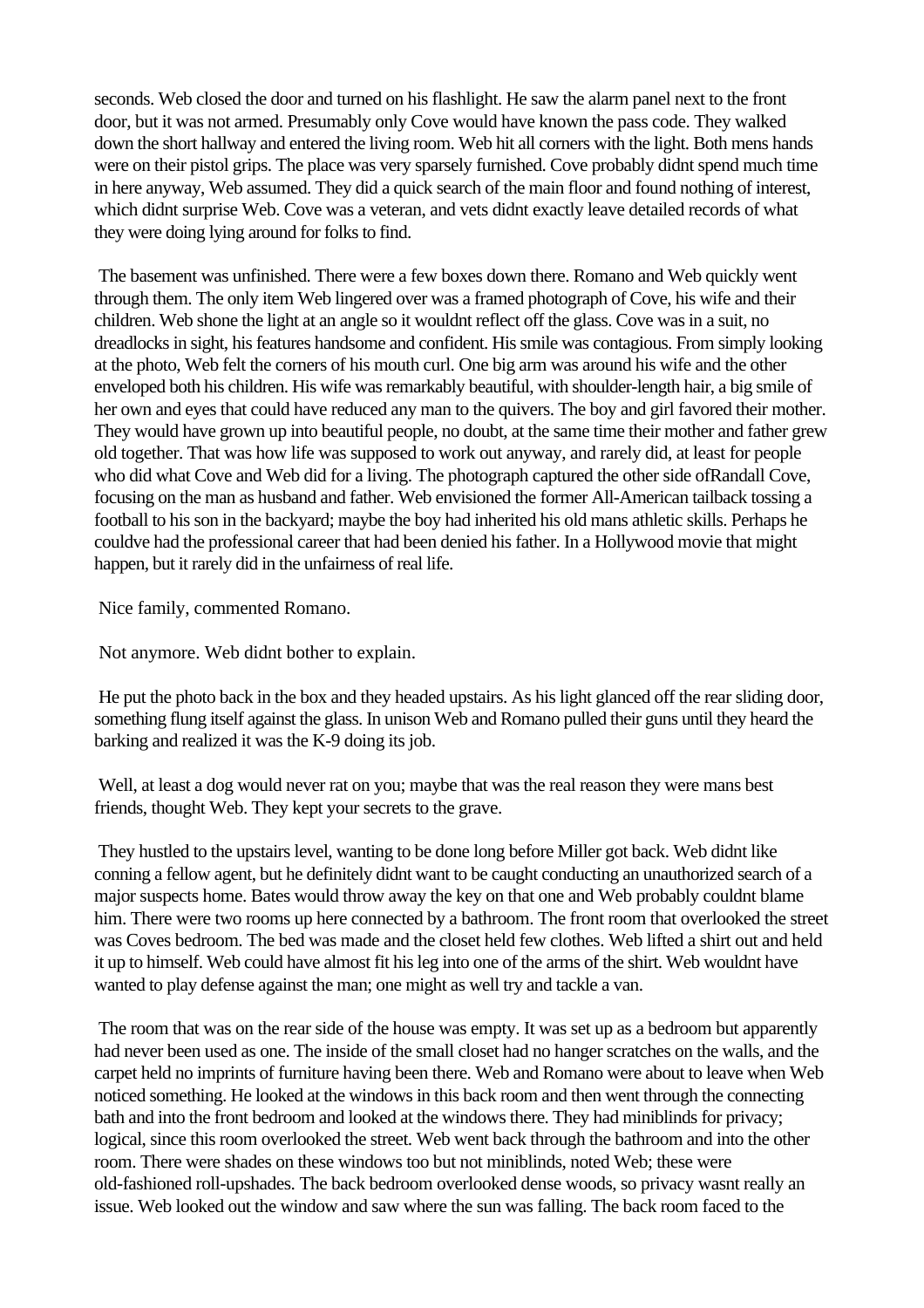north, so it would get no afternoon light that required shades to block. And since the room wasnt being used, why have shades at all? And if one did elect some sort of window treatment, why not the same throughout the house? At least with miniblinds one could allow some light in and still have a reasonable degree of privacy. With shades it was all or nothing, and with little light back here as it was and no overhead light built in, this room would stay in perpetual darkness. It didnt make a lot of sense, but perhaps Cove had inherited this arrangement from a previous owner and had no interest in changing it.

Whats got your antenna up? asked Romano.

The mans choice in shades.

You going feminine on me?

 Web ignored Romano and stepped to the window. The shades were fully pulled up. Web took the rope and jerked. The shade did its thing and came down, nothing out of the ordinary there. He stepped to the other window and did the same thing. The rope was stuck, and the shade did not come down. For an instant Web was about to just call it quits and leave. But then he shone his light up at the trip mechanism on the shade and saw that it had been bent such that the rope pull wouldnt work anymore. He bent the trip back into place and pulled on the rope. Down came the shade, and Romano gaped as the envelope that had been secreted in the rolled-up shade literally dropped into his hands.

Romano stared at him. Damn, you are good at this.

 Lets go, Paulie. Web pulled the shade back up and they jogged down the stairs. Romano checked to make sure the coast was clear and then they slipped out. Web pulled the front door closed behind him.

Web and Romano got in their car and Web turned on the overhead light and settled down to review what they had found.

 He opened the envelope and pulled out the yellowed news clipping. It was from theLos Angeles Times,and it was reporting on the deaths of an undercover agents family at the hands of the Russian mafia. The official speaking on behalf of the Bureau gave astinging attack on the criminals and vowed that they would be brought to justice. The official was identified as someone very close to the investigation. He was actually the case supervisor of the undercover agent, whom they refused to identify even though the names of the slain family members had been made public. Web could only shake his head at the name of the Bureau official.

## Percy Bates.

 Miller drove up a few minutes later, got out and walked over to the car. He patted his belly. Thanks for the assist, guys.

No problem, said Romano. We been there, done that.

Anything come up while I was gone?

Nope, all clear.

Hey, Im off duty in about two hours. You guys interested in having a beer?

We Web glanced past Miller because the failing sunlight had just glanced off some reflective object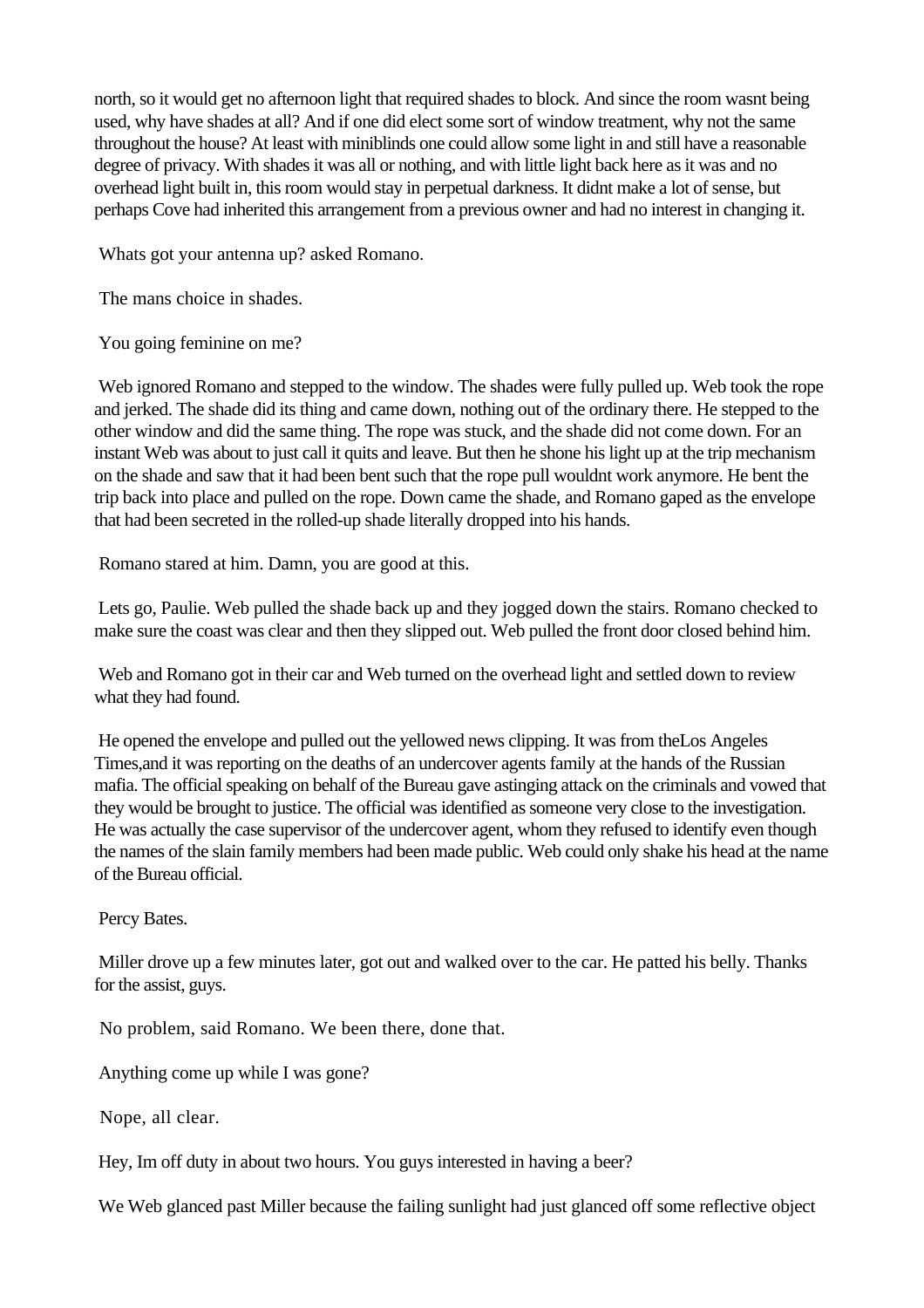in the distance.

Web, look out, Romano cried out, because he obviously had seen the same thing.

 Web reached across to Miller, grabbed his tie and tried to pull him down. The shot hit Miller dead center of the back and came through his chest, zipped right in front of Web and shattered the glass on the passenger side. Romano was already out of the car and behind one of the wheels. He poked the gun over the hood but didnt fire.

Web, get the hell out of there.

 For a split second Web held on to Millers tie even as the young agent slid down the side of the car. The last thing Web saw was the dead mans eyes staring at him and then Miller hit the ground.

Web, get your ass out of that car or Ill shoot you myself.

Wed ducked down as another shot shattered the rear side window of the Bucar. Web slid out and took up position behind the rear wheel. At the Academy you were taught that squatting behind car wheels was the place to be because there were few weapons that could penetrate all that metal.

You see anything? asked Romano.

 Just that first reflection. Off a scope. A damn good thousand yards away, in the woods, between those two sections of townhouses. Millers dead.

No shit. Im figuring something like a .308 chambering steel-jackets with a Litton ten-powerscope.

Great, the same stuff we use, replied Web. Just keep your damn head down.

Oh, thanks for telling me, Web. I was just about to jump up screaming for my mommy.

We cant fire back; our pistols dont have that range.

Why dont you tell me something I dont know? You got any goodies in your trunk?

I would if it were my car.

 Another shot hit the sedan and both men ducked. Yet another shot came and the left front wheel blew. Another and steam rose from the radiator.

 Dont you think somebody might try calling the cops? complained Romano. What, you got snipers in the suburbs every day?

My phones in the car.

Well, dont try and get it. Whoevers out there knows what hes doing.

 They waited another five minutes and no more shots hit; then they could finally hear sirens in the distance. Web edged his head up over the side and looked through the cars windows. He didnt see any more reflections from the woods.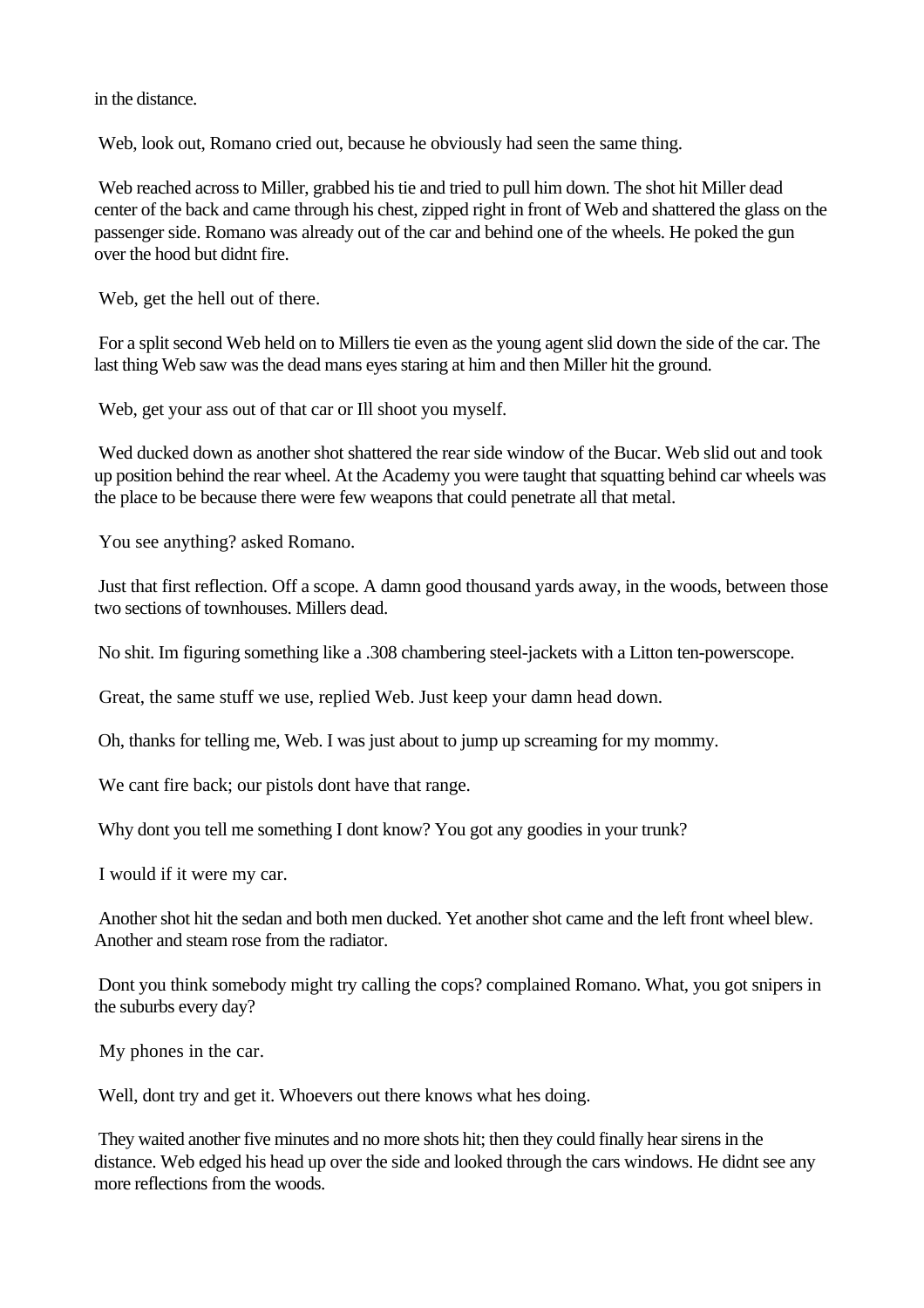The police finally showed and Web and Romano held up their creds and motioned for the cops to get down. After another few minutes Web crawled over to the squad car and explained the situation. No more shots came and then apparently all the county cops showed up, along with a half dozen state troopers. The woods were combed without finding anyone, although a dirt road leading out to the main one on the other side of the subdivision Cove lived in had fresh tire tracks. And they also found a number of spent rifle shells. Romano had been right: steel-jacketed .308s.

 Chris Miller was officially pronounced dead and the ambulance came and took him away. Web noted the wedding band on his finger before they zipped the body bag shut. Well, Mrs. Miller was going to get the dreaded visit from the Bureau tonight. He shook his head and looked over at Romano.

Im really getting sick of this life.

["LastManStanding-toc.html#TOC-27"]27

 Web and Romano had given their statements about three times each. And Bates had come down and had taken a bite out of Webs butt for conducting an unauthorized investigation.

 I told you theyd be gunning for you, Web. But you stubborn son of a bitch, you just wont listen, ranted Bates.

Hey, take it easy, said Romano.

Do I know you? said Bates, as he got right in Romanos face.

Paul Romano, Hotel Team assaulter. He put out his hand.

 Bates ignored the gesture and turned back to Web. Do you realize that Buck Winters is looking for any excuse to squash you? He glanced at Romano. To officially cremate all of HRT? And youre playing right into his hands.

 All Im trying to do is find out what happened to my guys, rejoined Web. And youd be doing the same thing if you were me.

 Dont you throw that bullshit in my face. Bates stopped cold because Web was holding up the newspaper clipping.

I found this in the house.

Bates slowly reached out and took the clipping.

You want to talk about it? asked Web.

 Bates led them away from the crime scene and over to a quiet slice of ground. He glanced at Romano and then at Web.

Hes okay, said Web. Cleared for all sorts of top-secret stuff.

Even did joint VIP protection on Arafat once, said Romano. Now, you talk about a target, lots of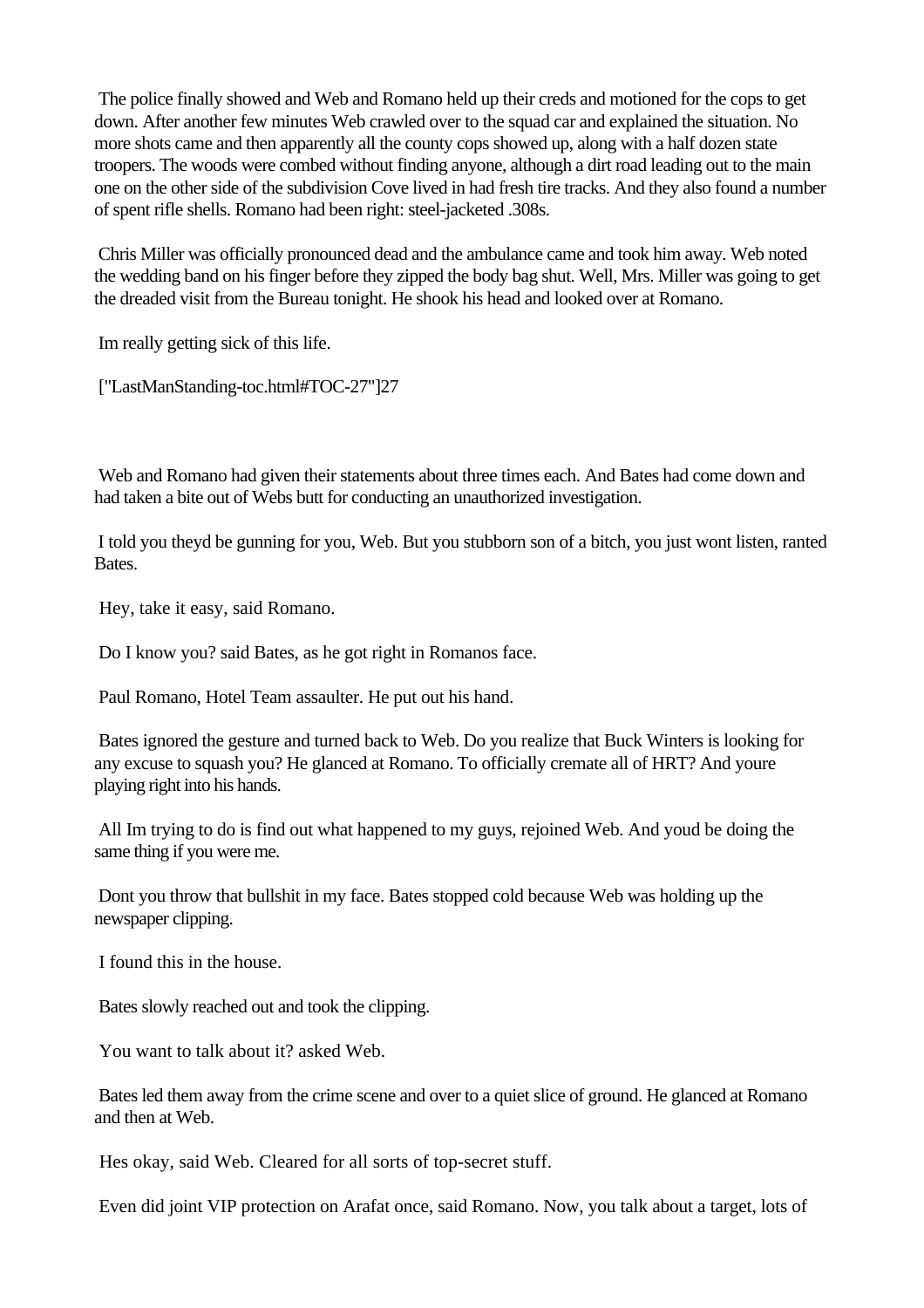people after that man.

You didnt mention you were working with Cove when his family was killed, said Web.

I dont owe you my life story, snapped Bates.

Maybe you just owe me an explanation.

 Bates folded the clipping up and put it in his pocket. It was really nobodys fault. Cove didnt mess up and we didnt either. It was a fluke and the Russians got lucky. I wish I could take it back, but nobody can. Randy Cove is a hell of an agent.

So Cove has no reason to be seeking payback?

 No. Ive talked to him. He almost got popped not that long after Charlie Team. He said he saw that building filled to the brim with everything that was supposed to be there.

So his story is he got set up to feed us bad intel. Out went the files and in came the guns? said Web.

 Something like that. It was a short time fuse. Cove said he was in the building shortly before you guys hit it. He thought hed infiltrated a big-time drug op.

 Perce, Im not looking to tell you how to do your job, but the smart thing may be to bring him in. With his cover blown, he sounds like he needs protection.

 Cove can take care of himself. And he can do more on the outside. In fact, he might be getting close to a big-time drug supplier.

That I dont care about. All I want are the guys who set us up.

Thats just it, Web, they might be one and the same.

 Well, that doesnt make a lot of sense. Why would a drug supplier want to have the Bureau coming after them loaded for bear?

 There could be any number of reasons. Paybacks, to keep distributors in line. Even to set up a rival to take the heat and reduce the competition.

You let me have a crack at those guys, said Romano, and Ill reduce something, like their life span.

So I take it hes not reporting in regularly, said Web.

Howd you know that? said Bates.

 If hes really that good, hell know that everybody thinks hes in on it. So he lies low, doesnt trust anybody and goes about his own investigation, trying to get to the truth before somebody gets him.

Thats a pretty good deduction.

Web said, Actually, Im just speaking from experience.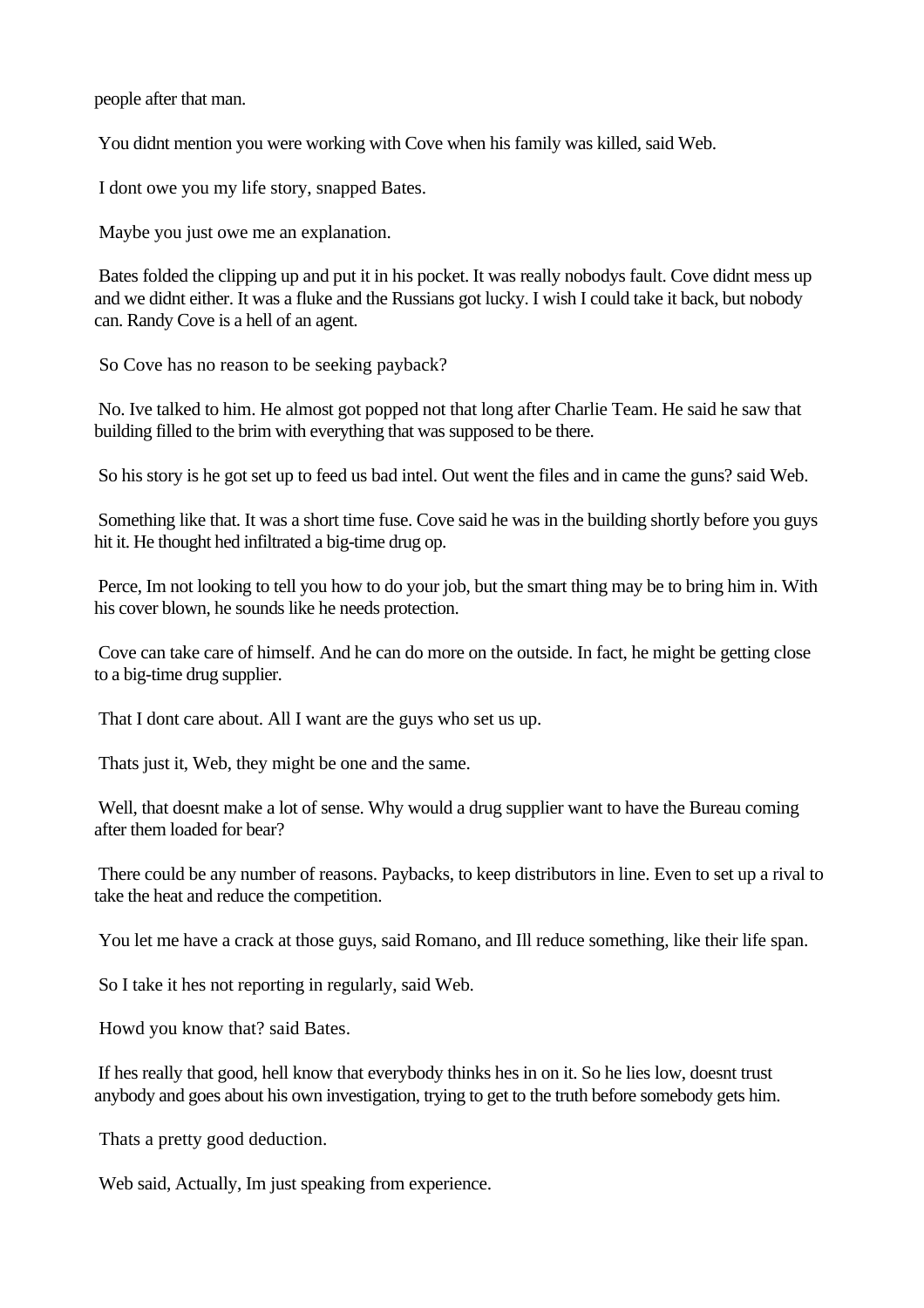Speaking of experience, I finally got a call back from Bill Canfield. Ive got an appointment to meet him tomorrow at his farm. Care to join me?

I said I would. You want to come too, Paulie?

 Bates stared at him. Are you the same Paul Romano that was with Delta Force and then New York SWAT?

Theres only one Paul Romano, said Romano without a trace of conceit.

Arafat, huh?

Hey, when you want to send the very best . . .

Good, consider yourself temporarily reassigned. Ill talk to your commander.

Romano looked stunned. Reassigned doing what?

Doing what I tell you to do. See you two tomorrow.

" " "

Web dropped off Romano at home.

 Before he got out, Romano said, Hey, Web, you think this new gig pays more? Angies been talking about getting a new washer-dryer and maybe finishing the basement.

If I were you, I wouldnt mention anything like that to Angie. Youll be lucky if it doesnt pay less.

Romano shook his head as he got out. Story of my life.

 Web pulled away and drove aimlessly. He felt miserable about Chris Miller and didnt envy the people who would have to tell his wife. He hoped Miller didnt have any kids, but he looked like the kind who would. Damn, there was just too much misery in the world. Finally he decided he needed another dose of old-fashioned police work.

 Web took the outer loop of the Capital Beltway around to Interstate 395, headed north and steered the Mercury Bates had gotten for him across the dilapidated Fourteenth Street Bridge that an airplane taking off from National Airport in a snowstorm had actually fallen on years ago. He pointed the car toward an area of town where few law-abiding citizens, other than those who were lost or those who carried a gun and a badge, ever dared venture, especially at this hour.

 The scene was a familiar one to Web. It was the same route his squad had followed their last night on earth. Web knew the car and its government plates just screamed Fed Man, but he really didnt care. For an hour he cruised up and down every dead-end street, every alley, every hole in the wall that looked promising. Several times he passed patrol cars that were nosing around looking for trouble, which here was akin to being a cat in an aviary: What you wanted was damn near everywhere.

 He was just about to give it up when his gaze caught on the flash of red under a streetlight. He slowed the car, grabbed his trusty binoculars from the bag and got a better look. It was probably nothing, for many wore the do-rag here and many of them were red. Red for blood; even people down here had a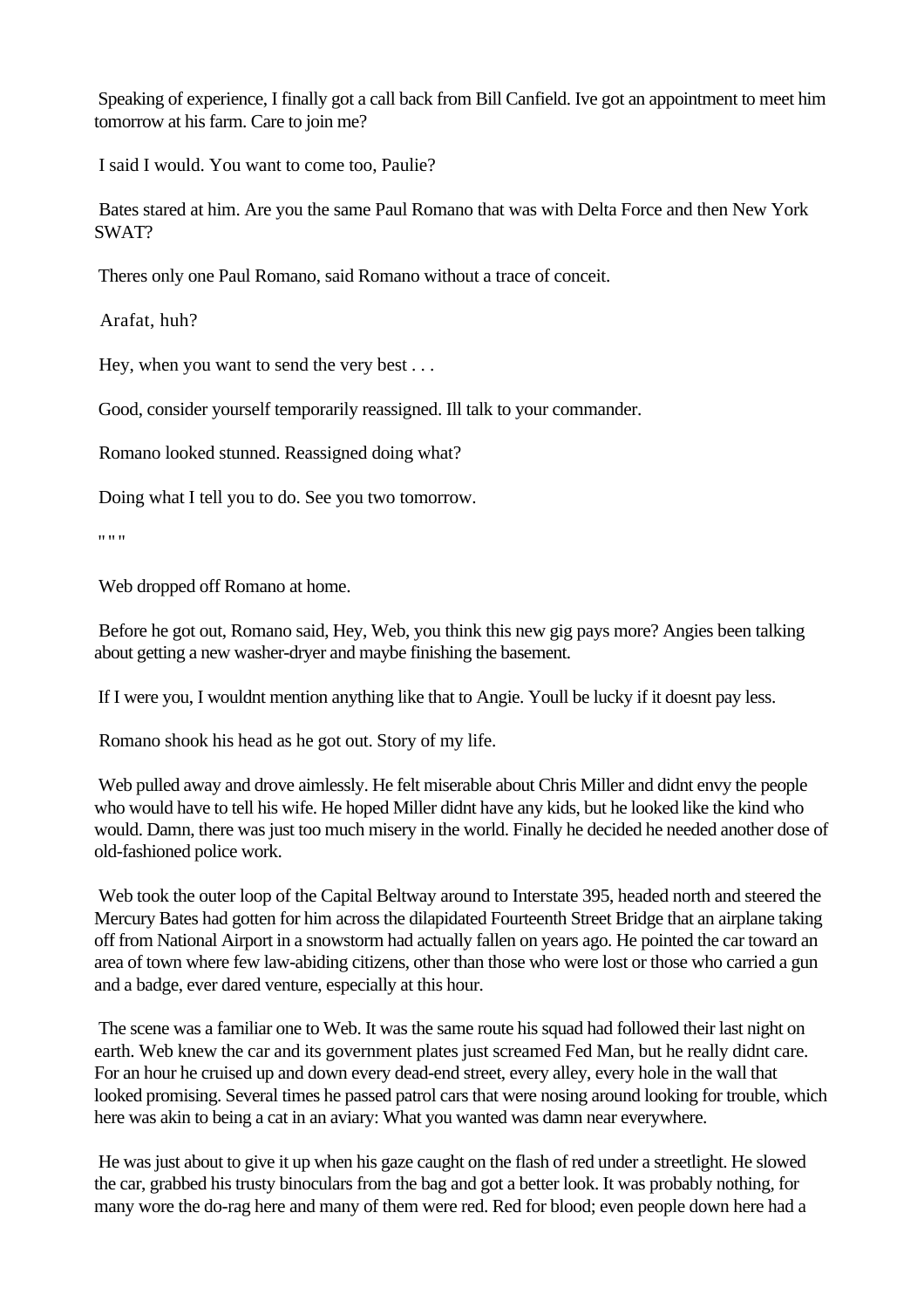sense of purpose and also humor about their work. A few seconds later Webs pulse kicked to a higher gear. The gent was even wearing the same clothes. A tank shirt over barbell shoulders and shorts below the butt crack. It was his good old neighborhood purveyor of fine crack cocaine and other illegal drugs from the alley where Charlie Team had run its last lap.

Web cut the cars engine, let the car drift to a stop and quietly got out. He thought about taking his shotgun but then decided his pistol would be enough. It was hard to pounce holding a shotgun. He gripped his pistol and slowly made his way down the street, keeping to the shadows. There was a streetlight under which he had to pass on his way to the kid. Just when he stepped into its pool of light, there came a scream from somewhere. The kid looked up, saw him. Web swore under his breath and took off running.

Still want to deal on my rifle? Web called out to him as he hustled forward.

 The kid bolted down the alley. Web knew he shouldnt do it, not even armed, and he stopped. Going down that alley without any backup, he might as well phone in his casket order. It was still a tough decision because Web wanted Bandanna Boy in the worst sort of way. In Webs connect-the-dots manner of thinking, maybe Bandanna was the one who hit the remote that had activated the laser that had tripped the machine guns that had sent Webs dearest friends into oblivion. He finally made up his mind.Another night, my friend. And next time I wont stop until my hands are around your damn neck.

Web turned to go back to his car. Thats when he saw them coming. They seemed in no hurry. There were maybe a dozen of them. Along with their elongated shadows against the brick he saw the array of weapons they were carrying. Cut off from his car, Web ducked down the alley and started running hard. He heard the group behind him do the same.

Shit, he said to himself. Could anybody say setup?

 The light from the street lamp was quickly left behind and Web could only rely on the presence of some dregs of ambient light from the sky and the sounds of running feet ahead and behind him. Unfortunately, in this high-walled labyrinth the echoes were not reliable guides. Web made lefts and rights until he was hopelessly lost. He turned one last corner and stopped. He imagined half the group had probably headed around to block his escape, though for all he knew he was running in circles. He thought he could still hear them coming, but he couldnt tell from where. He ducked down another alley and stopped. Listened. Quiet. Quiet he didnt like. Quiet meant stealth. He looked left, right and then up. Up. Up sounded good. He climbed a nearby fire escape and then froze. The footsteps were close. He soon saw why. Two of them came around the corner. They were tall, lean, with shaved heads and dressed in leather and baggy low-riding prison shuffle jeans and big jailhouse shoes with thick heels they were no doubt just itching to grind into Webs face.

 They halted and looked around. They were directly underneath him. Just like Web had done, they looked left and then right. He figured it would only be a matter of seconds before as he had done they looked up. So he swung down and each foot collided with one head and both men slammed into the brick wall. Web landed a little awkwardly, his ankle twisting under him. Since each husky fellow was groaning and attempting to get up, he landed the butt of his pistol against the backs of their necks, and they went down for a long winters nap. He grabbed their guns, threw them all into a Dumpster standing nearby and then sprinted off.

 He could still hear running feet and also an occasional gunshot.Web didnt know if it was his pursuers or simply your run-of-the-mill gangbanger dispute that happened around here every night. He rounded another corner and was hit low and hard. The impact knocked him off his feet, and he lost his weapon as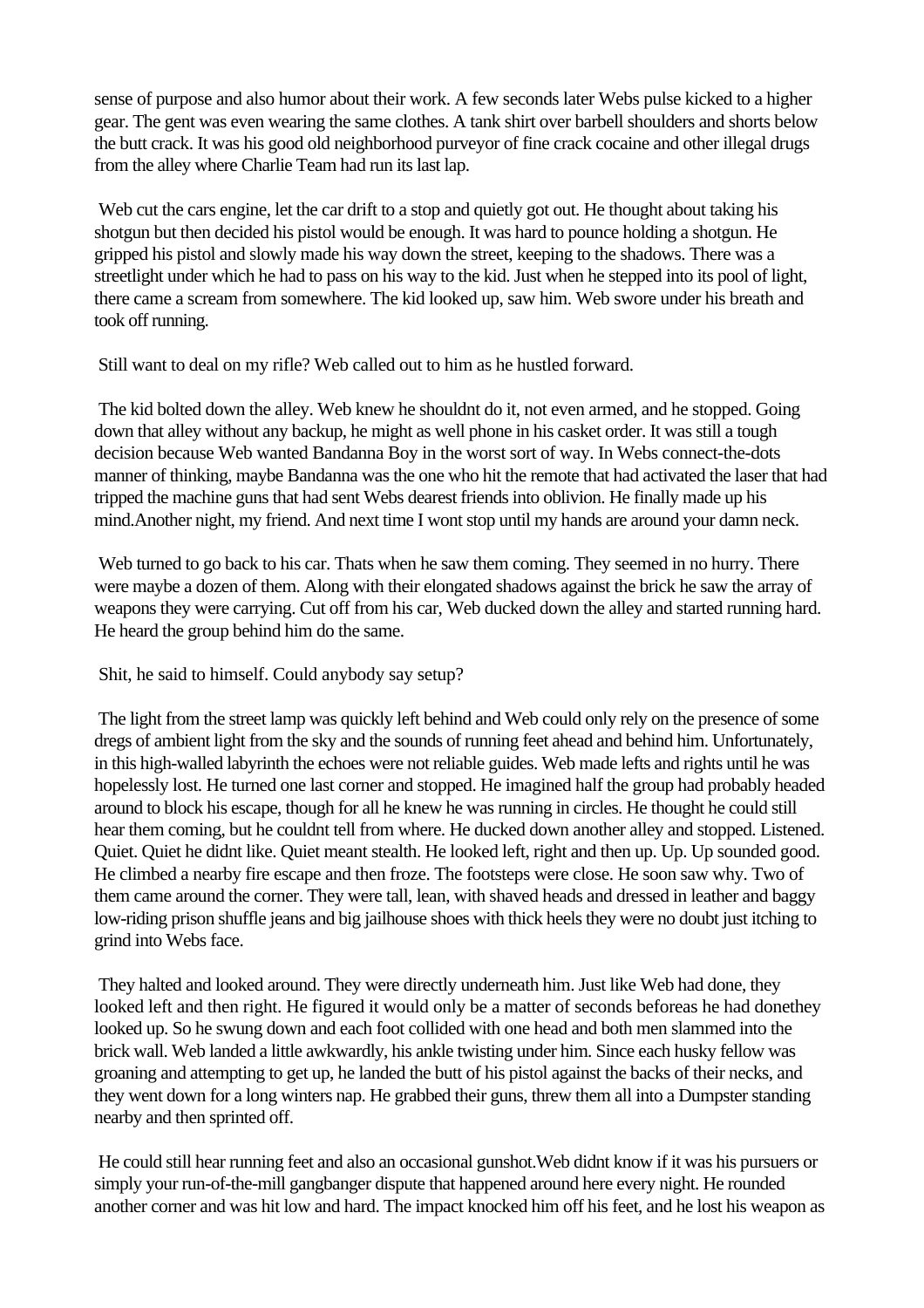he sprawled on the asphalt. He rolled and came up, fists cocked.

 Bandanna Boy was standing there, a knife almost as big as he was in hand. He was grinning the same shit-eating grin that hed had in the alley on the night that Charlie Team had disappeared.

 Web noted he held the weapon with some skill. The kid probably had fought a hundred knife fights. He was shorter than Web, yet more muscular, probably quicker. This was to be a classic test of youth against experience. Well, come on and eat some experience, young man, muttered Web as he prepared to defend himself.

 The kid lunged at Web, whipping the knife blade around so fast Web could hardly follow. Yet he didnt really have to, because Web executed a loop kick that clipped Bandannas legs out from under him and he went down hard. The kid was up quickly, but only in time to take one of Webs size twelves to the head. With the kid stunned, Web was all over him. He locked down the arm holding the knife and proceeded to break Bandannas grip on both the knife and his forearm. With his security of the blade gone and a jagged shaft of his forearm staring him in the face, the kid fled, his cries of pain sweeping the alley with him, and his shit-eating attitude lying next to the knife on the bloody ground. Web shook his own fuzzy head clear and started to stumble over to retrieve his gun. He never made it.

Web could only watch silently as the group of men appeared from all corners, blocking the path to his weapon. They carried sawed-off shotguns and pistols. Web could sense they were all so very happy to see him here, outnumbered as he was ten to one. Web figured he had nothing to lose by taking an aggressive posture. He held out his FBI shield. I could bust every one of you on weapons charges. But I tell you what, Im feeling generous and not up to all the paperwork, so you just pack up and go about your business, and well forget about it. For now. But dont be pulling this shit again.

 Their response was to move forward. Webs response to that wasto move back until he felt the wall behind him, and further retreat and ultimate escape would have to be confined to his imagination. Then two of the crew directly in front of him were tossed to the side so violently it was like gravity had been suspended from underneath them. In this gap Web found himself staring up at the largest man he had ever seen outside a professional football game. The giant was six-foot-six or -seven and if he carried less than four hundred pounds on his frame, Web didnt know how. He realized that this new antagonist must be the legendary Big F.

 The man was dressed in a short-sleeved burgundy-colored silk shirt that was so large Web could have used it for a blanket. Beige linen pants covered long legs that actually looked short, so thick and massive were they. He had on no socks, his bare feet were in suede loafers and his shirt was open to the navel, even though it was only about fifty degrees with a sneaky little breeze that quickly got under ones skin. His skull had a shadow of fuzz covering it. His facial features matched his great size, with a heavy blob of nose and conical ears, each pierced with about a dozen diamond studs that gleamed impressively even in the poor light.

 He wasted no time and strode right up to Web. When Big F reached out to grab a fistful of him, Web delivered a vicious blow to the mans gut that would have dropped a heavyweight boxer. All he got from Big F was a grunt. Then he lifted Web off the ground, reared back like he was preparing to hurl a shotput and threw the two-hundred-pound Web a good ten feet down the alley. The rest of the gang hooted, cursed and otherwise had themselves a little federal agent ass-kicking party, high-fiving, exchanging growls and knuckle-banging each other with animalistic glee.

Web had not even gotten to his feet before the man was on him again. This time he hooked Web by his belt, lifted him up and sent him sailing into a line of garbage cans. Web came up fast, gagging for air and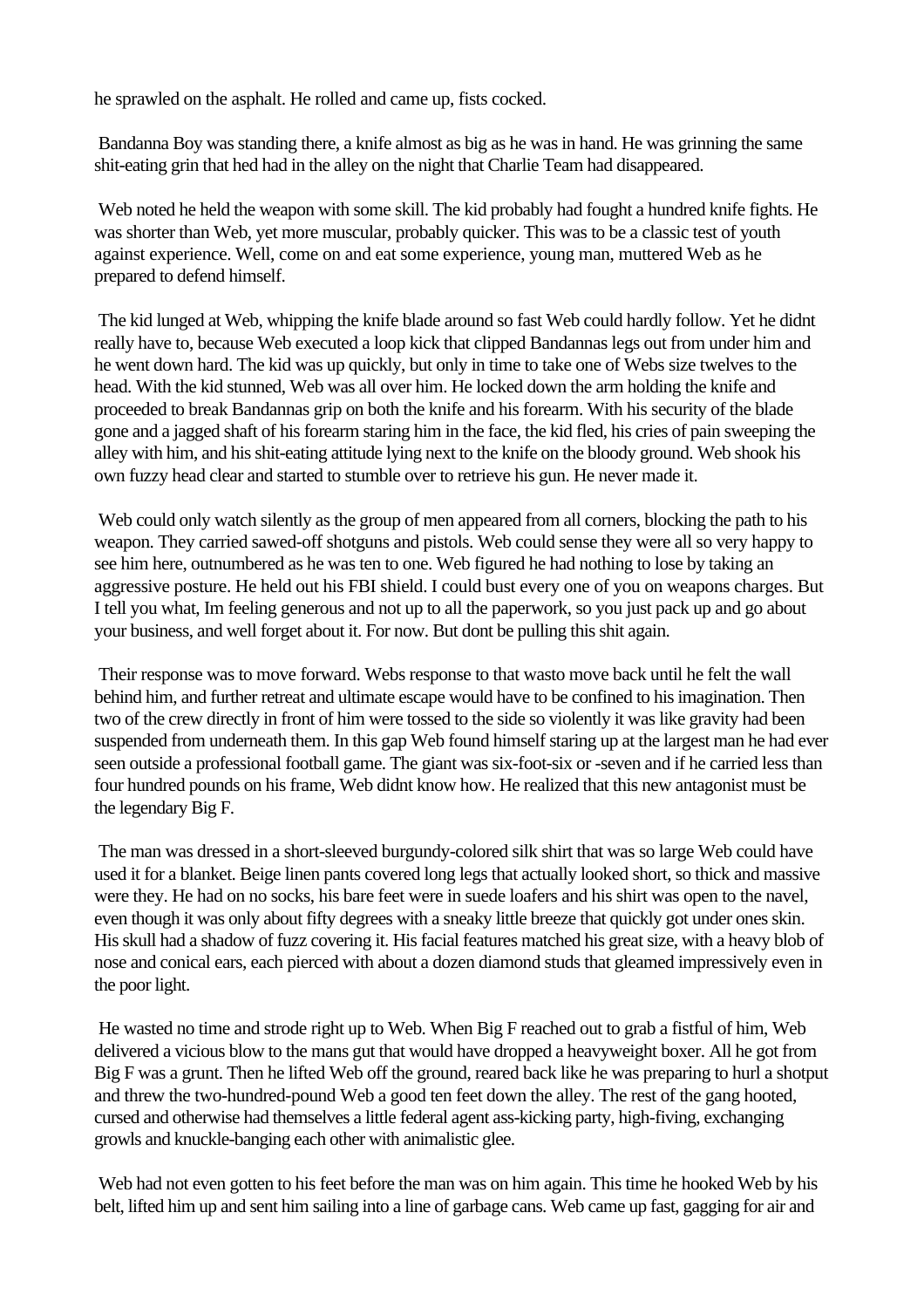nauseous with the pounding he was taking. Before Big F could get to him, Web shot forward, lowered his shoulder and laid his very solid frame directly into the mans gut. Web might as well have slammed himself into a pickup truck, for all the good it did. He dropped to the asphalt without having budged Big F one damned inch. His shoulder felt dislocated. Web got to his feet,feigned being seriously hurt and then exploded with a leaping kick that caught Big F flush on the side of the head. Splotches of blood appeared at the corner of Big Fs ear, and Web noted with satisfaction that he had relieved the man of some of his diamond studs, leaving jagged bits of earlobe in their bloody wake.

 Yet Big F was still standing, like one of the brick buildings surrounding them. Web had knocked hundred-pound body bags right off their supports with that kick. How could this be? Well, he had no time really to think about how it could be because Big F, moving faster than a man his size should ever have been able to, delivered a forearm the size of a six-by-six to the side of Webs head that came one dizzying star from knocking him out. A few seconds later, Big F was half carrying and half dragging Web down the alley, his shoes and jacket lost somewhere along the way. His pants were ripped and his legs and arms were bleeding from being dragged over the pavement.

 Apparently just for fun, since Web was putting up no further resistance, Big F tossed him headfirst against a Dumpster. This did knock out Web, and he stayed that way until he felt himself being thrown onto something soft. He opened his eyes; it was the interior of the Mercury. He flinched when he saw Big F slam the door and walk away. The guy hadnt said one word, and Web had never been more humbled in his life. No wonder Granny and Jerome had acted the way they had. Hell, Jerome was probably still running.

Web sat up slowly and felt around for broken bones. When he opened his right hand a paper fluttered out of it. Web saw the numbers and words scribbled on it, looked over in amazement at where Big F had been but was no longer. He put the slip of paper in his pocket, pulled out his keys, revved up the Mercury and burned rubber off the rear wheels getting the hell out of there, leaving behind his jacket, his shoes, his pistol and a big chunk of his confidence.

["LastManStanding-toc.html#TOC-28"]28

 It was early in the morning and Web was soaking in the tub in another crummy motel. Every part of him ached. The long scrapes on his arms and legs burned like there was a branding iron pressed to them. He had a knot on his forehead from where his noggin had met Dumpster and a gash along the good side of his face that probably still had some grains of asphalt inside. Boy, he was aging really well. He should try out for male modeling when he left the Bureau.

The phone rang and Web swung his hand out and snagged it. It was Bates.

Ill pick you and your buddy up in an hour at Romanos house.

Web groaned.

Whats wrong? asked Bates.

Late night. Got a bitch of a hangover.

Oh, Im so sorry, Web. One hour. Be there or find another planet to live on. Bates hung up.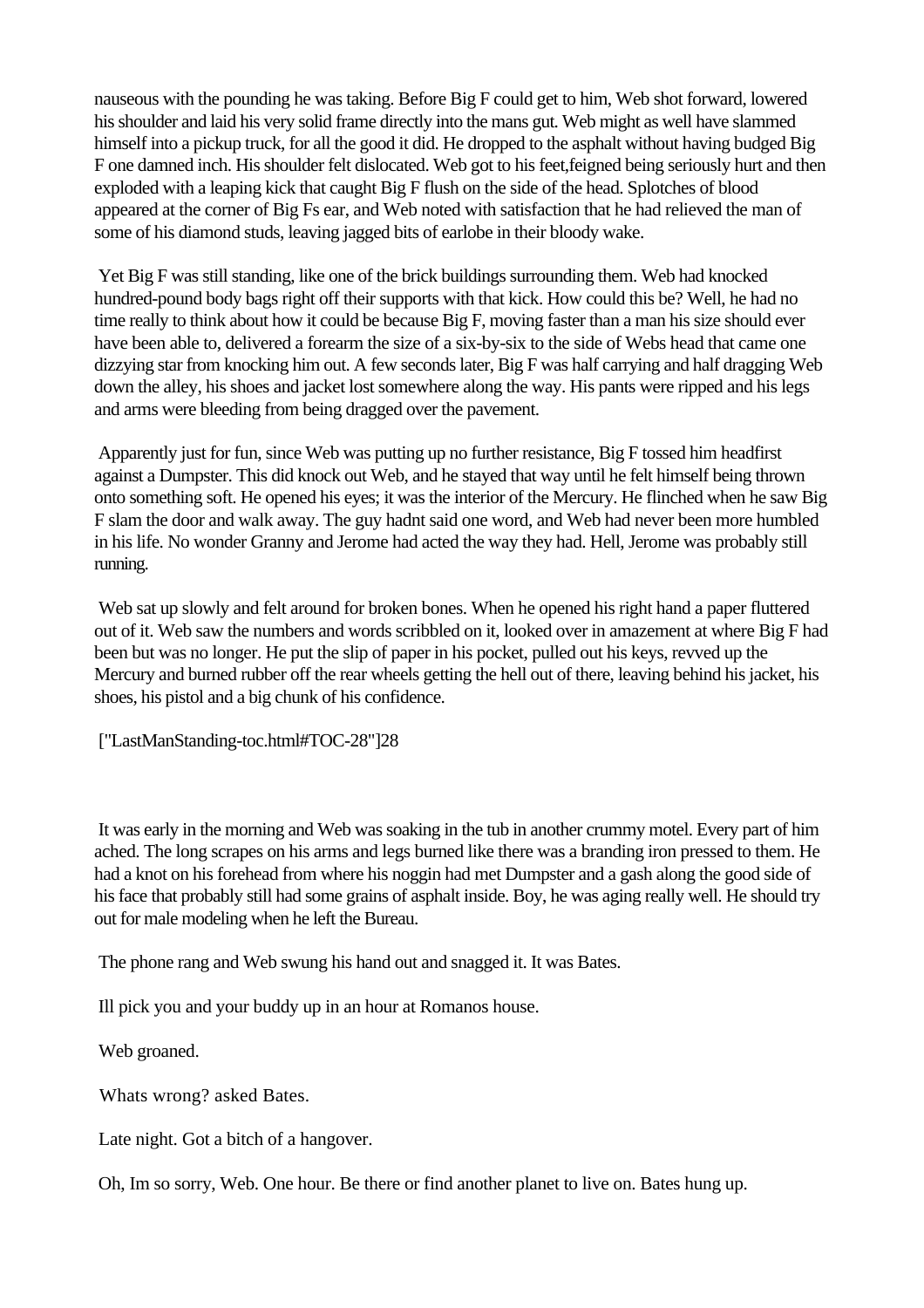Exactly one hour later Bates picked up Web and Romano and they headed to Virginia horse country.

 Bates looked at Webs fresh injuries. What the hell happened to you? asked Bates. You better not have trashed another car, because after the Mercury youre riding a bicycle. Bates glanced over at Webs car parked at the curb.

I slipped getting out of the bathtub.

You did all that getting out of the tub? Bates clearly did not believe this.

You know what they say, Perce, most accidents happen at home.

 Bates stared at him for a long moment before deciding not to pursue it. He had a lot of other items on his to-do list.

 After an hours drive they got off the highway and drove for miles along twisting roads and hairpin curves bracketed by thick woods. They missed a turn somewhere because they ended up on a dirt road barely wide enough for their car. Web looked over at a sagging metal gate and the sign next to it that read,EAST WINDS FARM NO HUNTING,FISHING OR TRESPASSING.VIOLATORS PROSECUTED TO THE FULLEST EXTENT OF THE LAW.

 East Winds, they knew, was the name of the Canfield farm. They must have come in on the rear side, Web concluded. He smiled as he read the sign. Well, damn, these people meant business; he was shaking with fear. He glanced at Romano, who was looking at the sign and smiling too because he was probably thinking the same thing. The fencing here was low, rail board on post. The place was in the middle of nowhere. Somebody who knew what they were doing could hop that fence in a second, go to the main house, kill the Canfields and everyone else there, have a drink, watch some TV and no one would probably know until the spring thaw, opined Romano knowledgeably.

 Yeah, and since murder isnt one of the offenses listed on the sign, added Web, I guess hed be free from prosecution.

 Keep that crap to yourself, growled Bates. However, Web could tell the guy was worried. This place was vulnerable.

 They finally found the correct turn and reached the front entrance to East Winds. The gates reminded Web of the ones in front of the White House. And yet with all the exposed property, the big gates were a joke from a security perspective. Above the entrance was an arch of metal scrollwork with the name of the farm written large. And to top it all off, the gates were open! There was a call box, however, and Bates hit the button. They waited and someone finally came on.

Special Agent Bates with the FBI.

Come on up, said the voice. Follow the main road and take the first right up to the main house.

 As Bates pulled forward, Web pointed out, No closed-circuit TV. We could be Charlie Manson and company, for all they know.

 They headed straight. The rolling green land stretched as far asthey could see, much of it enclosed by horizontal rail fencing. Large rolls of hay lay in the fields. Off to one side was a small pond. The main road was asphalt and ran straight for a while and then curved right around a swath of towering oak and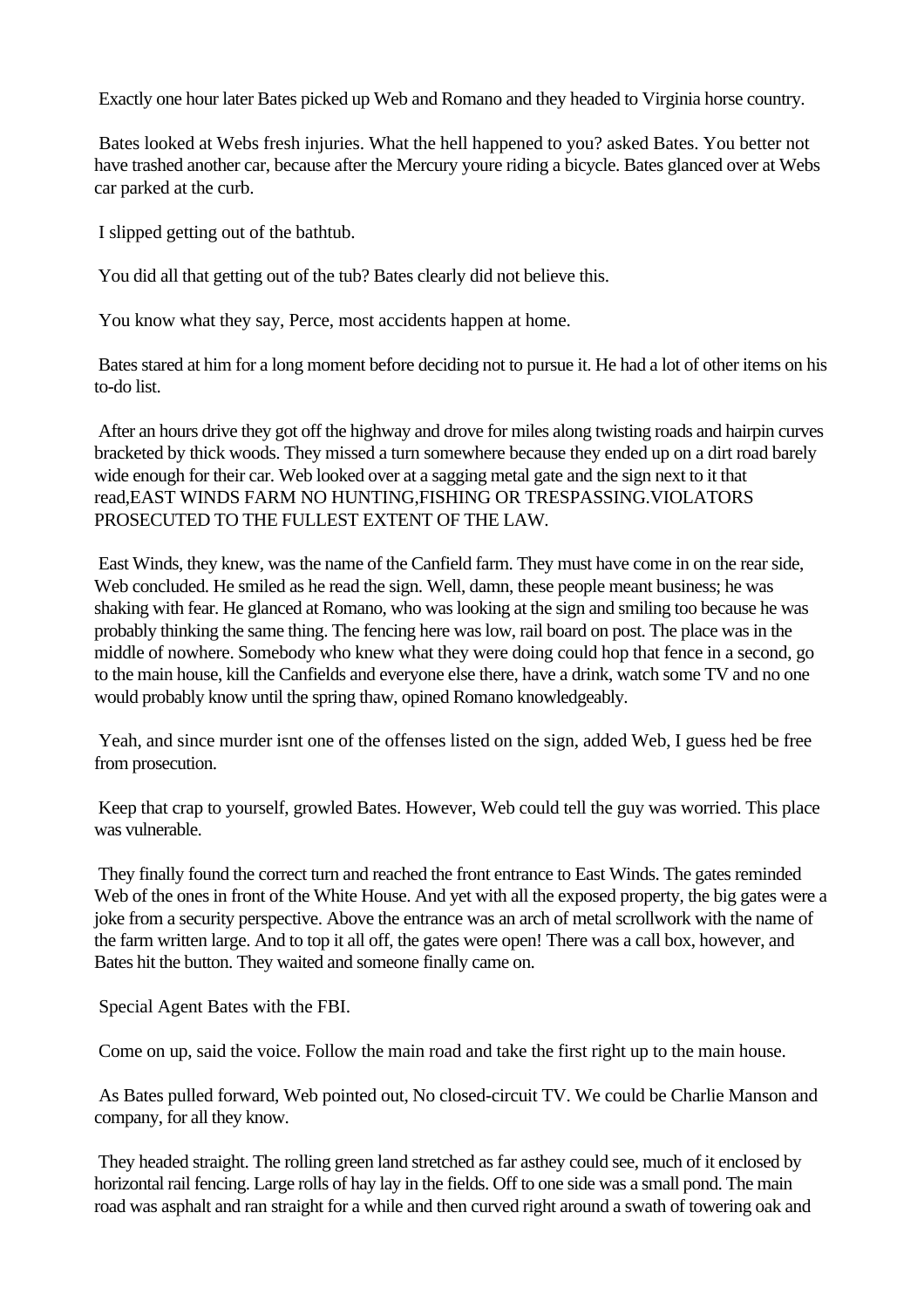hickory, with scrub pines wedged between. Through the trees to the right they caught glimpses of an enormous structure.

 They finally came to a large two-story stone house with high Palladian windows and broad sliding doors below and topped with a large tin-sheathed cupola patinaed by the elements, with a weather vane of a horse and rider mounted on top. To Web it looked like a color Martha Stewart might try to copyright and then sell to the masses as something far more chic than simple weather rot.

 They turned right, away from the carriage house, and passed down a long paved drive. Some of the largest maple trees Web had ever seen were situated in rows on each side of the drive, forming a natural roof of limbs and leaves.

 Web looked up ahead and his eyes widened. It was the largest house he had ever seen and it was constructed all from stone, with an enormous front portico supported by six massive columns.

Damn, said Romano, that looks to be about the size of the Hoover Building.

 Bates parked the car in front and started to get out. Its a house, Romano, and put your tongue back in your mouth and try not to embarrass the Bureau.

The massive door opened and a man stood there.

Billy Canfield had not aged well, thought Web.

 He was still tall and trim, but the broad shoulders and deep chestwhich Web remembered from the mans visits to Web in the hospital had fallen in. His hair was now thinner and almost fully gray and the face had grown even craggier. As Canfield walked out to see them, Web noted the limp in the mans gait and he saw where one knee turned inward more than normal. Canfield, he figured, would be in his early sixties now. Fifteen years ago he had married for the second time, to Gwen, a woman much younger than he was. He had grown children from his first marriage, and he and Gwen had also had their own boy, the ten-year-old who had been killed by members of the Free Society at the school in Richmond. Web stillsaw David Canfields face often in his dreams. The guilt had not lessened over the years; if anything, it had grown more intense.

 Canfield eyed each of them fiercely from under thick tufts of eyebrows. Bates put out his strong hand and held up his credentials with the other, just like the Bureau taught you, observed Web.

Im Agent Bates with the FBIs Washington Field Office, Mr. Canfield. Thanks for letting us come out.

Canfield ignored Bates and instead looked over at Web. I know you, dont I?

 Web London, Mr. Canfield. Im with Hostage Rescue. I was down in Richmond that day, he added diplomatically. You visited me in the hospital. That meant a lot to me. I want you to know that.

 Canfield nodded slowly and then put out his hand to Web, who shook it. Well I appreciate what yall tried to do then. You did all you could, risked your life and all for my boy. He stopped and looked over at Bates. But I told you on the phone that nothings happened out here and if that son of a bitch comes my way hell end up dead and not the other way round.

I understand that, Mr. Canfield.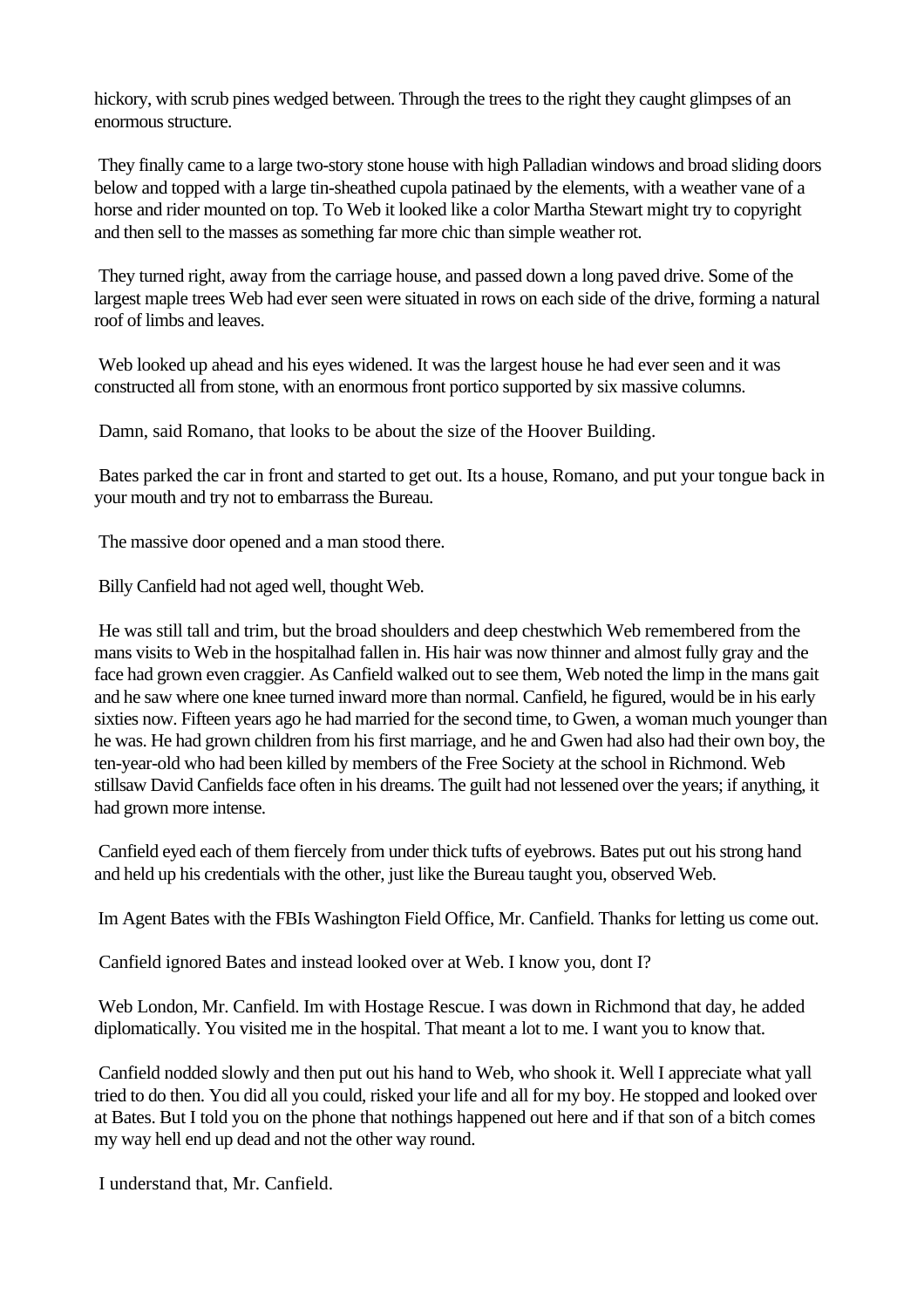## Billy.

 Thank you, Billy, but you have to understand that three people with a connection to what happened at that school in Richmond, and possibly a fourth person, have already been killed. If the Free Society is behind it, and I have to tell you that as yet we have no direct proof that they are, but if they are, you could be a target. Thats why were here.

 Canfield looked at his watch. And what, you want to put me under lock and key? I got a damn horse farm to run, and let me tell you it dont run on autopilot.

I understand that, but there are unobtrusive steps we can take

Yall want to keep talking, you got to come on with me. I got things to do.

 Bates exchanged glances with Web and Romano and then shrugged. They followed Canfield over to a jet-black Land Rover and climbed in.

 Canfield didnt wait for seat belts to be put on. He hit the gas andthey sped off. Web was in the front seat next to him. As they drove along, he surveyed the farm.

 Last I heard, you owned a trucking company in Richmond. Howd you end up on a horse farm in Fauquier County?

 Canfield slipped a cigarette out of his shirt pocket and lit up, cracked the window and blew smoke out. Gwen doesnt let me smoke in the house. Take my shots when I can, he explained. Now, thats a damn good question, Web, from trucking to horses. I ask myself that sometimes and sometimes I wish I was back in trucking. I was born and bred in Richmond and like it there. That city creeps into your bones for better or worse, and Ive seen both sides of that coin.

 But Gwens always loved horses; she grew up on a farm in Kentucky. I guess it gets in your blood too. All its done for me is make my bloodpressurego through the roof. Anyway, we decided to make a go of it. Jurys still out on how were doing. Sunk every damn dime I have into this place, so at least we have the incentive to make it work.

 What exactly do you do on a horse farm? asked Romano as he leaned forward. See, the only horses Ive seen are the ones that pull the carriages around Central Park. I grew up in the Big Apple.

Sorry to hear that, Yank, said Canfield. He looked around at Romano. Didnt catch your name.

Romano, Paul Romano. Friends call me Paulie.

Well, were not friends, so Ill just call you Paul. Now, the main thing you do on a horse farm is bleed money, Paul. Bleed it like its ice in a damn hailstorm. You pay out your ass for a property like this and all the people to help run it. You get you some horses and they eat you out of house and home. You pay outrageous stud fees so some son-of-a-bitching horny stallion with a few track victories to its name will impregnate your mares. And then nature delivers you some foals that proceed to chip away at what little money you got left. As the foals grow into yearlings, you spend enough on the little sons of bitches to send a dozen kids to Harvard. And then you hope and pray that maybe one of em shows some promise and you can sell it to some poor sucker and maybe get a five percent return on your money for working your ass off sixteen hours a day. And if youdont, then the bank that youve sold your life to comes and takes every single thing youve ever owned in your whole life and you die dirt poor without a roof over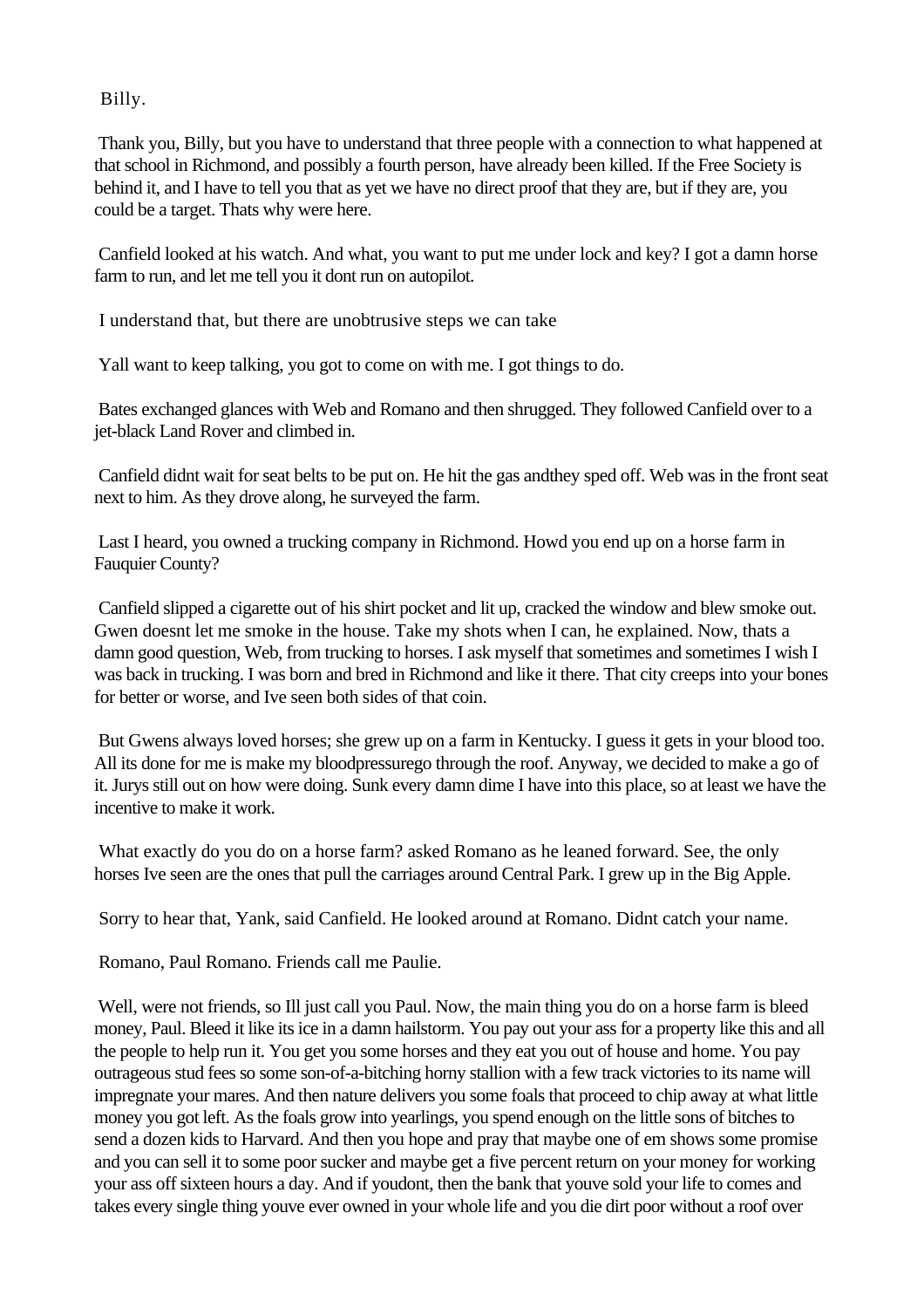your head, a stitch of clothes on your back or a single person you could call a friend. He looked back at Romano. Thats about it,Paul.You got any other questions?

Nope, that about covers it, said Romano as he sat back.

 They reached a compound consisting of barns, stables and other buildings, and Canfield drove underneath a pediment wooden arch that Canfield said was based upon the one at George Washingtons Mount Vernon; only that it cost more.

 This is the equestrian center. Horse stalls, big hay barn, managers office, trainers work center, wash stalls, riding rings and the like. Gods Little Acre if ever there were one, said Canfield, and he laughed as he climbed out of the Rover. The FBI agents followed him.

 Canfield called out to a man who was talking to a number of what looked to Web to be farmhands. Hey, Nemo, come on over here for a sec.

 The man walked over. He was about Webs height, yet burly, with the powerful physique of someone who worked with his body for a living. He had short, wiry black hair, slightly graying at the temples, and strong, handsome features. His clothes were clearly ranch: loose-fitting jeans and a faded denim shirt. Pointed-toe boots were on his feet. They werent fancy, no alligator or kangaroo skin and no silver toe clips. They were dusty and creased from hard use and worn away where Web figured stirrups met the leather. Muddy canvas gloves stuck out from his back pocket. He took off his sweat-stained Stetson as he walked over and wiped his brow with a rag.

 Nemo Strait here is my farm manager. Nemo, this is a bunch of folks from the FBI. Theyve come here to tell me Im in danger because they let the asshole that killed my son break out of jail and he might be gunning for me.

Strait gave them all a terrifically unfriendly stare.

Web put out his hand. Im Agent Web London.

 Strait shook his hand, and Web felt the extra force the man gave to the grip. Nemo Strait was a very strong gent and obviously wanted to let Web know it. Web caught the man checkingout his damaged mug. For most it evoked sympathy, which Web loathed. Nemo, though, came away just looking a little surlier, as though he had suffered far greater wounds on a good day. Web instantly liked the man.

 Canfield pointed at Web. Now, this fellow here actually tried to save my boy, which is more than I can say for some others involved in the process.

 Well, in my opinion the governments not good for much cept messing up folks lives, said Nemo, looking at Web. His voice was pure country, with little dips in between each syllable, mimicking the bobbing of his prodigious Adams apple. For some reason, Web envisioned big Nemo performing country and western karaoke and being just a stitch at it.

Web looked over at Bates, who said, What were trying to do here is help you, Billy. If somebody tries something with you, we want to be here to stop it.

 Canfield surveyed his property and then stared at Bates. I got ten men full-time on my farm and every one of them is pretty good with a gun.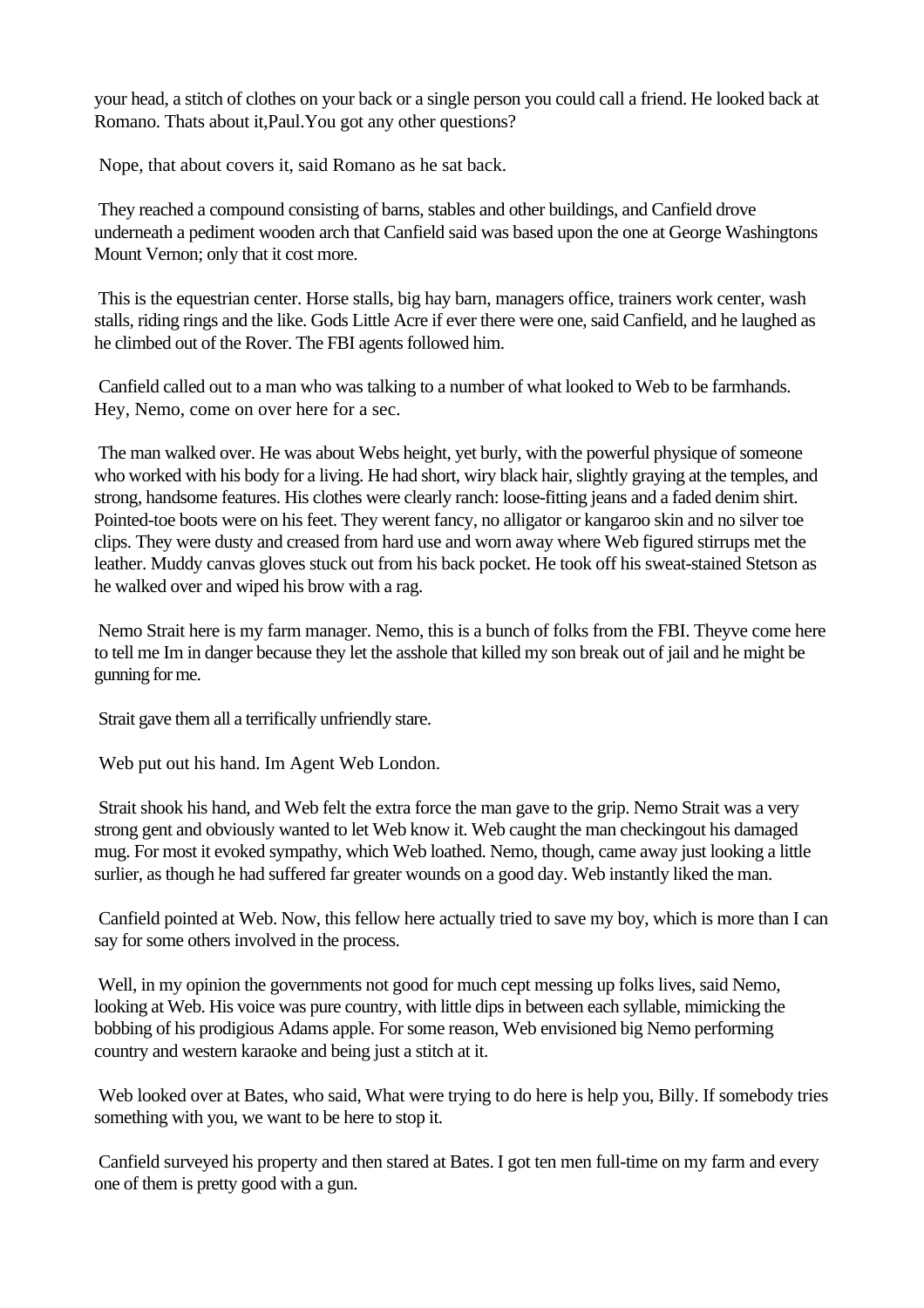Bates shook his head. We waltzed right in here and you didnt even know who we were. You came out the front door unarmed and alone. If we were looking to kill you, youd already be dead.

 Canfield smiled. What if I told you I had some of my boys watching you from the time you stepped on the property? And that they were pointing something at you that wasnt their fingers?

 Web and Romano glanced around without seeming to do so. Web had a sixth sense about people aiming guns his way and he was wondering why it hadnt kicked in.

Then Id tell you yourboysprobably would end up shooting some innocent people, said Bates.

Well, hell, thats what I got insurance for, I guess, Canfield shot back.

 I checked the records, Billy. During the trial you received death threats from Ernest Free among others. The Bureau put you under protection then.

 Canfields features grew very grim. Thats right, every time I turned around there was some suit with a gun staring at me andreminding me that my little boy was dead and buried. So, no offense, but Ive had enough of you folks to last the rest of my life. Thats about as clear as I can make it.

 Bates squared his shoulders and got closer to Canfield. The Bureau is offering you protection again. And until Ernest Free is caught and were sure that youre not in danger, Im kind of insisting on it, added Bates.

 Canfield folded his arms across his chest. Well, then we got us a problem, because this is the United States of America and a person has the right to choose who comes on his property and who doesnt and Im asking you to get the hell off my land right now. Strait moved closer to his boss and Web saw some of the other farmhands also draw nearer. He also noted that Romanos hand had eased to his pistol grip.

 One big fellow made the truly enormous mistake of putting his hand on Romanos shoulder. In an instant the man was facedown on the ground, Romanos knee against the base of his spine, one .45 in the guys ear, and another .45, which Romano had pulled from the second holster he wore on the back of his waistband, pointed at Canfields other men.

Okay, said Romano, any of you other buckaroos want to bring it on?

 Web quickly stepped forward before Romano killed them all. Look, Billy, I shot two of the Frees, and if I had gotten the chance I would have blown Ernest away too. But the bastard got lucky and took a round through his shoulder instead, and I walked out with half a face and missing most of my blood. Now, I really believe that we all want the same thing here; were just differing a bit on how to get there. What if Romano and I came to stay with you on the farm? No suits, just jeans and boots. Well even help with the work. But in exchange you have to cooperate with us. Youll have to listen to us when we tell you there might be a problem, and if we tell you to get your butt down, you get down. It looks like the Frees have already taken out several people and they did it in ways that were pretty damn ingenious. So while Im sure your men are really good at what they do, it might not be enough if these people really want to take you out. I can see that youre not the sort of guy wholikes other people to tell you what to do, but I also dont believe you want to give the Frees the satisfaction of killing you. You and your wife have already been through that hell with your son. I dont believe you want her to have to grieve again over you.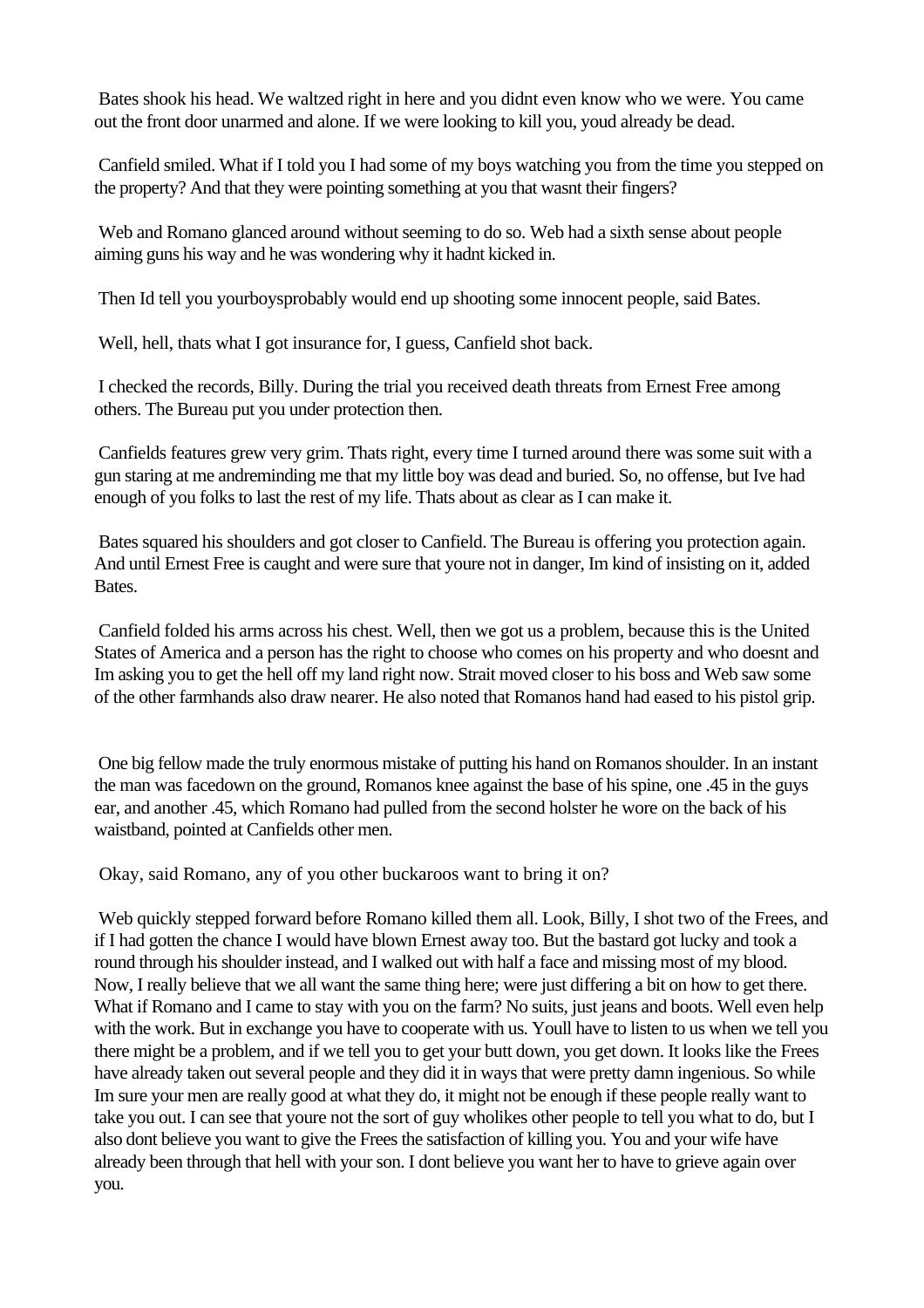Canfield looked at Web a long moment. And for that entire time Web wasnt sure if the man was going to jump him or maybe order his men to open fire. Finally, Canfield looked down and kicked the dirt. Lets go on back to the house and talk about this. He motioned for Strait and his men to go back to work. Romano helped the man up and even dusted him off.

Nothing personal, slick, I wouldve done that to anybody who touched me. Get the message?

 The man grabbed his hat and hustled off. From the look of fear in the mans eyes, Web didnt think hed be touching Romano ever again.

Canfield and the agents climbed in the Rover. As they were driving back, Canfield looked over at Web.

 Okay, Im not disputing that what you say makes a lot of sense, but Im not looking forward to revisiting that part of my life. And Im kind of hating it that these assholes are pulling me back into that shit hole.

 I understand that, but Web was interrupted by the ringing of a cell phone. He checked his phone, but it wasnt his. Bates and Romano did the same thing. Canfield pulled a phone out of a storage panel in the Rover and looked at it. It wasnt ringing. He glanced at the floorboard and reached down and picked up the phone that was lying there.

 Somebody must have left their phone in here, although its not Gwens and I dont know who the hell else drives this truck. Probably somebody wanting to sell me something. He was about to punch the talk button when Web grabbed the phone out of his hand, hit the window button on his door and threw the phone out.

Canfield looked at him. What in the hell do you think youre doing?

 They watched as the phone flew through the air and then hit the ground in the middle of an empty dirt field. Nothing happened. Canfield pulled the Rover to a stop. You get your ass out there and go get that damn phone

 The explosion was powerful enough to rock the Land Rover and send a cloud of black smoke and flames a hundred feet in the air.

 All the men stared at this fiery spectacle for several seconds. Finally a shaken Canfield looked over at Web. When do you boys wanta start?

["LastManStanding-toc.html#TOC-29"]29

Web drove down the street to his mothers home. He still didnt know what the hell to do with it. To sell it would require him to fix it up and he would have to do that himself, since his bank account wouldnt allow the convenience of hiring professionals to do it. And yet he had no desire to tighten one hinge or replace one shingle on the place.

Web was here because it had occurred to him that if he was going to be staying out at the farm for a while he would need some clothes. He didnt want to go back to his own home right now. The reporters were probably still staking it out. However, he kept some clothes at his moms house too. He also wanted to return the box containing much of Harry Sullivans life to the attic. Being constantly on the move now,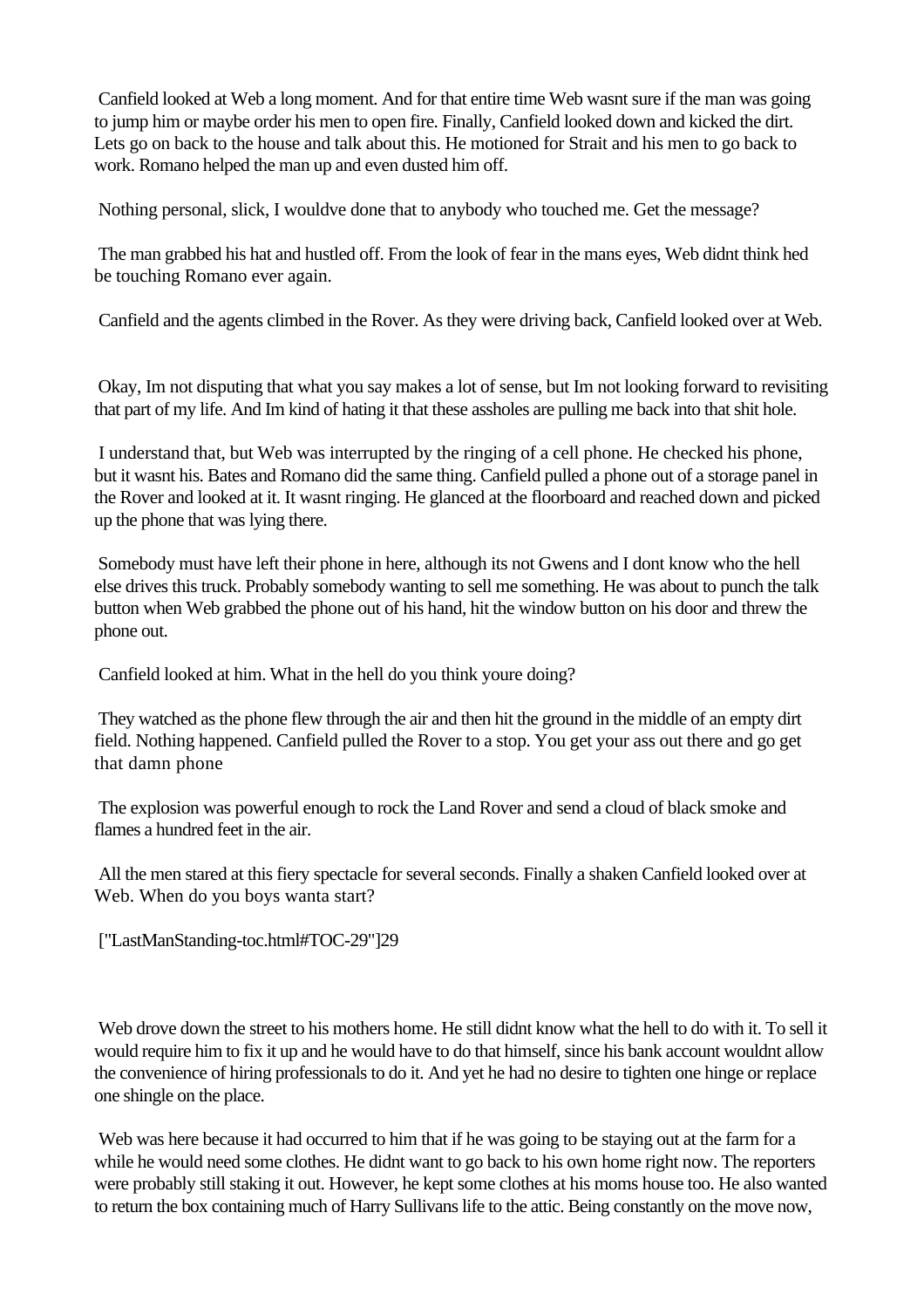Web didnt want to chance losing it. He also wasnt sure what to do about his father. Should he call the main prison? Was that the place to get reacquainted with his old man? Yet chances were, at his age, Harry Sullivan was going to die in prison. This might be Webs only shot. It was funny how almost being blown to bits by a bomb in a phone made you reorder your priorities.

 His musings about his father stopped when his phone rang. It was Claire, and she sounded nervous yet determined.

 Ive been giving our sessions a lot of thought, Web. I think we need to change tactics somewhat. Im curious about a few things and I think they can be better addressed in a different sort of way.

Well, thats incredibly vague, Claire. What exactly are you talking about?

 From our discussions so far, Web, it seems to me that many of your issues stem from your relationship with your mother and stepfather. During our last session you told me that you had grown up in your mothers house and that you had recently inherited it from her.

So?

 And you also mentioned that you would never consider living there. Also that your stepfather died there.

Again, so what?

 I think there might be something else there. You remember I said I listen for cues from my patients? Well, Im getting a big one from you here.

What does an old house have to do with myissues?

Its not the house, Web, its what might have happened in the house.

 He persisted. What might have happened in the house other than my stepfather kicking the bucket that has anything to do with me?

Only you know that.

 And Im telling you thats all I know. And I really dont see how my freezing in an alley has anything to do with my growing up in that house. That was a long time ago.

 Youd be amazed, Web, at how long the mind can keep something under wraps until it erupts one day. Your encounter with the little boy in the alley could have triggered something from your past.

Well, Im telling you I dont know what that is.

If Im right, you do know, Web, only your conscious mind doesnt realize it.

He rolled his eyes. What kind of psychobabble crap is that?

In response Claire said, Web, Id like to hypnotize you.

He was stunned. No.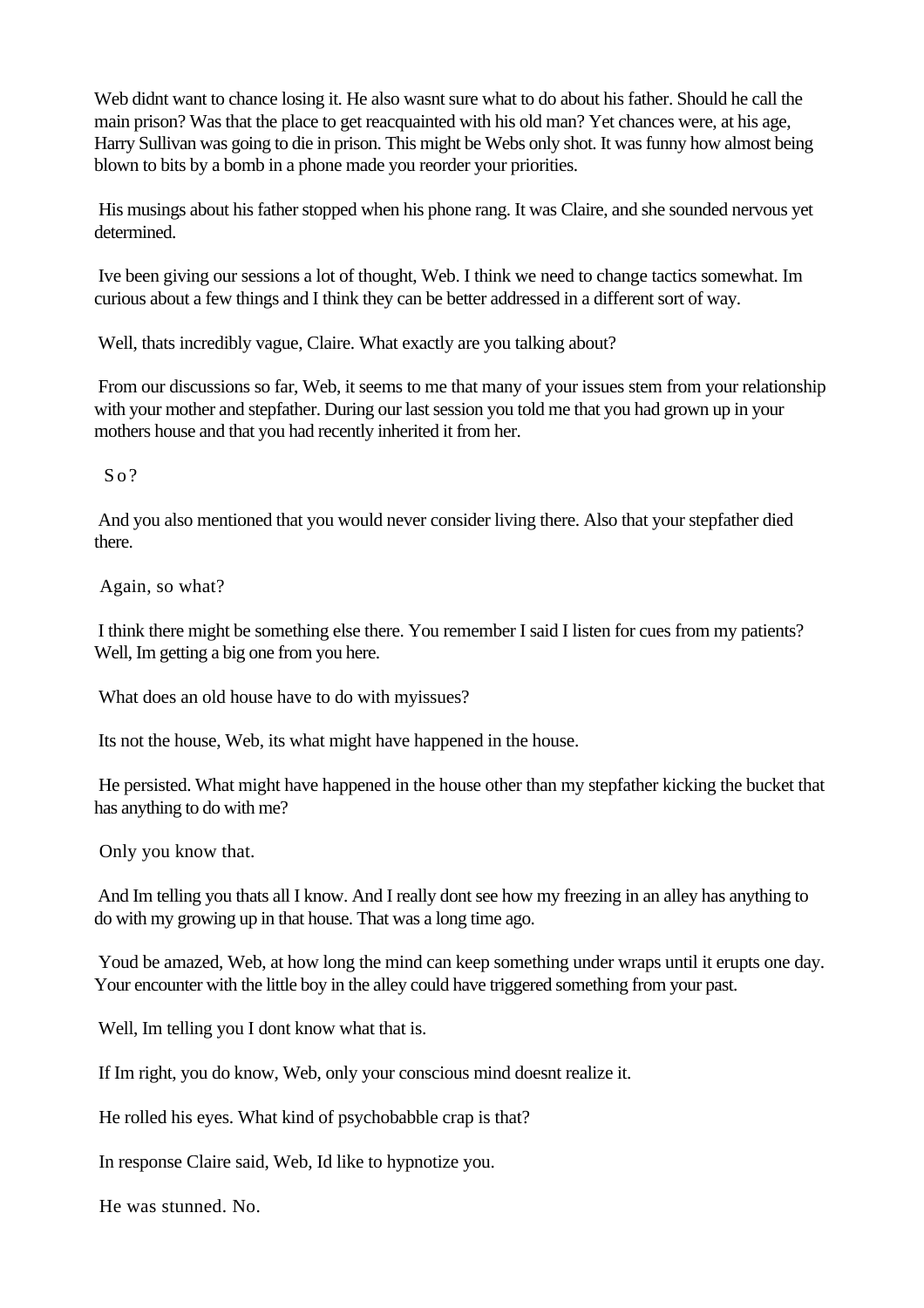It really could help us get somewhere.

How can making me bark like a dog while Im unconscious help?

 Being in a hypnotic state is a form ofenhancedconsciousness, Web. Youll be aware of everything going on around you. You will be in complete control. I cant make you do anything you dont want to.

It wont help.

 You cant know that. It can allow you to address some issues you ordinarily would be inhibited from doing.

There are some things in my head maybe I dont want to figure out.

You never know, Web, until you try. Please think about it. Please.

 Look, Claire, Im sure youve got lots of crazy people to help. Why dont you think about them for a while. He clicked off.

 Web pulled his car into the driveway, went inside, packed a duffel of clothes and then hesitated at the bottom of the attic stairs, holding the Harry Sullivan box under one arm. This really shouldnt be so hard, he told himself. An attic was an attic. Though he had told Claire otherwise, there was something about this house that had rattled him somewhere deep in his soul. Yet he reached up, gripped the cord and pulled down the stairs.

 When he got to the attic, he put the box down and reached for the light cord but then drew his hand back. He looked to the various corners, seeking out threats, an endeavor that was now more instinct than habit. He drew his gaze across the plywood floor and then to all the blackened shapes of his familys bleak history, in the form of clothes racks, piles of books, heaps of junk left to rot. The stack of burgundy-colored rug remnants near the stairway held his attention. They were tightly rolled and bound with tape. He picked one up. It was heavy and very hard, stiff as it was with both cold and age. The remnants matched the rug on the floor below and Web wondered why his mother had kept them.

 Off to the side there once had been a large pile of clothes. Now the space was empty. Web had sometimes come up here, pulled the attic door closed after him and hidden under the clothes pile during his stepfathers many rampages. His stepfather had also kept his stash of drugs and special liquor up here too, because he feared his wife getting her hands on them. He would stumble up here in the middle of the night, already wasted, and seek out additional means to do his mind further damage. It was the early seventies, the country still digging itself out from Vietnam, and people like his stepfather, who had never taken up arms for his country or for any other cause, used the general angst andindifference of the times as an excuse to live life on a perpetual high. Part of the attic floor was also over the ceiling of Webs bedroom. When he was young and in bed, Web would hear his stepfathers footsteps overhead as the man sought out his mood-altering substances. Young Web would be terrified that Stockton might come crashing down through the ceiling, to land on top of him, and beat the hell out of him. A cobra in your bed, kill or be killed. When Stockton did beat him Web would have gone to his mother, but most of the time she was not there to console him. She often took long drives at night and came home in the morning, hours after Web had dressed and fed himself and rushed off to school so he wouldnt have to confront the old man across the breakfast table. The creak of steps still bothered him to this day. He closed his eyes and breathed in the chilly air, and in his mind that old, vanished pile of clothes rose high into the air. And then right on cue there was a slash of red and then sounds flooded him that made Web open his eyes and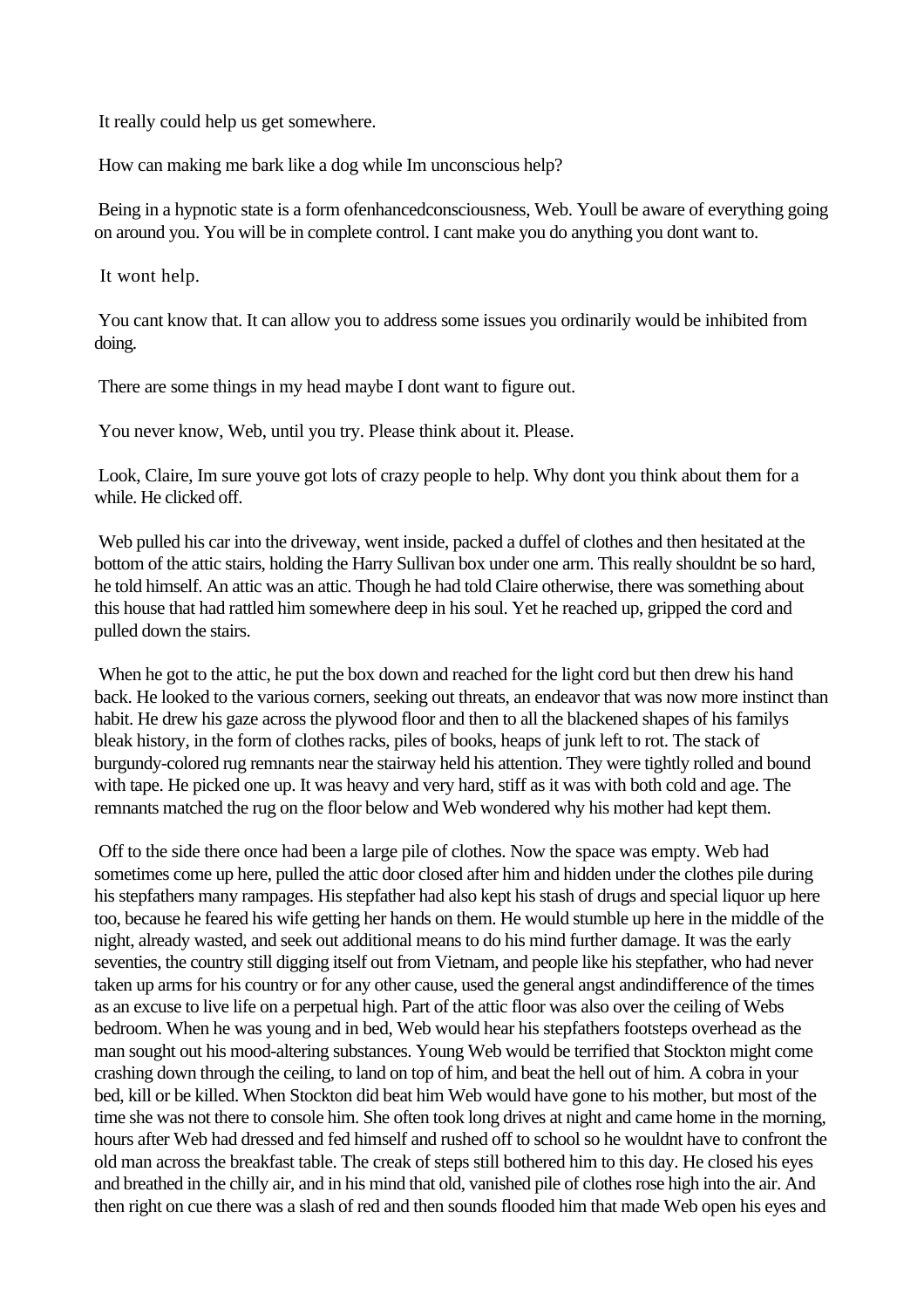rush back down the stairs and close the attic door. He had had this vision a thousand times and could never figure it out. He had gotten to the point where he didnt want to decipher it, but for now, for some reason, he felt like he was closer to its true meaning than ever before.

 He sat in the Mercury and pulled out his cell phone and the piece of paper Big F had given him the night before. He checked his watch. It was right at the time the paper said to call. He punched in the numbers and the phone was immediately answered. He was given a set of instructions and then the line went dead. At least they were an efficient bunch. Well, he was going to have a busy night.

As he drove off, he paraphrased the immortal words of TOC:

Web London to the rest of the human race,nobodyhas control.

["LastManStanding-toc.html#TOC-30"]30

 Web drove to Romanos house and picked him up. Angie was standing in the doorway when Romano came out with his bags and she didnt look very happy. At least, Web deduced this when he waved to Angie and got the finger in return for his troubles. Romano loaded two sniper rifles, an MP-5, a set of Kevlar and four semiautomatic pistols along with ammo clips for each into the trunk.

Christ, were not going after Saddam, Paulie.

 You do it your way and Ill do it mine. The guy who blew away Chris Miller is still out there and if hes getting off thousand-yard shots at yours truly, then I want to be able to shoot the son of a bitch back. Capeesh? He turned and waved to Angie. Bye-bye, sweetie-pie.

Angie flipped him the bird too before slamming the door behind her.

I take it shes upset, said Web.

 I had some leave time. We were supposed to go see her mother in bayou country. Slidell, Louisiana, to be exact.

Im sorry, Paulie.

 Romano looked at him and smiled, before pulling his Yankees cap over his eyes and settling back in his seat. Im not.

 They drove to East Winds, where they were met at the gate by a pair of FBI agents. They showed their creds and were allowed in. The Bureau presence was here in its full glory after the attempted murder of Billy Canfield via exploding cell phone. The Bureaus bomb squad van passed them going out, no doubt with every bit ofevidence they could scrounge from the debris. Web felt sure that Bureau agents were interviewing everyone on the farm who might be remotely connected with where that phone might have come from. Web was also sure Billy Canfield would be less than thrilled with all that activity. Yet at least he had saved the mans life. That had gotten them entry into the farm.

 He had just finished this thought when a horse and rider came into view. It was a big, glossy Thoroughbred with a perfect blending of shimmering muscle, tendon and bone, all moving in a delicate synchronicity that made it seem more machine than animal. Web had ridden a few times but had never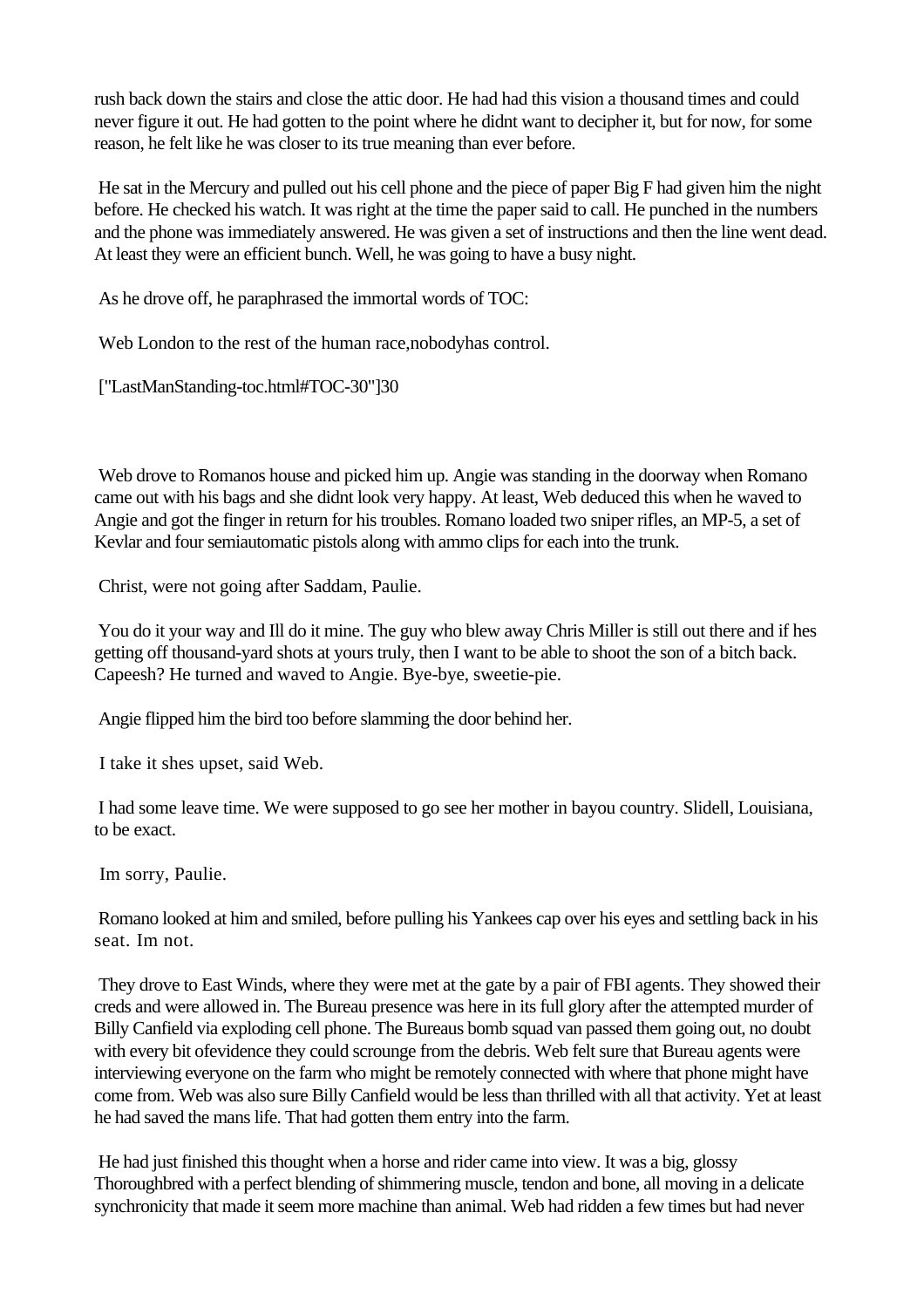really gotten into it, and yet he had to admit, the sight was really something to behold. The rider was dressed in brown riding britches, high, polished black boots and a light-blue cotton sweater. The hands were gloved. The black riding helmet failed to fully cover the long blond hair.

He rolled his window down as the woman rode the horse over to the car.

Im Gwen Canfield. You must be Web.

I am. This is Paul Romano. Did your husband tell you the arrangement?

Yes. He asked me to show you to where youll be staying, said Gwen.

She took off her helmet, pulled back her blond hair and it fell across her shoulders.

Web looked at the horse and said, Shes a beauty.

Its a he.

Sorry, didnt check the equipment. Didnt want to embarrass anybody.

She patted the horses neck. Baron doesnt mind, do you? Secure in your masculinity, arent you?

We should all be so lucky.

 Gwen eased a bit back on the small English-style riding saddle, one hand firmly holding on to the double loop of reins, and looked around. Billy told me what happened in the Rover. I want to thank you for what you did. Billy probably forgot to.

 Just doing my job. Though he had never met Gwen, other HRT members at the trial in Richmond had described her as high strungand emotional. This woman was very calm, almost detached in a way; despite her words of gratitude her tone was subdued. Maybe she had just used up all the emotions she had back then.

 Web had seen pictures of Gwen Canfield taken by the media at the trial. Unlike her husband, Gwen had aged very well. She was, he figured, in her mid- to late thirties. Her blond hair was still long. Her figure was that of a woman ten years younger, with curves where men enjoyed seeing them and a bosom that would never fail to draw stares. Her features were lovely, with high cheekbones and full lips. If she had been an actress, the camera would have fallen in love with her. She was also tall and carried herself very erect. The horse riders posture, Web assumed.

Were going to the carriage house. Its right down this road.

 Gwen turned Baron around, punched the horse in the sides with her boots, gave a loud call that sounded indecipherable to Web yet in horse language must have meant gallop like holy hell, because thats exactly what old Baron did. Horse and rider flew down the road. Then Gwen leaned forward, actually blending in with the horses torso as Baron lifted off the ground, clearing the three-foot slanted jump-in fence line a breach in the fence designed to allow horse and rider to pass through landing in one of the paddocks and galloping on without missing a step. Or hoof. Web honked his horn in applause, and Gwen waved without looking back.

The carriage house, as it turned out, was the place with the big Palladian windows and patinaed weather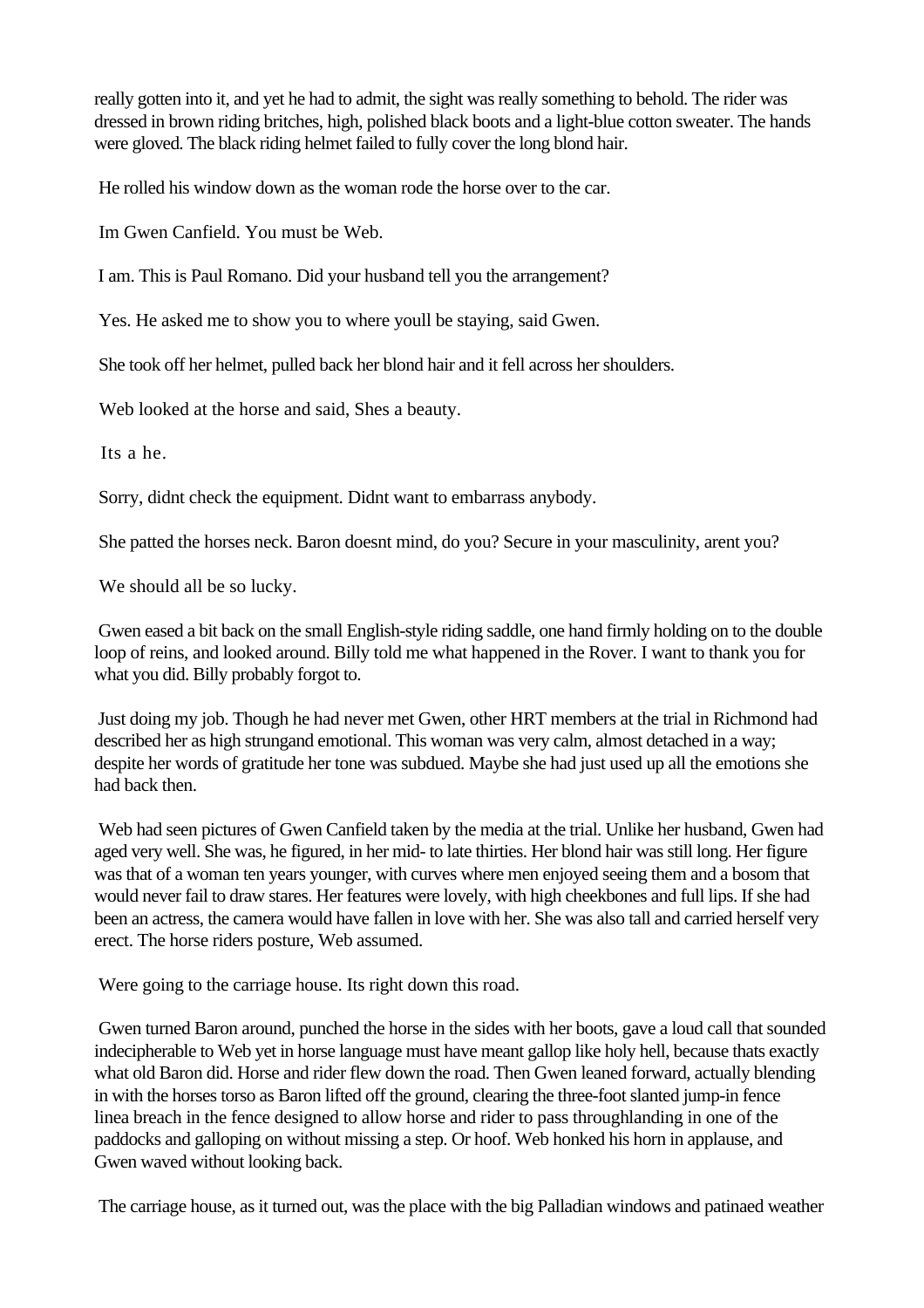vane Web had seen earlier. Gwen dismounted from Baron and tethered him to a post. As they were unloading their stuff from the car, Web gave Romano a sign not to unpack his weapons in front of the woman.

Web looked at the location of the carriage house and its relation to the main house, which he could barely see down the long, tree-lined road. He turned to Gwen. I dont mean to sound ungrateful, but would it be possible for us to stay in the main house? If anything goes down, it might take us a little too long to get to you.

Billy said the carriage house. If you have a problem with that, youll have to take it up with him.

 Well, I guess I will,Web told himself. To her he said, Im sorry about all this, Mrs. Canfield. You shouldnt have to go through this again.

 I never assume the world is fair anymore. She looked at himclosely. Im sorry, Billy said that we know you, but I dont remember from where.

I was part of the Hostage Rescue Team that was at the school that day.

She looked down for a moment. I see. And now that man is loose again. The one who killed David.

Unfortunately, yes. But hopefully not for long.

He should have been put to death.

Im not arguing with you, Mrs. Canfield.

Just make it Gwen. Were not too formal out here.

 Okay, Gwen. And you can make it Web and Paulie. But were here to make sure that you and your husband are safe.

She glanced at him. I havent felt safe in years, Web. I dont think things are going to change now.

 She led them inside. The ground floor of the carriage house was filled with restored antique cars. Web looked at car-happy Romano and thought his partner was going to have a coronary.

Gwen explained, Billy collects them. His little private car museum, I guess.

 Geez, exclaimed Romano, thats a right-hand-drive Stutz Bearcat. He walked around the space in wonder, like a boy at the Baseball Hall of Fame. And thats a 1939 Lincoln LeBaron. Only nine of them were ever made. And omigod. He rushed over to the far corner of the room and stopped dead. Web, this, this is a 1936 Duesenberg SSJ Speedster. He looked at Gwen. Am I wrong, or were there only two of these ever built, one for Clark Gable and the other for Gary Cooper? Please tell me Im not wrong.

Gwen nodded. You know your cars. Thats Coops.

Romano looked to Web like he was going to faint.

This is beautiful, said Romano. He turned to the woman. I want you to know, Gwen, that I am truly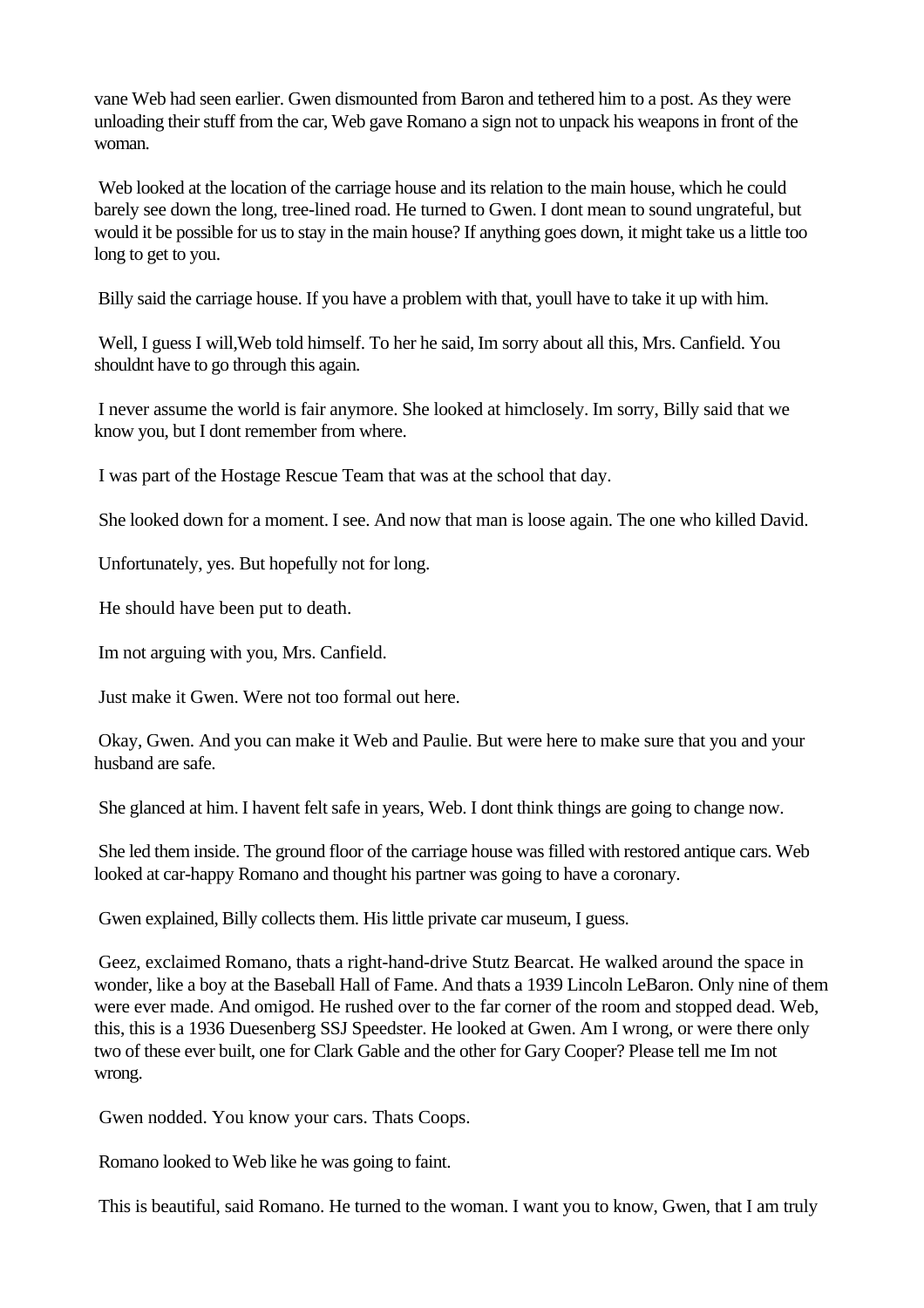honored to be under the same roof with these legendary machines.

Web thought he was going to be sick to his stomach.

 Gwen looked at Web and shook her head, a tiny smile clutching at the corners of her mouth. Men and their toys. Do you have any toys, Web?

Not really. Didnt have any as a kid either.

 She gave him a penetrating stare and then said, Upstairs are twobedrooms, each with its own bath and a fully stocked kitchen and living area. This used to be the estates carriage house back in Colonial times. Its a very historical property. In the 1940s the owner set it up as the firehouse. Billy reconfigured it as guest quarters when he bought the place, although with twenty bedrooms in the main house, I always thought a guest house was a bit superfluous.

Twenty bedrooms! said Romano.

 I know, said Gwen. I grew up on a farm outside of Louisville. We had two bedrooms for seven people.

Billy didnt come from money either that I remember, said Web.

Trucking is not an easy business, but he did it.

 He was complaining that this farm is sucking every cent of his down the drain, commented Romano. But those cars dont come cheap.

 Gwen really smiled for the first time and Web felt himself smiling at her. Youll soon learn that Billy Canfield likes to complain. About everything. But especially about money. Im sure he told you we sank every cent we had into this place, and we did. But what he probably didnt tell you is that the first colt we ever sold won the Kentucky Derby and was third in the Preakness.

What was that horses name?

 King David, Gwen answered quietly. Now, we didnt get any of that purse, of course, but it put us on the map, and we have the brood mare here that had the King. The stallion that we had her studded with wasnt all that great, which means that our mares bloodlines got a lot of the credit for the Kings prowess.

Seems sort of right, though, considering the female does all the real work, said Web.

 Gwen shot him a glance. I like your way of thinking. So with the King to our credit, everybody in this country who knows anything about horse racing knows about East Winds and our horses generally fetch a nice premium. Now, we do have some race winners here and the stud fees are impressive. On top of that weve got a good crop of yearlings the past two years and we run a tight ship. Dont get me wrong, it is amazingly expensive to run a breeding farm. But as much as Billy complains, I think well be okay.

Thats good to know, said Web. I guess you came up here soon after the trial.

 She said curtly, If you need anything, just call the house and well take care of it. The numbers on the wall next to the phone upstairs. She left before they could even thank her.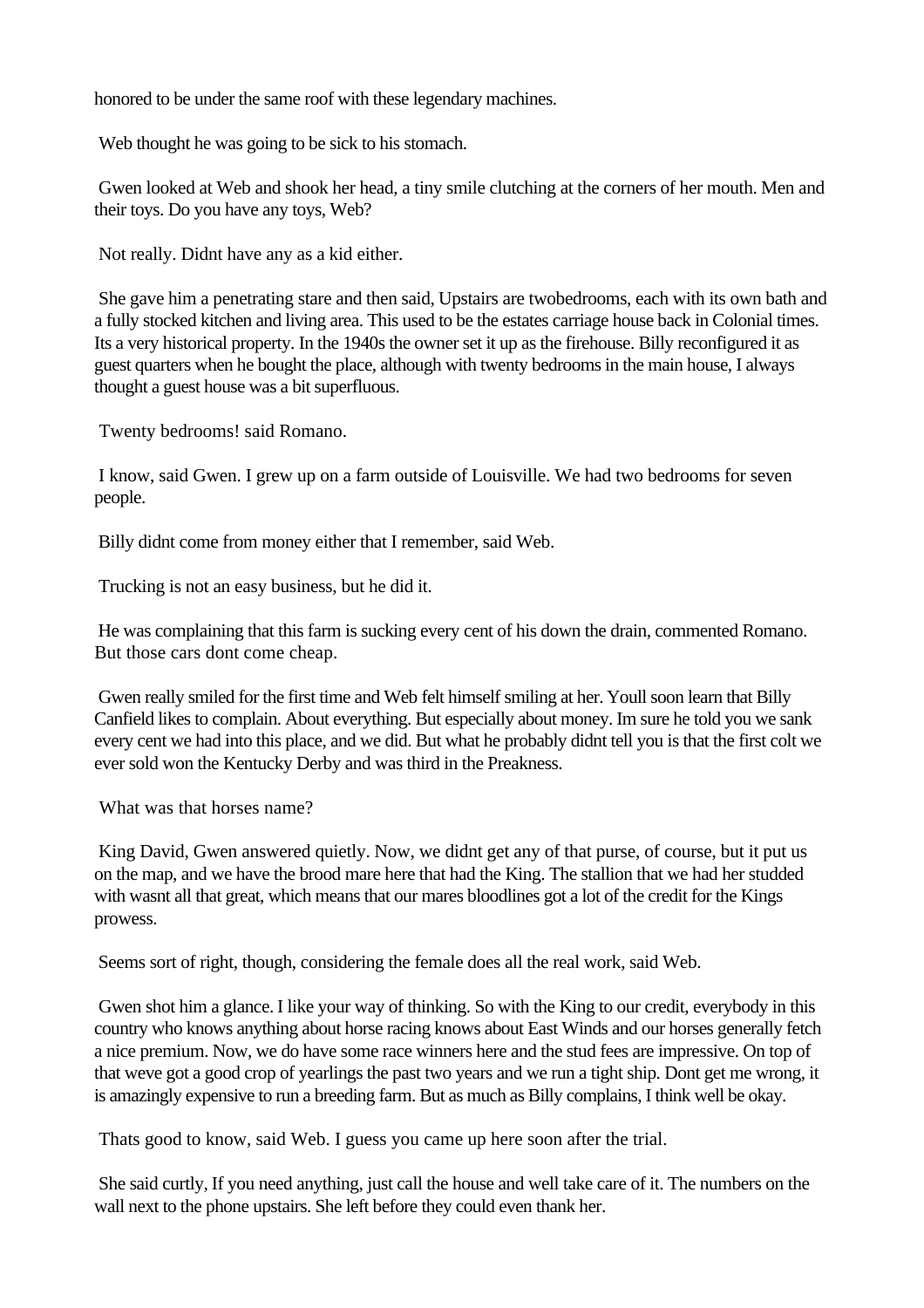They went upstairs and looked around. The furnishings were all antique, the appointments refined and elegant and Web was sure that Gwen Canfields touches had been felt heavily here. Billy Canfield just didnt seem the interior decorator type.

Man, this is some place, said Romano.

 Yeah, some place thats a long way from the people were supposed to be protecting, and that I dont like.

 So call Bates and have him call Canfield and they can yell at each other. Were just the foot soldiers, we do what were told.

So what do you make of Gwen Canfield?

Seems nice enough. Shes a real looker too. A lady. Canfields a lucky guy.

Dont get any ideas, Paulie.

Yeah, like Angie would let me live to enjoy it.

 Unpack your stuff and lets make rounds. I want to hook up with Canfield. If were going to protect him, we need to at least be near the guy. And were probably going to have to go in shifts, Paulie, so well alternate sleep.

Hey, just like the good old sniper days.

Yeah, just like the good old sniper days, except you snore like a damn freight train.

Not anymore; Angie had me fixed.

Howd she do that?

I really dont want to get into it, Web.

They went outside and immediately ran into Percy Bates.

Any luck on the bomb? asked Web.

 It was a pretty sophisticated device, from what the techs told me. Were talking to everybody who might know something, but so far nothing. But that phone didnt get in there by itself.

So maybe we have an inside job. A Free Society member on the premises, maybe? added Web.

 Bates nodded and he looked very worried. They recruit people from areas just like this. Rural white guys who like guns and land and the old ways and have a big chip on their shoulder because they see the world changing fast and theyre no longer on top of it.

Anything happening with the Frees in southern Virginia?

Weve got people watching them but nothing so far. Now they might just be lying low after all this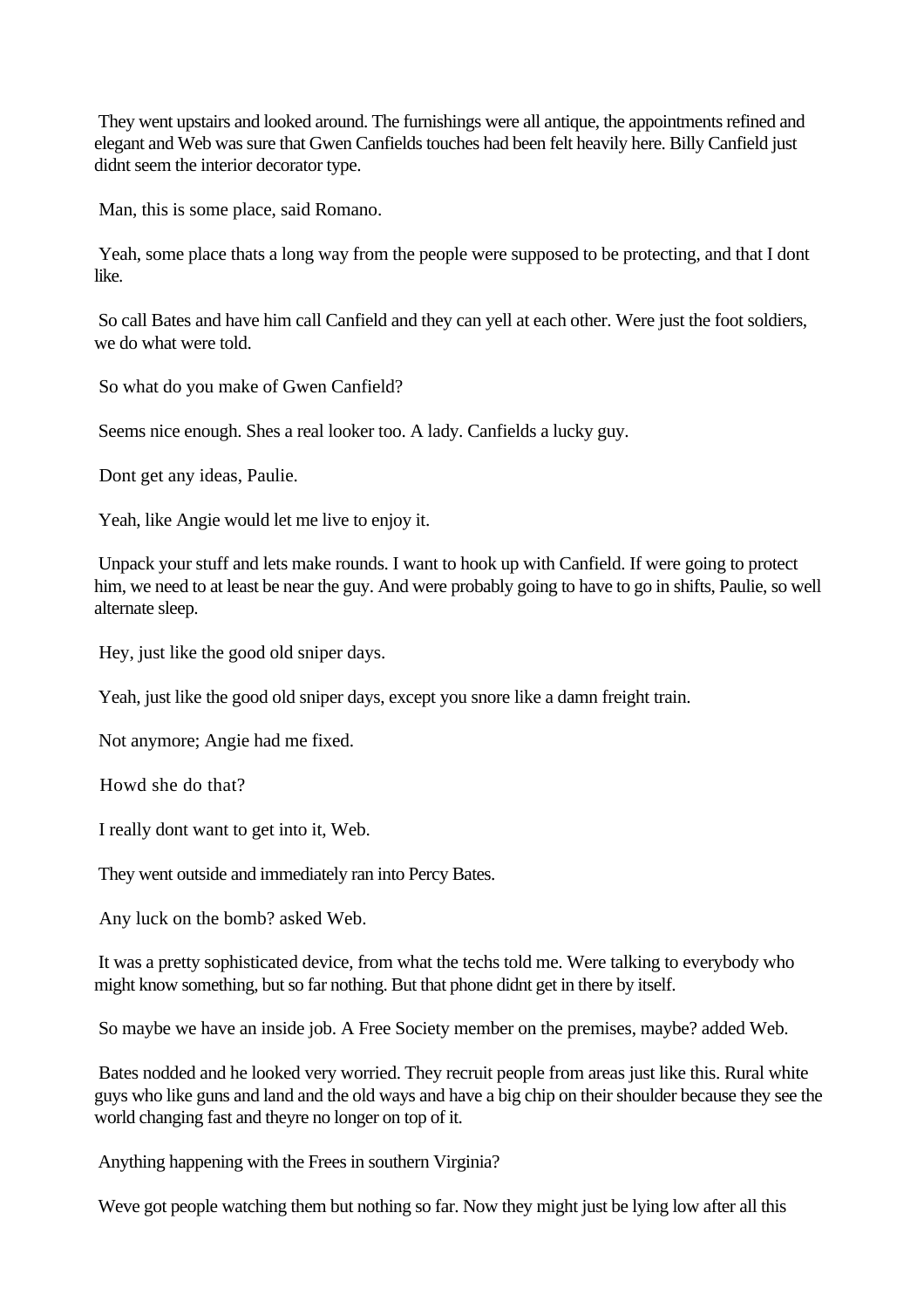activity. That would be the smart thing to do. And theyre not dumb. They have to know theyre suspected in this and that were watching. All we need is one link and we can go after them.

Wheres Canfield? I sort of like to keep track of the man Im supposed to be protecting.

Bates said, And Gwen too. She received the same death threats that her husband did.

Web thought about this. Well, Paulie and I can split up, but itd be nice to have more men on this. East Winds looks to be a pretty big place.

 Two thousand acres and sixty-eight buildings, actually. I talked to Canfield about that and he said if I wanted to bring more guys out here, hed see me in court and then see me in hell, and Im taking the guy at face value. Its up to you two, but listen, Web, were not going to be very far away.

Im counting on that, Perce.

Oh, and Web?

Yeah?

Thanks for saving my life.

" " "

 They found Billy Canfield down at the equestrian center examining the foreleg of a stallion while Nemo Strait and two young men dressed in riding clothes looked on.

 Canfield said to one of the young men, Better call the vet; might only be a sprain, but maybe a fracture. Hope to hell its not. As the man walked off, Canfield called after him, And tell that damn farrier that unless he comes up with a better shoe, Im changing shops. We got some stock with soft hooves and the glue-ons are pretty damn good for that and he doesnt even carry em.

Yes, sir.

Canfield patted the horses flank, wiped off his hands and walked over to the HRT men.

Farrier? asked Romano.

 The horseshoer man, answered Canfield. A glorified blacksmith. In the old days horse farms would keep one on full-time. Now they come around once a week in their truck with a forge in the bed and their anvil and hammer and prestamped shoes and do their work. Theyre not cheap, but whod want to do that kind of work? Its hard, hot and dangerous, what with crazy horses trying to kick your brains out.

What are those glue-ons you mentioned? Web wanted to know.

 Strait answered, Sometimes a horses hoof walls get too thin for the nails and they break up, especially horses imported from Europe, because of the climate and soil differences; their hooves get brittle. A soft shoe doesnt require any nails, its like a little bag over the hooves. It lasts a couple of months if done right. And the glue-ons are just what they sound like. Shoes glued on, no nails.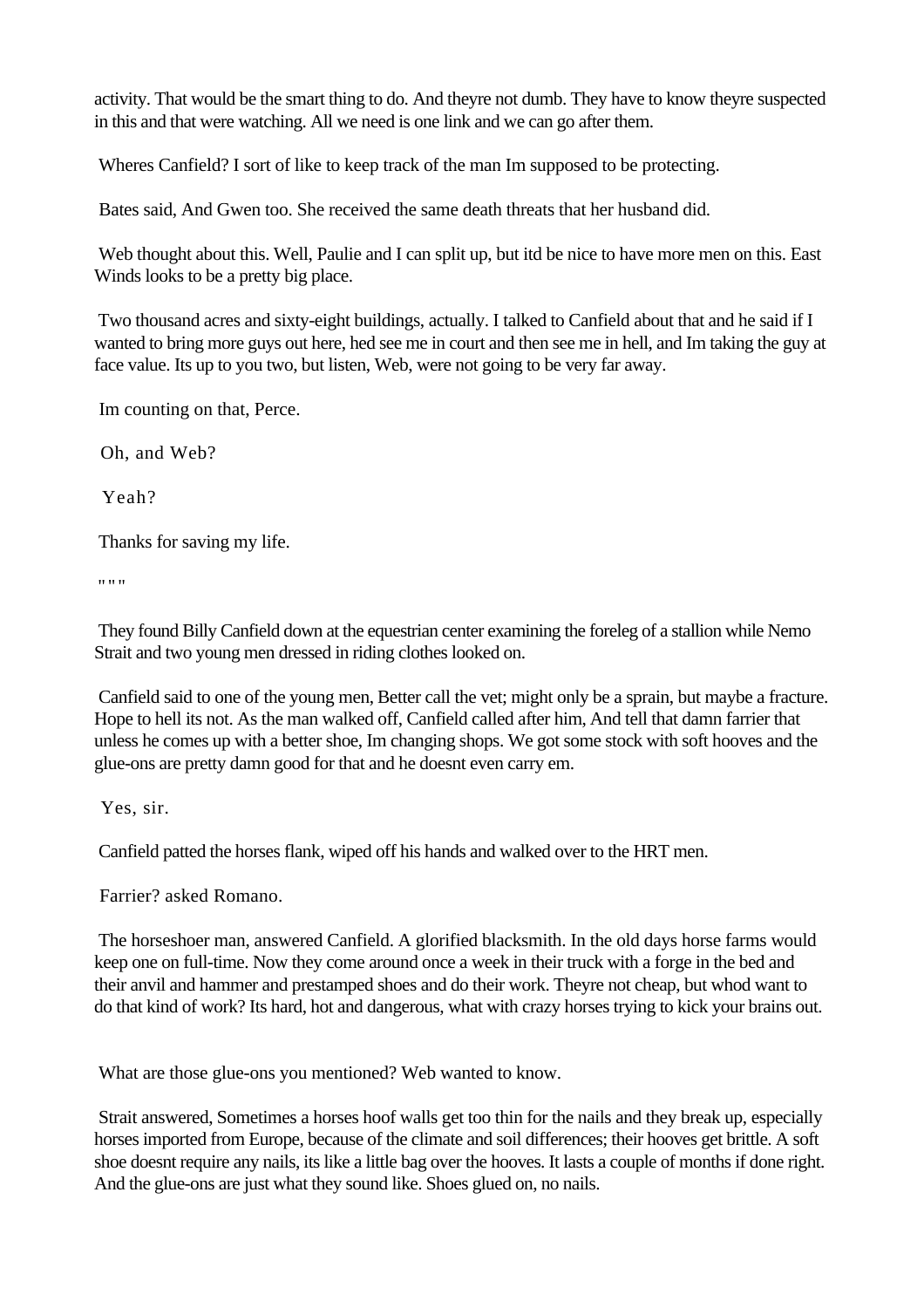Sound like a lot to learn about this business.

 Well, Ive always been a quick learner, said Billy with a glance at Strait. Next he stared over at Bates. You guys done talking to my boys? Ive got a farm to run.

Well be out of here pretty soon.

 Canfield looked at Web then pointed at Bates. He told me about the phone killings and all. But that was still pretty quick thinking on your part.

Im a fast learner too, said Web.

Canfield studied him curiously. Well, whats the next thing youd like to learn about?

East Winds. Id like to go over every inch of it.

Have to get Gwen to do that. Ive got things requiring my attention.

Web looked at Romano. Paulie here will go with you.

 Canfield looked like he was going to erupt but then seemed to pull it back in. All right. He looked at Romano. Paul, how are you on a horse?

Romano jerked, blinked and looked at Web and then at Canfield. Ive never been on one.

 Canfield put an arm around the HRT man and smiled. Well, I hope youre as fast a learner as your partner.

["LastManStanding-toc.html#TOC-31"]31

 Gwen was at the equestrian center with Baron when her husband asked her to show Web around the place. She led Web to the horse stalls.

The best way to see the farm is on horseback. Do you ride? she asked.

A little. Im certainly not in your league.

Then Ive got just the horse for you.

 Boo, Gwen told him, was a Trakehner, a German breed, a warm-blooded horse bred to be superior warhorses and a cross between a hot-blooded, high-spirited and temperamental Arabian and a cold-blooded, calm and hardworking draft. The horse weighed about seventeen hundred pounds, stood almost eighteen hands high and looked at Web like he wanted to take a bite out of his skull as they stood next to Boo in the stall.

 Boo was a great dressage horse, but now his work is done and he doesnt really like to move all that much. Hes gotten fat and happy. We call him old grump because thats what he pretty much is. But deep down hes a sweetheart, and hes very flexible too. You can ride him English or western saddle.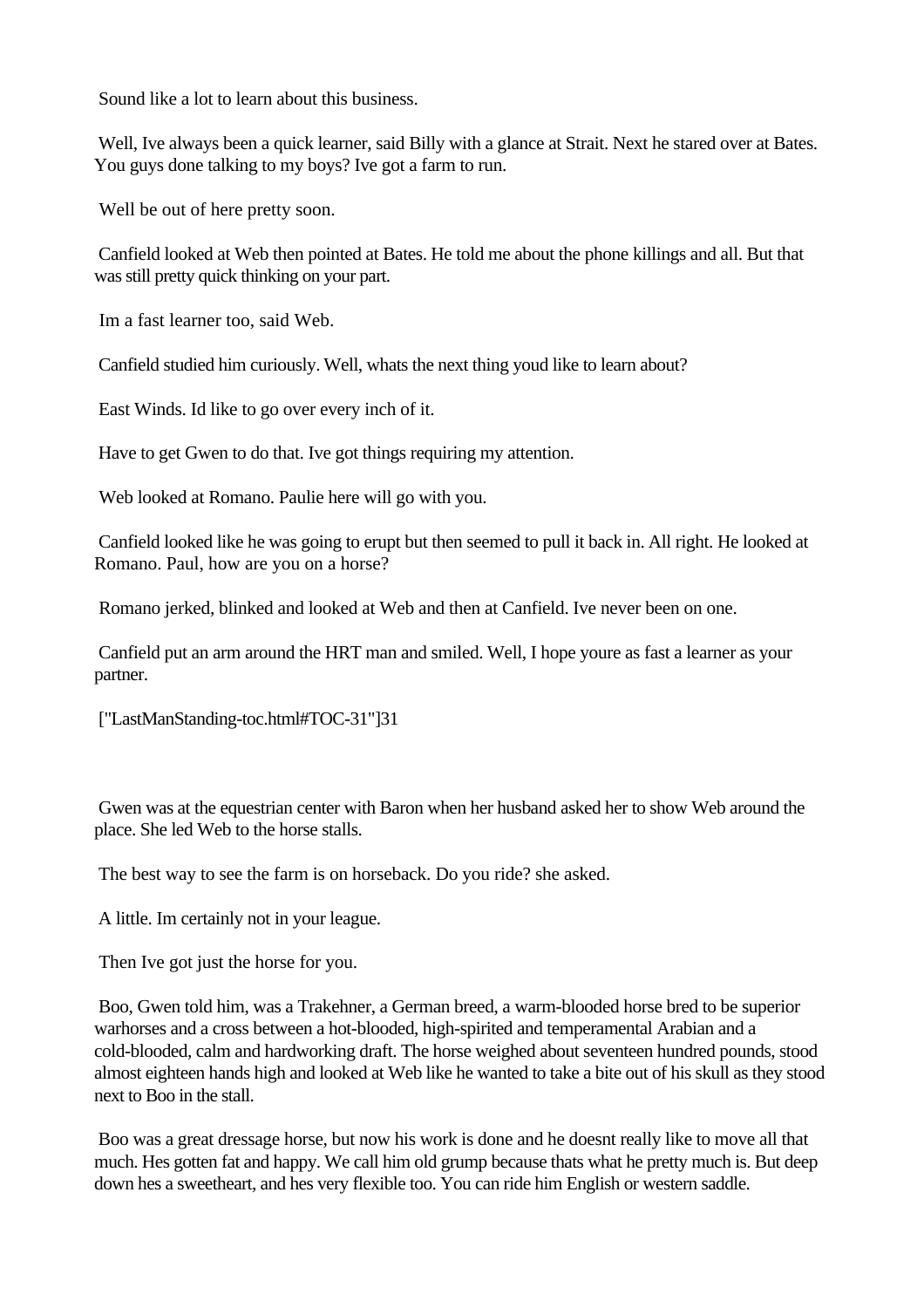Yeah, Im sure, said Web as he stared up at the beast. Boo didnt look the least bit happy that Web was in his personal space.

Gwen put the square saddle pad over the horses back and next had Web help her place the heavy Western-style saddle over the pad. Now watch while I cinch the saddle, hell hold his breath and push out his belly. Web watched in fascination as the horse did exactly that.

When you think its tight, hell let out his breath and it loosens. Then you try and climb on and the saddle slides over his withers. The horse gets a good laugh and the rider gets a few bruises.

Good to know dumb animals are that smart, said Web.

 Gwen showed Web how to transfer from the halter to the bridle and how to slip the latter over Boos head, seat it correctly and then buckle it. They led Boo outside and over to a stone mounting block.

Web adjusted the chaps Gwen had given him to prevent the saddle from chafing his legs and to allow Web to get a better grip, stepped onto the block and climbed aboard, while Boo just stood there patiently.

So what do you think? asked Gwen.

Its a long way down.

She noted the pistol in his holster. Do you have to bring the gun?

Yes, Web said firmly.

 They went to the riding ring and Gwen led horse and rider around the ring. Next Gwen showed Web neck-reining to brake, turn and back the horse up, and sounds and leg pressure to make the animal go and stop. Boos been all over the farm, so if you let him, hell go where hes supposed to. Nice and easy.

 Hired help had brought Baron around while they were working with Boo. Gwen mounted up on her horse. Now, Boo is the patriarch of this place and he and Baron have never ridden together before. So Boo may try and establish his dominance over Baron to show him whos boss.

Sort of like guys with too much testosterone, opined Web.

 Gwen looked at him in a strange way. Boos a gelding, Web. He looked at her blankly, not getting it. If he were a man, wed call him a eunuch.

Poor Boo.

 The two horses seemed to establish a grudging truce, and Web watched as Gwen slipped a Motorola walkie-talkie radio out of her back pocket and turned it on. Just in case theres a problem, she said.

Smart to keep in communication, said Web. Ive got my cell phone too.

After what happened today with Billy, Im not sure Ill ever use one again, she said.

Web looked down at his phone and started having some doubts.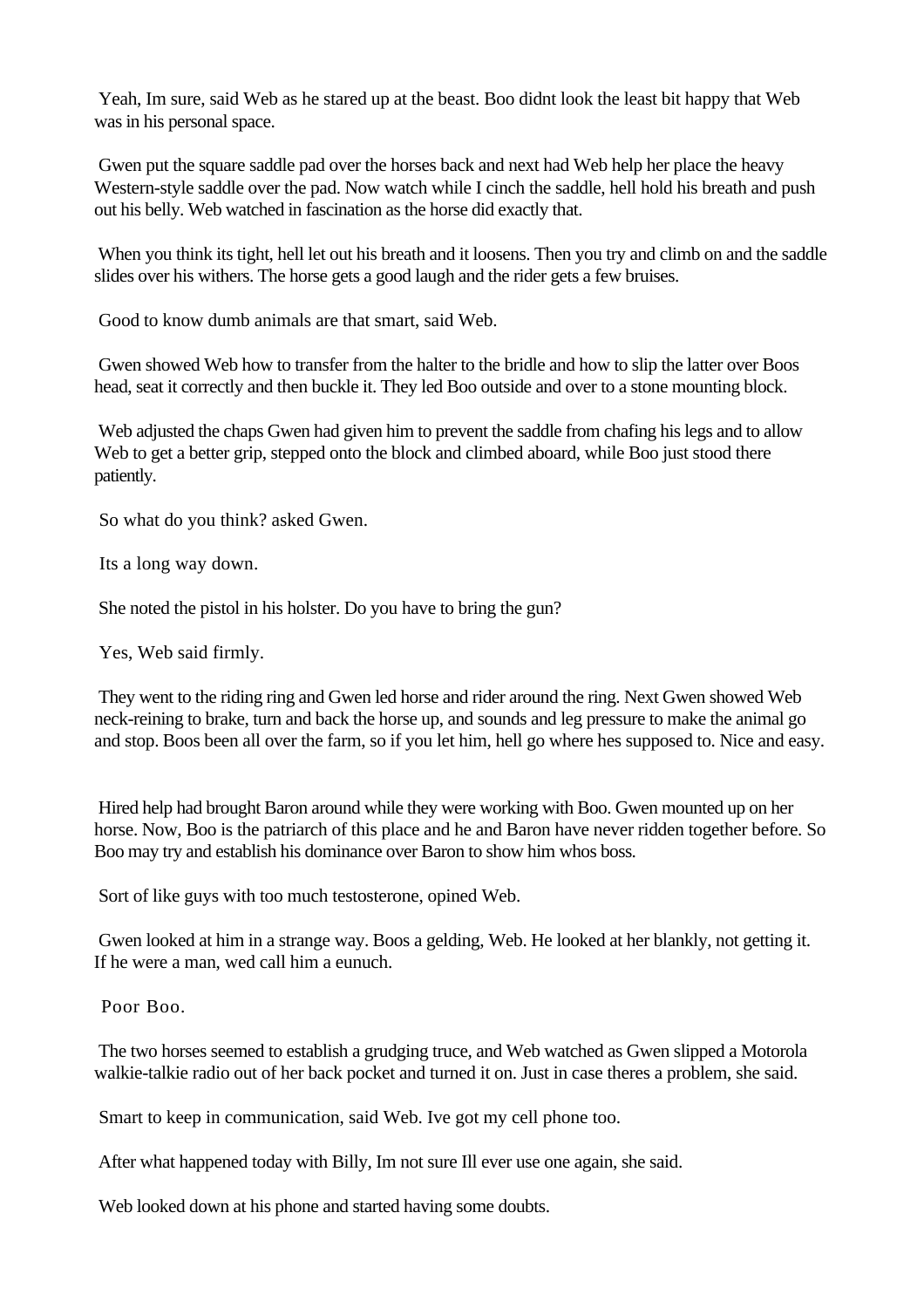They started off, trailed by a golden retriever named Opie, and another compact but strongly built canine Gwen called Tuff. Strait has a dog running around here too, she said. Calls him Old Cuss, and its an apt description because hes nothing but trouble. The sky was clear, and as they went up and down the small hills on the property, it seemed to Web that he could see almost all the way to Charlottesville. Boo was content to follow Baron and kept up a sedate pace that didnt tax Web.

Gwen reined Baron to a halt. Web eased Boo next to her.

 As I said, East Winds has been around a very long time. The King of England gave Lord Culpeper a land grant consisting of millions of acres in the 1600s. A descendant of Lord Culpepers gave a thousand acres of this land grant to his eldest daughter upon her marriage to a man named Adam Rolfe. The central part of the house was started in 1765 and completed in 1781 by Rolfe, who was an expert builder and also a merchant. Youve seen the outside of the main house? Web nodded. Well, it was constructed in the Georgian style. And the millwork, particularly the dentil moldings, are some of the best I have ever seen.

 Georgian, thats what I would have guessed. Web was lying; he wouldnt have known a Georgian style if it leapt up and bit him in his dentil moldings.

 The estate remained in the Rolfe family until the early 1900s. During that time it was a true working plantation and crops were raised here: tobacco, soybeans, hemp, that sort of thing.

And slaves to work it, I guess, said Web. At least until the end of the Civil War.

 Actually, no, the plantation was close enough to Washington that its owners were Northern sympathizers. In fact, East Winds was part of the Underground Railroad.

 In 1910, Gwen continued, the estate was sold out of the family. It passed through a series of hands until Walter Sennick bought it at the end of World War II. He was an inventor and made a huge fortune selling his ideas to the automobile manufacturers. He made East Winds into a small self-contained town, and at its peak he had over three hundred full-time employees here. There was also a company store, phone exchange, firehouse, those sorts of things.

 Nothing like never having to leave home. The whole time Gwen was talking, Web had been surveying the grounds, judging where possible attacks might come from and how best to defend against them. Yet if there was a rat on the inside, that sort of strategy might be futile. A Trojan horse worked as well now as it had thousands of years ago.

 Gwen nodded. Now there are sixty-eight buildings in total with twenty-seven miles of board fencing. Nineteen paddocks. Fifteen full-time employees. And we still farm here corn, mostly although our main interest is breeding Thoroughbreds. Next year we have twenty-two foals due. And weve got a great crop of yearlings going to sale very soon. Its all very exciting.

 They rode on and soon came to a high-banked water crossing, where Gwen instructed Web on how to let the horse choose its own footing when going down into the mud. She had Web lean back very far, so that his head was almost resting on Boos rump when the horse was going down the bank. Then she had Web meld his body into the horses neck and grasp Boos mane when the horse was heading up the bank on the other side. Web successfully navigated the stream and earned high praise from Gwen.

They passed an old stone and wood building that Gwen told him was an old Civil Warera hospital that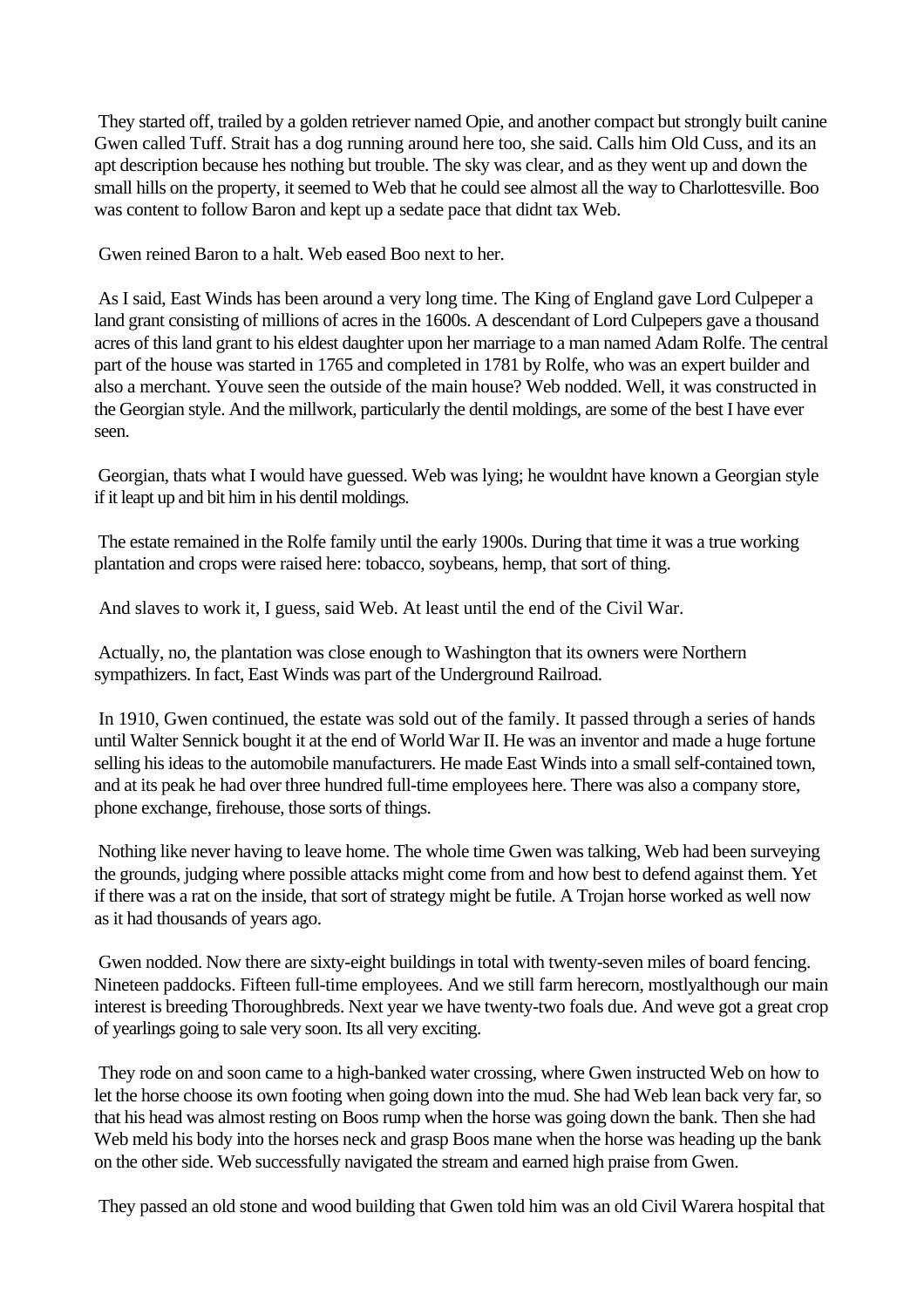they were thinking of turning into a museum. Weve rehabbed it, put in central air and heat, its got a kitchen, bedroom, so the curator could live in there, Gwen told him. An operating table and surgical instruments from the time period are there as well.

 From what I know of that, a Civil War soldier wouldve taken a minié ball any day over a trip to the hospital.

 They rode by a two-hundred-year-old bank barn, so named because it was two stories and built on such a steep grade that it had two entrances on separate levels. There was also a riding ring where horse and rider practiced their dressage. Dressage, Gwen explained, consisted of specialized steps and movements of a horse and rider, akin to a figure skaters routine. They passed a tall wooden tower with a stone foundation that Gwen told him had been used for both observation of wildfires and also for the horse races that had been held here a century ago.

 Web studied the place and the surrounding countryside. As aformer sniper constantly on the lookout for the best ground, Web concluded that the tower would definitely be a good observation post, yet he didnt have the manpower to utilize it properly.

They rode past a two-story frame building that Gwen identified as the farm managers house.

Nemo Strait seems to do a good job for you.

 Hes experienced and knows what hes doing, and he brought a full handpicked crew with him, so that was a plus, Gwen said with what Web perceived as little interest.

 They examined entry and exit points in the rear grounds and Web made mental notes of each. Once, a deer broke clear of the tree line and Opie and Tuff took off after it. Neither horse reacted to this clamor, although Web was so startled by the deer flashing in front of him that he had almost fallen off Boo.

 Next she led him into a little tree-shaded glen. Web could hear water running nearby and he was not prepared, as they rounded a short curve, to see a small, open building, painted white and with a cedar shake roof, that looked like a gazebo until Web saw the cross on top and the small altar inside with a kneeling pad and a small statue of Jesus on the cross.

 He looked over at Gwen for an explanation. She was staring at the small temple as though in a trance and then she glanced over at him.

 This is my chapel, I guess youd call it. Im Catholic. My father was a Eucharistic minister, and two of my uncles are priests. Religion runs pretty deep in my life.

So you had this built?

Yes, for my son. I come out here and pray for him just about every day, rain or cold. Do you mind?

Please.

Are you a religious person?

In my own way, I guess, Web answered vaguely.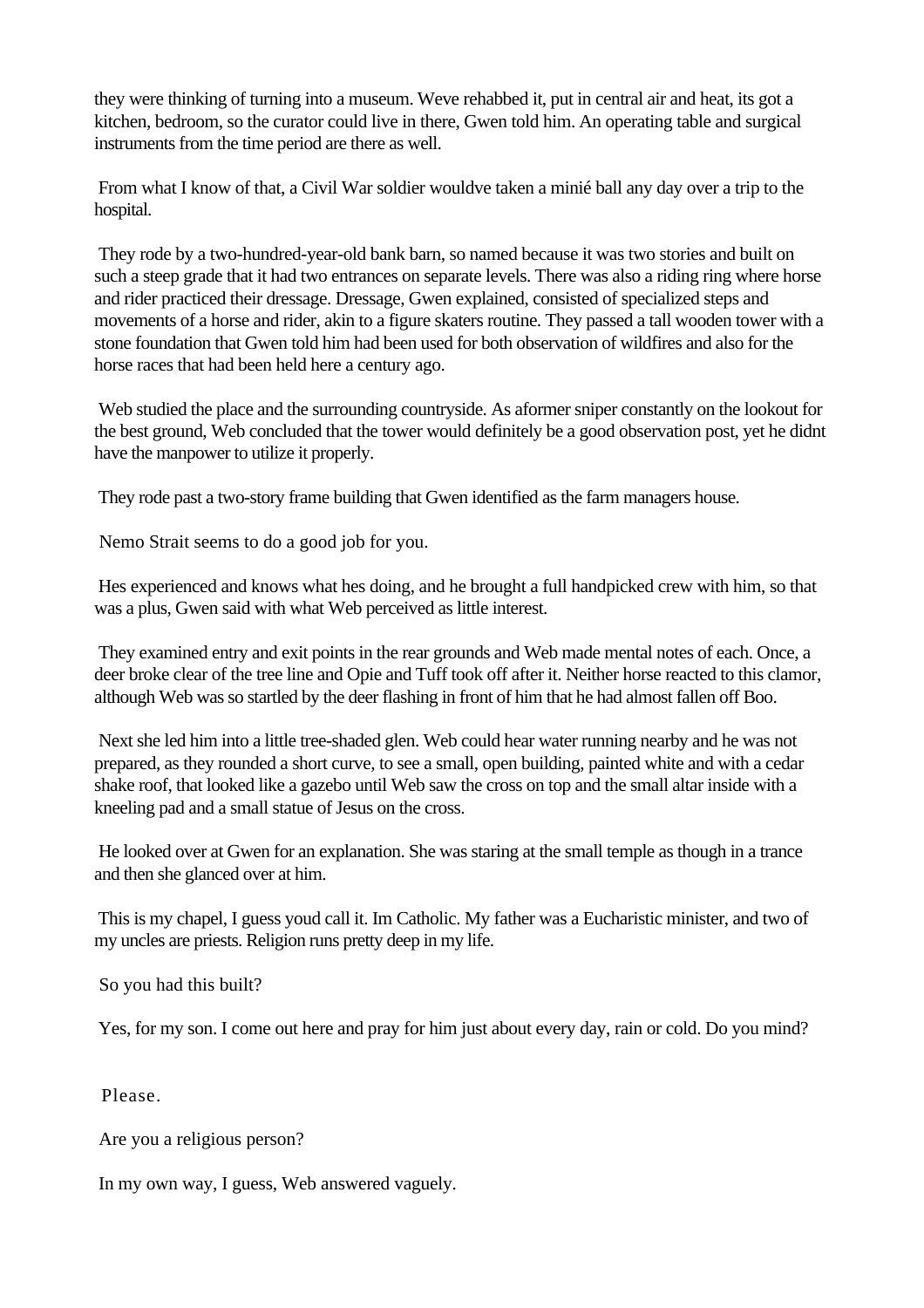I used to be a lot more than I am now, actually. Ive tried to understand why what happened could happen to someone so innocent. Ive never been able to find an answer.

 She dismounted and went inside the chapel, crossed herself, took out her rosary from her pocket and then knelt down and started to pray while Web watched her in silence.

After a few minutes she rose and rejoined him.

They rode on and finally came to a large building that had clearly been abandoned for some time.

 The old Monkey House, said Gwen. Sennick built it and kept all sorts of chimps, baboons, even gorillas there. Why, I dont know. Legend has it that when some of the animals would escape from their cages theyd be chased through the trees by beer-drinking local yokels with shotguns, who didnt want the monkeys around anyway. For that reason they called the forest around here the monkey jungle. The thought of those poor animals being gunned down by a pack of drunken morons makes me sick.

 They dismounted and went into the building. Web could see through the roof where large holes had been worn in by time and the elements. The old cages, rusted and broken, were still lined up against the walls, and there were trenches presumably for catching animal waste and other disgusting things. Trash and old broken machinery littered the concrete floor, along with tree branches and rotted leaves. Tree roots clung to the outside walls and there was what looked to be a loading dock. Web tried to imagine what an inventor of auto accessories would want with a pack of monkeys. None of his theories were pleasant ones. All Web could think of was animals strapped to gurneys, electrical lines capturing the power of lightning bolts and old man Sennick in surgical garb ready to do his dirty work on the terrified simians. The place had a distinct feeling of melancholy, of hopelessness, of death, even, and Web was glad to leave it.

 They continued their ride and Gwen dutifully pointed out all the buildings and their associated history until Web was having a hard time keeping track of everything. He was very surprised to look at his watch and see that three hours had passed.

 We should probably head back, said Gwen. For your first ride, three hours is plenty. Youre going to find yourself a little sore.

 Im good, said Web. I really enjoyed it. The ride had been peaceful, tranquil, relaxing, everything he hadnt been experiencing for practically all of his life. However, when they got back to the equestrian center and Web climbed off Boo, he was surprised to find that his legs and back were so stiff he could barelywalk upright once his feet hit the ground. Gwen noted this and smiled wryly. Tomorrow itll be another part of your body that hurts.

Web was already rubbing his buttocks. Ifeelwhat you mean.

 A couple of hired help came out and took the horses from them. Gwen told Web that they would take off the gear and scrub and wash down the horses. That was usually the job of the person riding the horse, Gwen said. It helped you bond with the animal. You take care of the horse, and the horse takes care of you, she said.

Kind of like having a partner.

 Exactly like having a partner. Gwen looked over at the complexs small office and said, Ill be back in a minute, Web, I want to check on a few things.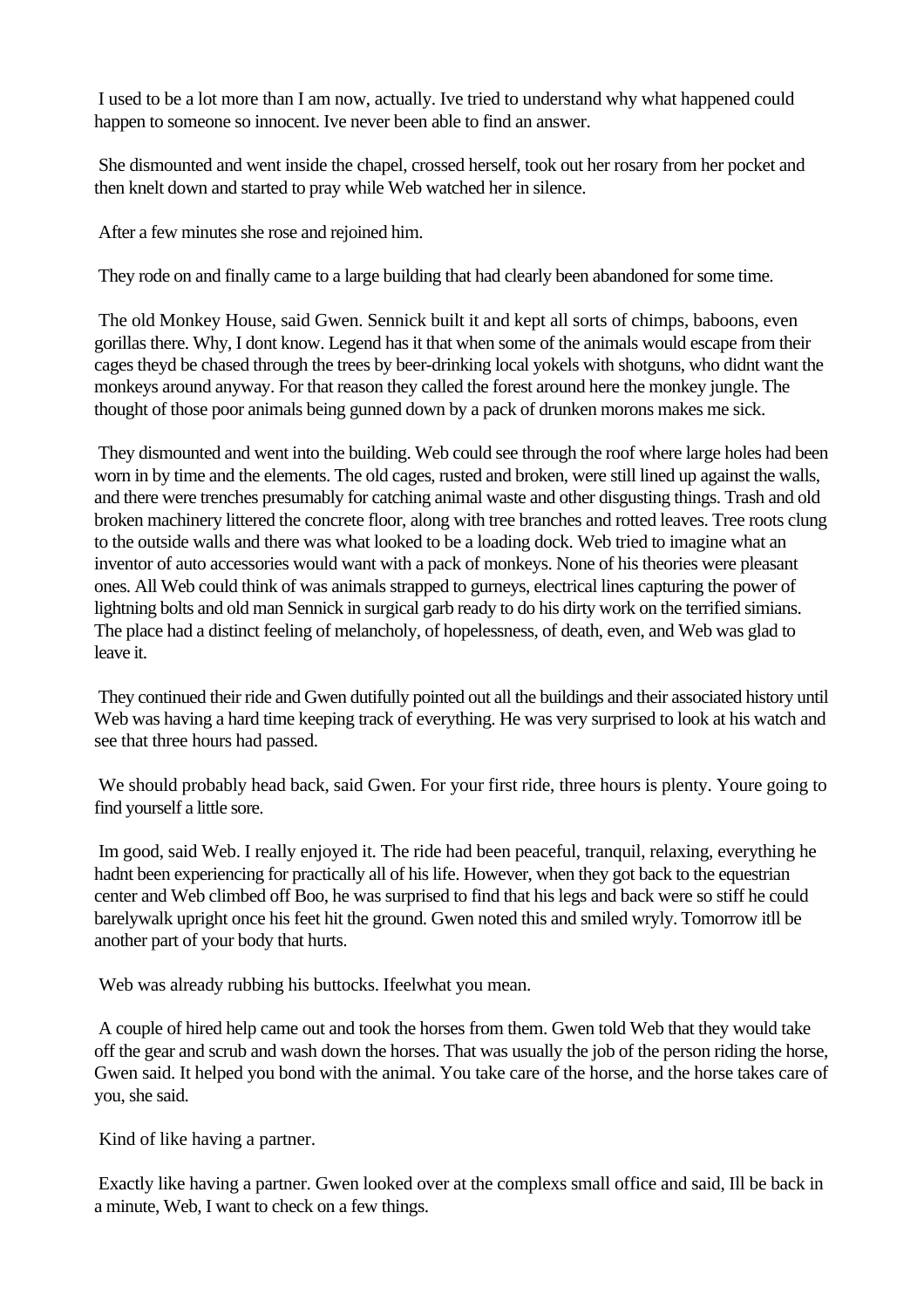As she walked off, Web started taking off his chaps.

 First time on a horse in a while? Web looked up and saw Nemo Strait heading his way. A couple of other guys in baseball caps were sitting in the cab of a pickup truck that had large hay bales in the back. They were watching Web closely.

Damn, how could you tell?

 Strait came up next to Web and leaned against the stone mounting block. He looked off in the direction where Gwen had gone.

Shes a good rider.

Id say she is too. But then, what do I know?

She pushes the horses sometimes further than she should, though.

Web looked at him curiously. She seems to really love them.

You can love something and still hurt it, now, cant you?

Web had not anticipated this sort of mental process from Strait. He thought he had the big, dumb Neanderthal figured out, and here the guy was being thoughtful and maybe even sensitive. I take it youve been around horses a long time.

 All my life. Folks think they can figure them out. You cant. You just have to go with the flow and never make the mistake of thinking you have them pegged. Thats when you get yourself hurt.

Sounds like a good formula for people too. Strait almost smiled, Web noted.Almost.

 Strait glanced over at the truck where his men still were watching the two closely. You really think Mr. Canfield might be in danger?

I cant be a hundred percent sure, but Id rather be safe than sorry.

 Hes a tough old cuss, but we all respect him. He didnt inherit his money like most folks around here; man earned it with his sweat. Got to respect that.

Yes, you do. You have any ideas on how that phone might have got into his truck?

 Been thinking about that. See, thing is, nobody drives that car cept him and Mrs. Canfield. We all got our own vehicles.

When he got in it, it was unlocked. And do they keep their vehicles in the garage at night?

 They got lots of cars and trucks, and the garage at the house is only two bays, and one of them is filled with supplies.

 So somebody, particularly at night, could have accessed the Rover, left the phone and probably nobody would have seen him.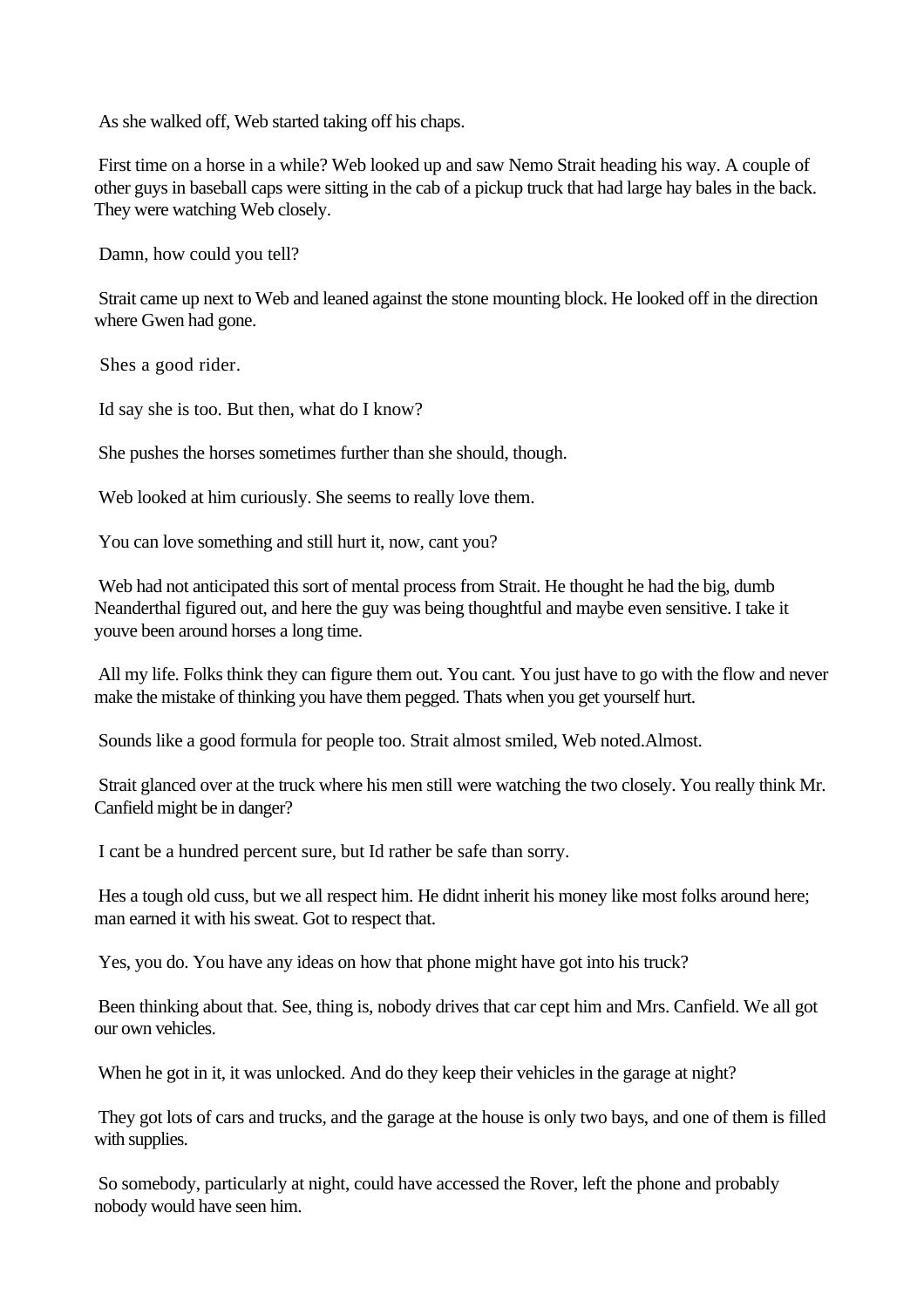Strait scratched the back of his neck. I guess so. You got to understand, out here lots of folks dont even bother to lock the doors to their homes.

 Well, until this is over, tell everybody to lock everything they can. You have to understand that threat can come from everywhere, inside and out.

Strait stared at him for a long moment. This Free Society thing, Ive heard of it.

You know anybody who might be a member or a former member?

No, but I could ask around.

Well, if you do, keep it low-key. We dont want to spook anybody.

We all got a good gig here, dont want to see nothing happen to the Canfields.

Good. Anything else you think I need to know?

 Look, if somebody here is in on this, you got to understand that a farm can be a real dangerous place. Big tractors, sharp tools, propane gas tanks, welding equipment, horses thatll kick your brains out if you let down your guard, snakes, steep slopes. Lot of ways to get killed and make it look like an accident.

Thats real good to know too. Thanks, Nemo. Actually, Web didnt know if that was advice or a threat.

Strait spit on the ground. Hey, you keep up that riding, youll be Roy Rogers in no time.

" " "

Gwen rejoined Web and showed him through the equestrian center. There were eleven buildings in total.

 The foaling stalls were their first stop and Gwen showed Web how they were equipped with closed-circuit television to monitor the expectant mares. The floors were rubber-matted and had a covering of straw to keep the dust down.

 We have really high hopes for some of the foals coming next year. We had several mares bred out in Kentucky by stallions with remarkable bloodlines.

How much does that stuff run?

It can run six figures a pop.

Thats expensive sex.

 There are a lot of conditions attached to that payment, of course, the most important being that the foal is actually born alive and can also stand and nurse. But a great-looking yearling sired by a successful racehorse can bring enormous amounts of money. Its a very picky business, though. You have to think of every contingency, and yet simple bad luck can still ruin your chances.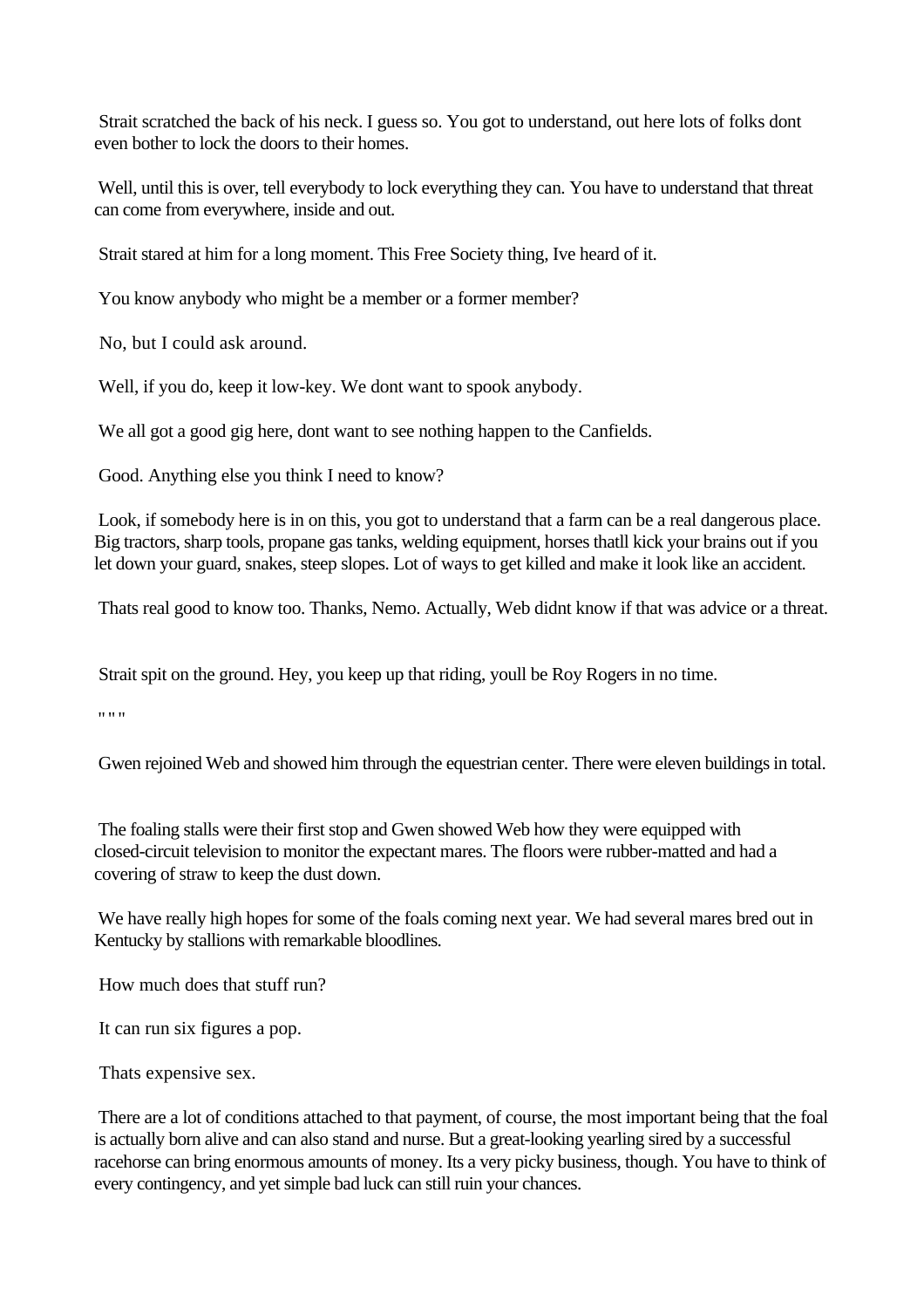Web thought that sounded very much like being an HRT man. Yeah, the way Billy described it to us, it doesnt sound like a business for the faint of heart.

Well, the money is nice. Web, but thats not why I do it. Its the rush you get from seeing a horse you raised, nurtured and trained thundering around that track; the most beautiful, the most perfect racing machine every created. And seeing the finish line, watching this truly noble animal prance into the winners circle, knowing that for at least a few minutes everything in your life is absolutely perfect. Well, theres no other feeling quite like that.

Web wondered if the nurturing of horses had replaced the lost son. If it had, he was glad that Gwen Canfield had found something in her life she could feel good about.

I guess you probably feel the same way about your work.

Maybe I used to, he replied.

 I didnt put two and two together before, she said. I didnt know you were part of what happened to those men in Washington. Im very sorry.

Thanks. Its a pretty sorry situation all around, actually.

I never really understood how men could do that sort of job.

Well, I guess the easiest way to look at it, Gwen, is that we do that job because there are people in the world who make us do it.

People like Ernest Free?

People just like him.

As they finished at the center, Gwen asked him what Strait had wanted.

Just some friendly neighborly advice. By the way, did he come with the farm or did you hire him?

Billy did. He and his crew came with good references. She looked around. So what now?

How about the main house?

 As they drove up to the mansion in an open Jeep, Web heard a roaring overhead and looked up. A small chopper was coming in low and fast. It flew past and disappeared over the treetops.

Web looked over Gwen. Where is that going?

 She frowned. The neighboring farm. Southern Belle. In addition to the chopper pad, they also have an airstrip. When their jet comes over, it scares the horses to death. Billys talked to them about it, but they go their own way.

Who are they?

Whatare they is more like it a company of some sort. They run a horse farm too but a pretty strange one.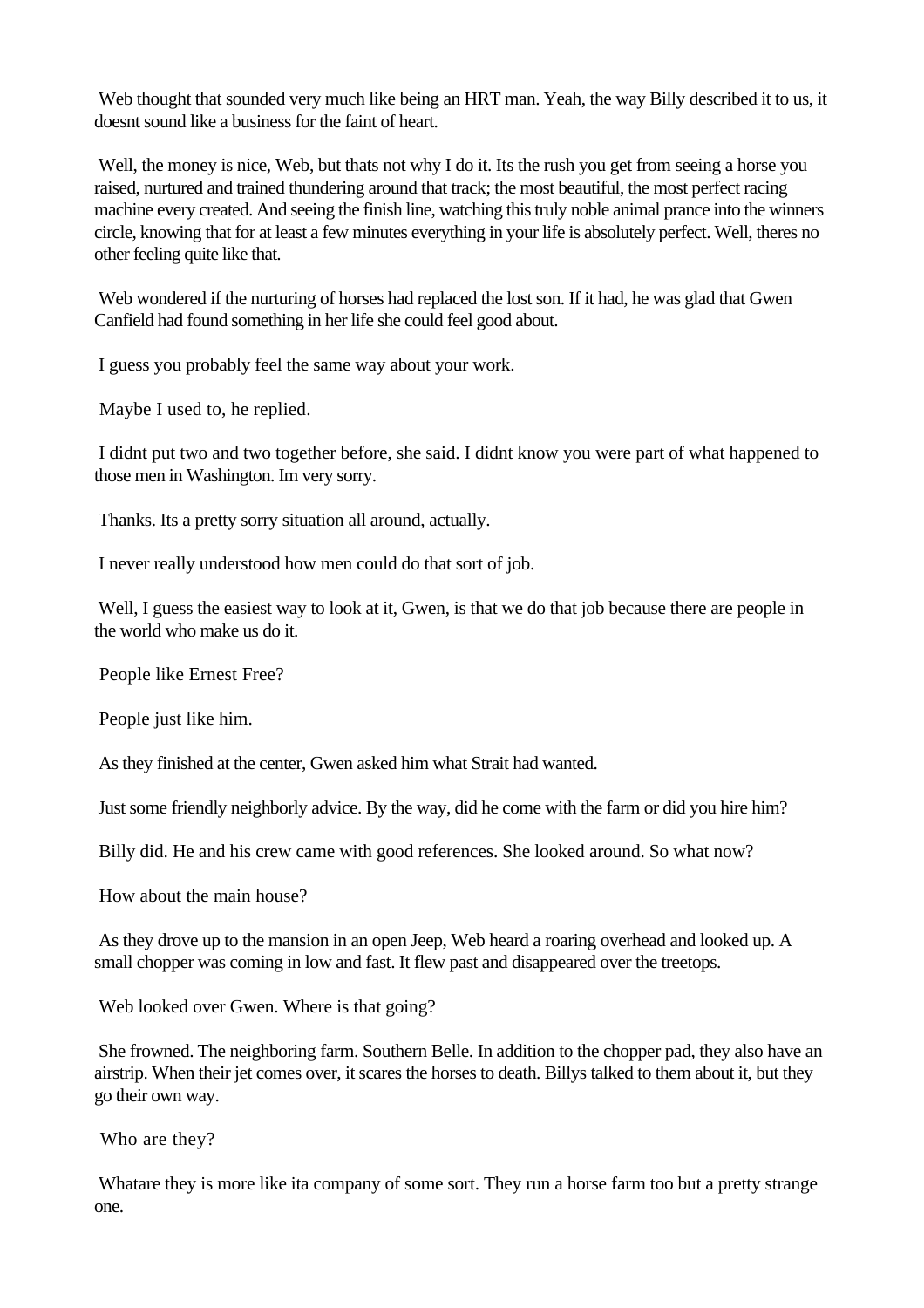What do you mean?

 I mean they dont have all that many horses, and the men they have working for them dont look to me to know the difference between a colt and a filly. But they must be doing something right. The house at Southern Belle is even bigger than ours.

I guess they have a lot of buildings, like you.

 Yes, although the ones we have came with the spread. Theyve built a bunch of new ones there, massive ones, almost like warehouses, though I dont know what theyd be storing in that sort of quantity. They only came here about two and a half years ago.

So youve been over there?

 Twice. Once to be neighborly and they werent. The second time to complain about their low-flying aircraft. We werent thrown off the place, but it was pretty awkward, even for Billy, and hes usually the one making people feel uncomfortable.

 Web sat back and thought about all this even as he glanced in the direction where the chopper had disappeared.

 It took them a while, but they covered the stone mansion from top to bottom. The lower level held a billiard room, a wine cellar and a dressing area to change into swimsuits. The pool itself was thirty by sixty feet and made entirely of steel from a World War II era battleship that had been decommissioned, she said. There was a lower kitchen with a Vulcan stove that had a big chrome hood dating from 1912, working dumbwaiters and a laundry room. In the boiler room Web got to see big McLain units kicking out radiant steam heat, and there was a room containing nothing except wooden bins for storing firewood. Each woodbin was labeled for a particular room.

 The main-level dining room had the heads of English stags on the walls and an antler chandelier. The kitchen was impressively large, with delft wall tile and a genuine silver closet. There were three ballrooms, assorted studies, parlors and living rooms and an exercise room. On the upper floors there were seventeen bathrooms, twenty bedrooms, a library that seemed to have no end and numerous other spaces. The place was truly enormous, and Web knew he was incapable of making it totally secure.

 As they ended the tour, Gwen looked around with a wistful air. Ive really come to love this place. I know its too big and grandiose in parts, but its also very healing, you know?

I guess I can see that. How many staff do you have in the house?

 Well, we have three women who come and clean and do laundry and look after things and then they leave, unless were having a lot of guests of dinner and then theyll stay and help. Theyre all local folks.

Who does the cooking?

 I do. Its something else I enjoy. We have a handyman of sorts. He looks like hes a million years old, but hes just lived life really hard. He comes most days. Nemo and his men run the rest of the farm. Racehorses have to be exercised every day, so we also haveriders, three young women and one man. All of them live at the equestrian center.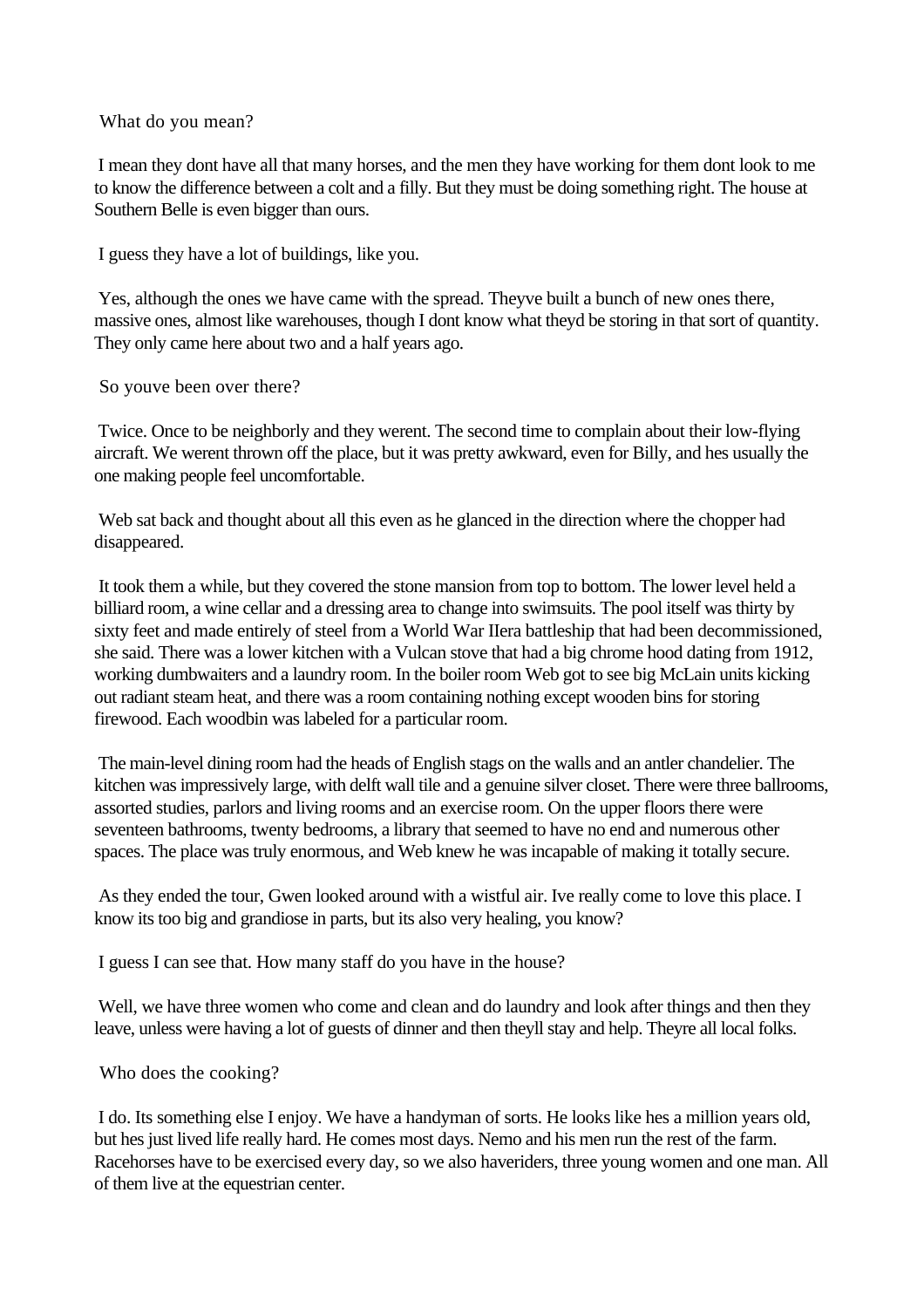And there is a security system. I noted the alarm pad as we came in.

We never use it.

You will now.

Gwen said nothing to this. She showed Web into the last room.

 The master bedroom was vast but curiously sparsely furnished. Web also noticed the anteroom off the master bedroom that also had a bed.

 Billy works late a lot and doesnt want to disturb me when he comes to bed, explained Gwen. Hes always considerate that way.

The way she looked when she said this made Web think Billy wasnt all that considerate.

 She continued, Most people only see the hard side of Billy, and I guess there were more than a few people that were a little skeptical of our getting married. I guess half of them thought I was marrying Billy for money and the other half thought he was robbing the cradle. But the fact is, we just clicked. We enjoy each others company. My mother was in the last stages of lung cancer when we started dating, and Billy came to the hospice every day for four months. And he didnt just sit there and stare at my mother dying. He brought her things, talked with her, argued with her about politics and sports and made her feel like she was still living, I suppose. It made it a lot easier for all of us and Ill never forget that. Hes had a rough life and hes rough around the edges because of it. But hes been everything in a husband that a woman could ask for. He left Richmond, a place he loved, and gave up the only business hes ever known to start over on a horse farm because I asked him to. And I think he knew we had to get away from it all, too many bad memories.

 And he was a wonderful father to David, did everything with him. He didnt spoil him because he thought that would make David weak, but he loved that boy with every ounce of his being. If anything, I think losing him destroyed Billy more than it did me because, while he had children from his first marriage, David was his only son. But if he considers you a friend, there is absolutelynothing he wouldnt do for you. Hed spend his last nickel to help you. There arent many people like that left.

 Web noted the photos on the wall and on a built-in cabinet. There were many pictures of David. He was a handsome boy who had taken after his mother more than his father. Web turned and found Gwen at his shoulder looking at her son.

Its been a long time now, she said.

I know. I guess time really doesnt stop for anyone or anything.

Times also supposed to help. But it doesnt.

He was your only child?

 She nodded. Billy has grown kids from his first marriage, but David was my only one. Funny, when I was a little girl I was certain Id have a big family. I was one of five. Hard to believe my little boy would be in high school now. She suddenly turned away and Web saw a hand go up to her face.

I think thats enough for now, Gwen. I really appreciate your taking the time.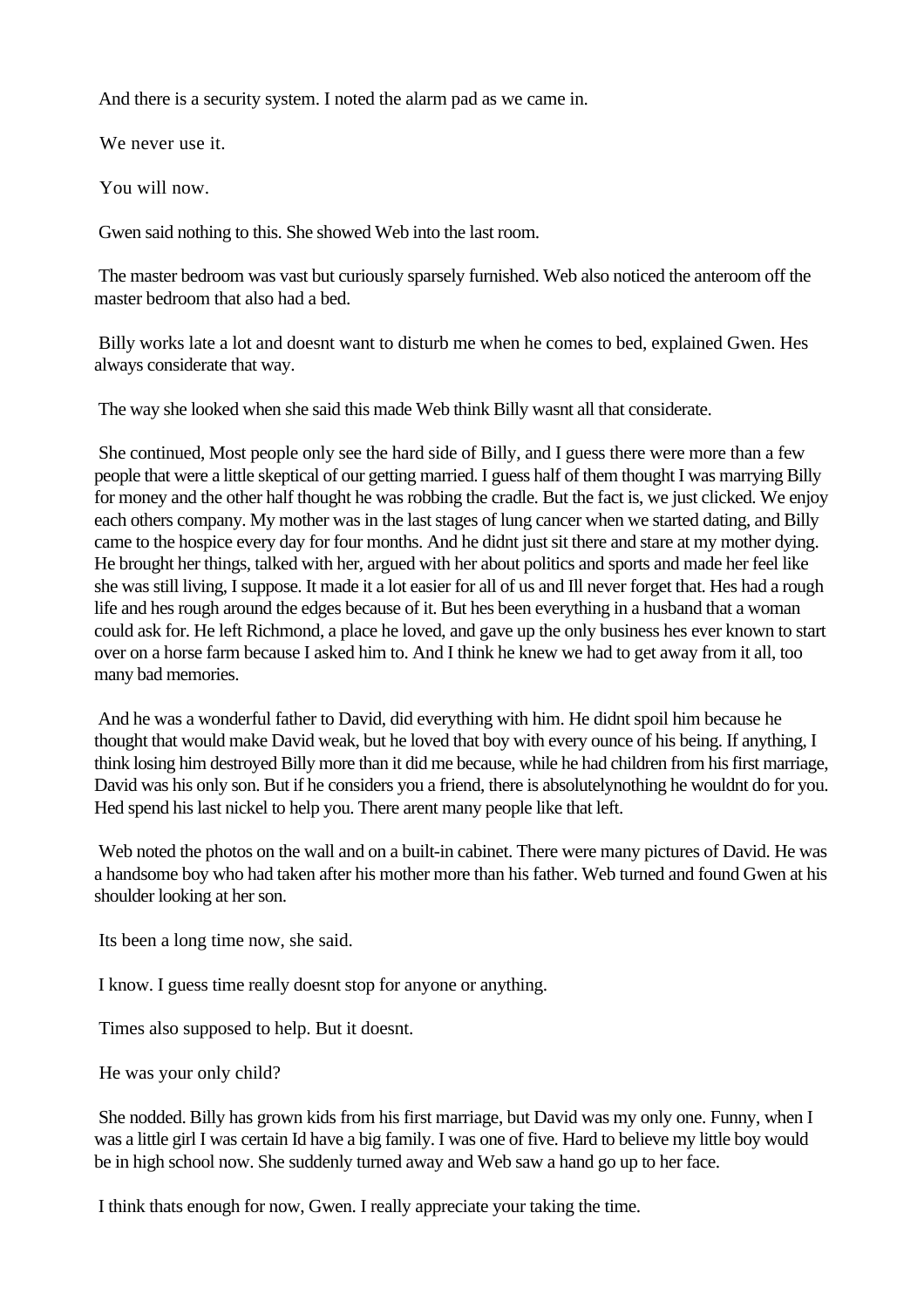She turned back to him and he could see her damp cheeks. Billy wanted me to invite you and your friend up for drinks and dinner tonight.

You dont have to do that.

Well, we want to. You saved his life, after all, and if were going to be spending time together, we probably should get to know each other a little better. Say five-thirty?

Only if youre sure.

Im sure, Web, but thanks for asking.

Just so you know, we didnt bring any fancy clothes.

Were not fancy people.

["LastManStanding-toc.html#TOC-32"]32

 Claire was walking to her car in the underground garage of her office building when a well-built man in a suit approached her. Dr. Daniels?

She looked at him cautiously. Yes.

 He held out his identification. Im Agent Phillips with the FBI. Wed like to talk to youright now, if thats convenient.

Claire looked bewildered. Whowants to talk to me?

 Agent Phillips turned and pointed past the garage gate, where a black limousine with tinted windows was waiting, its engine running.

 Itll all be explained, maam. He gently put a hand on her elbow. Just right this way, Doctor, it wont take long at all and well bring you right back here.

 Claire allowed herself to be led out of the garage. Phillips held the door for her and then climbed in the front passenger seat. Before Claire was even settled against the cushion, the limo sped off.

Claire was startled when the man sitting across from her in the rear-facing seats leaned forward.

Thank you for agreeing to talk to us, Dr. Daniels.

I didnt agree to talk with anyone. I dont even know why Im here.

 She noted that a glass partition that separated the back of the car from the front had been raised. Who are you?

My name is John Winters. Im head of the FBIs Washington Field Office.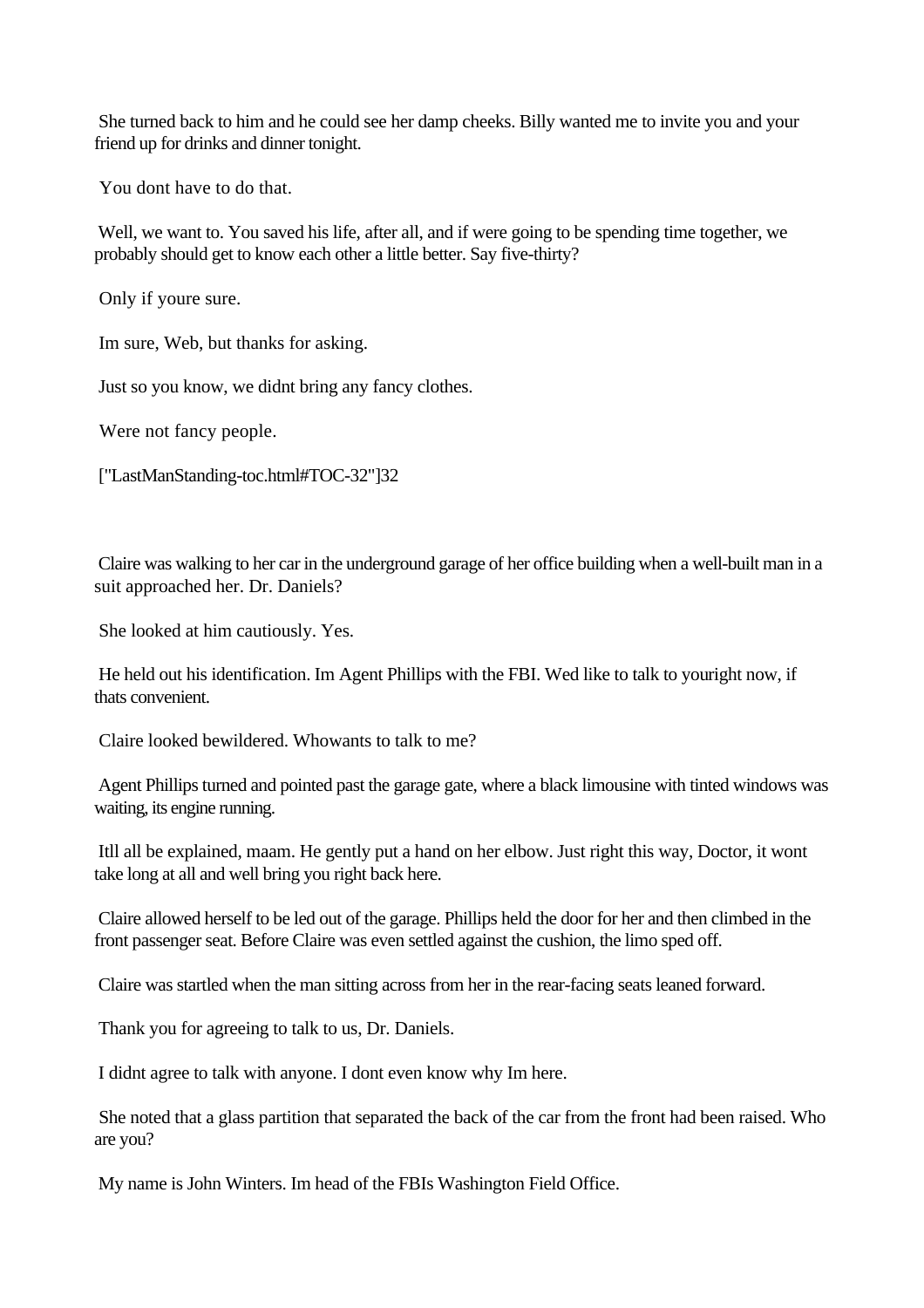Well, Mr. Winters Claire began.

My friends call me Buck.

Well, Mr. Winters, I dont know why youd want to talk to me.

 Winters sat back. Oh, I think you have an idea. Youre a very smart woman. He tapped a large file next to him. Quite an impressive C.V.

 Claire stared at the file. Im not sure whether I should be flattered or deeply annoyed that youve been investigating me.

 Winters smiled. For now, well just assume youre flattered. But you also have to realize that in your position you see quite a few members of the Bureau, their spouses, support people.

 All my security clearances are up to date. And its not like Im exposed to anything thats top secret. All files are thoroughly censored before they get to me.

But how do you censor the human mind, Dr. Daniels?

What my patients tell me is absolutely confidential.

 Oh, Im sure it is. And Im also certain that stressed-out people, folks with serious mental and emotional issues, probably pour out their hearts to you.

Some more than others. Exactly where is this going, Mr. Winters?

 The fact is, Dr. Daniels, you are in a position to hear some pretty important information given to you by some very vulnerable people.

I am well aware of that. And it goes no farther than my office.

Winters leaned forward again. One of your current patients is Web London. Is that right?

I cant answer that.

Winters smiled. Come on, Doctor.

When I said that I do not reveal confidences, I meant it. That includes whether someone is a patient of mine.

Well, just so youre aware, as head of WFO, Im privy to who at the Bureau is seeing a shrink, okay?

We prefer psychiatrist, or at least mental health professional.

 So I know that Web London is seeing you, Winters said. And I know that hes seen another psychiatrist there several times in the past. An Ed OBannon. Again Claire said nothing. So one thing I want to know is why the switch to you?

And again, I cant answer those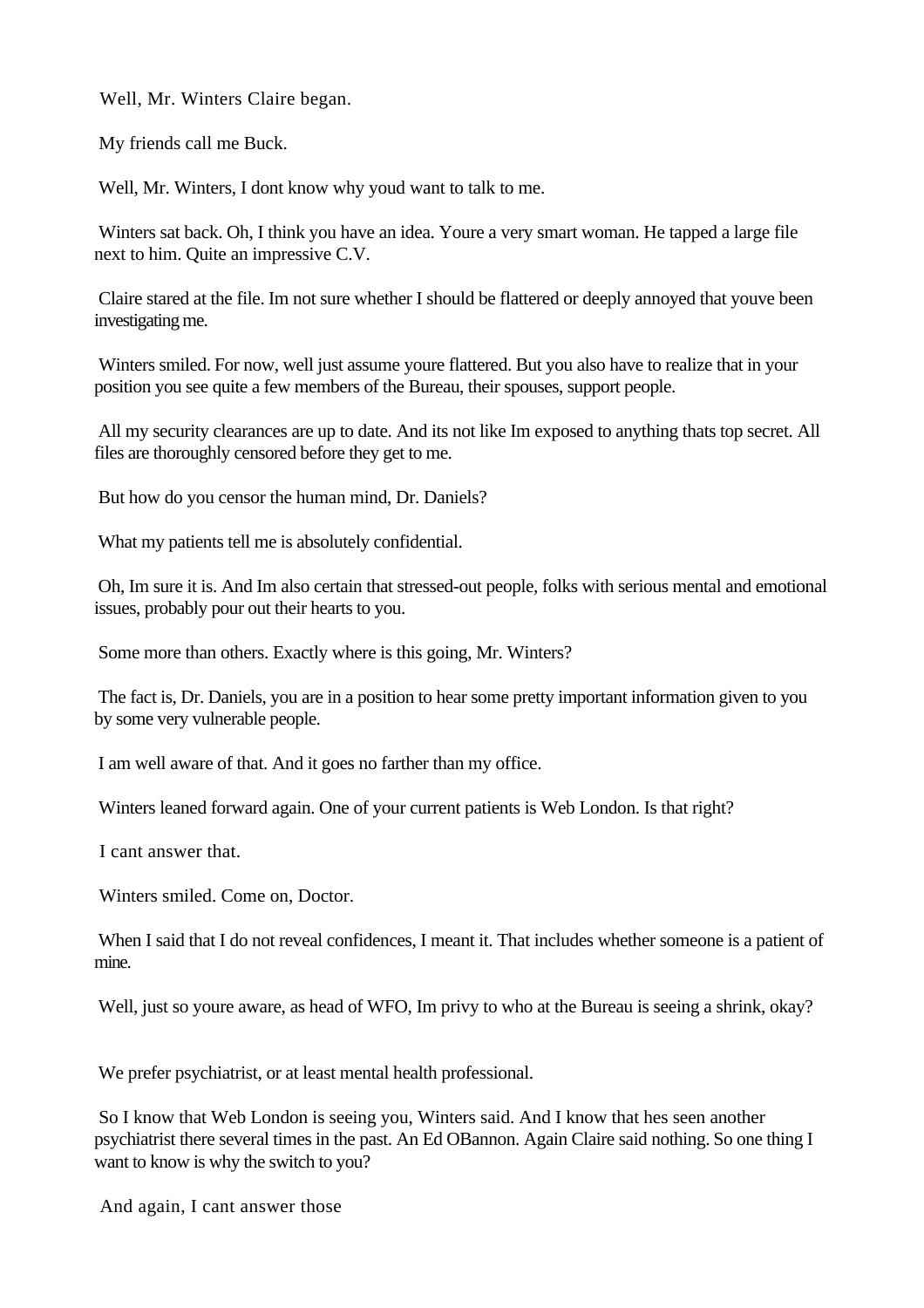She watched as Winters pulled a slip of paper out of the file next to him. He handed it to her. She looked down at it. It was a release form signed by Web London and notarized. It stated, among other things, that anyone providing psychiatric care to Web London could discuss the parameters of the diagnosis and treatment with one John Winters, director of WFO. Claire had never seen a form like this before, but it was an original document on official Bureau stationery.

Now we can dispense with the reluctance.

Where did this document come from and why havent I seen it before?

Its a new policy. In fact, Webs case is the first time weve used it. My idea.

Its an invasion of doctor-and-patient confidentiality.

Not if the patient has waived it.

Claire read the document very carefully so carefully, in fact, and she took such a long time doing it, that Winters finally started to fume. She handed it back to him.

Okay, let me see some ID, she said.

Excuse me?

 It says I can reveal certain information to John Winters, head of WFO. All I know about you is you drive around in a limo and say youre John Winters.

I thought my aide identified himself.

He did. Butyouhavent.

 Winters smiled, pulled out his creds and showed them to Claire. She spent longer than necessary going over them, just to put the man on notice that she didnt like this one bit and that she was not going to make this easy.

He sat back. Now, about Web London.

 He selected me because Dr. OBannon wasnt available. We had a good session and he decided to stay with me.

Whats his diagnosis?

Im not sure Ive made one yet.

Have you suggested any treatment to him?

 That would be a little premature, she said dryly, since I havent made a diagnosis yet. That would sort of be like operating on someone before youve even done a physical.

Sorry, but most shrinks excuse me psychiatrists I know just prescribe some pills.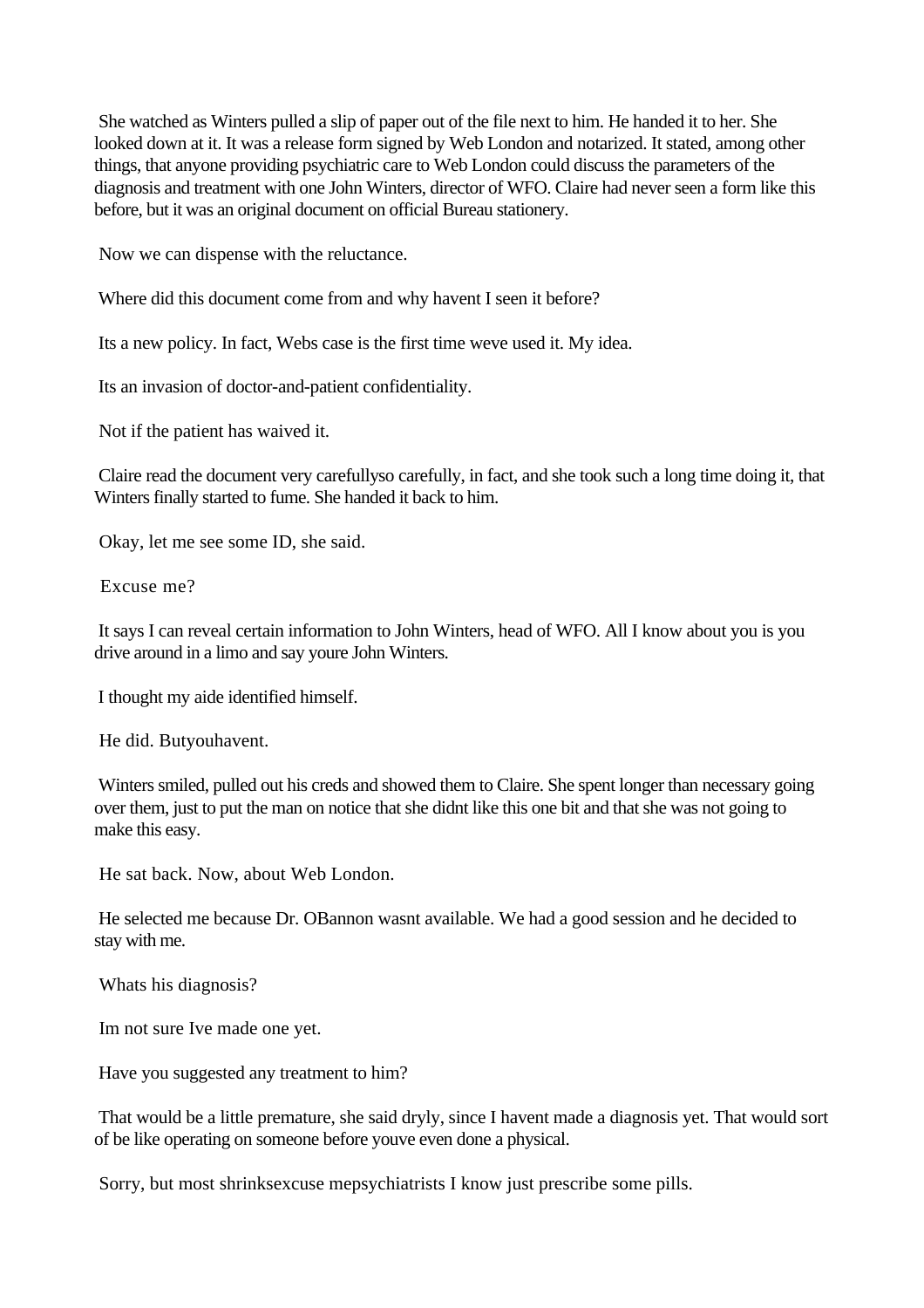Well, I guess Im not like any psychiatrists you know, then.

Can you tell me what happened to him in that courtyard?

No, I cannot.

Cant or wont? He held up the release form. We can make this smooth for you or extremely difficult.

 That form also states that I may withhold any information told to me in confidence by a patient and also any conclusions of mine based on such information, if, using my professional discretion, such disclosure would do harm to the patient.

 Winters moved across and sat next to Claire. Dr. Daniels, are you aware of what happened in that courtyard?

Yes. Ive read the papers, and Ive talked to Web about it.

 You see, it goes beyond the murder of six agents, horrific as that is. It strikes right at the fundamental integrity of the Bureau. And without that, you have nothing.

 Im not sure how someone ambushing a team of FBI agents diminishes the integrity of the FBI. If anything, it should evoke sympathy.

 Unfortunately, thats not the world we work in. Let me tell you what this ambush has done. First, by taking out our elite strike force, criminal elements now believe we are vulnerable at all levels. Second, the press has blown this unfortunate incident to such extraordinary heights, using such incendiary language, that the public confidence in us has been badly shaken and even the lawmakers on Capitol Hill who should know better are doubting us. And lastly, the morale of the Bureau as a whole is at an all-time low over this. It really is a triple whammy.

I guess I can see that, Claire said cautiously.

 So the sooner the matter is resolved, the sooner we understand how it happened in the first place, the sooner we can make matters right again. Im sure you dont want the criminals in this country thinking they can run roughshod over honest citizens.

Im certain that wont happen.

 Are you? He stared hard at her. Well, Im right in the middle of it, and Im not nearly so certain as you seem to be.

Claire felt a chill go up her back at the mans words.

 He patted her on the shoulder. Now, what can you tell me about Web without,in your discretion,violating any professional standards?

 Claire began slowly, the whole process loathsome to her. He has some issues. I believe they go back to his childhood, as such issues often do. He froze in that alley. Im sure hes told the investigators at the FBI that. She looked at him for affirmation of this, but Winters didnt take the bait.

Go on, he said simply.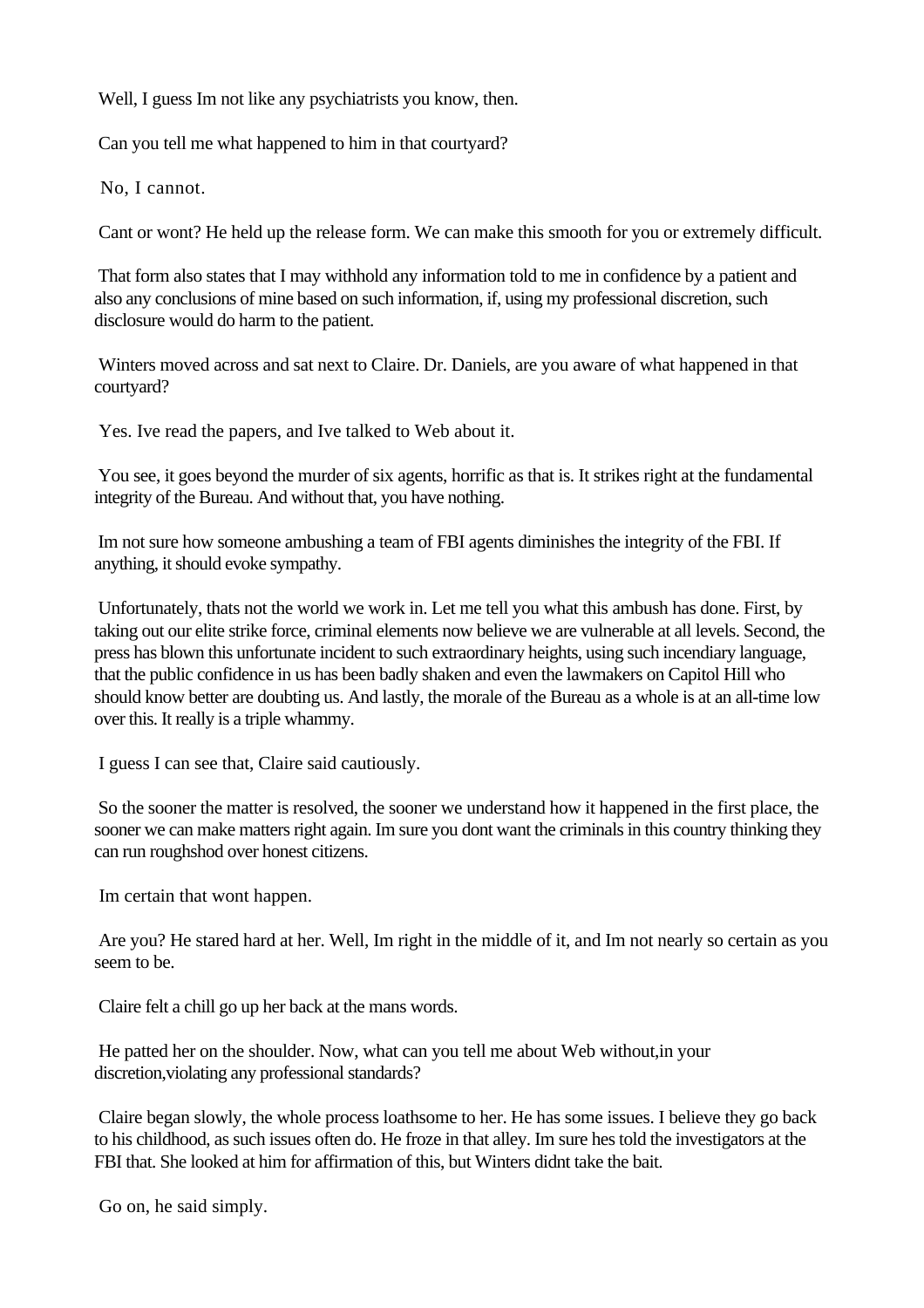Claire went through the details of what Web had seen and heard in the alley, including the words spoken to him by Kevin Westbrook, how they affected him, his subsequent feelings of paralysis and how he had fought against them and ultimately won.

 Yes, he won, said Winters. He dropped right before the guns fired and he managed to walk away alive.

I can tell you that he feels enormous guilt for having been the sole survivor.

And so he should.

 He didnt suddenly turn coward, if thats what you were wondering. Hes one of the bravest men Ive ever met. In fact, he might be too brave, too much of a risk-taker.

 I wasnt thinking he had become a coward; not even his own worst enemy could say that Web London was a coward.

She looked at him curiously. What, then?

There are worse things than being a coward. He paused. Like being a traitor.

 My professional opinion is that that is not the case. His freezing in that alley represents deep-rooted problems stemming from a very challenging childhood that Web is trying to cope with.

I see. So perhaps he shouldnt be with HRT, then. Perhaps not in the Bureau at all.

Now Claire could feel herself freeze.What had she just done?

Thats not what I said.

No, Doctor, thats whatIsaid.

 As promised, they dropped her back off at the garage. As she was getting out, Buck Winters leaned forward and gripped her arm. Claire felt herself instinctively drawing back.

 I certainly cant stop you from telling Web about our meeting,Doctor, but Im asking you not to. This is an ongoing FBI investigation and the results, whatever they happen to be, will rock the Bureau more than its ever been. So Im asking you, as a good citizen, to keep all this on the QT for now.

I cant guarantee you that. And I trust Web.

Im sure you do. Theres a lot about him to trust. Do you know how many men hes killed in his career?

No, is that important to know?

Im sure the relatives of those people would think it important.

 Youre making it sound like hes the criminal. Im assuming that if hes killed people, it was part of his job, the job you expect him to do.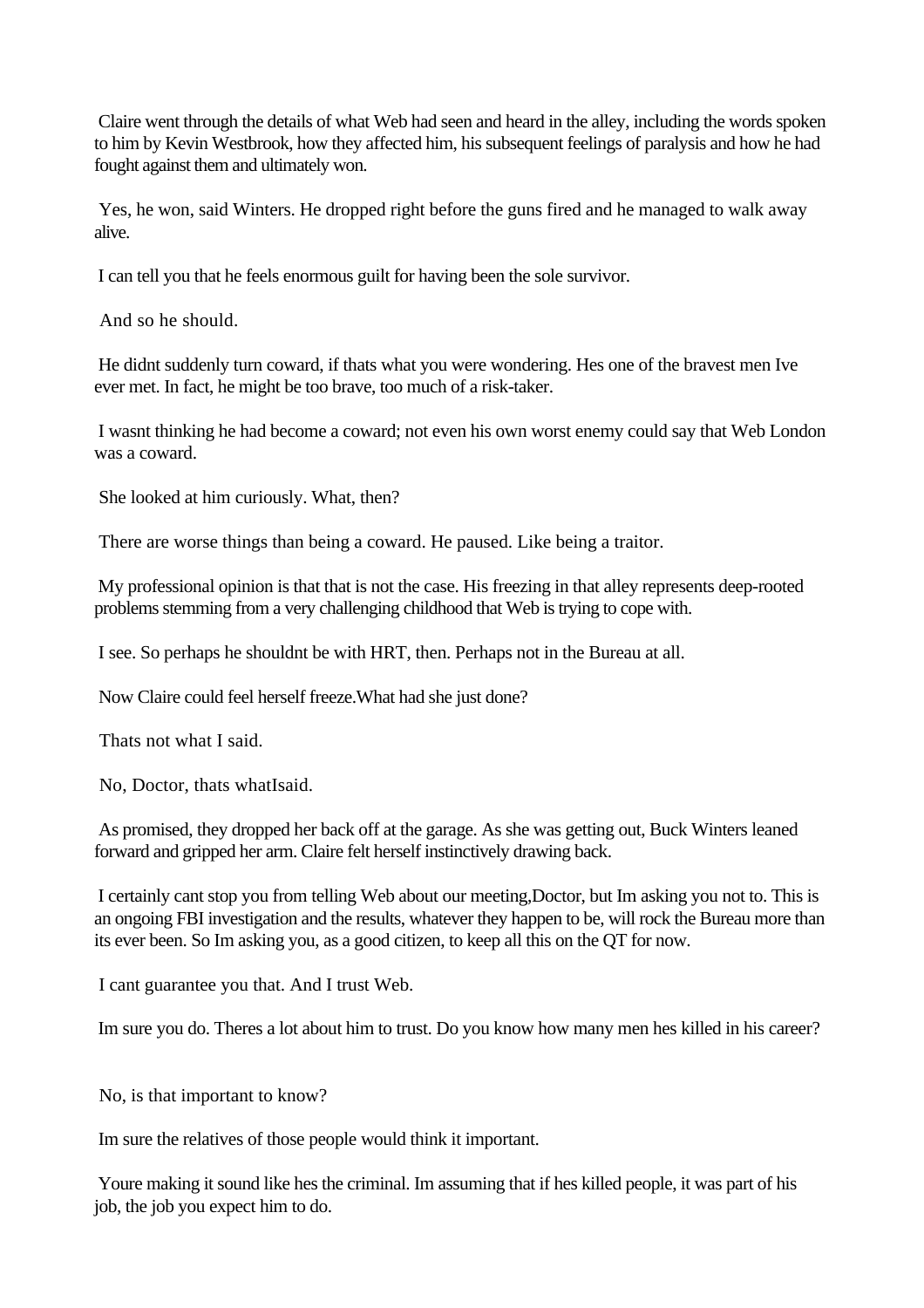Well, I guess thats always open to interpretation, isnt it? He let go of her arm and added a parting shot. Im sure well be seeing each other again.

" " "

 When Romano and Web left for dinner at the mansion, Romano was walking a little funny. He told Web that Billy had gotten him on a horse and Romano had immediately fallen off.

I dont know why the hell I cant follow the guy in a truck. Horses just aint my thing.

Well, I rode over most of the property today and a lot of it you cant get to even by truck.

Did you fall off too?

Yeah, twice, Web said. Why tell the truth and get Romanos hair up again? he figured.

So whod you ride with? asked Romano.

Gwen. Had a nice time. How about you? Have any fun?

Yeah, I never knew how much fun mucking a stall could be. You should try it sometime.

 Billy met Web and Romano at the front door of the stone house. He was wearing an old corduroy jacket with patched elbows, a pair of khaki pants, a wrinkled white button-down shirt and loafers without socks. And he already had a drink in hand. He led them through the front hall and down a curving staircase of walnut that looked old enough to have arrived in the Colonies as a gift from a long-dead king or queen. Though hed been through the placeearlier, Web still caught himself occasionally ogling the large rooms, elaborate millwork, heavy draperies and enormous artwork that looked museum-quality and probably was, and then they arrived at the lower level. Romano looked around and kept muttering, Holy shit, under his breath.

Web again noted Billys limp. You have an accident? he asked, pointing to the mans leg.

Yeah, a one-ton draft horse decided to take a roll while I was on the sumbitch.

 The floor in the lower level was flagstone, the exposed walls stone and twelve-by-twelve beams had the task of holding up the ceiling. There were large leather couches and chairs placed precisely, probably to encourage several conversation groups, or perhaps even conspiratorial factions, for this definitely looked like that sort of place to Web, though the Canfields didnt seem the type. If they didnt like you, they probably werent bashful about showing it, especially Billy. The walls were festooned with the racks of yet more English stags along with numerous mounted heads of deer, a cheetah, a lion, a rhino, a moose and mounted full bodies of a large variety of birds and fish. Mounted on another wall was a very large walleyed pike. There was also a full-sized grizzly in a charging pose and an enormous swordfish in perpetual soar. On one display table was a coiled diamondback rattler and a king cobra, with eyes seemingly ablaze and fangs showing and ready to do some serious damage. Web gave both stuffed reptiles a wide berth. He had never cared much for snakes after almost being bitten by an enraged water moccasin on a mission in Alabama.

 There was a well-stocked gun cabinet against one wall. Web and Romano enviously checked out the array of Churchill, Rizzini and Piotti firearms, weapons that would easily set you back five figures. You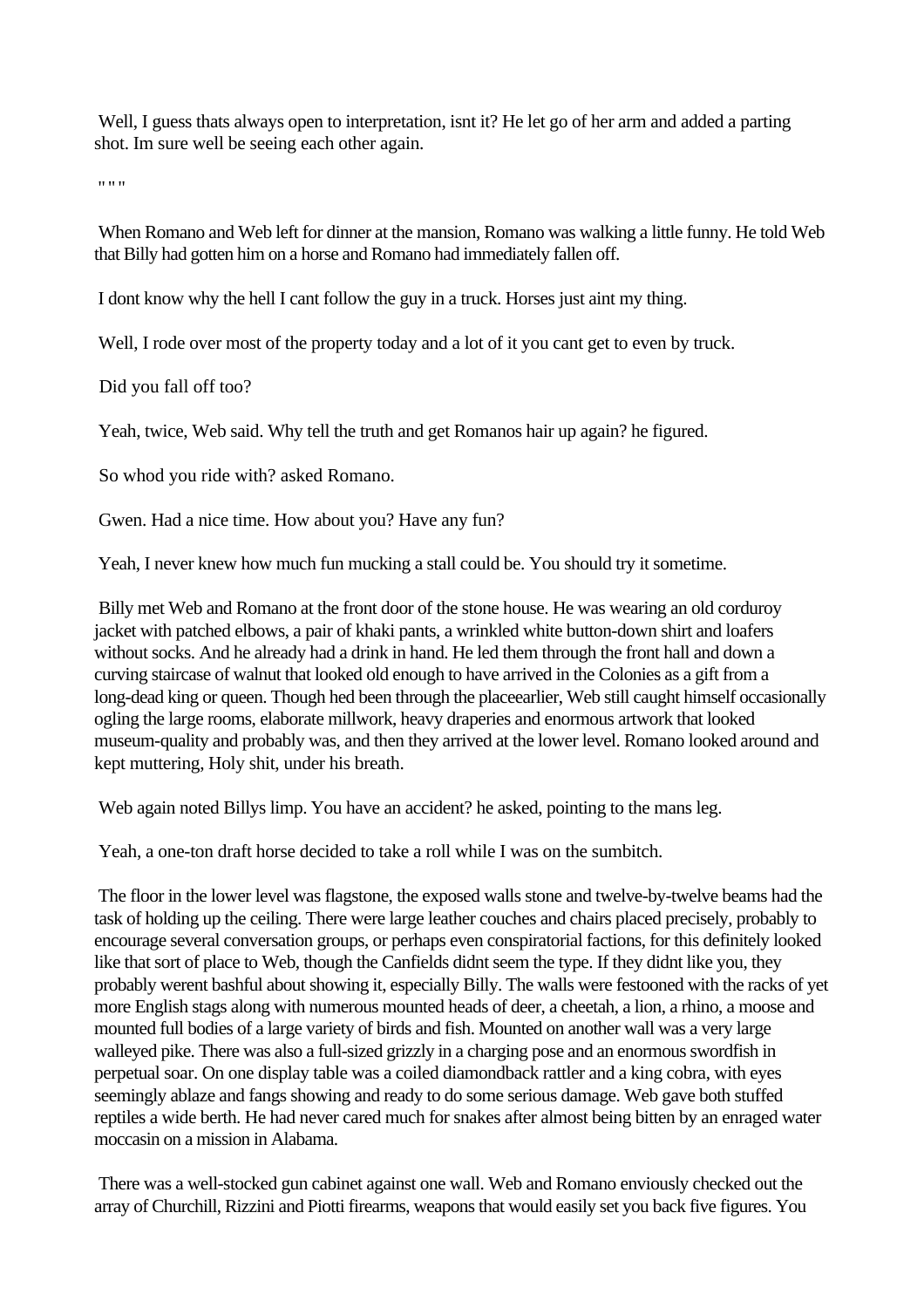really couldnt be a member of HRT and not be an aficionado of showpieces like these, though most FBI agents lacked the financial wherewithal to do more than press their noses to the glass. Web wondered if the weapons were for show only or whether anybody here ever actually used them. Billy looked like he would be comfortable around guns, maybe even Gwen too. If the man had killed all these animals, he would damn well have to be handy with firearms.

 A full bar of dark cherry sat against another wall. It looked like it had been yanked straight from a London pub. Webs strong impression when he had first seen this room was that it had the feel of an English club spiked with a bit of the Wild West.

 Gwen was sitting on a couch that looked substantial enough to sail in across the Atlantic. She rose when they entered the room. She was wearing a beige sundress that went down to her ankles and that had a scooped neckline showing a good portion of cleavage. A bit of her white bra strap showed from under the sundresss thin shoulder straps. Her bare arms were browned by the sun and were tight and firm. Probably from horse-reining, Web assumed, since his arms were aching a little from doing just that for three hours. Black leather flats were on her feet. Still, she was only a couple inches shorter than Romano. As she sat back down and crossed her legs, the sundress slipped back an inch or so and Web was a little surprised to see that she wore a gold ankle chain, because it seemed a bit out of sync with her refined bearing. Her face was nicely tanned too and the contrast of the blond hair was striking. Billy Canfield was indeed a fortunate man, thought Web, though he wondered how much of the life in their marriage had died with their son.

Web was surprised to see Nemo Strait sitting in one of the chairs. The farm manager had cleaned up and was wearing a Polo shirt that showed off his muscular physique, with chino pants and loafers. He was a striking man, Web had to admit.

Strait raised his glass to Web and Romano.

Welcome to Casa Canfield, he said with a big grin.

Web looked at the numerous animal trophies. They come with the house? he asked Billy.

 Hell, no, said the man. About four years ago I had me a calling, I guess youd say, to go off and shoot things. Became a big-game hunter and a deep-sea fisherman. Was even on TV a few times on some sporting shows. Went round the world bagging stuff like that. He pointed to the tusked head of a wild boar on one wall and then over at the grizzly, which stood at least nine feet tall on a specially built display unit, its fangs bared and its long claws looking ready to shred somebody.

 He went over and rubbed the thick neck of the enormous bear. Now, this thing did its best to kill me, twice. Second time it almost did, but I got it. He pointed over at the rhino. Those damn things look slow and heavy-footed. That is, they do until theyre coming at you about thirty miles an hour with nothing between you and your Maker but your nerves, good aim and a steady trigger finger. You aim for the brain. Now, if you miss and hit the rhinos horn, youre a dead man.

Poor animals, said Gwen.

 Hell, the damn things cost me a fortune, replied her husband dryly. He looked at one of the stags and then nodded at Web. You know, the stag is the old symbol of virility, wisdom and life. And there it is hanging on my wall, dead as a doornail. I kind of like the irony in that. Now, I do all my own stuffing. Got to be a pretty damn good taxidermist, if I do say so myself.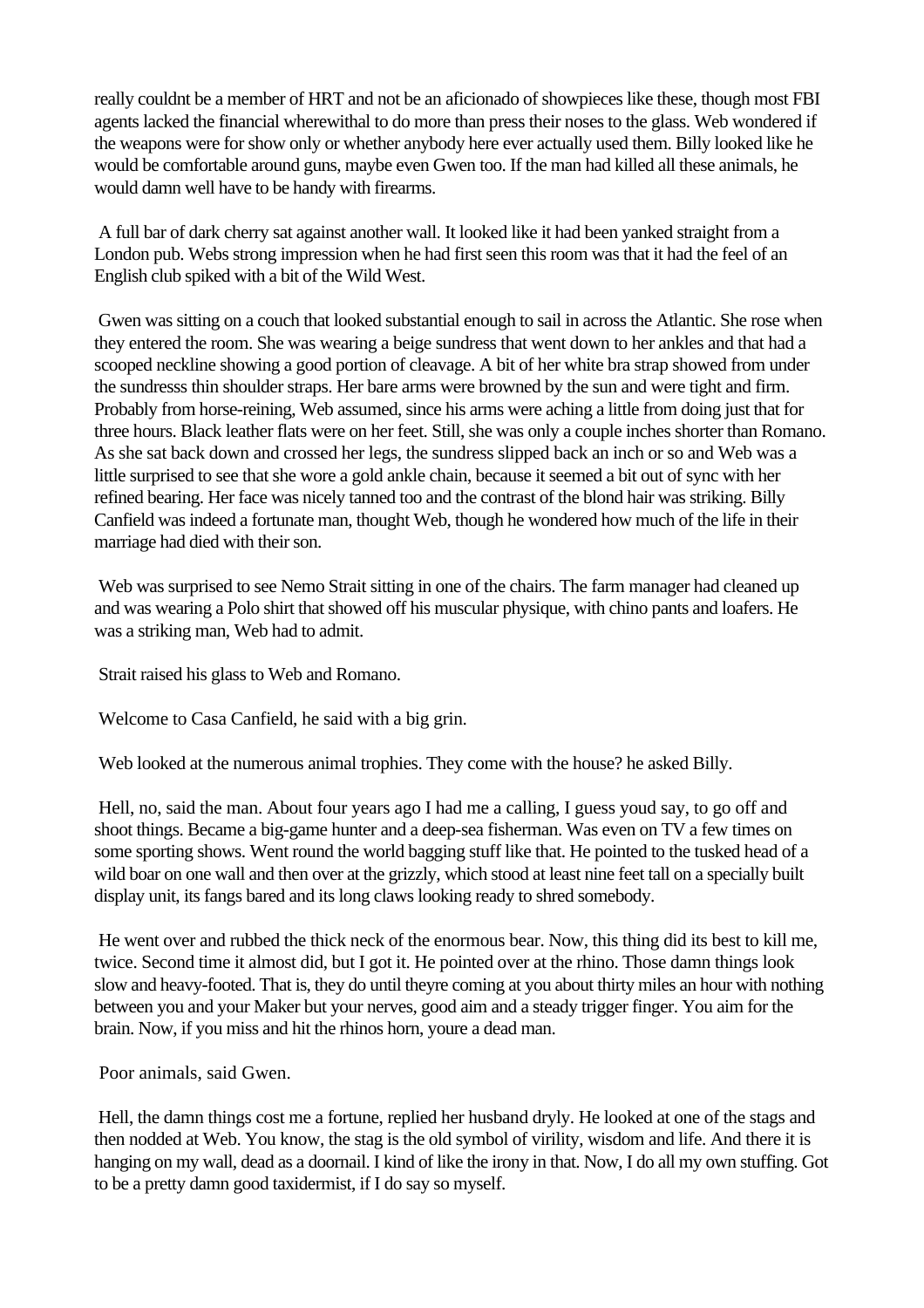Web was wondering about the timing of Billys desire to kill. It must have occurred soon after the trial had ended in Ernest Frees plea bargain that had most certainly let him live.

Billy continued, Here, let me show you. You want to come, Nemo?

No way. Ive already seen your little operation and I aint had my dinner yet.

 Billy led them down a hallway and unlocked a door there. Gwen did not accompany them either. They went inside and Web looked around. The place was large and crammed with worktables and shelves and on these surfaces were cans of liquids and pastes and sharp knives and scalpels, dozens of other tools, large vises, ropes and complicated pulley systems hanging from the ceiling. In one corner was the skin of an elk partially stretched over a form, and in another corner stood a wild turkey in all its dead glory. In other corners were stuffed birds and fish and some large and small animals Web couldnt even recognize. Web had smelled rotted corpses and it wasnt that bad in here, but, all the same, Web wouldnt want to breathe it every day.

You killed all these? asked Romano.

 Every one, said Billy with delight. I only stuff what I kill. I dont do nobody any favors on that score. He picked up a rag andsquirted some liquid on it and started rubbing on one of the tools. Other folks golf for relaxation, I kill and stuff.

I guess its all relative, opined Web.

 Its therapeutic, Ive found. But Gwen dont see it that way. Shes never come in here and I suspect she never will. Now, taxidermy has come a long way. You dont have to build your forms anymore, you can buy real good ones made out of compressed cork, laminated paper and such, and then fit it to what youre mounting. Its still quite a process, a lot of planning and measuring and you got to have a bit of both the butcher and the artist in you. The basic steps are you gut the body and then prep the skin. A lot of folks use borax, but the purists like myself still poison the skin with arsenic. You get your best longevity there. And I even do some of my own tanning.

You keep arsenic around here? asked Romano.

 Tons of it. Billy eyed the man. Dont worry, I always wash my hands after working down here, and I dont do none of the cooking. He laughed and Romano joined him, albeit a little nervously.

Then you prep the skull, assemble your wires and such and then do your filling and final assembling.

Web eyed the rooms equipment. It seemed one bare step removed from a slaughterhouse. Lots of stuff in here.

Well, you need a lot of stuff to do the job right. He pointed out various pieces. Like I said, you got your anatomically correct urethane forms for the animals, but I still make some of my own using plaster of paris, modeling clay, cord-wrapped excelsior and the like. Aint got to have everything handed to you, right?

Right, said Romano.

 Then you got your chemicals, poisons and salt, lots of salt to preserve the skin. Then you need your measurite and calipers for linear measurements and achieving symmetry. Scalpels for the obvious reason;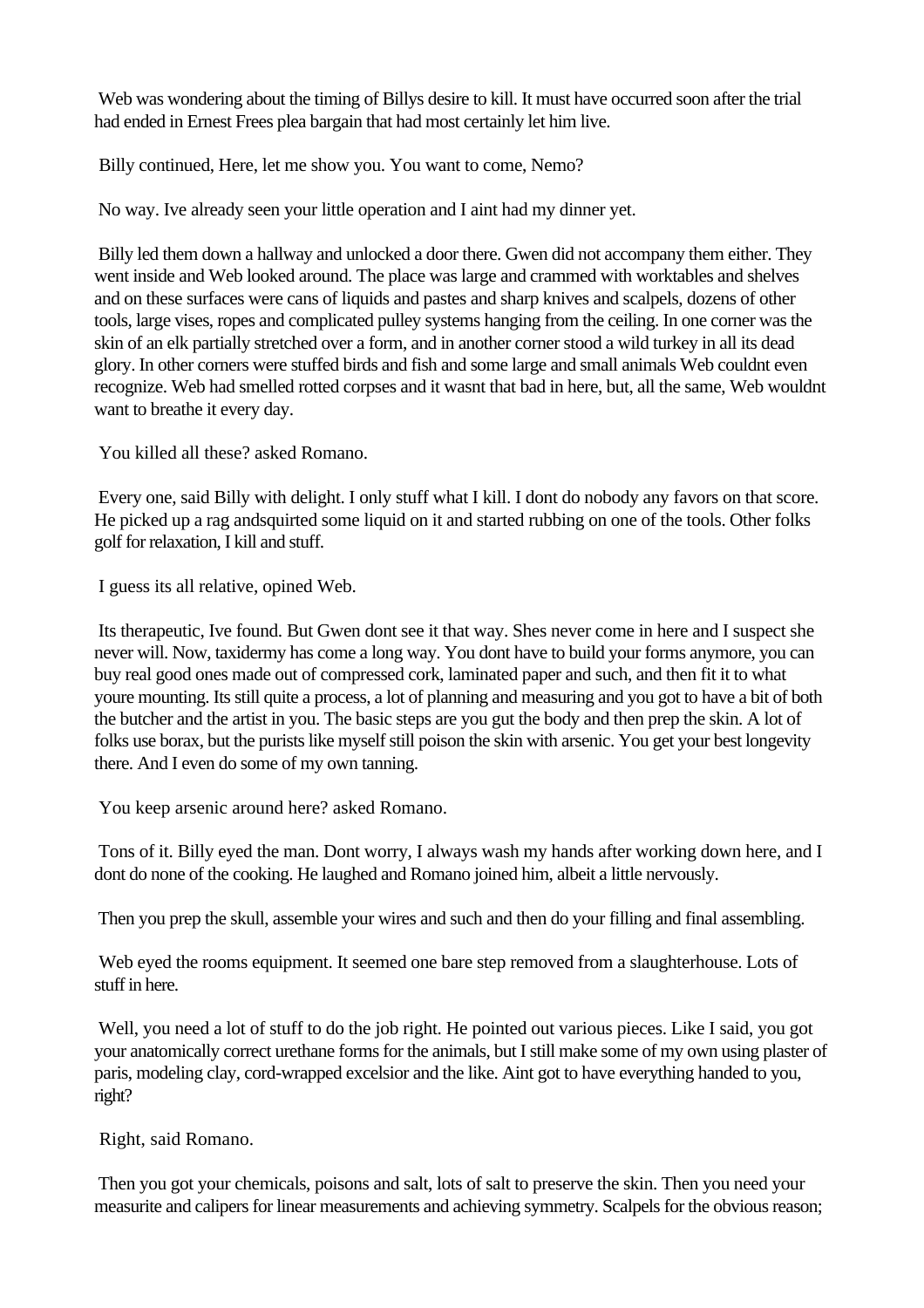I use whats called a perfect knife, German-made, those damn Germans know how to make the knives. Its for skinning and caping you know, severing the neck from the body hide, for example the detail work around the eyes and mouth and the like. You got your skinning knives, paring knives, bone saw, shavers, skifes for leather, even a fleshing machine. Now, that is a damn fine invention.

Under his breath Web said, Lucky, lucky world.

 Got me Kevlar fleshing gloves so I dont chop off one of my fingers. Scissors, hide pullers, lip tuckers, nippers, forceps, probes and surgical needles. Sounds like a cross between a mortician and a plastic surgeon, dont it? He pointed to mixing bowls, paintbrushes, an air compressor and a number of tins.

Thats the artistic part of the business. The finishing touches to do justice to the animal.

Funny thing, said Web, thinking about doing justice to something youve killed.

I guess that separates folks like me from sons of bitches that kill and keep on walking, Billy shot back.

I guess so, said Web.

 Billy walked over to a deerskin that was drying on a large table. You know whats the first thing you cut off when youre gutting a deer? he asked looking directly at Web.

Whats that?

Its penis.

Good to know, said Web dryly.

 Deer die like people, continued Billy. With their eyes open. Glazing takes place almost immediately. If the eyes are closed or blinking, you better shoot em again. He looked at Web again. I suppose you run across that a lot in your line of work.

Sometimes thats not an option with human beings.

 I guess not, though Id take any one of the animals I got on display here over the human scum you got to deal with. He took a sip of his drink. I think thats one of the reasons I like this place so much, said Billy. Damn contradictions, since I seem to be a living breathing one myself. Born dirt poor, barely finished ninth grade, made a lot of money in the unglamorous business of hauling cigarettes and other junk up and down the highways of this fine country and married me a beautiful, intelligent young woman with a college degree. And now here I am, the master of an estate smack in the middle of fancy-ass Virginia hunt country stuffing animals. One lucky man. Makes me want to get drunk, so lets go do something about that.

 He led them back and they rejoined Gwen. She gave Web a weak smile as if to say,I know and Im sorry.

 Bill went behind the bar and pointed at his wife. Scotch, honey? She nodded. Ill join you in another, he said. Boys? And dont hand me that bullshit that youre on duty. If you dont drink with me, Im throwing your butts out of here.

Beer, if you have it.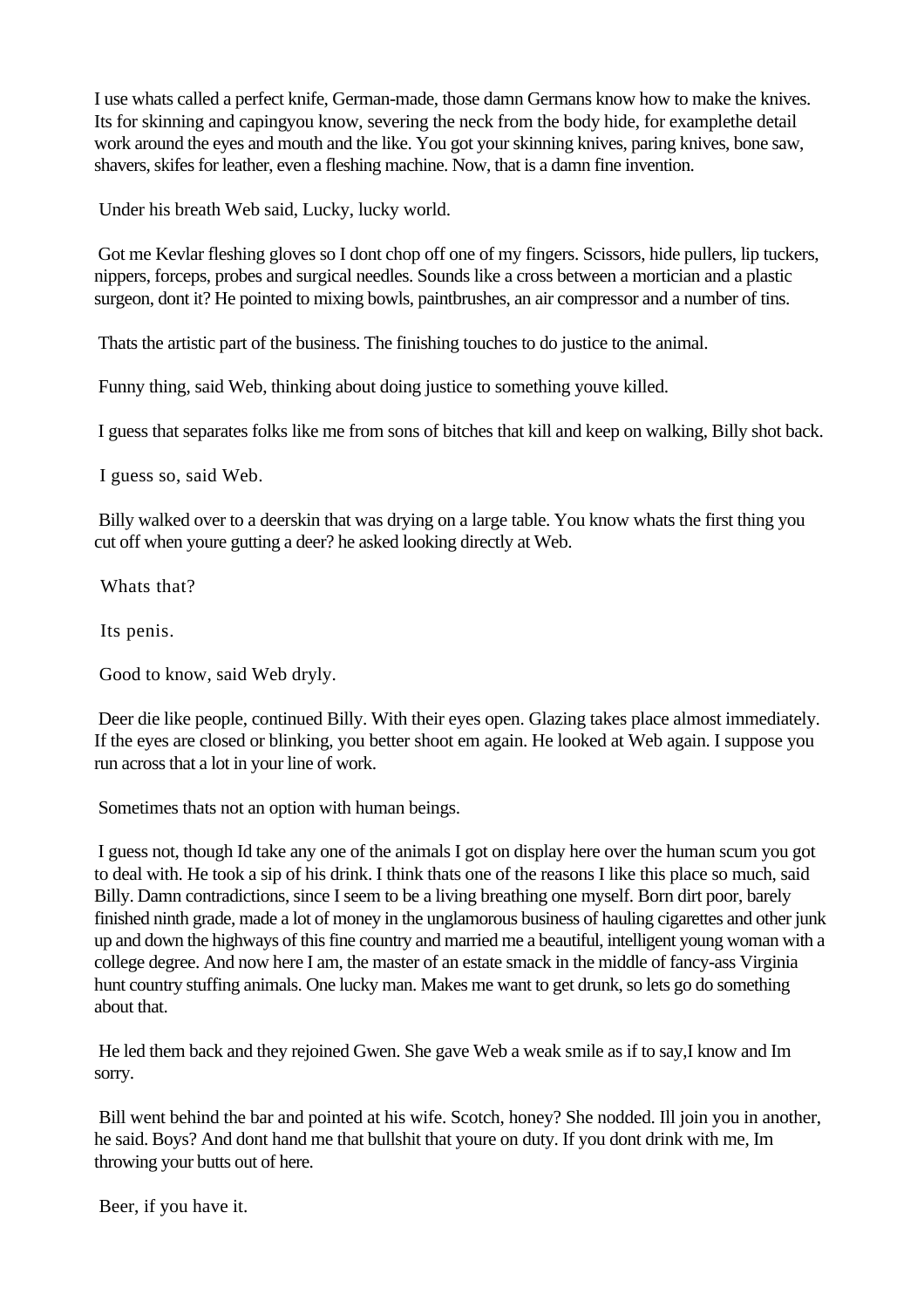We have everything here, Web.

Web made a mental note that the man said it like he damn well meant it.

Same for me, said Romano.

 Ill have one too, Billy, said Strait. He walked over and took a bottle of beer from his boss and then joined Web and Romano.

Im a lot more used to beer than I am fancy mixed drinks.

Country boy? asked Romano.

 Yes, sir, I grew up at the foothills of the Blue Ridge on a horse farm, said Strait. But I wanted to see the world. He rolled up his sleeve and showed them his Marine Corps insignia. Well, I did, on Uncle Sams dime. Actually, I only saw a little slice of it called Southeast Asia, and its hard to enjoy something like that when people are shooting at you.

You dont look old enough to have been in Vietnam, commented Web.

 Strait smiled broadly. All my clean living, I guess. He added, Truth is, I got drafted right near the end, only eighteen years old and change. First year in the jungle, I just kept my head down and tried my best to keep it on my shoulders. Then I got my ass caught and spent three months as a POW. Damn Viet Cong were into some sick stuff, messing with your mind, trying to turn you traitor.

I didnt know that about you, Strait, said Billy.

 Well, its not something I put on my résumé. He laughed. But I finally escaped and an Army shrink helped me to straighten out myself. That and a lot of booze and other stuff I cant mention, he added, grinning. Got discharged, came back to the States and pulled a little duty as a guard at a juvenile detention center. Now, let me tell you, some of the kids I was guarding, theyd make the damn Viet Cong look like a bunch of wimps. Then I got married, but my ex didnt like my pay scale of six bucks an hour, so I got me a desk job for a while, but that just wasnt me. Like I said, I grew up in theoutdoors, around horses all my life. Its in your blood. He looked over at Billy. It better be, because it aint in your bank account.

 They all laughed at that one, except Gwen. She looked annoyed that the cowpoke was even in her home, thought Web, who was watching her closely.

 So anyway, Strait continued, I went back to horses and my wife walked out on me and took my boy and girl.

You see them much? asked Web.

 Used to, not anymore. He grinned. Thought my son would follow in his old mans footsteps and be either a military grunt or maybe even get into the horses. He slapped his thigh. Hell, you know what?

Whats that? asked Romano.

Found out he was allergic to the damn things. Life sure is funny sometimes.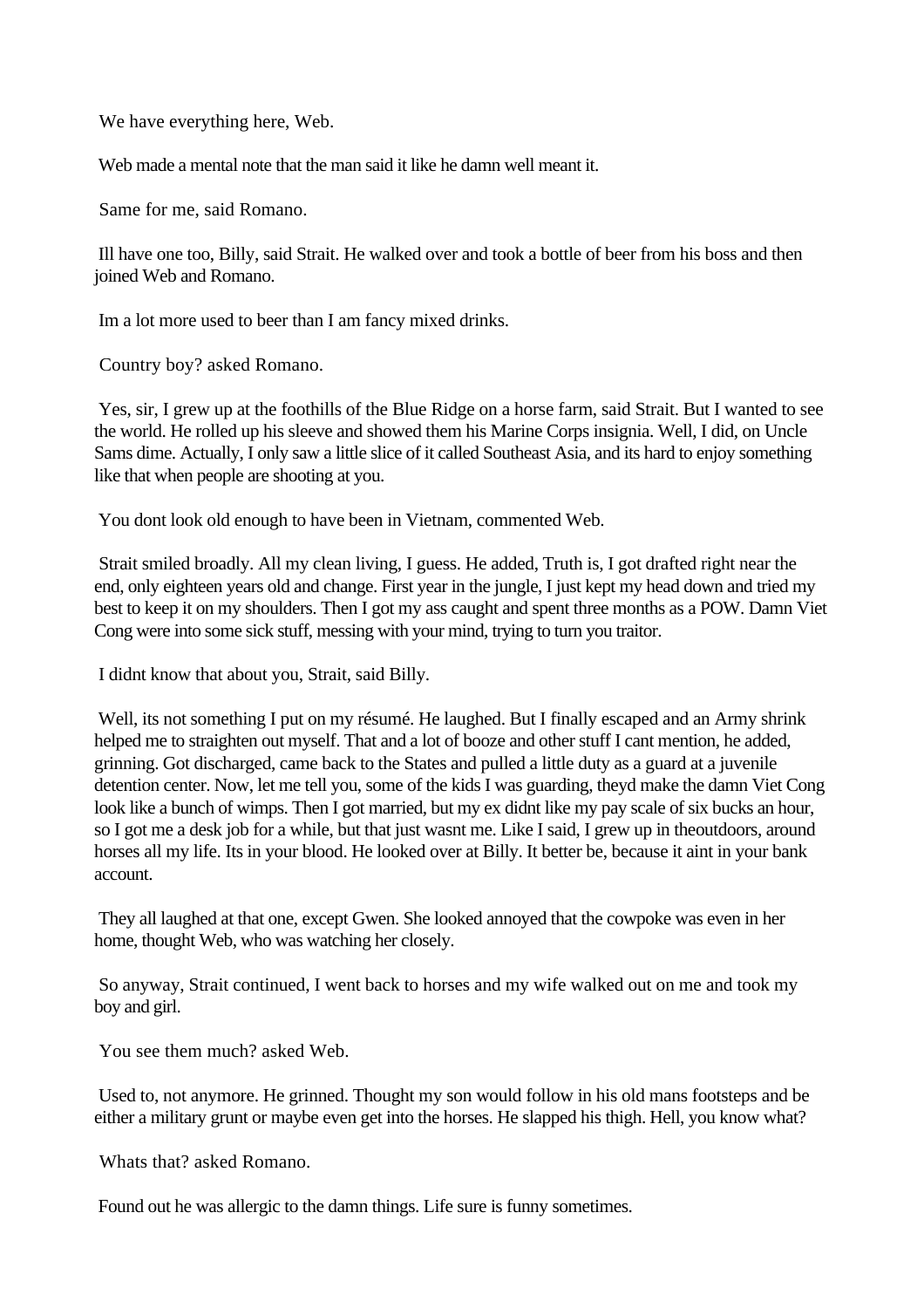As Web studied the man, it didnt seem to him that Strait thought life was humorous at all. He had initially pegged Strait as a slow-witted fellow who did what he was told. He was going to have to rethink that.

Then Billy come along, and now Im helping him he glanced at Gwen and Ms. Canfield build their little empire right here.

Billy raised his beer to the man. And doing a fine job of it, Strait.

 On that, Web noted, Gwen looked away, and despite Billys words of praise it seemed that he was not all that enamored of his foreman. Web decided to change the flow of conversation.

 Lower levels are usually cold, Web said to Billy. Especially with all this stone. And yet it feels warmer down here than it did upstairs.

 We have the best heat in the world here, replied Billy, who worked the bar like he had been born to it. Radiant steam. Gwen said she showed you around. Well, those three Weil McLain boilers you saw heat the water to two-twelve and turn it into steam, of course. The steam flows through the pipes and into the cast-iron Gurney radiators that are in each room in the house. Then the steam cools back to water, runs through the system again, is turned into steam once more and on it goes. And you have not only warmth, but a built-in humidifier. He handed Web his beer. A lot of the steampipes run under this floor, thats why its so nice down here. I love it. And this time of year, it can get to be eighty-five in the day and forty at night. But McLain boilers is why Gwen can go bare-armed down here and still feel nice and toasty, aint that right, honey?

Actually, Ive felt hot all day.

Web rubbed his hand against the bar. Nice setup with this thing.

 Dates from 1910, said Billy. The owner back then put a lot of work into the place. It needed it, though. Unfortunately, it needed a lot more by the time we got to it. Story of my life. He carried the drinks over on a serving platter and handed them out. They all sat down.

Gwen tells me youve got some promising yearlings.

 Yeah, maybe a Triple Crown winner in there, said Billy. Now, that would be nice. Pay at least a months worth of bills on this damn place.

Gwen and Web exchanged smiles at this comment.

 We can always hope, said Gwen. But being one step from the poorhouse all the time at least is exciting.

Well, we do okay here, said Strait, looking at her.

 Web thought the choice of pronouns interesting. He was starting to wonder who actually owned the place.

Billy took a pull on his scotch. Yeah, this aint such a bad place. Even got fox hunting around here.

Gwen looked repulsed. Thats disgusting.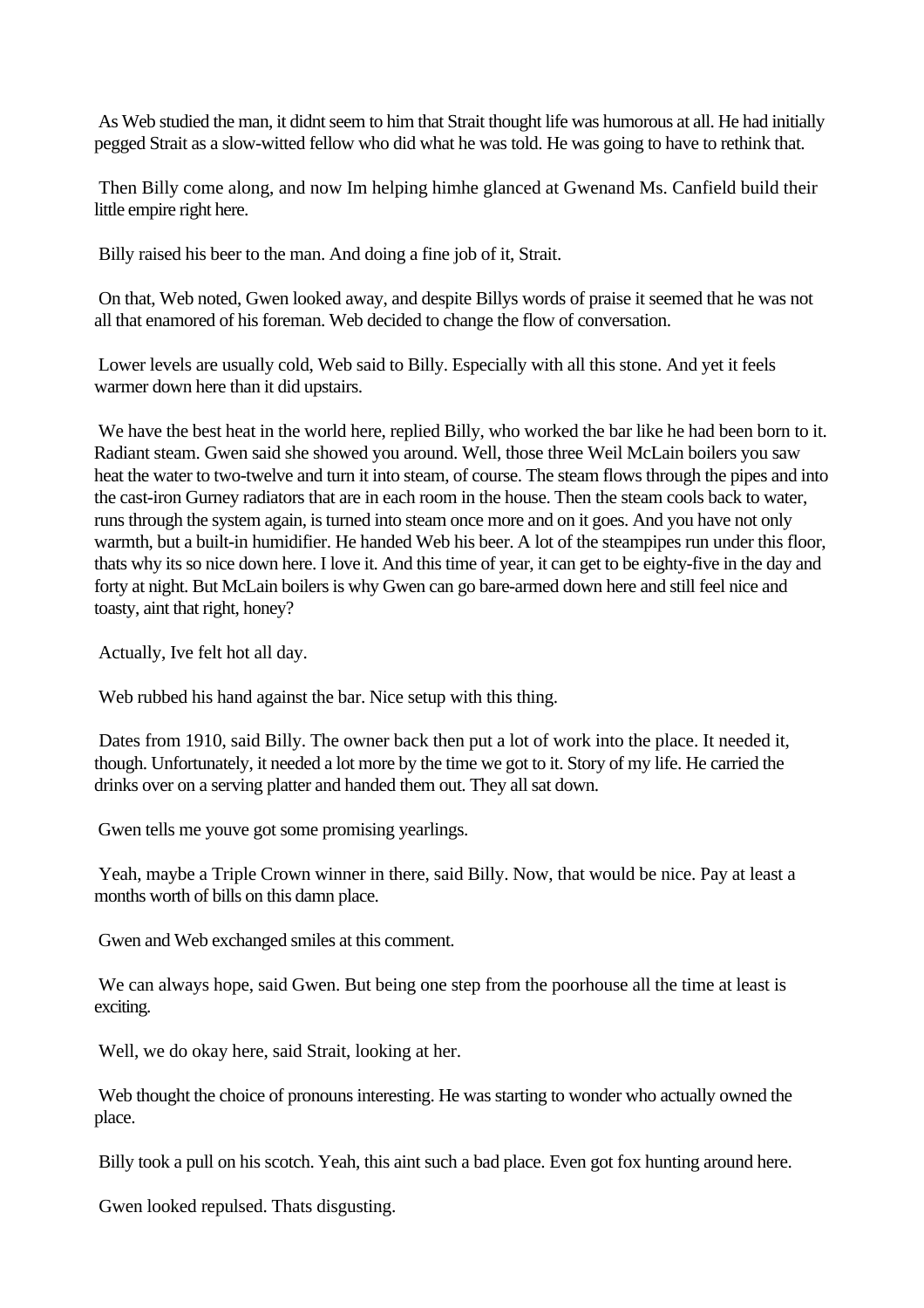Well, thisisfox-hunting country, and in Virginia you got to do like the snooty Virginians do. Billy smiled at Web. Actually, our damn neighbors can be kind of a pain in the ass. They got ticked at me because I wouldnt let them ride across my land while they were chasing that damn fox. I told them they didnt fox-hunt down Richmond way and it seemed like the deck was stacked against the little feller anyway and Ive always tended to root for the underdog. Well, those pricks took me to court. And won. There were some old covenant in my chain of title that said fox hunting apparently runs with the land.

Romano looked disgusted. Now, thats a bitch. Talk about your unfree country.

Well, they dont come across East Winds anymore, said Strait.

Whys that? asked Web.

Billy shot one of their dogs excuse me, hounds. He slapped his leg and laughed.

 Billy was nodding as though remembering a pleasant memory. He took after one of my horses. That particular horse was worth about three hundred thousand dollars. Damn hound dogs a dime a dozen. So damn right I shot him.

Did they take you to court again? asked Web.

 They did, and this time I kicked their ass. He smiled, took another drink and looked at Web. So did you enjoy the fifty-cent tour Gwen gave you?

 Shed make a great tour guide, actually. I was interested in the farm being a stop on the Underground Railroad during the Civil War.

Billy pointed to the gun cabinet. And that stops right over there.

Web looked at the gun cabinet and said, Im not getting it.

Go ahead and show him, Billy, said Strait.

 Billy motioned for Web and Romano to follow him. He went over and pushed down on what Web figured must be a lever concealed in the cabinets frame. Web heard a click and the cabinet swung toward him, revealing a small opening.

 Theres no electricity or windows in there, just a couple of rough bunks, but when youre running for your freedom, you cant be too picky, said Billy. He picked up a flashlight that was hanging on a wall peg and handed it to Web. Have a look.

 Web took the flashlight, poked his head inside and swung the light around. He almost dropped the flashlight when the light caught on a man sitting there in a bentwood rocker. As his eyes adjusted to the poor light, he saw it was actually a mannequin dressed as a male slave, with a hat and muttonchop whiskers, the whites of its eyes in unsettling contrast to the painted black skin.

Billy laughed and said, Youve got some damn strong nerves. Most people scream.

Billy put that in there, not me, Web, said Gwen quickly, with a trace of disgust in her voice.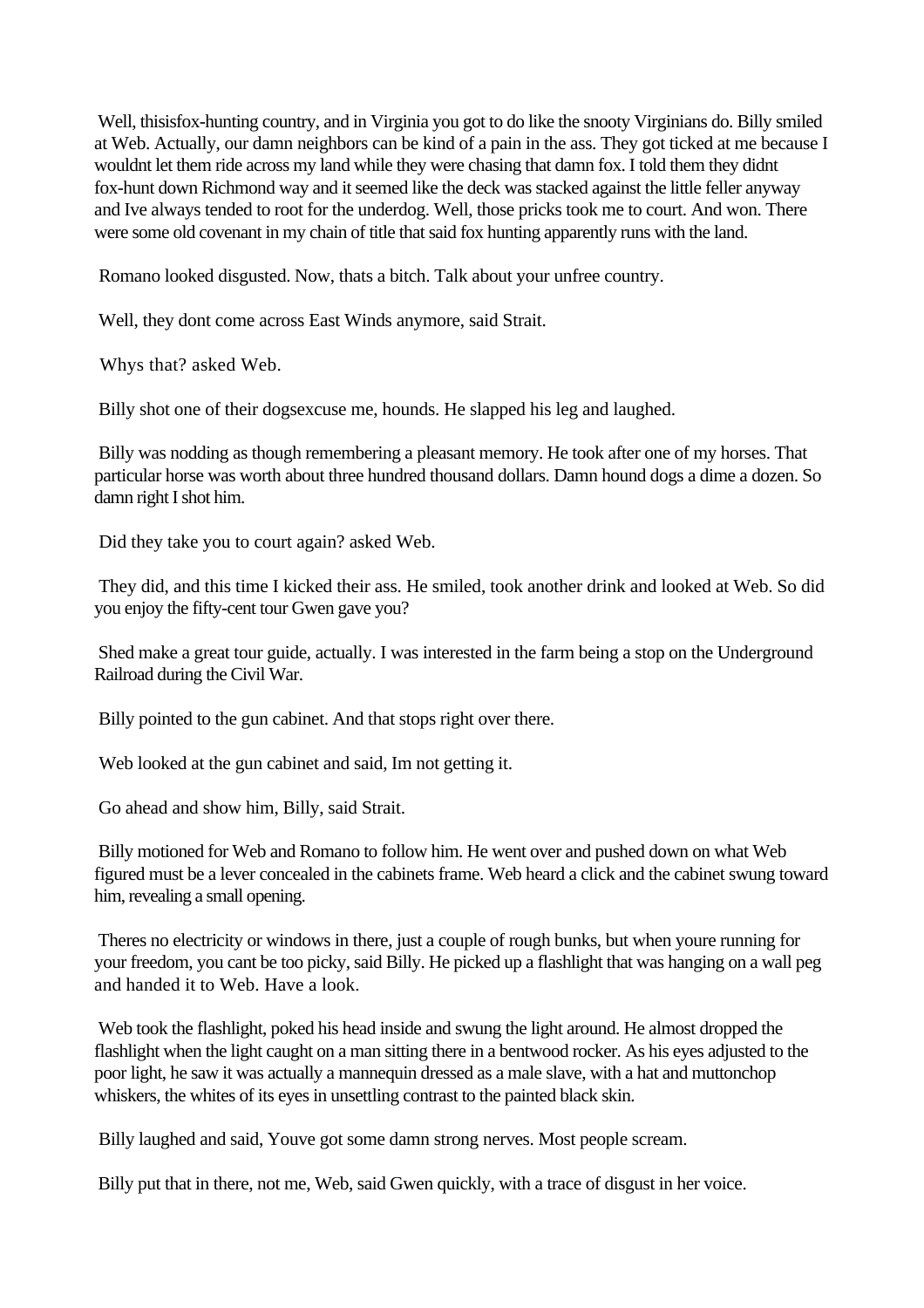Its one of my sick little jokes, added Billy. But hell, if you cant laugh at life, what are you gonna laugh at?

On that they finished their drinks and went in to dinner.

 They didnt eat in the formal dining room. As Billy explained it, the room was so big that when you wanted to talk to one another you had to scream to be heard and he was a little hard of hearing as it was. They ate in a small room off the kitchen. Gwen gave the blessing and made the sign of the cross, as did Romano. Strait, Web, and Billy just looked on.

 Gwen had made a Caesar salad, sirloin tips, fresh asparagus in a cream sauce and what smelled and tasted like homemade rolls. Cherry pie and coffee finished off the meal, and Romano sat back, rubbing his flat, hard stomach.

A lot better than MREs, he said, referring to the U.S. militarys meals-ready-to-eat.

Thanks, Gwen, it was great, said Web.

 We used to entertain quite a bit in Richmond, she said. We dont do a lot of that anymore. She shot a quick glance at her husband as she said this.

 Lots of things we dont do anymore, said Billy Canfield. But it was a fine meal and my toast to the chef. He went over to the sideboard and brought back a decanter of brandy and four cut-crystal glasses. Now, Im partial to my Jim Beam, like any good southern gentleman, but a proper toast requires a proper libation. He poured out the brandy and filled his glass with Beam, and they toasted Gwen.

She smiled and raised her glass to them. Well, its nice to be so popular with so many men.

As they took their leave, Web drew Billy aside.

 I just want to get the ground rules clear. Be sure to set the alarm when we leave, and set it every night before you go to bed. There are so many ways in and out of this place, I want you and Gwen to come and go the same way. That way you wont inadvertently leave a door unlocked. If youre thinking of going out, even if its just a stroll, you call us first and we go with you. If anything spooks you or Gwen, you call us. Nothing is too small, okay? Heres my cell phone number. Itll be on twenty-four hours a day. And I want you to strongly consider letting Romano and me stay in the house. If something goes down, seconds do count.

 Billy looked at the slip of paper with Webs number on it.Prisoners in our own home, I guess its come to that. Those bastards. He shook his head wearily.

Those guns in your cabinet, they just for show or you use them in your hunting?

 Most of them are shotguns. Couldnt use them on game you want to mount because shotgun ammo ruins the skin and takes off heads. I keep my big-game weapons in a locked cabinet upstairs. Ive also got me a twelve-gauge and a .357 Magnum too. Both loaded. Theyre for two-legged sumbitches trespassing on my land. Gwens a damn fine shot too. Probably bettern me.

Good, just remember to shoot only the bad guys. Now, you got any travel plans coming up?

Just a shipment of horses were taking up to Kentucky in a few days. Im going with Strait and some of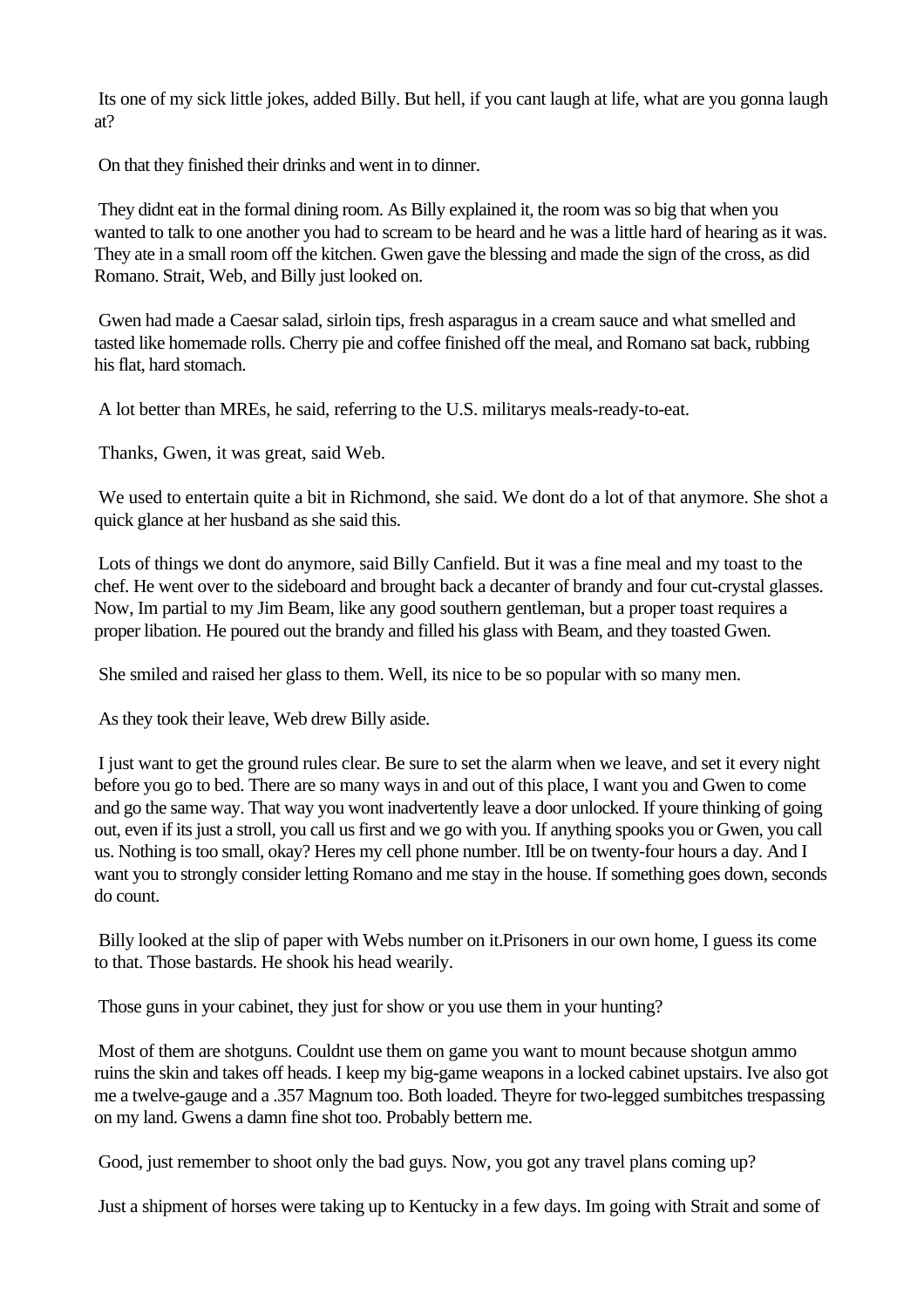the boys.

Talk to Bates, he may see it differently.

 Listen to Web, said Nemo, who walked over after overhearing their conversation. Somebodys looking to get to you, Billy. Stay put so the Feds can protect you.

Going soft on me, Nemo? asked Billy.

Hell no. Something happens to you, Im out of a job.

Any visitors you expecting out of the ordinary? Web asked.

 Billy shook his head. Most of our friends in Richmond arent our friends anymore. Maybe its mostly our fault. We keep to ourselves here.

These neighbors of yours, at the Southern Belle, what do you know about them?

 Only that theyre ruder than me. He laughed. To tell you the truth, I dont know much about them. They dont join in much local stuff, not that I do either. Ive only seen what I guess was the foreman.

How about that chopper and their plane?

Billy made a face. That is damn aggravating. Scares the horses.

How often do you see the plane and the chopper go out?

Billy considered this. A lot.

Whats a lot? Nightly, weekly?

Not nightly, but more often than weekly.

Same direction each time or different?

Different. He looked at Web warily. Whatre you thinking?

Web gave a tight smile. Im thinking well just keep an eye on that airline next door.

" " "

 When Romano and Web got back to the carriage house, Web filled him in on the talk he had had with Billy.

You think somethings going down on the property next door? said Romano.

No, I think something goingsup.

Well, that was an interesting evening. I gotta tell you, that hobby of Canfields is kind of spooky.

Yeah, its not exactly like building model planes. And whats your take on Nemo Strait?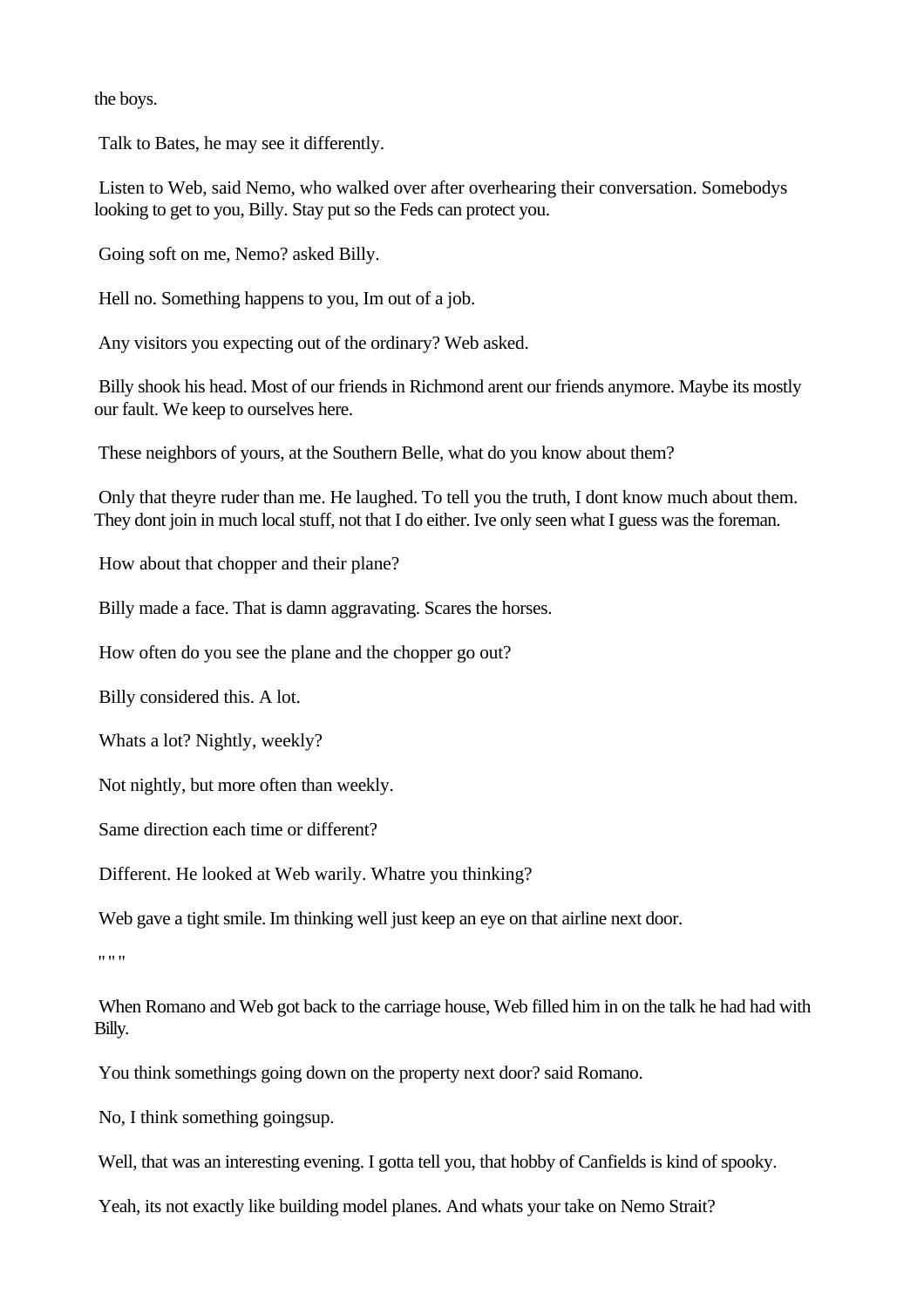Seems like a regular enough fellow.

I was sort of surprised he was invited to the big house for dinner with the boss.

 Well, look at where Billy came from. Hes probably more comfortable around people like Strait than a bunch of rich fat cats fox hunting.

Youre probably right. Gwen didnt seem to care for him, though.

 Shes more of a lady. And hes kind of crude. He added with a smile, Like me. I didnt know she was Catholic.

 Yeah, shes got a little chapel in the woods where she goes to pray every day for her son, the one I let die.

 You didnt let the kid die, Web. Hell, if the negotiators had let you guys do your thing from the get-go, the boy probably would be alive.

 Look, Paulie, I got an appointment tonight, so youre going to have to go it alone. I dont have to leave for a while, so you can get some shut-eye. Bates is keeping agents at the rear and front gates for the next couple of days, though, so youre not really all by your lonesome.

Appointment, what kind of appointment?

Ill tell you all about it when I get back.

This have something to do with what happened to Charlie Team?

Maybe.

Well, damn, Web, Id like to be in on that.

 And Id like you to be covering my back.Cant desert the old post. I should be back before morning. Now, if I were you, Id patrol around a little bit. I wouldnt be surprised if Canfield started off by testing us and so he might slip out. Although I think almost dying this morning put the fear of God in him, but we cant take that chance.

Not to worry, Ill do some snooping.

If you see that plane or chopper go over, log it in. And I brought a bunch of night optics, help yourself.

Those damn things always give me a headache and they screw with your depth perception too much.

Yeah, well, you remember those damn things saved our necks in Kosovo.

Okay, okay. Im gonna hit the sack.

And Paulie?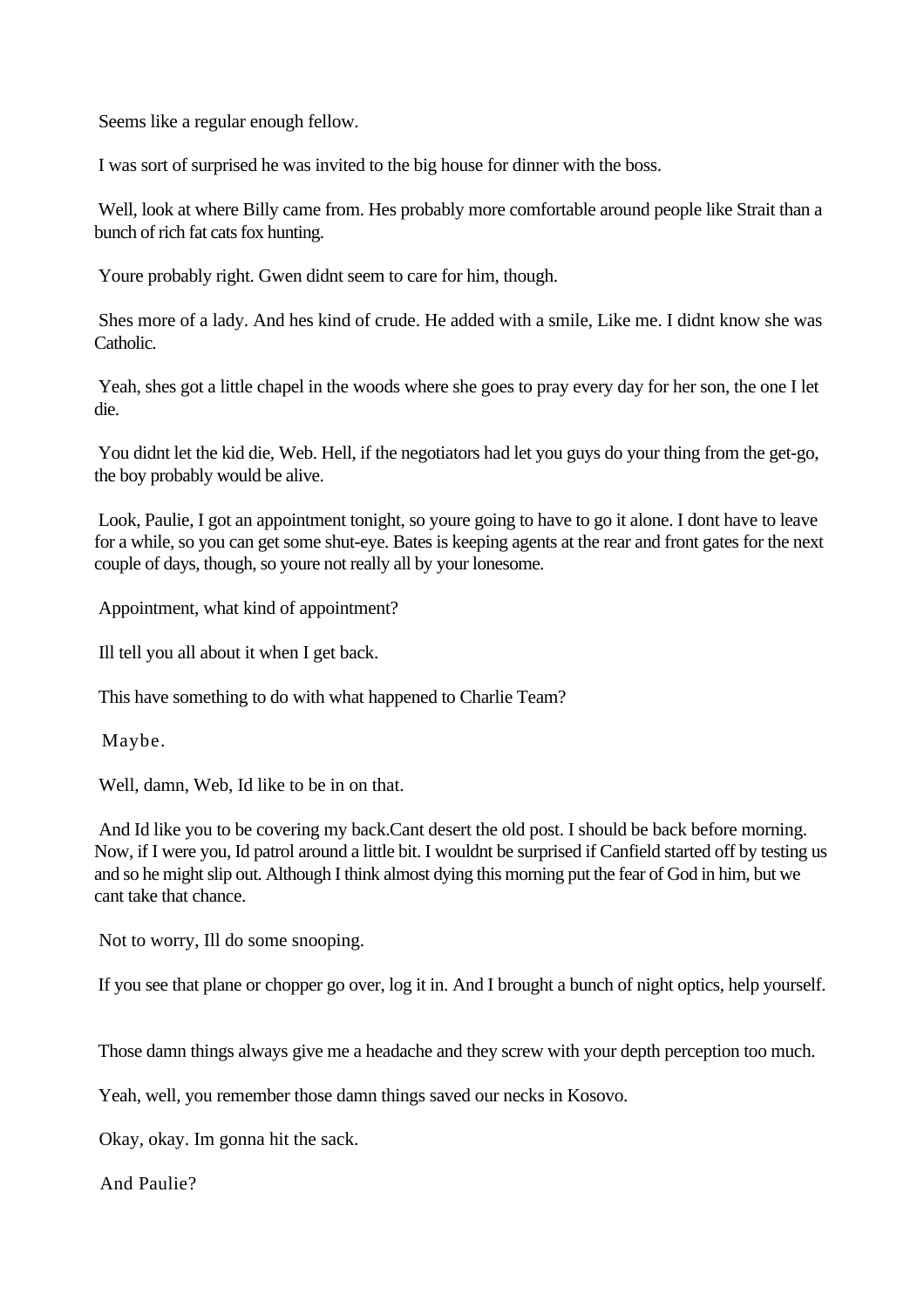## Yeah?

 Just because there arent a bunch of guys with big guns surrounding us doesnt mean its not dangerous. Be extra careful. I dont want to lose anybody else, okay?

Hey, Web, remember who youre talking to.

 You and me have had our differences over the years, but weve also been to hell and back together. I kind of like having you around. You hear me?

Gee, Web, you really do care.

Youre a real prick, Romano, you know that?

["LastManStanding-toc.html#TOC-33"]33

 When Web had called the number on the slip of paper Big F had given him, the voice that had answered was a mans. Web didnt know if it belonged to Big F, since his initial encounter with the giant had involved concussions rather than words. Web had hoped it was Big F on the line because the voice was high and shrill. What a wonderful joke for God to play on the man by giving him a squeaky set of pipes. Yet a silly voice wasnt going to lessen the fear of doing the two-step with the walking oak again. Big F didnt hit with his tonsils.

 The man had told Web to be driving north across the Woodrow Wilson Bridge at exactly eleven oclock that night. Web would receive additional instructions at that time; by cell phone, Web figured. His number was unlisted, but it seemed nothing was sacred these days.

Web, of course, had sensibly questioned why he should even go.

 If you want to know what happened to your buddies, youll be there, the man had said. And if you want to keep on living, he added. Appropriately enough, the phone line had gone dead after that.

Web thought about running down to Quantico and snagging a Barrett .50 rifle and a couple thousand rounds of ammo from the equipment cage. One of the great things about HRT was that it purchased for its operators the very latest weapons and then let them do with them what they wanted. It was like a giant candy store for the violence-minded. Yet he finally decided that even atgun-happy HRT, it might raise some eyebrows his checking out a .50 and enough ammo to shoot up a good-sized city. He did briefly think about calling in Bates as backup but then realized that might hold disastrous consequences. Big F hadnt survived on the streets this long by being stupid or impossibly lucky. He would smell the Bureau boys for sure, and wouldnt that just royally piss off the big guy. But if he had information about who had set up his team, Web had to find out what it was.

 He had driven past the entrance to the Southern Belle farm. The opening was not as ornate at East Winds. And Web noted that the gates were closed and locked. He thought he could see a man patrolling near the entrance, but he wasnt certain of that or whether the man was armed. An interesting place. Even as he was thinking this, he heard the chopper coming overhead. He looked up, saw it passing by and then it disappeared from his sight. Maybe it was landing at Southern Belle. Maybe terrorists had landed in America. Web was only half kidding.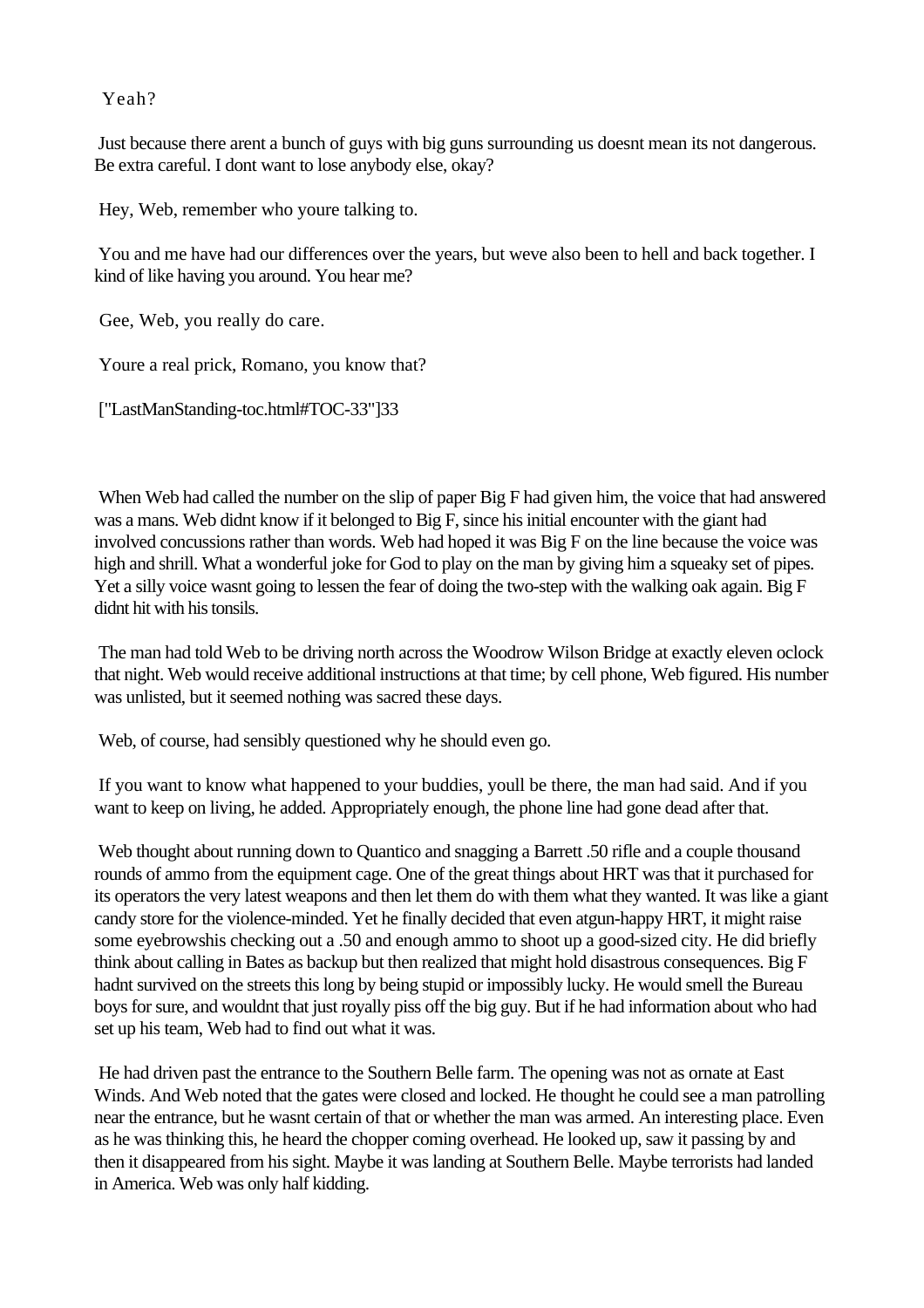He had stopped to fill the car with gas. He thought about calling Claire but then decided against it. What would he say?Maybe Ill see you tomorrow, and maybe I wont.

 The Woodrow Wilson Bridge had long been the single worst traffic bottleneck in the United States interstate highway system. To most local drivers, mentioning the name of the twenty-eighth President of the United States sent them into fits of rage. What a legacy, Web thought, for a life of selfless public service. Better to have your name attached to a rest stop. At least then people would think of you in connection with badly needed bodily relief.

 He rolled onto the aging bridge and checked his watch. Thirty seconds to eleven. The Potomac was calm tonight, with no boat traffic apparent. The thick line of trees on the Maryland side contrasted sharply with the bright lights of Old Town Alexandria on the Virginia side and the Capitol dome and national monuments to the north. He passed the halfway point on the bridge. Traffic was relatively light and flowing well. A Virginia state police car passed Web heading in the opposite direction. Web felt like yelling after him,Hey, wanta be my friend tonight? Got an appointment with Doctor Death.

 Web left the bridge and kept driving. He looked around. Nothing. So much for exact timing. Then a chilling thought hit him. Was he being set up to take a hit? Was there a sniper out there somewhere drawing a bead on him right now with his scope? Was the guy dialing in the drop compensation right now, seating the shell, settling his finger on the trigger, exhaling one last breath before he fired? Was Web London the worlds biggest idiot?

Take the next right. NOW! NOW!

 The voice seemed to come from everywhere and nowhere and startled Web so badly he almost pulled the Mercury into a one-eighty.

 Shit! Web cried out even as he shot the car across three lanes of traffic while horns blared at him and cars dodged around him. He cut it so close the sedan skimmed the guardrail.

Web was now on the entry ramp onto Interstate 295.

Take it to D.C., the voice said in a calmer tone.

 Damn it, give me a little more notice next time, Web shot back, and then wondered if the guy could even hear him. He also wondered how they had managed to plant a communications device in his car without anyone seeing them. Web pointed the car north to D.C. He took deep breaths to calm himself. Right now he wished to never again hear another voice without a face to go with it.

Keep going, the voice said. Ill tell you where to turn.

 Well, so much for what one wished for. It wasnt Squeaky Voice. Maybe this was Big F. It seemed to be a Big F voice, thought Web, for it was deep, blunt, threatening. Figured.

 Web was very familiar with the area he was now in. The lowdown on this stretch of lonely, woods-bracketed highway was that if ones car broke down, it would not be there when the owner came back for it. And if the owner stayed with his broken-down car, he wouldnt be coming back either. The boys that hunted here were the AAA of felony. Also down this way was St. Elizabeths, the mental hospital for celebrity maniacs like John Hinckley and for those who kept trying to go over the fence at the White House, among many others.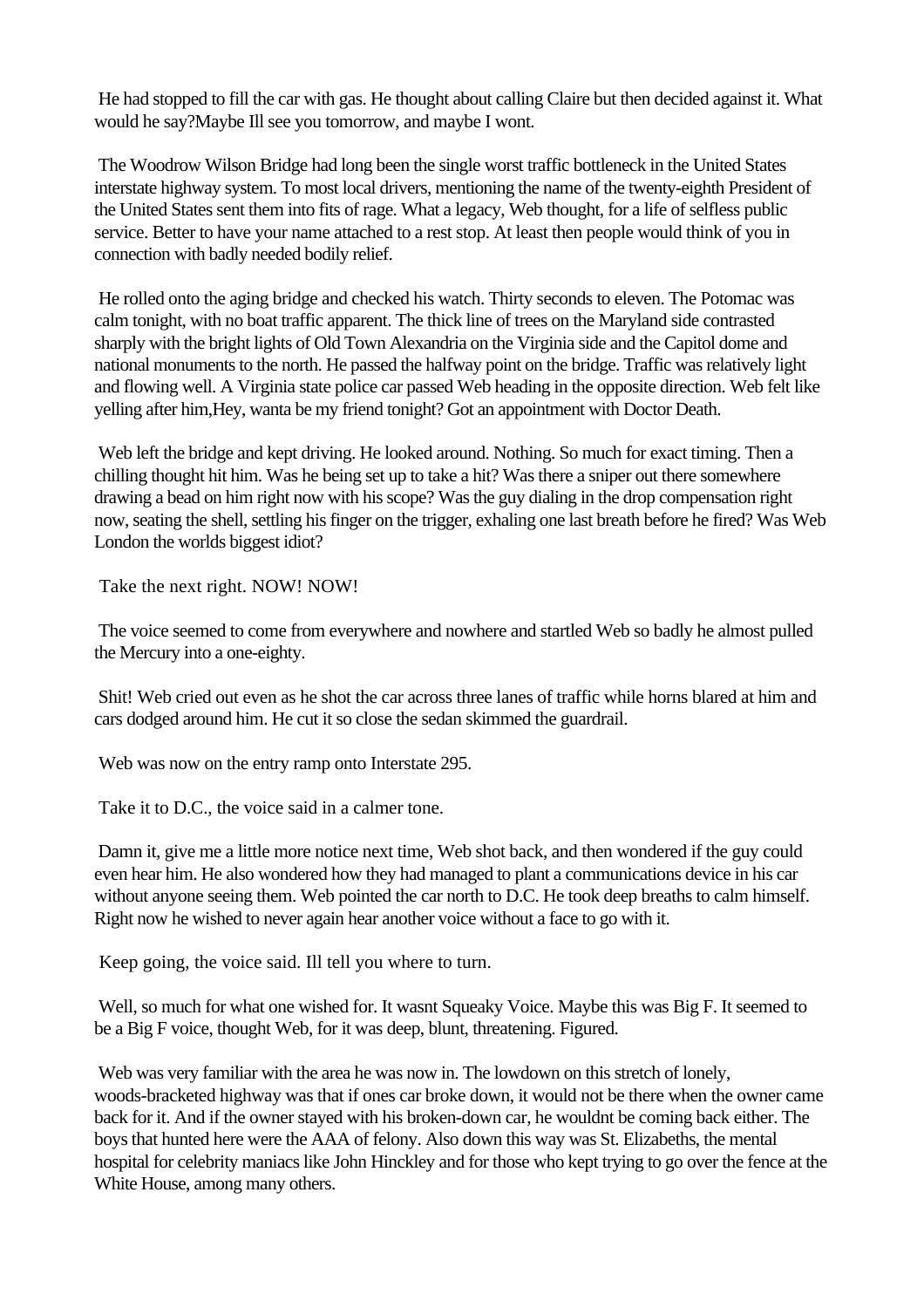The voice said, Take the next exit. Turn left at the light, go one-point-one miles and take a right.

Should I be writing this down or can you fax it to me? asked Web, because he just felt like it.

## Shut the hell up!

Well, at least they could hear him. And seehim. He looked in his rearview mirror, but there were quite a few headlights back there. And yet if there was one thing Web couldnt stand, it was a criminal who lacked a good sense of humor. He slipped that one away in his payback file. He followed the directions and soon was smack in the middle of the death zones of Northeast and Southeast D.C. that bordered the Anacostia River and where over a thousand people had been murdered in the last seven years. By comparison, across the river and seemingly several universes away the affluent Northwest area had suffered a little over twenty homicides in the same time span. However, there was some sense of perverse balance because the Northwest quadrant had far more larcenies and thefts committed, for a very simple reason: the poor rarely had things criminals wanted to steal while the wealthy, of course, had an abundance of them. The Frederick Douglas National Historical Site was along where Web was traveling, and Web figured that the Martin Luther King, Jr., of his time would not be at all pleased with how things had turned out.

Web was given another set of directions and soon was pulling down a dirt road winding between nothing but trees and dense foliage. Web had been around here before. It was a favorite dumping ground for those in the more violent stretches of the city who didnt like to mess up their neighborhoods with body parts. HRT had done a couple of ops down here, in fact. One had gone textbook, without one shot fired. The other had left three men dead. All bad guys who just couldnt accept the fact that they were so outclassed and thus had stupidly pulled guns instead of putting up their hands. Maybe they thought there would be warning shots fired. Well, there was no chapter in the HRT manual on warning shots. Whenever Web had pulled his trigger, somebody ended up dead.

Stop the car, said the voice, and get out. Lay your gun on the front seat.

How do you know I have a gun?

If you dont, you got horseshit for brains.

And if I give my gun up, what exactly do I have for brains?

If you dont, you aint gonna have no brains left.

 Web placed the pistol on the front seat and slowly got out of the car and looked around. He saw nothing except trees and a moonless sky. He could smell the river water, and it was hardly comforting. The few movements he heard were assuredly not Big F like, most likely squirrels, foxes or minor-grade criminals trolling for their supper. Right now the only thing Web wished he had done was stash Romano in the trunk.Well, now you think of that.

 He stiffened slightly when he heard them coming. As they appeared from the cover of trees, Web could make out three large men in a row. They were all taller than Web, and they all had some serious hardware pointed at him. Web wasnt really focusing on them, though, for the far larger man was right behind them. Web had felt sure he was going to see the giant tonight, and yet the sight of Big F was still a little unnerving. He had on different clothes, but the same Club Med style. The shirt, though, wasnt open this time. All of Webs wounds inflicted by the giant criminal seemed to tingle in the mans presence as though some chemical interaction had just been triggered. Next to Big F was a white guy, which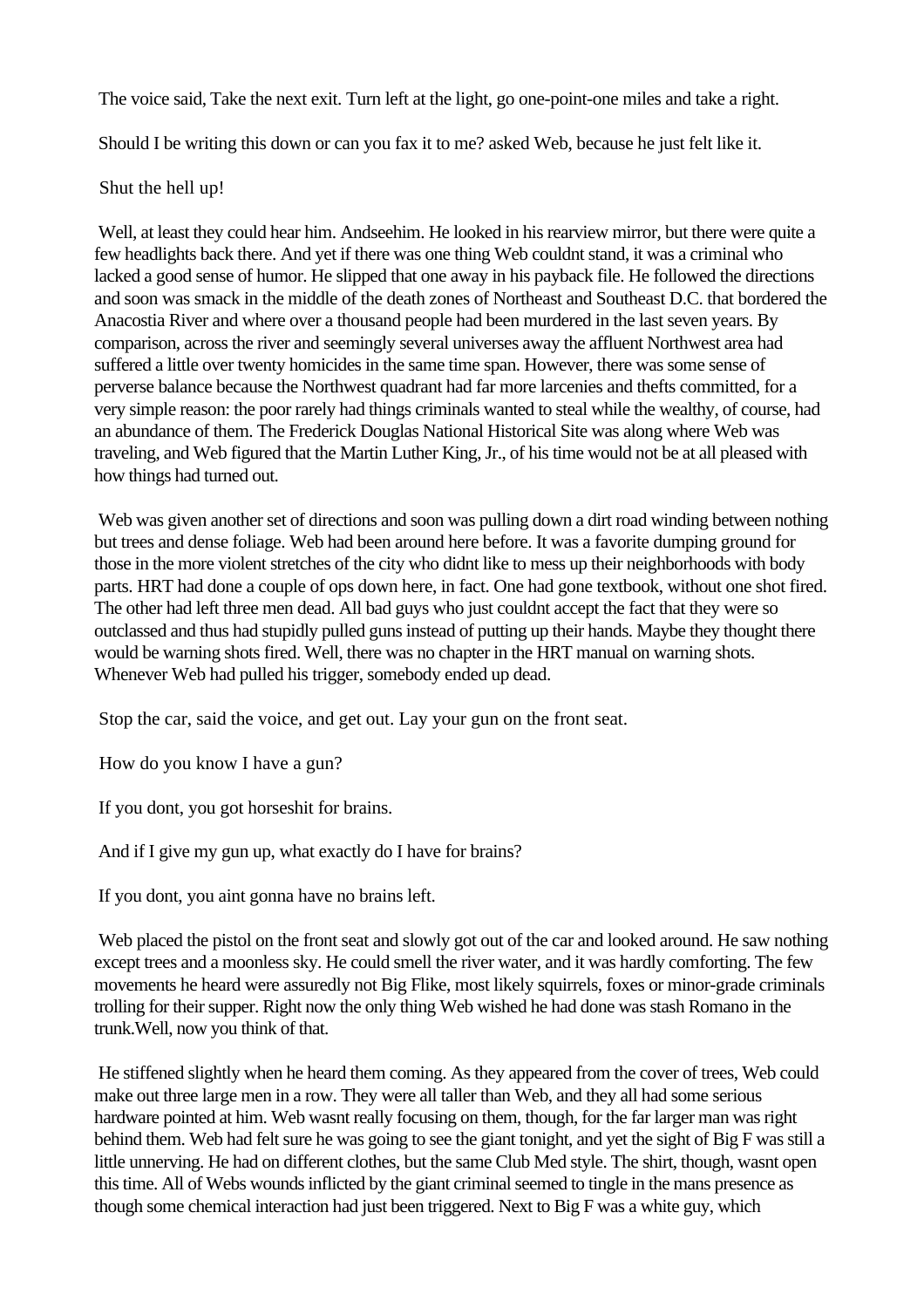surprised Web until he recognized Clyde Macy in the flesh. He resembled a skeleton more in person than he did in the photo. Web recalled his talk with Bates when they had speculated who Coves inside person might be. Macy? Peebles? Macy didnt look like a snitch, but who really knew? As Web kept his gaze on the man, he noted that the suit Macy wore and the ear radio made him look like Secret Service. Maybe hed had aspirations to join the Service once, until he realized he liked killing people more. Peebles was nowhere in sight. The new breed of criminal entrepreneurs apparently didnt like to get their fingernails dirty.

 The three underlings circled Web while Big F stood there and watched. Macy hung off to the side. He looked alert and relaxed at the same time. But it was easy to tell the man took his work very seriously. To Web, the other men looked a little bored, as though they were the varsity called in to scrimmage with the JV. Well, that was a real confidence booster. One man drew a short object from his coat pocket that looked like a microphone. He ran it up anddown Webs body while another man checked Web for additional weapons. He found none but did confiscate Webs cell phone. Another of the men, with what Web knew now was an electronic wand designed to ferret out nosey surveillance devices, did the once-over on Webs car. The wand only sounded once, near the rear seat, but the man seemed unconcerned by this. He turned and nodded at Big F. Web understood this silent exchange: The man had detected the electronic device they had planted in Webs car. The men stepped back and Big F came forward and leaned his bulk on the hood of Webs car. Web thought he could hear the car groaning, and who could blame it?

Hows the face?

 The mans voice was neither squeaky high nor brutally deep. It was middle-of-the-road, calm, nonthreatening. It wasnt the faceless voice inside Webs car. Web could be talking to his stockbrokerif he had a stockbroker, that is.

Only thing hurt was my pride. I take it youre Big F.

 The man smiled at that and then slapped his thigh. To Web it sounded like the ominous smack of thunder. Everything this guy did was big. The other men laughed too, obviously cueing off their boss.

Shit. Big F. Damn right Im Big F. Thats good. Aint that good, boys?

 They all nodded and said it was good. Damn good. Macy didnt even crack a smile. He just stood there and stared at Web like he was trying to will him to die.

 Because if there was somebody bigger than you coming down the pike, then I dont think I want to make his acquaintance. Web knew it was always good to get on the bad guys good side, show you werent afraid. Violent criminals just loved fear. And they just loved to cut the throats of fearful people.

 Big F laughed again. Yet when he stopped and looked serious, so did everybody else. Instantly, Web noted.

I got me a problem.

 Im here to help. Web eased forward just a notch. Now he could take out two of the guys with kicks. Big F was something else altogether, sort of like punching Mount Rushmore, but you went with the point of least resistance first.

Somebodys setting me up to take a fall for something I aint done.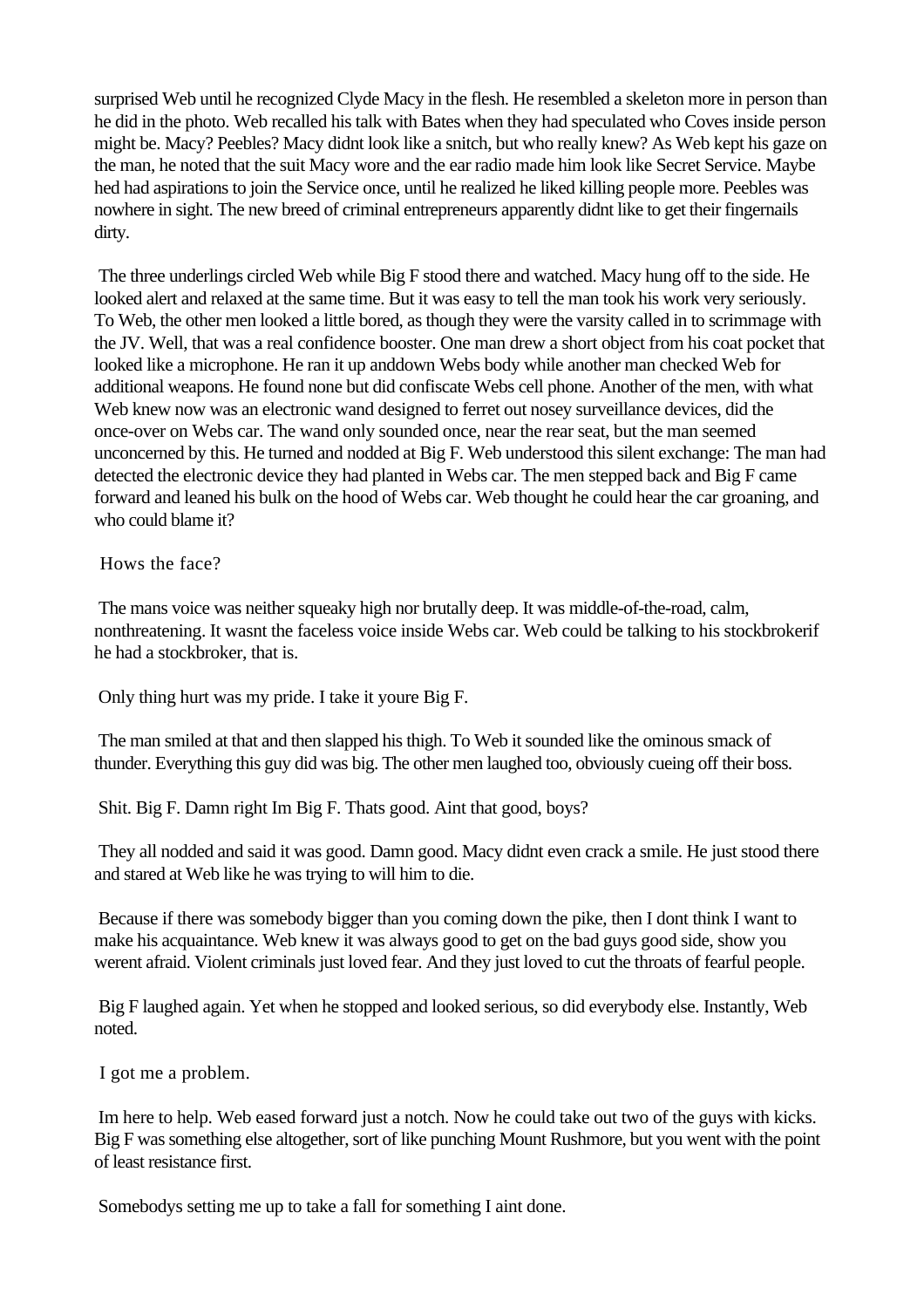You know what happened to my team?

 I dont need that shit, you understand me? He stood, towering over them all, and the look in his eyes made Webs heart race. How old you think I am?

Web gave him the once-over. Twenty-two.

 Thirty-two, Big F said proudly. Now, that in black years. He turned to Macy. What that be in tidy whitey time?

 A hundred and twenty, said Macy in a learned tone, as though he were the Ph.D. of this illustrious group.

 Big F looked back at Web. Im a hundred and twenty. Im an old man in a young mans bizness. I dont need this shit. You go tell your crew that. Dont come hunting my ass down, cause I aint done it.

Web nodded. Then I need to know whose business it is. Without that, I can guarantee you squat.

 Big F eased himself back down on the car and slid out a Beretta nine-millimeter, with a muzzle suppressor attached, Web noted. Things were definitely not looking good.

Messengers a dime a dozen, said Big F, eyeing Web calmly.

 Itll mean a lot more coming from me. Ive got a lot invested in this one. Web took one tiny step forward as he pretended to be merely shifting his weight. Now he could tag Big F with a spin kick right on the cerebellum. If the man could shake that off, then crown him king of the world. And maybe you figure you owe me one for saving Kevin. Him being your little brother and all.

He aint my brother.

Web tried hard not to show his surprise. Is that right?

He my son. Big F rubbed his nose, coughed and then spit. Course, we got the same mama.

 Web started for a moment and then looked at the other men. They obviously already knew this and seemed to accept it as mainstream, at least their version of mainstream. Yet why shouldnt they? Web thought. What was a little incest among family? You couldnt exactly do it with strangers. Grandma had said Kevin was a little slow. Well, with that twisted family tree, Web could see why.

Well, I hope Kevins okay, said Web.

The boys got nothing to do with you, Big F said sharply.

 Okay, thought Web, so Kevin did mean something to the man. That was valuable intelligence. Who took out my team? Tell me, and we go our separate ways. No hard feelings.

Aint that easy.

Sure it is, Web prompted. Names. Thats all I want.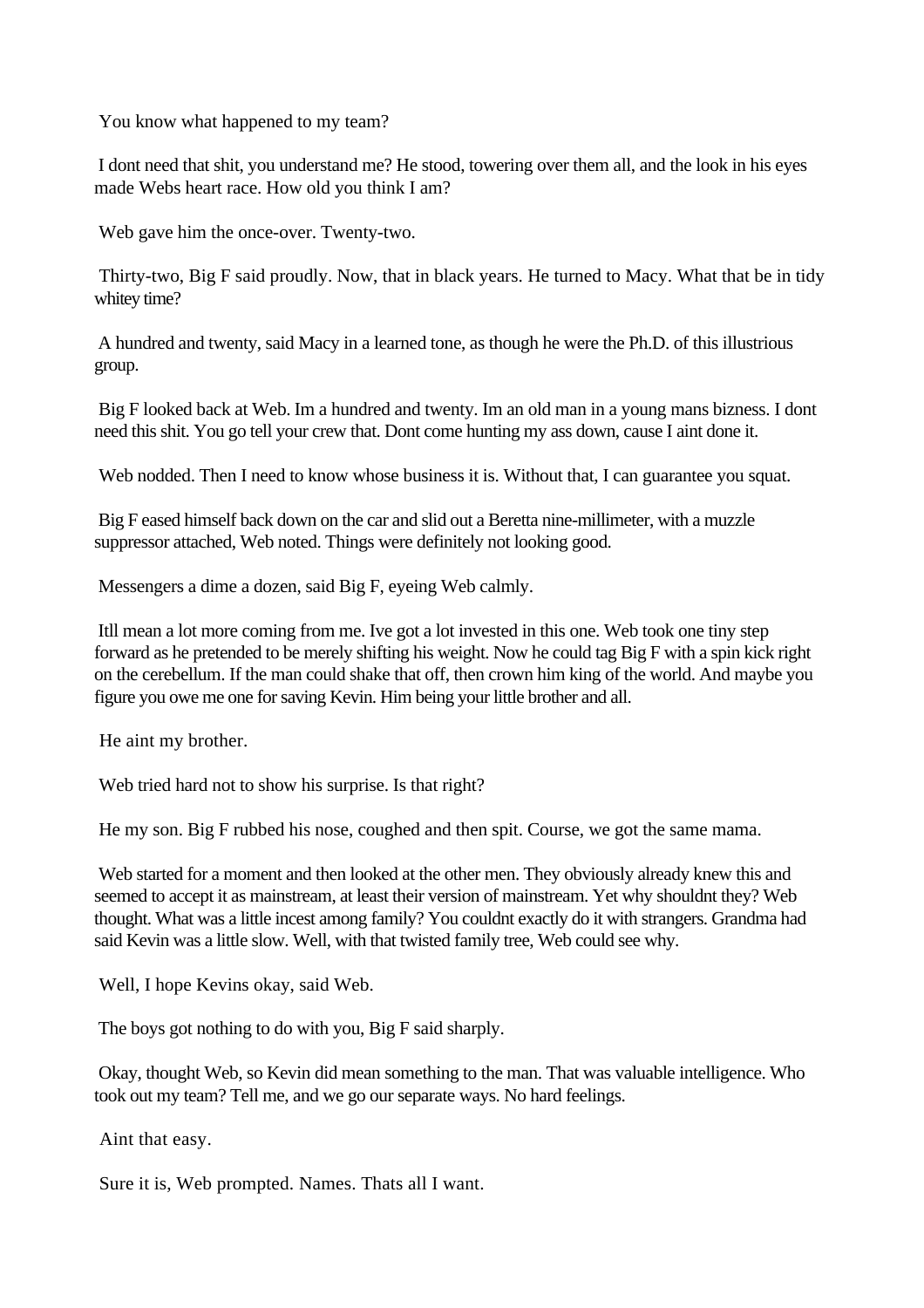Big F studied his pistol. You know what my biggest problem is?

Web eyed the Beretta and wondered ifhewas Big Fs biggest problem. He prepared to launch himself.

 Economys too hot. I cant keep good people. He looked over at his men. Toona-man, front and center.

 Web watched as one of the men stepped forward. He was six-foot-four and broad-shouldered and wore what looked to Web to be a very expensive suit and enough gold and silver on his neck, wrists and fingers to start his own precious metals exchange.

You think you can take this little dude with just your hands, Toona?

Toona smirked. Aint be needing both hands for that boy.

 Dont know bout that, said Big F. Way this boy kicked me, I felt that shit. Well, if you think you can, lay your gun down and get to it.

 Toona slipped his gun out of his waistband and placed it on the ground. He was at least fifteen years younger than Web and much larger. And yet he moved so gracefully that Web was certain the man was as nimble as he was strong. And when Toona assumed a classic martial arts stance, Web knew he was in for something serious, and he hadnt even recovered from last night.

 Web held up his hand. Look, we dont have to do this. You think you can kick my ass, I think I can kick yours. Lets just call it a draw.

Big F shook his head. Uh-uh, little dude. Either fight or take the bullet.

Web stared at the man and his gun, sighed, then put up his fists.

 The two men circled each other for a few moments. Web sized his opponent up and saw few weaknesses, yet he did see something else that might be helpful. He tried a kick and Toona easily caught Webs leg and held on to it for a moment before twisting the limb and throwing Web down. Web quickly rose and took a side kick on the forearm. It stung like hell, but better his arm than his head. The two feinted and parried a few times more beforeToona caught Web with a flying spinner and he went down again, but he bounced right back up.

 Is that all the shit you got, Toona? taunted Web. Man, you got me by fifty pounds and fifteen years. If I was you, your ass would be out for the count by now.

 Toona dropped his smirk and hit Web with an old-fashioned right jab but ate a hard left cross to the head in return. Toona didnt seem to like his face getting marked, something Web was quick to pick up on.

 Hey, Toona, a screwed-up face isnt the end of the world. With no ladies eating up your paycheck, you can probably really put some bucks away for retirement.

You going down, man, said Toona. And you staying down.

Not from some pussy like you, Im not.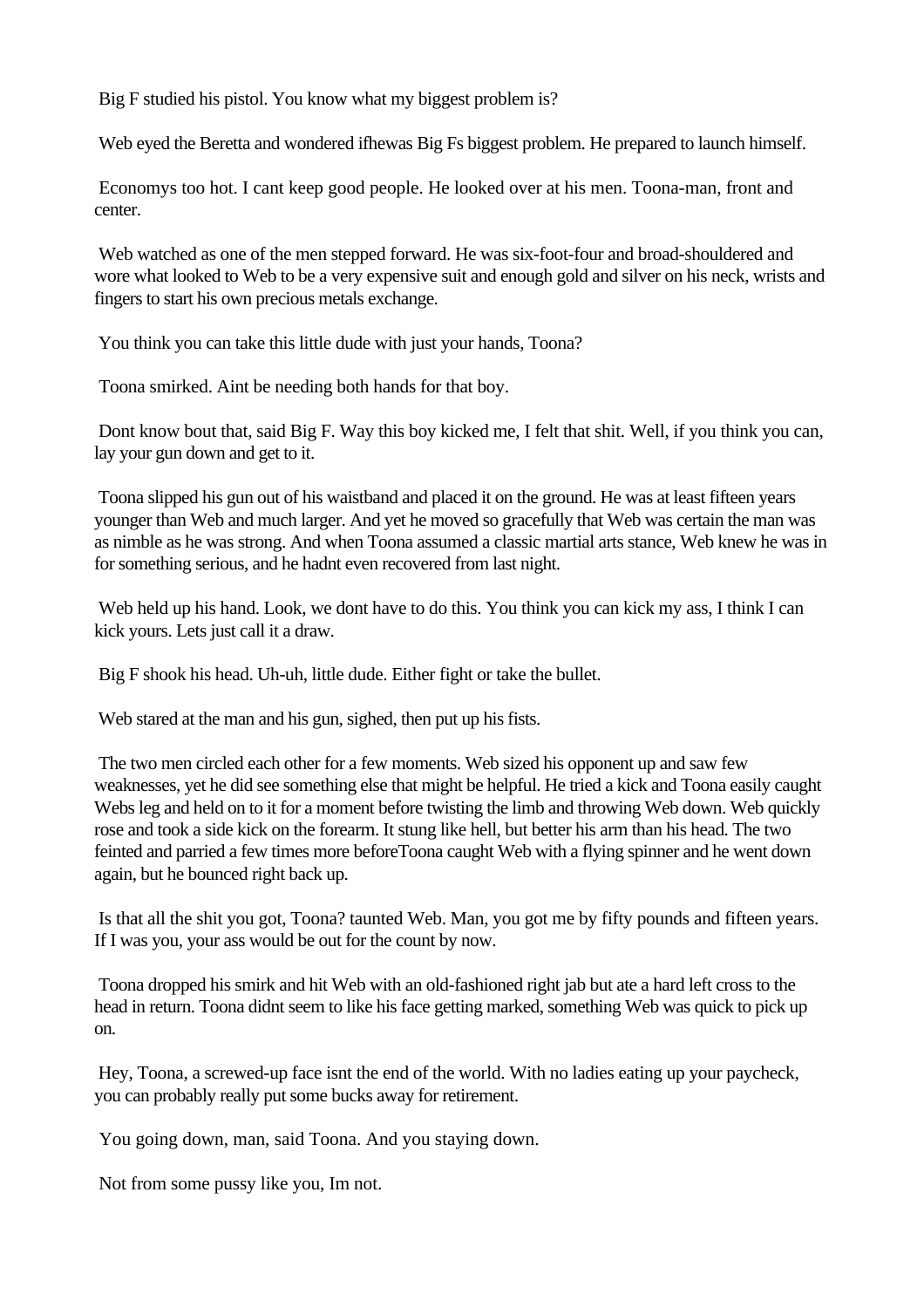An enraged Toona lunged at Web and caught him with a sharp punch right to the kidney. Web almost went down from the blow, but he wrapped his arms around Toonas middle and started to squeeze. Toona hit him with two more shots to the head, but Web held on. Like a constrictor, each time Toona took a breath, Web would squeeze a little bit more, not letting the mans diaphragm return to its original position.

 More head shots and more squeezes and Web could start to feel the bigger man wavering, his gasps of breath so pleasant to hear. And then Web loosened his grip just a little, and it was enough for Toona to get his own clench on Web, which was what Web had intended. The two men swung each other around, panting heavily, their rivulets of sweat meeting each time their bodies did.

 Toona tried to throw Web off, but Web held on, because he had other plans. Finally, Toona swung Web around and Webs grip was broken and he went sprawling. Actually, he did a controlled forward roll, grabbed Toonas pistol where he had left it on the ground, came upright, lunged forward, put a neck lock on the stunned Toona and placed the gun to his head, all in a blur of motion.

You have to get yourself some better security, Web said to Big F. Aint that right, Toona?

 Big F raised his pistol and fired. His shot hit Toona dead center in the forehead. The man dropped and died without making onesound. Most gunshots to the head had that effect, Web knew, the ability of the victim to speak gone before the brain could dial up the scream. Bullets and flesh were like ex-wives. They just never mixed that well.

Web stared as Big F casually slipped the gun back in his waistband as though he had just disposed of an irksome mole in a vegetable garden. Big Fs men looked as stunned as Web. Toonas demise had obviously been on only Big Fs agenda. Macy, however, just stood there, his gun trained on Web; the sudden violent death of a colleague didnt seem to interest him at all. He was all cool and professional, standing there in a classic Weaver firing stance, his gaze riveted on the gun in Webs hand. Web wondered where the guy had received his training. Probably some paramilitary outfit staffed by ex-good-guys who, for some reason or other, had slid to the dark side.

With his hostage gone and multiple guns pointing at him, Web dropped the pistol.

 Good help, said Big F to Web, I cant find it. I give my crew cash, clothes, cars and bitches. Show em the ropes, teach em the bizness, cause I aint be doing this shit all my life. Cash in my chips, lose myself till I kick living. And you think that makes em loyal? Shit, no. They just keep biting the hand that feeds em. Toona making his own action on the side and think I aint know it. Skimming dollars and dope off all the time. And he thinking I stupid and dont check that shit. But that aint the dumbest thing he done. Dumbest thing the boy done is he be using the products. You put that shit in you, you talk to anybody bout anything. He be high on that shit and he be mouthing off to a whole crew a DEA and his ass not even know it. Sell us all down the river. Well, I aint going down no river. I aint being no drug kingpin working my bizness from the inside with no chance in hell of ever getting on the outside again. Uh-uh. No way, baby. No way. That aint how it ending for me. I eat me some bullets before I go to mighty whiteys house.

 He glanced sharply at his men. You just gonna leave Toona there or what? Show somedamnrespect for the dead.

 What the hell you want us to do with him? said one of them, his arms spread wide, his features angry, though Web easily sensed the fear he held for his boss. Web was certain Big F could smellthat fear too. He no doubt counted on it in running his bizness. If he wanted to teach his people loyalty, they had one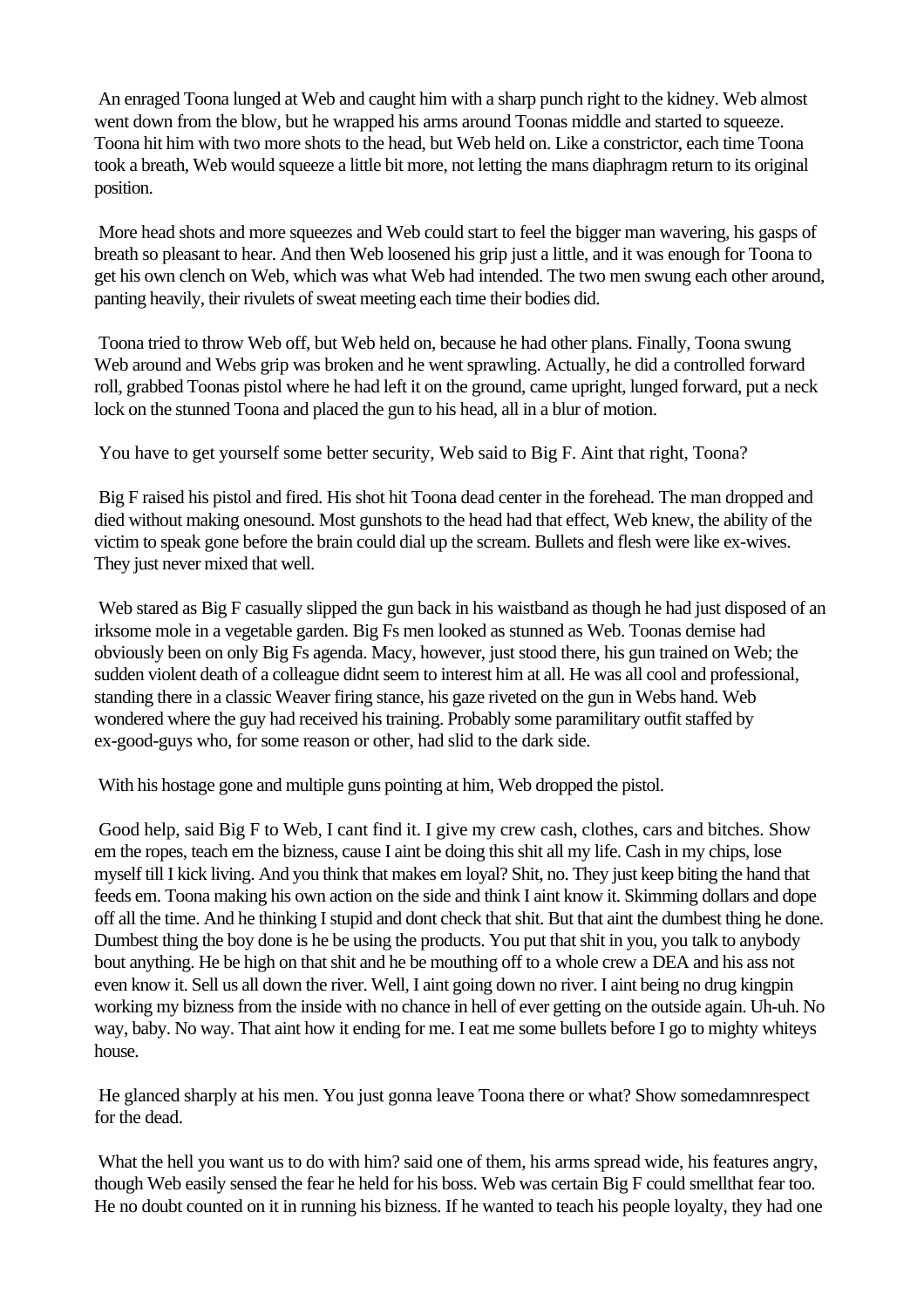very compelling reason lying right there in a growing red pond. And taking out Toona had probably been meant as a warning to Web too. Well, he felt incredibly warned.

 Big F shook his head in obvious disgust. I got to tell you every damn thing to do like you a little baby or something? I smell me water and so can you. Throw his ass in the river. And tie something to it, so it aint come up!

 The men gingerly picked up their fallen comrade, bitching the whole time about getting blood and other Toona bits on their fine Versace. Macy stood in exactly the same spot. Apparently, Web thought, he was inner circle and thus was allowed to stay for extra innings.

When the others had disappeared down the trail, Big F eyed Web. See what I mean bout good help? Cant get none. Everybody wants to get rich overnight. Nobody wants to work for a damn thing no more. Start at the top. They all wanta start at the top. I started at eight years old running dollar bags of white rock. Worked my ass off for over twenty years and these brothers today be thinking they deserve every dime I got cause they be doing this shit for a coupla months. New economy, my ass!

 If Big F had been sitting in a maximum-security prison cell wearing Hannibal Lecter ready-to-wear and Web was safely on the other side of the bars, Web might have started laughing his guts out at this capitalistic tirade. Yet right now all he was wondering was when Big F would finally focus on the fact that Web was an eyewitness to murder.

 Now, Toona, he mustve killed five or six people. So I just saved you the trouble of frying his ass. Aint gotta thank me.

Web didnt. In fact, he said nothing. He probably could have made some smart remark, but witnessing the cold-blooded murder of another human being, no matter how much he might have deserved it, was not a great lead-in to humor for Web.

 I guess everybody got trouble. Big F wiped at one of his eyes. But the Lord done showered me with some extra helpings. I got me family coming out my ass and every one of them looking for cash. Got me a ninety-year-old great-aunt I aint even know I hadcoming round talking like this. His voice rose higher. Now, Francis, cant you take care of my eyes? Got me the cataracts, honey, cant see to play the Bingo no mo. Do something about it for me, will you, honey? Used to bounce you on my knee. Used to change your shitty diaper. And I peel off some cash and there you go. And she back a week later bout her damn cat what got female problems. He looked at Web incredulously. A fucking cat with female problems. And it only be a thousand dollars, Francis, she says, that all it be, honey, and remember I wiped your shitty diaper while your mama was down the river or else shooting herself up with that little needle of hers. And you know what I do? I peel off ten hundreds and give it to her and her cat.

TheFstands for Francis?

 Big F grinned. And it seemed to Web that he saw for the first time signs of little Kevin in this hulking, murderous adult.

Yeah, whatd you think it stood for?

Web shook his head. No clue.

 Big F took out a small box, unwrapped a pill and put it in his mouth. He offered one to Web, who declined.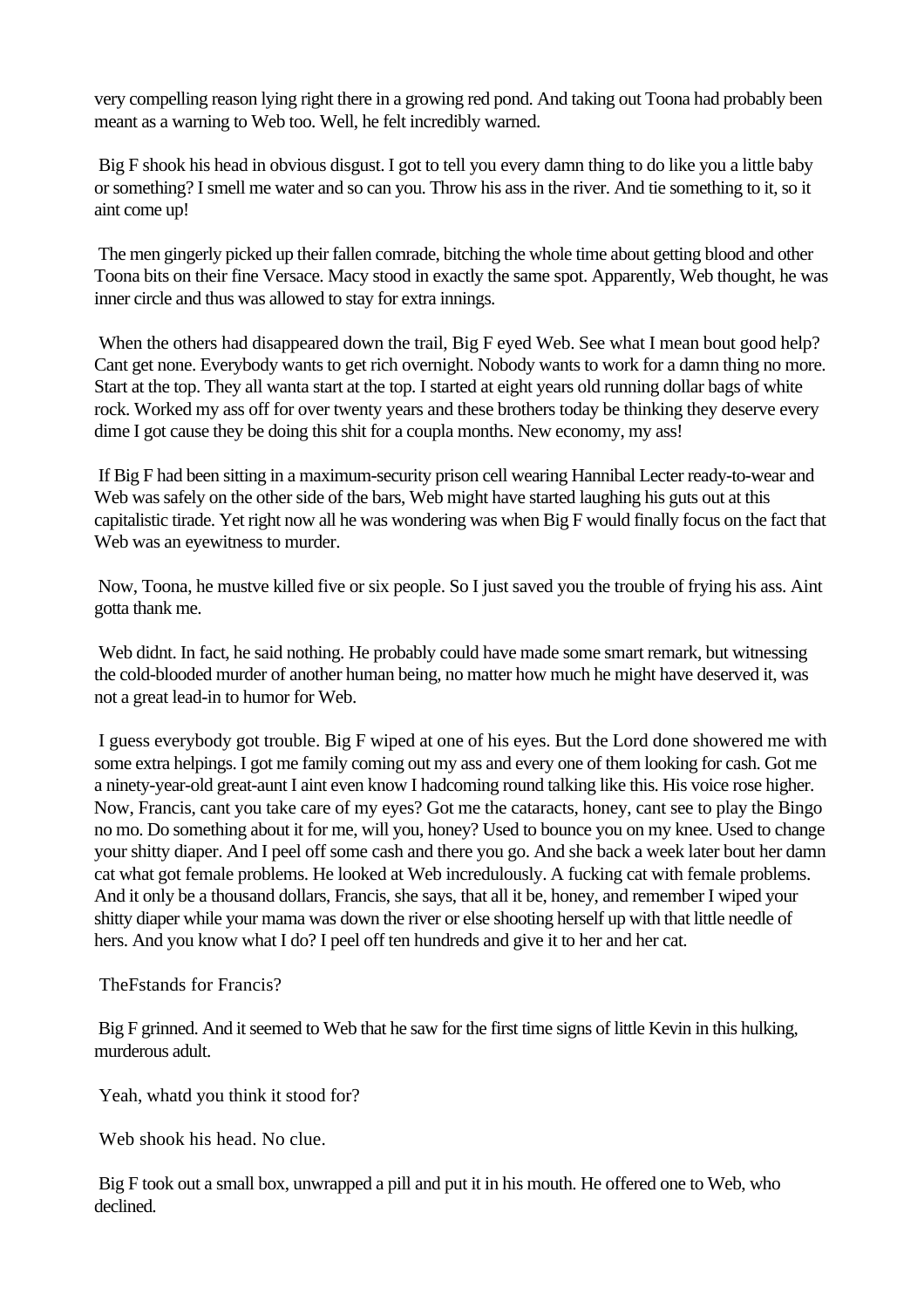Tagamet, Pepcid AC, Zantac, said Big F. I eat em like peanuts. Had me an upper GI done. Damn belly looks like a moles been through it. This shits getting to me, aint no lie.

So why dont you retire?

 Easy to say, not so easy to do. Aint like they give me a going-away lunch and a gold watch in my line a work.

Sorry to tell you, but the cops never stop looking.

 The cops I can deal with. Its some folks in the bizness what giving me the pain in the ass. They think if you want to quit working you gonna rat em out. They cant understand whyd you walk away from a life like mine. Money out the ass, cept you got to keep hiding it, and you got to keep moving around, and youre still always wondering when somebody, like maybe your bitch or your brother or your cat-loving great-aunt, is gonna put a hole in your head while you sleeping. He grinned. Now, dont you worry bout me. I be fine. He popped another pill and then closely eyed Web. You one of them guys from HRT?

I am.

 I hear you dudes are some serious shit. When you hit me theother night, boy, that hurt. Thats rare, little man, let me tell you, thats rare. You guys must be some bad shit.

Were actually really lovable when you get to know us.

Big F didnt crack a smile at Webs remark. So how come you aint dead?

Guardian angel.

Now Big F smiled broadly. Right, thats good shit. Tell me where I can get me one.

 Big F shifted his bulk along with the direction of the conversation. You want to know how them guns got in that building?

Web stiffened. You willing to testify to it?

Yeah. I come on down to the courthouse. You go on ahead and wait for me.

Okay, howd they get the guns in there?

You know how old them buildings are?

Webs eyes narrowed. Old? No. Why?

The 1950s. I aint old nough to remember, but my mama was. She told me.

W<sub>as</sub>?

Too much coke. Not the soda pop. Yeah, 1950s. Think, HRT. Think.

Im not getting it.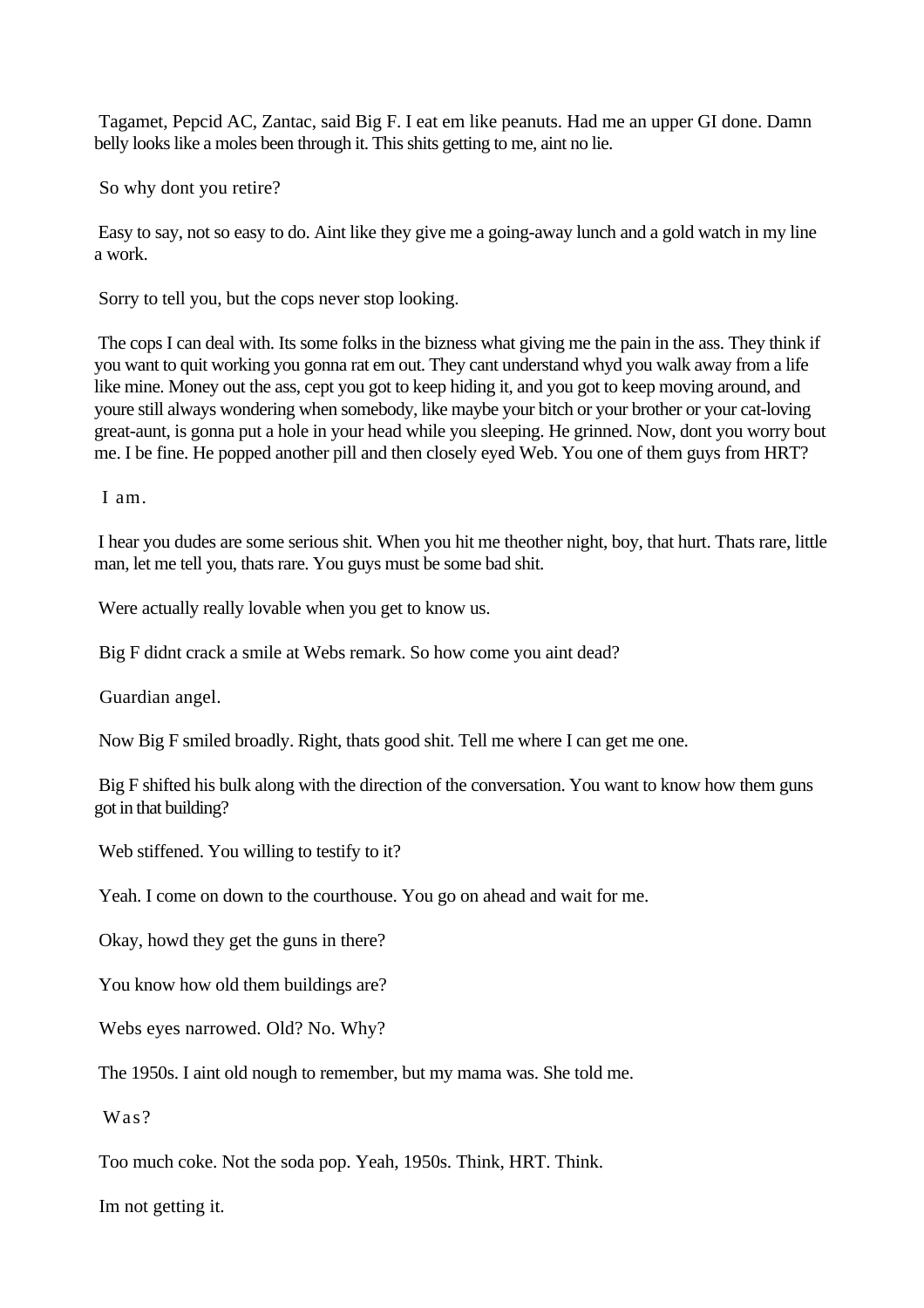He shook his head and looked over at Macy and then back at Web. I thought you damn Feds all went to college.

Some colleges are better than others.

If you cant fly the shit in through the roof and you cant take it in the front door, what you got left?

 Web thought for a moment before it hit him. Under. The 1950s. Cold War. Underground bomb shelters. Tunnels?

Damn, you smart after all. There you go.

Thats still not much to go on.

 Thats your problem. I gave you something, now you tell your folks to back off my ass. I aint got no reason in the world to waste a buncha Feds. You go back and make sure they understand that. He paused and rubbed some pine needles with his huge foot, and then he looked directly at Web. You guys aint playing games on me and got Kevin but aint saying, are you?

Web considered how best to answer that. Ironically, given hispresent company, he decided that the truth was the best approach. We dont have Kevin.

 See, local cops I dont trust as far as I can throw em. Too many brothers end up dead when the local cops get to em. Now, Feds aint worth too much in my book neither, but you guys aint killing people for no reason.

Thanks.

 So other things being equal, see, if you guys got Kevin, then I know he be all right. And maybe you boys just hold on to him for a while till this shit blows over.

 The way the man was half looking at him, Web could tell Big F really wanted Kevin to be in the custody of the FBI, where he would be reasonably safe.

 I wish we did have him, but we dont. Im playing it straight with you. Then he added, But I think Kevin might have been involved somehow.

 Bullshit, roared Big F. He a kid. He aint done nothing. He aint going to no jail, no way is he. Not Kevin.

 I didnt say he knew what he was doing. Youre right: Hes just a kid, a scared kid. But whoever took him is behind what happened. At least thats what I think. I dont know why Kevin was in that alley, but his being there wasnt a coincidence. I want him just as bad as you do. And I want him safe too. I saved him once in that alley, I dont want it to be for naught.

Right, so he can testify and then spend the rest of his life in witness protection. Some life.

At least its a life, Web shot back.

Big F and he had a prolonged stare-down until the big man finally looked away.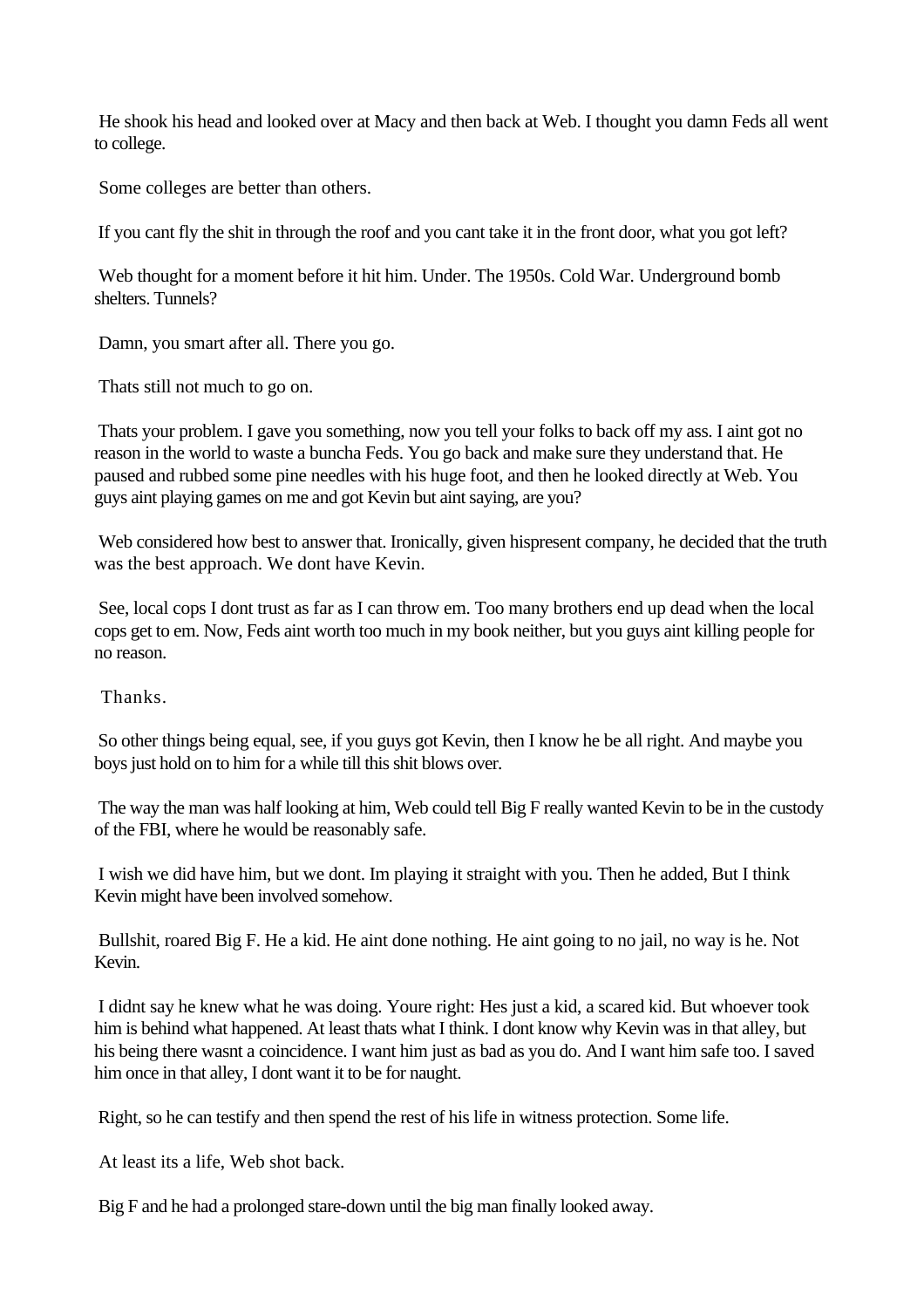Im going to do everything I can to get Kevin back safe and sound, Francis. I promise you that. But if he knows something, hes going to have to tell us. Well protect him.

Yeah, sure you will. Done a real good job of that so far, aint you?

 They heard the other men returning. A name would be nice to go with the tunnels, said Web, but Big F was already shaking his head.

Aint got none to give.

 When the two men came into sight, Big F motioned to one of them. Make sure the two-way in the car aint working.

 The man nodded, slid into the front seat of Webs car and fired two bullets into the government-issued radio and then ripped out the hand-held microphone. He also popped the ammo clip out of Webs gun, fired the round that was chambered into the dirt and handed it back to him. The other man pulled out Webs cell phone from his pocket, ceremoniously smashed it against a tree and then handed it back to Web with a broad smile. Aint making em like they used to.

We got to be going now, said Big F. And in case you thinking bout coming after my ass for pulling the trigger on Toona, think bout this. He paused and stared grimly at Web. Anytime I want you dead, you dead. Anytime I want any of your friends dead, they dead. You got a pet and I want it dead, it dead.

Web eyed the man steadily. You dont want to go down that road, Francis. You really dont.

 What? You gonna kick my ass? You gonna hurt me bad? You gonna kill me? He unbuttoned his shirt and stepped closer to Web. Web had seen a lot in his line of work, yet he had never seen anything quite like this.

 The mans chest and belly were covered with knife wounds, bullets holes, thick, angry-looking scars, burn marks and what looked to be tunnels of ripped flesh badly healed. To Web it seemed a painting collectively produced by an insane world.

 One hundred and twenty in nice little tidy-whitey years, Big F said quietly. He closed the shirt and his face held, to Webs thinking, a look of obvious pride at surviving all that those scars represented. And right now, Web couldnt deny the man that.

 Big F said, You come after me, you better bring something to do the job right. And Ill still cut off your dick and stuff it down your throat.

 Big F turned away and it was all Web could do not to leap on the mans back. Now was not Webs time to settle this, yet he couldnt just leave it like this.

 He called after Big F. So I guess youre grooming Kevin to inherit your empire. Your brother-son. Im sure hes real proud of you.

Big F turned back. I said Kevins not your bizness.

We shared a lot back in that alley. He told me lots of stuff. It was all a bluff, but a calculated one, if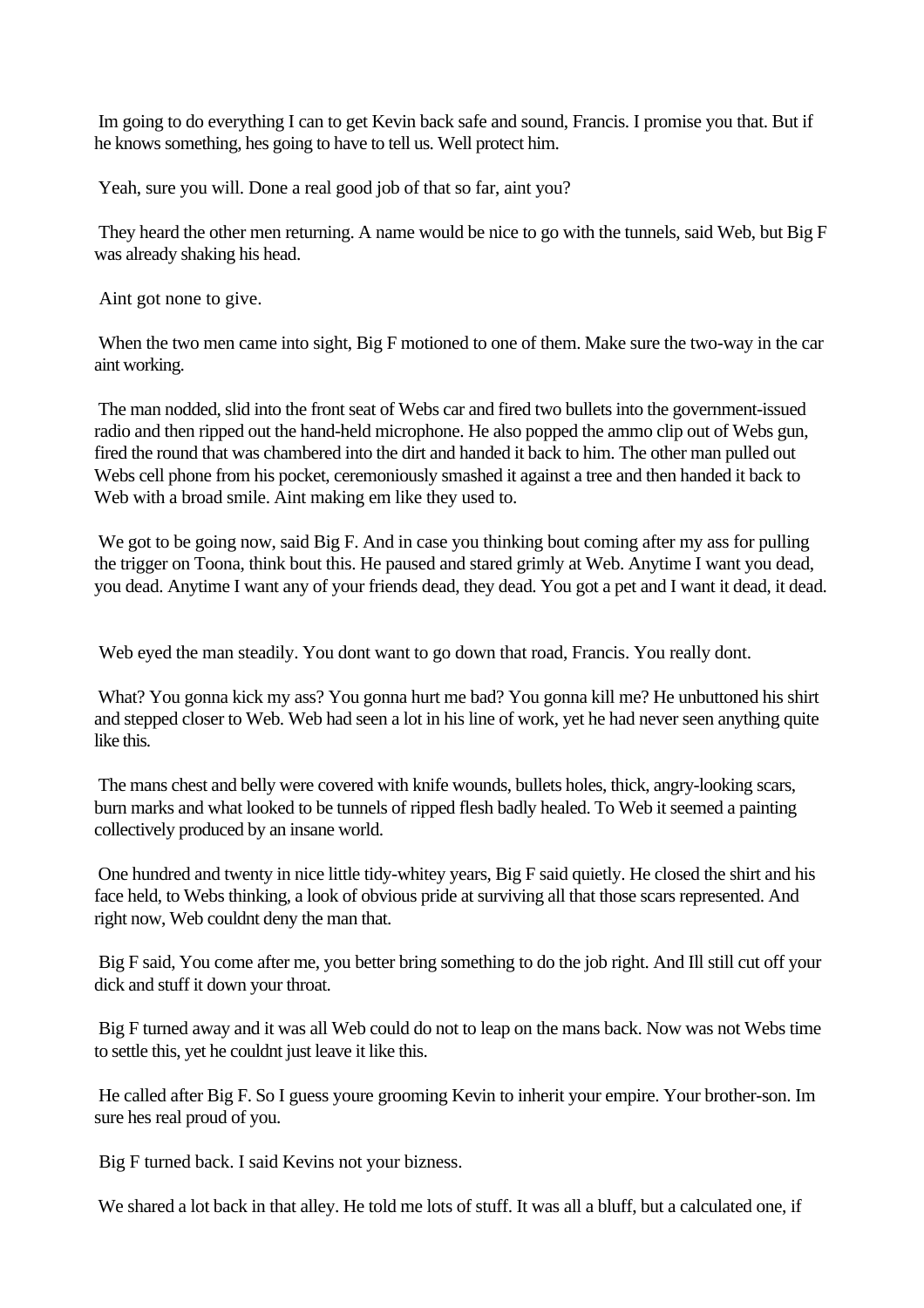Web was reading the signalsright. Whoever had switched Kevin out might be Big Fs enemy. If that was the case, then playing one against the other might not be such a bad idea. Web was thinking that Big F was not above lying about not being involved, but that didnt mean the street capitalist hadnt done a joint venture with somebody else to knock off Charlie Team. If so, Web wanted everybody. Everybody.

Big F walked up to Web and looked him over, as though gauging either his guts or his stupidity.

 If you want Kevin back, I expect some cooperation, said Web. He hadnt mentioned what Big F had told him. He figured Big F wanted to keep the information about the tunnels under the target building between him and Web, which was why Big F had sent the two men off to give Toona a burial in the river.

Expect this, said Big F.

Web managed to partially block the blow with his forearm, but the impact of Big Fs bowling-ball fist and his own arm against his jaw still knocked him on top of the hood of the car, where his head smacked against the windshield, cracking it.

" " "

Web woke up a half hour later, slowly slid off the car hood and staggered around holding his arm and rubbing his jaw and head and cursing. Calming down, he discovered that his jaw, arm and head did not appear broken and he wondered how that was possible. He also wondered how many more concussions he could endure before his brain fell out of his head.

 And then Web whirled and pointed his gun at the man who had just emerged from behind a stand of trees. The man was pointing his own gun at Web.

 Nice try, said the man, but your gun doesnt have any bullets. He stepped forward and Web got a better look at him.

## Cove?

 Randall Cove put his gun away and leaned up against the car. He said, That dude is one seriously dangerous person. Him blowing away his own guy like that, that was a new one even for me. He looked at Webs face. Youre gonna have some good bruises tomorrow, but its better than a visit with the coroner.

Web put his empty gun away and rubbed the back of his head. I take it you had a ringside seat. Thanks for the assist.

 Cove looked at him grimly. Look, man, Im a fellow agent, undercover or not. Carry the same creds, took the same oath, work through the same bullshit you do at the Bureau. If theyd tried to take you out, you would have known my presence. But they didnt and so I didnt. If it makes you feel any better, while you were unconscious, I shooed away some brothers who came sniffing around your carcass.

Thanks, because Im not done with this carcass yet.

 We need to talk, but not here. Some of Big Fs boys might still be hanging around. And this place aint safe, not even for armed lawmen.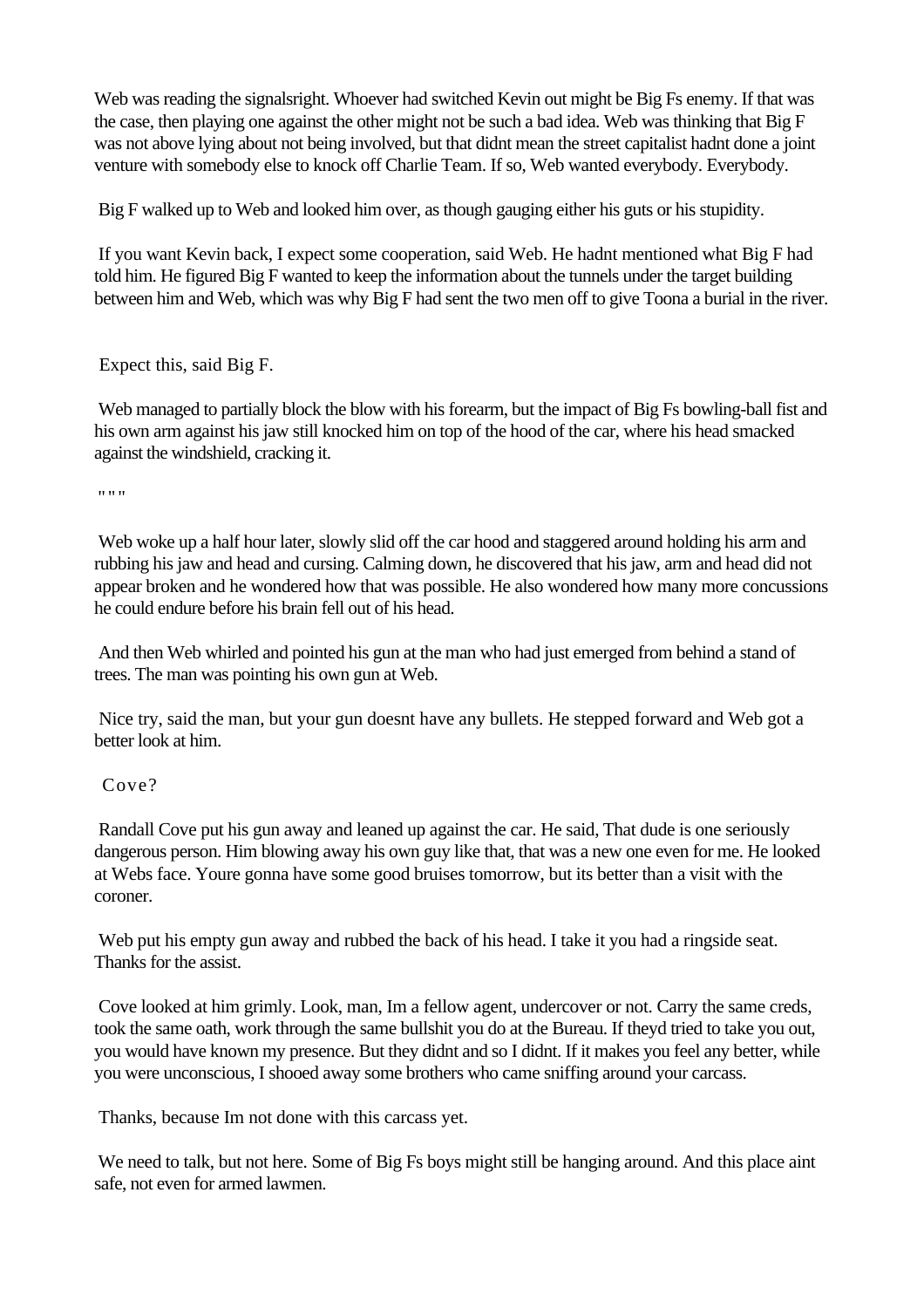Web looked around. Where, then? They knocked your old office down.

 Cove smiled. You been talking to Sonny, I know. I guess if old Sonny Venables thinks youre all right, youre all right. Boys got a nose for bad meat like the best hound dog I ever had me in Mississippi.

Theres a lot of shit going on. You been in touch with Bates lately?

We talk, but neither one of us is telling the other everything, and thats cool. I know where Perce is coming from and he knows where Im standing. He handed Web a slip of paper. Meet me here in thirty minutes.

Web looked at his watch. Im on special assignment. Ive got to get back.

 Dont worry, it wont take long. Oh, one more thing. He climbed inside Webs car and searched for a few moments before coming back out holding something.

Satellite-based tracking device. Good as the stuff we use, said Cove.

Theyve got a satellite, said Web. Thats comforting.

Its got a wireless communicator too.

 So Web had been correct in deducing how they had relayed the directions to him after crossing over the Wilson Bridge.

 Cove switched the device off and pocketed it. Evidence is evidence. Surprised they didnt take it, he added before disappearing into the woods.

 Sufficiently recovered to keep both eyes open at the same time and seeing only double instead of in gauzy triplicate, Web put the car in gear and headed out. He met Cove at the Mall downtown, at a bench near the Smithsonian Castle. When Web sat down there, he heard a voice but didnt react. All that had been on the paper. Web reasoned that Cove was behind a set of bushes near the bench.

So Bates said he filled you in on me.

He did. Im sorry what happened to your family.

Yeah, was all Cove said to that.

I found the news clipping at your house, about you and Bates.

You are good. That hiding place has worked for years.

Why hide it?

Red herring. Somebody searching your house, it gives them something to find that really means nothing. Anything really important I keep in my head.

So the clipping was just a dodge? Nothing important?

Cove didnt respond, so Web said, Bates said you were on the butts of some big-time dealers, that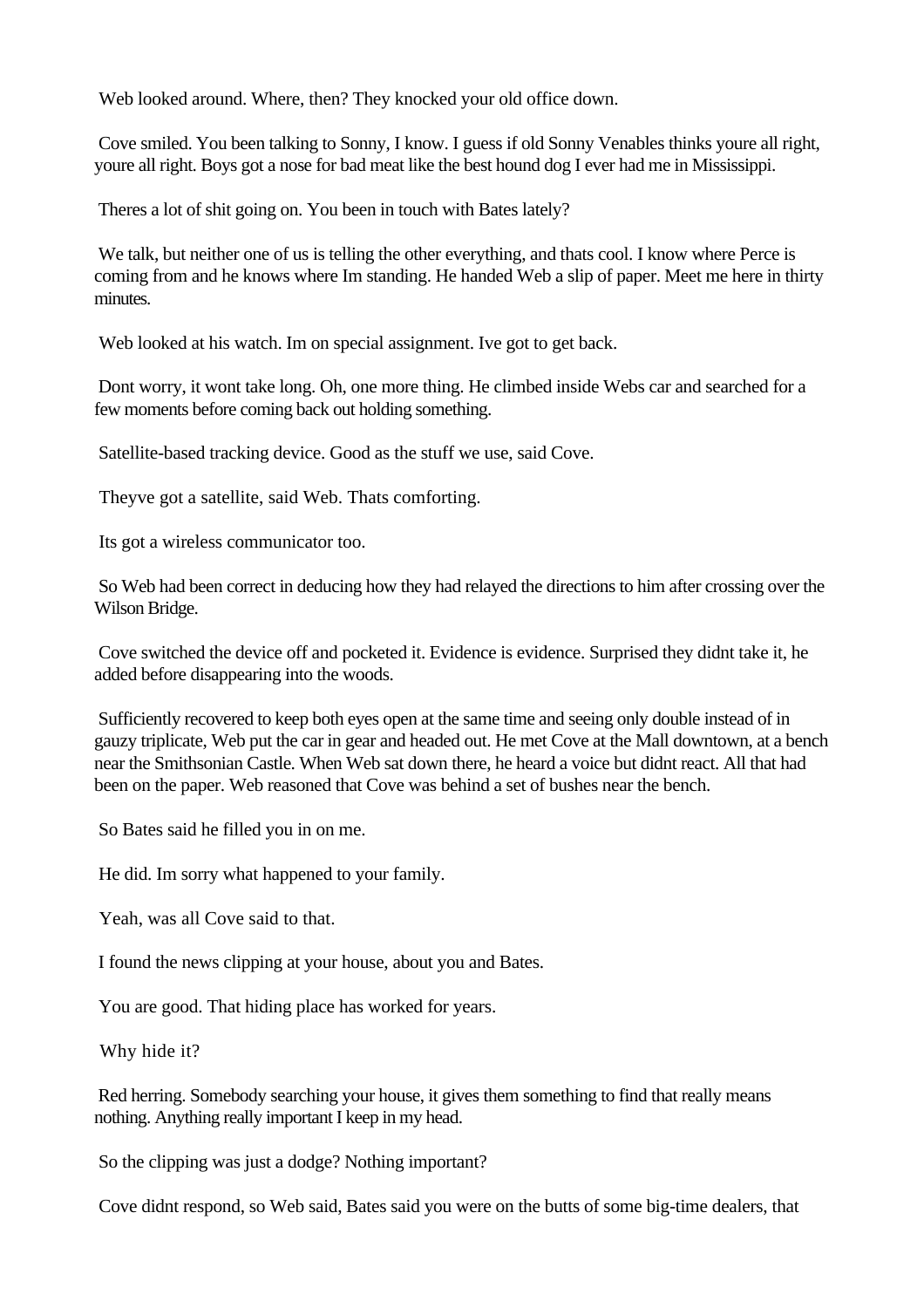they might have set up my team.

 Thats right. But this story is a long way from over. And I heard Westbrook tell you about the tunnels. I never figured that one. Good way to get the computers out and the guns in.

Im going to fill in Bates on that one ASAP and well go take a look. You want in?

 Cove didnt answer and it took a second for Web to figure out why. Across the street a man was walking by. He was dressed like a homeless person, was staggering slightly as though he were drunk and he could very well have been both. However, Web couldnt take any chances and obviously neither could Cove. Web reached for his gun and realized again that it was empty. He had a spare mag in the trunk of the car, but that was parked a good hundred feet away and he had forgotten to get the ammo out, idiot that he was. As though in answer to his thoughts, Web felt something slide next to him through the back support of the bench. He gripped the pistol that Cove had just handed him, whispered a thank-you and sat there, the gun held at his side, its muzzle following each move of the man across the street until he moved off.

You just never know what riffraffs going to come on by, Cove said.

 Bates said that you might have been working through one of Westbrooks guys, maybe Peebles or Macy, and that they mightve set you up.

 Macy and Peebles werent my inside connection. I think my guy was dealing straight with me, at least mostly, but I thinkhewas set up.

So if the guy was shooting straight with you, any chance we can use him to get to the truth?

Not anymore.

How come?

Because my inside guy was Toona.

Youre kidding me.

 Big Fs guys skim all the time. That was just bullshit he was feeding you. He killed Toona for the ultimate sin, working with the cops.

Did Toona think there were others involved besides Westbrook?

 Toona was basically muscle, but he had some brains. Ive been working with him for about six months. We nailed him on some small stuff, but hed already done four years in prison early on in his career and didnt want to do any more. He told me about this new group coming in that was handling some of the local crews distribution and even cleaning up their dirty money through some legit operations. The service didnt come cheap, but most of the crews apparently signed on except Westbrook. He doesnt trust anybody that much. But even drug crews get tired of shooting each other up. And consolidation of operations and cost-cutting works just as well in illegal businesses as it does legitimate ones. Id been digging deep on this group but couldnt crack it. My undercover identity was as a point man for a drug crew looking to relocate from Arizona to rural Virginia. Wed heard about this group and I got myself invited to look over their operation. At first I thought it was connected to Westbrooks piece. But when I saw what was there, I knew it was big-time stuff.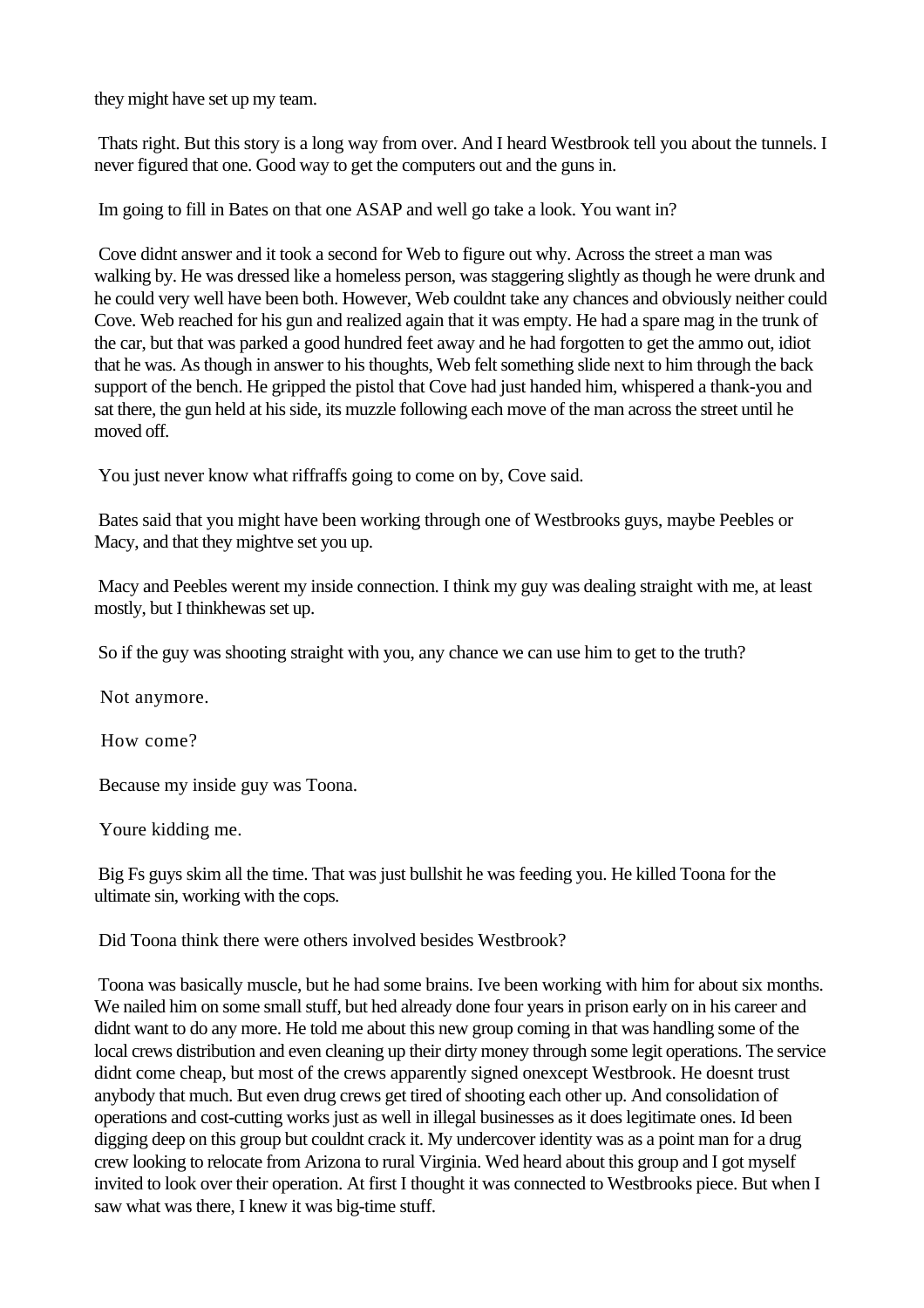Bates mentioned the Oxycontin piece.

 Thats what makes this one special. I think the product this group was principally supplying the locals with were prescriptiondrugs like Oxy, Percocet and the like. Low risk and huge profit margins. Now, Toona wasnt in the ops side of the business, but he seemed to think that too. Itd be a whole new paradigm in the Districts drug trade. And this new group wasnt stopping at D.C. I believe theyre moving the stuff up and down the East Coast.

Oxy started out rural.

 Yeah, you heard of Rocky Mountain high? Well this is Appalachian high. But the Appalachian Mountains touch on about twenty states, from Alabama all the way up to the Canadian border. And theres lots of room there to carve out a new homegrown drug empire on the backs of legitimate drugs. Thats why I called in WFO as soon as I realized the operation in that warehouse was a lot bigger than Westbrook. Now, I could have kept digging and maybe got some more stuff, but I ran the risk of them pulling out. I figured if we could get the bean counters to testify, we could bring this whole Oxy crew down. Man, I look back at it now, and you know what I think?

That it was too good to be true?

 You got it. Cove stopped talking for a moment. Look, Web, Im sorry what happened to your guys. I never in a million years smelled the setup. But Ill take the responsibility because it was my screwup. And Ill sacrifice everything I got left, even my life, to make it right.

What you do for a living, I never could. I dont know how you guys do it.

 Funny, I was thinking the same thing about you. Now you go to those tunnels and figure out how they got that stuff in and out. And maybe youll see something thatll tell you who. And Im not thinking that its Westbrook. Theres somebody else out there, having a nice laugh at our expense.

You got any firmer thoughts on that?

 Im still feeling my way. Whoever it is, they are wired in tight somewhere important, because they seem to be able to keep one step ahead of everybody.

Wired tight to who, somebody at the Bureau?

You said it, I didnt.

You got proof of that?

My gut. You listen to yours?

All the time. I take it you feel like the odd man out.

 What, you mean everybody and their brother thinking I turned traitor and helped burn a bunch of my own? Yeah, it has occupied my thoughts of late.

Youre not alone there, Cove.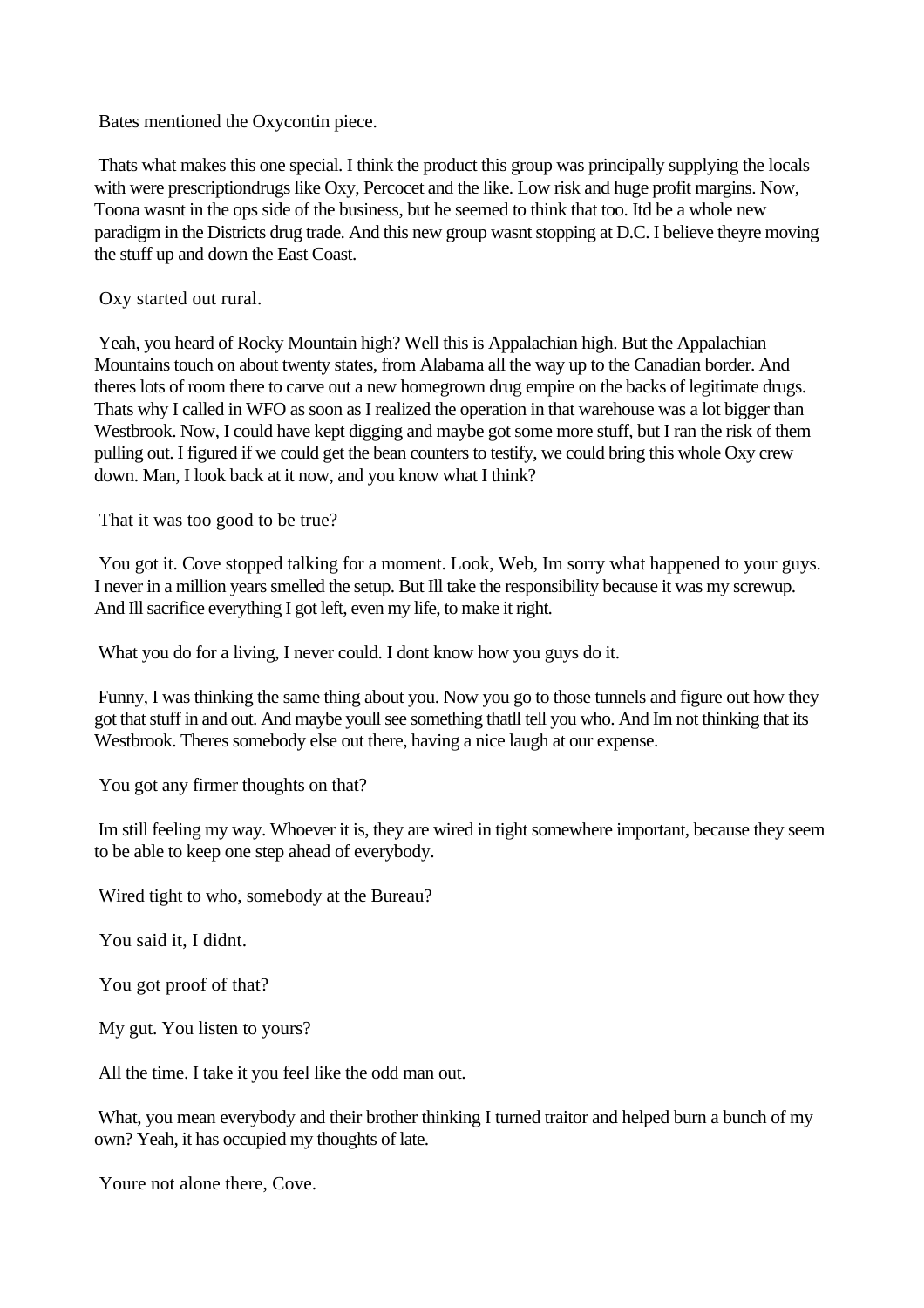Hey, Web, were blood brothers in a way. Branded traitors for something we didnt do, and some people just dont want to hear it.

Is that why youre not coming in?

 See, the bottom line is, I got taken, snookered, suckered, whatever you want to call it. Im no traitor, but I messed up, thats almost as bad as jumping sides in my line of work.

We are blood brothers, then, because I did the same damn thing.

Well, maybe well both be standing at the end of this dance, what do you say?

I say Ill give it my best shot.

Keep your head down, London, these mothers shoot low.

Hey, Cove?

Yeah?

Apology accepted.

" " "

 Web drove to DuPont Circle. He grabbed a spare mag for his pistol from the trunk and put the gun Cove had given him in the rear of his waistband and then took a cab to the WFO. Bates had long since gone home and Web decided he would wait until morning to contact him. The guy could probably use a good nights sleep and those tunnels werent going anywhere. Instead of checking out another set of Bucar wheels, Web decided to do something really crazy. He was going to go get his very own car.

 The press army wasnt parked outside his house anymore, yet Web still did not take any chances. He entered the house from the rear, slipped inside the Mach, opened the garage doors and eased the car out, its lights off. He waited until he was down the street before he turned on the lights, then he stepped on the gas, all the while looking in his rearview mirror. Nothing. He headed back to East Winds.

["LastManStanding-toc.html#TOC-34"]34

 When Web got back to the carriage house, Romano wasnt there; Web even checked the antique cars downstairs in case his partner had crawled into one to admire it and had fallen asleep. It was almost four oclock in the morning and his partner was probably prowling around outside. As a sniper, Romano had been restless with too much natural energy despite all their training to take things slow and methodically unless drastic circumstances dictated otherwise. Yet when it was time for action, just about everybody took a backseat to Paul Romano. Since Webs cell phone was out of operation, he used the phone in the house to call Romano and breathed a sigh of relief when the man answered.

So howd your appointment go? asked Romano.

Boring. Ill fill you in later. Where are you?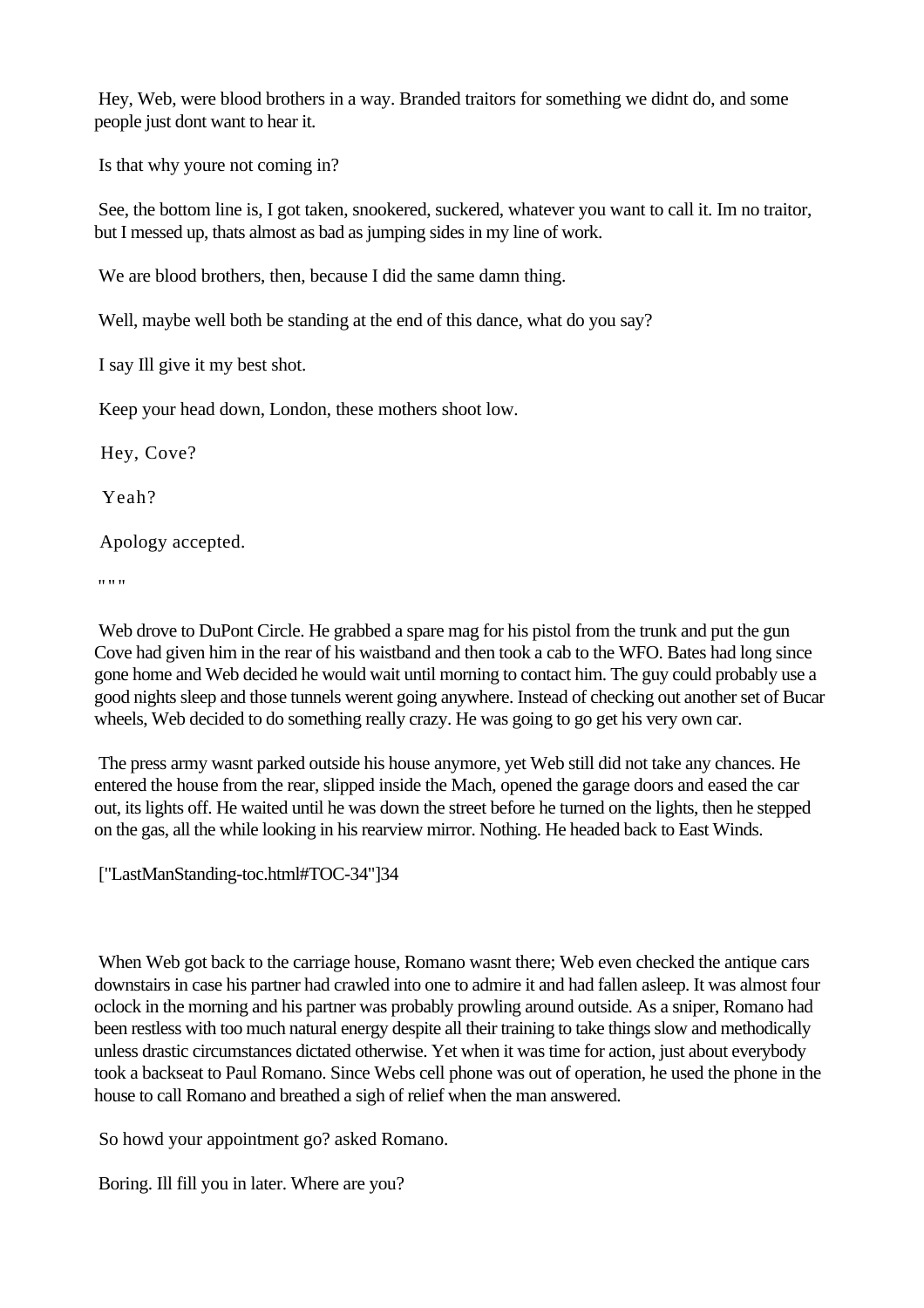Everything was secure, so Ive been poking around the place. Theres an old watchtower on the west side. See for miles in every direction.

I know; Ive been there.

Well, Im there right now. Felt like a little jog.

Thats a bit of a hike, Paulie.

Walk in the park. You might want to come out here and bring out a pair of NVs.

What are you spying on?

Youll see.

Web left the carriage house from the rear, slipped on his headgear, attached his ambient light source night-vision binoculars toit, powered up and fixed the relief to his eyes. The world instantly became an ethereal, fluid green. You couldnt use the contraption for very long because the goggles were heavy enough that you would get a piercing pain in your neck, followed by a headache that would make you forget the neck ache. Web always kept one eye closed when scanning through the goggles even though this distorted your depth perception even more; if you didnt keep one eye closed, when you stopped looking through the goggles all youd see would be a brilliant orange ball in each eye. And at that point a ninety-year-old in a wheelchair could get the drop on you.

 As a sniper, one had to use various pieces of equipment to get the job done, from high-tech to the lowest tech of all: camouflage. Web coveted his Ghillie suit, a concoction of burlap and cordura material that he had patiently covered with animal excrement and other foul substances to allow it to blend into a rugged forest or jungle environment. Each HRT sniper gave his Ghillie his own personal stamp and Web had spent years improving on his by defiling it even more. The Ghillie had been originally designed by the Scots over four hundred years ago in the course of waging countless guerrilla wars against those seeking to conquer them. It worked just as well now as it had then. Web had lain under his Ghillie in the middle of a jungle in Central America with dope dealers toting submachine guns walking all around him, and they never knew Web was there until he stuck his gun in their backs and read them their rights.

 He moved forward again and pushed and then clicked the NV to IR status, which caused an internal light source to come on and vastly intensified the field of vision. Web wanted to make sure the equipment worked, for NV goggles batteries were notorious for failing right when you needed them to work. He didnt like to use the IR for very long, because it had one major drawback. For anyone watchinghimwith night-vision goggles, the IR magnifier gave off a light beacon, like a large flashlight in ones face. Web would be a sitting duck. He clicked off the IR and put the headgear away in his backpack. He would rely on merely his eyes from now on, something he had done with every shot he had ever taken. Sometimes you couldnt improve on nature.

 The air was crisp and the sounds of the farm and surrounding woods many and varied. Web set a good pace and he covered the ground to the watchtower in enviable time. It was good to know he was still in decent shape. After eight years of relentless training you didnt lose it all in a short period of time, he reasoned. He liked the forest in the darkness; it felt as comfortable to him as a La-Z-Boy and a big-screen TV would to the average American male.

 He sighted the watchtower and stopped. Since he didnt have a cell phone, Web put his hands up to his face, formed a rude bugle of sorts and let out a call, the same signal he and Romano had used when they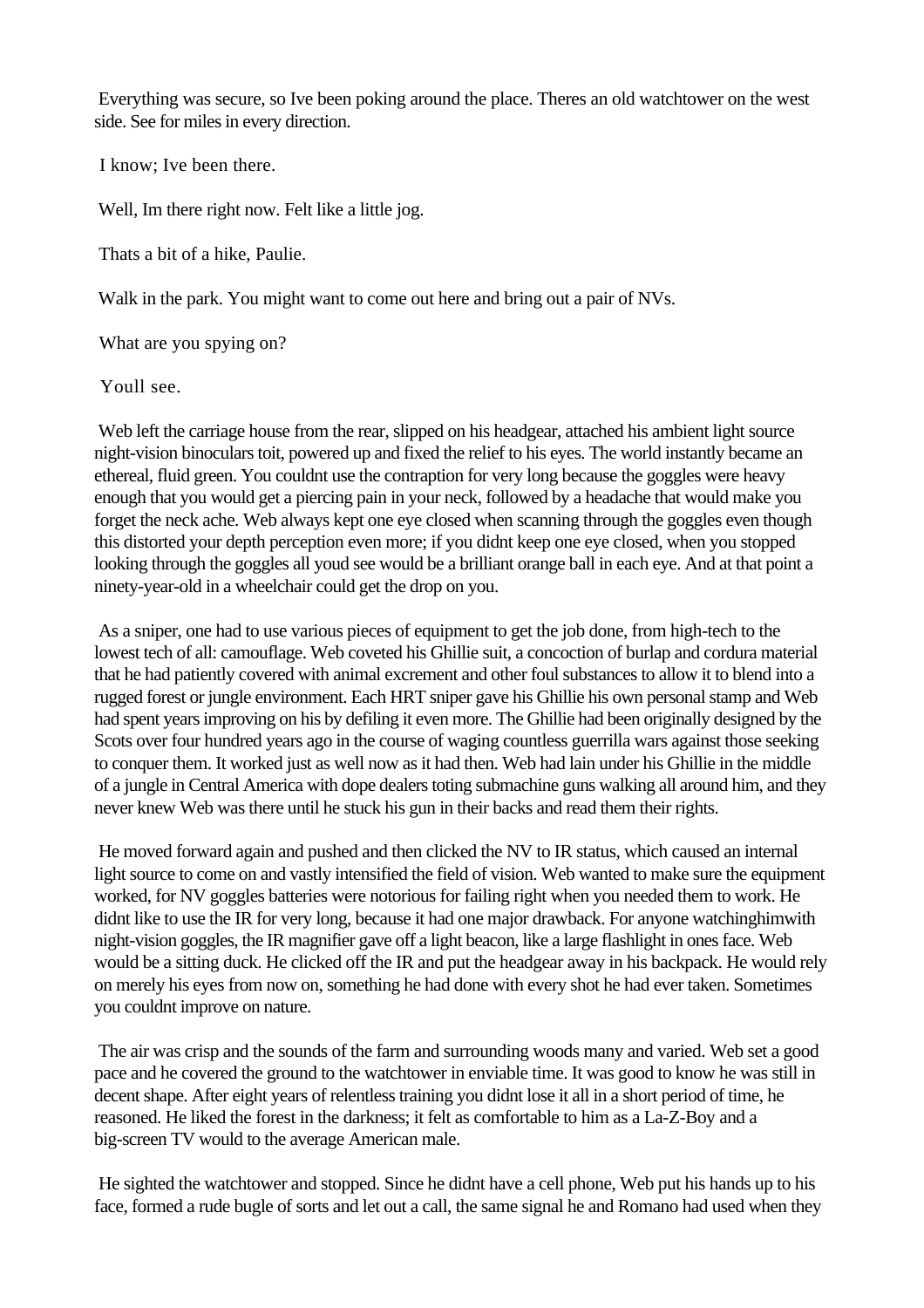were sniping. It could either be a gust of wind or a bird commonly found just about anywhere. Web was sure Romano would remember, and a few seconds later he heard the answering message. All clear.

 Web broke from the tree line and hustled to the watchtower, gripped the wooden rungs and climbed silently up. Romano greeted him at the little hinged door in the floor of the observation space. Web knew Romano couldnt see Webs fresh injuries courtesy of Toona and Big F, and that was just as well, because he didnt want to waste breath right now explaining them. And of course Romano would give him a hard time about it. He could just hear the words Shit, you let them do that to you?passing through the mans lips.

 Web looked at Romano as he pulled out a ten-power Litton scope that was normally attached to a .308 sniper rifle.

Anything good on? asked Web.

Check this out, right through that break in the trees to the northwest.

Web looked through the scope. I take it Im looking at the Southern Belle.

Interesting stuff going on, for a horse farm.

Web adjusted the scope to his eye and sighted through it. There was indeed a nice break in the trees, which revealed a fine view of the neighboring spread.

 There were two sizable buildings that looked relatively new. Large trucks were parked next to them and Web watched as men with walkie-talkies raced in different directions. A door openedon the side of one of the buildings and Web saw that whatever was going on inside required a lot of light. A tractor-trailer was backed up to a warehouse-type roll-up door and men were bringing large boxes out on hand trucks and rolling them up inside the trucks trailer.

 Something big is going on, said Web. Auto chop shop, drugs, stolen aviation parts, spies, technology pirates or lots of other things. Damn.

 Fascinating neighborhood. And here I was, thinking Virginia horse country was just a bunch of old duffers riding around drunk chasing little foxes while the little women had tea in the afternoon. Boy, have I got a lot to learn. He looked at Web. So what do you think?

 I think with all we got going on, the Southern Belle will have to keep. But if something pops at least well be right here to do something about it.

 Romano grinned, obviously happy with the thought of coming action and possible mayhem. Now youre talking my language.

["LastManStanding-toc.html#TOC-35"]35

 Kevin Westbrook had filled up all his sketchbooks and was now sitting and staring at the walls. He wondered if he would ever stand under sunlight again. He had grown used to the sounds of the machinery and the water running. It no longer affected his sleep, though he regretted growing used to this condition of his imprisonment, as though it were an omen that those conditions would become permanent.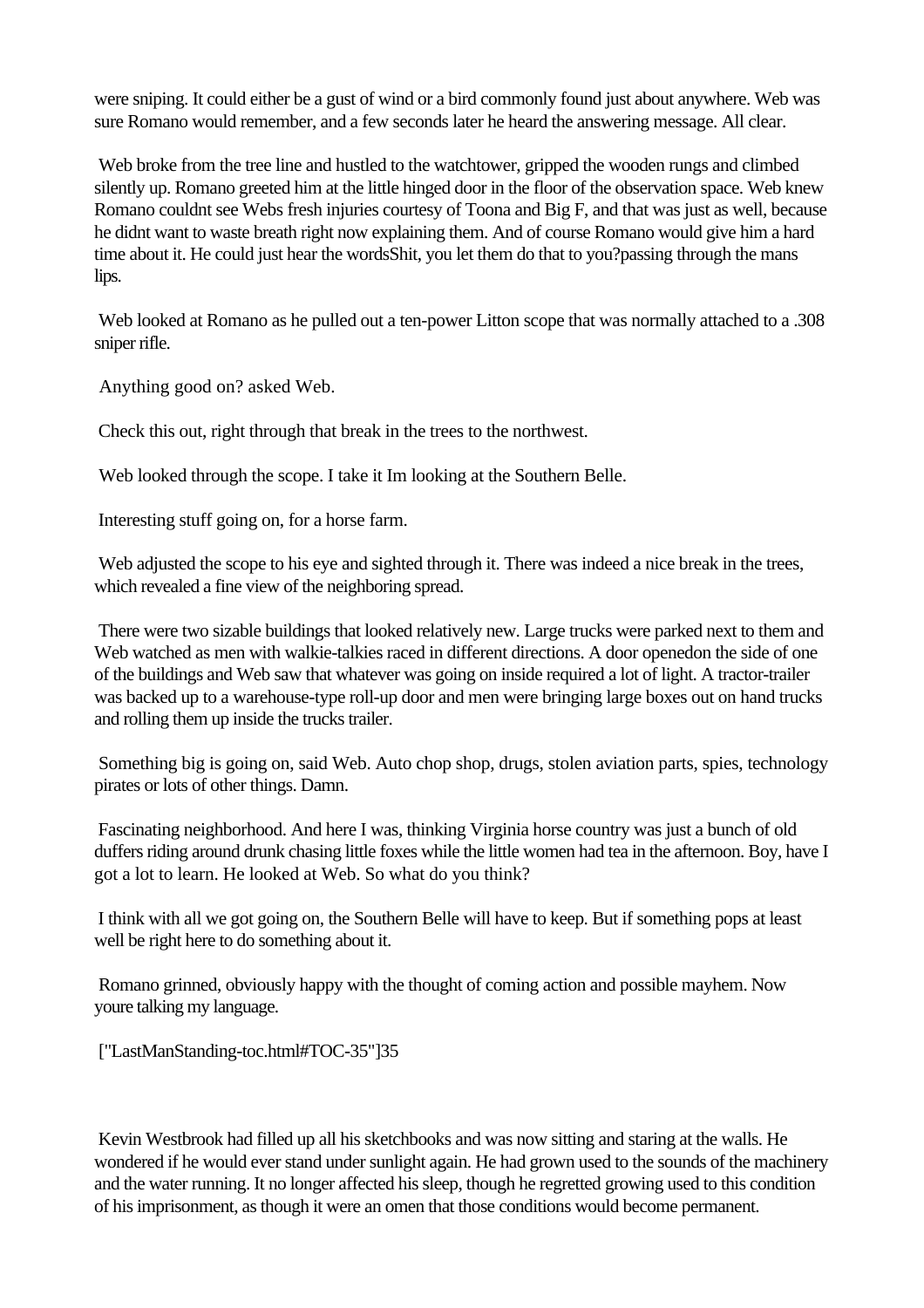The footsteps reached his ears over the other sounds and he retreated to his bed like an animal in a zoo cage as visitors approached.

 The door opened and the same man whod visited him earlier came in. Kevin didnt know who he was and the man had never bothered to tell Kevin his name.

How you doing, Kevin?

Got a headache.

 The man reached in his pocket and pulled out a bottle of Tylenol. In my line of work, I always got some of this handy. He gave two pills to the boy and poured him out a glass of water from the bottle on the table.

Probably lack of sunlight, added Kevin.

The man smiled at this. Well, well see if we can do something about that soon.

That mean I be getting out of here soon?

It might mean just that. Things are rolling along.

 So you wont be needing me no more. As soon as Kevin said this he regretted it. That statement could certainly cut both ways.

 The man stared at him. You did a pretty good job, Kev. Real good, considering youre just a kid. Well remember that.

Can I go home soon?

Not up to me, actually.

I aint say nothing to nobody.

Nobody like Francis?

Nobody means nobody.

Well, it wont matter, really.

Kevin instantly looked suspicious. You aint hurting my brother.

 The man held up his hands in mock surrender. I didnt say we were. In fact, if things go okay, only people who need to get hurt are going to get hurt, okay?

You hurt all them men in that courtyard. You hurt them dead.

 The fellow perched on the table and crossed his arms over his chest. Though the mans movements werent threatening, Kevin drew back a bit.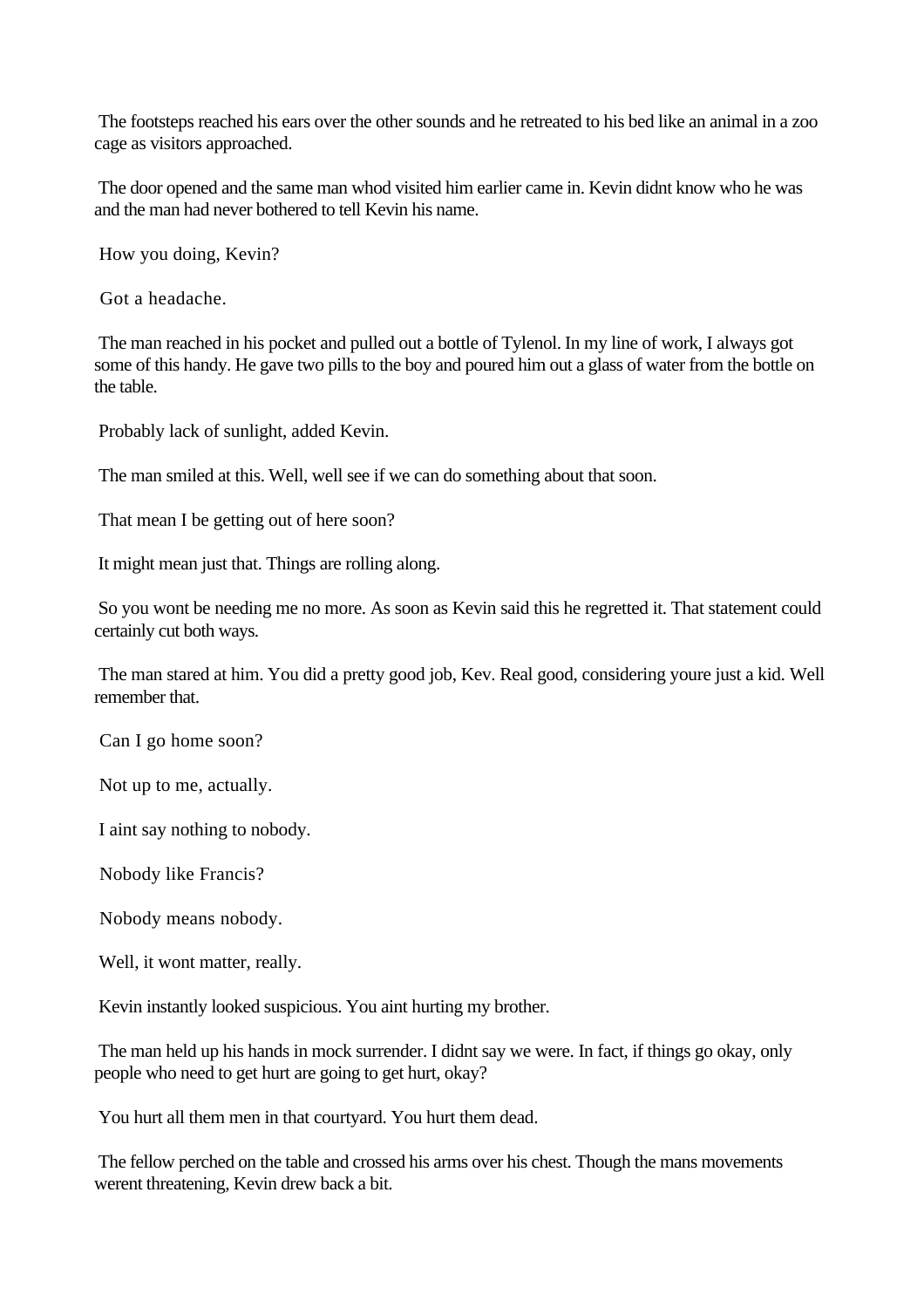Like I said, the people who deserve to be hurt are the ones who get hurt. Its not always that way, you know that, lots of innocent people get hurt all the time. I had me enough lessons on that, and looks like you have too. He eyed the wounds on the boys face.

 Kevin had nothing to say to this. The man opened one of the sketchbooks and looked at some of the drawings.

This the Last Supper? he asked.

Yep. Jesus. Before they crucified him. Hes the one in the middle, said Kevin.

I went to Sunday school, the man said with another big smile. I know all about Jesus, son.

 Kevin had drawn the painting from memory. He had done it for two reasons: to pass the time and for the sheer comfort of having the Son of God close right now. Maybe the Lord would get the message and send some guardian angels down to help one Kevin Westbrook, who desperately needed some type of intervention, divine or otherwise.

This is good stuff, Kevin. Youre real talented.

He looked at another picture and held it up. Whats this of?

My brother reading to me.

His pistol on the nightstand, his men outside the room with their own guns, his brother Francis would put a big arm around Kevin and draw him close to his massive chest and they would sit and read far into the night, until Kevin would fall asleep. He would awake in the morning and all the men would be gone and so would his brother. But the place they had stopped in the book would be marked; it was a sure sign that his brother intended to come back and finish reading it to him.

The man looked surprised. Hed read to you?

Kevin nodded. Yeah, why not? Aint nobody ever read to you when you was little?

No, he replied. He put the sketchbook back on the table. How old are you, Kevin?

Ten.

Thats a good age, your whole life ahead of you. Wish I had me that.

You ever gonna let me go? asked Kevin.

The mans look managed to cut Kevins hopes right to nothing.

 I like you, Kevin. You kind of remind me of me when I was little. I didnt really have any family to speak of neither.

I got my brother!

 I know you do. But Im talking about a normal life, you know, Mommy and Daddy and sisters and brothers living in the same place.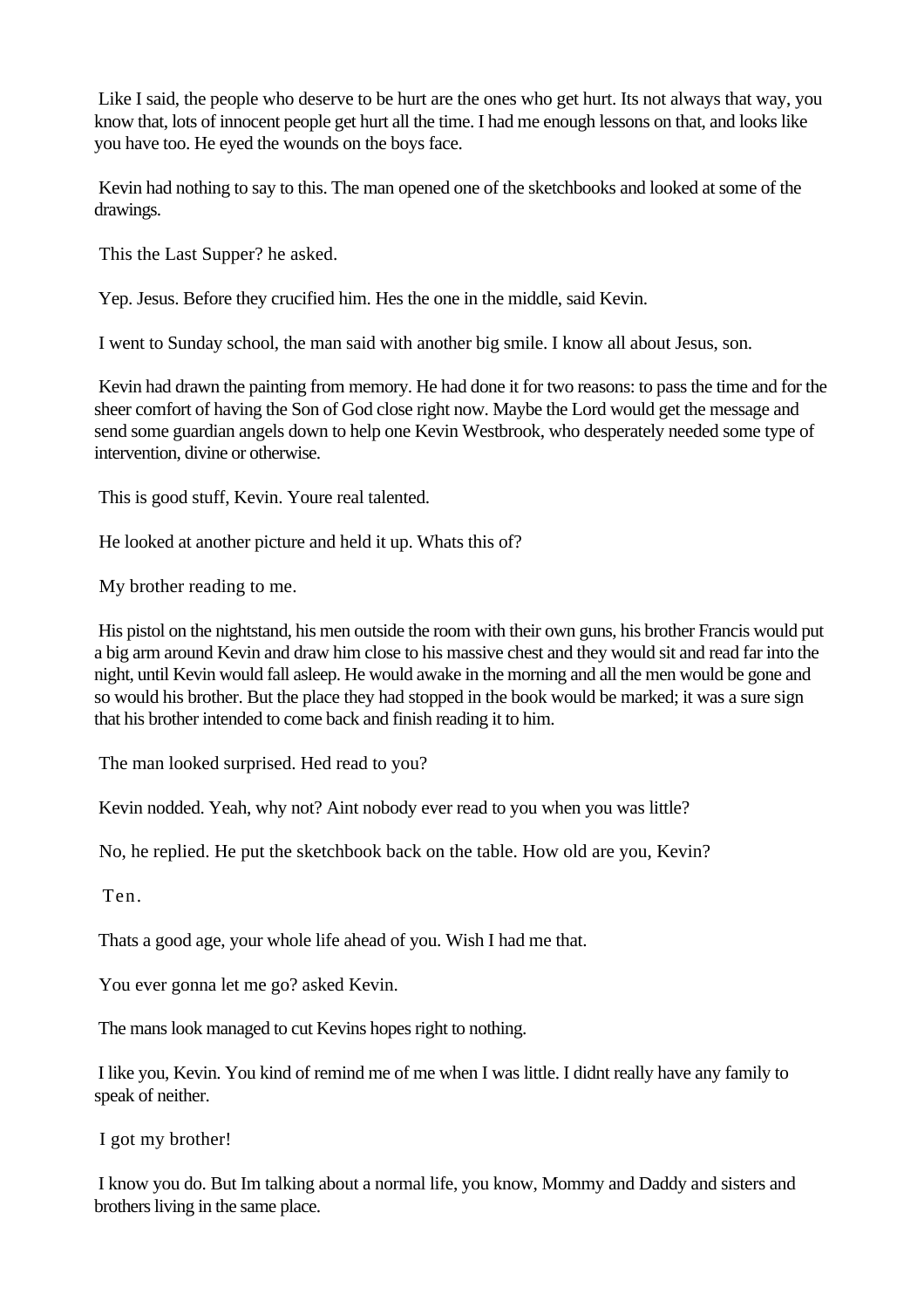Whats normal for some folks aint normal for everybody.

 The man grinned and shook his head. You got a lot of wisdom in that little head. I guess nothing about life is normal when you get down to it.

You know my brother. He aint somebody you fool around with.

 I dont know him personally, but me and him do some business together. And Im sure he aint somebody you want to fool around with, and thank you for the advice. But the thing is, were working together right now, sort of. I asked him real nicely to do something for me having to do with that Web London fellow, and he did it.

 I bet he done it cause you told him you had me. He doing it cause he dont want nothing to happen to me.

 Im sure he did, Kevin. But just so you know, were going to return the favor. Some folks real close to your brother want to cut in on his business. Were going to help him out there.

Why you gonna help him? Kevin asked suspiciously. Whats in it for you?

 He laughed. Man, if you were just a little bit older, Id make you my partner. Well, lets just put it this way, its a win-win for everybody.

So you aint answered my question. You gonna let me go?

 The man rose and went over to the door. You just hang in there, Kev. Good things tend to happen to patient folks.

["LastManStanding-toc.html#TOC-36"]36

 When he got back to the carriage house, Web called Bates at home, waking him up, and told him about his violent encounter with Big F. He also told him about his meeting with Cove. He rendezvoused with Bates and a team of agents at the courtyard in southeast D.C. an hour later. The sun was just starting its rise and Web could only shake his head. He hadnt even been to sleep yet and it was time to start a new workday. Bates gave him another phone to replace the one Westbrooks guy had smashed; same phone number, so that was convenient.

 Web thanked Bates, who didnt comment on the fresh injuries to Webs face, though Bates clearly was not in a good mood.

 You keep going through government equipment like that, its coming out of your damn paycheck. And I left you messages on your old phone that you never returned.

 Well, damn, Perce. I get voice-mail messages popping up on my screen sometimes a day after I get them.

I never had a problem.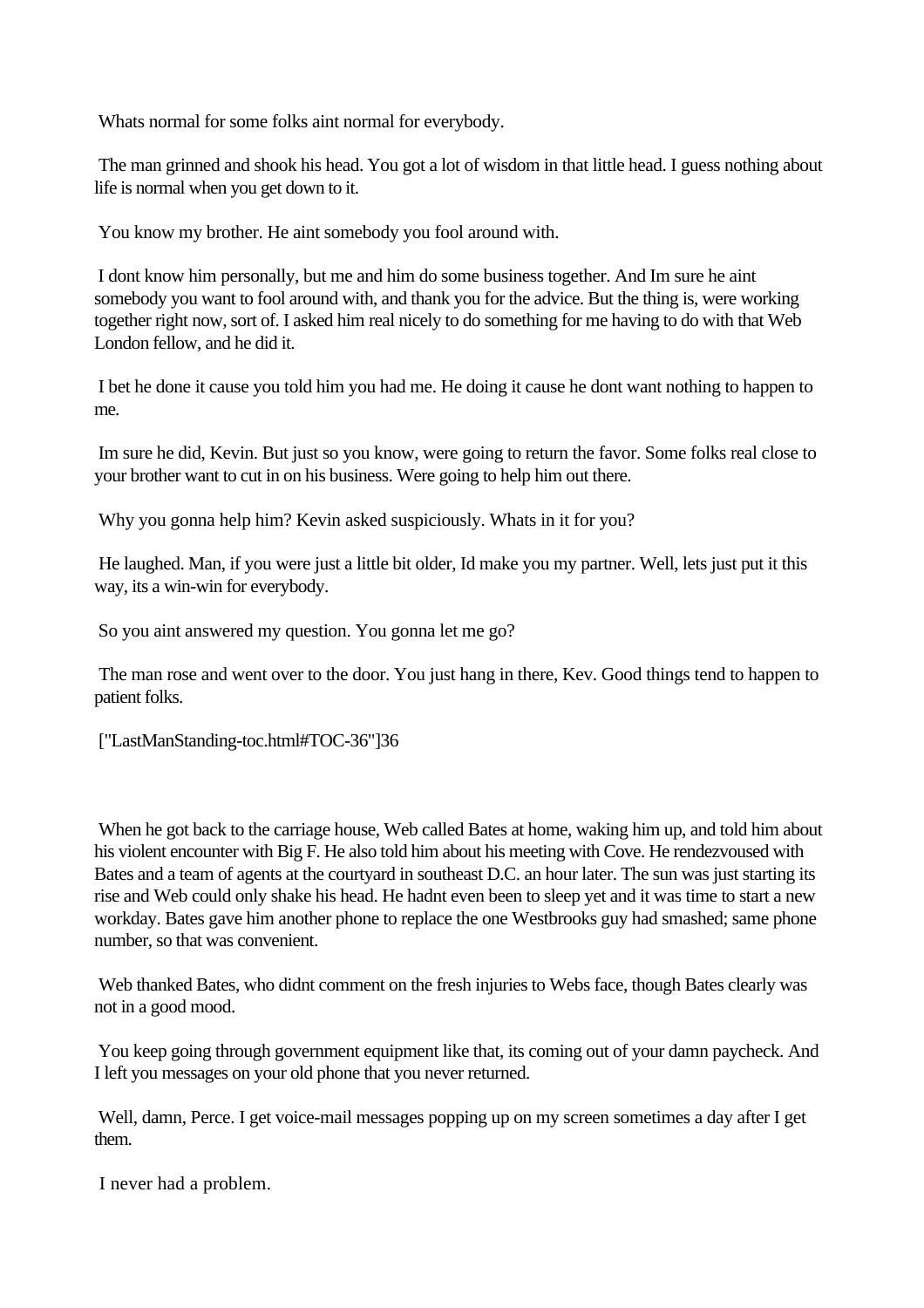Well, that really helps me, doesnt it?

 They had left one agent to watch their cars. In this neighborhood, nothing was safe or sacred, least of all Uncle Sams property. In fact, some enterprising young fellows would like nothing better than to chop-shop a Bucar and make a tidy profit in the bargain.

 As they walked, Batess temper seemed to grow. Youre lucky youre alive, Web, he snapped, not seeming happy at all that Web had been so lucky. Thats what you get for going off on your own.I cant believe you went into that with no backup. You disobeyed my orders. I could have your ass, all of it.

But you wont because Im giving you what you need. A break.

 Bates finally calmed down and shook his head. Did he really blow the guy away right in front of you for being a snitch?

Thats not something one tends to get wrong.

Jesus, the balls the guy must have.

Bowling balls, if they fit the rest of him.

 They all went inside the target building and down to the basement level. It was dark and damp, and it stank. Going from a stone mansion in Virginia horse country to a dungeon in Anacostia made Web want to laugh. Yet he really had to concede that he was more of a dungeon guy.

 Tunnels, the man said, commented Bates, looking around. There were no working lights down here, so each agent had brought a searchlight. See, the thing is, we checked for things like that, Web.

 Well, we need to check again, because he seemed to know what he was talking about, and theres really no other way those guns could have been brought in with no one seeing anything. Dont they have plans down at the Department of Public Works that would show the location of the tunnels?

 This is D.C., okay? If you want to go and try and find anything at a city agency, be my guest. Stuff from yesterday is hard enough to track down, much less from half a century ago.

 They searched everywhere until Web came to a large collection of fifty-gallon oil drums in a far corner. They were ten abreast and ten deep. Whats with all this?

 Furnace system was oil-based. Supply just got left when the place was shut down. Too costly to move it.

Anybody check under them?

 In answer, one of the agents went over to the pile and pushed against one of the drums. It didnt budge. Nothings under here, Web. You wouldnt park a million tons of oil on top of a tunnel you had to get in and out of.

 Is that right? Web eyed the drum the man had tried to move. He put his foot against it and it was indeed full. Web pushed theone next to it and the one next to that. Then he pushed against drums in the second row. All full.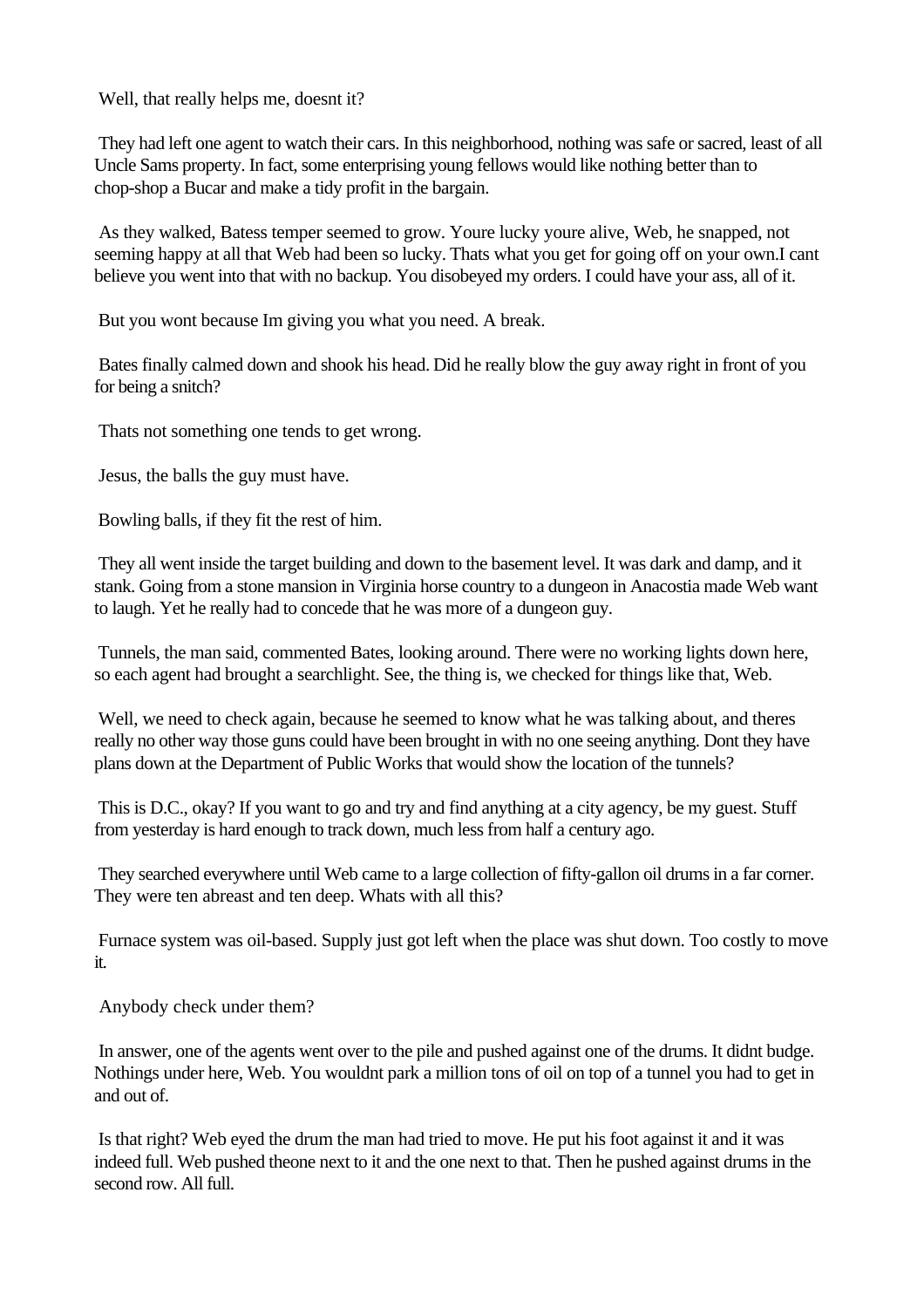Okay, are you convinced? asked Bates.

Humor me.

 As Bates and the other agents watched, Web climbed on top of the drums and started stepping from one to another. With each one he would stop and rock his weight back and forth. When he reached the middle of the cluster of oil drums, he rocked on top of one can and almost fell over. This ones empty. He stepped over to the drum next to it. This one too. He marched out a four-drum-by-four-drum grid. These are all empty. Give me a hand.

 The other agents scampered up to help and very quickly they had cleared away the empty drums and their lights shone on a door in the floor.

Bates stared at it and then looked at Web. Son of a bitch. Howd you figure that one out?

 I did a case when I worked in the Kansas City Field Office. Guy scammed a bunch of bankers by filling up a warehouse with drums that were supposed to contain heating oil the guy was using for collateral for this huge loan. The bankers sent their inspectors out and sure enough, they opened a few drums and they were all filled with heating oil. But they only checked the front fringes because guys in suits dont like to climb over dirty oil drums. Turns out ninety percent of the drums were empty. I know because I checked every damn one after we were called in when the guy skipped town.

Bates looked chagrined. I owe you one, Web.

And believe me Ill hold you to that.

 Guns drawn, they opened the door, climbed down into the tunnel and followed its straight and then sharply angled path.

Web flashed his light on the floor. Somebodys been through here recently. Look at all those tracks.

 The tunnel ended in a stairwell. They headed quietly up, every man alert and ready to fire. They eased the unlocked door open and found themselves in another building much like the one they had just left. The area they were in had a lot of abandoned property. They moved stealthily upstairs. The room they found there waslarge and empty. They moved back downstairs, exited the building and looked around.

 I figure we went west about two blocks, said one of the agents, and Web agreed with that. They all looked at the building where the tunnel had led. Faded lettering on one wall identified it as once having been a food distribution company, and it came complete with a loading dock where trucks could deliver bananas. Or machine guns. At the loading dock were a couple of abandoned trucks, tires gone, doors missing.

 In the middle of the night you pull up with a truck and squeeze it right between these two, off-load your crates, take em through the tunnel and thats it, said Web. His gaze swept the area. And there are no residences around here, no one to see anything, thats probably why they used it.

Okay, but we got Big F on murder one. With your testimony he goes away forever.

You have to find him first, and from what Ive seen hes pretty good at what he does.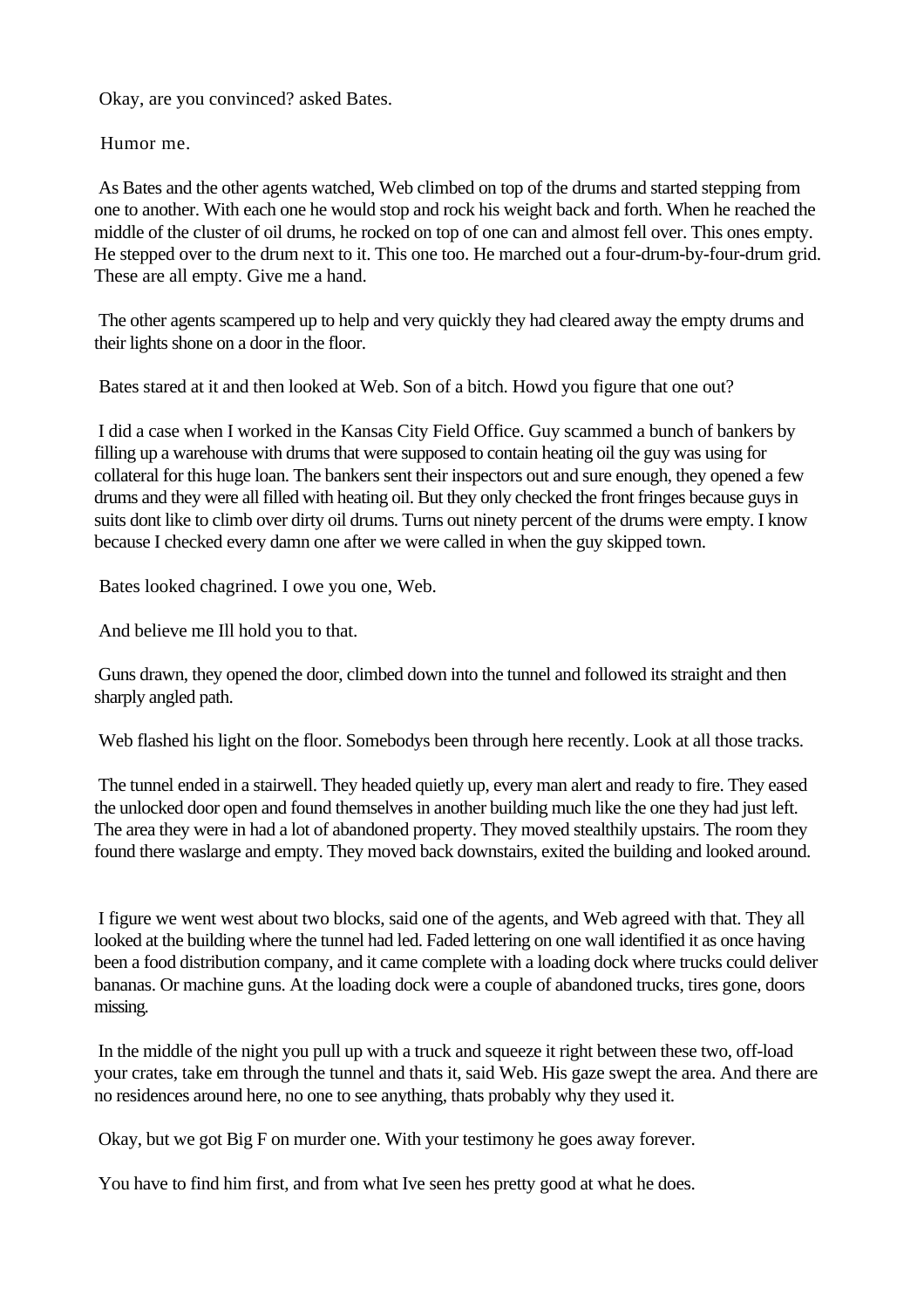Were going to need to put you in protective custody.

No, you dont. Im good on that.

What the hell do you mean, youre good on that? This guy has every incentive to blow you away.

 If he had wanted to do that, he wouldve done it last night. I was just a tad helpless then. Besides, Ive got a job to doprotect Billy and Gwen Canfieldand Im going to finish that job.

Thats what I dont get. He murders a guy right in front of you and lets you walk.

So I could deliver the message about the tunnels.

What, hes never heard of a damn phone? Im not kidding, Web, I want you in protection.

You said you owed me, Im calling in my chit.

What the hell is more important than staying alive?

 I dont know, Perce, in my line of work Ive never really thought about it very much. And Im not going in.

Im your superior, I can make you.

Yeah, I guess you can, said Web, looking at the man evenly.

Aw, shit, youre more trouble than youre worth, London.

Figured you learned that a long time ago.

 Bates looked around the loading dock. The thing is, theres nothing tying the Frees to this warehouse or those guns. Without something to go on, we cant hit them. Right now theyre being little angels, giving us no excuse to pay a visit.

 Nothing has turned up with the killings in Richmond to connect them to the Frees? Thats a lot of tracks to cover.

 From the angle of the shot on Judge Leadbetter we traced it to a building across the street thats under construction. Hundreds of people work there all the time, laborers who come and go.

What about the phone call he got?

Pay phone in southside Richmond. No trace.

 But the judge was downtown. So at least two people were involved and they had communication links so the timing of the call was right.

Thats right. I never thought we were dealing with amateurs here.

What about Watkins and Wingo?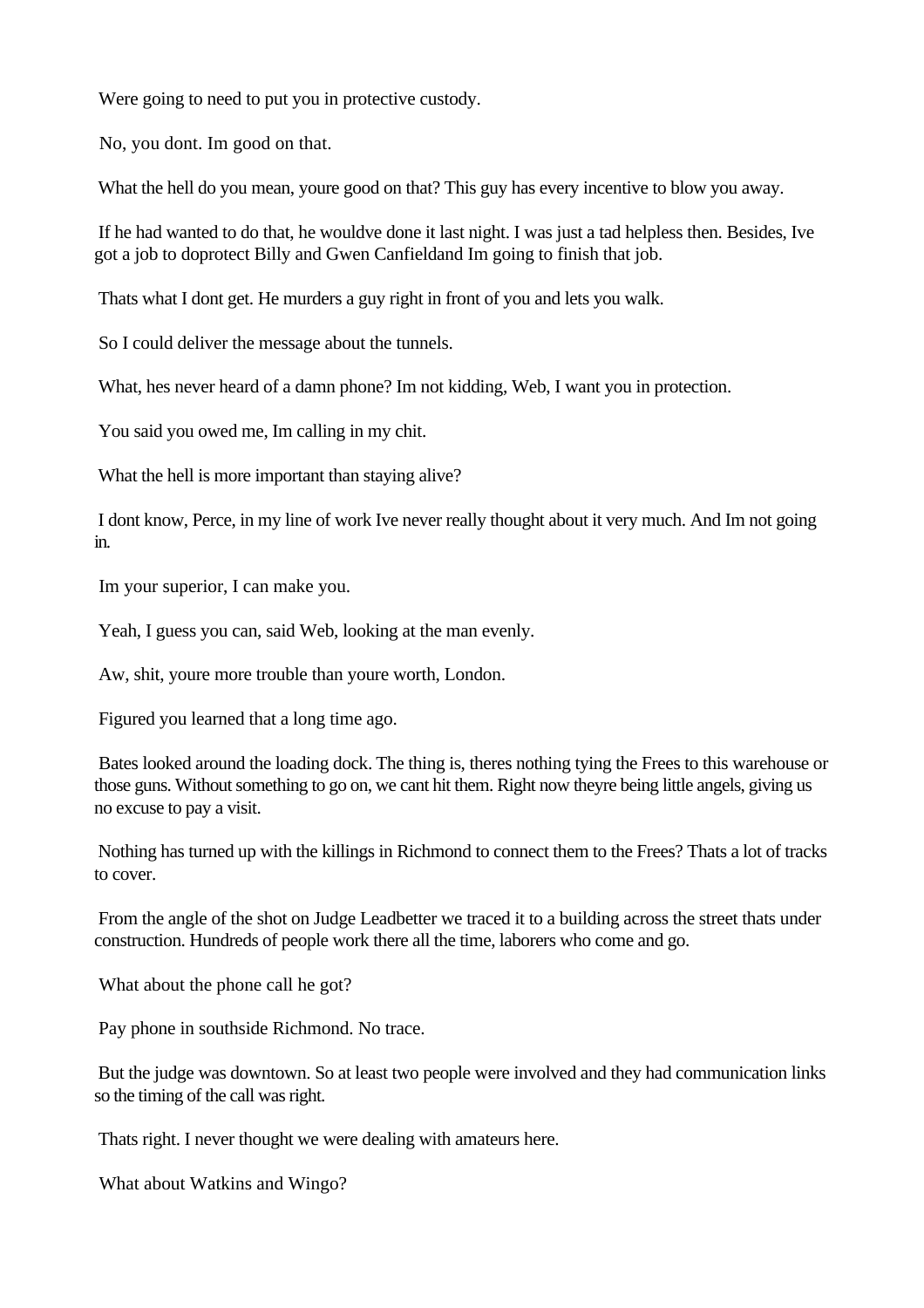All the people in Wingos office have been checked out.

Cleaning people? One of them could have applied the atropine to the phone receiver.

Again, we checked. Those people come and go, but we found no leads.

Watkins?

Gas leak. It was an old house.

 Come on, he gets a phone call right as he walks in. Again, its split-second timing. And by somebody who knew all three mens routines. And he just happened to have a solenoid in his phone that would make the spark necessary to blow him to heaven?

 I know, Web, but these guys also had lots of other people with incentives to kill them. One or two of the murders might be related, but maybe all of them arent. At least right now all we have to link them are the phones and the Ernest Free case.

Theyre connected, Perce, trust me.

Right, but we have to convince a jury, and thats getting almost impossible to do these days.

Anything on the bomb out at East Winds?

 Very sophisticated C4 device. Weve checked the backgrounds of all the people working out there. Most of the farmhands came with Strait when the place they were working at closed down. Theyre all pretty much clean. A few had misdemeanors, mostly for drunk and disorderly, stuff youd expect from a bunch of rednecks.

What about Nemo Strait?

 Like he told you. Grew up on a small horse farm that his father managed. Thats how he learned the business. He fought in Vietnam and was a superb soldier. Lots of medals and lots of hard fighting. He spent three months as a POW.

One tough dude, to be able to survive that. The Cong werent known for their hospitality.

 He did some odd jobs when he got back to the States, prison guard, computer sales. Along the way he married, had some kids, started working again with horses and got divorced. He came to the Canfields just about the time they bought East Winds.

What about old Ernest B. Free?

 Not one damn sighting, and thats got me amazed, frankly. Usually we have thousands of phone calls, ninety-nine percent of them wrong, but usually we get one or two legit leads. This time, nothing.

 A very frustrated Web looked around. His gaze went past the device and then came back to it and was riveted. Damn, he said.

What? What is it, Web? said Bates.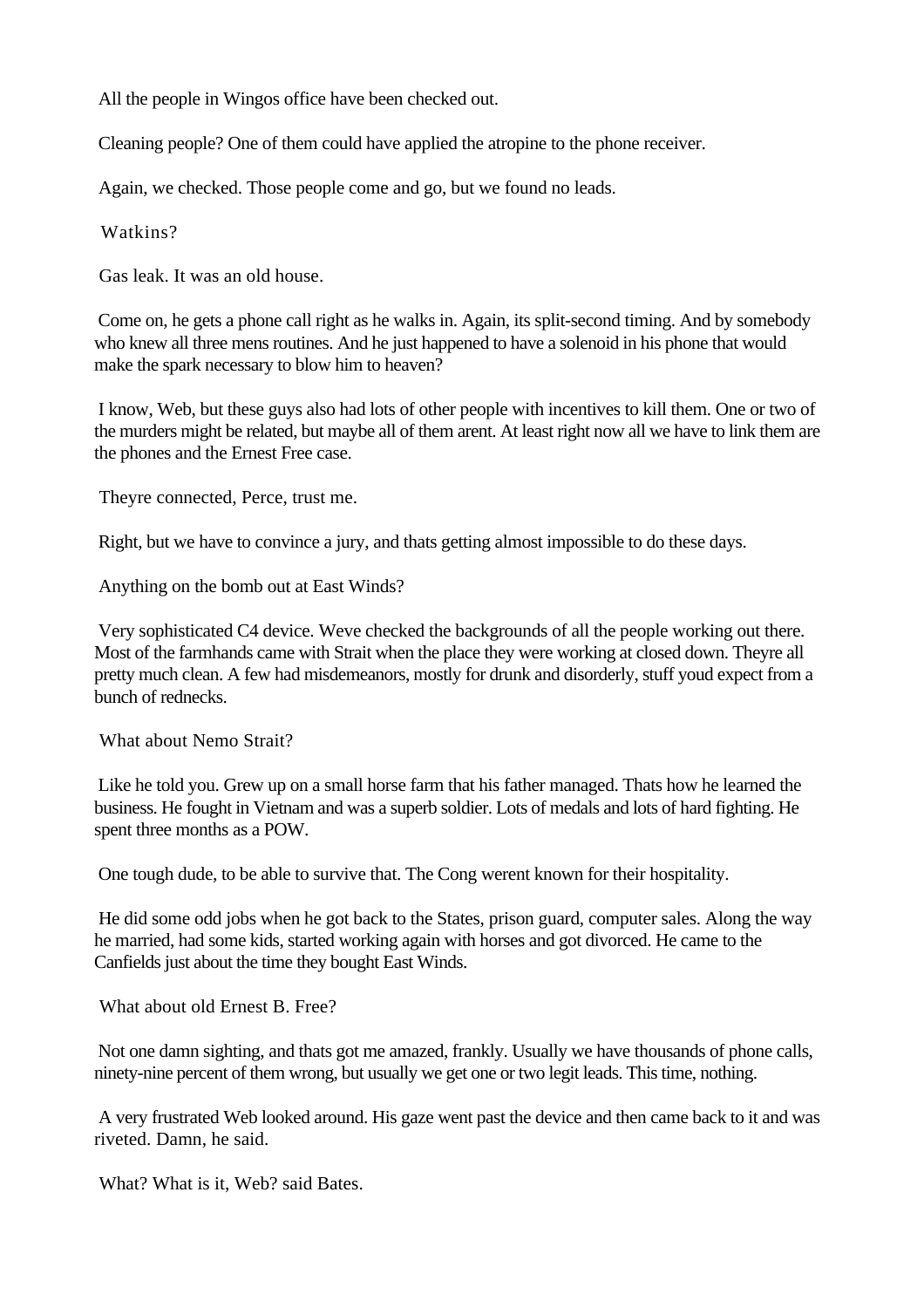Web pointed. I think maybe weve got another eyewitness of sorts.

 Bates looked over at the traffic signal at the corner diagonal from the warehouse loading dock. Like other signals in the area, on top of it was mounted a surveillance camera. And like the other cameras Web had seen in the area on his last trip through, this one had been pointed in another direction, presumably by mischievous hands, and that direction happened to be right at the loading dock.

Damn, echoed Bates. You thinking what Im thinking?

 Yeah, said Web. That looks like one of the older models on video loops that run twenty-four hours a day. The newer ones only activate when theyre triggered by the speed of a car and take a still photo of the rear license plate.

Well, lets hope the District police havent taped over a certain segment.

Bates signaled for one of his men to make that call immediately.

Web said, Ive got to get back to the farm. Romanos probably starting to feel lonely.

I really dont like this, Web. What if you end up dead between now and then?

You got Cove. He saw it too.

What ifheends up dead too? Thats just as likely, with everything thats been going down.

Got a pen and some paper?

Web wrote out the entire account of Toonas murder. Toonas real name was Charles Towson, Web had found out from Bates, and no one knew where the nickname had come from, yet everyone working the streets seemed to have one. Well, whoever pulled Charlie Towsons body out of the river, if anyone ever did, was going to lose whatever was in his stomach. Web positively identified the killer as Francis Big F Westbrook. He signed it with a flourish and two other agents witnessed his signature.

Are you kidding me? A defense attorney will tear that apart, raged Bates.

Its the best I can do right now. Web walked away.

["LastManStanding-toc.html#TOC-37"]37

 When he returned to East Winds, Web checked in with Romano and then went to the carriage house and eased into a hot bath. A catnap while he was soaking and hed be as good as new, he figured. Hed gotten by on a lot less sleep over the years.

Romano had seen Webs fresh wounds and his comment had been predictable.

You let somebody beat the crap out of youagain? Youre giving HRT a bad name, Web.

Web had told him that next time hed make sure he was beaten in places that didnt show.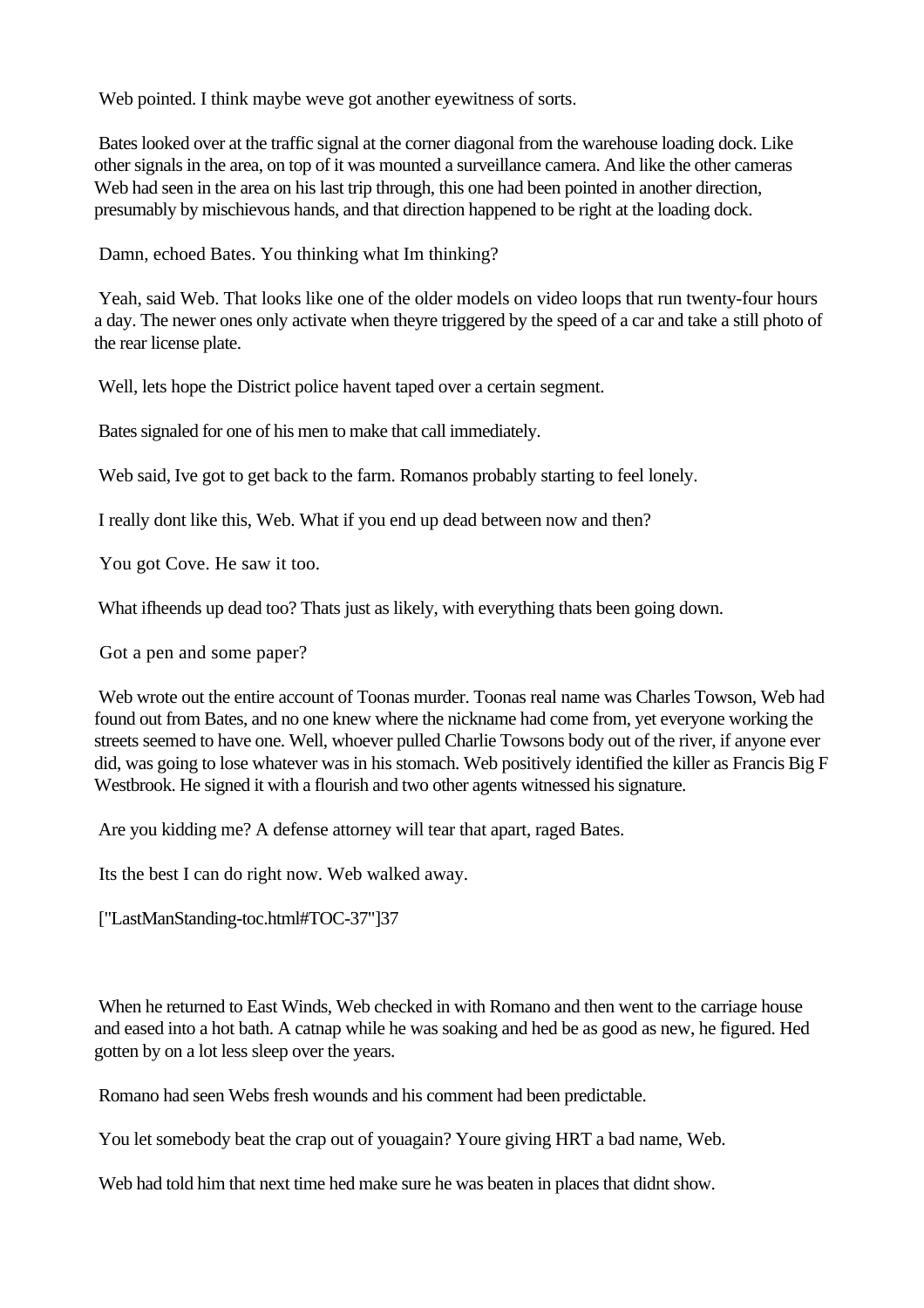For the next several days, his and Romanos routine was just that routine. When Gwen and Billy had seen his injuries from the encounter with Big F, Gwen exclaimed, My God, are you all right?

Looks like old Boo kicked you in the face, commented Billy as he sucked on an unlit cigarette.

Actually, I would have preferred Boo, replied Web.

 Gwen had insisted on putting some medicine on Webs cuts. Her fingers felt very nice against his skin. As she tended to him, Billy had said, Never a dull moment for you federal types, I guess.

I guess, replied Web.

 He and Romano got to know the Canfields better and saw how much work it took to run a farm. As promised, they both pitched in, although Romano bitched and complained every evening to Web about it. East Winds was vast and wondrous, and Web actually started to feel that maybe he should try something else for a living. He figured those feelings would disappear as soon as he leftEast Winds permanently. Gwen Canfield was an interesting woman, fascinating in many ways and as intelligent and reserved as she was beautiful and mannered. She and Billy were like the proverbial fire and ice.

Web had ridden with her every day, as much to protect her as to understand the lay of the land better. And, he had to admit, there were far worse ways to spend ones time than riding around a beautiful place with a beautiful woman. She had stopped and prayed at the chapel each day and Web had sat on Boo and watched her. She never invited him to join her and he never suggested that he should. The fact that David Canfield had died on his watch was enough reason for him to keep his distance around the woman.

 Each evening the FBI agents had gone to the large house and spent time with them. Billy had led a fascinating life and loved to share stories from it. Each time Nemo Strait had attended and Web found he had more in common with the ex-Marine than he would have thought. Strait had done a lot in his life, everything from soldiering to bronco busting.

Live by my brains and my brawn, though I seem to have less of both as time goes by.

Were sort of in the same boat, said Web. You see yourself doing the horse thing until you drop?

 Well, I have to say I think about the day I walk away from all the manure and ornery animals. He glanced at the Canfields, lowered his voice and added, grinning, Im talking about the two-andfour-legged varieties. In a normal tone he said, But like I said, it gets in your blood. Some days I see myself getting my own little spread and running it right.

Nice dream, said Romano. Some days I want to have my own NASCAR team.

Web looked at his partner. I didnt know that, Paulie.

Hey, a guys got to have some secrets.

 You got that right, said Strait. My ex told me once that she never knew what I was thinking. You know what I told her? I told her that was the difference between men and women. Women tell you exactly what they think of you. Men just hold it in. He glanced over at Billy Canfield, who was across the large room examining his stuffed grizzly and downing his third beer in the lasthalf hour. Gwen had gone upstairs to check on dinner. Although sometimes the reverse is true, you know, said Strait.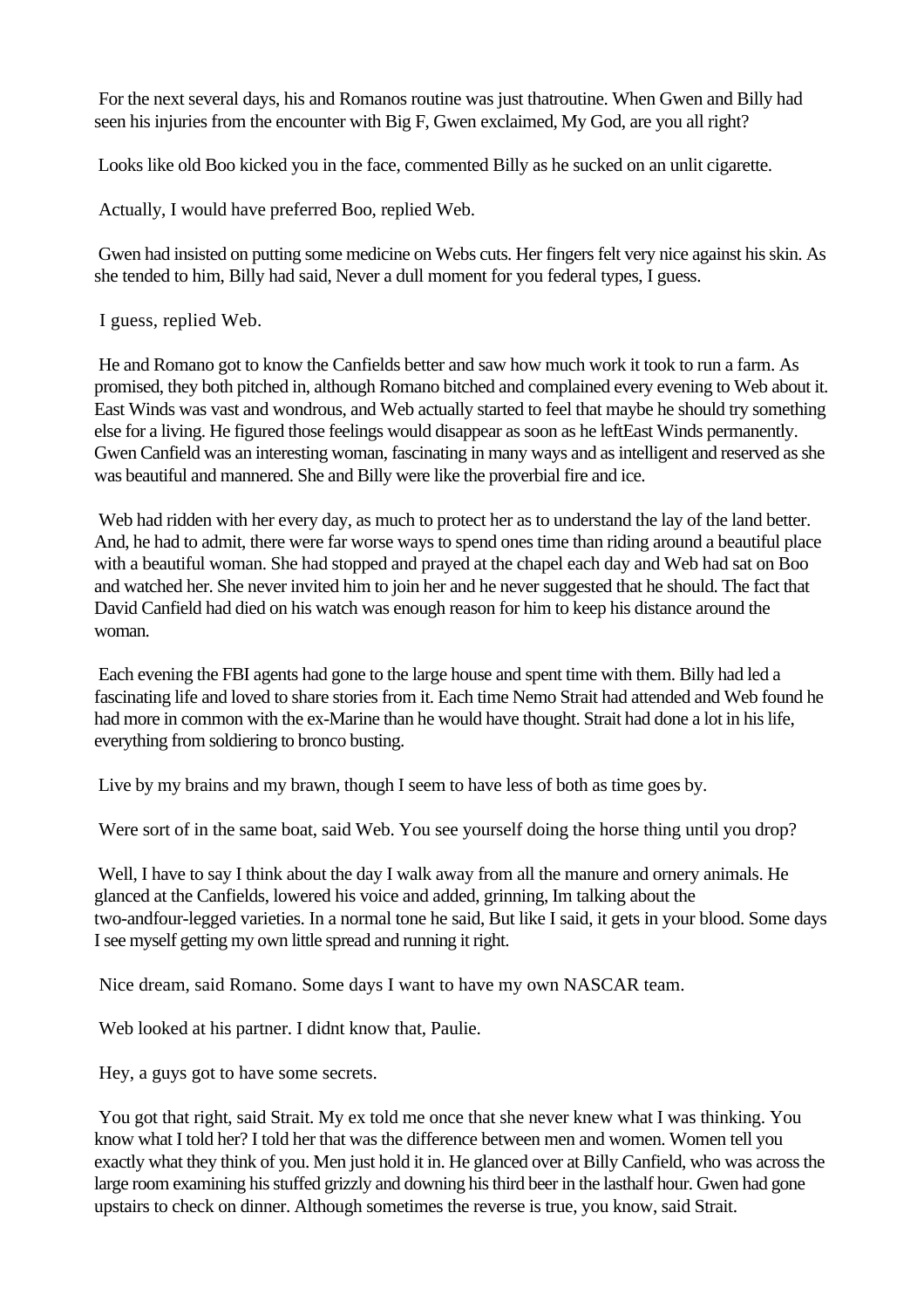Web looked at Canfield and then back at Strait. Is that right?

 What was becoming more apparent also was that Gwen and Billy spent a lot of time apart. Web never directly asked Gwen about this, but her occasional comments made it seem as though that was more Billys choice than Gwens. The blame game over David, perhaps, thought Web.

 And despite what Gwen had suggested earlier, it was also clear that Nemo Strait was an integral part of the operation at East Winds. Several times Web had seen Billy turn to the foreman for a definitive answer on matters related to the horses or the running of the farm.

 Been doing this since I was a baby, Strait told Web once. Aint much I havent seen when it comes to horses and farms and such. But Billy, hes picking it up fast.

And Gwen?

 She knows more than Billy, but shes sort of set in her ways too. Been trying to put a soft shoe on Baron because that animal has got some brittle hooves, but she wont have no part of it. I know my horse, she tells me. Stubborn. Probably one of the reasons Billy married her.

Oneof them, anyway, said Web.

 Strait sighed. You got that right, shes a looker. But you know what, lookers make a mans life miserable. Know why? Cause some other guys always trying to take her away. My ex wouldnt of won no beauty contests on her best day, but hell, I didnt sit around worrying about some other fox in the chicken coop either.

Billy doesnt seem worried about that.

Fellows hard to read sometimes. But hes a thinker, all right. A lot going on in that old head of his.

That one I agree with, replied Web.

" " "

 Web had been in contact with Bates every day, but nothing, as yet, had come through on the surveillance tape.

 Early one morning, Web had just got out of the shower when his phone rang. He reached over and snagged it off the toilet. It was Claire Daniels.

Have you thought any more about the hypnosis?

Look, Claire, Im on a job.

Web, if you really want to make some progress, then I feel hypnosis is the key.

Nobody is looking around in my head.

She persisted. We can start and if youre uncomfortable in any way, well stop. Fair enough?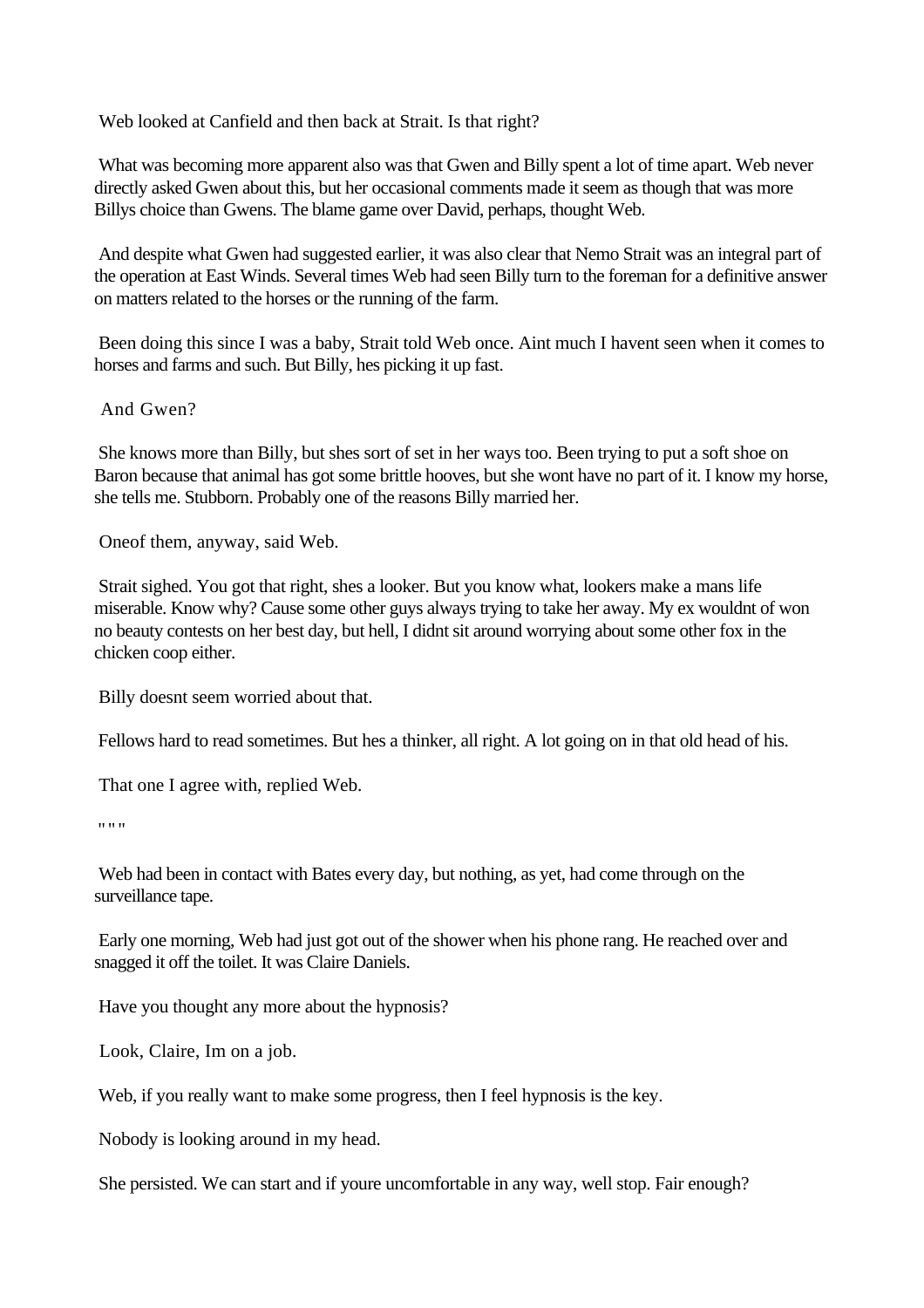Claire, Im busy. I cant deal with this right now.

Web, you came to me for help. Im doing my best to help you, but I need your cooperation. Trust me, youve been through a lot worse than anything hypnosis will throw at you.

Right. Sorry, no sell.

She paused and then said, Listen, Web, I met with someone that you might want to know about.

He didnt answer.

Buck Winters? Name ring a bell?

What did he want?

You signed a release that allowed him to ask me about your treatment. Do you remember doing that?

I guess. I signed a lot of papers around that time.

Im sure. They really took advantage of you.

What did he want and what did you tell him?

 Well, there was a big difference between the two. He tried to make a convincing case for why I should tell him everything, but the release form gave me enough wiggle room to stall him. Ill probably hear about it later, but thats just the way it goes.

He thought about this for a few seconds. You stuck out your neck for me, Claire. I appreciate that.

 But thats one of the reasons Im calling you. Winters seemed dead set on nailing you to the wall on what happened. He even used the word traitor.

Thats actually not such a big surprise. Buck and I havent really seen eye to eye since Waco.

 But if we can get to the root of your issues, Web, and show him and everyone else very clearly that youre not a traitor, well, I cant see how that would be a bad thing. Can you?

 Web sighed. He didnt want to waive on this, but Web also didnt want people to have doubts about him forever.Hedidnt want tohave doubts about his ability to do his job at HRT. Do you really think the hypnosis will help?

We wont know, Web, until we try. But Ive had great success with hypnosis in other patients.

He finally said, Okay, maybe we can talk about this some more. Face to face.

Here at my office?

Im on an assignment.

Can I come to where you are?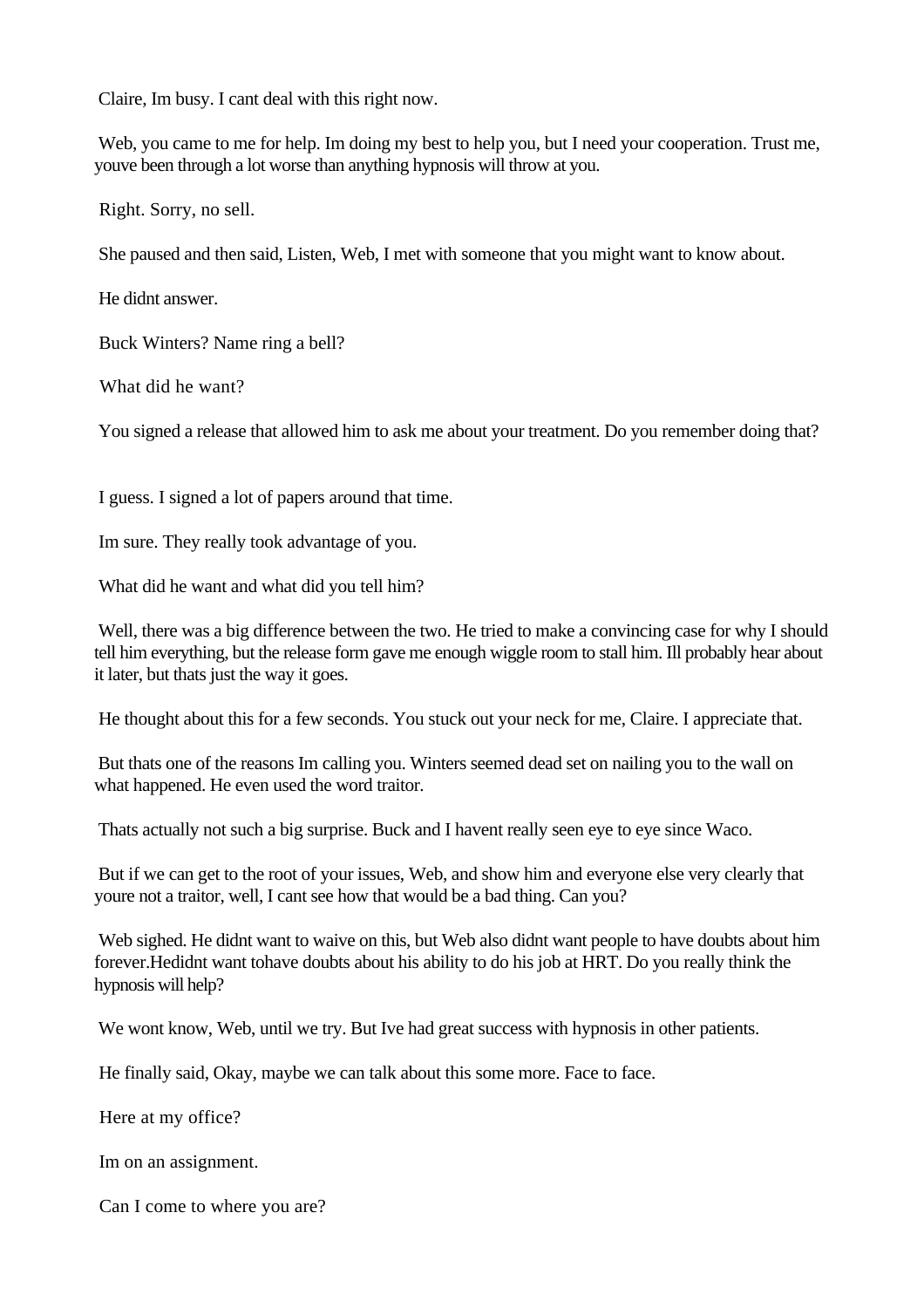Web thought about this. Did he really want to do this? The smart thing would be to tell Claire Daniels to go to hell and get on with his life. The problem with that was, he had never really gotten the help he was now coming to believe he actually needed. At some point he would have to pay the piper. And he was coming to understand that Claire really did want to help him. Ill send somebody for you.

Who?

 His names Romano, Paul Romano. Hes HRT. Dont tell him anything, okay, because sometimes hes got a big mouth.

Fine, Web. Where are you?

Youll see, Doc. Youll see.

Im free in about an hour. Do you need more time?

Thats plenty of time.

Web dried off, dressed, found Romano and told him what he wanted him to do.

Who is the woman? he asked suspiciously. Is this your shrink?

They like to be called psychiatrists.

Im not your chauffeur. Im on a job, Web.

 Paulie, come on. I want to check in with Billy and Gwen. And youve been carrying the full load out here, let me take it for a while. If you leave now, shell be ready to go by the time you get there.

And what if something goes down while Im gone?

Then Ill handle it.

And what if you get popped?

What, you worrying about me all of a sudden?

No, I dont want to get my butt in a ringer over it. I got a family to think of.

You mean Angie will kill you.

Thats exactly what I mean.

Look, just do it and I swear to you Ill be grafted to the Canfields souls until you get back.

 Romano didnt look happy about it, but he finally agreed and got Claires name and address from Web. But listen up: The real reason Im doing this is so I can go get my own wheels.

You mean the Vette?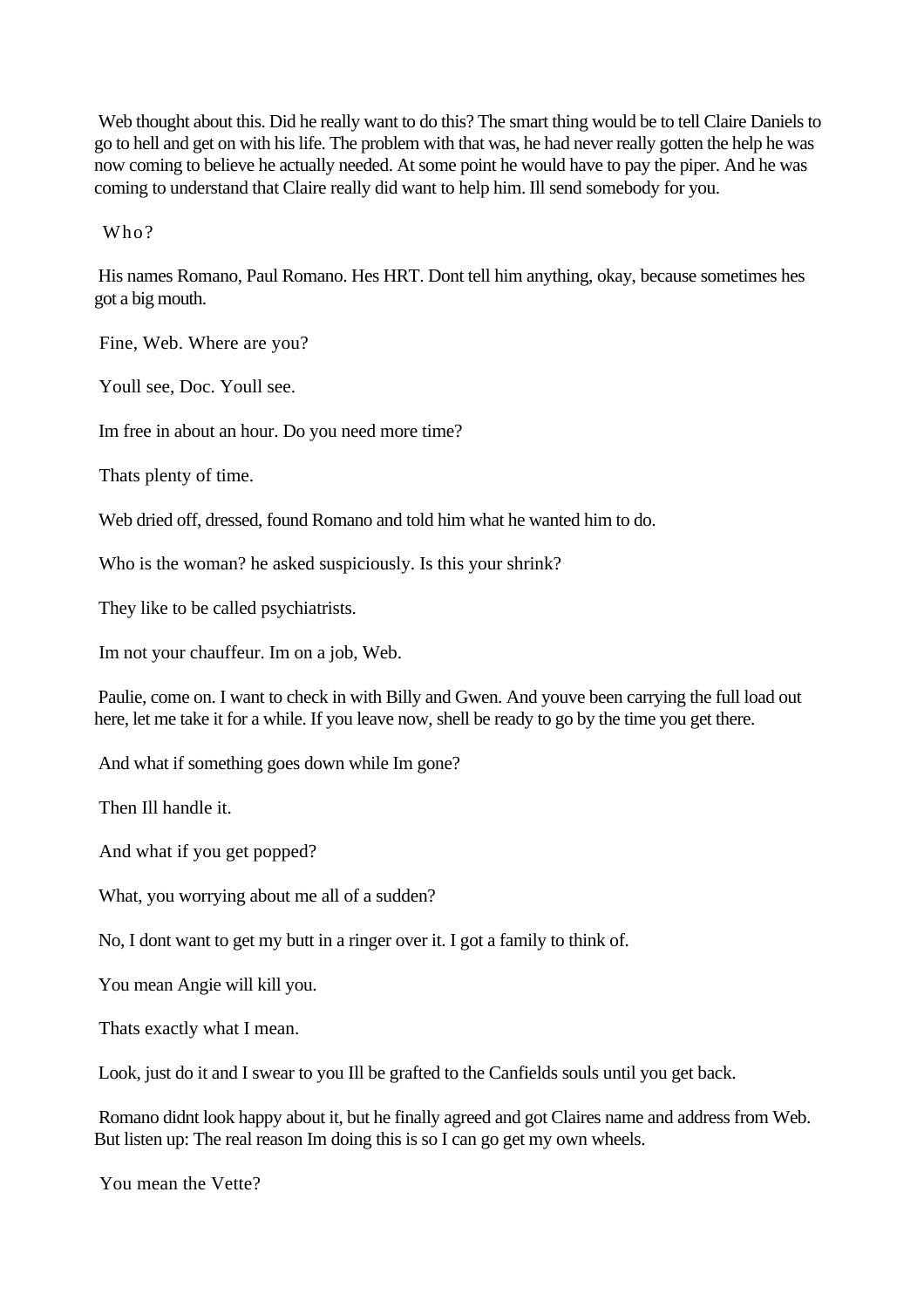Yeah, I mean the Vette. I bet Billy would love to see it, him and me being automotive aficionados.

Just go, Paulie, before I throw up.

 Romano had told him that the Canfields were at the main house, so Web jogged up there and knocked on the door. An older woman dressed in jeans and a T-shirt and wearing a brightly colored bandanna answered the door and escorted him back to the small sunlit breakfast area off the kitchen where Gwen and Billy were eating.

Gwen rose and said, Would you like some coffee or something to eat?

Web accepted some coffee, eggs and toast. Romano and I were patrolling the place the other night and saw some interesting activity going on next door, he said.

Gwen and Billy exchanged glances and Billy said, At the Southern Belle? Damn right its interesting.

So youve seen some things too?

Billy, said Gwen, you have no proof.

Proof of what? asked Web quickly.

Maybe I aint got any proof, but I got my common sense, said Billy, and the goings-on over there make about as much sense with running a horse farm as me running a convent.

So what have you seen?

You tell me first.

Web did so and Billy acknowledged that all of it jived with what he had seen. See, what gets me, said Billy, are the semis. Now, I was in trucking for twenty years, and you only use those over-the-road rigs to haul some serious cargo long distances.

Have any of the other neighbors complained? asked Web.

 He shook his head. Im by far the closest one they got. The placeon the other side, the owners are at their home in Naples or their other one in Nantucket. They just bought the farm so they can ride when they want to. Can you imagine that, shell out eight million dollars for nine hundred acres just so you can ride twice a year? What, the dumb shits never heard of a stable? He shook his head and continued, And the trucks only come and go at night. A little tricky, driving those beasts in the dark on these narrow windy roads. Its not like we have streetlights out here. And theres something else.

Web perked up. Whats that?

Remember I told you that a company had bought the place?

Right.

 Well, a while back, after all the planes and choppers and such, I went over to the courthouse and did a little digging. The company its an LLC, by the way, a limited liability company is owned by two gents from California. Harvey and Giles Ransome, I guess theyre brothers, or maybe theyre married, you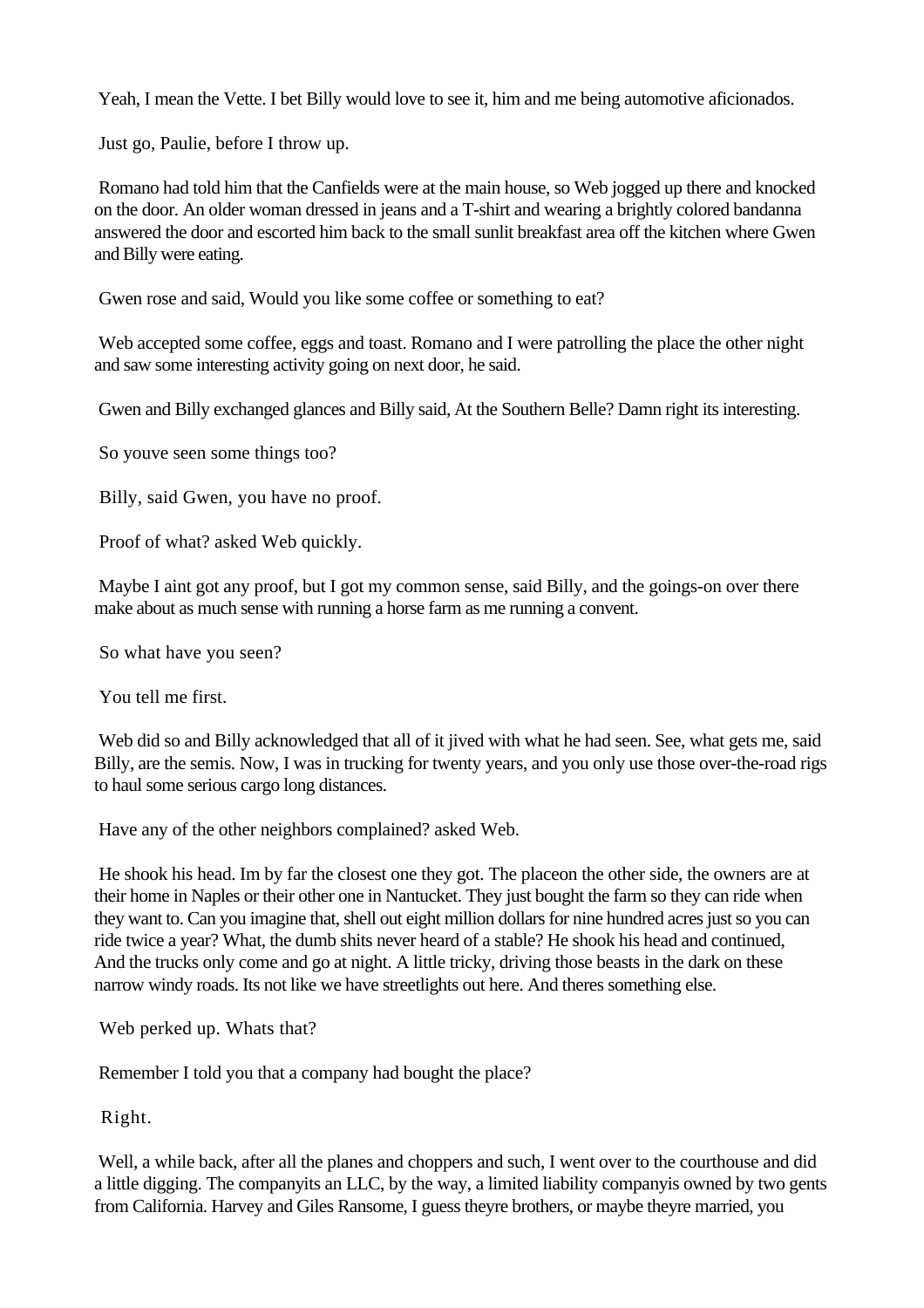know, being from California and all. He shook his head.

You know anything about them?

Nope. But youre the detective, figured you could dig something up fast if you wanted to.

Ill look into it.

I invited them over once I found out their names. Walked right over there and everything.

What happened?

 This time theirpeoplethanked me real polite-like but said they werent in. Said theyd pass along the invite. Yeah, right! And Im a Chinaman.

 Gwen poured herself another cup of coffee. She had on jeans, a light brown pullover sweater and low-heeled boots. Before returning to her seat, she pinned up her hair and revealed a very long neck that for a few moments Web found he couldnt take his eyes off of. She sat back down and looked anxiously back and forth at the two men before coming to rest her gaze on Web.

What do you think it might be, Web?

Ive got my suspicions, but thats all they are.

 Billy eyed him keenly as he took a last bite of toast and wiped hismouth with his napkin. Youre thinking its maybe the mafioso running stolen goods or something. Believe me, that crap went on in the trucking business. If I had a dollar for every I-talian come through my door with a suitcase full of money in exchange for hauling their stuff in my trucks, well, I wouldnt need to be working my ass off on this farm.

 God, said Gwen, as she pounded the table with her hand, we leave Richmond to get away from murderous white supremacists and move next door to a bunch of criminals. She stood, went over to the sink and stared out the window.

 Billy said, Look here, Gwen, whoever is next to us, it dont matter in our lives, okay? They do their thing and we do ours. If they got something illegal, its not our problem, cause Web is gonna bust em, okay? Were running a horse farm, just like you wanted. Okay?

She turned and looked at him anxiously. But not what you wanted?

 He grinned. Oh, sure. Hell, I even kind of like mucking the stalls. He glanced at Web for a moment. Pushing manure is sort of therapeutic. To Web, the man didnt look like he meant it. Billy looked away and said, Well, look what the cat dragged in.

 Web glanced over at the doorway and saw Nemo Strait standing there, his Stetson in his hands. He was staring at Billy and his features were a little unkind, it seemed to Web.

Billy said, Yall ready to go?

Yes, sir, just come up to let you know before we hit the road.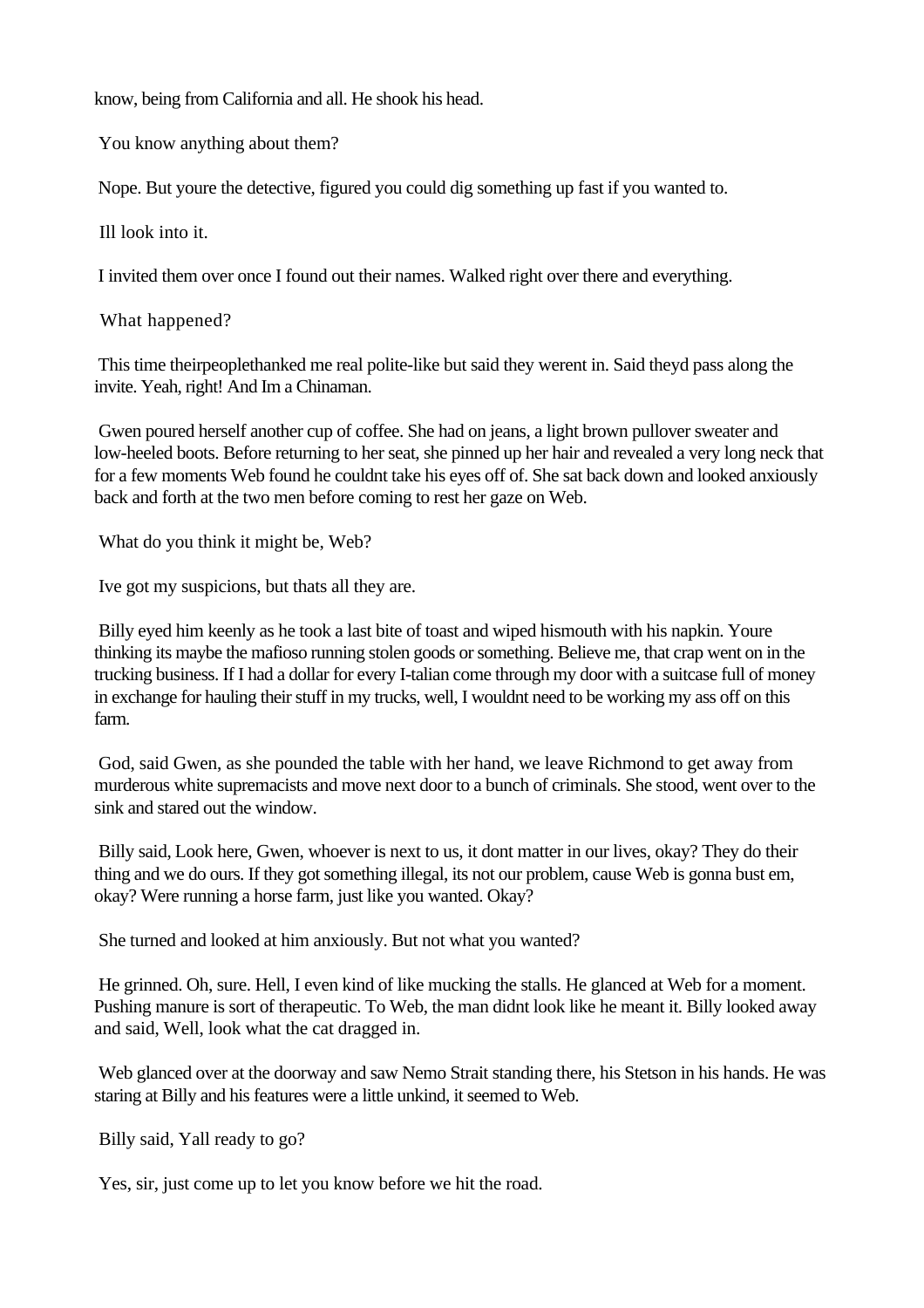They all went outside and down to the main road, where Web saw a caravan of ten horse trailers, some bumper-pulled, others fifth wheels hooked to heavy-duty trucks, and each emblazoned with the East Winds logo.

 Most of those are brand-new trailers, said Billy. Cost a damn fortune cause we had to customize some, but I guess you got to look good, at least thats what folks keep telling me. Aint that right, Nemo?

If you say so, Billy.

 Billy pointed to the trailers. Now, those three are custom fab three-horse slant loads. He continued pointing. Then we got two Sundowner Pro Stock MPs, a straight-load gooseneck with horsedressing room, a ten-foot Townsmand bumper pull with young Bobby Lee all by his lonesome inside, two Sunlite 760s and that big-ass one over there. He pointed to the last trailer, an elaborate-looking contraption that resembled more of a people coach than one for horses. Now, thats the little jewel in this group, though it sure aint little. Thats a Classic Coach Silverado. Living compartment for the boys in front, tack space and other equipment and such in the middle and then space for two horses in the back. Its a beaut. All self-contained.

Where are they heading? asked Web.

 Kentucky, answered Gwen. They have a big yearling sale up there. She pointed to the trailers. These are our best yearlings, nineteen of them in all.

She sounded a little sad, thought Web. Maybe for her it was like more children going away.

 Billy said, This is what separates the men from the boys. This sale goes well, we have a good year. I normally go too, but the FBI has persuaded me otherwise. He shot a glance at Web. So if the sales arent like they should be, I guess you guys can make up the difference.

Thats not my call, said Web.

 Billy shook his head. Yeah, I bet. Those bastard buyers pick the horses apart and lowball us, then were selling pencils on the sidewalk. Now, these yearlings are some of our best ever. But those folks will hem and haw and find every little flaw they can, and then try to buy em for pennies on a dollar, and next thing you know, they got the next Secretariat. Well, thats not going to happen. I been down that road before. You haul their asses back here, Strait, if they dont fetch the reserves I gave you. Screw em.

Nemo nodded. Yes, sir.

Web watched as Gwen went over to one of the smaller trailers and looked inside it.

 Thats Bobby Lee, said Billy, pointing to the horse inside the trailer Gwen was looking at. Now, if things go right, that horse will bring us a nice little bundle. Hes special, so he doesnt have to share his ride with another horse. Damn, wish I had me a deal like that. Thats my problem, too many people around.

 Web wondered whom, if anyone, the man was referring to. How come you dont keep the horses and race them yourself? asked Web.

 It takes mountains of money to raise and maintain Thoroughbreds for racing, thats why the most successful farms are run by corporations and syndicates primarily. They have lots of capital behind them,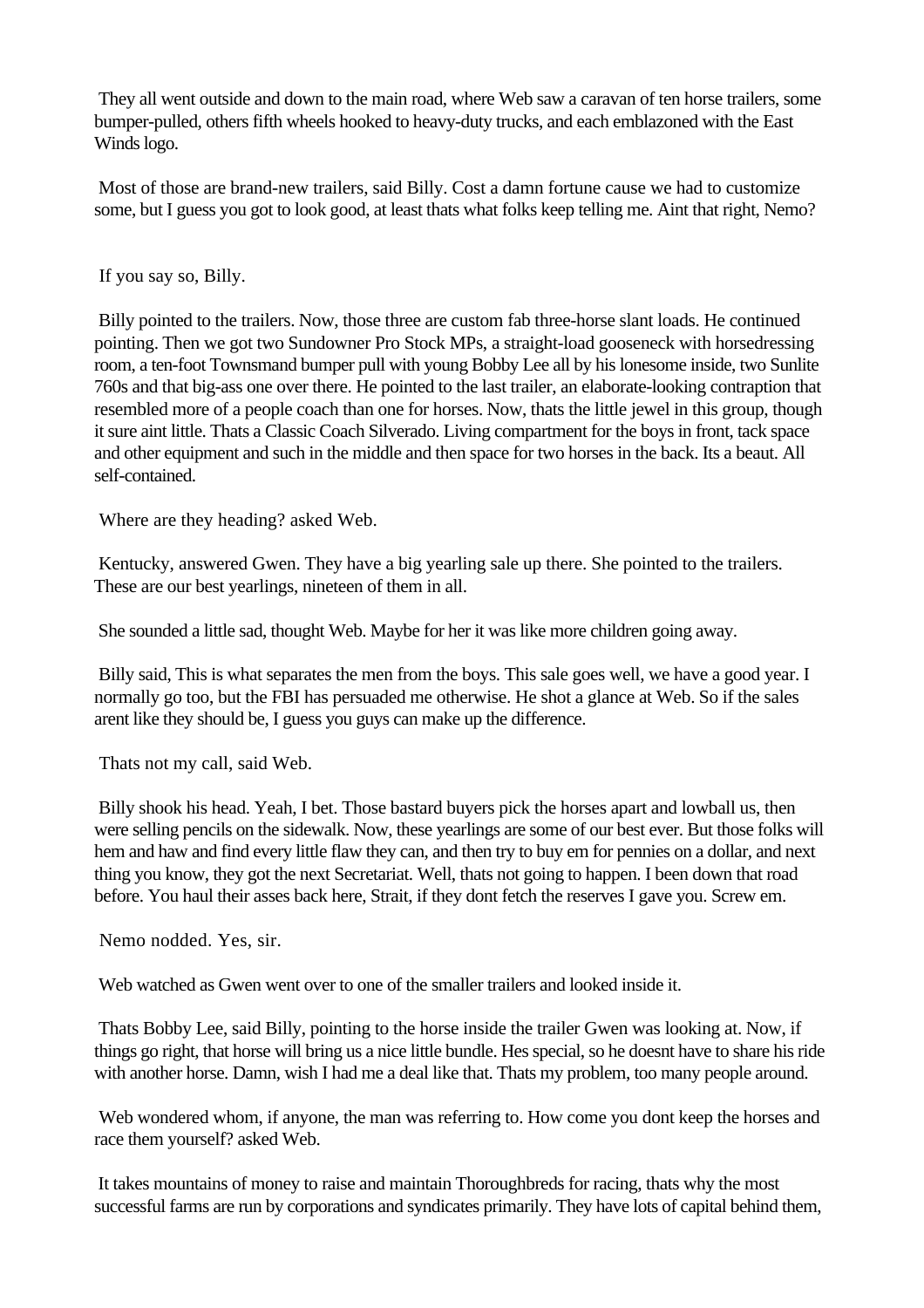so they can weather bad times. We cant compete with that. East Winds is a breeding farm and thats all we really want to be. Believe me, thats a big enough pain in the ass. Aint that right, Gwen?

 She said nothing and moved away when Web went over to Bobby Lee and looked inside the Townsmand ten-foot trailer. The rear windows of the trailer were open and Web could see the horse inside, starting with the top of his bushy tail. Strait came over and stood next to him.

 Hate to see Bobby Lee go, hes a good horse. Fifteen hands already, beautiful chestnut coat, glossy, damn impressive musculature, look at that chest, and hes got a lot of growing left to do.

 He is a nice-looking animal. Web looked at the heavy-duty equipment boxes welded on the interior walls of the horse trailer.

What are those for?

 Strait opened the trailer and went inside, coaxing Bobby Lee over to the side. He opened one of the boxes. Horses are worse than women when it comes to traveling. He grinned and stepped aside. Inside the box Web saw halters and bridles and blankets and every other piece of equipment a horse might need.

 Strait ran his hand along the soft rubber that lined the outside of the boxes. We pad the sides so the horse doesnt hurt itself against the edges.

Not a lot of room for error, Web said as Strait closed up the box.

 Theres a lot of little details that might not seem so obvious to nonhorse folks. For example, you riding with a single horse in a two-staller, you got to keep the animal on the drivers side so the extra weight dont keep pulling you to the side of the road. These trailers are real versatile. All the dividers swing out and you can reconfigure them. Keep a mare in the back and the foal up front, for example. He tapped the walls. Galvaneal metal, and that lasts a lot longer than people. He pointed to the long, open space directlyin front of the horse. And up here is their feeding and water trough. And over there he pointed to the door on the side is the escape hatch if you got to get the horse out fast and dont want to get kicked in the process.

Wheres the TV?

 Strait laughed. Tell me about it. I wished I traveled half as good as these animals, although I tell you, with the Silverado over there, were going to be living in style now. Even got its own toilet and kitchen, so no more Porta Pottis and fast food for yours truly. Billy really outdid himself with that one, and me and the boys sure appreciate it.

Web looked at the roof of the trailer. Bobby Lees head was close to it.

 Strait was watching him and smiled. Bobby Lee is a big yearling and we cant make the roof any higher.

How come?

 Give horses enough room, theyll take advantage of it. Hell, I watched one horse that didnt like to be trailered do a backward somersault, if you can believe it, and jump out the rear onto the highway, where he got hit by a truck. It wasnt a pretty sight and almost cost me my job. Thats why horses are situated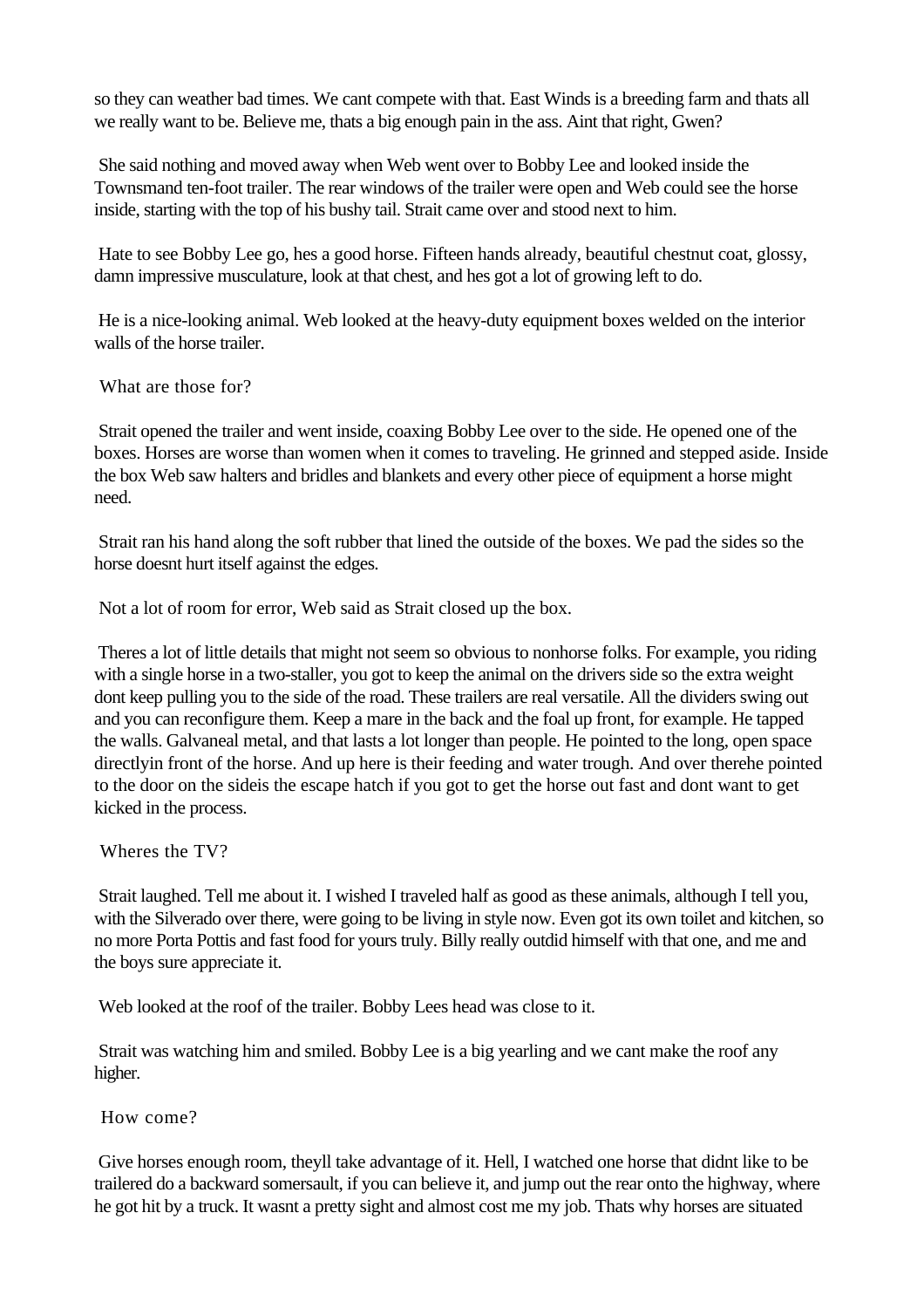facing the front of the trailer, or else theyll try and jump right out. And we got a side access door and side ramp on all the trailers so you can take the horses out frontways if theres an emergency. Its faster, and you try taking a frightened horse out from the back on a highway, you might just get your head handed to you if it decides to kick. See what I mean?

Gotcha.

Yep, theyre complicated machines. Sort of like my ex-wife. Strait laughed again.

Web fanned the air in front of his nose. Boy, these trailers get pretty ripe.

 Huh, said Strait as he patted Bobby Lees neck, came back out and secured the trailer latch, just wait until that horse has been in there a few hours, then youll really smell something. Now, dogs love the smell of horse manure, but humans dont. I guess thats why were called civilized. Thats why we replaced the aluminumfloors with wooden ones, they drain better; and also why we spread the sawdust on the floors. You just sweep it clean, manure and all. Better than the straw.

They left Bobby Lee and went back over to Billy.

Now, you got all the trailer stickers for state inspection and the horse papers? asked Billy.

 Yes, sir. Strait looked at Web. You cross state lines with a bunch of animals, the police stop you at random, and they aint gonna let you go one step farther until they check your commercial license and the horses vet certificates and such. Theyre worried about spreading equine diseases and such.

And who can blame them? said Gwen as she rejoined them.

No, maam, said Strait. He tipped his hat. Well, heres to making East Winds some big bucks.

 Strait climbed in one of the trucks and Web and the Canfields watched as the caravan of trailers started up and passed down the main road and out of East Winds. Web glanced over at Gwen, who looked very upset. Billy walked back up to the house.

You okay? he asked her.

 Im as okay as Im ever going to be, Web. She crossed her arms over her chest and walked off, away from the house.

Web just stood there, looking at husband and wife going their separate ways.

["LastManStanding-toc.html#TOC-38"]38

 Romano picked up Claire and was driving her back to East Winds, taking great care that they werent followed.

Claire glanced at the mans hand and said, When did you graduate from Columbia?

 Romano looked at her in surprise and then saw that she was staring at the ring on his finger. Good eye. I graduated longer ago than Id like to admit.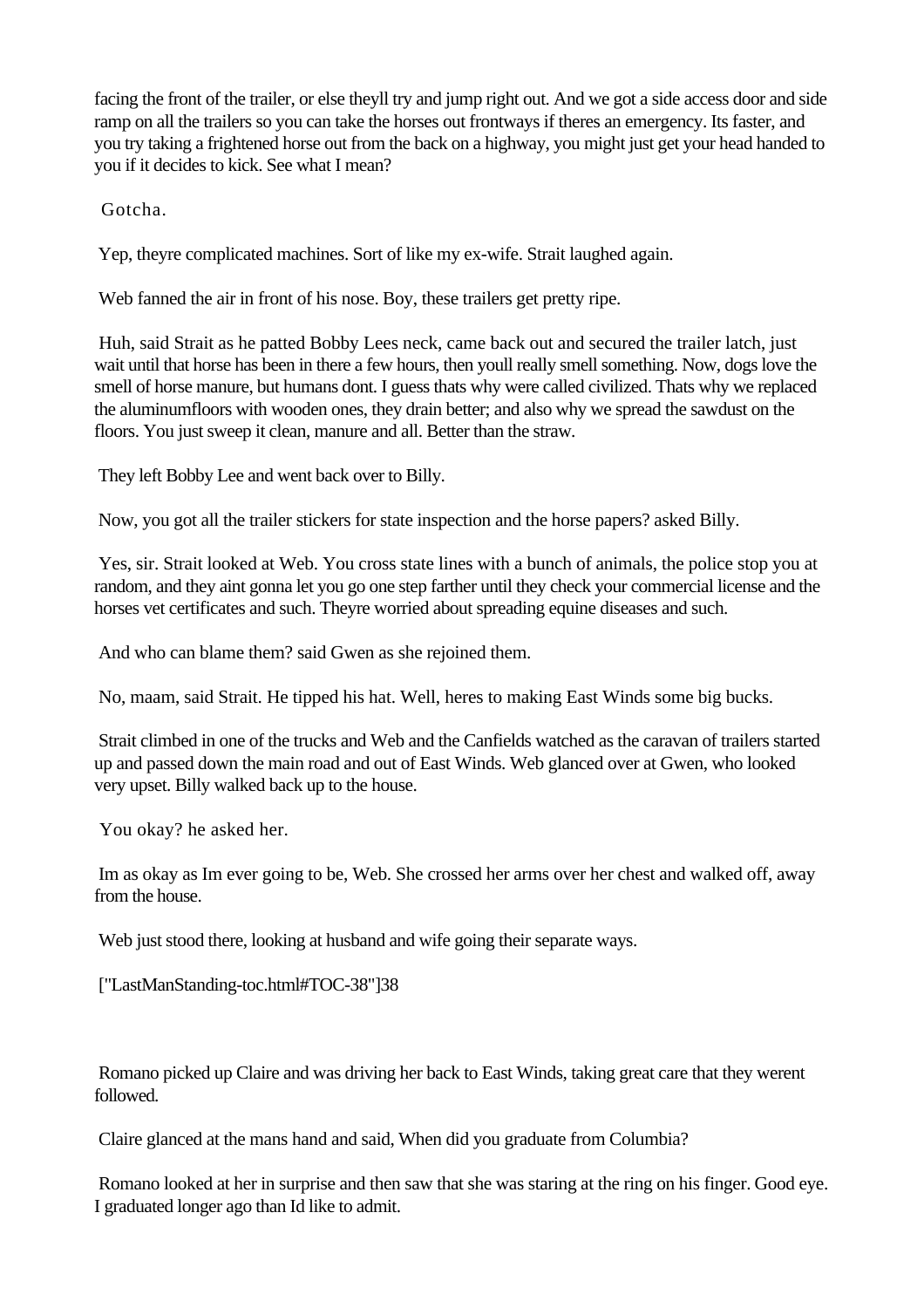I went there too. Pretty nice, going to college in New York.

Nothing like it, agreed Romano.

What was your major?

Who cares? I barely got in and I barely graduated.

 Actually, Paul Amadeo Romano, Junior, you entered Columbia at the age of seventeen and graduated in three years near the top of your class with a degree in political science. Your senior thesis was titled The Derivative Political Philosophies of Plato, Hobbes, John Stuart Mills and Francis Bacon. And you were accepted into the Kennedy School of Government at Harvard but didnt attend.

Romanos gaze was chilling. I dont appreciate people checking me out.

 Part of a therapists job is not only to understand the patient but also to become familiar with significant people in his life. Web must trust you and think highly of you for him to send you to bring me back here. So I did a few mouse clicks and looked you up. Nothing classified, of course.

Romano still looked at her suspiciously.

Not many people would have turned down Harvard.

Well, nobody ever accused me of being most people.

You were awarded a scholarship, so it wasnt money.

I didnt go because Id had enough of school.

And you joined the military.

Lots of people do.

 Lots of people out of high school do, but not those near the top of their class at Columbia with a free ticket to Harvard.

 Look, Im from a big Italian family, okay, we got priorities. Traditions. He added quietly, Sometimes people get around to them a little too late. Thats all.

So youre the oldest son?

He shot her another suspicious glance. Another mouse click? Damn, I hate computers.

 No, but you are a junior, and that normally goes to the oldest son. And your fathers deceased and he wasnt a college man?

Romano almost pulled the car over. Youre freaking me, lady, and you better knock it off.

 Im not a magician, Mr. Romano, just a humble psychiatrist. You mentioned large Italian family, traditions and priorities. But you didnt mention expectations. The oldest sons in such families usually face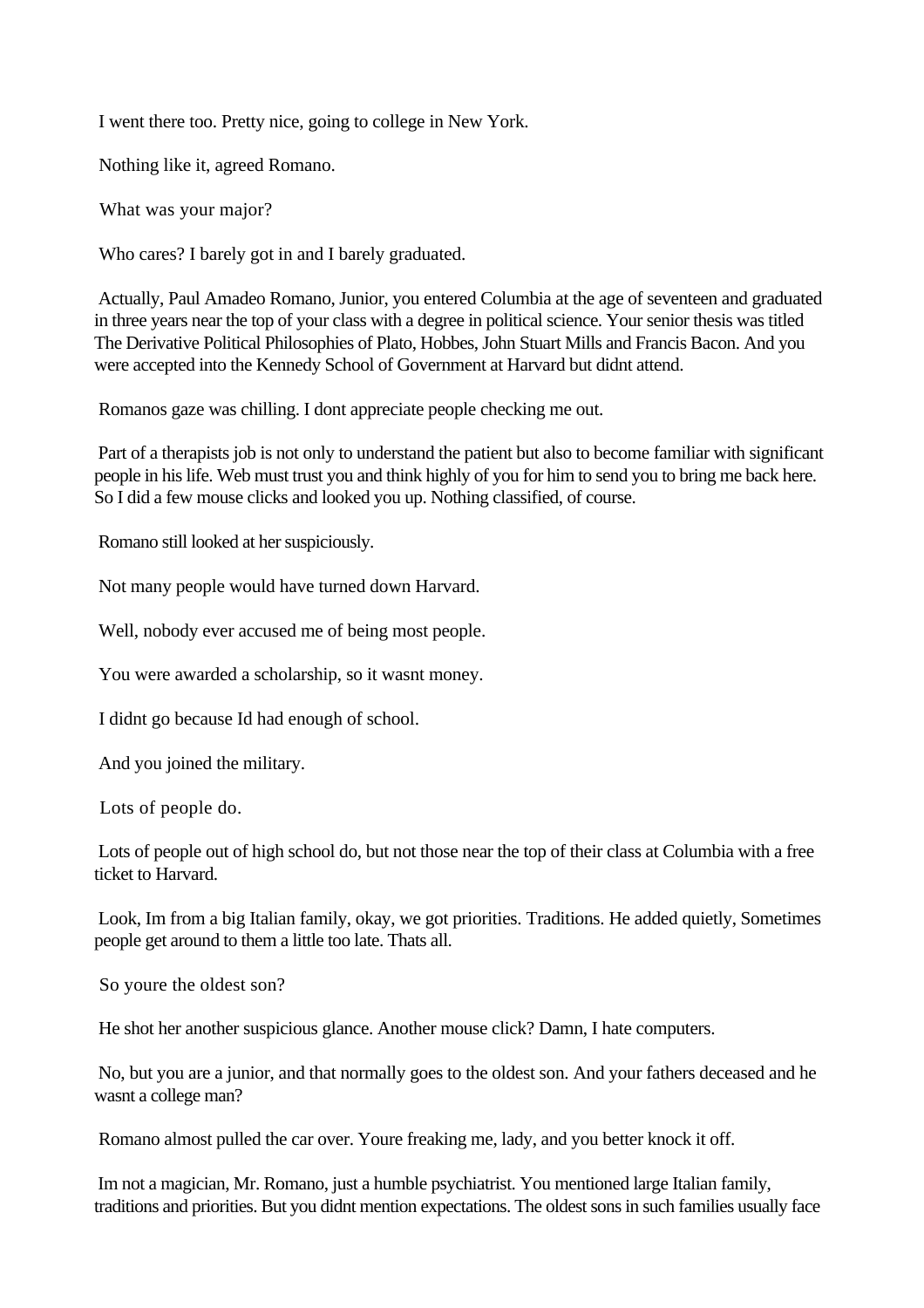expectations they have to live up to. You said people get around to these traditions sometimes too late. So Im thinking that you went to college against your fathers wishes, he died, and you left academia to pursue the occupation your father envisioned for you. And yet you still wear your college ring. Thats probably your way of showing you didnt totally capitualate to living out your fathers plans for you. Its just observation and deduction, Mr. Romano, just the sorts of tools law enforcement people use every day.

That dont make it any easier to take.

She studied him. Do you realize that you talk like an uneducated man at times?

Youre pushing my buttons all the wrong way.

 Im sorry. But youre extremely interesting. In fact, you and Web are both interesting. I suppose it comes with the territory. What you do for a living takes a very, very special sort of person.

Dont try and brown-nose your way out of this, Doc.

 I guess innate curiosity about my fellow human beings comes with what I do for a living. I meant no offense.

They drove in silence for a while.

My old man, said Romano, wanted only one thing in life. He wanted to be one of New Yorks finest.

## NYPD?

 Romano nodded. Only he never finished high school and he had a bad ticker. He spent his life on the docks hauling crates of fish and hating every second of it. But he wanted that uniform, man, like nothing else in life.

And because he couldnt, he wanted you to wear it for him?

 Romano looked over at her and nodded. Only my ma didnt see it that way. She didnt want me working on the docks and she sure as hell didnt want me strapping on a gun for a living. I was a smart student, aced the college boards, got into Columbia, did great there and had my sights on maybe even teaching.

And then your father died?

 Ticker finally quit on him. I made it to the hospital right before he died. Romano stopped and looked out the window. He said Id shamed him. He said Id shamed him and then he died.

And with him died your dreams of teaching?

 I never could bring myself to go out for NYPD. I couldve made it, easy. I hooked on to the military, made Delta, jumped to FBI and then on to HRT. None of it was too much for me. The harder they tried to hurt me, the more I thrived.

So you eventually did become a policeman of sorts.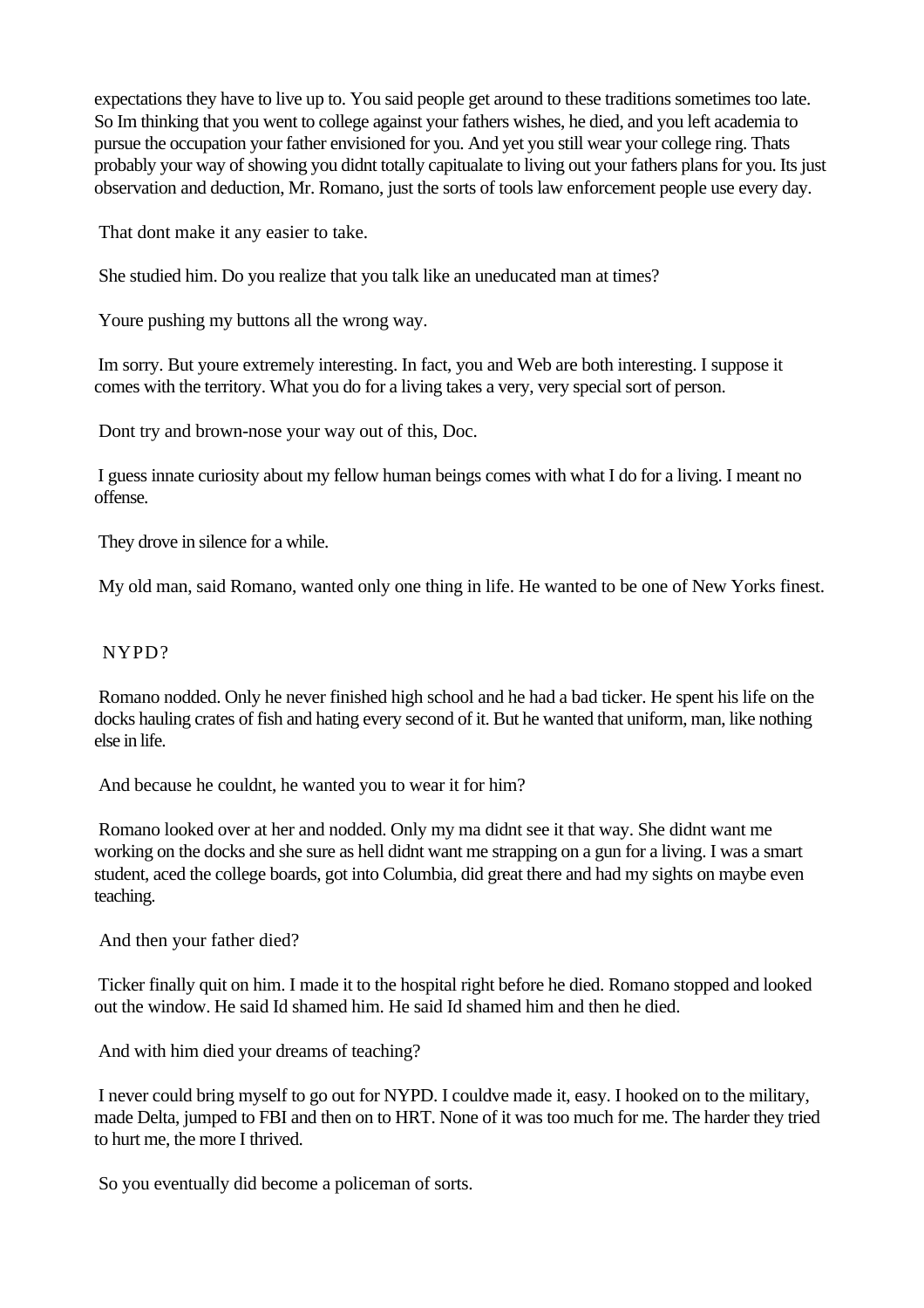He stared at her. But I did it my way. He paused. I loved my old man, dont get me wrong. But I never shamed him. And every day I think about that being his dying thought. And it either makes me want to start bawling or killing somebody.

I can understand that.

Can you? I sure as hell never could.

 Youre not my patient, obviously, but just a friendly piece of advice: At some point you have to live your life the way you want to. Otherwise the building up of resentment and other negative factors can do great damage psychologically. Youll find that not only will you hurt yourself, but those you love.

He looked at her with a level of sadness that touched her deeply.

I think it might be a little too late for that. Then he added, But youre right about the ring.

So, talk to me about this hypnosis, said Web.

 Romano had dropped Claire off at the carriage house and gone on to watch over the Canfields. Claire and Web were sitting in the living room staring at each other.

 I know that you didnt agree to do it with him, but didnt OBannon explain it to you when he offered to hypnotize you?

I guess I forgot.

 Just relax and go with the flow, Web. You know, seat-of-the-pants kind of guy. Youre one of those types.

Oh, you think so?

 She smiled at him over the rim of the cup of tea he had made for her. I dont have to be a psychiatrist, Web, to see that. She looked out the window. This is some place.

Yes, it is.

I suppose you cant tell me what youre doing out here?

 Im probably breaking every rule in the book just by having you out here, but I figured Romano would know if anyone was following him. And its not like whoever was behind the killings didnt know where the Canfields lived, thought Web, because they had gotten the phone bomb in here.

 Romano would make an interesting case study. I identified about five major psychoses, classic passive-aggressive posturing and an unhealthy appetite for pain and violence just in the car ride here.

Really? I would have guessed more.

 And hes also intelligent, sensitive, deeply emotional, incredibly independent but amazingly loyal. Quite a smorgasbord.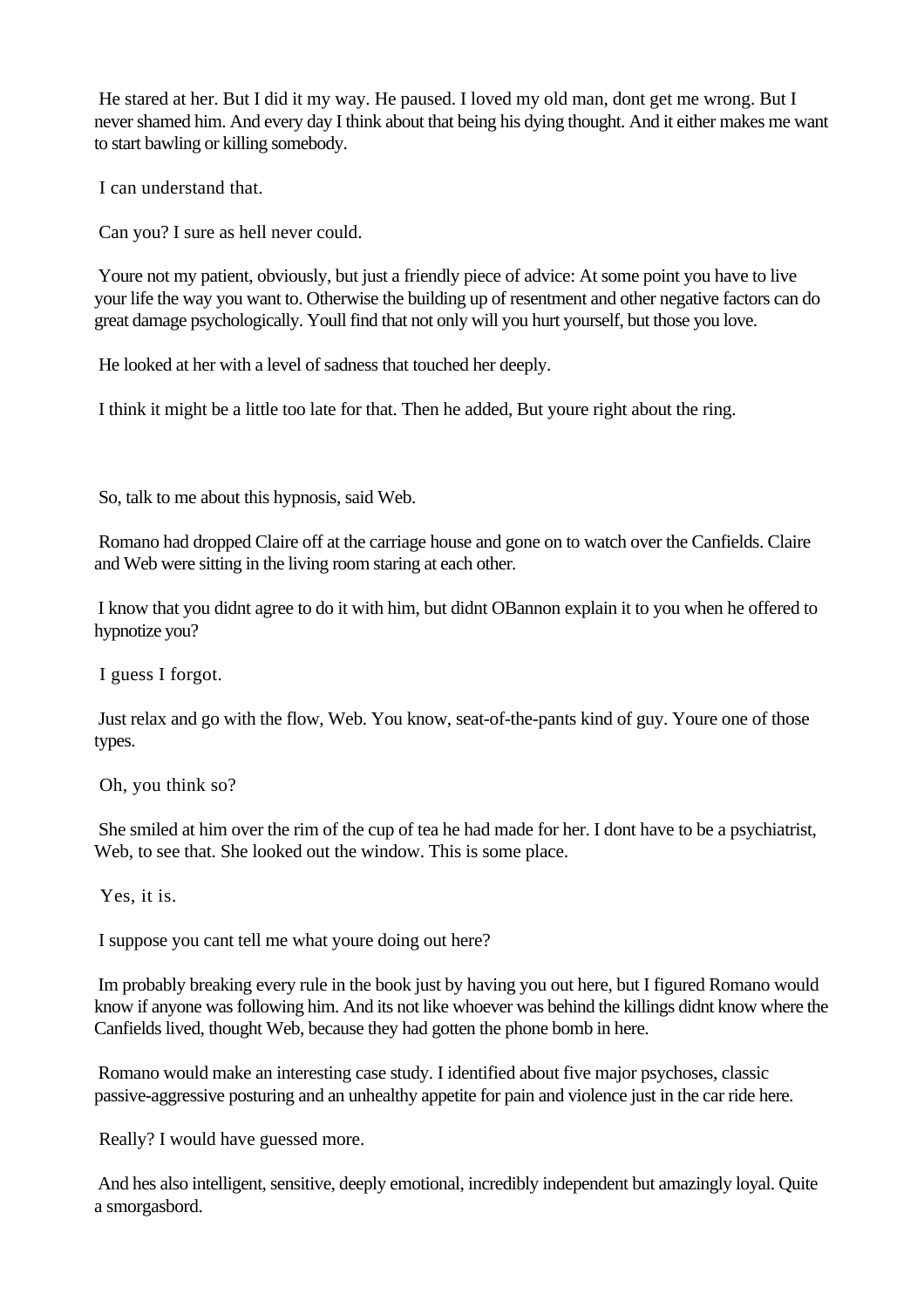If you need somebody to cover your back, theres nobody better than Paulie. Hes got this rough outside, but the guy has a big heart. But man, if he doesnt like you, watch out. His wife Angie is even more of a piece of work, though. I found out recently that shes seeing OBannon. So are some of the other wives. I even saw Deb Riner there. Shes the widow of Teddy Rinerhe was our team leader.

 We have a large number of FBI and other law enforcement clientele. Years ago Dr. OBannon worked in-house at the Bureau.When he went into private practice, he brought quite a few patients with him. It is a specialty practice because law enforcement people have unique jobs and the stress and personal issues associated with that occupation can be devastating if left untreated. I personally find it all fascinating. And I admire what all of you do very much. I hope you know that.

Web looked over at her, his expression searching and pained.

Is there something else bothering you? she asked quietly.

 My Bureau file you were given. Did it by chance have the background interview with Harry Sullivan in it?

 She took a moment to answer. Yes. I thought about telling you, but I thought it better for you to find out for yourself. I take it you did.

Yeah, he said in a tight voice. About fourteen years too late.

 Your father had no reason to say anything good about you. He was going to be in prison for the next twenty years. He hadnt seen you in forever. And yet

 And yet he said Id make the best damn FBI agent there ever was or ever would be and you could quote him on that.

Yes, she said quietly.

Maybe some day he and I should meet, said Web.

Claire met his gaze. I think, Web, that that might be traumatic, but I also think it might be a good idea.

A voice out of the past?

Something like that.

Speaking of voices, I was thinking about what Kevin Westbrook said to me in that alley.

Claire sat up straighter. Damn to hell?

What do you know about voodoo?

Not much. You think Kevin put a curse on you?

No, the people behind him. I dont know, Im just thinking out loud.

Claire looked doubtful. I guess its possible, Web, though I wouldnt count on that being the answer.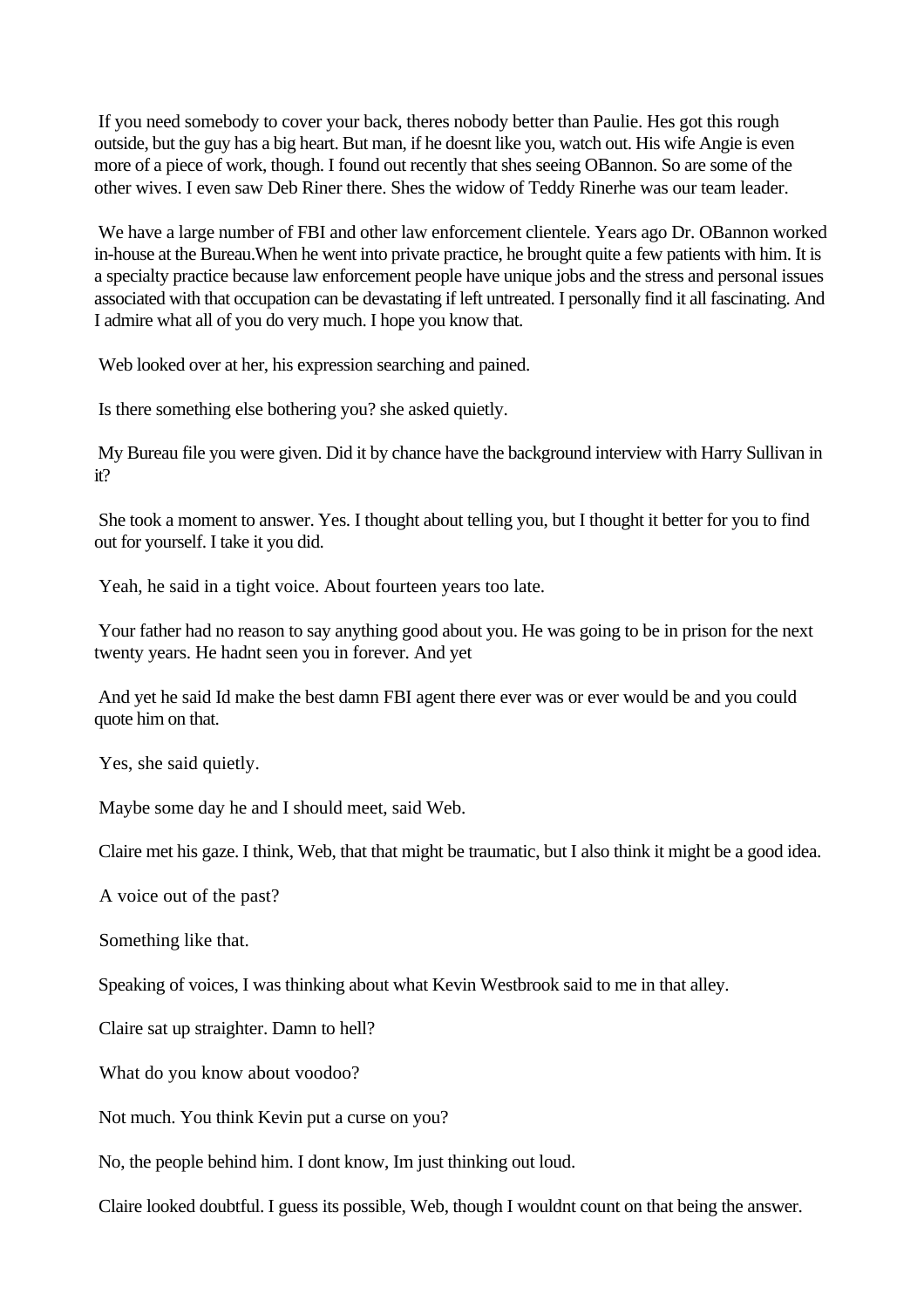Web cracked his knuckles. Youre probably right. Okay, Doc, pull out your watch and start swinging.

 I use a blue pen, if you dont mind. However, first I want you to sit in the recliner over there and lean back. You dont undergohypnosis while standing at attention, Web. You need to relax and Im going to help you do that.

Web sat in the recliner and Claire positioned herself across from him on an ottoman.

 Now, the first thing we need to address are the myths surrounding hypnosis. As I told you, its not a state of unconsciousness, its an altered state ofconsciousness. Your brain, in fact, will experience the same brain wave activity it would in a relaxed state, which is alpha rhythm. While in the trance youll be incredibly relaxed, but its also a heightened state of awareness and of suggestibility and you are in complete control of what goes on. All hypnosis, in fact, is self-hypnosis, and Im merely here to help guide you to the point where you are relaxed enough to reach that state. No one can hypnotize anyone who doesnt really want to be hypnotized, and you cant be forced to do something you really dont want to do. So you are completely safe. No barking dogs need apply. She smiled reassuringly. Are you with me?

## Web nodded.

She held up the pen. Would you believe this is a pen that Freud himself used?

## No, I wouldnt.

 She smiled again. Good, because he didnt. We use an object like this when hypnotizing patients. Now I want you to become totally focused with your eyes on the tip of this pen. She held it about six inches from Webs face and above his natural line of sight. Web raised his head to look at it. No, Web, you can only use your eyes. She placed a hand on top of his head to keep it level. Now Web had to direct his gaze nearly straight up to see the tip.

 Thats very good, Web, very good. Most people get tired very quickly, but Im sure you wont. I know youre very strong and very determined, just keep staring, staring at the tip of the pen. Without seeming to, Claires voice had dropped to an even level without being a monotone, her words coming steadily and always in the same soothing manner as she offered him encouragement.

 A minute passed. Then, as Web continued to stare at the tip of the pen, Claire said, And blink. And Web blinked. Claire could see that his eyes were becoming strained staring from that very uncomfortable angle, and then they started to water. And he hadactually blinked first and then she had instantly said, And blink. But he wouldnt be sure of the sequence of events. He was too busy concentrating on the pens tip, on keeping his eyes open. But it made him believe something had happened, that she was slowly assuming control over him. Even if hed been through it before he would still be wondering whether this hypnosis thing actually worked. First came eye fatigue, and next came mind confusion. All to get him relaxed enough to open up.

 You are doing so well, Web, she said, better than just about anyone. Youre getting more and more relaxed. Just keep staring at that tip. And she could tell he was so determined to keep staring, to keep getting that encouragement. He was a classic overachiever, she easily deduced; he was eager to please and receive praise. He needed attention and love because he obviously had not gotten much of either as a child.

And blink. And he did so again and she knew it felt so good to him, relieved the strain. She knew the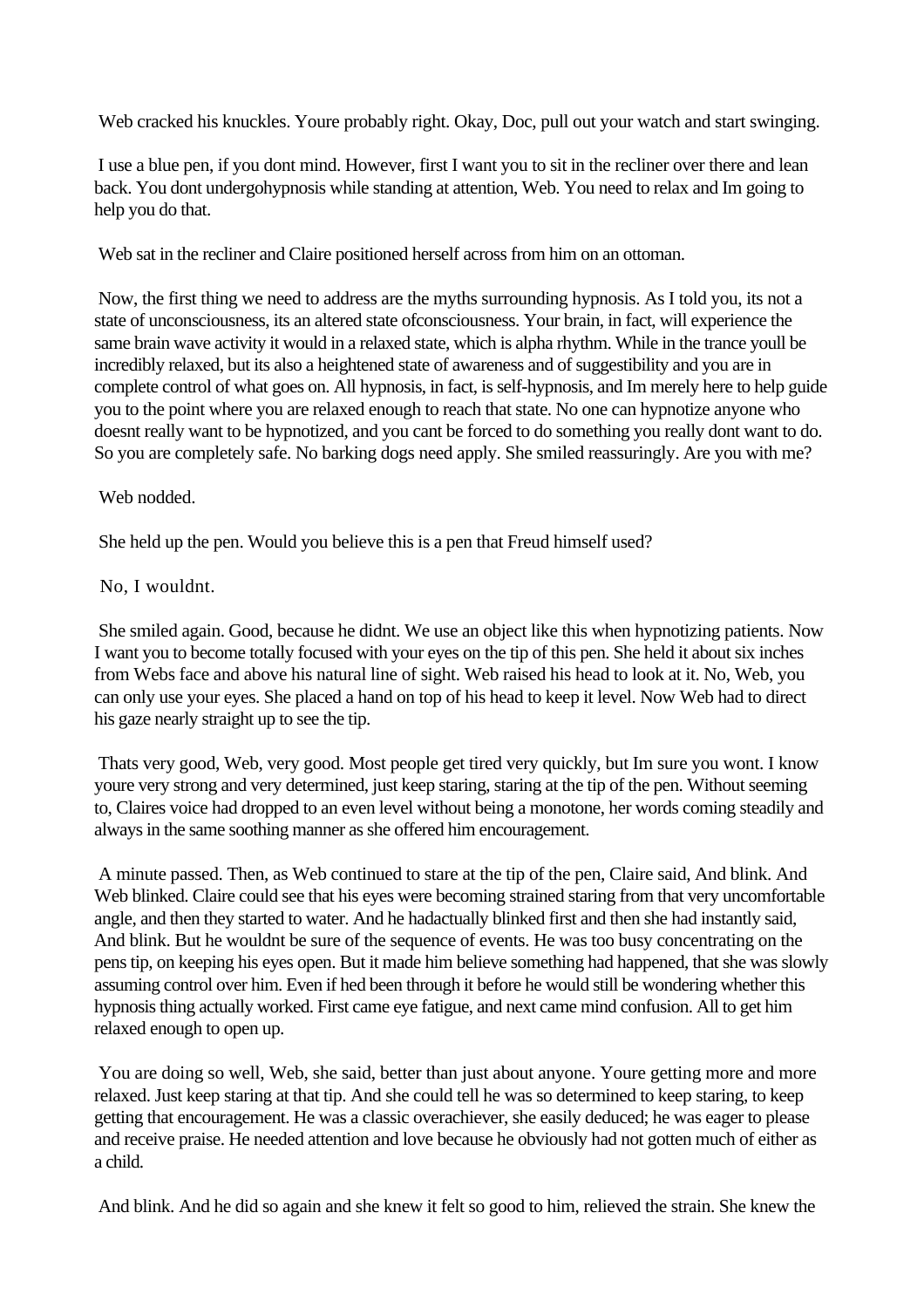tip of the pen was starting to grow larger and larger for him, and that he was beginning not to want to look at it anymore.

 And it seems you really want to close your eyes, Claire said. And your eyelids are getting heavier and heavier. Its hard to keep them open and it seems you really want to close them. Close your eyes. And Web did, but he immediately reopened them. That almost always happened, Claire knew. Keep staring at the pen, Web, just keep staring at the tip, youre doing really well. Outstanding. Just let your eyes close naturally when theyre ready to close.

Webs eyes slowly drifted closed and stayed that way.

I want you to say out loud the word ten ten times fast. Go ahead and do that.

Web did so and then Claire asked. What are aluminum cans made from?

Tin, Web said in a proud voice, and smiled.

Aluminum.

His smile faded.

 Claire continued in her soothing voice, You know what a strop is? Its a rough leather strap that men used to use in the Old Westto sharpen their razors. I want you to say the word strop ten times very fast. Go ahead and do it.

Obviously very wary now, Web said the word ten times.

What do you do at a green light?

STOP! he said loudly.

 Actually, at a green light, you go. Webs shoulders collapsed in obvious frustration, but Claire was quick to praise him.

 Youre doing really well. Almost nobody gets those answers right. But you look so relaxed. Now I want you to count out loud backward from three hundred by threes.

Web started to do so. He had counted back to 279 when she told him to start counting backward by fives. He did so until she had him do it by sevens and then by nines.

 Claire interrupted and told him, Stop counting and just relax. Now youre at the top of the escalator, and that point represents more relaxation. And the bottom of the escalator is the deepest relaxation there is. Youre going to take the escalator down, okay? Youre going to be more relaxed than youve ever been. Okay? Web nodded. Claires voice was as welcome and as gentle as a wispy summer breeze.

 Youre going slowly down the escalator. Youre gliding down, as if on air. Deeper into relaxation. Claire started counting backward from ten and offered soothing words as she did so. At the count of one she said, You appear to be very relaxed.

 Claire studied Webs features and his skin color. His body had gone from tense to loose. His face was red, evidencing enhanced blood flow there. His eyelids were closed yet fluttering. She told him that she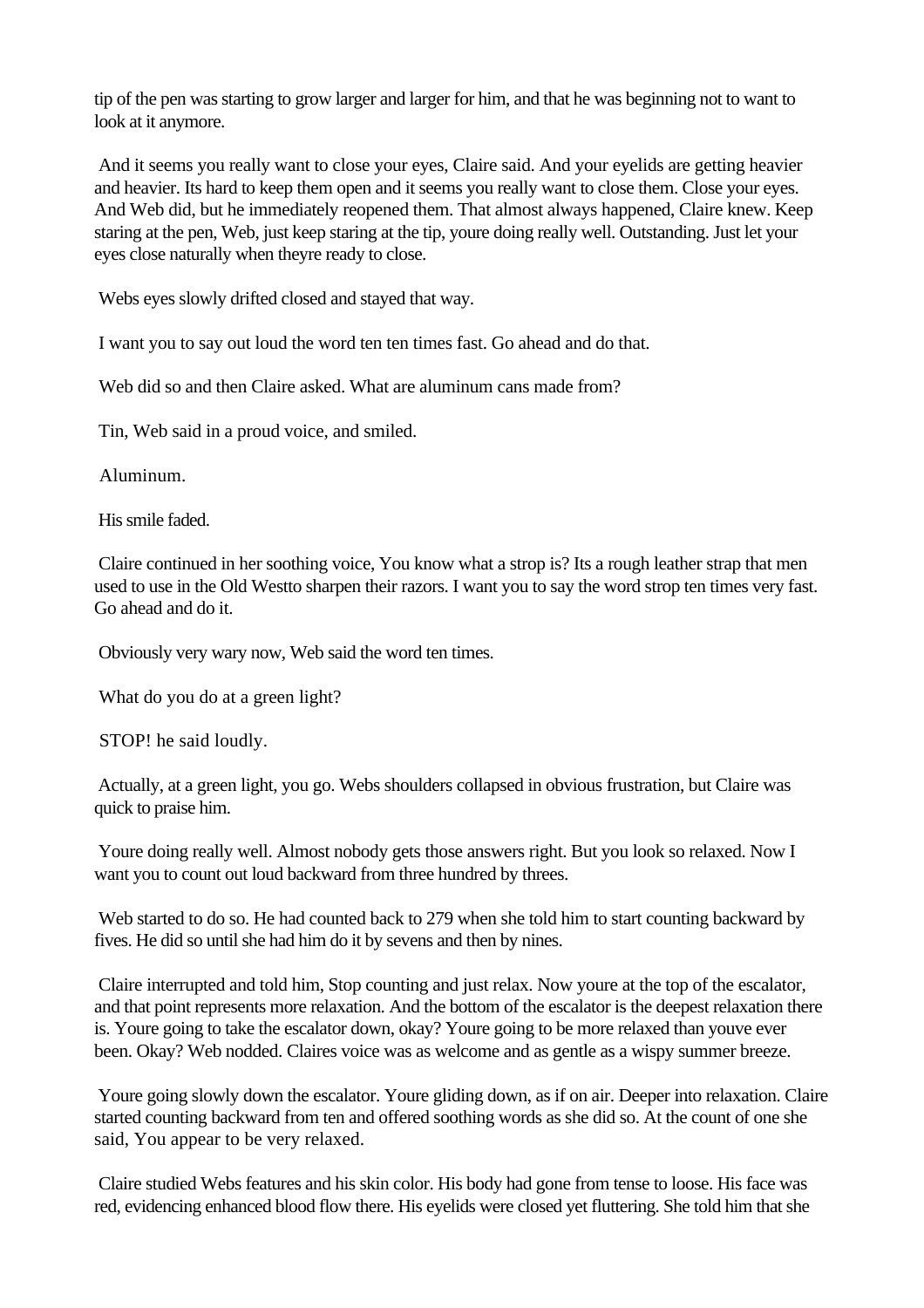was going to pick up one of his hands before she did so, to avoid startling him. She gently took it. The hand was limp. She let it go.

 Youre near the bottom of the escalator. Youre just about to get off. Deepest relaxation, like nothing youve ever felt. Its perfect.

 She once more picked up his hand after warning him first that she was going to do so. Whats your favorite color?

Green, Web said softly.

 Green, a nice soothing color. Like grass. Im putting a balloon, a green balloon, in your hand. Im doing that right now. Do you feelthat? Web nodded. Now Im going to pump it up with helium. As you know, helium is lighter than air. Im pumping up the green balloon. Its getting more full. Its beginning to rise. Its getting fuller.

Claire watched as Webs hand rose from the arm of the recliner as if buoyed by the imaginary balloon.

 Now, on the count of three, your hand will drop back to the chair. She counted to three and Webs hand returned to the chair. She waited about thirty seconds and then said, Your hand is now getting cold, very cold, I think I see frostbite.

 She watched as Webs hand curled and shook. All right, its gone now, all normal, all warm. The hand relaxed.

 Typically, Claire would not have been as elaborate in putting Web through these paces, the deepening of relaxation techniques. Normally she would have stopped with the balloon. However, she had been curious about something, and that curiosity had been answered because Claire concluded that Web was probably a somnambule. Most people in the field would agree that between five and ten percent of the general population was highly susceptible to hypnosis, with the same percentage highly resistant to it. Somnambules went a step further. They were so susceptible to hypnosis that they could be compelled to experience physical sensations hypnotically, as Web had just done. They could also be expected to reliably execute posthypnotic suggestions. And, surprisingly, very intelligent people often were the easiest to hypnotize.

 Web, can you hear me? He nodded. Web, listen very carefully to my voice. Focus on my voice. The balloon is now gone. Just keep on relaxing. Now youre holding a video camera in your hand. Youre the cameraman. What you see through your lens is all that you and I can see, do you understand, Mr. Cameraman? Another nod. Okay, my only role is to point you around in time, but you control everything else. Through the camera youll be looking in on other people, to see what theyre up to. The camera has a microphone, so well be able to hear too. All right? He nodded. Youre doing so well, Mr. Cameraman. Im so proud of you.

 Claire sat back and thought for a moment. As a therapist who had studied Webs background, she knew exactly the area she should be focusing on in his past to help him. His most severe psychological problems did not stem from the death of his HRTcolleagues. They came directly from the triangular relationship between his mother, stepfather and himself. And yet her first stop in Web Londons past would be earlier.

I want you to go back to March eighth, 1969, Mr. Cameraman. Can you get me back there?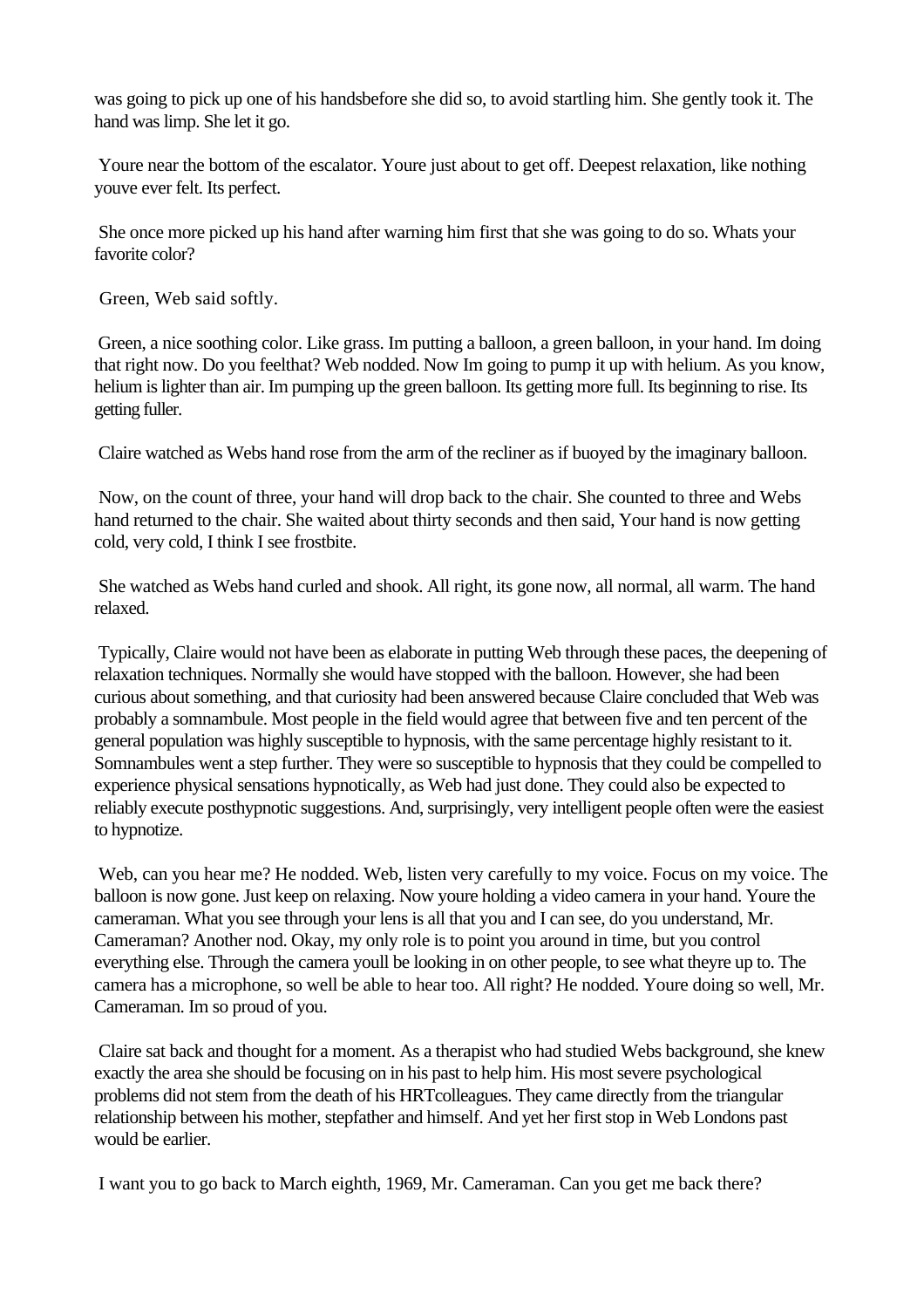Web didnt respond for a bit. Then he said. Yes.

 Tell me what you see, Mr. Cameraman. She knew that his birthday was March 8. In 1969, Web would be turning six years old. That was probably the last year he would have been with Harry Sullivan. She wanted to establish a baseline for Web with the man, a pleasant memory, and a birthday party for a little boy would set that tone perfectly. The relaxed Mr. Cameraman will focus and swing his camera around. Whom do you see? she prompted again.

I see a house. I see a room, a room with no one in it.

 Concentrate and focus, swing your camera around. Dont you see anyone? March eighth, 1969. She suddenly feared that there had been no party for Web.

Wait a minute, said Web. Wait a minute, I see something.

What do you see?

 A manno, a woman. Shes pretty, very pretty. She has a hat on, a funny hat, and shes carrying a cake with candles.

Sounds like somebody must be having a party. Is it a boy or a girl, Mr. Cameraman?

 A boys. Yes, and now there are other people coming out, like they were hiding. Theyre yelling something, theyre yelling, Happy birthday.

Thats great, Web, a little boys having a birthday party. What does he look like?

 He has dark hair, sort of tall. Hes blowing out the candles on the cake. Everybodys singing happy birthday.

Does this boy hear a daddy singing? How about daddy, Mr. Cameraman?

 I see him. I see him. Webs face was turning red and his breathing had accelerated. Claire watched his physical signs closely. She would not put Web at risk physically or emotionally. She would not go that far.

What does he look like?

Hes big, really big, bigger than anybody else there. A giant.

And what is happening between the boy and his giant daddy, Mr. Cameraman?

The boy is running to him. And the mans lifting him up on his shoulders, like he doesnt weigh anything.

Oh, a strong daddy.

Hes kissing the boy, theyre dancing around the room and theyre singing some song.

 Listen carefully, Mr. Cameraman, turn up the sound control on the microphone. Can you hear any of the words?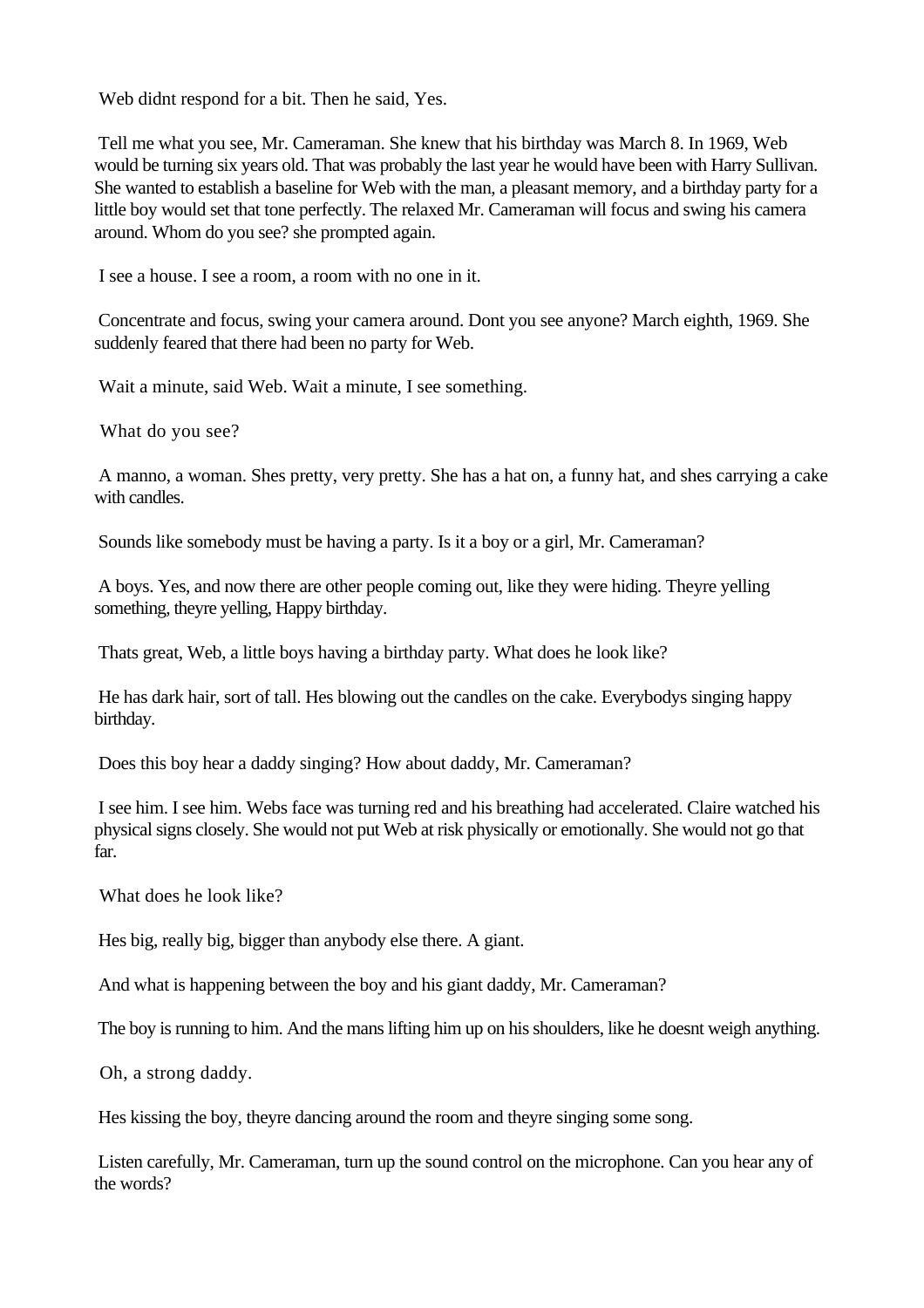Web first shook his head and then nodded. Eyes, shining eyes.

 Claire searched her memory and then it hit her: Harry Sullivan, the Irishman. Irish eyes. Irish eyes are smiling?

 Thats it! But no, hes made up his own words to the song, and theyre funny, everyones laughing. And now the mans giving the boy something.

A present? Is it a birthday present?

 Webs face contorted and he lurched forward. Claire looked alarmed and she sat forward too. Relax, Mr. Cameraman. Its just a picture youre looking at, thats all. Just a picture. What do you see?

I see men. Men have come in the house.

What men? What do they look like?

Theyre in brown, dressed in brown with cowboy hats. They have guns.

 Now Claires heart skipped a beat. Should she pull the plug on this? She studied Web closely. He appeared to be calming down. What are the men doing, Mr. Cameraman? What do they want?

 Theyre taking him, theyre taking the man away. Hes yelling. Hes screaming, theyre all screaming. The cowboys are putting shiny things on the mans hands. The mommy is screaming, shes grabbed the little boy.

Web covered his ears with his hands and was rocking back and forth so violently he was close to tipping the recliner over. Theyre yelling, theyre yelling. The little boys yelling, Daddy! Daddy! Web was now screaming himself.

 Oh, shit,Claire thought.Shiny things on his hands?The police had come to arrest Harry Sullivan right in the middle of Webs sixth birthday party. Good God!

 Claire looked back at Web. Okay, Mr. Cameraman, she said in her smoothest, most comforting voice, just relax, were going somewhere else. Take your camera and turn it off for right now until we decide where to go. Okay, your camera is going dark now, relaxed Mr. Cameraman. You see nothing. Youre relaxed and seeing nothing at all. Everyone is gone. Theres no one left yelling. All gone. All dark.

Web slowly calmed and put his hands down and leaned back.

 Claire sat back and tried to relax as well. She had been through some intense hypnosis sessions before and discovered some surprising things about patients pasts, but each time was still new, still emotional. For a minute or more Claire wavered. Should she move forward? There was the very real possibility she would never get Web in a hypnotic state again.

 Okay, Mr. Cameraman, were moving forward. She glanced at the notes she had pulled from the file she had placed under a couch pillow. She had waited until Web was under hypnosis before taking them out. She had noted from their previous sessions that the use of files bothered him. That wasnt unusual, for who would want their life set forth on paper for all to see and scrutinize? And she remembered how she had felt when Buck Winters had pulled the same tactic on her. The pages had dates scribbled on them.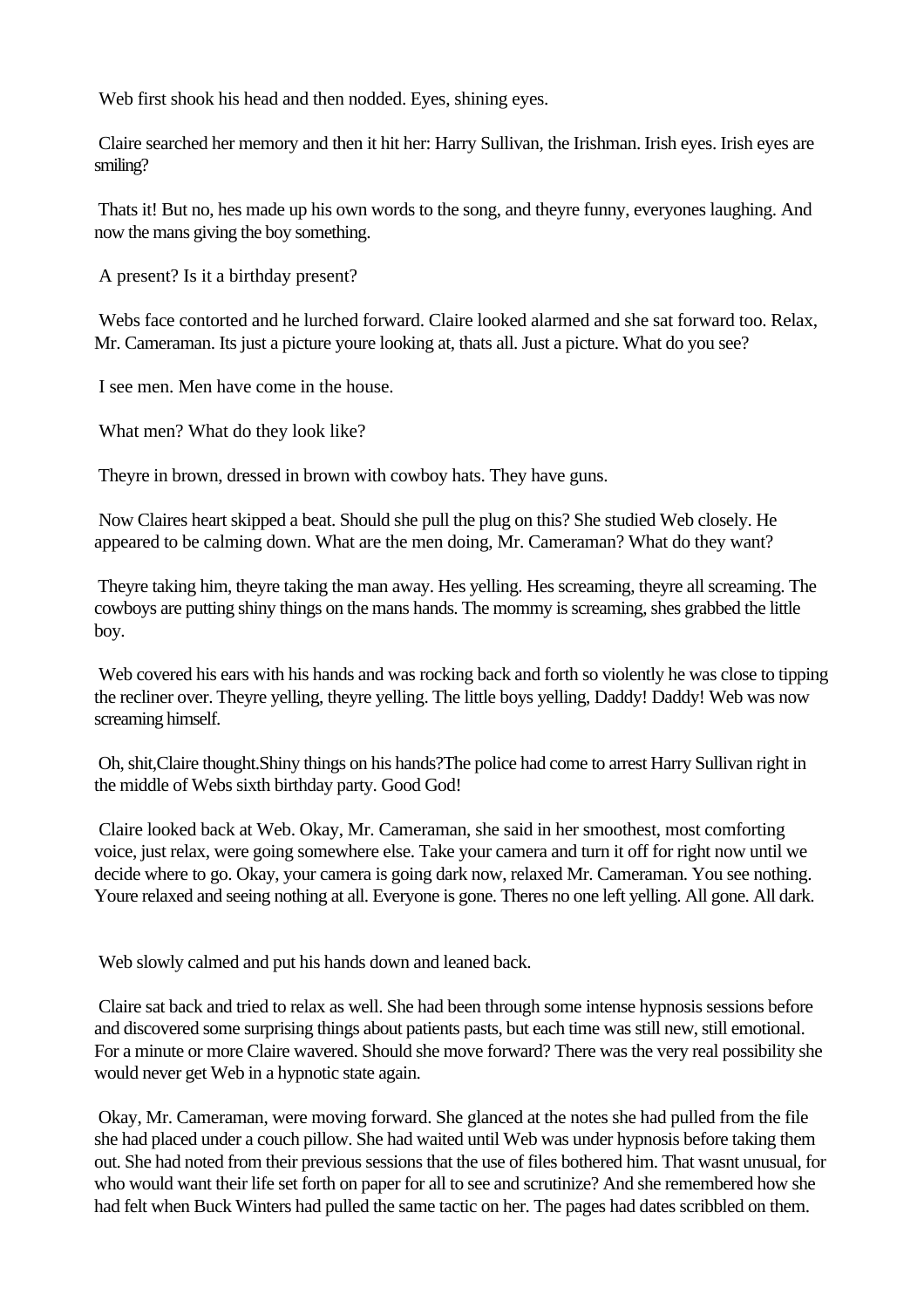She had gotten them from Webs file and discussions with him. Were moving on to . . . She hesitated. Could he handle this? Couldshehandle this? She made up her mind and told Web the new date to move on to. It was the date his stepfather had died. What do you see, Mr. Cameraman?

Nothing.

Nothing? Claire remembered. Turn your camera back on. Now what do you see?

Still nothing. Its dark, totally black.

 That was odd, thought Claire. Is it nighttime? Turn on the light on your video recorder, Mr. Cameraman.

No, there are no lights. I dont want a light.

 Claire leaned forward, as Web was now referring to himself. This was tricky. This now placed the patient right in the bulls-eye of his very own unconscious. Still, she decided to press forward.

Why doesnt the Cameraman want a light?

Because Im scared.

 Why is thelittle boyscared? She had to keep the objectivity here even as Web continued to wander to the cliff of subjectivity. It could be a long way down, Claire well knew.

Because hes out there.

Who, Raymond Stockton?

Raymond Stockton, Web repeated.

Where is the little boys mother?

 Webs chest started to heave again. He was gripping the sides of the recliner so tightly his fingers were shaking.

Where is your mother?

 Webs voice was high, like a boy still a ways from puberty. Gone. No, shes back. Fighting. Always fighting.

Your mother and father are fighting?

Always. Shhh! Web hissed. Hes coming. Hes coming.

How do you know, what do you see?

 The doors coming down. It always squeaks. Always. Just like that. Hes coming up the steps. He keeps it up here. His drugs. Ive seen him. Ive seen him.

Relax, Web, its all right. Its all right. Claire didnt want to touch him, for fear she would startle him, but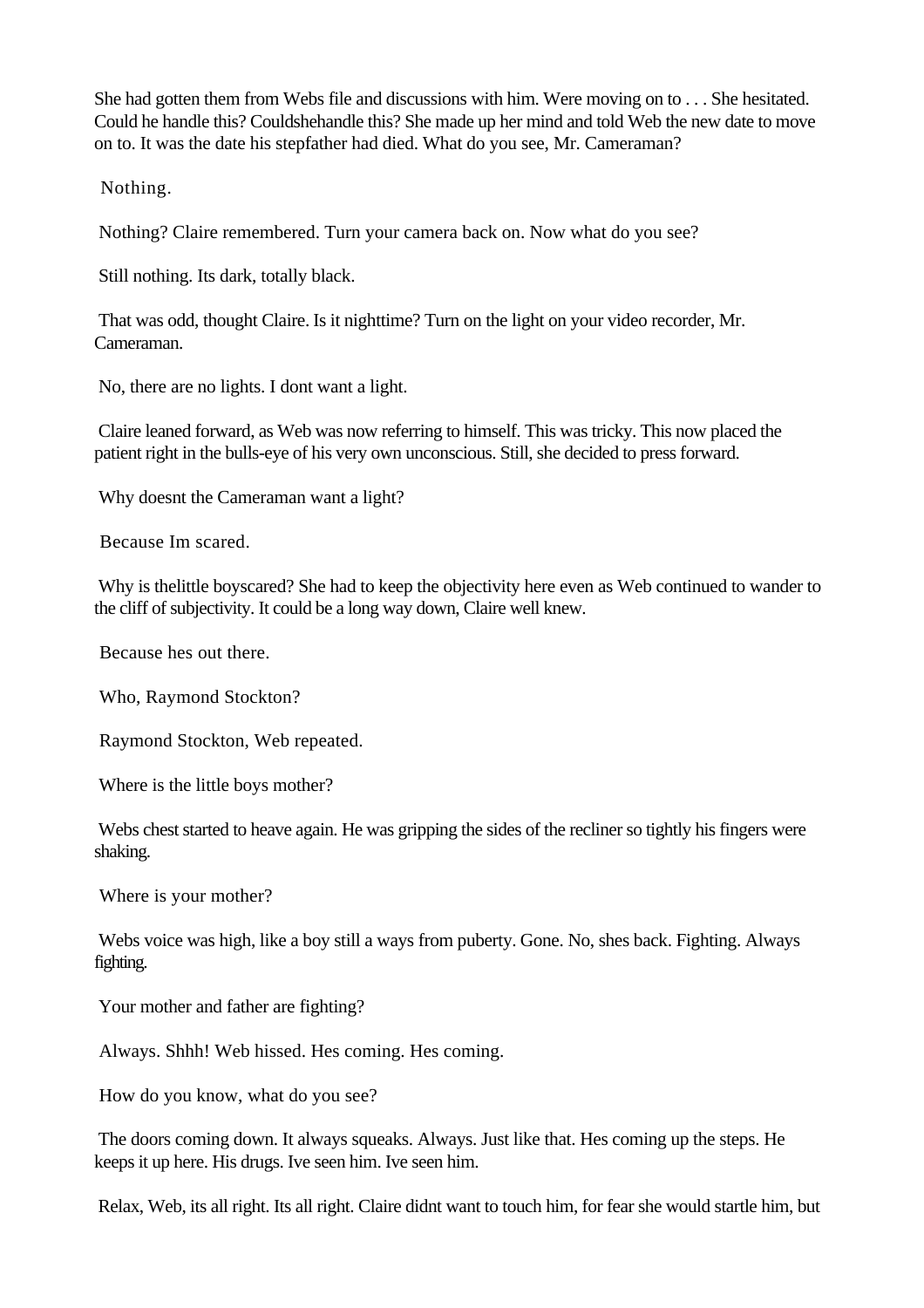she was so close to Web there was practically no discernible space between them. She watched over Web as she would have over her mother if it were the womans last minute on earth. Claire prepared herself to end this before it got out of control, yet if they could just get a little further. Just a little further.

Hes up at the top of the stairs. I hear him. I hear my mother. Shes down there. Waiting.

But you cant see. Youre still in darkness.

 I can see. The tone of voice took Claire by surprise, for it was deep and menacing, no longer the cry of a terribly frightened boy.

How can you see, Mr. Cameraman? What do you see?

Web screamed the next words out so suddenly that Claire nearly fell to the floor.

Damn it, you already know this.

 For a split second she was sure he was talking directly to her. That had never happened before in a hypnotic session. What did hemean? That she already knew this information? But then he calmed and continued.

I lifted up the pile of clothes a little. Im under the pile of clothes. Hiding.

From the little boys stepfather?

I dont want him to see me.

Because the little boy is scared?

No, Im not scared. I dont want him to see me. He cant see me, not yet.

Why, what do you mean?

Hes right in front of me, but his back is to me. His stash is right over there. Hes bending down to get it.

Webs voice was growing deeper, as though he were growing from a boy to a man right in front of her.

 Im coming out of hiding, I dont have to hide anymore. The clothes are rising up with me. Theyre my mothers clothes. She put this pile up here for me.

She did? Why?

To hide under, for when he came. Im up. Im standing up. Im taller than he is. Im bigger than he is.

 There was a tone to Webs voice now that made Claire very nervous. She realized that her own breath was coming in gasps even as Web had calmed. She had a cold dread of where this was going. She should pull him out. Every professional instinct she had told her to stop this, and yet she just couldnt.

 The carpet rolls. Hard as iron, Web said in his deep-man voice. Ive got one, had it under the clothes. Im up now, bigger than he is. Hes a little man. So little.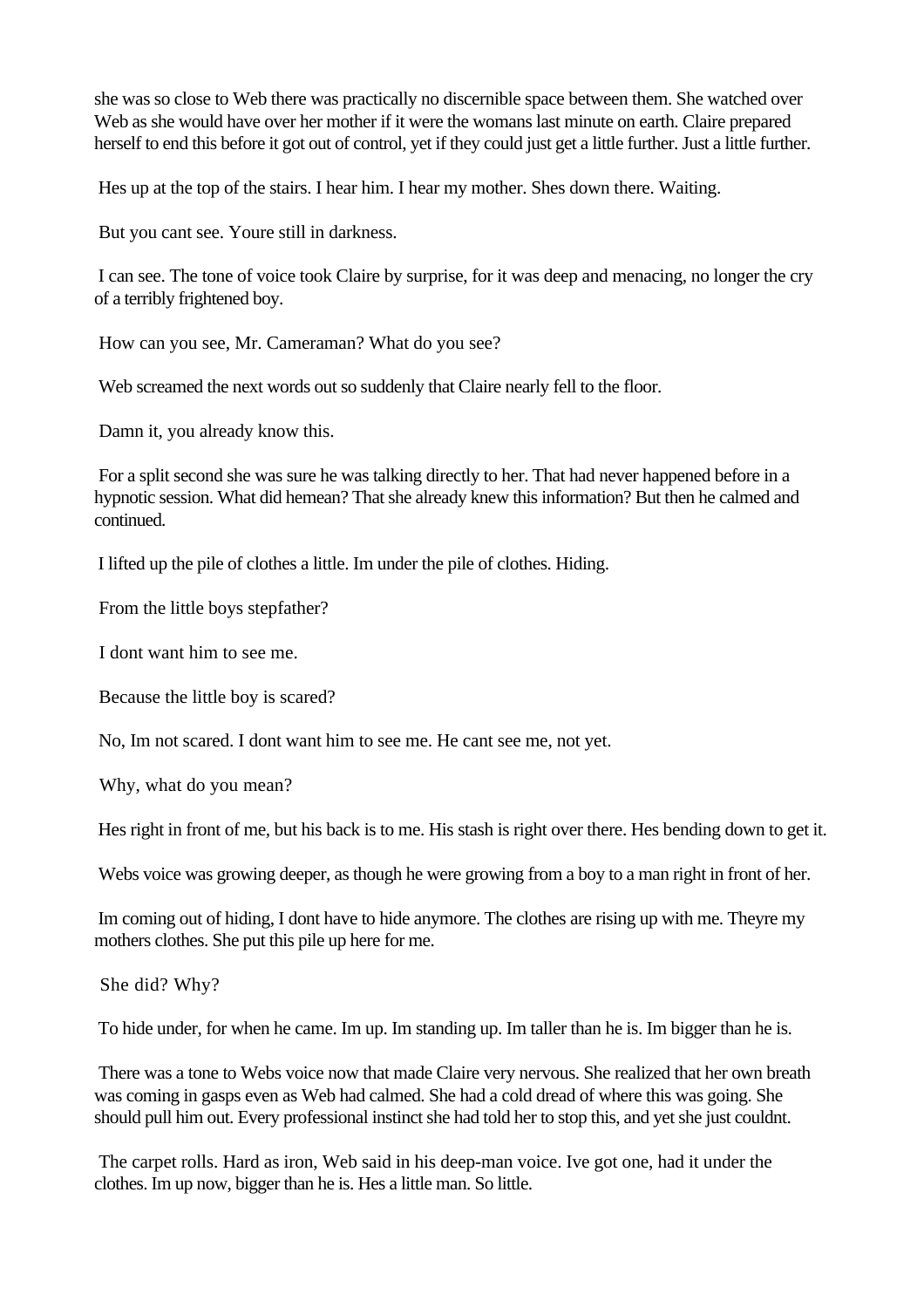Web, began Claire. She dropped all pretense of the cameraman. This was getting out of hand.

 Ive got it in my hand. Like a bat. Im a great baseball player. Can hit it a mile. Swing harder than anyone. Im big and strong. Like my dad. Myrealdad.

Web, please.

Hes not even looking. Doesnt know Im there. Batter up.

She changed tactics again. Mr. Cameraman, I want you to turn off your camera.

Pitch is coming. Fastball. I see it. Easy. Im getting ready.

Mr. Cameraman, I want you

Its almost here. Hes turning. I want him to. I want him to see this. See me.

Web! Turn it off.

He sees me. He sees me. Im swinging for the fences.

Turn off the camera. Stop, you dont see this. Stop!

Im swinging. He sees me, he knows how hard I can hit. Hes scared now. Hes scared! Hes scared, Im not! No more! No more!

Claire watched helplessly as he gripped an imaginary bat and swung for the fences.

 Its a hit. Its a hit. Slash of red, slash of red. The balls going down. Its going down. Its a home run, a country mile. Its outta here. Outta here. Good-bye, good-bye, mister asshole. He grew quiet for a long moment while Claire studied him carefully.

 Hes getting up. Hes getting back up. He paused. Yes, Mom, he said. Heres the bat, Mom. He reached out his hand as though handing off something. Claire almost reached out her hand to take it before she caught herself.

Moms hitting him. In the head. Lots of blood. Hes not moving anymore. Hes not. Its over.

 He became silent and slumped back in the recliner. Claire slumped down too, her heart beating so hard she put a hand over her chest as though to prevent it from bursting through. All she could envision was Raymond Stockton plunging down the attic stairs after being hit by a hard roll of carpet and hitting his head on the way down and then being finished off by his wife with the same roll of carpet.

I want you to completely relax, Web. I want you to sleep, to sleep, thats all.

 She watched as his body dissolved even farther into the chair. As Claire looked up, she received another shock. Romano was standing there, staring at her, his hand near his gun.

What the hells going on? he demanded.

Hes under hypnosis, Mr. Romano. Hes all right.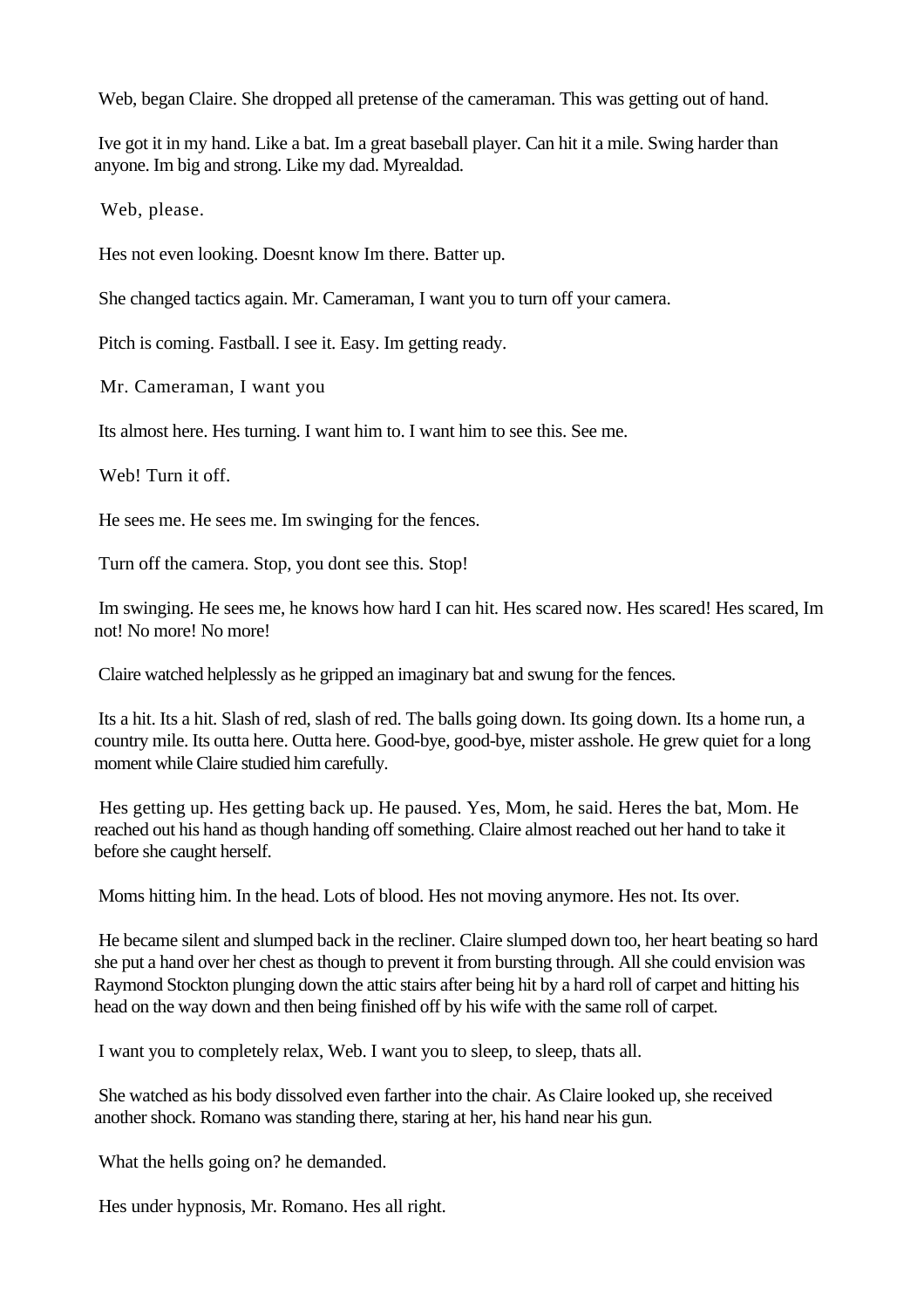## How do I know that?

 I guess youll just have to trust me. She was still too stricken to argue with the man. How much did you hear?

I was coming back here to check on him when I heard Web screaming.

 Hes reliving some very delicate memories of the past. Im not sure what it all means yet, but it was a big step to get to this point.

 Claires experiences in forensics had prompted several theories to consider. It had obviously been planned that the blows had been struck with the rolled-up carpet. Stockton presumably would have had carpet fibers in his head wound when he hit the floor. And if the carpet on the floor were the same carpet as the remnant in the attic, then the police would just assume that the fibers became embedded in his head wound when he hit the floor. They would not suspect that someone had slugged him with a rolled-up remnant in the attic. After all the complaints of abuse against the man, everyone, including the police, had probably been grateful he was finally dead. Finished with the stepfather, Claire moved on to the mother.

 Web had said Charlotte London had placed the pile of clothes there. Had she also supplied the rolled-up carpet? Had she coached her tall, strong teenage son on how to do away with the abusive husband? Was that how the woman had decided to handle it? And then stepped in to finish the job, leaving Web to later pick up the pieces, allowing him to repress guilt so deep he couldnt even remember the event except under hypnosis? But such an extraordinary repressed memory would taint every aspect of his being and of his future. It would manifest itself in many ways, none of them positive. Claire could now clearly understand why Web was like he was. He had become a lawman not to make up for Harry Sullivans felonious ways but because of his own guilt. A boy helping to kill his stepfather at the instruction of his natural mother; from a mental health perspective it didnt get more screwed up than that.

 Claire looked over at Web, who just sat there so peacefully, with his eyes closed, awaiting her next instruction. She also now understood his somnambulism. Children from homes of terrible abuse often withdrew into fantasy worlds as protection from the horrors of reality. Such children created imaginary friends to combat loneliness and also invented wonderful lives and adventures to ward off feelings of insecurity and depression. Claire had treated somnambules who could control their higher brain functions to such anextent that they could either embellish or completely wipe out whole sections of their memories, just as Web had done. Though a dynamic, independent, self-reliant sort on the outside, Web London, she concluded, was obedient and relied upon others on the inside; hence, his dependence on his HRT team and his exceptional ability to carry out orders. He was eager to please, to be accepted.

 She shook her head. The man was a mess inside. And yet he had withstood the psychological battering of both the Bureau and HRT. Web had said he had figured out the MMPI test and had managed to lie his way right through it. He did not know how right he was about that.

 She looked at Romano as something new occurred to her. She would have to craft the question delicately because she couldnt reveal any patient confidences. Web had told her previously that he wasnt taking any medications, and she had accepted his word on that. With what she had just learned, though, she wondered if he were taking something that would help combat the internal traumas that were clearly eating away at him. She motioned Romano over to a far corner, out of Webs hearing. Do you know anything about any medications Web might be taking?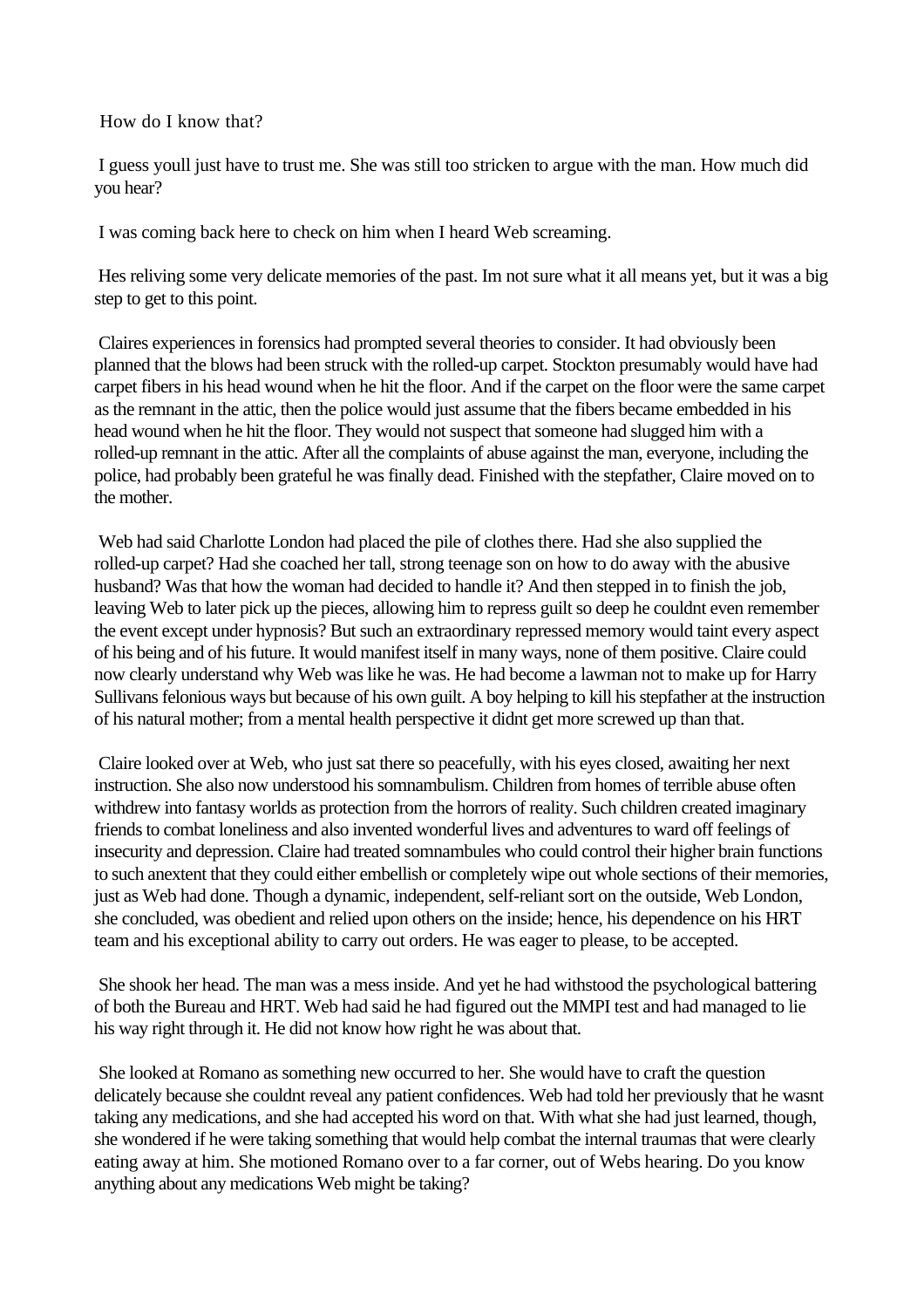Did Web say he was taking any pills?

 I was just wondering. Its sort of standard operating procedure for shrinks to ask, she answered evasively.

Lots of people take pills to help them sleep, Romano said defensively.

 She hadnt said they were sleeping pills. So Romano did know about them, thought Claire. Im not saying its wrong, I was just wondering if he ever mentioned to you if he took anything, and if so, what he took.

You think he might be addicted, is that it? Well, Im telling you youre nuts.

Im not implying that at all. Its just important that I know in case I want to prescribe something for him. I dont want any dangerous drug interactions.

Romano still was not buying it. So why dont you ask him?

 Well, Im sure youre well aware that people dont always tell their doctors the truth, particularly the kind of doctor I am. I just want to make sure there are no problems.

 Romano looked over at Web, apparently to make sure he was still out. He looked back at Claire and seemed to be having trouble getting the words out. I saw him holding what looked like a prescription bottle the other day. But look, hes hurting right now and hes probably a little screwed up about things and maybe needs a little help pill wise, but the Bureaus real stiff on that crap. They throw you overboard and let you sink or swim on your own. Well, guys have to look out for each other, then. Romano stopped, looked over at Web and said a little wistfully, Hes the best HRTs ever had.

You know he thinks very highly of you too.

I guess I did know.

 Romano left the room. Claire went to the window and watched as he crossed the road and was soon out of sight. It would have been very hard for him to reveal a confidence like that about his friend, and he probably felt himself a traitor for doing it. But in the end it would help Web far more than hurt him.

 She sat across from Web, leaned forward and spoke slowly so that he wouldnt miss a word. Ordinarily hypnosis was used to pare away the inhibitions and layers covering repressed memories that prevented patients from really talking about their troubles. Typically the patient was brought out of hypnosis fully remembering everything that had happened while he was under. Here, Claire could not do that. It would be too traumatic. Instead, she gave Web a posthypnotic suggestion. It instructed him that when he came out of the hypnotic state he would remember only enough to allow him to deal adequately with the situation. What would control what, if anything, he remembered would be his unconscious. Under the circumstances, Claire felt certain he would remember almost nothing. He was not prepared to deal with this, so buried was it within his unconscious. She slowly brought him up the escalator, step by step. Before he came fully out of it, she finished composing herself, prepared herself to face him.

 When he finally opened his eyes, he looked around the room and then at her. He smiled. Anything good?

First I need to ask you a question, Web. She paused to collect herself again before saying, Are you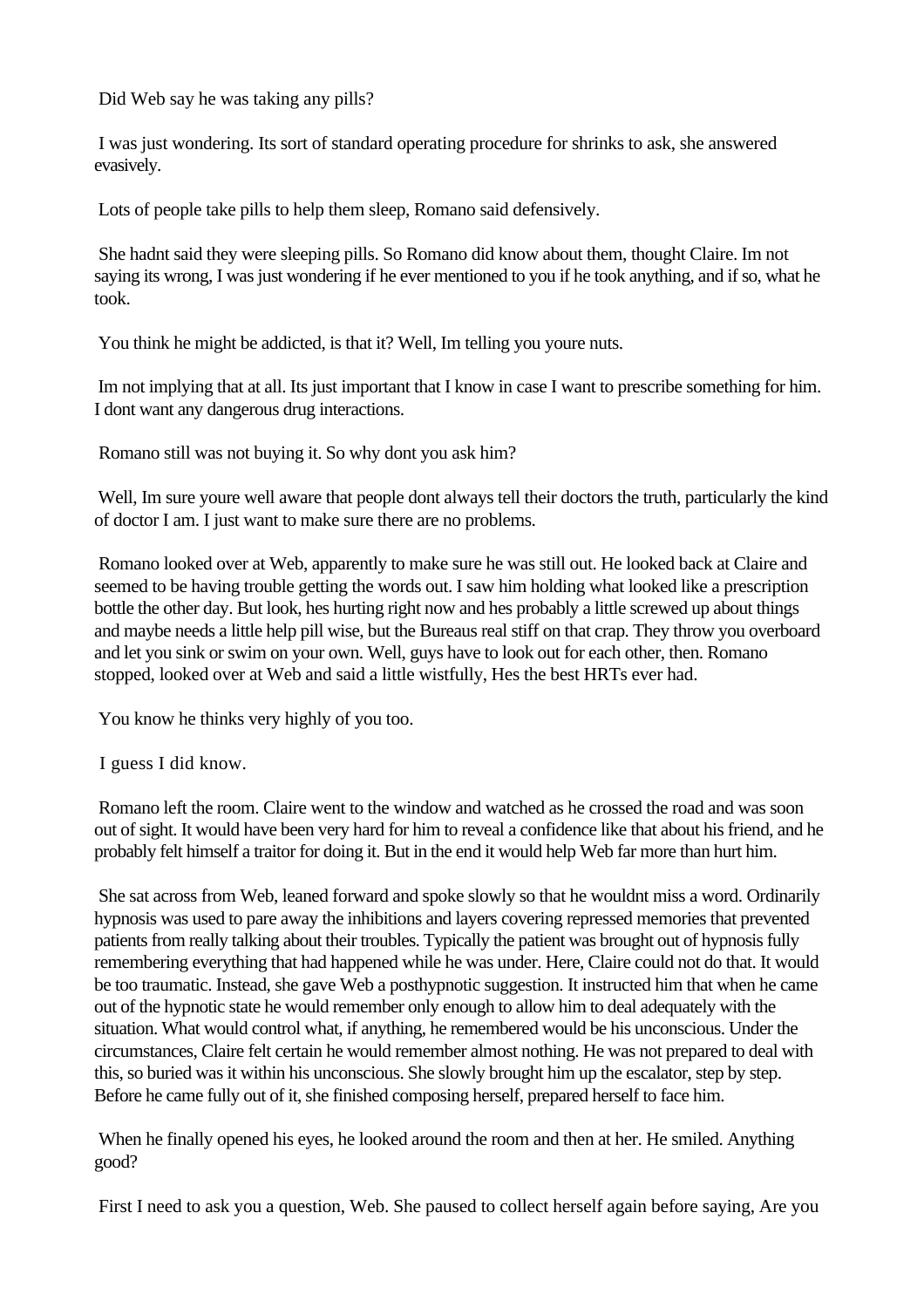taking any medication?

His eyes narrowed. Didnt you already ask me that?

Im asking you now.

Why?

 You mentioned voodoo as an explanation for why you froze. Let me offer another one: negative drug interaction.

I wasnt taking any medication before we went into that alley, Claire. I would never do that.

 Drug interactions are funny, replied Claire. Depending on what youre taking, the effects can materialize some time after youve stopped taking them. She paused once again and added, Its important for you to be entirely truthful on this point, Web. It really is, if you want to get to the truth.

 They stared at each other for a long moment, and then Web rose and went into his bathroom. A minute later he came back and handed her a small vial with pills in it. He sat back down as she examined the contents.

Since you have them with you, should I assume youve been taking them recently?

 Im on a job, Claire. No pills. So I deal with the insomnia and the pain you sometimes get with two big holes in you and half a face.

So why do you have them?

Security blanket. Youre a psychiatristyou understand that and thumb-sucking, dont you?

 Claire took out the pills and examined them one by one. They were all different. Most she recognized, some she didnt. She held up one of the pills. Do you know where you got this?

Why? he asked suspiciously. Is there something wrong with it?

Perhaps. Did you get these pills from OBannon? she said doubtfully.

Its possible, I guess. Although I thought I finished his prescription a long time ago.

Well, if not OBannon, who, then?

 Web became defensive. Look, I had to get off the painkillers they were giving me for myinjuries,because I was growing dependent on them. And then I couldnt sleep, for like a year. Some HRT guys have the same problem. Its not like were doing illegal drugs or crap like that, but you can only go so long without sleep,even at HRT. Some of the guys have given me pills over the years. I just collect them in a bottle and take them when I need them. That pill might have come from one of them. Whats the big deal?

 Im not blaming you for taking medication to help you sleep, Web. But its stupid and dangerous for you to take an oddball assortment of pills, even from friends, when you have no idea what drug interactions might occur from their use. Youre very lucky something serious hasnt happened to you. And maybe it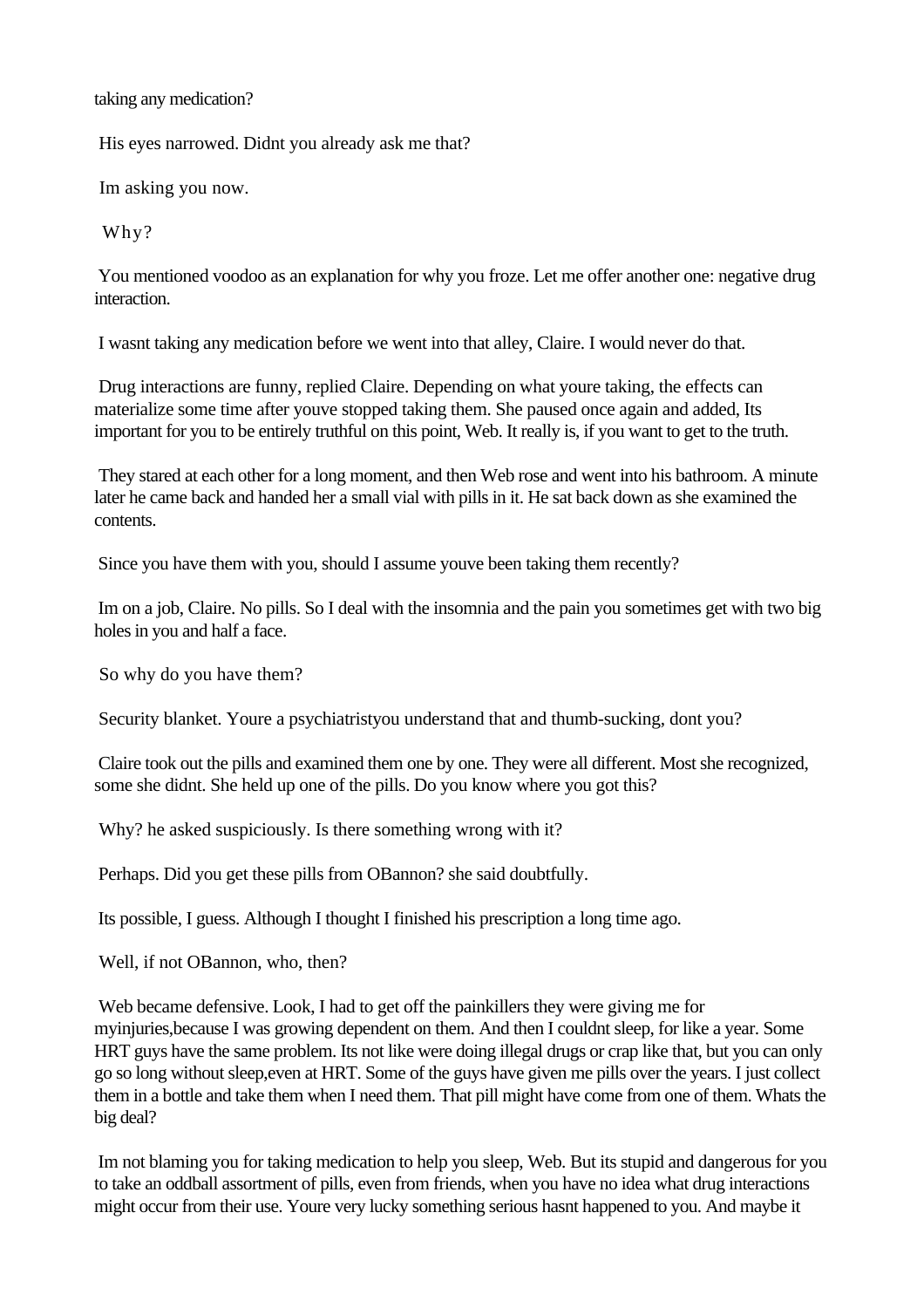did. In the alley. Maybe this odd method of pill taking is the reason you froze. Claire was also thinking that the traumatic events surrounding Raymond Stocktons death might have bubbled to the surface at the worst possible time when Web was in that alley. Perhaps, as she had thought earlier, seeing Kevin Westbrook had triggered something in Web, disabling him.

Web covered his face with his hands. Shit! This is unbelievable. Unbelievable!

 I cant say for sure thats the case, Web. She looked at him sympathetically, but there was something else she needed to know. Have you reported the medication youve been taking to your supervisor?

He uncovered his face but didnt look at her.

Okay, she said slowly.

Are you going to say anything?

Are you still taking them?

 No. As best I can recall, the last time I took one prior to the mission in the alley was a week before. Thats it.

 Then I have nothing to report. She held up the same pill again. I dont recognize this medication, and as a psychiatrist Ive seen just about all of them. Id like to get it analyzed. Itll be on the QT, she quickly added, as he looked alarmed. I have a friend. Your name will never come up.

Do you really think it was the pills, Claire?

 She stared at the pill before pocketing the vial and looking back at him. Web, Im afraid well never know for certain.

 So was the hypnosis a bust? Web asked finally, though Claire could tell his mind was clearly on the pills and their possible implication in what had happened to Charlie Team.

No, it wasnt. I learned a lot.

Like what?

 Like Harry Sullivan was arrested during your sixth-year birthday party. Do you remember talking about that? She was reasonably certain he might recall that from the hypnosis session. Butnotthe event with Stockton.

Web slowly nodded. Actually, I do. Some of it, anyway.

 For what its worth, before the arrest, you and Harry were having a great time. He clearly loved you very much.

Thats good to know, Web said, without enthusiasm.

 Often situations that are traumatic are repressed, Web, sort of a safety valve. Your psyche cant handle it, that level of confrontation, and you basically bury it so you dont need to face it.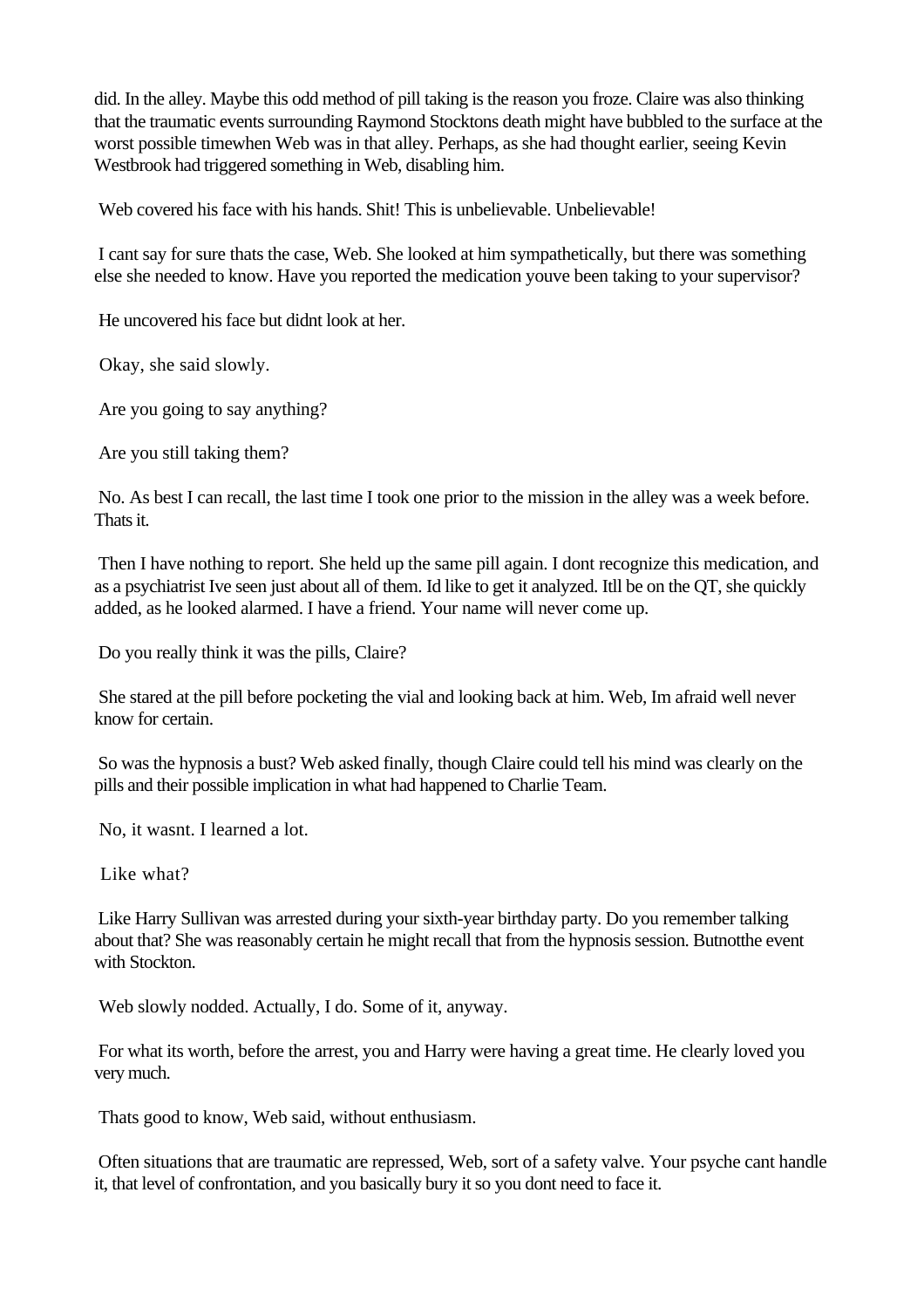But thats like burying toxic waste, he said in a low voice.

Thats right. And it sometimes seeps out and does considerable damage.

Anything else? he asked.

Do you recall anything else?

He shook his head.

 Claire looked away for a moment. Web, she knew, was in no shape to hear the truth about his stepfathers death. She looked back at him and managed a tiny smile. Well, I think thats enough.

She looked at her watch. And I need to get back.

So my dad and me were really getting along?

You were singing songs, he was carrying you on his shoulders. Yes, you were having a great time.

 Its starting to come back to me. So theres still hope for me, right? Web smiled, perhaps to show he was partly kidding.

Theres always hope, Web, Claire replied.

["LastManStanding-toc.html#TOC-39"]39

 Sonny Venables was off duty and out of uniform as he sat in an unmarked car and surveyed the area. There was stirring in the backseat as the big man who was lying on the floorboard stretched out his long legs.

Dont get antsy, Randy, said Venables. We got some time to go yet.

 Trust me, Ive waited dudes out a lot longer than this, and from places a lot shittier than the backseat of a car.

 Venables nudged out a cigarette from the pack in his pocket, lit it, cracked his window and blew smoke out.

So you were telling me about your meeting with London.

 I covered his backside even though he didnt know it at the time. Good thing too, though I dont think Westbrook would have really killed him.

I heard about that guy, but Ive never run into him.

 Lucky you. But let me tell you theres a lot worse than him out there. At least Westbrooks got a little code of honor. Most dudes out there are just flat-out nuts. Kill you just to kill you and brag about it. Westbrook does everything for a real good reason.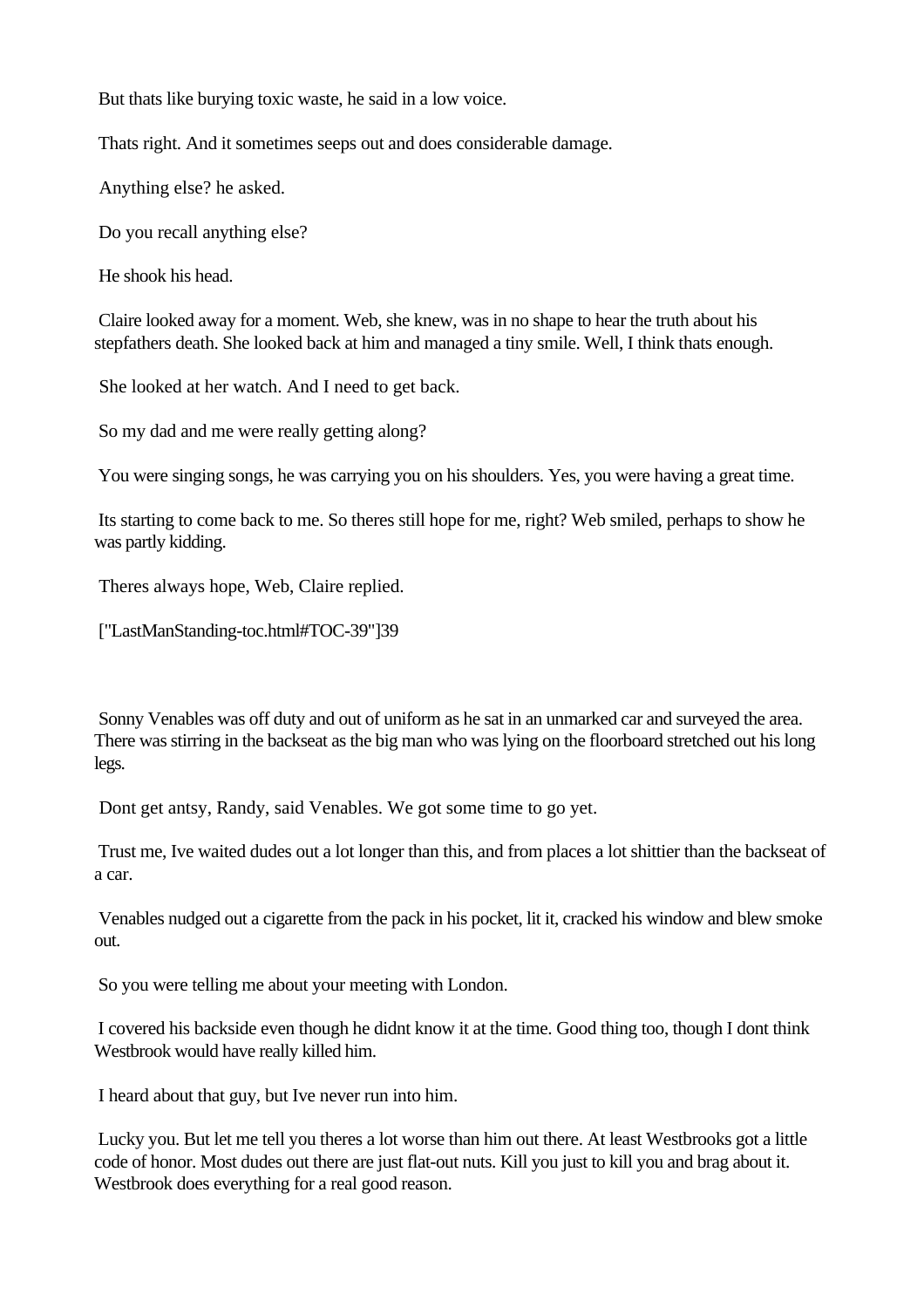Like maybe take out HRT?

 Dont think so. But he delivered a message to London about the tunnels under the building that was HRTs target. Thats apparently how the guns came in. London checked it out with Bates. And I heard that he was right.

From what youve told me about Westbrook, he doesnt sound like a message boy.

He is if the person he delivered the message for has somebody he cares about, like his son.

Gotcha. Sothatperson was behind what happened to HRT?

Thats my thinking.

So wheres the Oxy come into to all this?

 Thats the op I saw in the building that night. They even had some of the product there. No coke bricks, just bags of pills. And I saw computerized records that laid it all out. Millions of bucks in business. And in two days it was cleared out.

 Why all that trouble to set you up? Why wipe out HRT? That just brings the Bureau down on them like a ton of bricks.

It doesnt make a lot of sense, Cove agreed, but that seems to be what happened.

Venables stiffened and flicked his cigarette out the window. Show time, Randy.

 Venables watched as a man left the building theyd been watching, walked along the street, turned right and headed down an alley. Venables started the car and it moved slowly forward.

Is it the guy you were expecting? asked Cove.

 Yep. You want some info on new drugs coming to town, this boy will know it. Names Tyrone Walker, but he goes by T. Real imaginative. Belonged to three or four different crews over the years. Time in jail, time in the hospital, time in drug rehab. Hes about twenty-six and looks ten years older than me andIdont look all that good for my age.

Funny I never ran across T before.

Hey, you dont have a monopoly on information in this town. I might just be a lowly street cop, but I get around.

Good thing, Sonny, because Im tainted goods right now. Nobody will talk to me.

Well, old T will, with the right persuasion.

 Venables pulled around the corner, hit the gas, then turned right onto a street that ran parallel to the one where they had been parked. As soon as they turned the corner, T emerged from the alley, which cut through to this street.

Venables looked around. Coast looks clear. You want to do your thing?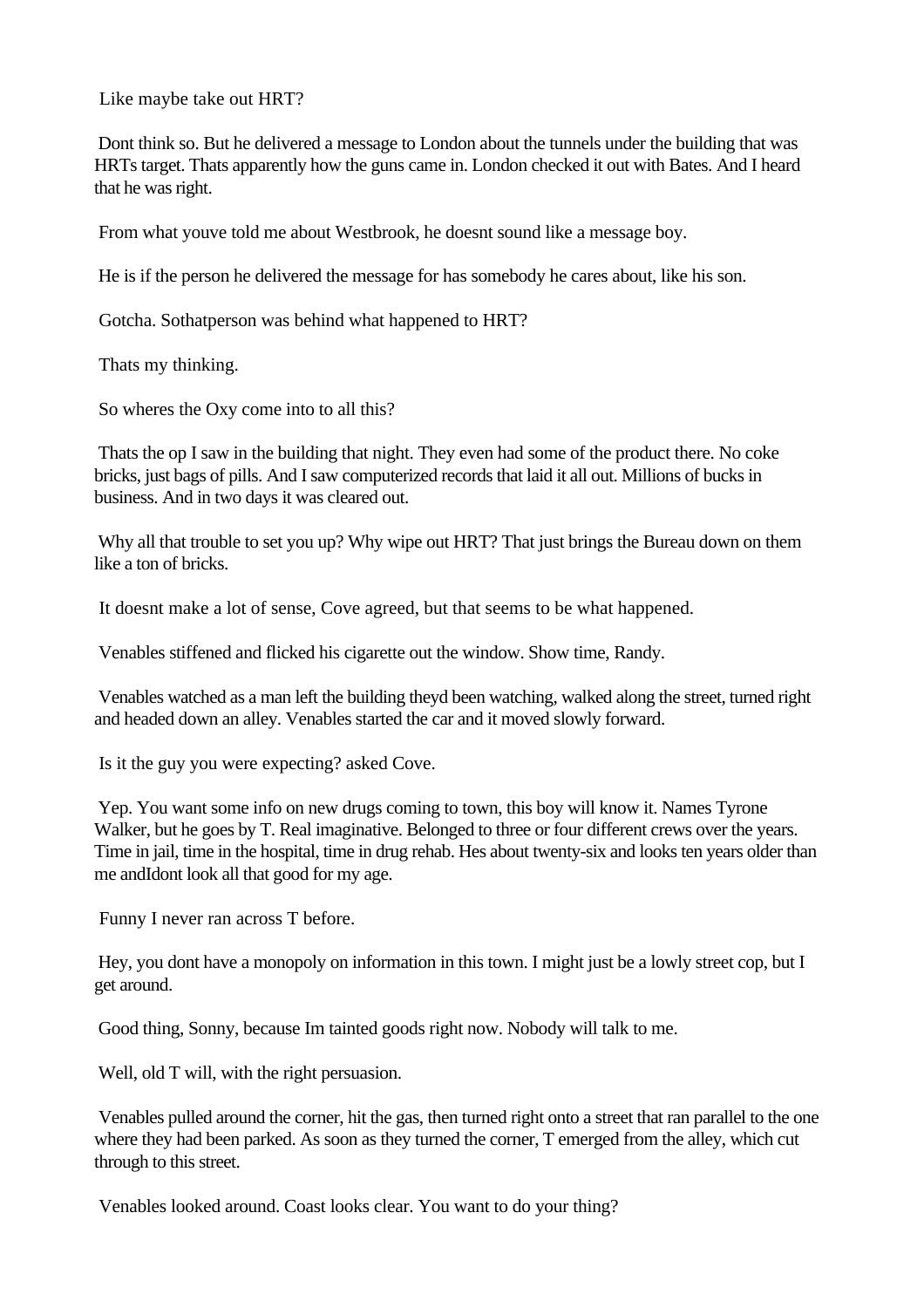Cove was already out of the car. Before he knew what washappening, T had been searched expertly and was lying facedown in the backseat of Venabless car, with one of Coves big hands on the back of his neck, keeping him there. Venables drove off while T loudly cursed them. By the time he calmed, they were two miles away and in a better part of town. Cove pulled T to a sitting position. The man looked first at Cove and then at Venables.

Hey, T, said Venables. You looking good. Been taking care of yourself?

 Cove could sense T was about to make a lunge out the other door, so he clamped his arm around Ts shoulders. Hey, we just want to talk to you, T. Just talk.

What if I dont wanta talk?

Then you can just get out of the car, said Cove.

Is that right? Okay, stop the car and Im getting out.

 Whoa, there, T, he didnt say anything about me stopping the carbeforeyou got out. Venables cut the wheel, entered an on-ramp, and they pulled onto Interstate 395, crossed the Fourteenth Street Bridge and they were in Virginia. Venables pushed the accelerator to sixty.

T stared out the window at the traffic streaming by and then sat back, his arms folded across his chest.

Now, my friend here began Venables.

Your damn friend got a name?

 Cove tightened his grip on Ts shoulders. Yeah, I got a name. You call me T-Rex. Tell him why, Sonny.

Cause he eats little Ts for breakfast, lunch and dinner, said Sonny.

 And I just want some information about some new product in town. Crews buying it up and stuff like that. No problems. Just a couple of names and we let you off right where we picked you up.

And trust me, T, you dont want to piss this man off, added Venables.

You cops, you aint doing nothing to me less you want to get your ass sued off.

 Cove stared at the man for a moment and then said, Right now, T, you better be real nice to me. Im not feeling good about things, and I dont give a shit if somebody sues me or not.

Fuck off.

Sonny, take the next right. Head to the GW Parkway. Lot of quiet places there, he added ominously.

You got it.

In a few minutes, they were on the George Washington, or GW, Parkway, heading north.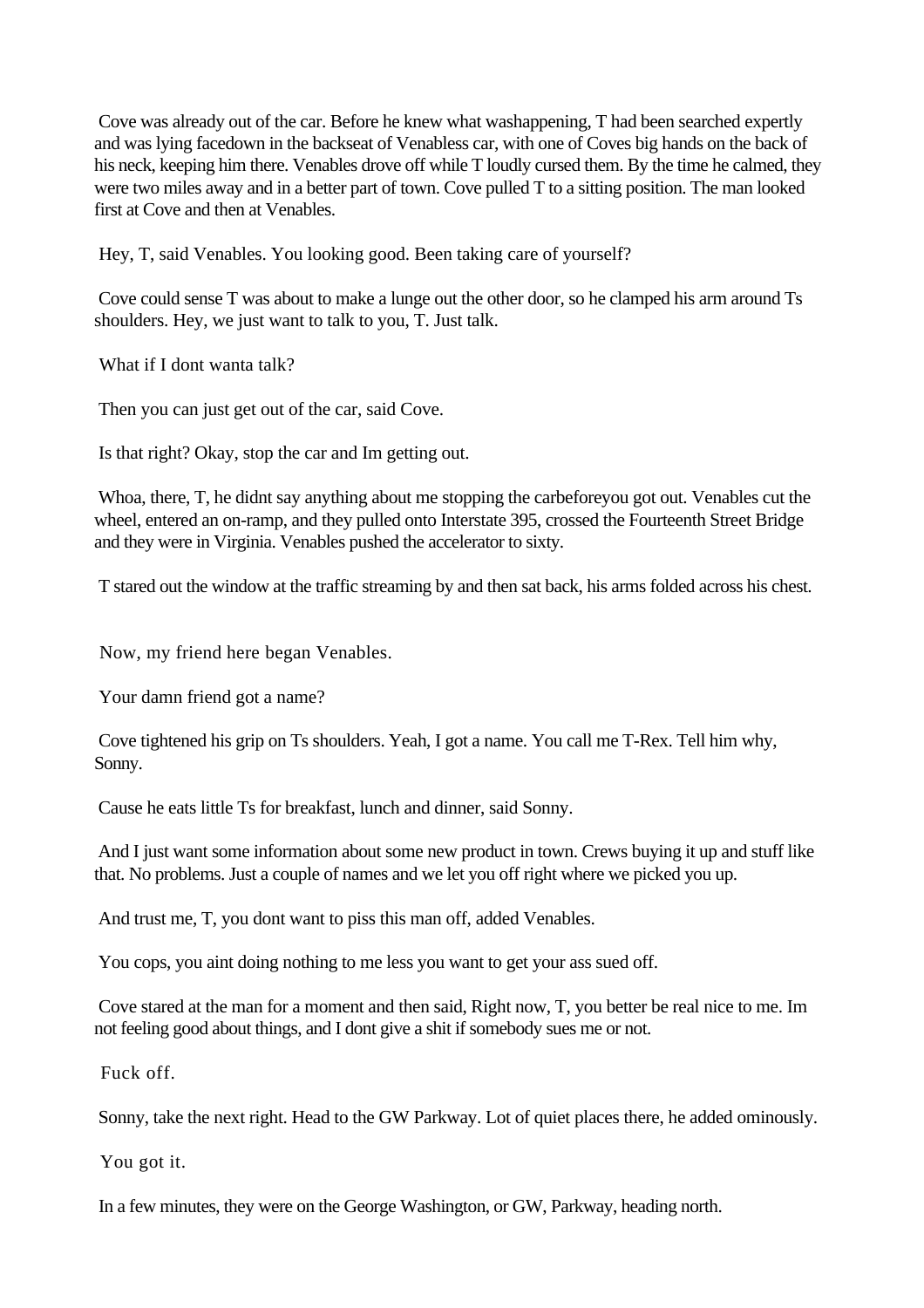Take the next turnoff, Cove said.

 They pulled into a sightseeing lot that provided a beautiful view of Georgetown and, far below, the Potomac River. A stone wall served as a buffer from the steep drop. Day had turned to dusk and there were no other cars parked in the lot. Cove looked around, opened the door and pulled T out with him.

If you dudes arresting me, I want my lawyer.

Venables got out too and looked around. He eyed the drop, glanced back at Cove and shrugged.

Cove grabbed the smallish T around the waist and lifted him up.

What the hell you doing, man?

 Cove climbed over the stone wall and down on the other side while T struggled in vain. There was a narrow strip of ground and then a drop of about a hundred feet into the river, which was filled with rocks. Down the river and on the opposite bank were a number of buildings housing local boating clubs. They were painted bright colors and their members rowed the waters in canoes, sculls, kayaks and other assorted watercraft that required muscle rather than combustion engines to make them move. There were several of them on the water right now and T was given an inverted view of that picturesque scene because Cove was holding him upside down, by the legs, over the drop.

Holy shit, screamed out the flailing T as he looked down to oblivion.

 Now, we can do this the easy way or the hard way, and youre gonna have to decide real quick, because Im out of time and patience, said Cove.

 Venables squatted on top of the wall and kept a lookout for other cars. Better listen to him, T, the man doesnt lie.

But you guys are cops, wailed T. You cant do this shit. Its fucking unconstitutional.

I never said I was a cop, said Cove.

T stiffened and then glanced over at Venables. But, damn it,heis.

 Hey, Im not my brothers keeper, said Venables. And Im getting ready to retire anyway. I dont give a shit.

Oxy, said Cove calmly. I want to know whos buying it in D.C.

Are you one crazy-ass mother or what? screamed T.

 Yes, I am. Cove let his grip slip a bit and T went down about six inches. Now Cove had hold of only the mans ankles.

Oh, God, oh, sweet Jesus, help me, whimpered T.

 Dont be talking to Jesus, T, not after the life youve led, answered Venables. He might just send a lightning bolt, and Im standing way too close.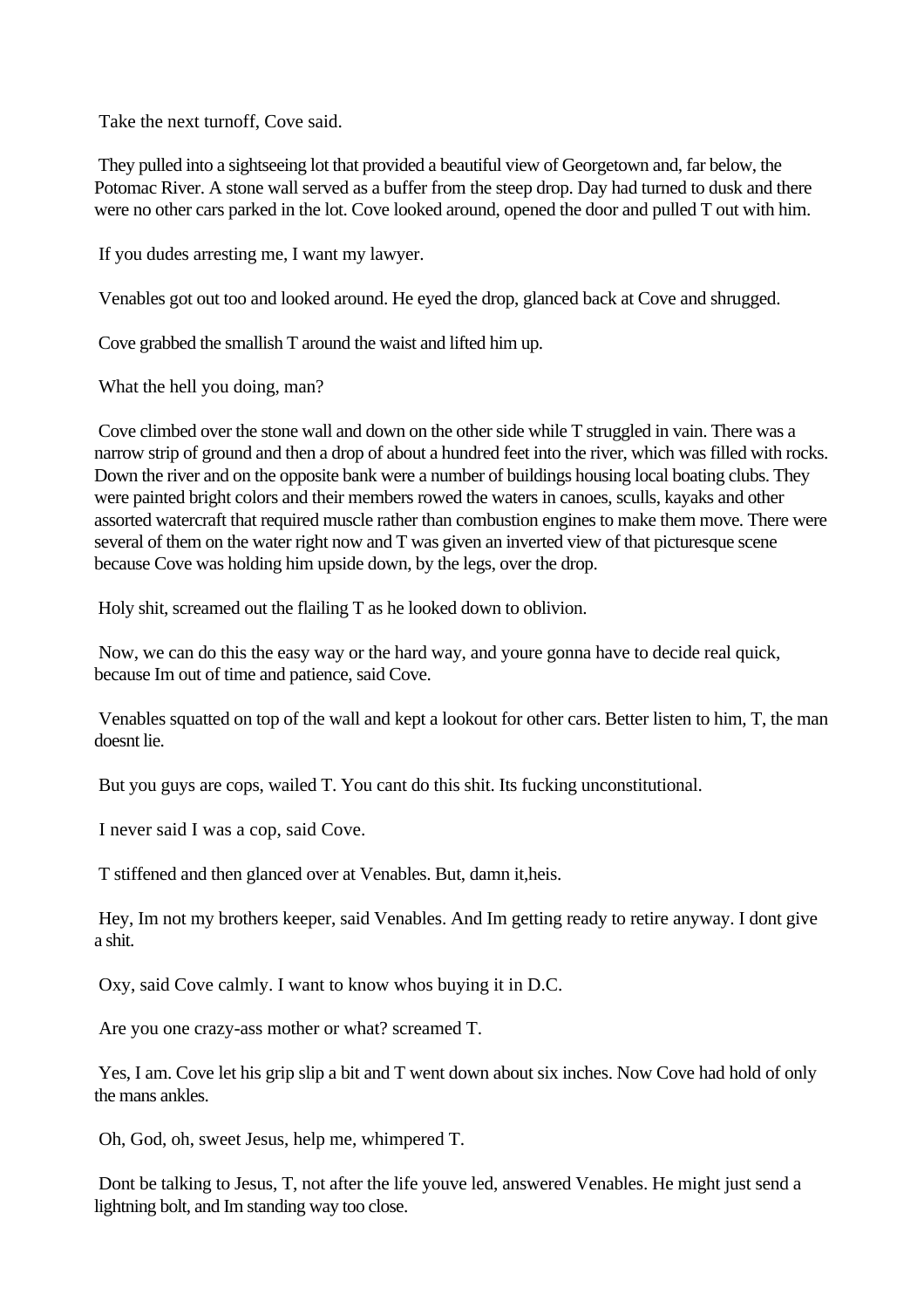Talk to me, said Cove in his calm voice. Oxy.

I cant tell you nothing. Then folks come after my ass.

 Cove let his grip slip again. Now he was holding on only to the mans feet. Youre wearing loafers, T, he said. Loafers slip right off.

Go to hell.

 Cove let go of one of the feet and now was holding T by one foot with both hands. He looked back at Venables. Sonny, I think we better drop this one and go get us somebody else whos a little smarter.

I got just the person. Lets go.

Cove started to let go of the foot.

No! screamed T. Ill talk. Ill tell you.

Cove remained motionless.

No, I mean put me down and Ill tell you.

Sonny, go start the car while I throw this piece of crap in the Potomac.

No!Ill talk, right here. I swear.

Oxy, prompted Cove again.

Oxy, repeated T, and he started talking fast, telling Cove all he needed to know.

" " "

 Claire pulled her Volvo into her driveway and cut the engine. It was a nice neighborhood, not too far away from her office and she had been fortunate enough to buy into it before housing pricessoared. She made a good enough income, but the cost of living in northern Virginia had become ridiculous. Builders were cramming places on any scrap of land they could find and yet there were more than enough people willing to buy them.

Her house was a three-bedroom Cape Cod with a nice patch of lawn in front, flowers in window boxes, a cedar shake roof and a two-car garage attached to the house by a breezeway. The street was tree-lined and the neighborhood contained a nice mixture of young and old as well as professional and working-class people.

 After being divorced for so long, Claire was close to accepting that she would forever remain single. There were few eligible men in the social circles where she mingled and none of them had captured her interest. She had girlfriends always on the lookout to fix her up with yet another tech mini-mogul or lawyer, but she found them to be so egotistical and self-centered that she figured marrying one of them wouldnt be all that different from remaining single. As a rebuke, she had asked one very self-involved high-tech chap at a party if he had ever heard of Narcissus. He had wanted to know if it was a new type of Internet software and then gone right on talking about how fabulous he was.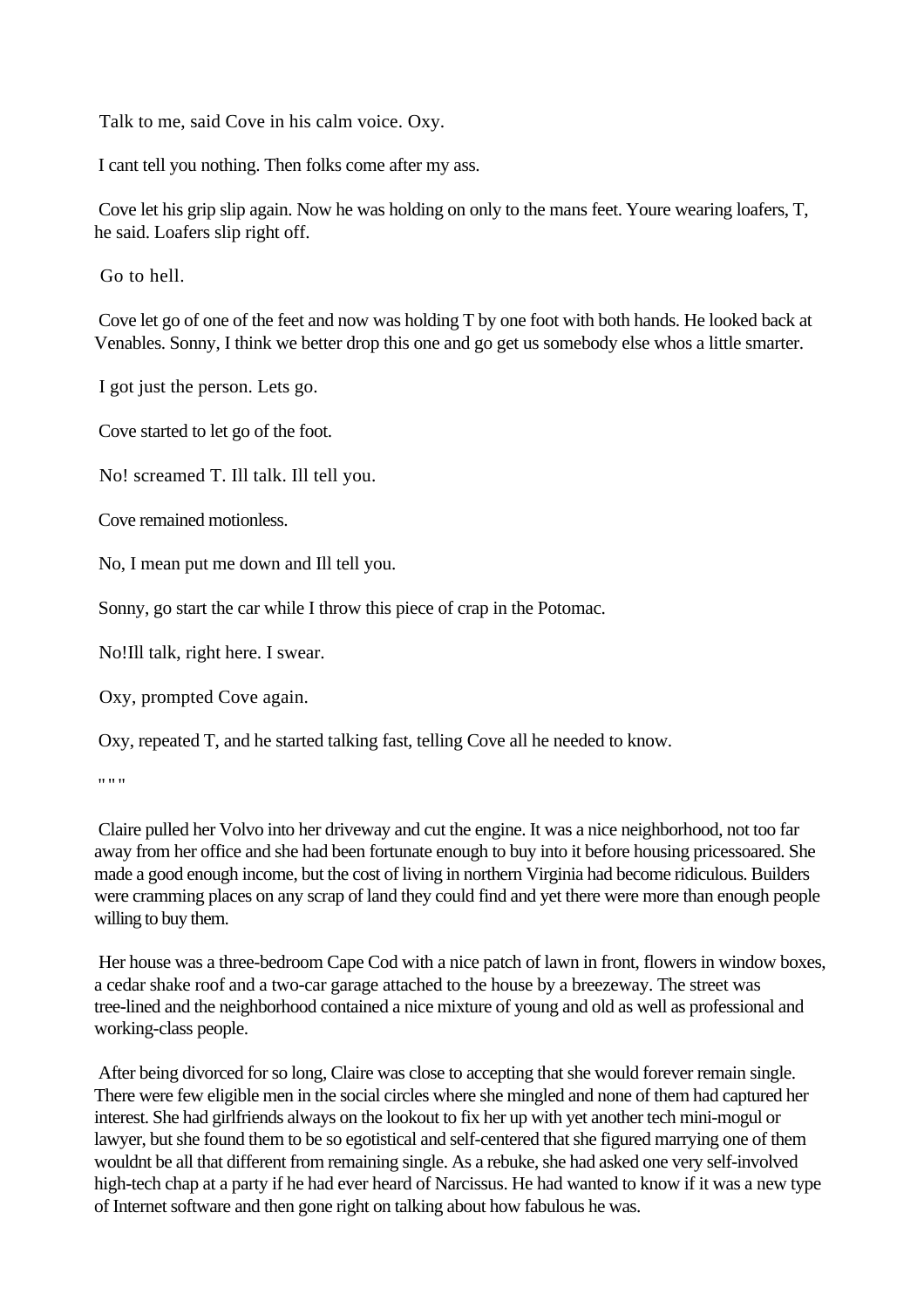She pulled her briefcase out of the car and headed up to the front steps. She hadnt pulled the car into the garage because she intended to go out again. The man coming out of her backyard startled Claire. He was black and large, with a head that appeared shaven, though he wore a cap. Claire focused on his gas company uniform and the electronic gas gauge he held in his hand. He passed her, smiled and went across the street. She felt embarrassed for her automatic suspicion of a black man, though she had to admit, also with some embarrassment, that there were few people of color in her neighborhood. Yet who could blame her for being paranoid, after spending time with Web London and men like him?

 She unlocked the door and went inside, her mind on her session with Web. It had been shocking in many ways but at least more revealing than shocking. She put her briefcase down and headed to her bedroom to change. It was still light out and she thought she would take advantage of the nice weather and go for a walk. She remembered the pills in her pocket, pulled them out and examinedthem. The unfamiliar one intrigued her greatly. She had a friend who worked in the pharmacy department at Fairfax Hospital. He could run it through some tests and tell her what this was. It didnt look like any sleep medication she had ever seen, but she could be mistaken. She also hoped she was mistaken about a drug interaction having made Web freeze up in that alley. That might be something he could never recover from. As crazy as Webs theory on voodoo was, she would take a curse over something Web had inadvertently put into his body that caused his friends to die without him. No, the answer had to lie in his past, she was convinced of that.

 She sat on the bed and took off her shoes, went into her small walk-in closet, disrobed and pulled on a T-shirt and shorts because the heat had returned. Barefoot, she came back out and looked at the phone. Maybe she should call Web and talk to him. At some point she had to tell him what she had learned about Stocktons death. The timing of it, though, was critical. Too early or too late a disclosure and the consequences could be disastrous. She decided to take the chickens way out and figure it out later. Maybe the walk would help her decide. She went over to her drawer and pulled out a baseball cap. She was about to put it on when a hand went around her mouth. She dropped the cap and instinctively began to struggle until she felt the gun barrel against her cheek and she stopped, her eyes wide with fear, breaths suddenly coming in heaves. She remembered she hadnt locked the door on the way in. It was such a safe neighborhood, or at least it had been. Her racing mind wondered if the gas man was an impostor and he had come back and was now about to rape her and then kill her.

 What do you want? she asked in a voice that was so muffled by the hand over her mouth that it didnt sound like her own. She could tell it was a man, though his hand was gloved, because of the strength in it. The hand left her mouth and encircled her neck.

 The man didnt answer and Claire saw the blindfold coming toward her, and the next moment she was in total darkness. She felt herself being led over to the bed and she was terrified the rape was about to happen. Should she scream or fight? And yet the gun was still pressed to her right cheek. And the silence of her attacker was more unnerving than hearing his voice.

 Just be cool, the man said, all we want is information. Nothing else from you. His words seemed clear enough to her. Her body was safe. At least she could hope that.

 He guided her down so that she was sitting on the edge of the bed. She told herself that if he pushed her back and climbed on her, she would fight, gun or not.

 And yet she sensed him moving away from her. And at the same time she sensed the entrance of another person. She tensed as this person sat next to her on the bed. A heavy man, she deduced, for the bed went down quite a bit with his weight. But he didnt touch her, though even through the blindfold she could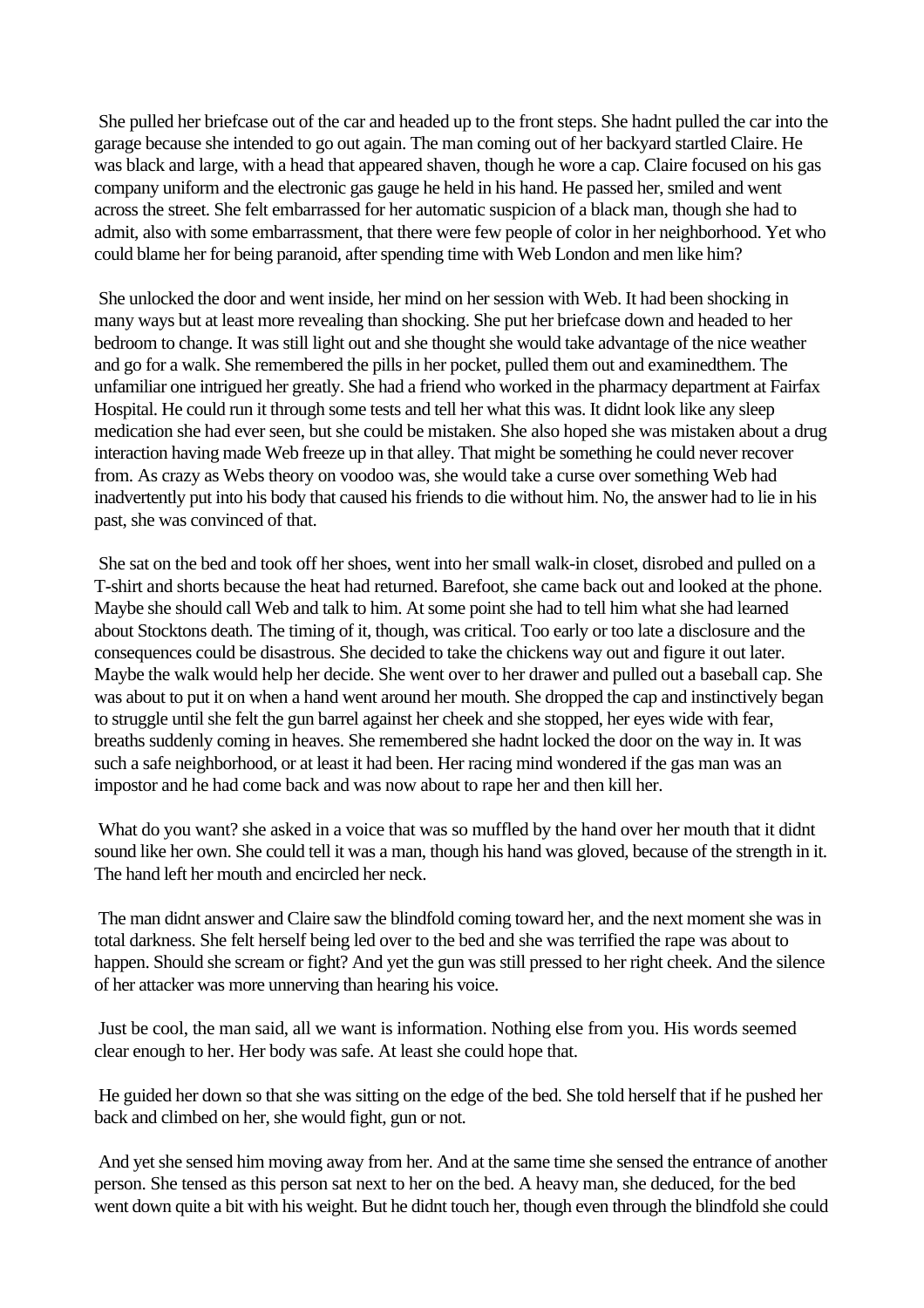feel his gaze upon her.

You seeing Web London?

 She jerked a bit at this question, for it hadnt occurred to her that this was about Web, though she wondered why it hadnt. Her life was fairly ordinary, routine, no guns and men killed. That was Webs life. Like it or not, she was now part of that life.

What do you mean? she managed to say.

She heard the man let out a grunt, one of annoyance, she thought.

Youre a psychiatrist and hes your patient, isnt that true?

 Claire wanted to say that ethically she couldnt reveal that information, but she felt certain that if she did, this man would kill her. As though he would care about her ethical constraints. To add credence to her belief, she heard what clearly sounded like the hammer of a gun being cocked. She had been around guns as a consulting forensic psychiatrist and knew that sound pretty well. A large cold mass formed in her stomach and her limbs became rigid, and she wondered how Web could deal with people like this every day of his life.

Im seeing him, yes.

Now we getting somewhere. Did he mention a boy to you, a boy named Kevin?

She nodded because her mouth had dried up so much she didnt think she could speak.

He happen to know where that boy is now?

Claire shook her head and tensed as he lightly squeezed her shoulder.

 Relax, lady, aint nobody gonna hurt you long as you cooperate.If you dont cooperate, then we have quite a problem, he added ominously.

 Claire heard him snap his fingers and about a minute passed in silence, and then she felt something touch her lips. She drew back.

Water, the man said. You got dry mouth. People scared shitless get that all the time. Drink.

The last word was an order and Claire immediately obeyed it.

Now talk, no more nods or shakes, you understand me?

She started to nod and then caught herself. Yes.

Whatd he say about Kevin? Everything, I have to know it all.

Why? She wasnt exactly sure where that bold question had come from.

I got my reasons.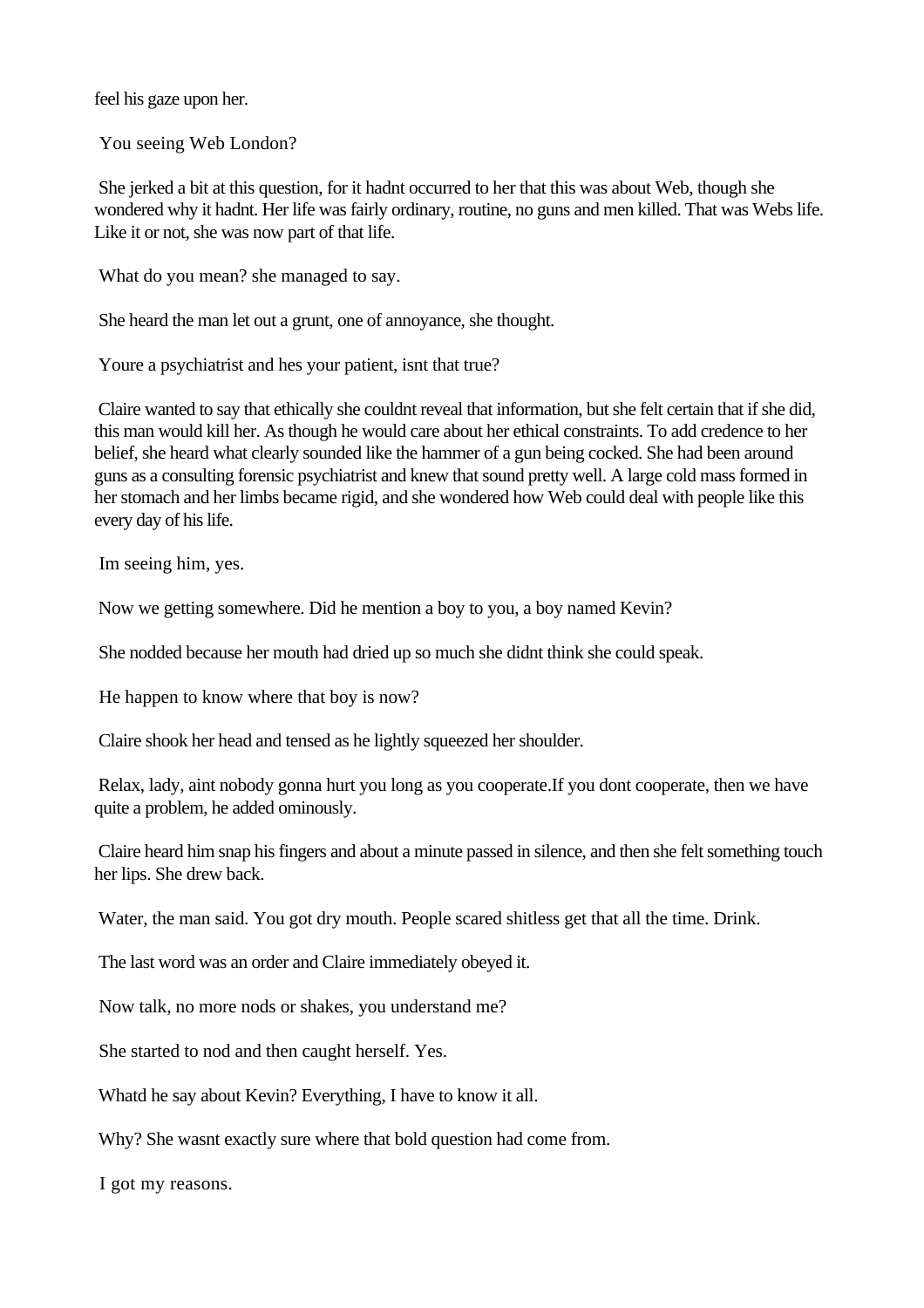Do you want to hurt the boy?

No, the man said quietly. I just want him back nice and safe.

 He sounded sincere, but then criminals often did, she reminded herself. Ted Bundy had been the king of smooth talkers while he methodically killed scores of women, smiling all the way.

I have no reason to believe you, you know.

Kevin, he my son.

 She tensed at this and then relaxed. Could this be the Big F person Web had told her about? But he had said the man was Kevins brother, not father. The mansoundedlike a concerned parent, yet there was something not quite right. Claire would just have to go with her professional gut on this one. What she sensed very clearly was that these men would kill her. Web said he saw Kevin in the alley. He said Kevin said something to him and it affected him in a weird way. He saw him later, while the guns were firing. He gave him a note and sent him off. He didnt see him after that. But hes been looking for him.

Is that all?

 She nodded and then caught herself. She could feel him move closer, and even though she wore the blindfold, she closed her eyes. She could feel tears forming there.

Ground rules are no more nods or shakes, I need to hear words, last time Im telling you, you got me?

Yes. She fought back the tears.

 Now, did he say anything else, about anything peculiar happening when he saw Kevin the second time?

 She said, No, but she had hesitated a second too long. She could clearly feel it, as though the pause had been a day long in duration. And she thought that he had noticed it, as well. She was correct in that assumption, for she instantly felt the cold muzzle of a pistol against her cheek.

We having a serious misunderstanding here, like maybe I aint making myself clear. Just so we are clear, let me lay this out for you, bitch. To get my boy back, Ill blow your brains out and everybody you ever cared about in your whole life. I see pictures all over the place of this cute-looking girl. Bet thats your daughter, aint it? Claire didnt answer and she felt his hand wrap around her neck. His hand was gloved, which surprised her until she thought of fingerprints and DNA that machines could detect off of corpses. Her corpse! This thought made her feel faint.

Aint it?

Yes!

 He kept his hand on her neck. See, you got you your little girl nice and safe. Perfect little house in a perfect little place. But see, I dont got me my boy and hes all I have. Why you get your girl and I aint get my boy? You think thats fair? Do you? He squeezed her neck a little and Claire felt herself start to gag.

No.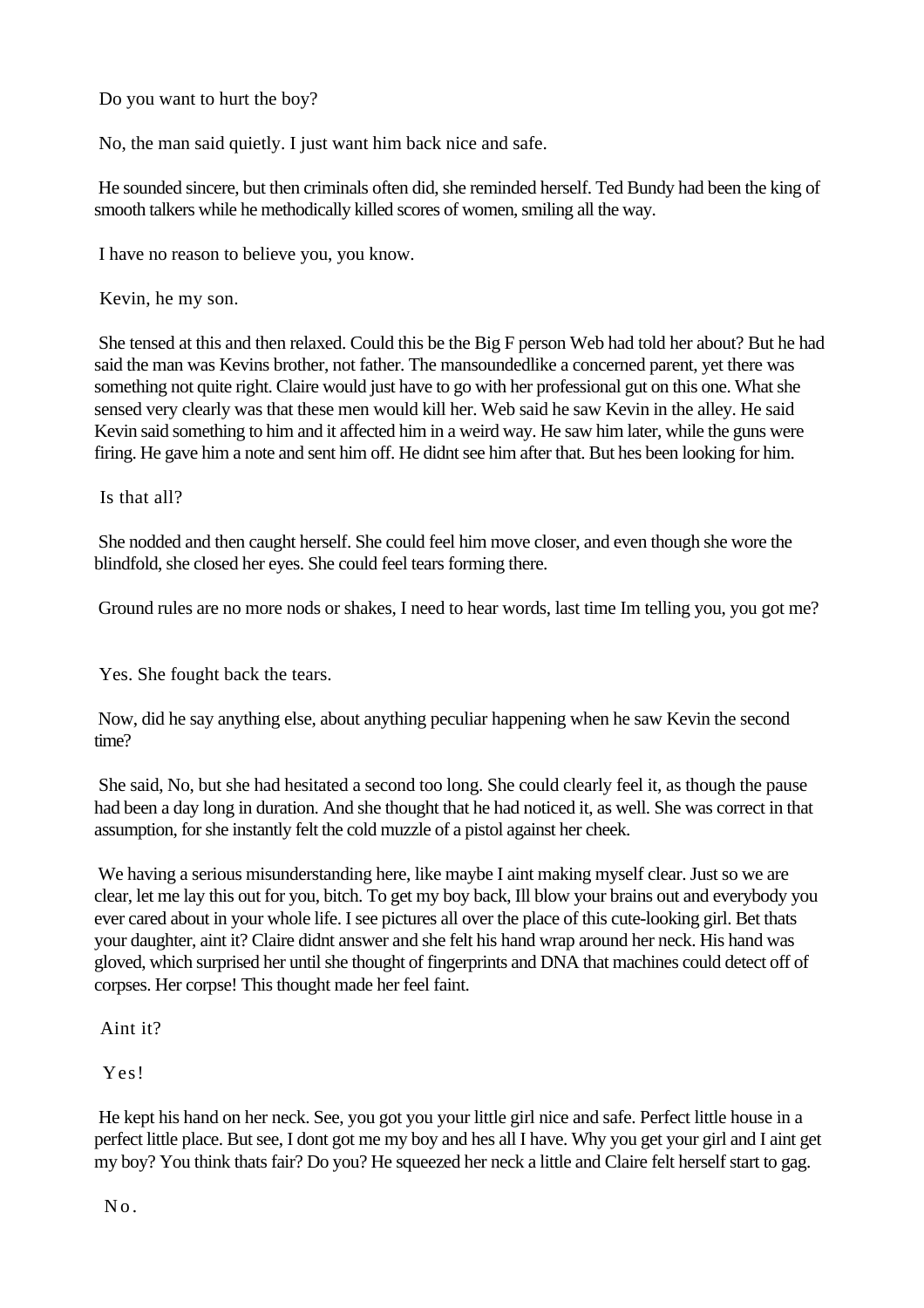No, what?

No, I dont think thats fair, she managed to say in a garbled voice.

Yeah? Well, its a little late for that, baby.

 The next thing she felt was being pushed back on the bed. Her earlier promise to fight if they attempted to rape her seemed ridiculous now. She was so frightened she could barely breathe. She felt a pillow being placed over her face and then something hard jammed into the center of the pillow. It took her a few seconds to realize that the hard object was the pistol and the pillow would serve as a crude silencer.

 She thought of her daughter, Maggie, and she thought of howher body would be found. The tears streamed down her cheeks. And then for one miraculous second her wits came back to her.

He said that somebody had switched the kids in the alley.

The pillow did not move for some seconds and Claire thought she had lost after all.

Then it was slowly removed and she was jerked up so hard she thought her arm had been dislocated.

Say again?

 He said that Kevin had been switched in the alley for another boy. The boy who went to the police wasnt Kevin. He was taken in the alley before he got to the police.

Does he know why?

No. And he doesnt know who did it. Only that it happened.

 She felt the pistol against her cheek again. For some reason it wasnt as frightening the second time around.

You lying, you aint gonna like what Im gonna do to you.

 Thats what he said. She felt like she had betrayed Web to save herself and she wondered if he would have rather died than done such a thing. He probably would have. The tears started coming again, and not out of fear this time but from her own weakness.

 He thinks that Kevin being in that alley was planned by whoever was behind what happened. He thinks Kevin was somehow involved. She quickly added, But unwittingly. Hes only a child.

The pistol was removed from her cheek and her interrogators large presence also moved away.

That it?

Thats all I know.

 You tell anybody we here, you know what Ill do to you. And I can find your daughter. We been through your house, we know all there is to know about you and her. Do we understand each other?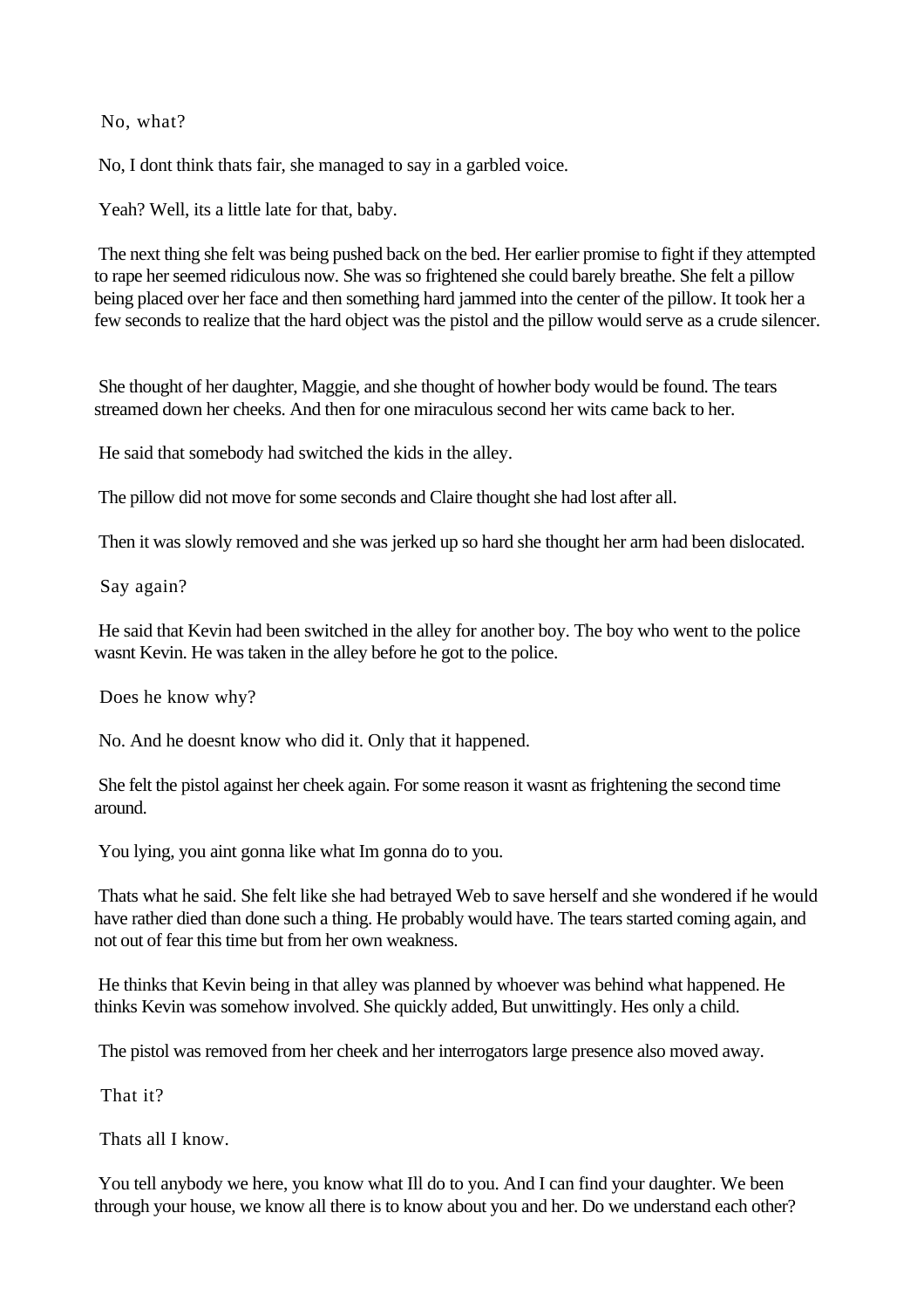Yes, she managed to get out.

 Im just doing this to get my son back, thats all. I aint like busting in peoples homes and roughing em up, that aint my style, especially women, but what I got to do to get my boy back, Ill do.

She felt herself nodding at this and then stopped.

She never heard them go, although her hearing could not have been any more acute.

 She waited a few minutes to make sure, then she said, Hello? And then she said it again. She reached up slowly to undo the blindfold. She was waiting for hands to stop her, but none came. She finally pulled off the blindfold and she quickly looked around the room, half expecting someone to leap out at her. She would have liked to collapse on the bed and cry for the rest of the day and night, but she couldnt stay here. They said they had been everywhere in her house. She threw some clothes in an overnight bag, grabbed her purse and a pair of tennis shoes and went to the front door. She looked out but saw no one. She quickly went to her car and got in. As she drove off, she kept her gaze on the rearview mirror to see if anyone was following her. She was no expert in that, but there didnt seem to be anyone there. Claire entered the Capital Beltway and sped up, unsure of exactly where she would go.

["LastManStanding-toc.html#TOC-40"]40

 Antoine Peebles pulled off the gloves and sat back, a broad smile on his intelligent features. He looked over at Macy, who was driving. The mans face was inscrutable, as always.

 Damn good performance, if I do say so myself, said Peebles. I think I got the mans voice and diction just right. I havent said aint that many times in my whole life. So what do you think?

You sounded like the boss, agreed Macy.

 And the lady gets all pissed off and she goes to Web London and the cops and they go looking for Francis.

And maybe us.

 No, I explained all that to you. You have to think at the macro and micro level, Mace, said Peebles as though lecturing a student. Weve already distanced ourselves from him. And on top of that hes got no product and half his crew is already gone because of that. His cash flow is down to almost nothing. In this business you have two-day inventory levels, tops. He had some stuff hidden, Ill give him credit for that, but thats gone. And when he shot Toona he lost four more guys just from that. Peebles shook his head. And with all that happening, what does he do? He spends every second thinking about the kid. Every night hes looking for him, roughing people up, burning bridges, not trusting anybody.

Guess hes smart not to trust anybody, said Macy, glancing at Peebles. Especially you and me.

 Peebles ignored this. He could write a book on stupid management techniques, killing one of your own guys like that in front of everybody. In front of an FBI agent! Hes got a death wish.

You have to keep your guys in line, said Macy evenly. You have to lead from strength. He looked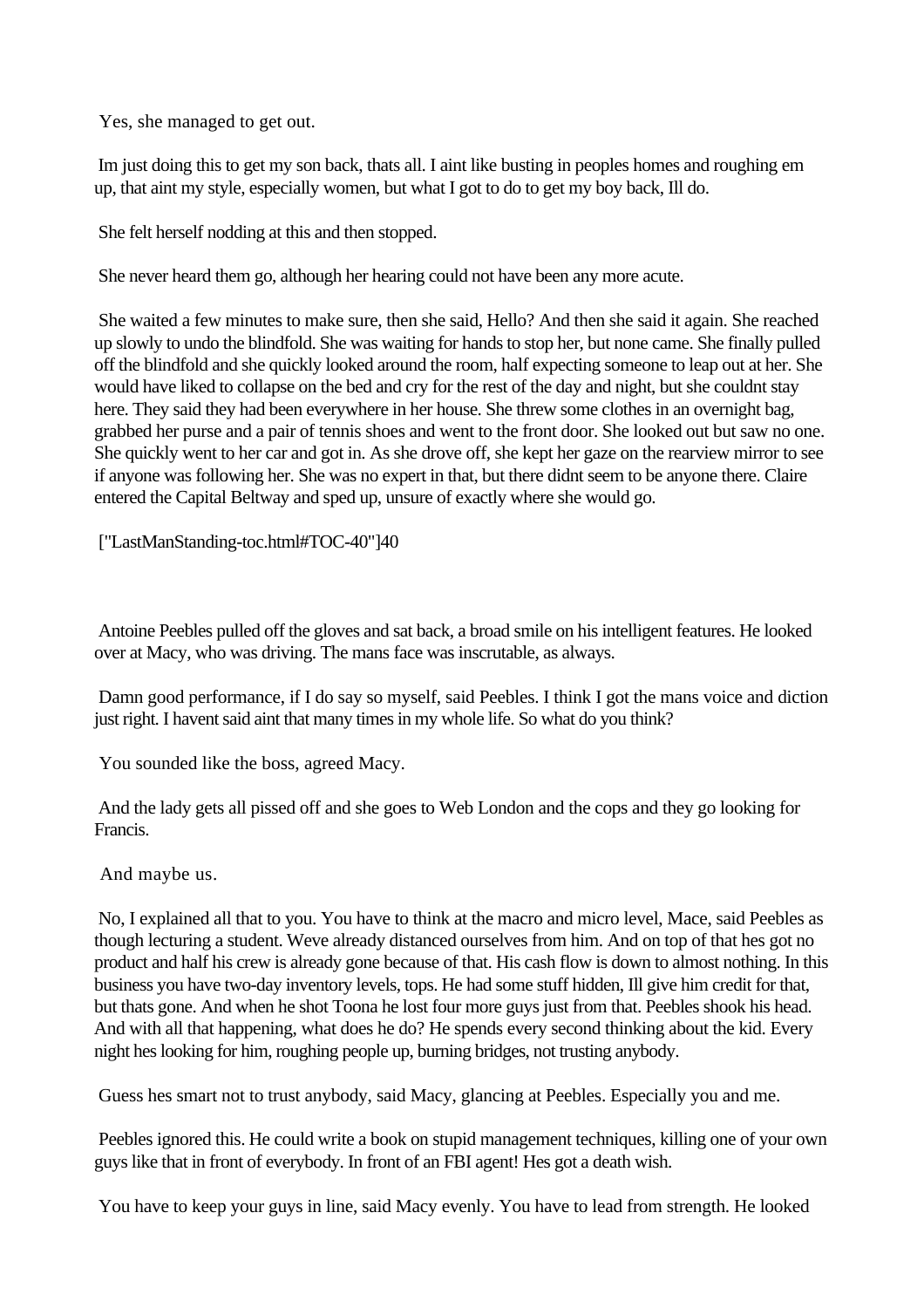over at Peebles with an expression that clearly showed he thought his companion lacked that attribute, but Peebles didnt notice because he was still obviously reveling in his triumph. And you cant blame the guy for trying to find his son.

 Peebles said, You cant mix business and personal. Hes screwed himself already, burning political capital, over what? Something that is never going to happen. That kid is never coming back. Whoever took him, that boy is six feet under if there was anything left of him. Now Ive already got new supply lines set up and his defectors have joined me. He looked at Macy. You probably dont know this, but my maneuver is classic Machiavelli. And Ive been skimming the best crew members from other gangs over the last six months. Were just about ready to go and this time we do it all my way. We run it like a real business. Accountability, pay and promotion for merit, bonuses for exemplary performance and rewards for innovation that go right to the corporate bottom line. Were going to take over our own money-laundering efforts and cut costs where they need to be cut. Not every crew has to have jewelry and five-hundred-dollar-a-night hookers. Im even envisioning a retirement plan instead of the brothers throwing their money after cars and carats and having nothing when theyre too old to do this anymore. And Im implementing a dress code for management level, no more of this looking like crap. A professional has to have a professional image. Look at you, you look slick, thats what I want.

Macy released a rare smile. Some of the boys arent going to like that.

 They have to grow up sometime. He looked over at Macy. I gotta tell you, it was an awesome feeling having that gun in my hand.

Would you have shot her?

Are you nuts? I was just scaring her.

Well, you pull a gun, some point you may have to use it, said Macy.

 Thats your job. Youre head of security, Mace. My right-hand guy. You showed your stuff when you came up with the plan tonab Kevin. And you did the down-and-dirty work rounding up the other crews to join forces. Now were going to go places, my man; a lot farther than Francis was taking us, and a lot faster. Hes old school, the new ways are the best ways. Thats why the dinosaurs died.

 They pulled down an alley and Peebles checked his watch. Okay, you got the meeting place all set up?

Theyre all there, just like you wanted.

Mood?

Good, but suspicious. You got them worried but definitely interested.

 Thats what I wanted to hear. This is where we stake out our territory, Mace, and where we let the others know that Francis is no longer the force. This isourtime. Lets do it. He paused as a sudden thought hit him.

What the hell was that woman talking about, somebody switching Kevin for another kid in that alley?

Macy shrugged. No clue.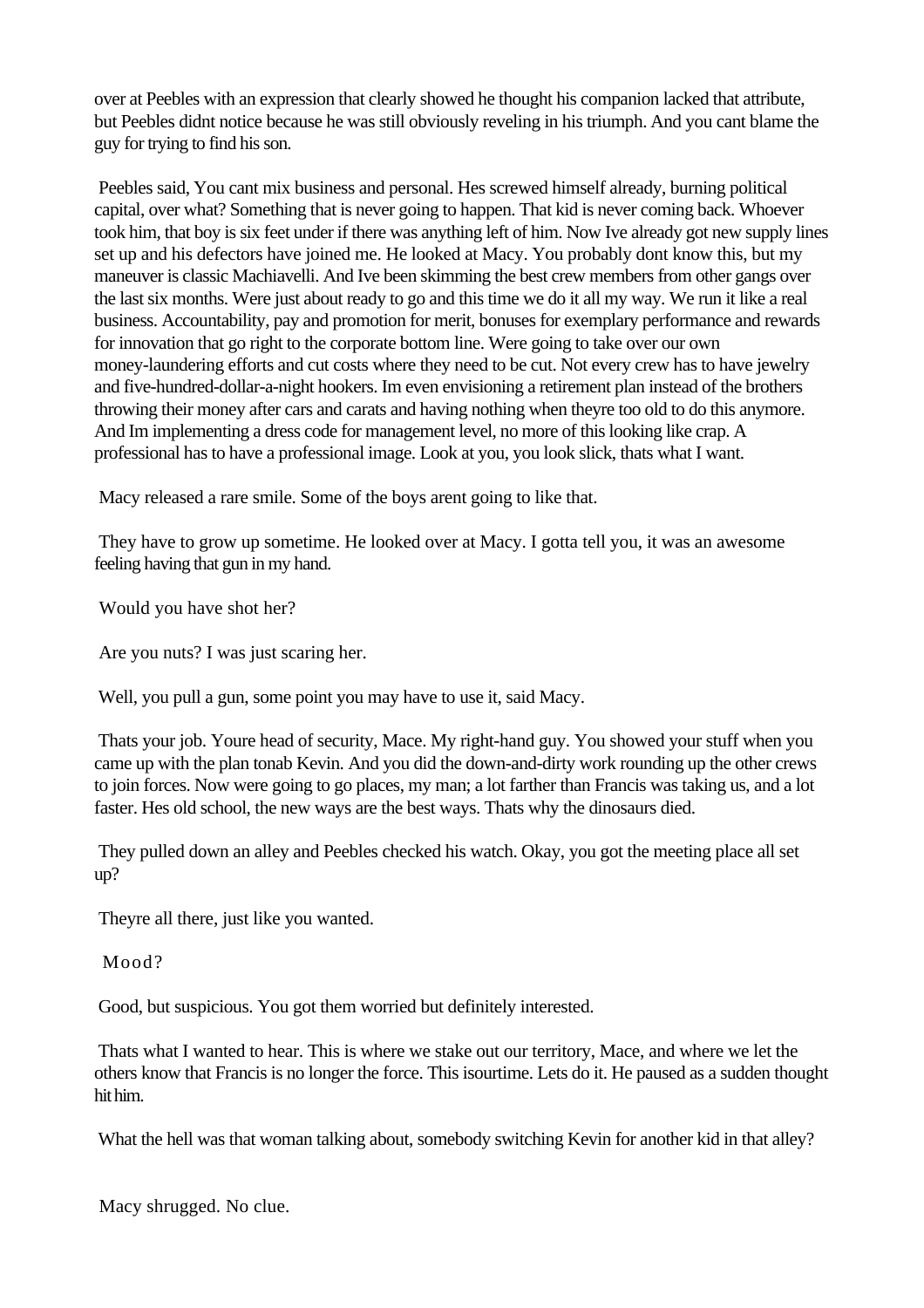You got the kid, right?

Safe and sound. For now. You want to see him?

 I dont want to go anywhere near that kid. He knows me, something goes wrong and he gets to Francis . . . The fear was palpable on Peebless features.

 The car stopped and Macy got out and scanned the alley in both directions and then looked up to the rooftops. He finally signaled the all-clear to his new boss. Peebles climbed out, adjusted his tie and buttoned up his double-breasted suit. Macy held the buildings door open for him and Peebles walked briskly through. They climbed the steps and with each one Peebles seemed to transform into a larger and larger presence. This was his moment and he had been waiting for it for years. Out with the old and in with the new.

 He reached the top and waited for Macy to open the door for him. There would be seven men waiting for him in here, each representing a slice of the Districts illegal drug distribution. They had never worked together; instead, each had grabbed his little share and overseen his own little fiefdom. They shared neither information nor resources. When disagreements came up, they resolved them byshooting each other. They fed information to the police about other crews when it suited them and the cops came in and cherry-picked them. Francis had done the same thing, and while it was a short-term fix that seemed to have merit, Peebles knew it could not have been more of a management disaster from a long-term perspective. And it was time for Antoine Peebles to step in and take charge.

He opened the door and walked into the room where he would start his own legend.

Peebles looked around. And saw no one there.

 Peebles didnt even have a chance to turn before the pistol was at his head and the shot was fired into his brain. He dropped to the floor, blood running down his fine tie and over his very professional attire.

 Macy put the pistol away and bent over the dead man. I read Machiavelli, Twan, he said without a trace of conceit. He turned out the light and walked back down the stairs. He had a plane to catch because things were really going to start rocking now.

" " "

Web guided Boo up the small hill and reined up next to Gwen, who was on Baron.

 Romano was covering Billy down at the equestrian center; actually, Web had left the two admiring Romanos Corvette. With most of the farms men gone to the horse sale, Web had felt particularly vulnerable and had gotten Canfield to okay some more agents coming on the farm to patrol the grounds and keep watch, at least until the men returned.

 Its so beautiful this time of year, said Gwen. She looked over at Web. I guess you think we have a pretty easy life here. Big house, lots of help, just ride around all day admiring the view.

 She smiled, yet Web sensed she was being serious. He wondered why a woman like Gwen Canfield, with all shed been through, would have the need to seek approval from anyone, especially a stranger like him. I think youve both been through a lot, youve worked hard and now youre enjoying the fruits of that labor. Thats supposed to be the American dream, isnt it?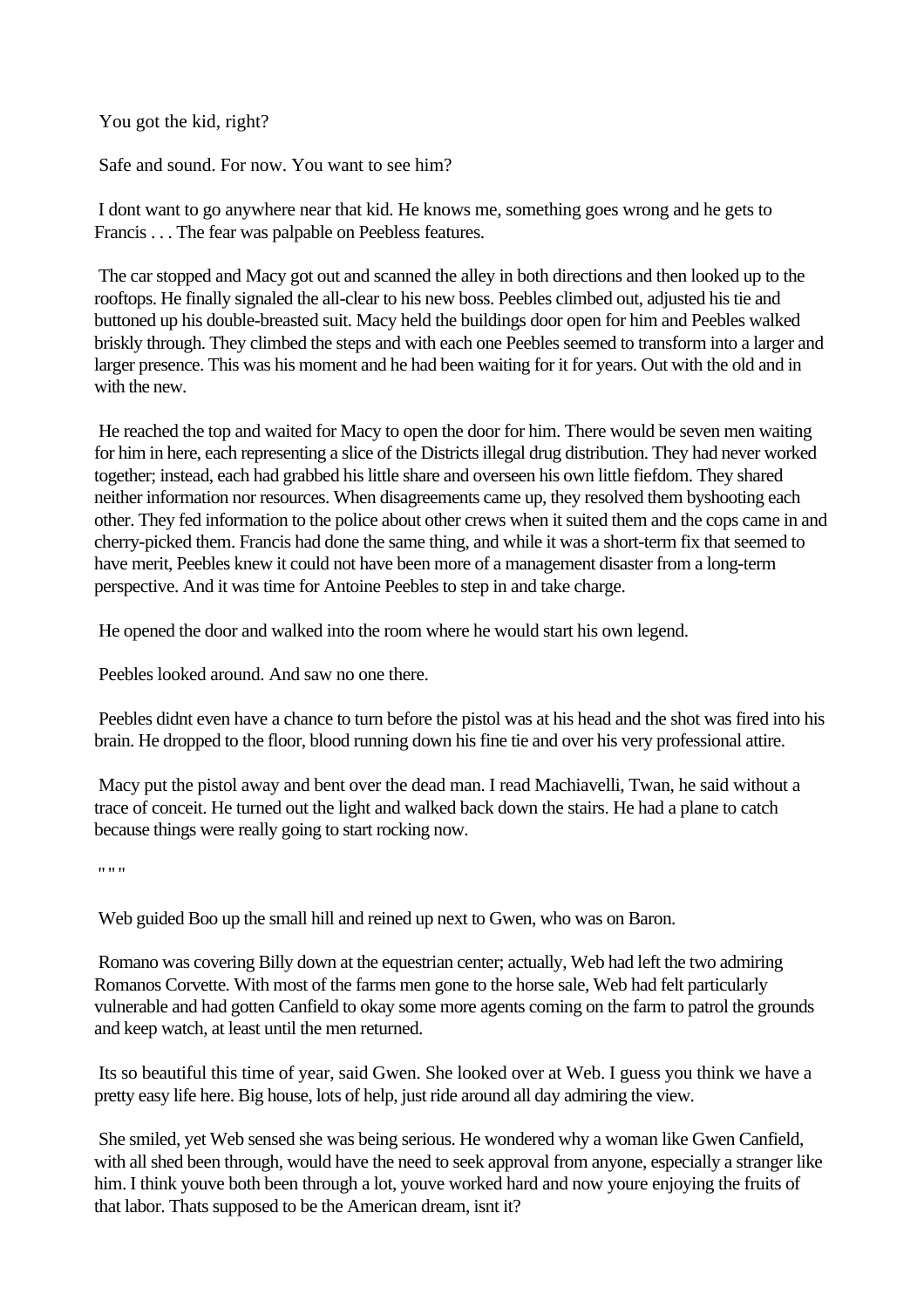I suppose so, she answered without conviction. She lookedat the sun overhead. Its hot today. Web could tell the woman wanted to talk to him about something but didnt quite know how to broach it.

 Ive been an FBI agent for so long, Gwen, Ive heard just about everything and I tend to be a very good listener.

She shot him a glance. I dont spill my heart even to people I knowwell,Web, at least not anymore.

Im not asking you to. But if you want to talk, Im here.

 They rode some more and then she stopped. Ive been thinking about the trial in Richmond. Those awful people even sued the FBI, didnt they?

 Tried to, but it got thrown out. The lawyer, Scott Wingo, the one who was recently killed, he tried to make some hay out of that during Ernest Frees trial, but the judge saw right through it and put a stop to it. But it probably caused enough doubt in the jurys eyes that the prosecutor got scared and did a plea bargain. He paused and then added, Of course hes dead too now, and the judge.

 Gwen stared over at him with her large, sad eyes. And yet Ernest Free is alive and free, after everything he did.

Life makes no sense sometimes, Gwen.

 Billy and I had a wonderful life before all that happened. I love him very much. But ever since David was killed, it hasnt been the same. The fault probably lies more with me than him. It was my idea to put David in that school. I wanted him to get a first-rate education and I wanted him to be exposed to lots of different types of people translation, people of color and ethnicity. Billy is a good man, but he was born and raised in Richmond, not with any sort of wealth or privilege but in a neighborhood where youd never see anyone but those of your own kind. She added quickly, Hes not a racist or anything like that. Half the drivers and dockworkers at his trucking company were black and he treated them all the same. If you worked hard, you had a job at fair wages. Ive even gone with him to drivers homes when theyd fallen off the wagon. He would bring food and money to the families, counsel the men, get them professional help and pay for it, or AA meetings, get them back on their feet. And even though he could have fired them, even under union rules, he didnt. He told me once his lot on earth wasto be the King of Second Chances, because hed had enough of his. I know some people might look at him and me and not see the attraction, but I know theres nothing he wouldnt do for me and hes stood right next to me through good and bad times and weve both had our share of those.

 Hey, Gwen, you dont have to convince me. But if youre having problems, have you sought counseling? I actually know someone.

She gave Web a hopeless look, gazed up at the hot sun again and said, Im going for a swim.

 They rode back to the stables and Web drove Gwen back to the house in one of the farm trucks. She changed into her swimsuit and met Web at the pool area. He wasnt swimming, he told her, because his gun would get wet. She smiled at this remark and went over and turned a key that was set in a device built into a stone wall next to the pool. The gray automatic pool cover slid back on its tracks.

We put this in because we kept finding turtles, frogs and even the occasional black snake in the pool, she explained.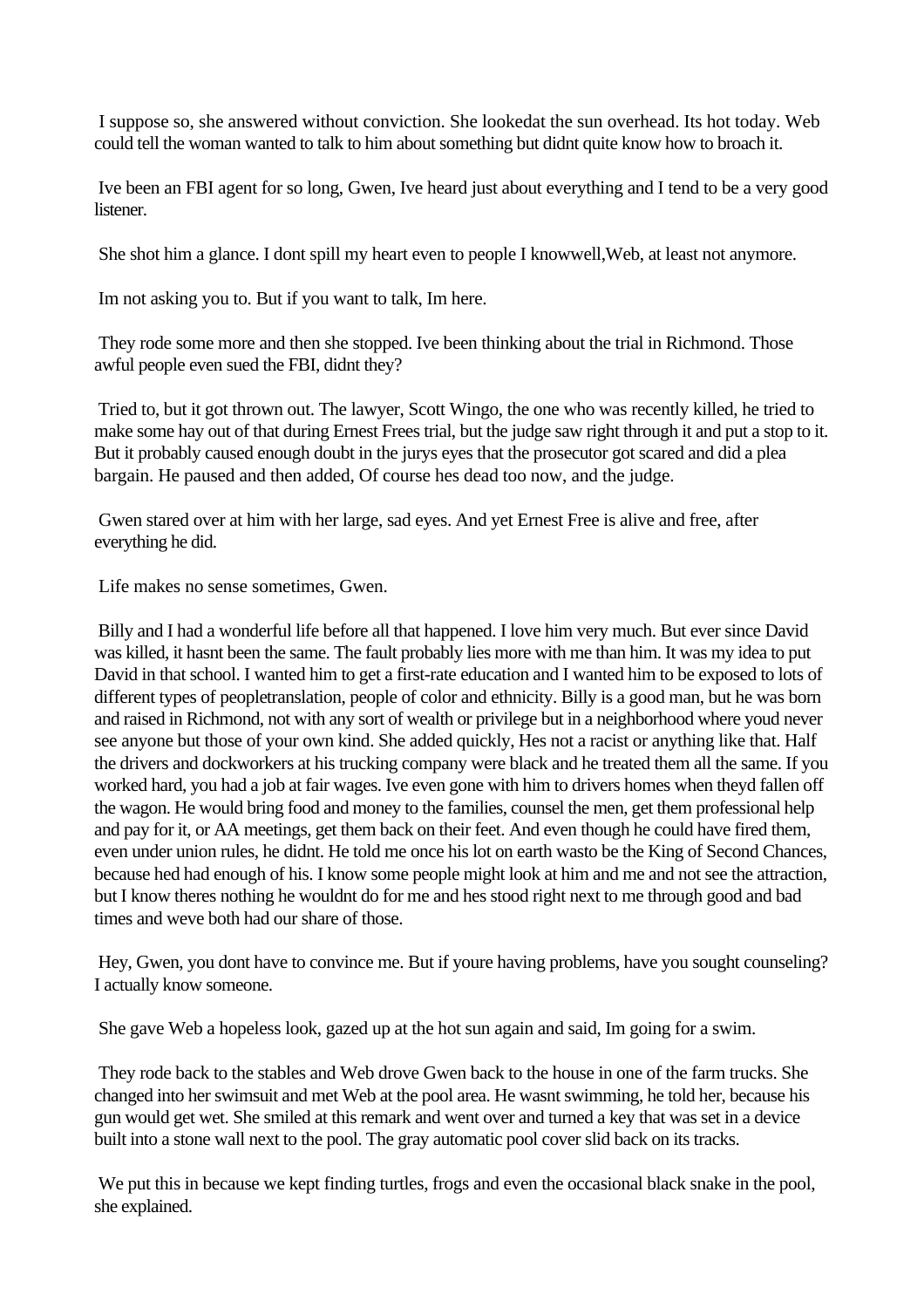As the cover slid into its holding trench at the far end of the pool, Web squatted down and examined the current-machine built into the deep end of the pool. He looked up in time to see Gwen step out of her sandals and slip out of her robe. She had on a one-piece suit that was cut a little low at the bosom and a little high at the hips and buttocks. Her body had a nice tan, and the muscles in her thighs and calves matched those he had already seen in her arms and shoulders. Forget the butt-burners and thigh-masters, women should just go horseback riding.

Hows this thing work? asked Web.

 Gwen tucked her long hair under a swim cap and walked over to him. Waters pumped from the pool and through the cannon that you see there. It shoots out the water at a certain rate providing a resistance that you can increase or decrease, as you want. We had a portable machine for a while that was very cumbersome. And then I was using it so much that it made sense to have it built in. The pools heated, so I use it pretty much year-round.

I guess thats why youre in such great shape.

Thank you, kind sir. Sure you dont want to swim with me?

Id probably just slow you down.

 Right. Theres not an ounce of fat on you. She went over to a control panel that was bolted to the stone wall that was set against the side of the pool nearest the house, opened the box and pushed some buttons.

 Web heard water pressure building up and then he looked into the pool and saw white frothing water pouring out of the underwater cannon, creating the current Gwen was going to swim against.

 She put on a pair of swim goggles and dove in. Web watched as she came to the surface and started her strokes. He watched for about ten minutes. The woman never varied her pace or stroke. She was like a machine herself and Web was actually glad he had declined the womans offer to join her in the pool. Every HRT man had to be able to swim and know how to use diving equipment, and Web was a strong swimmer, but he wasnt sure he could have kept up with Gwen Canfield.

After about twenty minutes the frothing water stopped and Gwen came over to the side of the pool.

Done? asked Web.

No, I had it set for forty-five minutes. The circuit might have tripped.

Wheres the power box?

 She pointed to the double doors set in a stone wall that was built up against a small slope. In the pool equipment room.

 With the grade of land the way it was here, Web figured the room was partly underground. He headed over and turned the knob. Its locked.

Thats odd, we never lock it.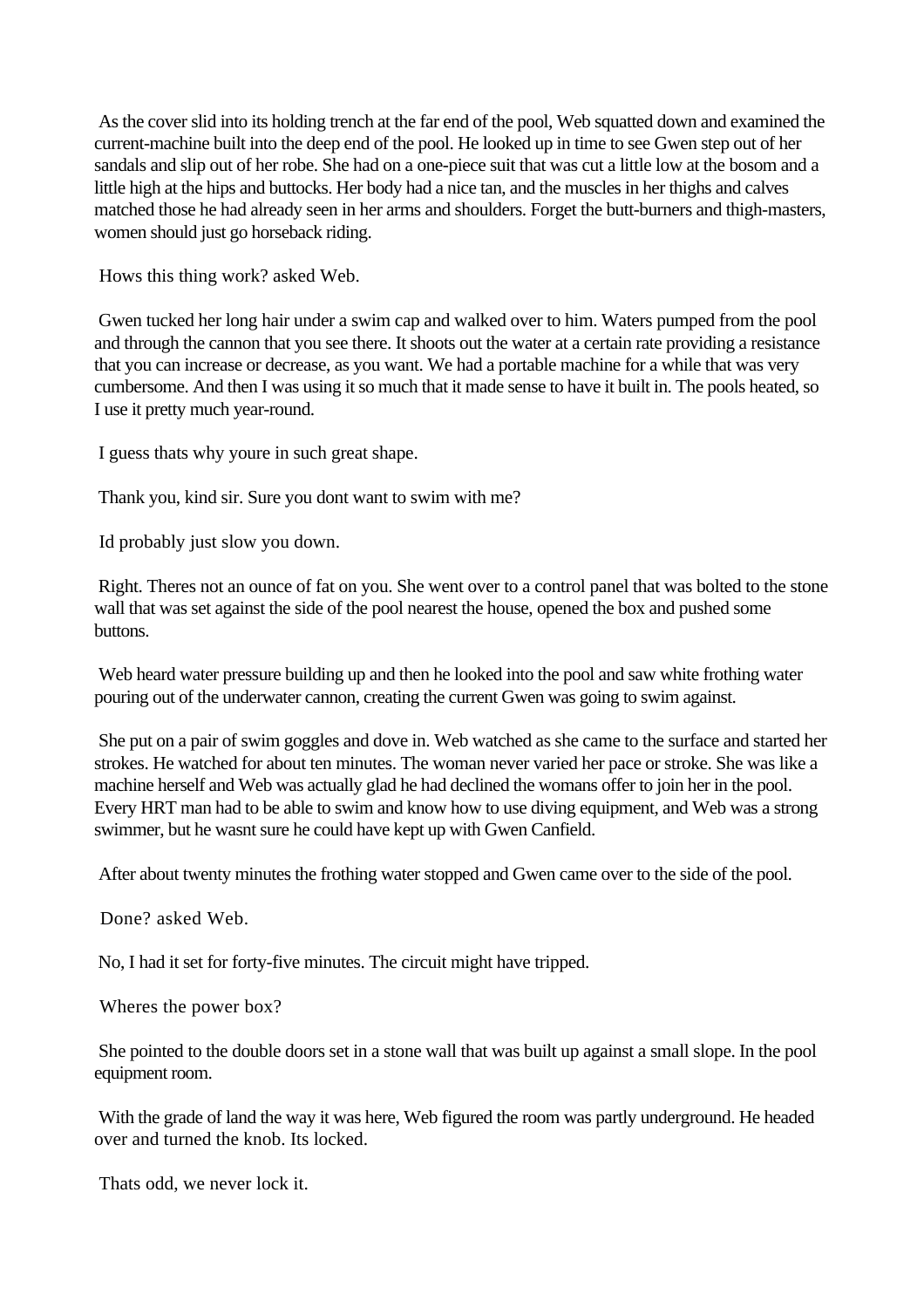You know where the key is?

 No. Like I said, we never lock it, I just assumed there wasnt a key. I guess Ill have to cut my swim short.

 No, you wont. He smiled. The FBI is a full-service agency and a happy client is our best customer. He pulled out his key ring, on which he always carried a very slim piece of metal that could pick ninety-nine percent of the worlds locks in about thirty seconds. He opened the pool equipment room in half that time.

 He went in, found the light switch and turned on the lights,which was a good thing, because even with the lights, he almost took a tumble down a short flight of steps just inside the doorway. Well, he thought, that was a lawyers dream case. The place was noisy, with water running and machinery clanking and pumping. He went down the stairs. There were shelves filled with pool stuff, big canisters of powdered chlorine, skimmers, scrubbers, an aquatic robot to clean the pool and assorted junk that probably no one had used in years. It was cool down here and Web calculated that he was about ten feet underground at this point because the floor had continued to gently slope downward once he had gone down the stairs.

Web found the power box and sure enough the circuit had tripped. Since the current machine was a new addition, unless they had upgraded their wiring, it might be throwing too much electrical strain on the system. They should probably have that looked at before it blew and started a fire. He made a mental note to tell Gwen this. As he threw the breaker back on, he heard the machine start up again. There was really quite a racket down here. As he turned to go back outside, Web didnt notice another door down a short hallway. He turned and walked back out, turning off the light.

 On the other side of that door and down another short hallway was another door, for there was quite the little maze down here. Inside that room Kevin Westbrook held his breath. First he had heard footsteps and then he hadnt. He had heard the damn machine go on and then off and then on again. And the chlorine smell, for he had long ago deduced what it was and grown used to it. But the footsteps going away had surprised him. Whenever people had come down here before, they had come to see him. He wondered why they hadnt this time.

["LastManStanding-toc.html#TOC-41"]41

 While Gwen showered, Web waited in the library. One wall of the room consisted of built-in cabinetry with a large-screen TV. There were also five shelves filled with videocassettes and Web idly ran his gaze along them until the handwritten numbers on one of them made him freeze. He reached out and took it off the shelf. The numbers he had seen were only a date, yet the date was one that Web would never forget. He looked around, but there was no one about.

Web popped the tape in the VCR. The scene was one he had played over and over in his head. The Richmond school was filled with smart, willing children from all types of socioeconomic backgrounds. It was quite symbolic, the newspapers had said at the time, that the former capital of the Confederacy was trying a bold program to reintegrate its schools after most federal courts and most states had thrown up their hands and said what was there was the best that could be done. Well, Richmond had tried to do more and was succeeding, drawing national attention to its programs. Then Ernest B. Free and several of his homicidal gang had walked in the front doors with body armor and enough automatic weaponry to defeat the Union in the Civil War.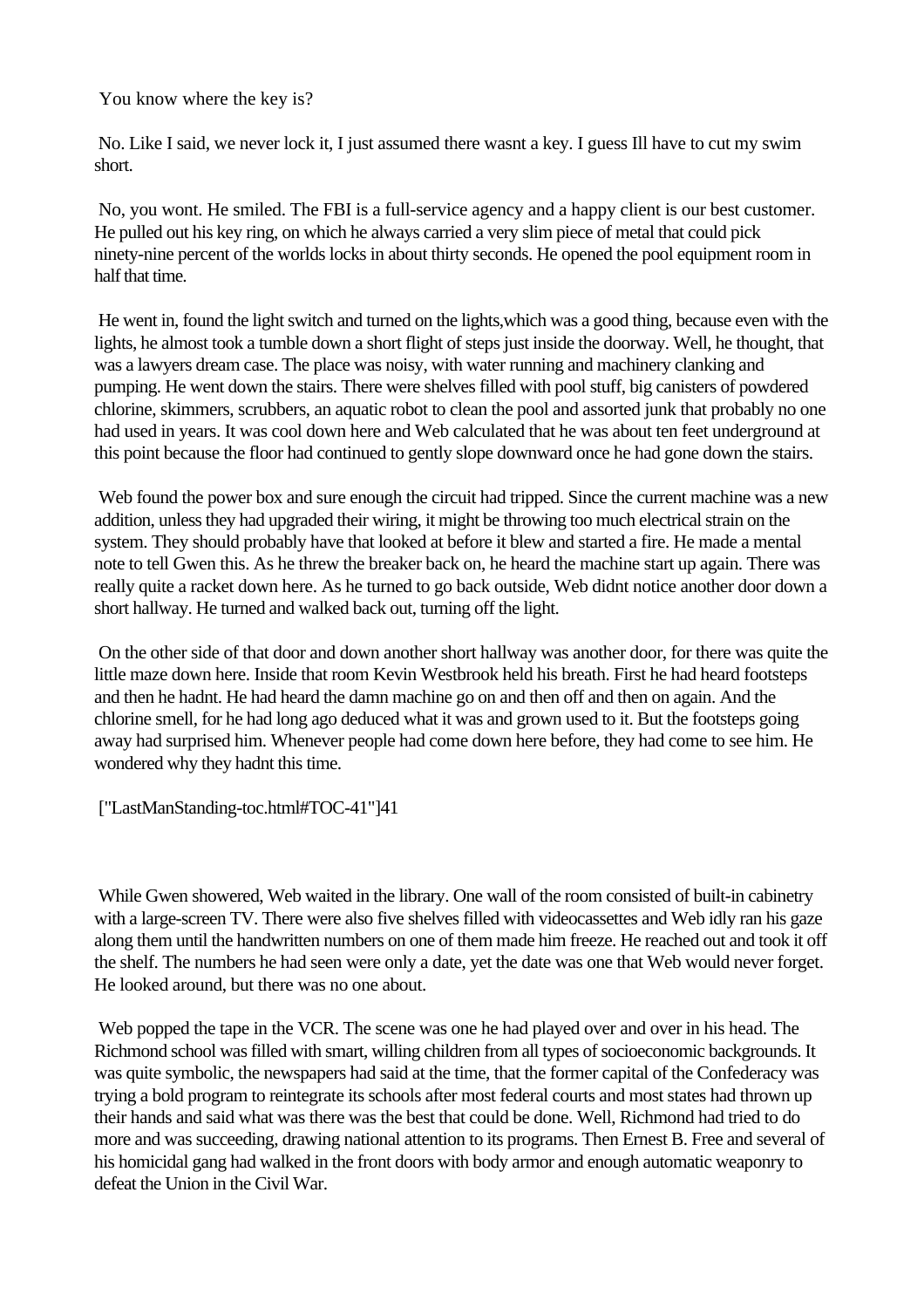Chaos had followed as the two teachers were gunned down and over forty hostages, including thirty children, ages six to sixteen, were forced to take part in an event not one of them wanted anything to do with. The negotiators had worked the phones nonstop with the men inside, trying to keep them calm, to seewhat they wanted and whether it could be gotten for them. And all the time Web and his Charlie Team were standing by along with Zulu Team sniper guns trained on every available point of attack. Then there were sounds of gunfire inside and Web and his men were called up to the front lines. Each man had the battle plan firmly in mind, though it had been concocted on the fly on the way down from Quantico. Web remembered that they had gotten so close to getting the call to hit the target that he had even rubbed his .45s for luck.

 What little Web knew about the Frees had not made him feel any better. They were violent but disciplined and well armed. And they were entrenched and had lots of innocent lives in their control.

 The Frees had contacted the negotiators through a phone system that they had jerry-rigged. The shots were merely a misfire, they had said. Right away Web hadnt liked that. He could sense something bad coming, for the very simple fact that men like the Frees didnt operate under good faith. Yet Charlie Team had been called off. After Waco, the FBIs position on hostage rescue had changed. Basically it was a sit-and-wait game and the Bureau had shown that it was willing to wait until a new year had dawned before forcing the issue, so deeply ingrained was the starkly brutal image of lost children burning in Texas. But after the Frees had broken off negotiations, HRT had been called up again and this time Web knew they were going in.

 With the TV cameras out front letting the whole world watch this drama unfold frame by frame, Web and Charlie Team had inched toward a little-used entrance at the rear of the building. To maximize surprise, since the precise location of the hostages and the Frees was not known, they had decided against using a breach charge to blow the exterior door and had opted for stealth. They had gotten inside quietly and made their way down the corridor and toward the gymnasium, where the best intelligence available said the hostages probably were.

 HRT had crept to the double door, where Web had peered through the glass on the door and methodically counted hostages and hostage takers. They all appeared to be there. Just before ducking down, Web had made eye contact with the boy; he tried to keephim calm so he wouldnt give Web and company away, even giving him a thumbs-up. At the time Web didnt know that the young man was David Canfield.

 HRT had begun its countdown. Each operator knew exactly where to shoot and they were confident that they could take out each of the Frees without losing any more hostages, though each of them also knew that things could go to hell quickly through the unexpected.

## And they did.

 Right before they burst into the room, there came a loud, high-pitched sound. It could not have come at a more inopportune time. And to this day Web didnt know its source.

HRT came in firing, but the Frees, now forewarned, instantly returned it.

 And the shots were carefully placed. David Canfield had been shot through his left lung, the round exiting out of his chest. He dropped to the floor. With every breath the boy was jettisoning his blood through the large hole in his body. Though it couldnt have been more than a couple of seconds, David Canfield had stared at Web with an expression the man would never forget. It was as though the boy had put his entire faith in Web, his touchstone against all the madness, and Web had let him down. Thumbs-up.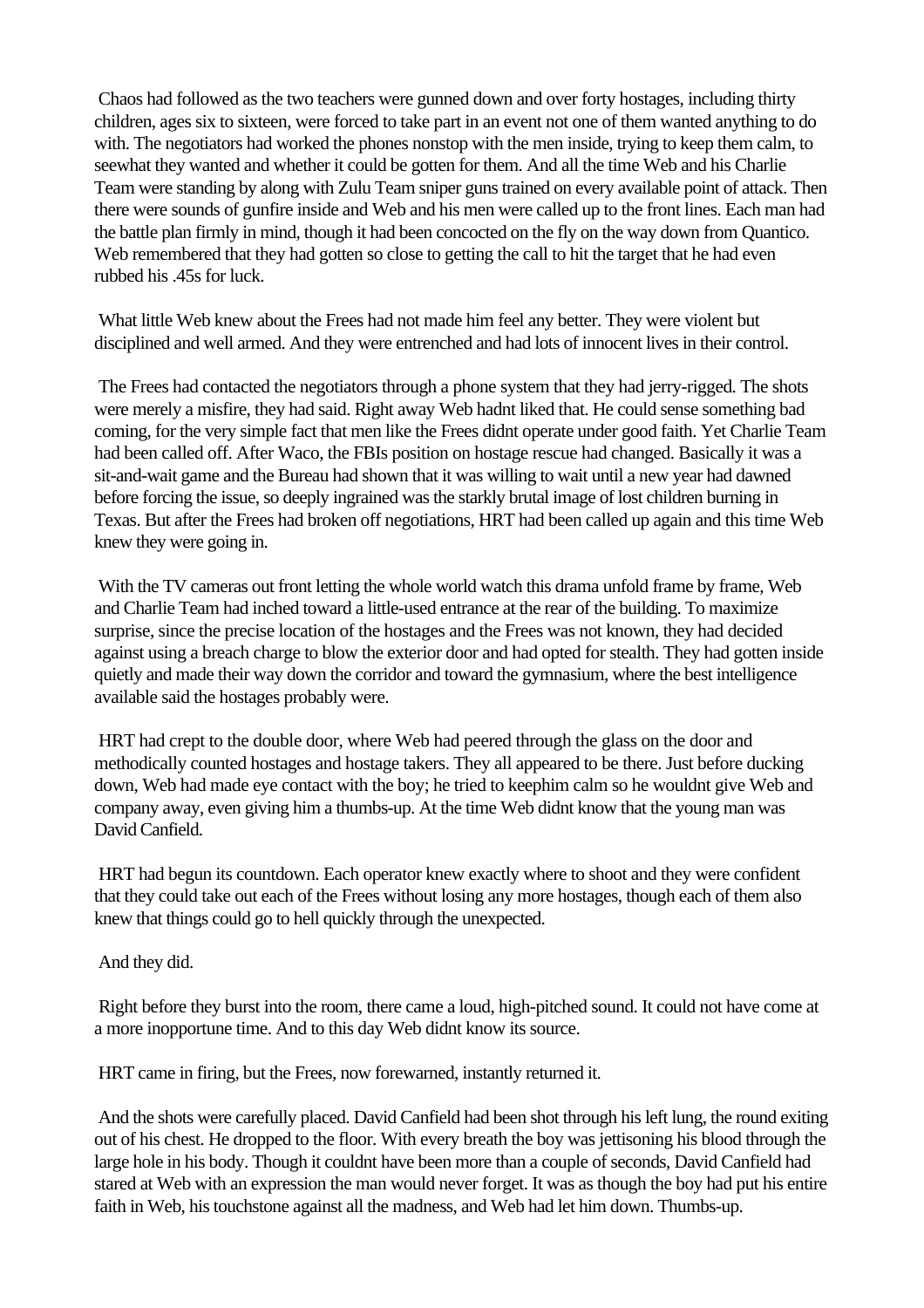Thats when the real fighting started, and Web had to forget about David Canfield and concentrate on the other hostages and the men trying to kill him. He had taken the flamer after saving Lou Patterson, then eaten the rounds in his neck and torso. After that he had been a one-man wrecking crew and none of the Frees were left standing. Web couldnt believe that Ernest Free had managed to survive.

 Reliving this was sickening, yet Web hunched forward as the cameras captured him once more. He was being brought out on a stretcher, paramedics surrounding him. To his left was Lou Patterson. On his right was a sheet over a body. David Canfield was the only hostage to have died with HRT on the case. Web continued to watch himself on the TV as the cameras alternated between him fighting for his life and David Canfields still body. A light from one of the TV cameras continued to shine on the boy until somebodyactually shot it out. Web often wondered who had done it. And then the tape went dark.

I was the one who shot out that camera light.

Web whirled around and saw Billy Canfield standing there, staring at the TV and seemingly having been privy to Webs thoughts. He moved forward, his steps halting, his finger pointing at the screen.

Web rose from the couch. God, Billy, Im sorry, I shouldnt have

 See, Billy continued, that damn light was shining right on my boy. They didnt have to do that. He finally focused on Web. They didnt have to do that, it wasnt right. My little Davy was always sensitive to bright lights.

 It was then that Gwen came in, dressed in jeans and a pink blouse, her feet bare and her hair still wet. Web shot her an apologetic look and she quickly deduced what had happened. She took her husband by the arm, but he immediately pulled away from her. Web read something close to hate for her in his eyes.

 Why dont you two sit in here and watch it? he shouted at Gwen. Damn you. I know, Gwen. Dont think I dont.

He stalked out of the room, while Gwen, without even looking at Web, fled in the other direction.

 Feeling tremendous guilt, Web popped the tape out and started to put it on the shelf; and then he stopped. He glanced toward the door, slid the tape in his jacket pocket and went back to the carriage house. He put the tape in the VCR there and turned on the TV. He watched the tape five more times and something was there that he just couldnt quite get, a sound in the background. He turned up the volume and got very close to the screen, yet that didnt work. Finally he called Bates and explained what he was thinking. Ive got the tape here, he said.

 Bates said, I know the one youre talking about. It was shot by a network affiliate in Richmond. Weve got one in archives. Ill have our guys give it a close look.

 Web clicked the TV off and took the tape out of the VCR. It had also been discovered later that two black teenage females had beenraped by the Frees; apparently their hatred for those of color did not prevent them from having forcible sex with them.

But what had Billy meant when he told Gwen that he knew? Knew what?

His ringing cell phone interrupted Webs thoughts. He answered it. The woman was nearly hysterical.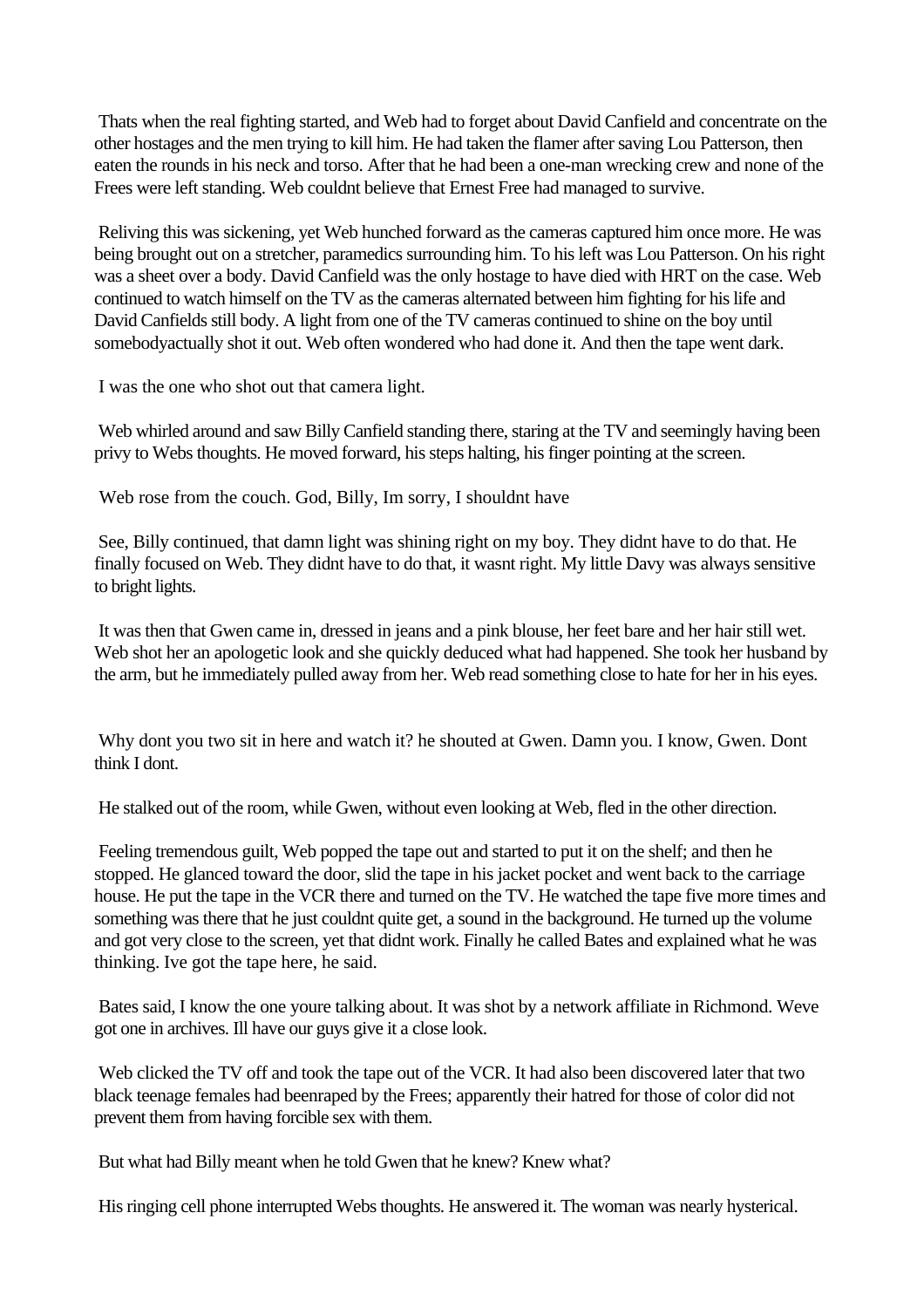Claire, whats wrong?

 He listened to her frightened tones and then said, Stay right where you are. Ill be there as fast as I can. He hung up, called Romano, filled him in and was on the road in a few minutes.

["LastManStanding-toc.html#TOC-42"]42

 Claire had gone to a very safe and public place, a police substation at a suburban mall. She hadnt filed a report with the police, she told Web when he showed up.

Why the hell not?

I wanted to talk to you first.

 Look, Claire, from how you described it, it sounds like my buddy Francis Westbrook and one of his sidekicks, probably Clyde Macy. The last time I saw them, somebody died. You dont realize how lucky you are.

But I cant tell for sure it was them, I was blindfolded.

But you would recognize their voices?

Probably. She paused and looked puzzled.

What is it, Claire, whats bugging you?

This Francis, how educated would you say he is?

In street smarts, hes a Ph.D. In book learning, nil. Why?

 The man who threatened me had an odd way of talking. He would alternate between slang and ghetto talk, and the diction and vocabulary of an educated man. I could sense he was uncomfortable with what he was saying, because it felt forced sometimes, as though he were trying to think of appropriate words as he went along, suppressing his natural choices but occasionally erring, and using words that, you know

Would be more along the lines of the person he was trying to impersonate?

Impersonate, exactly.

 Web took a deep breath. Well, this was getting interesting. He was thinking about a second-in-command trying to pull a coup on his boss or push the knife in a little deeper, depending on how one looked at it. Antoine Peebles, the wannabe drug king with a sheepskin. He looked at her with new admiration. Youve got a good pair of ears, Claire, always waiting for those cues from us poor screwed-up head cases.

 Im scared, Web. Im really scared. Ive counseled people for years about facing what frightens them, being proactive instead of reactive, and this happens to me and I feel paralyzed.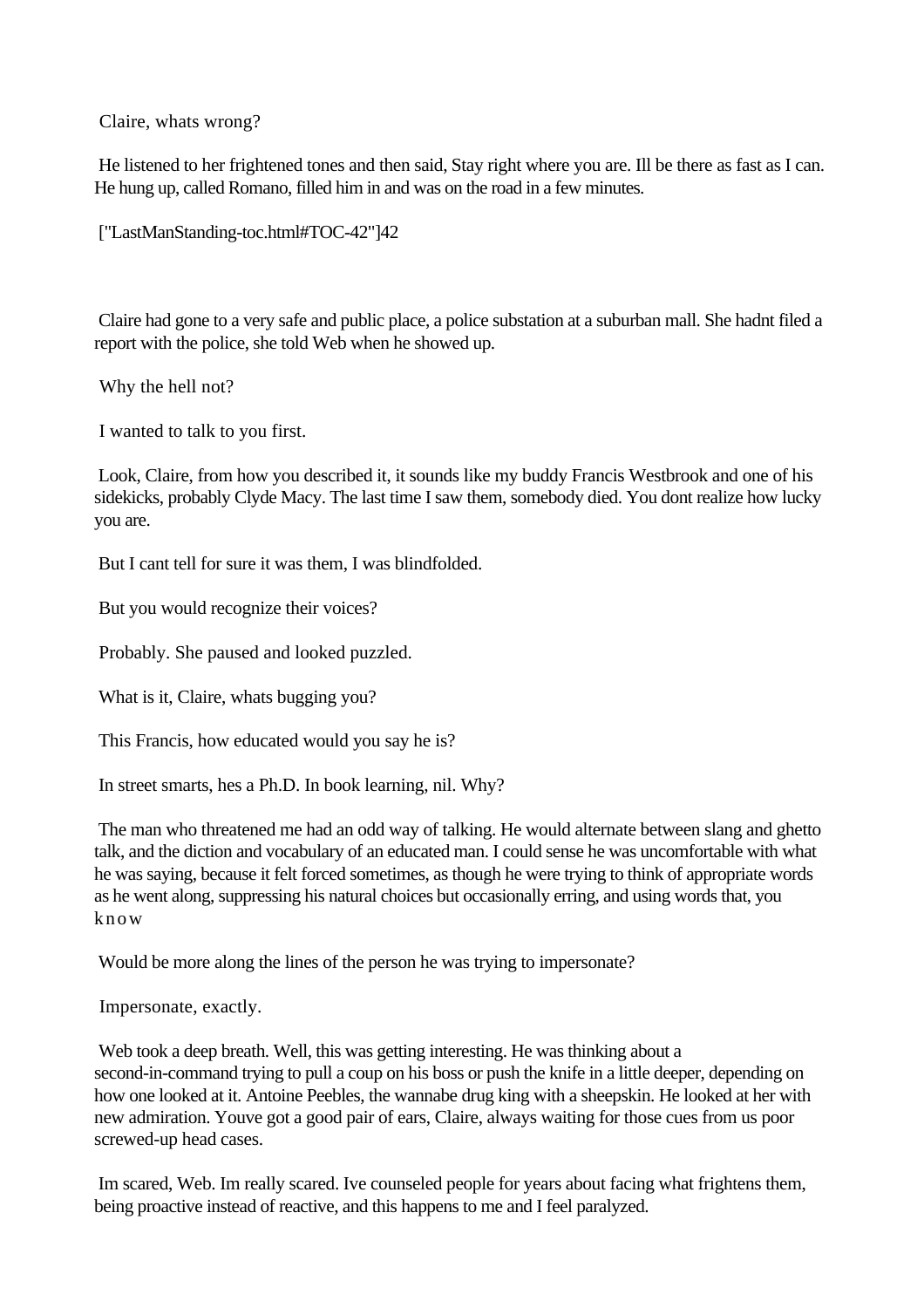He found his arm going protectively around her as he led her to his car. Well, you have a right to be scared. What happened to you would scare most people.

But not you. She said this, he noted, almost enviously.

As they climbed in his Mach, Web told her, Its not that I dont ever get scared, Claire, because I do.

Well, you certainly dont show it.

 Yes, I do, just in a different way. He closed the car door and thought for a moment before glancing at her and actually gripping her hand. You can deal with your fear in two different ways. Close up like a clam and hide from the world or do something about it.

Now you sound like the psychiatrist, she said wearily.

 Well, I learned from the best. He squeezed her hand. What do you say, want to help me crack this thing?

I trust you, Web.

This surprised him, chiefly because that wasnt what he had asked her.

He put the car in gear. Well, lets go see if we can find a little boy named Kevin.

" " "

 Web parked in the alley behind the duplex where Kevin had lived, and he and Claire went to the rear door just in case somebody was watching the front, like Batess men. He definitely didnt want to run afoul of the Bureau right now. Web knocked.

Yeah, who is it? The voice was a mans, not Grandmas, and it definitely wasnt friendly.

Jerome, is that you?

Web could sense a presence just on the other side of the door.

Who the hell wants to know?

Web London, FBI. And how are you today, Jerome?

Web and Claire heard the word Shit muttered loudly, but the door did not open.

 Jerome, Im still here and Ill stay here until you open the door. And dont try running out the front like you did last time. Weve got that covered.

 He heard chains sliding back and locks popping open and he was eye to eye with Jerome. Web was very surprised to see that he had on a white shirt, nice slacks and a tie to go with his sullen look.

Got a date?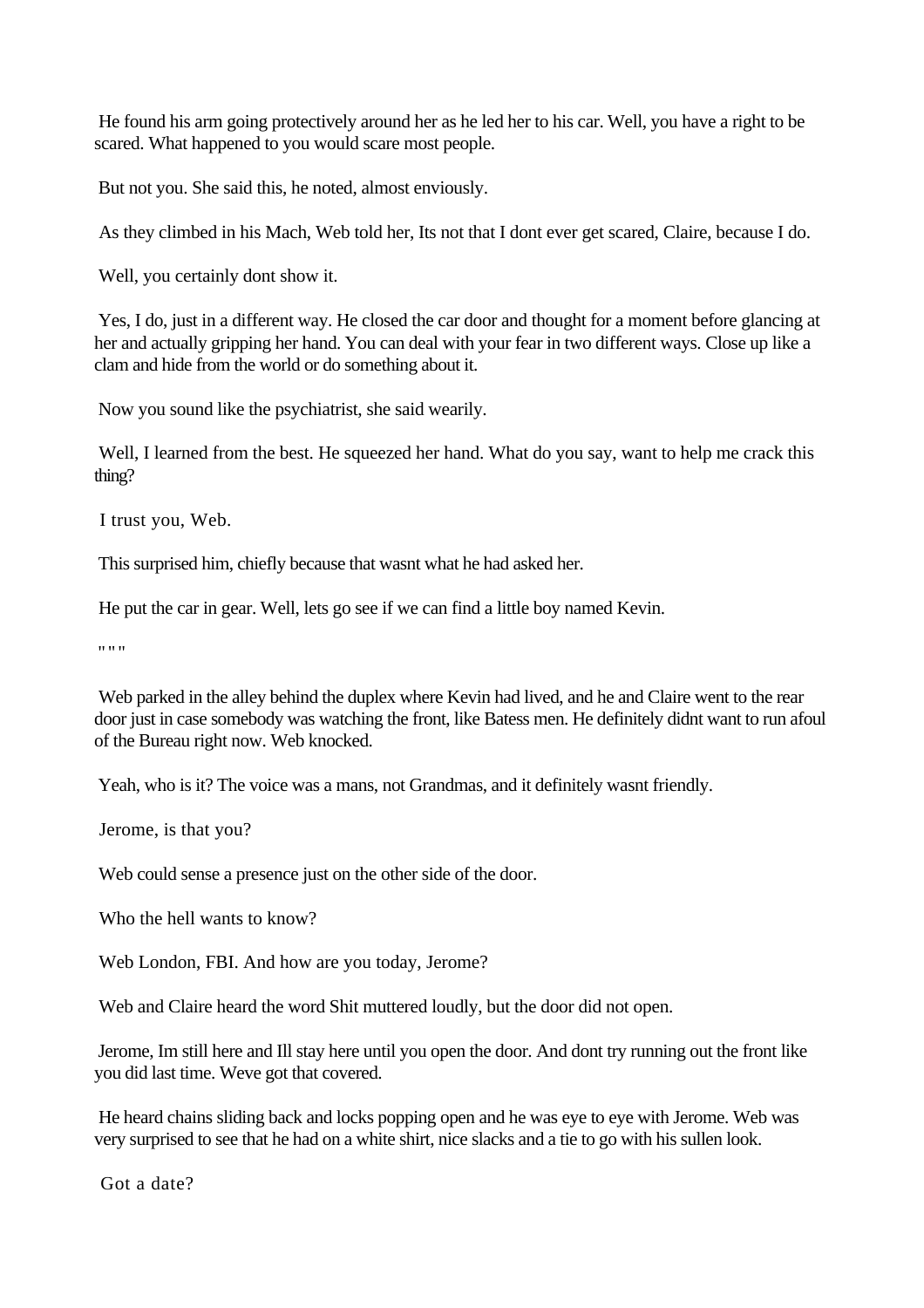Damn, you real funny for a Fed. What do you want?

Just talk. You alone?

Jerome stepped back. Not anymore. Look, we told you all we know. Man, cant you stop bugging us?

 Web ushered Claire inside, followed her and then closed the door behind them. They looked around the small kitchen. Just trying to find Kevin. You want that, dont you? Web asked.

Whats that supposed to mean?

It means I dont tend to trust anyone. I just want to talk, thats all.

 Look, Im busy. You want to talk to somebody, you can talk to my lawyer. Jerome looked at Claire. What is she,yourdate?

No, shes my shrink.

Yeah, thats a good one.

 No, really, Jerome, I am, said Claire as she stepped forward. And Im afraid that Mr. London has some issues.

What does his issues have to do with me?

 Well, hes been devoting so much time to this case that I believe hes becoming almost obsessed with it. That sort of obsession can reach dangerous, sometimes violent levels if not dealt with in a reasonable period of time.

 Jerome looked over at Web and took a step back. If this man is crazy, I had nothing to do with it. He was crazy the first time he came here.

 But you dont want anything to happen to someone, likeyourself or others. Mr. London is only trying to find the truth, and in my professional opinion finding the truth, for someone with his particular set of issues, is very important. And to those who help him find it, he would, psychologically speaking, be very grateful. The flip side of that is somewhere you really dont want to go. She looked at Web with an expression of sorrow mixed with just the right touch of fear. Ive seen the results of that before with Mr. London; thats one reason why Im here. To prevent another tragedy.

Web just had to admire the womans work.

 Jerome stared back and forth at Claire and Web. Then he said in a far more calm tone, Look, I told you all I know. I really have.

 Web spoke very firmly. No, Jerome, you havent. I want to know stuff about Kevin maybe youve never even thought about. Now lets cut the shit and get down to it.

 Jerome motioned them to follow and turned and walked down the hallway into the small living room where Web had first spoken to them. Before he left the kitchen, Web noted that it was very clean, the sinks spotless, the floor scrubbed. As he and Claire followed Jerome down the hallway and into the living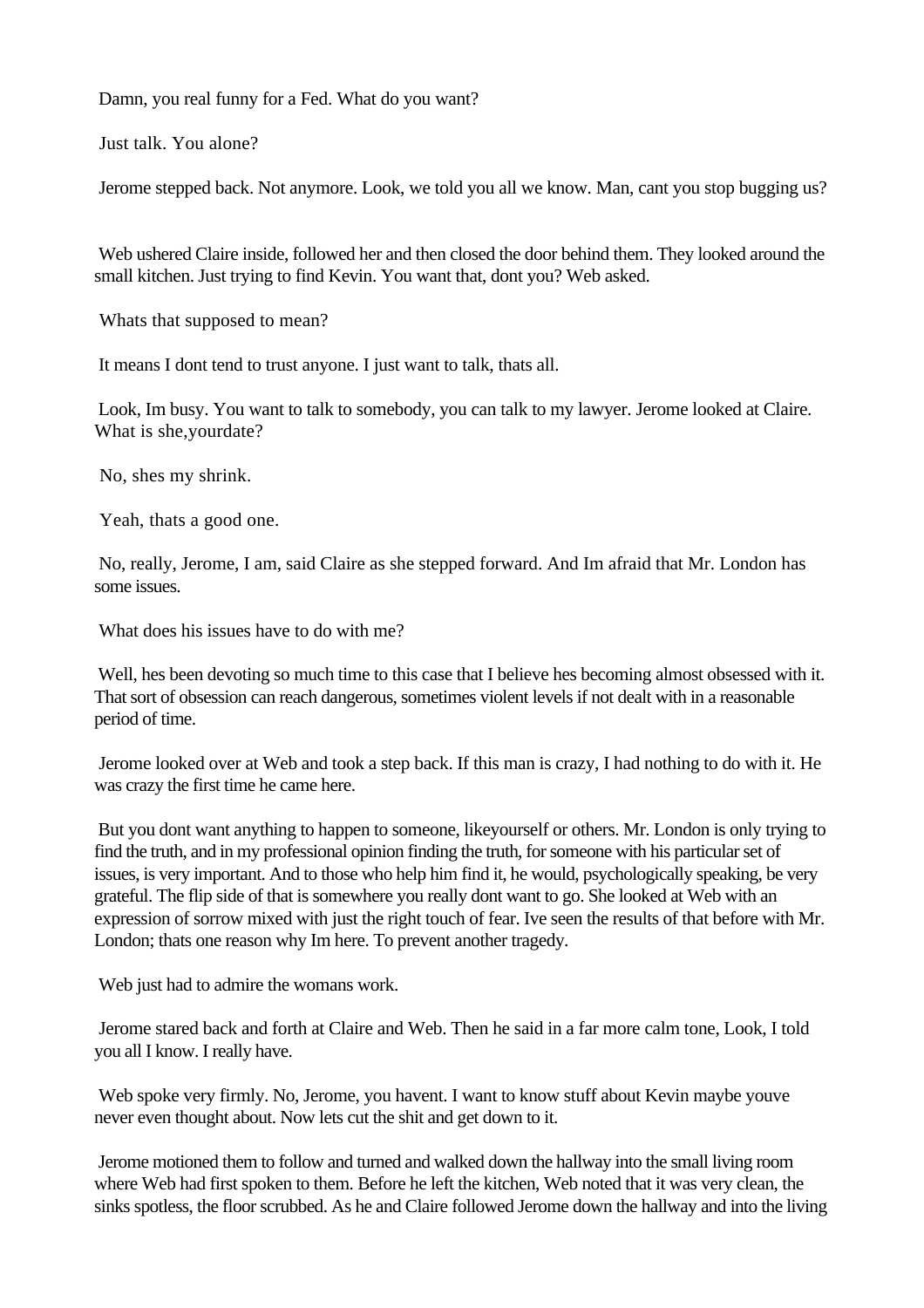room, he saw that the trash had been picked up, the floors mopped, the walls scrubbed. Web could smell disinfectant everywhere. A door was leaning against the wall next to the bathroom, and the sheet had been taken down. The openings in the ceiling had been shored up and braced. Grandmas doing, he thought, at least he did until Jerome picked up a broom and started sweeping a pile of trash into a large garbage bag.

Web looked around at the new home. Your doing?

We dont have to be living in no pigsty.

Wheres your grandma?

At work. Over at the hospital. In the cafeteria.

How come youre not at work?

I will be in an hour, hope you aint plan on keeping me long.

You look too nice to be planning to knock over a bank.

Man, you are a riot.

So wheres work?You dont have a job, Jerome, just admit it.

 Jerome finished filling the bag, tied it closed and tossed it to Web. You mind throwing that out the front door?

 Claire opened the door and Web did so, setting the bag on thefront stoop along with quite a few others. When he closed the door, Jerome had pulled a toolbox out of a closet. He took out a screwdriver, Vise-Grips and a hammer. He laid the tools next to the bathroom opening and gripped the door.

Give me a hand, here, will you?

 Web helped him lift the door closer to the opening and then held on to it and watched as Jerome tightened the sagging hinges and used the Vise-Grips to pop out the door pins. They lifted the door up, worked it into place and Jerome tapped the hinges in with the hammer. He closed and opened the door several times to see that it was aligned properly.

A handy guy. But thats not your job, unless carpenters wear ties to work.

 Jerome put his tools away before answering. I work nights at a company servicing their computer system. Just got the position a few months ago.

So you know computers? asked Claire.

Got my AS in computer science at the community college. Yeah, I know my way around em.

Web was unimpressed. Uh-huh. You know computers?

You got a hearing problem? Thats what I said.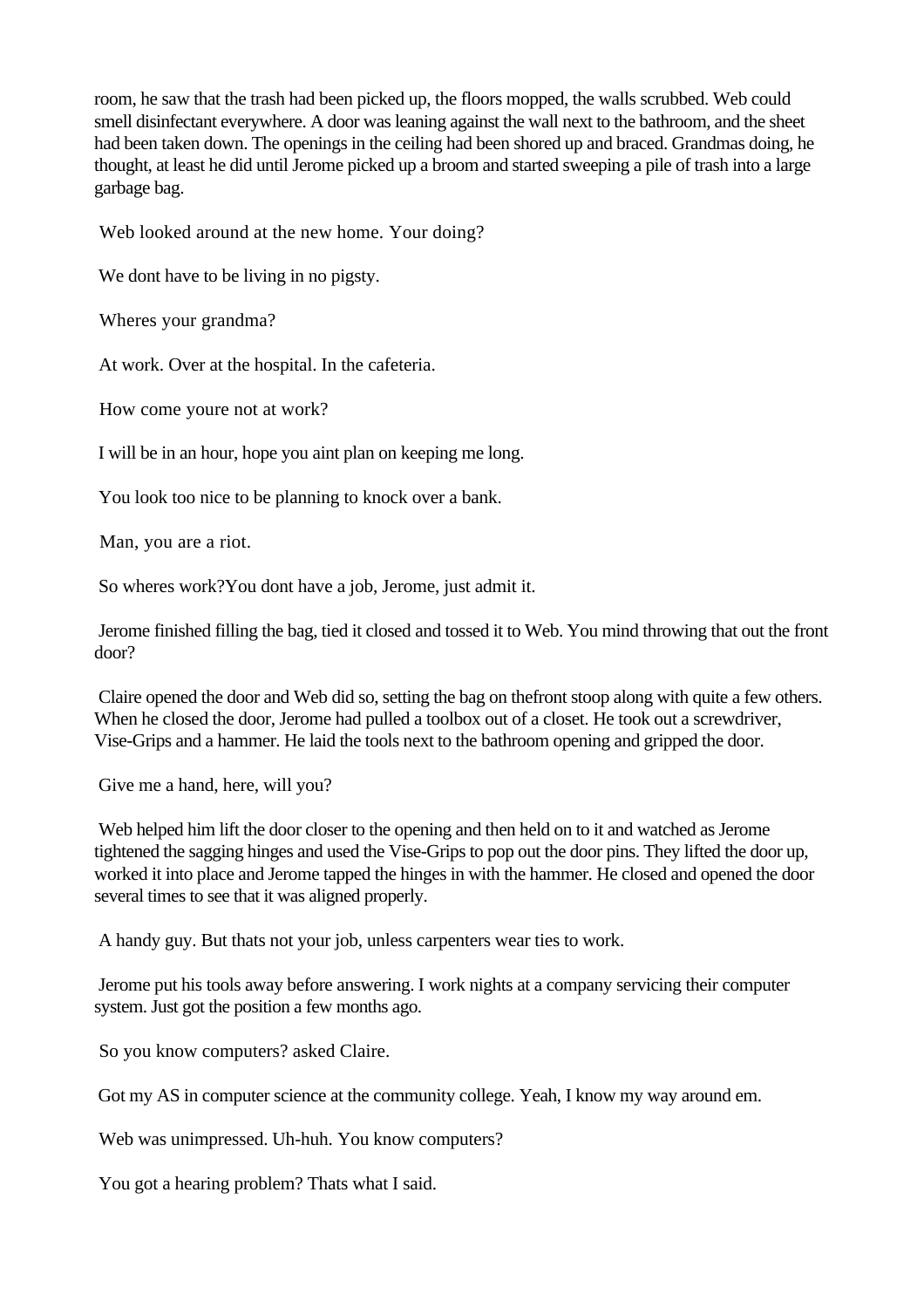Last time I was here, you didnt look gainfully employed.

Like I said, I work nights.

Right.

 Jerome stared at Web and then went over and slid a computer case out from under the couch. He flipped it open and fired it up.

You on-line, man? asked Jerome.

We talking skates or what?

Ha-ha. Computers. Internet. You know what that is, dont you?

Nah, Ive been traveling around the galaxy the last ten years, Im so behind.

 Jerome punched a few keys and they listened as it was announced to Jerome that Youve got mail on AOL.

Wait a minute, how can you access the Internet without a phone? said Web.

 My computer has wireless technology, a card that lets me do that. Its like having a built-in cell phone. He smiled at Web andshook his head in obvious amazement. Man, I hope most Feds arent as ignorant as you are about computers.

Dont push it, Jerome.

You know what a cookie is?

Sugary thing that gives you love handles.

 You just never quit, do you? A cookie is a simple piece of text. An HTTP header with a text-only string. The string has the domain, the path, value variable that a website sets and a lifetime. Lots of companies use cookies to personalize information, track popular links or for demographics. It keeps site content fresh and of interest to users. For example. He hit a few keys and the screen changed. Ive been on this site a lot recently and it knows that. So it doesnt show me the same stuff unless I specifically request it. And theyre starting to use cookies in back-end interactions, like storing personal data a user has given to the site, like passwords and such.

Storing personal data. That sounds sort of Big Brotherish, said Claire.

 Well, it can be, but cookies are just text, no program, theyre not virus-susceptible. It cant even access your hard drive, although your browser can save cookie values there if necessary, but thats about it. Some people think cookies will fill up their hard drive, but thats pretty much impossible. Most ISPs put limits on cookies. Netscape limits them to three hundred, so you get up to that number and it automatically discards the older ones. Microsoft puts them in your TIF folder with a max default setting of two percent of your hard drive. And cookies are usually so small that youd need about ten million cookies to fill up a gig hard drive. In fact, Im writing a few million lines of code that will take cookies to a new level, taking out the bad stuff and making them a lot more useful. And maybe Ill make myself a few million bucks in the process. He grinned. The ultimate cookie.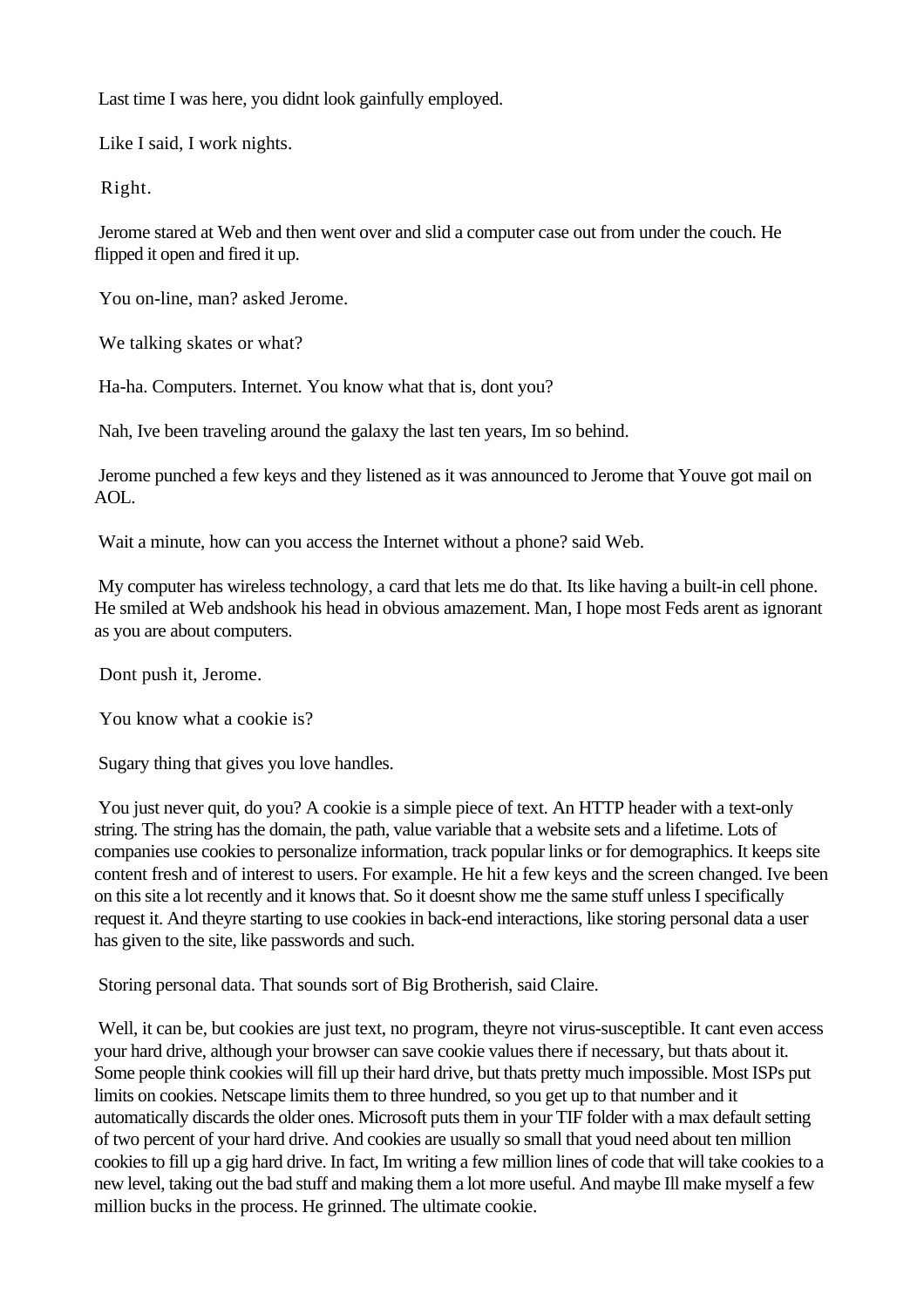He shut down his computer and looked at Web. Any more questions?

The admiration was clear on Webs features. Okay, you convinced me, you know computers.

 Yeah, I bust my ass in school, finally get a job that doesnt require me to wear a hair net and the fine folks at Social Services tellus we make too much damn money and we got to leave our home we been at for the last five years.

System sucks.

 No, people who have never been on it think the system sucks. For people on it, we wouldnt have had anyplace to live without it. But it still ticks me off that Im making a little more than damn Burger King pays and we get kicked out. Its not like my employer dropped any stock options on somebody like me.

Look, its still a start, Jerome. And better than the alternative around here, you know that.

 Im gonna keep moving up. Work my ass off and then we are out of here and were never looking back.

You and your grandmother?

 She took me in when my mama died. Brain tumor and no health insurance, that aint a real good combo. My daddy bit it on a .45 he stuck in his own mouth when he was high on something. You damn right Ill take care of her, just like she took care of me.

And Kevin?

I take care of Kevin too. He glowered at Web. If you people can find him.

Were trying. I know a little about his family. His relation to Big I mean, Francis.

Hes Kevins father. So what?

 A little more than that. Ive met Francis up close. Too close, actually. Web pointed out the remnants of his assorted facial injuries inflicted by the man.

Jerome looked at him curiously. You lucky thats all he done to you.

Yeah, Im getting that feeling. He told me how Kevin came into this world. With his mother and all.

Stepmother.

What?

 She was Franciss stepmother. Strung out most of the time. Dont know what happened to his real mama.

 Web let out a relieved breath. It wasnt incest. He glanced at Claire, who said, So theyre actually not brothers. Theyre father and son. Does Kevin know that?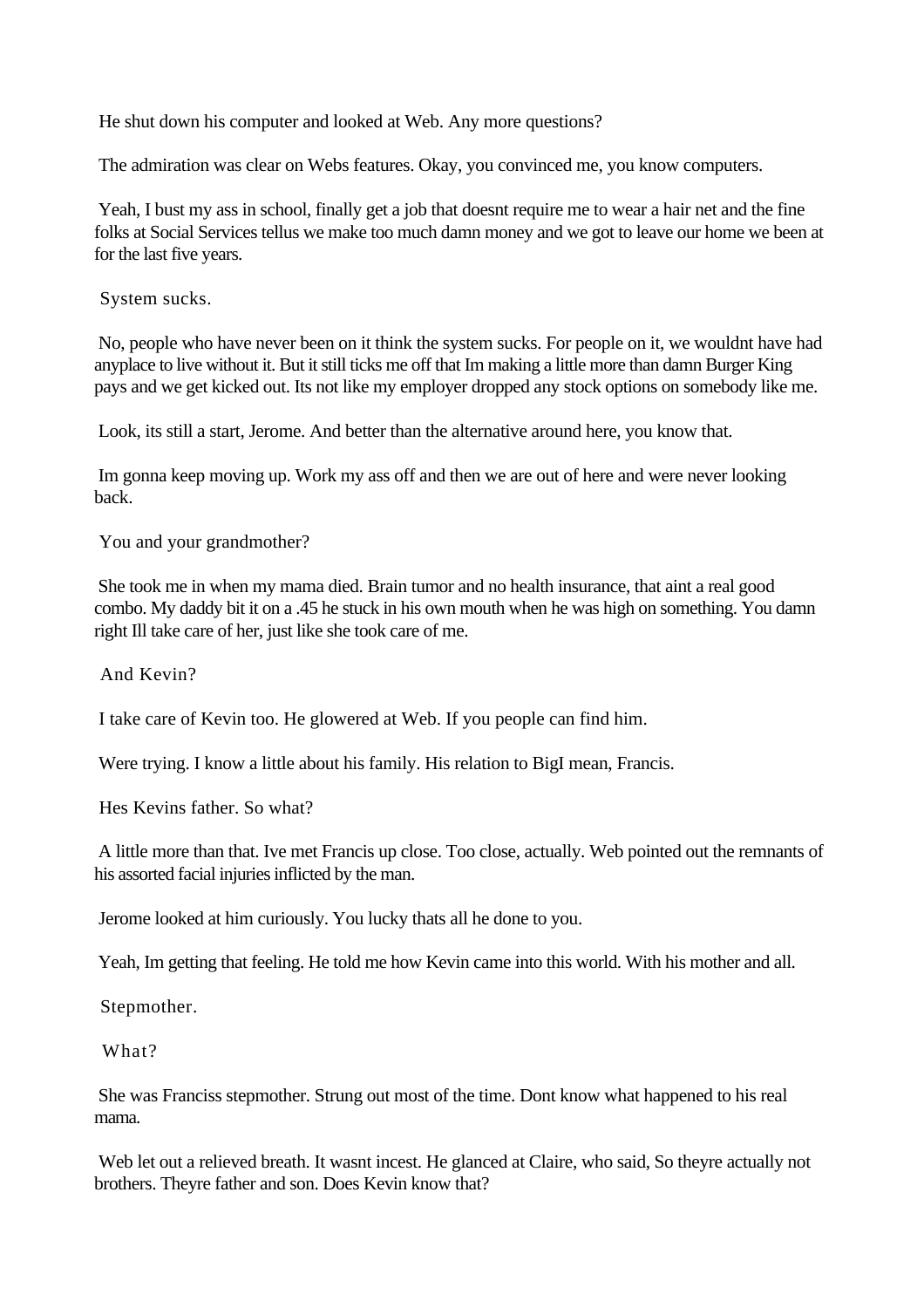I never told him.

 But he thinks Francis is his brother? Is that how Francis wanted it? asked Claire, while Web watched her closely.

What Francis wants, he gets, that answer enough for you?

Why would Francis want Kevin to believe they were brothers?

 Maybe he didnt want Kevin to know he was screwing his stepmom and Kevins mom. Her name was Roxy. She was into drugs and all that, but she was good to Kevin before she died.

How did Kevin get shot? asked Web.

 He was with Francis, got caught in some gang shootout. Francis brought him here, only time I ever seen that man cry. I took him to the hospital myself cause cops just arrest his ass if Francis took him. Kevin never cried, not one time, and bleeding like a son of a bitch. But hes never been the same since. Other kids tease him, call him a retard.

 Kids can be cruel, and then they grow up and get even more cruel, theyre just a lot more subtle about it, commented Claire.

Kevin aint stupid. Smart as a whip. And he can draw, man, draw like you cant believe.

Claire looked interested. Care to show me?

Jerome checked his watch. I cant be late for work. And I got to take the bus.

To your big cookie shop? asked Web.

 For the very first time Jerome and Web exchanged a smile. I tell you what, Jerome, you show us Kevins stuff and talk to us a little bit more and Ill personally drive you to work in one bitching machine thatll have all your friends envious as hell. How about that?

 Jerome led them upstairs and down a short hallway that ended with a very small room. When Jerome turned on the light, Web and Claire looked around in amazement. Every inch of the walls and even the ceiling was covered with drawings on paper, some in charcoal, others in colored pencil and still others in pen and ink. And on a small table next to a mattress on the floor were stacks of sketchbooks. Claire picked up one and started going through it, while Web continued to gaze at the drawings on the wall. Some of them were things Web could recognize, landscapes and people; Jerome and his grandmother were reproduced in amazing detail.Other drawings were abstract in content and Web couldnt make sense of them.

 Claire looked up from the sketchbook and her gaze swept around the room before focusing on Jerome. I know a little something about art, Jerome, because my daughter is majoring in art history. Kevin has serious talent.

 Jerome looked to Web like the proud father. Kevin says that how he sees things sometimes. Just drawing what Im seeing, he tells me.

Web looked at the art supplies and sketchbooks piled on the table. There was also a small easel in the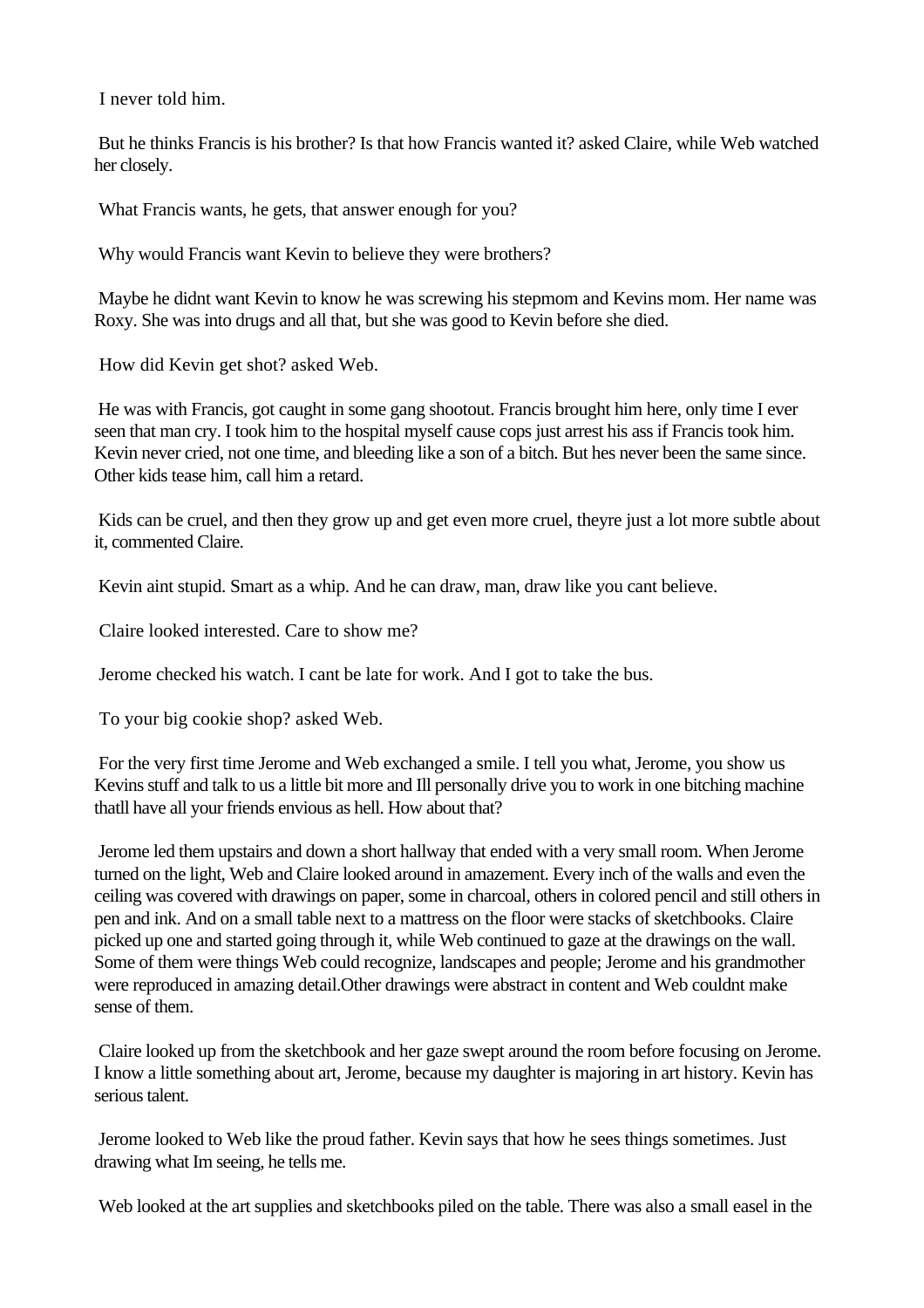corner with a blank canvas on it.

All this stuff costs money. Francis contributing?

I buy Kevin his art stuff. He gets Kevin other stuff, clothes, shoes, basic things.

He offer to ever help you and your grandmother?

 He offered. But we aint taking that money. We know where it comes from. Kevins another matter. Its his daddy. Fathers got a right to provide for his son.

Daddy come around much?

Jerome shrugged. When he wants to.

You think he might be the one who has Kevin? Give it to me straight.

 Jerome shook his head. As much as I dont like Francis, if you ask me, hed cut off his own head before hed let anything happen to that boy. I mean, hell kill you so much as look at you. But around Kevin he was gentle. A gentle giant, I guess you could say. He didnt want Kevin living with him because he knew itd be too dangerous.

 I imagine that was a big sacrifice for Francis, giving up something that he loved so much. But thats the true test of love, really: sacrifice, said Web.

 Well, man changes where he sleeps all the time cause people looking to kill him. Hell of a way to live. But he had people watching Kevin, making sure nobody got to Francis by going after him. It aint like everybody knew of the connection, but he wasnt taking any chances.

You seen him since Kevin disappeared? asked Web.

 Jerome stepped back on that one and put his hands in his pockets, and Web instantly sensed the wall going back up.

 Im not looking to get you in trouble, Jerome. Just tell me straight and I promise you it wont go any further. Youre doing really well, keep your string going.

 Jerome seemed to think about this, one hand playing with his tie, as though wondering what the thing was doing around his neck.

 The night Kevin didnt come home. It was late, maybe three in the morning. I had just got home from work and Granny was up and all a mess. She told me Kevin was missing. I was upstairs changing and getting ready to go looking for Kevin and wondering whether we should call the cops. I hear my granny downstairs talking to somebody, orhewas talking yelling, that is at her. It was Francis. He was mad like I aint heard him mad ever before. He paused and looked for a moment like he might bolt again. He was looking for Kevin too. Was sure Granny had him hid somewhere, at least maybe he was hoping that was it. The way he was talking, I thought he be going after Granny. I almost come down the stairs. Now, I aint no coward, and I aint stupid either; hell, that man probably take only a second to kill me, but it aint like Im letting him or anybody come in here and hurt her without trying to do something about it. You understand me?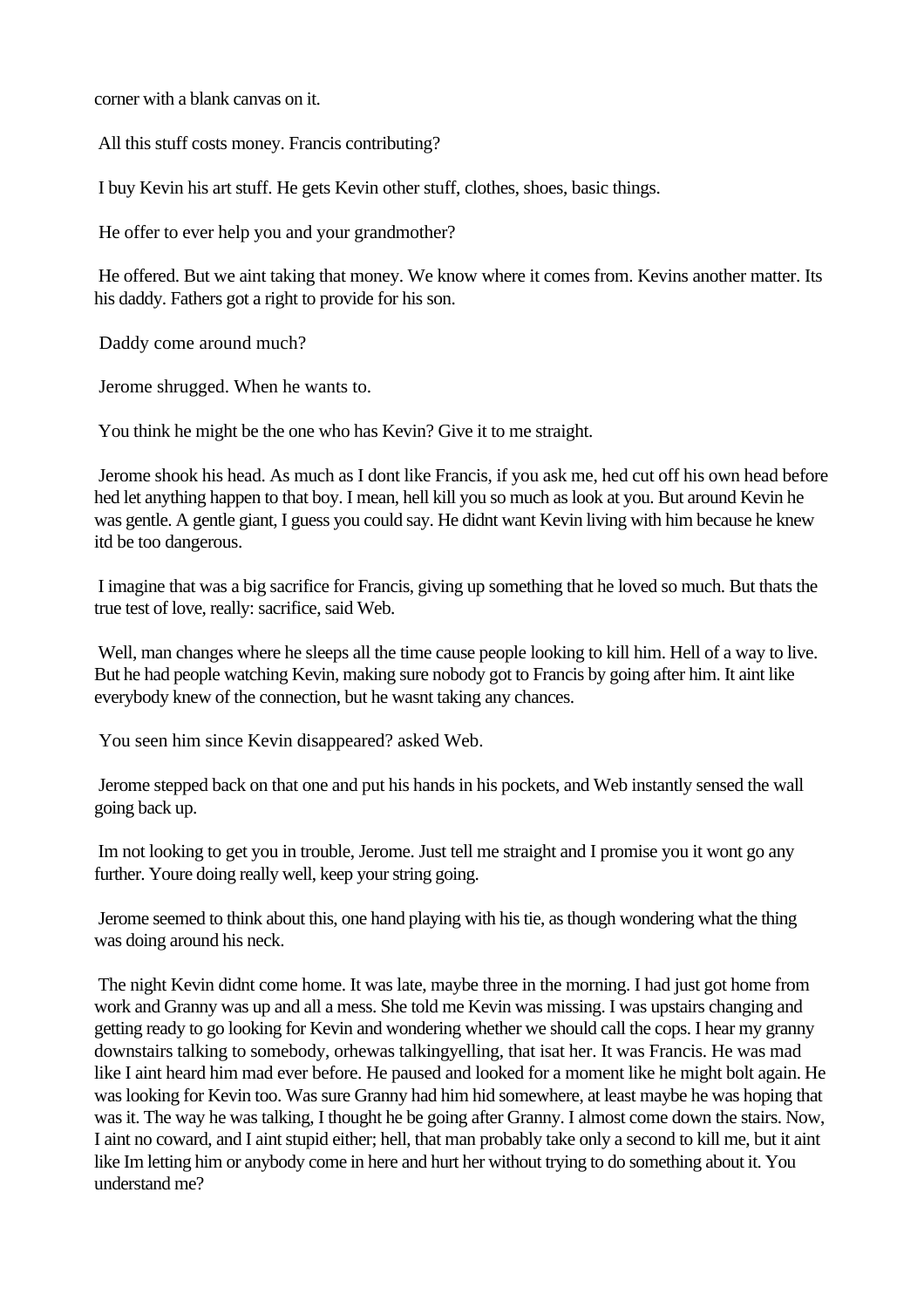I do, Jerome.

 Francis, he finally calmed down, he was getting it that Kevin wasnt here. So he left. Last time weve seen him. Thats the truth

I appreciate you telling me. I guess its probably hard to trust people right now.

Jerome looked Web up and down. You saved Kevins life. Thats worth something.

Web looked at him warily.

 I read the papers, Mr. Web London, Hostage Rescue Team. Kevin be dead, wasnt for you. Maybe thats why Francis didnt bust your skull.

Hadnt really thought about it that way.

 Web looked at the stack of sketchbooks again. The other agents who came here, did you tell them any of this?

They didnt really ask.

How about Kevins room? They search up here?

Couple of them looked around, didnt take very long.

 Web looked at Claire. They seemed to read each others thoughts. She said, Do you mind if I borrow those sketchbooks? Id like to show them to my daughter.

 Jerome looked at the books and then at Web. You gotta promise to bring them back. Thats Kevin whole life, right there, he said.

 I promise. I promise Ill do everything I can to bring Kevin back too. He gathered up the sketchbooks and then put a hand on Jeromes shoulder. Now its time to get you to work. Youll find my chauffeuring fees are very reasonable.

 As they walked downstairs, Web had one more question. Kevin was in that alley alone in the middle of the night. Did he do that a lot?

Jerome looked away and said nothing.

Come on, Jerome, dont get tongue-tied on me now.

 Hell, Kevin wanted to help us out, you know, make some money and we get out of this place. It bothered him that he never could do much like that. He was just a kid, but he thought like a grown-up on some things.

I guess a particular environment might do that for you.

 Well, Kevin, he be out on the streets sometimes. Granny too old to keep up with him. I dont know who he was hanging with, and whenever I caught him out there, I brought his butt home. But maybe he might be trying to make a little cash on the side. And around here you can get that money, no matter how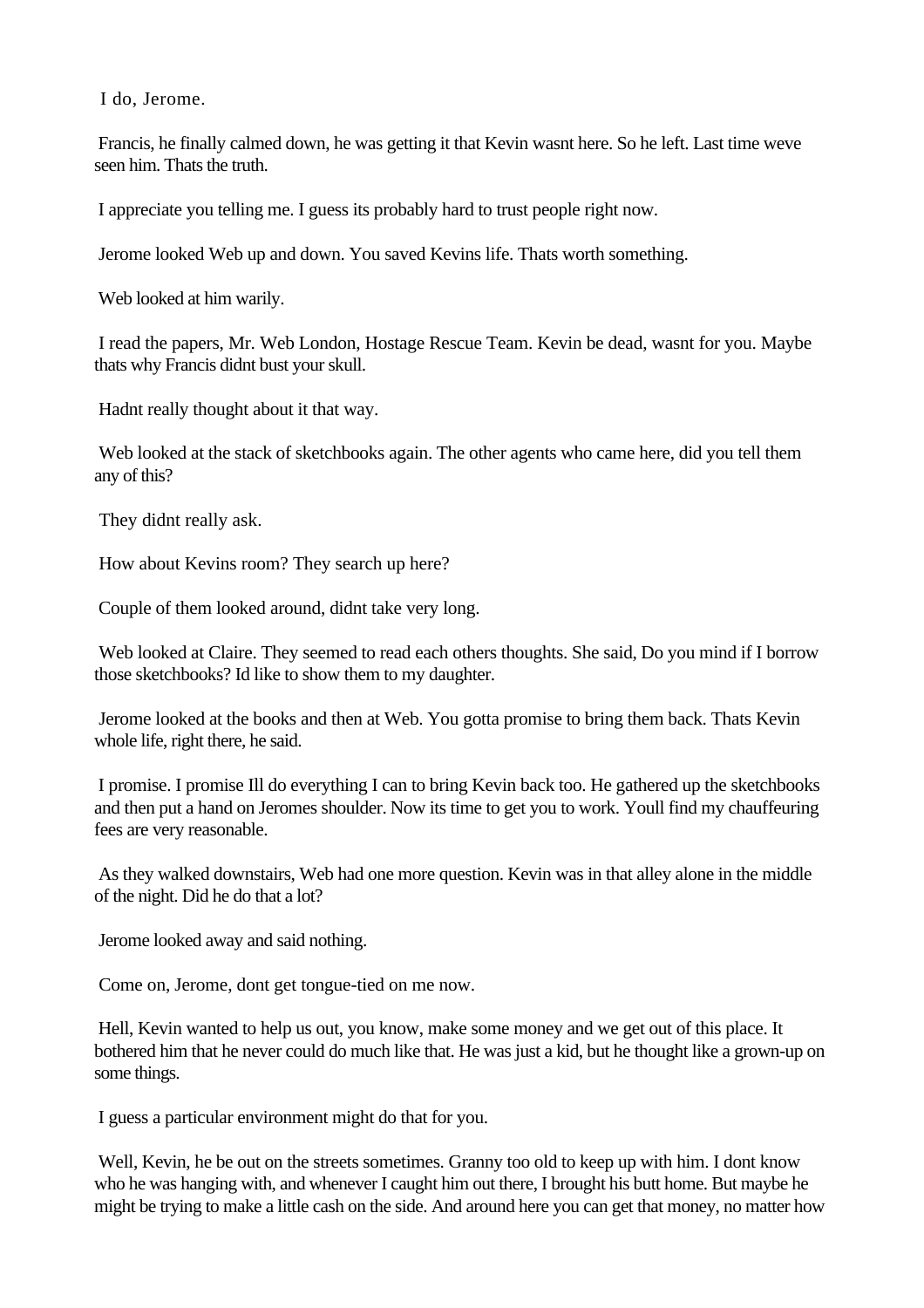young you are, you hear me?

They dropped Jerome off at work and headed back to Claires house.

By the way, you handled yourself like a pro back there, he said.

 I guess its more mental than physical, and thats my jurisdiction. She glanced at Web. You know, you were pretty rough on Jerome.

Its probably because Ive seen a million guys just like him in my life.

 Stereotyping is dangerous, Web, not to mention unfair to theperson being categorized. The fact is, you can only know one Jerome at a time. And I could tell this Jerome busted your preconception all apart.

 He did, admitted Web. I guess when youve been doing my kind of work for so long, its easier to lump folks together.

Like fathers?

Web didnt answer that one.

 Claire said, It is sad about Francis and Kevin. From what Jerome said, he must love his son very much. And to have to lead such a life.

 I dont doubt the big guy loves Kevin either, but Ive seen that same big guy kill a man in cold blood right in front of him, and hes also cleaned my clock twice, so my sympathy has its limits, said Web very firmly.

Ones environment does tend to dictate ones choices, Web.

 I can accept a little of that argument, but Ive seen too many guys from even worse backgrounds make it just fine.

Including maybe yourself?

 He ignored her question and instead said, I figure you pack some things and we find you a safe house with some agents there to make sure those folks dont come back.

Im not so sure thats a good idea.

I want you to be safe.

 I want to be safe too, trust me, I have no death wish. But if youre right and that person was just pretending to be Francis to scare me and throw suspicion on him, Im probably not in any real danger.

Probablyis right. Thats only one theory, Claire, and it might be the wrong one.

 I think if my routine remains the same, they have no reason to think Im a threat. And I have something I really need to work on.

What?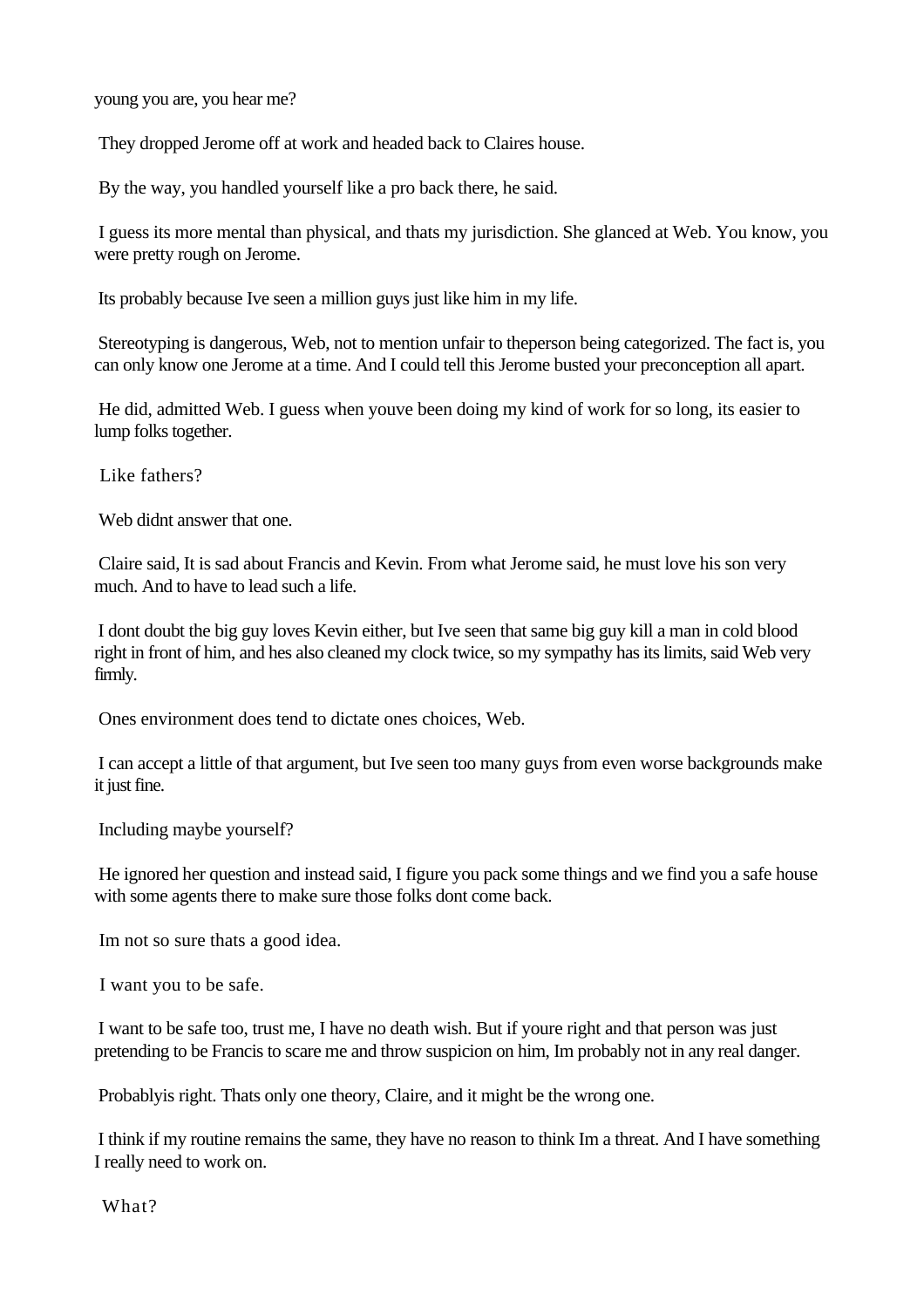She glanced over at him and Web had never seen her look so troubled. Im thinking about a very brave man going into an alley, listening to a little boy say something quite extraordinary and then being unable to do his job.

He shot her a look. You cant be sure theres a connection.

She held up a page of the sketchbook for him to see. Oh, Im pretty sure theres a connection.

 The drawing was stark, exacting, possessing a powerful clarity that seemed beyond a young boy. A figure that looked so like Kevin it could have been a self-portrait was standing in what looked to be a high-walled alley. A man who could have been Web in complete combat gear was in full running stride next to Kevin. The boys hand was extended. What was in the boys hand had Web fixated. The device was small, easily secreted in a trouser pocket. The stream of light that shot out from it reached across the page and ended at the margin. It was as though the boy held some sort of futuristic weapon that shot light beams, à laStar WarsorStar Trek.Actually, it was a device that all people, especially kids, would be familiar with these days. It was a remote control, and this one was sending out a beam of light. It could have been to a TV, stereo or some other electronic equipment. But Web knew that it wasnt. He hadnt even seen a TV in Kevins house and there was certainly not one in his room. This remote control, Web felt sure, had activated the laser in the courtyard that, in turn, had triggered the mini-guns when Web and Charlie Team had come thundering into the space. The kid had kick-started it all. And somebody had prepared the boy for exactly what he would see that night, namely men in body armor with guns, for it wasnt like Kevin Westbrook had come back to his house to make this drawing after the fact.

Who was that someone?

" " "

 Two cars behind Webs Mach, Francis Westbrook drove the Lincoln Navigator himself. Without product to sell, a large part of his crew had already jumped ship. Folks didnt let the grass grow under their feet in the drug trade, and the grass always seemed to be greener someplace else. Of course, when you got to the new place, it was just the same old crap. You lived and died by your wits and the stupid did not survive for very long, yet for every dealer that was killed, a dozen were ready to take his place; the lure of the drug business was strong despite its high mortality rate, because people in Francis Westbrooks world werent exactly loaded down with options. Forget the social scientists withtheir little charts and graphs, Westbrook could vividly teach the mother of all courses on that subject.

 He shook his head as his thoughts returned to his dilemma. Peebles was nowhere to be found, and even the once-loyal Macy had disappeared. The men he had left were not ones Westbrook really trusted, thus he had gone it alone on this mission. He had been watching Jeromes place in the hopes that Kevin might come wandering up. Instead he had gotten a nice prize in the interim. HRT London and the woman. She was the shrink, he at least had learned that before his men deserted him. He steered with his fingertip, his right hand on the grip of the pistol lying on the front seat. He had watched London and the woman go in and then come out with Jerome. The lady had been carrying Kevins sketchbooks, and Francis wondered why. Did the books have a clue to the boys whereabouts? He had personally searched this city high and low looking for his son, threatened people, broken bones and overinflated egos in the process, shelled out thousands in cash for snitch work, and with all that, nothing. The Feds sure as hell didnt have him; they werent playing games with him, perhaps trying to get Kevin to testify against the father, of that he was sure. Francis had been real careful on that; Kevin knew nothing about what his old man did, at least not the sort of details that were required on the witness stand. But if he did, Francis would just bite the bullet and take the fall. Above all, he had to do what was best for Kevin. In many ways he had already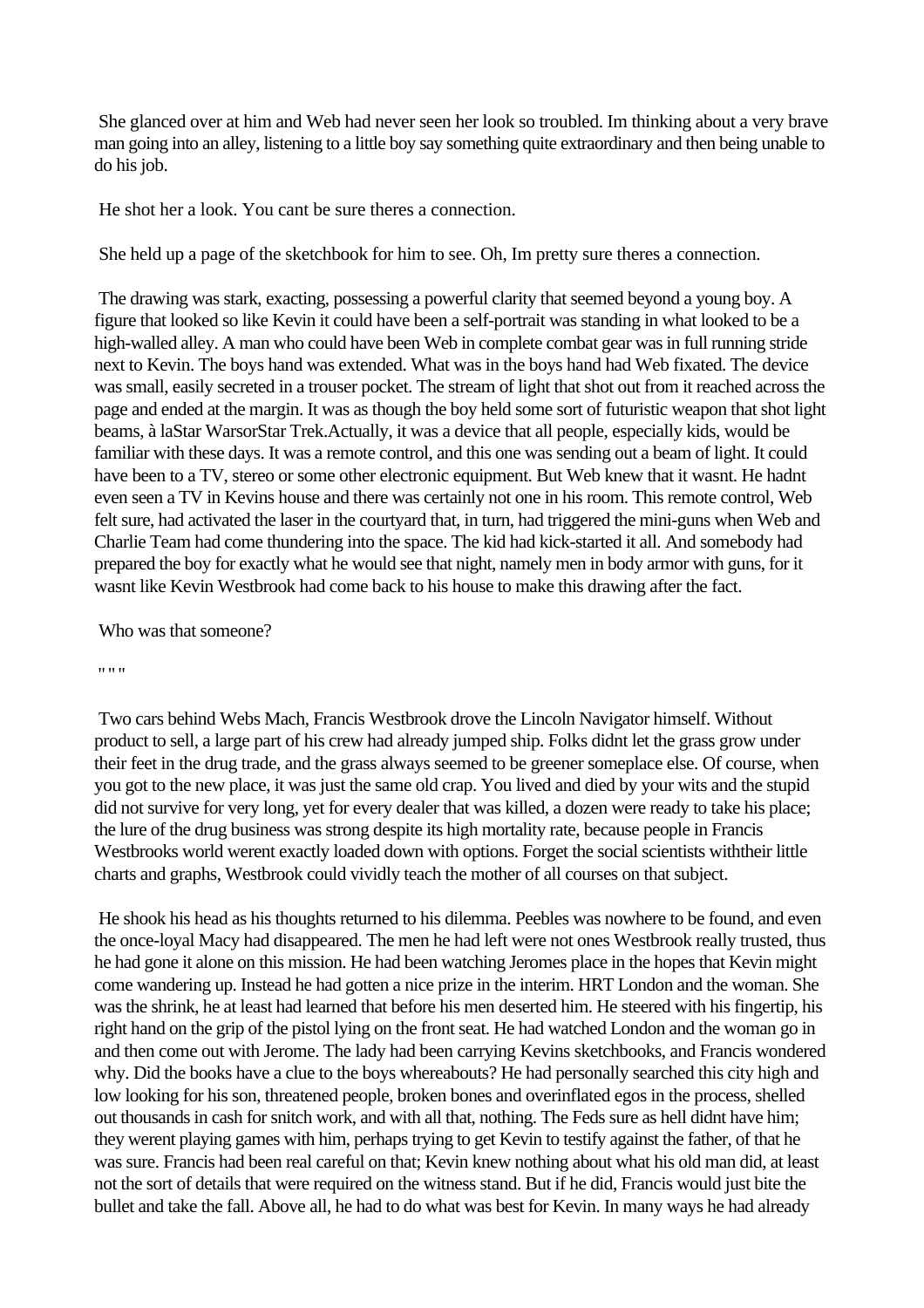led a full, rich life, about as much as someone like him could reasonably expect. But Kevin had a lot more living to do. London was a smart guy. Franciss plan was to follow him and see where that took him. Where he hoped it took him, of course, was to Kevin.

["LastManStanding-toc.html#TOC-43"]43

 Web drove Claire home, where she packed some clothes and other things, and then he took her to her car and followed her to a hotel, where she checked in. After theyd promised each other to keep in touch with fresh developments, Web rushed back to East Winds.

 Romano was at the carriage house. The Canfields are in the house. I dont know what happened, but somethings shook them up. White as sheets, both of them.

I know what did it, Paulie, and Web explained about the videotape.

 You know there was nothing you could do, Web. Im just pissed I was overseas at the time, I wouldve loved to hit those guys. He snapped his fingers. Oh, before I forget, Ann Lyle called and said she really needed to talk to you.

How come she didnt call me directly?

 I talked to her a couple of days ago. Just checking in. I gave her the phone number here, just in case we needed a hard-line contact.

 Web pulled out his phone, and while he was dialing Ann he asked Romano, So, howd Billy like your Vette?

Sweet, man, sweet. Said he had an opportunity to buy one a couple of years ago for are you ready for this? for fifty thousand dollars. Fifty big ones.

 Better not let Angie find out about that. I see four wheels and a ragtop becoming new furniture and college accounts.

 Romano paled. Shit, I never thought of that. You gotta swear you wont tell her, Web. You gotta swear.

Hold on, Paulie. Web spoke into the phone. Ann, its Web, whats up?

Anns voice was very low. Theres something going down here. Thats why Im here so late.

Web tensed. He knew what that meant. An op?

 The guys built a new target in the practice area two days ago and have been going over it like crazy. The assaulters have been going through their equipment today seven ways from Sunday and the commanders doors been closed all morning, and some of the snipers have already been deployed. You know how it is, Web.

Yeah, I know. You have any idea what the target might be?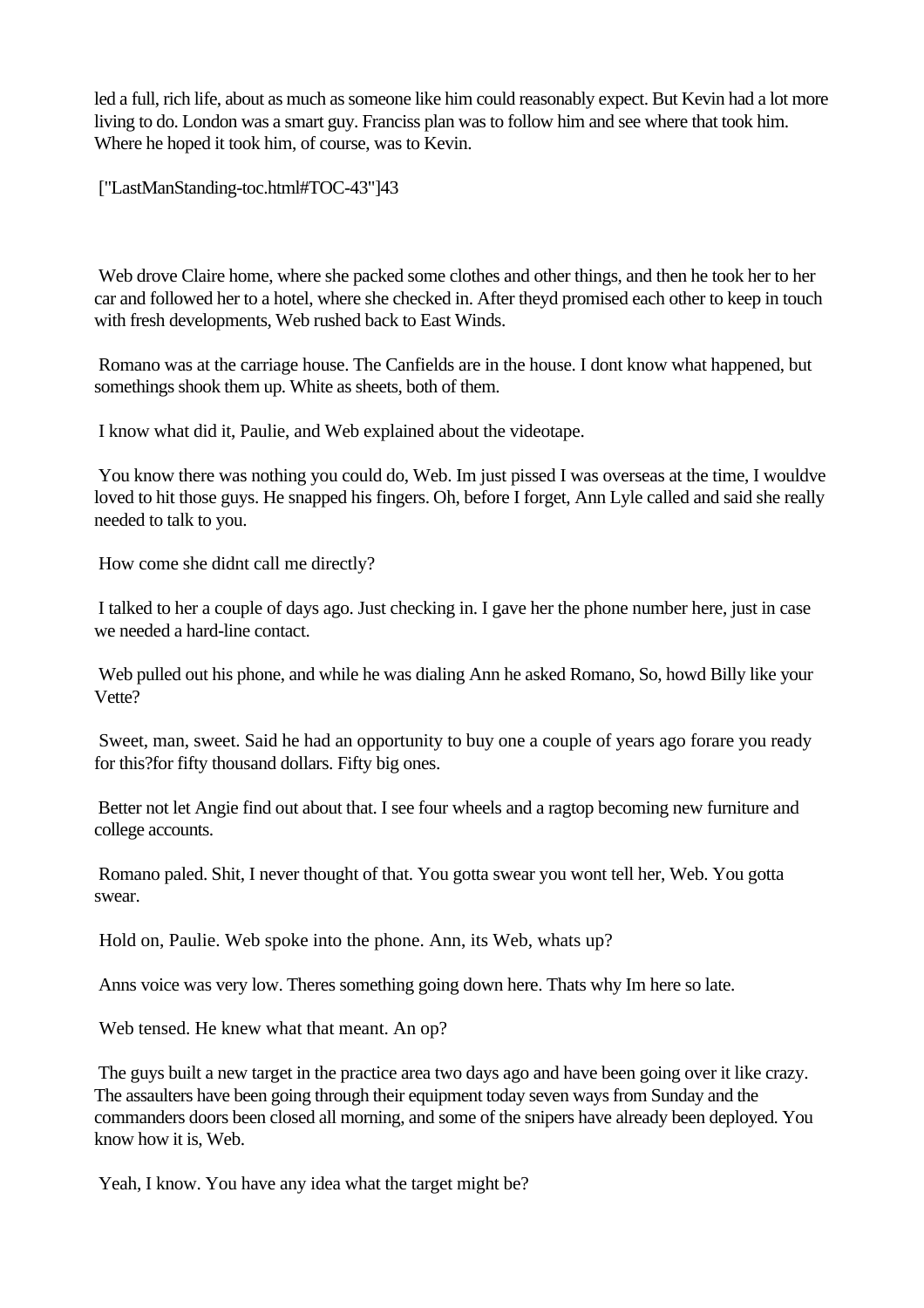Anns voice dropped even lower. A tape from a surveillance camera came in a few days ago. It shows that a truck was parked at the loading dock of an abandoned building near where the shooting occurred. The tape wasnt at the best angle, I understand, but I believe it shows the guns being unloaded from the truck.

Web nearly tore the phone in half. Bates had kept this from him. Who was the truck registered to, Ann?

 Silas Free. Hes one of the founders of the Free Society, Web. Pretty stupid of him to use his real name.

Son of a bitch. They were hitting the Frees. How are they getting there?

 Military aircraft from Andrews to an old Marine Corps airfield near Danville. Theyre heading out at O-twelve-hundred. The trucks have already been sent down via semi.

Whats the assault force?

Hotel, Gulf, X-Ray and Whiskey.

Thats it? Thats not full strength.

 Echo, Yankee and Zulu are out of the country on VIP protection detail. Theres no Charlie Team. And on top of that, one of the Hotel assaulters broke his leg during a training exercise and Romanos with you on special assignment. Were a little thin right now.

Im on my way. Dont let the train leave without me.

 He looked at Romano. Get the guys at the gates to collapse around the house and take over protection detail.

Where are we going?

Its time to bang em and hang em, Paulie.

 While Romano called the perimeter guards, Web ran outside,popped the trunk of his Mach and checked what he had. The answer was he had plenty. The life of an HRT operator required that he keep several days worth of clothes in his trunk along with a variety of other items essential for when you were called out of the country for a week or a month with virtually no notice. Web had supplemented this normal allotment with lots of goodies he had taken from the HRT equipment cage and the stash he kept at home, which included a formidable arsenal. Even with his FBI creds, hed have a tough time explaining this cache to a state trooper on a routine traffic stop.

 When Romano came back, Web said, Bates kept it from me, the little shit. They found direct evidence tying the Frees to the hit on Charlie, using the damn tipIgave him. And he wasnt even going to invite us to the party. Probably thinks well freak and pop people unnecessarily.

You know, said Romano, that really offends my sense of professionalism.

Well, tell your sense of professionalism to shake a leg, we dont have much time.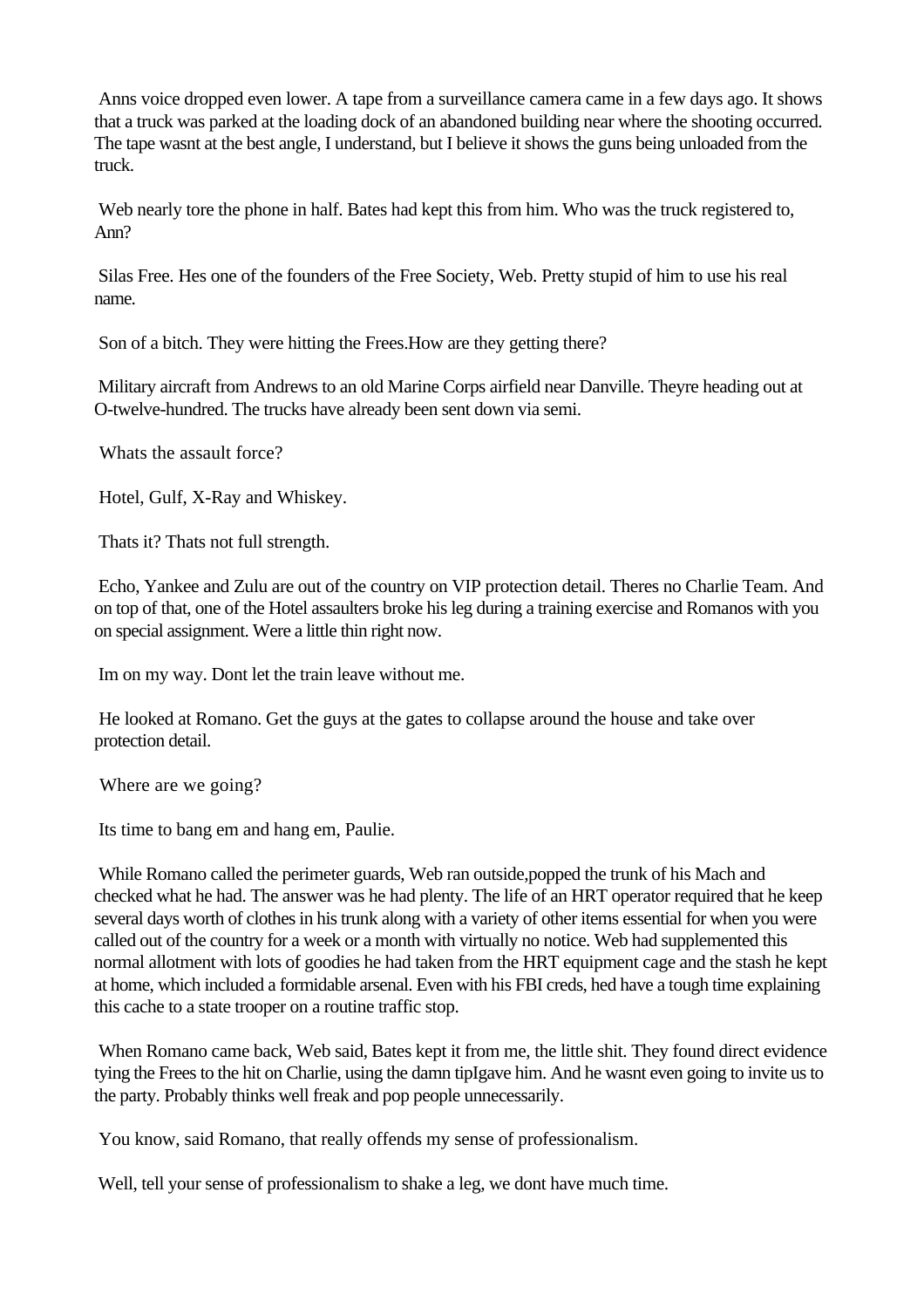Well, why didnt you say so? He grabbed Webs arm. If speed is what we need, we aint taking that hunk of junk.

What the hell are you talking about?

 Five minutes later the big-block Vette loaded down with weaponry blew through the open gates at East Winds and hit the main strip.

 It was mostly back roads down to Quantico, but Romano kept the Vette on seventy pretty much the whole way, going around curves so fast Web felt himself grabbing the edge of his seat and hoping Romano didnt notice. When they got to Interstate 95, Romano smoothly shifted gears and popped the clutch. Web watched the speedometer swiftly move to triple digits. Romano slid in an eight-track tape, of all things, and revved up the music. The best of Bachman-Turner Overdrive was soon shattering the night air, because they were driving with the top down. While Romano drove, Web checked their guns. Even with the highway lights, it was very dark, but his fingers knew every inch of the things.

 He looked over at Romano, who was smiling and singing along with BTO as they were taking care of business. The guy was bobbing his head like he was back in high school and banging at a Springsteen concert.

You gotta strange way of preparing yourself for combat, Paulie.

What, like you and the rubbing you give your pistols for luck? Web looked at him in surprise. Riner told me. He thought it was a hoot.

I guess nothings sacred, muttered Web.

 They cruised into Quantico in record time. They both knew the sentry posted at the east entrance off the Bureau Parkway, and Romano didnt bother to slow down.

 Triple eight, Jimbo, he yelled out as he roared by, referring to the crisis page of three eights that told HRT members to get the hell to Quantico.

Go get em, guys! yelled back Jimbo.

 Romano parked the car; they pulled their gear and hauled it to the admin building. Romano used his security card to open the gate, and they headed to the front door, where a video surveillance camera was watching them. In front of the entrance, six trees had been planted in memory of the fallen members of Charlie Team. Inside, they passed Ann Lyles office. She came to the door, and she and Web exchanged a glance but not more than that. Strictly from the rule book, Ann shouldnt have called and told Web about the assault. And he would never do anything to get her in trouble. But they both knew that what she had done was the right thing to do, rule book be damned.

 Web met his commander, Jack Pritchard, in the hallway. The man looked in astonishment at Web and Romano with all their gear.

Reporting for duty, sir, said Web.

How the hell did you even know about it? demanded Pritchard.

Im still a member of HRT. I can smell these things a mile away.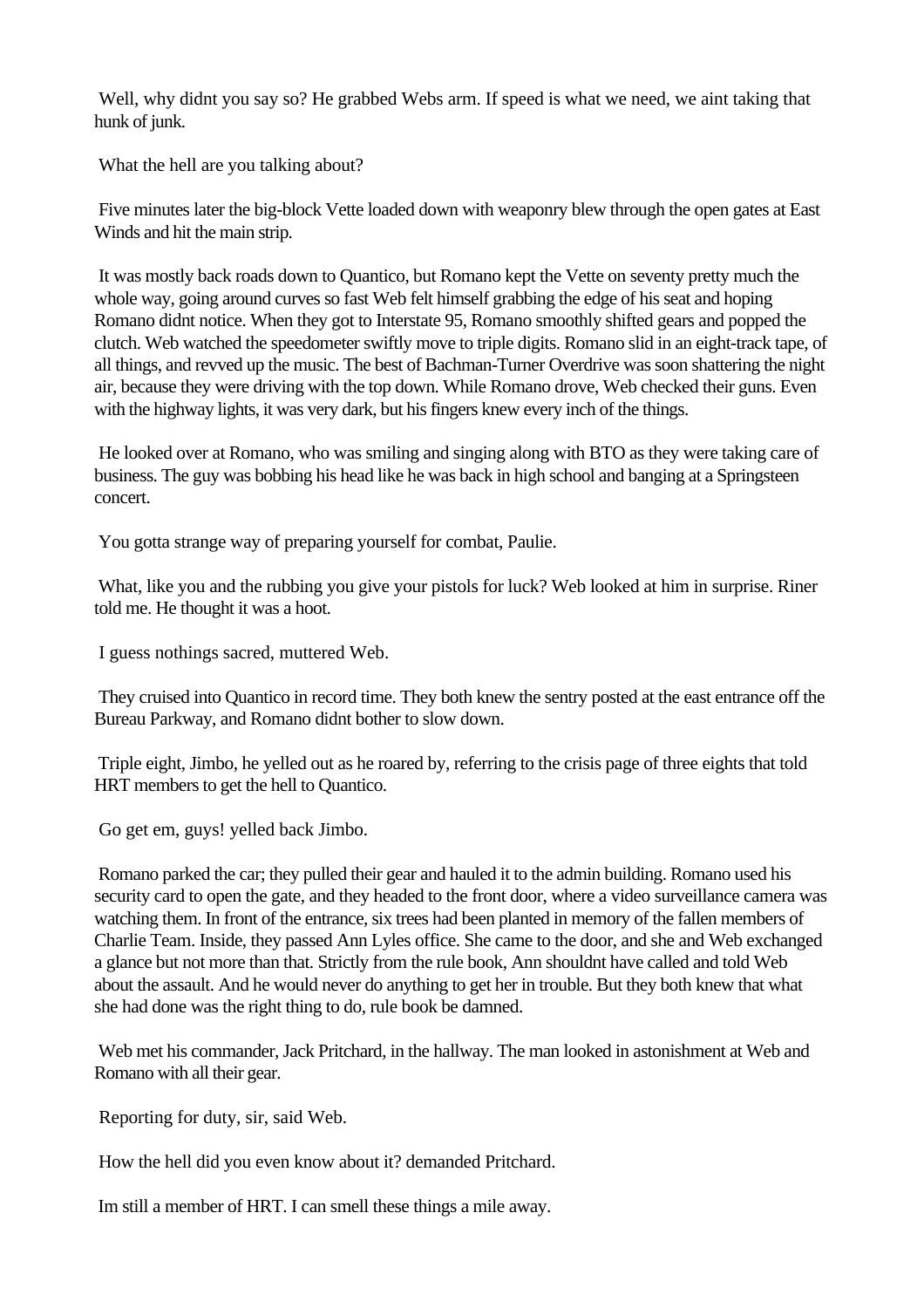Pritchard didnt push it, though he did glance in the direction of Ann Lyles office.

I want in, said Web.

Thats impossible, said Pritchard. Youre still on SRB leave, and he he pointed at Romano got his ass taken off on special assignment that I wasnt even made privy to. Now shove off.

 The commander turned on his heel and headed back to the equipment room. Web and Romano shoved off, right after the man. The assaulters and snipers who hadnt already been deployed on the mission were gathered here, going over last-minute details. Thesnipers were checking to make sure they each had restocked a numbered lot of match-grade ammo. They were updating logbooks, tightening trigger assemblies and cleaning scopes and barrels. The assaulters were inspecting their own weapons and breaking out their breaching gear, tactical bags and body armor. The personnel in the logistics cell of HRT were running around loading gear into the trucks and trying to remember everything the mini-invasion would need to succeed. They all stopped doing what they were doing when Pritchard and then Web and Romano barged into their space.

 Come on, Jack, said Web, you got teams all over the damned place, and not even counting Paulie, youre short a guy on Hotel, you can use the extra hands.

 Pritchard whirled around. How the hell did you know we were short a guy? The HRT chief obviously had had enough of leaks.

Web looked around the room. I can count. And I count five assaulters on Hotel. Add me and Paulie and youre at full strength.

 You havent been briefed, you havent worked the mock target and you havent even been training for a while. Yourenotgoing.

 Web moved in front of the man and blocked his way. Jack Pritchard was about five-ten and Web had him by at least thirty pounds and about five years, but Web knew if it came to a fight that he would be in for one. But he didnt want to fight, not his own man anyway.

 Brief us on the way over. Show us the attack points. Weve got our own equipment and all we need are Kevlar, a flight suit and a helmet. How many of these have Paulie and me done, Jack? Dont treat us like some clueless bastard right out of NOTS. We dont deserve that.

 Pritchard stepped back and stared at Web for a very long minute. The longer it went on the more Web thought Pritchard might actually throw him out of the place. HRT, like other quasi-military units, frowned on such insubordination.

I tell you what, Web, Ill leave it up to them. He pointed at the assaulters.

 Web hadnt been expecting that sort of decision. But he stepped forward and looked at each of the Hotel and Gulf guys one by one. He had fought side-by-side with most of them, first as a sniper and then as one of their own, an assaulter. His gaze finally settled onRomano. The men would accept Paulie back without question. But Web was damaged goods, the guy who had frozen at the worst possible moment, and every man in this room was wondering if he would do it again and cost them their lives.

Web had saved Romanos life during a raid on a Montana militiamen site. Romano had returned the favor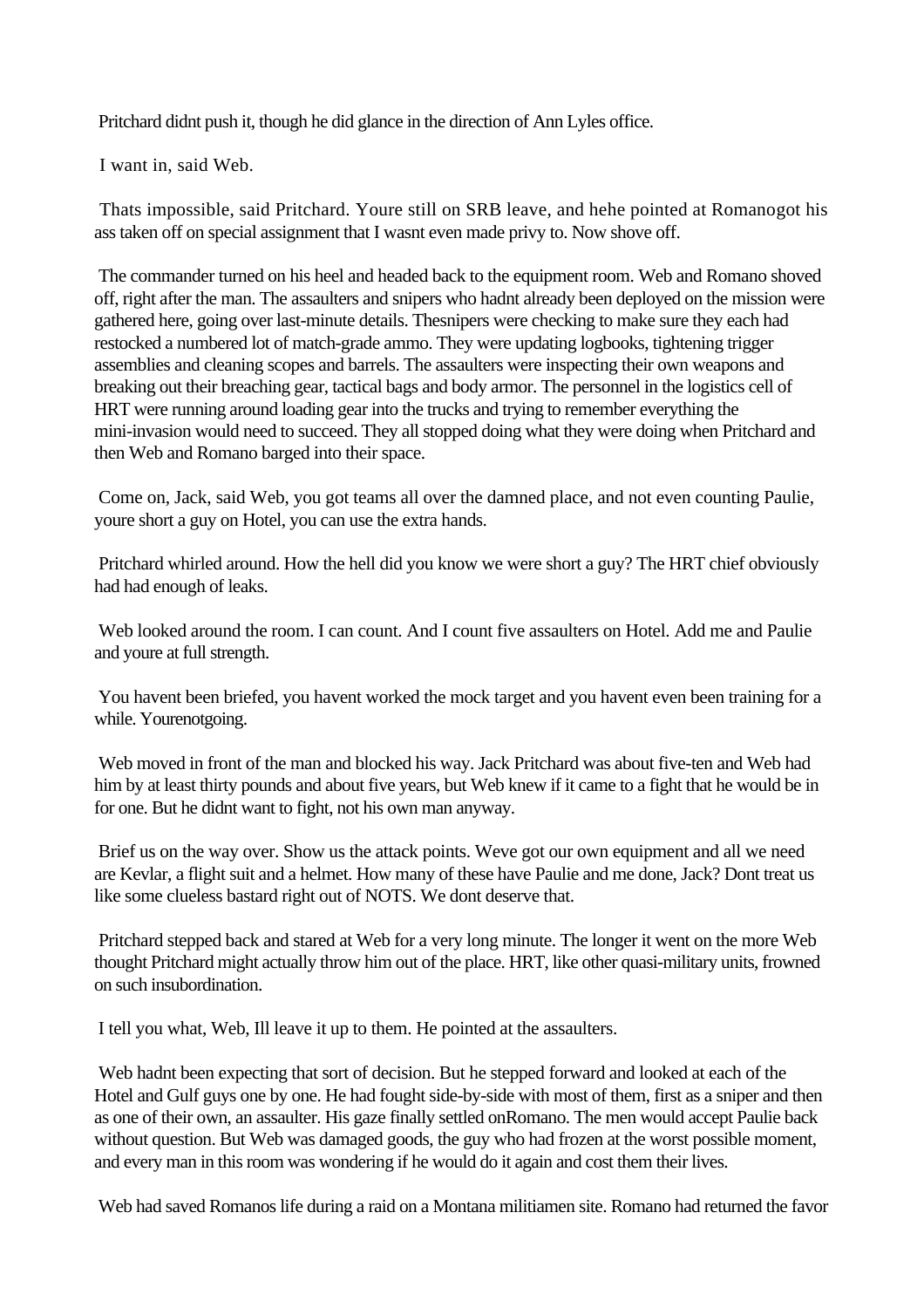a year later during a VIP protection detail in the Middle East when a foot soldier from a fringe rebel group had tried to run their party down with an empty bus he had stolen. The rebel would have succeeded in getting at least Web, but Romano had pushed Web out of the way and popped the driver between the eyes with a round from his .45. Yet despite all that, and their recent time together, Web had never really been able to read the man. As he looked around the room, it seemed that the men were looking to Romano to settle the issue, and despite the guy having driven Web here to take part in the assault, Web had no clue what he would say now.

 He watched as Romano put a hand on Webs shoulder. Looking at his teammates, Romano said, Web London can cover my back anytime, anyplace.

 And in the alpha male society of HRT, a man like Paul Romanowho was feared even by some of his teammates saying that was all it took. After they finished suiting up, Pritchard called all the men into the small meeting room. He stood at the front staring at them, and they stared back. It seemed to Web that the commander spent more time gazing at him than at any of the others.

 It goes without saying, began Pritchard, that this mission is critical. All our missions are critical. I know that each man here will conduct himself in the utmost professional manner while still doing his job to the best of his ability. Pritchards tone was stilted, the man looked nervous, and he had done enough dangerous things in his life that Web had long assumed the man had no nerves.

 Web and Romano exchanged glances. This sort of pep talk was a little out of the ordinary. They werent a bunch of high school kids getting ready to play football.

 Pritchards stern demeanor collapsed. Okay, let me cut the official crap. The folks were going after tonight are suspected of doing in Charlie Team. You all know that. We hope were going to hit them bysurprise. Short and sweet and no shots fired. He paused and looked up and down the ranks once more. You know the orders of engagement. This Free Society has come our way before, down in Richmond. That was Charlie Team too, and some think that what happened in that courtyard was an act of revenge by the Frees.

 There are no known hostages. The ground logistics are a little tricky, but weve handled far worse. We fly in, the trucks will be waiting and we execute. Pritchard was pacing now, and then he stopped. If you have to take a shot tonight, you do it. If they fire back, I dont have to tell any of you what to do. But dont be stupid about this. The last thing we need is for the media to be screaming tomorrow morning about HRT wiping out guys who dont need to be wiped out. If they were involved in Charlies getting ripped, lets bag them and let the legal process work its course. Dont, and I repeat dont, fire because youre thinking about what these guys might have done to six men who belonged to us. Youre better than that. You deserve better than that. And I know youll come through. He paused once more and seemed to search each of his mens faces, once again lingering the longest, it seemed, on Web.

Pritchard finished with, Lets hit it.

As the men filed out, Web walked up next to Pritchard.

 Jack, I hear where youre coming from, but if youre that concerned about somebody going off the deep end, why have HRT do this hit at all? You said there arent any hostages, so an FBI SWAT team could handle this with backup from the locals. Why us?

 Were still part of the FBI, Web, although you wouldnt know it from the way some people act around here.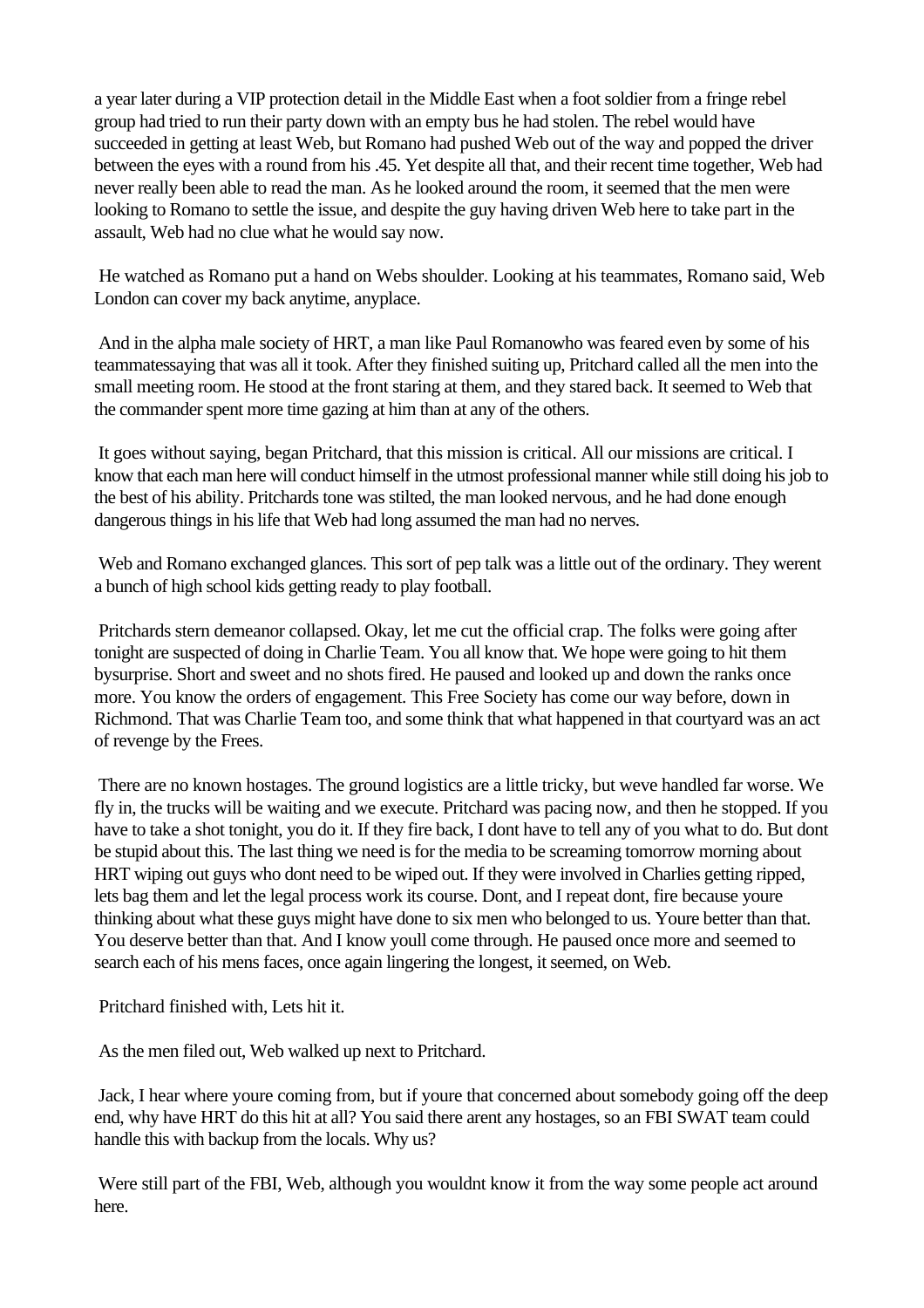Meaning orders from uptown for HRT to do this gig?

Thats the procedure, and you know that as well as I do.

Because of the circumstances, did you request a pass on this one?

 Actually, I did, because I personally dont think we should be doing it. Not this soon after losing our guys. And I agree with you, a SWAT team could go easy enough.

And they turned you down?

 Like I said, were part of the FBI and I do what Im told. Now you wanted in on this, are you backing out now?

See you at the O.K. Corral.

A few minutes later they were on their way to Andrews Air Force Base, ready to go to war.

 The Bureau, Web had learned from one of his HRT colleagues, had contemplated executing a search warrant on the Frees compound but had decided that they would let HRT secure the place first and then execute the search. The last thing the Bureau wanted was a couple of agents getting killed while trying to serve the search warrant. Besides, video of machine guns used to kill federal agents being unloaded from a truck rented by Silas Free was pretty damning.

 On the short bumpy flight down in a military transport jet, Web went over the five-paragraph operations order and he and Romano were filled in on specific details. There would be no negotiation with the Frees and no warnings to come out with their hands up. The memories of the school incident in Richmond and the massacre of Charlie Team had precluded those options. Fewer people would die tonight if HRT just hit them without warning, at least thats what the powers-that-be had decided, and Web was perfectly fine with that decision. The fact that there were no known hostages made things easier and also more complicated. Complicated in that Web was still wondering why an FBI SWAT team hadnt been called in to handle this. He hoped it was a combination of the reputation the Frees had for being extremely dangerous and well armed, and the fact that even the good guys were entitled to exact sweet justice some of the time. But something just didnt feel right about this.

 Intelligence gathered by WFO over the last several months put the Frees at a compound they had created a decade earlier about forty miles west of Danville, Virginia, in a very remote part of the state with woods on three sides. Snipers from Whiskey and X-Ray had set up surveillance twenty-four hours before with WFO agents and had been feeding valuable intelligence back ever since. The plans for the target had actually been in the HRT database for a while now. HRT had rebuilt the interior of the school on its back lot and practiced with something more than the units usual vigor and determination. While there wasnt an HRT member who would consciously open fire unless he, another team member or aninnocent person was in danger, there wasnt a single HRT operator who wasnt at least partly wishing that the Frees would try and fight back. Maybe, Web thought, that group would include Commander Jack Pritchard too, despite his passionate speech to the contrary.

 They landed, climbed in their trucks, which had just been off-loaded from a special truck transport, and drove to the preliminary staging area and interfaced with the local police and folks from WFO who were spearheading the effort. Web turned his back and fiddled with some of his gear when he saw Percy Bates appear from one of the Bucars and talk to Pritchard. Web didnt really need a run-in with Bates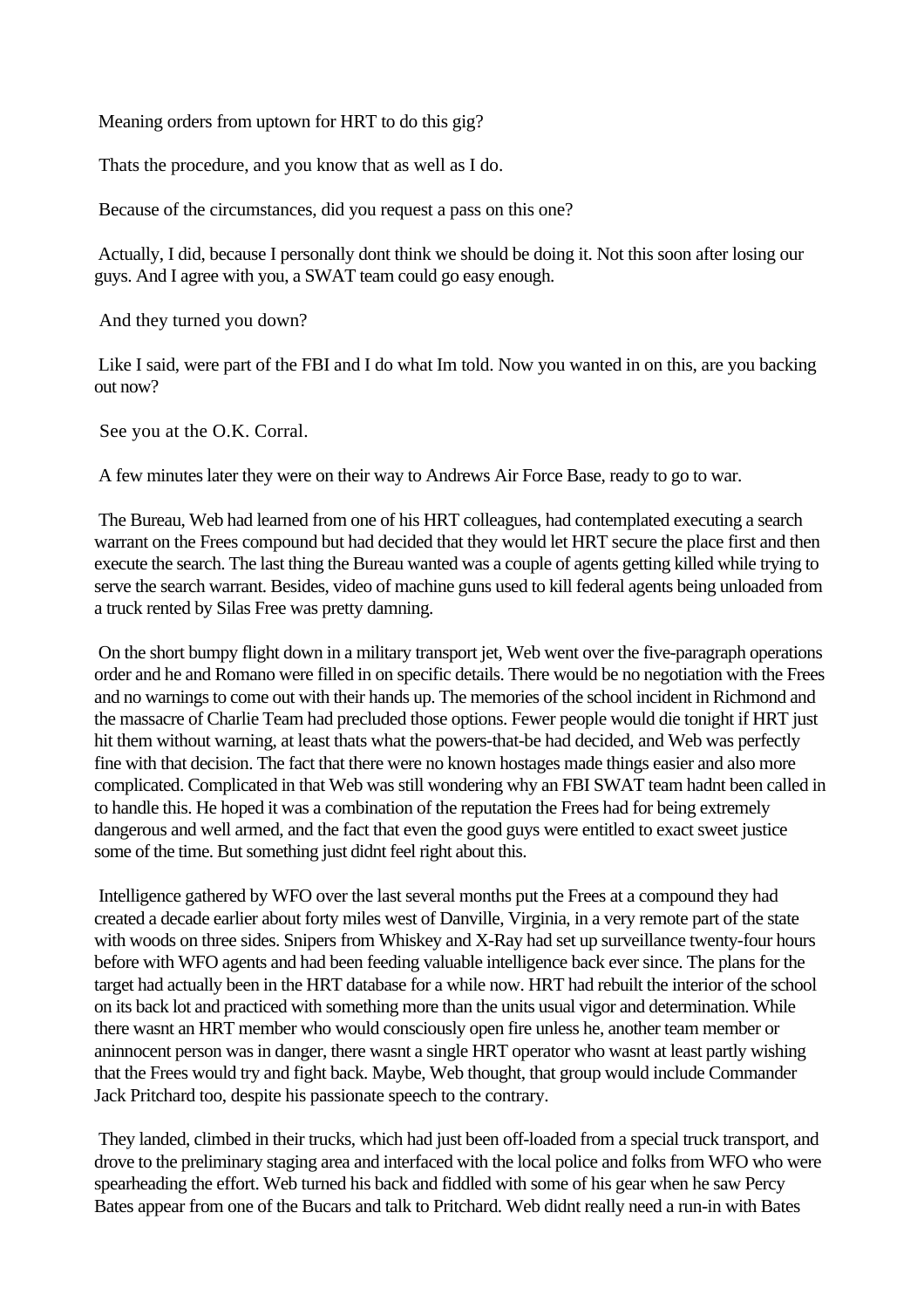right now for a lot of reasons, the main one being he didnt know if he could trust himself not to punch the guys lights out for not telling him about the assault. Bates was probably just trying to protect Web, maybe from himself, but Web would have preferred to make that decision on his own.

 They drove to the last staging point and received a final set of orders. Now it was time to hit the road to the target. They moved quickly through the darkened rural roads. Hotel Team was in one Suburban and was approaching the Frees compound from the rear, while Gulf was going in the left side. The topography would require the assault teams to navigate through the dark, dense woods. That wasnt really a problem, since they had night-vision optics. Just before the truck doors popped open, Romano crossed himself. Web almost said what he had always said to Danny Garcia, that God didnt come around here and that they were on their own, but he didnt. Yet he wished Romano hadnt done the sign of the cross. This was all beginning to seem way too familiar, and for the first time Web started to wonder if he was in any shape to participate in the assault. The doors popped open before he could think any more on this and they poured into the woods and then came to a stop, crouching and surveying the terrain ahead.

 Through his bone mic Web listened as the snipers filled them in on what lay ahead. Web recognized Ken McCarthys voice from X-Ray. McCarthys call sign was Sierra One, meaning he held the snipers highest observation post. He was probably straddling a thick branch of one of the big oaks that ringed the perimeter around the compound, Web figured. That would allow him to seethe entire area, get a good firing lane and provide maximum defilade, or position of cover and concealment. The Frees were definitely inside the compound. Most of them lived there, in fact. The snipers had counted at least ten of them inside. There were four buildings constituting the fenced compound. Three were living quarters and one was a large warehouse-style building where the men held their meetings and did whatever work they did while there, such as making bombs and plotting how to kill innocent people, no doubt, thought Web. There were often dogs at outposts like this. Canines were always a problem not so much a personal danger to HRT members, since even the fiercest dog couldnt bite through Kevlar or withstand a bullet, but they were terrific early warning sentries. Fortunately thus far, at least there were no dogs here; maybe some of the Frees were allergic. The weaponry theyd seen were mostly pistols and shotguns, although one young lad of about seventeen, McCarthy said, was carrying an MP-5.

 There were two sentries outside, one in the front and one in the rear, armed with pistols only and bored expressions, McCarthy wryly noted. As was customary with HRT, the sentries were given identification names by the sniper that had first spotted them. The guard in front was named Pale Shaq, because he bore a passing resemblance to the big basketball center but, of course, was white, since the Frees were definitely not going to have persons of another color around. The one in the rear was christened Gameboy, because McCarthy had noted a Gameboy player sticking out of his front pocket. The snipers had also observed that both sentries carried cell phones that had a walkie-talkie feature. That posed a problem, since they could quickly signal trouble to their confederates inside.

 Hotel Team spread out and moved through the woods with great caution. Over their flight suits they wore IR camouflage, green smocks with visual patterns that broke up each mans night profile. Thus, even if the Frees had night-vision optics, they wouldnt get a clean visual. Though the compound was not yet in sight, in the dense foliage the Frees might have posted either additional pickets or even booby traps that had escaped the eyes of the snipers, unlikely as that might be. Webs NV goggles made night into day, but he kept one eye closed still and assumed all theothers were doing the same thing to avoid the orange burn later. They hit another stop spot and Web pulled the goggles up and blinked quickly to reduce the effects of the high-tech optics. His head was already starting to hurt. On the actual assault Romano would be point man and Web would bring up the rear. Though Romano hadnt practiced this hit with the team, he was still the best assaulter they had. Web slid his hand down the short barrel of the MP-5 subgun he was carrying. He wasnt toting his usual SR75 rifle because, after using it in that courtyard, he had found he couldnt pick the damn thing up again. He first touched the .45 pistol in his tactical holster and next the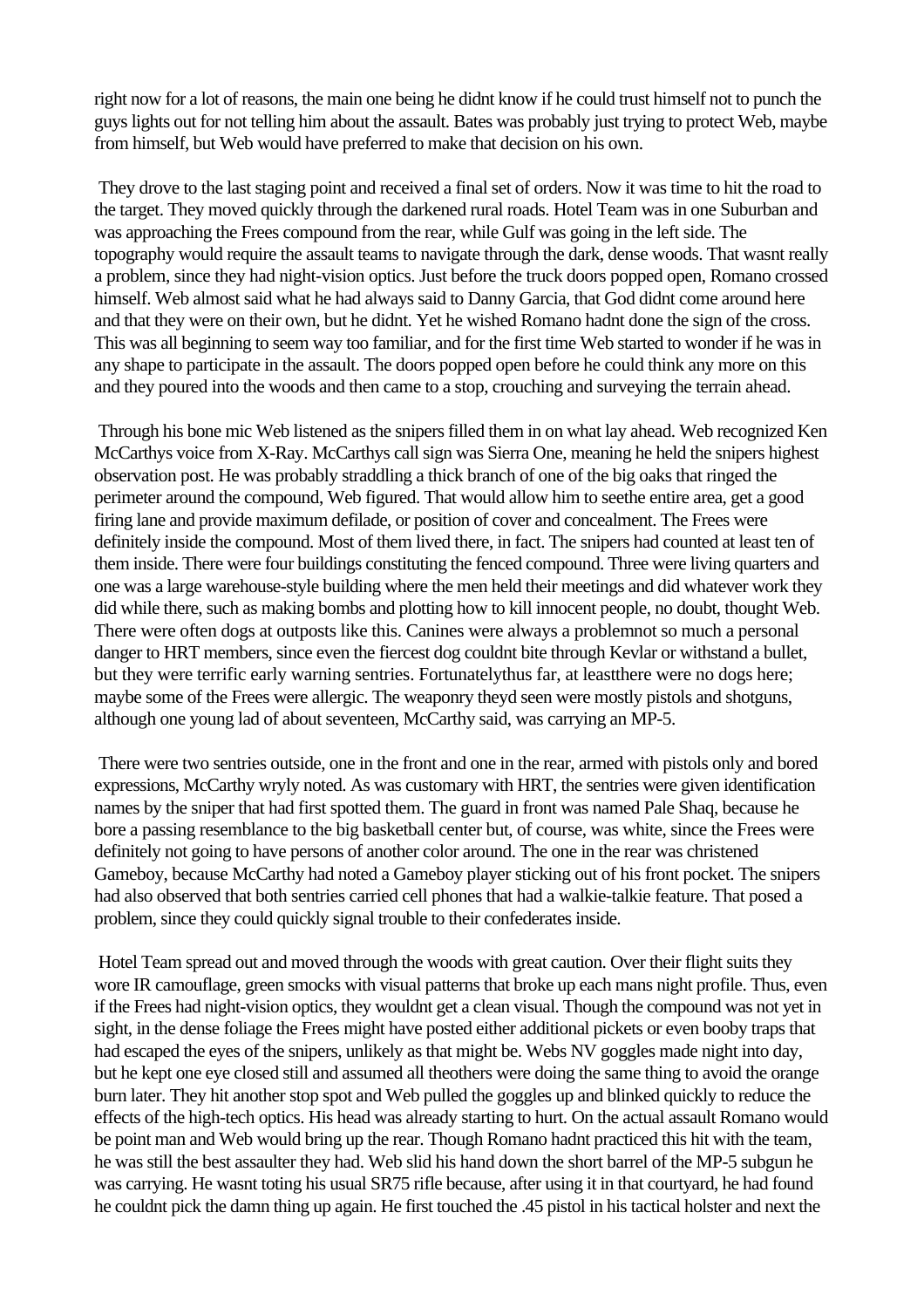twin gun riding in his cross-draw shoulder rig that hung across his trauma plate, and he smiled tightly when he saw Romano watching him do this and giving him a thumbs-up.

 Now were bulletproof, big guy, said Romano. The man was probably still doing BTO turns in his head, thought Web.

Webs heartbeat was not yet at sixty-four and he was striving mightily to get it there. He rubbed his fingers against his palm and was surprised to feel sweat, for it was a chilly night. Yet sixty pounds of gear and body armor made for a nice little personal sauna. He had pistol mags hanging from his gun belt and spare MP-5 ammo in his thigh pads, along with flash bangs, slap charges and other goodies that he might or might not need tonight, you just never knew. Still, he hoped the sweat didnt signal nerves that could cause him to screw up right at the moment he needed to be perfect.

 They moved forward again and neared the edge of the woods. Through his goggles Web could clearly make out the Frees compound. To ensure that communications were short and that everyone was working off the same page, the first floor of a target, in HRT parlance, was always designated Alpha, the second, Bravo. The front of the building was white; the right, red; the left, green; and the rear, black. All the doors, windows and other openings was given sequential numbers beginning with the farthest port to the left. Thus Gameboy was stationed on the outside of the fence at roughly Alpha level black port three, while Pale Shaq was at Alpha level white port four. Web checked out Gameboy through his goggles and quickly summed the guy up as untrained as well as downright careless. The accuracy of this opinion was reinforced when the guy pulled the Gameboy from his pocket and actually started playing it.

 There were lights on in the main building of the compound. The lights must have been powered by portable generators, because there were no overhead electrical lines evident. If there had been, HRT would have found the transformer supplying the power and shut it off just before the assault. Going from light to dark was disorienting and would have given HRT the slight edge it needed to prevail without loss of life.

 Since there were only two assault teams, snipers were standing by to jump into their blacks, or Nomex flight suits, and help in the attack. Each sniper carried, in addition to his sniper rifle, a CAR-16 auto assault rifle with a three-power Litton night scope. The plan was to hit from the front and the side in blitzkrieg style and contain the Frees in the main building. At that point the regular FBI would come in, read rights, execute search warrants and the next stop for the Frees would be court and then prison.

 There was just enough to make this interesting, thought Web. The Frees had to know that the FBI was watching them. This was a very rural area and word of strangers got around, and the Bureau had had them under surveillance for a while now. HRT had to assume that their chief weapon, the element of surprise, would at least be diminished in this case.

 Having learned something from the Charlie Team debacle, they had brought along two very bulky but very powerful thermal imagers. Romano fired one up and performed a sweep of each building on their side of the compound. Gulf was doing the same from the front. This thermal imager could look through darkened glass and even walls and nail the heat-filled image of any person lurking there with a slingshot or a mini-gun. Romano completed his surveillance and gave the all-clear. No automated sniper nest this time. All buildings except the main one were empty. It might go very clean.

 Through his NV goggles Web looked around and noted the lights winking through the jumble of trees. These light pulses represented snipers who were wearing fireflies, infrared glow plugs the size of a cigarette lighter. The flies would blink every two seconds in a light spectrum visible only with night optics. This way the snipers could keep in touch with one another without giving away their position. If a target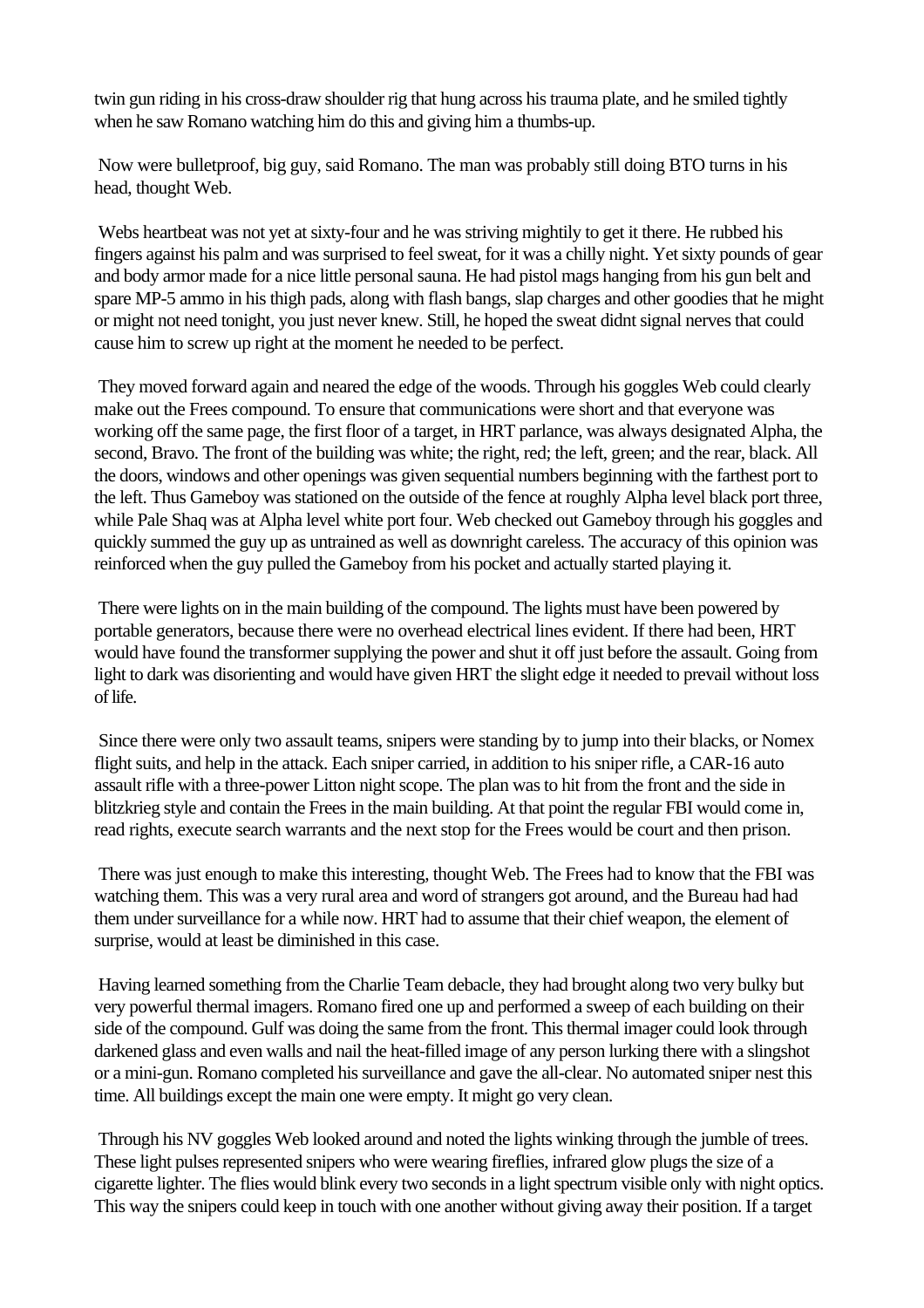was suspected of having night optics as well, the flies werent used, for obvious reasons. Assaulters neverused them. Each wink of light represented a friendly body with a .308 suppressed rifle backing him up. It was comforting when you werent sure whether you were walking into an ice-cream parlor or a hornets nest. Web assumed tonight that it would be the latter.

 With a flick of his thumb, Web put the fire selector on his MP-5 to multiple-round bursts and then worked on getting his pulse rate down to the proper zone. There were the sounds of wildlife all around squirrels, mostly and birds flitting from tree limb to tree limb, disturbed by the men crouched in their space with all this fancy gear. The padding of animal paws and the flapping of bird wings was somehow comforting, if only to reassure Web that he was still on planet earth, still connected to living, breathing things, though he had potential killing on his mind.

 The plan here was a little dicey. The snipers were not going to open fire on the sentries. Gunning down folks in cold blood who had yet to be convicted of anything was not something law enforcement types got to do very often; Web certainly never had. It would take a very high-stakes hostage situation to justify that sort of approval from Washington. The director and probably the attorney general would have to bless that sort of operation. Here they were going to flank the guards, jump them and make sure they had no time or opportunity to warn their comrades inside of the coming attack. The assaulters could have employed a diversionary explosive, or perhaps drawn the guards into the woods somehow to be met by assaulters in Ghillies waiting to jump them, but the flanking plan had been devised based on prior intelligence gathered on the Frees. That intel had proved correct in the careless nature of the sentries. It might just work, thought Web.

 If the exterior breach points were locked, they would be blown, of course. That would warn the rest of the Frees, but by then HRT would be inside and the battle would pretty much be over, barring something extraordinary occurring, which Web could no longer rule out, ever again. Hotel was going to hit from the rear, Gulf from the side, in a very explosive way. Assault teams always tried to hit from angles, never front-back or side-side, to avoid friendly fire casualties.

Web tensed as Romano asked TOC for compromise authority andquickly got it. Now Web took one last cleansing breath and assumed the total focus of an assaulter with one of the most elite law enforcement teams ever put together. Pulse at sixty-four, Web really did just know his bodys inner workings.

 Romano gave the high sign and he and Web went to the left and the other two operators slid to the right. A minute later they were on both flanks of Gameboy, who was still intent on his video screen, apparently having a great time whipping the computers ass. By the time he looked up, there were .45 pistols stuck in both of his ears. Before he even had a chance to say, Shit, he was down on the ground, Peerless cuffs around his hands and ankles, and a plastic chain strap tied the cuffs together so that he was fully immobilized like a tethered calf during a roping contest. At the same time a strip of adhesive was placed over his mouth. They took his pistol, cell phone and a knife they found in a sheath tied to his ankle. Web did leave the man his precious Gameboy.

 They passed the living quarters of the group and moved to the crisis site, the exterior rear door of the main building, and crouched low. Romano touched the door gingerly, then grasped the door handle and tried it. Through his mask, Web could see him grimace. It was locked. Romano called up the breacher, who quickly moved forward, laid his four-hundred-grain flex linear charge, rolled out his cable and readied the detonator, while the rest of the team watched his back even as they took cover.

 At that point Romano informed TOC that they were at phase line green and Web listened to TOCs confirmatory response. Thirty seconds later, members of Gulf did the same thing, so Web knew they had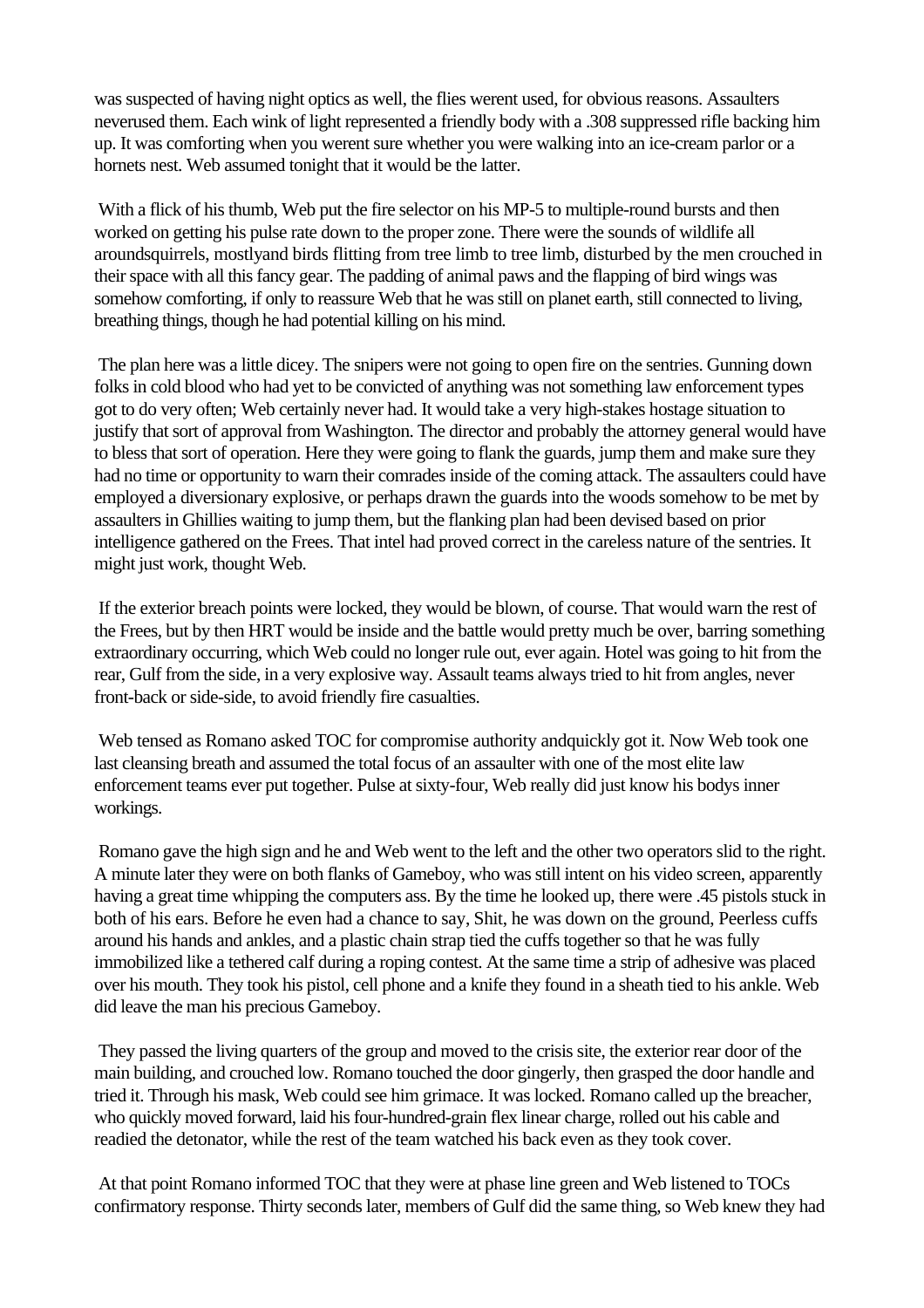successfully bagged Pale Shaq out front and then gone to the side of the building for their very special assault. TOC stated that it had control, and the line rankled Web even more now than it had before.Yeah, thats what you said to Charlie, wasnt it?

 Three snipers joined the Gulf boys on the side and Ken McCarthy had come down from his Sierra One position and become an instant assaulter, along with two other Whiskey snipers who joined Web and Hotel Team. When Ken saw Web, Web couldnt see the mans expression, but Web was sure it was a surprised one. They all took off their NV goggles, since muzzle flashes and explosives made themuseless anyway and would actually leave you blind and defenseless in such a light-filled environment. From here on, everyone had to simply use their ordinary five senses, and that was okay was Web.

 The countdown began. Webs heartbeat seemed to slow even more with each number. When TOC reached three, Web was fully in the zone. At the count of two, every HRT operator looked away from the crisis site so that the blast wouldnt blind them. At the same moment each mans fingers also slipped off his weapons safety once more; and then index fingers slid to triggers.Here we go, boys,Web thought.

The charge blew and the doors fell inward and Web and company roared through.

 Banging, called out Romano as he drew a flash bang from his stretch cordura holder, pulled the pin and lobbed. Three seconds later a hundred-and-eighty-decibel explosion screamed through the hallway with a million-candlepower flash in its wake.

Web was to the right of Romano, looking for threats from any source, his gaze going first to distant corners, then pulling back. There was a small interior room with a hallway heading left off that. Their intelligence, confirmed by their thermal imagery, had told them that the Frees were gathered in the main room in the left rear of the building. It was a large space, maybe forty-by-forty, and mostly open, so they didnt have to worry about lots of nooks and crannies for resistance to hole up in, but it was still a large space to secure, and there would no doubt be furniture and other equipment to hide behind. They dropped off one guy to hold the room they had first entered. The rules of engagement were that you never gave back ground you had taken, and you never allowed yourself to be rear-flanked. The rest of the strike force raced on.

 So far, they had seen no one, although there were shouts up ahead. Web and the rest of Hotel flew down the hallway. One more turn and theyd hit the double doors to the target space.

 Banging, yelled Web. He pulled the pin, lobbed the flash bang around this last turn. Now anybody looking to ambush them from up there would have to do so while blind and deaf.

 When they reached the double doors, no one bothered to check whether they were locked. Romano quickly placed a slap charge onthe doorjamb. The explosive consisted of a length of tire rubber one inch wide and six inches long with a strip of C4 explosive called a Detasheet. At the bottom of the device were a shock tube and a blasting cap. The men stood back, and Romano whispered into his mic. A few seconds went by and the slap charge blew and the doors collapsed inward.

 At the exact same moment the side wall of the main room exploded inward and Gulf Team charged through the opening. They had placed a flex-linear charge a V-shaped strip of lead and foam, loaded with explosives around the wall. It had completely taken out the wall, throwing debris into the room. One of the Frees was already on the floor, holding his bloodied head and screaming.

 Hotel charged in from the main doors and blitzed the danger zones that were basically any space where somebody with a gun could take cover and do HRT harm.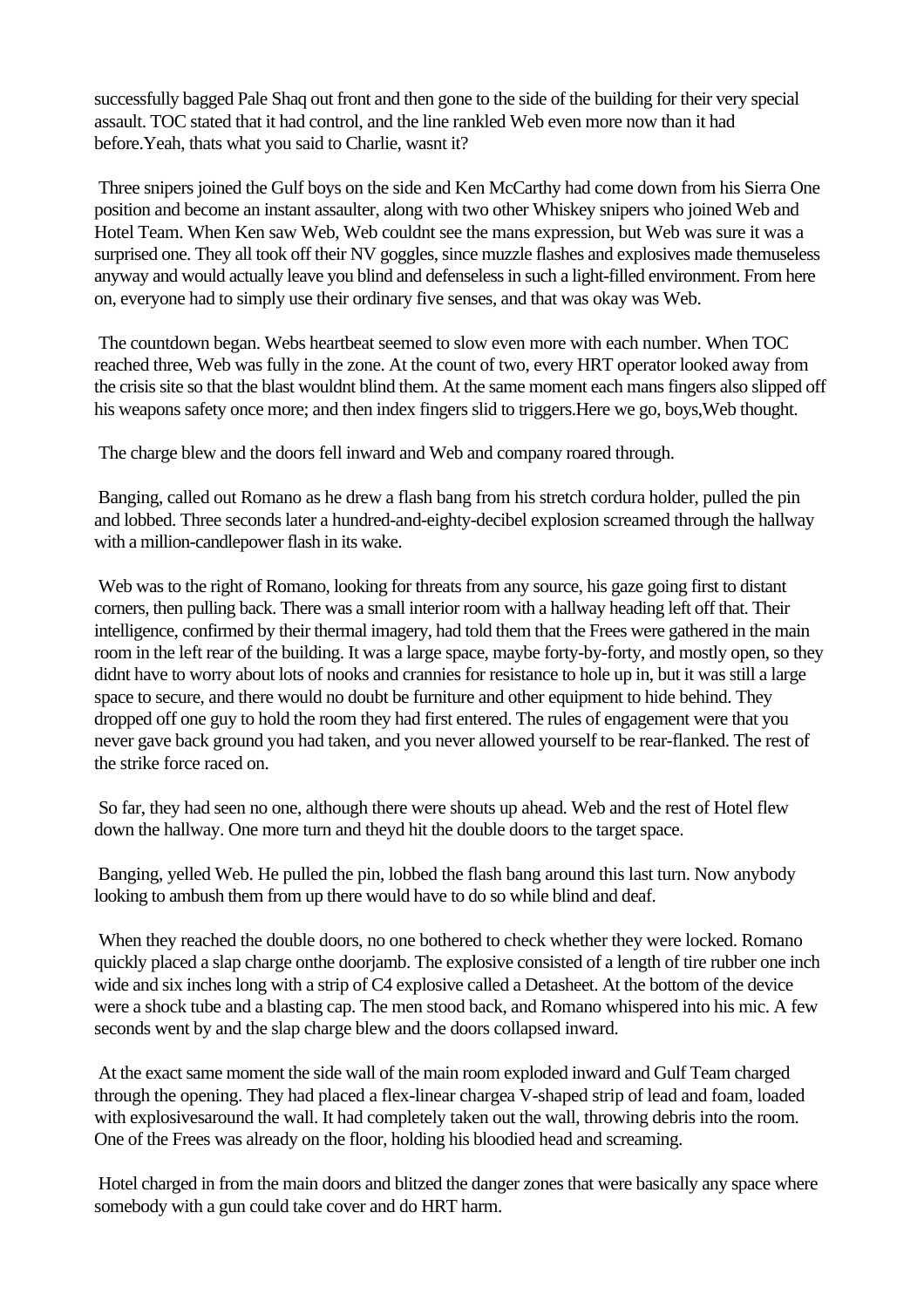Banging, called out Romano as he raced down the right side of the room. The flash bang explosion sounded seconds later. The room was filled with smoke and blinding light and the shouts and screams were deafening as the Frees fell over each other trying to escape. However, there were no shots and Web began to think that this might just end peacefully, at least by HRT standards. Web followed Romano, his gaze sweeping the area, looking to the farthest corners for threats and then reeling back. He saw both young and old men hiding under overturned chairs, prone on the floor or pushed against the walls, all covering their eyes and holding their ears, all of them stunned by the carefully crafted assault. The overhead lights had been shot out by HRT as soon as they entered the room. They were all operating in darkness now except for the occasional flash bang.

FBI! On the floor. Hands behind your head. Fingers interlocked. Do it!Now! Or youre fucking dead! Romano screamed all this out in a Brooklyn-accented, staccato roar.

That mouthful even got Webs attention.

 Most of the Frees in Webs line of sight began to obey the instruction, semi-incapacitated as they were. Thats when he heard the first shot. And that was followed by another shot that hit thewall right next to Webs head. From the corner of his eye Web saw a Free coming up from the floor holding an MP-5 and pointing it his way. Romano must have seen the same thing. They fired together, both their MP-5s on multiple-round bursts. All eight shots hit the man either in the head or torso and he and his gun went back down to the floor and stayed there.

 The other Frees, blinded and disoriented but also angered by the death of one of their members, pulled their weapons and opened fire from behind whatever bulwarks they could find. HRT did the same. However, it was pistols, shotguns, flesh and overmatched men playing soldier against body armor, subguns and men trained for battle and killing. The gunfight did not last very long. The Frees foolishly looked at the eyes of their opponents. Web and his men calmly keyed on the hands and the weapons held there as they fired round after round, moving forward, staying on their marks. Aim-point red laser dots from the finders bolted to their subguns were directly on their targets. They maintained their fields of fire, shooting around and over each other as though they were performing a superbly choreographed dance. The frantic Frees shot wildly and with no discipline and missed badly. HRT aimed with precision and scored hit after hit. Twice HRT operators were shot, more out of luck than skill, but they were torso hits, ordinary pistol ammo running right into the latest-generation Kevlar; and while the impacts of the bullets stung like a bitch, the only result was a deep bruise. HRT aimed for the head and chest and each time a round impacted, another Free died.

 With the rout clearly on, Web had had enough of this carnage and he flipped his MP-5 to full auto and raked the tops of the cheap tables and chairs, blowing chips of particle board and wood veneer and strips of metal into the air and filling the opposite walls with lead as his weapon threw out slugs at the rate of almost nine hundred a minute. HRT did not fire warning shots, but there was nothing in the manuals or in any other training Web had done that said you had to slaughter an outclassed enemy for no reason. The remaining Frees were no danger to anyone anymore; they just needed some extra persuasion to officially give up. Romano did likewise with spray from his gun. The resultingblizzard of destruction had the opposition flat on their bellies, hands over their heads, their thoughts of fighting and perhaps winning obviously gone. In unison Web and Romano slapped in fresh ten-millimeter ammo stacks with machinelike movements and speed.

 They opened fire again, once more aiming just over the heads of the cowering enemy, and poured it on until the last of the Frees still alive finally made the only sensible choice. Two crawled out from the debris of dead bodies and destroyed chairs and tables, their hands in the air, their weapons on the floor. They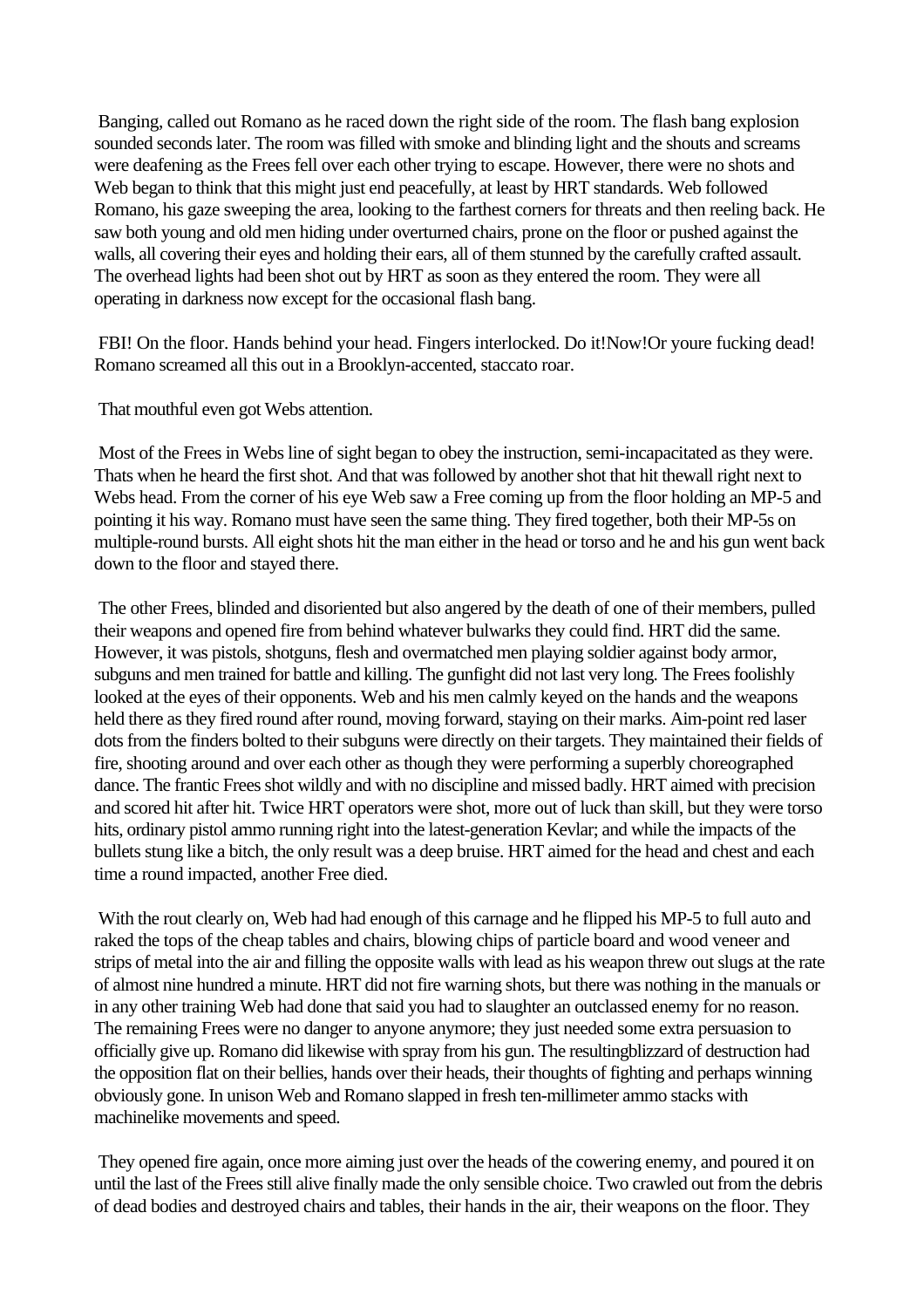looked shell-shocked and were sobbing. Another Free just sat there staring at his hands, bloody from touching a large, seeping wound on his leg, and there was vomit on his shirt. An operator went over to him, cuffed him and then laid him gently back, slapped on surgical gloves and mask and started ministering to the wound; a gunman suddenly turned lifesaver of his enemy. Paramedics were called up from the medic truck that accompanied every HRT assault to tend to the wounded. The guy would probably live, Web concluded, after checking out the bloody leg, if only to spend the rest of his life in prison.

 As Romano and another assaulter cuffed the first two Frees to surrender, several other operators went quickly around the room making sure that the dead actually were. The men on the floor were just bodies now, Web felt certain. Humans were not built to withstand one shot to the head, much less half a dozen.

 Web finally lowered his gun and took a deep breath. He surveyed the battlefield, looked over the survivors. Some didnt even appear old enough to drive, dressed in oversized farm jeans, T-shirts and dirty boots. One of them had a peach-fuzz goatee; another even had acne. Two of the dead men looked old enough to be grandfathers and maybe had recruited their grandsons to join the Frees; and die as one. They hardly qualified as worthy opponents. They were just a bunch of stupid people with guns and screwed-up lives who had run into the realization of their worst nightmares and foolishly chosen the wrong course of action. Web counted eight dead bodies, the blood flowing thick and absorbing fast into the cheap carpet. And, though the Frees would contest it, all blood,regardless of ethnic or racial background, flowed red out of the body. At that level, everybody was the same.

 He leaned against the wall even as he heard the sirens coming. It hadnt been a fair fight. Yet it had not been a fair fight last time either. A part of him should have at least felt some level of satisfaction. However, the only thing Web London felt was sick to his stomach. Killing was never an easy business and maybe thats what separated him from men like the Ernest B. Frees of the world.

Romano came up to him. Where the hell did those shots come from?

Web just shook his head.

Well, shit, said Romano, it aint exactly how I figured this going down.

 Web noted the large bullet hole in Romanos cammie smock that revealed the Kevlar underneath. The hole was near his belly button. Romano followed Webs gaze and shrugged it off like it was a mosquito bite.

Another inch lower and Angied have to get her kicks somewhere else, said Romano.

 Web struggled to recall exactly what he had seen and what he had heard and exactly when. Web knew one thing for certain: they were all in for a lot of questions and none of those questions held easy answers. Pritchards warning came hurtling back to him. They had just annihilated numerous members of the Frees, the group suspected of wiping out a team of HRT. What Web and the others had really done was open fire and wasted a bunch of young boys and old men because shots had come from a source they werent sure of and because Web had seen one of them lifting up his gun and pointing it his way. Web was completely justified in doing what he did, but it wouldnt take a master spin doctor to whip that set of facts into something that smelled to high heaven. And in Washington, D.C., they had more spinmeisters per capita than anywhere else on the planet.

Web could hear feet pounding toward them. The regulars would be showing up soon, the Batess of the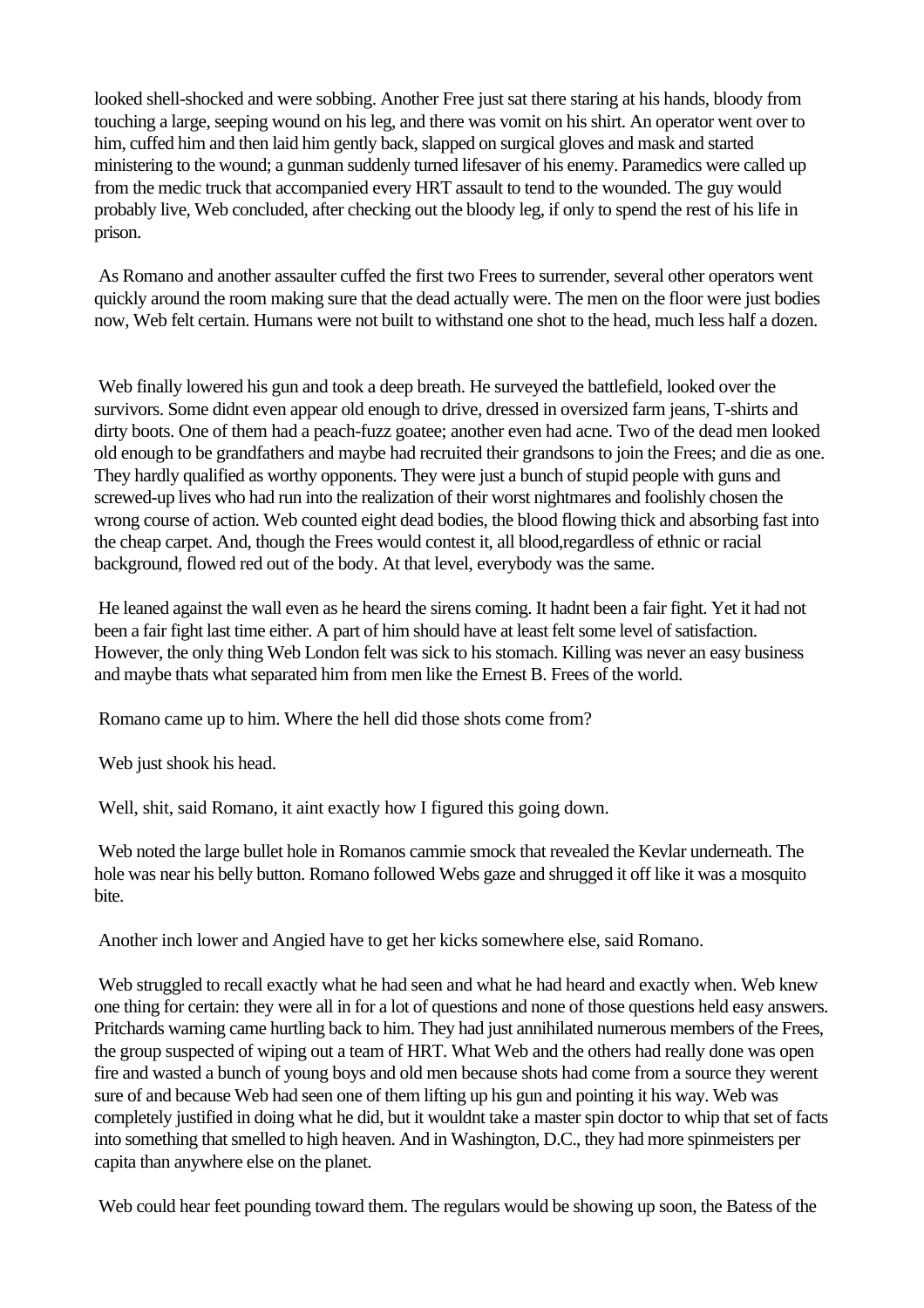world. They would take over the task of figuring out what the hell had happened. LikeRomano had said, HRT was just in the business of banging and hanging. Well, they just might have hung themselves this time. Web started to feel something he never had when the bullets were flying: fear.

" " "

 There was movement over a thousand yards away in the woods to the rear of the compound and behind the perimeter set up by HRT. The ground seemed to rise up and a man crouched there, his sniper rifle with attached scope held in his right hand. It was the same rifle he had used to kill Chris Miller outside Randall Coves house in Fredericksburg. The FBI probably thought that Web London had been the target, but they would be wrong. Millers death was just another way to bring further misery to Web London. And what the man had just done, instigating the fight between the hapless Frees and HRT, was simply another method of adding to Londons mounting troubles. The man laid aside the cloth that was covered with dirt, mud, animal feces, leaves and other things designed to help him blend in with the surroundings, his very own Ghillie suit. He had long ago concluded that one should only copy from the best. And, at least for now, HRT was the best. And Web London was supposed to be the best of this elite group. That distinction put him squarely in the mans sights. This was personal to him. Very personal. He folded the material and hooked it to his backpack, and Clyde Macy quietly made his escape. Despite his normally stoic nature, the man just had to smile. Mission accomplished.

["LastManStanding-toc.html#TOC-44"]44

 Since he hadnt been able to get a handle on the origin of the group supplying Oxy and other prescription drugs to the D.C. area, Randall Cove had changed strategies and decided to hit it from the receiving instead of the supply end. He had used what the informant T had told him to latch on to a drug crew, who T had told him had lately been dealing these narcotics. It was amazing the results you could get from a snitch when you held him upside down over a hundred-foot drop. Cove figured at some point they would have to pick up more of the product. This new tactic had brought him here tonight, and he hoped it would produce some huge dividends.

 The woods were thick and Cove moved through them as quietly as a human being was equipped to do. He stopped near the tree line, squatted low and surveyed the terrain. The vehicles were parked on a dirt road that snaked through these woods near the Kentucky West Virginia border. If Cove had had any backup to call, he would have. He had thought about bringing Venables, but Sonny had done enough and he also had a wife and kids and was getting ready to retire. Cove was not going to mess with that. Cove was a brave man, well used to being in dangerous situations, but still there was a fine line between courage and idiocy and Cove had always kept on the right side of that flimsy divider.

 Cove ducked down as several men gathered around one of the vehicles. He slipped out his NV monocular for a closer look. The plastic-wrapped items the men were carrying confirmed Covessuspicions. Not coke bricks but what looked to be tens of thousands of pills. He pulled his flashless camera and took some pictures, and then Cove debated what to do next. There were at least five men that he could see, and all of them were armed. He couldnt really execute an arrest without putting himself in serious jeopardy. While he was contemplating his next act, Cove didnt notice, but the wind changed slightly. He didnt realize it, in fact, until the dog that had been lying on the other side of the truck, and out of Coves line of sight, came tearing around the vehicle and directly at his position.

 Cove swore under his breath, turned and fled through the woods. The dog was gaining, though, with each step, and Coves battered knees just werent up to this anymore. And he heard something else that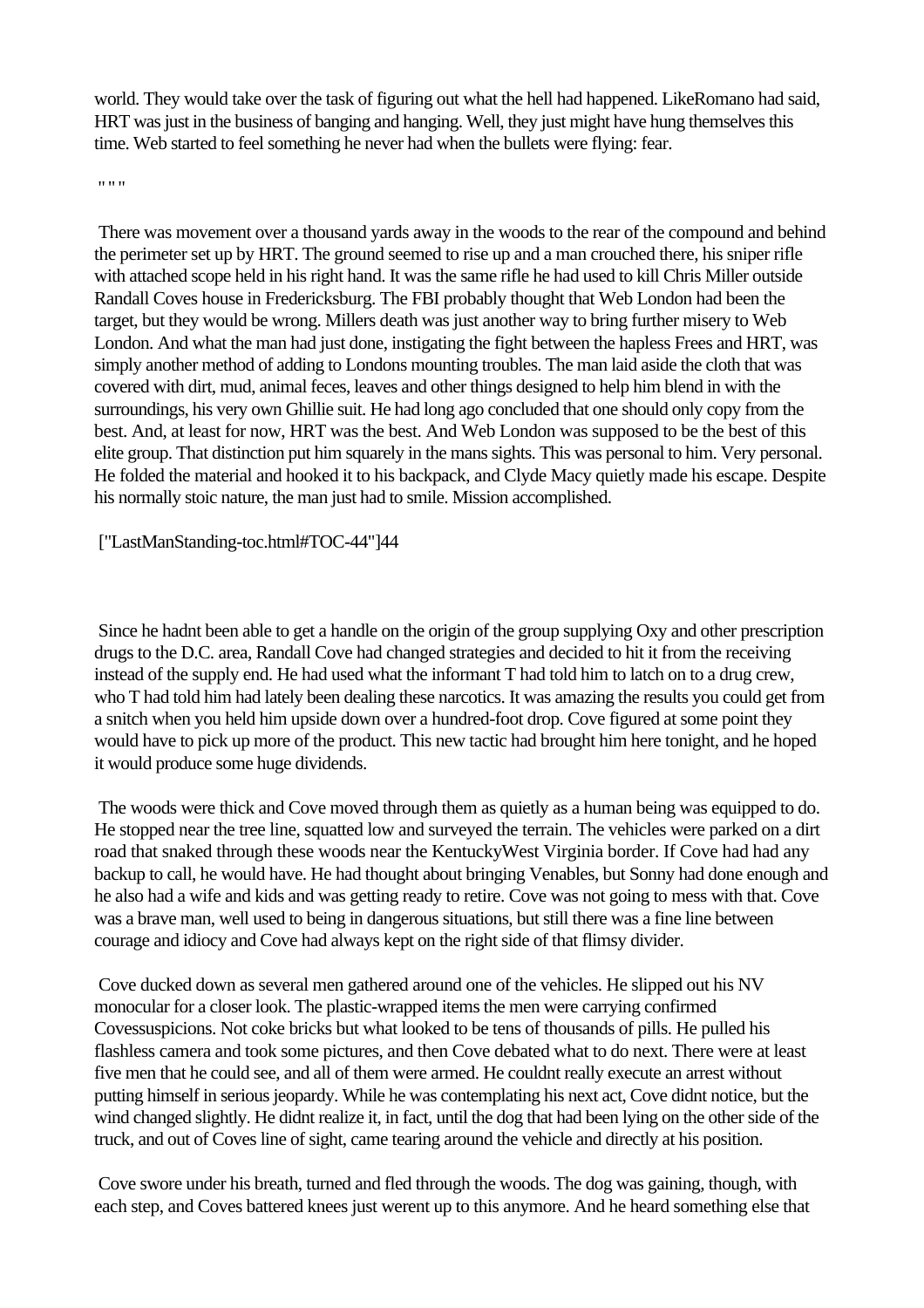didnt provide him with much hope either. There were two-legged animals coming his way.

 They cornered him in a swampy section of earth. The dog came at Cove, fangs bared, and Cove aimed his pistol and shot it dead. That was the last time he would fire, as an array of pistols were leveled at him. He put his gun up in the air in surrender.

Drop it, said one of the pursuers, and Cove dropped it.

 The men came forward and one of them frisked Cove and found the other gun he kept stashed in his coat sleeve and also took his camera.

 Nemo Strait knelt next to the dog and touched it gently. Then he looked up at Cove like the man had just slit his mothers throat. Strait raised his pistol and stepped forward.

I had Old Cuss for six years. Damn good dog.

Cove said nothing. Another man punched him in the back with his gun but only got a grunt from Cove.

 Strait drew closer and spit in Coves face. Damn me for not making sure you were dead when we shoved your car down that slope. You shouldve just called that your luckiest day on earth and got yourself out of town.

 Cove said nothing, but he took one tiny step closer to Strait. He glanced at some of the other men. The buyers of those prescription drugs were from the city and all were black. Cove didnt look to his own race for help here. Money trumped everything else in the criminal world.

 Strait looked over his shoulder, toward where the horse trailer with Bobby Lee was, and then looked back at his prisoner and smiled.

 Man, you always got to be in other peoples business? Huh? He tapped his gun against Coves cheek and then slapped it hard with the metal. Answer me when I ask you a question.

Coves response was to spit in the mans face.

Strait wiped off his face and put his gun against Coves temple.

You can just kiss your ass good-bye.

 The knife came out of the same sleeve that Coves second gun had. He had never had anyone check for weapons in the same spot where one had already been found. He aimed for the heart, but Coves foot slipped in the mud, and Strait was a bit quicker than Cove had anticipated, and the knife plunged deeply into Straits shoulder. Strait fell back into the swampy water, the knife still in his shoulder.

Cove stood there staring at the men surrounding him.

 For a split second every sound in the world seemed to stop for Cove. In his mind he could see his wife and children running to him from across a field of nothing but beautiful flowers, and their smiles and anticipated hugs carried away every foul thing that had ever happened to him in his whole life. And there was a great deal to wash away.

And then the guns opened fire. Cove was struck several times and went down. At the same instant all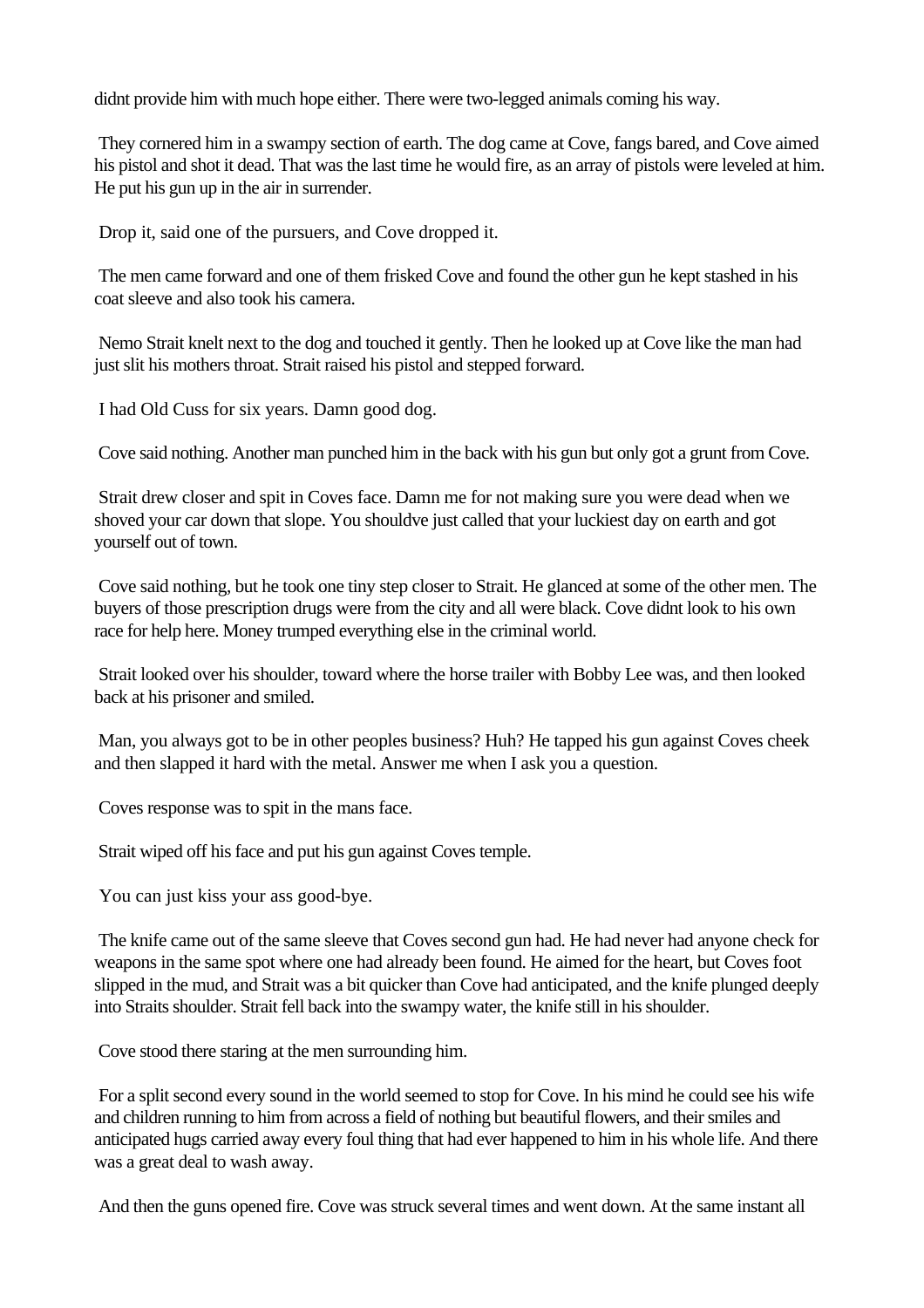the men looked to the sky because they could hear the drone of a chopper. Seconds later, lights appeared over the treetops.

Strait jumped up. Lets get the hell out of here.

 Even with his injury, the powerful Strait was able to cradle his dead dog and carry it off. In less than a minute the place was empty. The chopper soared on, its crew apparently unaware of what had happened down below. Strait had been wrong the chopper was merely ferrying a group of businessmen back from a very late meeting.

 As the sounds of the night resumed, there came a groan out of the darkness. Randall Cove tried to get up, but as strong as he was, he couldnt make it. The body armor he was wearing had absorbedthree of the five shots. The two shots that had hit him directly had taken their toll though. He dropped back to the ground as his blood turned the water red.

" " "

 Claire Daniels was in her office, working very late. The outer door was locked and the building had security, so she actually felt safer here than at the hotel where she was staying. Her pharmacist friend had gotten back to her on the odd-looking pill that she had taken from Web. Claire had assumed it was some powerful barbiturate because she still thought it possible that a bad drug interaction with a delayed effect had incapacitated Web in that alley. At some level it might seem far-fetched, but it did cover the facts as she knew them, and right now nothing else came close. The phone call had changed all that.

Its a placebo, her friend had told her. Like they use for control groups in drug tests.

A placebo?Claire was stunned. All the other pills were what they had appeared to be.

 As she sat in her office now, Claire tried to figure it all out. If it wasnt a drug interaction, what could it be? She refused to believe that Kevin Westbrook had placed a curse on Web with the words damn to hell. And yet, clearly, the words had had an effect on him. Had he just cracked?

 Claire looked at some of Kevins sketchbooks that Web had allowed her to keep. The one with Kevin pointing the remote control had gone right to the FBI, and there were no other drawings like that in any of the other sketchbooks. Claire studied the drawings she had, many of them quite expertly done. The boy had considerable artistic talent.

 Nowhere in the sketchbooks were the words damn to hell written. It couldnt be that easy, Claire supposed. She wondered again about the words. Old-sounding Civil War, maybe before. Damn the torpedoes, full steam ahead, or something like that Admiral Farragut had reportedly said during a naval battle in the War Between the States.

 Claire wrote the words on a piece of paper. Civil Warera, Webhad thought. Slavery. Black and white. White supremacists. Her brow wrinkled as she thought about it, but then it dawned upon her. Yet Claires next thought was that it couldnt be.

 The Free Society? Damn to hell. She looked at her computer. It was just possible. A few clicks of the mouse and a few minutes gave her the answer. The Free Society had a website. A disgusting, hate-filled propaganda tool that they presumably used to recruit the ignorant and demonic into their ranks. When she saw it, the breath froze in her throat.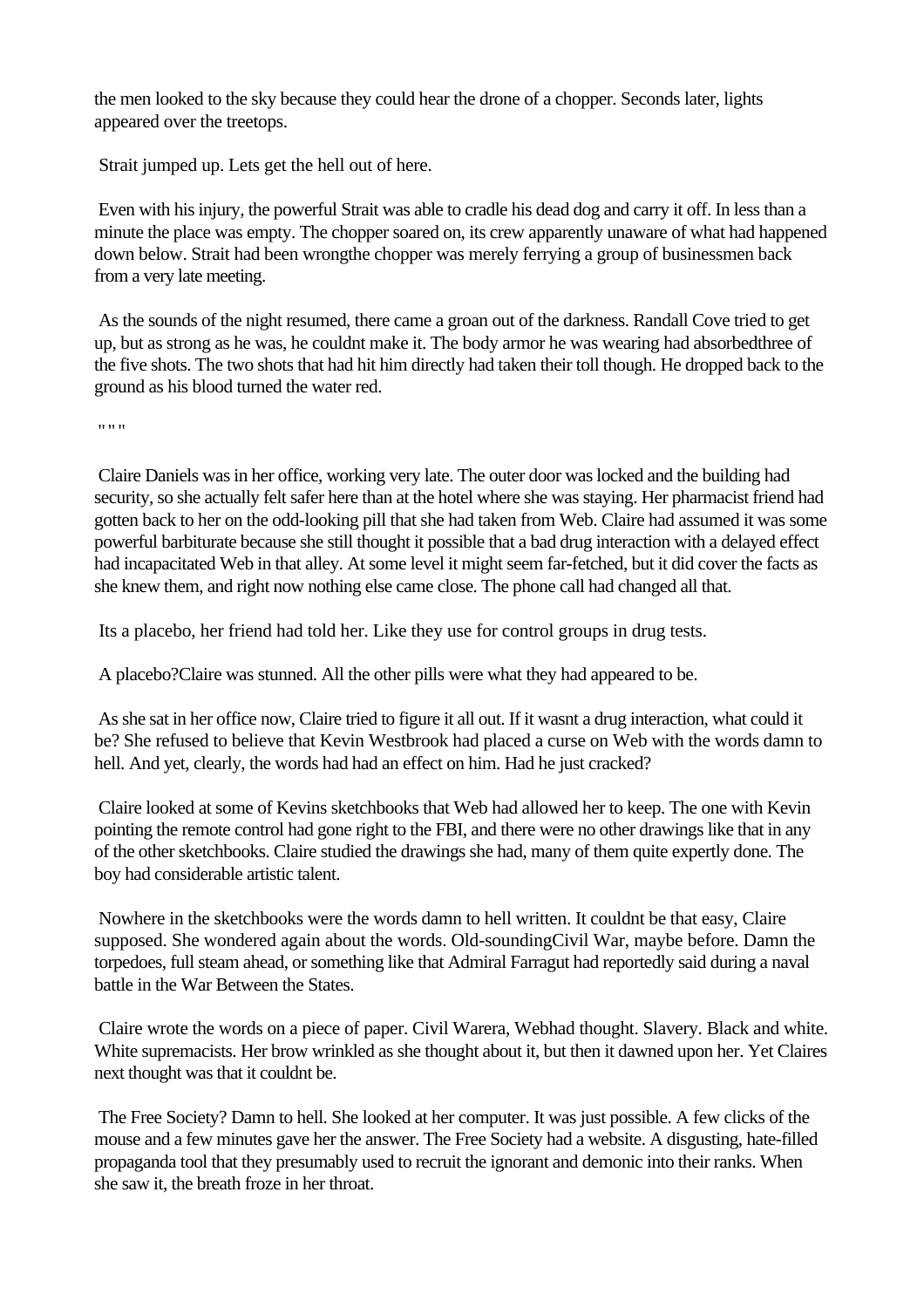At that very moment her office went completely dark. The timing of the blackout coupled with what she had just learned caused her to cry out. She immediately picked up the phone and called the front security desk.

 The reassuring voice of the guard came on the line and she explained what had happened. Its not the building, Dr. Daniels. Weve got lights down here. Probably a tripped circuit breaker. You want me to come up?

 She looked out her window and saw that surrounding buildings were also lit. No, thats all right. I think Ive got a flashlight. If its just that, I can turn it back on.

 She hung up, rummaged through her desk and finally found a flashlight, then felt here way out of her office and into the darkened reception area. She made her way to the closet where the power box was and turned the handle. It was locked. That was a little strange, she thought, but then she remembered that the closet also housed the phone and security system lines for the office, and those lines needed to be protected from interference. But how was she supposed to trip the breaker back, then? She contemplated packing up and going to the hotel, but all of her notes were here and she didnt have a laptop computer on which she could access the Internet from the hotel.

 She shone the light on the lock. It looked pretty simple. She went into the small kitchen and found a screwdriver. She went back to the door, held the light under her armpit and worked on the lock. It took about five minutes, and resulting from more luck than skill, the lock finally gave and she opened the door. She shone the light inside and looked around. She quickly found the powerbox, and the main circuit had indeed tripped. She popped it back and the lights came on. She was about to close the door when something caught her attention. A small device was wired into the power lines that ran up the wall. Claire didnt know much about such things, but it still looked out of place to her, almost like a bug.

 Perhaps it was because of what she had just discovered, or that she had suddenly become unduly paranoid, but in a flash it hit her. She raced from the room, never noticing the tiny wireless trip button on the doorjamb that was activated whenever someone opened the door to the power closet.

 She ran to her office and looked around. Her gaze went from floor to walls and finally to the ceiling and stopped. She grabbed her desk chair, slipped off her shoes and stood on the chair to reach the smoke detector. She had been working with law enforcement folks for enough years to know that smoke detectors were favorite places to house listening devices. She pulled the piece off the ceiling, and there appeared to be wiring there that shouldnt have been. Was it only her office, or were others bugged as well?

 She left the detector dangling from the ceiling, jumped off the chair and ran to the office next to hers, which was OBannons. It was locked; however, it was the same lock as on the power closet. Using the screwdriver, she was able once again to pop it. She went in, flicked on the light and looked up. There was another smoke detector. She ripped it down and found the same suspicious wiring. She was about to race to another office when she saw the open file on the desk.

 It went against all of her professional instincts to examine a colleagues files, but the circumstances were particularly extenuating, she told herself.

 She picked up the file. The name on it was Deborah Riner. Web had mentioned her, the widow of one of the men from his team. She ran her gaze through the many pages. Riner had been coming to see OBannon for quite some time and at frequent intervals. What surprised Claire was the number of notations for hypnosis sessions that they had engaged in. OBannon had hypnotized the woman almost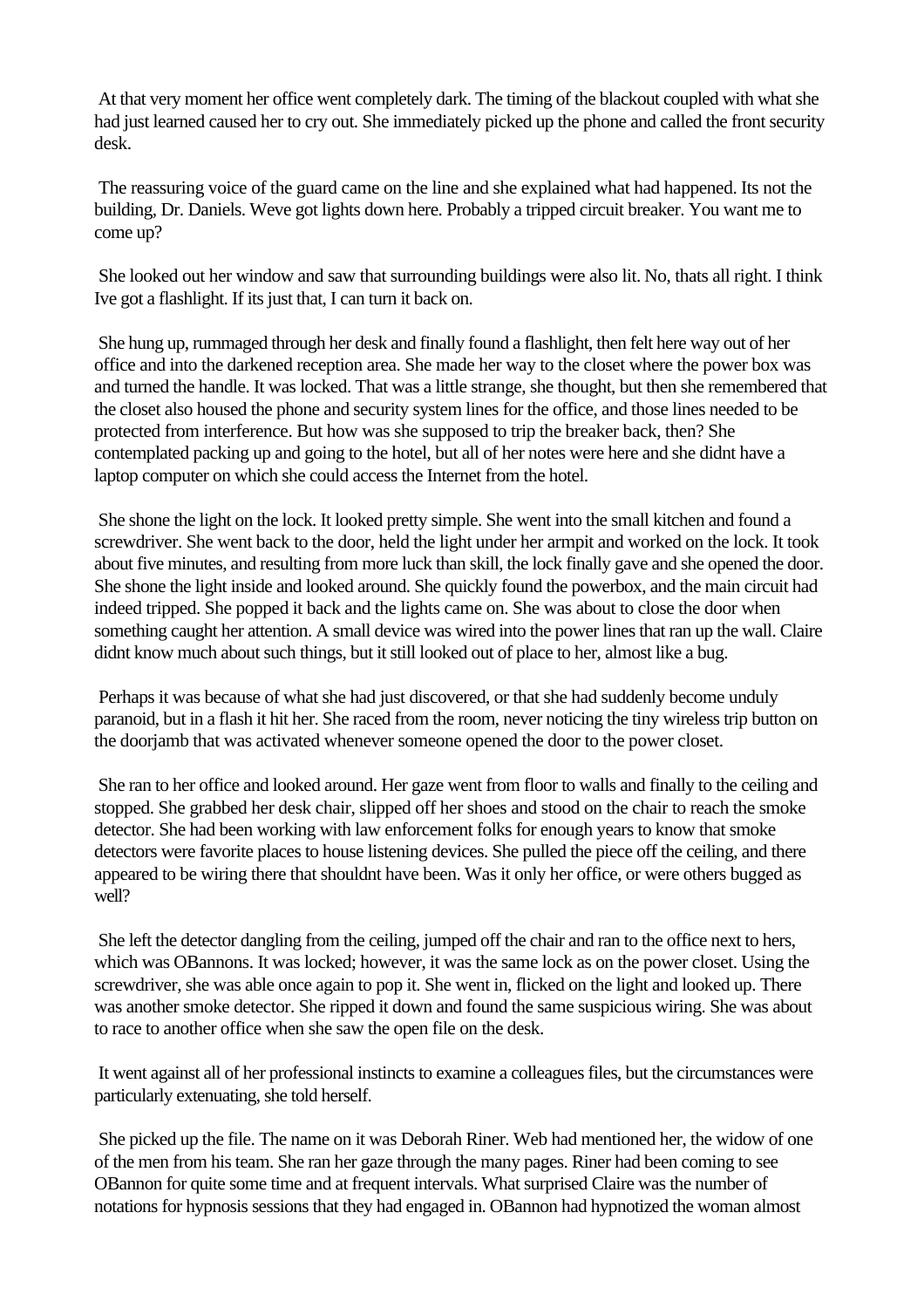every time she had come to see him.

 Something truly awful dawned on Claire as she noted some ofthe dates that Riner had come in. Three days before the slaughter of Webs team in the courtyard had occurred was one date that popped out at Claire.

 She put the papers down and went over to the filing cabinet. It was locked too, yet cheaply constructed, and she quickly levered it open with the screwdriver, no longer caring about professional etiquette. She started pulling out files. There were many agents and spouses of FBI agents represented in here from many parts of the Bureau. She scanned some of the files. Like Riners, they involved an inordinate number of hypnosis sessions.

 Claires thoughts raced. Hypnosis was a funny thing. You could, in very rare circumstances, use it to get someone to do something he or she ordinarily wouldnt do. But what you also could do was put a person under, get him or her relaxed and comfortable and trusting and then subtly pry information on what this person as agent was doing or, in the cases of a spouse of the agent, what the husband or wife was doing. Claire could envision OBannon coaxing out from a hypnotized and vulnerable and perhaps distressed Debbie Riner whatever details she knew of her husbands work. Including what target was going to be visited by HRT and exactly when, if Teddy Riner shared that with his wife. And some men would, despite professional rules that prohibited it. Many marriages, Claire knew, trumped all such policies, if just to keep domestic peace. Or it could be as simple as a slip of the tongue by one of the HRT men, which a hypnotized wife would then unwittingly pass on.

 It would all be fairly simple for someone as experienced as Ed OBannon. And, as she had done with Web, OBannon could always give a carefully crafted posthypnotic suggestion that would swab away from the persons memory anything suspicious that might have occurred during hypnosis even the fact that they had been hypnotized at all.My God,Claire thought,Debbie Riner might have unwittingly aided in her husbands murder.

 And on top of that, the listening devices recorded all of the confidential information that was given by the patients who came here. Valuable information that could later be used to blackmail them or set others up, as Webs team had been. Without going intodetail, Web had mentioned that things were going wrong at the Bureau. If Claire was right about what OBannon was doing the psychiatrist could be behind many of these problems.

 As she stared at the file cabinet, Claires gaze settled on something that wasnt there. Under the letterLthere were several files for people with a last name that started with that letter. But there was a large and empty hanging file. Claire wondered if that was where Webs file had been. Yet the one OBannon had given her wasnt nearly as large as the space she was looking at, unless he had not given her the whole file. Would the man have kept part of the file away from her? OBannon was a supremely confident, even arrogant man, she knew. In his mind no one was smarter or more experienced. It was just possible he was withholding information to keep her in the dark. Perhaps he had had an even more powerful reason, beyond professional vanity, to keep Web as a patient.

 She immediately started scouring the office. She worked through the mans desk and any other space where the missing information could be hidden and found nothing. Then she looked up once more. The ceiling was a drop-down. She climbed on the chair again, holding her flashlight, and popped up one of the ceiling panels. On her tiptoes she could see above the ceiling. She shone her light around and almost immediately saw a small box that had been placed on the metal framework holding up the ceiling. She moved her chair over there and quickly pulled the box down. Inside was the rest of Webs file, and as she sat down to examine it she discovered it was a treasure trove. Claire kept shaking her head as each new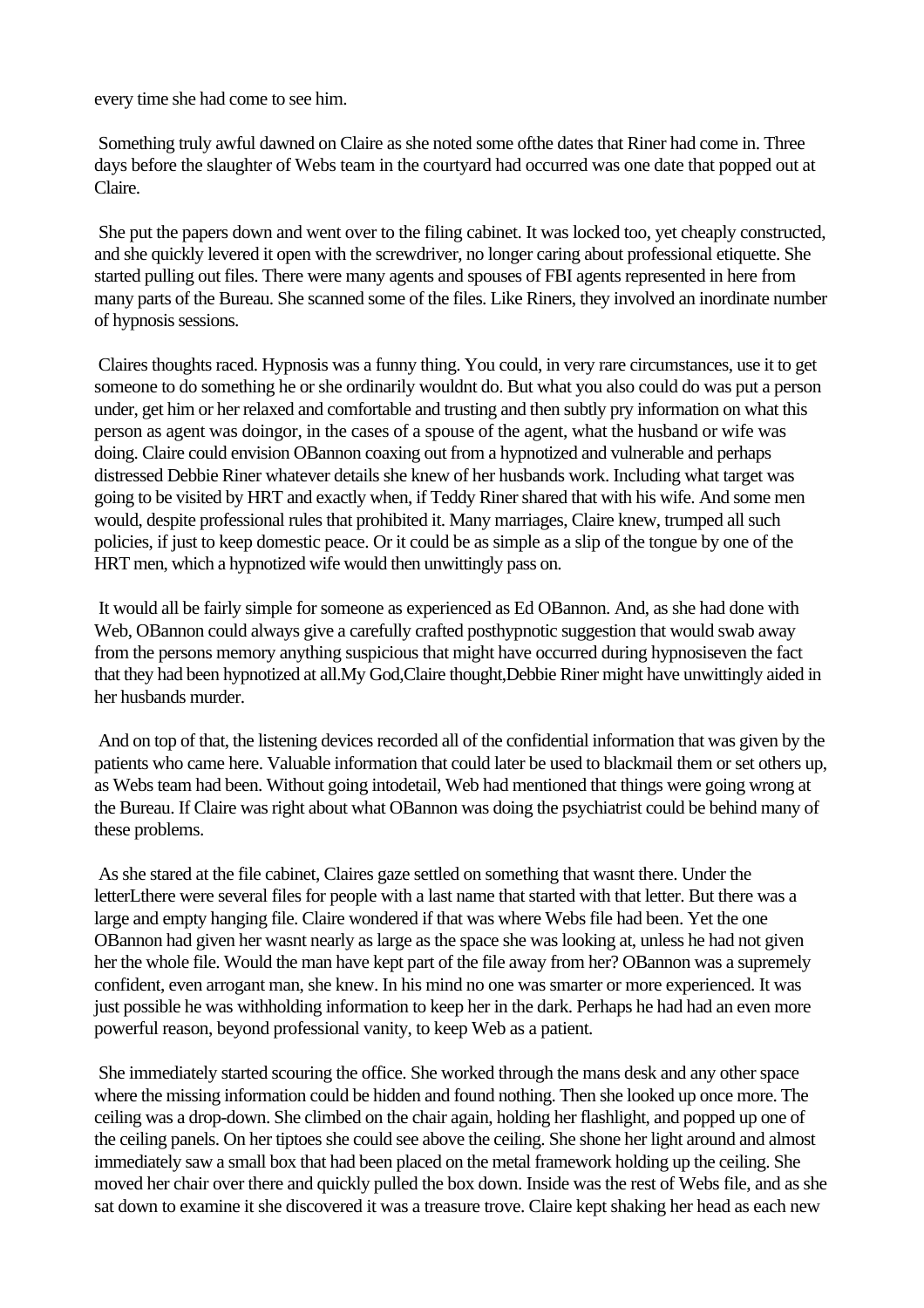page held a stunning revelation.

 OBannon, she knew, was organized to the point of obsession, something the two had laughed about before. And he kept meticulous notes. Those notes, though cryptic and indecipherable to a layperson, revealed to Claire that he had hypnotized Web numerous times, even more than Debbie Riner, when Web had come to him after his mothers death. Each time OBannon had employed a posthypnotic suggestion, much as Claire had done, to suppress the session from Webs consciousness. Claire jolted upright as she discovered that during one of the hypnotic sessions, Web hadrevealed to OBannon the entire episode about his stepfathers death. The notes were almost in code, but Claire saw references to Stockton, attic and DADDY DEAREST written in all caps, enough to convince her that OBannon had gotten the same story she had from Web. Now Webs shouting at her during the hypnotic session, You already know this! made complete sense. His subconscioushadrevealed it all once, only to OBannon and not to her. The use of the placebos was also discussed in the notes. Claire figured they were probably to gauge how firmly OBannon had insinuated his commands into Webs subconscious. And in fact, as she read further, OBannon had noted that the placebo had been coupled with his hypnotic suggestion to Web that these were the most powerful sleeping pills on the market, and Web had duly reported that the pills were working. Web had also told OBannon about the contest among HRT members with the Taser guns.

 The truth of what had happened to Web in that alley finally hit her. It was ingenious, she thought, because it didnt have the problematic issue of making Web do something he didnt want to do, like kill someone in cold blood, which Claire did not believe was possible, but rather commanded Webnotto do something.

 She contemplated calling Web to tell him what she had figured out and to enlist his help, but she couldnt from here, not with all the listening devices around. She would have to leave the office and call him.

 She continued leafing through the material. The cruelest aspect of this doctor-patient relationship was revealed on the very last page, and showed that OBannon had built in a level of certainty that Web would perform as instructed. OBannon had written in his cryptic manner that he had established an excellent rapport of trust with Web. And OBannon had noted that a psychiatrist (OBannon wisely was not claiming to have done so himself) could build into his hypnotic suggestion that he was a father figure to a patient such as Web and would protect him against his stepfather. And that if Web failed to carry out the psychiatrists commands, then the stepfather would come back and kill Web; in effect, his only safety lay in doing exactly as he was instructed. OBannon had concluded that Web would make an excellent candidate forposthypnotic suggestion, and thus posed a security risk. It was only Claires special knowledge and her familiarity with Webs case that allowed her to read between the lines of OBannons report. Claire, with her clear understanding of Webs psychological makeup, knew it would have been impossible for Web to counteract that command. And yet, with all that, Web had still managed to temporarily overcome the posthypnotic suggestion, go into that courtyard and fire at those guns, despite a potent mental barrage telling him not to. That had to have been Webs most remarkable performance of the night.

 Claire had to concede that OBannon had written his report very craftily and was obviously covering his tracks, another reason for her to be careful. OBannon had foreseen just about every contingency, except for Claires treating Web, finding out for herself what OBannon already had from plumbing the depths of Webs subconscious, and now her discovering both the bugs and this file. No wonder OBannon had tried so hard to keep Web as his patient.

It was time to call in the people who knew how to handle these things. She was way out of her league.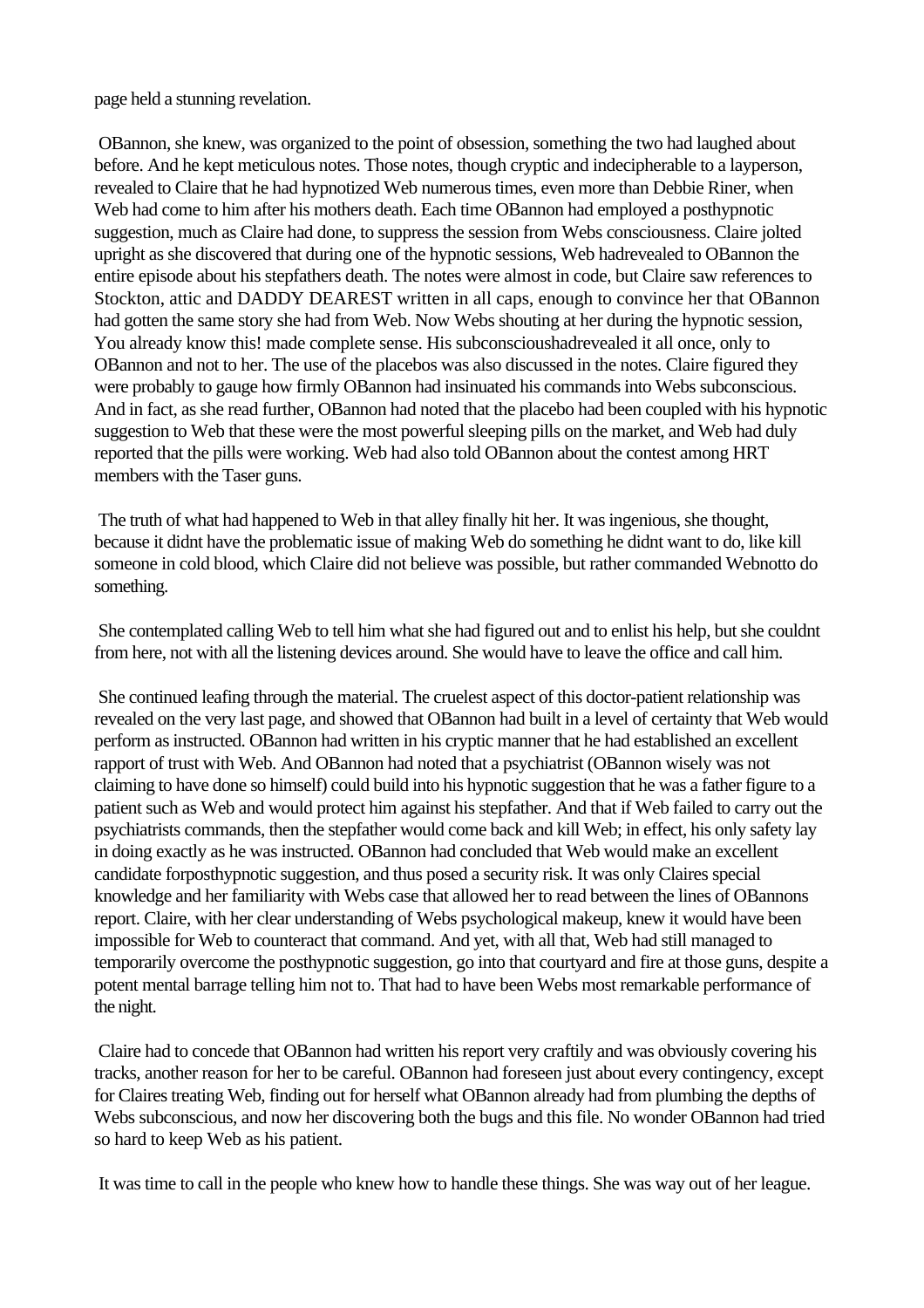Claire turned to go back to her office, to grab her things and leave. The man was standing there watching her. She held up her screwdriver, but he pointed a gun at her.

And Ed OBannon looked as though he would have no problem using it.

["LastManStanding-toc.html#TOC-45"]45

 Back at Quantico, Web put away his gear and gave his debriefing along with the rest of the crew. They couldnt explain much. Web believed the shots could have come from outside the building. If so, those bullets would have to be in the room somewhere, though there were lots of slugs embedded in the walls that would have to be sorted through and matched to their respective weapons. The snipers were being debriefed as well, but Web didnt know what they had seen or heard. If the shots had come from outside, then the snipers must have noticed something; they had the place pretty much surrounded. No one had come out of the building, so far as Web knew. Yet if the shots had originated from outside, the shooter was already there when HRT had shown up and that, once more, meant a probable leak of HRTs assault. None of it was good news.

 WFO was combing though the compound looking for additional clues further linking the Frees to the hit on Charlie Team. Web hoped they could find enough to explain it all, though he doubted they could. How could you explain young kids and old men with that much hate in their hearts?

 Showered and changed, Web and Romano were walking down the hallway of the admin building to leave when Bates appeared in front of them, motioned them to follow him into an empty office.

 I guess Im bad luck, Perce, said Web, only half jokingly. He really was wondering if he was suddenly jinxed somehow.

 Romano piped up. No, really bad luck wouldve had us losingguys, not them. Im never going to apologize for walking out of a place alive. Like flying a plane, man, any landing is a good landing.

 Both of you shut up, said Bates, and they did. The press will rip us on this, but we can handle it, the man said. What I cant handle are two guys disobeying orders.

 They were short-handed, Perce, said Web, and I cant believe you never told me. I was the one who put you on to that camera.

Bates got right in his face. I didnt tell you, Web, precisely to prevent what did happen from happening.

 Web didnt back down an inch. Whether I was there or not, the result wouldve been the same. If you get shot at, you shoot back. And I wasnt going to let my guys go in weak. You can run me out of the Bureau if you want, but Id do the same damn thing again.

Both men stared at each other until their features grew calmer.

 Bates sat down and shook his head. He looked up at the men and motioned them to sit too. What the hell, said Bates, it cant get any worse, so why should I worry?

If you were so concerned about something like this happening, why didnt you send a SWAT team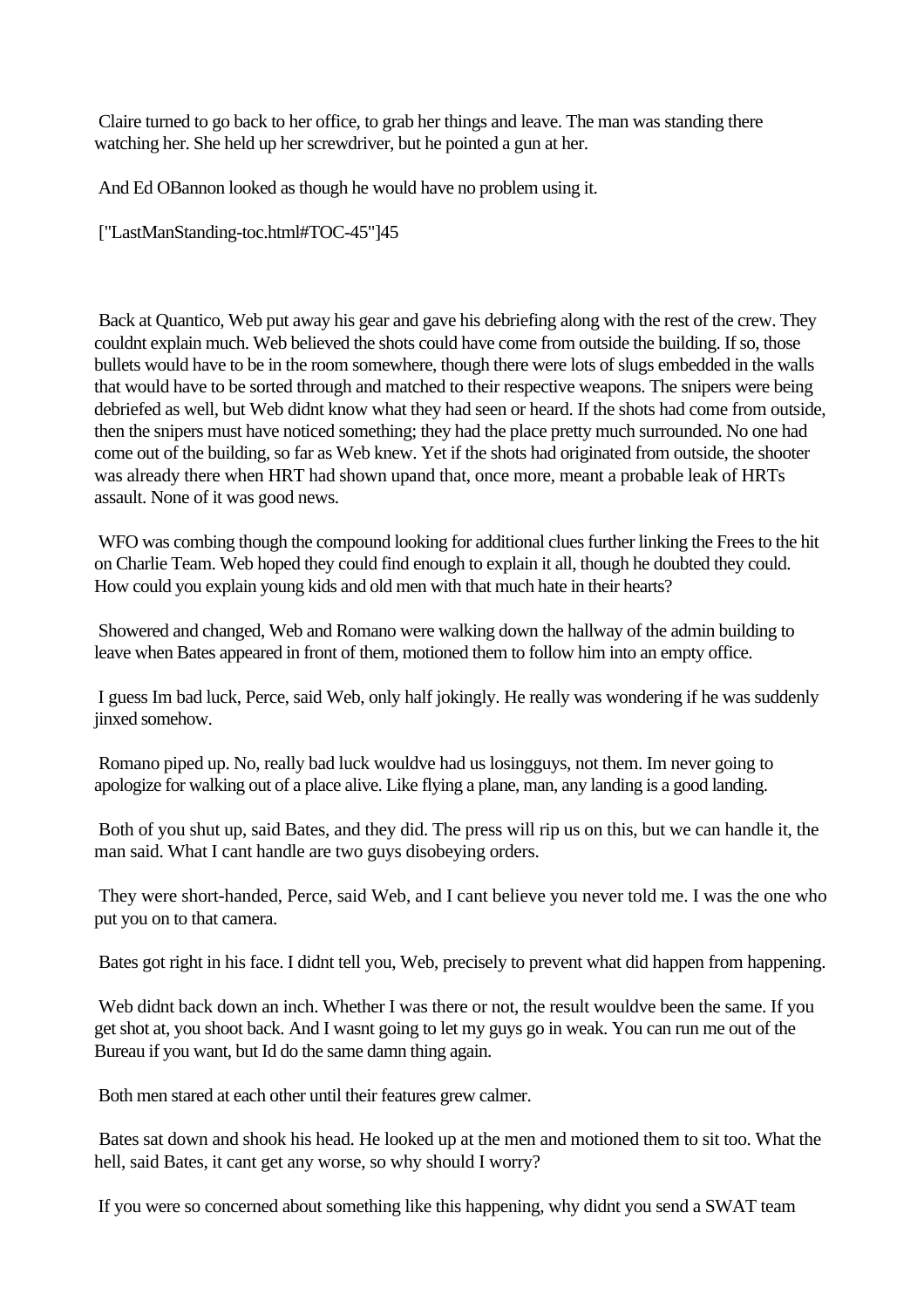instead? asked Web.

It wasnt my call. Orders came from higher up.

How high up?

Thats not your concern.

It is if my ass is going to be in the ringer over this.

Bates just stubbornly shook his head.

If the shots came from outside, somebody knew we were hitting the place, said Romano.

Thats brilliant, Romano, remind me to put you in for a promotion, snapped Bates.

Leaks can come from anywhere, said Web, from the bottom up or the top down, right, Perce?

Stow it, Web.

Is there anything you can tell us, then?

 Actually, the night wasnt a total waste. He turned and opened a file on the desk behind him. Found some interesting stuff on the Frees. Silas Free was among the dead. And with him were several gents in their sixties and four men who werent old enough tovote yet. I guess the Frees had really fallen out of favor after the school shooting recruiting problems.

But no Ernest B. Free, said Web. I checked.

 No. No Ernie. Bates pulled some papers out of the file. But hidden in a space in the floor of one of the houses we did find a quantity of bomb-making materials and three intelligence files on Judge Leadbetter, Scott Wingo and Fred Watkins.

Pretty clean trail, said Romano.

 And thats not all. We also found Oxycontin, Percocet and Percodan with a street value of about ten thousand dollars.

Web looked surprised. The Frees working the black market for prescription drugs?

 Membership down, probably funds running low. Oxy is a big-time moneymaker in rural areas. It makes sense, said Bates.

 Damn, do you think thats the tie-in to what Cove was investigating? Frees set up a bogus drug op center in D.C., snooker Cove and HRT gets called in and then wiped out.

 Bates was already nodding. And maybe theyre the ones putting the muscle on Westbrook and the other drug crews to get them to combine, added Bates.

Though Web also nodded his head in agreement at this, something just didnt feel right.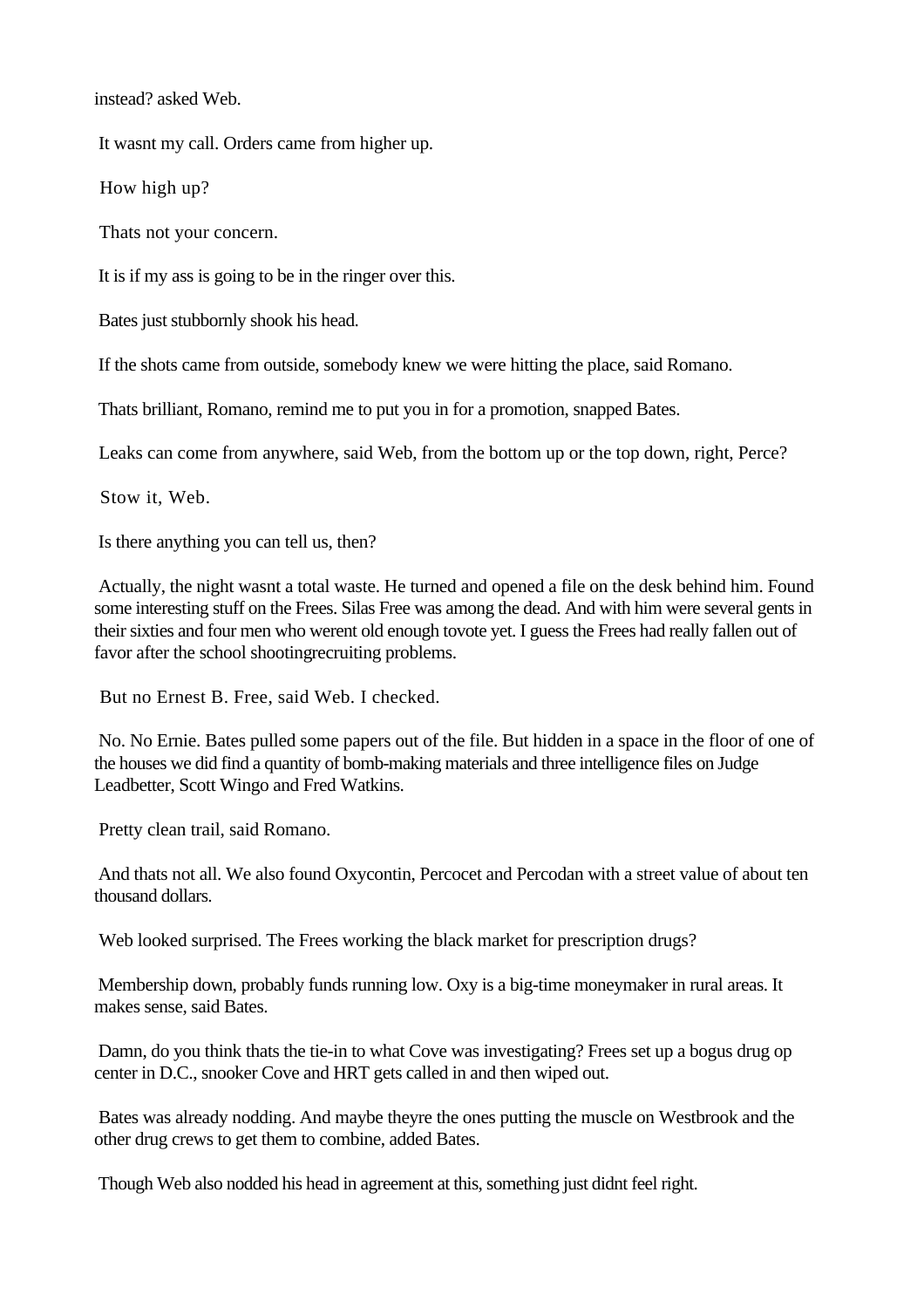We also found this, continued Bates. A roster of past and present members of the Free Society. He looked at Web. Want to take a guess who was once a Free?

Web shook his head. Im too tired to think. Tell me.

Clyde Macy.

Web forgot all about Oxycontin. Youre kidding me.

 From ten years ago, until about two months after the shooting in Richmond. The Frees kept good records; maybe to use as blackmail on ex-members later when their cash flow ran low. KKK probably does something like that.

 Macy a Free, and then he jumps to being muscle for a black guy in ghetto D.C. Epiphany, or the man just looking for work where he can get it?

Dont know. And weve now lost track of him. And of course theres the other body.

What other body?

Antoine Peebles. Gunshot wound to the head. We found him last night.

You think Westbrook was behind it?

It makes sense, though nothing in this case has made sense so far.

Web debated whether to tell Bates about Claires run-in with someone impersonating Big F but then finally decided against it. Web didnt think the giant had been behind Peebless death. But he had no reason to help Big F, and he might just confuse things by telling Bates.

Web held out his hand for the file. Mind if I take a look?

 Bates stared at him for a long moment. Sure. But if you see anything that hits you funny, Id appreciate knowing about it before you walk out of this office.

 While Romano stepped out of the room to speak to another Hotel Team member who passed by, Web turned through the pages. There was a posed photo of a younger Clyde Macy in combat garb holding a machine gun in one hand and a shotgun in the other and with a scowl that would probably scare off bears. As he read through the file, Web saw the speeding tickets Macy had gotten and that Bates had mentioned earlier. He glanced at the tickets and looked up. A guy like this, and all hes got are speeding tickets?

Hey, such is life. Hes one lucky or careful bastard or both, said Bates.

How about the rental truck that the machine guns came off?

 Silas Freedidrent it. We checked with the rental agency. They remembered him. But about a week after he rented it, he filed a stolen vehicle report.

Pretty convenient, said Web.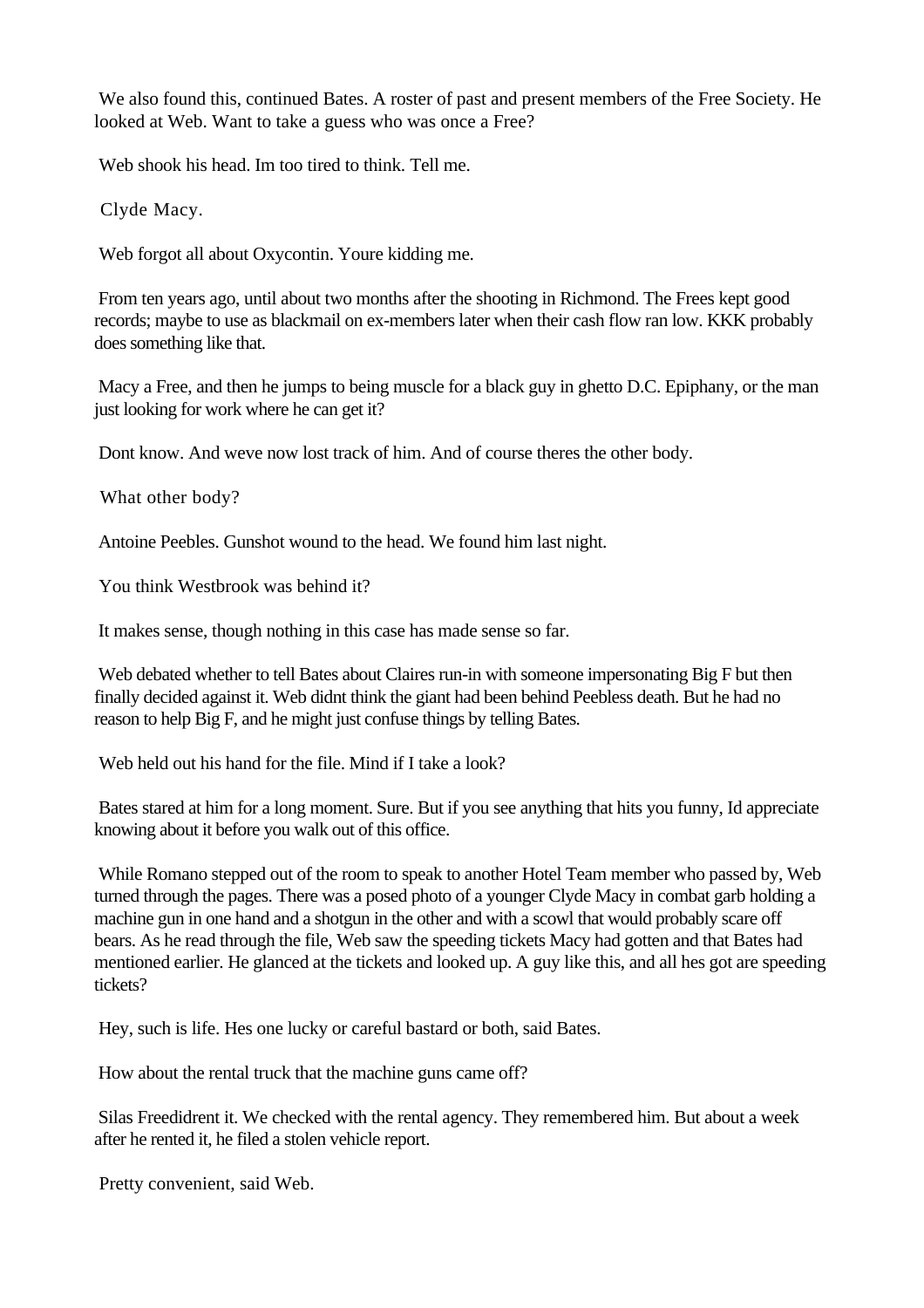No, its SOP for people plotting some serious stuff. Rent the vehicle and then say it was stolen. And you hide it somewhere and fill it full of explosives or, in this case, machine guns.

 The rental truck is direct evidence of the Frees connection to what happened to Charlie Team, said Web.

And after last night, we are going to need it, commented Bates ominously.

 The next thing Web turned to made his mouth go dry. He looked up at Bates and showed him the pages. Whats this?

 Oh, thats real cute. Thats the Frees newsletter. I guess they want to keep members informed on their various murders and mayhem. Its a fairly recent thing, because Id never heard of it before. They even have a website now, if you can believe it.

 Web didnt hear Batess remark. He just stared at the name of the newsletter emblazoned across the top of the front page.

 Damn to Hell.That was the name of the Free Societys newsletter. And they were also the exact words Kevin Westbrook had spoken to him in the alley.

" " " "

 Web and Romano walked over to the Vette. Web was still deep in thought over what he had learned. It was all so murky, though, like the edges of a nightmare. You knew something formidable was lurking nearby, yet you couldnt get a comfortable handle on it.

Web stowed his gear in the Vette and started to climb in the passenger side.

 Romano was looking at him with an expression that was probably as close to sympathy as the man ever got. Hey, Web, you know, all the years weve been working together Ive never once let you drive this thing.

Web looked confused. What?

 How about you drive us back to the farm? Trust me, when youre feeling shitty, theres nothing like a ride in this machine to get you back.

Thanks, Paulie, but I dont think so.

 In response, Romano tossed the keys to Web, who caught them. Its like a bottle of great wine, Web, you have to sit back and just let the experience happen. Romano climbed in the passenger side and looked at him. You dont keep a beautiful woman waiting, Web.

Dont tell me you gave this thing a name too, like your guns.

Just get in. He winked at Web and added, If you think youre man enough.

 They drove out to the main road. Before they hit the highway,Romano said, Okay, rule number one, you get one scratch on her and your ass is mine.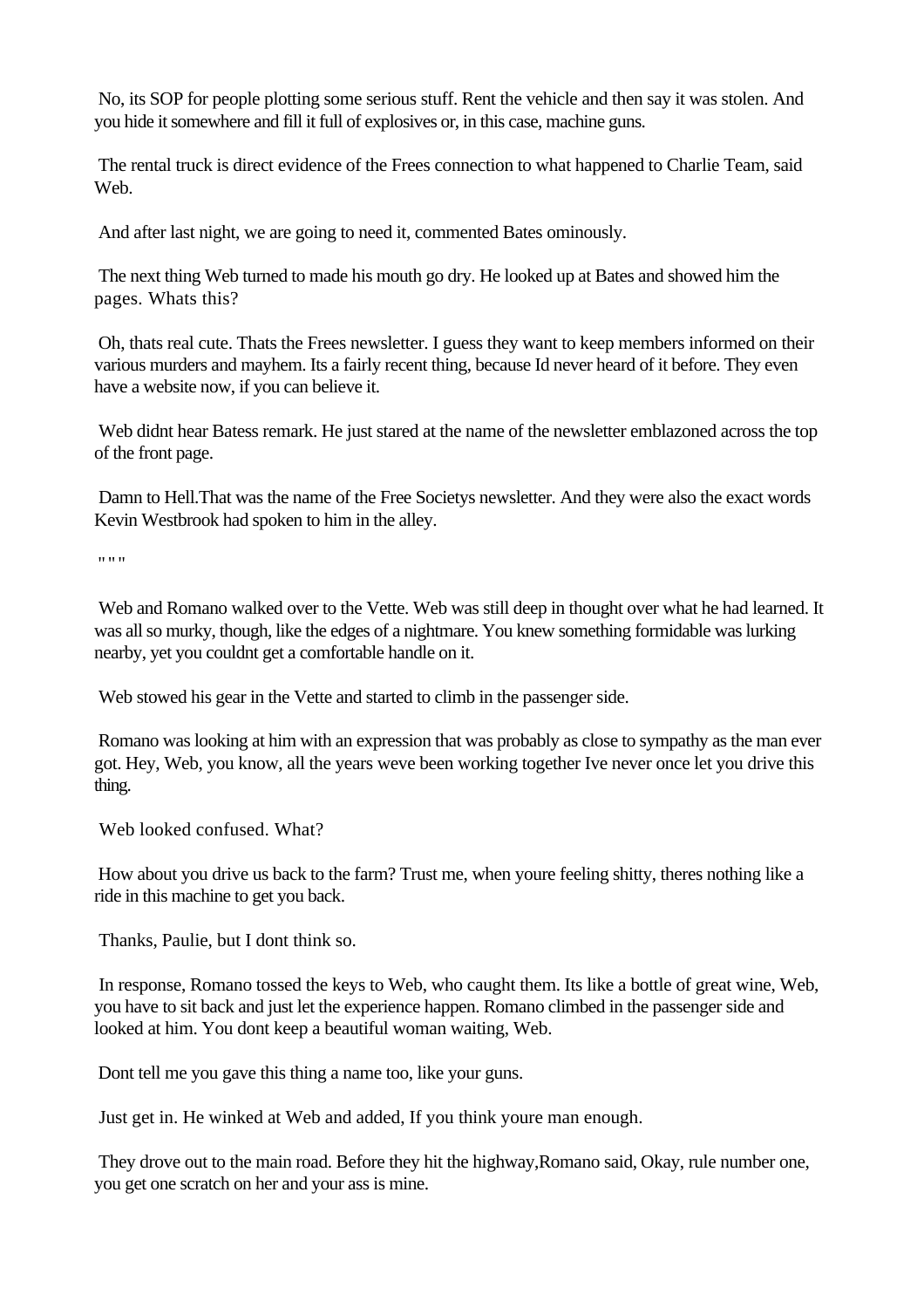Youd think after eight years of jumping out of choppers with me in the middle of the night with explosives tied to our butts that youd trust me to drive your stupid car.

Rule number two, you call her a stupid car again and Ill break your face. Her name is Destiny.

Destiny?

Destiny.

 When they reached Interstate 95, Web headed south and passed a state trooper writing a ticket. The hour was still early enough and they were heading against traffic, so they were pretty much alone.

 Okay, we got some breathing space now and a long straightaway. So punch it now or forever hold your gonads, said Romano.

 Web glanced at him and then hit the accelerator. The car roared to a hundred so fast Web could feel himself being held against the seat by the force of the acceleration. They flew past the only other car on the road as if it had been parked. Not bad, Paulie, and Ive only got it halfway to the floor. Lets see what it really can do.

 Web punched the gas again and the car rocketed even faster. They were now coming up to a curve in the highway. From the corner of his eye Web watched Romano. The guy looked calmly ahead, as though he drove this fast every day. Hell, maybe he did. Web cranked the car to a hundred and thirty and then a hundred and forty. The trees on either side were one green blur and the curve was directly ahead. There was no way Web could navigate it at this speed. Web glanced at Romano again and he saw a small bead of sweat appear on the mans forehead. That alone was worth about ten million bucks.

They were two seconds from kissing a wall of pines.

Okay, okay, said Romano, slow the damn thing down.

You mean slow Destiny down?

Just do it!

Web hit the brakes and they soared around the long curve at a mere eighty miles an hour.

Slow it down some more, I just changed the oil.

 Ill bet Destiny loved you being inside her. Was it good for you too? Web cut it to seventy, found an exit and they pulled in front of a diner. Inside, they ordered coffee.

 As the waitress walked off, Web leaned forward. I hope youre prepared for the heat were going to take about the Frees. Romano shrugged but said nothing. Its going to come, you know.

Let it. Those pricks had it coming. Wasting Charlie.

They havent been convicted yet, Paulie.

 The brass at the Bureau wouldnt have authorized the hit unless they were damn sure they knew those punks had done it. He added in a less confident tone, At least I sure as hell hope so.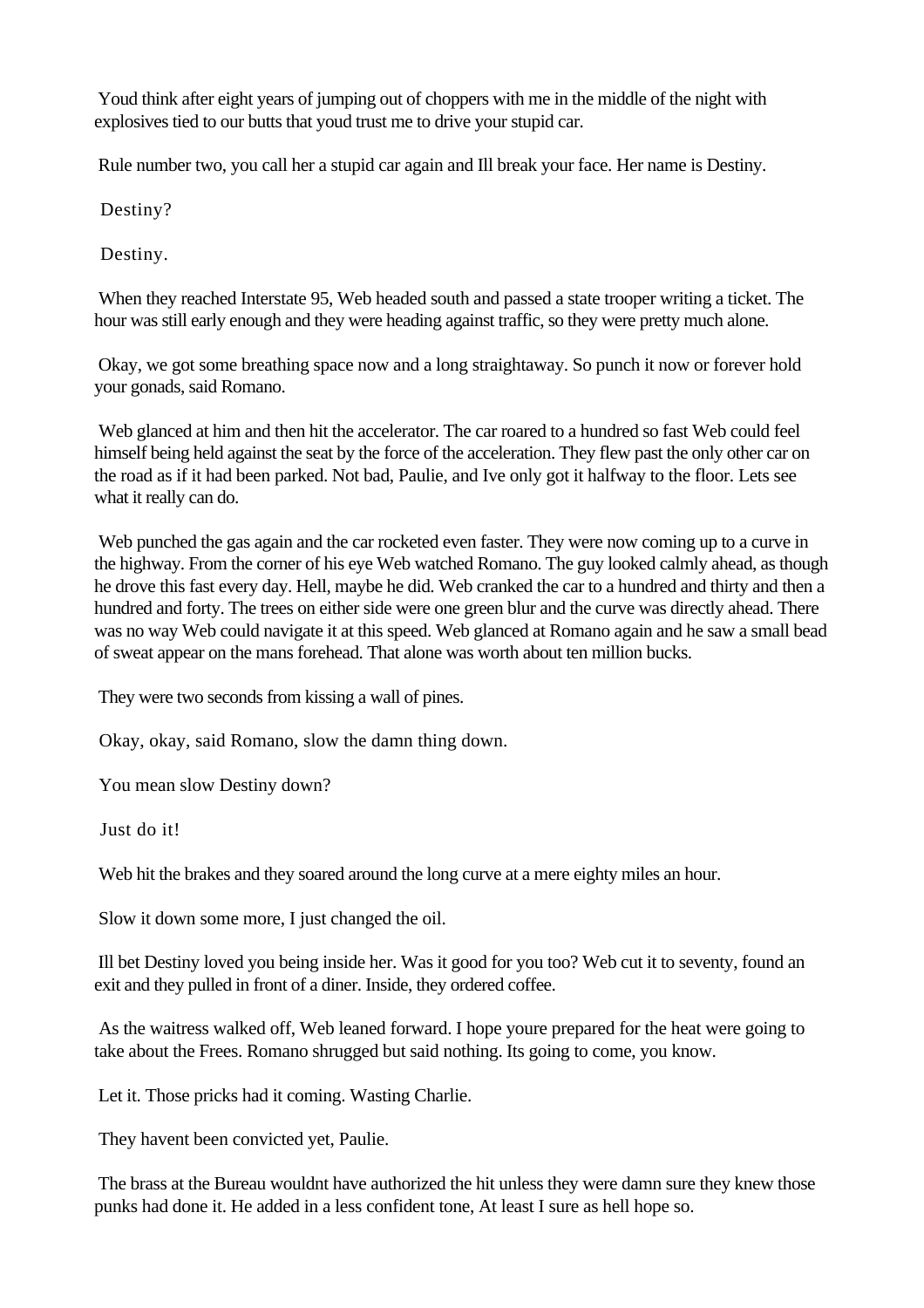Web leaned back. Whats bothering me about this whole scenario is the fact that were expected to believe that the guys we just wiped out were sophisticated enough to put together an automated sniper nest using mini-guns stolen from the Army and they did it so well that nobody saw it coming. And on top of that, they murdered a judge, prosecutor and attorney using cutting-edge bomb materials and came within a whisker of taking out Billy Canfield and you and me as well? And now theyre supposed to be orchestrating a large-scale drug operation thats reached into the District? And this is supposed to be revenge for something that happened years ago? Hell, most of the guys we just shot were still in sixth grade back when Ernie and his buddies hit that school. Their stupid sentries were playing video games and they had one subgun in the whole group. This shit does not compute, Paulie, or am I missing something?

 No, it doesnt add up, he agreed. But you got direct evidence, Web, enough to go to court with and win. And who gives a shit about the Frees? Theyre scum.

 Thats right. Who cares about the Frees? They make a perfect patsy. And everybodys figuring they busted Ernest Free out of a maximum-security prison two thousand miles from here, but he wasnt in that compound. And Im thinking those losers would have as much chance of knocking over the White House as they would getting Ernie out of jail.

Romano stared at Web. Okay, youve got my attention. What are you thinking?

 Im thinking why a real tough street-drug dealer would bother to tell me about those tunnels. And Im also wondering why a truck registered to Silas B. Free and later reported stolen is videotaped at the exact spot where we think the guns are going in once we know about the tunnels. You didnt hear Bates say that because you had stepped out of the room. Maybe Silas was telling the truth. Maybe the truckwasstolen. But youre right, its connect-the-dots time, everything seems to fit. That may be nice and clean from a prosecutors point of view, but I dont think even old Silas was that stupid, and I dont think my good buddy Francis Westbrook is that charitable. Web looked out the dirty window of the diner as sunlight started to stream in. Wouldnt it be nice if things could clear up so pristinely in his head? He looked back at Romano. Were you born with a silver spoon in your mouth, Paulie?

Yeah, right, one of ten kids in tenement housing in Brooklyn? Hell, I had my own butler.

 Well, I wasnt born with one either, but my gut tells me we were just spoonfed the sweetest damn concoction you ever saw and we swallowed every drop. I think somebody wanted the Frees wiped out, and we just did it for them.

["LastManStanding-toc.html#TOC-46"]46

 When they got back to East Winds, Web called Claire on her cell phone, but she didnt answer. He tried her at work and got no answer. Web called the hotel where she was staying. No luck there either. He put the phone down, not liking any of that one bit. He mulled whether to go to the hotel or not. She might simply be in the shower. He decided to try later.

 The next thing he and Romano did was something neither of them could avoid: They grabbed a few hours of sleep. After that they drove up to the main house and relieved the agents patrolling there. Gwen met them at the door, her face pale.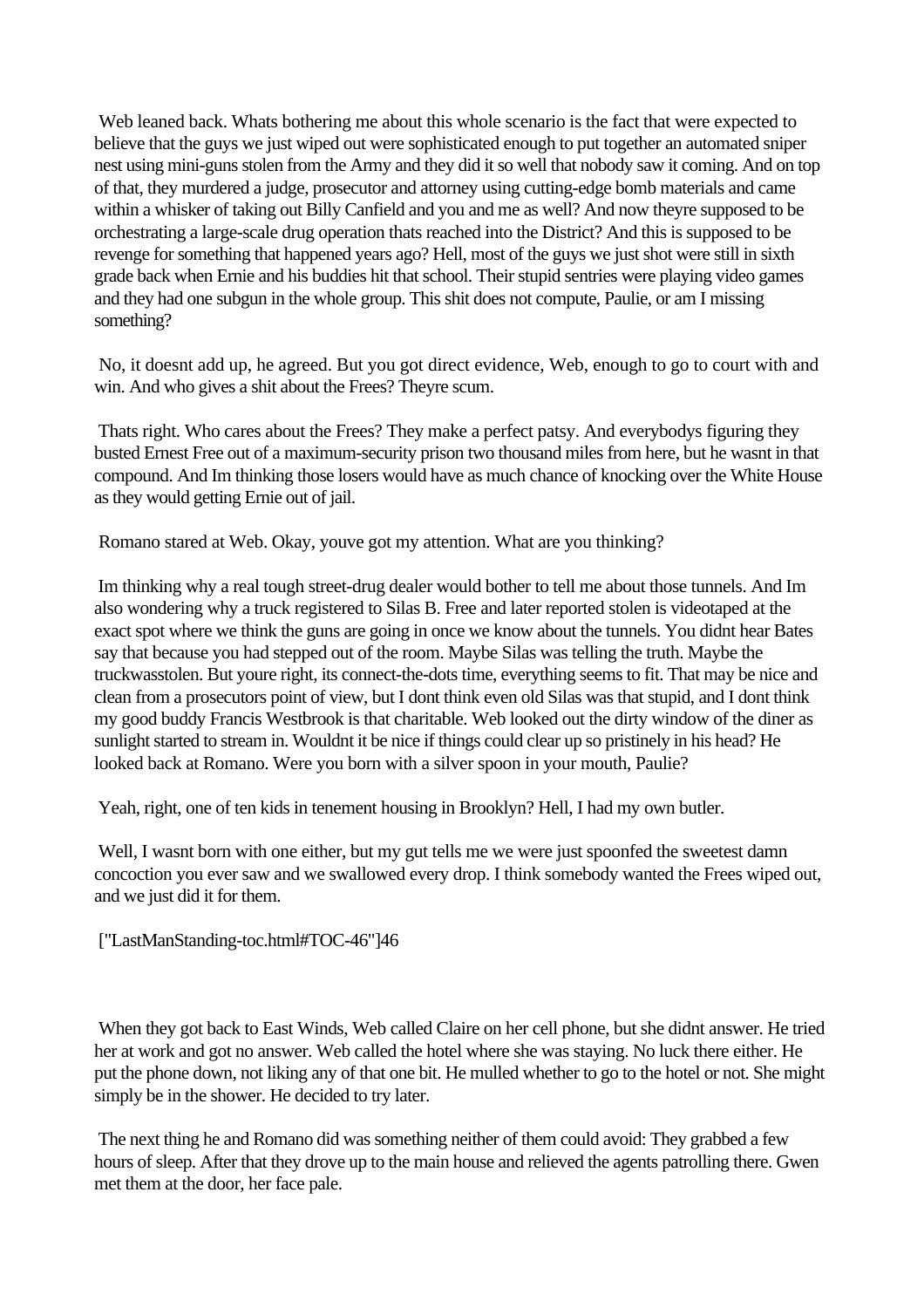Weve seen the news, she said. She led them inside to a sitting room off the main hallway.

Wheres Billy? asked Web.

 Upstairs. Hes just been lying in the bed. He hadnt seen that tape in years. I didnt even know it was on the damn shelf. Web could see that her face was damp with tears.

It was my fault, Gwen, I dont know what the hell I was thinking, playing that tape in your house.

It didnt matter, Web, it was bound to happen sometime.

Is there anything we can do?

Youve damn well done enough.

 They all turned and looked at the doorway, where Billy stood in old jeans, bare feet, with his shirttail hanging out. His hair was in disarray and he basically looked like hell, observed Web. Billy lit up a cigarette and cupped his hand for an ashtray as he came forward. Web noted that Gwen made no move to stop him from smoking.

 He sat down across from the two men, his piercing eyes watching them from behind the drifts of smoke. Web could smell the alcohol from where he stood and assumed Gwen could too. She rose from her chair to go to her husband, but he motioned her back down.

We saw the TV, said Billy.

Thats what Gwen said, replied Web.

 Billy squinted at him, as though he were having trouble seeing over the one foot that separated them. You killed them all?

 Not all. Most. Web kept his gaze on the man. Part of him thought Billy might toast the demise of the Frees, and part of him thought the man might throw him and Romano out for leaving any of them alive.

Howd it feel?

Billy! said Gwen. You have no right to ask that. Were talking about people being killed.

 I know all about people being killed, honey, said Billy as he shot her a smile that had nothing in it. He looked back at Web, awaiting an answer.

It felt like shit. It always feels like shit. Most of them were high school age or grandfathers.

My son was ten. He said this without emotion, just stating it as a clear, indisputable fact.

I know that.

 But I hear what youre saying. It aint easy killing somebody, unless youre way screwed up to begin with. Its only hard for the good guys. He pointed at Web and then at Romano. For men like you.

Gwen swiftly went to her husband before he could stop her again. She put an arm around his shoulders.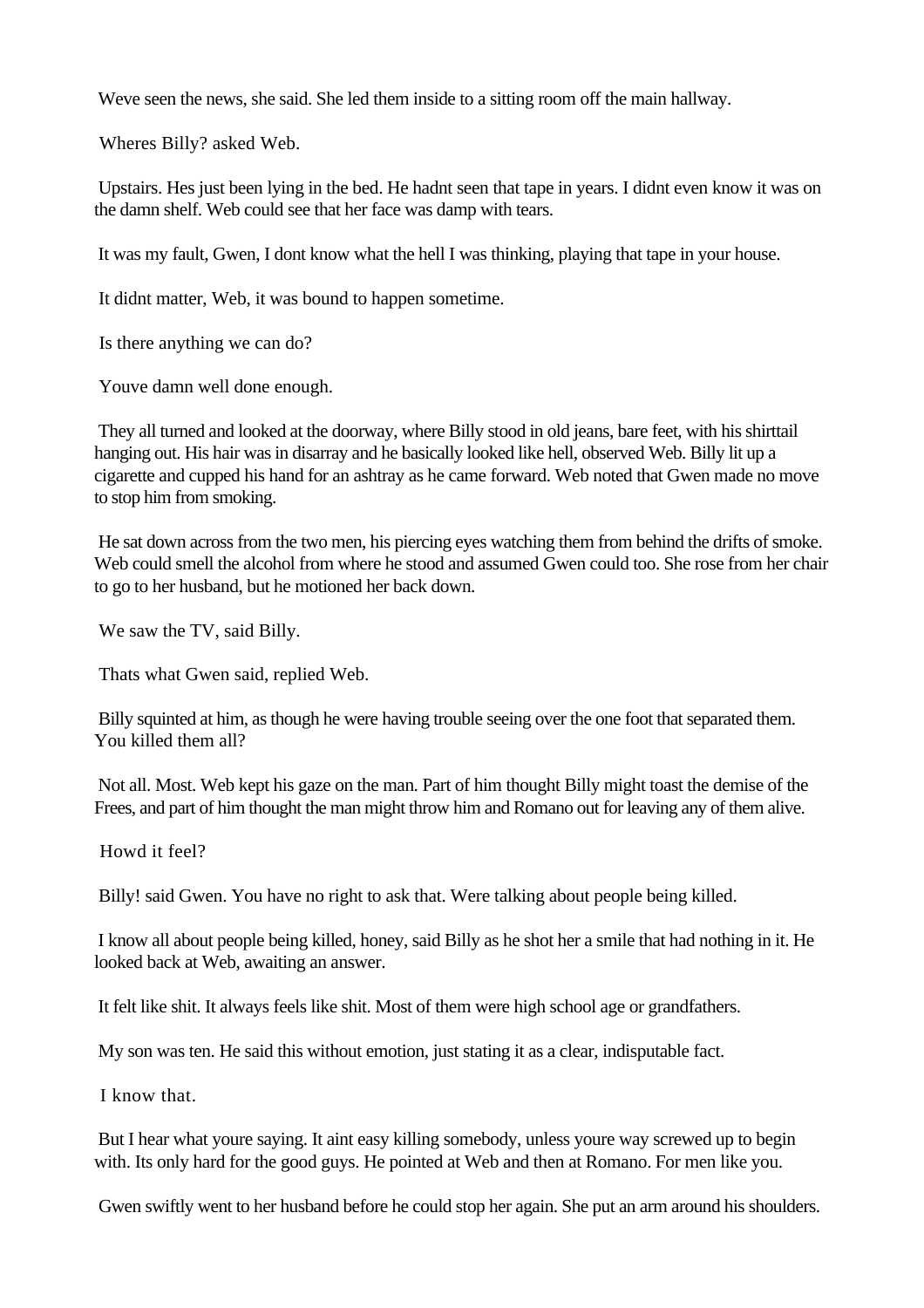Lets go back upstairs.

Billy ignored her. TV says old Ernest B. Free wasnt among the dead. That right?

Web nodded and Billy smiled. Sumbitchs luck just keeps holding, doesnt it?

 Looks that way. But if he was planning to come home to his little group, hell have to find somewhere else to live.

Billy considered this. Well, thats something. He looked at Gwen. Wheres Strait?

 Gwen seemed very relieved by the change in subject. On hisway back from the sale. Hell be here tonight. He called from the road. It went really well. Every yearling sold and we got the price we wanted on every one.

 Well, damn, thats something to celebrate. He eyed Web and Romano. You fellows want to celebrate? I tell you what, well wait until old Nemo gets back tonight and then well have us a little party right here. What do you say?

I doubt that they feel much like celebrating, Billy, said Gwen.

 Well, I sure as hell do. We got yearlings sold, Frees dead and we got to give Web and Paul here a going-away party, cause with those boys dead, we dont need protection anymore, do we? Yall can pack up and get out right now, he said in a loud voice.

Billy, please, said Gwen.

Web was about to say that the jury was still out on Gwen and Billy being safe, but he stopped himself. I tell you what, Billy, you let us stay on a couple more days and well come to your party tonight.

 Gwen looked at him in astonishment while Billy merely nodded and grinned, sucking down the rest of his cigarette with a long pull. He put it out in his leathery palm without even wincing. Web noted the mans hands for the first time. They were large, muscular and stained with what looked to be acid or something like it. Then he recalled the taxidermy workshop. Killing and stuffing.

See you tonight, gents, said Billy.

Gwen led them out and told Web in a low voice that he didnt have to do this.

Ill see you tonight, Gwen, was all he said in response, and she closed the door slowly after them.

" " "

What the hell was all that about? said Romano. I mean, talk about your freaky shit.

Before Web could answer, his phone rang. He whipped it out, hoping it was Claire, but it was Bates.

I guess its time to pull the pole on the East Winds tent, Bates said.

You can call your guys off, but the Canfields have asked Romano and me to stay.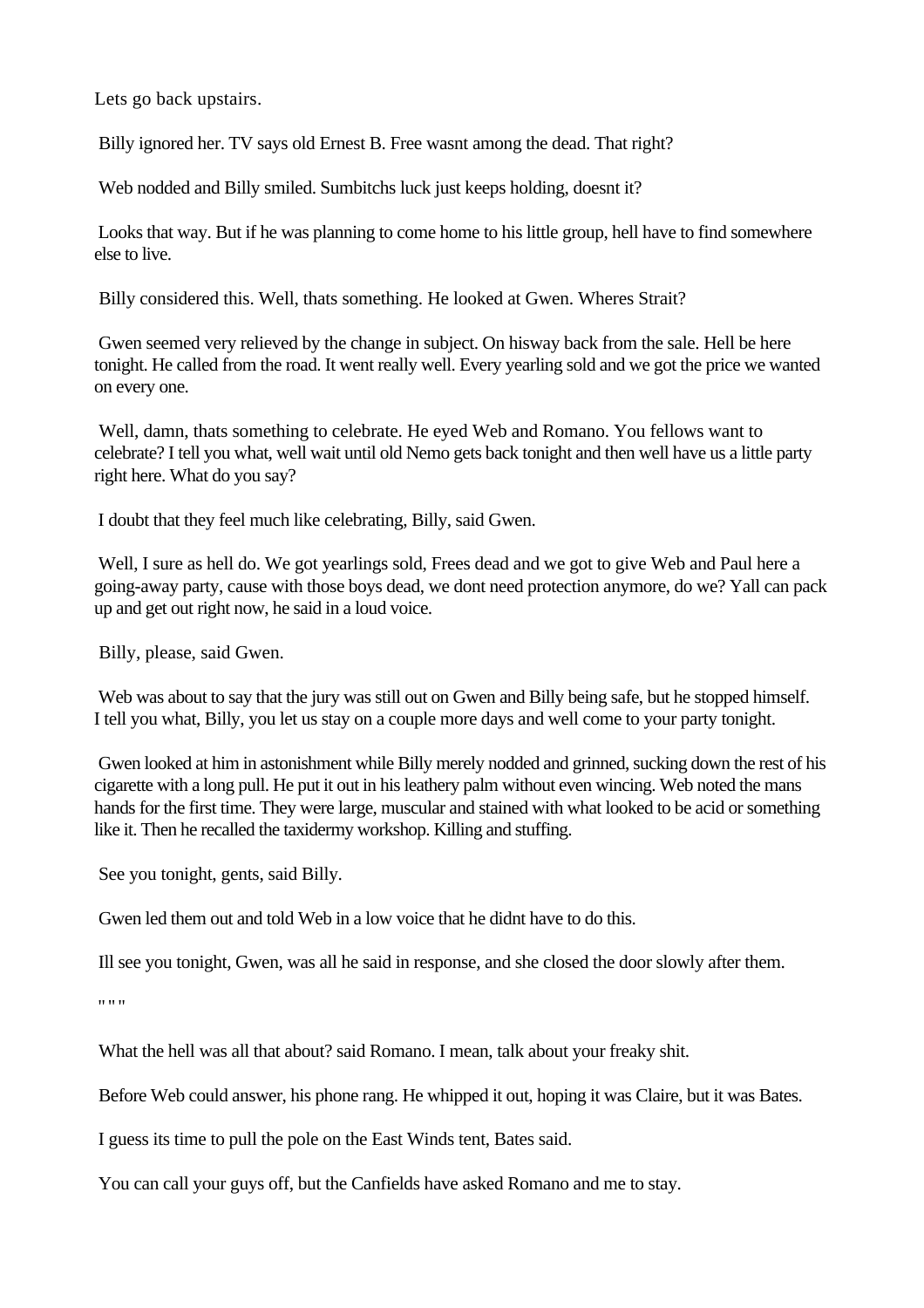## Are you kidding me?

 No, and I think its a good idea, actually. The Frees who were at that compound are gone, but whos to say they dont have more members out there? And Ernies still at large.

 Thats true. Okay, look, you hang there, but let me know if anything goes down, and I mean the second it happens, not Web London time.

You got it. Anything from Cove?

Nothing. Its like hes disappeared from the face of the earth.

Web thought about Claire. Yeah, I got one of those too.

" " "

 About the time that Web was wiping out the Free Society in southern Virginia, Claire Daniels sat blindfolded with a gag stuffed painfully in her mouth. She could hear men in the background discussing, or rather arguing, presumably about her. She recognized Ed OBannons voice and she bristled each time she heard it. The bastard had kept the gun on her all the way down to the parking garage and then duct-taped her arms and legs and thrown her in his trunk. She had no idea where she was. As she blinked back tears, she still couldnt believe she had worked next to the man all this time and never suspected what was going on.

 The voices stopped and she felt people moving toward her. All she could think was that another pistol was going to be placed against her head, and this time the person would surely fire and kill her. Claire was suddenly pulled up so roughly she thought they had popped her arm out of place. She felt herself being lifted up and put over a shoulder. Whoever was carrying her was strong; the man wasnt even breathing hard, and where her stomach was pressing against him, he felt hard as iron.

 A few minutes went by and she was laid down and then she felt the plink of metal against metal. Another car trunk. Blindfolded and shuttled from place to place, Claire had lost her sense of balance and also felt nauseous. The car started and they were soon on the move. She tried listening for sounds that would provide some clue as to where they were, but she soon gave up, there were just too many confusing noises, and they were all muffled. She judged they had been driving for about an hour when the movement of the car seemed to indicate that they had gone from straight, level roads to winding,rolling ones. Had they gone into the country? Were they driving her to some isolated wooded area to kill her and leave her body for the animals, insects and elements to slowly destroy? In her work with law enforcement, Claire had seen the remains of a woman who had been raped and murdered and left in the forest for two weeks. Other than bone, there was virtually nothing left of her. She had become sick at the sight of it. Was that how she would be found?

 The car slowed and then she felt a sharp turn and then it decreased its speed again. Now they were going over rough dirt roads and she was pitched around in the trunk, hitting her head twice, once hard enough to bring tears. The car stopped again and then she heard the engine cut off and the doors open. She braced herself. She heard footsteps moving to the rear. She tensed even more, the feeling of despair and helplessness far worse than she had ever endured before. What did it feel like to die? A bullet to the head, would there be any sensation of pain? Web had been shot, twice. He knew what it was like to think he was dying. He had survived, though, because he was a survivor. He had it much tougher in life than she had. She counseled folks over their troubles, and except for a divorce that was fairly amicable, Claire had had no significant disruptions in her own life. For the first time ever, she wondered what gave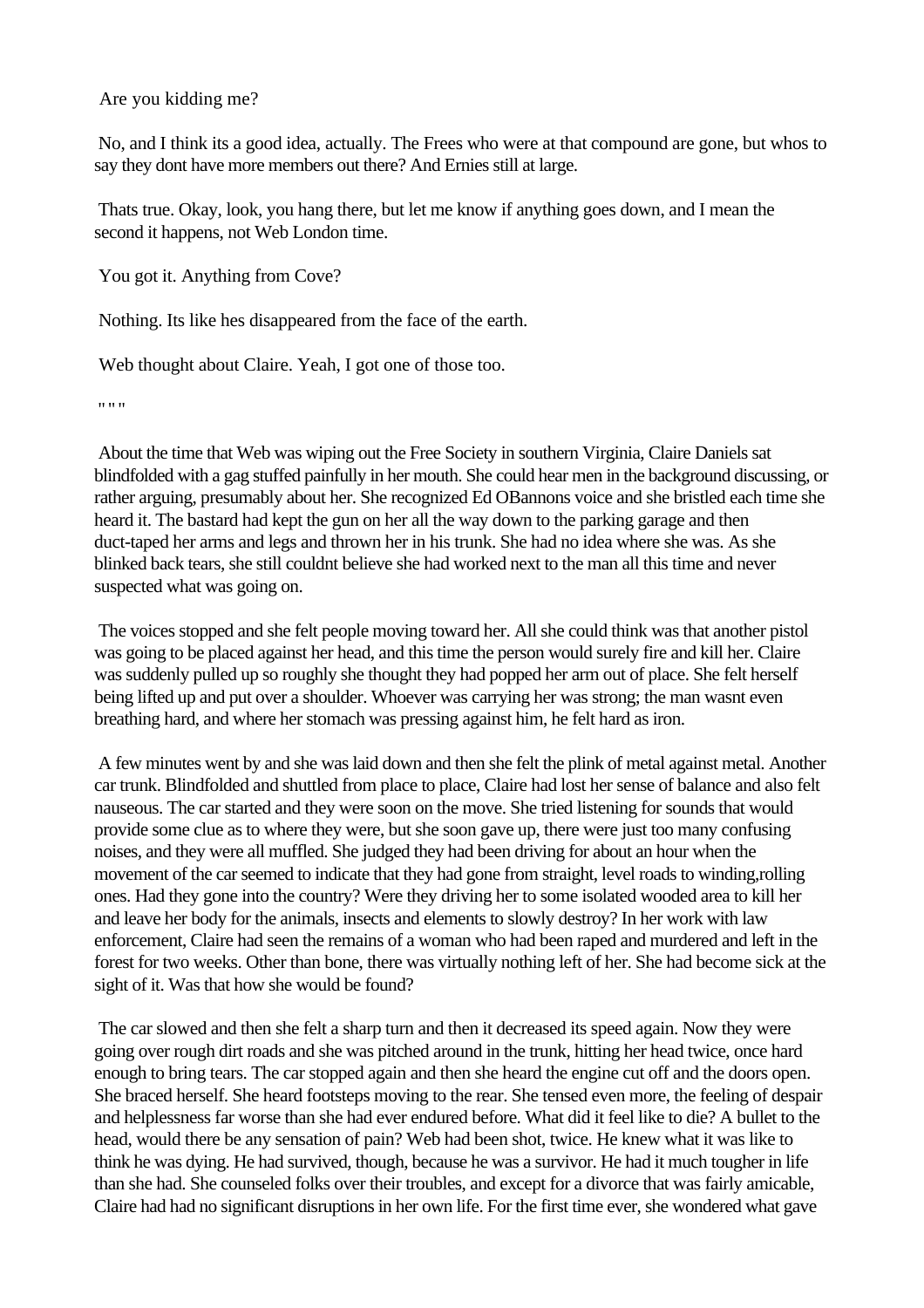her the right, other than her fancy degrees, to tell people how to get through theirissues.Yes, Web had survived much; Claire didnt think she was that strong. She took a deep breath as the trunk was opened and strong hands closed around her and lifted her up. It wasnt OBannon. Claire knew he was a man of very little physical strength. From all around she heard the sounds of the forest and animals that lived there, predators that might soon be visiting her remains. She initially fought back the tears and then just decided to let them go. These people wouldnt care.

 She felt the man moving over uneven ground, stumbling a few times but then righting himself. His feet went from dirt to something else, wood, brick, or perhaps stone, she wasnt sure, but she had heard the change in sounds, and then a door was unlocked and opened. This surprised her because she had assumed they were in the middle of nowhere. Perhaps it was a cabin, but then she heard noises of machinery going and what she thought wasthe flow of water. Were they near a stream or river? Was there a dam nearby or a water treatment plant? Was that where her body was going to end up? Then she had a sense of either going up or down, she wasnt sure about that either, for with her ruined sense of balance she had also lost her sense of direction. In fact, she thought she might be sick, and her stomach pushing into the mans hard, bony shoulder didnt help much. And there was also a strong chemical odor that seemed familiar but that she couldnt quite identify, so out of whack were all her senses. For an instant she thought that vomiting on him would give her some small sense of pleasure, of triumph, but it also might prompt him to accelerate the timing of her death.

 Another door opened and they passed through, presumably into another room. He squatted and laid her down on something soft, perhaps a bed. Her skirt had risen up embarrassingly high while shed been riding on the mans shoulders, and with her hands bound she had no way to pull it down. She tensed when she felt his hands go up her legs to a point where she thought he was going to pull down her underpants and add rape to his list of felonies. However, all he did was tug her skirt down to its normal position.

 The next thing he did was pull her bound hands over her head and the clink of metal made her think that he had handcuffed her hands to something, perhaps the bed or a ring bolted to the wall. As soon as he moved away, she tried to pull her hands down, but couldnt budge them. Whatever she was handcuffed to, she wouldnt be able to escape it.

 Youll get some food and water later. For now, just try to relax. She didnt recognize the voice. The man didnt laugh at his insane words, but Claire could easily sense the mirth behind them.

 The door closed and she was once again alone. Alone, that is, until she sensed movement from across the room.

You okay, lady? asked Kevin Westbrook.

["LastManStanding-toc.html#TOC-47"]47

Web was now getting worried. Claire had not called back, and he had phoned the hotel but gotten no answer. He called her house and there was no answer there either. Her office hadnt seen her; she had no patients scheduled because it was her normal day off. Maybe she had just gone out for a drive along the Blue Ridge or something, he thought. She hadnt mentioned a trip to him, and even if she had gone, why didnt she answer her cell phone? Every professional instinct he had was telling him something was wrong.

He left Romano at East Winds and drove to the hotel. It was not the sort of place where anyone would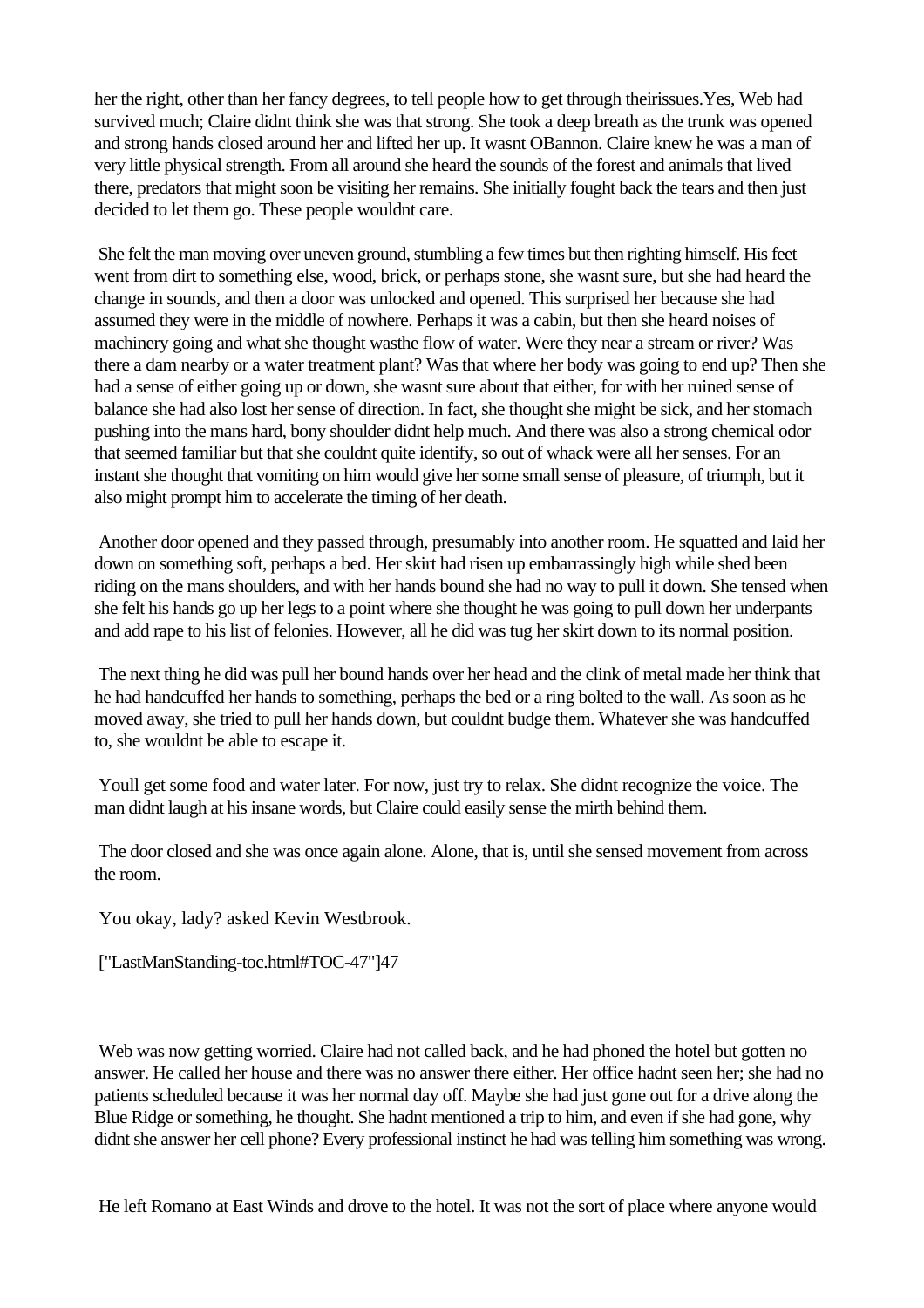necessarily note the coming and going of guests, but Web figured hed try. However, the staff that possibly would have seen her come in the previous evening was not on duty yet. And no one he talked to remembered anyone resembling Claire coming through the lobby the day before. Her car wasnt in the parking lot either. He drove to her house, found a back window open and crawled through. Web went through her house thoroughly but found nothing that could tell him where she might have gone. He did find a book with her daughters phone number and address in it. She went to school in California, so it wasnt like Claire could have popped in to see her for the day. Web contemplated calling the daughter, but a call from the FBI might throw the girl into needless hysterics if it turned out nothing was wrong. He left and went to Claires office. OBannon was not in, but another person who worked there was. She hadnt talked to Claire and didnt know where she might be.

Three strikes and youre out, muttered Web.

 He went downstairs to the security desk, flashed his badge and asked if anything unusual had happened the previous night. The rental cop snapped to attention at the sight of the FBI shield and flipped through the notes left by the night shift. Web had gone through the security check before when he had come to see Claire because guests had to sign in, but he didnt recognize this guard. They probably rotated them throughout lots of buildings.

 Yeah, the log shows a call from Dr. Daniels at twelve-thirtyA.M. She said the lights had gone out in her office and the guard informed her that all electrical systems were a go and that it might be her circuit breaker and asked if she needed assistance. The young man read this all in a stilted yet quavering voice probably not all that far removed from puberty. She replied in the negative and that was all. He looked up from the paper. You want me to do anything?

 The kids big eyes were just begging Web to send him into action. The guy was armed and probably shouldnt have been, Web noted.

I know you keep a record of visitors entering and leaving the building. I just signed in on my way in.

Thats right.

Web waited patiently for a few seconds, but the kid just wasnt getting it.

Can Iseethe register? Web finally said.

 The fellow almost jumped out of his chair. Web had noted that the kid had checked out his face and might have recognized him from all the TV stuff lately. He was probably thinking that Web was half insane and needed to be humored at all costs if one wanted to avoid a violent death. And right now Web was perfectly fine with that perception.

Yes, sir.

 He pulled the book out and Web quickly searched through the pages. There had been lots of guests during business hours the day before, but they ended at six oclock. He looked at the guard.

What about after hours? Whats the sign-in procedure?

 Well, its a keycard system and the doors automatically lock at six. If you want to get in after six, a tenant has to call down and let security know, and when the guest gets here we call up and the tenant has to come down and get the person when they show up. Or the guest may use the exterior phone, identify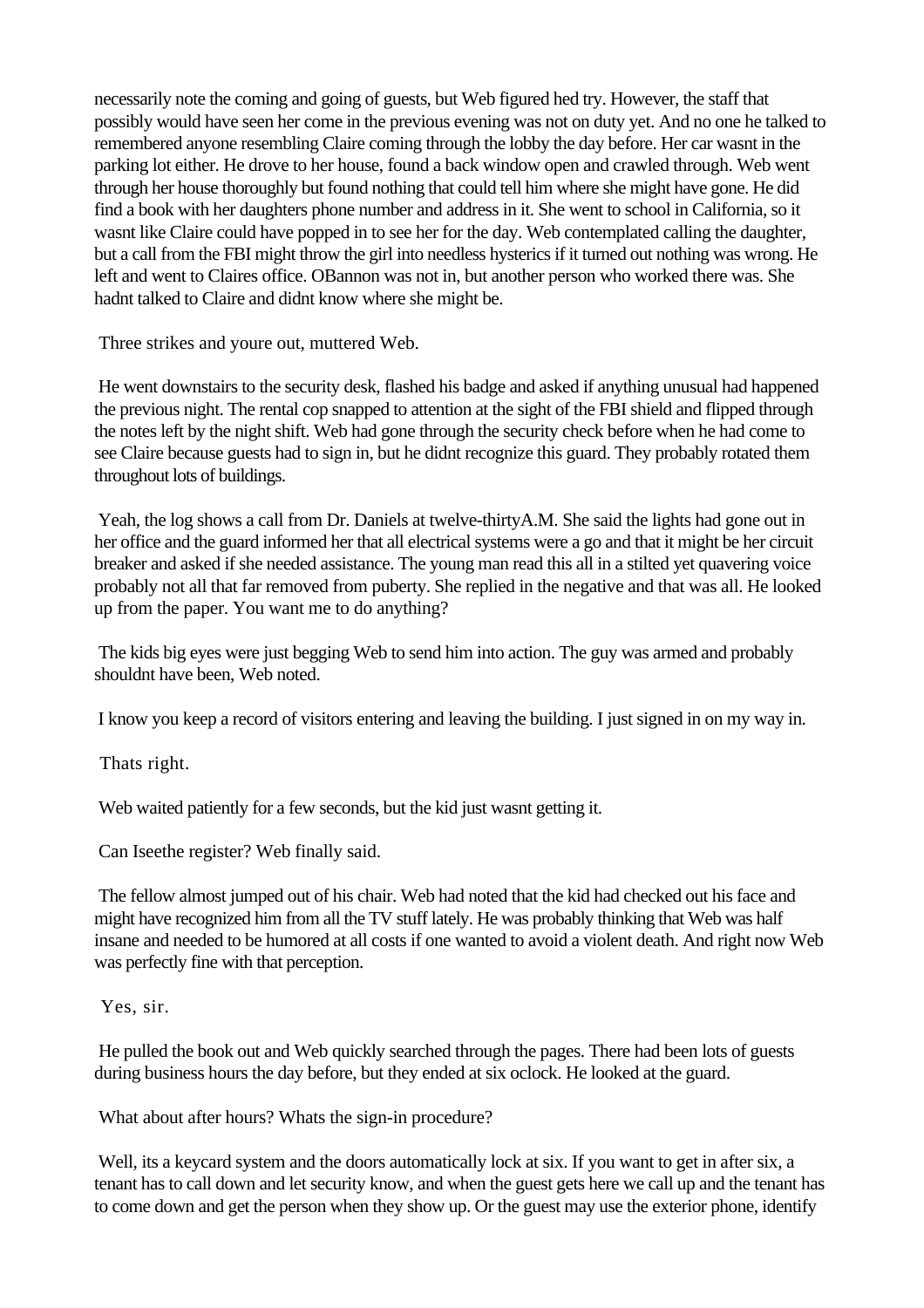themselves and whotheyre here to see. We call up, and the tenant comes down. If the tenant doesnt answer or isnt expecting the visitor, they dont come in, thats the rule. There are some government offices in here and such. I think maybe something to do with the Pentagon, even, he added, with a small measure of pride. Its a very secure facility.

 Im sure, said Web absently as he continued to study the pages. This place have an underground garage? Web had always parked out front.

Yes, sir, but its on a keycard system twenty-four hours a day, tenants only.

Web made a mental note to check and see if Claires Volvo was there. So tenants can come and go through the garage elevator and bypass security?

Thats right, but tenants only.

Regular lift gate on the garage?

The guard nodded.

 How about someone slipping into the garage without a car? Can they take the elevator up without a keycard?

Not after hours.

But how about during business hours? persisted Web.

 Um, that might be possible, said the guard in a small voice, as though Webs observation had just blown his whole professional life.

 Right. Look, is there any way I can talk to the guy who was on duty last night, the one who spoke with Claire?

 Tommy Gaines. Hes a friend of mine; we actually joined up at the same time, right out of high school. Hes working the ten-to-six shift. He grinned. Tommys probably home dead asleep.

Call him, said Web in a tone that made the kid grab the phone and start dialing.

 Tommy was reached and Web took the phone and identified himself. He could hear the sleepy Gaines become instantly alert. How can I help you?

Web explained what he was looking for. I take it you didnt see Claire Daniels leave?

 No, I figured she just went out through the garage like she always does. I worked the day shift there for a year and so I knew who she was. She was a real nice lady.

Shes not dead yet, son, said Web.

No, sir, I didnt mean that.

It says she called you at twelve-thirty last night. Did she often work that late?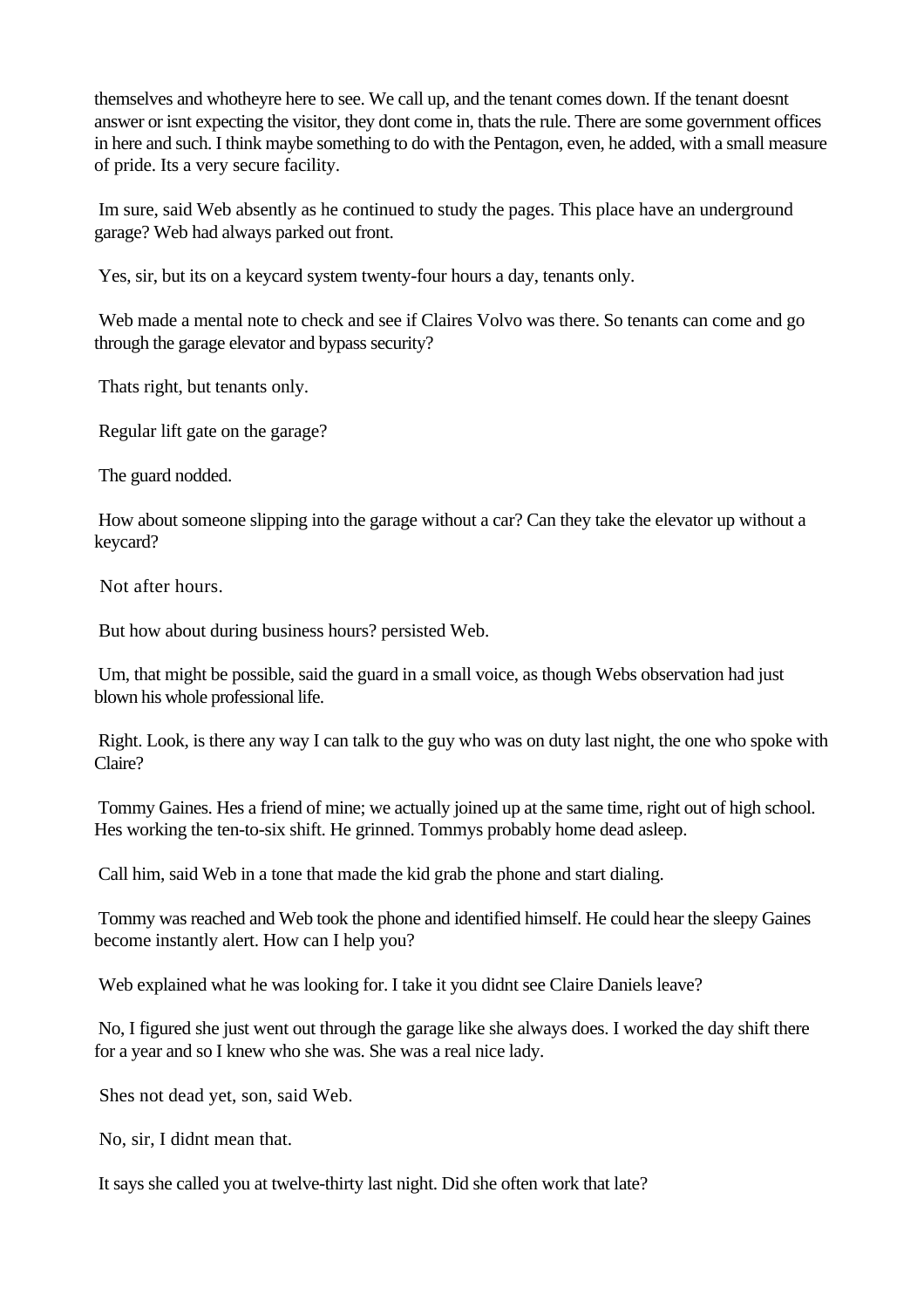Well, I wouldnt necessarily know that, since she didnt have to come and go through the front lobby.

I understand that; I was trying to find out if you had ever seen her here that late before.

No, I hadnt.

Did she sound strange when she called?

 She sounded scared, but I guess if the lights went out on me I would be too, and she was a woman by herself and all.

 Right. Web knew female FBI, Secret Service and DEA agents who could bite young Mr. Gaines in half and never break a sweat. Did shesaythat she was all by herself?

 What? Well, actually, come to think of it, no, she didnt. But I sort of got that impression because she called down and all.

And the lights down here were fine?

 Yep. And I could see some of the other buildings out the front. The lights were all right there too. Thats why I told her the breaker might have popped. See, this building is set up that each unit has control boxes for their space. That way if one office is doing renovation or has to cut the power for some reason, it doesnt affect the rest of the building. There is a main power switch for the whole building, but thats locked up and the building engineer has the key.

 And you told her youd come up, but she said that was all right and she said shed check the circuit breaker box herself.

Thats right.

And you didnt hear anything else from her?

Thats right.

 Web thought for a moment. The lights were working in Claires office now. But it might be worth another check.

 Oh, Agent London, Gaines said. Now that I think about it, about twenty minutes after Claire called I did notice something.

Web tensed. What? And give it to me exactly as you remember it, Tommy.

 Well, an elevator started up. That can only happen after hours if somebody has a keycard and activates it.

Where did the elevator originate?

 From the garage, heading up. I could see it on the floor indicator. It was on P2 and then was coming back up. I was doing rounds and got a clear view of it.

The other guard piped up to Web, Maybe that was Claire Daniels leaving.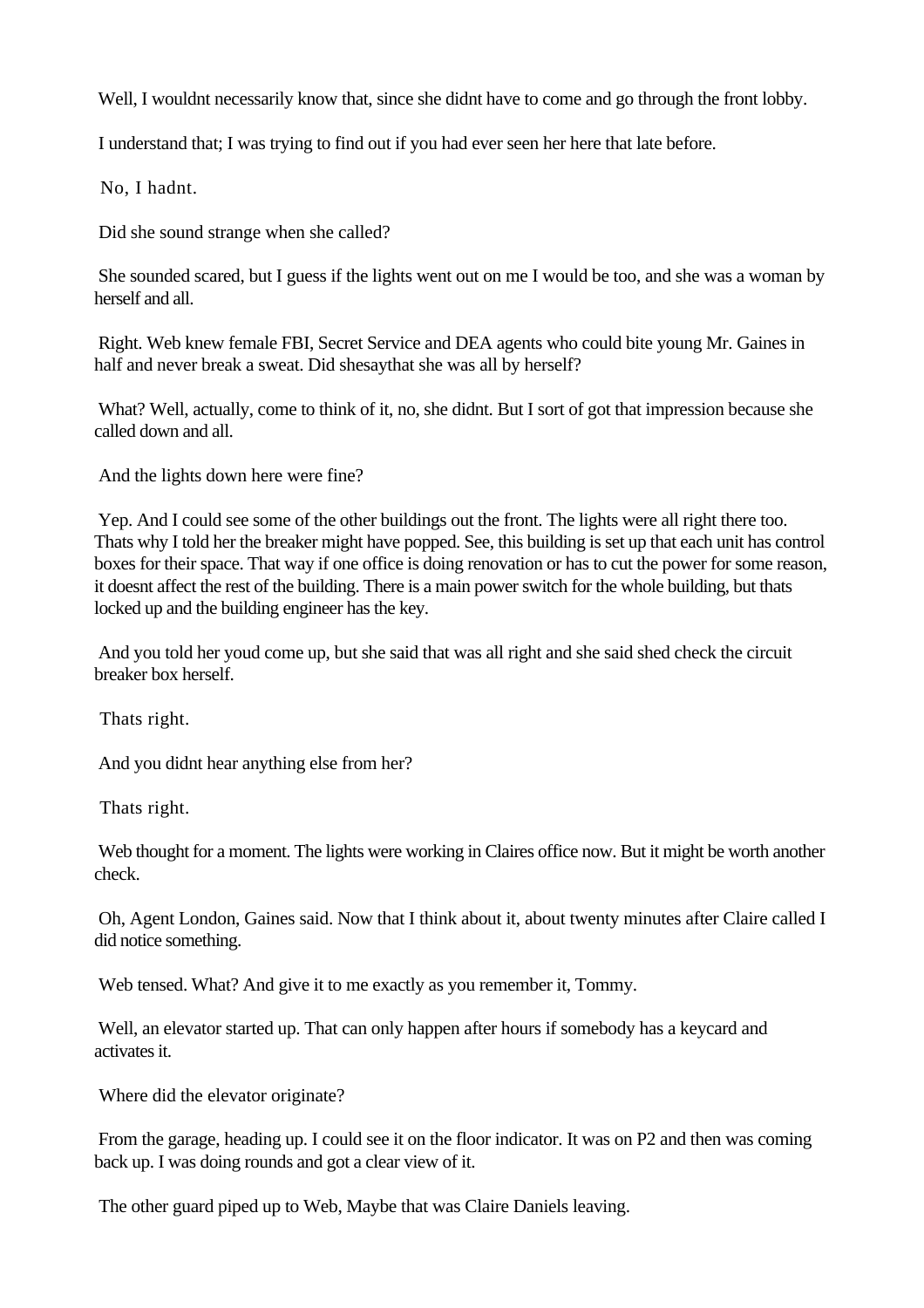Web shook his head. Most elevators, especially after hours, are programmed to return to the lobby level. If Claire had hit the button for the elevator, it would have originated from the lobby, not the garage level.

Oh, thats right, said the crestfallen kid.

 Tommy Gaines obviously had heard this exchange and said, I guess I was thinking it was Ms. Daniels too, because she had called so recently, and I was thinking the lights going out had freaked her out and she had decided to go on home. But youre right about the elevators. The car must have been called from someone on the P2 level and I happened to pass by it when it was heading back up and got it in my head that Ms. Daniels had called it up.

Web said, But did you see where it stopped at? If I remember correctly, the office where she works takes up most of that floor.

 No, I just kept making my rounds. So I didnt see that or when it came back down either. But whoever it was didnt come out the lobby, I would have seen them. He added, Sorry, thats all I know.

No, thats okay, Tommy, youve helped me a lot. He looked at the kid at the desk. And you too.

 As Web hit the elevator button and headed back up, he had a lot to think about. Either it was coincidental that somebody had gone up about twenty minutes after Claire called down, perhaps just another tenant burning the midnight oil, or something else was going on. Under the circumstances, Web just had to assume it was the latter.

 When Web got to Claires offices, he asked the same woman who had helped him before if he could see the electrical closet.

Its over there, I think, she said uncertainly.

Thanks.

Do you think somethings happened to Claire? the woman asked nervously.

Im sure shes fine.

 Web went to the closet and found it locked. He looked around,but the woman had gone back into her office. He pulled out his little picklock kit and soon had the closet open. He looked around. The first thing that struck him was that something had been pulled out of the wall. There was a clear gap on the power board and wire insulation and other bits of debris were on the floor. Web had no idea whether it had been done recently or long ago. He hoped it hadnt happened last night. As he swung his head around, his experienced eyes picked up what Claires had missed: the wireless button trip on the inside of the doorjamb, similar to those installed in homes that would trigger an alarm if the door was opened and the contacts broken. Web had seen lots of these devices but never on an electrical closet in an office building. He walked to the front door of the office and opened it. There was no trip button there; in fact, he saw no security panel at all. Why have a security system on your electrical closet and not your office? A cold sense of dread hit Web as he looked at all the closed doors of this space. Claire had told him that a great number of FBI agents, spouses and other law enforcement types sought professional help here. A lot of intimate, confidential information was being revealed behind those portals.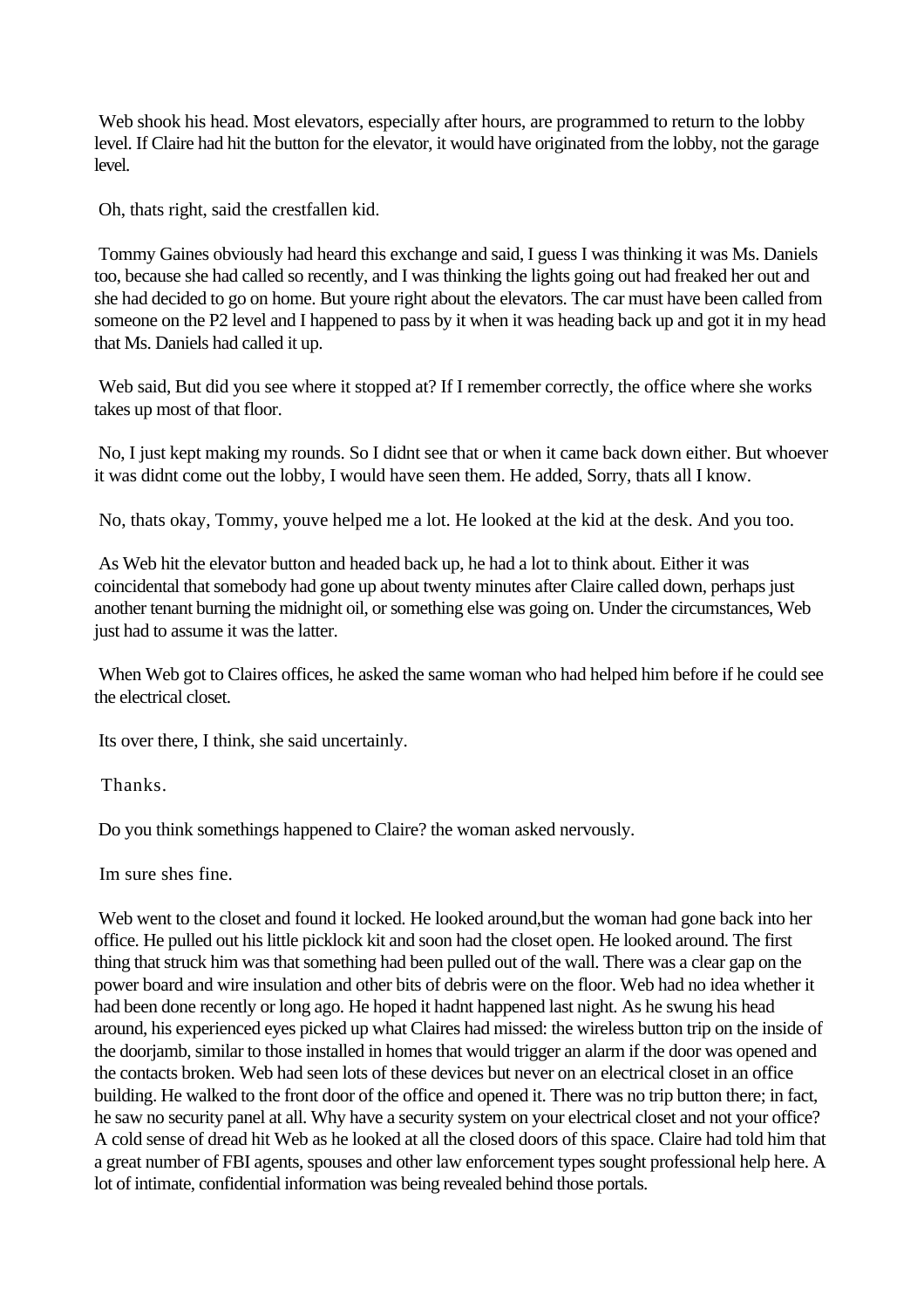Shit! Web ran to Claires office. The door was locked. He picked it and went in. He saw the flashlight on the floor and was about to search her desk when he happened to look up and saw the smoke detector dangling there. He reached for it and drew back as his FBI training took over. Potential crime scene, fingerprints; dont contaminate the evidence. He called Bates, explained the situation to him and the FBI put out an APB on Claire; and Bates and a tech team showed up thirty minutes later.

" " "

 Within three hours the entire office had been meticulously gone over and the people questioned. Web was sitting out in the waiting room the whole time. Bates came out, looking pale.

I dont believe this, Web, I really dont.

The smoke detectors were listening devices, werent they?

Bates nodded. And video. Pinhole cameras.

PLC technology?

Bates nodded again. Like the spooks use. Sophisticated stuff.

Well, I guess we just found our leak.

 Bates looked down at a list he held. I guess, you look at it singly, and its like an agent here, a spouse there, no big deal. But we checked uptown, where they keep records on this because the Bureaus insurance foots the bill. Can you believe that almost two hundred agents, spouses and other personnel connected with the Bureau are patients here? Im talking people at the bottom all the way to people at the top. And who knows how many at other agencies like DEA, Secret Service, Capitol Police?

 Well, going to shrinks wasnt real popular with agents before this. Now I guess you can just kiss it good-bye.

 OBannon had high-level clearances. Ex-Army, worked in-house at the Bureau as a counselor, solid as a rock. Or so we thought.

 An ocean of intelligence. Web just shook his head. Debbie Riner, Angie Romano and others. Guys arent supposed to really talk to their wives about work, but it happens. I mean, everybodys human.

 That must be how they knew you guys were hitting the place that night and even which team was going to be where. It was a planned assault, lots of lead time. One of the guys could have told the missus and she lets it slip to OBannon and,bam, the bugs pick it up. Bates covered his face with his hand. Damn, how do I tell Debbie Riner she might have helped kill her husband?

You dont, Perce. You dont, Web said firmly.

 But if I dont, shell find out from some source. And, God, think of the blackmail potential. How do we knowthathasnt happened already?

 Face it, Perce, this is an octopus with tentacles that never stops growing. Web looked around the office. All personnel accounted for here?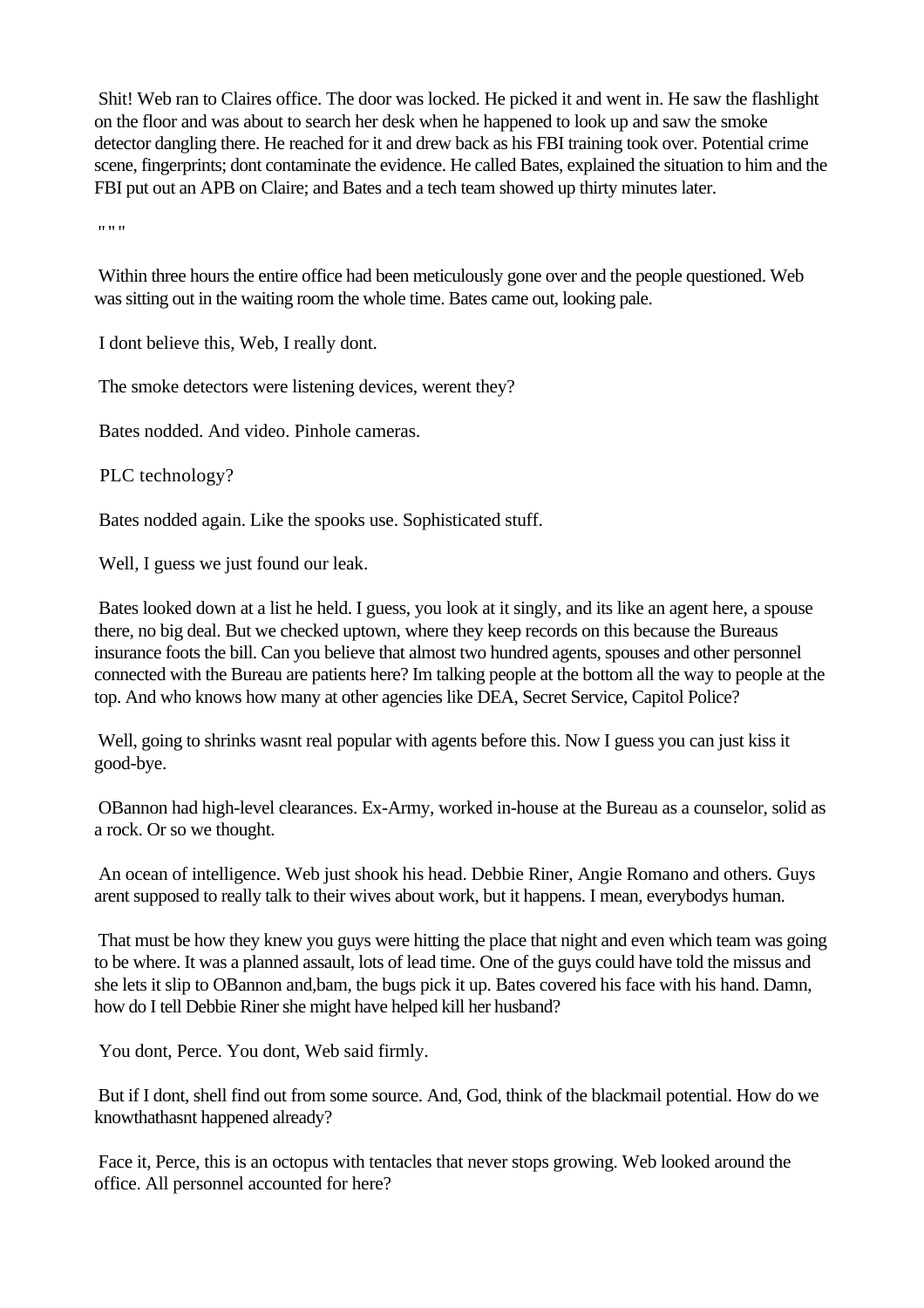All except Claire Daniels.

And OBannon?

 Bates sat down. It looks like he was definitely involved. His files have been cleared out. We checked his house. Thats been cleared out too. Weve got APBs out, but if this all went down last night, hes got a big head start. By private plane he could already be out of the country. Bates rubbed his head. This is a nightmare. Do you know what will happen when the media gets hold of this? The Bureaus credibility will be wrecked.

Well, if we can nail the people behind this, we might be able to get some of it back.

OBannons not sticking around for us to come and arrest him, Web.

Im not talking about OBannon.

Who, then?

 First of all, let me ask you a question thatll probably make you wanta take a swing at me, but I need a straight answer if Im going to be able to help you.

Ask it, Web.

 Is there any possibility that OBannon was working with the Bureau to bug the offices so management would know what the foot soldiers problems were?

 That crossed my mind, actually. And the answer is no. Thing is, there are some real higher-ups who come here too, its not just rank-and-filers. And Im talking the kind of heavyweights and their wives, by the waywho could bring down just about everybody at the Bureau if that sort of crap was going on.

 Okay, then lets assume that OBannon orchestrated this whole intelligence-gathering scheme. Why? Not for kicks. For profit. It always comes down to the bucks. He sells information to lots of different people and law enforcement operations everywhere get blown as a result. And maybe somebody bought info from OBannon to execute the hit on Charlie. Like you said, he could have gotten details from one of the wives he was seeing as a patient. Whoevers behindthat,I want them.

Well, I thought wedidknow. The Frees. We already nailed them.

Oh, you really think so?

Dont you?

 It seems to fit, almost too perfectly. Do we have any more information about what might have happened to Claire?

 Yeah, and its not good. Less than half an hour after the lights went out in Claires office, OBannon arrived at the garage. He used his keycard to get in and that gave us both his identity and the time of entry.

Web nodded and his spirits fell even more. She trips the alarm, OBannon probably had a remote unit at his house and got the signal. He hightails it over here.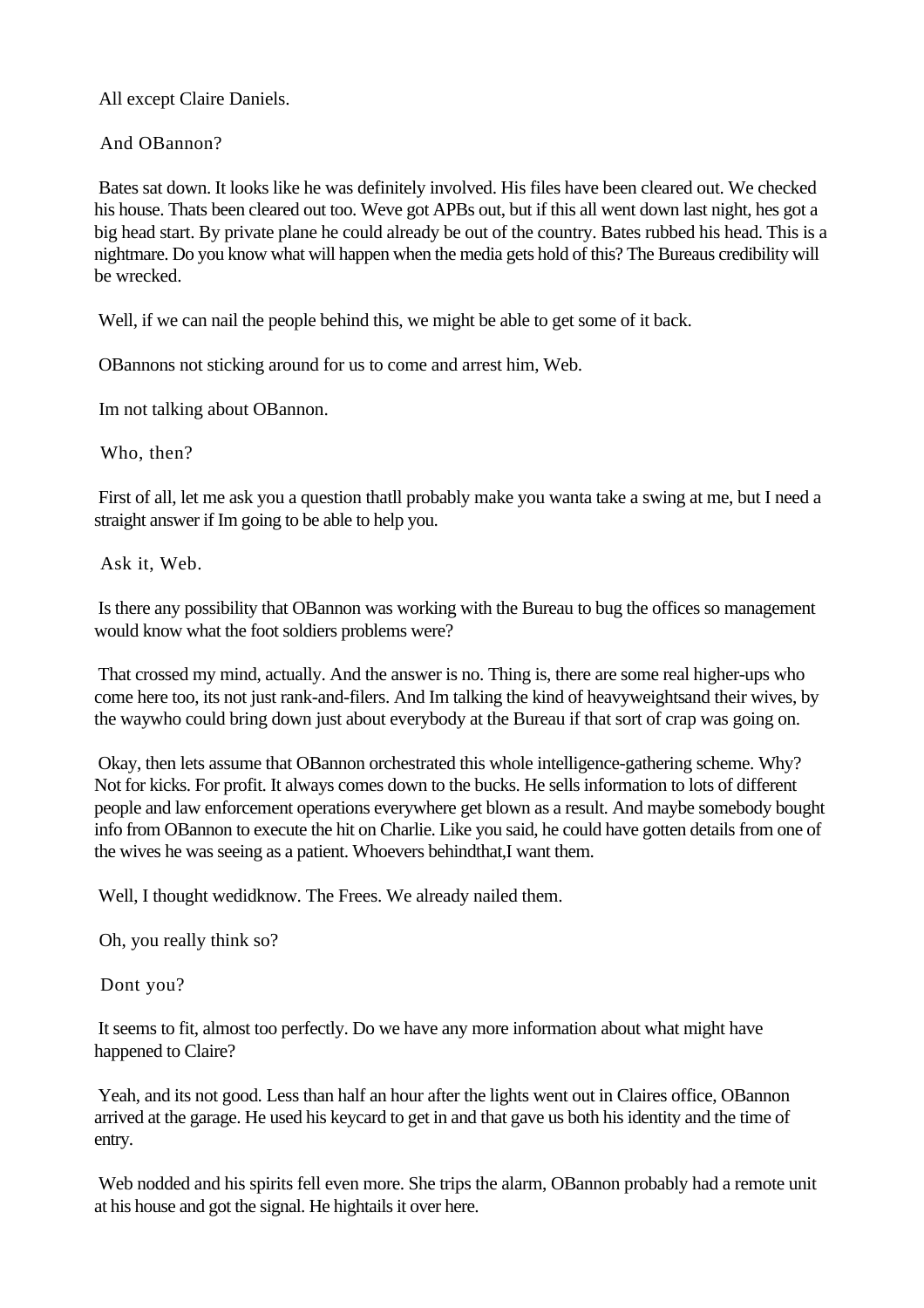And finds Claire.

Yeah.

Im sorry, Web.

" " "

 Web drove back to East Winds, as depressed as hed ever been in his life. As bad as things looked for the Bureau right now, he didnt even care. All he cared about was finding Claire alive.

 Romano was cleaning one of his pistols and looked over when Web came up the stairs of the carriage house. Man, you look bummed.

Web sat down across from him.

I screwed up, Paulie.

 Hell, its not the first time. Romano smiled, but Web obviously wasnt in the mood. Romano put down the gun and looked at his friend. So talk to me.

Claire Daniels.

Your shrink.

 Mypsychiatrist. He paused and then added, And my friend. Some guys threatened her but then let her go. Theyre connected with my case, so she was put in danger because of me. She comes to me for help, and what do I do? I dont help.

Did you offer her protection?

 Yes, but she didnt want to take it. She thought the threat wasnt real; she made it sound very logical. Now it turns out this OBannon guy she worked with was bugging all the psychiatrists offices and getting information from patients during sessions. Lots of those patients were people who worked at the Bureau. And folks connected to them, he added. He didnt know if Romano was aware that Angie was seeing OBannon. And if he didnt know, Web did not want to be the one to tell him. Then hes probably been selling the info to the highest bidder to use in knocking out law enforcement operations all over the place.

Holy shit! Do you think Claire was in on it?

No! It looks like she stumbled on the truth and now shes disappeared.

Maybe shes hiding out.

 She wouldve called. Webs hands balled to fists. Damn, Iman idiot for not putting her on around-the-clock protection. Now its too late.

Dont be so sure. From the little I saw of her, she can take care of herself. On the drive to the farm, I was talking to her some, and the lady is sharp.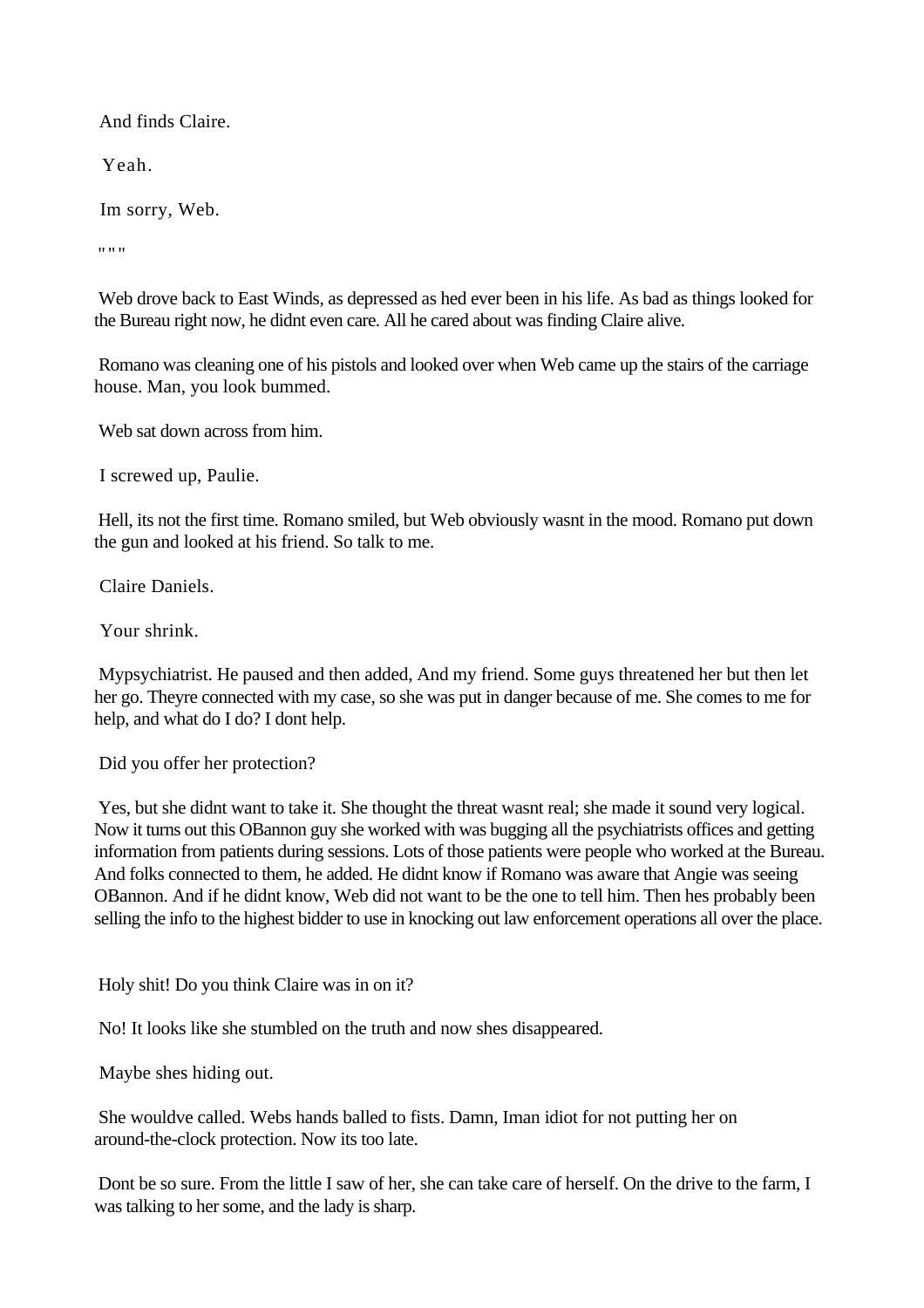You mean you were trying to get some free psychiatric advice.

 I wasnt looking for any, but hey, everybodys got problems, okay? Talking to Claire, she made me see some things. Take me and Angie.

Web stared at him with great interest, if only to get his mind off Claires plight for a few moments. Okay, what about you and Angie?

 Romano looked vastly uncomfortable now that he had raised the subject. She doesnt want me to do HRT anymore. Shes tired of me being gone all the time. I guess no big surprise there. He added quietly, And the boys are getting older and they deserve a father whos around more than a month out of every year.

Is that what she said?

Romano looked away, No, thats whatIsaid.

So you really thinking of hanging up your .45s?

Romano shot him a glance. Dont you ever think about it?

 Web sat back. I talked to Debbie Riner recently and she said more or less the same thing about Teddy. But its different for me, I dont have a wife or kids, Paulie.

 Romano hunched forward. See, the things is, in the last eight years Ive missed four Christmases, both my boys First Communions, every damn Halloween, a couple of Thanksgivings and my son Robbie being born! And on top of that I cant tell you how many birthdays, baseball games and soccer matches, special stuff like that. Hell, its like my boys are surprised when Im home, Web, not when Im gone, because me gone is like normal to them.

 He touched the spot near his belly button. And that hit I took last night? Got a nasty bruise and it hurt like hell for a while, but what if ithadbeen an inch lower, or two feet higher and through my head? Im gone. But you know what? It wouldnt have been that much different than when I was alive, at least for Angie and the boys. And then what happens? Angies gonna get remarried, you know that, and the boys will maybe get a real dad and forgetall about Paul Romano even being their old man. Id take a damn Barrett round in the head over that, Web, I really would. Every time I think about it shit!

 Web could actually see wetness in Romanos eyes, and the sight of one of the toughest men he had ever known being brought to his knees over love for his family hit Web harder than even Francis Westbrook ever could. Romano quickly looked away and swiped at his face.

 Web gripped Romanos shoulder. Thats not going to happen, Paulie; youre a good dad. Your kids would never forget you. As soon as he said this, it struck Web. He had forgotten his father, totally and completely. A birthday party, six years old. Claire had said Web and his old man were having a really good time. Until the cops showed up. And youre doing good for your country too, dont forget that, he added. Nobody gives a damn about serving their country anymore. Everybody just complains about how rotten it is without doing anything to make it better. But man, the second they need you, you better be there.

Yeah, serving my country. And wiping out a bunch of hick kids and old farts who couldnt hit the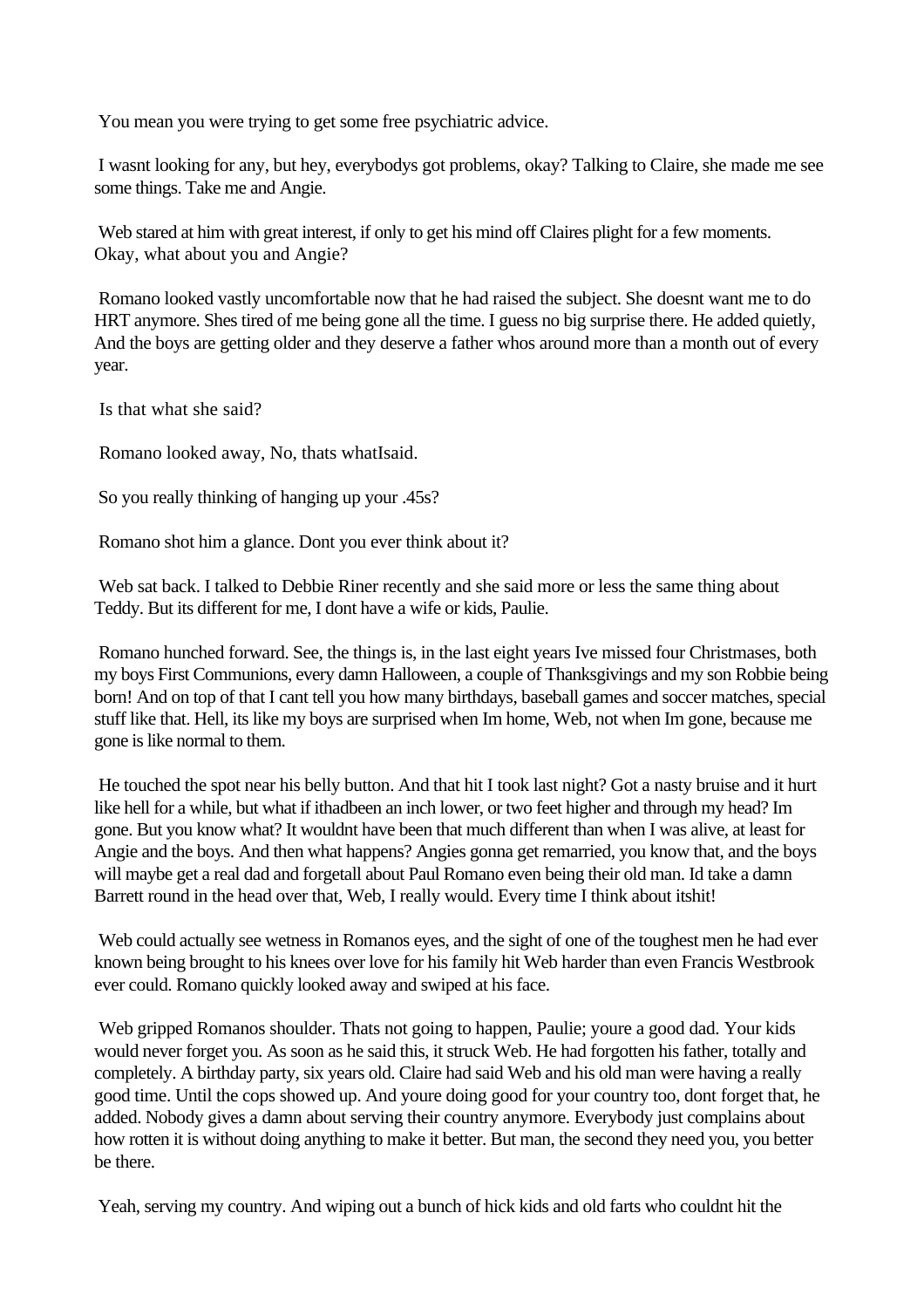Statue of Liberty from three feet away with a bazooka.

Web sat back and said nothing because he had nothing more to say on that subject.

 Romano looked up at him. Claire will turn up, Web, and who knows, maybe you and her can be more than friends. Get a real life.

You dont think its too late? It all sounded impossible to achieve.

Hell, if it aint too late for me, it sure aint too late for you, said Romano.

Web didnt think he sounded too confident and the men looked miserably at each other.

Web stood. You know, Paulie, both of us are in sorry-ass shape. And you know what else?

What?

Now Im really looking forward to this party tonight.

["LastManStanding-toc.html#TOC-48"]48

 Percy Bates was sitting in the strategic ops center at WFO when the man walked in. Buck Winters wasnt alone. He had his usual twin escorts and also several others with him. Bates recognized one as a young Bureau lawyer and another as an investigator from the Bureaus Office of Professional Responsibility, which looked into any wrongdoing by members of the FBI. With exaggerated solemnity, they all sat down across from Bates.

Winters tapped the tabletop with one of his long fingers. Hows the investigation coming, Perce?

 Its coming real well, answered Bates. He looked at the other people. So whats all this? Are you starting an investigation of your own?

Heard from Randall Cove lately? asked Winters.

 Bates once more glanced at the others. You know, Buck, with all due respect, is it okay for these people to be hearing that name?

 Theyre all cleared for it, Perce. Trust me. Theyve been cleared for a lot. Winters stared directly at him now. This is a total disaster, you know.

 Look, HRT got sent in and they were fired upon and they fired back. Those rules of engagement are about as clean as you can get. Nothing in the Constitution says our guys have to stand there and get gunned down.

I wasnt specifically talking about the Free Society massacre.

Damn it, Buck, it wasnt a massacre. The Frees had guns too, and they were using them.

Eight dead, old men and young boys, and not one loss on HRTs side. Now, how do you think the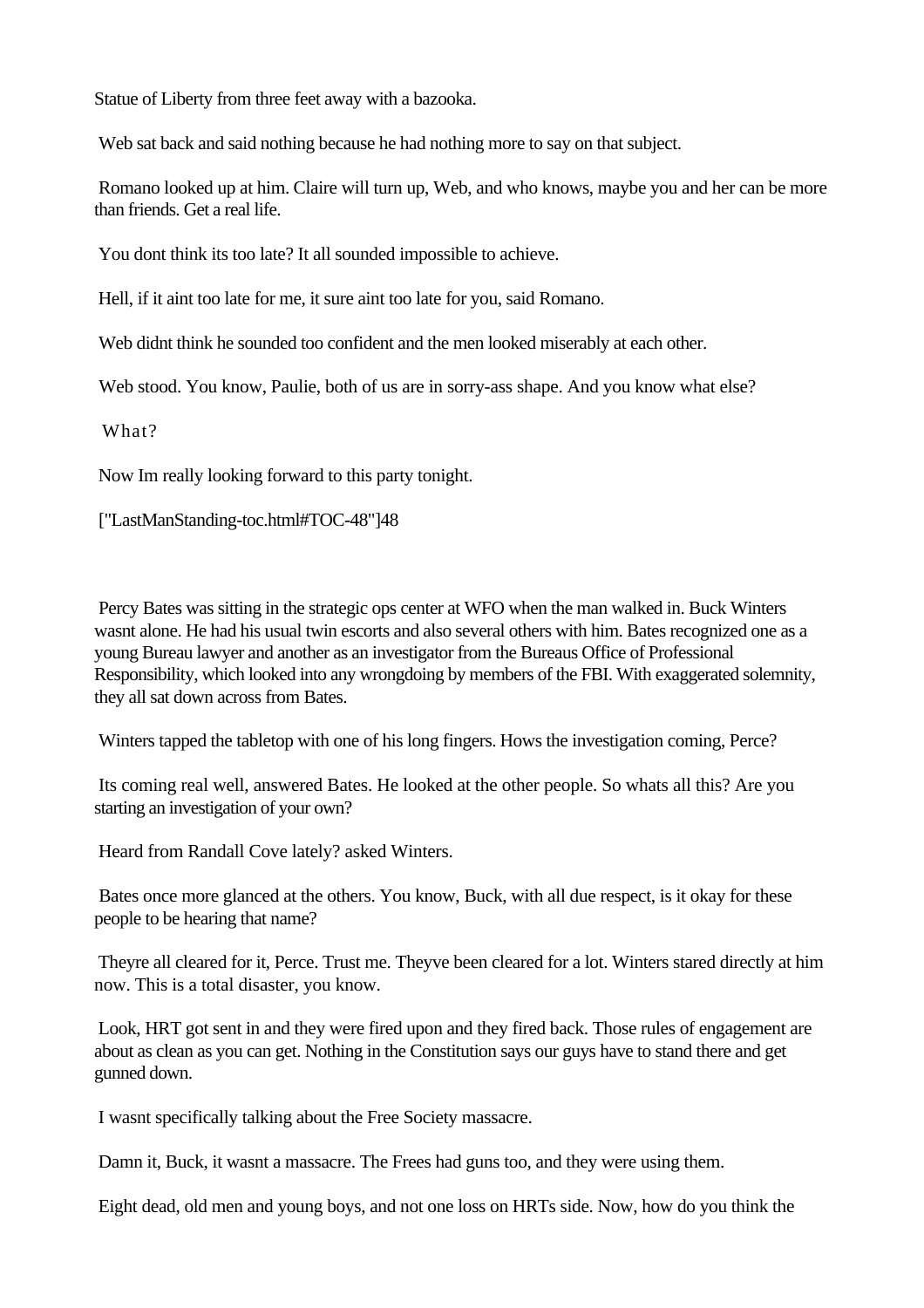press will play out that one?

 Bates dropped the file he was holding along with any shred of patience he had left. Well, if the Bureau does its usual head-in-the-sand and lets everybody else control the facts and the spin, I guess not real well. What do we have to do to make our image look okay, lose a few guys on every mission?

Another Waco, said the fresh-faced lawyer, shaking her head.

 Like hell it is, yelled Bates. You dont know what youre talking about. You were still in law school with your thumb up your ass when Waco went down.

Like I was saying, said Winters calmly, I wasnt specifically talking about the Frees.

What, then? asked Bates.

Oh, I dont know, maybe the fact that the entire security of the FBI has been compromised.

Bates took a long breath. Because of the psychiatrists office?

 Winters exploded. Yeah, Perce, thats right, because for God knows how long, agents and secretaries and technicians and who the hell knows who else, but apparently everybody who has a head problem in the Bureau, has spilled their guts in that place. And somebodys been vacuuming it up and using it for God knows what. Id call that a compromise of security.

Were out looking for OBannon right now.

The damage has already been done.

Its better than us never having found out about it.

 Not by a wide margin its not. I guess you know that I was on record a long time ago against using outside psychiatrists and psychologists, for this very security reason.

 Bates studied the man warily.And so youre going to use this disaster to move your career a few pegs higher, right, Buck? Like maybe the directors office?

No, Buck, actually, I wasnt aware of that.

Its all in the paper trail, Winters said confidently. Check it.

 Im sure it is, Buck. You were always the best of the best with the old paper trail.And not much else having to do with being a real FBI agent.

Well, heads are going to roll on this one.

But not yours.

 So whats this I read about London participating in the assault? Please tell me thats just an enormous typo.

He was there, admitted Bates.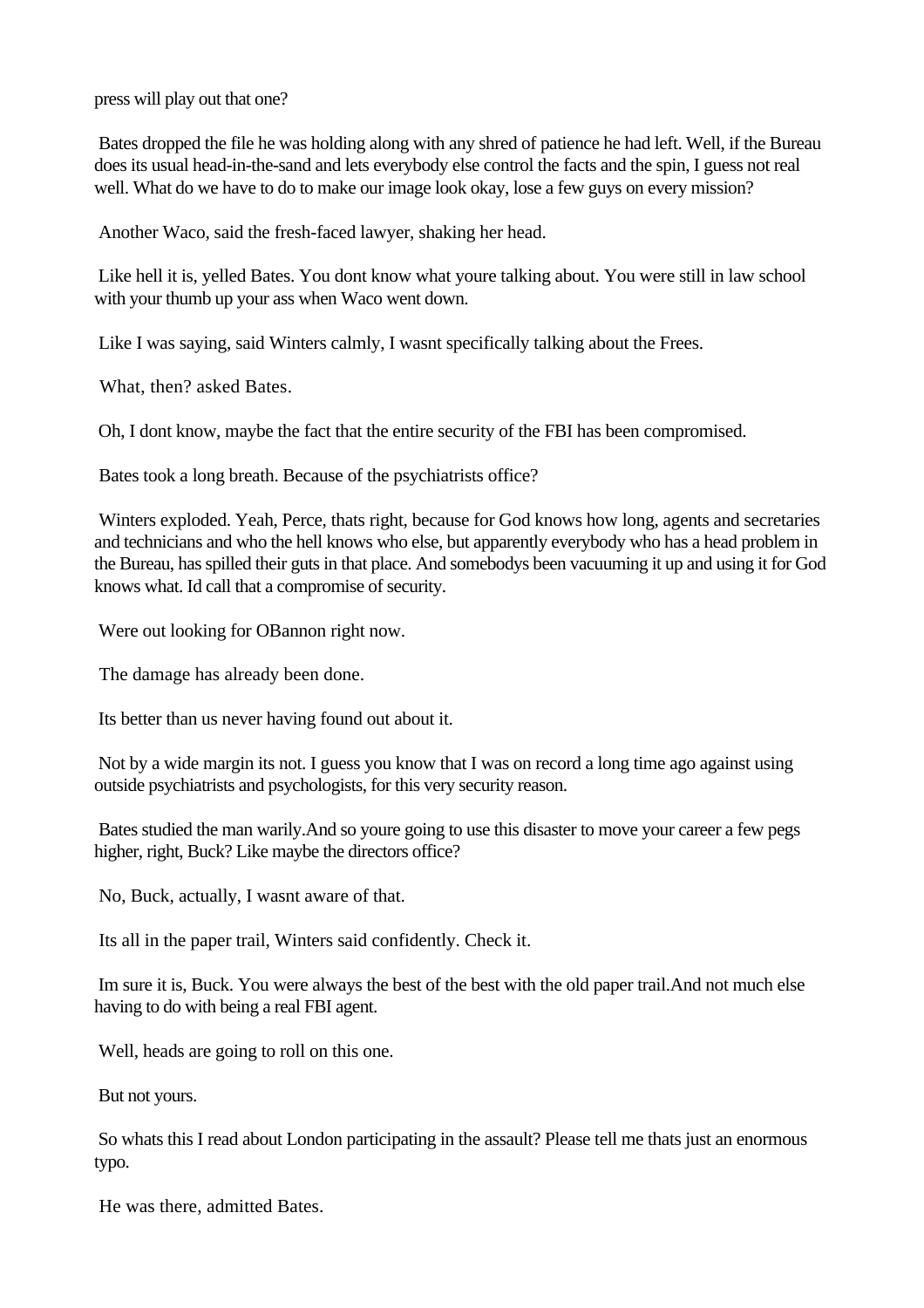Winters looked like he was ready to erupt again. Then Bates sensed a very small indication of satisfaction on the mans features, and he finally understood where this conversation was going.

 Well, the press can just go ahead and crucify us now, said Winters. HRT takes out its revenge on old men and young boys. Thatll be the lead headline on the wires tomorrow. Now hear this, Bates and hear it good, London is through, effective immediately. For effect, Winters picked up a pencil off the table and snapped it in half.

Buck, you cant do that. Its still under review.

 Yes, I can do that. He was on official leave of absence pending an SRB inquiry. Winters motioned to one of his aides, who handed him a file. Winters took his time slipping on a pair of reading glasses and then glanced over the file. And now Ive also discovered that while on paid leave he was assigned to protection duty regarding one William Canfield who operates a horse farm in Fauquier County. Who authorized that?

 I did. Canfields son was killed by the Frees in Richmond. Three people connected with that incident have been murdered, we believe by the Frees. You know all that. We didnt want Canfield to become number four. Web was available and Canfield trusts him. In fact, Web saved his life. And mine. So it seemed a good fit.

Cant say much for Canfields judgment, then.

 And we had direct evidence connecting a truck, rented by Silas Free, to the machine guns that were used to ambush HRT. We had every right to hit them. And the assault was okayed by all appropriate parties. Check the paper trail.

I realize that. I actually signed off on it myself.

 You did? Bates asked, with a curious expression. I actually wanted a SWAT team, Buck. You didnt insist on HRT going in, did you? Winters didnt answer, and right then and Bates realized exactly why HRT had been sent in. Winters had wanted something like this to happen to fuel his crusade against Hostage Rescue. AndBates also knew that, as wily as Winters was, hed never be able to prove it.

I was not made aware that Web London was part of the assault, Winters continued.

Well, that came later, Bates said slowly. He was defenseless on that one and he knew it.

 Oh, thanks for the explanation, that really clears it all up. And who authorized London being in on the assault?

His commander, Jack Pritchard, wouldve had to give the okay.

Then hes gone. Effective now.

 Bates stood. My God, Buck, you cant do that. Pritchards pulled twenty-three years at the Bureau. Hes one of the best weve ever had.

 Not anymore hes not. As of now, hes one of the worst. And it will be duly noted for the official record. And Im going to recommend that he be stripped of everything, including his pension, for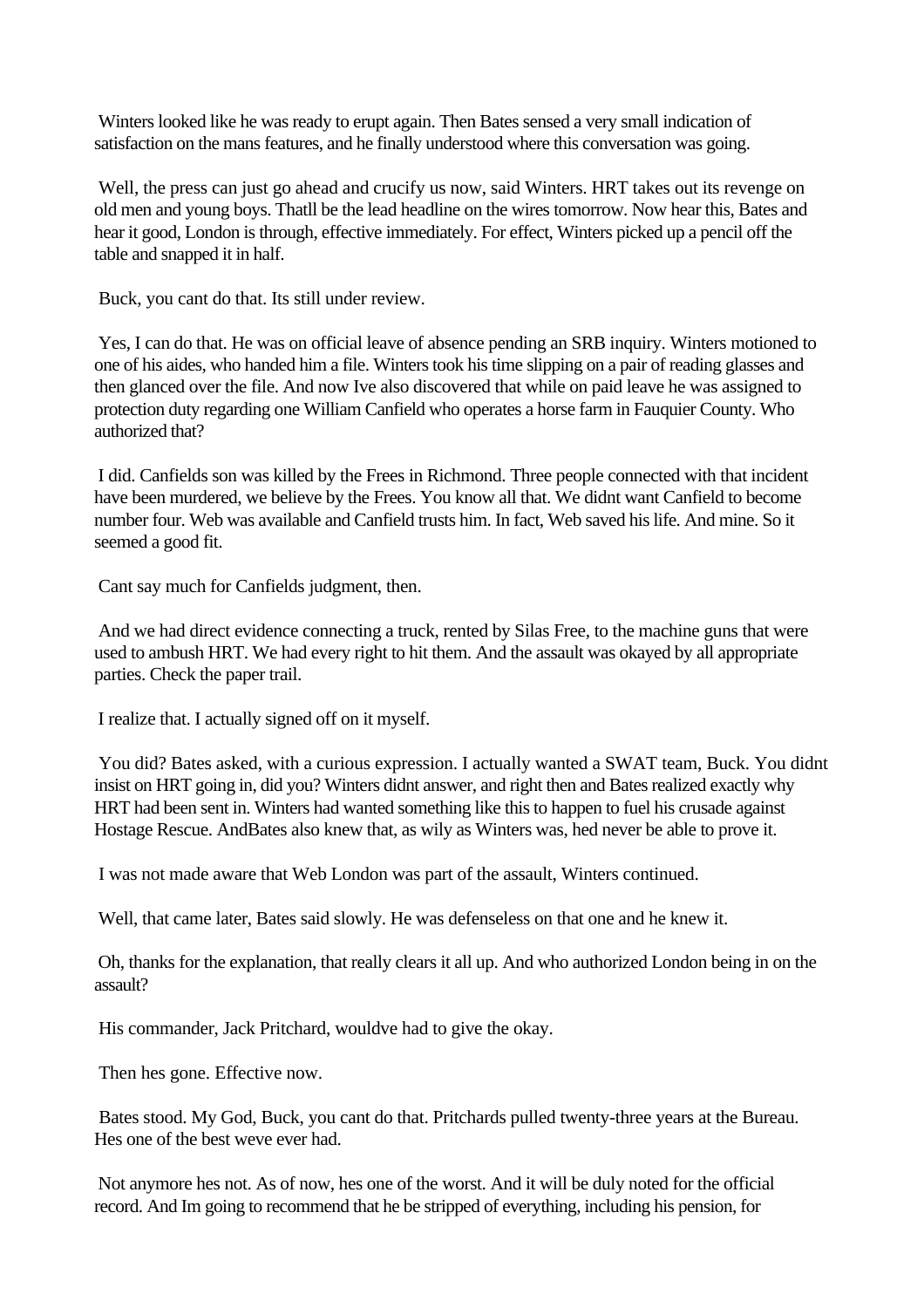insubordination, action detrimental to the Bureau and about a half dozen other things. Believe me, itll be an easy sell once all this breaks. There will be an enormous need for scapegoats.

 Buck, please dont do this. Okay, maybe he stepped out of bounds a little on this one, but hes got a list of commendations taller than I am. Hes risked his life more times than I can count. And hes got a wife and five kids, two of them in college. Thisll ruin him. This will kill him.

 Winters put the file down. I tell you what, Perce, Ill make a deal with you, because I like you and I respect you.

Bates sat down, instantly suspicious as the cobra moved in for the kill. What sort of deal?

 If Pritchard stays, London goes. No questions asked. No fight, no defenses. He just goes. Whats it going to be?

Percy Bates just sat there while Buck Winters watched him, waiting for his answer.

" " "

 For years Claire had been a tooth grinder, to such an extent, in fact, that her dentist had made her a mouth guard that she wore at night to save her teeth from being worn down to the gums. Shehad wondered where this symptom of anxiety came from, perhaps from listening to her patients problems. Now she was thankful for her grinding because she had worn the gag down such that it had finally ripped apart and she spit it out. The way her hands were bound over her head, however, made removing the blindfold impossible. She had tried to rub her head against the wall to pry it off that way, until it felt like she had worn off most of her hair. Exhausted, she slumped over.

Its okay, lady, Ill be your eyes, said Kevin. They got me locked up too, but Im working on that.

With her gag off, they had started talking and Claire had learned who Kevin was.

Web London told me about you, she said. And Ive been to your house. We spoke to Jerome.

Kevin looked anxious. I bet they worried. I bet Granny about to die from worry.

Theyre okay, Kevin. But theyareworried. Jerome loves you very much.

He always good to me. He and Granny.

Do you know where we are?

Nope.

 Claire took a deep breath. It smells like chemicals. Like were near a dry cleaners shop or some type of manufacturing plant. She struggled to recall the details of how she had gotten here. The roads and the terrain the man had carried her over seemed more reminiscent of the country than the city.

How long have you been here?

Aint know. Days sort of run together.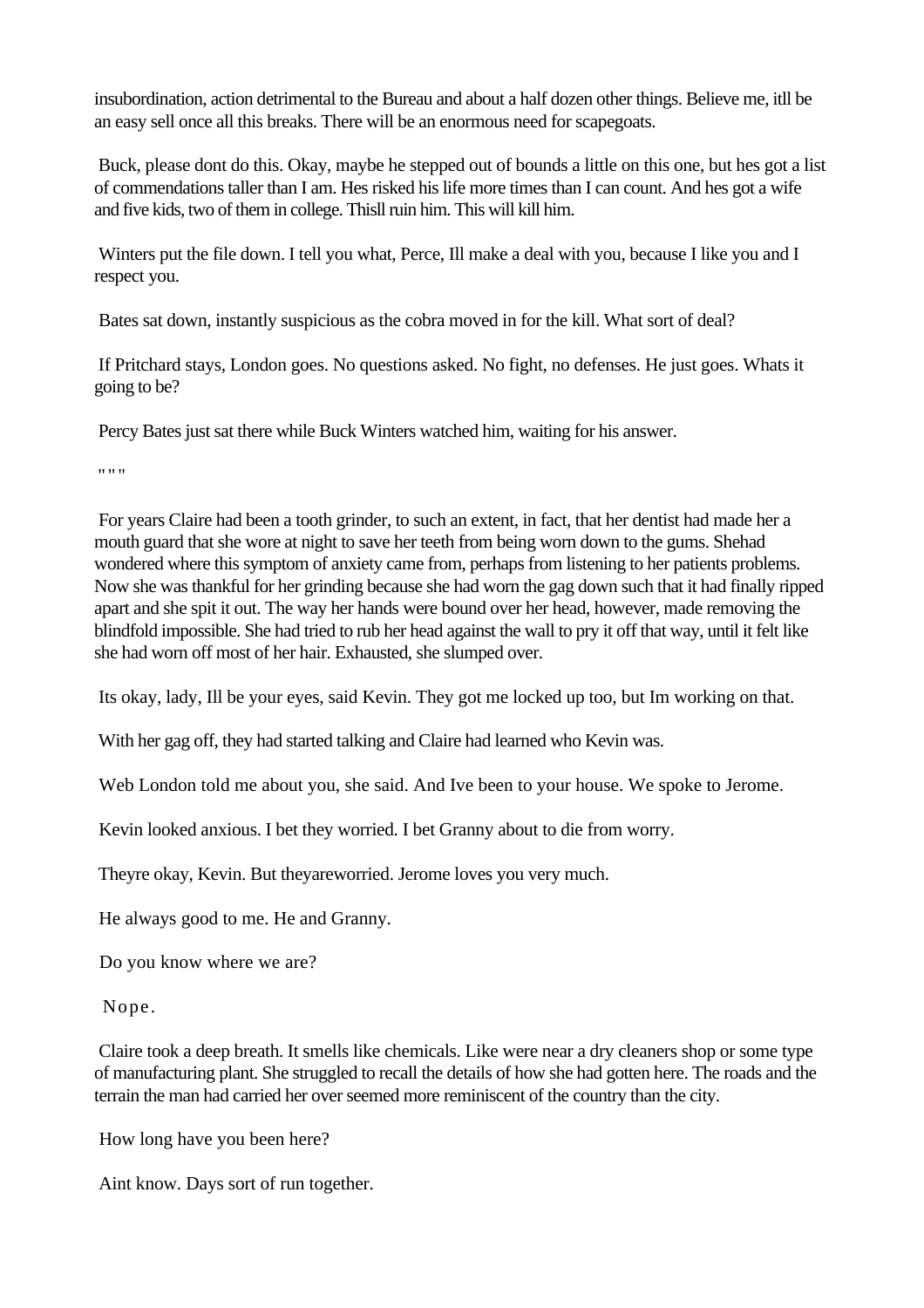Has anyone been in to see you?

 Same man. Aint know who he is. He treats me nice. But he gonna kill me, I can see that in his eyes. Its the nice ones you got to watch out for. Folks who scream and shake their fist, Ill take them any day over the quiet ones.

 If she hadnt been so unnerved at the thought of being murdered, Claire might have smiled at the boys mature insight into human nature.

How did you get hooked up with all this?

Money, Kevin said plainly.

We saw the sketch you did, with the remote control.

 I aint know what was gonna happen. Nobody told me that. They just give me it and told me what to say.

Damn to hell?

 Yep. Then I was supposed to trail em going down that alley and then, when I got close enough to the courtyard, hit the remote button. I seen that man, Web, he all froze up, and the rest of his buddies went running into that courtyard. Web, he aint never see me behind him. He got up and followed his buddies, but he was walking like he was drunk or something. I hit the button and then hung back.

Because you wanted to see what happened?

Those people aint never tell me about no guns. I swear that on my mamas grave, I swear!

I believe you, Kevin.

 I was supposed to go back to where I was, but I couldnt. Seeing all them folks die like that. And then Web, he yelled at me. About give me a heart attack. He saved my butt. I wouldve run out there if it aint for him and then I be dead too.

Web said that somebody switched you for another boy.

Thats right. I aint know why.

 Claire took a deep breath and the strong chemical smell invaded her lungs again. Now she too was able to identify it as chlorine, but she had no idea what its source was. She felt totally helpless.

["LastManStanding-toc.html#TOC-49"]49

Web and Romano met Nemo Strait on their way up to the mansion to attend the party.

What happened to you? asked Romano. Straits arm was in a sling.

Let a damn horse get the drop on me. Thing kicked me. Felt like my collarbone was in my throat.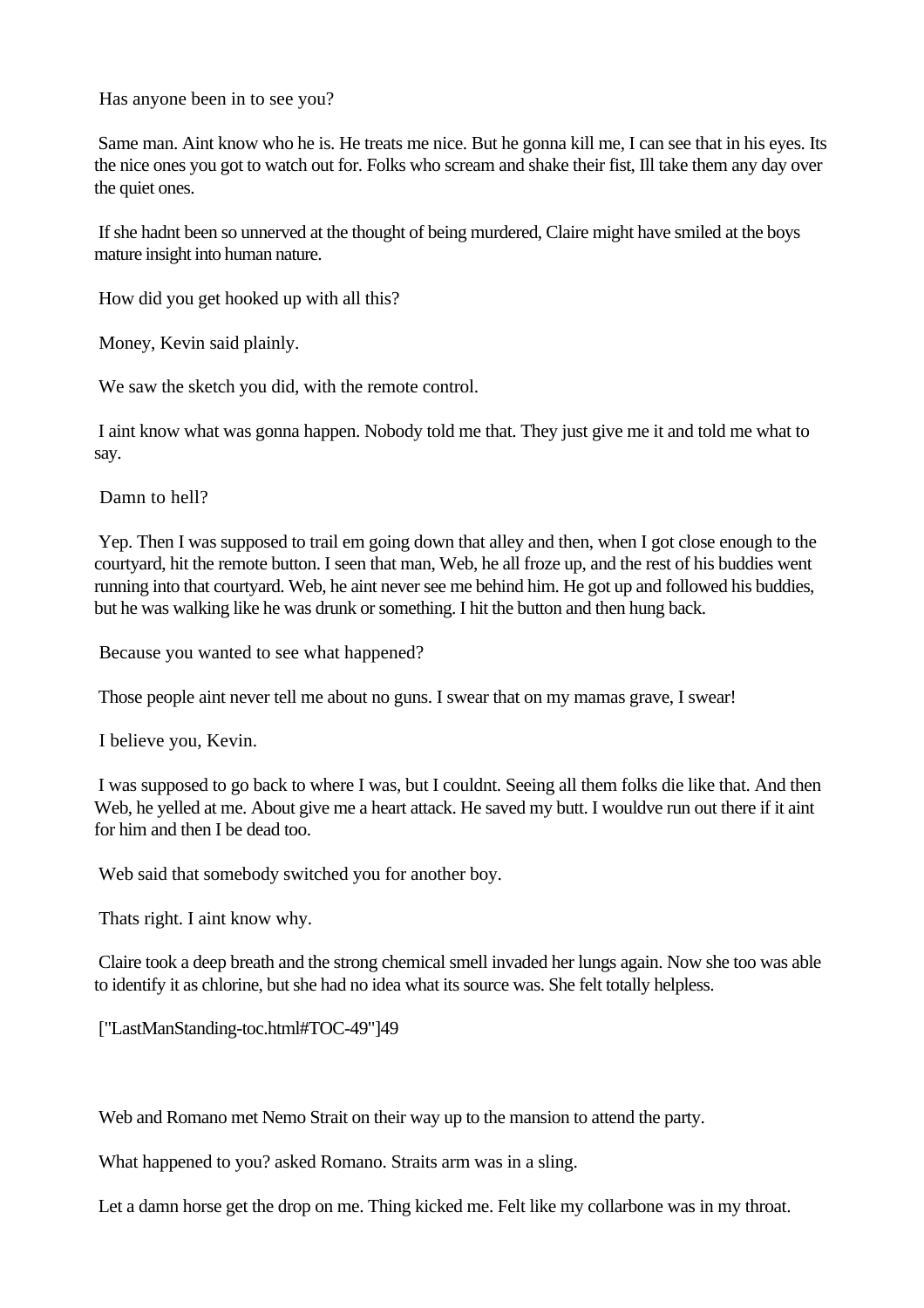Anything broken? asked Web.

 They x-rayed it up at the hospital in Kentucky and they didnt see anything, but they put me in this thing for the time being. Now Im a one-armed farm manager and Billys probably going to be pissed at that.

 They were welcomed at the house by Billy. Web was surprised at how he was dressed. He had on nice, pressed slacks and a blue blazer, his hair was neatly combed and he had even shaved. Yet as they passed through, Web could smell on the mans breath that he had begun the party a while back.

Billy led them down to the lower level.

 Next to the bar were two men Web didnt know. They were dressed expensively if casually in Armani, Bruno Magli with no socks, Tag Heuer watches, and gold necklaces that were visible because the mens shirts were open about two buttons too many. They were deeply tanned, fit and trim, nails professionally manicured and hair perfectly coifed, and for many reasons Webs initial impression was that they were gay.

 Billy led Romano and Web over to them. Wanta introduce yallto a couple new friends of mine. Giles and Harvey Ransome, theyre brothers, now, they aint married. Billy was the only one to laugh at that remark. Theyre my neighbors from next door. Finally got them to come over for a drink.

Web and Romano exchanged a quick glance.

This is Web London and Paul no, make that Paulie, Billy added with a wink. From the Federal Bureau of Investigation.

 The Ransome brothers both looked ready to run at that. Harvey Ransome, Web thought, appeared as though he might faint.

Web put out his hand. Were off duty tonight.

 The Ransome brothers cautiously extended their hands, as though they feared that there was a real threat of handcuffs being placed on them.

Billy didnt tell us the FBI would be here tonight, Giles said, giving his host an unfriendly stare.

 I love surprises, said Billy. Ever since I was a kid. He looked over at Strait. What in the hell happened to you?

Horse got the better of me.

 This is my farm manager, Nemo Strait, said Billy to the Ransome brothers. He just made me a small fortune up in Kentucky selling a bunch of horse meat to some new suckers.

We did real well, said Strait quietly.

 Where the hell are my manners? said Billy. You boys need some drinks. He pointed at Web and Romano. I know you boys are beer drinkers. How bout you, Nemo?

Whiskey and water, best kind of painkiller there is.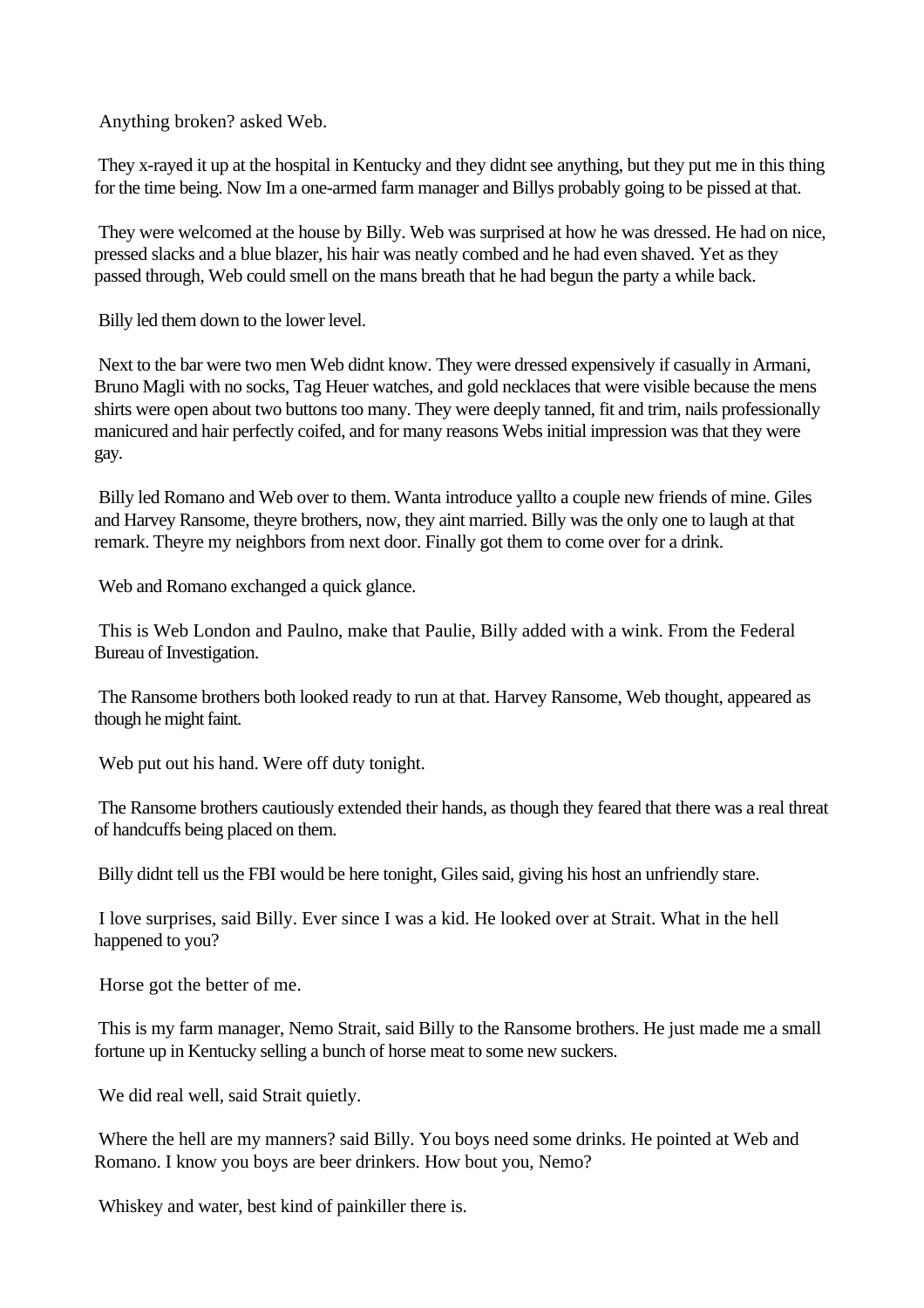Billy went behind the bar. Ill join you in that one. He looked toward the stairs. Well, come on down and join the party.

Web looked toward the stairs, expecting to see Gwen. Instead there was Percy Bates.

 Billy was nice enough to give me an invite, he explained as he joined them. He smiled at Web, but in that smile Web could see something that he didnt particularly like.

 Once they all had drinks in hand, they broke up into small groups. Web went over to the Ransome brothers and began subtly probing them as to what was going on at the Southern Belle, but the men were being exceptionally guarded, which made Web even more suspicious. Nemo and Romano were looking over Canfieldscollection of shotguns, while Billy was standing all alone and scowling back at the grizzly bear in the corner.

 One by one all their heads turned when she came down the stairs. If Billy was more overdressed than usual, his wife looked ready to attend a Hollywood premiere; she was as far removed from her normal boots-and-jeans horse-rider persona as it was possible to be. The red gown was long, body-hugging and ran down to her ankles; the slit came to midthigh, right at the precise point where decency was still maintained but where male fantasy was compelled to sprint. The shoes were open-toed, with ankle straps that, to Web, at least, suggested the concept of bondage if one hadnt already been thinking about it. The gown was strapless, her bare shoulders tanned and muscular but retaining much feminine allure despite the ripples. The gowns bodice was cut low enough to make maneuvering difficult without revealing too much, and perhaps that was the intent. Her hair was piled high on her head, her jewelry tasteful and the woman required very little makeup.

 There was complete silence as she descended to them until Web heard Romano whisper, Amore,and then he took a gulp of beer.

Now the party can really get started, said Billy. What you having, Gwen?

Ginger ale.

Billy filled this order. He looked over at the Ransome brothers.

Shes stunning, said Harvey.

A goddess, echoed Giles.

Shes also my wife. He brought the drink over to her. Nemo got himself all banged up with a horse.

Web noted that she barely glanced in the mans direction. So I see. She nodded toward the Ransomes. I dont believe weve met, she said coolly.

Harvey and Giles fell over themselves to see which of them she would meet first.

 Web just stood back and watched all this happen. The woman was, without doubt, exceptionally beautiful, yet the way she was dressed, the magisterial way that she was acting, seemed totally out of sync with Gwen Canfield, at least as he had pegged her. Perhaps he had been wrong.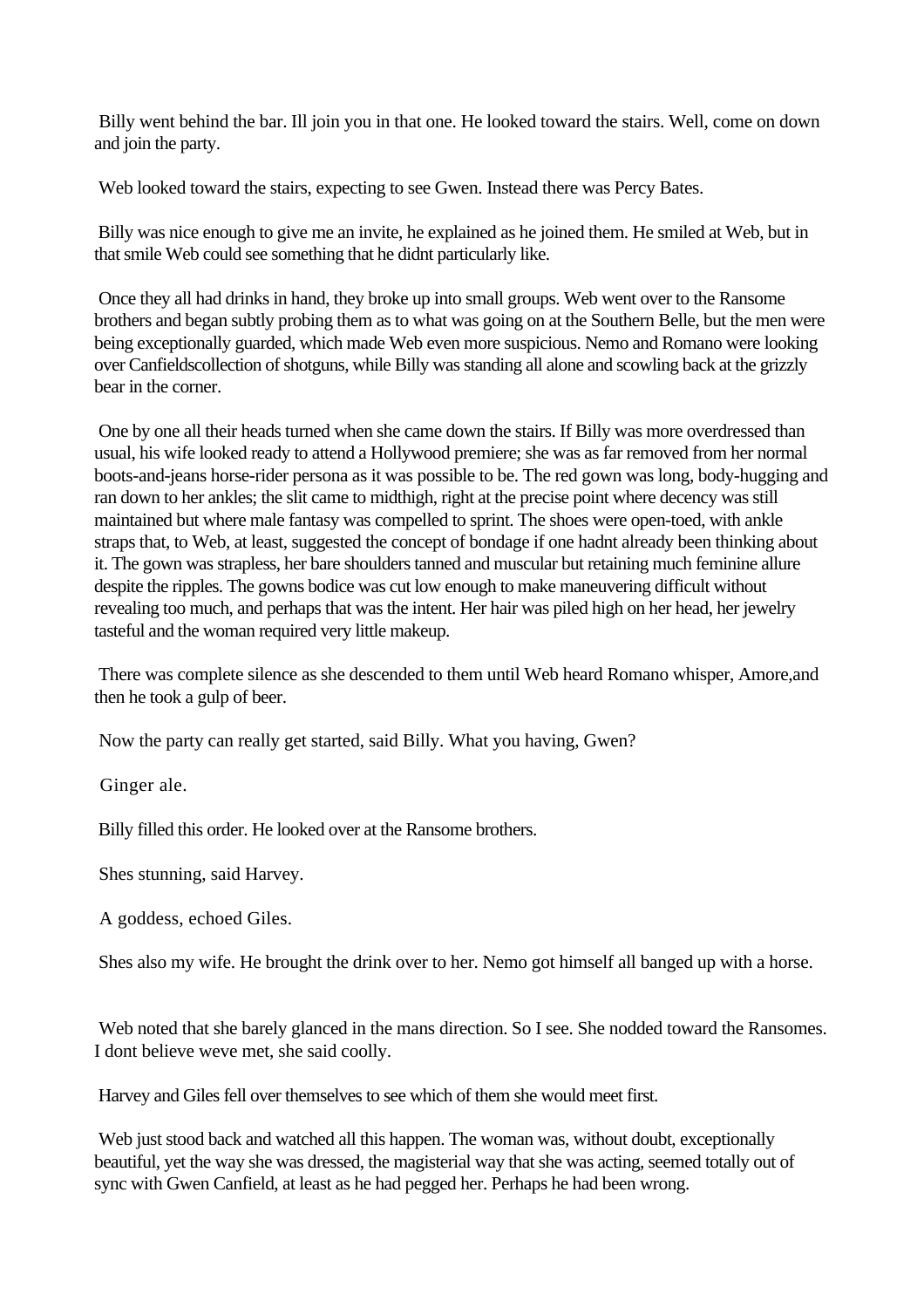He didnt notice Bates at his elbow until the man spoke.

A going-away party, I understand.

 Yeah, case closed. Good guys win again, Web added dryly. Time to get drunk and pat ourselves on the back, at least until all the shit comes back tomorrow.

We need to talk later. Its important.

Web glanced at him. To someone who didnt know the man well, Bates looked like he didnt have a care in the world. To Web, who did know him about as well as anybody, the man seemed ready to implode with whatever he was carrying around inside.

Dont tell me I won the lottery?

I guess its all in how you look at it. Ill let you decide. You want to slip outside and discuss it now?

Web eyed the man steadily. So itwaspretty bad. No, Perce, right now I just want to enjoy my drink and go over and talk to a very beautiful woman.

 He left Bates and managed to extract Gwen from the fawning Ransome brothers. They settled in twin club leather chairs, and Gwen cradled her drink in her lap and looked over at her husband.

Hes already been partying hard for about six hours.

So I see. He looked her over without seeming to. At least he thought so until she shot him a glance.

 A little different attire than youre used to, I know, she said. Her cheeks reddened slightly at this remark.

 Hey, you got it, flaunt it. Im just glad there arent any other women here, because theyd really be out of their league. They wouldnt just be wallflowers, theyd be part of the wall, as far as the men here are concerned.

 She patted his hand. Youre sweet. The fact is, Im about as uncomfortable in this dress as I can be; worried that Im going to fall out any second and embarrass myself, and my feet are already killing me. These Italian shoes are pretty to look at and absolutely impossible to wear if your feet are over a size four.

So why the getup, then?

 Billy picked it out for me. Hes not the sort of man who tells his wife what to do or wear, she added quickly. Quite the contrary. I usually pick his clothes out. But he wanted me to look really knock-em-dead, he said.

Web raised his glass. Consider your mission accomplished. But why?

I dont know, Web, I really dont know whats going through his head right now.

Maybe it has something to do with that damn tape. Again, Im sorry.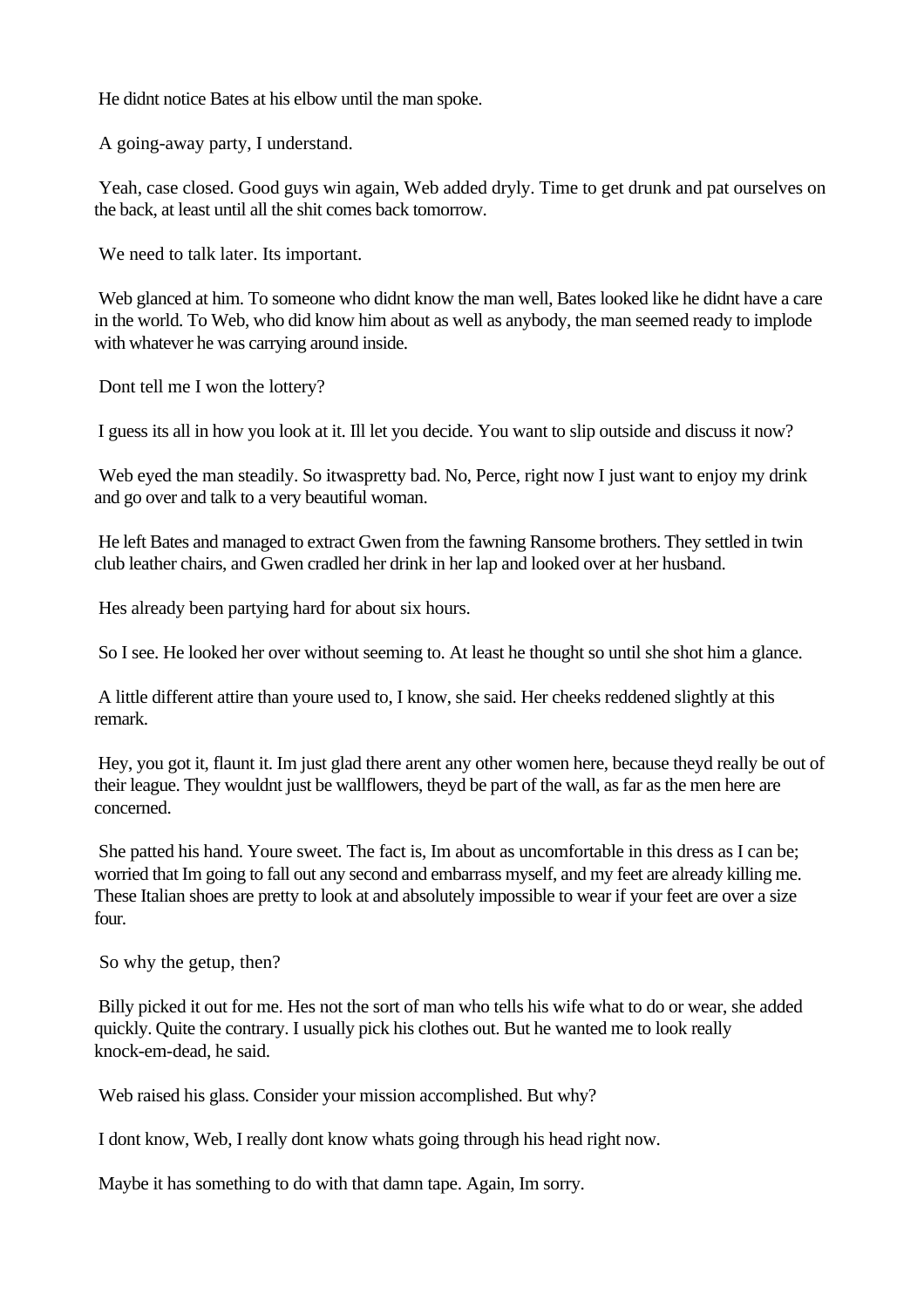Gwen just shook her head. Its not just that. This has been brewing for some time. Billys been changing over the last few months or so, and Im not sure why.

 To Web it seemed like the woman did know why but wasnt to the point where she was going to reveal it to a semi-stranger like him.

His behavior has been becoming more and more bizarre.

He looked at her curiously. How so?

 Well, hes become obsessed with his stuffed animals, always down there messing around. My God, that is the most repulsive thing.

It is pretty gruesome.

 And hes been drinking hard, even for him. She looked at Web and spoke in a lower voice. Do you know what he told me while we were getting dressed? She took a sip of her ginger ale. He said that they should put all the heads of the Free Society members up on poles and parade them around, like they used to do hundred of years ago.

Why? To send a message?

No.

They both looked up and saw Billy standing there.

 He downed the rest of his whiskey. No, you do it because the best place to put your enemies is right in front of you, so you know exactly where they are all the time.

Thats not always easy to do, commented Web.

 Billy smiled through his drink glass. Thats right. And thats why folks enemies get the drop on em more often than not. It was just a quick glance, but Web was almost certain that Billy looked at Nemo Strait when he said this.

Billy held up his glass. Ready for a fresh one?

Im still working on this one.

Well, let me know. Gwen, you ready for a real libation?

 Dressed this way in a room full of men, I think I need to keep my wits about me tonight, she said with a coy smile.

For the record, Web noted, her husband didnt return the smile.

 Right before they went up to dinner, Web heard a scream and looked over to its source. The gun cabinet was swung open, revealing the secret room. And Harvey and Giles were both holding their chests after having been surprised by Billys slave mannequin. And the man himself was leaning against the wall laughing so hard he was gagging. Web just had to smile.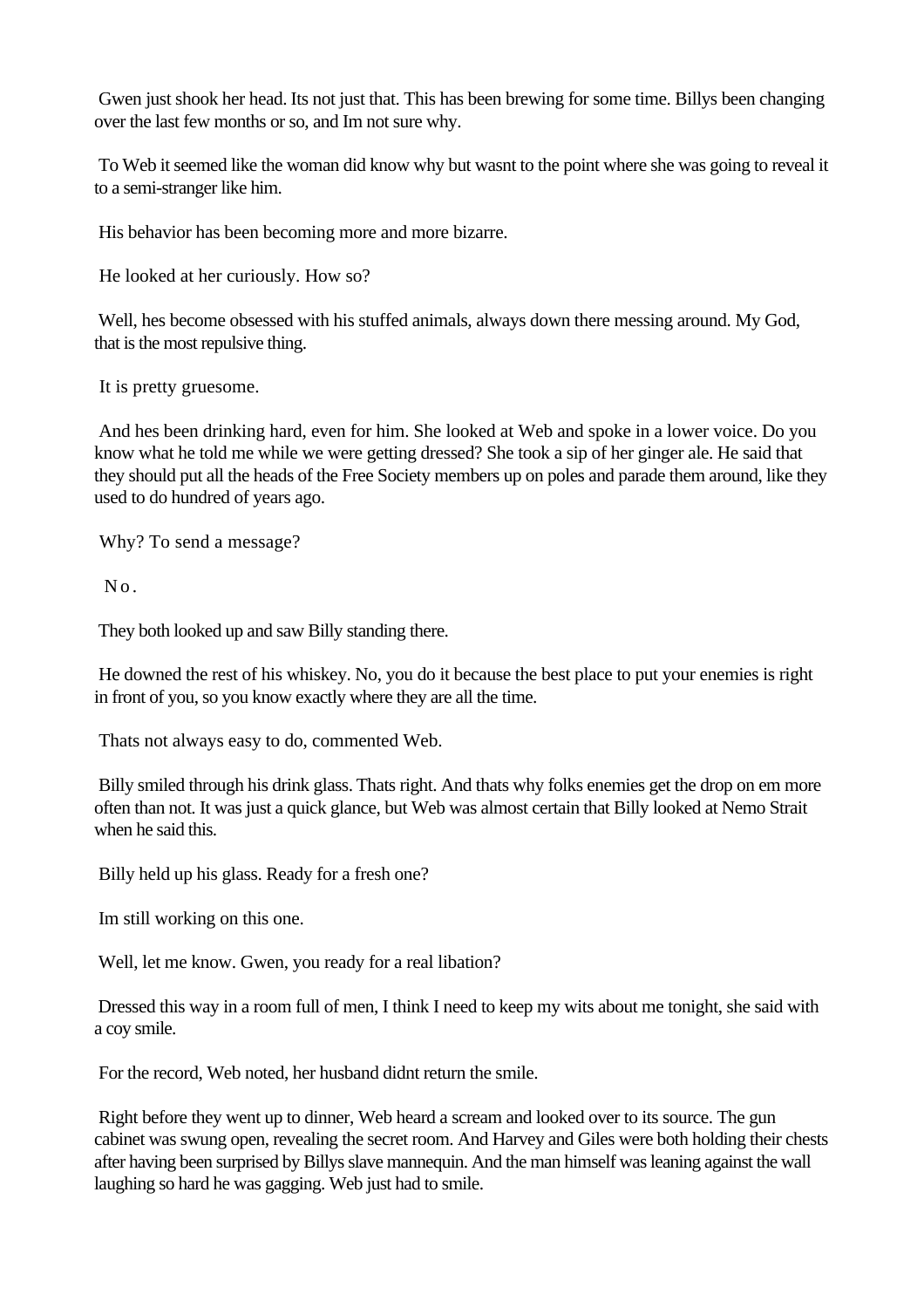After dinner, coffee and snifters of brandy that Billy insisted everybody try, they all took their leave. Gwen gave Web a hug and he felt her soft breasts push into his own hard chest. Her fingers seemed to cling to him a beat too long. He didnt know exactly how to take that and so all he managed to say was good-bye.

 They went outside and Strait climbed in his truck and one-armed it back to his house. A limo pulled up in the front circle and Harvey and Giles Ransome piled inside. They had both made fools of themselves over Gwen, Web had thought, but she had taken it with good graces. She was no doubt upstairs right this minute slipping out of the painful shoes and the uncomfortable dress. In fact, she was probably naked right now, and Web felt himself glancing toward the upstairs windowsin hopes of what? he asked himself. A glimpse? It didnt happen.

Bates came up to him and Romano.

Romano, Web and I need to talk.

The man said it in such a tone that all Romano did was turn and walk toward the carriage house.

Web and Bates faced off. Okay, Web said, whats the deal?

Bates told him and Web took it silently until the man finished.

What about Romano? asked Web.

Buck didnt mention him, so Im assuming hes okay.

Lets keep it that way.

I dont know what to do, Web. Im caught between a rock and a hard place.

No, youre not. Ill make it easy for you. Ill resign.

Are you shitting me?

 Its time for me to move on, Perce, do something else. Im not getting any younger, and to tell you the truth, Id like to find out what its like having a job where people arent shooting at you.

We can fight this, Web. Winters doesnt have the final say on this.

Im tired of fighting, Perce.

Bates just looked at the man helplessly. I didnt want it to end this way.

Me and Romano will finish up here and then Ill be moving on.

 You know the heat this is going to generate, with what happened with the Frees. And with you leaving HRT, the timing of that will make everyone assume youre the scapegoat. Its going to get dicey. The media will come after you. In fact, its already starting.

There was a time when that wouldve bothered me. But not now.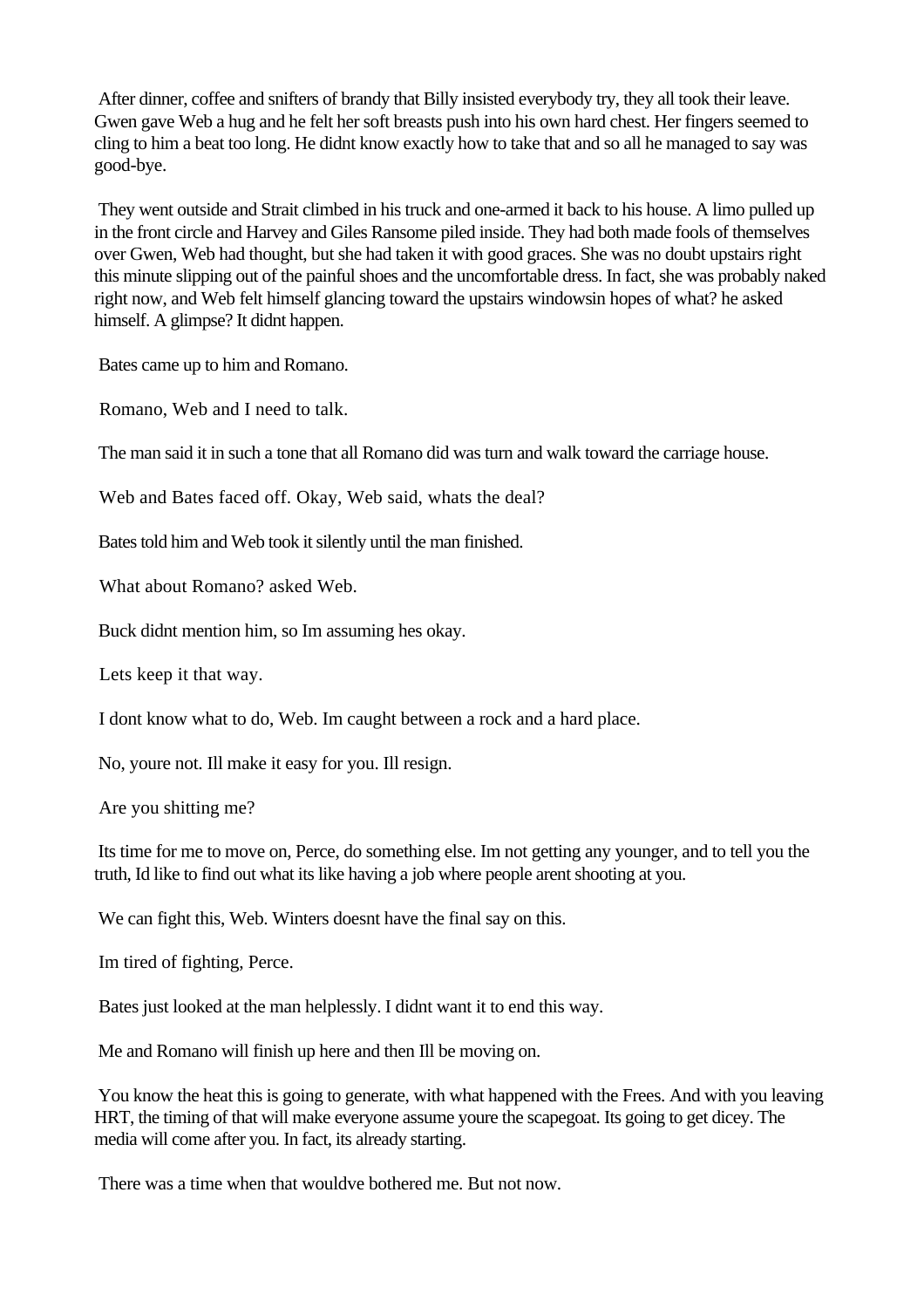The men stood there quietly for a few seconds as many years of fighting the good fight together suddenly had abruptly come to an end for them and it seemed neither of them was prepared for it. Web finally turned and walked away.

["LastManStanding-toc.html#TOC-50"]50

 It was around two oclock in the morning. The only movements at East Winds were the horses in the pastures and the wildlife in the encroaching forest. Then came footsteps that crept along the path leading through the trees.

 There was one light on in the house and a mans silhouette was stark in the outline of the window. Nemo Strait held a cold beer can against his injured shoulder, grimacing as the frosty metal hit the damaged skin. He wore a T-shirt and boxer shorts; his thick, muscular legs had split the fabric at the thigh. He lay on his bed, picked up the semiautomatic pistol there and deftly loaded the guns magazine, but with only one hand he had trouble sliding the bolt back to chamber a round. Frustrated, he finally put the gun on the nightstand, lay back on the bed and sipped his beer.

 Nemo Strait, by nature, was a worrier. And right now he had a lot to concern him. He was still thinking about the chopper that had come out of nowhere in the dark woods. Strait had watched the flight of the aircraft. It had not landed in the woods, and it did not appear to be the police. Strait had thought about going back to where they had shot Cove to make certain the guy was dead. Yet he had to be. They had fired five shots into him, no one could shake that, and even if the man somehow managed to live, hed be a vegetable, incapable of telling anyone what had happened. Still, Strait didnt like it and he had scanned every news program he could find in the hopes of learning that an FBI undercover agent had been found dead. And he also wanted to hear that there were no clues to the killers. Herubbed his shoulder. Straits blood was out there, of course, but they had to have something to match his DNA to, and his was not on file anywhere that he could remember. Except the Army! But after more than twenty-five years, would they still have it? Would the stuff be any good? He doubted it. Still, he could feel it was getting close to the time he would be moving on. He had accomplished everything he had set out to do, and last nights transaction had left him with enough money to retire to just about anywhere he wanted. At first he had thought about buying a place up in the Ozarks and passing the rest of his life doing nothing more than fishing and spending his money in increments that would arouse no suspicions. Now he was rethinking that strategy. Now he was thinking that another country might be a far better retirement venue. Well, he had heard the fishing was terrific in Greece.

 If Strait heard the back door open, he made no indication. It had been a long day and his painkiller was wearing off. He took another slug of it and wiped his lips.

 The door to his bedroom slowly opened. Again, Strait seemed not to notice. The person moved into the room. Strait turned on some music on the radio next to his bed. The figure moved closer to the bed. Finally Strait stopped what he was doing and slowly looked around.

 I didnt think you were going to come tonight, he said. Thinking with one arm I wasnt good enough anymore. He took a drink of his beer and then put it down.

 Gwen stood looking down at him. She wore the red dress she had had on at the party, but her high heels had been replaced with flats; her gold anklet glittered a bit in the wash of light.

She moved closer to him, her gaze drifting to his shoulder. Does it hurt much?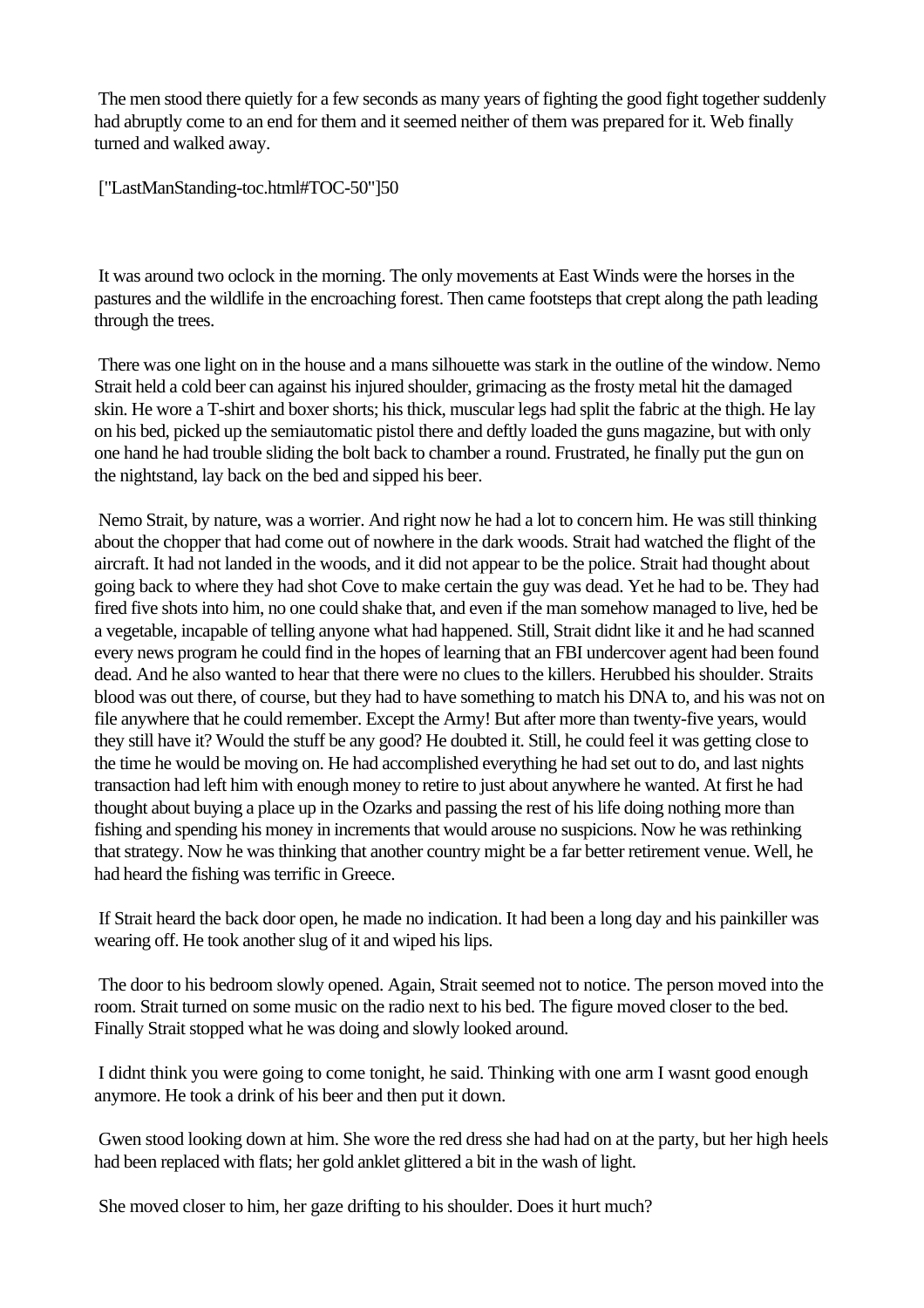Just every time I breathe.

Which horse did it?

Bobby Lee.

Hes not known as a kicker.

Every horse can be a kicker.

 I forgot, youre the expert. She smiled demurely, but there was something behind the look that was not nearly so playful.

 No, but I grew up with the damn things. I mean, you dont learn this stuff in a year or even in ten years. Look at Billy, hes a fast learner, but he still basically knows shit about running a horse farm.

 Youre right. Thats why we hired you and your good old boys. She paused. Youre our white knight, Nemo.

 Strait lit up a cigarette. Yeah, thats a good one. She surprised him by reaching over and taking a drink of his beer.

Dont you have anything stronger than this? she asked.

Bourbon.

Get it.

 While he pulled out the bottle and glasses, she perched on the bed and rubbed her calf. She touched the anklet, a gift from Billy. It had both their names engraved on it. Strait handed her a full glass and she downed it in one pass and handed it back to him for a refill.

Take it easy on that stuff, Gwen. Its not candy.

It is to me. Besides, I didnt drink at the party. I was a good girl.

 Straits gaze ran down her long body, took in her bare legs, her ample bosom. Every man in the place wanted to jump your bones.

Gwen did not smile at this compliment. Not every man.

 Hey, Billys getting up there, cant do it on demand anymore. Hell, Im getting to that point myself faster than Id like.

 It has nothing to do with age. She reached over and took a puff of the cigarette and then handed it back. And when your husband hasnt touched you in years, it tends to drive a woman to other sources. She glanced at him. I hope you recognize your limited role here.

 He shrugged. A man has to take what he can get. But it aint right that he still blames you for what happened to your son.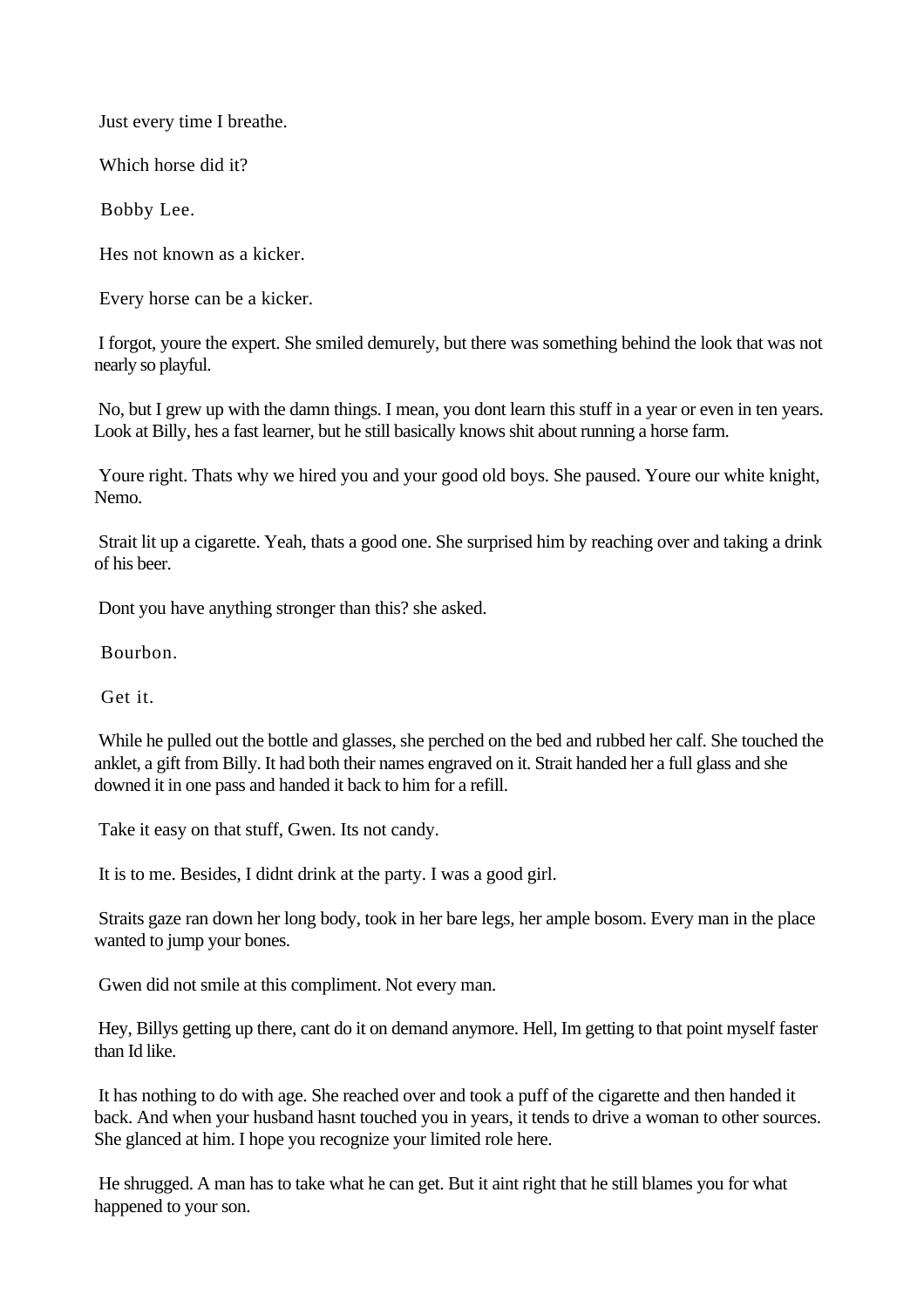He has every right. I was the reason David was at that school.

You didnt order them crazy Frees in there to shoot up the place, now, did you?

 No, and I didnt ask the FBI to send down a bunch of men who were too cowardly or incompetent to save my son either.

Kind of strange, having the FBI right here on the farm.

We knew that was a very real possibility.

Strait smiled. Come here to protect you.

Gwen said dryly, From ourselves.

 Well, the little bomb in Billys phone that I detonated when Web tossed it out the car, that threw them off the scent for good. Theyre not looking in our direction.

Web London is a lot smarter than you probably think.

Oh, I know hes real smart. I aint going around underestimating anybody on this one.

Gwen took a sip of her second bourbon, slipped off her flats and slid back on the bed.

He caressed her hair. I been missing you, lady.

Billy could care less, but its a little difficult to move around with the FBI patrolling your property.

 Well, said Strait, now its just Web and Romano. Hes another one to watch. Ex-SWAT and Delta, that dude can be bad news. See it in his eyes.

 Gwen rolled over on her stomach, propped up on her elbows and stared at him. His eyes were locked on her cleavage, which was now spilling out of her dress. She noted his gaze, but apparently his attention did not interest her.

I wanted to ask you about the horse trailers.

Gwens question caused his gaze to lift from her breasts to her face.

What about em?

 I grew up on a horse farm too, Nemo. You had some of those rigs customized in a very special way, and I want you to tell me why.

He grinned. Cant a man have any secrets?

 She got up on her knees and slid closer to him. She started kissing his neck, and his hand went first to her chest and then moved to her bottom. He hiked her dress up to her waist and discovered she had on no underwear.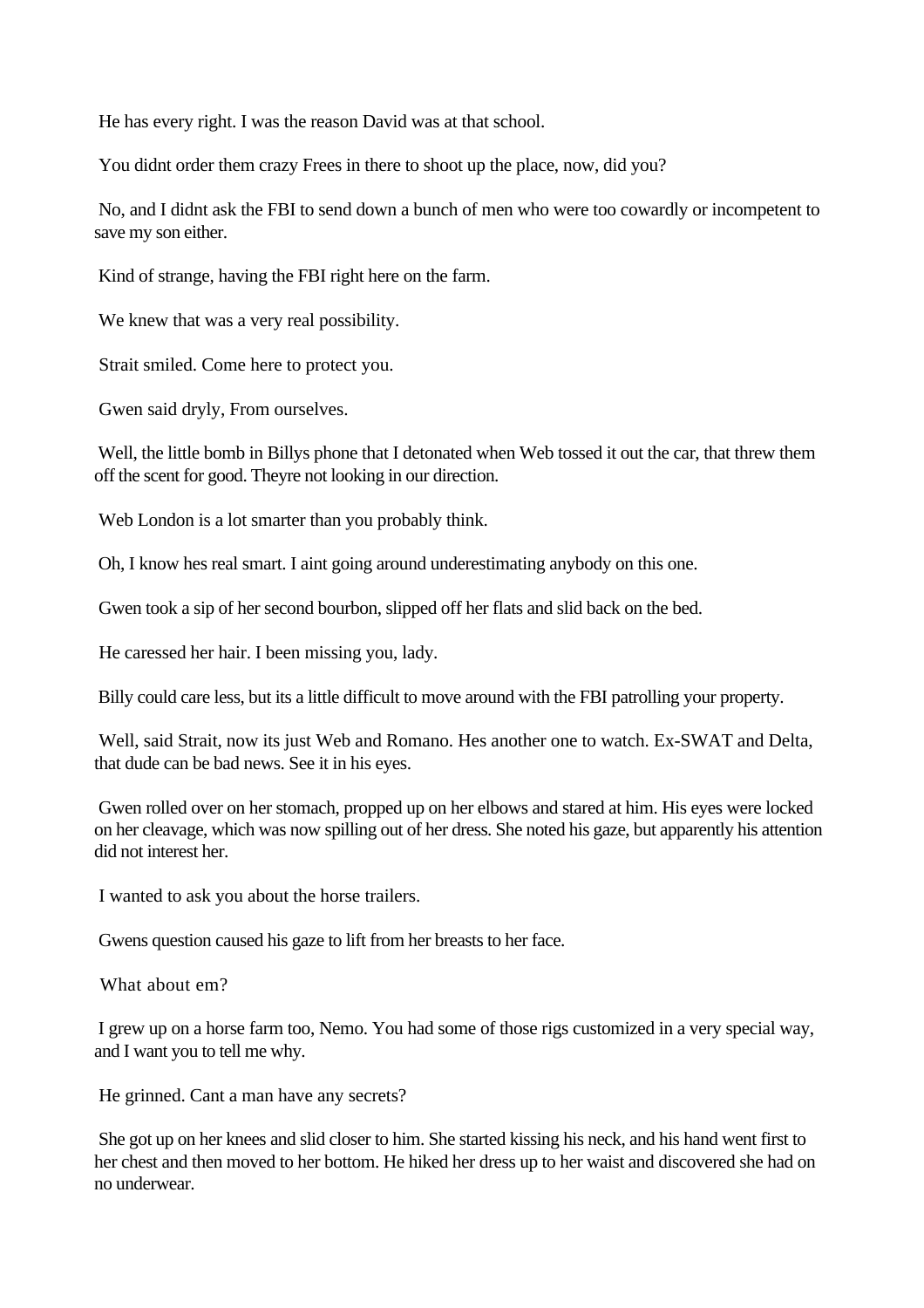Good thinking. With me as horny as I am, you wouldve just gotten those panties ripped off anyway.

 She moaned into his ear as his fingers moved over her. One of her hands went to his face and then down to the neckline of his T-shirt. And then with a flash she had ripped the shirt down the front and sat back.

Her movement surprised Strait so much that he almost fell off the bed.

He followed her gaze to the bloodstained bandage on his shoulder.

Mighty odd bruise from a horse kick, said Gwen.

 The two stared at each other. And before he could stop her, Gwen picked up Straits pistol, chambered a round and drew aims at various points in the room. She looked at the gun.

 The balance on this is off. And you really should get some lithium sights, Nemo. They do make a difference with night fire.

A bead of sweat appeared on Straits forehead. You handle that thing real good.

 Horses werent the only thing I grew up with in Kentucky. My father and brothers were very active members of the NRA. I wouldve joined too, only it wasnt deemed ladylike by my parents.

 Hey, thats real good to know. Im a member too. He breathed a sigh of relief when she set the safety, yet she still didnt put the gun down.

So what is it? she asked. Drugs?

Look, baby, why dont we just have a drink and get to

 The pistol came up and the safety went off. I came here to screw you, Nemo, not to be screwedwith.Its late and Im starting to get tired. If you want any candy tonight, you better cut the bullshit.

 Okay, okay. Damn, you are something. He took a quick belt of his drink and wiped his mouth with his hand. Its drugs, but not the kind you think. Prescription stuff with a kick twice that of morphine. No lab, no border problem. Just steal em or work a deal with a pharmacy assistant making eight bills an hour. This Oxycontin stuff started rural. But Im taking it to the big cities. About damn time us country folks got a piece of the pie. Its sweet.

And youre using East Winds as your base and our trailers to move your product.

 Well, weve been distributing the drugs, mostly in pickup trucks, prearranged drop spots and even through the mail. Then I got the idea to use the horse trailers. We move horses across state lines all the time. And if the cops stop us for permits and papers on the trailers or the horses, the smells gonna keep them away from where the stuff is, and I dont know of many dogs trained to sniff out prescription drugs. Ive been shuffling men and trailers around so you and Billy wouldnt notice. The run we made to Kentucky was our biggest yet.

He raised his beer in salute, apparently to himself.

Gwen eyed his wound. But not a complete success.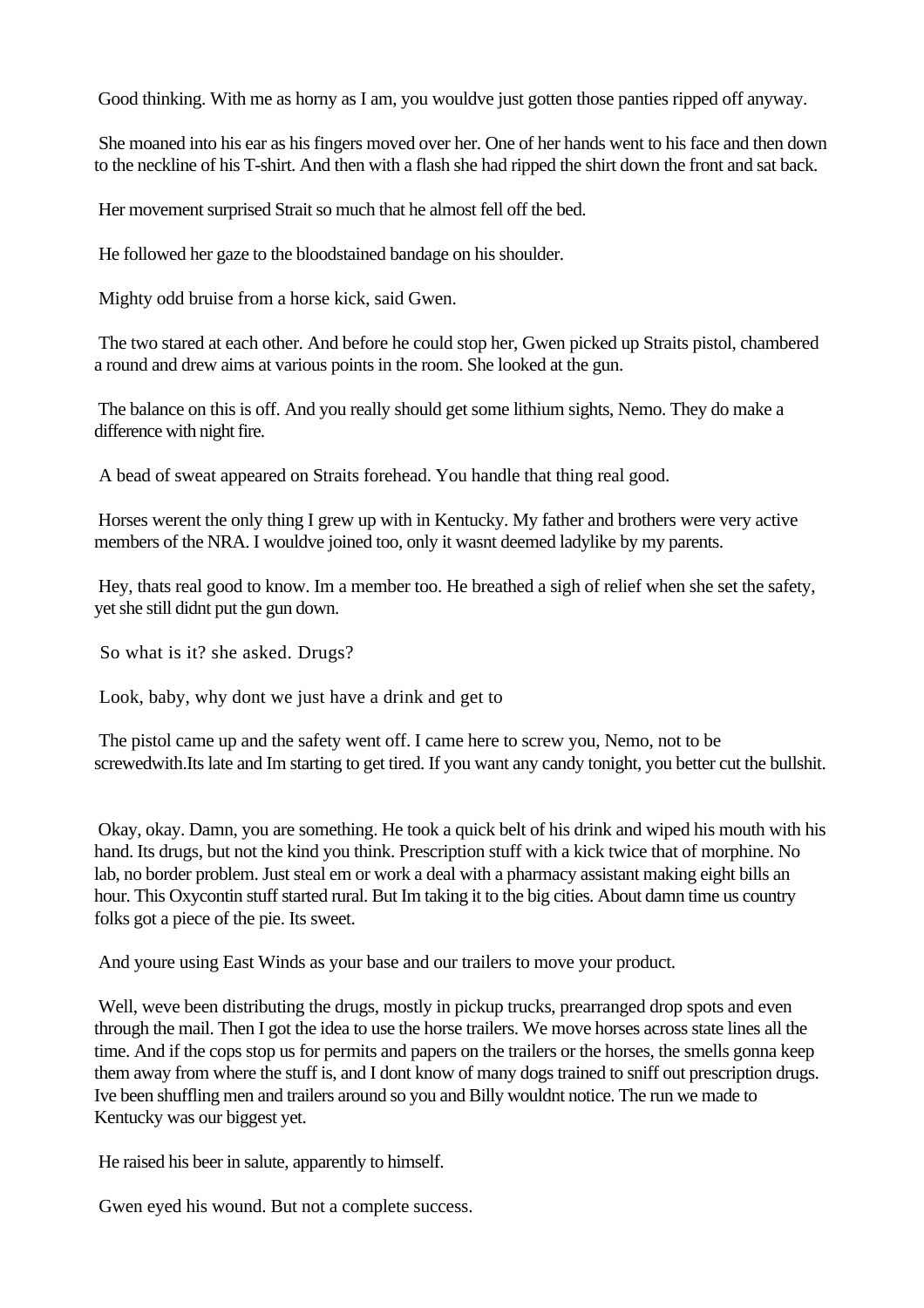Well, you do something illegal, you got to be prepared to face some risk.

Did this risk come from your demand chain or maybe the cops?

Come on, now, honey, what does it matter?

 Youre right. I guess either way it means youve put us at risk. You were supposed to be working for us, Nemo, full-time.

 Well, a persons got to look out for himself. And it was too good a deal to pass up. And I aint breaking my back on horse farms the rest of my life, okay?

I hired you for a specific purpose, because of your unique qualities and experience.

 Right, the fact that I got a damn good head on my shoulders, know folks who dont mind killing people and I can put together some pretty slick explosives. Well, I done that, baby. He ticked the points off his fingers. A federal judge, a U.S. attorney, a defense counsel.

 Leadbetter, Watkins and Wingo. A judge with no backbone, a prosecutor with no guts and a defense counsel who would gladly defend his own mothers killer if the guy had enough money. I consider that we did society a service by ending their pathetic lives.

 Right, and we took out HRT and then suckered them into wiping out the damn Frees. Man, we tricked a veteran undercover into thinking that hed come upon the drug operation to end all drug operations. We set that place up like something straight out of the movieThe Sting. He looked at her and his features grew grim. So I delivered for you, lady. So what I do on my time ismybusiness. I aint your damn slave, Gwen.

She kept the pistol pointed at him. Web London is still standing.

 Well, hell, you said to keep him that way. Make him look like a coward. We got lucky when I found out the shrink he was seeing was an old acquaintance of mine from Vietnam. So everybody thinks Webs rotten to the core. This whole thing took a lot of planning, had a lot of risk, and let me tell you we executed it to damn near perfection, and you got it for pennies on the dollar cause I think what happened to your son stinks. He looked ather with a hurt expression. And I dont even remember you saying thank you.

 Her tone was businesslike, her expression unreadable. Thank you. How much money have you made off the drugs?

Surprised, he lowered his drink. Why?

 After what Ive paid you and what weve sunk into this place, Billy and I are in the hole. Theyll be coming to take his antique car collection pretty soon because we borrowed against that too. We could use some free cash flow, because were going to be selling out and moving on too, especially since however you got that injury tells me that one day somebodys going to come knocking on our door with questions I dont have answers for. And frankly, Ive had enough of Virginia hunt country. Im thinking our next stop is a small island where it never gets cold and there are no damn phones.

You want me to give you a share ofmydrug money? he asked incredulously.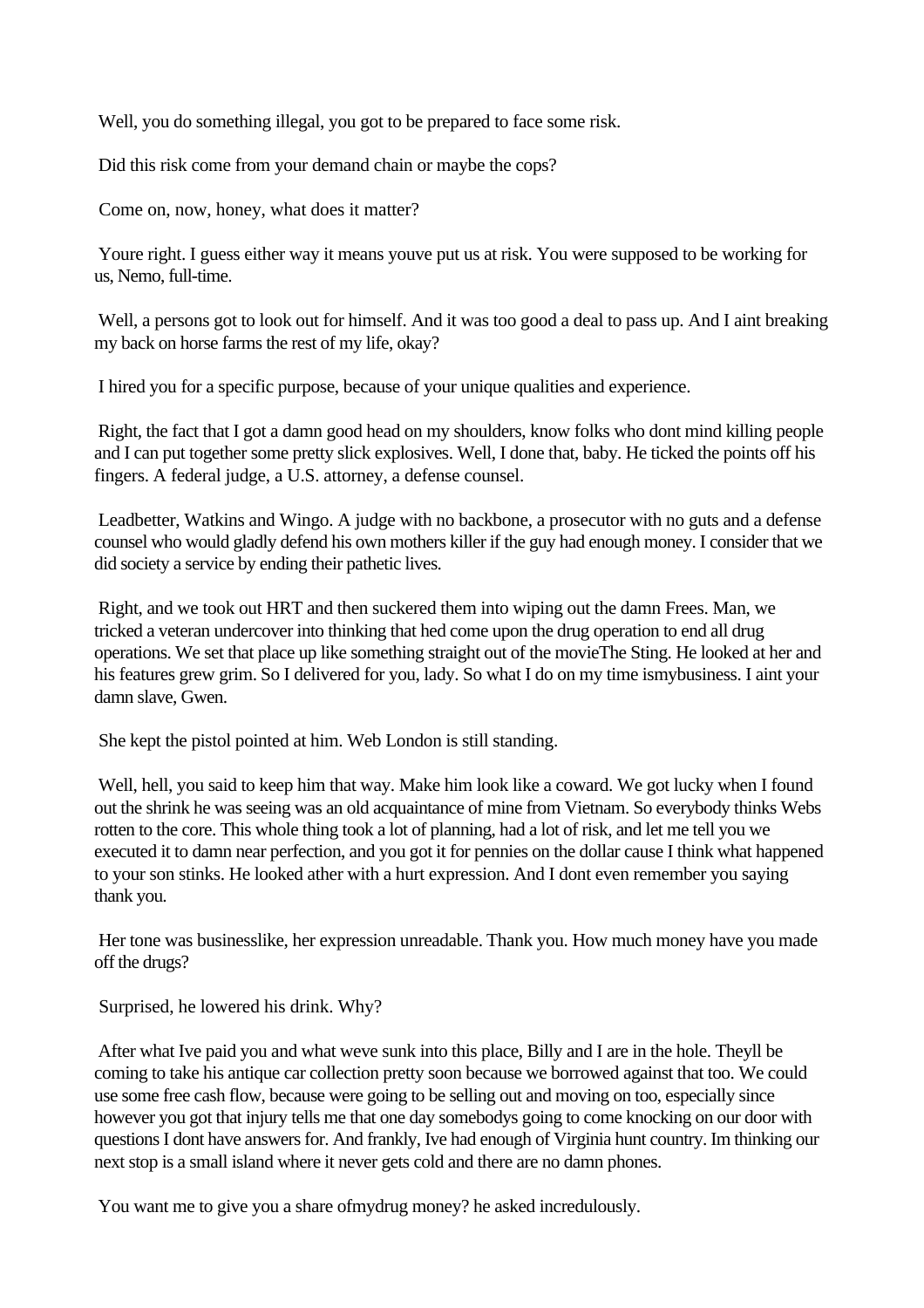Actually, demand would be more accurate.

 Nemo spread his hands. Well, I wasnt kidding, darlin, we got some good prices for those fine yearlings, he said in a very sincere tone.

 She laughed at him. This place never made any money before we bought it and its not going to make any money now. Fine yearlings or not.

Well, what do you want from me?

Its very simple. I want you to tell me how much you have made from the drugs.

He hesitated for a moment before answering. Not that much, actually.

She raised the pistol and pointed it in his direction. How much?

Okay, bout a million. There, you satisfied?

 She gripped the pistol with both hands and took very careful aim at his head. Last chance. Howmuch,Nemo?

Okay, okay, dont get your panties all twisted. He let out a deep breath. Tens of millions.

Then I want twenty percent. And then we go our separate ways.

Twenty damn percent!

 Wired to an offshore account. Im assuming that a great businessman like yourself has set up some secret accounts somewhere to hide your millions. Excuse me,tensof millions.

But look, I got expenses.

 Right, you probably paid your help off in pills, since most of them are too stupid to know better. And since running prescription drugs means low cost, lower risk, I imagine your profit margins are pretty nice, and I dont think youve been paying taxes on the income. And on top of that, you use our equipment that we paid for to move your product and also the manpower were paying to work the farm to do it for you. So there was very little capital out of your pocket, and that makes for an even greater return on investment. And so, yes, I want my share. Well call it rental fees for equipment and labor. And youre lucky its only twenty percent. She slid a hand enticingly down her front. In fact, youre fortunate that Im in a generous mood right now.

Strait just shook his head. What, was your dad a damn MBA too?

 Billy and I have gotten the wrong end of the deal for long enough. At least were still alive. My son only had ten years. Does that sound fair to you?

And if I say no?

Ill shoot you.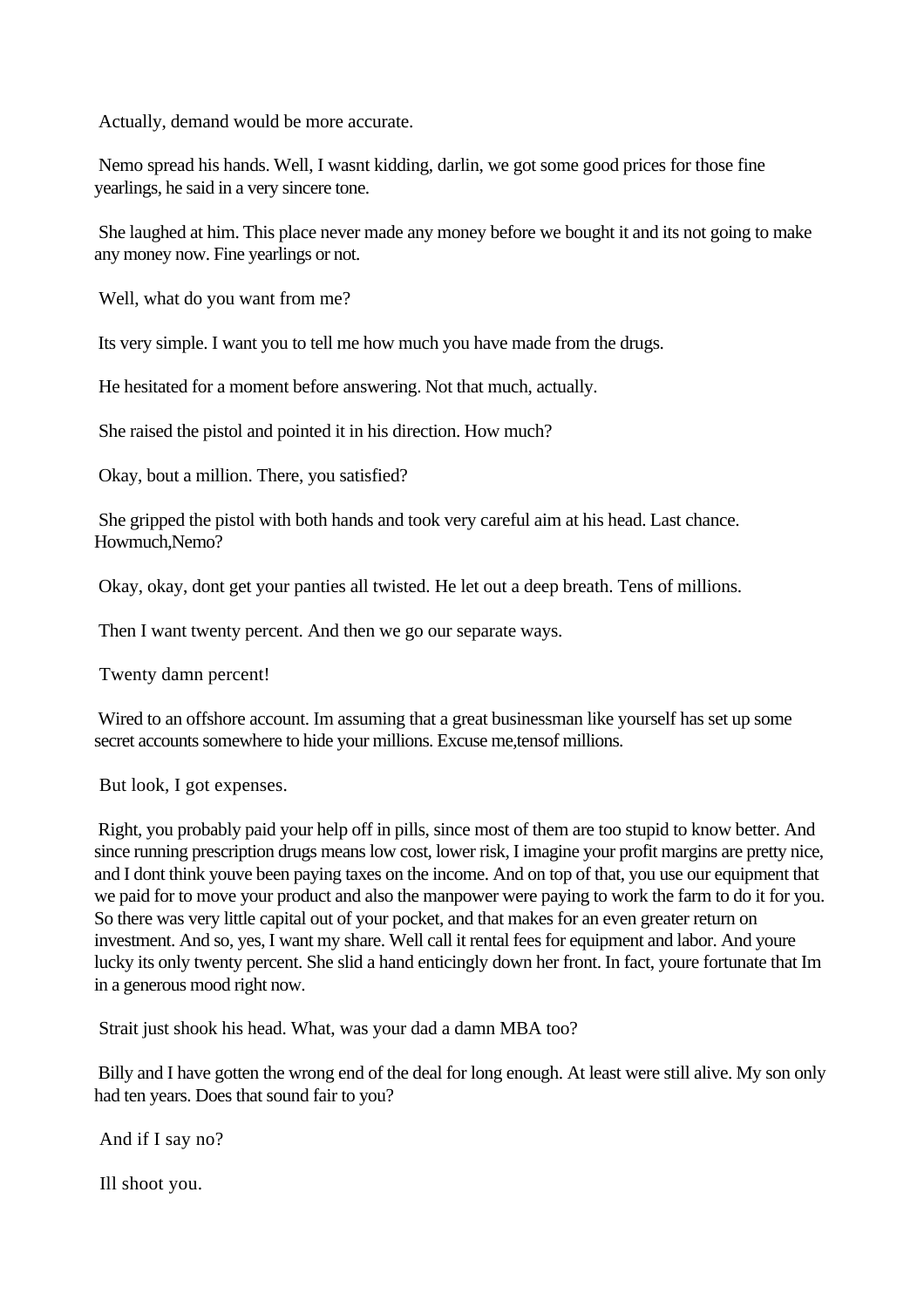In cold blood. A religious woman like yourself?

 I pray for my son every day, but I cant say that my faith in God is absolute anymore. And I can always call the cops.

 Nemo smiled and shook his head. And tell them what? Im dealing drugs? And oh, yeah, I killed a bunch of people for you? Whats your leverage?

 My leverage, Nemo, is that I dont give a damn anymore what happens to me. Thats the best leverage of all. I have nothing more to lose because Ive already lost everything.

What about Billy?

He knows nothing about this. And now its twenty-five percent.

Well, hell.

 Keeping the gun trained on him, she stood, unzipped her dress and let it fall to the floor, then stepped out of it completely naked.

And heres the sweetener, she said. Going once, going twice ...

Deal! said Nemo Strait as he held his arms out for her.

" " "

 The sex was hard and left them both breathless. Strait collapsed on his back nursing his aching arm, while Gwen let her legs down and stretched them out. Strait had almost driven her right through the box springs and twisted her legs back into positions they were never meant to go. She would be hurting for a couple days, but it was a wonderful pain, something her husband had withheld from her for so long. And not just the sex, but also the love, which was far worse. In public he made a pretense of affection; in private he bothered not at all. He had never been abusive to her on the contrary it was extreme diffidence coupled with irreversible melancholy; being ignored had never been so painful.

 Gwen sat back against the headboard, lit a cigarette and blew fat rings to the ceiling. She lay there for about an hour and then reached over and put a hand on Straits hairy chest, slowly rousing him.

That was wonderful, Nemo.

Uh-huh, he grunted back.

Think you can do it again before sunrise?

 He opened one eye. Damn it, woman, I aint nineteen, and I got a bad wing. You get me some of that Viagra crap, maybe I can.

In your line of work Id think youd be tired of pills.

 He raised his head slightly and looked at her. Hey, you wouldnt entertain the notion of moving to Greece with me, would you? Itd be a hell of a lot of fun. Guaranteed.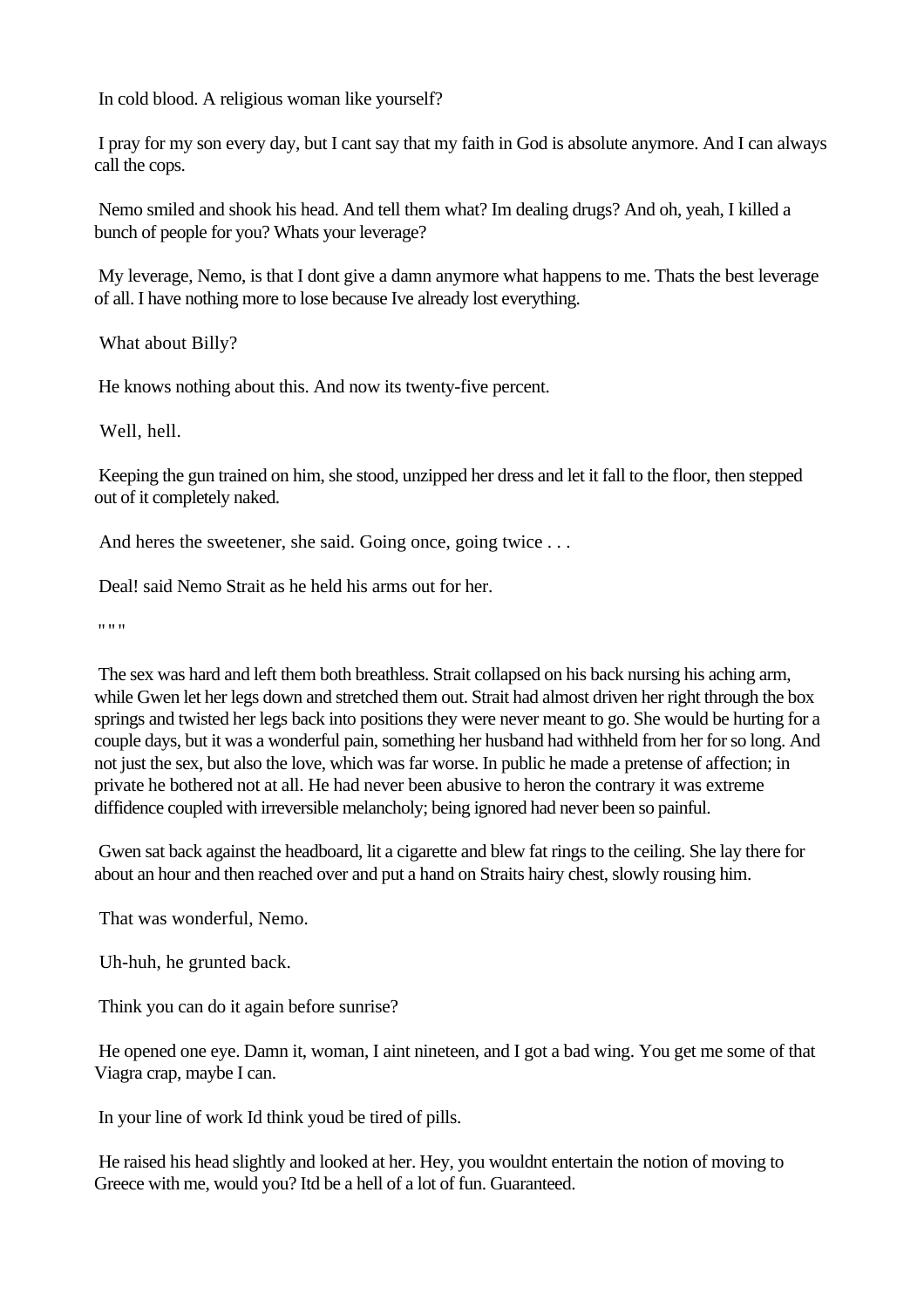I have no doubt, but my place is with my husband whether he knows it or not.

He slumped back down. Yeah, I thought youd say that.

And youre really just looking to cut me out of my twenty-five percent.

Okay, I give up.

Nemo?

Yeah?

What do you think happened to Ernest B. Free?

He sat up, used her cigarette to light his, then sat back next to her and put an arm around her.

 Hell if I know. That ones really got me stumped. I thought hed be at the compound HRT hit, but he wasnt. Unless the Feds are lying, but why would they? They bag him, theyd be screaming that to the world. And the guy I used to set up the Frees also planted the drugs and other stuff down there, including some made-up files on the judge and two lawyers. He actually knows old Ernie, so he wouldve seen and recognized him if he was down there. Even if they had him real well hidden.

She ran her fingers through his hair. Web and Romano are leaving soon.

 Yeah, I know. Good riddance. Theyre cramping my style, although it was pretty sweet driving fifty thousand stolen pills right out under the Feds noses. But to tell you the truth, I kind of like those guys. If they found out what weve done, theyd try and put us on death row, but except for that, I wouldnt mind popping back a few brews with them from time to time.

Strait glanced over at Gwen, and the look on her face startled him.

I loathe Web London, she said.

Look, Gwen, I know what happened with your son and all

 She exploded and beat the mattress with her fists. It makes me sick to see his face. Theyre worse than the Frees. They come rushing in to save the world and innocent people start dying. Those people swore to me that once HRT was called in, no one else would die. And then they paraded around Web London as this big hero while my son lies dead in his grave. Id love to shoot them all down myself.

 Strait swallowed nervously at her wild tone and words as she knelt there on the bed, her hair in her face. Her lean, naked body, every muscle tensed, made her look like a panther about to spring. He eyed the gun where shed put it on the nightstand and was ready to make a lunge for it, but she was quicker. She pointed the gun all around the room as Strait looked on nervously. Finally the barrel ended up pointed at Gwen herself. She looked down at it, as though she wasnt sure what it was. Her finger eased closer to the trigger.

 Then why dont you do it yourself? he said, eyeing the gun. Kill Web, I mean. Like you said, accidents happen. Especially on horse farms.

Gwen thought about this and finally dropped her angry look and smiled at him, putting down the gun.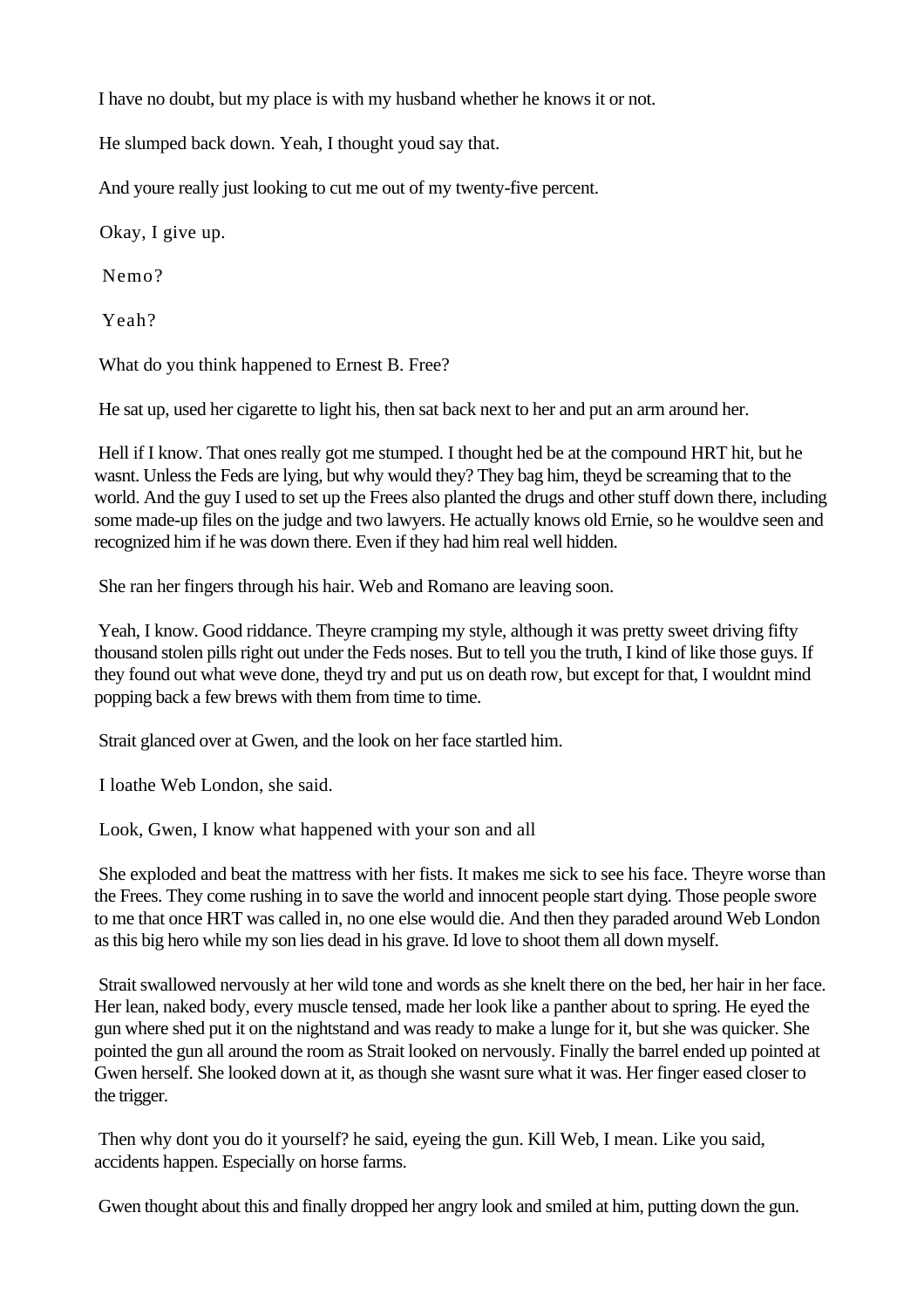Maybe I will.

Just dont blow it, though, cause were in the home stretch.

 She got under the covers, snuggled against him, kissed his cheek and put her hand under the sheet, rubbed him down there. Just one more time, she said in a low, throaty voice, her gaze holding his. She slid the sheet off them both and looked down and smiled.

My goodness, who needs Viagra, Nemo?

Woman, you are playing me like Charlie Daniels plays the fiddle.

Even without the potency drug, Strait managed to satisfy her one more time though it about killed him.

Later, as Gwen dressed, he watched her.

Damn, you are a hellcat.

 She zipped up her dress and held her shoes in one hand. Strait got up and started gingerly pulling his shirt over his bad arm. She looked at him. Early morning plans?

Aw, you know how the life on a horse farm is, theres always something to do.

She turned to leave.

 You know, nothing personal or anything, Gwen, but it aint good for a person to carry that much hate around. You just got to let it go at some point or else itll ruin you. I was like that when my ex took the kids. At some point you just got to let it go.

 She slowly turned and looked at him. When youve seen your only child lying dead right in front of you with a bloody hole in his chest, Nemo, and then you lose the only other person you love because of it; when youve reached the lowest point of despair a person can reach and then watch yourself drop even lower thenyou can come and talk to me about letting go of the hate.

["LastManStanding-toc.html#TOC-51"]51

 Claire jerked up from a deep sleep that she had fallen into from exhaustion and despite her terror. She felt the fingers against her skin and she was about to strike out at her attacker when the voice made her stop.

Its just me, Claire, said Kevin as he lifted off her blindfold.

 There was no light, so Claire had to let her eyes adjust to the darkness. She looked down at Kevin, who was sitting next to her, his hands around the cuffs that held her to the wall.

I thought you were tied up too.

He smiled and held up a small bit of metal. I was. But I took this off one of the markers they give me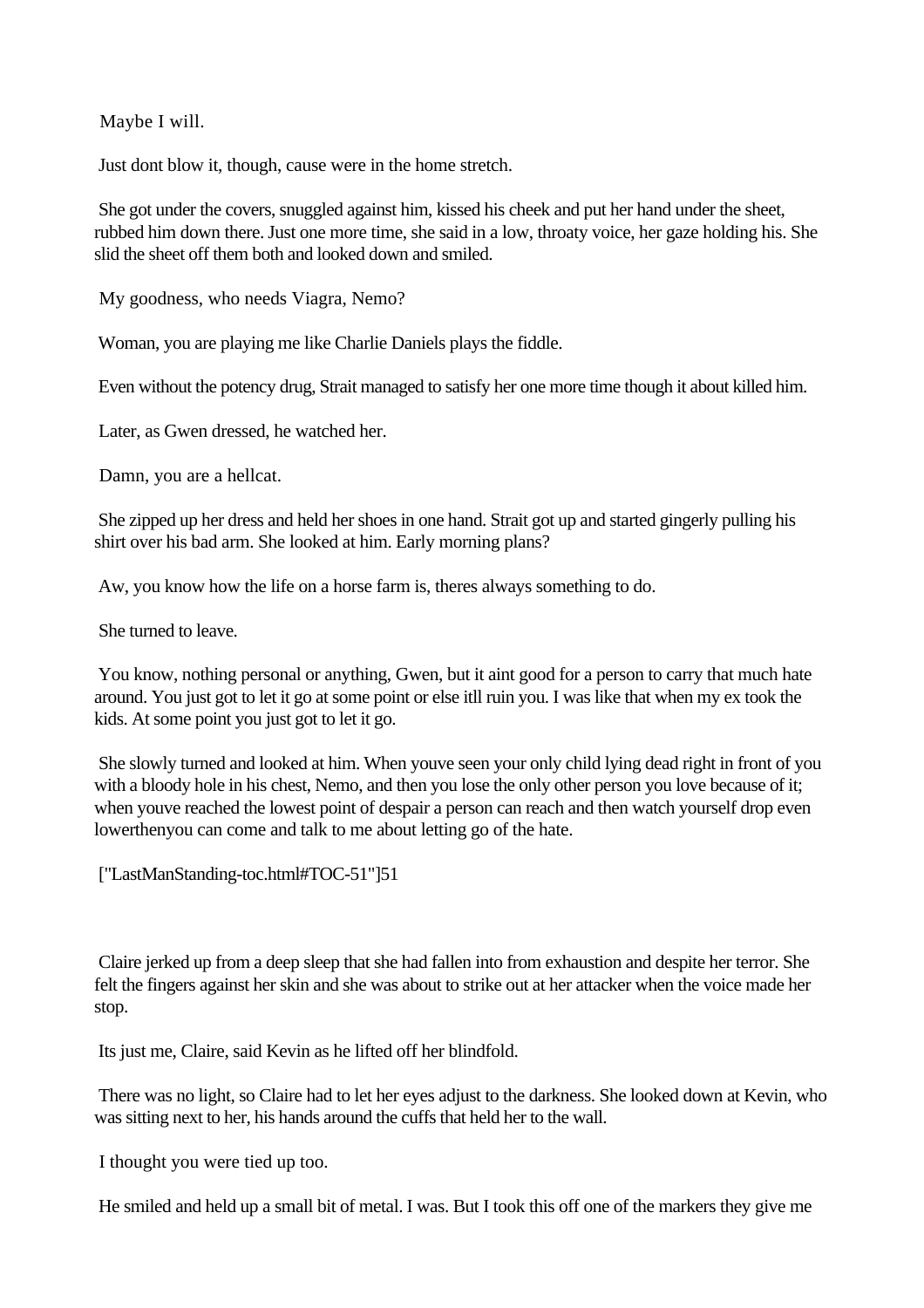to draw with. Picked the lock. Im good with my hands.

I can see that.

Give me just one more minute and I get you loose too.

 In less time than that, Kevin had her free. She rubbed her wrists and sat up, looked around and eyed the door. I take it the doors locked?

Always has been. Maybe not now, if they think we chained up.

 Good point. She stood, taking a moment to get her balance after being off her feet for so long, a condition that was compounded by the darkness. She looked around again. Anything we can use for a weapon, in case someones on the other side of that door? she whispered.

 Kevin went over to the cot, turned it over on its side and unscrewed two of the metal legs. He kept one and handed the other to Claire.

You hit em high and I hit em low, he said.

Claire nodded, without a lot of confidence, though. She wasnt sure she could hit anybody.

 Kevin seemed to sense her trepidation, because he added, We only hit em if they trying to hurt us, right?

Right, said Claire a lot more firmly.

 They inched over to the door and tried it. It was locked. They listened intently for a bit yet could hear no one on the other side, even though the machinelike sounds were not as loud now. I guess were not getting out of here until they want us to, said Claire.

Kevin eyed the door and stepped back. I aint never noticed that before.

What?

That the door hinges are on the inside.

 Claire looked hopeful, but only for an instant. But wed need a screwdriver and hammer to get them out.

Well, we got the hammer. He held up the metal table leg. And right here is the screwdriver.

 He went over to where the cuffs that had held Claire were attached to a bolt in the wall. With Claires help, they finally managed to unscrew the bolt from the wall and Kevin slid off the cuffs. He held up one of the cuffs. It got an nice edge to it, like a screwdriver.

 Good thinking again, Kevin, said Claire with considerable admiration. Here she was, feeling totally helpless, and Kevin was pulling one miracle after another out of his hat.

 It took them some time and they kept stopping and listening for anyone coming, but the hinge pins finally came out. They were able to pry open the door and step through. It was dark here too, and they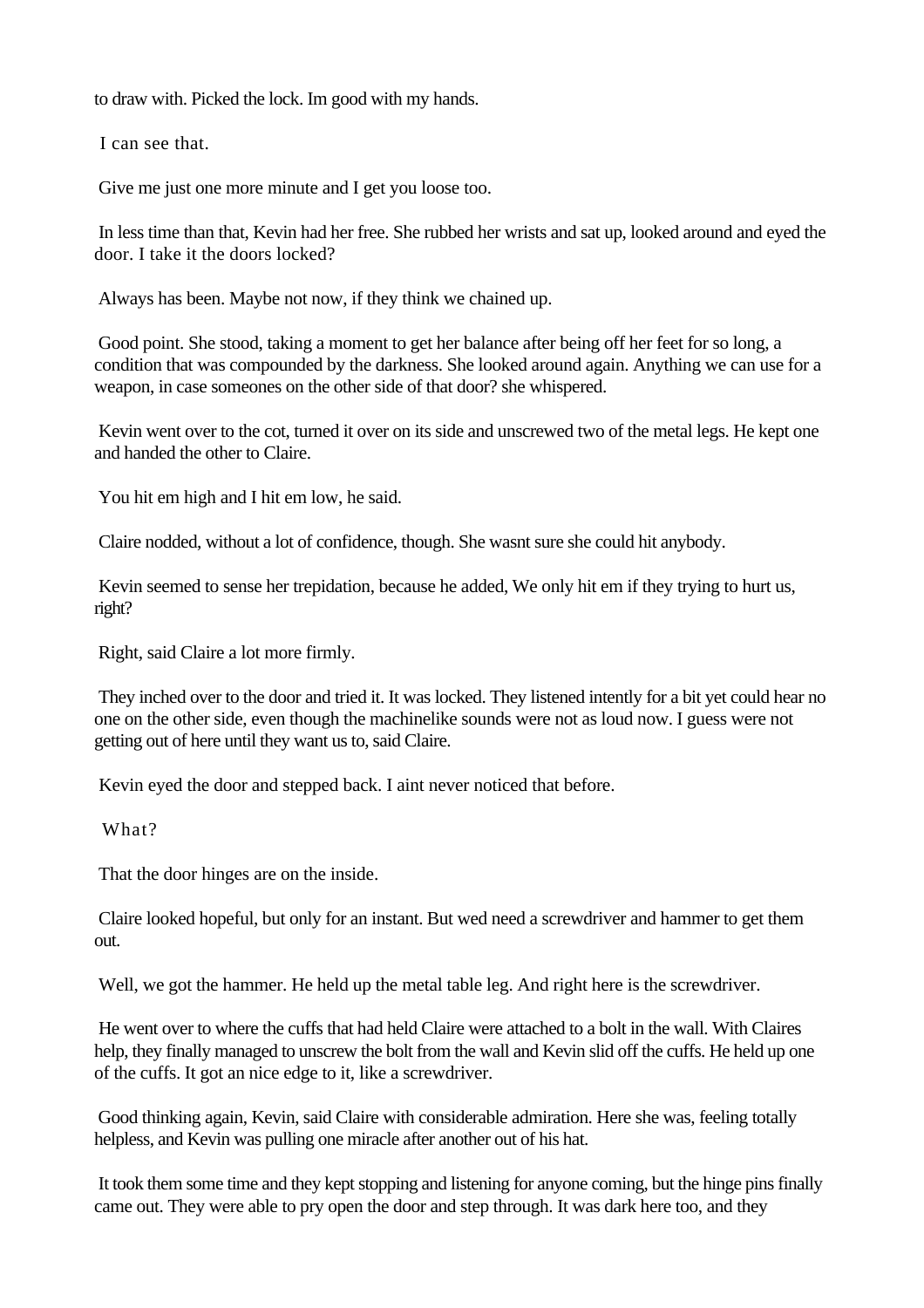stumbled along, touching the walls of the narrow corridor for guidance. The smell of chlorine was very strong now. They were confronted with another locked door that Kevin was able to pick with his pen clasp. They encountered yet another door that, thankfully, was unlocked.

Claire took in a long breath, as did Kevin. He smiled at her. Feels good to finally be outside.

Well, lets get going before they come and lock us back up.

 They moved past the covered pool, crept through the bushes andthen down a winding grass path. As they neared the end of the path, Claire could see a building far up ahead. It was the mansion. She had glimpsed it on her visit. They were at East Winds Farm!

Omigod, she exclaimed.

Shhh, said Kevin.

 She whispered into his ear, I know where we are. I have friends who are here, we just have to get to them. The problem was that, in the darkness, it was hard to tell in which direction was the house that Web and Romano were using, even with the mansion as a marker.

If they at the place where we been locked up, how you know they really your friends?

 I just know. Come on. She took his hand and they made their way in what Claire thought was the direction of the carriage house. Long before they could reach it, however, both stiffened when they heard a vehicle coming. They ran back into the bushes and peered out. Claires spirits plummeted. It was a truck, not the Mach or Romanos Corvette. She gasped when the truck pulled to a stop and several men with guns climbed out. Their escape had apparently been detected. She and Kevin ran deeper into the woods, such that Claire totally lost her bearings.

 They finally stopped, caught their breath. Kevin looked around. I aint never seen so many trees in one place. Cant tell which ways out.

 Claire breathed deeply, attempting to get her lungs and her nerves under control. She nodded. I know. She studied the lay of the unfamiliar land and was attempting to make a decision on which direction they should go when they heard footsteps. Claire pulled Kevin to her and they squatted low in the underbrush.

 The person was on the path and walked right past them, obviously unaware of Claires and Kevins presence. Claire peeked out. She didnt know Gwen Canfield and thus had no idea why a woman in a long red dress was walking barefoot through thick woods at this hour. Claire thought about calling out to her but finally decided against it. She had no idea who their captors were. This woman could be part of that group.

 Once Gwen was out of sight, Claire and Kevin started moving again. They came to a darkened house, but that had a truck parkedout front. Claire was debating whether to try and slip inside the place and use the phone to call the police when a man charged out of the house, jumped in his truck and roared off.

I think that person just found out we got loose, she whispered to Kevin. Come on.

 They ran to the house. Claire had noted that in his haste the man had left the door open. They were about to go inside when they heard a sound that made Claires stomach lurch.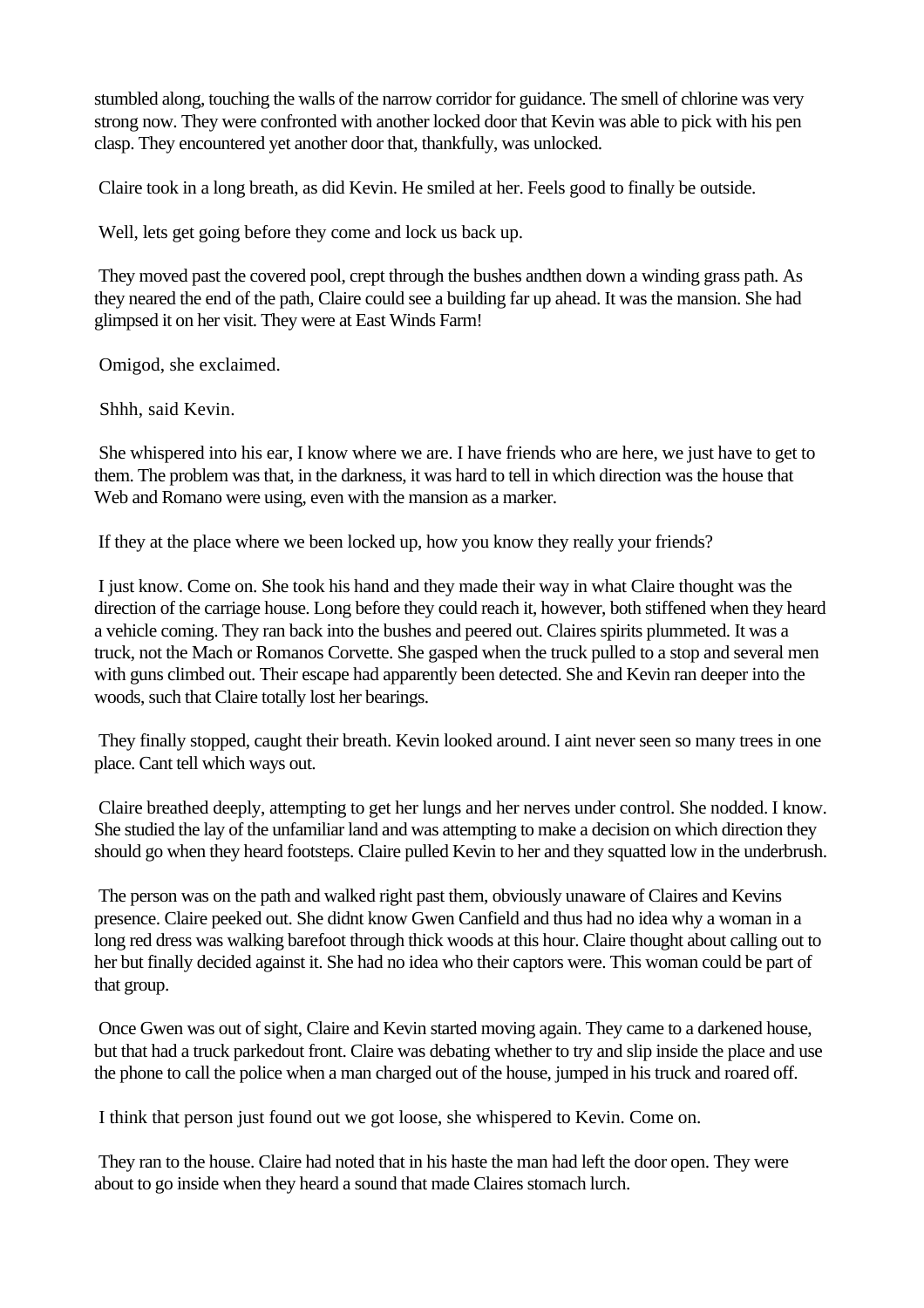Hes coming back, cried out Kevin. They raced back into the woods even as the truck bore down on them.

 Pushing their way through the thick undergrowth, Claire quickly lost her shoes, and her and Kevins clothes were being shredded by thorny vines and hard branches. They reached an open bit of ground, paused to catch their breath but took off running again when they heard the sounds of feet crashing through the underbrush.

They raced through to an open space and Claire saw a building loom up out of the darkness.

Quick, she said to Kevin, in there.

 They climbed up on a loading dock and entered the Monkey House through a hole in the wall. Claire and Kevin looked around at the ruined insides of the place. Claire shivered when she observed the rusted cages. Kevin held his nose.

Damn, it stinks in here, he said.

 The sounds of men, and now the baying of dogs, were growing closer. Over there, Claire said frantically. She climbed onto a box, boosted Kevin up and into a hole in the wall that probably once housed a ventilator fan. Stay down and keep quiet, she told him.

Where you going?

 Not far, she said. But if they find me, dont come out; whatever they say theyll do to me, dont come out. Do you understand?

Kevin nodded slowly. Claire, he said. She turned back. Please be careful.

 She smiled weakly, squeezed his hand and climbed back down. She looked around for a moment and then crept out through a gash in the rear wall. Once she was outside, the sounds of the dogs was even more terrifying. They must have given the animals something with her and Kevins scent on it. She tore off a bit of herdress, grabbed a small rock, tied it inside the strip of material and threw it as far away from the Monkey House as she could. Then she ran off in the opposite direction. She reached the woods again, slid down an embankment and halted at the bottom. She looked around, trying to gauge the direction the sounds of men and dogs were coming from. Unfortunately, because of the topography, the noises were echoing all around. She forded a small creek, falling down halfway across and soaking herself. She struggled up and managed to scale a small embankment on the other side, then found herself on flat land. She was so tired now, part of her just wanted to lie here and wait for them to find her. Yet Claire pushed herself up and ran. When she reached another steep climb, she gripped a sapling and used it to thrust herself up. At the top she surveyed the land. Off in the distance she saw a light, and then another and another, all in pairs. A road. She took several deep breaths and took off at a steady jog. Her feet were torn and bleeding, but she didnt allow the pain to slow her down. She had to get help. She had to get help for Kevin.

 The sounds of the men and dogs were gone now and she allowed herself the small hope that she might actually manage to succeed in escaping. She crawled the last few feet to the road and sat in the ditch for a moment, the tears spilling from her, partly from exhaustion, fear and having gained her freedom. She heard a car coming, stood and ran into the road, waving her arms and screaming for help.

At first it didnt appear the vehicle was going to stop at all. And Claire realized that she must look like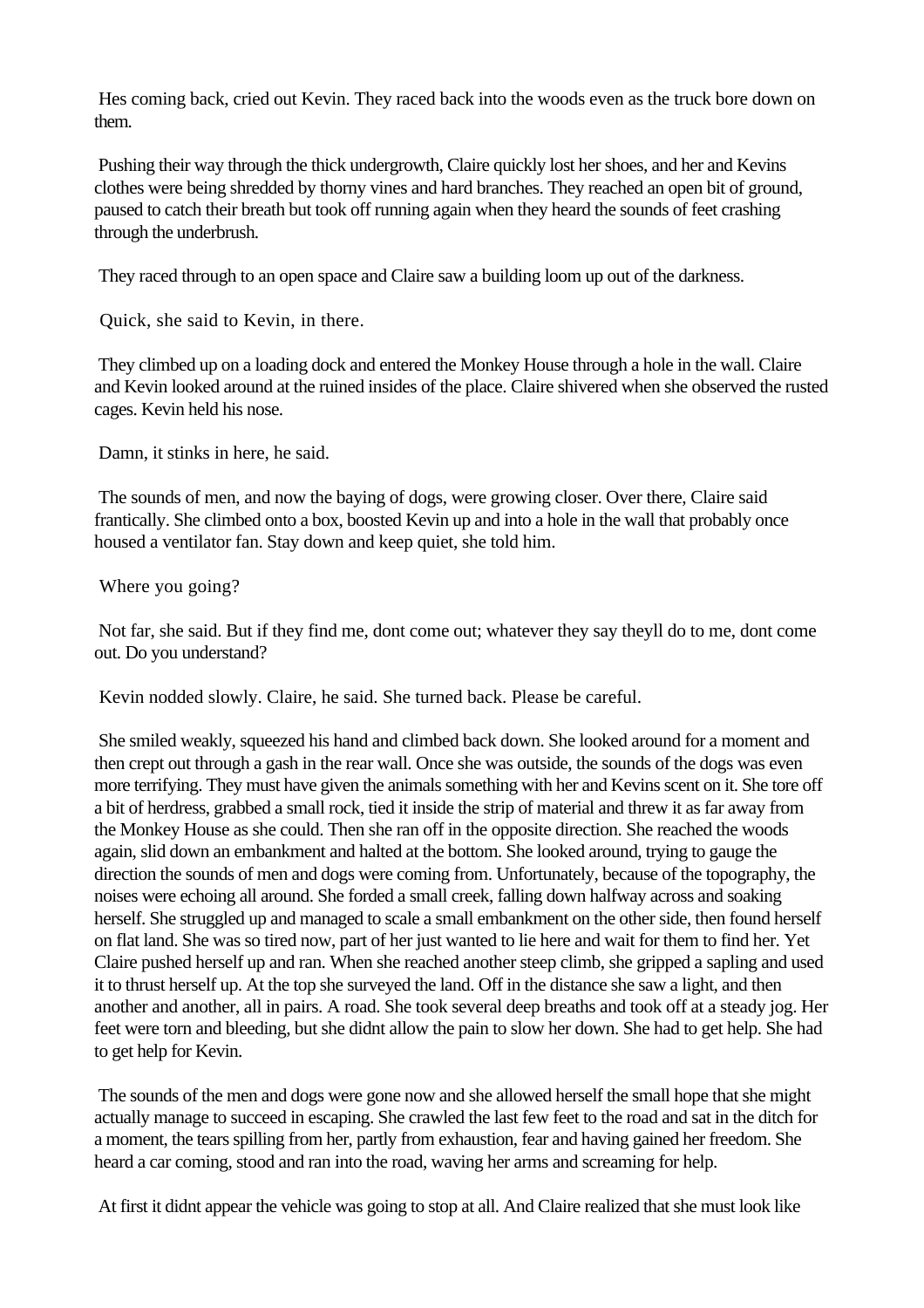some lunatic. But the vehicle finally slowed and then stopped. She ran to the passenger door and pulled it open. Her first sight was of Kevin sitting in the front seat, his mouth gagged, his arms and legs bound. The second sight was of Nemo Strait pointing a gun at her.

Hey, Doc, he said. You need a ride?

" " "

 He stretched his long body and then involuntarily shivered. The night had been a little cool and the dampness seemed to have settled into him. He wrapped the blanket tighter around him.Francis Westbrook was not accustomed to camping out. What he was doing was about as close to camping as he was probably ever going to get, and he was not enjoying it. He drank some water and then edged his head out from his hiding place. The sun would be rising soon, he gauged. He hadnt slept particularly well; hell, he hadnt really slept since Kevin had disappeared. One lousy phone call, that was all he had been given. He had met with London, like they had told him to, and filled him in on the tunnels, again like they had told him to. He had undertaken a little unfinished business along the way with Toona, sure. Contrary to what Westbrook had told Web, he could abide skimmers and even those who used the product because if you didnt you wouldnt have anyone willing to come to work for you in the drug trade, it was as simple as that. But what he would never tolerate was a snitch. Macy had tipped him off to what Toona was doing and he had checked it out himself and found out Macy had been correct. So Toona was, appropriately enough, fish food. Sometimes lifewasfair, he thought.

 Through the street grapevine he had learned that Peebles had been killed. The boy just didnt have what it took. But Westbrook had also learned, albeit too late, that Peebles had been orchestrating a takeover of his crew and consolidation of other crews in the area. That one had caught him off guard. He hadnt thought that old Twan had that in him. Macy had simply disappeared. That disloyalty had really ticked him off. Westbrook shrugged. Served him right for putting any trust in a white boy.

 Now whoever had killed Twan might be gunning for him. Westbrook would just have to lie low and rely only upon himself until things worked out. Relying only on himselfit was just like old times. He had a couple of pistols, a few mags of ammo, about a thousand dollars in his pocket. He had abandoned the Navigator when he had come here, and the cops were still looking for him. Well, let them look. He had seen the Feds patrolling the place, but he had spent enough time dodging the cops to know how to hide even his very large carcass so that he blended right in with where he was. He had seen some strange things going on here. And he had heard the sounds of dogs barking off in thedistance. The dogs were bad news. He had hunkered down farther into his hiding place and pulled over him a blanket he had covered with branches and leaves until the sounds had receded. As best as he could figure, London was still close by, and if London thought this place was important, then Westbrook did too. He checked his gun and settled back, took another drink of water, listened to the crickets and wondered what the new day would bring. Maybe it would bring Kevin.

" " "

 Ed OBannon paced around the small, bare space. He hadnt smoked in years, yet he had gone through almost a pack in the last two hours. Discovery was something that he had always contemplated, but as time went on and things went smoothly, his fears had receded, even as his bank account had swollen. He heard someone coming and turned to the door. It was locked, and thus he was surprised when he heard the knob turning. OBannon backed away. When the man came in, he breathed a sigh of relief.

Long time no see, Doc.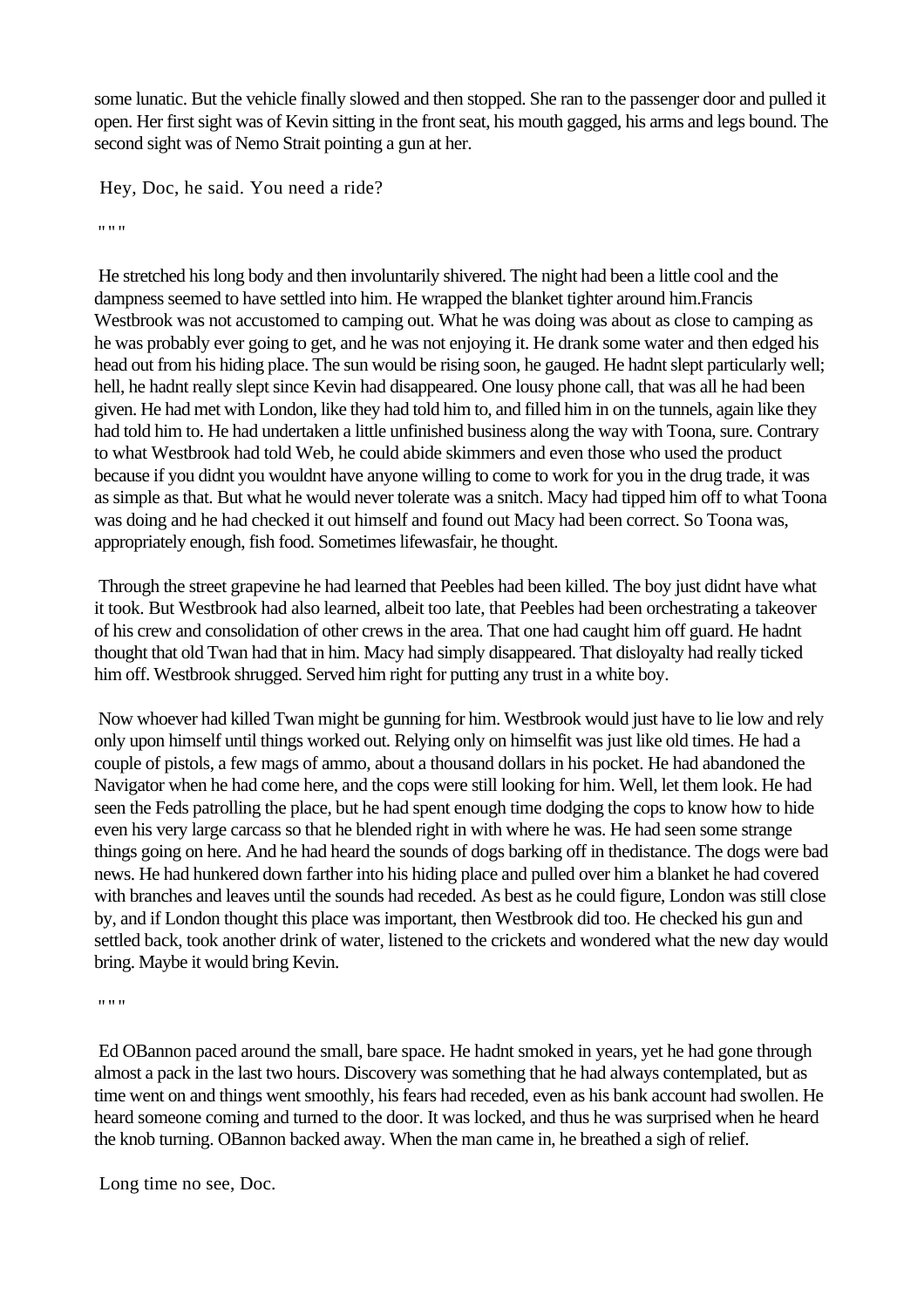OBannon put out his hand and Nemo Strait shook it.

I wasnt sure you were going to make it, Nemo.

When have I ever let you down?

Ive got to get going. The Feds are bottling the country up.

 Dont get yourself all bent out of shape. We got lots of ways for you to go and the planes, papers and the people to get you there. Strait held up a packet of documents. Through Mexico to Rio and then on to Johannesburg. From there you got your option of Australia, New Zealand, lots of fugitives go there. Or maybe hit our old stomping grounds in Southeast Asia.

 OBannon eyed the packet and breathed another sigh of relief. He smiled and lit another cigarette. That seems like a hundred years ago.

Hey, Ill never forget. You saved my ass after the Viet Cong screwed with my mind.

Deprogramming, not so difficult for someone who knows what hes doing.

 Lucky for me you did, said Strait. He paused and grinned.And catching a little drug action on the side. That was a nice little side benefit for your practice.

OBannon shrugged. Everyone was doing that back then.

Hell, yes, they were, myself included, though it was just for my personal use.

 I have to hand it to you, when you looked me up with your idea of bugging my offices and selling the information on the streets, that was pure genius.

 Strait grinned. Well, the Feds got all these resources, we had to level the playing field a little bit. But it was a win-win. You got the info, I got folks who need that stuff to conduct their business, myself included. You make money, I make money and the Feds get the short end of the stick. What could be better?

 When Gwen had brought Strait in on her plan to exact revenge on the people involved with her sons death, he had started investigating both Hostage Rescue and Web London. Growing up on a horse farm just made a person methodical like that, Strait had long ago realized. You got all the information you could, formed a plan and executed that plan. Until he had been captured by the Viet Cong, Strait had been an excellent soldier, leading his company in and out of many hellish situations, and he had a chest full of medals to prove it, not that that had ever mattered to him. Then he discovered that the Ed OBannon he had known in Vietnam was the same OBannon treating Web London. That had given him the idea to both set up London and HRT because he knew firsthand what Ed OBannon could do with someones mind. Initially, however, OBannon wanted no part of it. But when Strait had learned how many law enforcement people he had as patients, he had approached OBannon again and repeated his offer to bug the premises, sell the information to criminals and split the proceeds fifty-fifty with the good doctor. With that inducement OBannon had signed on immediately. The passage of years had not lessened the mans greed. Some of the bugged psychiatrist sessions had also provided Strait with all the information he needed to set up HRT. He had never told OBannon about his Oxycontin drug trade because the man no doubt wouldve wanted a cut of that too. And now Strait already had a partner in Gwen Canfield. Twenty-five percent, damn! But he had to admit, last night had been worth it.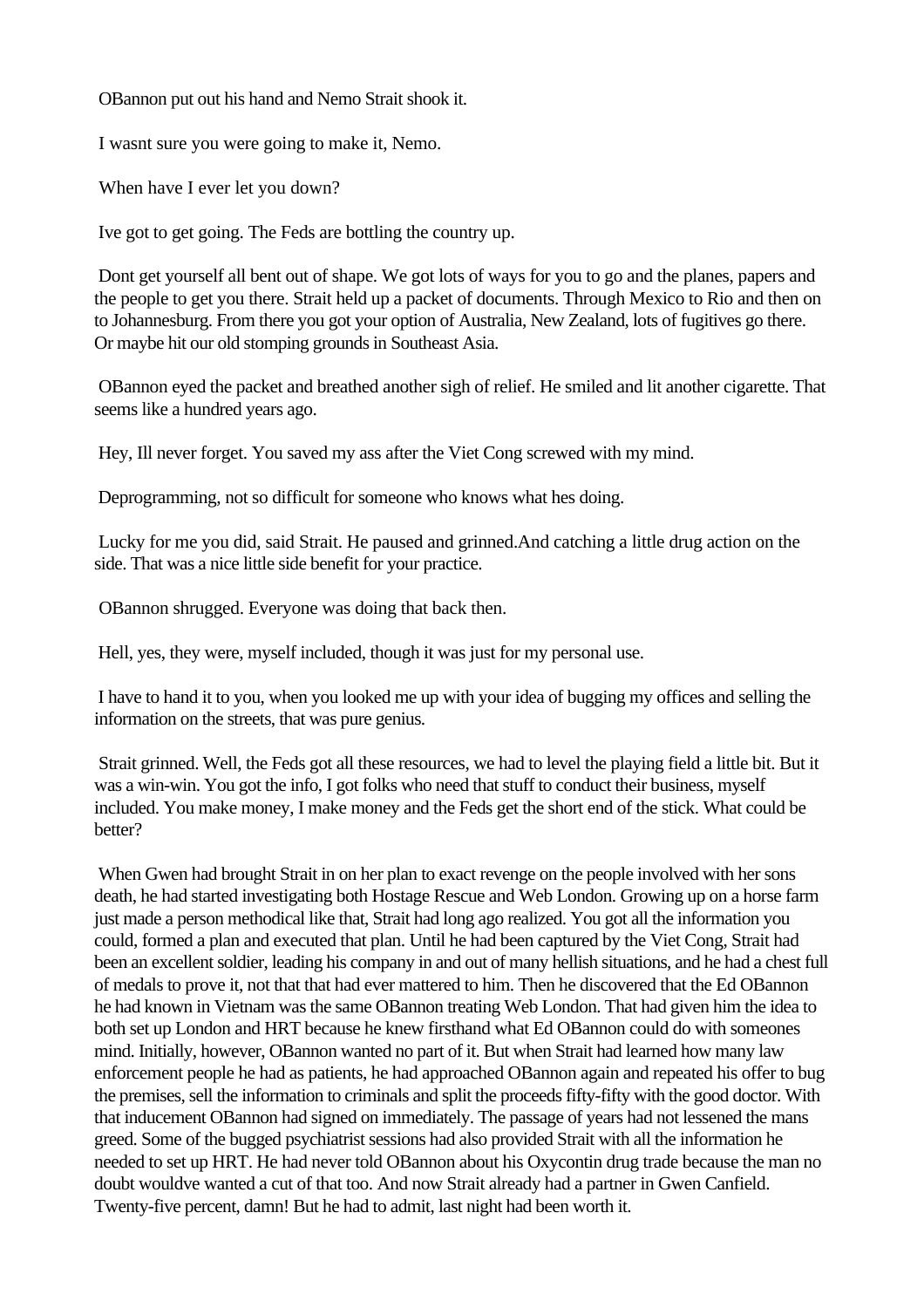Nemo said, I was one surprised pup when you brought Claire Daniels to us. Although I guess I shouldnt have been. When you told me London was seeing her, I knew itd be a problem down the road.

 I tried to get him to stay with me. But like I said, I couldnt push too hard without raising suspicions. I kept most of his file from her, of course. And you were the only ones I could turn to.

You did the right thing. I can guarantee you this: Shell never testify against you in court.

OBannon shook his head. Its hard to believe its over.

Well, we had us one sweet operation going.

Had is right, OBannon said mournfully.

I guess you got no love for our federal government either.

 After what I saw in Vietnam? No. And working for the Bureau in-house didnt do much to change that opinion.

Well, Im betting you got you a nice little nest egg to last you the rest of your days.

OBannon nodded. Ive been smart about it. Now I just hope I get to enjoy it.

I want to thank you, Doc, for all your help. You did London perfect.

 With his background, believe me, he was an easy case. Didnt even need any drugs. He smiled. The man trusted me. What does that say for the mighty FBI?

Strait yawned and rubbed at his eyes.

Late night? asked OBannon.

You could say that. Sort of burning the candle at both ends and in the middle too.

There was a quiet knock at the door.

 Strait said, Come on in. He looked at OBannon. Heres your ride. This is my best guy. Hell take care of everything.

Clyde Macy walked in and stared first at OBannon and then at Strait.

I go way back with this boy. Showed him the error of his ways, I guess, aint that right?

Macy said, The old man I never had.

 Strait laughed. You got that right. If you can believe it, this boy infiltrated a black drug crew in D.C. Set em up to take the heat forwhat we did. One of em, dude named Antoine Peebles, was trying to take over this fellow Westbrooks turf. So Mace played along with this little plan, Peebles helped us when we needed it, and then Mace killed Peebles.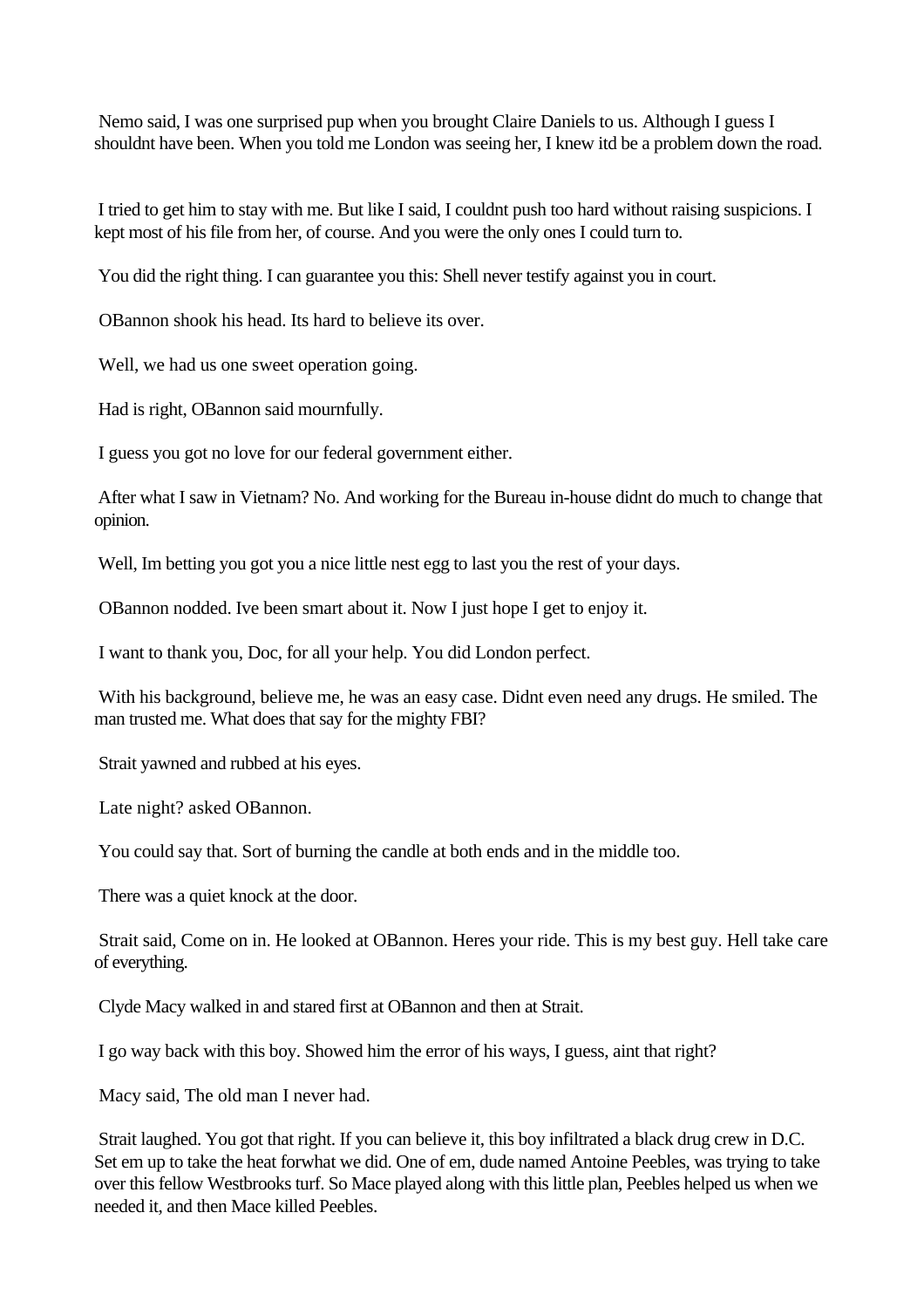OBannon looked puzzled. Whyd you do that?

 Because I wanted to, said Macy, his remorseless eyes dead on OBannon. It was a mission I put together for myself. And I successfully completed it.

 Strait chuckled. Then he made sure HRT and the Free Society shot it out. The man is invaluable. Okay, Mace, this is Ed OBannon, the friend I told you about. He handed OBannon the documents and slapped him on the shoulder and shook his hand.

 I meant what I said, Doc, you did right by us. Thanks again, and you make yourself one fun-loving fugitive from justice.

 Strait turned and left. As he closed the door behind him, he heard the first muffled shot and then one more. Damn, that Macy was efficient. Hed taught the boy real well. He did have some faults, though. Macys competition thing with the FBI was sometimes inconvenient. One of the concessions he had made to keep the boy happy had been pretty risky, but all in all Strait could not have pulled this off without Clyde Macy.

 Strait had nothing against Ed OBannon, but loose ends were loose ends. And Nemo Strait didnt trust Ed OBannon or anyone else. Okay, one problem down, now just two more to go: Kevin Westbrook and Claire Daniels. They had escaped once, but they wouldnt have a chance to do it again. And then it was time to call it a career. The Greek islands were sounding better and better. Not bad for a boy who had grown up dirt poor and who had lived by his wits ever since. America was the land of opportunity indeed.

As he got in his truck, Nemo Strait wondered if there were any horse farms in Greece. He hoped not.

" " "

 In the carriage house Web opened his eyes and looked around. He didnt hear Romano stirring, and when he glanced at his watch he knew why. It was not yet six. He got up, opened the window and inhaled an early morning breeze. He had slept unusually heavily.He would be gone from here soon and part of him was glad about that and part of him wasnt.

 What he was thinking about mostly, though, was Claire. His experience told him that there was very little chance that the woman was still alive. It was numbing, the thought of never seeing her again.

 As he continued to gaze outside, he saw Gwen driving down the road from the mansion in a Jeep with its top off. She pulled into the cobblestone courtyard in front of the carriage house and got out. She was dressed to ride in jeans, boots and a sweater; her long hair gracefully framed her face. She wore no hat.

As she walked to the door, he called out. Rent checks in the mail, call off the eviction.

 She looked up, smiled and waved. I thought we might go for one last ride. She looked at the lightening sky. By the time we saddle up, itll be the best time of the day to cruise the trails. You with me, Mr. London? She flashed a smile that seemed to push away just about every concern Web had.

 They saddled their mounts, Gwen on Baron and Web on a smaller roan horse named Comet. Gwen explained that Boo had an infected leg.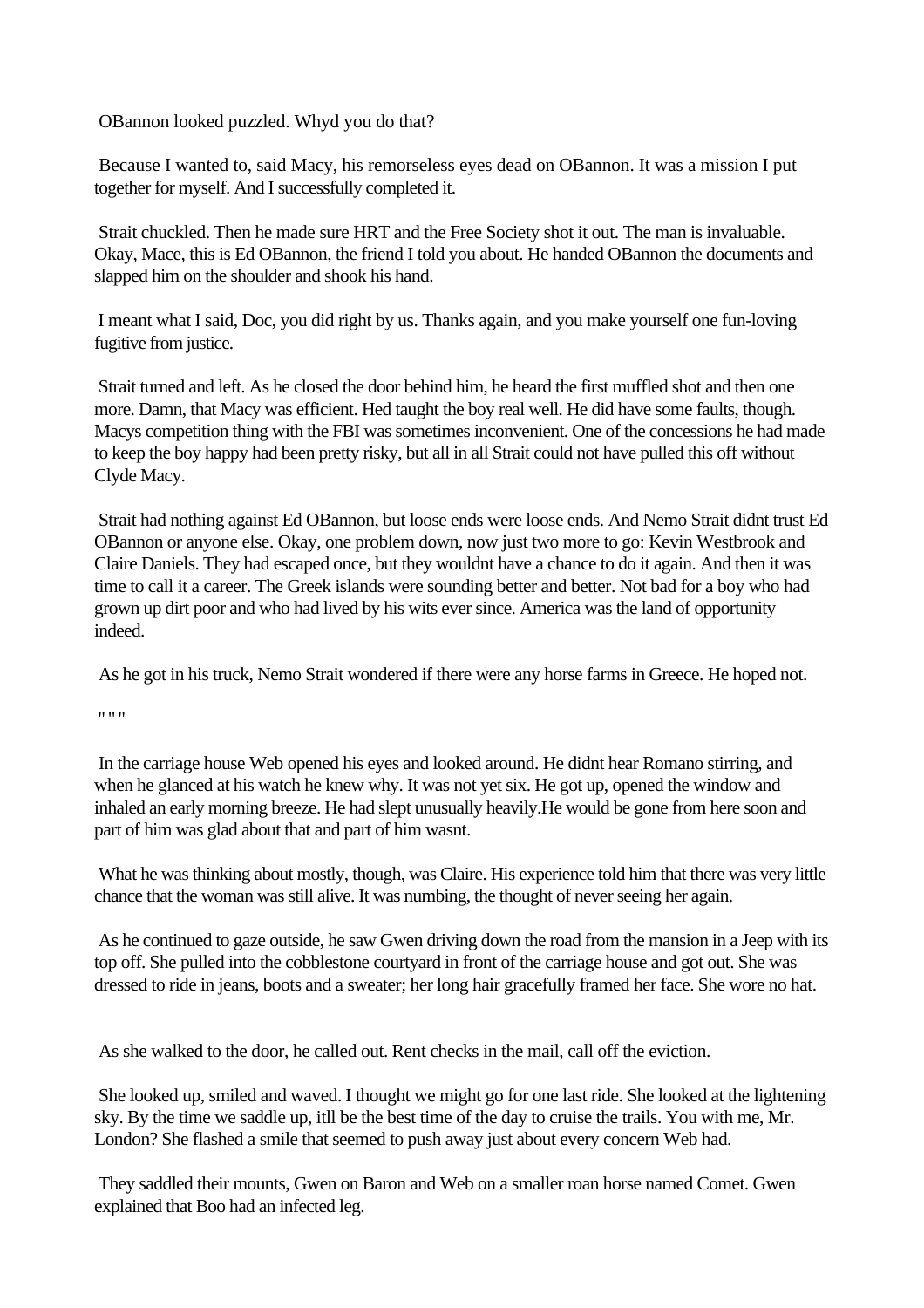Hope the big fellow will be all right.

Not to worry, horses are very resilient, answered Gwen.

 They covered a good deal of ground over about an hour and a half, and as they rode along all Gwen could think was that she had never killed anyone before. Yes, she had bluffed Nemo Strait the night before, but when it came down to it, could she do it? She looked at Web riding next to her and tried her best to cast him in the form of her worst enemy, her most terrifying nightmare. Yet it was difficult to do. For years she had dreamed about killing each and every member of this so-called heroic band of federal agents whom everyone had assured here were the best there was. That they would get her son and all the other hostages out alive; that was what they had drilled into her, until Gwens fears had receded and her expectations had soared. It was like being told you had cancer but that it was absolutely curable, and you believed this until they closed your coffin and put you in the ground. Well, they had almost accomplished theirgoal of rescuing every hostage, allowing only her son to perish. And then she had watched, seething, as Web Londons face graced newspaper, magazines, TV shows, his heroic deeds outlined in nauseating detail, ending with a medal given to him personally by the President himself. She could not think of his horrible injuries. She did not know of the grueling ordeals he had endured as he fought his way back on to HRT. Not that any of that would have mattered to her. All she could think of was that Web was alive and her son was dead. Some hero.

 Yes, the sight of her son lying dead next to Web London had popped something in her brain. She could actually remember the crackle that seemed to go through every nerve in her body, like lightning had struck; and she had never been the same since. She had never had a day since when she did not see the bloody body of her son lying there on the ground. Nor could she ever forget the image of men in battle gear going in to rescue her son and somehow managing to bring everyone out alive except him. She looked back at Web and he slowly took on hues of black, of evil. He was the last man. Yes, she could kill him. And maybe her nightmare would finally be over.

I suppose you and Romano will be leaving today?

Looks that way.

 Gwen smiled and flicked at her hair. She kept a tight grip on her reins, for she felt her hand might start shaking. Your good work done?

Something like that. Hows Billy?

All right. He goes through moods, like we all do.

You dont strike me as moody. You seem the type to roll with the punches.

Youd be surprised sometimes.

That was some party last night.

Billy can really throw them. The Ransome brothers were not exactly what I expected.

You dont believe thats their real name, do you?

Not for a second.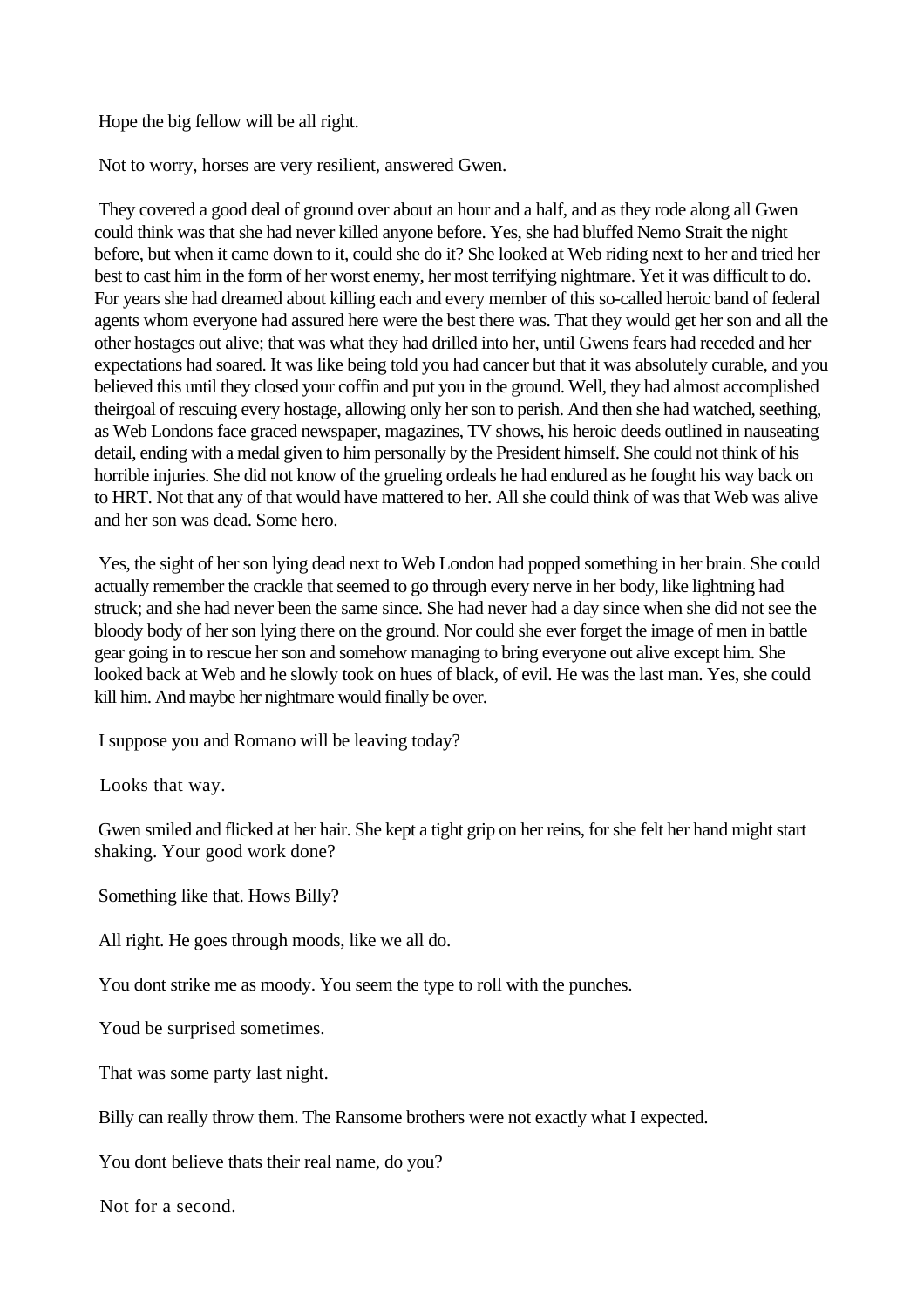When I first met them I thought they were gay. That is, until you walked into the room, and then their sexual orientation became pretty clear.

Gwen laughed. Ill take that as a compliment.

They rode past the opening to the small glen where Gwens chapel was.

Arent you going to the chapel today?

 Not today. Gwen looked away from the opening in the trees. Today was not a day for prayer. While Web wasnt looking, though, she crossed herself. Forgive me, God, for what I am about to do. Even as she silently mouthed the words, she never really expected that prayer to be answered.

 They reached a steep slope of earth that at the top was covered with trees. She had never taken Web this way before. Perhaps in the back of her mind she had known this day would come.

 Gwen whipped up Baron and charged toward the slope, Web and Comet right on their heels. They galloped up the slope, Web almost nosing ahead of Gwen. When they got to the top, they stopped their mounts and gazed out over the countryside while the horses sucked in huge amounts of air.

Gwen looked at Web with genuine admiration. Im impressed.

Hey, I had a great teacher.

The watchtower is close by. The views even better from there.

 Web didnt tell her hed already been up there with Romano when they had checked out the Ransomes spread. Sounds good.

 They rode to the tower, tethered the horses to a wooden post and let them graze. Gwen led Web up to the top of the tower and they watched the sun rising and the woods coming to life down below.

I guess it doesnt get much better than this, said Web.

Youd think not, said Gwen.

He leaned against the belly-high wall and looked at her.

Problems with you and Billy?

Its that obvious?

Ive seen worse.

 Have you? What if I told you that you have no damn idea what youre talking about? she said with sudden anger.

Webs tone remained calm. You know, weve never really done that. Talked.

She avoided his gaze. Actually, Ive talked to you more than I do to most people. And I barely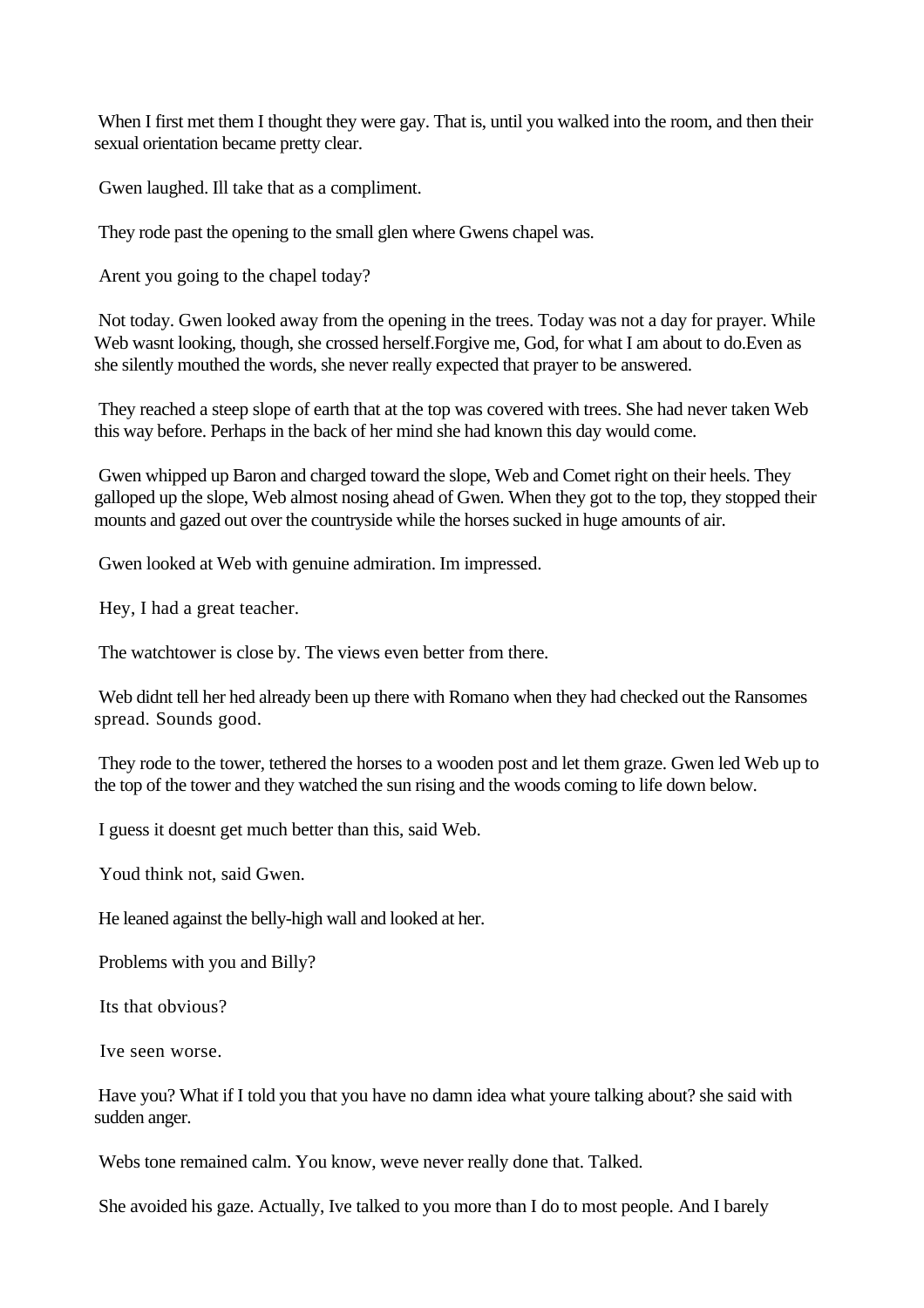knowyou.

Chitchat, maybe. And Im not that hard to get to know.

Im not totally comfortable with you yet, Web.

Well, were running out of time. I dont think our worlds will come together again. But I guess thats a good thing.

I suppose, she said. Im not sure Billy and I will be at East Winds much longer.

Web looked surprised. I thought this was it for you two. Why go anywhere else? You may have your problems, but youre happy here. Arent you? This is the life you wanted, right?

 She spoke slowly. Theres a lot of factors that go into the equation of happiness. Some are more apparent than others.

I guess I cant help you there. Im not an expert on happiness, Gwen.

She shot him a curious glance. Neither am I. They stared at each other awkwardly for a long moment.

Well, you deserve to be happy, Gwen.

Why? she asked quickly. For some reason, she actually wanted to hear his reasoning.

Because youve suffered so much. Its only fair that is, if anything in this life is fair.

 Haveyousuffered? There was a harsh bite to her words, but she covered it quickly with a sympathetic expression. She wanted to hear that he had. But it couldnt come close to what she had endured.

 Ive had my share of bad times. My childhood wasnt exactly the American dream. And my adulthood hasnt really made up for that.

 I always wondered why people do what you do. The good guys. She said this with a completely straight face.

 I do the things I do because they need doing and most people cant or wont do them. Id much prefer that my occupation become obsolete, but I just dont see that happening. He looked down. I never had a chance to tell you this, but I might not get another one. He drew in a long breath. What happened in Richmond, that was about my first time as an assaulter, the guys who go in and get the hostages. He paused again. After Waco the FBI was really spooked and got ultraconservative in those situations. Im not saying that that was right or wrong, just that it wasdifferent. We wait around for the negotiators listening to all the lies on the phone. It seemed like it always took someone dying before they let us do what we do, and by then we were always playing catchup. But those were the new rules and we had to play by them. He shook his head. I knew something was up when the Frees broke off negotiations. I could feel it. Id been a sniper for a lot of years, and watching things unfold all that time, you get a sixth sense for whats coming. You just do. He looked at Gwen. Ive never told you about this. Do you want to hear it?

Yes. Gwen said this so fast, she had no time to even think about it.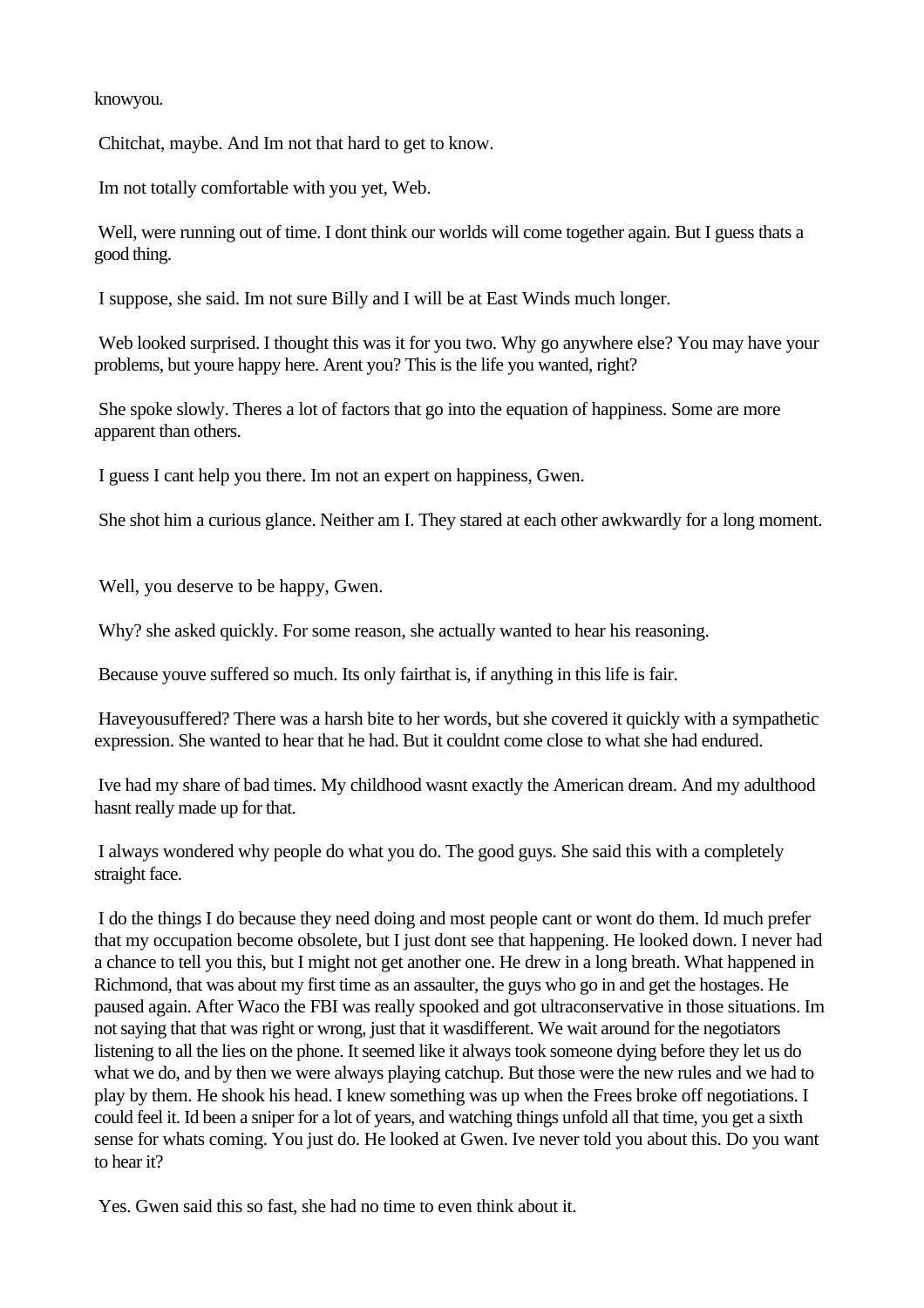Billy knows some of it. When he came to see me in the hospital.

Im sorry I never was able to.

 I didnt expect you to. I was stunned to see Billy, actually. Web seemed to take a few moments to compose his thoughts. While he did so, Gwen stared out at the foothills of the Blue Ridge in the distance. Now that she thought about it, she really didnt want to hear this, but she couldnt tell him no.

 Web said, We got to the gymnasium entrance clean. I looked through the window. Your son saw me. We made eye contact.

This clearly surprised her. I didnt know that.

Well, I never told anyone before, not even Billy. The time never seemed right.

 What did he look like? she said slowly. Her pulse was pounding in her ears as she waited for his answer.

 He looked scared, Gwen. But he also looked stubborn, defiant. Not an easy thing when youre ten years old and facing a bunch of psychos with guns. I guess now I see where David got that spirit.

Go on, she said in a small voice.

 I motioned to him to keep calm. I gave him the thumbs-up because I wanted him to stay cool. If he got spooked and reacted or something, they probably would have shot him instantly.

Did he?

Web nodded. He was smart. He knew what I was trying to do. He was right with me, Gwen. With all that stuff going down, he was as brave as anyone could be.

 Gwen could see that there were tears in his eyes. She tried to saysomething but found she couldnt speak. The terrible years of her life started to seem erased by his words.

We were about to go in. Quiet, no explosive. Wed seen through the window where each of the Frees was positioned. We were just going to pop them all at once. We got our countdown and then it happened.

What? What happened?

 A sound from inside. It was like a damn bird or whistle, or alarm or something. It was loud, high-pitched and it couldnt have come at a worse time. The Frees were instantly on alert and when we came through the door, they opened fire. I dont know why they shot David, but he was the first to go down.

Gwen wasnt looking at Web now. Her gaze seemed frozen on the hills.A whistle?

 I saw the shot hit him. Webs voice was now very shaky. I saw his face. His eyes. Web closed his and the tears dribbled out from under the lids. They were still looking at me.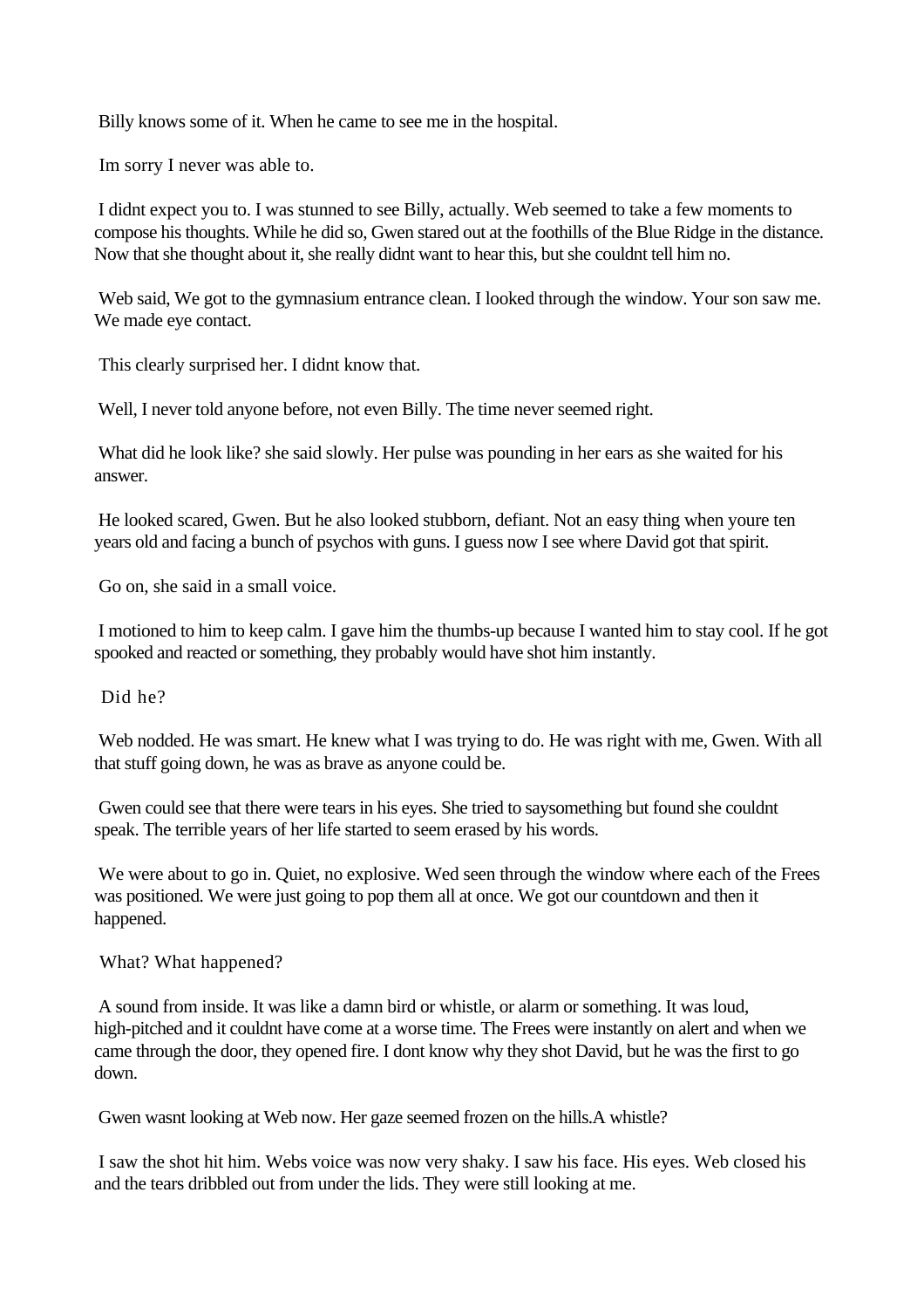Gwens eyes were filled with tears now too, yet she still wasnt looking at Web. What did he look like then?

 He turned and stared at her. He looked betrayed, Web said. He touched his damaged face. My face, and the two bullet holes I have in my body, none of it hurt me more than the look on your sons face. He said again, Betrayed.

 Gwen was trembling so badly now that she had to support herself against the railing as the tears poured from her. Still, she couldnt look at him.A whistle.

 Maybe thats why I disobeyed orders when I joined the attack on the Frees. He stared at her. It cost me my career, Gwen, Ive been kicked out of the Bureau for it. But Id do it again. Maybe it was my way of atoning for things. See, your son deserved better than I could give him. I live with that every day. And Im sorry that I let him and you down. I dont expect forgiveness, but I just wanted you to know.

She said quietly, We probably should get back.

 Gwen went down first and walked over to Comet instead of Baron. She lifted the horses foreleg. Every nerve in Gwens body was now on fire, her pulse still banging in her ears. She could barely stand, but she had to do this, despite all that had just beenrevealed, she had to do this. She had waited long enough. She closed her eyes and then reopened them.

Is there a problem? asked Web.

 She couldnt look at the man. It seemed like he was a bit off in front. But it looks all right. Ill have to keep an eye on it.

 She reached up and patted Comets neck, and while Web wasnt looking she slipped the object she held in her hand under the saddle.

 Okay, now this is your big test, she said. Were going to gallop hard down that slope toward those trees, but then you have to rein in the horse quickly because the path through the trees is too narrow to do much more than a walk. Understand?

Im game. Web patted Comets neck.

Im sure you are. Lets ride, she said with finality.

They both swung into the saddle and started toward the trees.

You want to lead? asked Web as he settled into the saddle.

You go ahead. I want to watch Comets leg

 The horse bolted and Web wasnt ready for it. Comet accelerated and headed at full gallop down the slope and straight for the thick trees.

 Web! screamed Gwen, and she rode after him, but she was subtly reining Baron in and was falling behind. As she watched, Web lost a stirrup and then almost fell off. The reins dropped from his hands and he clutched the saddle horn in desperation even as the ground between him and trees was closing fast. He didnt know it, but every bounce in the saddle was driving the small tack Gwen had placed under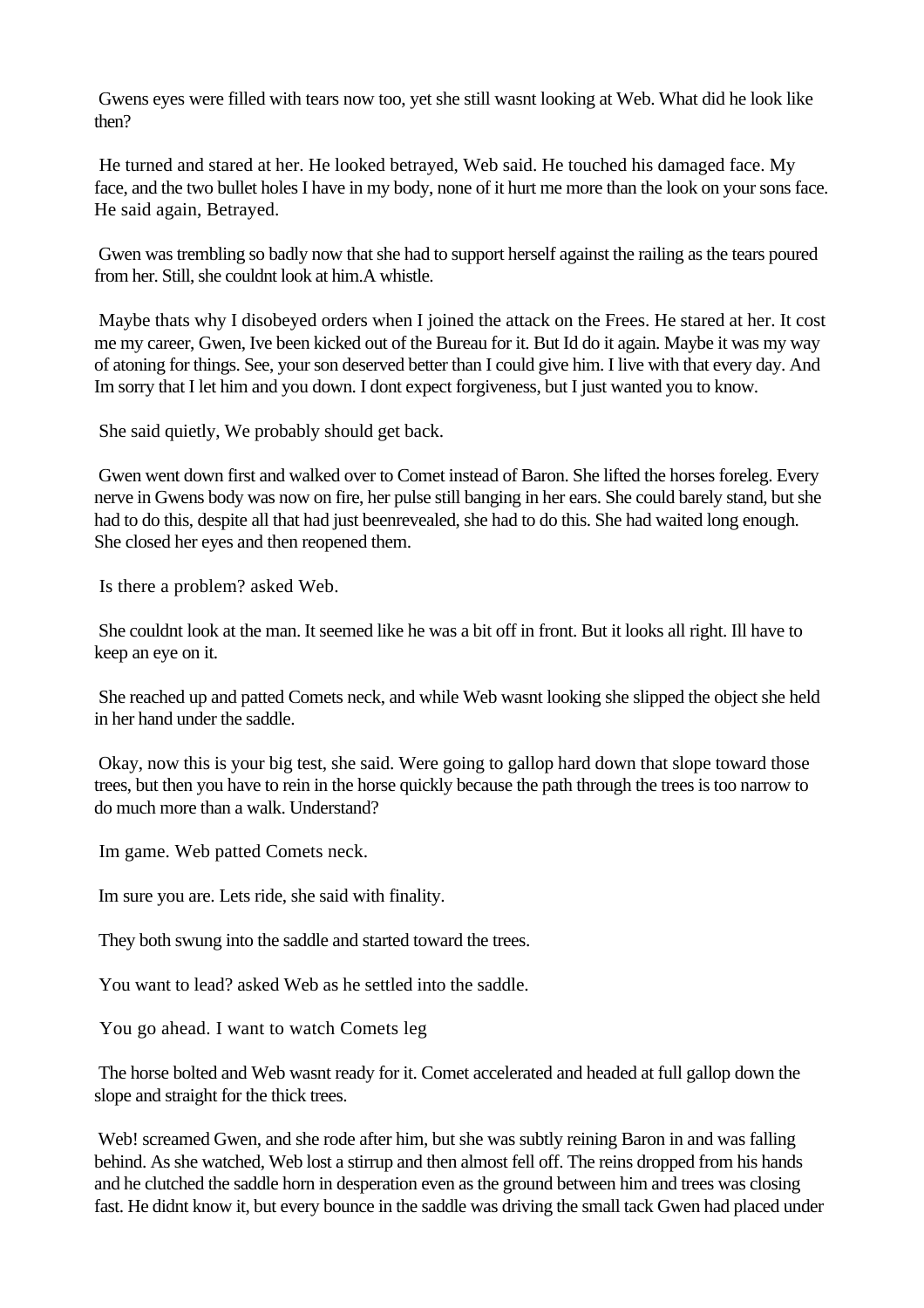the saddle further into the horses body.

 Web never looked back. But if he had, he would have seen a woman suddenly in terrible conflict. Gwen Canfield wanted so desperately to see horse and rider slam into those trees. She wanted to see Web London die right in front of her, to be vanquished forever. She wanted to be released from the pain that had tormented her for so long. She just couldnt endure it anymore. She was beyond her limit. Something had to give. All she had to do was sit back. Instead she whipped up Baron and thundered after Web. Fifty feet separated Web from those trees, and Comet was living up to his name. At forty feet, Gwen slipped a little to the side of her horse. At thirty feet she started reaching out, poising her handat just the right angle. They were twenty feet from the trees and now Gwen had thrown her fate in with Webs, for if she couldnt stop Comet, she and Baron would be hitting those trees too.

 At ten feet she managed to lean far enough over to grab the reins. And she pulled with a strength that came from all the agony bottled up inside her for all those years, for she almost single-handedly pulled down a thousand-pound horse going at breakneck speed barely five feet from the tree line.

 Breathless, she looked over at Web, who just sat there, slumped over. He finally glanced at her but still said nothing. And yet Gwen felt like the load of the collective misery of the world had been lifted from her shoulders. She had long envisioned it as akin to barnacles against her soul, impossible to remove; and yet now it had disappeared like sand in a breeze. And she marveled that finally letting go of all the hate could actually feel this wonderful. Yet the cruelty of life had not finished with her, because now Gwens hate had been replaced with something even more corrosive: guilt.

["LastManStanding-toc.html#TOC-52"]52

 When Gwen dropped Web off at the carriage house, she was strangely silent. He tried to thank her for saving his life, but she had cut him off and driven away. A very curious woman was Gwen Canfield. Maybe she blamed herself somehow for what had happened with Comet.

 Yet at least Web had accomplished his goal of finally telling the woman what he had been holding in all these years. He thought about going up and telling Billy too, but maybe it would be better coming from Gwen that is, if she bothered to tell her husband at all.

He went inside and Romano was eating breakfast. You look a little whipped, commented Romano.

Hard ride.

 So we are officially done here, arent we? See, Angies back and she is one ticked-off lady. Im going to need to head home sometime and face the music.

Yeah, I guess were done here.

Hey, Web, Ill race you back to Quantico, well find out what your Mach is really made of.

Look, Paulie, the last thing I need is a speeding . . . He froze and Romano looked at him curiously.

 What? Its not the end of the world getting stopped for speeding. You flash your creds and they let you go. Professional courtesy.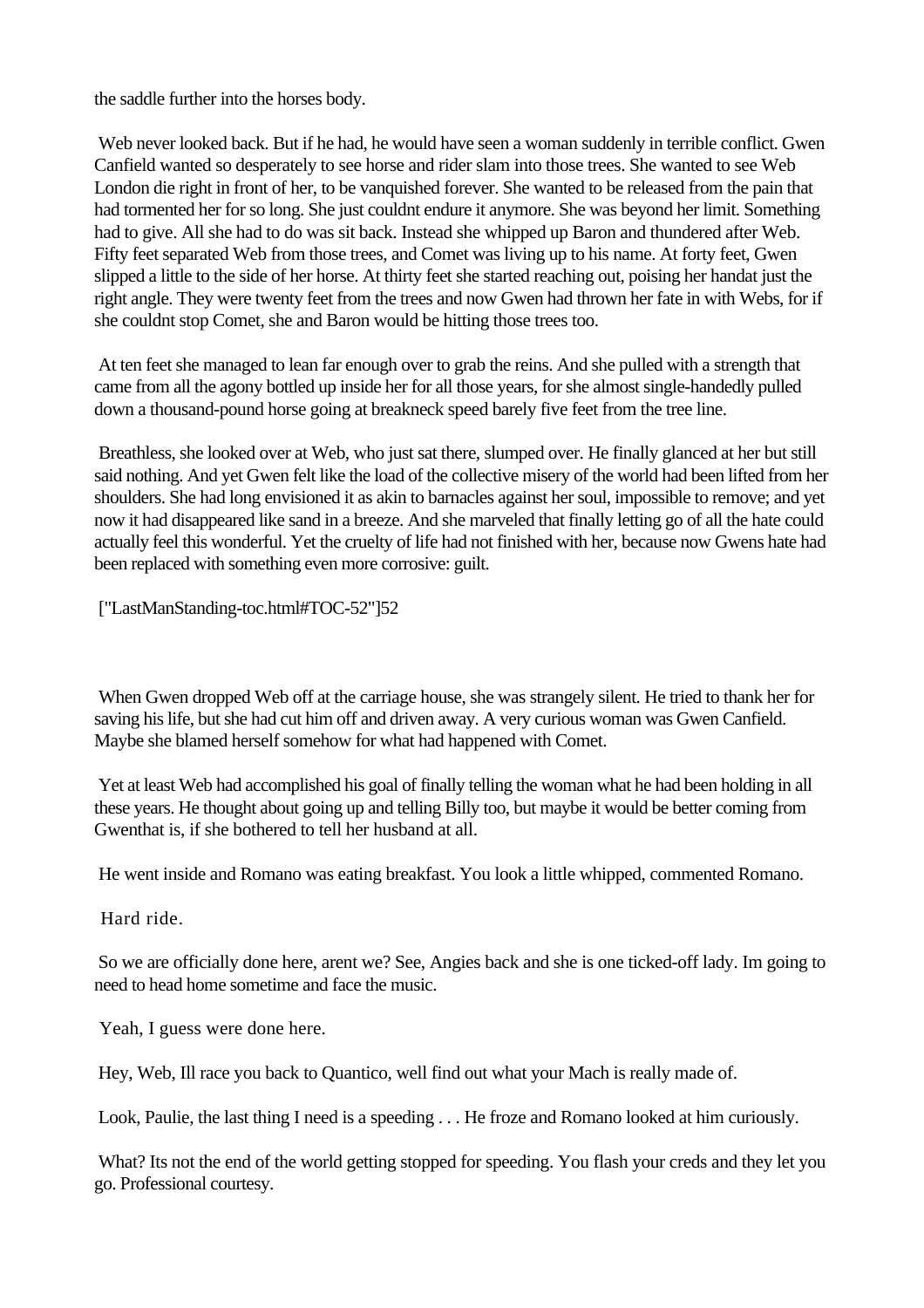Web pulled out his cell phone and punched in the numbers. He asked for Percy Bates, but he wasnt in.

Where is he? This is Web London.

 Web knew Batess secretary, June, and she recognized his voice. I know its you, Web. Im so sorry what happened.

So Perce isnt around?

 The truth is, he took a couple days off. The media relations people are going nuts. They wanted to bring you in to get some quotes, but Perce said no. Have you seen the TV or the papers?

 $No.$ 

 Well, someone wouldve thought we killed the Pope by mistake, for the fuss people are making over what happened.

Well, a lot of people did die, June.

 People with guns shooting at other people take that risk, Web, she said, steadfastly toeing the Bureau line. Anyway, Perce said he had to get away for a couple of days. I know he felt horrible about what happened with you.

I know, June, but maybe theres a silver lining in there for me.

I hope so, I really do. Now, can I help you with anything?

 Clyde Macy, he worked as a foot soldier for one of the local drug crews. I saw some speeding tickets in his file. I just wanted to find out exactly where he had gotten them and when.

Ill have to call somebody for that, but it should only take a few minutes.

Web gave her his number to call back. As promised, she did shortly. She gave him the information and Web thanked her and clicked off. He looked over at Romano with a dumbfounded expression.

What? asked Romano as he swallowed the last bite of his pastrami-on-rye breakfast.

Clyde Macy got three speeding tickets over a six-month period. Almost lost his license.

Big whoop. So he drives too fast.

Guess where he got all three?

Where?

 All within one mile of the Southern Belle farm, and one of them less than a hundred yards from the entrance. The entrance was actually noted as a landmark on the Fauquier County police officers report. Thats why I picked up on it.

Okay, so I guess Im not going home to Angie today?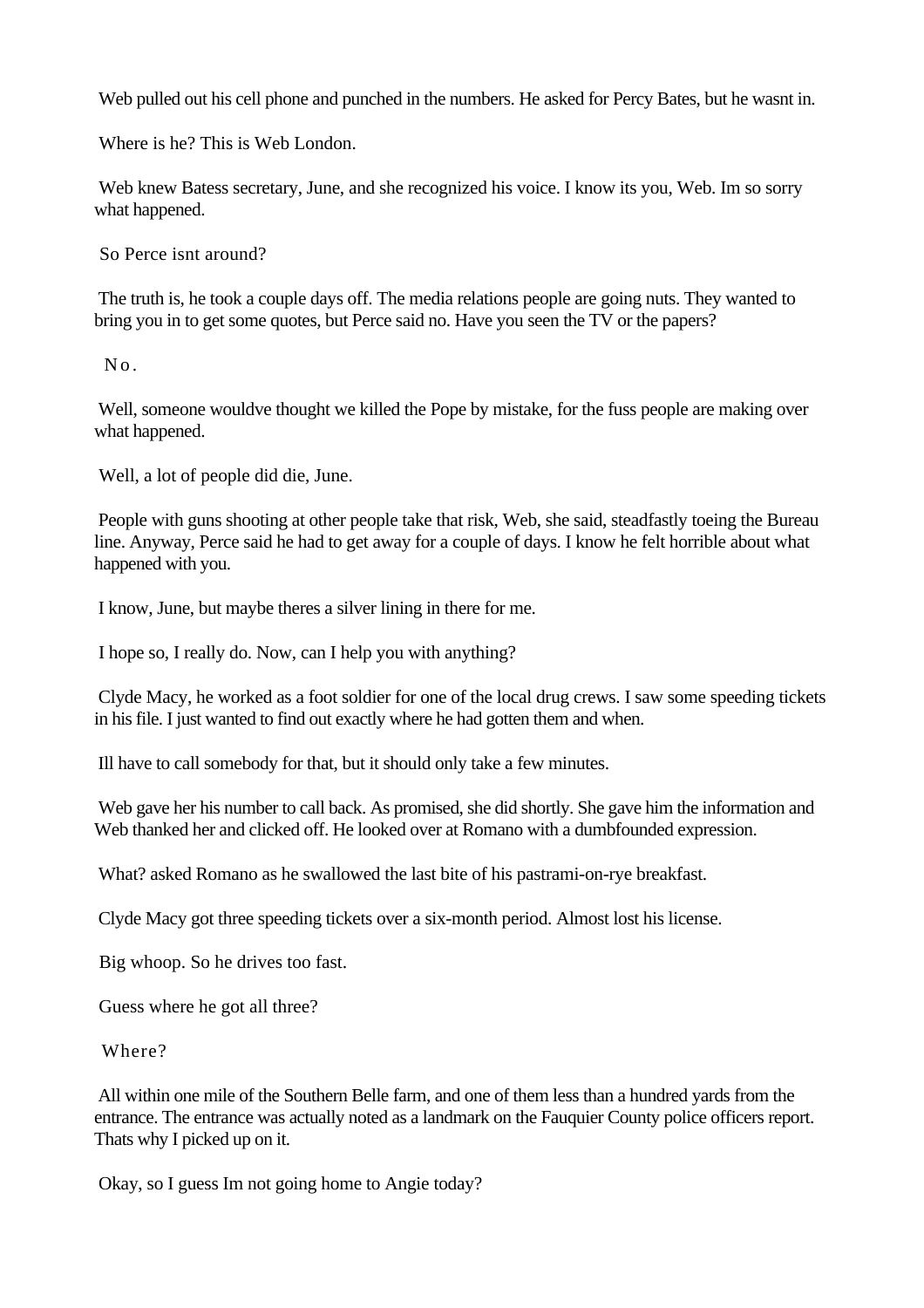Sure you are. But tonight were hitting the Southern Belle.

They packed their gear and got in their cars.

You tell them were heading out? He motioned toward the mansion.

They know. Web glanced back at the stone house and said quietly, Good luck, Gwen.

 As they were driving out, they saw Nemo heading toward them in his truck. He slowed and stopped. He looked, Web noted, very surprised to see him.

Hey, you boys wanta have a beer? Nemo asked.

 The Vettes top was down, and Romano was seated up on the top of the seat back. Give me a rain check on that.

Strait pointed at him and grinned. You got it, Delta.

Thanks for your help, Nemo, said Web.

I guess you guys are closing up shop.

Looks that way, but keep an eye out on the Canfields. Old Ernie is still at large.

That I will.

 As Web and Romano drove off, Nemo looked thoughtfully after them and then stared up ahead at the mansion. Apparently the hellcat had lost her nerve.

" " "

 Angie Romano was not in a good mood. Shed had her sons by herself all this time and the trip to Bayou Country apparently had not been all that pleasant. Web tried to give her a friendly hug when he came to pick up Romano but stopped when she glared at him like she might break his arms if he tried.

 And so the toughest member of Hotel Team and the sole survivor of Charlie Team fled the Romano household late at night and climbed in the Mach for what might well be their final gig together. Web had not told Romano about him resigning from the Bureau, but the word had gotten around and Romano had found out when he got back home. He had been really upset at Web for not telling him, but now he was more upset at the Bureau.

 You give em everything you got, and this . . . this is how they thank you. Man, it almost makes me want to go and work for a cartel in Colombia. At least you know where you stand with those guys.

 Forget it, Paulie. Hell, if things work out right, Ill start my own protection company and you can come and work for me.

Yeah, and Im wearing a bra under my Kevlar.

 The men were prepared to go to war, with their .45s and MP-5s and body armor and even their .308 sniper rifles, because they werent exactly sure what they would find at the Southern Belle. They couldnt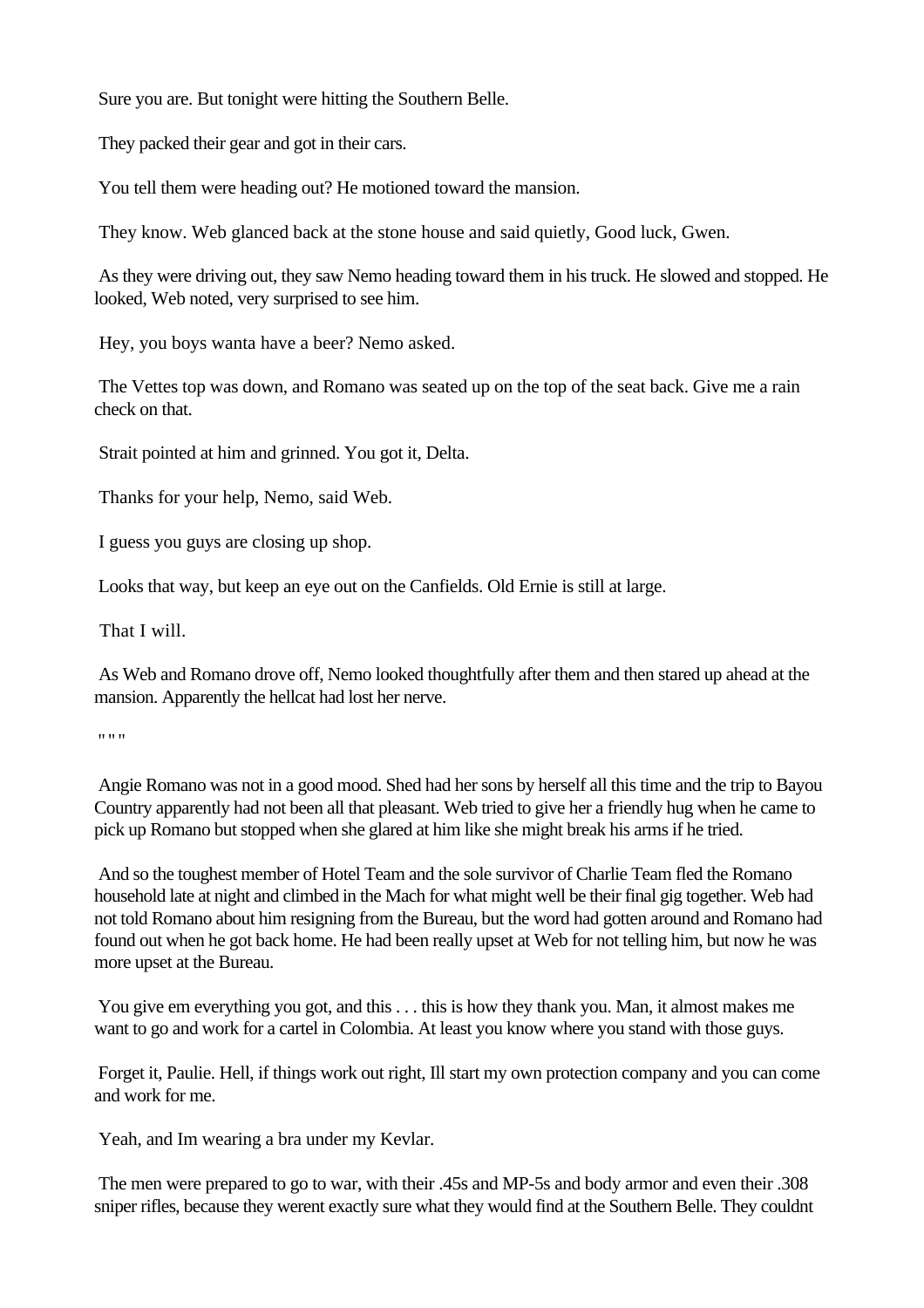call the Bureau in because they had nothing to tell them except some speeding tickets and a few conspiracy theories. But the bright side to Webs not being officially with the Bureau anymore was that sometimes an honest citizen could get into places and do things a cop never could. Web had had second thoughts about taking Romano, but when he voiced those concerns with Romano, the man had told him that if he didnt go, neither would Web, because Romano said hed shoot Web in a place no man would want to be shot. And Web chose not to test Romanos resolve.

 Web parked the Mach on a dirt road that ran along the property line between East Winds and the Southern Belle. As they were making their way through the dense forest, Romano was complaining. These damn NV goggles are already giving me a headache. I hate the sons of bitches. They weigh a ton. And you cant even shoot anyone when youre wearing em. So what the hell good is that?

 Then take the damn things off, Paulie, or stop complaining, beforeyougivemea headache. However, Web slid his off too and rubbed his neck.

 As forest sounds came at them from all directions, Romano said, No snipers to cover our butt. Im feeling kind of nervous and lonely, Web.

 The man was just kidding, Web knew. There was nothing on this earth that really scared Paul Romano, at least that Web knew of. Well, except for Angie.

Youll get over it.

Hey, Web, you still havent told me what you expect to find tonight.

 Whatever it is, itll be more than we know right now. Without Bureau resources behind him, Web had not been able to send the FBIs fact-digging machine into gear to discover what it could about Harvey and Giles Ransome. He could have called Ann Lyle, but he just didnt want to talk to the woman right now. With him out of HRT, it wouldve been too hard because she would no doubt break down and then so would he.

 The two men made their way forward through the trees until they could make out the buildings they had seen from the watchtower. Web signaled for Romano to hold up while Web crept forward. Web smiled when he reached the edge of the tree line. There was a lot of activity at the old Southern Belle tonight. A large truck was parked at one of the warehouse-style buildings, its ramp down. Men were carrying equipment out of the truck and Webs gaze went over each of them looking for weaponry, yet he saw none. A large crate on a forklift was being driven to the warehouse. When the door slid open, Web tried to make out what was going on inside, but he couldnt. All he could see were blinding lights before the door closed. Off to one side Web did see a horse trailer with a man working around it. From his angle Web couldnt see if there was actually a horse in it or not.

 He spoke into his walkie-talkie and called Romano up to his position. Romano joined him a minute later and squatted next to him. He surveyed what Web had been looking at and whispered to him, So, whats your take?

Could be anything from drugs to a chop shop, I dont know.

 At that moment the door to the building opened and the forklift came back out. And thats when they heard the womans scream. It rose higher and higher. Web and Romano looked at each other.

Or maybe a slavery ring, hissed Romano.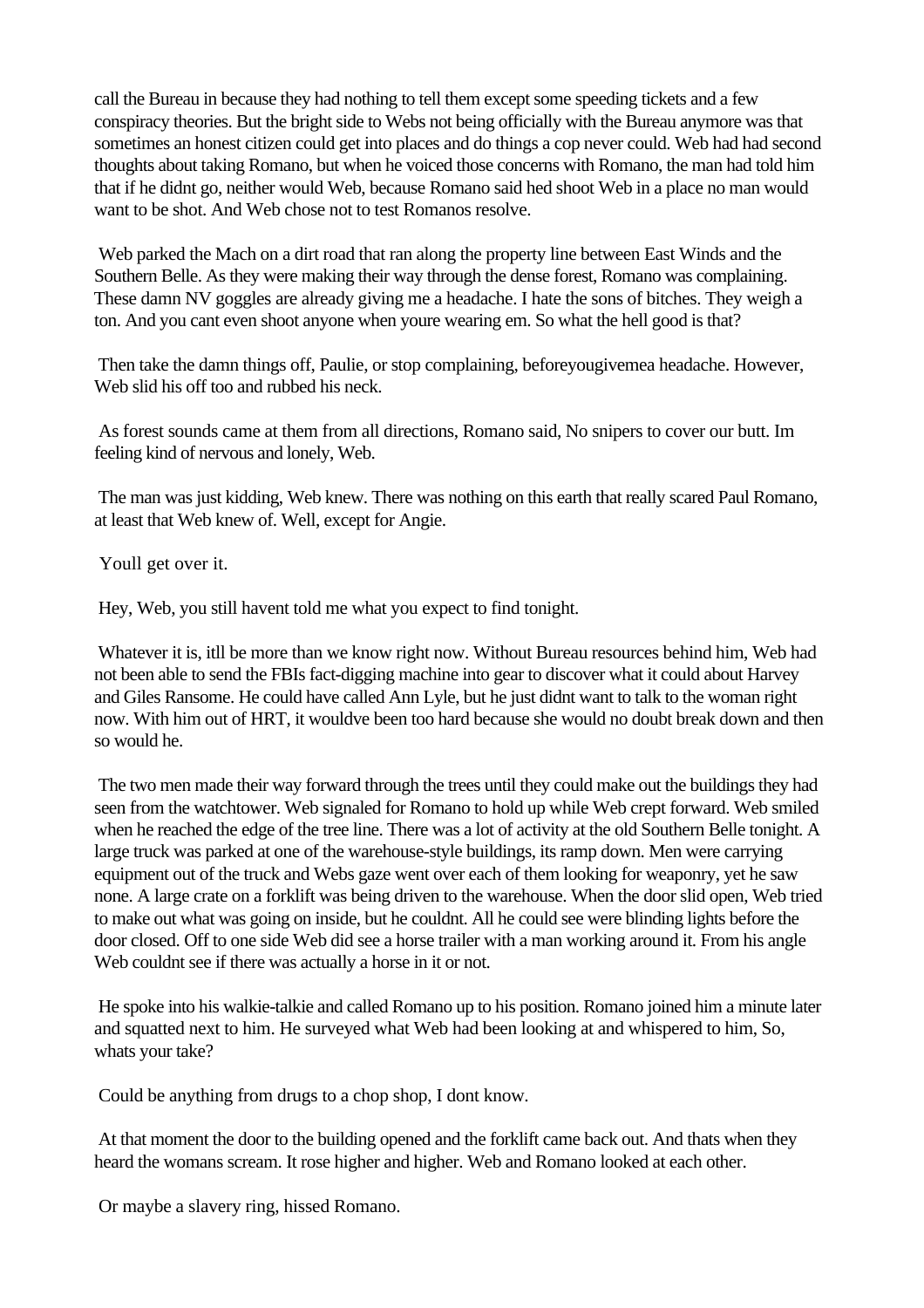They put their MP-5s on automatic fire and slid out from the woods. Each held the butt of his weapon against his right pec, the muzzle gripped with the index and forefinger.

 They made it to the side of the warehouse without being seen. Web spotted a side door and pointed it out to Romano, who nodded. Web made more hand signals, telling Romano with his fingers in the special language of the assaulter what he was planning. In a way it was like the communication between a baseball pitcher and his catcher. However, the big difference was they would be facing something a lot more ominous than a Louisville Slugger.

Web tried the door. Surprisingly, it was unlocked. He opened it a notch farther. Then they heard the woman scream again in a garbled manner, like someone was driving something right down her throat.

 Web and Romano burst in, guns ready, took in the scene inseconds. From the corner of his eye Web could see Giles Ransome sitting in a chair.

 Web bellowed out, FBI, on the floor, fingers interlocked behind your head. Do it or youre fucking dead. Romano would be proud, thought Web.

 There were more screams from all corners as people hit the floor. Web caught a glimpse of somebody flying by to his left and he pointed his gun that way. Romano was charging straight ahead and then stopped.

 Harvey Ransome was standing in the middle of what looked like a bedroom, a bunch of papers in one hand. On the bed were three beautiful, surgically enhanced and totally naked women and one young man, fully aroused.

What in the hell is going on here? yelled Harvey. When he saw that it was Web, he paled.

 Web and Romano were looking around now and they both noted the film cameras, banks of lights, generators, grips, gaffers, cameramen, props and the mock bedroom suite, which was one of four different sets, the others resembling an office, the inside of a limo and, Web noted with surprise, a church. Thats what this was? The Southern Belle was the cover for a porno studio? The screams had been ones of false ecstasy?

Web lowered his weapon as Harvey advanced toward him, script in hand.

What the hell is going on, Web?

Web shook his head clear and stared fiercely at the man. You tell me.

 This is a perfectly legit business. You can look it up. We have all the permits and approvals. He motioned toward the naked people in the large bed. And all of these people are professional actors, of legal age. You can check them out.

Romano went over to the bed, where Web joined him.

 The young women looked at the two men with defiant expressions, while the man tried to hide under the sheet, his most prominent feature now long since deflated.

The women didnt make a move to cover themselves up in the presence of strange men with guns.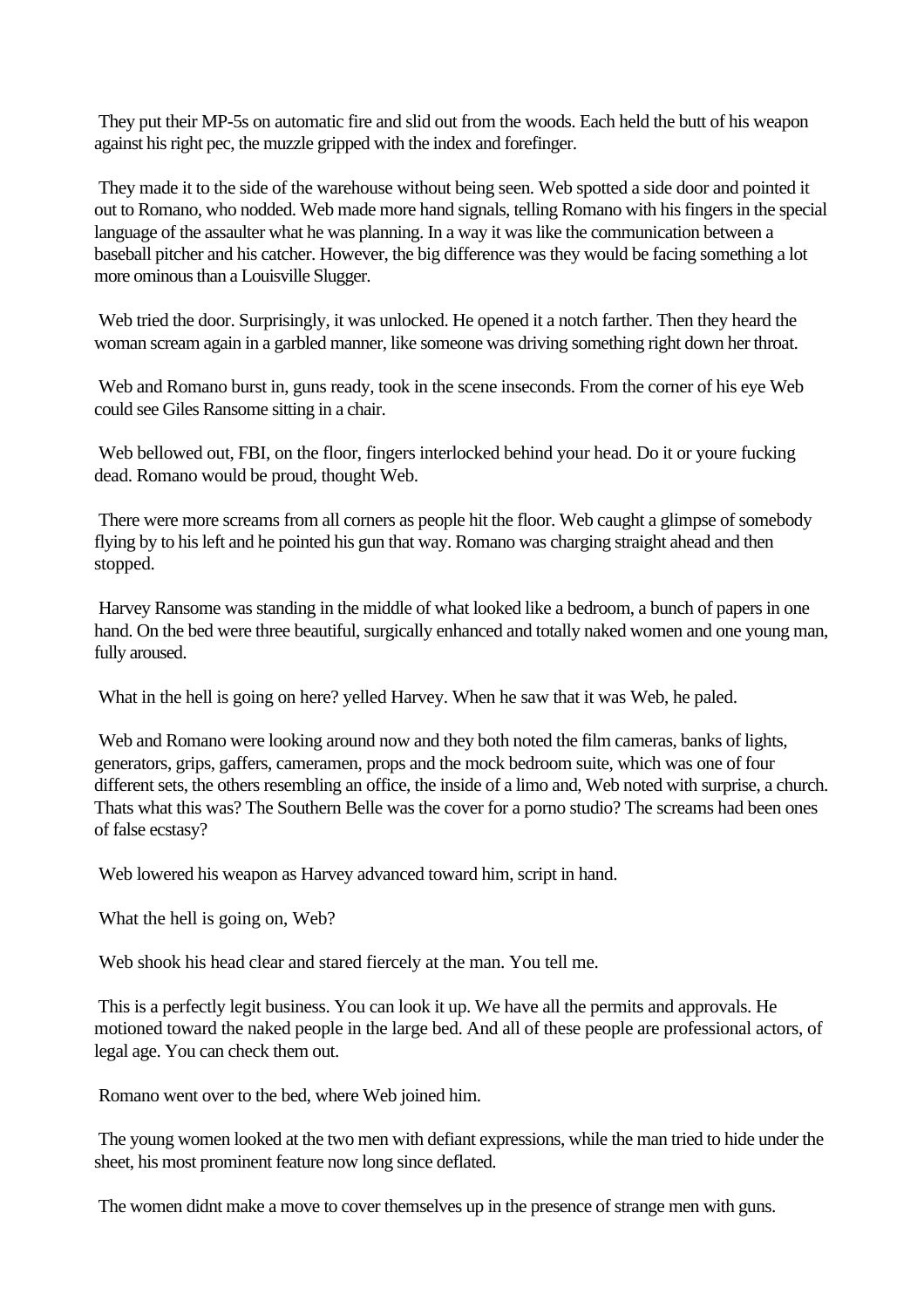All you people here voluntarily? asked Romano.

You bet, sugar, said one whose bosom was so large it almost covered her stomach. Hey, you want a part in the movie? Id like to show you howvoluntarilyI can be. When Romano blushed, the women all started laughing.

You got a gun that big in your pants? said another woman.

Web? Romano asked helplessly. What do you want to do here?

 Giles joined his brother. This is First Amendment territory, Web. You dont want to go there. Well have you and the Bureau in court for years and well win.

Well, if its so legit, why the farm cover?

We have to think of the neighbors. If they knew what we were really doing, they could make trouble for us. Theyre wealthy and they know powerful people in public office who could make our lives miserable.

All we want, said Harvey, is to be left alone to create our art.

 Art? said Web. He waved his hand at the naked bodies. Is that what you call screwing on a two-bit set with inflated Barbie dolls? Art?

 One of the women stood up in all her naked and pumped-up glory. She barely looked twenty. Who the hell do you think you are?

No offense, lady, but Im just calling it like I see it.

You dont know what the hell youre talking about.

Yeah, youre right, and I bet your mommys real proud of you too, isnt she? said Web.

 Harvey put a hand on Webs shoulder. Listen, Web, wearelegit. We pay our taxes, we do things by the book. Check it out; were not going anywhere. My brother and I have been doing this for thirty years out in California.

So whyd you move here?

We got tired of the LA scene, answered Giles. And this is such pretty country.

Romano looked at the naked actors. Well, I doubt they ever see it.

 We dont want trouble, Web, said Harvey. Like I said, well win in court, but we dont want it to go to court. Were not hurting anybody here. And lots of people, whether they admit it or not, use our product. And not just flakes on the fringes, but momsand dads smack in the middle of mainstream USA. You know what they say, sex is good for the soul, and watching professional sex can be even better.

Its fantasy, man, all fantasy, added Giles. We just give people what they want.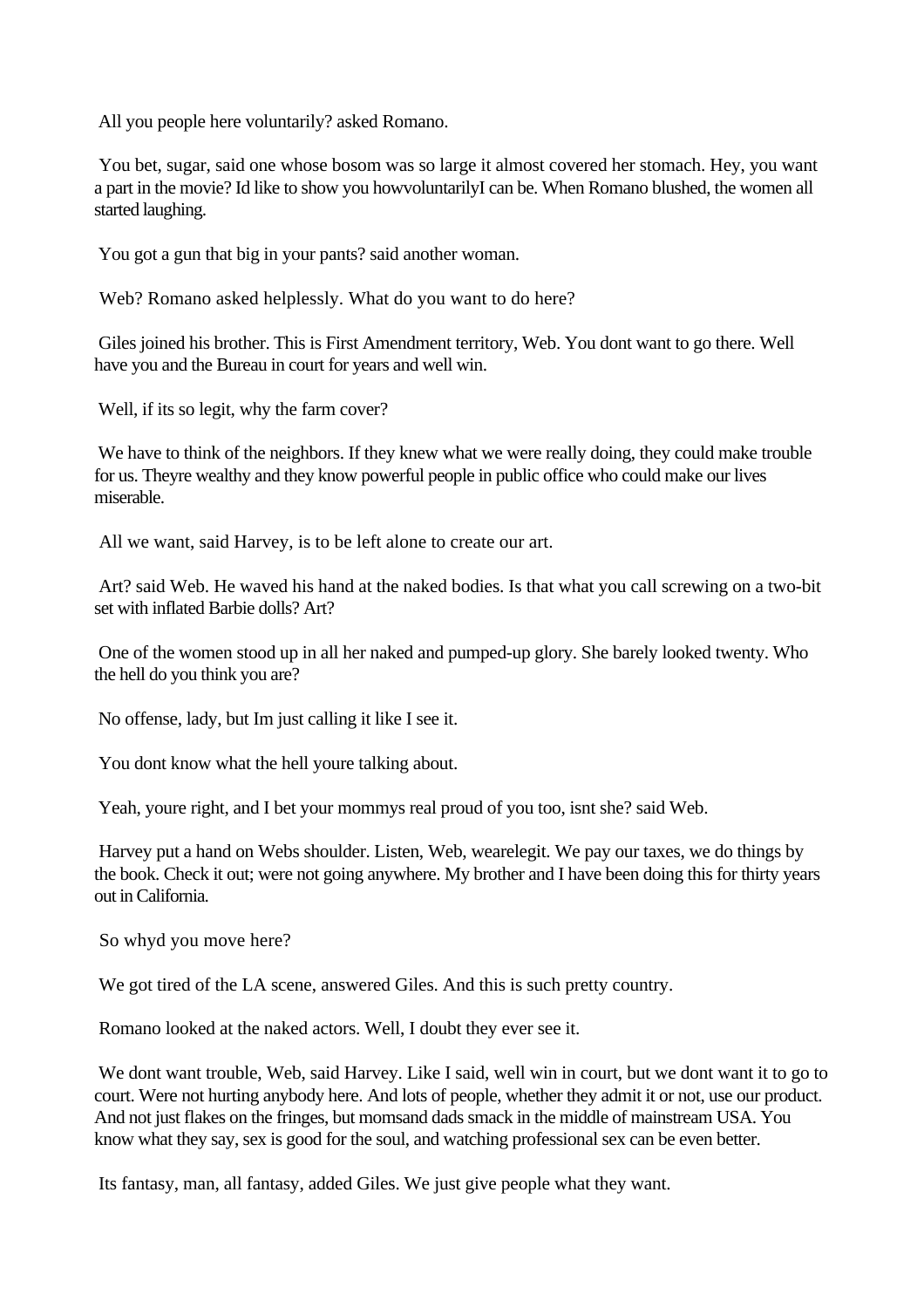Okay, okay, I get your point. No wonder the two brothers had been all over Gwen Canfield. They probably wanted to hire her for their next production.

 Listen, is there anything we can do for you? You know, to say thank you for keeping this on the QT? asked Harvey anxiously.

 Just so we understand each other, Harv, Iwillcheck you out. And if youre lying to me, or any of these actors are underage, Ill be back. And if youre thinking of sneaking out in the meantime, dont try, because well have people posted.

All right. I guess thats fair.

Oh, and there is something you can do for me.

Just name it.

Stop flying your aircraft over East Winds. Its bothering some friends of mine.

Harvey put out his hand. You have my word.

Web didnt shake his hand. Instead he looked at the young women. And you ladies have my sympathy.

Romano and Web made their way out, laughter following in their wake.

Gee, said Romano, Id call that mission a sterling success.

Shut up, Paulie.

 As they were heading back to the woods, Web saw the same man standing by the horse trailer that he had observed earlier. Web walked over. The fellow was dressed like a farmhand. He looked alarmed when he saw their guns until Romano flashed his badge.

 Look, I dont want any trouble, said the man, who looked to be about fifty. Serves me right, though, for hiring on to this outfit.

I guess you help provide the legitimate cover.

The man looked toward the warehouse or, as Web now knew, film soundstage. Lots of things need covering up around here. If my poor wife were still with us, shed skin me alive, but theyre paying twice the going rate.

That shouldve told you something, said Web.

 I know, I know, but I guess everybody gets greedy and I been doing this work a long time. Too long, I suppose.

Web looked over at the trailer. There was a horse in it. Web could see the top of its head.

You going somewhere?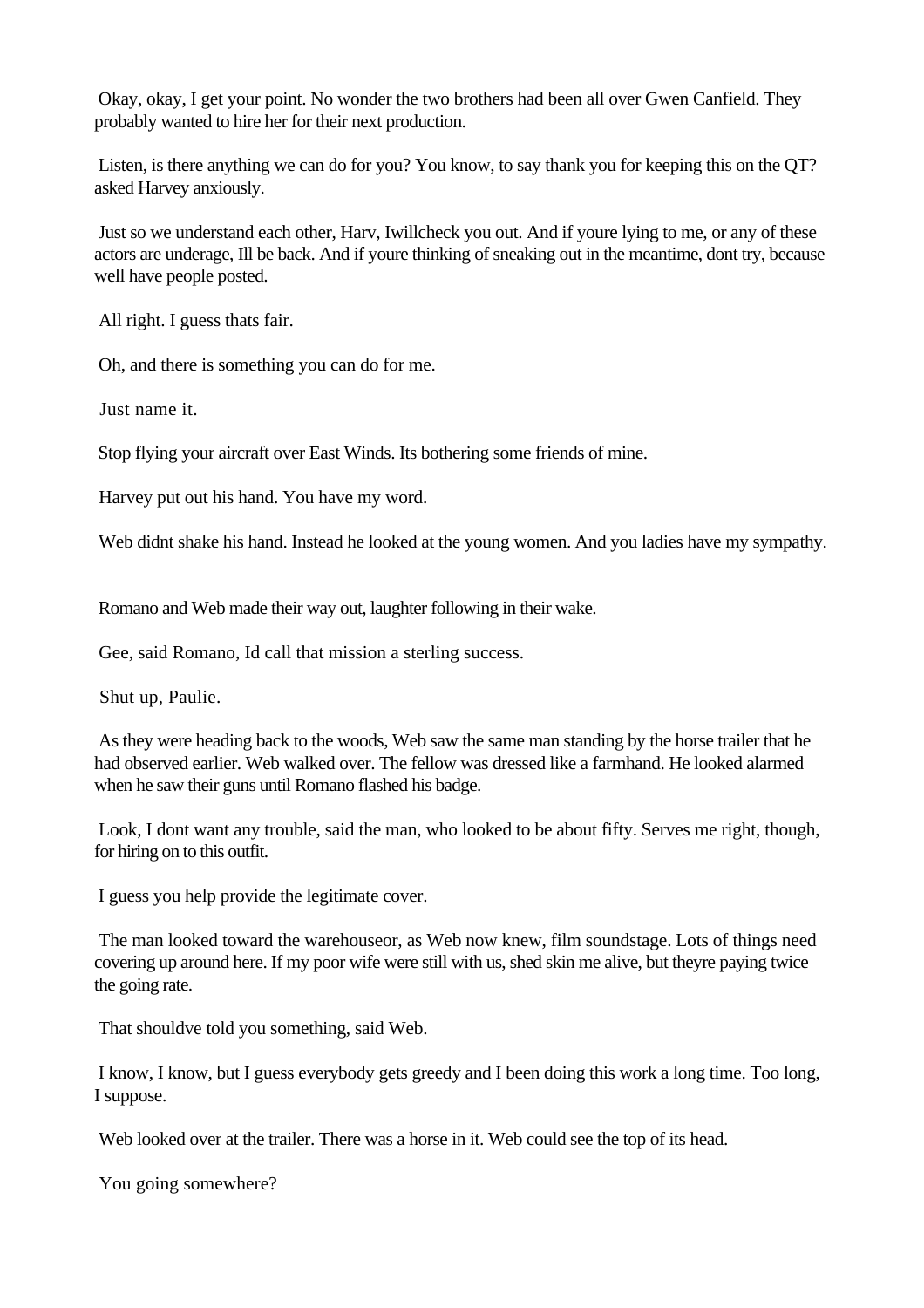Yep. Got a long ride. Taking that horse up for sale. Got to put on a pretense that we know what were doing here. And that yearling is actually pretty nice.

Web went over to the trailer. Really? He looks kind of small to me.

The man looked at Web like he was crazy. Small? Hes fifteen hands. That aint small for a yearling.

 Web looked inside the trailer. The top of it was a good eighteen inches above the horses head. He looked at the man. Is this a special trailer?

Special . . . what do you mean?

Sizewise. Is it particularly big?

Nope, its your standard seven-foot Townsmand bumper pull.

Thisis a standard Townsmand? And that yearling is fifteen hands high? Youre sure?

As sure as Im standing here.

Web shone his light around the interior.

 If this is a standard trailer, how come you dont have your tack boxes down there? He looked at the man suspiciously and shone his light at the sides of the trailers interior.

 The man looked at where the light was shining. Well, the first point, son, is you dont never put anything like that where a horse can nick its leg on em. A nicked leg can blow a sale.

You can pad them, Web shot back.

And the second point is . . . He pointed up to the front of the trailer, where Web could see a large compartment filled with tack, medicine bottles, ropes, blankets and the like. And the second point is, you got all that tack room right there, so why do you need to put something special in that might just tear up your horses legs? The man looked at Web like he really was insane.

Web wasnt paying attention because something was starting toseep into his brain that, if true, would put a whole new face on everything that had been happening. He fumbled in his pocket and pulled out some photos he had kept in an envelope, photos Bates had given him. Web picked one out and held it in front of Romano as he shone his light on it. The guy who you gave the kid to that night? he said. Is this him? Think of him with a blond crew cut, not bald. I know its hard because he was wearing shades. But try.

Romano studied the photo and then gaped at Web. I think thats him.

Web immediately took off running for the tree line, Romano right behind him.

What the hells got into you, Web?

Web didnt answer. He just kept running.

["LastManStanding-toc.html#TOC-53"]53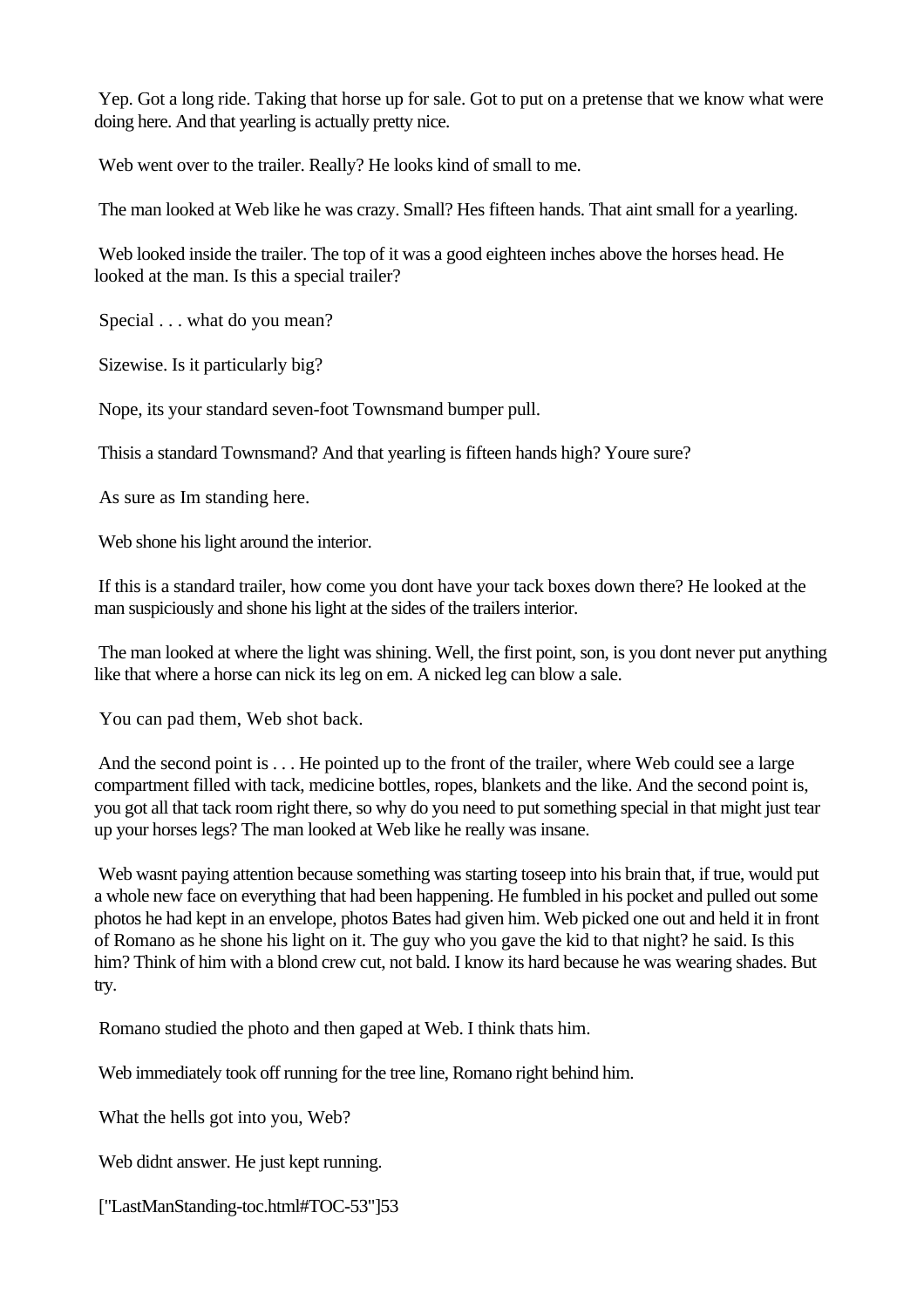The door to the underground room opened and Nemo Strait walked in. Claire and Kevin were each cuffed to a large iron bolt in the wall, and their arms and legs were also bound with thick rope. Strait had ordered them gagged but not blindfolded. Youve already seen way too much, Doc, he had explained to Claire, but it wont matter none. His chilling meaning had been absolutely clear.

His men poured in behind Strait and came at her and Kevin with blankets and more ropes.

 Help us, help us, Claire tried to scream out, but her words were barely audible because of the gag. She struggled vainly against the men. Kevin just stared silently at his captors, as though his expectation of death had finally been realized.

Lets move it, said Nemo Strait. We dont have all night, and we got a lot to do.

As they carried Kevin out, Strait affectionately patted the boy on the head.

" " "

 Web looked in each of the back windows of Nemo Straits house. The mans truck wasnt parked out front, but Web was taking no chances. Romano was checking the sides and the front. They hooked up and Romano shook his head. Nothing. Place is empty.

Not for long, said Web.

 It took all of twenty seconds to pick the back door lock and theywere inside. They methodically searched the place until they came to the mans bedroom.

What exactly are we looking for, Web?

 Web was in the bedroom closet and didnt answer right away. He finally backed out with an old shoebox. This might be a start.

 He sat on a chair next to the bed and started going through the old photos. He held one up. Here we go. Remember Strait said he was a guard at a juvenile detention center when he got back from Nam?

So?

 So, guess who was an inmate at that same juvie center for putting a meat cleaver in his grandmas head? I saw the file when I met with Bates at WFO.

Who are you talking about?

 Clyde Macy. Hes the guy in the photo I showed you, the guy who impersonated an FBI agent. Damn, I wish Id shown you his photo before. Now Im betting if we looked at the dates itll show Macy and Strait were there at the same time.

But Macy was with the Frees after that.

And maybe Strait finds him and convinces him to come and work for him.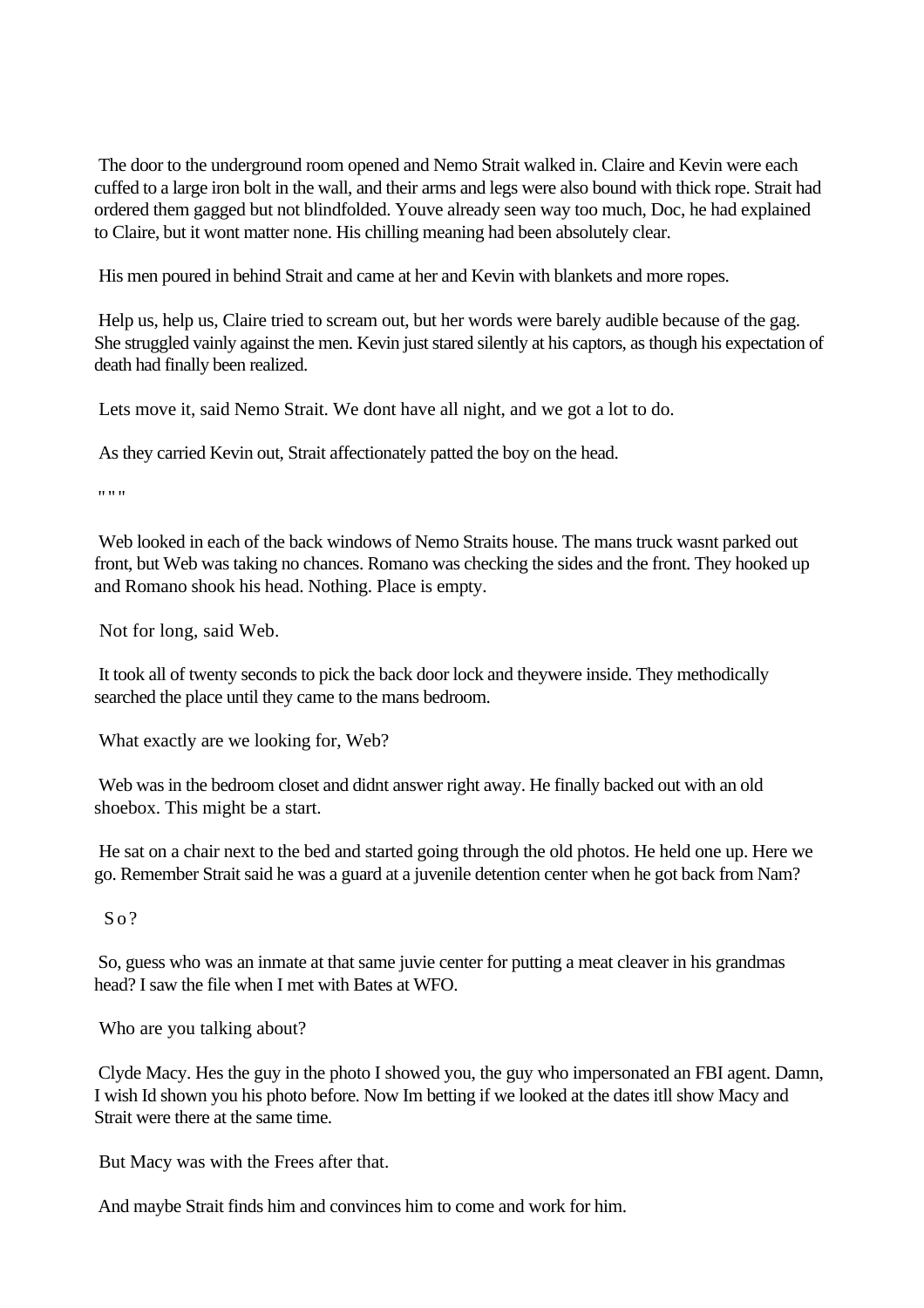But you said Macy was muscle for Westbrook.

What Macy is, is a cop wannabe. Im thinking he was undercover and was infiltrating Westbrooks organization as part of Straits drug ring.

Straits drug ring!

 Oxycontin. Horse trailers, the perfect way to move the stuff. The trailer at the Southern Belle was how a Townsmand is really set up. Strait had the one at East Winds put in with a false bottom that raised the floor so much a fifteen-hands-high yearlings head almost touched the roof. And he had storage boxes put in to carry even more drugs. And the speeding tickets? Macy wasnt going to the Southern Belle, he was coming here. And I bet he was the one who found out Toona was snitching for Cove. He used that information to set up Cove and us and then told Westbrook, who eliminated Toona.

 You think maybe Macy was the one who fired the shots at the Free compound and started the slaughter?

 And planted the drugs there and all the other evidence for us to conveniently find. And he probably stole Silass truck. Imbetting he was also the one who shot Chris Miller outside of Coves house. And Strait is ex-Army and maybe thats how he got hold of those machine guns, and he probably knows something about making bombs.

But that means they were both tied in somehow to the hit on HRT. Why?

 All this time Web had been going through the photos until he stopped and pulled another one out. Son of a bitch.

What?

 Web turned the photo around. It was a picture of Strait in uniform in Vietnam. Next to him was a man that Romano didnt recognize, but Web certainly did. Even though the guy was much younger in the photo, he really hadnt changed all that much.

Ed OBannon. He was the army shrink who helped Strait after he escaped from the Viet Cong.

Jesus.

 And that means that they may have Claire, and even Kevin, around here somewhere. The farm would be a perfect place to hide them.

 But I still dont get it, Web, why would Strait and OBannon and Macy want to take out Charlie Team? It makes no sense.

Web thought hard, but that answer wasnt coming to him. At least it didnt until he glanced down and saw it. He put the shoebox aside and slowly reached down and plucked the object up from where it had fallen partially under the bed.

 He held the anklet up and shone his light on it. Yet Web already knew to whom it belonged. He ripped the bedspread off and examined the pillows with his flashlight. It only took him a few moments to find the long blond hairs.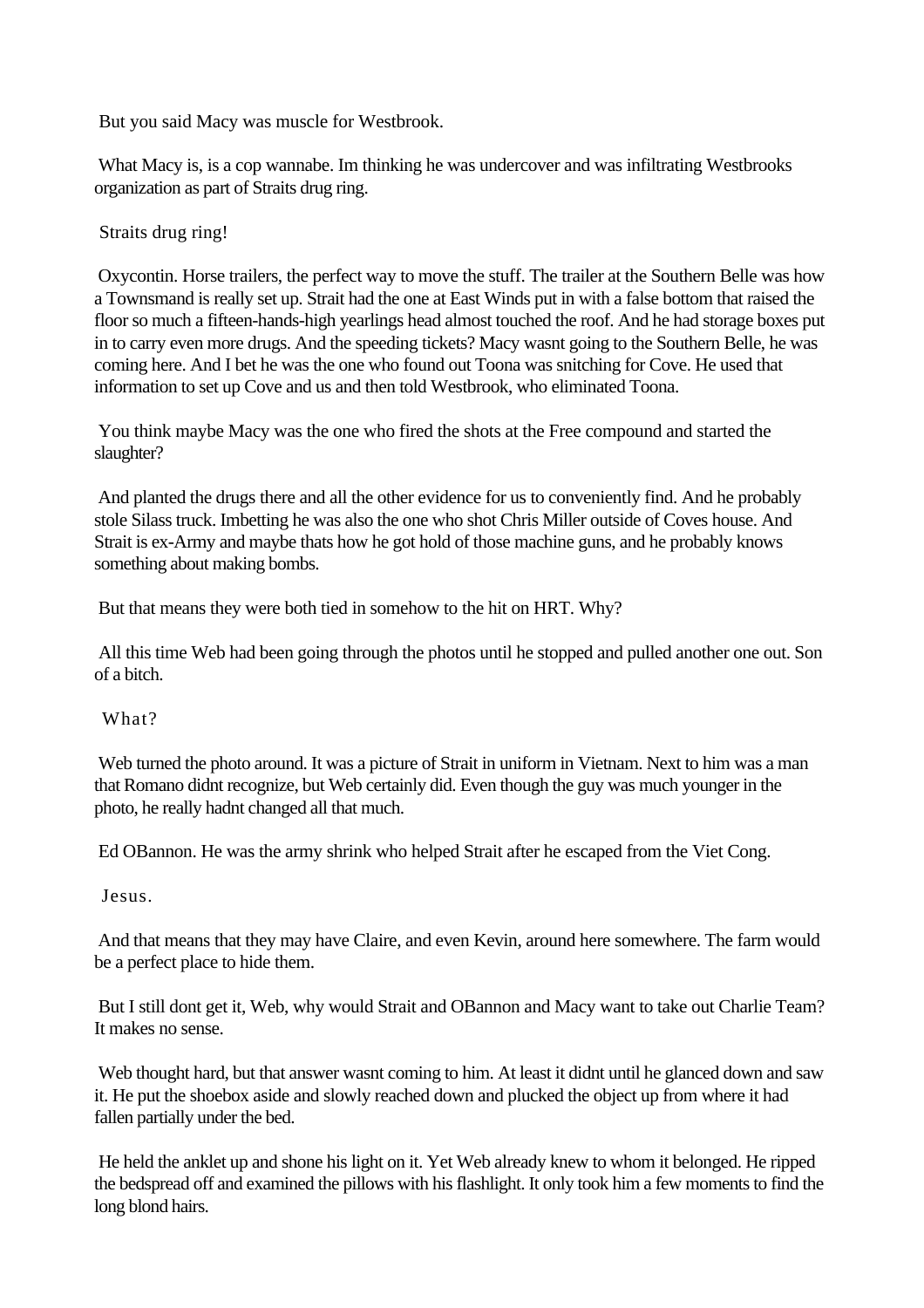He looked at Romano in disbelief. Gwen.

. . . . .

 The trailer was backed up to the pool equipment room. The horse ramp was down and one of Straits men had slid out the long piece of metal revealing the false bottom space that was easily big enough for a large shipment of pills . . . or the bodies of a woman and a little boy.

 Strait was overseeing the transfer of Claire and Kevin to thiscompartment. They were struggling mightily and making noise too much noise.

Open the pool, he ordered. Be easier if we drown em first. And cleaner than shooting them here.

 The cover over the pool cranked back and then the men partially slipped the ropes and blankets off Claire and Kevin and started dragging them over to the water.

Thats when the voice called out.

What the hell are you doing?

Strait and his men whirled around. Gwen was standing there, holding a pistol.

Hey, Gwen, what are you doing up? asked Strait innocently.

She looked at Claire and Kevin.

Who are they, Nemo?

Just a couple of issues I got to deal with and then we can all ride off into the sunset.

Youre going to kill them?

No, Im going to let them testify and put me on death row.

Several of Straits men laughed at this. Strait drew closer to Gwen, never taking his eyes off her.

 Let me ask you a question, Gwen. You said you were going to take care of London. But I saw him ride off today and the man was breathing just fine.

I changed my mind.

 Oh, thats good, you changed your mind. You mean you got cold feet. I figured. When you get right down to it, Gwen, you aint got the stuff to do this. The killing. Thats why you need men like me to do it for you.

I want you to leave now. You and all your people.

Well, Im planning to do that.

No, I mean without yourissues.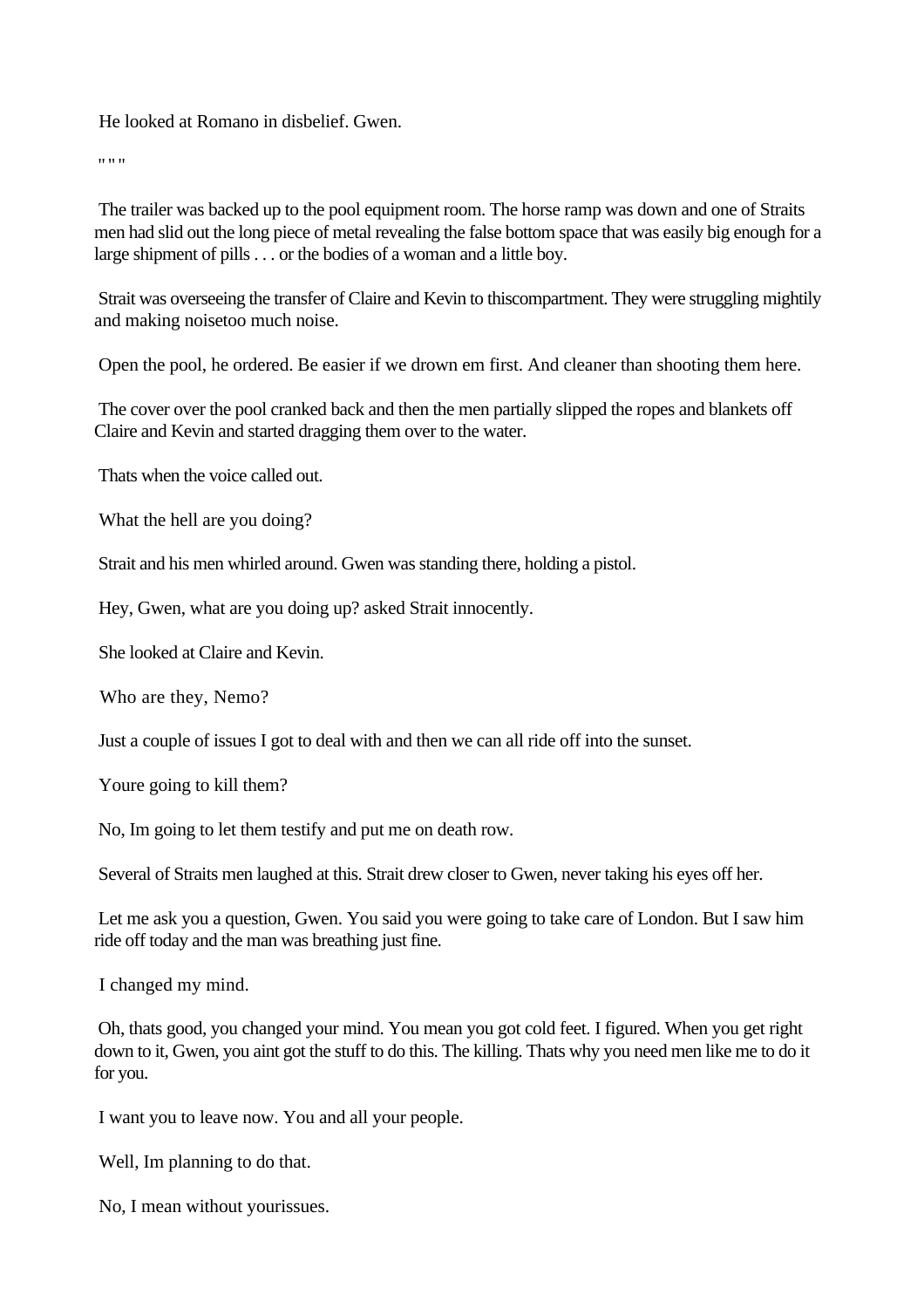Strait smiled and drew still closer to the woman. Now sweetie, you know I cant do that.

Ill let you have a head start of twelve hours before I release them.

And then what? Thats a lot of explaining to do. And youll take the heat for it?

 Im not going to let you kill them, Nemo. Enough people havedied already. And its my fault. You were right, I should have let go of the hate a long time ago, but whenever I tried all I could see was my son, dead.

 See, the problem is, if I leave them here and they talk, the cops will never stop looking for me. But if I kill them, then when I exit stage left, nobody gives a crap. And thats a big difference, because once I settle down in a place, I like to stay there, and Im not spending my retirement running from the FBI.

He glanced toward one of his men; he was circling around behind Gwen.

Gwen gripped her pistol and aimed it at Straits head. Im telling you for the last time, leave!

And what about your cut of the drug money?

That was all your doing. And I dont want it. Ill take the heat for everything. Just go!

Damn, woman, what got into you, you see God or something?

Get the hell off my land, Strait, now!

Look out, Gwen! screamed Web.

 The voice caught all of them off guard, but the man circling behind Gwen still fired his gun, which missed because she had ducked down at Webs warning. The shot hit behind her.

Webs sniper rifle barked and the man fell dead into the pool, the chlorinated water instantly turning red.

 Nemo and his men took cover behind the horse trailer and opened fire, while Gwen disappeared into the bushes.

 After they had left Straits place, Web and Romano had gone to the equestrian center because Web wanted to check something; sure enough, he found the small wound on Comets back. Gwen had plotted to kill him and then had a change of heart. Because of their talk? If so, Web wished he had had it years ago with the woman. He didnt have proof of it all, but it seemed clear to him that Gwen had enlisted Nemo and his men to exact her revenge for her sons death. Whether it was Billy Canfields neglect that had driven her to Straits bed, he didnt know.

 They were headed to the mansion next when they had heard the noise at the pool area and come running in time to hear the exchange between Gwen and Strait, in time to hear Gwen admit that the people killed had been her fault, her revenge. Now theywere in a full-fledged firefight with no way to call in reinforcements. And the big problem was that Claire and Kevin were caught in the middle.

It seemed that Strait realized this because he called out, Hey, Web, why dont you come on out now?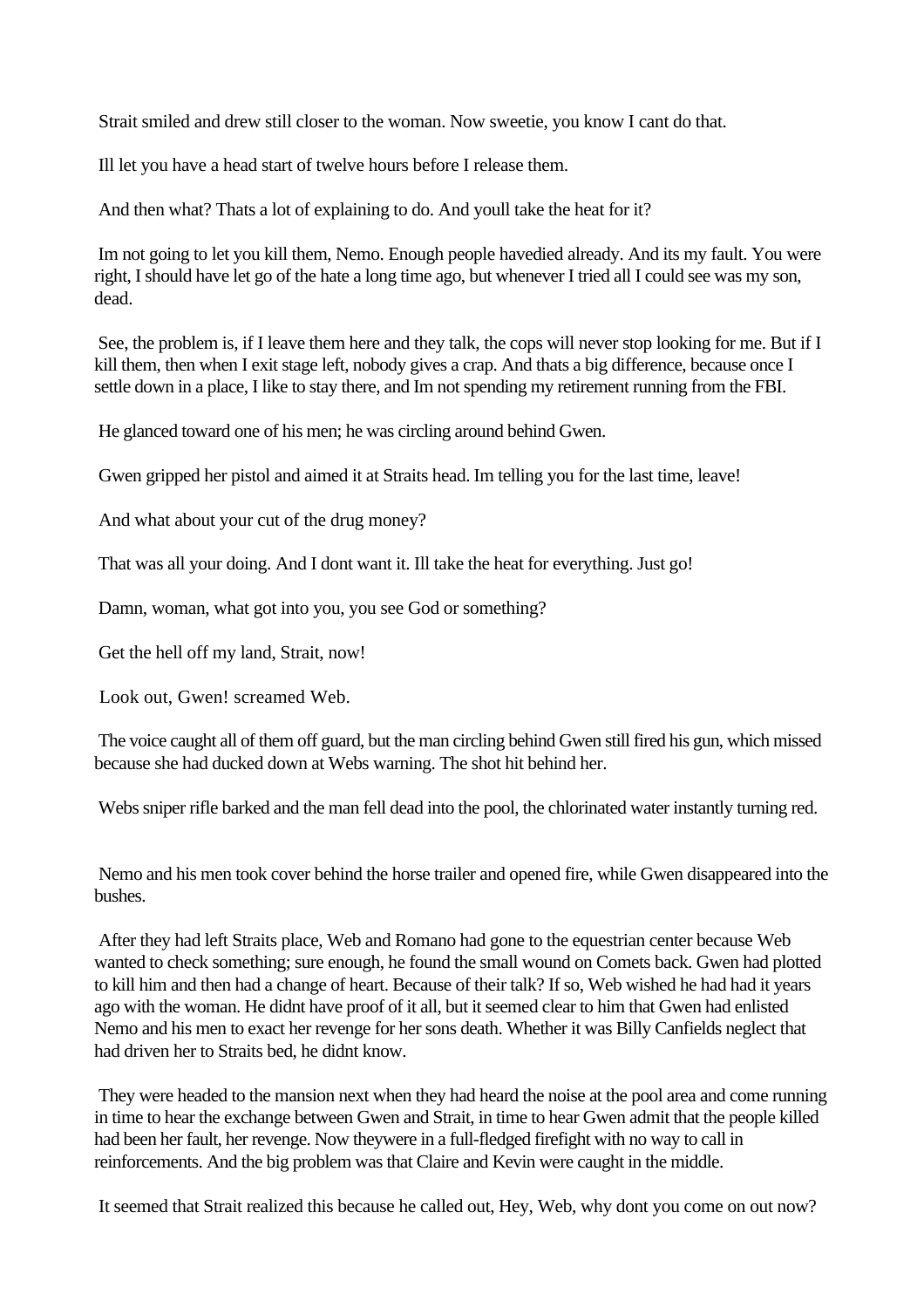Cause if you dont, Im gonna put a bullet into the woman and the kid.

 Web and Romano looked at each other. Strait didnt know Romano was there. Romano turned and headed to the left. Web headed right and then stopped.

Come on, Nemo, youve got no chance, and the cavalrys on the way.

 Thats right, Im a desperate man with not a damn thing to lose. He fired a shot very close to Claires head where she and Kevin lay on the pool deck.

Look, Nemo, said Web, two more killings arent going to help you any.

Strait laughed. Hell, Web, they aint gonnahurtme none either.

 Okay, Nemo, tell me the one thing I havent been able to figure out, Web called out. Why the kid switch in the alley?

What? You want me to incriminate myself? Strait yelled back and laughed again.

Look around, Nemo I got all the evidence I need.

So if I do like you say, youll put in a good word for me with the judge, right? Strait laughed again.

Couldnt hurt.

 Well, Web, in my line of work you tend to congregate with some interesting folks. And one particular fellow had some right definite demands, and hes the sort of fellow you got to accommodate. This is definitely a fellow you got to keep happy, you know what Im saying?

Clyde Macy?

Now, I aint naming no names, Web. I aint no squealer.

 Let me help you then. Macy is a wannabe cop. Hes just itching to prove hes better. He was dying to dress like an FBI agent, waltz in and take the kid right out of our hands. Just to show himself that he could pull it off.

Damn, Web, youd make a good detective.

 But maybe you werent as confident. You needed Kevin, andyou couldnt risk Macy not pulling it off and getting Kevin back. You had to use Kevin in the first place in that alley to throw suspicion on Big F, and you needed Kevin later as leverage over him. So you substituted the other kid for Kevin. That way, Macy gets to have his fun at the Bureaus expense, and if he fails you still have Kevin. Am I right?

Hell, I guess well never know.

So wheres the other kid?

Like I said, I guess well never know.

Webs walkie-talkie crackled. Romano was in position.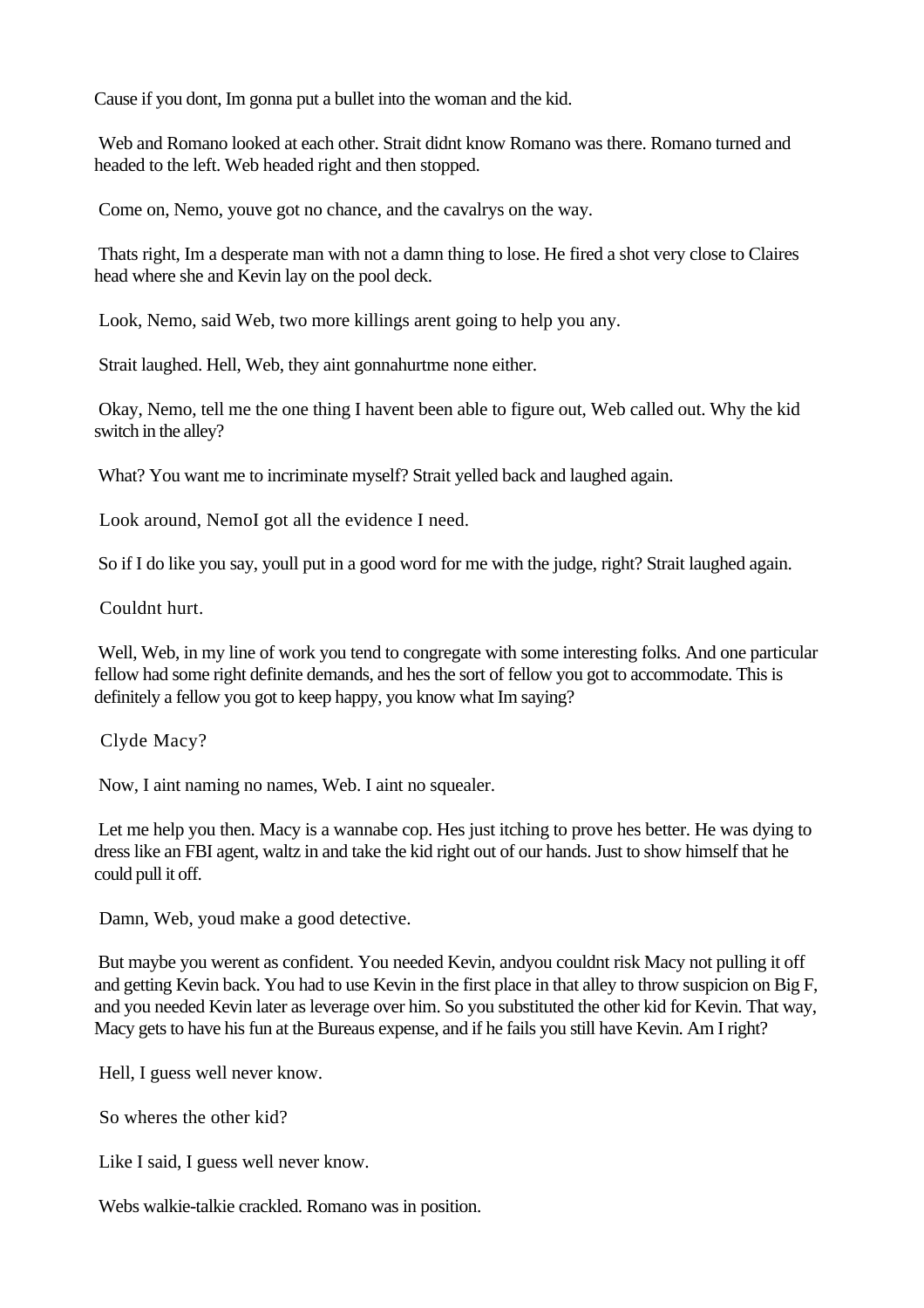Okay, one more chance, Nemo, you got five seconds to surrender.

Web didnt bother counting to five. He slipped his MP-5 to full auto and opened fire, strafing the horse trailer behind which Nemo and his men had taken cover.

Strait and his men dropped flat to the ground at the same time Romano came up behind them.

One of the men saw him and turned to fire and took two MP-5 rounds between his eyes for his trouble.

Guns on the ground. Now! ordered Romano.

Web saw it, but Romano didnt because his back was to it: a small bit of condensation that was rising into the air off in the woods. Condensation caused by the cold coming up from a gun barrel. It was a classic mistake by someone who knew something about fieldcraft and sniping, but not the small, critical details that really made the difference. As a sniper Web would use his breath to heat his barrel and eliminate the condensation.

Six oclock, Romano, he screamed.

 But it was too late. The shot hit Romano at the base of his spine and the impact from the high-speed round knocked him down.

Paulie! yelled Web.

 Another man rolled out and took aim at the fallen HRT, but Web dropped him with his .308. He wedged the MP-5 against his pec with one hand and pulled out one of his .45s with the other.

Romano!

 He breathed a sigh of relief as Romano started to rise. While it had penetrated his armor, the slug could not get through Link, the third .45 he kept back there in a special holster.

 Another shot hit near Web and he dropped to the ground even asRomano threw himself into the bushes. Strait took this opportunity to race out and grab Claire and half carry, half drag her to the truck hooked to the trailer.

 Web looked up and saw what Strait was trying to do. Web shot out the truck tires. Cursing loudly, Strait dragged Claire off into the darkness.

 Web snagged his walkie-talkie. Paulie, Paulie, you okay? Several anxious seconds went by and then Romano answered. His voice was a little shaky, but he was the same old Romano.

Whoever shot me doesnt know jack-shit about bullet drop over distance. Fired too low.

 Lucky for you. I didnt see the barrel condensation until it was too late. Im betting its Macy out there somewhere. Straits got Claire. Im going after them. Kevin Westbrook is still by the pool.

I got things covered here, Web.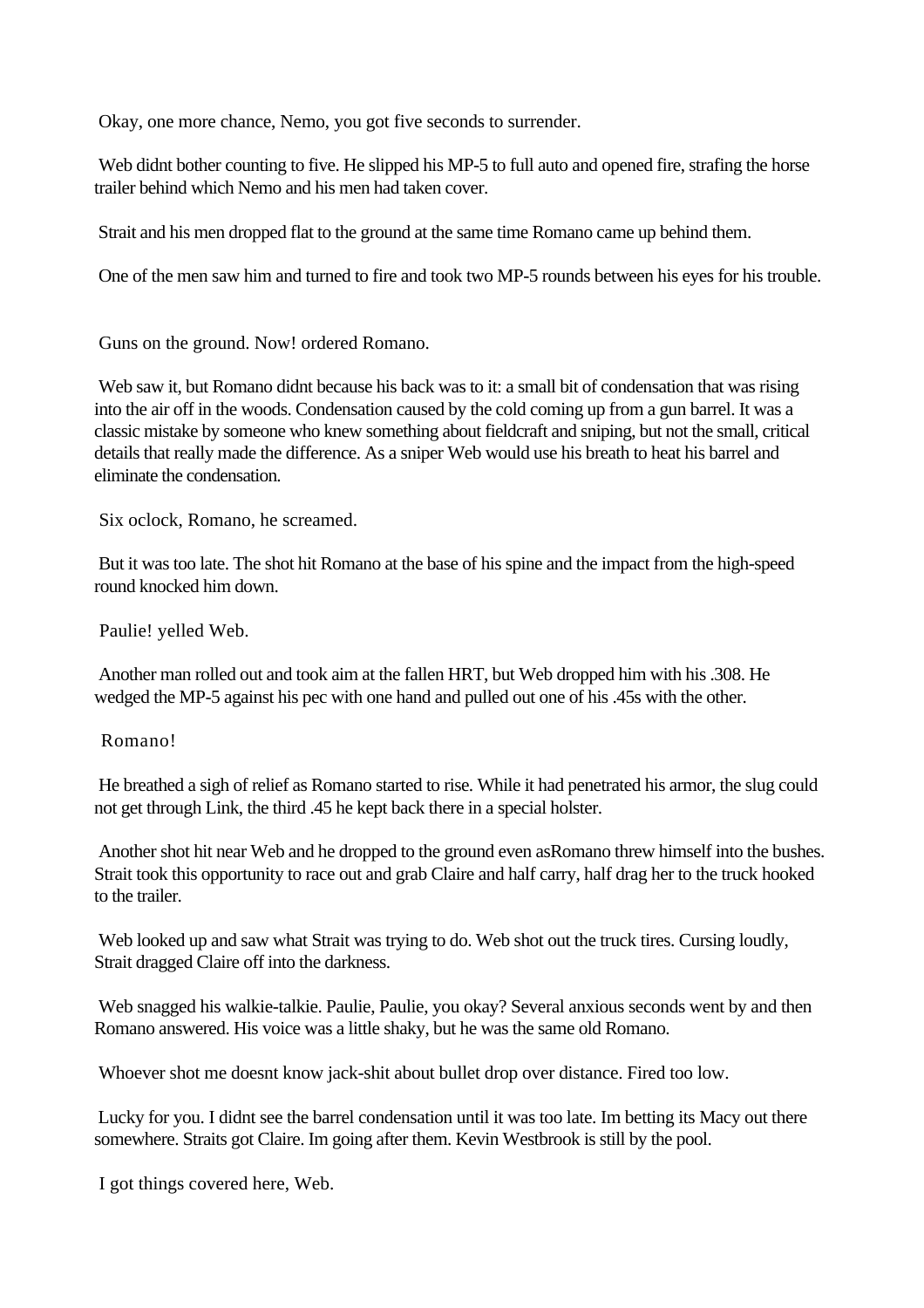## You sure?

Hell, its only four against one. Go!

Web turned and raced after Claire and Strait.

" " "

 Romano had lost his MP-5 and his sniper rifle was not going to be very efficient at such close quarters. He pulled out his .45s and, taking a page from Webs book, actually rubbed one of them for luck. Despite his bravado, four against one were not good odds. He could get three of them and still be undone by number four. And there was still the shooter who had nailed him to worry about. He squatted low and edged along the bushes that surrounded the pool area. Shots were fired, but he didnt fire back, because they were way off, and muzzle flashes told him where his adversaries were. He kept moving and watching. Each time a shot was fired, he duly noted it. These guys were amateurs, but even amateurs got lucky, especially with superior numbers. He crouched low and saw the kid by the pool. He wasnt moving and Romano was thinking that maybe one of the shots had found its mark. But then the kid raised his head slightly. Romano slipped on his NV goggles and now he could see what the boys problem was. His legs were still tightly bound.

 Romano kept moving, putting distance between himself and the enemy. He wanted to get some range so that he could use his rifle. He had his night scope on and all he would need was a sliver of head to work with. Reduce the enemy to three or maybe even one and then he would move in with his pistols. One on one, Romano would win every time.

 His plan was textbook. Read their muzzle signatures. Keep moving. Outflank them. Then move in, pop one or two, the others would lose their nerve and give themselves away, maybe start running and he would use his sniper rifle, wait for them to enter the kill zone and then it would all be over.

A voice called out, Hey, Romano, come on out now, and without the gun.

 Romano said nothing. He was spending his time getting a fix on the exact location of that voice so he could silence it. He thought it was the farmhand he had dropped on his first day at the farm, but he wasnt sure.

 Romano, I hope youre listening to me. Because you got five seconds to come out or Im going to put a bullet into the kids head.

 Romano muttered under his breath as he drew closer to the source of the voice. He had no desire to let the boy die, but if he came out of cover, the reality was that both he and Kevin Westbrook would die. Romano never played that game and his only course of action was to try and kill them all before they got to the boy, which was going to be pretty much impossible.

Im sorry, kid, he muttered under his breath as he moved forward and took up his firing position.

 The man who had spoken was indeed the fellow Romano had knocked down at the equestrian center. He was crawling forward on his belly, holding his pistol. He stopped, silently counted to five and called out once more. Last chance, HRT. He waited a moment, shrugged, stood and took direct aim at Kevin Westbrooks head from the cover of the bushes. The man was not a great shot, but this execution would not require a high level of skill.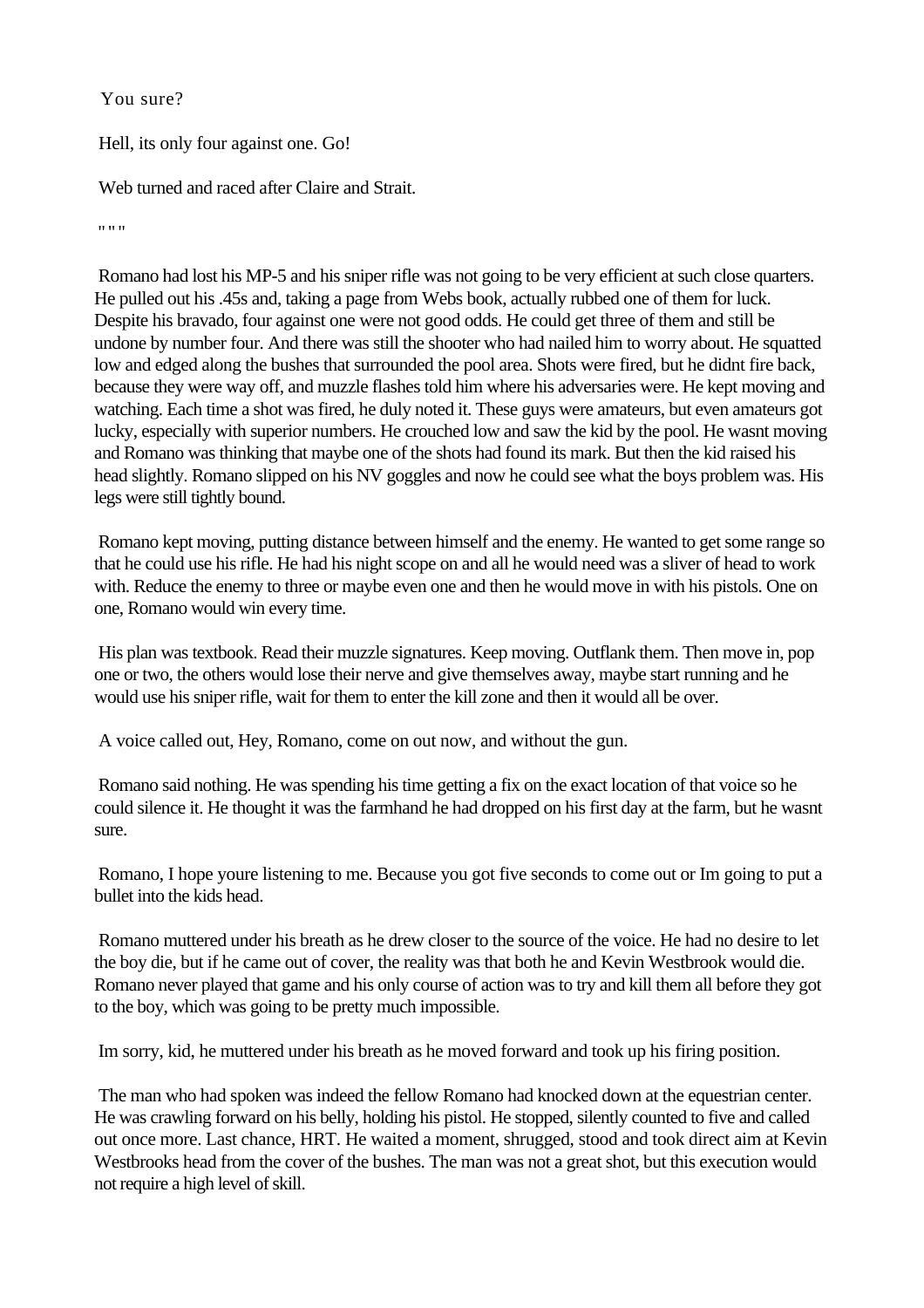All of the air left the mans body as the enormous man burst from cover and hit him so hard he landed about seven feet away and on the pool deck. The big man raced to the boy and swoopedhim up in one massive arm. Then Francis Westbrook turned and ran off into the night with his son, even as he fired his pistol back over his shoulder.

 Another man jumped out from cover and took aim at Westbrooks broad back. He was about to fire when Romano came out from cover and shot him down. He didnt know that the large man was Francis Westbrook, but Romano wasnt going to sit back and let anyone take it in the back. The only problem was that he revealed his position and he took a round in the leg for being such a nice guy. Romano tried to drag himself off but soon found an array of guns pointed at him. He was hauled down to the pool deck and three men stood over him.

Well, shit, HRTs aint so hot after all, said one. That one started getting Romano worked up.

Just shoot his ass, said another. Romanos face turned red and his hands turned to fists.

I say we stick his head in the water and drown the mother, nice and slow.

 Romano looked up and saw that this came from the gent whom Westbrook had drop-kicked on to the pool deck, the same guy Romano had floored his first day at East Winds. His big gut was still sucking in huge amounts of air and there was blood around his nose where he had skidded across the stone.

 What do you say to that, Romano? the man asked, even as he prodded Romano in the side with his boot.

 Sounds good to me, Romano said. He exploded forward and laid his shoulder into the mans quivering gut and they both went into the water. Romano took a huge breath and then dragged the man under. The two men on the pool deck did what Romano thought they would. They fired into the water. But Romano and the other man were too deep for the bullets to do any damage.

 One of the guys had a seemingly brilliant idea. He raced over and hit the button to close the pool cover. As it settled over Romano and the man he was still struggling with, Romano, far from being concerned, knew that now he had the means to actually survive this. He slipped out his knife and cut the mans throat. Blood filled the water. Romano then grabbed the body around the legs andpushed it up until he could feel the mans head slam against the cover, as though he were bursting to the surface for air. Then he heard what he expected to hear, the guns firing into the head. He lowered the body, moved his position and then lifted the body up again. Again the guns fired, sending little jets of propelled water by him on either side. Now, they no doubt thought both of them were dead. At least Romano hoped they did; in fact, he was counting on it to survive.

 He lowered the body again and then let go of it. It slowly sank to the bottom of the pool to join the one already there, the man Web had shot earlier. Now Romano had to undertake the riskiest part of this plan. He let out most of his remaining air, floated to the top and hooked his arm into the filter opening as though he had been caught there after getting his head blown off. As the cover opened, he was really hoping these guys did not understand the physics of freshly killed bodies in water, namely that they sank rather than floated on the surface. If they opened fire on him now, he was dead. But they didnt. The cover dragged his body some and Romano didnt move a muscle. It wasnt time yet. When the hands reached down and pulled him out, he still didnt move. They laid him on the pool deck facedown. He could sense them on either side. And then he heard it. They all did. Sirens. Somebody had called the cops.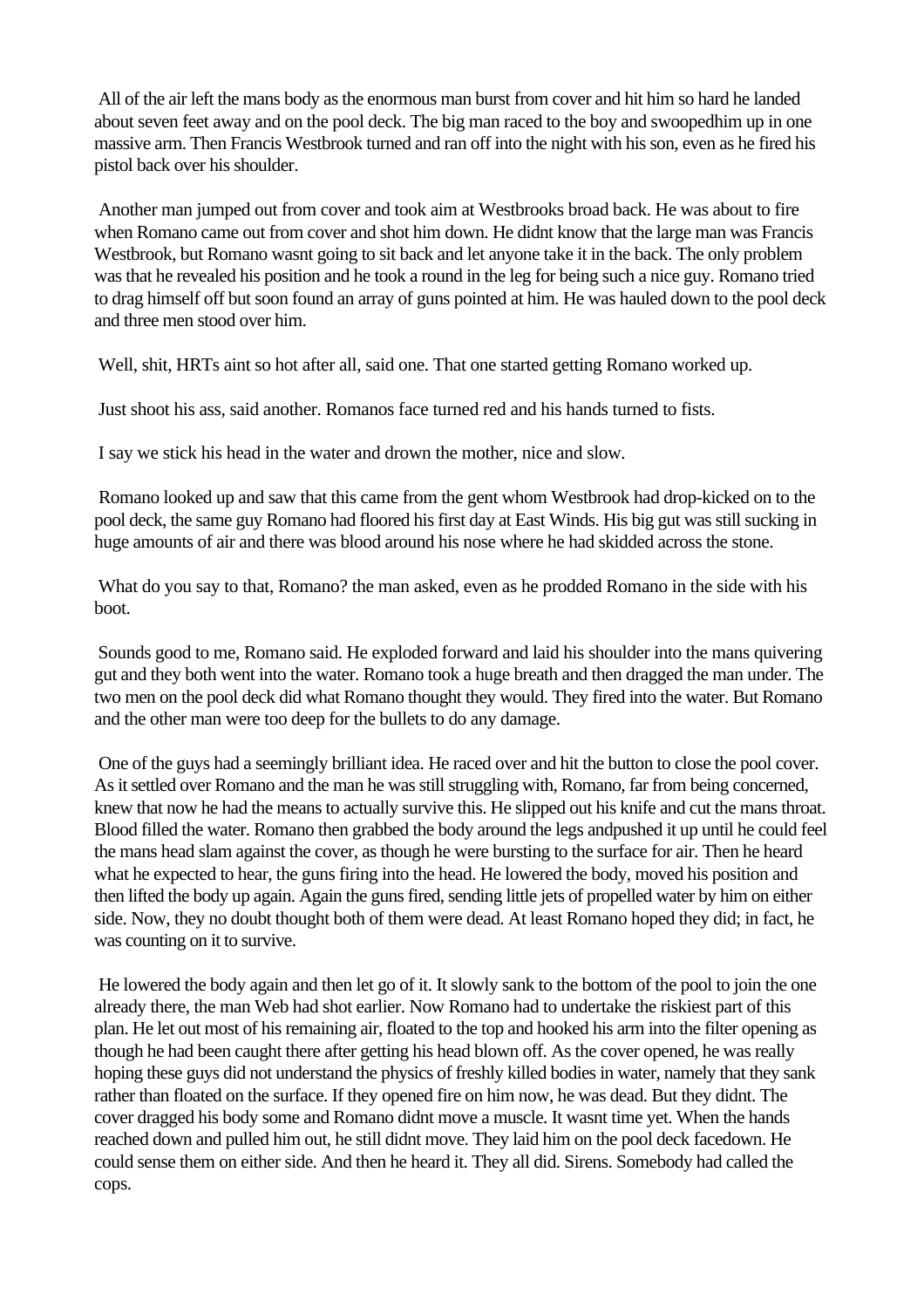One of the men said, Lets get the hell out of here.

 That was the last thing he would ever say. Romano erupted to his feet and hit both men dead center of their chests with backward thrusts of the two knives he had hidden in both of his hands. The blades went in up to their hilts, piercing each of their hearts.

 They stared at him even as they dropped into the water. Romano stood up straight, surveyed the battlefield, ripped off his shirt and used a small tree branch to put a tourniquet on his leg, fished Link, the pistol that had blocked the bullet from hitting his back, out of the water and held up the ruined gun.

Well, hell, he said.

["LastManStanding-toc.html#TOC-54"]54

Web was trailing Strait and Claire as best as he could. He was alternating with his NV goggles and his own eyes, but it was very dark here and even NVs needed some ambient light to work properly. He was relying more on his hearing than his eyes, actually, but he couldnt fire at anything based on that, because he could as easily hit Claire as Strait.

 He approached the Monkey House, slowed his pace and finally stopped. The ruined building looked ominous during the day; now it was completely unnerving. The problem was, if Strait was inside and Web moved past without clearing the building first, Strait could rear-flank him.

Web kept a tight grip on his MP-5 and quietly moved forward. He entered the place from the south end and stepped over the debris that littered the former animal prison. Shafts of moonlight came through the holes in the roof as the clouds overhead moved past. The light eerily washed over the wrecked cages and the sight was a test even for Webs hardened nerves.

 Moving through the space without making a sound was impossible and Webs gaze kept darting in all directions in hope that he would see something that would give him the instant he needed to save his and Claires lives and end Straits in the bargain. There was the issue of Macy being out there too, and that was troublesome because the man did have some tactical skill.

Web immediately sank to the floor as he heard a creak to his left. He slipped on his NV goggles and scanned the space grid by grid.He looked overhead too because there was a catwalk up there. Thats when the garbled scream rang out.

 He rolled and the shot hit right where he had been lying. He came up, his gun ready to fire. That had sounded like Claires voice warning him. He heard shuffling at the far end of the building and then feet running away. He was about to race after them when he saw the same thing he had seen before, gun barrel condensation. He dropped just before the gun fired, and the bullet hit one of the cages and ricocheted harmlessly into a wall.

Well, that was good to know Macy, if thats who it really was, wasnt smart enough to realize his earlier error.

Web did a sweep of the space in the direction where the shot had come from with his MP-5, blowing junk in the air and rattling empty cages. When he stopped and put in a fresh clip he heard another pair of feet running away. He slipped out and took up the chase again grateful to be leaving the Monkey House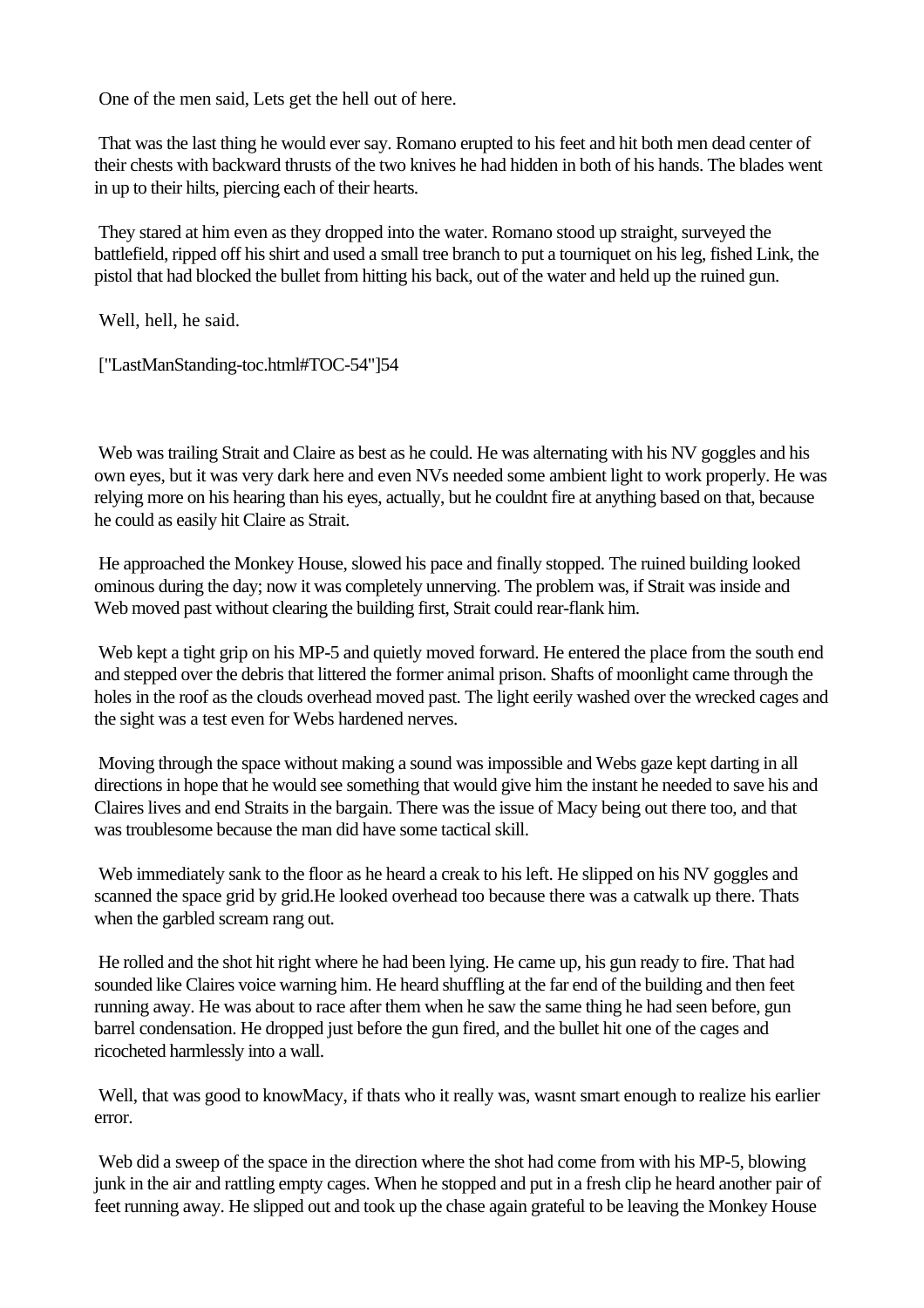## behind.

 He felt like he was closing in when Web sensed something to his left and hit the ground again. The shot smacked into a tree directly behind where hed been standing.

 Rifle shot, not pistol, he judged. It was Macy again, then, not Strait. He had probably dropped back again and was covering for his boss. The wannabe against the real thing, Web said softly. Well, bring it on.

 As a sniper, Web would remain totally motionless when he was on duty. The rule was that in a standoff, the first man to move and give himself away died. Thus he could lie completely still while waiting to kill someone. He was able to slow down his pulse and even regulate the efficiency of his bladder so that he could go long intervals without having to urinate. He was like an anaconda lying in wait in the grass for a jaguar. When it came, the snake exploded, and no more jaguar.

 As he lay there, Web wondered how Macy was able to track him as effectively as he had. That made Web start thinking about the equipment the guy might be carrying. Bates had given him an additional piece of information about the attack on the Frees compound. Two .308 slugs had been dug out of the walls. If Macy was carrying the same ordnance that HRT used, maybe he was carryingother equipment similar to what Web was using. Web recalled the photo of Macy in his paramilitary regalia. All those elements definitely fit the profile of a wannabe.

 Web slithered forward on his belly, making only minimal noise. He wanted to test something, and giving away his position seemed to be the best way to do it.

A shot hit close to him.

Okay, that confirmed that, thought Web. The guy had night optics too.

 He slipped on his NV goggles and did a sweep of the area. Thats when he saw it; only for an instant, but it was enough. It was just enough.

" " "

 Clyde Macy was feeling good about his strategy. He knew that HRT members were very skilled, but he had always suspected they were also overrated. He had, after all, breached their perimeter at the Frees compound. And he had shot one of them down at the pool area. He hadnt stuck around long enough to see Romano get back up. When Strait had grabbed Claire and run, Macy, ever the loyal lieutenant, had left to cover his bosss back. Strait had been good to him, taking him under his wing at the detention center. And when Macy had gotten out and strayed into the world of the Frees, Strait had tracked him down and made him see the light. The Frees were amateurs. The debacle in Richmond showed him that. And, Strait had pointed out, they dont pay you a dime, yet they expect you to help support them. And for what? Strait had pointedly asked him. For the privilege of associating with stupid people.

 He had taken the sound advice and had worked with Strait for several years. The current gig had been the most lucrative. They had made a fortune with the drug running, and Macy had even gotten to set up the Free Society in the bargain. That and gunning down old Twan it was all worth it. Now that the plan was disappearing as quickly as the sirens were heading their way, Macy had one more goal left. To kill London. That would prove his ultimate superiority. In a way, Macy had been training his entire adult life for this very moment.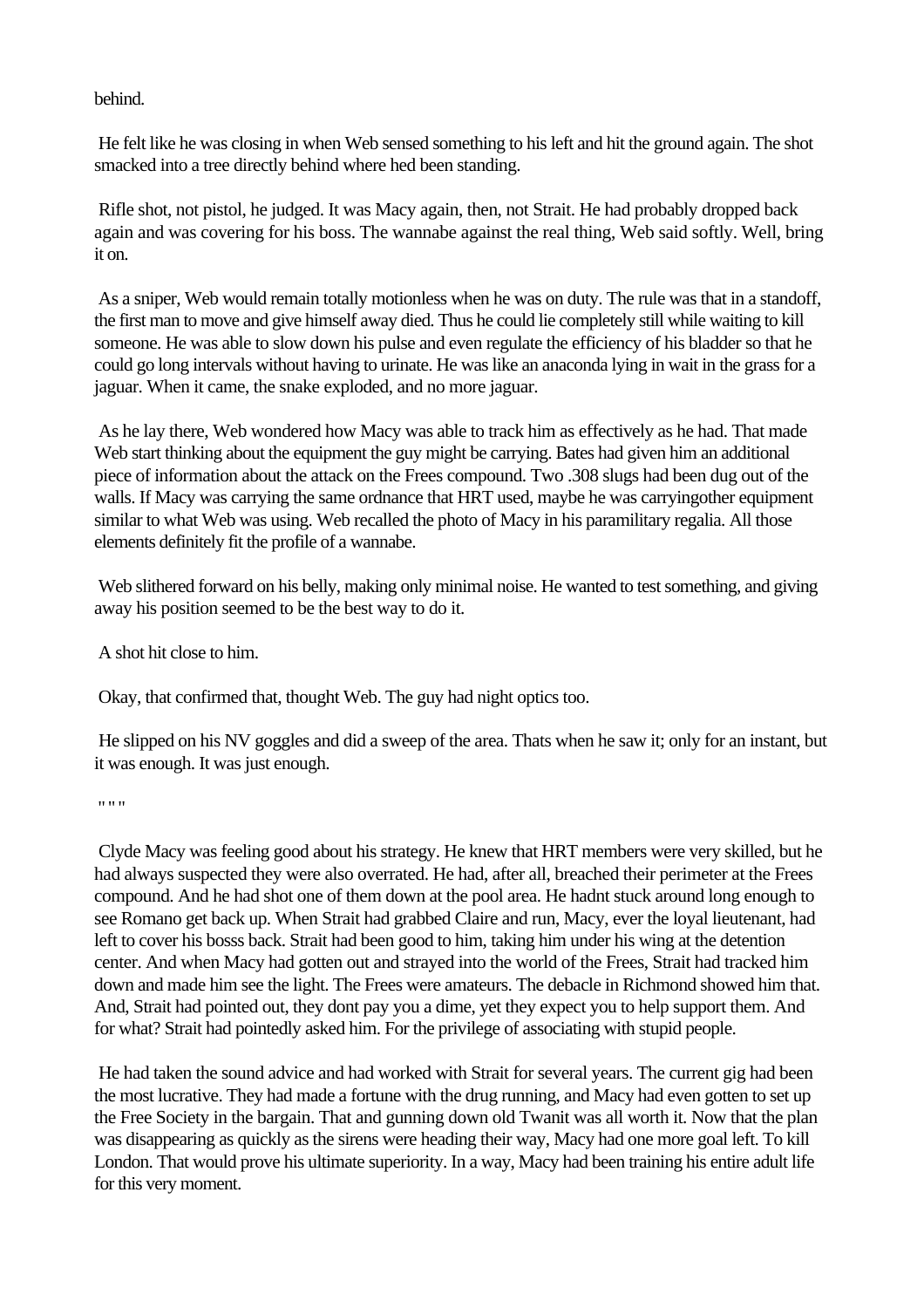He slipped on his NV goggles, fired them up and scanned the area where he had last seen London. The man was obviously losing it, moving around like that. He was overconfident and had suddenly found himself matched against a foe who was actually better than he was. And now it was time to finish it. Just as he thought this, he locked onto the green beacon blaring at him. For a second Macy was stunned, for he didnt know what it was. And then he realized it must be a reflection from Londons night optics. He aimed, exhaled all his breath; muscle on muscle his finger slid to the trigger. He became absolutely motionless. And then he fired. The shot hit the beacon dead center and the light went out. It was only then that Macy realized his own night optics, turned on full power as they were, were probably giving off the same beacon. But one had to be looking through his own night optics to see the light, and he had just finished off London. He was just a split second quicker, and because of that he was alive and London wasnt. Thats what it often came down to.

 Before Macy could draw another breath, the bullet hit him squarely in the forehead. For a millisecond his mind didnt react to the fact that half of his head was now missing. Then the gun fell from his hands and Clyde Macy slumped to the dirt.

Web rose from behind a small berm about three ticks on the clock away from where he had propped up his goggles on a stump and turned them on full power. He hadnt had to rely on the green beacon coming from Macys night optics. As soon as Macy fired at what he thought was Webs head, his muzzle flash had revealed his position. A second later, it was over. Final score: professional, one; wannabe, dead.

 He didnt have time to reflect further on his victory because the crash of feet rushing through the underbrush made Web hit the ground and aim his .308. When the pair cleared the tree line and stepped into his kill zone, Web hesitated and then rose on his knees, his rifle pointed directly at the mans enormous chest.

Put down the gun, Francis!

 Westbrook jerked and looked around in the darkness. Through his rifle scope Web could clearly see the giant push Kevin behind him, shielding the boy from this new threat.

Its Web London, Francis. Put the weapon down. Now!

Stay behind me, Kev, said Westbrook as he edged away from the sound of Webs voice.

Last time, Francis; gun down and then you. Or youll be going down another way.

I getting Kevin out of here, little man. That all I want to do. No problems, no problems.

Web aimed his shot at a tree branch ten feet above Westbrooks head. The limb was cleanly cut in two and fell behind them. That was the first warning shot Web had ever fired in his career, and he wondered why he had even bothered. Kevin yelled out, but Westbrook said nothing. He just kept backing up. Then he did something that surprised even Web. He dropped his gun, knelt down and pulled Kevin up on his back. At first Web thought he was going to use Kevin as a shield, but Westbrook kept his body between Web and the boy. And he kept retreating.

No problems, HRT. Just heading on out. Got things to do.

Web put another shot in the dirt to the left of him. A second warning. Shit. What the hell was wrong with him? Take the guy. Hes a criminal. A murderer.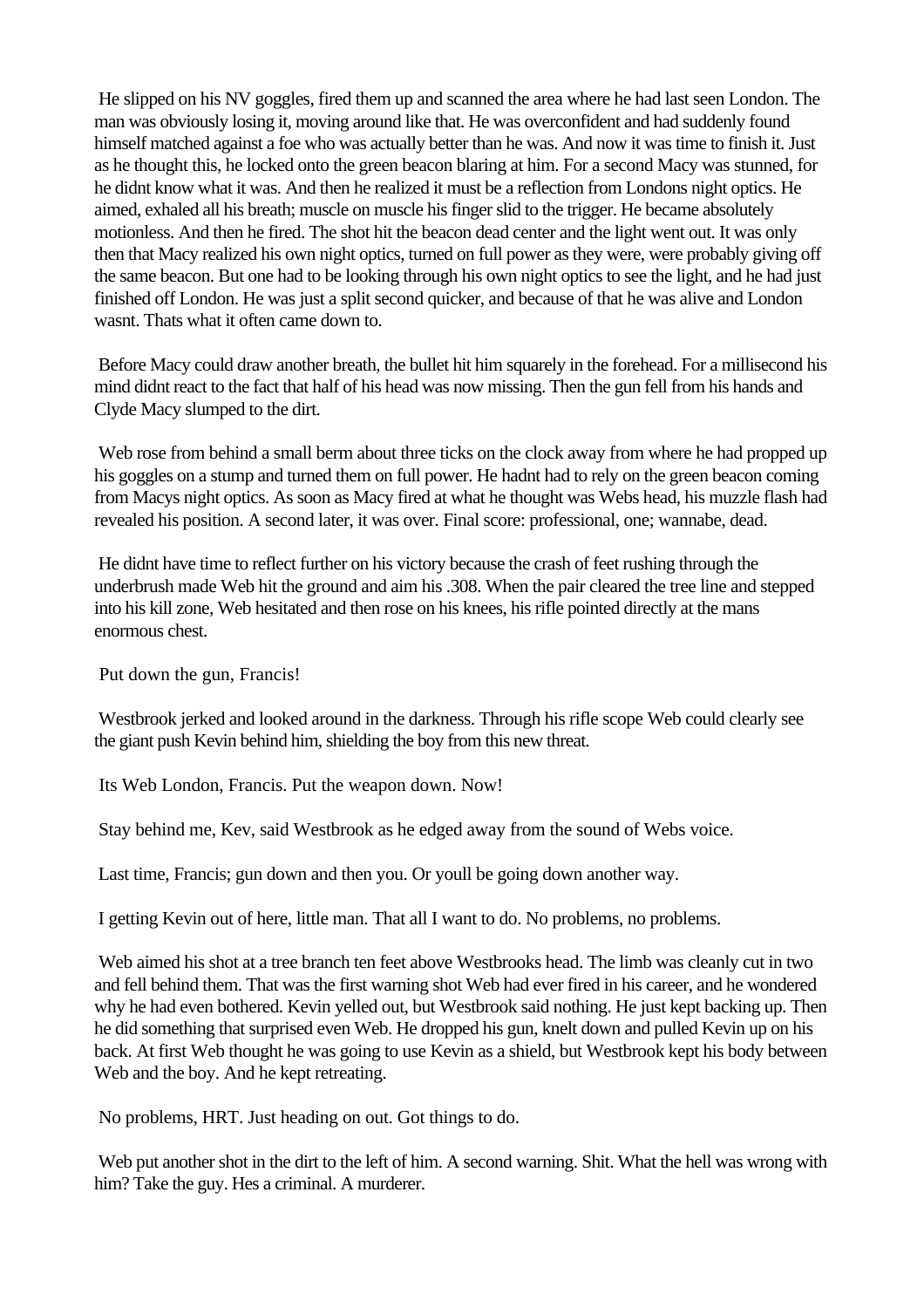No problems, said Westbrook again. Just heading out, me and the kid.

 Web aimed the next shot at the mans head. Then he realized that, with the ammo he was chambering he couldnt shoot Westbrook, because the bullet might pass through even the big mans thick body and hit Kevin. He could aim for the legs and drop the giant. He contemplated this and was aiming for the best possible location when he heard Kevin.

Web, please, dont shoot my brother. Please. He just helping me.

 Through his scope Web could see the boys face next to his fathers. He was holding on to the thick neck with both hands, his face filled with fear, tears running down his cheeks. Francis Westbrook looked calm, as though he were ready to face his death. Web recalled all the scars on the mans belly. He had obviously faced down death many times. He was 120 in whitey years. Webs finger slid to the trigger. If Web shot him in the leg, at least Kevin would be able to visit him in prison. It was the right thing to do. He wasa cop. The man was a criminal. Thats how things worked. No exceptions. No involved internal deliberations. Just shoot.

 And yet Web allowed the pair to slide off into the woods and disappear. Webs finger moved away from the trigger. He screamed out, Take him back to his home, Francis. And then you better run like hell, because Ill be coming for you, you son of a bitch.

["LastManStanding-toc.html#TOC-55"]55

 Strait had heard the sirens too and he couldnt believe how quickly everything had gone to hell. Story of his life. He put his gun against Claires head and pulled out her gag. He had already untied her so he wouldnt have to carry her.

 Afraid youre my ticket out of here, lady. And even that might not be enough. But just so you dont get your hopes up, if it looks like theyre going to take me, Im gonna shoot you.

Why? wailed Claire helplessly.

 Cause Im pissed off, thats why. Cause I worked my ass off for nothing, thats why. Now come on. He jerked her along as they made their way toward the equestrian center. There were trucks there that maybe, just maybe he could use to get out of here. They were approaching the center from the east and when he saw the peak of the big hay barn, Strait actually smiled. The farm was vast and its topography complex, and the cops would come in the front, no doubt, while Strait left from the rear. By the time they realized what was going on, he would have ditched the truck, gotten to the little safe house he had set up just for this contingency and then quietly disappeared, not with all his money, but with some of it.

 They cleared a rise in the land and started down toward the horse stalls. The man came at them from out of the darkness. At first Strait thought it was Macy, but then the clouds moved past and the moonlight revealed Billy Canfield standing there, shotgun in hand. Strait instantly held Claire in front of him, the gun to her temple.

Get out the way, old man, I aint got no time for you.

Why, because the cops are coming? You damn right they are, cause I called em.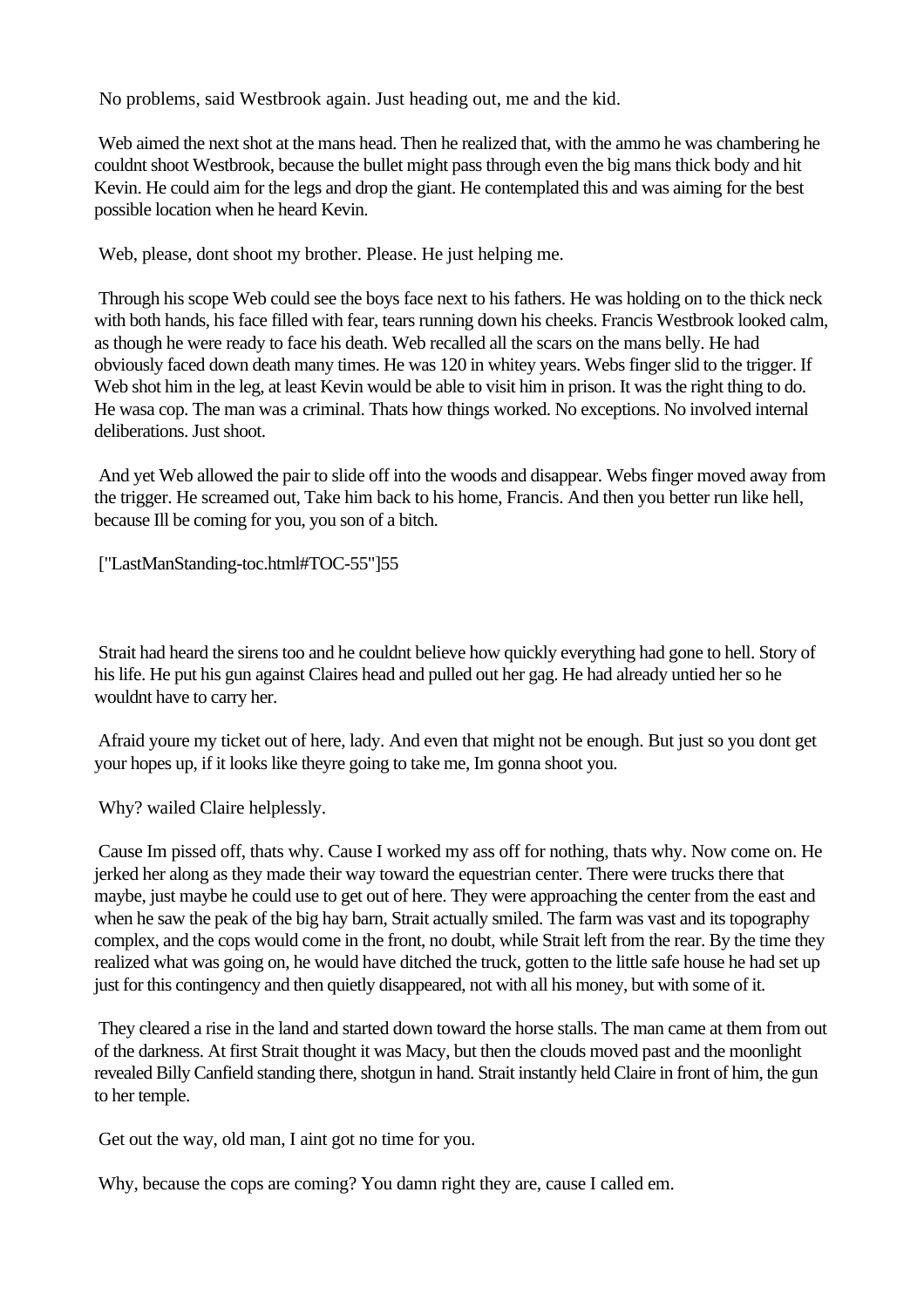Strait shook his head, a vicious look on his features. And whyd you do that?

 I dont know what the hell you been doing on my farm, but I do know you been sleeping with my wife. You must think Im stupid or something.

Well, somebody had to be screwing her, Billy, cause you sure as hell werent.

Thats my business, roared Canfield, not yours.

 Oh, its my business, all right, and let me tell you it was some damn fine business. You didnt know what you were missing, old man.

Canfield raised his shotgun.

Yeah, go on and fire, Billy, and with that scattergun youll kill this nice lady too.

The men silently stared at each other until Strait completely realized his advantage.

Still using Claire as a shield, he pointed his pistol at Billy and prepared to fire.

Billy!

 Strait looked over in time to see Gwen and Baron charging straight at him. He yelled, pushed Claire away and got off two quick shots. And then a bullet hit him in the head, instantly crumpling him.

 Web had rushed out of the woods, quickly taken in what was happening and fired, killing Strait. Baron reared up and his front hooves came down on Straits body.

Web quickly ran to Claires side. He didnt have to check Strait. He knew the man was dead.

Are you okay? he asked Claire.

 She nodded, then sat up and started crying. Web hugged her and then looked over and saw that Billy Canfield had shuffled over to a dark mass and then dropped to his knees. Web rose, and went over to him and looked at where Gwen lay on the ground, her chest covered by a pool of blood where at least one of Straits shots had hit its mark. She looked up at them both, her breath coming in painful gasps. Web dropped to his knees, ripped open her shirt andsaw the wound. He slowly covered her chest back up and looked at her. His expression obviously told her the truth.

She gripped his hand. Im so scared, Web.

Web knelt down closer as Billy just squatted there, staring at his dying wife.

 Youre not alone, Gwen. That was all he could think to say. He wanted to hate this woman for what she had done to him, to Teddy Riner and all the rest. But he couldnt. And it wasnt just because she had saved his life, and Claires and Kevins. It was because Web didnt know what he would have done had he been in the womans shoes, with all that rage and hatred building up over the years. Maybe he would have done the same; he just hoped not.

 Im not scared of dying, Web. Im scared I wont see David. Blood dribbled from her mouth and her words were a little garbled, but Web understood her.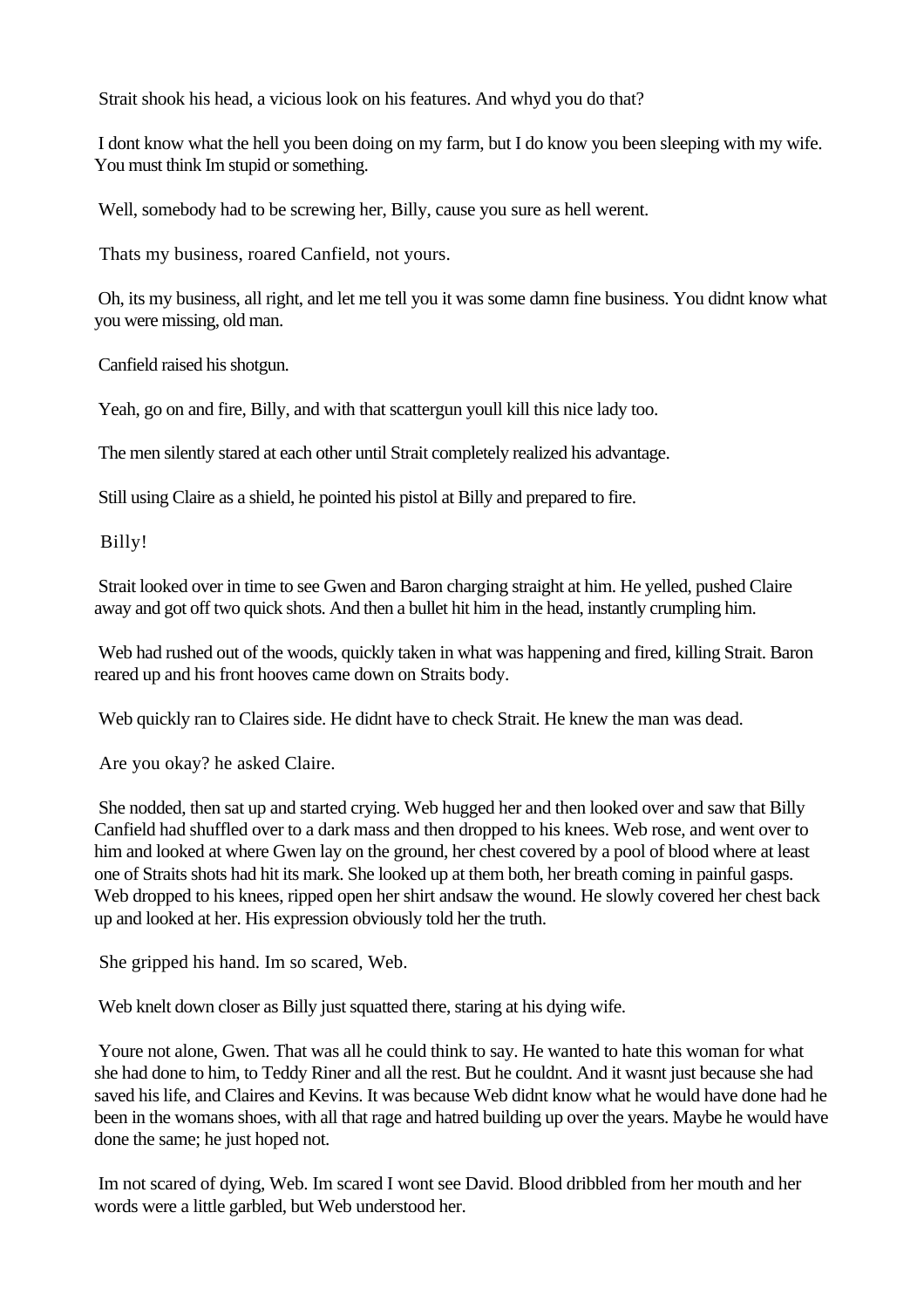Heaven and hell; that was it? With maybe purgatory not even an option.

Her eyes were starting to lose focus and Web could feel her grip loosening.

David, she said weakly. David. She looked to the sky. Forgive me, Father, for I have sinned ... Her voice trailed off and she started sobbing.

 Web assumed the woman would have crawled to her little chapel if shed had the strength. He looked around for something, anything. And then it appeared in the form of Paul Romano walking stiffly over to them. He had driven off in the truck that had been hooked to the trailer by the pool, flat tires and all, thanks to Web.

Web rushed over to him, looked at his bloody leg. You okay?

Just a scratch. Thanks for asking.

Paulie, can you take Gwens Last Confession?

What?

Web pointed to where Gwen lay in the grass. Gwens dying. I want you to hear her Last Confession.

Romano took a step back. Are you nuts? Do I look like a priest?

Shes dying, Paulie, she wont know. She believes shes going to hell and she wont see her son.

 This is the same woman who masterminded wiping out Charlie Team and you want me to forgive her too for all the stuff shes done?

Yes, its important.

No way am I doing that.

Come on, Romano, it wont kill you.

Romano looked to the sky for an instant. How do you know?

 Paulie, please, I know I have no right to ask you, but please, theres not much time. Its the right thing to do. He added in desperation, God will understand.

 The men stared at each other for a long moment and then Romano shook his head, limped over and knelt down beside Gwen. He took her hand in his, made the sign of the cross over her and asked her if she wanted to make her Last Confession. In weakening tones she said she did.

Finished, Romano rose and stepped away.

 Web again knelt down beside Gwen. Her eyes were starting to glaze over, but for a brief moment she was able to focus on him and even gave him a weak smile as though to thank him, as with each breath she pumped more blood out of her body. The resemblance to the wound that had claimed her son was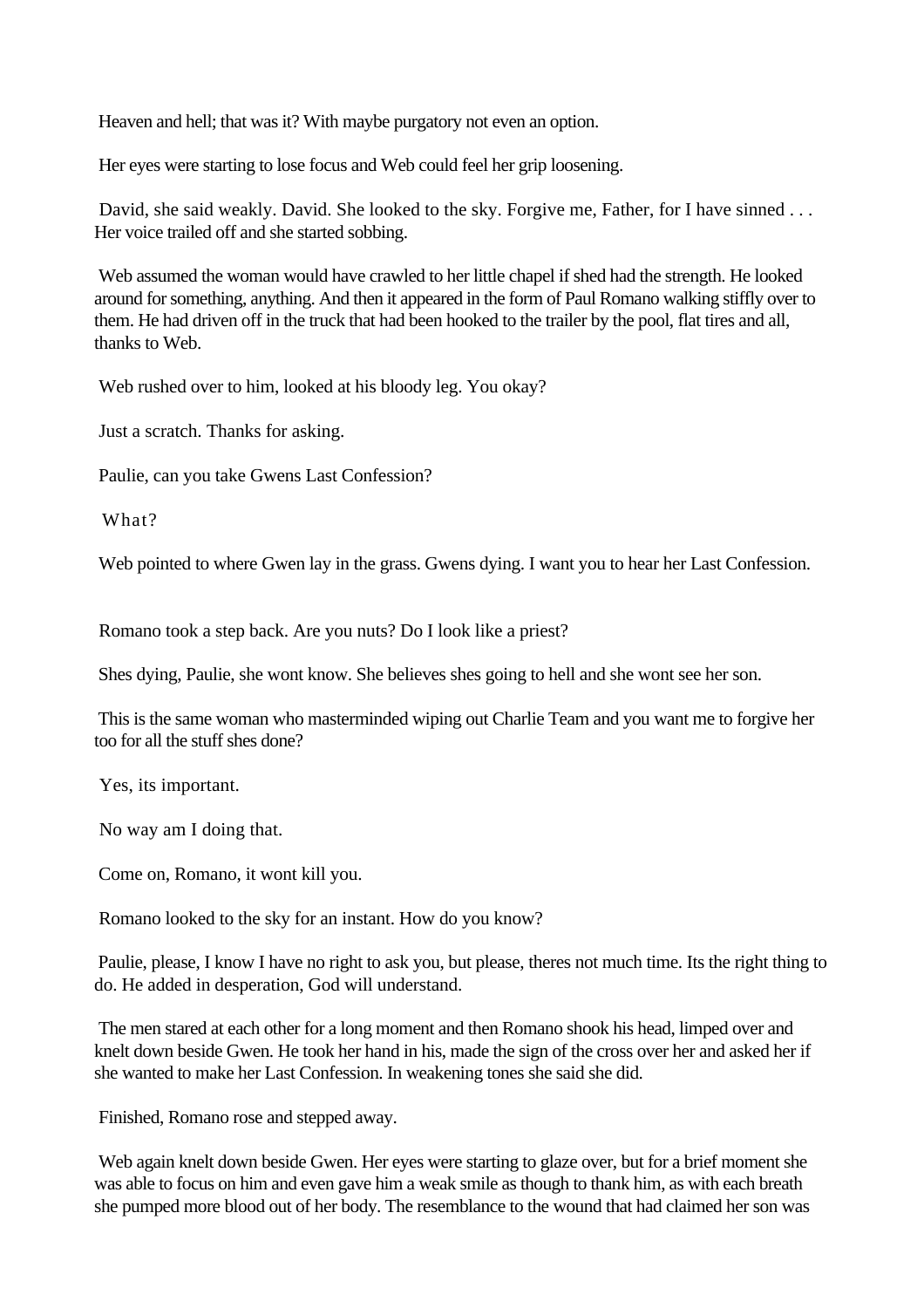striking.

 She clutched Webs hand with renewed strength and mouthed the words, Im so sorry, Web, can you forgive me?

 Web looked at the beautiful eyes that were growing dimmer by the second. In those eyes and the womans features he saw a different image, that of a young boy who had trusted Web and who had then been failed by him.

 I forgive you, he said to the dying woman, and he hoped that somewhere, somehow, David Canfield was doing the same for him.

 With that, Web stepped back and passed her hand over to Billy, who took it and knelt down beside his wife. Web watched as the chest rose and fell with greater and greater speed, and then, finally, it just stopped and the hand went limp. As Billy quietly sobbed over the body of his wife, Web helped Claire stand, put his arm under Romano to assist him, and the three started to walk off together.

 The shotgun blast made them all jump. When they turned around, Billy was just then walking away from Straits body, a curl of smoke rising from his shotgun.

["LastManStanding-toc.html#TOC-56"]56

 For the next few days, the police and the FBI had poured all over East Winds, collecting evidence, wrapping up bodies and generally trying to figure everything out, although that, under even the best circumstances, would take some time. On a very somber note, the body of the boy who had been substituted for Kevin in the alley had been found in a grave deep in the woods at East Winds. They boy had been identified as a runaway from Ohio who had somehow had the great misfortune to run into Nemo Strait and Clyde Macy, no doubt with promises of some fast money.

 As Web walked over the grounds, he could only shake his head at how quickly the pastoral setting of the farm had turned into a battlefield. Bates had cut short his vacation and was now here overseeing things. Romano was in the hospital getting his leg wound treated, but the bullet had hit neither bone nor major artery and the doctors predicted a quick and full recovery for someone as fit as Paul Romano. However, Web was certain that Angie was giving her husband a really hard time about almost getting killed. No doubt if someone was going to do Romano in, she wanted the honors.

 As Web was walking up the drive to the mansion, he saw Bates coming out the front door. Billy Canfield stood on the porch and stared at seemingly nothing. The man had nothing left, Web thought. Bates saw Web and came over.

Damn, what a mess, Bates said.

Well, its pretty clear now that it was a mess for a long time before this.

 Actually, youre right. We discovered records at Straits houseand chased down his suppliers. The shot that killed Antoine Peebles was traced to a gun we found on Macy. Ed OBannons turned up too, in a Dumpster. Same gun killed him. And the rifle Macy was carrying when you shot him, we matched that to the hits on Judge Leadbetter and Chris Miller.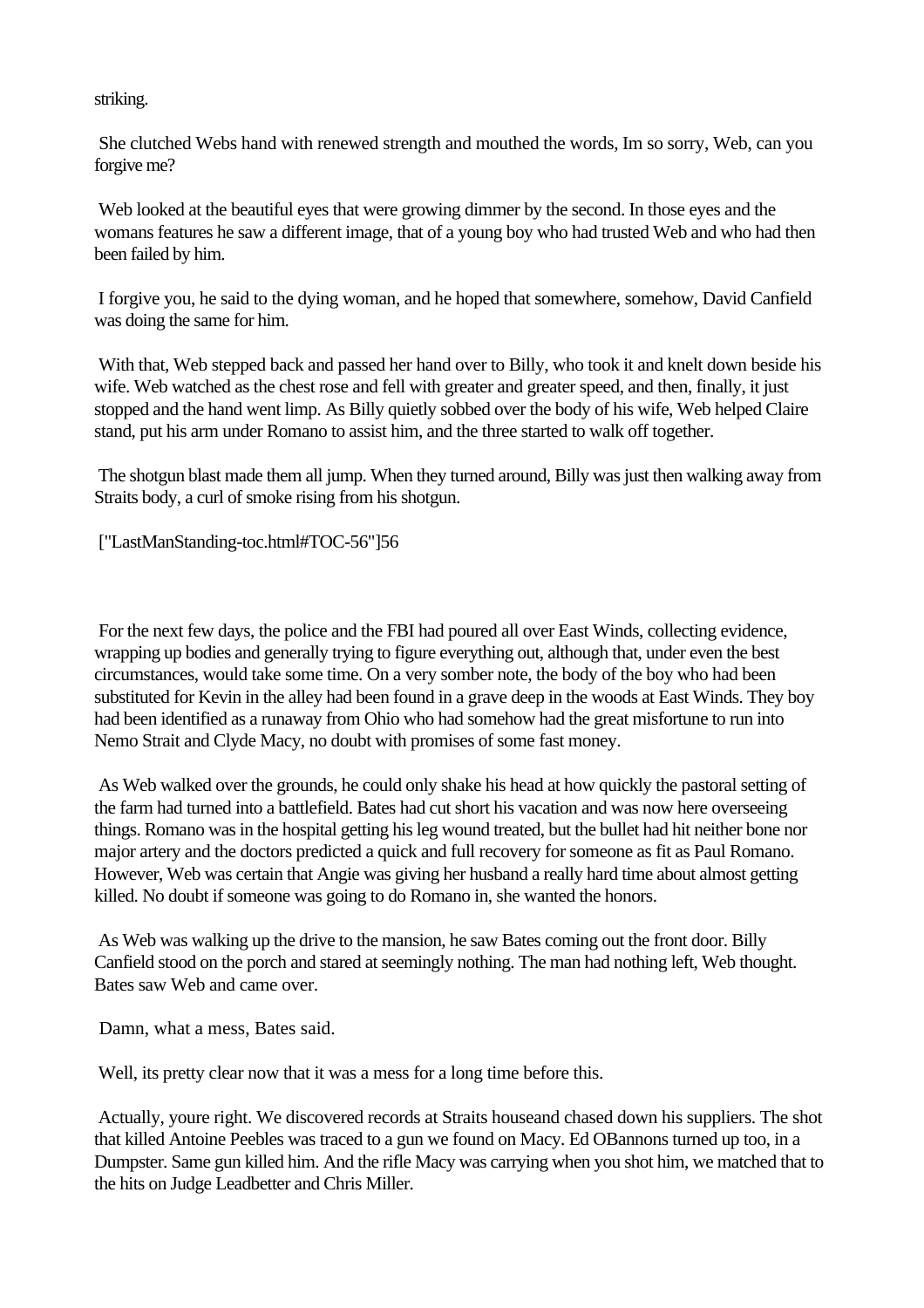A ballistics hat trick. Dont you just love it when the pieces start falling into place?

Oh, and we also checked the tape of the shooting in Richmond like you asked us to.

Web shot him a glance. Whatd you find?

You were right, there was something there. A phone ringing.

It wasnt a ringing sound. It was more like a

 A whistle? Thats right. It was a cellular phone. You know, you can do just about any ringing sound you want. This one was a bird whistle. Nobody ever thought much about it before. Its not like we needed it as evidence to nail Ernie Free.

Whose phone was it?

David Canfields. A cell phone his mother had given him in case of emergency.

Web looked stunned, even as Bates nodded sadly.

 It was Gwen calling him. He never answered. Probably the only way she thought she could talk to him at that point. She just picked the worst time to do it. She didnt know when HRT was going in, of course.

So you think thats why the phones were the theme with the killings?

 Well, well never know for sure, but it looks that way. Maybe she felt since she couldnt talk to her son, she wanted the phones to be the last things those three guys ever saw. She also left a written statement that exonerated Billy. I guess Gwen was thinking she wouldnt survive this, and she turned out to be right. Weve confirmed Billys innocence from other sources. And we were also able to nab a few of Straits men who werent at the farm that night. They spilled their guts.

Good. The mans suffered enough.

 Bates shook his head. Those guys confirmed that Gwen wasnt in on the drug stuff. But I guess she found out later and wanted a cut of it. God, and she looked so normal.

 She was normal, snapped Web. But what happened to her son just took over her life. He sighed deeply. You know, I have every reason to hate the woman, and the only thing I feel is sorry for her. Sorry that she couldnt have gone on. And part of me is thinking that if I had saved her son, none of this would have happened. That maybe I do a lot more harm than good.

You cant carry that burden, Web. Thats not fair to you.

Well, life wasnt very fair to Gwen Canfield, now, was it?

The two men walked along.

 Well, if you want some good news, youre reinstated with the Bureau, and if you so request, Buck Winters will give you a personal apology. And Im counting on you so requesting.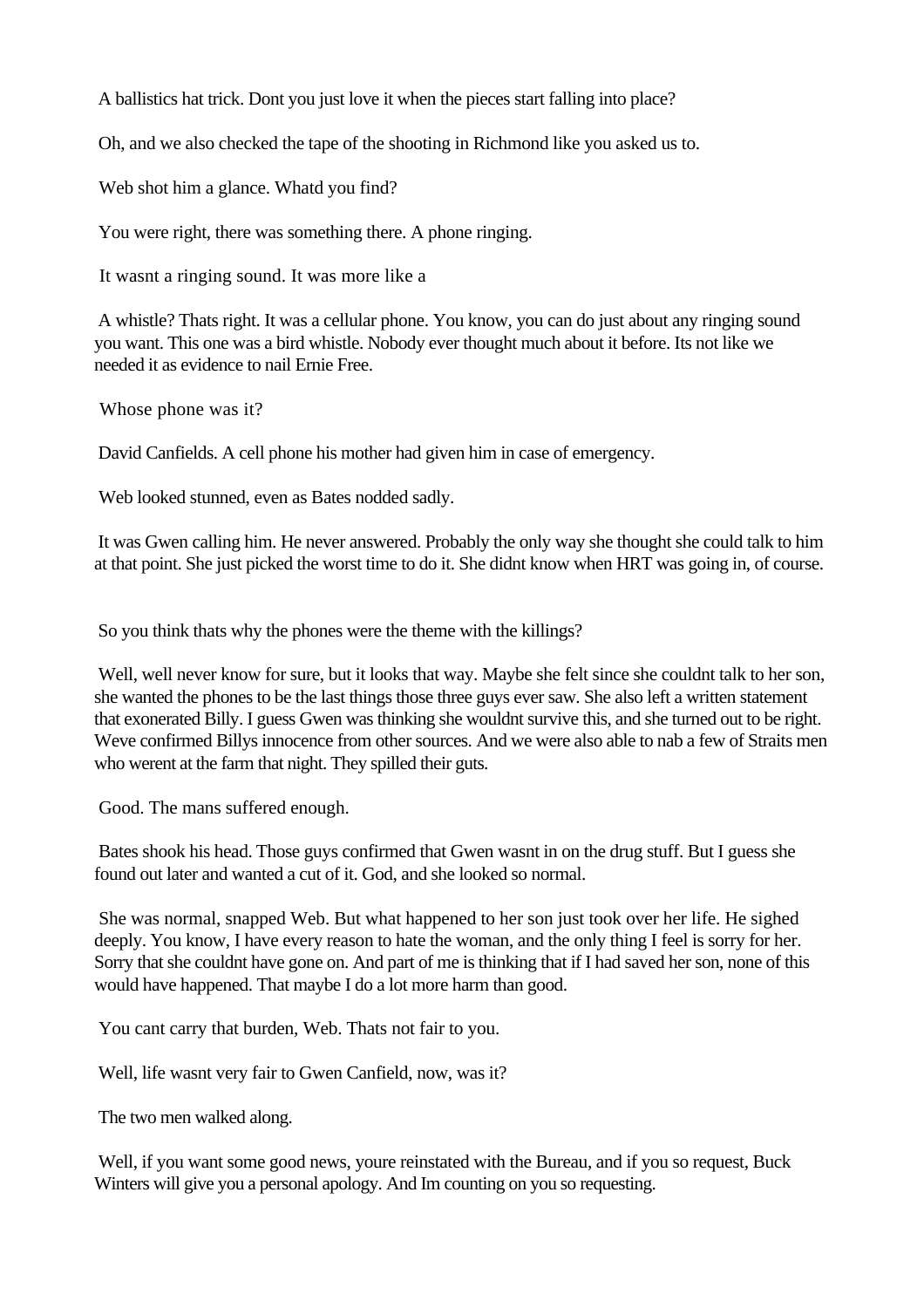Web shook his head. I need some time to think about it, Perce.

Bucks apology?

Coming back to the Bureau.

Bates gaped at him. Youre kidding. Come on, Web, you got your whole life tied up in it.

I know, thats the problem.

 Well, take all the time that you want. After all this, the official word at the Bureau is that anything you want, you got.

Gee, thats really nice of them.

Hows Romano?

Bitching and complaining, so hes just fine.

 They stopped and looked back at the mansion, where Billy Canfield was just now turning and going into the house.

Bates pointed at him. Now, theres the guy I really feel sorry for. Hes lost it all.

Web nodded in agreement.

 You remember he said at the party, you keep your enemies out in the open, right where you can see them all the time? Bates shook his head and looked around. Well, his enemies were all around him and the poor guy never knew it.

Yeah.

You need a ride back?

Im gonna hang here awhile longer.

Bates and Web shook hands. Thanks, Web, for everything.

 Bates turned and walked off, while Web ambled along. And thenhe stopped, turned and looked in Batess direction and then at the mansion. Web suddenly took off at a dead run to the stone house. He raced through the front door and down the stairs to the lower level, where he made a beeline for Billys taxidermy room. It was locked. Web easily broke open the lock, went inside and quickly found what he was searching for. He carried the small jar in one hand and ran over to the gun cabinet. He found and hit the hidden latch and the door swung open. He pulled the flashlight off the wall and went inside. The mannequin peered back at him. Web hung the light on a peg on the wall so that the beam shone on the dummy. He took off the mannequins hairpiece and carefully peeled off the whiskers. Next he opened the jar and carefully applied the paint remover to the face. It came off quickly. Web kept working away until the dark skin became white. With the hair and whiskers gone and the original skin color, Web stood back. He had seen the face so many times he would have recognized it in his sleep, and yet the few devices Canfield had used to disguise the face had worked to perfection. The manhadbeen true to his word: He had kept his real enemy right where he could always find him.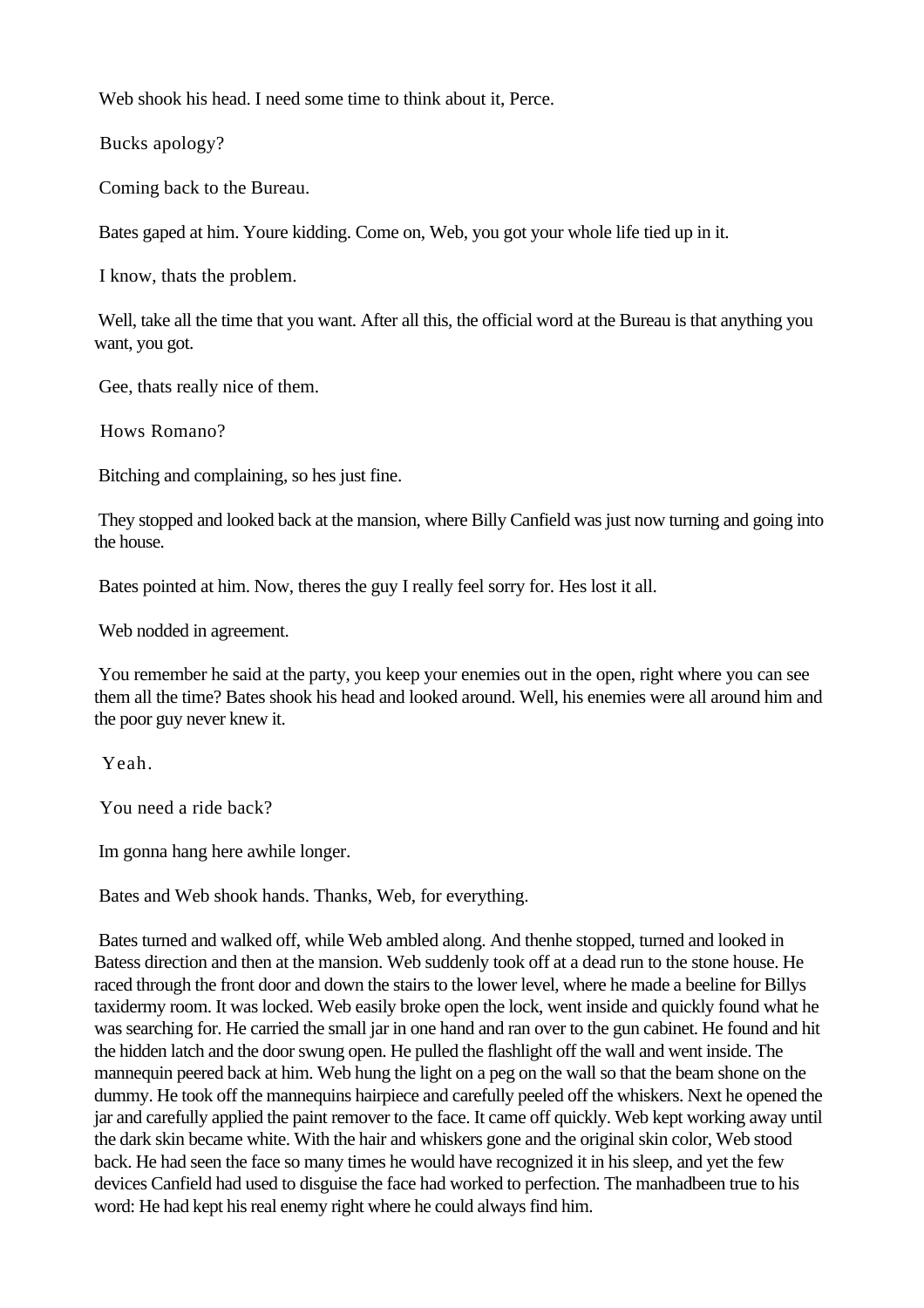Web knew he was looking upon Ernest B. Free for the first time since the shootout in Richmond.

You know those I-talians I told you about?

Web whipped around and there was Billy Canfield.

 Those I-talians, Billy continued, whod offer me all that money to move their stolen property? Remember I was telling you about them?

I remember.

 Canfield seemed to be in a fog. He wasnt even looking at Web; he was staring at Ernie, maybe admiring his handiwork, Web thought.

 Well, contrary to what I told you, I accepted one of those offers and did a real good job for them. Then, after what happened to my son and all, they came to me one day about four months ago and offered to do me a favor in appreciation for all my years of loyalty to the family.

Break Ernest Free out of prison and deliver him to you?

 See, them I-talians are strong on family, and after what thatman did to my son . . . Billy stopped and rubbed at his eyes. Anyway, Gwen probably showed you the little building what used to be a Civil War hospital at the farm.

She did.

 Well, thats where I did him. I sent Strait and his men off to pick up some horses and put Gwen on a plane to see her family in Kentucky, so I could work uninterrupted. I used some of the same surgical instruments the folks back in the Civil War did. He went over and touched Frees shoulder. Cut his tongue out first cause he was making such a ruckus. I expected that from a little worm like him. Love to make others suffer but cant take a drop of pain themselves. And then you know what I did?

Tell me.

 Billy smiled proudly. I gutted him just the way you would a deer. Cut his balls off first. See, I figured somebody what done something like that to a little boy, he cant call himself no man, so why would he need any balls? You see my reasoning?

 Web said nothing, but though Billy did not appear to be armed, Webs hand slipped to the grip of his pistol. Canfield did not seem to notice, or if he did, he didnt seem to care.

 He cocked his head and surveyed his work from different angles. Now, Im not an educated man or anything, aint read many books and such, but it seemed sort of poetic justice, I guess youd say, that old Ernie B. Free would sit locked in a little room where slaves came through hunting for their freedom. But he aint never gonna get his. Freedom, that is. And Id know right where the son of a bitch was every minute of every day and show people to frighten them, like he was some little carnival freak. He looked at Web with the expression of a man no longer part of the sane world. Dont that seem right to you?

Again Web said nothing.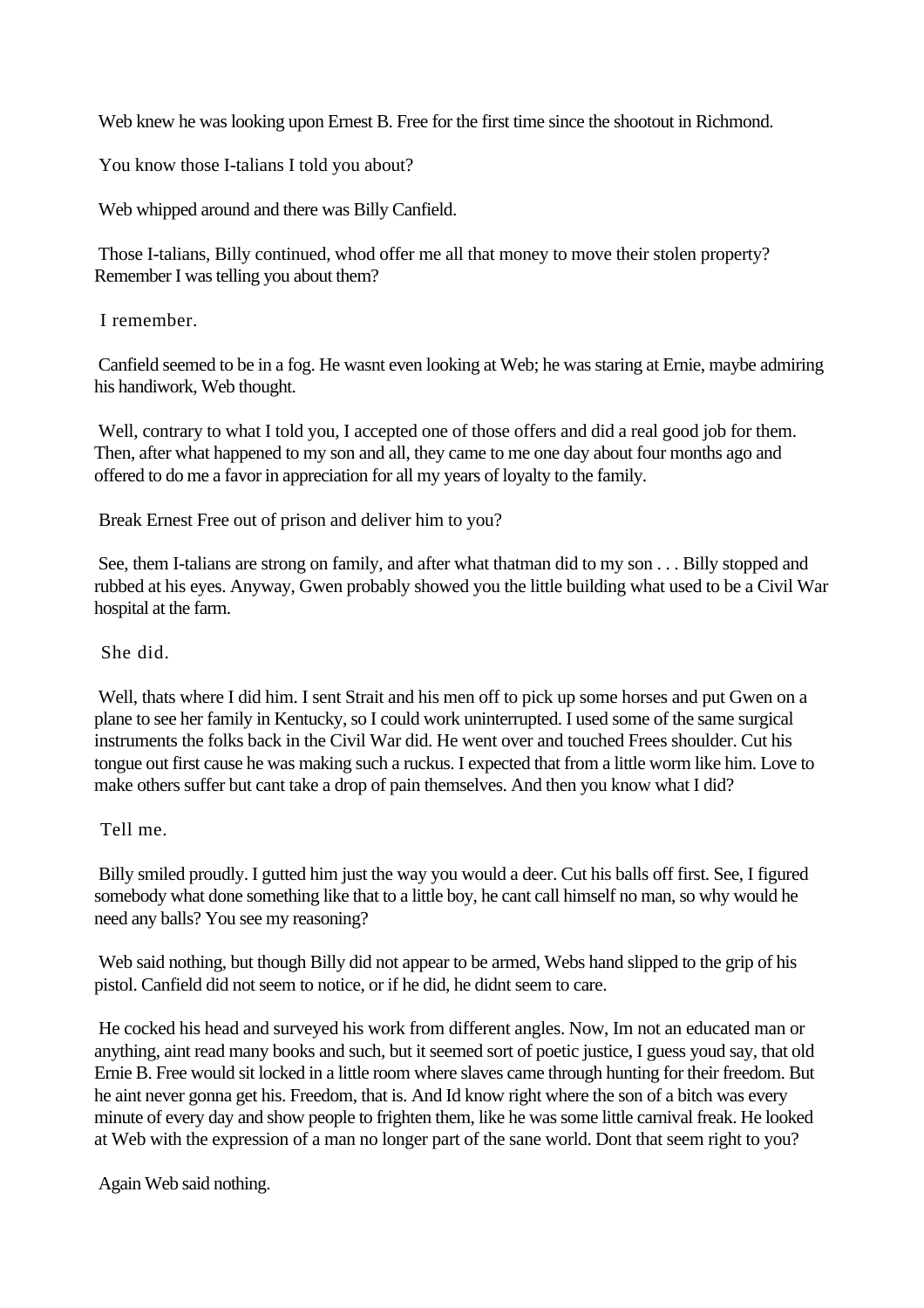Billy stared at him and nodded. Id do it again, you know. In a minute I would.

Tell me, Billy, what did it feel like, killing a man?

Canfield studied him for a very long moment. It felt like shit.

Did it take any of the hurt away?

 Not a damn drop. And now I got nothing left. He paused, his lips trembling. I shut her out of my life, you know. My own wife.Drove her to Straits bed, ignored her. She knew I knew and I didnt say nothing about it, and that probably hurt more than if Id beaten her for it. Right when she needed me most I wasnt there. Maybe if I had been, she couldve got herself through this.

Web stared at him. Maybe she could have, Billy. But now well never know.

 They heard footsteps coming down the stairs and both men walked outside the room. It was Bates. He looked surprised to see Web.

 I forgot I needed to ask you a few more things, Billy. Bates looked at Webs pale face. Are you okay? He glanced at the stricken Billy and then back at Web. Whats going on here?

 Web looked at Billy and then said to Bates, Everythings just fine. Why dont you ask Billy the questions later? I think he needs some time to himself. Web looked once more at Canfield, and then he put his arm around Bates and led him up the stairs.

They had just reached the main floor when they heard the blast. It was the fancy Churchill shotgun.

Web just knew.

["LastManStanding-toc.html#TOC-57"]57

 Web dropped in on Kevin Westbrook two days after Billy Canfield killed himself. The boy was back with Jerome and his granny, thanks to his father. Part of Web hoped Francis Big F Westbrook made it to his retirement. At least he had left his son out of it. The grandmother, whose name Web learned was Rosa, was in wonderful spirits and had made them all lunch. As promised, Web had brought back the photo of Kevin and given it to Rosa, returned the sketchbooks Claire had taken previously to Kevin and also had a long talk with Jerome.

Never saw the man, said Jerome of Big F. One minute Kevin wasnt here, and now he is.

Hows the big cookie coming? asked Web.

Jerome smiled and said, Its in the oven and Im about to turn on the heat.

 Before Web left, Kevin gave him a sketch he had done. It showed a little boy and a large man side by side.

Is that you and your brother? Web asked.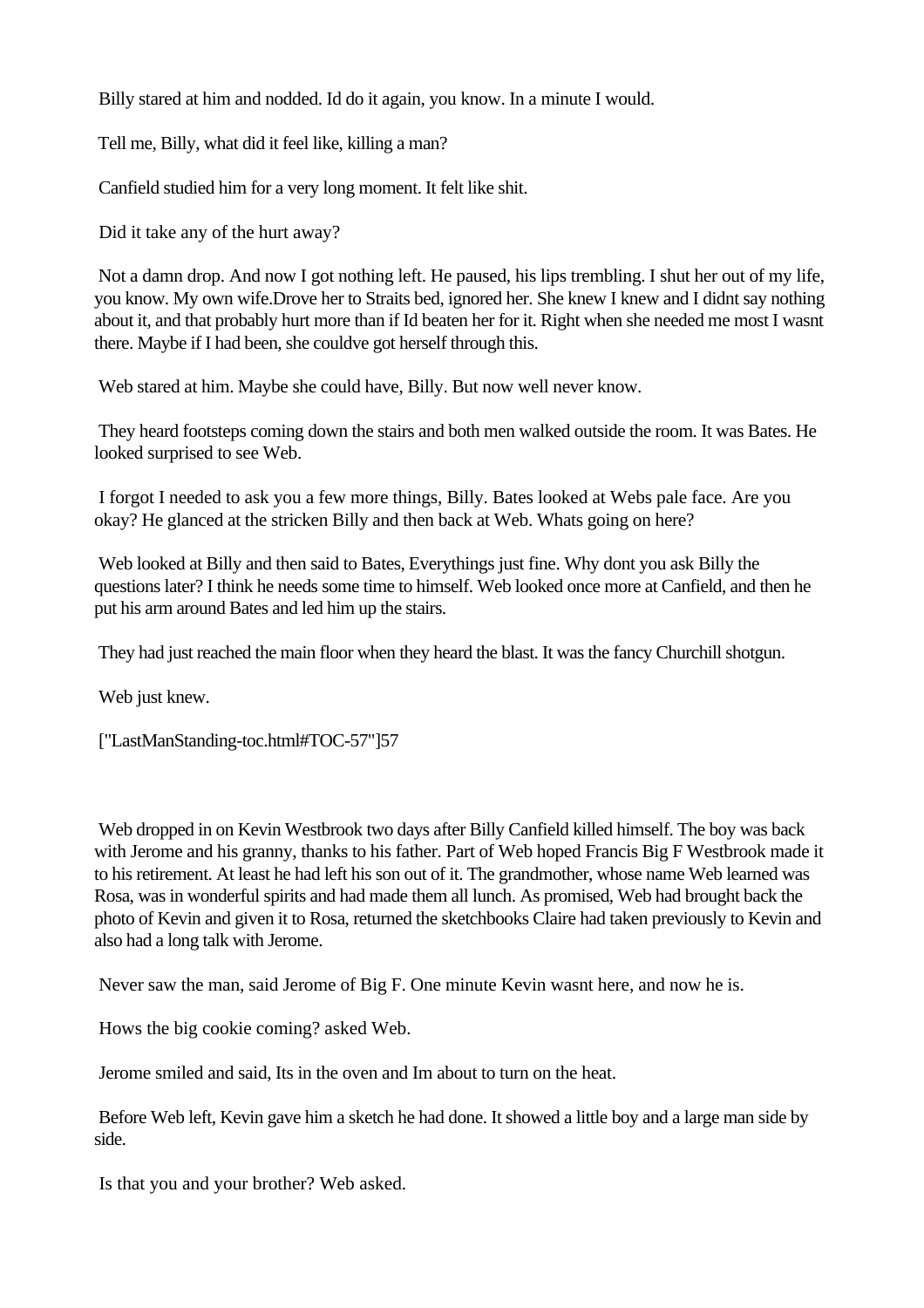Nope, thats me and you, Kevin answered, and then gave Web a hug.

 When he went back to his car, Web got quite a shock. On his windshield was a piece of paper. What was written on the paper made Web look in all directions, one hand on his pistol grip. Yet the man was long gone. He looked at the paper again. It simply read, I owe you. Big F.

 Some other good news was that Randall Cove had been found.Some kids playing in the woods had come across him. He had been admitted into a local hospital as a John Doe, since he was carrying no identification. He had been unconscious for several days but had finally come to, and the Bureau had been notified. He was also expected to fully recover from his wounds.

Web went to see him after Cove was flown back to Washington. The man was covered in bandages, had lost a lot of weight and wasnt in the best of moods, but he was alive. That was something to feel good about, Web told him, and got a growl in return.

Ive been right where you are, Web told him, except I was missing half my face. You got off easy.

None of it feels easy. Not a damn bit.

They say bullet wounds give you character.

I got enough character to last the rest of my life, then.

Web had glanced around the room. So how long you in for?

Hell if I know. Im just the patient. But if they stick me with one more needle, somebody around here besides me is gonna be hurting.

I dont like hospitals much either.

 Well, if I hadnt been wearing my Kevlar, Id be at the morgue. Got two bruises on my chest I think are with me permanently.

First rule of engagement, always place one in the head.

Im glad they didnt read your rules of engagement. So you broke the Oxy ring?

Id saywedid it.

And you popped Strait?

 Web nodded. And then Billy Canfield added a layer of buckshot. I dont think it was necessary, but it probably made him feel better. But then again, not that much better.

 Cove nodded. I guess I can see that. Web got up to leave. Hey, Web, I owe you. I mean, I really owe you a lot.

No, you dont. Nobody owes me a damn thing.

Hey, HRT, you brought the whole house of cards down.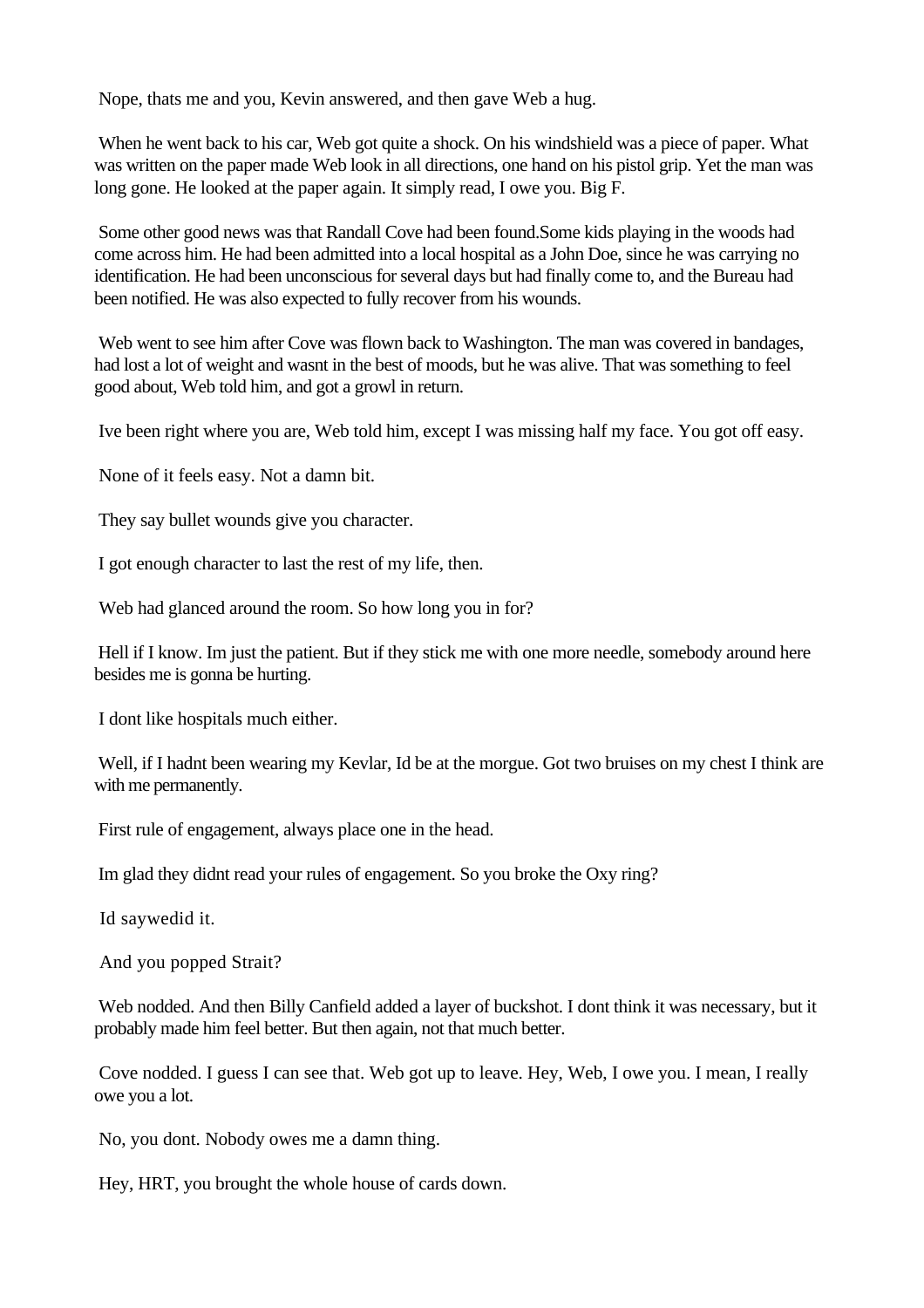What I did was my job. And to tell you the truth. Im getting a little tired of doing it. The men shook hands.

 Take it easy, Cove. And when they cut you loose from here, letthe Bureau give you a nice, safe desk job where the only nasty things people are shooting at you are memos.

Memos? Sounds pretty boring.

Yeah, it does, doesnt it?

" " "

 Web parked the Mach at the curb and walked up the sidewalk. Claire Daniels was not dressed in work clothes on this warm evening but rather a pretty sundress and sandals. The dinner was tasty, the wine a nice companion to the meal and the lights low and inviting, and Web had no idea why he was here as Claire sat across from him on the couch by the empty fireplace and tucked her legs under her.

Fully recovered? he asked.

 Not that I ever will be. Business-wise, Im great. I thought this thing with OBannon wouldve wrecked my practice, but the phone hasnt stopped ringing.

Hey, lots of people are in need of a good shrink excuse me, psychiatrist.

Actually, Ive been taking a fair amount of time off.

Different priorities?

Something like that. I did see Romano.

Hes out of the hospital now. Did you go to his house?

 No. At my office. He came with Angie. I guess she told him about her seeing a psychiatrist. Im helping them work through some issues together. They said they didnt mind you knowing.

Web took a sip of wine. Well, everybody sure as hell has issues, dont they?

I wouldnt be surprised if Romano left HRT.

Well see.

She eyed him. So, are you leaving HRT?

Well see.

 She put down the wineglass shed been holding. I wanted to thank you for saving my life, Web. Thats one of the reasons I invited you for dinner tonight.

 He tried to keep it light. Hey, thats what I do, rescue hostages. But then his jovial look faded. Youre welcome, Claire. Im justglad I was there. He looked at her curiously. One of the reasons. So, what are the others?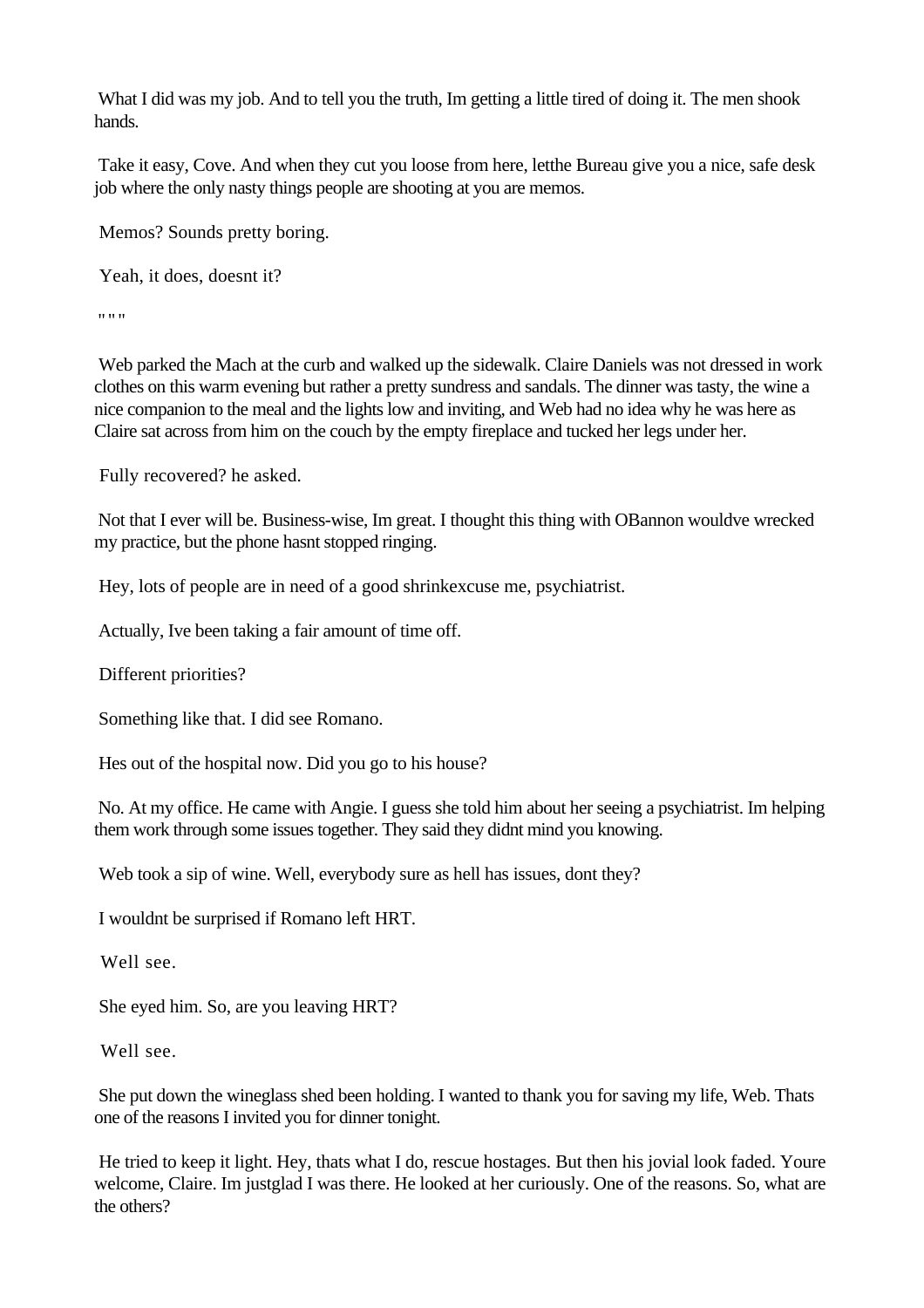Cueing on my body language? Reading between the lines? She refused to catch his gaze, and Web could sense the nervousness underneath the joking manner.

What is it, Claire?

 Im filing my report with the FBI soon. The report detailing what I believe happened to you in the alley when you froze. I wanted to discuss it with you first.

Web sat forward. Okay, let me have it.

 I think OBannon gave you a posthypnotic suggestion. A command, an instruction of sorts to stop you from doing your job.

 But you said that you cant make someone do something they dont want to do, or wouldnt do normally, while under hypnosis.

 Thats right, but there are always exceptions to such rules. If the person being hypnotized has a very strong relationship with the person doing the hypnotizing or that person is a powerful authority figure, the person may do something outside his normal range of action, even hurting someone else. The rationale may be that he feels this authority figure would not make anyone do something really wrong. It really comes down to issues of trust. And according to his notes, OBannon had established a trusting relationship with you.

How do you get from trust to me freezing? Did he brainwash me? Like theManchurian Candidate?

 Brainwashing is something very different from hypnotizing. It takes time and is more of an indoctrination in which, through sleep deprivation, physical torture and mental manipulation, you change the personality of someone, make him wholly different, you break his will, his spirit and then you recast it as you wish. What OBannon did was build an order into your unconscious. When you heard the phrase Damn to hell the reaction would start.

 The phrase was coupled with a safety valve of some sort, in case you heard the phrase or something similar to it elsewhere. In your case I think that safety valve was hearing communications over your wireless receiver when you were in the alley. Remember, thats when you said you actually froze. In OBannons notes was a record of the Taser gun story you also told me. So the physical reaction heprogrammed in was one he knew would paralyze you. Damn to hell plus communications over the radio would cause you to freeze, like you had been hit with a Taser dart.

Web shook his head. And OBannon could do all that to my mind?

 Claire said, I believe you to be a somnabule, Web, a person very susceptible to hypnotic suggestion. But you were almost able to override that suggestion. Im certain you werent supposed to be able to rise and walk in that courtyard. That was your pure will coming through, if that makes you feel any better. It was probably your most remarkable feat of the night, machine guns notwithstanding.

 And they used the phrase Damn to hell to further incriminate the Free Society because it was the name of their newsletter.

Yes. When I saw that on their website lots of things started making sense.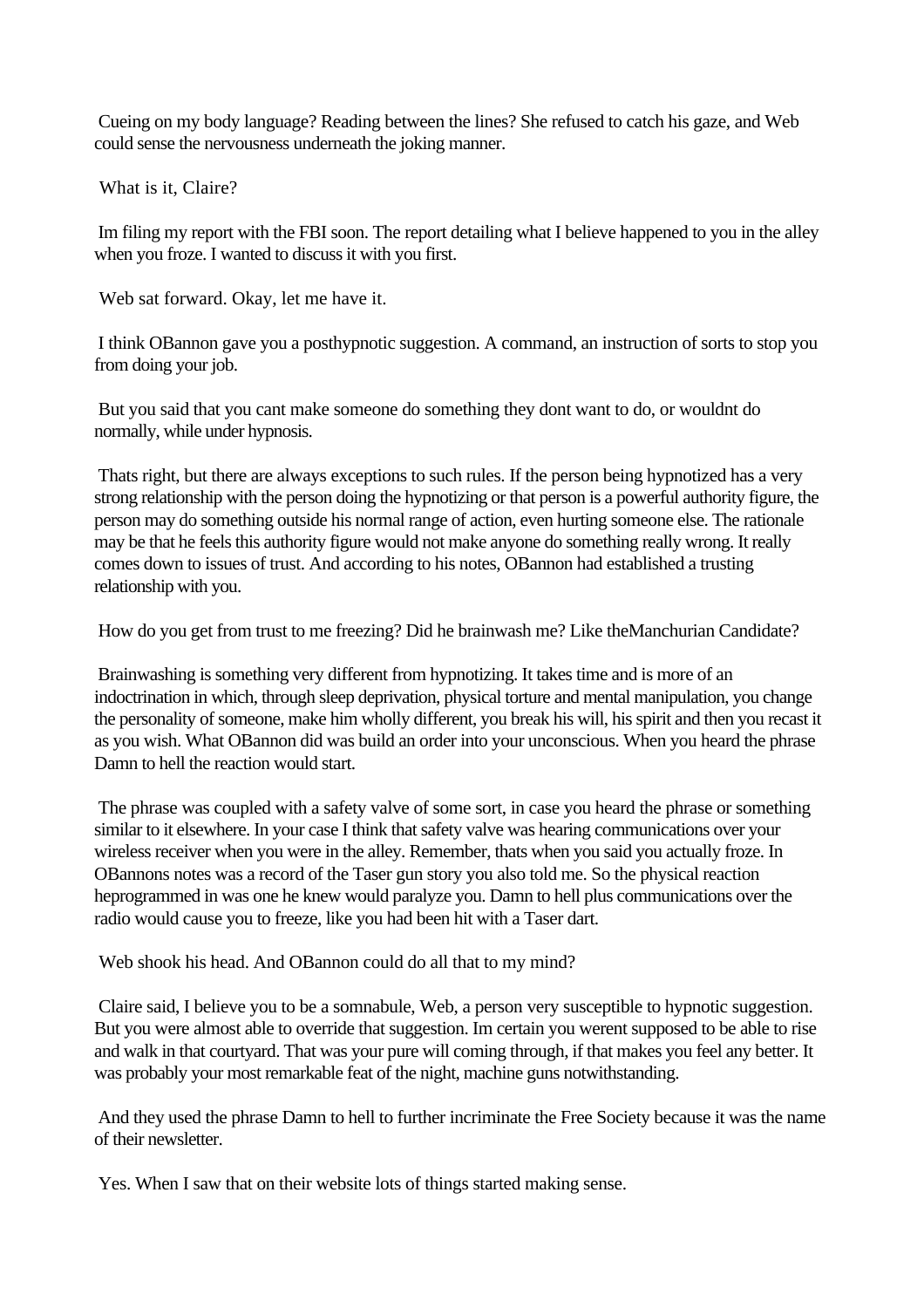Thats a lot to take in, Claire.

 She sat forward, her hands in her lap. Suddenly Web felt like he was back in her office, enduring another session. Web, I have something else to tell you, something even more disconcerting. I should have told you before, but I wasnt sure you were ready to deal with it, and with everything that happened, well, I was just afraid to, I guess. Compared to you, Im not very brave. Compared to you, nobodys brave, actually.

He ignored the compliment and simply stared at her. Tell me what?

 She looked directly at him. When I hypnotized you, I learned a lot more than that your father was arrested at your sixth-year birthday party. She added quickly, But I couldnt tell you about it then. It would have been too traumatic.

 Tell me what? I dont remember a damn thing happening other than the party, and even that was a little fuzzy.

Web, please listen very carefully to me.

 He rose in his distress. I thought you said I was in complete control. That it was a heightened state of awareness. Damn it, thats what you said, Claire. Did you lie to me?

Its usually that way, Web, but I had to do it differently. For a very good reason.

 The onlyreasonI let you play around in my mind, lady, wasbecause you said Id be there running the show. Web sat down and clenched his hands together so theyd stop shaking.What the hell had he told her while he was under other than the birthday fiasco?

 There are times, Web, when I have to make the decision not to allow the patient under hypnosis to remember what occurred. I dont take that step lightly, and I certainly didnt do it lightly with you.

 He had to admire her. In voice and manner, she was in control. He didnt know whether to lean across and kiss her or slap her face.

What, exactly, Claire, did you do to me?

 I gave you a posthypnotic suggestion. She looked down. The same technique OBannon used on you to make you freeze in the alley, so you wouldnt remember some things from our hypnosis session.

Great, Claire, Im easy, Im a frigging somnabule so its easy to screw with my mind, right?

Web, I did what I thought was best

Claire, just tell me! snapped Web impatiently.

It has to do with your mother and your stepfather. How he died, actually.

 His face flushed for an instant. Web was suddenly fearful. He suddenly hated her guts. I already told you how he died. He fell. Its in your precious little file. Go read it again.

Youre right. He did fall. But he wasnt alone. You told me about a pile of clothes near the attic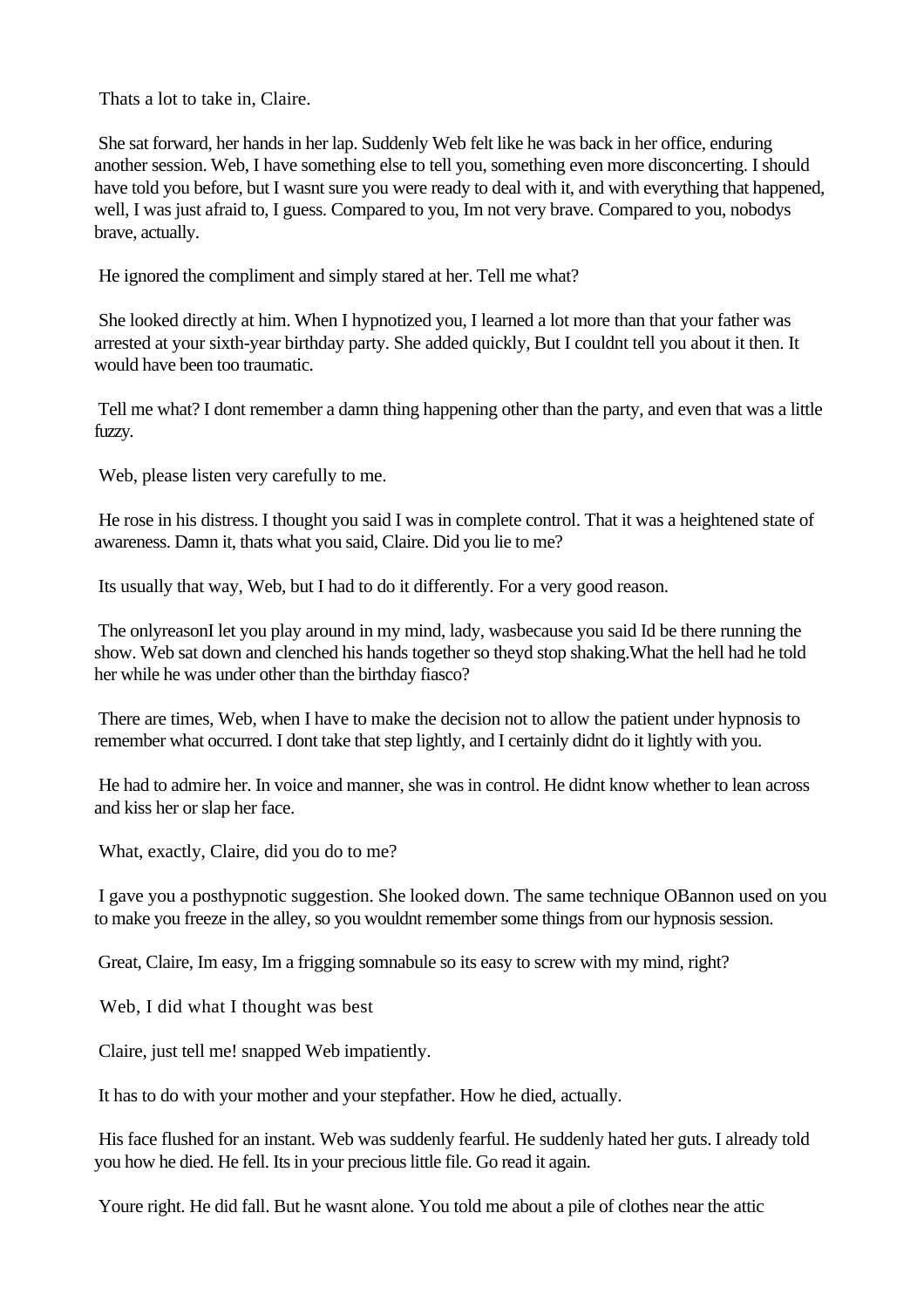entrance?

He stared at her. Theyre gone, theyve been gone a long time.

They were a great hiding place for a terrified and abused young man to hide.

What? Meaning me?

 A great hiding place at the behest of your mother. She knew that Stockton went up there to get his drugs.

So what? I knew that too. I told you that when Iwasnthypnotized.

 You also told me about some rolls of old carpet. She added very quietly, That they were as hard as iron.

Web stood and backed away from her like a frightened child. Okay, Claire, this is officially nuts.

She got you to do it, Web. That was her way of taking care of the abusive father.

 Web sat down on the floor and put his head in his hands. Im not understanding any of this, Claire. None of it!

 Claire took a deep breath. You didnt kill him, Web. You struck him with the carpet and he fell. But your mother

Stop it! he shouted. Just stop it! This is the biggest bunch of bullshit Ive ever heard.

Web, Im telling you the truth. Otherwise how would I know these things?

I dont know! he shouted. I dont know anything!

 Claire knelt down in front of him, reached out and took his hand. After all youve done for me, I feel terrible about all of it. But please believe me that I only did it to help you. This was so hard for me too. Can you understand that? Can you believe that? Can you trust me?

He stood so abruptly she almost fell backward in surprise. Web headed for the door.

She called after him. Web, please.

He walked outside and she followed him, the tears falling freely from her now.

Web climbed in the car and fired up the Mach. Claire walked unsteadily down the sidewalk toward him.

Web, we cant leave it like this.

He rolled down the window and looked at her even as Claires eyes searched his.

Im going away for a while, Claire.

She looked bewildered. Going away? Where?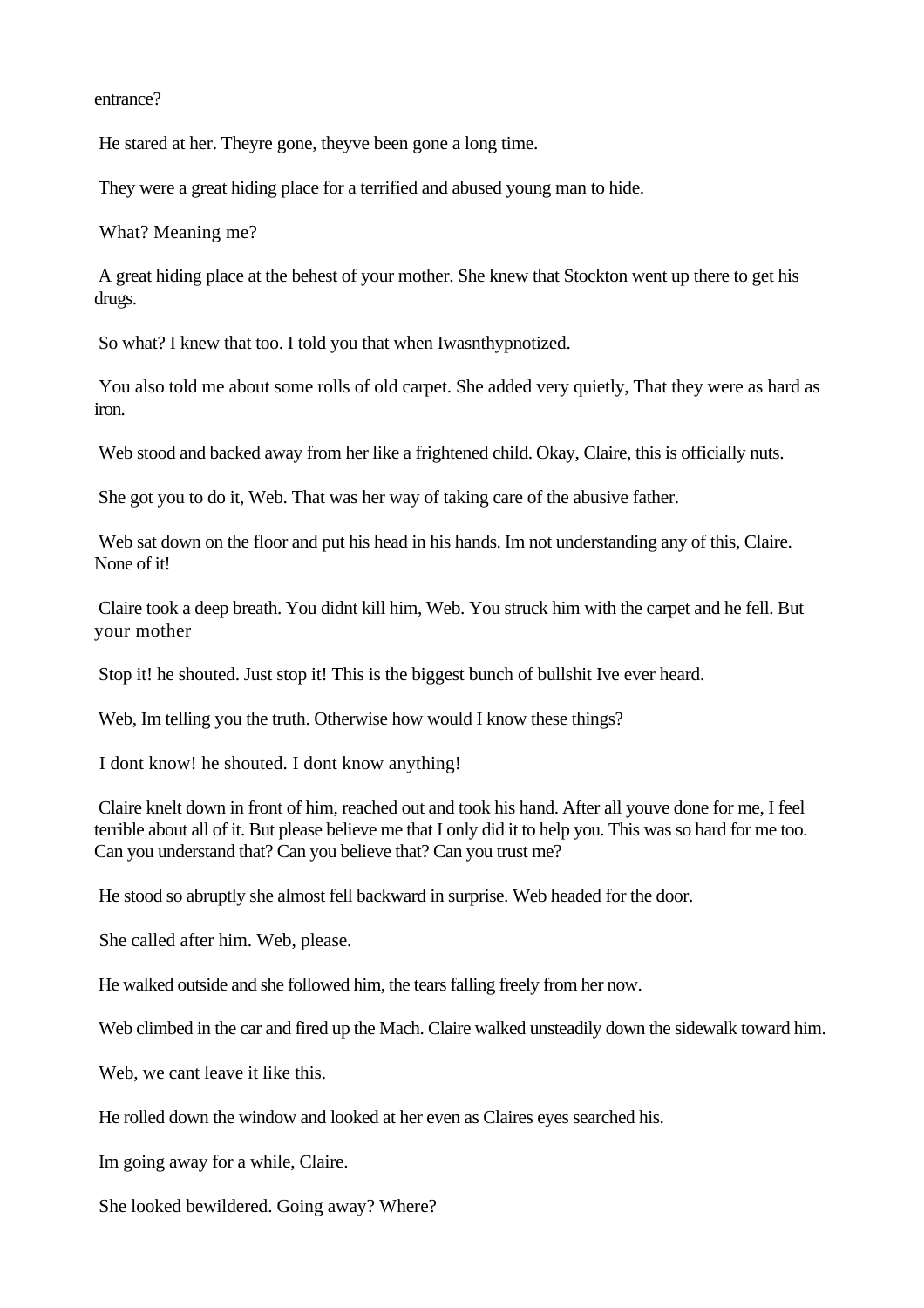Im going to see my father. Why dont you analyze that one while Im gone.

 He gunned the car and drove off under a sky dominated by a gathering storm, the black Mach quickly vanishing into the darkness. Web glanced back once, his gaze catching Claire Daniels standing there, illuminated by the wash of light from her cozy house. And then Web looked ahead and kept going.

["LastManStanding-toc.html#TOC-58"]Acknowledgments

 To my good friends Philip Edney and Neal Schiff at the FBI for all their help and counsel. Thanks for always being there for me.

Thanks to Special Agent W. K. Walker for his help and advice.

 To Dr. Steve Sobelman for his invaluable assistance with the psychological aspects of the novel and for being a great guy and dear friend. Steve, wed love you anyway, even if you werent married to your fabulous wife, Sloane Brown.

 To my wonderful friends Kelly and Scott Adams for all their help and advice with the equestrian and horse farm aspects of the novel, and for tramping through the snow with me over a couple thousand acres. Kelly, thanks also for teaching me to ride Boo. Ill be back for more!

 To my new friend Dr. Stephen P. Long for help on the Oxycontin portion of the book. Steve, your comments were insightful and right on the mark.

To Lisa Vance and Lucy Childs for keeping my literary life straight.

To Art and Lynette for all they do for us.